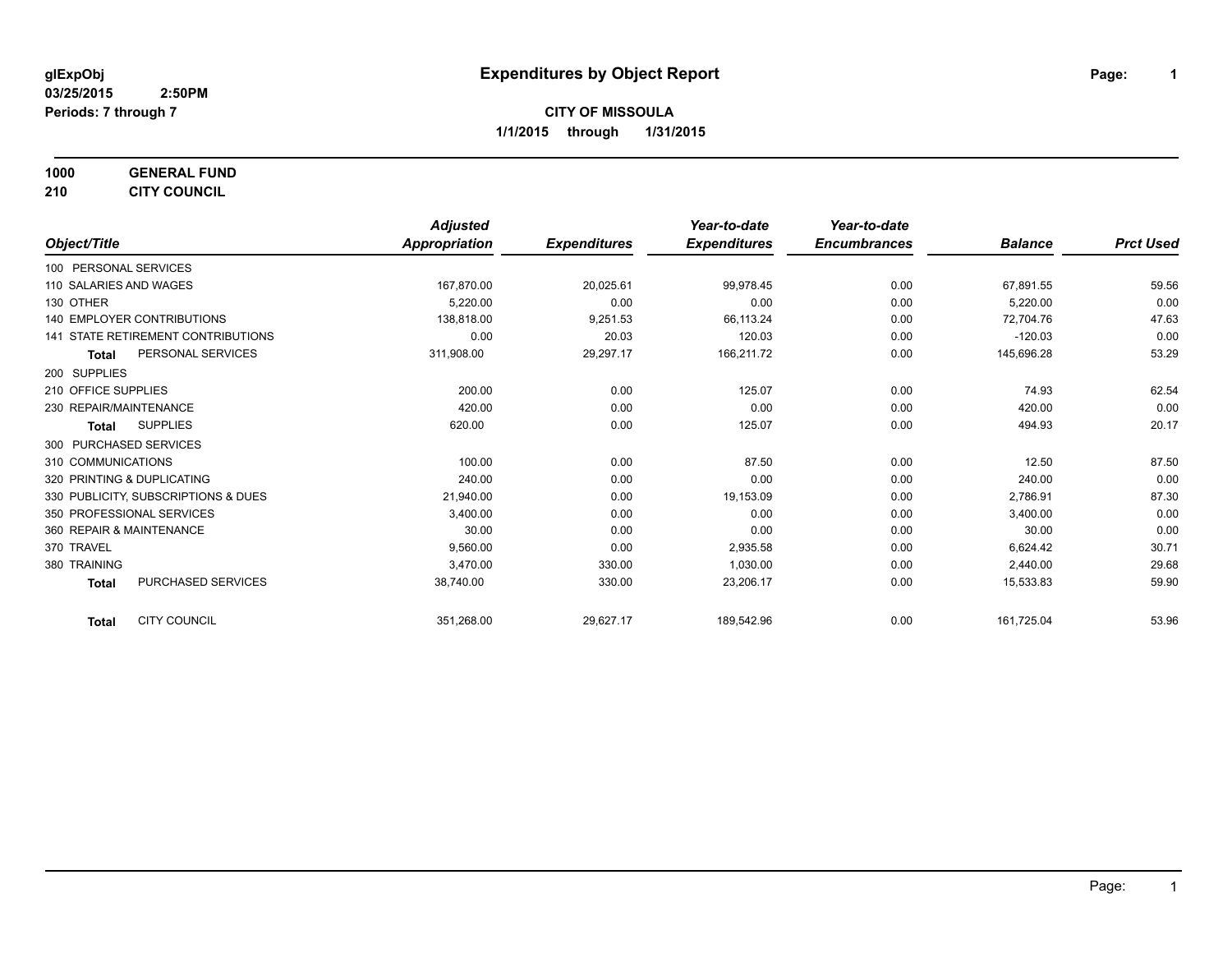**1000 GENERAL FUND**

**220 MAYOR**

|                                     | <b>Adjusted</b> |                     | Year-to-date        | Year-to-date        |                |                  |
|-------------------------------------|-----------------|---------------------|---------------------|---------------------|----------------|------------------|
| Object/Title                        | Appropriation   | <b>Expenditures</b> | <b>Expenditures</b> | <b>Encumbrances</b> | <b>Balance</b> | <b>Prct Used</b> |
| 100 PERSONAL SERVICES               |                 |                     |                     |                     |                |                  |
| 110 SALARIES AND WAGES              | 368,075.00      | 43,113.45           | 221,452.95          | 0.00                | 146,622.05     | 60.17            |
| 120 OVERTIME/TERMINATION            | 500.00          | 0.00                | 0.00                | 0.00                | 500.00         | 0.00             |
| 130 OTHER                           | 6.600.00        | 0.00                | 0.00                | 0.00                | 6,600.00       | 0.00             |
| <b>140 EMPLOYER CONTRIBUTIONS</b>   | 113.197.00      | 11,466.18           | 69,765.23           | 0.00                | 43,431.77      | 61.63            |
| 141 STATE RETIREMENT CONTRIBUTIONS  | 0.00            | 43.11               | 264.95              | 0.00                | $-264.95$      | 0.00             |
| PERSONAL SERVICES<br><b>Total</b>   | 488,372.00      | 54,622.74           | 291,483.13          | 0.00                | 196,888.87     | 59.68            |
| 200 SUPPLIES                        |                 |                     |                     |                     |                |                  |
| 210 OFFICE SUPPLIES                 | 1,004.00        | 93.10               | 664.84              | 0.00                | 339.16         | 66.22            |
| 220 OPERATING SUPPLIES              | 1,120.00        | 36.00               | 274.43              | 0.00                | 845.57         | 24.50            |
| 230 REPAIR/MAINTENANCE              | 100.00          | 0.00                | 0.00                | 0.00                | 100.00         | 0.00             |
| 231 GASOLINE                        | 108.00          | 3.81                | 47.58               | 0.00                | 60.42          | 44.06            |
| 240 OTHER SUPPLIES                  | 400.00          | 0.00                | 0.00                | 0.00                | 400.00         | 0.00             |
| <b>SUPPLIES</b><br><b>Total</b>     | 2,732.00        | 132.91              | 986.85              | 0.00                | 1,745.15       | 36.12            |
| 300 PURCHASED SERVICES              |                 |                     |                     |                     |                |                  |
| 310 COMMUNICATIONS                  | 712.00          | 26.78               | 422.48              | 0.00                | 289.52         | 59.34            |
| 320 PRINTING & DUPLICATING          | 3.056.00        | 276.70              | 310.10              | 0.00                | 2,745.90       | 10.15            |
| 330 PUBLICITY, SUBSCRIPTIONS & DUES | 9,680.00        | 168.00              | 9,380.27            | 0.00                | 299.73         | 96.90            |
| 344 TELEPHONE SERVICE               | 6.076.00        | 889.74              | 2,736.36            | 0.00                | 3,339.64       | 45.04            |
| 350 PROFESSIONAL SERVICES           | 3,307.00        | 202.50              | 702.21              | 0.00                | 2,604.79       | 21.23            |
| 360 REPAIR & MAINTENANCE            | 1,305.00        | 5.70                | 255.57              | 0.00                | 1,049.43       | 19.58            |
| 370 TRAVEL                          | 2,008.00        | 0.00                | 348.36              | 0.00                | 1,659.64       | 17.35            |
| 380 TRAINING                        | 2,020.00        | 0.00                | 100.00              | 0.00                | 1,920.00       | 4.95             |
| 390 OTHER PURCHASED SERVICES        | 1,250.00        | 124.85              | 670.45              | 0.00                | 579.55         | 53.64            |
| PURCHASED SERVICES<br><b>Total</b>  | 29,414.00       | 1,694.27            | 14,925.80           | 0.00                | 14,488.20      | 50.74            |
| <b>MAYOR</b><br><b>Total</b>        | 520,518.00      | 56,449.92           | 307,395.78          | 0.00                | 213,122.22     | 59.06            |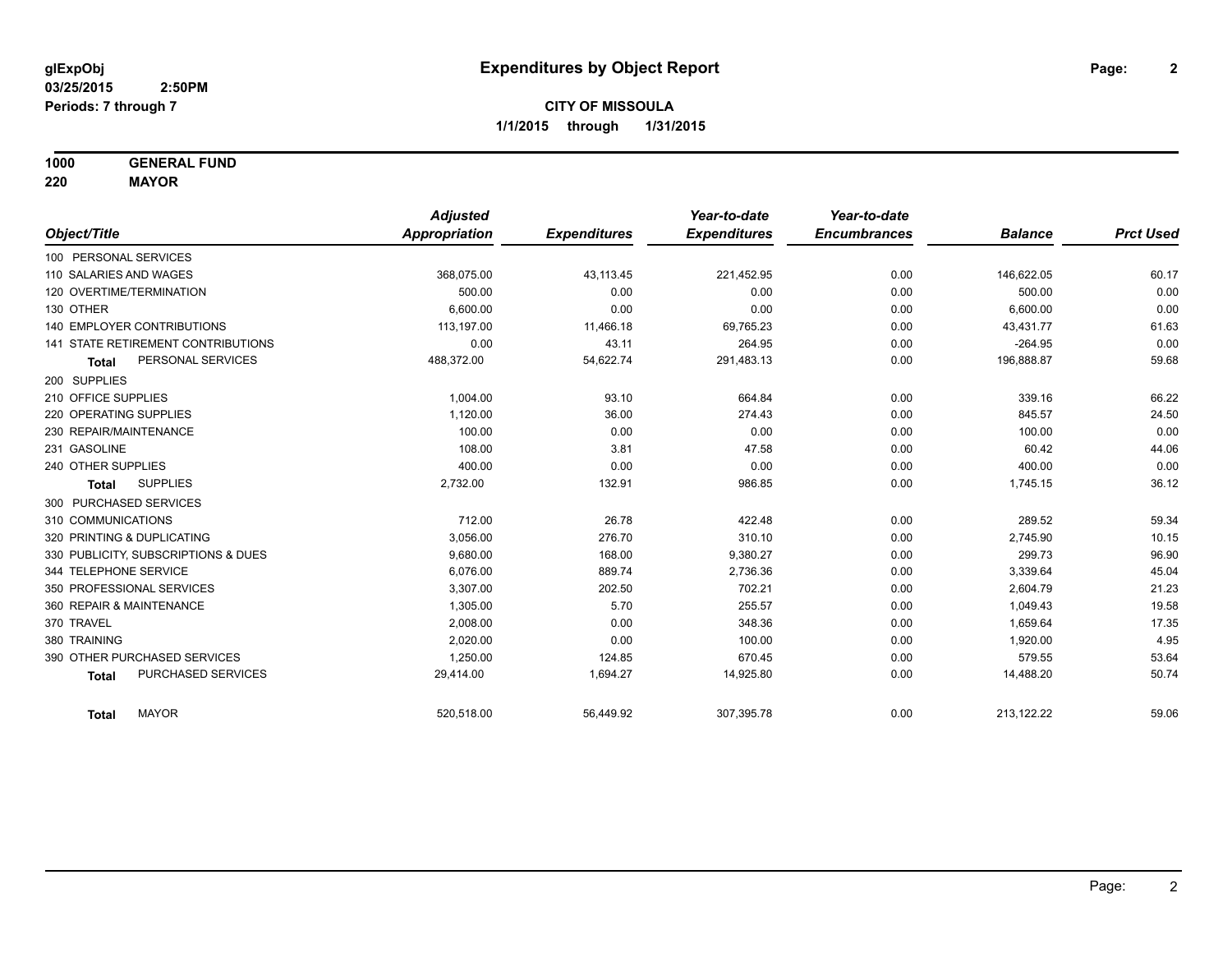## **1000 GENERAL FUND**

**221 HUMAN RESOURCES**

|                                           | <b>Adjusted</b> |                     | Year-to-date        | Year-to-date        |                |                  |
|-------------------------------------------|-----------------|---------------------|---------------------|---------------------|----------------|------------------|
| Object/Title                              | Appropriation   | <b>Expenditures</b> | <b>Expenditures</b> | <b>Encumbrances</b> | <b>Balance</b> | <b>Prct Used</b> |
| 100 PERSONAL SERVICES                     |                 |                     |                     |                     |                |                  |
| 110 SALARIES AND WAGES                    | 214,440.00      | 30,537.15           | 98,060.73           | 0.00                | 116,379.27     | 45.73            |
| 140 EMPLOYER CONTRIBUTIONS                | 76.197.00       | 7,899.44            | 34.773.86           | 0.00                | 41,423.14      | 45.64            |
| 141 STATE RETIREMENT CONTRIBUTIONS        | 0.00            | 30.54               | 113.53              | 0.00                | $-113.53$      | 0.00             |
| PERSONAL SERVICES<br><b>Total</b>         | 290,637.00      | 38,467.13           | 132,948.12          | 0.00                | 157,688.88     | 45.74            |
| 200 SUPPLIES                              |                 |                     |                     |                     |                |                  |
| 210 OFFICE SUPPLIES                       | 3.115.00        | 150.89              | 859.33              | 0.00                | 2,255.67       | 27.59            |
| 220 OPERATING SUPPLIES                    | 0.00            | 0.00                | 0.00                | 0.00                | 0.00           | 0.00             |
| <b>SUPPLIES</b><br><b>Total</b>           | 3,115.00        | 150.89              | 859.33              | 0.00                | 2,255.67       | 27.59            |
| 300 PURCHASED SERVICES                    |                 |                     |                     |                     |                |                  |
| 310 COMMUNICATIONS                        | 150.00          | 11.56               | 247.76              | 0.00                | $-97.76$       | 165.17           |
| 320 PRINTING & DUPLICATING                | 1.932.00        | 66.95               | 416.38              | 0.00                | 1.515.62       | 21.55            |
| 330 PUBLICITY, SUBSCRIPTIONS & DUES       | 2,091.00        | 0.00                | 1,386.90            | 0.00                | 704.10         | 66.33            |
| 344 TELEPHONE SERVICE                     | 190.00          | 22.51               | 56.37               | 0.00                | 133.63         | 29.67            |
| 350 PROFESSIONAL SERVICES                 | 11,000.00       | 700.00              | 3,920.00            | 0.00                | 7,080.00       | 35.64            |
| 360 REPAIR & MAINTENANCE                  | 5,992.00        | 0.00                | 476.13              | 0.00                | 5,515.87       | 7.95             |
| 370 TRAVEL                                | 3.088.00        | 0.00                | 423.13              | 0.00                | 2,664.87       | 13.70            |
| 380 TRAINING                              | 1,050.00        | 0.00                | 495.00              | 0.00                | 555.00         | 47.14            |
| 390 OTHER PURCHASED SERVICES              | 17,490.00       | 25.00               | 9,521.26            | 0.00                | 7,968.74       | 54.44            |
| <b>PURCHASED SERVICES</b><br><b>Total</b> | 42,983.00       | 826.02              | 16,942.93           | 0.00                | 26,040.07      | 39.42            |
| 900 CAPITAL OUTLAY                        |                 |                     |                     |                     |                |                  |
| 940 MACHINERY & EQUIPMENT                 | 0.00            | 0.00                | 0.00                | 0.00                | 0.00           | 0.00             |
| <b>CAPITAL OUTLAY</b><br><b>Total</b>     | 0.00            | 0.00                | 0.00                | 0.00                | 0.00           | 0.00             |
|                                           |                 |                     |                     |                     |                |                  |
| <b>HUMAN RESOURCES</b><br><b>Total</b>    | 336,735.00      | 39,444.04           | 150,750.38          | 0.00                | 185,984.62     | 44.77            |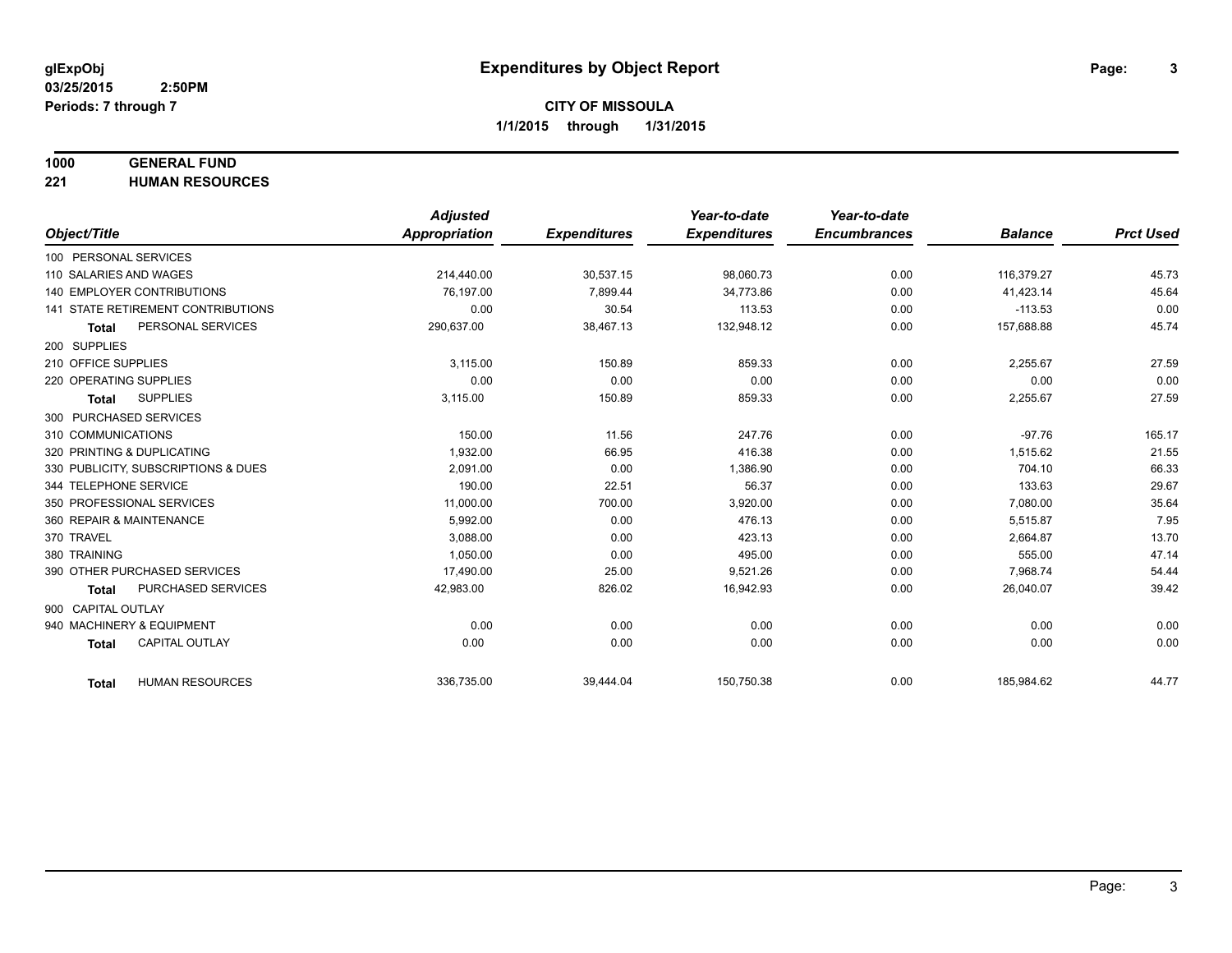#### **1000 GENERAL FUND**

**223 CITY CLERK**

|                                            | <b>Adjusted</b> |                     | Year-to-date        | Year-to-date        |                |                  |
|--------------------------------------------|-----------------|---------------------|---------------------|---------------------|----------------|------------------|
| Object/Title                               | Appropriation   | <b>Expenditures</b> | <b>Expenditures</b> | <b>Encumbrances</b> | <b>Balance</b> | <b>Prct Used</b> |
| 100 PERSONAL SERVICES                      |                 |                     |                     |                     |                |                  |
| 110 SALARIES AND WAGES                     | 209,441.00      | 24,290.25           | 106,833.62          | 0.00                | 102,607.38     | 51.01            |
| 120 OVERTIME/TERMINATION                   | 0.00            | 0.00                | 0.00                | 0.00                | 0.00           | 0.00             |
| 140 EMPLOYER CONTRIBUTIONS                 | 87,881.00       | 8,040.26            | 41,997.13           | 0.00                | 45,883.87      | 47.79            |
| 141 STATE RETIREMENT CONTRIBUTIONS         | 0.00            | 24.29               | 123.10              | 0.00                | $-123.10$      | 0.00             |
| PERSONAL SERVICES<br>Total                 | 297,322.00      | 32,354.80           | 148,953.85          | 0.00                | 148,368.15     | 50.10            |
| 200 SUPPLIES                               |                 |                     |                     |                     |                |                  |
| 210 OFFICE SUPPLIES                        | 2,200.00        | 5.40                | 1,844.50            | 0.00                | 355.50         | 83.84            |
| 220 OPERATING SUPPLIES                     | 250.00          | 0.00                | 1,491.26            | 0.00                | $-1,241.26$    | 596.50           |
| 230 REPAIR/MAINTENANCE                     | 0.00            | 0.00                | 97.50               | 0.00                | $-97.50$       | 0.00             |
| 231 GASOLINE                               | 250.00          | 0.00                | 109.32              | 0.00                | 140.68         | 43.73            |
| 240 OTHER SUPPLIES                         | 224.00          | 0.00                | 160.00              | 0.00                | 64.00          | 71.43            |
| <b>SUPPLIES</b><br><b>Total</b>            | 2,924.00        | 5.40                | 3,702.58            | 0.00                | $-778.58$      | 126.63           |
| 300 PURCHASED SERVICES                     |                 |                     |                     |                     |                |                  |
| 310 COMMUNICATIONS                         | 18,738.00       | 3,015.01            | 5,441.98            | 0.00                | 13,296.02      | 29.04            |
| 320 PRINTING & DUPLICATING                 | 700.00          | 0.00                | 727.67              | 0.00                | $-27.67$       | 103.95           |
| 330 PUBLICITY, SUBSCRIPTIONS & DUES        | 1,925.00        | 375.00              | 1,698.54            | 0.00                | 226.46         | 88.24            |
| 344 TELEPHONE SERVICE                      | 200.00          | 15.78               | 37.20               | 0.00                | 162.80         | 18.60            |
| 350 PROFESSIONAL SERVICES                  | 14,800.00       | 203.70              | 3,563.23            | 0.00                | 11,236.77      | 24.08            |
| 360 REPAIR & MAINTENANCE                   | 1,100.00        | 302.05              | 561.15              | 0.00                | 538.85         | 51.01            |
| 370 TRAVEL                                 | 5,500.00        | 573.69              | 958.93              | 0.00                | 4,541.07       | 17.44            |
| 380 TRAINING                               | 4,270.00        | 1,200.00            | 1,300.00            | 0.00                | 2,970.00       | 30.44            |
| 390 OTHER PURCHASED SERVICES               | 3,500.00        | 500.00              | 518.79              | 0.00                | 2,981.21       | 14.82            |
| PURCHASED SERVICES<br><b>Total</b>         | 50,733.00       | 6,185.23            | 14,807.49           | 0.00                | 35,925.51      | 29.19            |
| 500 FIXED CHARGES                          |                 |                     |                     |                     |                |                  |
| 500 FIXED CHARGES                          | 0.00            | 0.00                | 0.00                | 0.00                | 0.00           | 0.00             |
| <b>FIXED CHARGES</b><br><b>Total</b>       | 0.00            | 0.00                | 0.00                | 0.00                | 0.00           | 0.00             |
| 700 GRANTS & CONTRIBUTIONS                 |                 |                     |                     |                     |                |                  |
| 700 GRANTS & CONTRIBUTIONS                 | 74,413.00       | 3,294.54            | 10,815.09           | 0.00                | 63,597.91      | 14.53            |
| <b>GRANTS &amp; CONTRIBUTIONS</b><br>Total | 74,413.00       | 3,294.54            | 10,815.09           | 0.00                | 63,597.91      | 14.53            |
| 800 OTHER OBJECTS                          |                 |                     |                     |                     |                |                  |
| 845 CONTINGENCY                            | 0.00            | 0.00                | 0.00                | 0.00                | 0.00           | 0.00             |
| OTHER OBJECTS<br><b>Total</b>              | 0.00            | 0.00                | 0.00                | 0.00                | 0.00           | 0.00             |
|                                            |                 |                     |                     |                     |                |                  |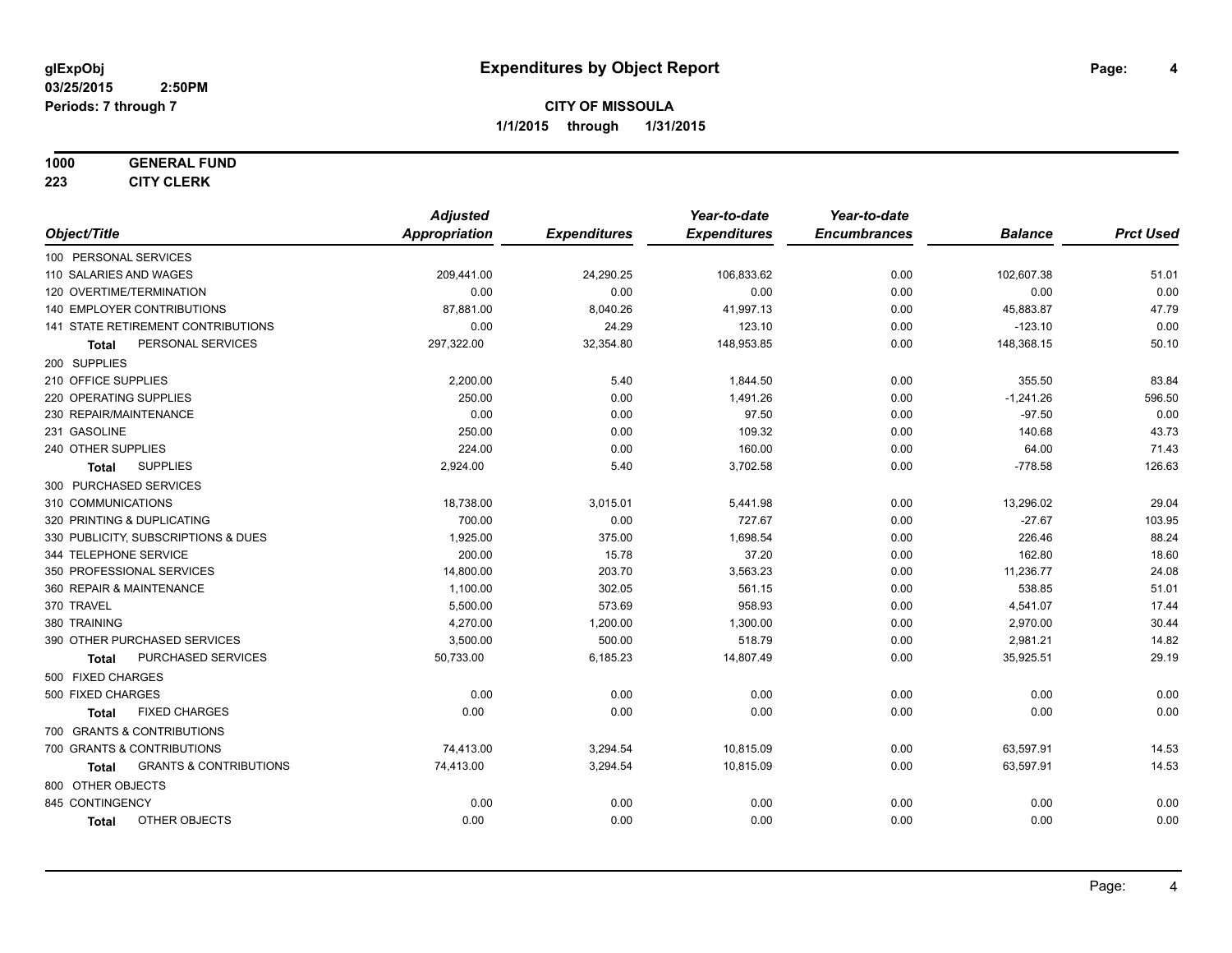#### **03/25/2015 2:50PM Periods: 7 through 7**

## **CITY OF MISSOULA 1/1/2015 through 1/31/2015**

# **1000 GENERAL FUND**

**223 CITY CLERK**

| Object/Title                          | <b>Adjusted</b><br>Appropriation | <b>Expenditures</b> | Year-to-date<br><b>Expenditures</b> | Year-to-date<br><b>Encumbrances</b> | <b>Balance</b> | <b>Prct Used</b> |
|---------------------------------------|----------------------------------|---------------------|-------------------------------------|-------------------------------------|----------------|------------------|
| 900 CAPITAL OUTLAY                    |                                  |                     |                                     |                                     |                |                  |
| 930 IMPROVEMENTS                      | 0.00                             | 0.00                | 465.00                              | 0.00                                | $-465.00$      | 0.00             |
| 940 MACHINERY & EQUIPMENT             | 0.00                             | 0.00                | 435.00                              | 0.00                                | $-435.00$      | 0.00             |
| <b>CAPITAL OUTLAY</b><br><b>Total</b> | 0.00                             | 0.00                | 900.00                              | 0.00                                | $-900.00$      | 0.00             |
| <b>CITY CLERK</b><br><b>Total</b>     | 425,392.00                       | 41,839.97           | 179.179.01                          | 0.00                                | 246.212.99     | 42.12            |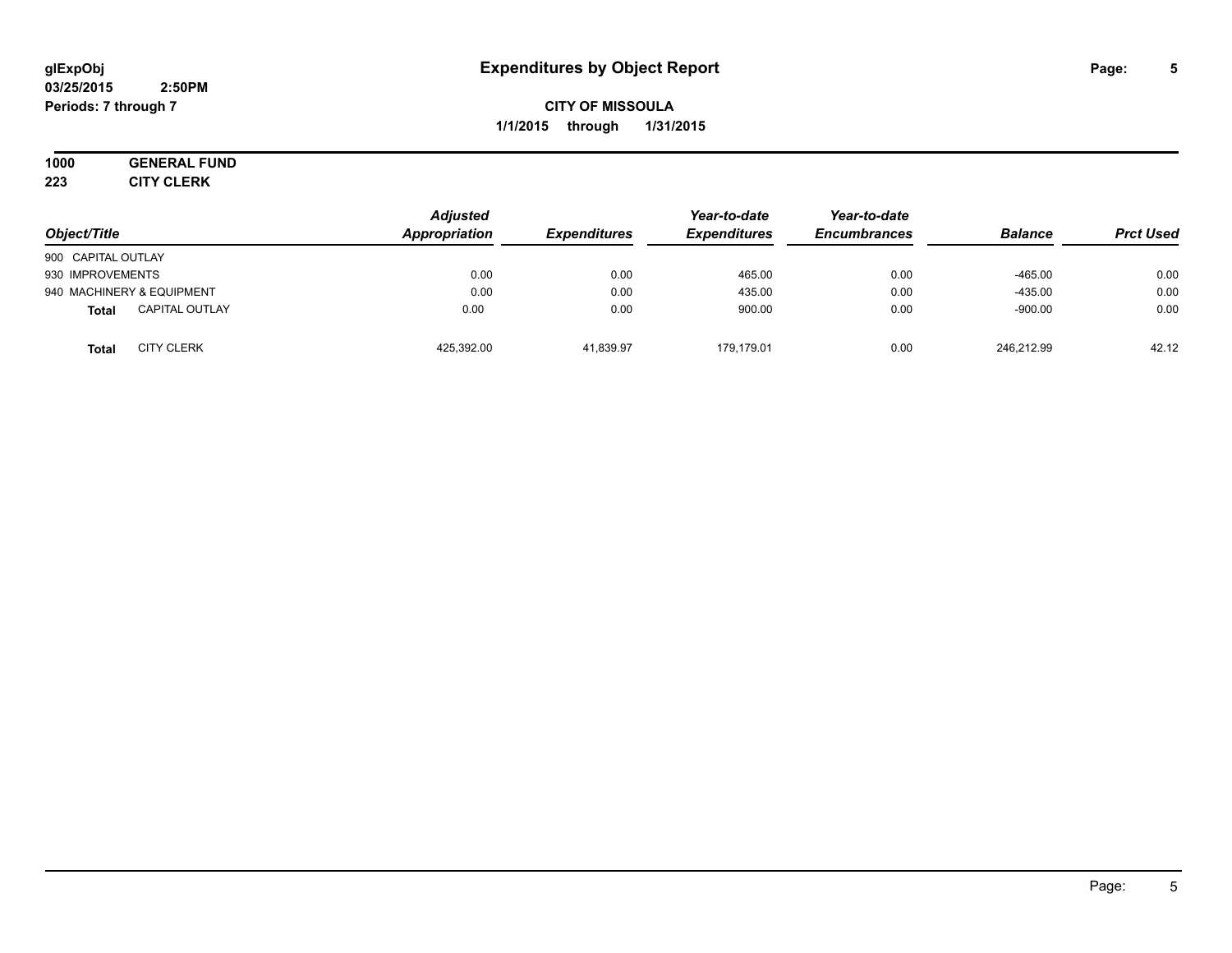#### **1000 GENERAL FUND**

**224 INFORMATION SERVICES**

|                            |                                     | <b>Adjusted</b> |                     | Year-to-date        | Year-to-date        |                |                  |
|----------------------------|-------------------------------------|-----------------|---------------------|---------------------|---------------------|----------------|------------------|
| Object/Title               |                                     | Appropriation   | <b>Expenditures</b> | <b>Expenditures</b> | <b>Encumbrances</b> | <b>Balance</b> | <b>Prct Used</b> |
| 100 PERSONAL SERVICES      |                                     |                 |                     |                     |                     |                |                  |
| 110 SALARIES AND WAGES     |                                     | 338,436.00      | 38,204.30           | 186,213.25          | 0.00                | 152,222.75     | 55.02            |
| 120 OVERTIME/TERMINATION   |                                     | 0.00            | 0.00                | 0.00                | 0.00                | 0.00           | 0.00             |
| 130 OTHER                  |                                     | 5,400.00        | 0.00                | 0.00                | 0.00                | 5,400.00       | 0.00             |
|                            | 140 EMPLOYER CONTRIBUTIONS          | 113,521.00      | 11,265.10           | 67,309.85           | 0.00                | 46,211.15      | 59.29            |
|                            | 141 STATE RETIREMENT CONTRIBUTIONS  | 0.00            | 38.20               | 222.31              | 0.00                | $-222.31$      | 0.00             |
| Total                      | PERSONAL SERVICES                   | 457,357.00      | 49,507.60           | 253,745.41          | 0.00                | 203,611.59     | 55.48            |
| 200 SUPPLIES               |                                     |                 |                     |                     |                     |                |                  |
| 210 OFFICE SUPPLIES        |                                     | 1,135.00        | 54.40               | 823.58              | 0.00                | 311.42         | 72.56            |
| 220 OPERATING SUPPLIES     |                                     | 12,525.00       | 1,501.83            | 3,669.43            | 0.00                | 8,855.57       | 29.30            |
| 230 REPAIR/MAINTENANCE     |                                     | 3,000.00        | 4.99                | 290.73              | 0.00                | 2,709.27       | 9.69             |
| 231 GASOLINE               |                                     | 250.00          | 0.00                | 53.66               | 0.00                | 196.34         | 21.46            |
| 240 OTHER SUPPLIES         |                                     | 3,500.00        | 2,463.20            | 3,212.08            | 0.00                | 287.92         | 91.77            |
| Total                      | <b>SUPPLIES</b>                     | 20,410.00       | 4,024.42            | 8,049.48            | 0.00                | 12,360.52      | 39.44            |
| 300 PURCHASED SERVICES     |                                     |                 |                     |                     |                     |                |                  |
| 310 COMMUNICATIONS         |                                     | 100.00          | 0.00                | 0.00                | 0.00                | 100.00         | 0.00             |
| 320 PRINTING & DUPLICATING |                                     | 350.00          | 27.03               | 74.35               | 0.00                | 275.65         | 21.24            |
|                            | 330 PUBLICITY, SUBSCRIPTIONS & DUES | 179,199.00      | 1,398.00            | 159,513.28          | 0.00                | 19,685.72      | 89.01            |
| 344 TELEPHONE SERVICE      |                                     | 135,330.00      | 10,227.18           | 70,554.75           | 0.00                | 64,775.25      | 52.14            |
| 350 PROFESSIONAL SERVICES  |                                     | 57,090.00       | 0.00                | 47,480.09           | 0.00                | 9,609.91       | 83.17            |
| 360 REPAIR & MAINTENANCE   |                                     | 1,350.00        | 0.00                | 0.00                | 0.00                | 1,350.00       | 0.00             |
| 370 TRAVEL                 |                                     | 6,809.00        | 0.00                | 2,103.24            | 0.00                | 4,705.76       | 30.89            |
| 380 TRAINING               |                                     | 11,981.00       | 949.00              | 5,280.32            | 0.00                | 6,700.68       | 44.07            |
| <b>Total</b>               | PURCHASED SERVICES                  | 392,209.00      | 12,601.21           | 285,006.03          | 0.00                | 107,202.97     | 72.67            |
| 500 FIXED CHARGES          |                                     |                 |                     |                     |                     |                |                  |
| 500 FIXED CHARGES          |                                     | 0.00            | 0.00                | 0.00                | 0.00                | 0.00           | 0.00             |
| Total                      | <b>FIXED CHARGES</b>                | 0.00            | 0.00                | 0.00                | 0.00                | 0.00           | 0.00             |
| 900 CAPITAL OUTLAY         |                                     |                 |                     |                     |                     |                |                  |
| 940 MACHINERY & EQUIPMENT  |                                     | 0.00            | 0.00                | 0.00                | 0.00                | 0.00           | 0.00             |
| <b>Total</b>               | <b>CAPITAL OUTLAY</b>               | 0.00            | 0.00                | 0.00                | 0.00                | 0.00           | 0.00             |
|                            |                                     |                 |                     |                     |                     |                |                  |
| Total                      | <b>INFORMATION SERVICES</b>         | 869,976.00      | 66,133.23           | 546,800.92          | 0.00                | 323,175.08     | 62.85            |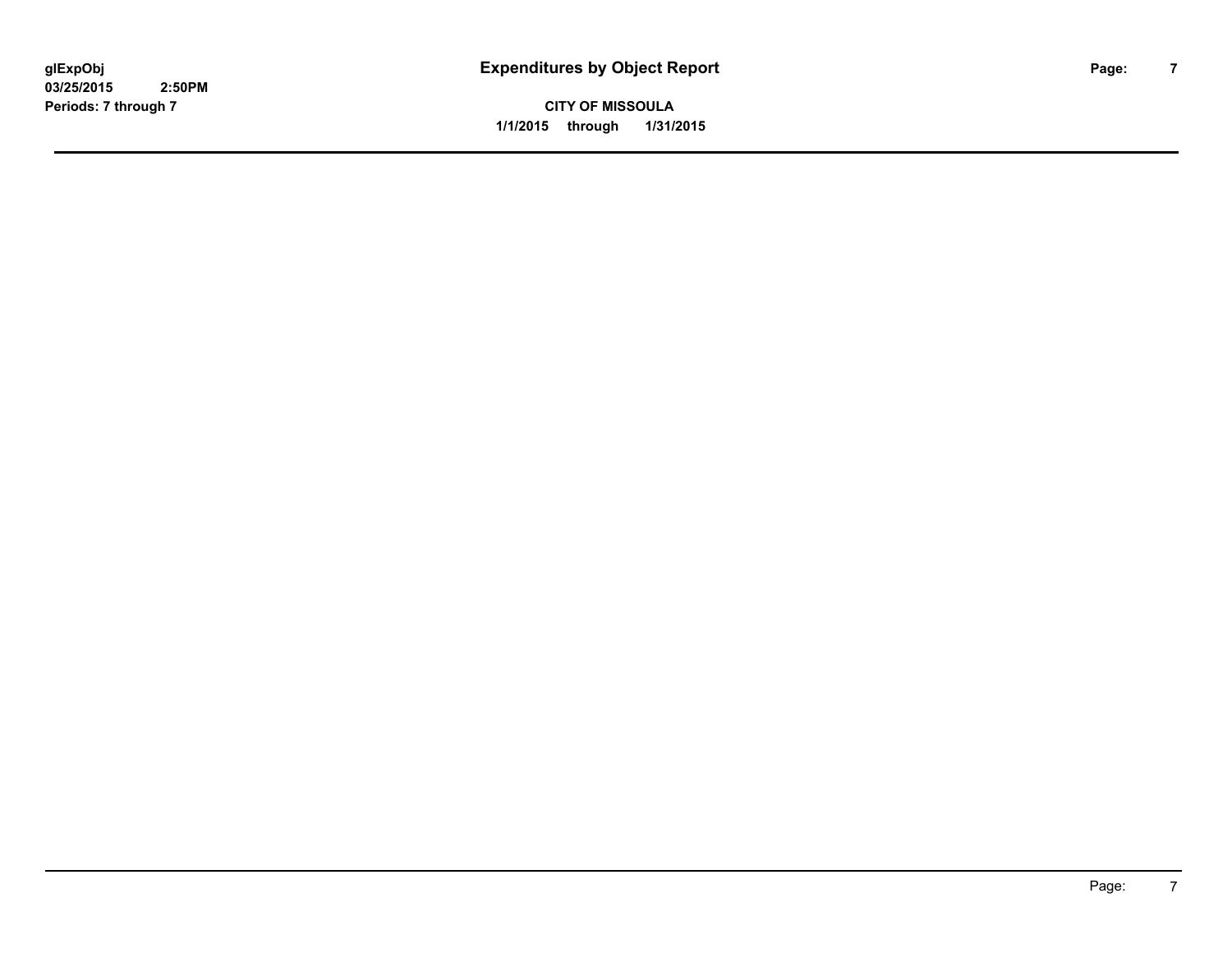## **1000 GENERAL FUND**

**230 MUNICIPAL COURT**

|                                       | <b>Adjusted</b> |                     | Year-to-date        | Year-to-date        |                |                  |
|---------------------------------------|-----------------|---------------------|---------------------|---------------------|----------------|------------------|
| Object/Title                          | Appropriation   | <b>Expenditures</b> | <b>Expenditures</b> | <b>Encumbrances</b> | <b>Balance</b> | <b>Prct Used</b> |
| 100 PERSONAL SERVICES                 |                 |                     |                     |                     |                |                  |
| 110 SALARIES AND WAGES                | 745,063.00      | 79,695.20           | 383,454.56          | 0.00                | 361,608.44     | 51.47            |
| 120 OVERTIME/TERMINATION              | 10.000.00       | 677.28              | 4,263.77            | 0.00                | 5,736.23       | 42.64            |
| 140 EMPLOYER CONTRIBUTIONS            | 299,318.00      | 26,031.43           | 159,091.26          | 0.00                | 140,226.74     | 53.15            |
| 141 STATE RETIREMENT CONTRIBUTIONS    | 0.00            | 79.70               | 459.13              | 0.00                | $-459.13$      | 0.00             |
| PERSONAL SERVICES<br><b>Total</b>     | 1,054,381.00    | 106,483.61          | 547,268.72          | 0.00                | 507,112.28     | 51.90            |
| 200 SUPPLIES                          |                 |                     |                     |                     |                |                  |
| 210 OFFICE SUPPLIES                   | 4,756.00        | 1,414.11            | 4,851.79            | 0.00                | $-95.79$       | 102.01           |
| 220 OPERATING SUPPLIES                | 4,972.00        | 0.00                | 119.99              | 0.00                | 4,852.01       | 2.41             |
| 230 REPAIR/MAINTENANCE                | 0.00            | 0.00                | 0.00                | 0.00                | 0.00           | 0.00             |
| 240 OTHER SUPPLIES                    | 3,540.00        | 0.00                | $-630.68$           | 0.00                | 4,170.68       | $-17.82$         |
| <b>SUPPLIES</b><br>Total              | 13,268.00       | 1,414.11            | 4,341.10            | 0.00                | 8,926.90       | 32.72            |
| 300 PURCHASED SERVICES                |                 |                     |                     |                     |                |                  |
| 310 COMMUNICATIONS                    | 11,500.00       | 1,906.89            | 6,654.06            | 0.00                | 4,845.94       | 57.86            |
| 320 PRINTING & DUPLICATING            | 1,187.00        | 0.00                | 0.00                | 0.00                | 1,187.00       | 0.00             |
| 330 PUBLICITY, SUBSCRIPTIONS & DUES   | 10,196.00       | 285.00              | 5,071.33            | 0.00                | 5,124.67       | 49.74            |
| 344 TELEPHONE SERVICE                 | 1,584.00        | 149.83              | 546.81              | 0.00                | 1,037.19       | 34.52            |
| 350 PROFESSIONAL SERVICES             | 220,707.00      | 46,401.80           | 103,350.28          | 0.00                | 117,356.72     | 46.83            |
| 360 REPAIR & MAINTENANCE              | 3,790.00        | 0.00                | 7,839.96            | 0.00                | $-4,049.96$    | 206.86           |
| 370 TRAVEL                            | 5,174.00        | 0.00                | 2,313.42            | 0.00                | 2,860.58       | 44.71            |
| 380 TRAINING                          | 9,000.00        | 328.80              | 3,871.80            | 0.00                | 5,128.20       | 43.02            |
| 390 OTHER PURCHASED SERVICES          | 6,263.00        | 427.20              | 3,001.08            | 0.00                | 3,261.92       | 47.92            |
| PURCHASED SERVICES<br><b>Total</b>    | 269,401.00      | 49,499.52           | 132,648.74          | 0.00                | 136,752.26     | 49.24            |
| 500 FIXED CHARGES                     |                 |                     |                     |                     |                |                  |
| 500 FIXED CHARGES                     | 0.00            | 0.00                | 0.00                | 0.00                | 0.00           | 0.00             |
| <b>FIXED CHARGES</b><br><b>Total</b>  | 0.00            | 0.00                | 0.00                | 0.00                | 0.00           | 0.00             |
| 900 CAPITAL OUTLAY                    |                 |                     |                     |                     |                |                  |
| 940 MACHINERY & EQUIPMENT             | 0.00            | 0.00                | 0.00                | 0.00                | 0.00           | 0.00             |
| <b>CAPITAL OUTLAY</b><br><b>Total</b> | 0.00            | 0.00                | 0.00                | 0.00                | 0.00           | 0.00             |
| MUNICIPAL COURT<br><b>Total</b>       | 1,337,050.00    | 157,397.24          | 684,258.56          | 0.00                | 652,791.44     | 51.18            |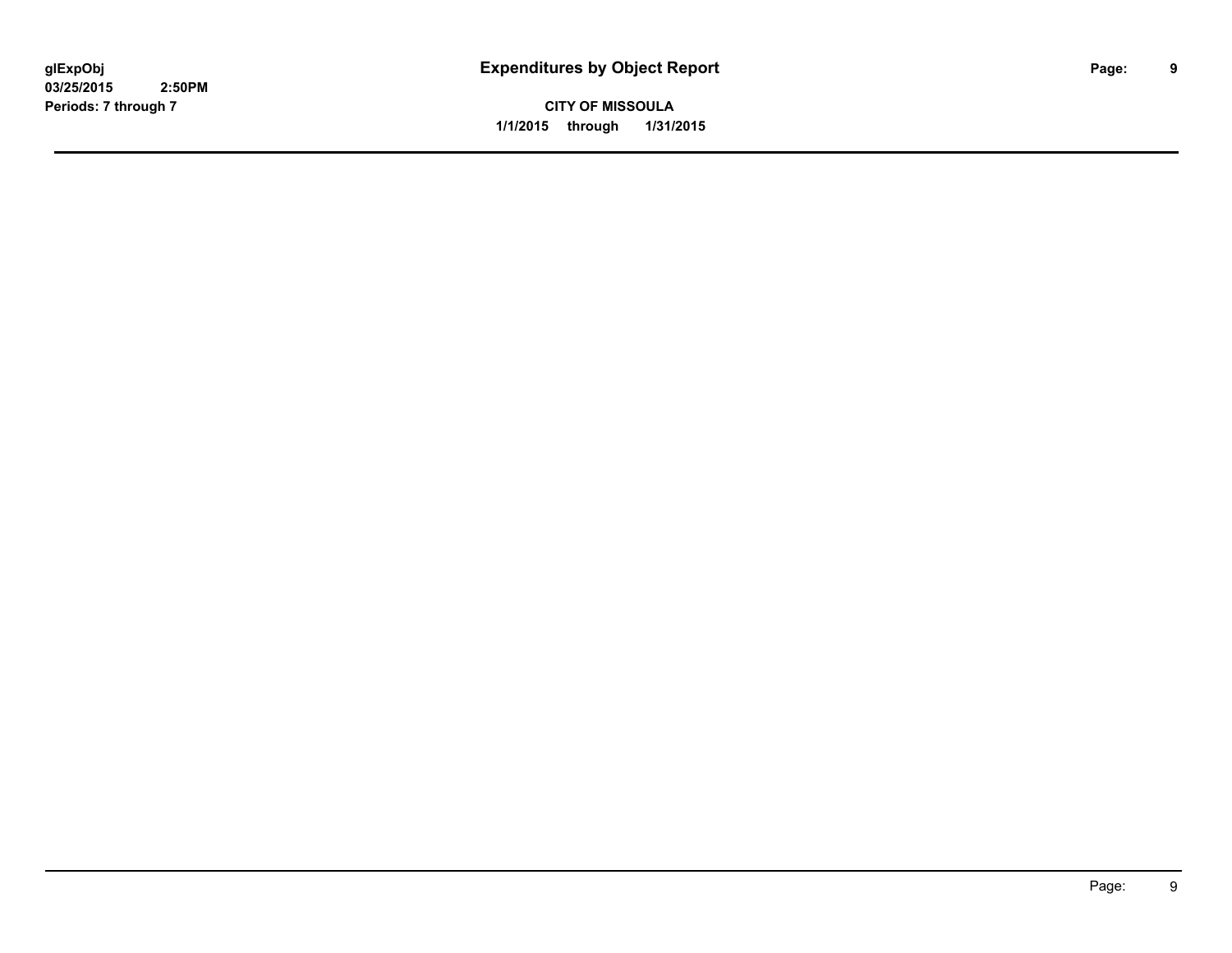**1000 GENERAL FUND**

**240 FINANCE**

|                            |                                     | <b>Adjusted</b> |                     | Year-to-date        | Year-to-date        |                |                  |
|----------------------------|-------------------------------------|-----------------|---------------------|---------------------|---------------------|----------------|------------------|
| Object/Title               |                                     | Appropriation   | <b>Expenditures</b> | <b>Expenditures</b> | <b>Encumbrances</b> | <b>Balance</b> | <b>Prct Used</b> |
| 100 PERSONAL SERVICES      |                                     |                 |                     |                     |                     |                |                  |
| 110 SALARIES AND WAGES     |                                     | 646,059.00      | 68,170.28           | 351,772.62          | 0.00                | 294,286.38     | 54.45            |
| 120 OVERTIME/TERMINATION   |                                     | 1,000.00        | 0.00                | 0.00                | 0.00                | 1,000.00       | 0.00             |
|                            | 140 EMPLOYER CONTRIBUTIONS          | 237,134.00      | 21,680.71           | 138,962.27          | 0.00                | 98,171.73      | 58.60            |
|                            | 141 STATE RETIREMENT CONTRIBUTIONS  | 0.00            | 68.17               | 422.65              | 0.00                | $-422.65$      | 0.00             |
| <b>Total</b>               | PERSONAL SERVICES                   | 884,193.00      | 89,919.16           | 491,157.54          | 0.00                | 393,035.46     | 55.55            |
| 200 SUPPLIES               |                                     |                 |                     |                     |                     |                |                  |
| 210 OFFICE SUPPLIES        |                                     | 4,925.00        | 428.85              | 2,222.26            | 0.00                | 2,702.74       | 45.12            |
| 220 OPERATING SUPPLIES     |                                     | 2,674.00        | 0.00                | 10.00               | 0.00                | 2,664.00       | 0.37             |
| 230 REPAIR/MAINTENANCE     |                                     | 300.00          | 0.00                | 0.00                | 0.00                | 300.00         | 0.00             |
| 231 GASOLINE               |                                     | 91.00           | 0.00                | 0.00                | 0.00                | 91.00          | 0.00             |
| 240 OTHER SUPPLIES         |                                     | 500.00          | 0.00                | 0.00                | 0.00                | 500.00         | 0.00             |
| Total                      | <b>SUPPLIES</b>                     | 8,490.00        | 428.85              | 2,232.26            | 0.00                | 6,257.74       | 26.29            |
| 300 PURCHASED SERVICES     |                                     |                 |                     |                     |                     |                |                  |
| 310 COMMUNICATIONS         |                                     | 36,780.00       | 16,374.97           | 35,043.70           | 0.00                | 1,736.30       | 95.28            |
| 320 PRINTING & DUPLICATING |                                     | 8,746.00        | 353.01              | 3,019.58            | 0.00                | 5,726.42       | 34.53            |
|                            | 330 PUBLICITY, SUBSCRIPTIONS & DUES | 2,326.00        | 150.00              | 322.18              | 0.00                | 2,003.82       | 13.85            |
| 344 TELEPHONE SERVICE      |                                     | 2,125.00        | 70.55               | 399.56              | 0.00                | 1,725.44       | 18.80            |
| 350 PROFESSIONAL SERVICES  |                                     | 165,136.00      | 28,074.00           | 135,374.70          | 0.00                | 29,761.30      | 81.98            |
| 360 REPAIR & MAINTENANCE   |                                     | 1,305.00        | 0.00                | 75.00               | 0.00                | 1,230.00       | 5.75             |
| 370 TRAVEL                 |                                     | 8,245.00        | 0.00                | 513.90              | 0.00                | 7,731.10       | 6.23             |
| 380 TRAINING               |                                     | 7,330.00        | 185.00              | 314.00              | 0.00                | 7,016.00       | 4.28             |
|                            | 390 OTHER PURCHASED SERVICES        | 0.00            | 0.00                | 0.00                | 0.00                | 0.00           | 0.00             |
| <b>Total</b>               | <b>PURCHASED SERVICES</b>           | 231,993.00      | 45,207.53           | 175,062.62          | 0.00                | 56,930.38      | 75.46            |
| 500 FIXED CHARGES          |                                     |                 |                     |                     |                     |                |                  |
| 500 FIXED CHARGES          |                                     | 500.00          | 0.00                | 0.00                | 0.00                | 500.00         | 0.00             |
| <b>Total</b>               | <b>FIXED CHARGES</b>                | 500.00          | 0.00                | 0.00                | 0.00                | 500.00         | 0.00             |
| 900 CAPITAL OUTLAY         |                                     |                 |                     |                     |                     |                |                  |
| 940 MACHINERY & EQUIPMENT  |                                     | 0.00            | 0.00                | 0.00                | 0.00                | 0.00           | 0.00             |
| <b>Total</b>               | CAPITAL OUTLAY                      | 0.00            | 0.00                | 0.00                | 0.00                | 0.00           | 0.00             |
| <b>Total</b>               | <b>FINANCE</b>                      | 1,125,176.00    | 135,555.54          | 668,452.42          | 0.00                | 456,723.58     | 59.41            |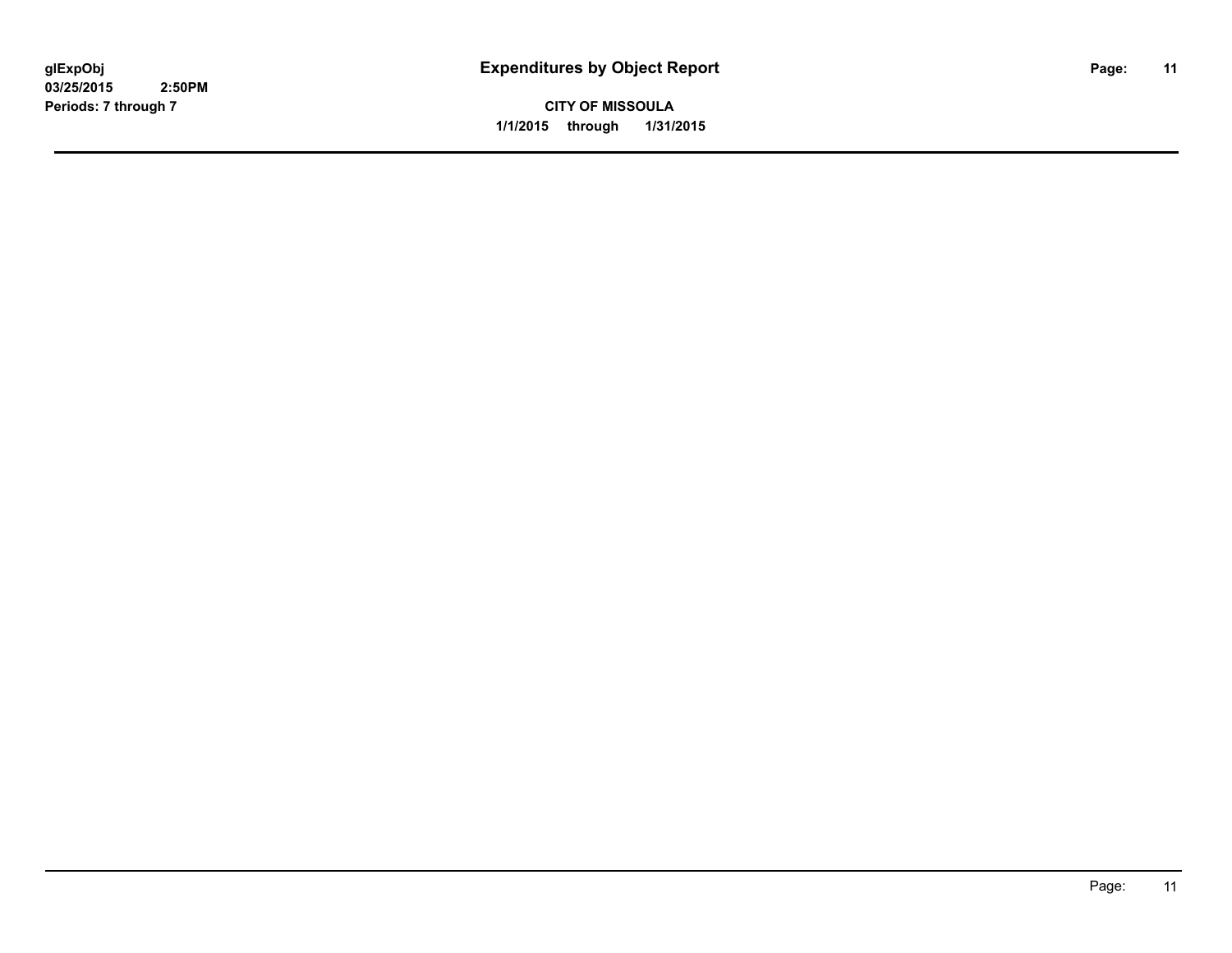#### **1000 GENERAL FUND**

**245 CENTRALIZED SERVICES**

|                            |                                     | <b>Adjusted</b>      |                     | Year-to-date        | Year-to-date        |                |                  |
|----------------------------|-------------------------------------|----------------------|---------------------|---------------------|---------------------|----------------|------------------|
| Object/Title               |                                     | <b>Appropriation</b> | <b>Expenditures</b> | <b>Expenditures</b> | <b>Encumbrances</b> | <b>Balance</b> | <b>Prct Used</b> |
| 100 PERSONAL SERVICES      |                                     |                      |                     |                     |                     |                |                  |
| 110 SALARIES AND WAGES     |                                     | 253,475.00           | 29,081.20           | 145,468.73          | 0.00                | 108,006.27     | 57.39            |
|                            | <b>140 EMPLOYER CONTRIBUTIONS</b>   | 73,267.00            | 7,692.76            | 44,618.90           | 0.00                | 28,648.10      | 60.90            |
|                            | 141 STATE RETIREMENT CONTRIBUTIONS  | 0.00                 | 29.08               | 172.05              | 0.00                | $-172.05$      | 0.00             |
| <b>Total</b>               | PERSONAL SERVICES                   | 326,742.00           | 36,803.04           | 190,259.68          | 0.00                | 136,482.32     | 58.23            |
| 200 SUPPLIES               |                                     |                      |                     |                     |                     |                |                  |
| 210 OFFICE SUPPLIES        |                                     | 900.00               | 0.00                | 4.99                | 0.00                | 895.01         | 0.55             |
| 220 OPERATING SUPPLIES     |                                     | 700.00               | 0.00                | 0.00                | 0.00                | 700.00         | 0.00             |
| 231 GASOLINE               |                                     | 178.00               | 0.00                | 0.00                | 0.00                | 178.00         | 0.00             |
| <b>Total</b>               | <b>SUPPLIES</b>                     | 1,778.00             | 0.00                | 4.99                | 0.00                | 1,773.01       | 0.28             |
| 300 PURCHASED SERVICES     |                                     |                      |                     |                     |                     |                |                  |
| 310 COMMUNICATIONS         |                                     | 100.00               | 0.00                | 0.00                | 0.00                | 100.00         | 0.00             |
| 320 PRINTING & DUPLICATING |                                     | 200.00               | 2.09                | 44.66               | 0.00                | 155.34         | 22.33            |
|                            | 330 PUBLICITY, SUBSCRIPTIONS & DUES | 185.00               | 265.00              | 265.00              | 0.00                | $-80.00$       | 143.24           |
| 344 TELEPHONE SERVICE      |                                     | 793.00               | 61.90               | 371.40              | 0.00                | 421.60         | 46.83            |
| 350 PROFESSIONAL SERVICES  |                                     | 8,000.00             | 0.00                | 7,765.00            | 0.00                | 235.00         | 97.06            |
| 370 TRAVEL                 |                                     | 2,000.00             | 15.73               | 300.33              | 0.00                | 1,699.67       | 15.02            |
| 380 TRAINING               |                                     | 2,000.00             | 35.85               | 35.85               | 0.00                | 1,964.15       | 1.79             |
|                            | 390 OTHER PURCHASED SERVICES        | 0.00                 | 0.00                | 0.00                | 0.00                | 0.00           | 0.00             |
| <b>Total</b>               | <b>PURCHASED SERVICES</b>           | 13,278.00            | 380.57              | 8,782.24            | 0.00                | 4,495.76       | 66.14            |
|                            | 700 GRANTS & CONTRIBUTIONS          |                      |                     |                     |                     |                |                  |
| 700 GRANTS & CONTRIBUTIONS |                                     | 0.00                 | 50.00               | 50.00               | 0.00                | $-50.00$       | 0.00             |
| <b>Total</b>               | <b>GRANTS &amp; CONTRIBUTIONS</b>   | 0.00                 | 50.00               | 50.00               | 0.00                | $-50.00$       | 0.00             |
|                            |                                     |                      |                     |                     |                     |                |                  |
| <b>Total</b>               | <b>CENTRALIZED SERVICES</b>         | 341,798.00           | 37,233.61           | 199,096.91          | 0.00                | 142,701.09     | 58.25            |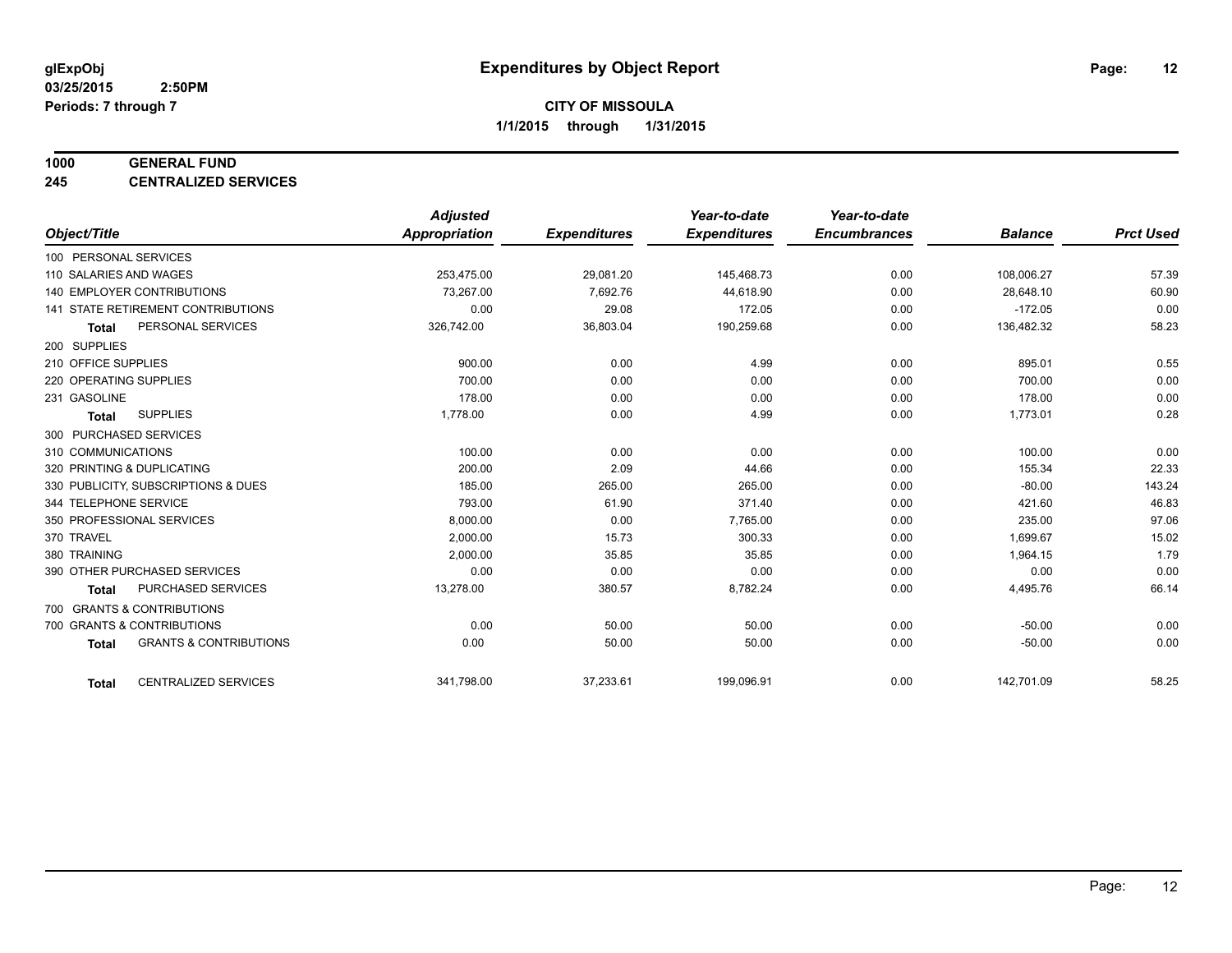#### **1000 GENERAL FUND**

**250 DEVELOPMENT SERVICES**

|                                      | <b>Adjusted</b>      |                     | Year-to-date        | Year-to-date        |                |                  |
|--------------------------------------|----------------------|---------------------|---------------------|---------------------|----------------|------------------|
| Object/Title                         | <b>Appropriation</b> | <b>Expenditures</b> | <b>Expenditures</b> | <b>Encumbrances</b> | <b>Balance</b> | <b>Prct Used</b> |
| 100 PERSONAL SERVICES                |                      |                     |                     |                     |                |                  |
| 110 SALARIES AND WAGES               | 1,229,719.00         | $-1,436.71$         | 801,850.89          | 0.00                | 427,868.11     | 65.21            |
| 120 OVERTIME/TERMINATION             | 4,276.00             | 0.00                | 39.97               | 0.00                | 4,236.03       | 0.93             |
| 130 OTHER                            | 0.00                 | 0.00                | 0.00                | 0.00                | 0.00           | 0.00             |
| 140 EMPLOYER CONTRIBUTIONS           | 419,955.00           | $-15,247.41$        | 300,867.92          | 0.00                | 119,087.08     | 71.64            |
| 141 STATE RETIREMENT CONTRIBUTIONS   | 0.00                 | 84.61               | 1,037.09            | 0.00                | $-1,037.09$    | 0.00             |
| PERSONAL SERVICES<br><b>Total</b>    | 1,653,950.00         | $-16,599.51$        | 1,103,795.87        | 0.00                | 550, 154. 13   | 66.74            |
| 200 SUPPLIES                         |                      |                     |                     |                     |                |                  |
| 210 OFFICE SUPPLIES                  | 15,758.00            | 211.41              | 5,860.49            | 0.00                | 9,897.51       | 37.19            |
| 220 OPERATING SUPPLIES               | 1,406.00             | 278.43              | 1,849.08            | 0.00                | $-443.08$      | 131.51           |
| 230 REPAIR/MAINTENANCE               | 3,000.00             | 70.18               | 542.89              | 0.00                | 2,457.11       | 18.10            |
| 231 GASOLINE                         | 15,968.00            | 446.51              | 5,418.69            | 0.00                | 10,549.31      | 33.93            |
| 240 OTHER SUPPLIES                   | 1,405.00             | 60.98               | 277.15              | 0.00                | 1,127.85       | 19.73            |
| <b>SUPPLIES</b><br><b>Total</b>      | 37,537.00            | 1,067.51            | 13,948.30           | 0.00                | 23,588.70      | 37.16            |
| 300 PURCHASED SERVICES               |                      |                     |                     |                     |                |                  |
| 310 COMMUNICATIONS                   | 16,013.00            | 170.14              | 2,044.61            | 0.00                | 13,968.39      | 12.77            |
| 320 PRINTING & DUPLICATING           | 8,354.00             | 33.40               | 377.70              | 0.00                | 7,976.30       | 4.52             |
| 330 PUBLICITY, SUBSCRIPTIONS & DUES  | 12,050.00            | 1,127.74            | 3,888.00            | 0.00                | 8,162.00       | 32.27            |
| 341 ELECTRICITY & NATURAL GAS        | 0.00                 | 0.00                | 0.00                | 0.00                | 0.00           | 0.00             |
| 344 TELEPHONE SERVICE                | 8,830.00             | 40.45               | 6,263.08            | 0.00                | 2,566.92       | 70.93            |
| 350 PROFESSIONAL SERVICES            | 86,085.00            | 452.36              | 28,636.92           | 0.00                | 57,448.08      | 33.27            |
| 360 REPAIR & MAINTENANCE             | 2,495.00             | 75.00               | 161.00              | 0.00                | 2,334.00       | 6.45             |
| 370 TRAVEL                           | 20,611.00            | 0.00                | 3,025.54            | 0.00                | 17,585.46      | 14.68            |
| 380 TRAINING                         | 5,525.00             | 0.00                | 2,438.60            | 0.00                | 3,086.40       | 44.14            |
| 390 OTHER PURCHASED SERVICES         | 1,550.00             | 0.00                | 0.00                | 0.00                | 1,550.00       | 0.00             |
| PURCHASED SERVICES<br><b>Total</b>   | 161,513.00           | 1,899.09            | 46,835.45           | 0.00                | 114,677.55     | 29.00            |
| 500 FIXED CHARGES                    |                      |                     |                     |                     |                |                  |
| 500 FIXED CHARGES                    | 0.00                 | 0.00                | 0.00                | 0.00                | 0.00           | 0.00             |
| 550 MERCHANT SERVICE FEES            | 0.00                 | 453.52              | 5,124.23            | 0.00                | $-5,124.23$    | 0.00             |
| <b>FIXED CHARGES</b><br><b>Total</b> | 0.00                 | 453.52              | 5,124.23            | 0.00                | $-5,124.23$    | 0.00             |
| 700 GRANTS & CONTRIBUTIONS           |                      |                     |                     |                     |                |                  |
| 700 GRANTS & CONTRIBUTIONS           | 0.00                 | 0.00                | 0.00                | 0.00                | 0.00           | 0.00             |
| 780 INTERGOVERNMENTAL TRANSFER       | 0.00                 | 0.00                | 0.00                | 0.00                | 0.00           | 0.00             |
|                                      |                      |                     |                     |                     |                |                  |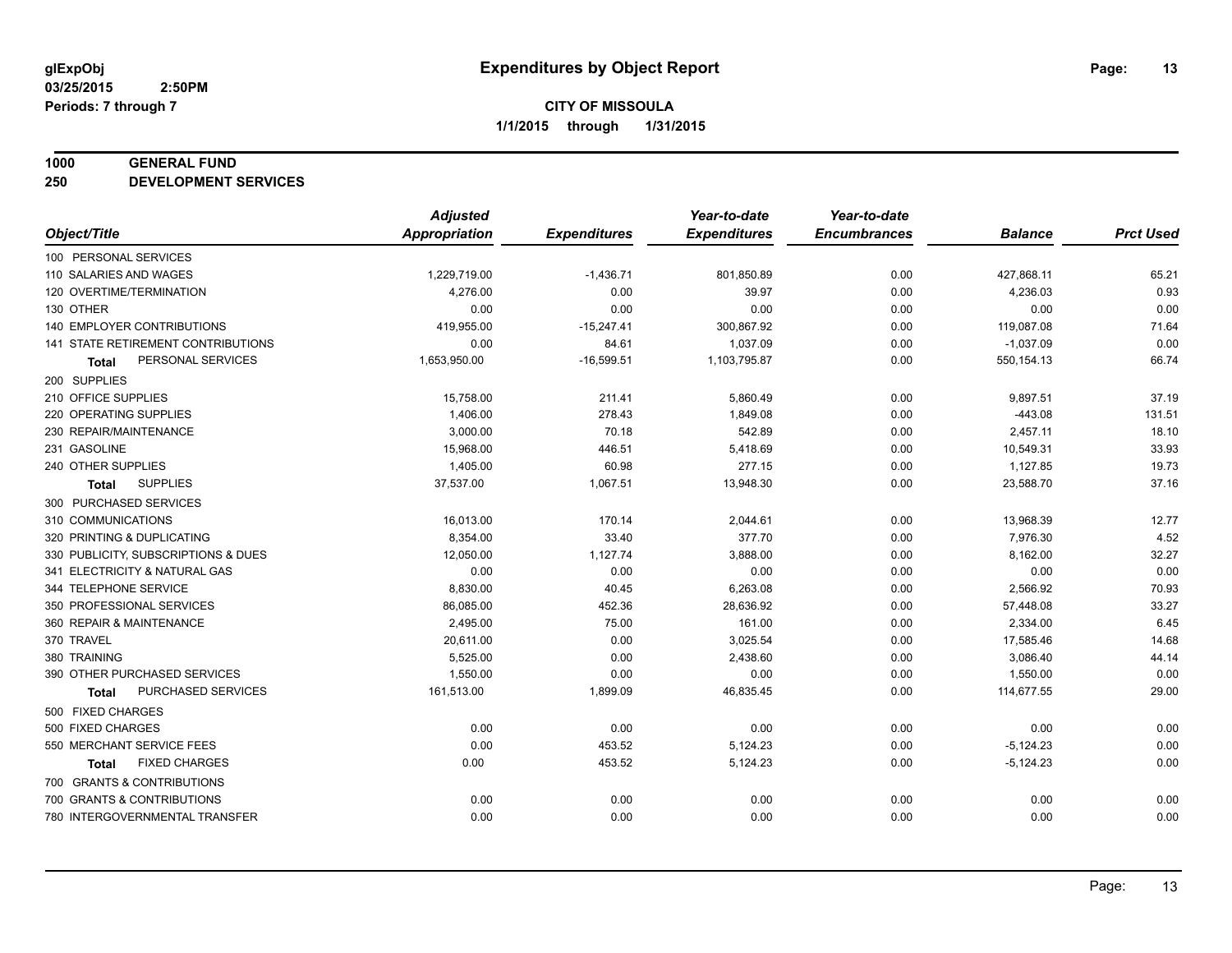#### **1000 GENERAL FUND**

**250 DEVELOPMENT SERVICES**

| Object/Title       |                             | <b>Adjusted</b><br><b>Appropriation</b> | <b>Expenditures</b> | Year-to-date<br><b>Expenditures</b> | Year-to-date<br><b>Encumbrances</b> | <b>Balance</b> | <b>Prct Used</b> |
|--------------------|-----------------------------|-----------------------------------------|---------------------|-------------------------------------|-------------------------------------|----------------|------------------|
|                    |                             |                                         |                     |                                     |                                     |                |                  |
| 800 OTHER OBJECTS  |                             |                                         |                     |                                     |                                     |                |                  |
| 845 CONTINGENCY    |                             | 0.00                                    | 0.00                | 0.00                                | 0.00                                | 0.00           | 0.00             |
| <b>Total</b>       | OTHER OBJECTS               | 0.00                                    | 0.00                | 0.00                                | 0.00                                | 0.00           | 0.00             |
| 900 CAPITAL OUTLAY |                             |                                         |                     |                                     |                                     |                |                  |
|                    | 940 MACHINERY & EQUIPMENT   | 8.576.00                                | 0.00                | 0.00                                | 0.00                                | 8.576.00       | 0.00             |
| <b>Total</b>       | <b>CAPITAL OUTLAY</b>       | 8.576.00                                | 0.00                | 0.00                                | 0.00                                | 8,576.00       | 0.00             |
| <b>Total</b>       | <b>DEVELOPMENT SERVICES</b> | 1.861.576.00                            | $-13.179.39$        | 1.169.703.85                        | 0.00                                | 691.872.15     | 62.83            |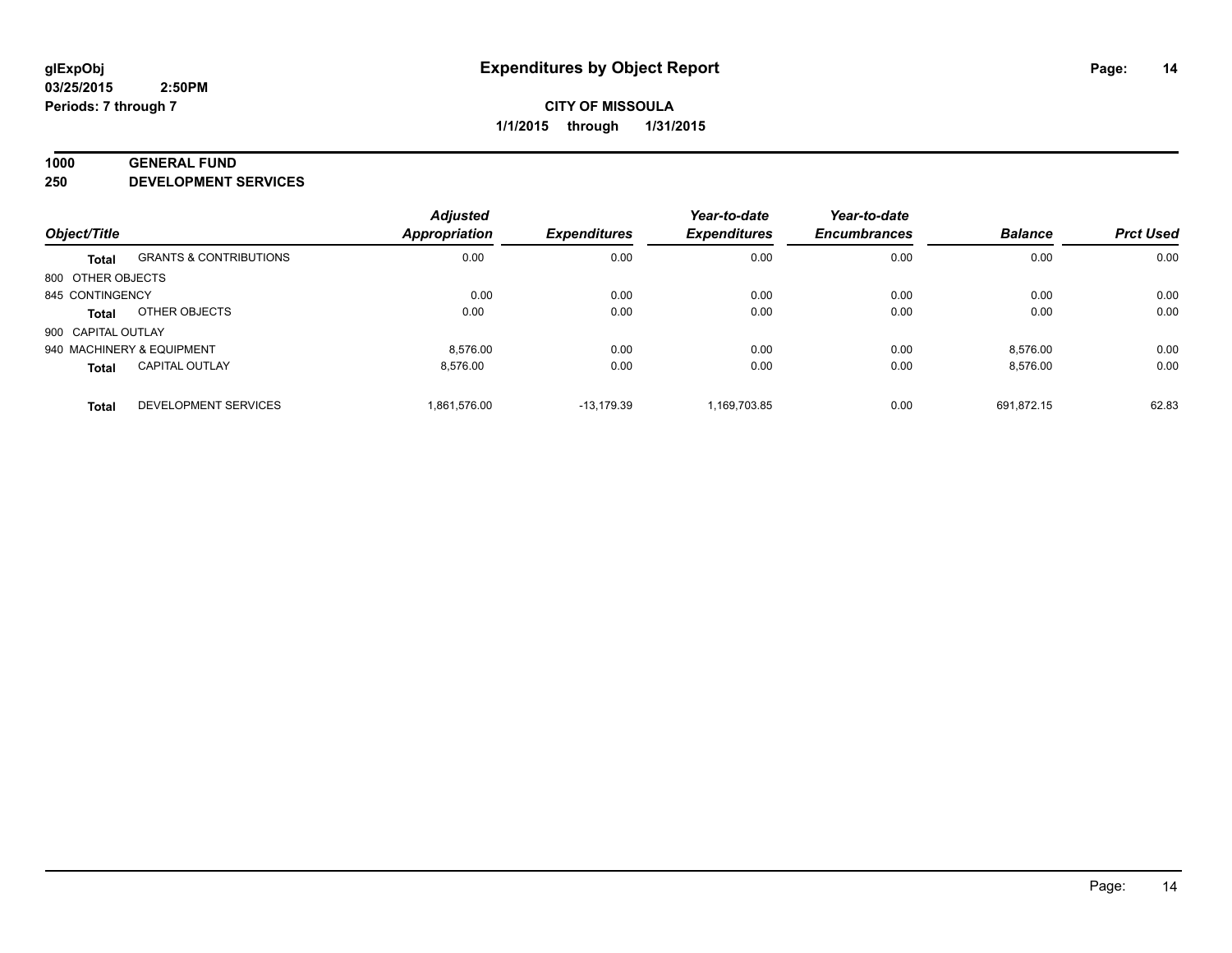# **1000 GENERAL FUND**

**260 GIS SERVICES**

|                                           | <b>Adjusted</b>      |                     | Year-to-date        | Year-to-date        |                |                  |
|-------------------------------------------|----------------------|---------------------|---------------------|---------------------|----------------|------------------|
| Object/Title                              | <b>Appropriation</b> | <b>Expenditures</b> | <b>Expenditures</b> | <b>Encumbrances</b> | <b>Balance</b> | <b>Prct Used</b> |
| 100 PERSONAL SERVICES                     |                      |                     |                     |                     |                |                  |
| 110 SALARIES AND WAGES                    | 160.098.00           | 22,594.34           | 93.626.71           | 0.00                | 66.471.29      | 58.48            |
| 120 OVERTIME/TERMINATION                  | 0.00                 | 0.00                | 0.00                | 0.00                | 0.00           | 0.00             |
| <b>140 EMPLOYER CONTRIBUTIONS</b>         | 57,165.00            | 5,658.02            | 34,403.49           | 0.00                | 22,761.51      | 60.18            |
| <b>141 STATE RETIREMENT CONTRIBUTIONS</b> | 0.00                 | 22.59               | 111.71              | 0.00                | $-111.71$      | 0.00             |
| PERSONAL SERVICES<br><b>Total</b>         | 217,263.00           | 28,274.95           | 128,141.91          | 0.00                | 89,121.09      | 58.98            |
| 200 SUPPLIES                              |                      |                     |                     |                     |                |                  |
| 210 OFFICE SUPPLIES                       | 3,500.00             | 14.70               | 1.247.79            | 0.00                | 2,252.21       | 35.65            |
| 220 OPERATING SUPPLIES                    | 684.00               | 0.00                | 81.98               | 0.00                | 602.02         | 11.99            |
| 230 REPAIR/MAINTENANCE                    | 2,140.00             | 0.00                | 259.20              | 0.00                | 1,880.80       | 12.11            |
| 231 GASOLINE                              | 500.00               | 0.00                | 0.00                | 0.00                | 500.00         | 0.00             |
| 240 OTHER SUPPLIES                        | 1.000.00             | 0.00                | 0.00                | 0.00                | 1,000.00       | 0.00             |
| <b>SUPPLIES</b><br><b>Total</b>           | 7,824.00             | 14.70               | 1,588.97            | 0.00                | 6,235.03       | 20.31            |
| 300 PURCHASED SERVICES                    |                      |                     |                     |                     |                |                  |
| 310 COMMUNICATIONS                        | 1,220.00             | 61.98               | 309.61              | 0.00                | 910.39         | 25.38            |
| 330 PUBLICITY, SUBSCRIPTIONS & DUES       | 500.00               | 0.00                | 91.90               | 0.00                | 408.10         | 18.38            |
| 344 TELEPHONE SERVICE                     | 2,000.00             | 3.90                | 16.19               | 0.00                | 1,983.81       | 0.81             |
| 350 PROFESSIONAL SERVICES                 | 380.00               | 0.00                | 10.00               | 0.00                | 370.00         | 2.63             |
| 360 REPAIR & MAINTENANCE                  | 172,800.00           | 0.00                | 159,206.09          | 0.00                | 13,593.91      | 92.13            |
| 370 TRAVEL                                | 2,450.00             | 0.00                | 1,946.46            | 0.00                | 503.54         | 79.45            |
| 380 TRAINING                              | 2,425.00             | 0.00                | 0.00                | 0.00                | 2,425.00       | 0.00             |
| 390 OTHER PURCHASED SERVICES              | 1,550.00             | 0.00                | 0.00                | 0.00                | 1,550.00       | 0.00             |
| <b>PURCHASED SERVICES</b><br><b>Total</b> | 183,325.00           | 65.88               | 161,580.25          | 0.00                | 21,744.75      | 88.14            |
| <b>GIS SERVICES</b><br><b>Total</b>       | 408,412.00           | 28,355.53           | 291,311.13          | 0.00                | 117,100.87     | 71.33            |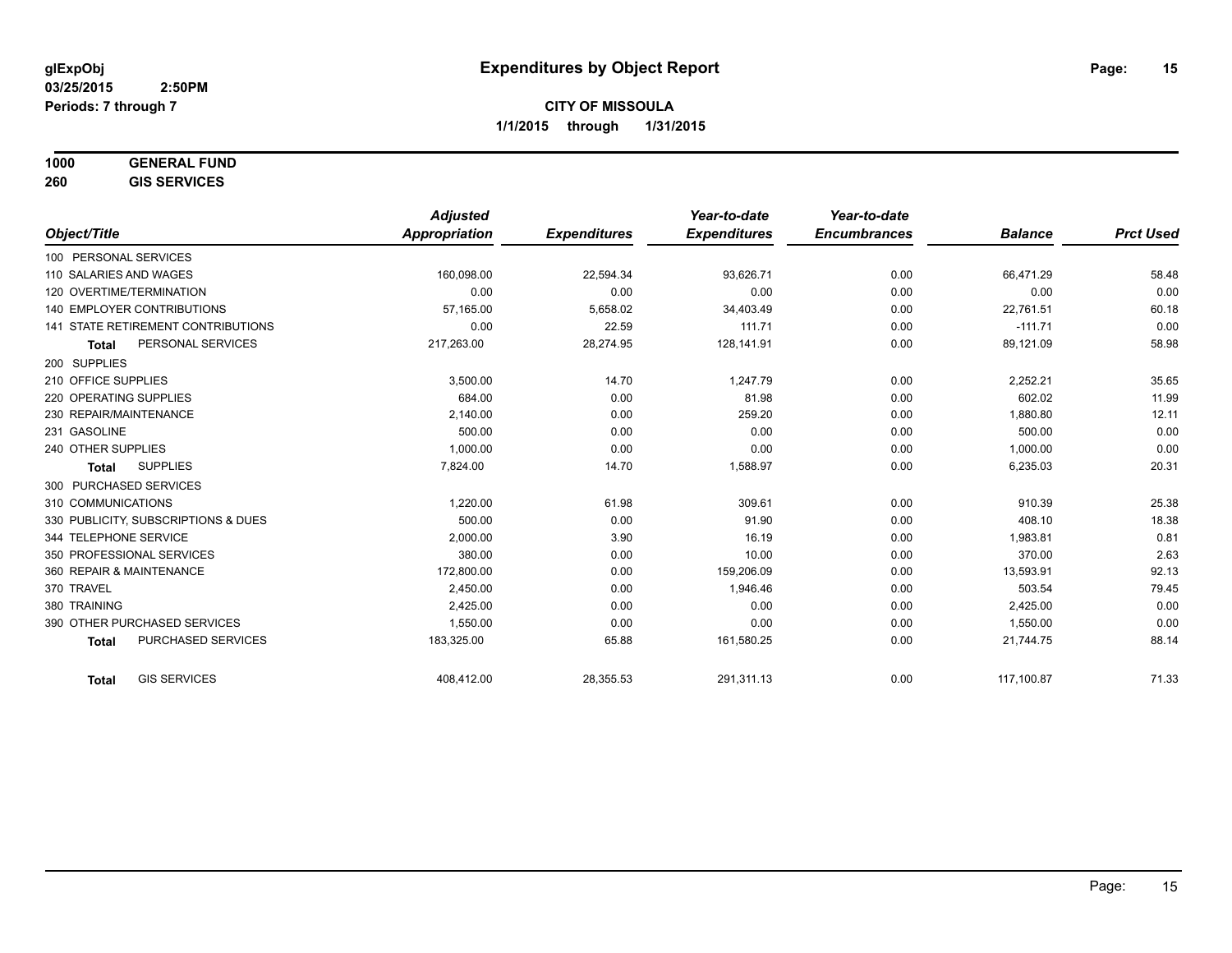# **1000 GENERAL FUND**

**270 CITY ATTORNEY**

|  |                     |                                     | <b>Adjusted</b> |                     | Year-to-date        | Year-to-date        |                |                  |
|--|---------------------|-------------------------------------|-----------------|---------------------|---------------------|---------------------|----------------|------------------|
|  | Object/Title        |                                     | Appropriation   | <b>Expenditures</b> | <b>Expenditures</b> | <b>Encumbrances</b> | <b>Balance</b> | <b>Prct Used</b> |
|  |                     | 100 PERSONAL SERVICES               |                 |                     |                     |                     |                |                  |
|  |                     | 110 SALARIES AND WAGES              | 901,692.00      | 103,529.69          | 514,342.23          | 0.00                | 387,349.77     | 57.04            |
|  |                     | 120 OVERTIME/TERMINATION            | 2,270.00        | 0.00                | 2,268.44            | 0.00                | 1.56           | 99.93            |
|  |                     | 140 EMPLOYER CONTRIBUTIONS          | 302,143.00      | 29,876.30           | 183,605.19          | 0.00                | 118,537.81     | 60.77            |
|  |                     | 141 STATE RETIREMENT CONTRIBUTIONS  | 0.00            | 103.53              | 618.70              | 0.00                | $-618.70$      | 0.00             |
|  | Total               | PERSONAL SERVICES                   | 1,206,105.00    | 133,509.52          | 700,834.56          | 0.00                | 505,270.44     | 58.11            |
|  | 200 SUPPLIES        |                                     |                 |                     |                     |                     |                |                  |
|  | 210 OFFICE SUPPLIES |                                     | 5,618.00        | 312.98              | 2,528.95            | 0.00                | 3,089.05       | 45.02            |
|  |                     | 220 OPERATING SUPPLIES              | 1,750.00        | 0.00                | 200.00              | 0.00                | 1,550.00       | 11.43            |
|  | 231 GASOLINE        |                                     | 263.00          | 0.00                | 205.12              | 0.00                | 57.88          | 77.99            |
|  | <b>Total</b>        | <b>SUPPLIES</b>                     | 7,631.00        | 312.98              | 2,934.07            | 0.00                | 4,696.93       | 38.45            |
|  |                     | 300 PURCHASED SERVICES              |                 |                     |                     |                     |                |                  |
|  | 310 COMMUNICATIONS  |                                     | 1,350.00        | 106.39              | 574.06              | 0.00                | 775.94         | 42.52            |
|  |                     | 320 PRINTING & DUPLICATING          | 650.00          | 0.00                | 166.42              | 0.00                | 483.58         | 25.60            |
|  |                     | 330 PUBLICITY, SUBSCRIPTIONS & DUES | 17,150.00       | 491.78              | 2,789.16            | 0.00                | 14,360.84      | 16.26            |
|  |                     | 344 TELEPHONE SERVICE               | 264.00          | 39.31               | 101.95              | 0.00                | 162.05         | 38.62            |
|  |                     | 350 PROFESSIONAL SERVICES           | 11,665.00       | 11.50               | 1,869.85            | 0.00                | 9,795.15       | 16.03            |
|  |                     | 360 REPAIR & MAINTENANCE            | 17,446.00       | 0.00                | 15,822.11           | 0.00                | 1,623.89       | 90.69            |
|  | 370 TRAVEL          |                                     | 5,000.00        | 0.00                | 2,766.68            | 0.00                | 2,233.32       | 55.33            |
|  | 380 TRAINING        |                                     | 9,000.00        | 0.00                | 2,742.80            | 0.00                | 6,257.20       | 30.48            |
|  | <b>Total</b>        | PURCHASED SERVICES                  | 62,525.00       | 648.98              | 26,833.03           | 0.00                | 35,691.97      | 42.92            |
|  | 500 FIXED CHARGES   |                                     |                 |                     |                     |                     |                |                  |
|  | 500 FIXED CHARGES   |                                     | 0.00            | 0.00                | 0.00                | 0.00                | 0.00           | 0.00             |
|  | <b>Total</b>        | <b>FIXED CHARGES</b>                | 0.00            | 0.00                | 0.00                | 0.00                | 0.00           | 0.00             |
|  | 800 OTHER OBJECTS   |                                     |                 |                     |                     |                     |                |                  |
|  | 845 CONTINGENCY     |                                     | 0.00            | 0.00                | 0.00                | 0.00                | 0.00           | 0.00             |
|  | <b>Total</b>        | OTHER OBJECTS                       | 0.00            | 0.00                | 0.00                | 0.00                | 0.00           | 0.00             |
|  | 900 CAPITAL OUTLAY  |                                     |                 |                     |                     |                     |                |                  |
|  | 920 BUILDINGS       |                                     | 0.00            | 0.00                | 0.00                | 0.00                | 0.00           | 0.00             |
|  |                     | 940 MACHINERY & EQUIPMENT           | 0.00            | 0.00                | 616.26              | 0.00                | $-616.26$      | 0.00             |
|  | <b>Total</b>        | CAPITAL OUTLAY                      | 0.00            | 0.00                | 616.26              | 0.00                | $-616.26$      | 0.00             |
|  | <b>Total</b>        | <b>CITY ATTORNEY</b>                | 1,276,261.00    | 134,471.48          | 731,217.92          | 0.00                | 545,043.08     | 57.29            |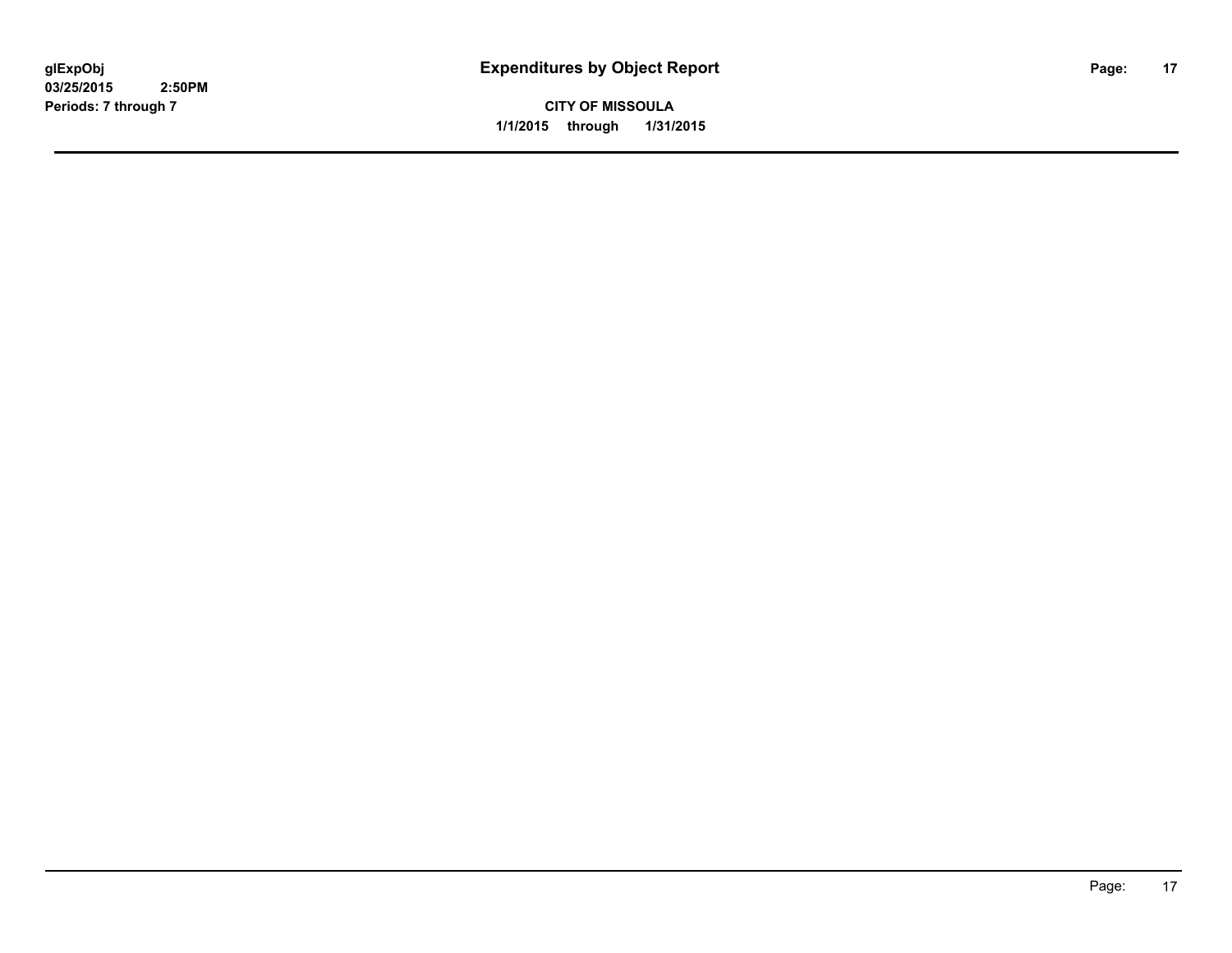#### **1000 GENERAL FUND**

**280 PUBLIC WORKS ADMIN/ENGINEERING**

|                                                | <b>Adjusted</b>      |                     | Year-to-date        | Year-to-date        |                |                  |
|------------------------------------------------|----------------------|---------------------|---------------------|---------------------|----------------|------------------|
| Object/Title                                   | <b>Appropriation</b> | <b>Expenditures</b> | <b>Expenditures</b> | <b>Encumbrances</b> | <b>Balance</b> | <b>Prct Used</b> |
| 100 PERSONAL SERVICES                          |                      |                     |                     |                     |                |                  |
| 110 SALARIES AND WAGES                         | 434,224.00           | 47,040.96           | 228,245.00          | 0.00                | 205,979.00     | 52.56            |
| 120 OVERTIME/TERMINATION                       | 2,235.00             | 917.16              | 1,320.57            | 0.00                | 914.43         | 59.09            |
| 130 OTHER                                      | 15,250.00            | 0.00                | 247.07              | 0.00                | 15,002.93      | 1.62             |
| <b>140 EMPLOYER CONTRIBUTIONS</b>              | 199,870.00           | 19,305.45           | 110,316.02          | 0.00                | 89,553.98      | 55.19            |
| 141 STATE RETIREMENT CONTRIBUTIONS             | 0.00                 | 47.04               | 274.91              | 0.00                | $-274.91$      | 0.00             |
| PERSONAL SERVICES<br><b>Total</b>              | 651,579.00           | 67,310.61           | 340,403.57          | 0.00                | 311.175.43     | 52.24            |
| 200 SUPPLIES                                   |                      |                     |                     |                     |                |                  |
| 210 OFFICE SUPPLIES                            | 950.00               | 0.00                | 282.41              | 0.00                | 667.59         | 29.73            |
| 220 OPERATING SUPPLIES                         | 1,935.00             | $-102.98$           | 994.16              | 0.00                | 940.84         | 51.38            |
| 230 REPAIR/MAINTENANCE                         | 59,860.00            | 543.02              | 6,845.07            | 0.00                | 53,014.93      | 11.44            |
| 231 GASOLINE                                   | 9,280.00             | 0.00                | 3,739.42            | 0.00                | 5,540.58       | 40.30            |
| 240 OTHER SUPPLIES                             | 31,090.00            | 1,975.20            | 14,198.16           | 0.00                | 16,891.84      | 45.67            |
| <b>SUPPLIES</b><br><b>Total</b>                | 103,115.00           | 2,415.24            | 26,059.22           | 0.00                | 77,055.78      | 25.27            |
| 300 PURCHASED SERVICES                         |                      |                     |                     |                     |                |                  |
| 310 COMMUNICATIONS                             | 500.00               | 0.00                | 513.06              | 0.00                | $-13.06$       | 102.61           |
| 320 PRINTING & DUPLICATING                     | 200.00               | 0.00                | 0.00                | 0.00                | 200.00         | 0.00             |
| 330 PUBLICITY, SUBSCRIPTIONS & DUES            | 1,100.00             | 150.00              | 1,242.75            | 0.00                | $-142.75$      | 112.98           |
| 341 ELECTRICITY & NATURAL GAS                  | 135,778.00           | 11,750.97           | 67,307.33           | 0.00                | 68,470.67      | 49.57            |
| 344 TELEPHONE SERVICE                          | 1,804.00             | 319.73              | 1,302.04            | 0.00                | 501.96         | 72.18            |
| 345 GARBAGE                                    | 457.00               | 15.60               | 109.20              | 0.00                | 347.80         | 23.89            |
| 350 PROFESSIONAL SERVICES                      | 870.00               | 0.00                | 185.00              | 0.00                | 685.00         | 21.26            |
| 360 REPAIR & MAINTENANCE                       | 15,900.00            | 224.58              | 4,281.07            | 0.00                | 11,618.93      | 26.92            |
| 370 TRAVEL                                     | 1,550.00             | 0.00                | 0.00                | 0.00                | 1,550.00       | 0.00             |
| 380 TRAINING                                   | 2,200.00             | 88.11               | $-100.89$           | 0.00                | 2,300.89       | $-4.59$          |
| PURCHASED SERVICES<br><b>Total</b>             | 160,359.00           | 12,548.99           | 74,839.56           | 0.00                | 85,519.44      | 46.67            |
| 500 FIXED CHARGES                              |                      |                     |                     |                     |                |                  |
| 500 FIXED CHARGES                              | 0.00                 | 0.00                | 0.00                | 0.00                | 0.00           | 0.00             |
| <b>FIXED CHARGES</b><br><b>Total</b>           | 0.00                 | 0.00                | 0.00                | 0.00                | 0.00           | 0.00             |
| PUBLIC WORKS ADMIN/ENGINEERING<br><b>Total</b> | 915,053.00           | 82,274.84           | 441,302.35          | 0.00                | 473,750.65     | 48.23            |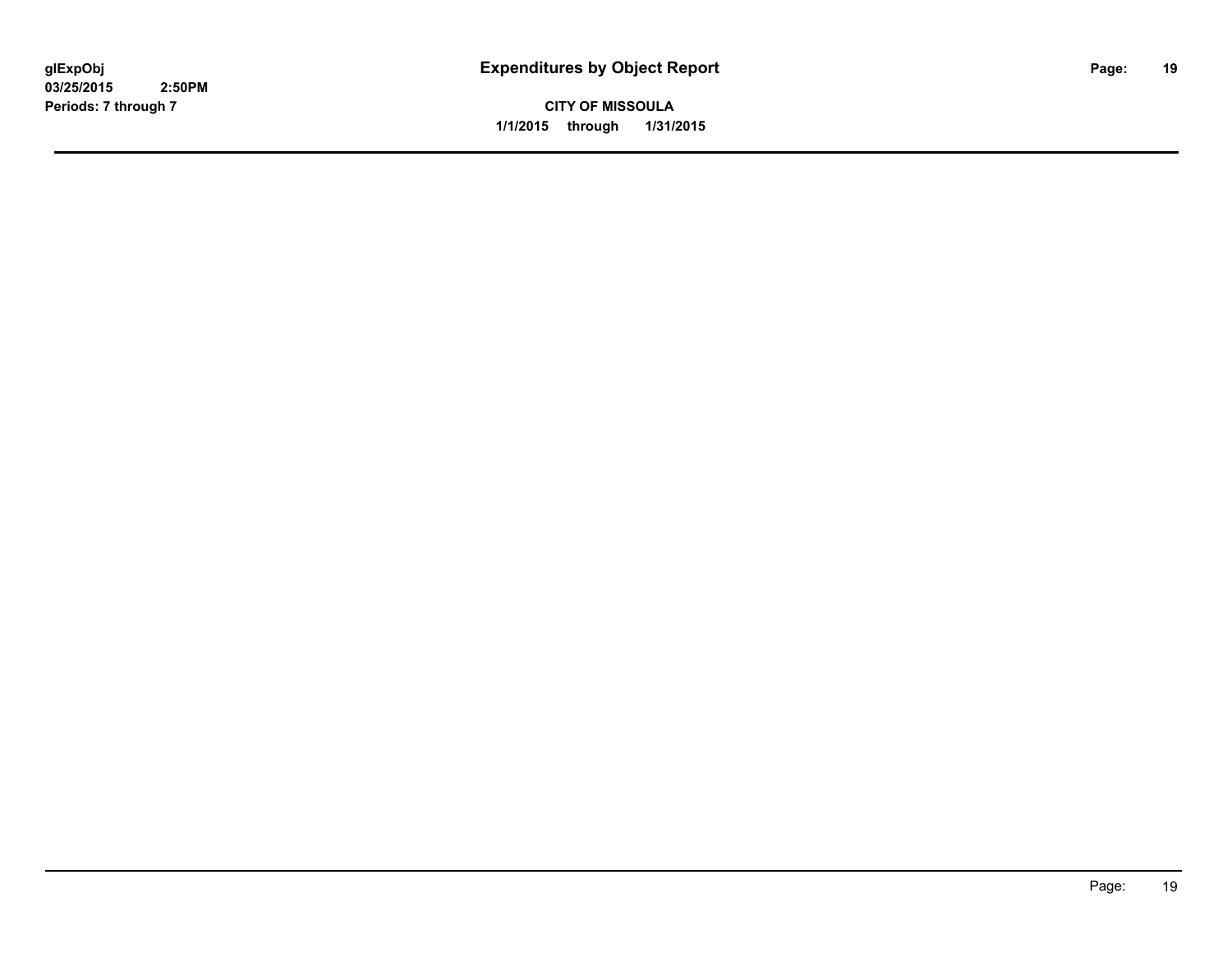**1000 GENERAL FUND**

**290 POLICE**

|                                                   | <b>Adjusted</b>      |                     | Year-to-date        | Year-to-date        |                 |                  |
|---------------------------------------------------|----------------------|---------------------|---------------------|---------------------|-----------------|------------------|
| Object/Title                                      | <b>Appropriation</b> | <b>Expenditures</b> | <b>Expenditures</b> | <b>Encumbrances</b> | <b>Balance</b>  | <b>Prct Used</b> |
| 100 PERSONAL SERVICES                             |                      |                     |                     |                     |                 |                  |
| 110 SALARIES AND WAGES                            | 8,219,412.00         | 861,754.15          | 4,335,316.82        | 0.00                | 3,884,095.18    | 52.74            |
| 115 SALARIES/HEALTH INSURANCE BENEFIT             | 0.00                 | 55,290.00           | 368,790.00          | 0.00                | $-368,790.00$   | 0.00             |
| 120 OVERTIME/TERMINATION                          | 247,083.00           | 30,370.35           | 180,932.55          | 0.00                | 66,150.45       | 73.23            |
| 121 OUTSIDE HIRE OVERTIME                         | 75,000.00            | 2,930.03            | 68,558.08           | 0.00                | 6,441.92        | 91.41            |
| 122 COURT OVERTIME                                | 0.00                 | 1,065.59            | 7,031.83            | 0.00                | $-7,031.83$     | 0.00             |
| 130 OTHER                                         | 69,326.00            | 0.00                | 67,026.87           | 0.00                | 2,299.13        | 96.68            |
| <b>140 EMPLOYER CONTRIBUTIONS</b>                 | 4,520,567.00         | 235,228.56          | 1,303,123.87        | 0.00                | 3,217,443.13    | 28.83            |
| 141 STATE RETIREMENT CONTRIBUTIONS                | 0.00                 | 244,322.72          | 1,263,543.63        | 0.00                | $-1,263,543.63$ | 0.00             |
| PERSONAL SERVICES<br>Total                        | 13,131,388.00        | 1,430,961.40        | 7,594,323.65        | 0.00                | 5,537,064.35    | 57.83            |
| 200 SUPPLIES                                      |                      |                     |                     |                     |                 |                  |
| 210 OFFICE SUPPLIES                               | 44,874.00            | 3,077.09            | 9,534.63            | 0.00                | 35,339.37       | 21.25            |
| 220 OPERATING SUPPLIES                            | 80,295.00            | 4,901.99            | 46,623.86           | 0.00                | 33,671.14       | 58.07            |
| 230 REPAIR/MAINTENANCE                            | 45,735.00            | 2,737.79            | 26,114.33           | 0.00                | 19,620.67       | 57.10            |
| 231 GASOLINE                                      | 172,871.00           | 13,634.46           | 94,902.18           | 0.00                | 77,968.82       | 54.90            |
| <b>SUPPLIES</b><br>Total                          | 343,775.00           | 24,351.33           | 177,175.00          | 0.00                | 166,600.00      | 51.54            |
| 300 PURCHASED SERVICES                            |                      |                     |                     |                     |                 |                  |
| 310 COMMUNICATIONS                                | 14,397.00            | 288.41              | 10,346.27           | 0.00                | 4,050.73        | 71.86            |
| 320 PRINTING & DUPLICATING                        | 10,824.00            | 0.00                | 1,986.97            | 0.00                | 8,837.03        | 18.36            |
| 330 PUBLICITY, SUBSCRIPTIONS & DUES               | 14,938.00            | 355.00              | 10,952.47           | 0.00                | 3,985.53        | 73.32            |
| 344 TELEPHONE SERVICE                             | 47,692.00            | 3,492.26            | 17,641.64           | 0.00                | 30,050.36       | 36.99            |
| 350 PROFESSIONAL SERVICES                         | 106,399.00           | 27,485.15           | 86,697.86           | 0.00                | 19,701.14       | 81.48            |
| 360 REPAIR & MAINTENANCE                          | 33,245.00            | 1,087.28            | 28,959.41           | 0.00                | 4,285.59        | 87.11            |
| 370 TRAVEL                                        | 26,000.00            | 337.20              | 11,262.95           | 0.00                | 14,737.05       | 43.32            |
| 380 TRAINING                                      | 31,300.00            | 3,150.00            | 21,494.94           | 0.00                | 9,805.06        | 68.67            |
| 390 OTHER PURCHASED SERVICES                      | 25,000.00            | 0.00                | 3,092.83            | 0.00                | 21,907.17       | 12.37            |
| PURCHASED SERVICES<br><b>Total</b>                | 309,795.00           | 36,195.30           | 192,435.34          | 0.00                | 117,359.66      | 62.12            |
| 500 FIXED CHARGES                                 |                      |                     |                     |                     |                 |                  |
| 500 FIXED CHARGES                                 | 125,344.00           | 0.00                | 29,863.00           | 0.00                | 95,481.00       | 23.82            |
| <b>FIXED CHARGES</b><br><b>Total</b>              | 125,344.00           | 0.00                | 29,863.00           | 0.00                | 95,481.00       | 23.82            |
| 700 GRANTS & CONTRIBUTIONS                        |                      |                     |                     |                     |                 |                  |
| 700 GRANTS & CONTRIBUTIONS                        | 4,000.00             | 0.00                | 0.00                | 0.00                | 4,000.00        | 0.00             |
| <b>GRANTS &amp; CONTRIBUTIONS</b><br><b>Total</b> | 4,000.00             | 0.00                | 0.00                | 0.00                | 4,000.00        | 0.00             |
|                                                   |                      |                     |                     |                     |                 |                  |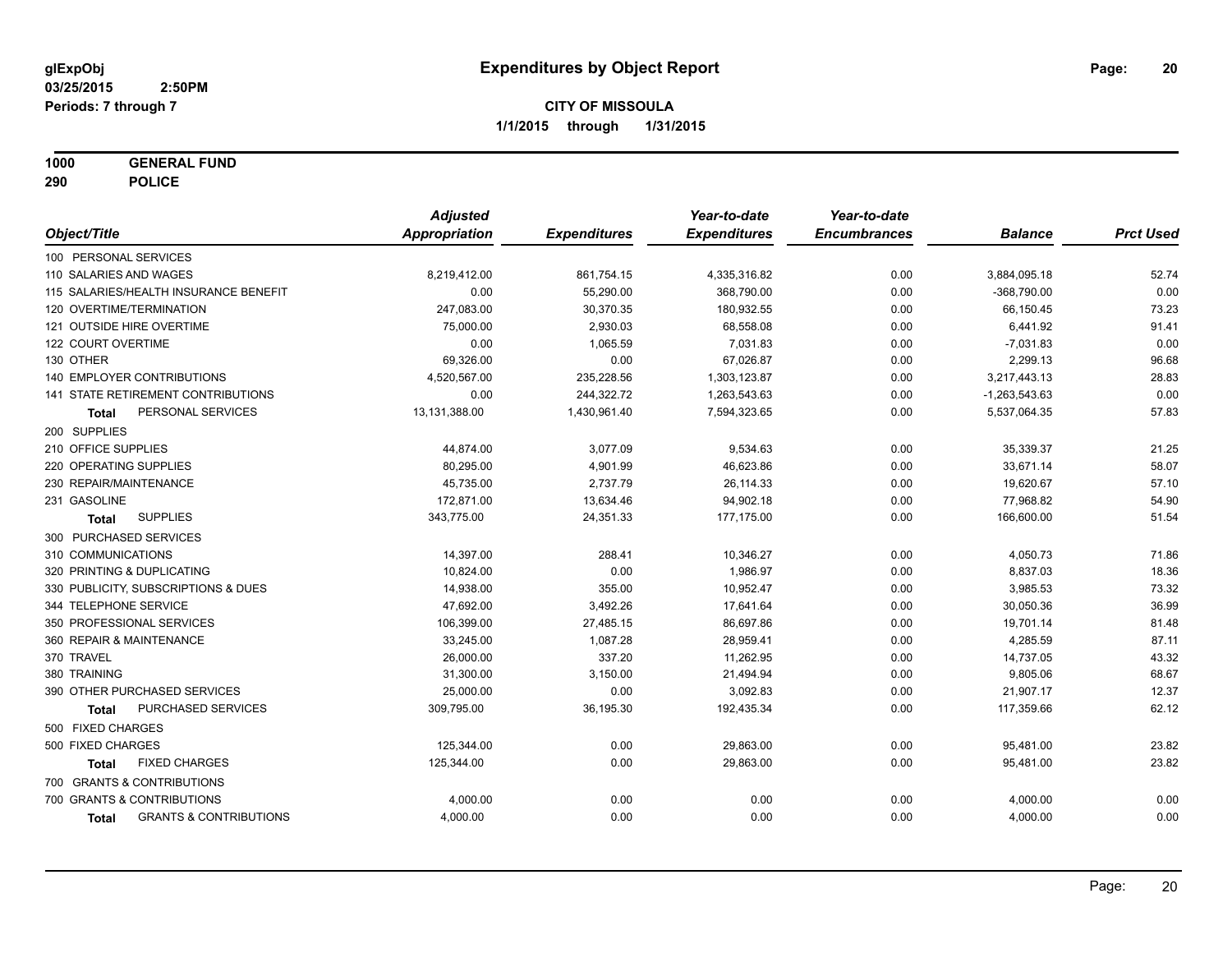**1000 GENERAL FUND 290 POLICE**

| Object/Title                          | <b>Adjusted</b><br><b>Appropriation</b> | <b>Expenditures</b> | Year-to-date<br><b>Expenditures</b> | Year-to-date<br><b>Encumbrances</b> | <b>Balance</b> | <b>Prct Used</b> |
|---------------------------------------|-----------------------------------------|---------------------|-------------------------------------|-------------------------------------|----------------|------------------|
| 800 OTHER OBJECTS                     |                                         |                     |                                     |                                     |                |                  |
| 820 TRANSFERS TO OTHER FUNDS          | 0.00                                    | 0.00                | 0.00                                | 0.00                                | 0.00           | 0.00             |
| OTHER OBJECTS<br><b>Total</b>         | 0.00                                    | 0.00                | 0.00                                | 0.00                                | 0.00           | 0.00             |
| 900 CAPITAL OUTLAY                    |                                         |                     |                                     |                                     |                |                  |
| 940 MACHINERY & EQUIPMENT             | 0.00                                    | 0.00                | 0.00                                | 0.00                                | 0.00           | 0.00             |
| <b>CAPITAL OUTLAY</b><br><b>Total</b> | 0.00                                    | 0.00                | 0.00                                | 0.00                                | 0.00           | 0.00             |
| <b>POLICE</b><br>Total                | 13,914,302.00                           | 1.491.508.03        | 7.993.796.99                        | 0.00                                | 5,920,505.01   | 57.45            |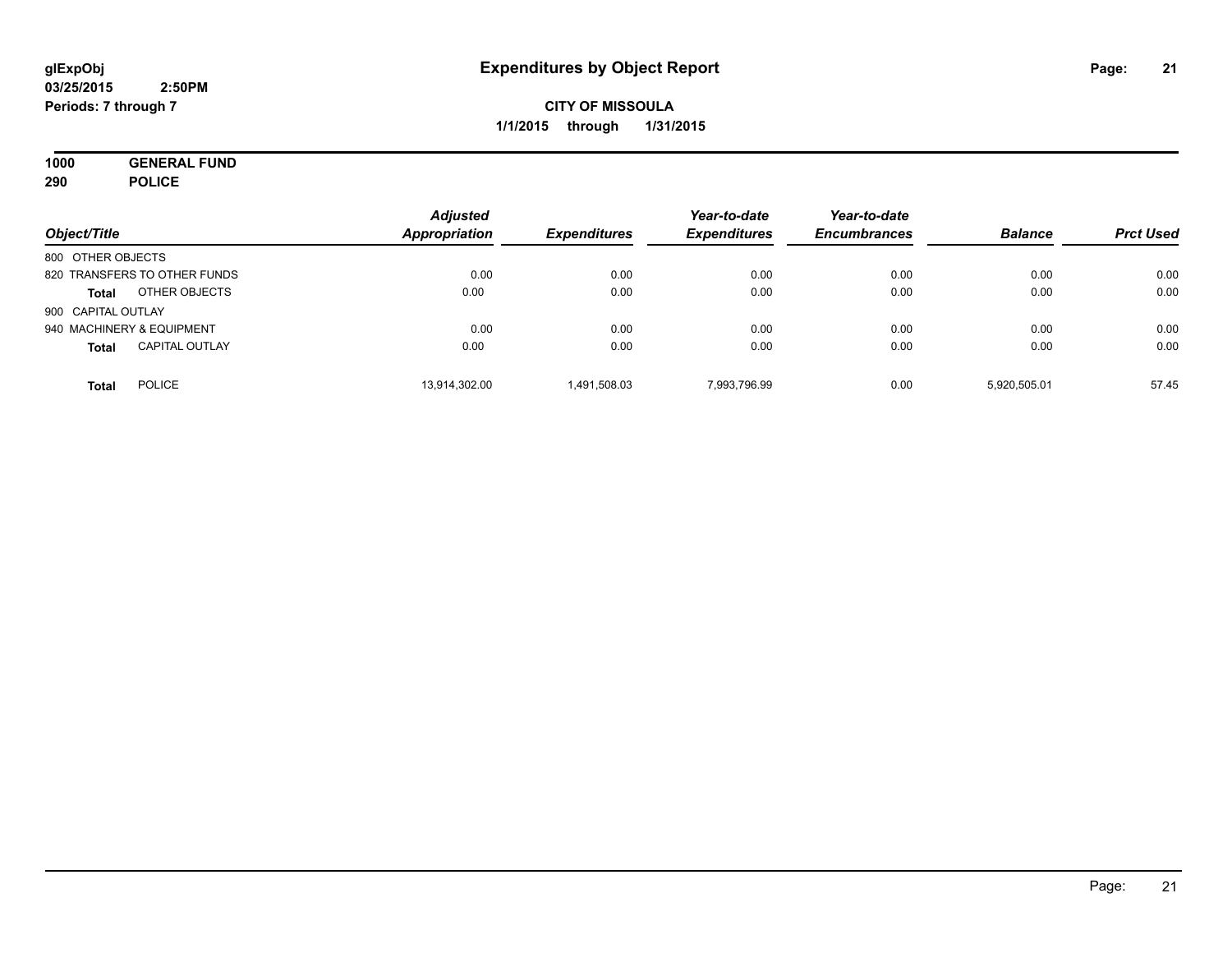**1000 GENERAL FUND**

**300 FIRE**

|                                       | <b>Adjusted</b> |                     | Year-to-date        | Year-to-date        |                |                  |
|---------------------------------------|-----------------|---------------------|---------------------|---------------------|----------------|------------------|
| Object/Title                          | Appropriation   | <b>Expenditures</b> | <b>Expenditures</b> | <b>Encumbrances</b> | <b>Balance</b> | <b>Prct Used</b> |
| 100 PERSONAL SERVICES                 |                 |                     |                     |                     |                |                  |
| 110 SALARIES AND WAGES                | 6,457,868.00    | 780,186.11          | 3,676,654.01        | 0.00                | 2,781,213.99   | 56.93            |
| 115 SALARIES/HEALTH INSURANCE BENEFIT | 629,280.00      | 50,160.00           | 334,219.50          | 0.00                | 295,060.50     | 53.11            |
| 120 OVERTIME/TERMINATION              | 697,773.00      | 44,826.69           | 467,791.33          | 0.00                | 229,981.67     | 67.04            |
| 130 OTHER                             | 54,464.00       | 0.00                | 53,872.00           | 0.00                | 592.00         | 98.91            |
| 140 EMPLOYER CONTRIBUTIONS            | 1,736,824.00    | 187,787.88          | 995,493.07          | 0.00                | 741,330.93     | 57.32            |
| 141 STATE RETIREMENT CONTRIBUTIONS    | 2,264,770.00    | 266,462.05          | 1,289,326.20        | 0.00                | 975,443.80     | 56.93            |
| PERSONAL SERVICES<br>Total            | 11,840,979.00   | 1,329,422.73        | 6,817,356.11        | 0.00                | 5,023,622.89   | 57.57            |
| 200 SUPPLIES                          |                 |                     |                     |                     |                |                  |
| 210 OFFICE SUPPLIES                   | 16,004.00       | 191.76              | 2,551.50            | 0.00                | 13,452.50      | 15.94            |
| 220 OPERATING SUPPLIES                | 207,744.00      | 7,020.35            | 86,309.21           | 0.00                | 121,434.79     | 41.55            |
| 230 REPAIR/MAINTENANCE                | 61,500.00       | 5,958.90            | 28,052.76           | 0.00                | 33,447.24      | 45.61            |
| 231 GASOLINE                          | 61,827.00       | 3,686.79            | 32,199.26           | 0.00                | 29,627.74      | 52.08            |
| 240 OTHER SUPPLIES                    | 2,848.00        | 0.00                | 0.00                | 0.00                | 2,848.00       | 0.00             |
| <b>SUPPLIES</b><br>Total              | 349,923.00      | 16,857.80           | 149,112.73          | 0.00                | 200,810.27     | 42.61            |
| 300 PURCHASED SERVICES                |                 |                     |                     |                     |                |                  |
| 310 COMMUNICATIONS                    | 577.00          | 0.00                | 174.21              | 0.00                | 402.79         | 30.19            |
| 320 PRINTING & DUPLICATING            | 1,488.00        | 0.00                | 417.29              | 0.00                | 1,070.71       | 28.04            |
| 330 PUBLICITY, SUBSCRIPTIONS & DUES   | 9,863.00        | 0.00                | 3,220.50            | 0.00                | 6,642.50       | 32.65            |
| 340 SEWER                             | 1,394.00        | 576.54              | 1,181.16            | 0.00                | 212.84         | 84.73            |
| 341 ELECTRICITY & NATURAL GAS         | 65,579.00       | 8,358.35            | 33,922.77           | 0.00                | 31,656.23      | 51.73            |
| 343 WATER CHARGES                     | 14,677.00       | 510.51              | 7,060.14            | 0.00                | 7,616.86       | 48.10            |
| 344 TELEPHONE SERVICE                 | 20,485.00       | 946.92              | 7,300.19            | 0.00                | 13,184.81      | 35.64            |
| 345 GARBAGE                           | 5,462.00        | 428.50              | 2,999.50            | 0.00                | 2,462.50       | 54.92            |
| 350 PROFESSIONAL SERVICES             | 24,272.00       | 0.00                | 477.00              | 0.00                | 23,795.00      | 1.97             |
| 360 REPAIR & MAINTENANCE              | 49,983.00       | 9,238.12            | 30,789.10           | 0.00                | 19,193.90      | 61.60            |
| 370 TRAVEL                            | 20,017.00       | 334.64              | 3,304.72            | 0.00                | 16,712.28      | 16.51            |
| 380 TRAINING                          | 13,416.00       | 40.00               | 4,572.26            | 0.00                | 8,843.74       | 34.08            |
| 390 OTHER PURCHASED SERVICES          | 11,580.00       | 240.00              | 2,096.66            | 0.00                | 9,483.34       | 18.11            |
| PURCHASED SERVICES<br><b>Total</b>    | 238,793.00      | 20,673.58           | 97,515.50           | 0.00                | 141,277.50     | 40.84            |
| 500 FIXED CHARGES                     |                 |                     |                     |                     |                |                  |
| 500 FIXED CHARGES                     | 226.00          | 0.00                | 0.00                | 0.00                | 226.00         | 0.00             |
| 530 EQUIPMENT RENTAL                  | 0.00            | 0.00                | 0.00                | 0.00                | 0.00           | 0.00             |
| <b>FIXED CHARGES</b><br>Total         | 226.00          | 0.00                | 0.00                | 0.00                | 226.00         | 0.00             |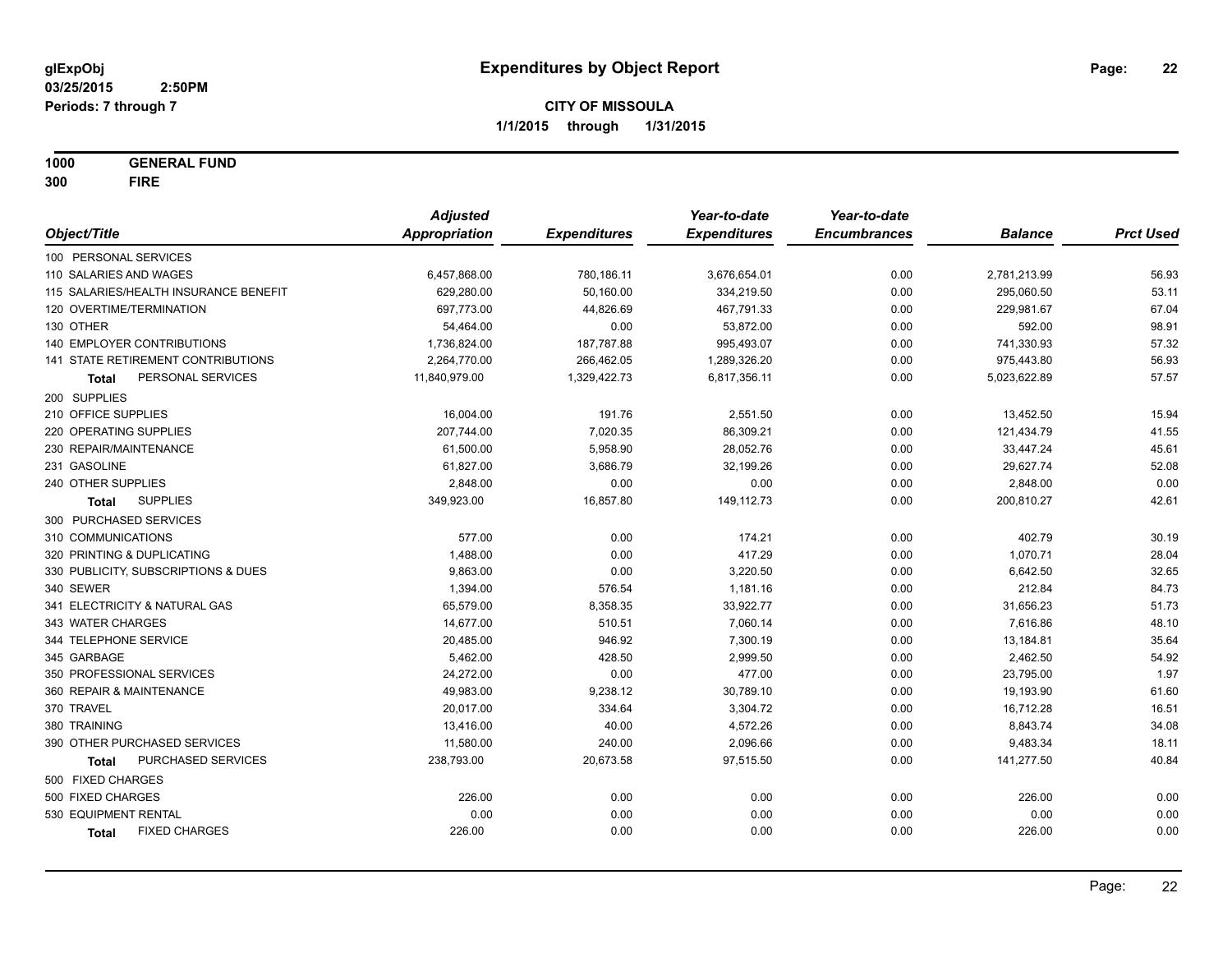#### **03/25/2015 2:50PM Periods: 7 through 7**

## **CITY OF MISSOULA 1/1/2015 through 1/31/2015**

**1000 GENERAL FUND 300 FIRE**

| Object/Title              |                       | Adjusted<br>Appropriation | <b>Expenditures</b> | Year-to-date<br><b>Expenditures</b> | Year-to-date<br><b>Encumbrances</b> | <b>Balance</b> | <b>Prct Used</b> |
|---------------------------|-----------------------|---------------------------|---------------------|-------------------------------------|-------------------------------------|----------------|------------------|
| 900 CAPITAL OUTLAY        |                       |                           |                     |                                     |                                     |                |                  |
| 940 MACHINERY & EQUIPMENT |                       | 0.00                      | 0.00                | 0.00                                | 0.00                                | 0.00           | 0.00             |
| <b>Total</b>              | <b>CAPITAL OUTLAY</b> | 0.00                      | 0.00                | 0.00                                | 0.00                                | 0.00           | 0.00             |
| Total                     | FIRE                  | 12,429,921.00             | 1,366,954.11        | 7,063,984.34                        | 0.00                                | 5,365,936.66   | 56.83            |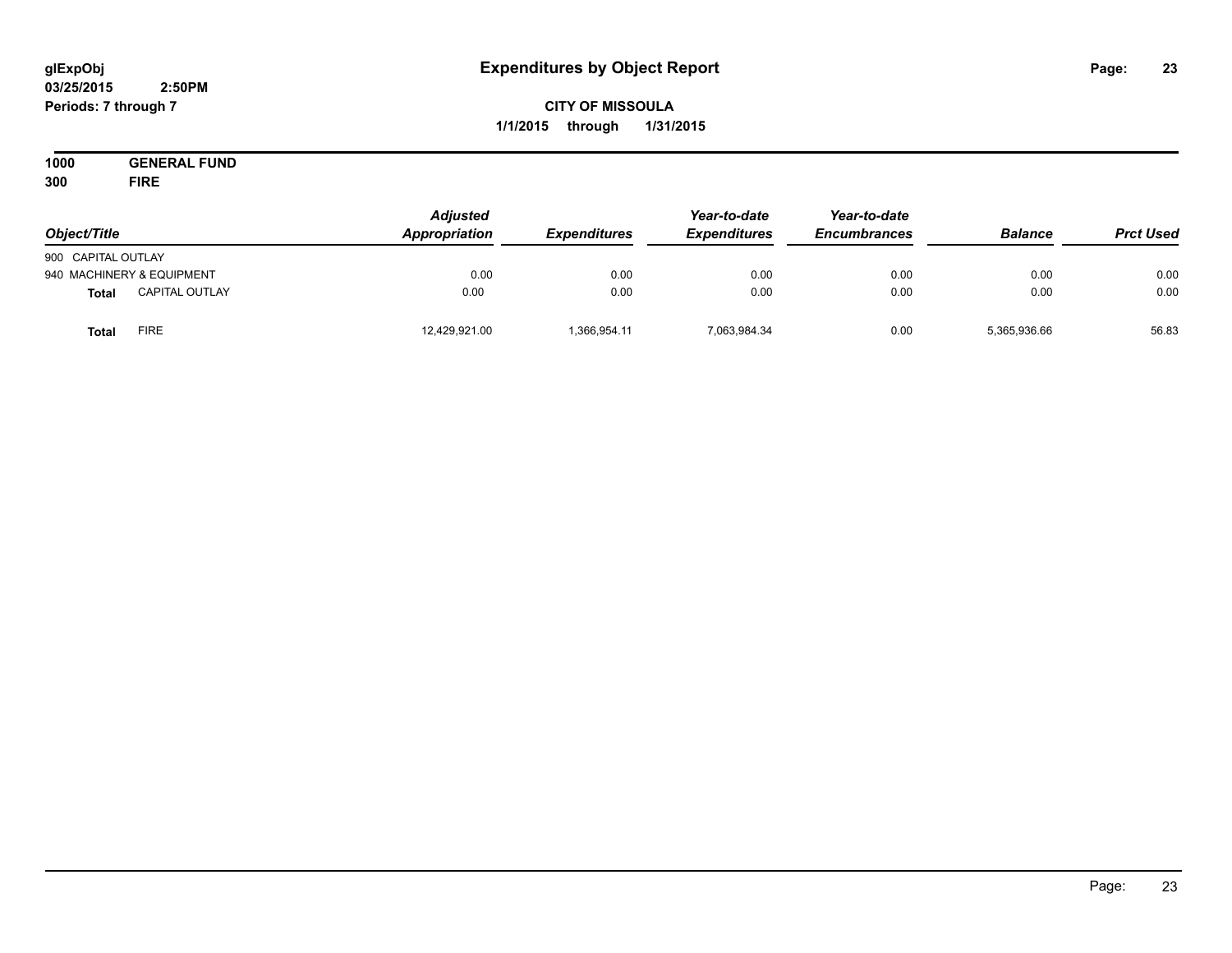#### **1000 GENERAL FUND**

**320 STREET MAINTENANCE**

|                                     | <b>Adjusted</b>      |                     | Year-to-date        | Year-to-date        |                |                  |
|-------------------------------------|----------------------|---------------------|---------------------|---------------------|----------------|------------------|
| Object/Title                        | <b>Appropriation</b> | <b>Expenditures</b> | <b>Expenditures</b> | <b>Encumbrances</b> | <b>Balance</b> | <b>Prct Used</b> |
| 100 PERSONAL SERVICES               |                      |                     |                     |                     |                |                  |
| 110 SALARIES AND WAGES              | 1,281,781.00         | 155,358.47          | 760,444.09          | 0.00                | 521,336.91     | 59.33            |
| 120 OVERTIME/TERMINATION            | 15,000.00            | 12,538.02           | 29,713.07           | 0.00                | $-14,713.07$   | 198.09           |
| 130 OTHER                           | 6,000.00             | 0.00                | 0.00                | 0.00                | 6,000.00       | 0.00             |
| 140 EMPLOYER CONTRIBUTIONS          | 716,841.00           | 81,531.02           | 454,794.13          | 0.00                | 262,046.87     | 63.44            |
| 141 STATE RETIREMENT CONTRIBUTIONS  | 0.00                 | 155.36              | 911.53              | 0.00                | $-911.53$      | 0.00             |
| PERSONAL SERVICES<br>Total          | 2,019,622.00         | 249,582.87          | 1,245,862.82        | 0.00                | 773,759.18     | 61.69            |
| 200 SUPPLIES                        |                      |                     |                     |                     |                |                  |
| 210 OFFICE SUPPLIES                 | 1,600.00             | 0.00                | 309.42              | 0.00                | 1,290.58       | 19.34            |
| 220 OPERATING SUPPLIES              | 170,317.00           | 27,889.54           | 45,433.34           | 0.00                | 124,883.66     | 26.68            |
| 230 REPAIR/MAINTENANCE              | 84,214.00            | 5,473.38            | 34,910.28           | 0.00                | 49,303.72      | 41.45            |
| 231 GASOLINE                        | 218,603.00           | 303.76              | 90,266.17           | 0.00                | 128,336.83     | 41.29            |
| 240 OTHER SUPPLIES                  | 0.00                 | 0.00                | 0.00                | 0.00                | 0.00           | 0.00             |
| 250 SUPPLIES FOR RESALE             | 0.00                 | 0.00                | 0.00                | 0.00                | 0.00           | 0.00             |
| <b>SUPPLIES</b><br>Total            | 474,734.00           | 33,666.68           | 170,919.21          | 0.00                | 303,814.79     | 36.00            |
| 300 PURCHASED SERVICES              |                      |                     |                     |                     |                |                  |
| 310 COMMUNICATIONS                  | 7,000.00             | 0.00                | 0.00                | 0.00                | 7,000.00       | 0.00             |
| 320 PRINTING & DUPLICATING          | 3,000.00             | 0.00                | 2,593.83            | 0.00                | 406.17         | 86.46            |
| 330 PUBLICITY, SUBSCRIPTIONS & DUES | 0.00                 | 0.00                | 2,920.75            | 0.00                | $-2,920.75$    | 0.00             |
| 341 ELECTRICITY & NATURAL GAS       | 0.00                 | 0.00                | 0.00                | 0.00                | 0.00           | 0.00             |
| 343 WATER CHARGES                   | 6,000.00             | 0.00                | 4,468.39            | 0.00                | 1,531.61       | 74.47            |
| 344 TELEPHONE SERVICE               | 1,821.00             | 1.04                | 1,136.59            | 0.00                | 684.41         | 62.42            |
| 345 GARBAGE                         | 7,280.00             | 37.25               | 441.62              | 0.00                | 6,838.38       | 6.07             |
| 350 PROFESSIONAL SERVICES           | 5,150.00             | 0.00                | 416.50              | 0.00                | 4,733.50       | 8.09             |
| 360 REPAIR & MAINTENANCE            | 21,000.00            | 471.01              | 4,295.54            | 0.00                | 16,704.46      | 20.45            |
| 370 TRAVEL                          | 3,300.00             | 0.00                | 768.76              | 0.00                | 2,531.24       | 23.30            |
| 380 TRAINING                        | 1,500.00             | 0.00                | 300.00              | 0.00                | 1,200.00       | 20.00            |
| PURCHASED SERVICES<br><b>Total</b>  | 56,051.00            | 509.30              | 17,341.98           | 0.00                | 38,709.02      | 30.94            |
| 400 BUILDING MATERIALS              |                      |                     |                     |                     |                |                  |
| 400 BUILDING MATERIALS              | 71,263.00            | 3,952.00            | 29,194.09           | 0.00                | 42,068.91      | 40.97            |
| <b>BUILDING MATERIALS</b><br>Total  | 71,263.00            | 3,952.00            | 29,194.09           | 0.00                | 42,068.91      | 40.97            |
| 500 FIXED CHARGES                   |                      |                     |                     |                     |                |                  |
| 500 FIXED CHARGES                   | 21,500.00            | 0.00                | 8,030.00            | 0.00                | 13,470.00      | 37.35            |
|                                     |                      |                     |                     |                     |                |                  |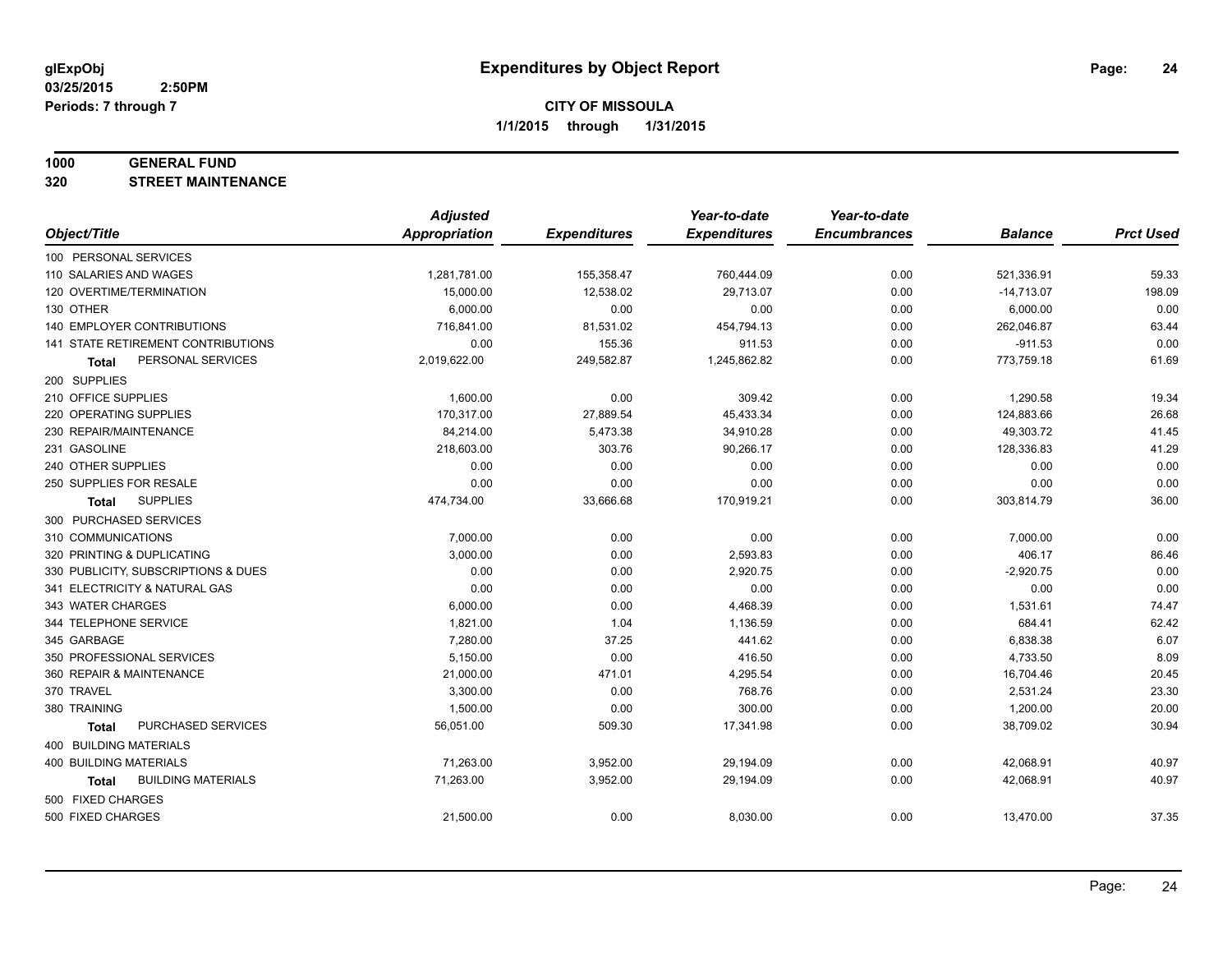#### **1000 GENERAL FUND**

**320 STREET MAINTENANCE**

|                    |                             | <b>Adjusted</b> |                     | Year-to-date        | Year-to-date        |                |                  |
|--------------------|-----------------------------|-----------------|---------------------|---------------------|---------------------|----------------|------------------|
| Object/Title       |                             | Appropriation   | <b>Expenditures</b> | <b>Expenditures</b> | <b>Encumbrances</b> | <b>Balance</b> | <b>Prct Used</b> |
| <b>Total</b>       | <b>FIXED CHARGES</b>        | 21,500.00       | 0.00                | 8,030.00            | 0.00                | 13,470.00      | 37.35            |
| 600 DEBT SERVICE   |                             |                 |                     |                     |                     |                |                  |
| 610 PRINCIPAL      |                             | 0.00            | 0.00                | 0.00                | 0.00                | 0.00           | 0.00             |
|                    | 620 INTEREST / SERVICE FEES | 0.00            | 0.00                | 0.00                | 0.00                | 0.00           | 0.00             |
| Total              | <b>DEBT SERVICE</b>         | 0.00            | 0.00                | 0.00                | 0.00                | 0.00           | 0.00             |
| 900 CAPITAL OUTLAY |                             |                 |                     |                     |                     |                |                  |
| 930 IMPROVEMENTS   |                             | 196.558.00      | 0.00                | 150,254.62          | 0.00                | 46,303.38      | 76.44            |
|                    | 940 MACHINERY & EQUIPMENT   | 0.00            | 0.00                | 0.00                | 0.00                | 0.00           | 0.00             |
| <b>Total</b>       | <b>CAPITAL OUTLAY</b>       | 196,558.00      | 0.00                | 150,254.62          | 0.00                | 46,303.38      | 76.44            |
| <b>Total</b>       | <b>STREET MAINTENANCE</b>   | 2.839.728.00    | 287.710.85          | 1.621.602.72        | 0.00                | 1.218.125.28   | 57.10            |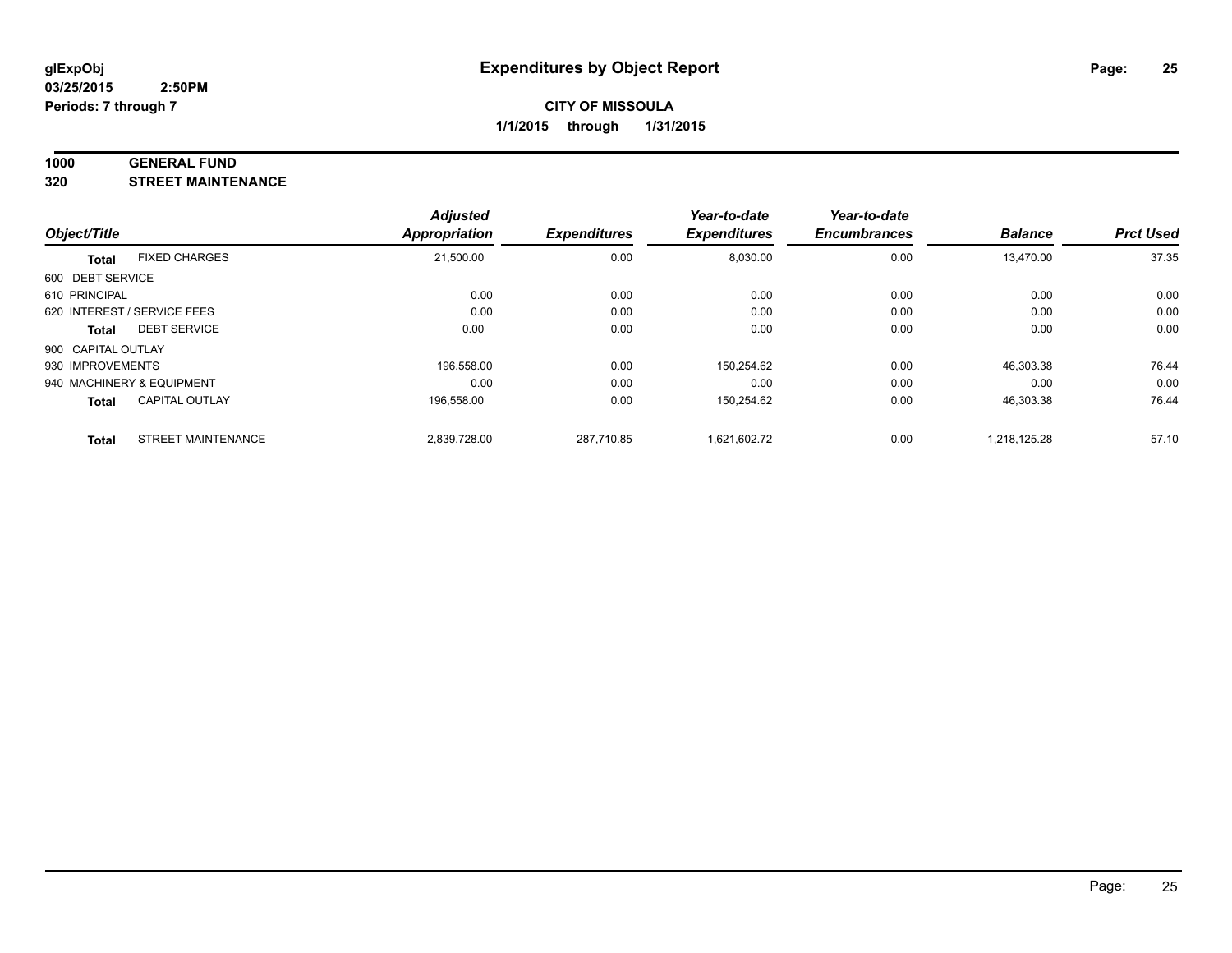#### **1000 GENERAL FUND**

**321 VEHICLE MAINTENANCE**

|                                           | <b>Adjusted</b>      |                     | Year-to-date        | Year-to-date        |                |                  |
|-------------------------------------------|----------------------|---------------------|---------------------|---------------------|----------------|------------------|
| Object/Title                              | <b>Appropriation</b> | <b>Expenditures</b> | <b>Expenditures</b> | <b>Encumbrances</b> | <b>Balance</b> | <b>Prct Used</b> |
| 100 PERSONAL SERVICES                     |                      |                     |                     |                     |                |                  |
| 110 SALARIES AND WAGES                    | 518,162.00           | 65,344.10           | 324,405.25          | 0.00                | 193,756.75     | 62.61            |
| 120 OVERTIME/TERMINATION                  | 2,000.00             | 145.08              | 191.17              | 0.00                | 1,808.83       | 9.56             |
| 130 OTHER                                 | 75,168.00            | 0.00                | 0.00                | 0.00                | 75,168.00      | 0.00             |
| 140 EMPLOYER CONTRIBUTIONS                | 243,319.00           | 24,493.10           | 144,027.73          | 0.00                | 99,291.27      | 59.19            |
| <b>141 STATE RETIREMENT CONTRIBUTIONS</b> | 0.00                 | 65.34               | 385.88              | 0.00                | $-385.88$      | 0.00             |
| PERSONAL SERVICES<br>Total                | 838,649.00           | 90,047.62           | 469,010.03          | 0.00                | 369,638.97     | 55.92            |
| 200 SUPPLIES                              |                      |                     |                     |                     |                |                  |
| 210 OFFICE SUPPLIES                       | 1,000.00             | 394.41              | 694.13              | 0.00                | 305.87         | 69.41            |
| 220 OPERATING SUPPLIES                    | 28,306.00            | 913.20              | 9,438.11            | 0.00                | 18,867.89      | 33.34            |
| 230 REPAIR/MAINTENANCE                    | 34,631.00            | 5,343.01            | 26,269.50           | 0.00                | 8,361.50       | 75.86            |
| 231 GASOLINE                              | 4,813.00             | 194.45              | 2,368.32            | 0.00                | 2,444.68       | 49.21            |
| 240 OTHER SUPPLIES                        | 11,010.00            | 176.21              | 3,599.60            | 0.00                | 7,410.40       | 32.69            |
| <b>SUPPLIES</b><br>Total                  | 79,760.00            | 7,021.28            | 42,369.66           | 0.00                | 37,390.34      | 53.12            |
| 300 PURCHASED SERVICES                    |                      |                     |                     |                     |                |                  |
| 310 COMMUNICATIONS                        | 150.00               | 0.00                | 0.00                | 0.00                | 150.00         | 0.00             |
| 320 PRINTING & DUPLICATING                | 350.00               | 0.00                | 0.00                | 0.00                | 350.00         | 0.00             |
| 330 PUBLICITY, SUBSCRIPTIONS & DUES       | 230.00               | 0.00                | 0.00                | 0.00                | 230.00         | 0.00             |
| 340 SEWER                                 | 2,580.00             | 764.69              | 1,513.78            | 0.00                | 1,066.22       | 58.67            |
| 341 ELECTRICITY & NATURAL GAS             | 162,002.00           | 16,746.26           | 89,288.27           | 0.00                | 72,713.73      | 55.12            |
| 343 WATER CHARGES                         | 12,356.00            | 558.58              | 3,113.08            | 0.00                | 9,242.92       | 25.19            |
| 344 TELEPHONE SERVICE                     | 2,590.00             | 305.00              | 923.82              | 0.00                | 1,666.18       | 35.67            |
| 345 GARBAGE                               | 9,815.00             | 610.30              | 4,355.88            | 0.00                | 5,459.12       | 44.38            |
| 350 PROFESSIONAL SERVICES                 | 12,895.00            | 283.00              | 4,578.06            | 0.00                | 8,316.94       | 35.50            |
| 360 REPAIR & MAINTENANCE                  | 212,326.00           | 24,309.52           | 113,104.22          | 0.00                | 99,221.78      | 53.27            |
| 370 TRAVEL                                | 1,050.00             | 0.00                | 0.00                | 0.00                | 1,050.00       | 0.00             |
| 380 TRAINING                              | 850.00               | 0.00                | 746.70              | 0.00                | 103.30         | 87.85            |
| 390 OTHER PURCHASED SERVICES              | 0.00                 | 0.00                | 0.00                | 0.00                | 0.00           | 0.00             |
| PURCHASED SERVICES<br>Total               | 417,194.00           | 43,577.35           | 217,623.81          | 0.00                | 199,570.19     | 52.16            |
| 800 OTHER OBJECTS                         |                      |                     |                     |                     |                |                  |
| 845 CONTINGENCY                           | 0.00                 | 0.00                | 0.00                | 0.00                | 0.00           | 0.00             |
| OTHER OBJECTS<br><b>Total</b>             | 0.00                 | 0.00                | 0.00                | 0.00                | 0.00           | 0.00             |
| 900 CAPITAL OUTLAY                        |                      |                     |                     |                     |                |                  |
| 940 MACHINERY & EQUIPMENT                 | 0.00                 | 21,560.00           | 21,560.00           | 0.00                | $-21,560.00$   | 0.00             |
|                                           |                      |                     |                     |                     |                |                  |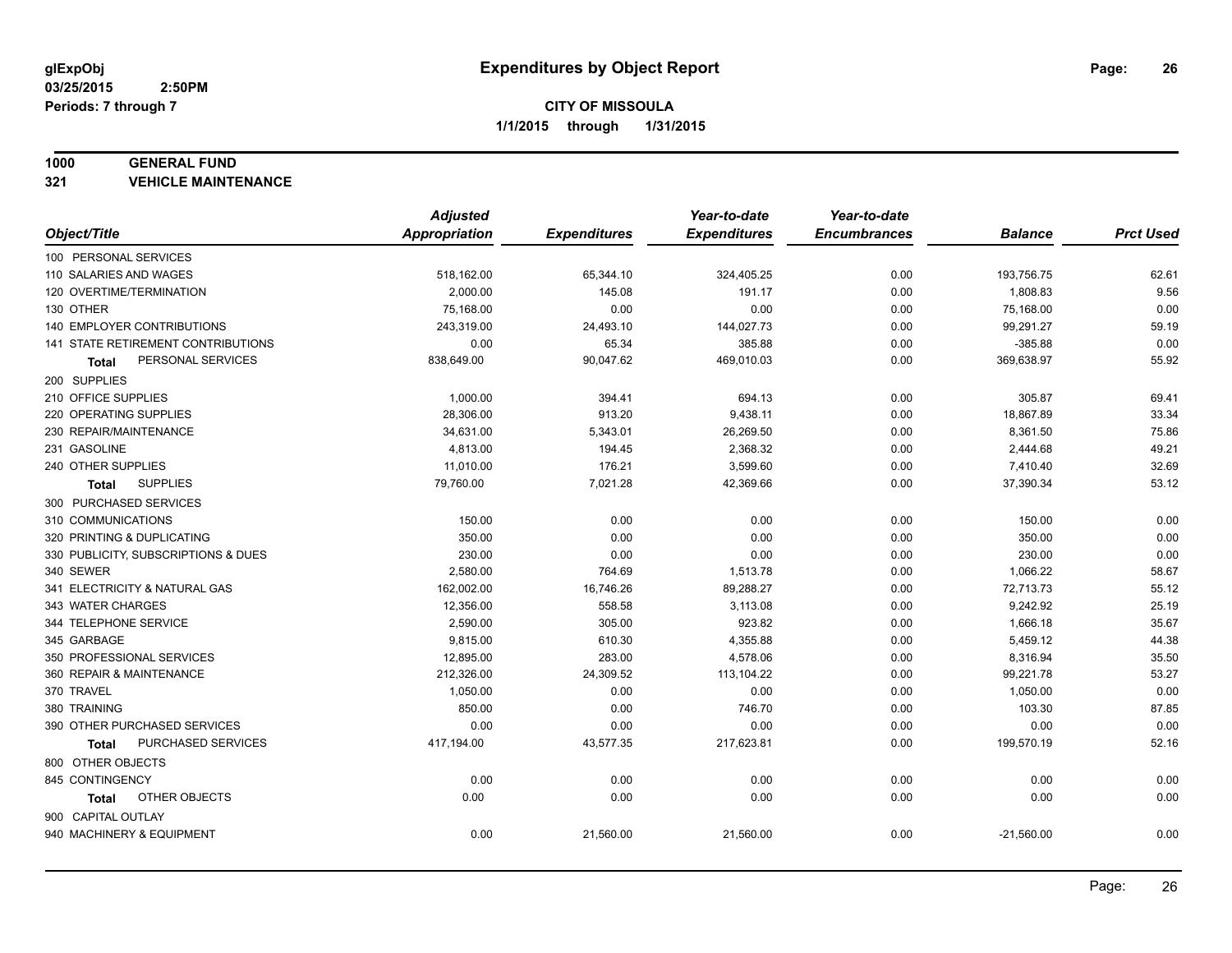## **1000 GENERAL FUND**

**321 VEHICLE MAINTENANCE**

|              |                            | <b>Adjusted</b> |                                         | Year-to-date                     | Year-to-date                | <b>Balance</b><br>$-21,560.00$ | <b>Prct Used</b><br>0.00 |
|--------------|----------------------------|-----------------|-----------------------------------------|----------------------------------|-----------------------------|--------------------------------|--------------------------|
| Object/Title |                            | Appropriation   | <i><b>Expenditures</b></i><br>21.560.00 | <b>Expenditures</b><br>21,560.00 | <b>Encumbrances</b><br>0.00 |                                |                          |
| <b>Total</b> | CAPITAL OUTLAY             | 0.00            |                                         |                                  |                             |                                |                          |
| <b>Total</b> | <b>VEHICLE MAINTENANCE</b> | 1,335,603.00    | 162,206.25                              | 750.563.50                       | 0.00                        | 585.039.50                     | 56.20                    |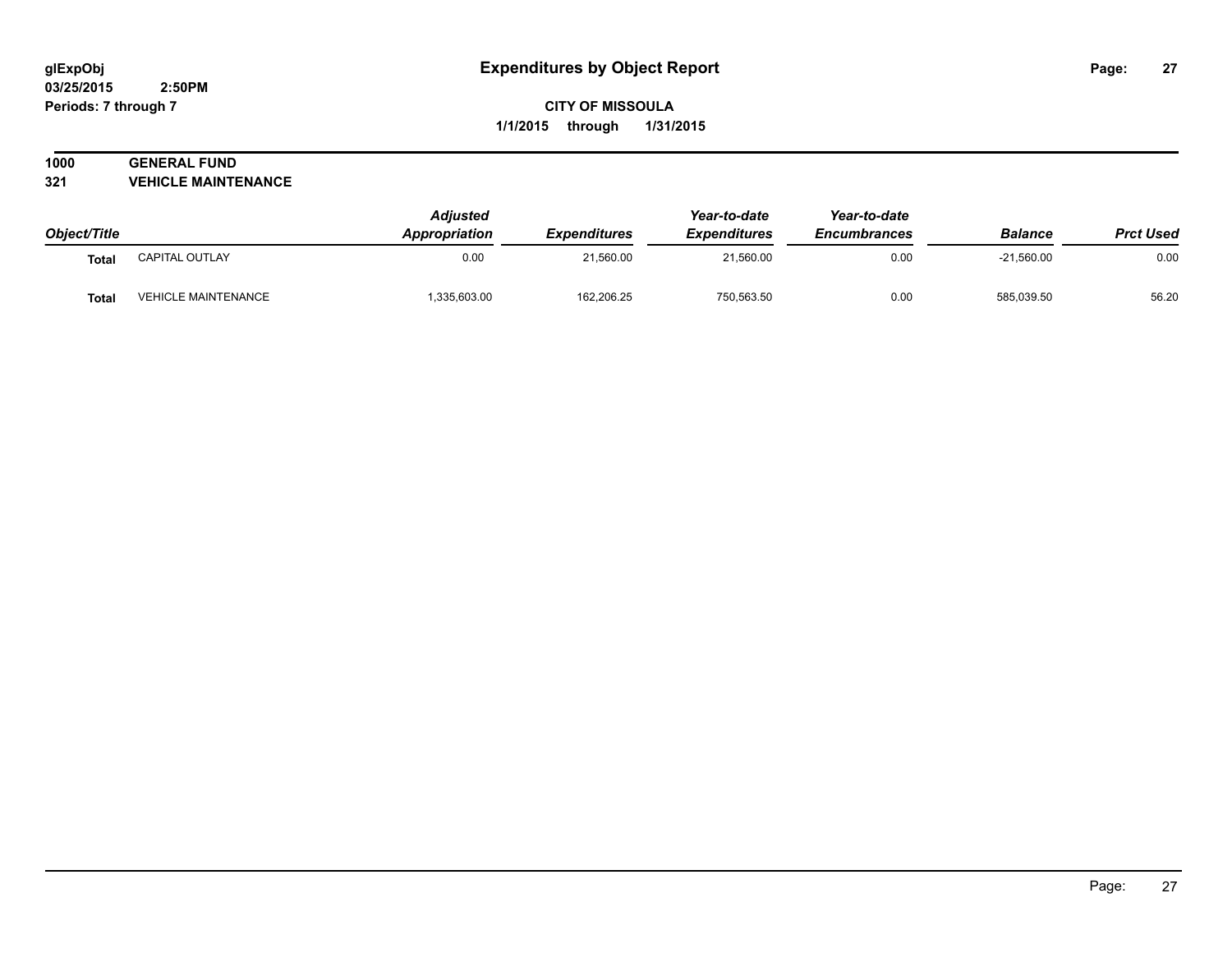## **1000 GENERAL FUND**

**340 CEMETERY**

|                                           | <b>Adjusted</b>      |                     | Year-to-date        | Year-to-date        |                |                  |
|-------------------------------------------|----------------------|---------------------|---------------------|---------------------|----------------|------------------|
| Object/Title                              | <b>Appropriation</b> | <b>Expenditures</b> | <b>Expenditures</b> | <b>Encumbrances</b> | <b>Balance</b> | <b>Prct Used</b> |
| 100 PERSONAL SERVICES                     |                      |                     |                     |                     |                |                  |
| 110 SALARIES AND WAGES                    | 387,911.00           | 40,037.37           | 217,257.94          | 0.00                | 170,653.06     | 56.01            |
| 120 OVERTIME/TERMINATION                  | 5,000.00             | 446.57              | 2,211.54            | 0.00                | 2,788.46       | 44.23            |
| 140 EMPLOYER CONTRIBUTIONS                | 163,453.00           | 13,561.65           | 97,938.97           | 0.00                | 65,514.03      | 59.92            |
| 141 STATE RETIREMENT CONTRIBUTIONS        | 0.00                 | 40.04               | 262.29              | 0.00                | $-262.29$      | 0.00             |
| PERSONAL SERVICES<br>Total                | 556,364.00           | 54,085.63           | 317,670.74          | 0.00                | 238,693.26     | 57.10            |
| 200 SUPPLIES                              |                      |                     |                     |                     |                |                  |
| 210 OFFICE SUPPLIES                       | 2,770.00             | 0.00                | 587.17              | 0.00                | 2,182.83       | 21.20            |
| 220 OPERATING SUPPLIES                    | 35,802.00            | 131.45              | 9,876.73            | 0.00                | 25,925.27      | 27.59            |
| 230 REPAIR/MAINTENANCE                    | 20,120.00            | 366.51              | 18,265.89           | 0.00                | 1,854.11       | 90.78            |
| 231 GASOLINE                              | 14,398.00            | 168.53              | 7,525.48            | 0.00                | 6,872.52       | 52.27            |
| 240 OTHER SUPPLIES                        | 0.00                 | 0.00                | 0.00                | 0.00                | 0.00           | 0.00             |
| 250 SUPPLIES FOR RESALE                   | 0.00                 | 0.00                | 0.00                | 0.00                | 0.00           | 0.00             |
| <b>SUPPLIES</b><br>Total                  | 73,090.00            | 666.49              | 36,255.27           | 0.00                | 36,834.73      | 49.60            |
| 300 PURCHASED SERVICES                    |                      |                     |                     |                     |                |                  |
| 310 COMMUNICATIONS                        | 1,933.00             | 84.15               | 762.49              | 0.00                | 1,170.51       | 39.45            |
| 320 PRINTING & DUPLICATING                | 775.00               | 0.00                | 129.95              | 0.00                | 645.05         | 16.77            |
| 330 PUBLICITY, SUBSCRIPTIONS & DUES       | 814.00               | 0.00                | 0.00                | 0.00                | 814.00         | 0.00             |
| 341 ELECTRICITY & NATURAL GAS             | 17,865.00            | 1,119.33            | 9,821.59            | 0.00                | 8,043.41       | 54.98            |
| 343 WATER CHARGES                         | 1,082.00             | 65.36               | 432.35              | 0.00                | 649.65         | 39.96            |
| 344 TELEPHONE SERVICE                     | 2,400.00             | 299.15              | 1,046.72            | 0.00                | 1,353.28       | 43.61            |
| 345 GARBAGE                               | 1,070.00             | 76.50               | 535.50              | 0.00                | 534.50         | 50.05            |
| 350 PROFESSIONAL SERVICES                 | 1,000.00             | 0.00                | 300.00              | 0.00                | 700.00         | 30.00            |
| 360 REPAIR & MAINTENANCE                  | 3,700.00             | 270.48              | 1,907.08            | 0.00                | 1,792.92       | 51.54            |
| 370 TRAVEL                                | 500.00               | 0.00                | 0.00                | 0.00                | 500.00         | 0.00             |
| 380 TRAINING                              | 1,006.00             | 100.00              | 705.44              | 0.00                | 300.56         | 70.12            |
| 390 OTHER PURCHASED SERVICES              | 3,342.00             | 202.80              | 1,466.55            | 0.00                | 1,875.45       | 43.88            |
| PURCHASED SERVICES<br><b>Total</b>        | 35,487.00            | 2,217.77            | 17,107.67           | 0.00                | 18,379.33      | 48.21            |
| 400 BUILDING MATERIALS                    |                      |                     |                     |                     |                |                  |
| 400 BUILDING MATERIALS                    | 0.00                 | 0.00                | 0.00                | 0.00                | 0.00           | 0.00             |
| <b>BUILDING MATERIALS</b><br><b>Total</b> | 0.00                 | 0.00                | 0.00                | 0.00                | 0.00           | 0.00             |
| 500 FIXED CHARGES                         |                      |                     |                     |                     |                |                  |
| 500 FIXED CHARGES                         | 0.00                 | 0.00                | 0.00                | 0.00                | 0.00           | 0.00             |
| 530 EQUIPMENT RENTAL                      | 500.00               | 10.50               | 298.00              | 0.00                | 202.00         | 59.60            |
|                                           |                      |                     |                     |                     |                |                  |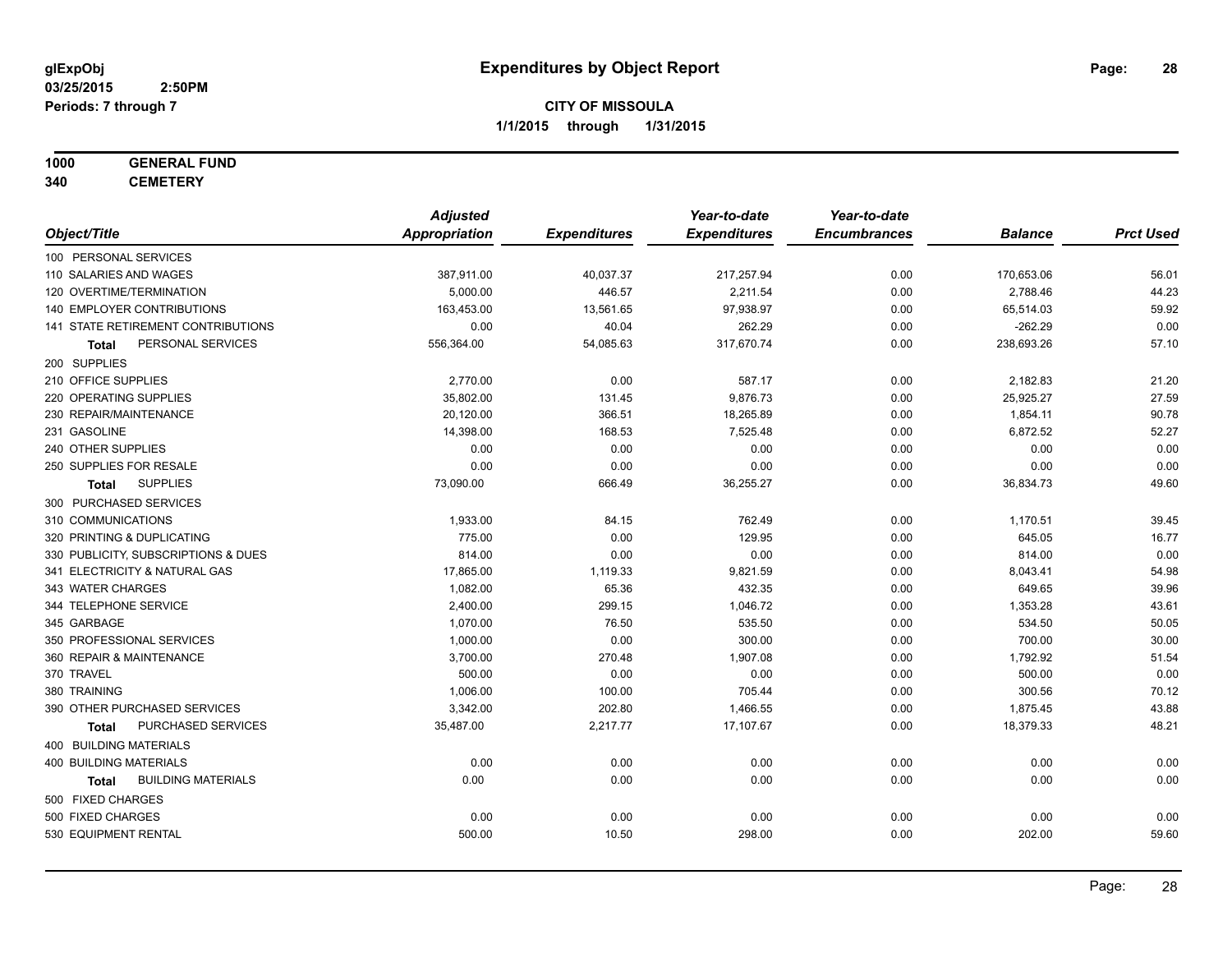## **1000 GENERAL FUND**

**340 CEMETERY**

|                    |                           | <b>Adjusted</b>      |                     | Year-to-date        | Year-to-date        |                |                  |
|--------------------|---------------------------|----------------------|---------------------|---------------------|---------------------|----------------|------------------|
| Object/Title       |                           | <b>Appropriation</b> | <b>Expenditures</b> | <b>Expenditures</b> | <b>Encumbrances</b> | <b>Balance</b> | <b>Prct Used</b> |
| <b>Total</b>       | <b>FIXED CHARGES</b>      | 500.00               | 10.50               | 298.00              | 0.00                | 202.00         | 59.60            |
| 800 OTHER OBJECTS  |                           |                      |                     |                     |                     |                |                  |
| 845 CONTINGENCY    |                           | 8,185.00             | 0.00                | 4,261.00            | 0.00                | 3,924.00       | 52.06            |
| <b>Total</b>       | OTHER OBJECTS             | 8,185.00             | 0.00                | 4,261.00            | 0.00                | 3,924.00       | 52.06            |
| 900 CAPITAL OUTLAY |                           |                      |                     |                     |                     |                |                  |
| 920 BUILDINGS      |                           | 0.00                 | 0.00                | 0.00                | 0.00                | 0.00           | 0.00             |
| 930 IMPROVEMENTS   |                           | 0.00                 | 0.00                | 0.00                | 0.00                | 0.00           | 0.00             |
|                    | 940 MACHINERY & EQUIPMENT | 0.00                 | 0.00                | 0.00                | 0.00                | 0.00           | 0.00             |
| <b>Total</b>       | <b>CAPITAL OUTLAY</b>     | 0.00                 | 0.00                | 0.00                | 0.00                | 0.00           | 0.00             |
| <b>Total</b>       | <b>CEMETERY</b>           | 673,626.00           | 56,980.39           | 375,592.68          | 0.00                | 298,033.32     | 55.76            |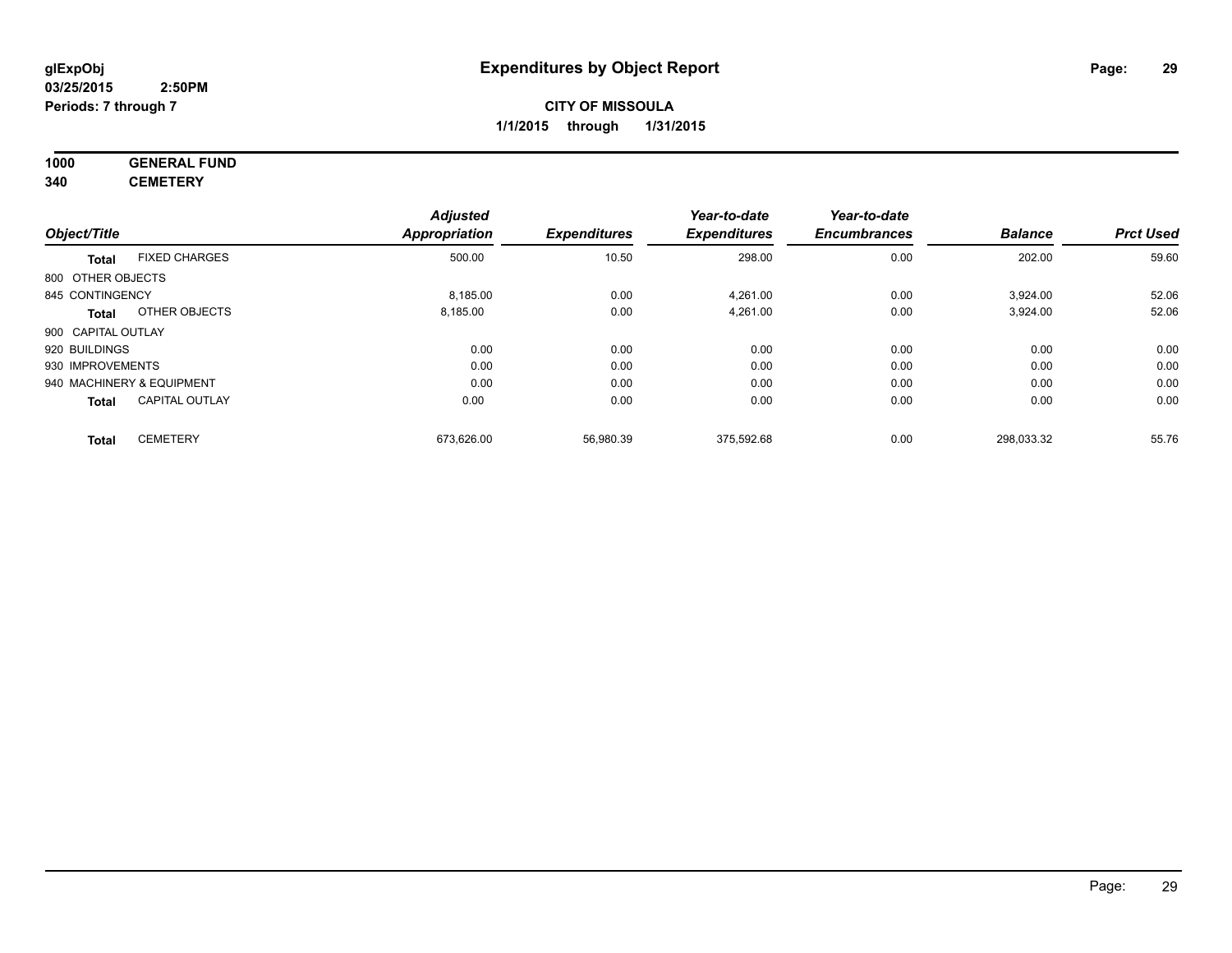#### **1000 GENERAL FUND**

**370 PARKS & RECREATION**

|                                           | <b>Adjusted</b>      |                     | Year-to-date        | Year-to-date        |                |                  |
|-------------------------------------------|----------------------|---------------------|---------------------|---------------------|----------------|------------------|
| Object/Title                              | <b>Appropriation</b> | <b>Expenditures</b> | <b>Expenditures</b> | <b>Encumbrances</b> | <b>Balance</b> | <b>Prct Used</b> |
| 100 PERSONAL SERVICES                     |                      |                     |                     |                     |                |                  |
| 110 SALARIES AND WAGES                    | 2,104,068.00         | 178,269.23          | 1,154,115.64        | 0.00                | 949,952.36     | 54.85            |
| 120 OVERTIME/TERMINATION                  | 7,000.00             | 851.23              | 3,186.73            | 0.00                | 3,813.27       | 45.52            |
| 130 OTHER                                 | 12,760.00            | 0.00                | 0.00                | 0.00                | 12,760.00      | 0.00             |
| 140 EMPLOYER CONTRIBUTIONS                | 759,476.00           | 62,729.12           | 442,357.07          | 0.00                | 317,118.93     | 58.25            |
| <b>141 STATE RETIREMENT CONTRIBUTIONS</b> | 0.00                 | 178.27              | 1,448.57            | 0.00                | $-1,448.57$    | 0.00             |
| PERSONAL SERVICES<br>Total                | 2,883,304.00         | 242,027.85          | 1,601,108.01        | 0.00                | 1,282,195.99   | 55.53            |
| 200 SUPPLIES                              |                      |                     |                     |                     |                |                  |
| 210 OFFICE SUPPLIES                       | 5,465.00             | 667.19              | 3,421.61            | 0.00                | 2,043.39       | 62.61            |
| 220 OPERATING SUPPLIES                    | 101,401.00           | 4,173.06            | 31,201.36           | 0.00                | 70,199.64      | 30.77            |
| 230 REPAIR/MAINTENANCE                    | 68,649.00            | 2,616.43            | 36,777.17           | 0.00                | 31,871.83      | 53.57            |
| 231 GASOLINE                              | 79,836.00            | 0.00                | 45,998.27           | 0.00                | 33,837.73      | 57.62            |
| 240 OTHER SUPPLIES                        | 0.00                 | 0.00                | 14.99               | 0.00                | $-14.99$       | 0.00             |
| <b>SUPPLIES</b><br>Total                  | 255,351.00           | 7,456.68            | 117,413.40          | 0.00                | 137,937.60     | 45.98            |
| 300 PURCHASED SERVICES                    |                      |                     |                     |                     |                |                  |
| 310 COMMUNICATIONS                        | 4,369.00             | 0.00                | 614.47              | 0.00                | 3,754.53       | 14.06            |
| 320 PRINTING & DUPLICATING                | 8,700.00             | 0.00                | 1,548.90            | 0.00                | 7,151.10       | 17.80            |
| 330 PUBLICITY, SUBSCRIPTIONS & DUES       | 9,140.00             | 1,982.38            | 5,016.65            | 0.00                | 4,123.35       | 54.89            |
| 340 SEWER                                 | 2,154.00             | 1,038.36            | 2,092.11            | 0.00                | 61.89          | 97.13            |
| 341 ELECTRICITY & NATURAL GAS             | 105,462.00           | 6,502.39            | 35,638.13           | 0.00                | 69,823.87      | 33.79            |
| 343 WATER CHARGES                         | 156,801.00           | 117.28              | 129,811.81          | 0.00                | 26,989.19      | 82.79            |
| 344 TELEPHONE SERVICE                     | 20,021.00            | 1,364.46            | 8,164.34            | 0.00                | 11,856.66      | 40.78            |
| 345 GARBAGE                               | 28,283.00            | 691.87              | 15,731.48           | 0.00                | 12,551.52      | 55.62            |
| 350 PROFESSIONAL SERVICES                 | 59,750.00            | 2,665.15            | 15,216.60           | 0.00                | 44,533.40      | 25.47            |
| 360 REPAIR & MAINTENANCE                  | 47,756.00            | 1,391.56            | 9,014.82            | 0.00                | 38,741.18      | 18.88            |
| 370 TRAVEL                                | 6,194.00             | 0.00                | 1,485.93            | 0.00                | 4,708.07       | 23.99            |
| 380 TRAINING                              | 5,236.00             | 269.00              | 4,848.68            | 0.00                | 387.32         | 92.60            |
| 390 OTHER PURCHASED SERVICES              | 44,371.00            | 1,989.40            | 13,565.90           | 0.00                | 30,805.10      | 30.57            |
| PURCHASED SERVICES<br><b>Total</b>        | 498,237.00           | 18,011.85           | 242,749.82          | 0.00                | 255,487.18     | 48.72            |
| 800 OTHER OBJECTS                         |                      |                     |                     |                     |                |                  |
| 820 TRANSFERS TO OTHER FUNDS              | 10,000.00            | 0.00                | 10,000.00           | 0.00                | 0.00           | 100.00           |
| OTHER OBJECTS<br>Total                    | 10,000.00            | 0.00                | 10,000.00           | 0.00                | 0.00           | 100.00           |
| 900 CAPITAL OUTLAY                        |                      |                     |                     |                     |                |                  |
| 930 IMPROVEMENTS                          | 15,280.00            | 0.00                | 15,280.00           | 0.00                | 0.00           | 100.00           |
|                                           |                      |                     |                     |                     |                |                  |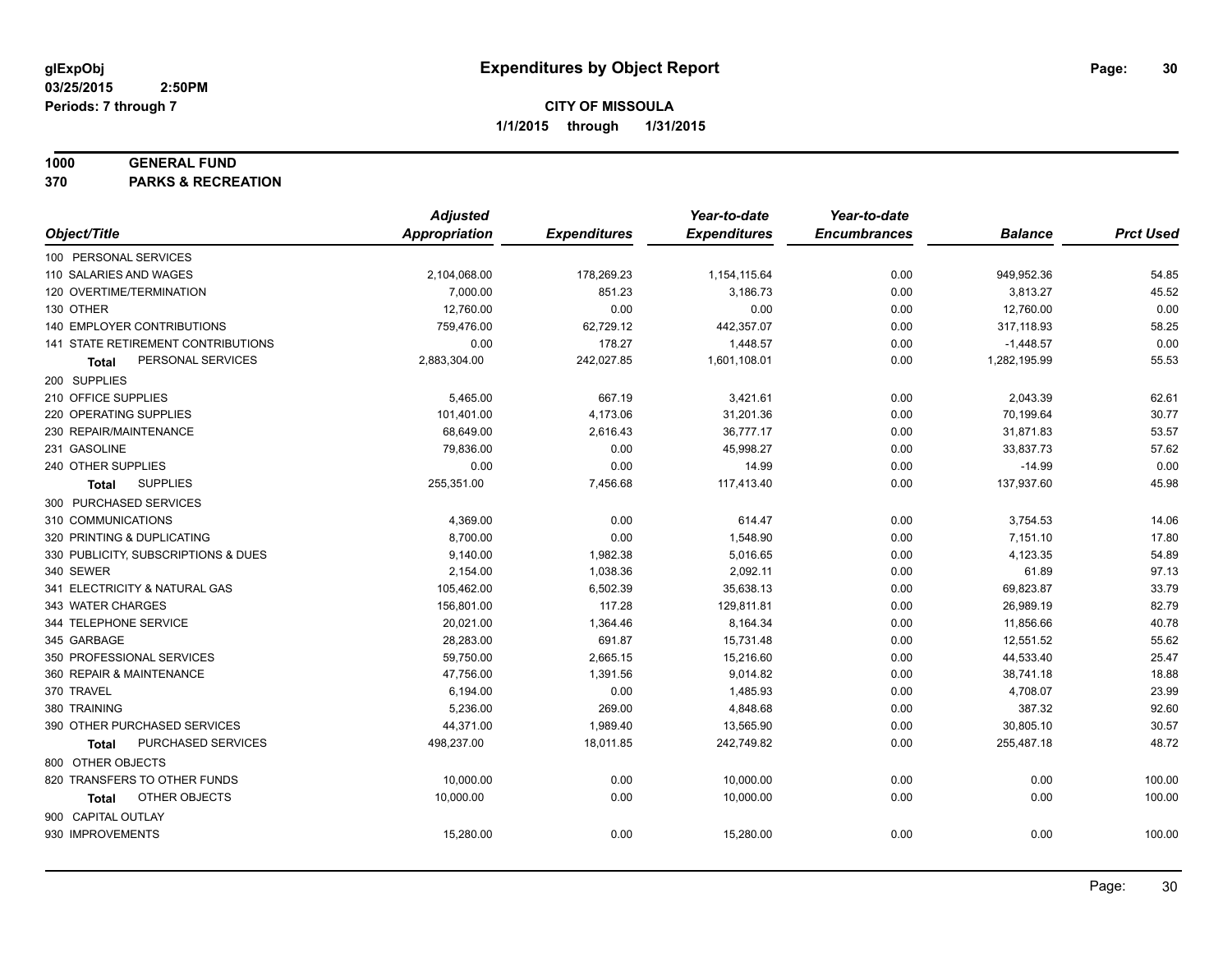#### **03/25/2015 2:50PM Periods: 7 through 7**

## **CITY OF MISSOULA 1/1/2015 through 1/31/2015**

## **1000 GENERAL FUND**

**370 PARKS & RECREATION**

| Object/Title |                           | <b>Adjusted</b><br>Appropriation | <i><b>Expenditures</b></i> | Year-to-date<br><b>Expenditures</b> | Year-to-date<br><b>Encumbrances</b> | <b>Balance</b> | <b>Prct Used</b> |
|--------------|---------------------------|----------------------------------|----------------------------|-------------------------------------|-------------------------------------|----------------|------------------|
|              | 940 MACHINERY & EQUIPMENT | 0.00                             | 0.00                       | 0.00                                | 0.00                                | 0.00           | 0.00             |
| <b>Total</b> | <b>CAPITAL OUTLAY</b>     | 15.280.00                        | 0.00                       | 15.280.00                           | 0.00                                | 0.00           | 100.00           |
| <b>Total</b> | PARKS & RECREATION        | 3,662,172.00                     | 267,496.38                 | 1,986,551.23                        | 0.00                                | 1,675,620.77   | 54.25            |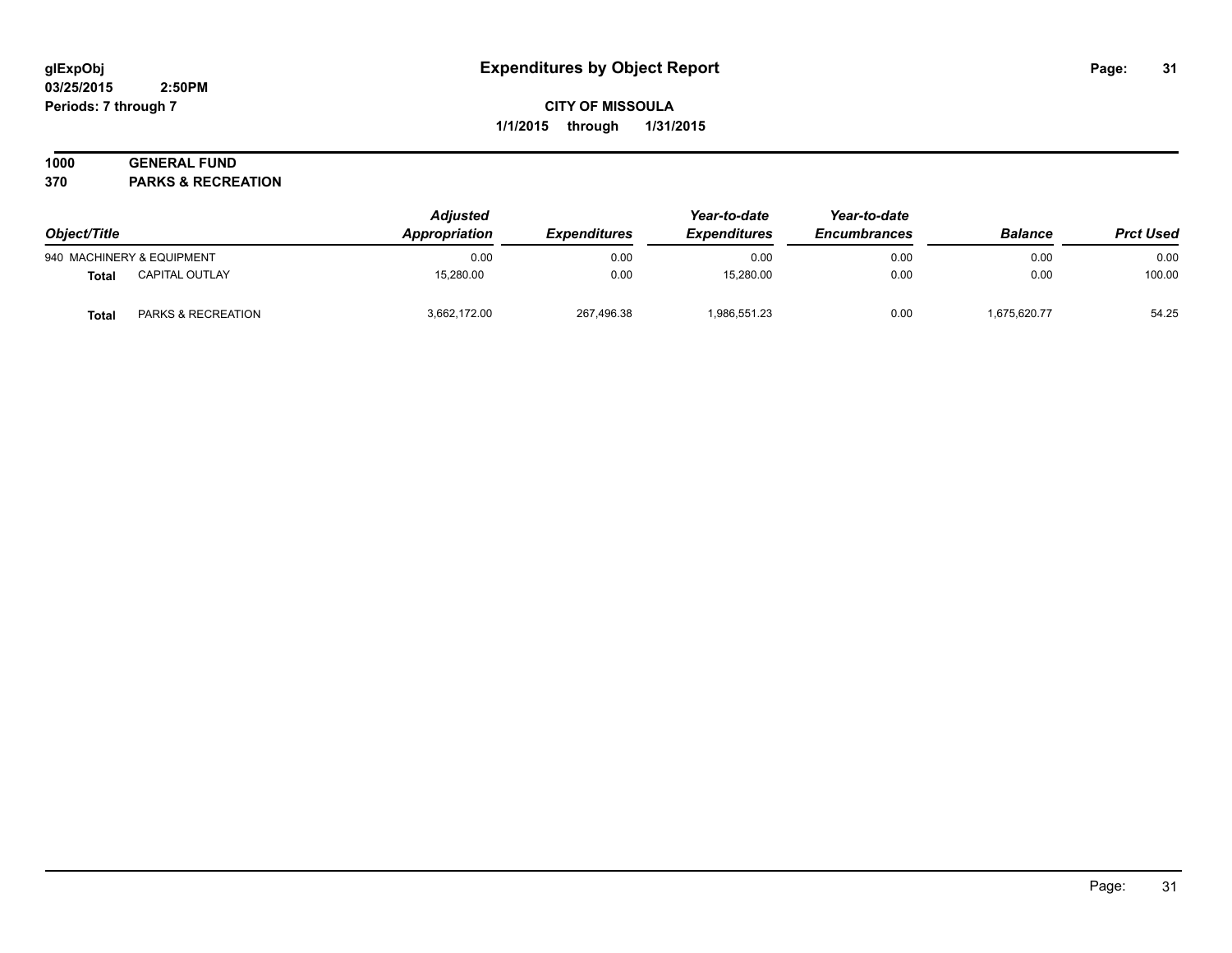#### **1000 GENERAL FUND**

**390 NON-DEPARTMENTAL**

|                                                   | <b>Adjusted</b> |                     | Year-to-date        | Year-to-date        |                |                  |
|---------------------------------------------------|-----------------|---------------------|---------------------|---------------------|----------------|------------------|
| Object/Title                                      | Appropriation   | <b>Expenditures</b> | <b>Expenditures</b> | <b>Encumbrances</b> | <b>Balance</b> | <b>Prct Used</b> |
| 100 PERSONAL SERVICES                             |                 |                     |                     |                     |                |                  |
| 110 SALARIES AND WAGES                            | 44,976.00       | 0.00                | $-2.85$             | 0.00                | 44,978.85      | $-0.01$          |
| 120 OVERTIME/TERMINATION                          | 25,000.00       | 0.00                | 0.00                | 0.00                | 25,000.00      | 0.00             |
| 140 EMPLOYER CONTRIBUTIONS                        | $-22,556.00$    | 23.84               | 419.17              | 0.00                | $-22,975.17$   | $-1.86$          |
| PERSONAL SERVICES<br>Total                        | 47,420.00       | 23.84               | 416.32              | 0.00                | 47,003.68      | 0.88             |
| 200 SUPPLIES                                      |                 |                     |                     |                     |                |                  |
| 220 OPERATING SUPPLIES                            | 0.00            | 0.00                | 0.00                | 0.00                | 0.00           | 0.00             |
| 230 REPAIR/MAINTENANCE                            | 50,000.00       | 0.00                | 0.00                | 0.00                | 50,000.00      | 0.00             |
| 231 GASOLINE                                      | 0.00            | 0.00                | 0.00                | 0.00                | 0.00           | 0.00             |
| 240 OTHER SUPPLIES                                | 37,622.30       | 0.00                | 8,331.00            | 0.00                | 29,291.30      | 22.14            |
| <b>SUPPLIES</b><br>Total                          | 87,622.30       | 0.00                | 8,331.00            | 0.00                | 79,291.30      | 9.51             |
| 300 PURCHASED SERVICES                            |                 |                     |                     |                     |                |                  |
| 310 COMMUNICATIONS                                | 0.00            | 0.00                | 0.00                | 0.00                | 0.00           | 0.00             |
| 330 PUBLICITY, SUBSCRIPTIONS & DUES               | 0.00            | 0.00                | 0.00                | 0.00                | 0.00           | 0.00             |
| 341 ELECTRICITY & NATURAL GAS                     | 0.00            | 0.00                | 0.00                | 0.00                | 0.00           | 0.00             |
| 350 PROFESSIONAL SERVICES                         | 88,766.00       | 13,941.50           | 22,199.01           | 0.00                | 66,566.99      | 25.01            |
| 360 REPAIR & MAINTENANCE                          | 0.00            | 0.00                | 1,004.90            | 0.00                | $-1,004.90$    | 0.00             |
| 390 OTHER PURCHASED SERVICES                      | 330,197.00      | 57,549.00           | 129,039.50          | 0.00                | 201,157.50     | 39.08            |
| PURCHASED SERVICES<br>Total                       | 418,963.00      | 71,490.50           | 152,243.41          | 0.00                | 266,719.59     | 36.34            |
| 400 BUILDING MATERIALS                            |                 |                     |                     |                     |                |                  |
| <b>400 BUILDING MATERIALS</b>                     | 0.00            | 0.00                | 0.00                | 0.00                | 0.00           | 0.00             |
| <b>BUILDING MATERIALS</b><br>Total                | 0.00            | 0.00                | 0.00                | 0.00                | 0.00           | 0.00             |
| 500 FIXED CHARGES                                 |                 |                     |                     |                     |                |                  |
| 500 FIXED CHARGES                                 | 1,029,863.00    | 9,941.99            | 721,344.67          | 0.00                | 308,518.33     | 70.04            |
| 550 MERCHANT SERVICE FEES                         | 29,700.00       | 0.00                | 0.00                | 0.00                | 29,700.00      | 0.00             |
| <b>FIXED CHARGES</b><br><b>Total</b>              | 1,059,563.00    | 9,941.99            | 721,344.67          | 0.00                | 338,218.33     | 68.08            |
| 600 DEBT SERVICE                                  |                 |                     |                     |                     |                |                  |
| 610 PRINCIPAL                                     | 409,805.00      | 0.00                | 539,850.82          | 0.00                | $-130,045.82$  | 131.73           |
| 620 INTEREST / SERVICE FEES                       | 15,179.00       | 0.00                | 11,453.75           | 0.00                | 3,725.25       | 75.46            |
| <b>DEBT SERVICE</b><br><b>Total</b>               | 424.984.00      | 0.00                | 551,304.57          | 0.00                | $-126,320.57$  | 129.72           |
| 700 GRANTS & CONTRIBUTIONS                        |                 |                     |                     |                     |                |                  |
| 700 GRANTS & CONTRIBUTIONS                        | 2,212,267.00    | 52,367.00           | 1,029,224.48        | 0.00                | 1,183,042.52   | 46.52            |
| <b>GRANTS &amp; CONTRIBUTIONS</b><br><b>Total</b> | 2,212,267.00    | 52,367.00           | 1,029,224.48        | 0.00                | 1,183,042.52   | 46.52            |
|                                                   |                 |                     |                     |                     |                |                  |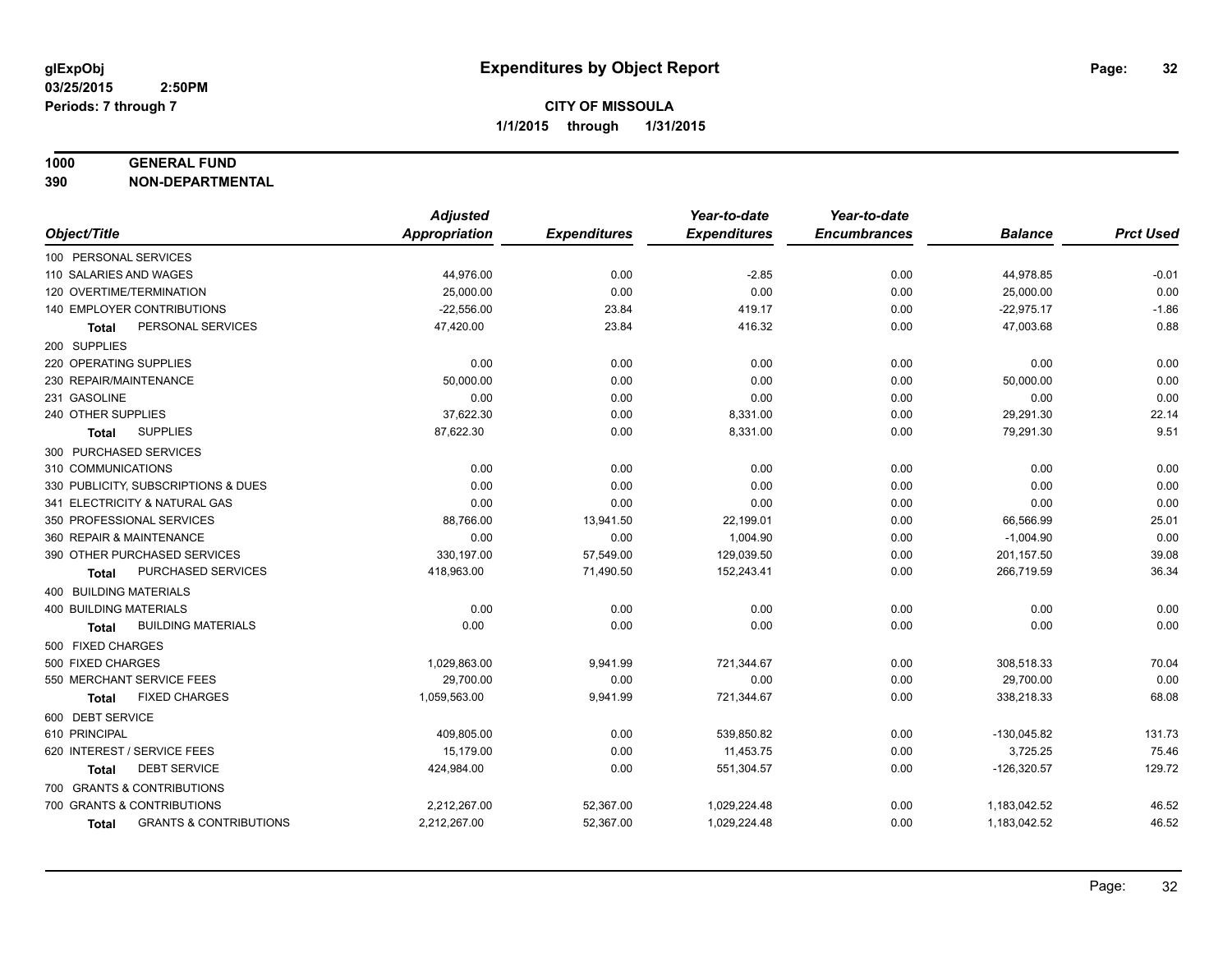# **1000 GENERAL FUND**

**390 NON-DEPARTMENTAL**

|                           |                              | <b>Adjusted</b>      |                     | Year-to-date        | Year-to-date        |                |                  |
|---------------------------|------------------------------|----------------------|---------------------|---------------------|---------------------|----------------|------------------|
| Object/Title              |                              | <b>Appropriation</b> | <b>Expenditures</b> | <b>Expenditures</b> | <b>Encumbrances</b> | <b>Balance</b> | <b>Prct Used</b> |
| 800 OTHER OBJECTS         |                              |                      |                     |                     |                     |                |                  |
|                           | 820 TRANSFERS TO OTHER FUNDS | 1.973.577.00         | 6.549.18            | 53.614.39           | 0.00                | 1.919.962.61   | 2.72             |
| 845 CONTINGENCY           |                              | 158.000.00           | 0.00                | 344.910.41          | 0.00                | $-186.910.41$  | 218.30           |
| <b>Total</b>              | OTHER OBJECTS                | 2.131.577.00         | 6.549.18            | 398.524.80          | 0.00                | 1.733.052.20   | 18.70            |
| 900 CAPITAL OUTLAY        |                              |                      |                     |                     |                     |                |                  |
| 940 MACHINERY & EQUIPMENT |                              | 0.00                 | 0.00                | 0.00                | 0.00                | 0.00           | 0.00             |
| <b>Total</b>              | <b>CAPITAL OUTLAY</b>        | 0.00                 | 0.00                | 0.00                | 0.00                | 0.00           | 0.00             |
| <b>Total</b>              | NON-DEPARTMENTAL             | 6.382.396.30         | 140.372.51          | 2.861.389.25        | 0.00                | 3.521.007.05   | 44.83            |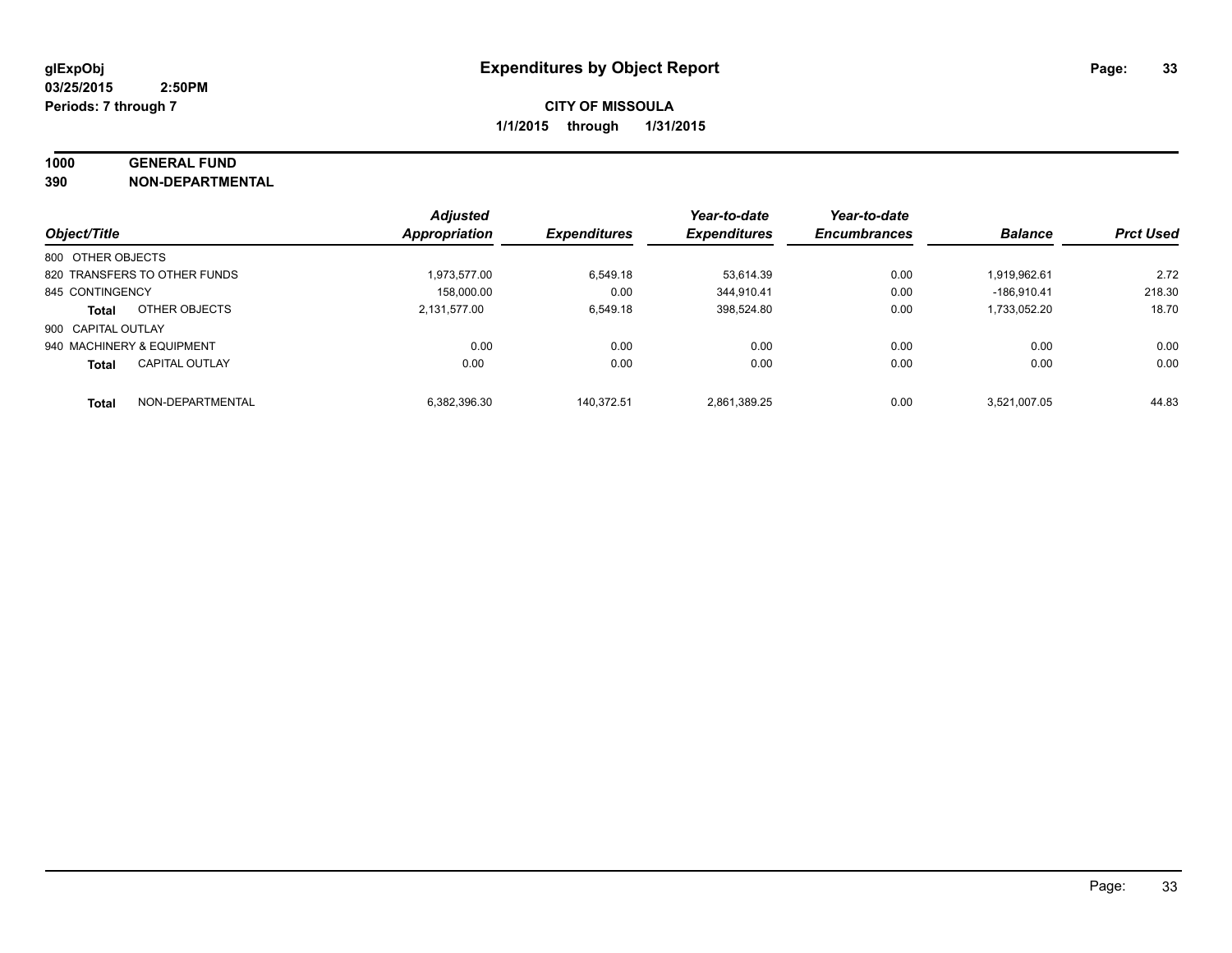**1000 GENERAL FUND**

|                                       | <b>Adjusted</b> |                     | Year-to-date        | Year-to-date        |                |                  |
|---------------------------------------|-----------------|---------------------|---------------------|---------------------|----------------|------------------|
| Object/Title                          | Appropriation   | <b>Expenditures</b> | <b>Expenditures</b> | <b>Encumbrances</b> | <b>Balance</b> | <b>Prct Used</b> |
| 100 PERSONAL SERVICES                 |                 |                     |                     |                     |                |                  |
| 110 SALARIES AND WAGES                | 24,682,770.00   | 2,585,795.15        | 13,699,490.64       | 0.00                | 10,983,279.36  | 55.50            |
| 115 SALARIES/HEALTH INSURANCE BENEFIT | 629,280.00      | 105,450.00          | 703,009.50          | 0.00                | $-73,729.50$   | 111.72           |
| 120 OVERTIME/TERMINATION              | 1,019,137.00    | 90,772.38           | 691,919.14          | 0.00                | 327,217.86     | 67.89            |
| 121 OUTSIDE HIRE OVERTIME             | 75,000.00       | 2,930.03            | 68,558.08           | 0.00                | 6,441.92       | 91.41            |
| 122 COURT OVERTIME                    | 0.00            | 1,065.59            | 7,031.83            | 0.00                | $-7,031.83$    | 0.00             |
| 130 OTHER                             | 250,188.00      | 0.00                | 121,145.94          | 0.00                | 129,042.06     | 48.42            |
| 140 EMPLOYER CONTRIBUTIONS            | 10,236,390.00   | 748,274.94          | 4,689,978.37        | 0.00                | 5,546,411.63   | 45.82            |
| 141 STATE RETIREMENT CONTRIBUTIONS    | 2,264,770.00    | 511,814.67          | 2,559,818.26        | 0.00                | $-295,048.26$  | 113.03           |
| PERSONAL SERVICES<br><b>Total</b>     | 39, 157, 535.00 | 4,046,102.76        | 22,540,951.76       | 0.00                | 16,616,583.24  | 57.56            |
| 200 SUPPLIES                          |                 |                     |                     |                     |                |                  |
| 210 OFFICE SUPPLIES                   | 115,774.00      | 7,016.29            | 38,414.46           | 0.00                | 77,359.54      | 33.18            |
| 220 OPERATING SUPPLIES                | 651,881.00      | 46,742.87           | 237,572.94          | 0.00                | 414,308.06     | 36.44            |
| 230 REPAIR/MAINTENANCE                | 433,669.00      | 23,114.21           | 178,425.32          | 0.00                | 255,243.68     | 41.14            |
| 231 GASOLINE                          | 579,236.00      | 18,438.31           | 282,833.47          | 0.00                | 296,402.53     | 48.83            |
| 240 OTHER SUPPLIES                    | 93,139.30       | 4,675.59            | 29,162.30           | 0.00                | 63,977.00      | 31.31            |
| 250 SUPPLIES FOR RESALE               | 0.00            | 0.00                | 0.00                | 0.00                | 0.00           | 0.00             |
| <b>SUPPLIES</b><br><b>Total</b>       | 1,873,699.30    | 99,987.27           | 766,408.49          | 0.00                | 1,107,290.81   | 40.90            |
| 300 PURCHASED SERVICES                |                 |                     |                     |                     |                |                  |
| 310 COMMUNICATIONS                    | 115,689.00      | 22,046.28           | 63,236.26           | 0.00                | 52,452.74      | 54.66            |
| 320 PRINTING & DUPLICATING            | 50,752.00       | 759.18              | 11,813.80           | 0.00                | 38,938.20      | 23.28            |
| 330 PUBLICITY, SUBSCRIPTIONS & DUES   | 293,327.00      | 6,747.90            | 226,912.77          | 0.00                | 66,414.23      | 77.36            |
| 340 SEWER                             | 6,128.00        | 2,379.59            | 4,787.05            | 0.00                | 1,340.95       | 78.12            |
| 341 ELECTRICITY & NATURAL GAS         | 486,686.00      | 44,477.30           | 235,978.09          | 0.00                | 250,707.91     | 48.49            |
| 343 WATER CHARGES                     | 190,916.00      | 1,251.73            | 144,885.77          | 0.00                | 46,030.23      | 75.89            |
| 344 TELEPHONE SERVICE                 | 254,205.00      | 18,249.71           | 118,599.01          | 0.00                | 135,605.99     | 46.65            |
| 345 GARBAGE                           | 52,367.00       | 1,860.02            | 24,173.18           | 0.00                | 28,193.82      | 46.16            |
| 350 PROFESSIONAL SERVICES             | 880,672.00      | 120,420.66          | 462,742.31          | 0.00                | 417,929.69     | 52.54            |
| 360 REPAIR & MAINTENANCE              | 591,523.00      | 37,375.30           | 377,753.15          | 0.00                | 213,769.85     | 63.86            |
| 370 TRAVEL                            | 129,056.00      | 1,261.26            | 34,457.93           | 0.00                | 94,598.07      | 26.70            |
| 380 TRAINING                          | 113,579.00      | 6,675.76            | 50,175.50           | 0.00                | 63,403.50      | 44.18            |
| 390 OTHER PURCHASED SERVICES          | 446,093.00      | 61,058.25           | 162,973.02          | 0.00                | 283,119.98     | 36.53            |
| PURCHASED SERVICES<br><b>Total</b>    | 3,610,993.00    | 324,562.94          | 1,918,487.84        | 0.00                | 1,692,505.16   | 53.13            |
| 400 BUILDING MATERIALS                |                 |                     |                     |                     |                |                  |
| <b>400 BUILDING MATERIALS</b>         | 71,263.00       | 3,952.00            | 29,194.09           | 0.00                | 42,068.91      | 40.97            |
|                                       |                 |                     |                     |                     |                |                  |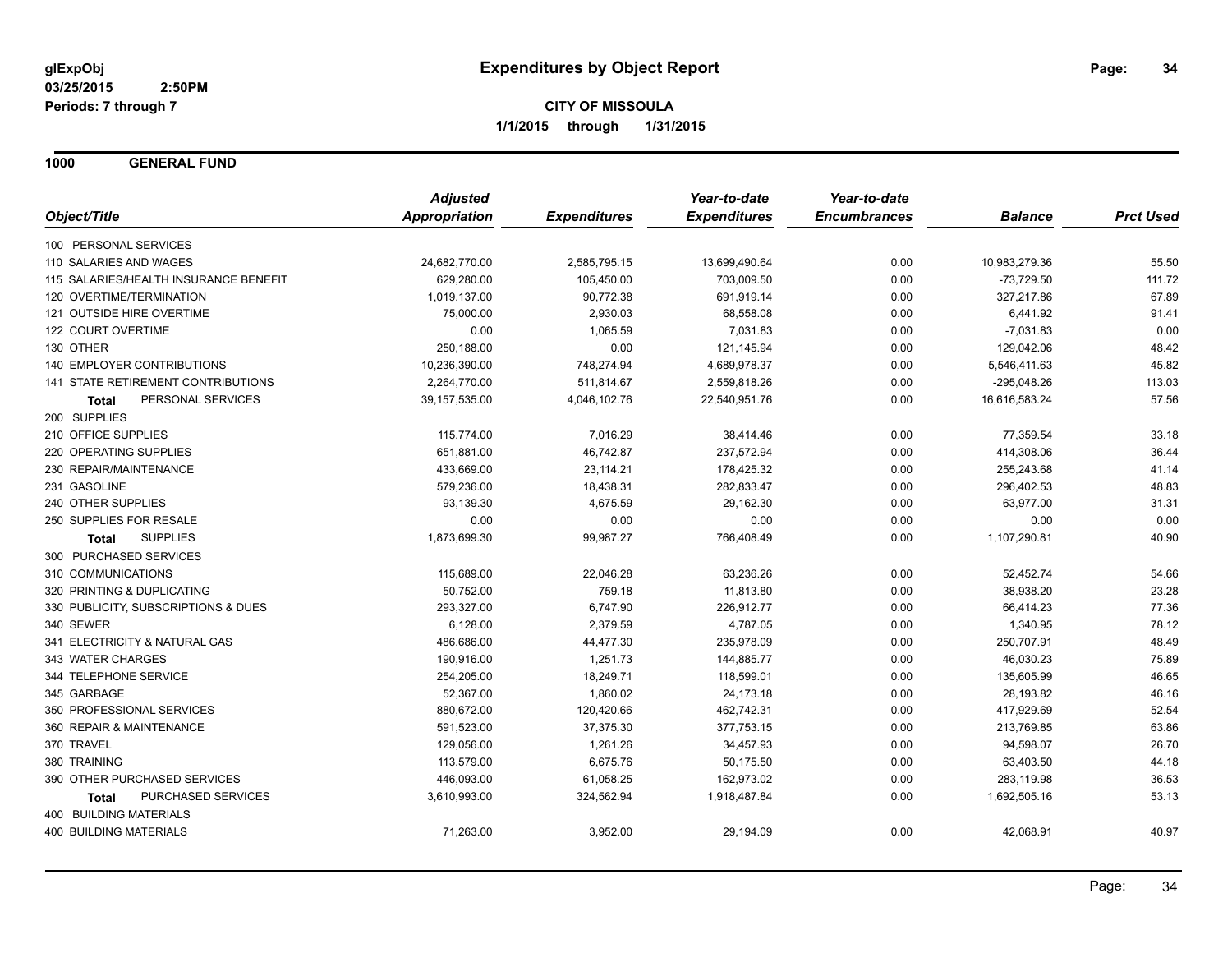**1000 GENERAL FUND**

|                                                   | <b>Adjusted</b>      |                     | Year-to-date        | Year-to-date        |                |                  |
|---------------------------------------------------|----------------------|---------------------|---------------------|---------------------|----------------|------------------|
| Object/Title                                      | <b>Appropriation</b> | <b>Expenditures</b> | <b>Expenditures</b> | <b>Encumbrances</b> | <b>Balance</b> | <b>Prct Used</b> |
| <b>BUILDING MATERIALS</b><br><b>Total</b>         | 71,263.00            | 3,952.00            | 29,194.09           | 0.00                | 42,068.91      | 40.97            |
| 500 FIXED CHARGES                                 |                      |                     |                     |                     |                |                  |
| 500 FIXED CHARGES                                 | 1,177,433.00         | 9,941.99            | 759,237.67          | 0.00                | 418,195.33     | 64.48            |
| 530 EQUIPMENT RENTAL                              | 500.00               | 10.50               | 298.00              | 0.00                | 202.00         | 59.60            |
| 550 MERCHANT SERVICE FEES                         | 29,700.00            | 453.52              | 5,124.23            | 0.00                | 24,575.77      | 17.25            |
| <b>FIXED CHARGES</b><br><b>Total</b>              | 1,207,633.00         | 10,406.01           | 764,659.90          | 0.00                | 442,973.10     | 63.32            |
| 600 DEBT SERVICE                                  |                      |                     |                     |                     |                |                  |
| 610 PRINCIPAL                                     | 409,805.00           | 0.00                | 539,850.82          | 0.00                | $-130.045.82$  | 131.73           |
| 620 INTEREST / SERVICE FEES                       | 15.179.00            | 0.00                | 11,453.75           | 0.00                | 3,725.25       | 75.46            |
| <b>DEBT SERVICE</b><br><b>Total</b>               | 424,984.00           | 0.00                | 551,304.57          | 0.00                | $-126,320.57$  | 129.72           |
| 700 GRANTS & CONTRIBUTIONS                        |                      |                     |                     |                     |                |                  |
| 700 GRANTS & CONTRIBUTIONS                        | 2,290,680.00         | 55,711.54           | 1,040,089.57        | 0.00                | 1,250,590.43   | 45.41            |
| 780 INTERGOVERNMENTAL TRANSFER                    | 0.00                 | 0.00                | 0.00                | 0.00                | 0.00           | 0.00             |
| <b>GRANTS &amp; CONTRIBUTIONS</b><br><b>Total</b> | 2,290,680.00         | 55,711.54           | 1,040,089.57        | 0.00                | 1,250,590.43   | 45.41            |
| 800 OTHER OBJECTS                                 |                      |                     |                     |                     |                |                  |
| 820 TRANSFERS TO OTHER FUNDS                      | 1,983,577.00         | 6,549.18            | 63.614.39           | 0.00                | 1,919,962.61   | 3.21             |
| 845 CONTINGENCY                                   | 166.185.00           | 0.00                | 349.171.41          | 0.00                | $-182.986.41$  | 210.11           |
| OTHER OBJECTS<br>Total                            | 2,149,762.00         | 6,549.18            | 412,785.80          | 0.00                | 1,736,976.20   | 19.20            |
| 900 CAPITAL OUTLAY                                |                      |                     |                     |                     |                |                  |
| 920 BUILDINGS                                     | 0.00                 | 0.00                | 0.00                | 0.00                | 0.00           | 0.00             |
| 930 IMPROVEMENTS                                  | 211,838.00           | 0.00                | 165,999.62          | 0.00                | 45,838.38      | 78.36            |
| 940 MACHINERY & EQUIPMENT                         | 8.576.00             | 21,560.00           | 22.611.26           | 0.00                | $-14,035.26$   | 263.66           |
| <b>CAPITAL OUTLAY</b><br>Total                    | 220,414.00           | 21,560.00           | 188,610.88          | 0.00                | 31,803.12      | 85.57            |
| <b>GENERAL FUND</b><br><b>Total</b>               | 51,006,963.30        | 4,568,831.70        | 28,212,492.90       | 0.00                | 22,794,470.40  | 55.31            |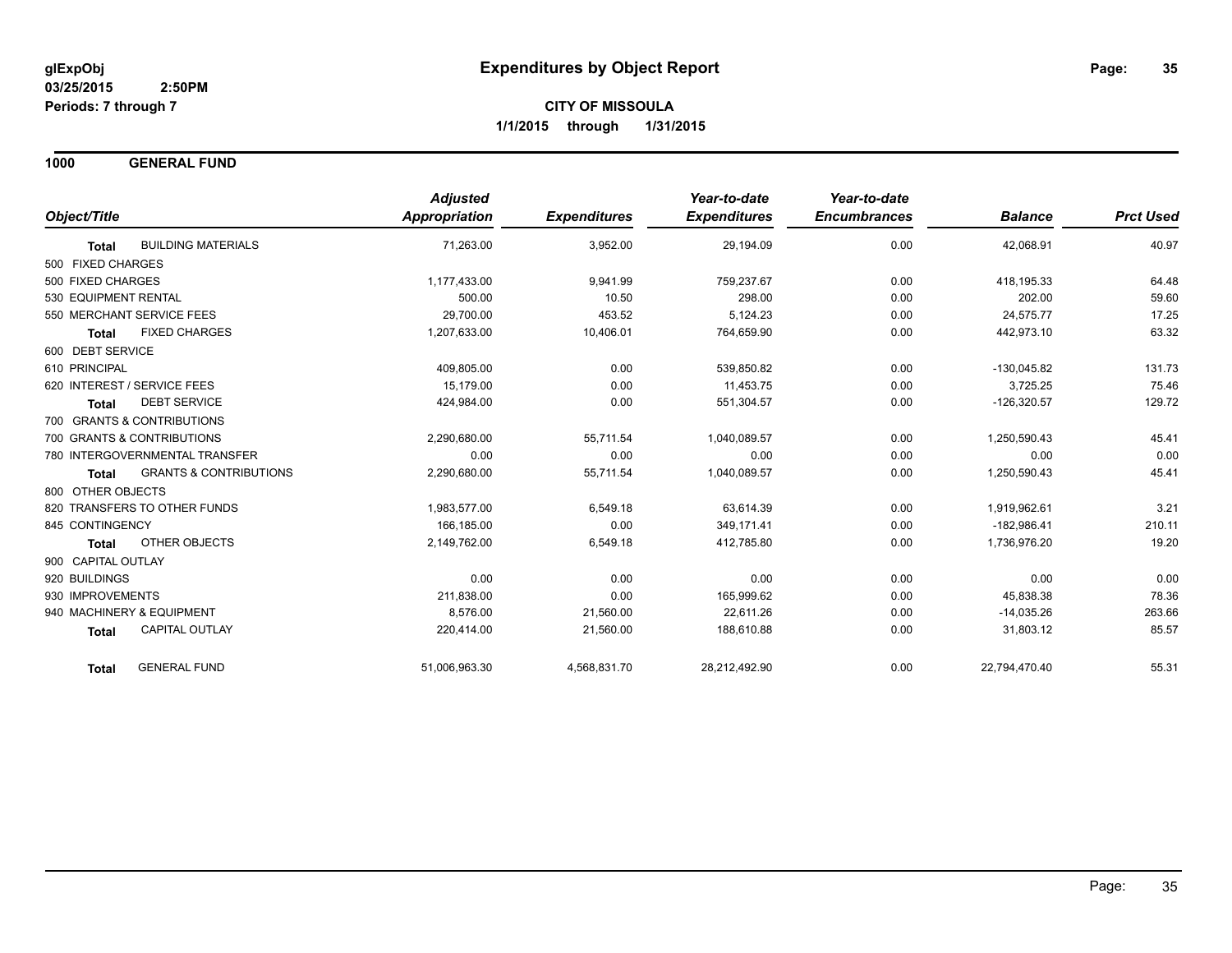#### **1211 PARK ACQUISITION & DEVELOPMENT**

**370 PARKS & RECREATION**

|                    |                              | <b>Adjusted</b> |                     | Year-to-date        | Year-to-date        |                |                  |
|--------------------|------------------------------|-----------------|---------------------|---------------------|---------------------|----------------|------------------|
| Object/Title       |                              | Appropriation   | <b>Expenditures</b> | <b>Expenditures</b> | <b>Encumbrances</b> | <b>Balance</b> | <b>Prct Used</b> |
| 200 SUPPLIES       |                              |                 |                     |                     |                     |                |                  |
|                    | 220 OPERATING SUPPLIES       | 10,000.00       | 0.00                | 0.00                | 0.00                | 10,000.00      | 0.00             |
| Total              | <b>SUPPLIES</b>              | 10,000.00       | 0.00                | 0.00                | 0.00                | 10,000.00      | 0.00             |
|                    | 300 PURCHASED SERVICES       |                 |                     |                     |                     |                |                  |
|                    | 350 PROFESSIONAL SERVICES    | 25,000.00       | 0.00                | 0.00                | 0.00                | 25,000.00      | 0.00             |
|                    | 360 REPAIR & MAINTENANCE     | 0.00            | 0.00                | 0.00                | 0.00                | 0.00           | 0.00             |
|                    | 390 OTHER PURCHASED SERVICES | 10,000.00       | 0.00                | 0.00                | 0.00                | 10,000.00      | 0.00             |
| <b>Total</b>       | PURCHASED SERVICES           | 35,000.00       | 0.00                | 0.00                | 0.00                | 35,000.00      | 0.00             |
| 800 OTHER OBJECTS  |                              |                 |                     |                     |                     |                |                  |
|                    | 820 TRANSFERS TO OTHER FUNDS | 0.00            | 0.00                | 0.00                | 0.00                | 0.00           | 0.00             |
| Total              | OTHER OBJECTS                | 0.00            | 0.00                | 0.00                | 0.00                | 0.00           | 0.00             |
| 900 CAPITAL OUTLAY |                              |                 |                     |                     |                     |                |                  |
| 930 IMPROVEMENTS   |                              | 243,120.00      | 0.00                | 0.00                | 0.00                | 243,120.00     | 0.00             |
| Total              | <b>CAPITAL OUTLAY</b>        | 243,120.00      | 0.00                | 0.00                | 0.00                | 243,120.00     | 0.00             |
| <b>Total</b>       | PARKS & RECREATION           | 288,120.00      | 0.00                | 0.00                | 0.00                | 288,120.00     | 0.00             |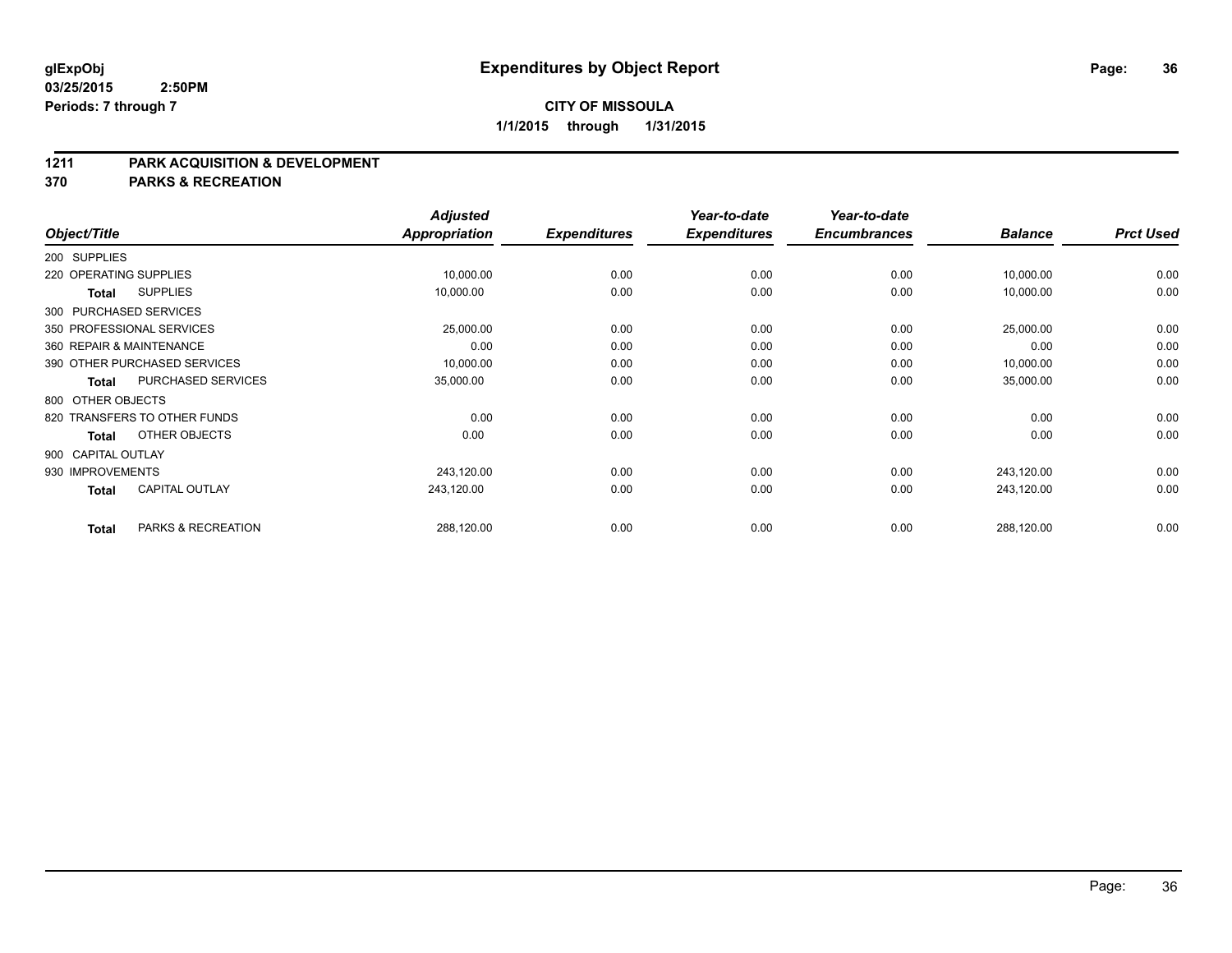**1/1/2015 through 1/31/2015**

### **1211 PARK ACQUISITION & DEVELOPMENT**

| Object/Title           |                                | <b>Adjusted</b><br><b>Appropriation</b> | <b>Expenditures</b> | Year-to-date<br><b>Expenditures</b> | Year-to-date<br><b>Encumbrances</b> | <b>Balance</b> | <b>Prct Used</b> |
|------------------------|--------------------------------|-----------------------------------------|---------------------|-------------------------------------|-------------------------------------|----------------|------------------|
|                        |                                |                                         |                     |                                     |                                     |                |                  |
| 200 SUPPLIES           |                                |                                         |                     |                                     |                                     |                |                  |
| 220 OPERATING SUPPLIES |                                | 10,000.00                               | 0.00                | 0.00                                | 0.00                                | 10,000.00      | 0.00             |
| Total                  | <b>SUPPLIES</b>                | 10,000.00                               | 0.00                | 0.00                                | 0.00                                | 10,000.00      | 0.00             |
| 300 PURCHASED SERVICES |                                |                                         |                     |                                     |                                     |                |                  |
|                        | 350 PROFESSIONAL SERVICES      | 25,000.00                               | 0.00                | 0.00                                | 0.00                                | 25,000.00      | 0.00             |
|                        | 360 REPAIR & MAINTENANCE       | 0.00                                    | 0.00                | 0.00                                | 0.00                                | 0.00           | 0.00             |
|                        | 390 OTHER PURCHASED SERVICES   | 10,000.00                               | 0.00                | 0.00                                | 0.00                                | 10,000.00      | 0.00             |
| <b>Total</b>           | PURCHASED SERVICES             | 35,000.00                               | 0.00                | 0.00                                | 0.00                                | 35,000.00      | 0.00             |
| 800 OTHER OBJECTS      |                                |                                         |                     |                                     |                                     |                |                  |
|                        | 820 TRANSFERS TO OTHER FUNDS   | 0.00                                    | 0.00                | 0.00                                | 0.00                                | 0.00           | 0.00             |
| <b>Total</b>           | OTHER OBJECTS                  | 0.00                                    | 0.00                | 0.00                                | 0.00                                | 0.00           | 0.00             |
| 900 CAPITAL OUTLAY     |                                |                                         |                     |                                     |                                     |                |                  |
| 930 IMPROVEMENTS       |                                | 243,120.00                              | 0.00                | 0.00                                | 0.00                                | 243,120.00     | 0.00             |
| <b>Total</b>           | <b>CAPITAL OUTLAY</b>          | 243,120.00                              | 0.00                | 0.00                                | 0.00                                | 243,120.00     | 0.00             |
| <b>Total</b>           | PARK ACQUISITION & DEVELOPMENT | 288,120.00                              | 0.00                | 0.00                                | 0.00                                | 288,120.00     | 0.00             |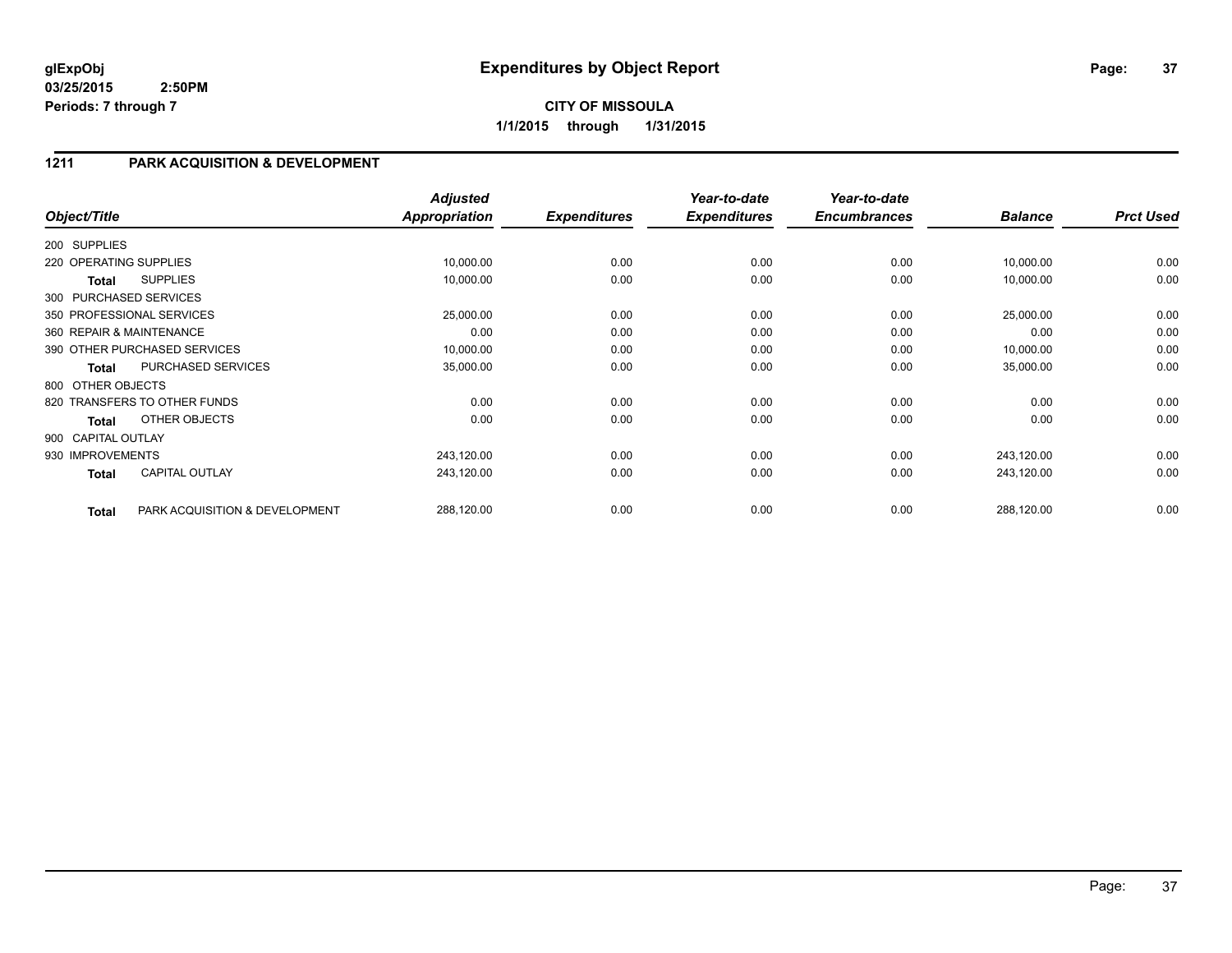#### **1212 PARK ENTERPRISE FUND**

**370 PARKS & RECREATION**

|                        |                              | <b>Adjusted</b>      |                     | Year-to-date        | Year-to-date        |                |                  |
|------------------------|------------------------------|----------------------|---------------------|---------------------|---------------------|----------------|------------------|
| Object/Title           |                              | <b>Appropriation</b> | <b>Expenditures</b> | <b>Expenditures</b> | <b>Encumbrances</b> | <b>Balance</b> | <b>Prct Used</b> |
| 200 SUPPLIES           |                              |                      |                     |                     |                     |                |                  |
| 220 OPERATING SUPPLIES |                              | 20,000.00            | 1,000.00            | 4,900.00            | 0.00                | 15,100.00      | 24.50            |
|                        | 230 REPAIR/MAINTENANCE       | 15,000.00            | 0.00                | 0.00                | 0.00                | 15,000.00      | 0.00             |
| 240 OTHER SUPPLIES     |                              | 0.00                 | 0.00                | 0.00                | 0.00                | 0.00           | 0.00             |
| <b>Total</b>           | <b>SUPPLIES</b>              | 35,000.00            | 1,000.00            | 4,900.00            | 0.00                | 30,100.00      | 14.00            |
|                        | 300 PURCHASED SERVICES       |                      |                     |                     |                     |                |                  |
|                        | 350 PROFESSIONAL SERVICES    | 10,000.00            | 0.00                | 102.98              | 0.00                | 9,897.02       | 1.03             |
|                        | 390 OTHER PURCHASED SERVICES | 20,000.00            | 0.00                | 0.00                | 0.00                | 20,000.00      | 0.00             |
| <b>Total</b>           | PURCHASED SERVICES           | 30,000.00            | 0.00                | 102.98              | 0.00                | 29,897.02      | 0.34             |
| 800 OTHER OBJECTS      |                              |                      |                     |                     |                     |                |                  |
|                        | 820 TRANSFERS TO OTHER FUNDS | 0.00                 | 0.00                | 0.00                | 0.00                | 0.00           | 0.00             |
| <b>Total</b>           | OTHER OBJECTS                | 0.00                 | 0.00                | 0.00                | 0.00                | 0.00           | 0.00             |
| 900 CAPITAL OUTLAY     |                              |                      |                     |                     |                     |                |                  |
| 930 IMPROVEMENTS       |                              | 152,000.00           | 0.00                | 0.00                | 0.00                | 152,000.00     | 0.00             |
|                        | 940 MACHINERY & EQUIPMENT    | 30,000.00            | 0.00                | 0.00                | 0.00                | 30,000.00      | 0.00             |
| <b>Total</b>           | <b>CAPITAL OUTLAY</b>        | 182,000.00           | 0.00                | 0.00                | 0.00                | 182,000.00     | 0.00             |
| <b>Total</b>           | PARKS & RECREATION           | 247,000.00           | 1,000.00            | 5,002.98            | 0.00                | 241,997.02     | 2.03             |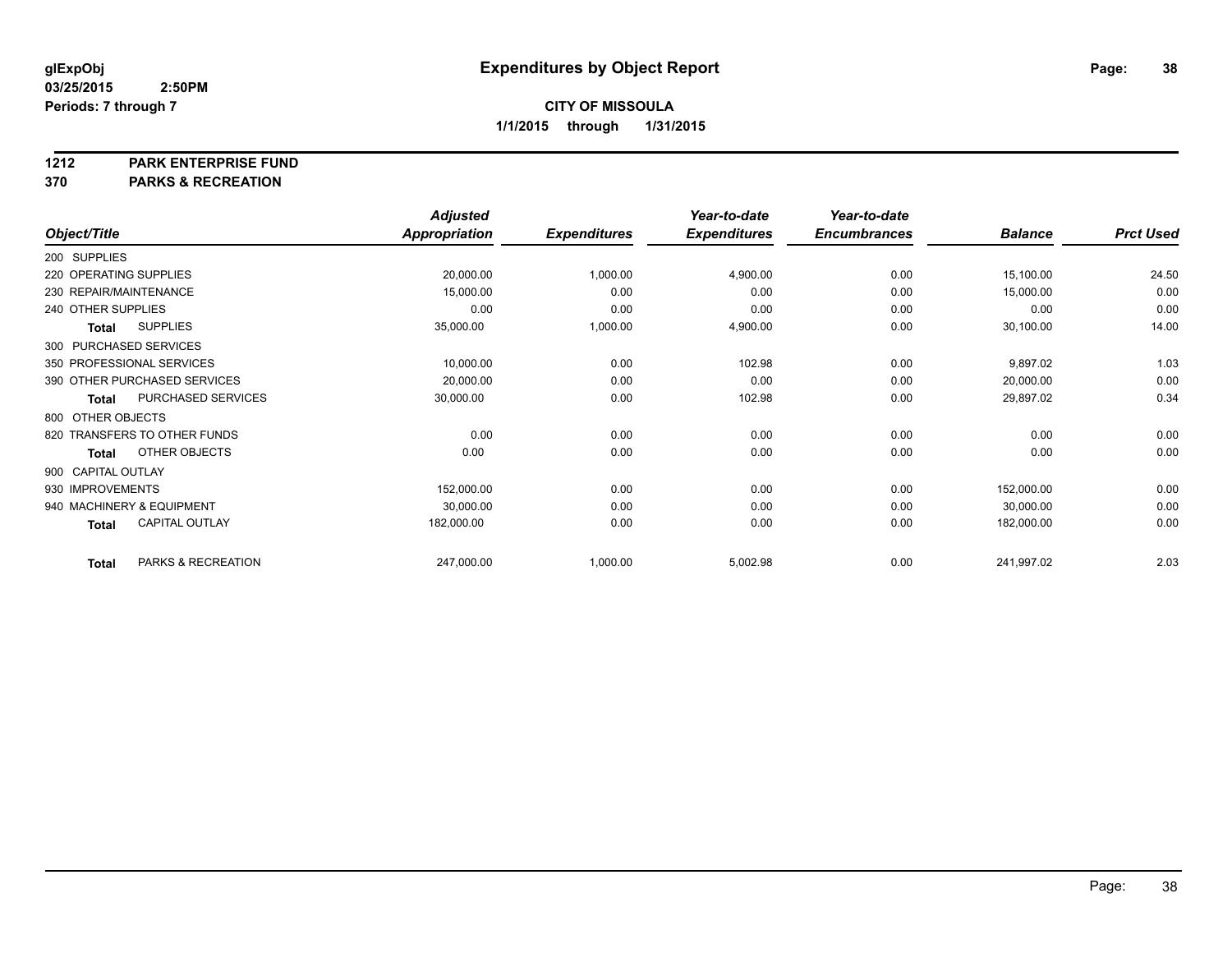#### **1212 PARK ENTERPRISE FUND**

|                                       | <b>Adjusted</b> |                     | Year-to-date        | Year-to-date        |                |                  |
|---------------------------------------|-----------------|---------------------|---------------------|---------------------|----------------|------------------|
| Object/Title                          | Appropriation   | <b>Expenditures</b> | <b>Expenditures</b> | <b>Encumbrances</b> | <b>Balance</b> | <b>Prct Used</b> |
| 200 SUPPLIES                          |                 |                     |                     |                     |                |                  |
| 220 OPERATING SUPPLIES                | 20,000.00       | 1,000.00            | 4,900.00            | 0.00                | 15,100.00      | 24.50            |
| 230 REPAIR/MAINTENANCE                | 15,000.00       | 0.00                | 0.00                | 0.00                | 15,000.00      | 0.00             |
| 240 OTHER SUPPLIES                    | 0.00            | 0.00                | 0.00                | 0.00                | 0.00           | 0.00             |
| <b>SUPPLIES</b><br><b>Total</b>       | 35,000.00       | 1,000.00            | 4,900.00            | 0.00                | 30,100.00      | 14.00            |
| 300 PURCHASED SERVICES                |                 |                     |                     |                     |                |                  |
| 350 PROFESSIONAL SERVICES             | 10,000.00       | 0.00                | 102.98              | 0.00                | 9,897.02       | 1.03             |
| 390 OTHER PURCHASED SERVICES          | 20,000.00       | 0.00                | 0.00                | 0.00                | 20,000.00      | 0.00             |
| PURCHASED SERVICES<br><b>Total</b>    | 30,000.00       | 0.00                | 102.98              | 0.00                | 29,897.02      | 0.34             |
| 800 OTHER OBJECTS                     |                 |                     |                     |                     |                |                  |
| 820 TRANSFERS TO OTHER FUNDS          | 0.00            | 0.00                | 0.00                | 0.00                | 0.00           | 0.00             |
| <b>OTHER OBJECTS</b><br><b>Total</b>  | 0.00            | 0.00                | 0.00                | 0.00                | 0.00           | 0.00             |
| 900 CAPITAL OUTLAY                    |                 |                     |                     |                     |                |                  |
| 930 IMPROVEMENTS                      | 152,000.00      | 0.00                | 0.00                | 0.00                | 152,000.00     | 0.00             |
| 940 MACHINERY & EQUIPMENT             | 30,000.00       | 0.00                | 0.00                | 0.00                | 30,000.00      | 0.00             |
| <b>CAPITAL OUTLAY</b><br><b>Total</b> | 182,000.00      | 0.00                | 0.00                | 0.00                | 182,000.00     | 0.00             |
| PARK ENTERPRISE FUND<br><b>Total</b>  | 247,000.00      | 1,000.00            | 5,002.98            | 0.00                | 241,997.02     | 2.03             |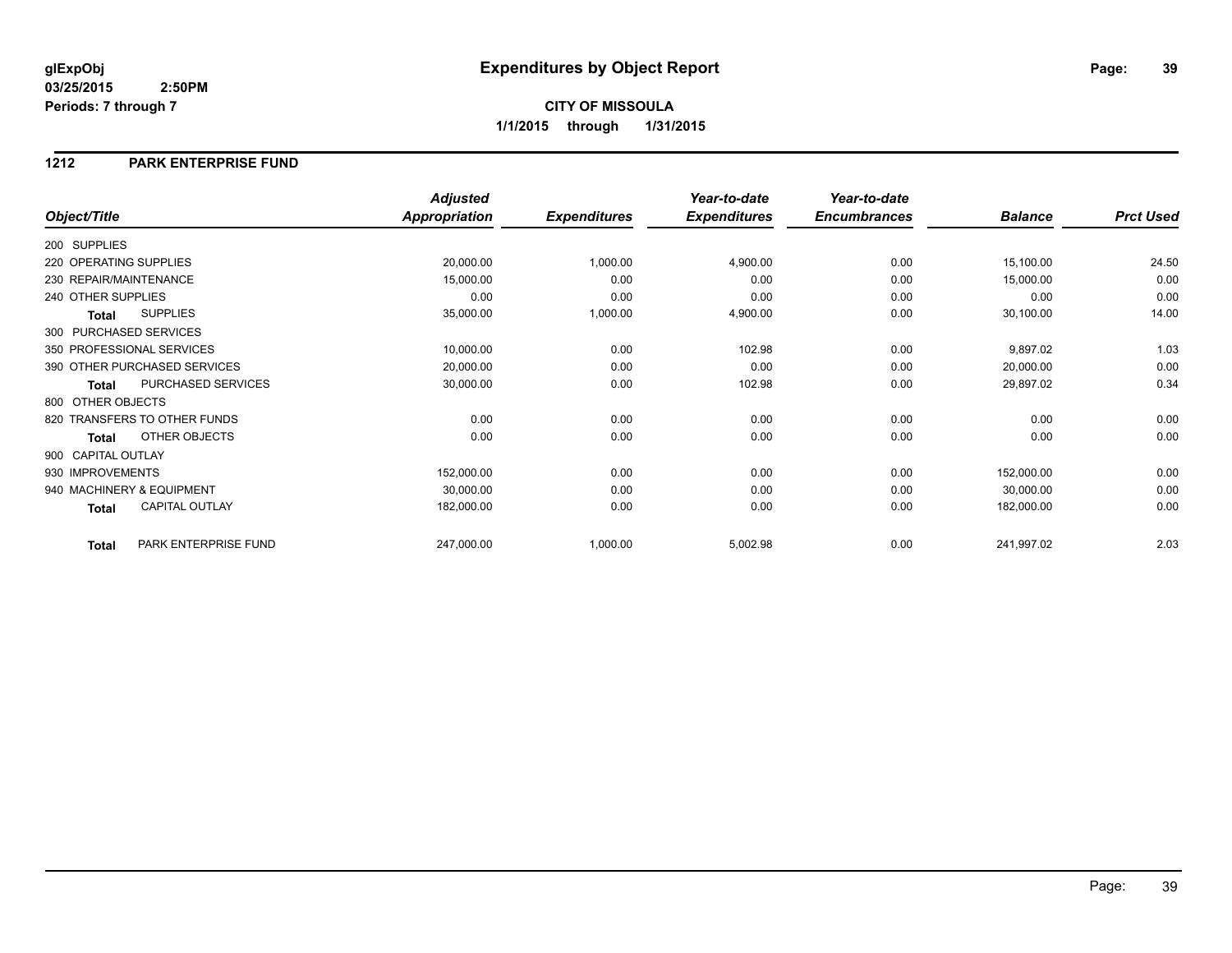**1216 PARKS & REC TRAILS, DEV**

**370 PARKS & RECREATION**

|                                            | <b>Adjusted</b>      |                     | Year-to-date        | Year-to-date        |                |                  |
|--------------------------------------------|----------------------|---------------------|---------------------|---------------------|----------------|------------------|
| Object/Title                               | <b>Appropriation</b> | <b>Expenditures</b> | <b>Expenditures</b> | <b>Encumbrances</b> | <b>Balance</b> | <b>Prct Used</b> |
| 100 PERSONAL SERVICES                      |                      |                     |                     |                     |                |                  |
| 110 SALARIES AND WAGES                     | 11,291.00            | 166.97              | 3,550.01            | 0.00                | 7,740.99       | 31.44            |
| 120 OVERTIME/TERMINATION                   | 0.00                 | 0.00                | 216.13              | 0.00                | $-216.13$      | 0.00             |
| 130 OTHER                                  | 0.00                 | 0.00                | 0.00                | 0.00                | 0.00           | 0.00             |
| 140 EMPLOYER CONTRIBUTIONS                 | 1,909.00             | 176.49              | 953.55              | 0.00                | 955.45         | 49.95            |
| 141 STATE RETIREMENT CONTRIBUTIONS         | 0.00                 | 0.17                | 3.97                | 0.00                | $-3.97$        | 0.00             |
| PERSONAL SERVICES<br>Total                 | 13,200.00            | 343.63              | 4,723.66            | 0.00                | 8,476.34       | 35.79            |
| 200 SUPPLIES                               |                      |                     |                     |                     |                |                  |
| 210 OFFICE SUPPLIES                        | 0.00                 | 0.00                | 0.00                | 0.00                | 0.00           | 0.00             |
| 220 OPERATING SUPPLIES                     | 67,000.00            | 1,898.00            | 5,242.75            | 0.00                | 61,757.25      | 7.83             |
| 230 REPAIR/MAINTENANCE                     | 48,200.00            | 0.00                | 23,875.36           | 0.00                | 24,324.64      | 49.53            |
| 240 OTHER SUPPLIES                         | 1,100.00             | 0.00                | 0.00                | 0.00                | 1,100.00       | 0.00             |
| <b>SUPPLIES</b><br>Total                   | 116,300.00           | 1,898.00            | 29,118.11           | 0.00                | 87,181.89      | 25.04            |
| 300 PURCHASED SERVICES                     |                      |                     |                     |                     |                |                  |
| 330 PUBLICITY, SUBSCRIPTIONS & DUES        | 0.00                 | 0.00                | 0.00                | 0.00                | 0.00           | 0.00             |
| 341 ELECTRICITY & NATURAL GAS              | 0.00                 | 0.00                | 0.00                | 0.00                | 0.00           | 0.00             |
| 350 PROFESSIONAL SERVICES                  | 146,700.00           | 0.00                | 2,521.39            | 0.00                | 144,178.61     | 1.72             |
| 360 REPAIR & MAINTENANCE                   | 10,000.00            | 0.00                | 0.00                | 0.00                | 10,000.00      | 0.00             |
| 370 TRAVEL                                 | 150.00               | 0.00                | 0.00                | 0.00                | 150.00         | 0.00             |
| 380 TRAINING                               | 150.00               | 0.00                | 0.00                | 0.00                | 150.00         | 0.00             |
| 390 OTHER PURCHASED SERVICES               | 100,000.00           | 0.00                | 0.00                | 0.00                | 100,000.00     | 0.00             |
| PURCHASED SERVICES<br>Total                | 257,000.00           | 0.00                | 2,521.39            | 0.00                | 254,478.61     | 0.98             |
| 700 GRANTS & CONTRIBUTIONS                 |                      |                     |                     |                     |                |                  |
| 700 GRANTS & CONTRIBUTIONS                 | 0.00                 | 0.00                | 0.00                | 0.00                | 0.00           | 0.00             |
| 751 RECREATION SCHOLARSHIPS                | 0.00                 | 0.00                | 0.00                | 0.00                | 0.00           | 0.00             |
| <b>GRANTS &amp; CONTRIBUTIONS</b><br>Total | 0.00                 | 0.00                | 0.00                | 0.00                | 0.00           | 0.00             |
| 800 OTHER OBJECTS                          |                      |                     |                     |                     |                |                  |
| 820 TRANSFERS TO OTHER FUNDS               | 50,000.00            | 0.00                | 0.00                | 0.00                | 50,000.00      | 0.00             |
| 845 CONTINGENCY                            | 25,000.00            | 0.00                | 0.00                | 0.00                | 25,000.00      | 0.00             |
| OTHER OBJECTS<br>Total                     | 75,000.00            | 0.00                | 0.00                | 0.00                | 75,000.00      | 0.00             |
| 900 CAPITAL OUTLAY                         |                      |                     |                     |                     |                |                  |
| 920 BUILDINGS                              | 100,000.00           | 0.00                | 0.00                | 0.00                | 100,000.00     | 0.00             |
| 930 IMPROVEMENTS                           | 706,093.00           | 8,158.00            | 227,458.13          | 0.00                | 478,634.87     | 32.21            |
|                                            |                      |                     |                     |                     |                |                  |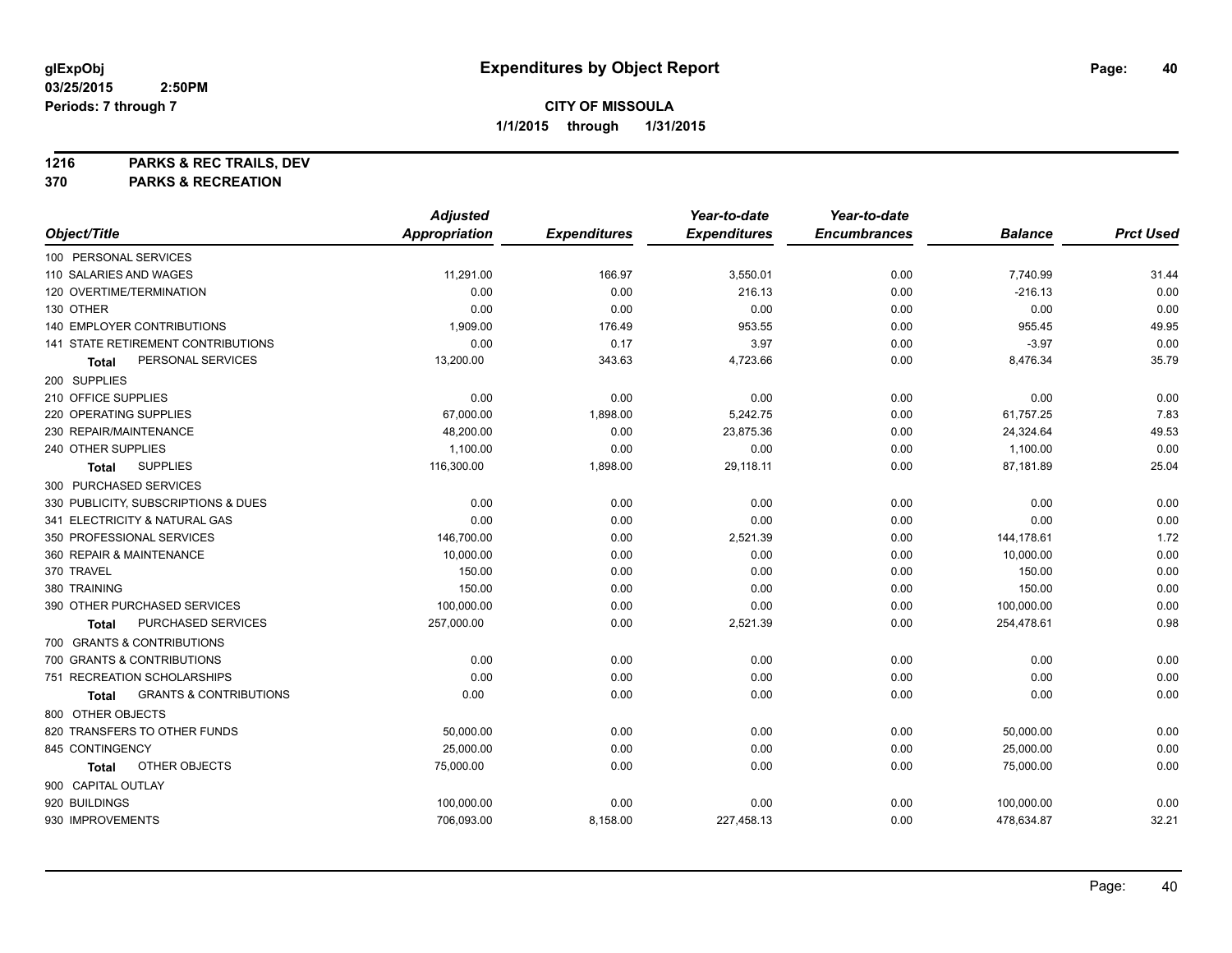**1216 PARKS & REC TRAILS, DEV**

**370 PARKS & RECREATION**

| Object/Title |                           | <b>Adjusted</b><br>Appropriation | <i><b>Expenditures</b></i> | Year-to-date<br><b>Expenditures</b> | Year-to-date<br><b>Encumbrances</b> | <b>Balance</b> | <b>Prct Used</b> |
|--------------|---------------------------|----------------------------------|----------------------------|-------------------------------------|-------------------------------------|----------------|------------------|
|              | 940 MACHINERY & EQUIPMENT | 0.00                             | 0.00                       | 0.00                                | 0.00                                | 0.00           | 0.00             |
| Total        | <b>CAPITAL OUTLAY</b>     | 806.093.00                       | 8.158.00                   | 227,458.13                          | 0.00                                | 578.634.87     | 28.22            |
| Total        | PARKS & RECREATION        | 1,267,593.00                     | 10,399.63                  | 263,821.29                          | 0.00                                | 1,003,771.71   | 20.81            |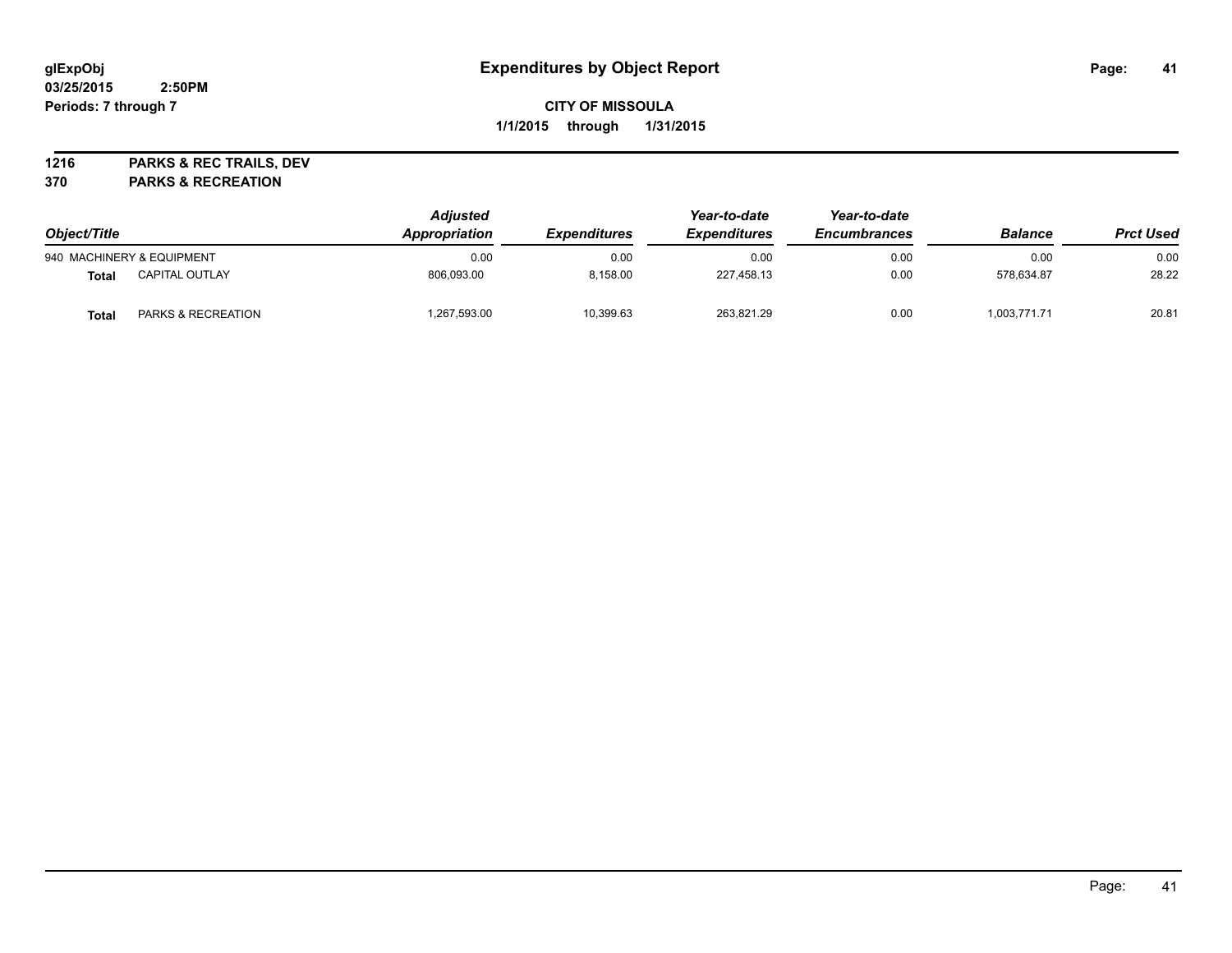#### **1216 PARKS & REC TRAILS, DEV**

|                                                   | <b>Adjusted</b>      |                     | Year-to-date        | Year-to-date        |                |                  |
|---------------------------------------------------|----------------------|---------------------|---------------------|---------------------|----------------|------------------|
| Object/Title                                      | <b>Appropriation</b> | <b>Expenditures</b> | <b>Expenditures</b> | <b>Encumbrances</b> | <b>Balance</b> | <b>Prct Used</b> |
| 100 PERSONAL SERVICES                             |                      |                     |                     |                     |                |                  |
| 110 SALARIES AND WAGES                            | 11,291.00            | 166.97              | 3,550.01            | 0.00                | 7,740.99       | 31.44            |
| 120 OVERTIME/TERMINATION                          | 0.00                 | 0.00                | 216.13              | 0.00                | $-216.13$      | 0.00             |
| 130 OTHER                                         | 0.00                 | 0.00                | 0.00                | 0.00                | 0.00           | 0.00             |
| <b>140 EMPLOYER CONTRIBUTIONS</b>                 | 1,909.00             | 176.49              | 953.55              | 0.00                | 955.45         | 49.95            |
| <b>141 STATE RETIREMENT CONTRIBUTIONS</b>         | 0.00                 | 0.17                | 3.97                | 0.00                | $-3.97$        | 0.00             |
| PERSONAL SERVICES<br><b>Total</b>                 | 13,200.00            | 343.63              | 4,723.66            | 0.00                | 8,476.34       | 35.79            |
| 200 SUPPLIES                                      |                      |                     |                     |                     |                |                  |
| 210 OFFICE SUPPLIES                               | 0.00                 | 0.00                | 0.00                | 0.00                | 0.00           | 0.00             |
| 220 OPERATING SUPPLIES                            | 67,000.00            | 1,898.00            | 5,242.75            | 0.00                | 61,757.25      | 7.83             |
| 230 REPAIR/MAINTENANCE                            | 48,200.00            | 0.00                | 23,875.36           | 0.00                | 24,324.64      | 49.53            |
| 240 OTHER SUPPLIES                                | 1,100.00             | 0.00                | 0.00                | 0.00                | 1,100.00       | 0.00             |
| <b>SUPPLIES</b><br><b>Total</b>                   | 116,300.00           | 1,898.00            | 29,118.11           | 0.00                | 87,181.89      | 25.04            |
| 300 PURCHASED SERVICES                            |                      |                     |                     |                     |                |                  |
| 330 PUBLICITY, SUBSCRIPTIONS & DUES               | 0.00                 | 0.00                | 0.00                | 0.00                | 0.00           | 0.00             |
| 341 ELECTRICITY & NATURAL GAS                     | 0.00                 | 0.00                | 0.00                | 0.00                | 0.00           | 0.00             |
| 350 PROFESSIONAL SERVICES                         | 146,700.00           | 0.00                | 2,521.39            | 0.00                | 144,178.61     | 1.72             |
| 360 REPAIR & MAINTENANCE                          | 10,000.00            | 0.00                | 0.00                | 0.00                | 10,000.00      | 0.00             |
| 370 TRAVEL                                        | 150.00               | 0.00                | 0.00                | 0.00                | 150.00         | 0.00             |
| 380 TRAINING                                      | 150.00               | 0.00                | 0.00                | 0.00                | 150.00         | 0.00             |
| 390 OTHER PURCHASED SERVICES                      | 100,000.00           | 0.00                | 0.00                | 0.00                | 100,000.00     | 0.00             |
| PURCHASED SERVICES<br>Total                       | 257,000.00           | 0.00                | 2,521.39            | 0.00                | 254,478.61     | 0.98             |
| 700 GRANTS & CONTRIBUTIONS                        |                      |                     |                     |                     |                |                  |
| 700 GRANTS & CONTRIBUTIONS                        | 0.00                 | 0.00                | 0.00                | 0.00                | 0.00           | 0.00             |
| 751 RECREATION SCHOLARSHIPS                       | 0.00                 | 0.00                | 0.00                | 0.00                | 0.00           | 0.00             |
| <b>GRANTS &amp; CONTRIBUTIONS</b><br><b>Total</b> | 0.00                 | 0.00                | 0.00                | 0.00                | 0.00           | 0.00             |
| 800 OTHER OBJECTS                                 |                      |                     |                     |                     |                |                  |
| 820 TRANSFERS TO OTHER FUNDS                      | 50,000.00            | 0.00                | 0.00                | 0.00                | 50,000.00      | 0.00             |
| 845 CONTINGENCY                                   | 25,000.00            | 0.00                | 0.00                | 0.00                | 25,000.00      | 0.00             |
| OTHER OBJECTS<br>Total                            | 75,000.00            | 0.00                | 0.00                | 0.00                | 75,000.00      | 0.00             |
| 900 CAPITAL OUTLAY                                |                      |                     |                     |                     |                |                  |
| 920 BUILDINGS                                     | 100,000.00           | 0.00                | 0.00                | 0.00                | 100,000.00     | 0.00             |
| 930 IMPROVEMENTS                                  | 706,093.00           | 8,158.00            | 227,458.13          | 0.00                | 478,634.87     | 32.21            |
| 940 MACHINERY & EQUIPMENT                         | 0.00                 | 0.00                | 0.00                | 0.00                | 0.00           | 0.00             |
|                                                   |                      |                     |                     |                     |                |                  |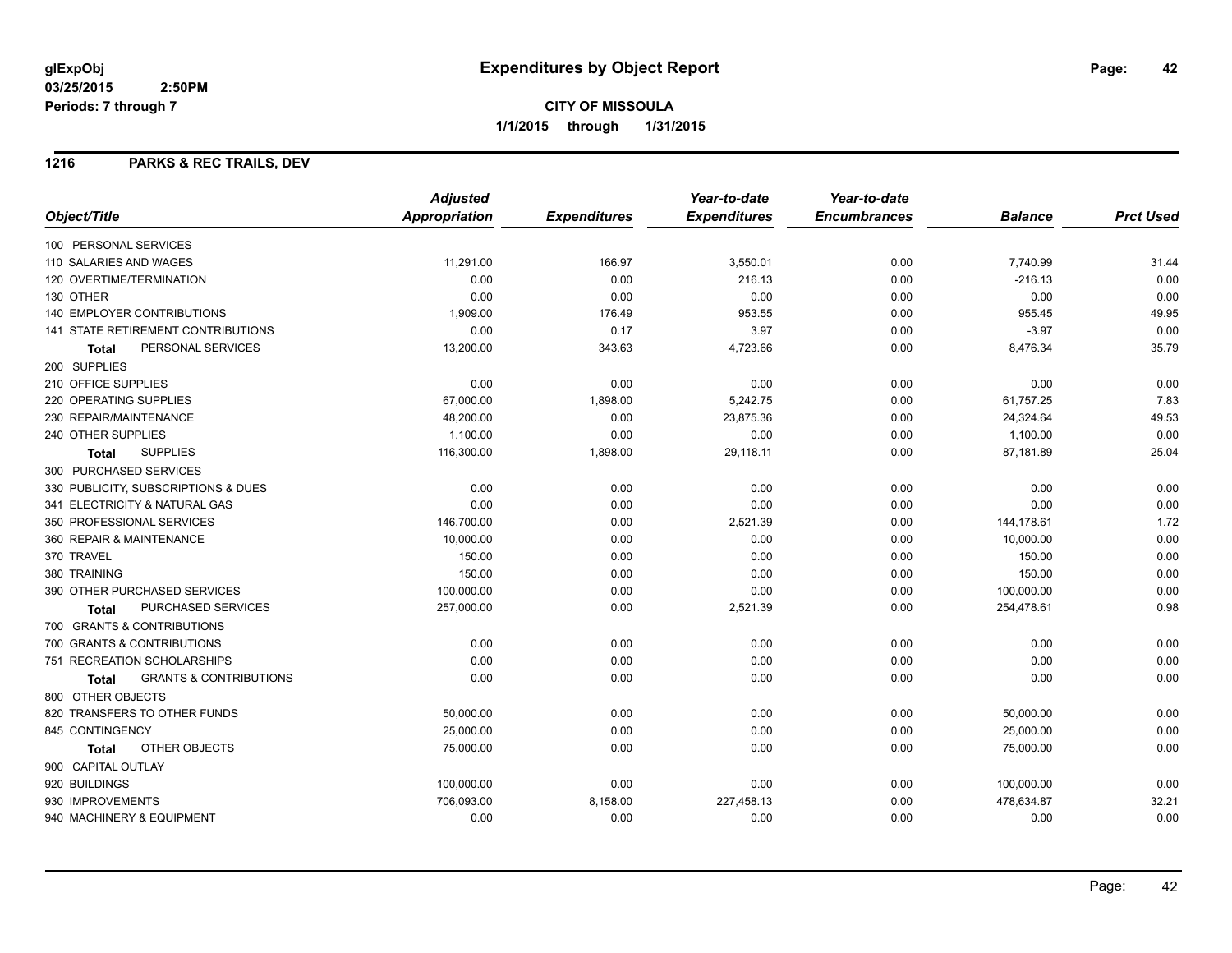**CITY OF MISSOULA 1/1/2015 through 1/31/2015**

#### **1216 PARKS & REC TRAILS, DEV**

| Object/Title |                         | <b>Adiusted</b><br><b>Appropriation</b> | <i><b>Expenditures</b></i> | Year-to-date<br><b>Expenditures</b> | Year-to-date<br><b>Encumbrances</b> | <b>Balance</b> | <b>Prct Used</b> |
|--------------|-------------------------|-----------------------------------------|----------------------------|-------------------------------------|-------------------------------------|----------------|------------------|
| Tota.        | <b>CAPITAL OUTLAY</b>   | 806,093.00                              | 8.158.00                   | 227.458.13                          | 0.00                                | 578.634.87     | 28.22            |
| Tota.        | PARKS & REC TRAILS, DEV | ,267,593.00                             | 10,399.63                  | 263,821.29                          | 0.00                                | 1,003,771.71   | 20.81            |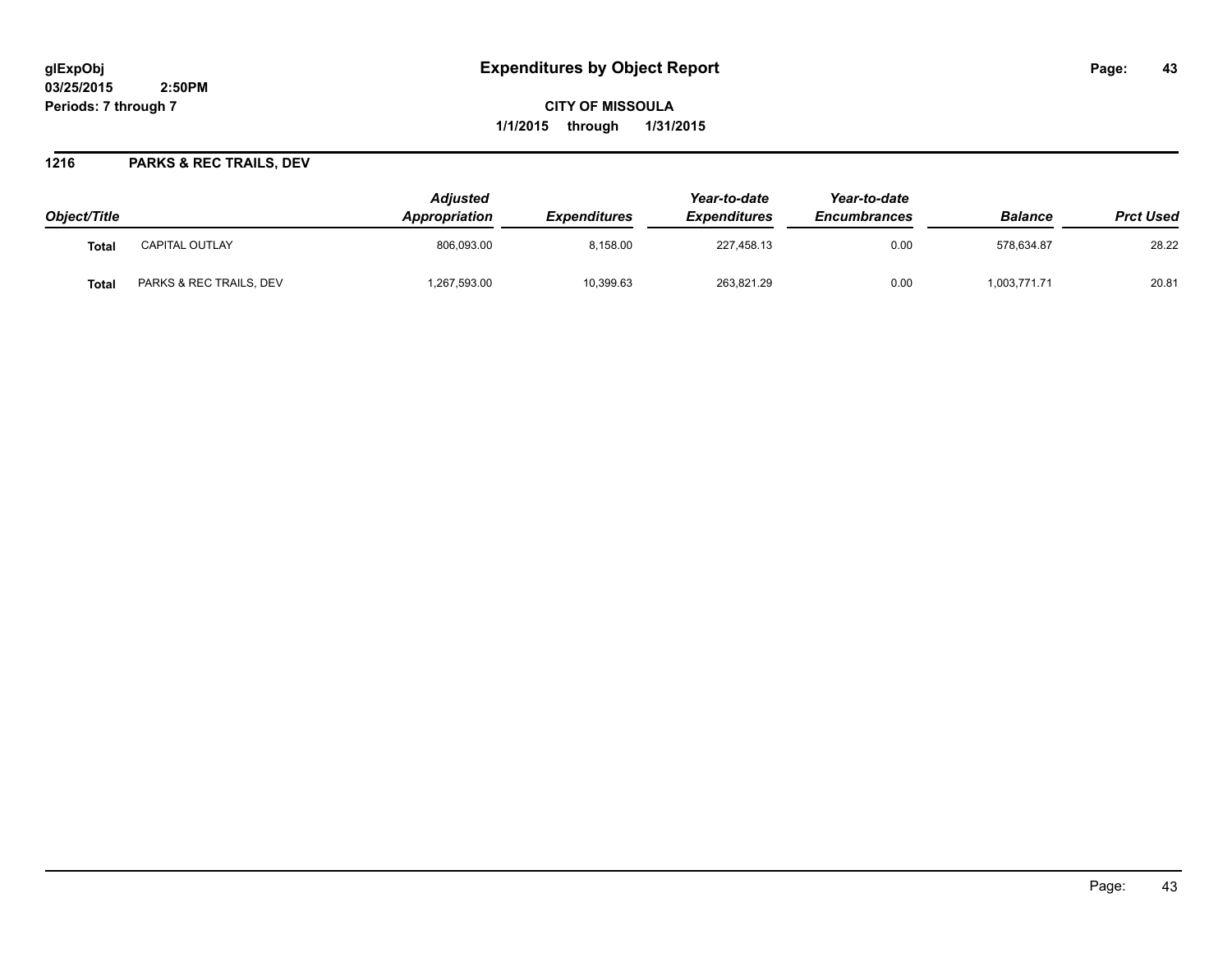# **1217 PARKS CITY LIFE GYM LEASE**

# **370 PARKS & RECREATION**

|                        |                                           | <b>Adjusted</b>      |                     | Year-to-date        | Year-to-date        |                |                  |
|------------------------|-------------------------------------------|----------------------|---------------------|---------------------|---------------------|----------------|------------------|
| Object/Title           |                                           | <b>Appropriation</b> | <b>Expenditures</b> | <b>Expenditures</b> | <b>Encumbrances</b> | <b>Balance</b> | <b>Prct Used</b> |
| 100 PERSONAL SERVICES  |                                           |                      |                     |                     |                     |                |                  |
| 110 SALARIES AND WAGES |                                           | 12,000.00            | 0.00                | 0.00                | 0.00                | 12,000.00      | 0.00             |
|                        | 120 OVERTIME/TERMINATION                  | 0.00                 | 0.00                | 0.00                | 0.00                | 0.00           | 0.00             |
|                        | 140 EMPLOYER CONTRIBUTIONS                | 0.00                 | 0.00                | 0.00                | 0.00                | 0.00           | 0.00             |
|                        | <b>141 STATE RETIREMENT CONTRIBUTIONS</b> | 0.00                 | 0.00                | 0.00                | 0.00                | 0.00           | 0.00             |
| <b>Total</b>           | PERSONAL SERVICES                         | 12,000.00            | 0.00                | 0.00                | 0.00                | 12,000.00      | 0.00             |
| 200 SUPPLIES           |                                           |                      |                     |                     |                     |                |                  |
| 210 OFFICE SUPPLIES    |                                           | 0.00                 | 0.00                | 0.00                | 0.00                | 0.00           | 0.00             |
| 220 OPERATING SUPPLIES |                                           | 2,500.00             | 0.00                | 12.87               | 0.00                | 2,487.13       | 0.51             |
| 230 REPAIR/MAINTENANCE |                                           | 2,500.00             | 0.00                | 872.50              | 0.00                | 1,627.50       | 34.90            |
| <b>Total</b>           | <b>SUPPLIES</b>                           | 5,000.00             | 0.00                | 885.37              | 0.00                | 4,114.63       | 17.71            |
| 300 PURCHASED SERVICES |                                           |                      |                     |                     |                     |                |                  |
|                        | 320 PRINTING & DUPLICATING                | 1,000.00             | 0.00                | 0.00                | 0.00                | 1,000.00       | 0.00             |
|                        | 330 PUBLICITY, SUBSCRIPTIONS & DUES       | 1,000.00             | 0.00                | 0.00                | 0.00                | 1,000.00       | 0.00             |
| <b>Total</b>           | PURCHASED SERVICES                        | 2,000.00             | 0.00                | 0.00                | 0.00                | 2,000.00       | 0.00             |
| 500 FIXED CHARGES      |                                           |                      |                     |                     |                     |                |                  |
| 500 FIXED CHARGES      |                                           | 24,000.00            | 0.00                | 14,000.00           | 0.00                | 10,000.00      | 58.33            |
| <b>Total</b>           | <b>FIXED CHARGES</b>                      | 24.000.00            | 0.00                | 14,000.00           | 0.00                | 10,000.00      | 58.33            |
| <b>Total</b>           | PARKS & RECREATION                        | 43,000.00            | 0.00                | 14,885.37           | 0.00                | 28,114.63      | 34.62            |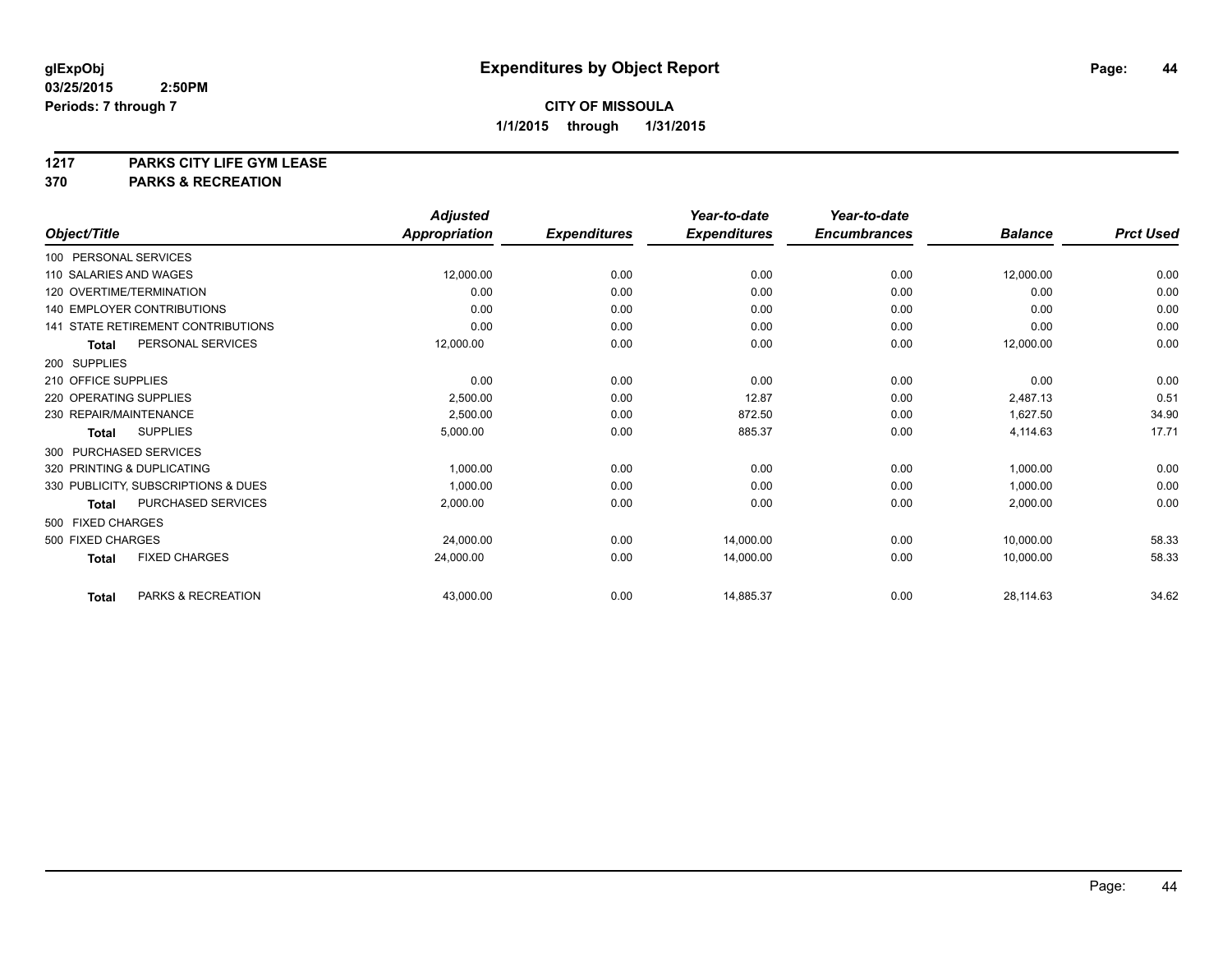**CITY OF MISSOULA 1/1/2015 through 1/31/2015**

#### **1217 PARKS CITY LIFE GYM LEASE**

|                                           | <b>Adjusted</b>      |                     | Year-to-date        | Year-to-date        |                |                  |
|-------------------------------------------|----------------------|---------------------|---------------------|---------------------|----------------|------------------|
| Object/Title                              | <b>Appropriation</b> | <b>Expenditures</b> | <b>Expenditures</b> | <b>Encumbrances</b> | <b>Balance</b> | <b>Prct Used</b> |
| 100 PERSONAL SERVICES                     |                      |                     |                     |                     |                |                  |
| 110 SALARIES AND WAGES                    | 12,000.00            | 0.00                | 0.00                | 0.00                | 12,000.00      | 0.00             |
| 120 OVERTIME/TERMINATION                  | 0.00                 | 0.00                | 0.00                | 0.00                | 0.00           | 0.00             |
| <b>140 EMPLOYER CONTRIBUTIONS</b>         | 0.00                 | 0.00                | 0.00                | 0.00                | 0.00           | 0.00             |
| <b>141 STATE RETIREMENT CONTRIBUTIONS</b> | 0.00                 | 0.00                | 0.00                | 0.00                | 0.00           | 0.00             |
| PERSONAL SERVICES<br><b>Total</b>         | 12,000.00            | 0.00                | 0.00                | 0.00                | 12,000.00      | 0.00             |
| 200 SUPPLIES                              |                      |                     |                     |                     |                |                  |
| 210 OFFICE SUPPLIES                       | 0.00                 | 0.00                | 0.00                | 0.00                | 0.00           | 0.00             |
| 220 OPERATING SUPPLIES                    | 2,500.00             | 0.00                | 12.87               | 0.00                | 2,487.13       | 0.51             |
| 230 REPAIR/MAINTENANCE                    | 2,500.00             | 0.00                | 872.50              | 0.00                | 1,627.50       | 34.90            |
| <b>SUPPLIES</b><br><b>Total</b>           | 5,000.00             | 0.00                | 885.37              | 0.00                | 4,114.63       | 17.71            |
| 300 PURCHASED SERVICES                    |                      |                     |                     |                     |                |                  |
| 320 PRINTING & DUPLICATING                | 1,000.00             | 0.00                | 0.00                | 0.00                | 1,000.00       | 0.00             |
| 330 PUBLICITY, SUBSCRIPTIONS & DUES       | 1,000.00             | 0.00                | 0.00                | 0.00                | 1,000.00       | 0.00             |
| PURCHASED SERVICES<br><b>Total</b>        | 2,000.00             | 0.00                | 0.00                | 0.00                | 2,000.00       | 0.00             |
| 500 FIXED CHARGES                         |                      |                     |                     |                     |                |                  |
| 500 FIXED CHARGES                         | 24,000.00            | 0.00                | 14,000.00           | 0.00                | 10,000.00      | 58.33            |
| <b>FIXED CHARGES</b><br><b>Total</b>      | 24,000.00            | 0.00                | 14,000.00           | 0.00                | 10,000.00      | 58.33            |
| PARKS CITY LIFE GYM LEASE<br><b>Total</b> | 43,000.00            | 0.00                | 14,885.37           | 0.00                | 28,114.63      | 34.62            |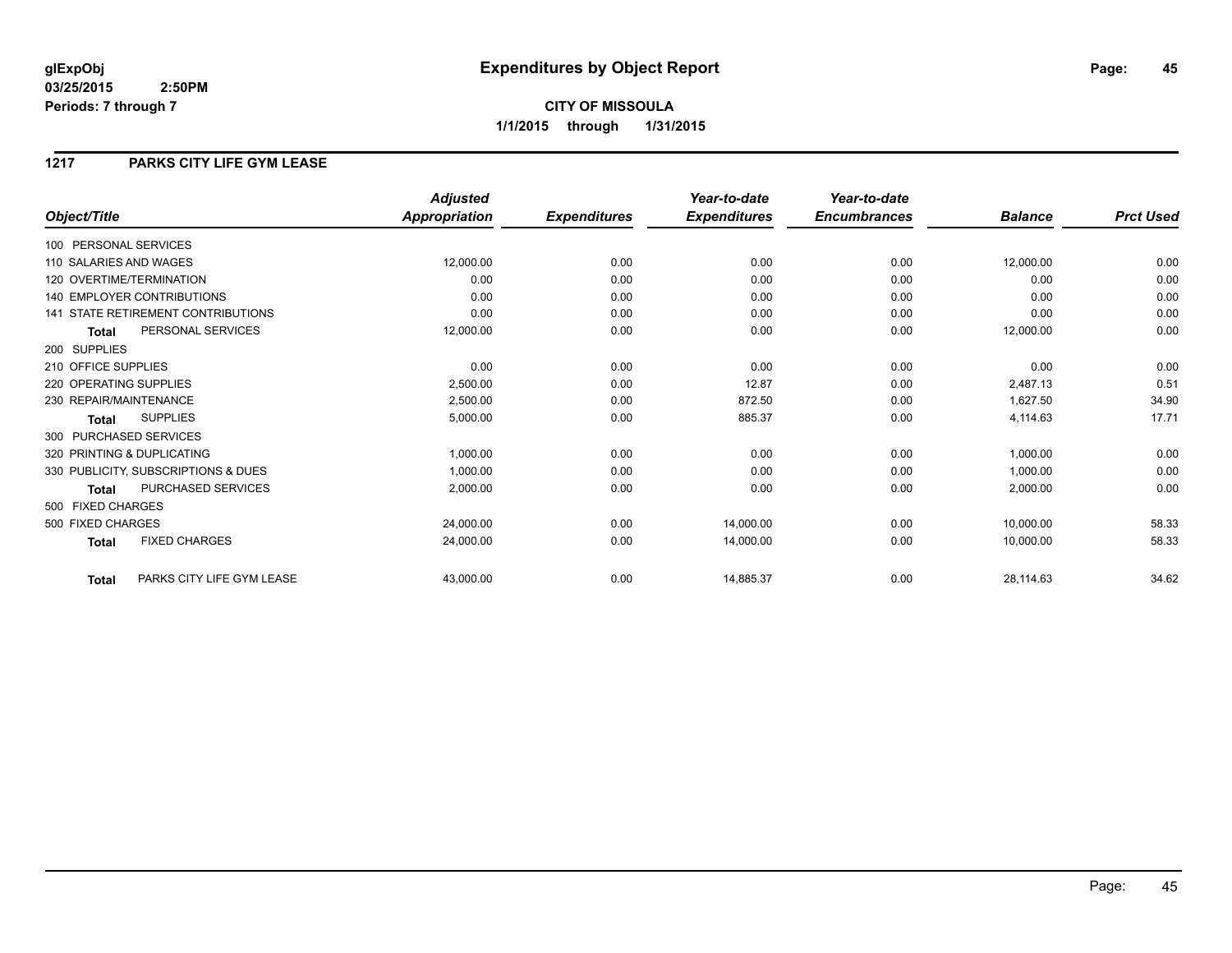**1218 ALL ABILITIES PLAYGROUND**

**370 PARKS & RECREATION**

|                          |                           | <b>Adjusted</b>      |                     | Year-to-date        | Year-to-date        |                |                  |
|--------------------------|---------------------------|----------------------|---------------------|---------------------|---------------------|----------------|------------------|
| Object/Title             |                           | <b>Appropriation</b> | <b>Expenditures</b> | <b>Expenditures</b> | <b>Encumbrances</b> | <b>Balance</b> | <b>Prct Used</b> |
| 300 PURCHASED SERVICES   |                           |                      |                     |                     |                     |                |                  |
|                          | 350 PROFESSIONAL SERVICES | 50.000.00            | 0.00                | 213.713.71          | 0.00                | $-163.713.71$  | 427.43           |
| 360 REPAIR & MAINTENANCE |                           | 0.00                 | 0.00                | 340.80              | 0.00                | $-340.80$      | 0.00             |
| <b>Total</b>             | <b>PURCHASED SERVICES</b> | 50,000.00            | 0.00                | 214.054.51          | 0.00                | $-164.054.51$  | 428.11           |
| 900 CAPITAL OUTLAY       |                           |                      |                     |                     |                     |                |                  |
| 930 IMPROVEMENTS         |                           | 736.092.00           | 0.00                | 0.00                | 0.00                | 736.092.00     | 0.00             |
| <b>Total</b>             | <b>CAPITAL OUTLAY</b>     | 736.092.00           | 0.00                | 0.00                | 0.00                | 736.092.00     | 0.00             |
| <b>Total</b>             | PARKS & RECREATION        | 786.092.00           | 0.00                | 214.054.51          | 0.00                | 572.037.49     | 27.23            |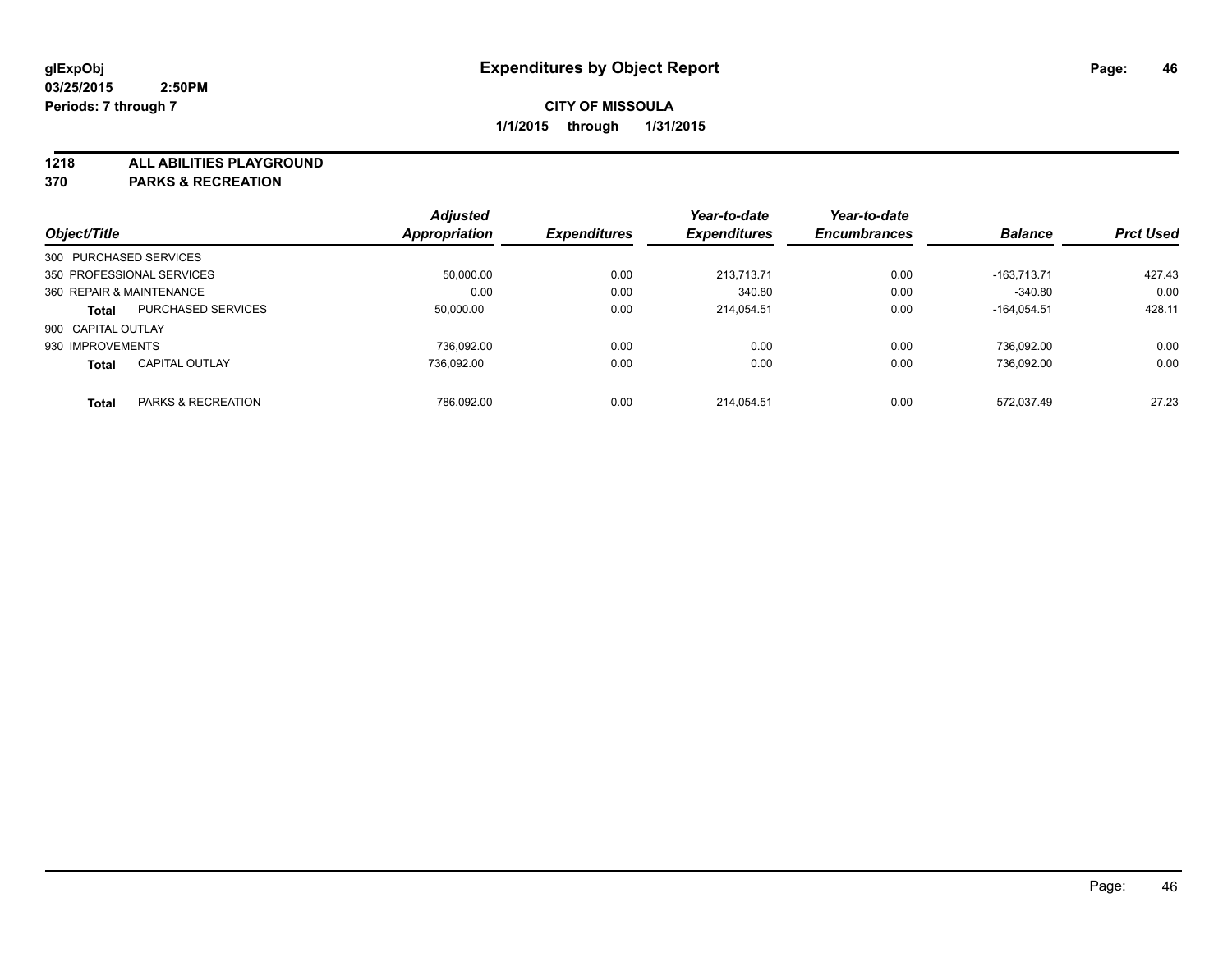#### **1218 ALL ABILITIES PLAYGROUND**

| Object/Title             |                           | <b>Adjusted</b><br>Appropriation | <b>Expenditures</b> | Year-to-date<br><b>Expenditures</b> | Year-to-date<br><b>Encumbrances</b> | <b>Balance</b> | <b>Prct Used</b> |
|--------------------------|---------------------------|----------------------------------|---------------------|-------------------------------------|-------------------------------------|----------------|------------------|
| 300 PURCHASED SERVICES   |                           |                                  |                     |                                     |                                     |                |                  |
|                          | 350 PROFESSIONAL SERVICES | 50,000.00                        | 0.00                | 213.713.71                          | 0.00                                | $-163.713.71$  | 427.43           |
| 360 REPAIR & MAINTENANCE |                           | 0.00                             | 0.00                | 340.80                              | 0.00                                | $-340.80$      | 0.00             |
| <b>Total</b>             | PURCHASED SERVICES        | 50,000.00                        | 0.00                | 214.054.51                          | 0.00                                | $-164.054.51$  | 428.11           |
| 900 CAPITAL OUTLAY       |                           |                                  |                     |                                     |                                     |                |                  |
| 930 IMPROVEMENTS         |                           | 736.092.00                       | 0.00                | 0.00                                | 0.00                                | 736.092.00     | 0.00             |
| <b>Total</b>             | <b>CAPITAL OUTLAY</b>     | 736.092.00                       | 0.00                | 0.00                                | 0.00                                | 736.092.00     | 0.00             |
| <b>Total</b>             | ALL ABILITIES PLAYGROUND  | 786.092.00                       | 0.00                | 214.054.51                          | 0.00                                | 572.037.49     | 27.23            |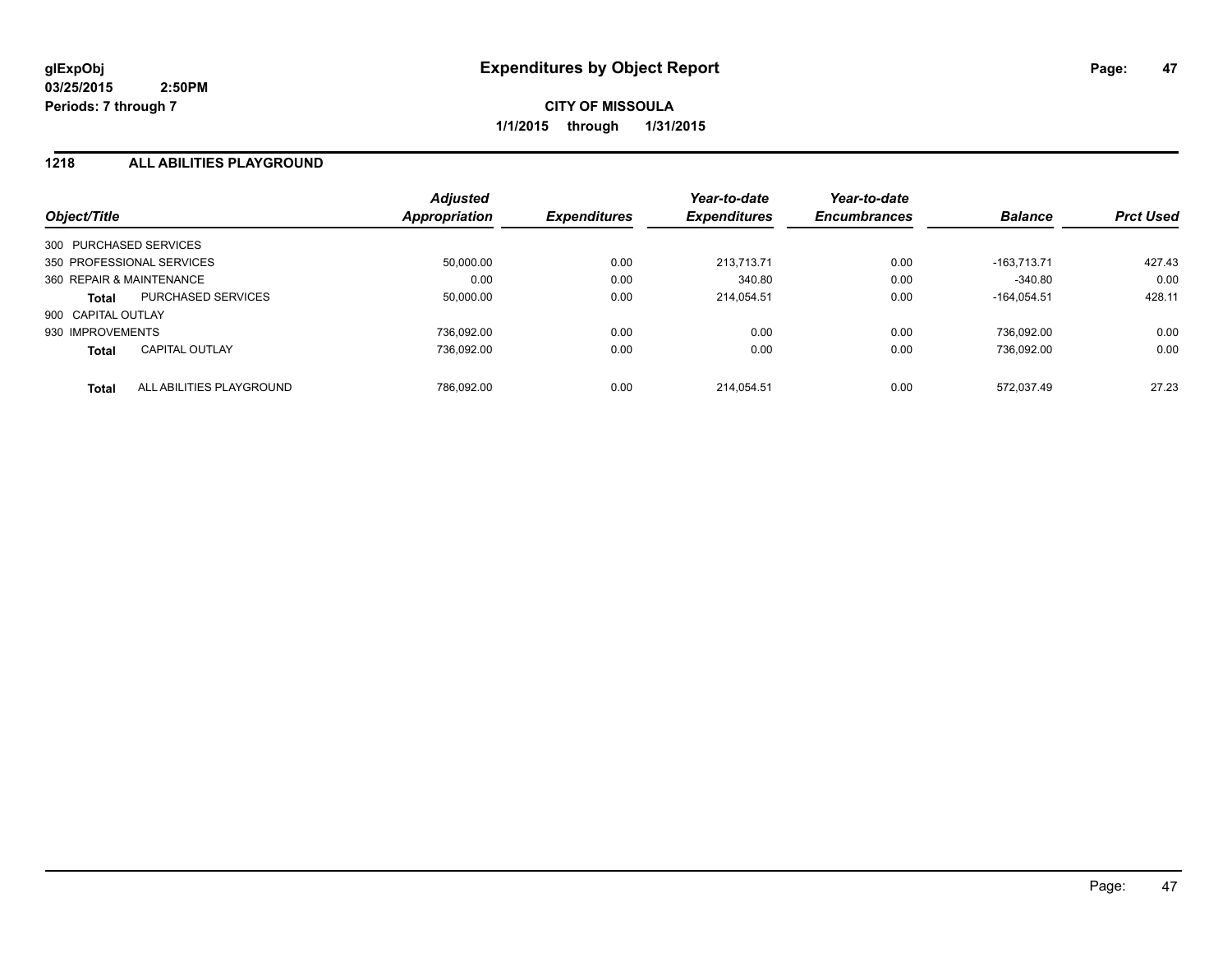#### **1219 FY14 PARK & TRAIL BOND**

**370 PARKS & RECREATION**

| Object/Title              |                       | <b>Adjusted</b><br><b>Appropriation</b> | <b>Expenditures</b> | Year-to-date<br><b>Expenditures</b> | Year-to-date<br><b>Encumbrances</b> | <b>Balance</b> | <b>Prct Used</b> |
|---------------------------|-----------------------|-----------------------------------------|---------------------|-------------------------------------|-------------------------------------|----------------|------------------|
| 300 PURCHASED SERVICES    |                       |                                         |                     |                                     |                                     |                |                  |
| 350 PROFESSIONAL SERVICES |                       | 0.00                                    | 0.00                | 0.00                                | 0.00                                | 0.00           | 0.00             |
| <b>Total</b>              | PURCHASED SERVICES    | 0.00                                    | 0.00                | 0.00                                | 0.00                                | 0.00           | 0.00             |
| 900 CAPITAL OUTLAY        |                       |                                         |                     |                                     |                                     |                |                  |
| 940 MACHINERY & EQUIPMENT |                       | 0.00                                    | 0.00                | 0.00                                | 0.00                                | 0.00           | 0.00             |
| <b>Total</b>              | <b>CAPITAL OUTLAY</b> | 0.00                                    | 0.00                | 0.00                                | 0.00                                | 0.00           | 0.00             |
| <b>Total</b>              | PARKS & RECREATION    | 0.00                                    | 0.00                | 0.00                                | 0.00                                | 0.00           | 0.00             |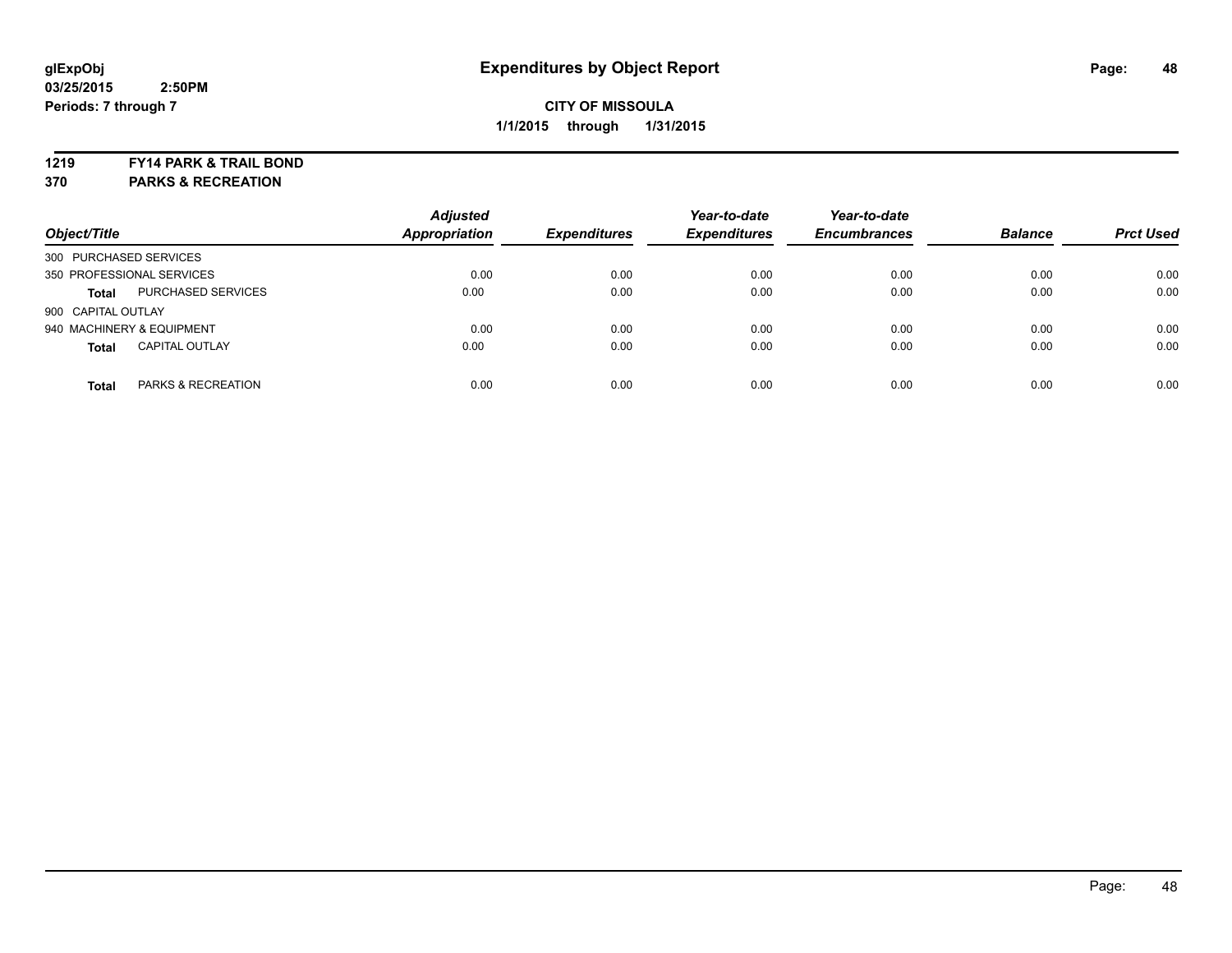#### **1219 FY14 PARK & TRAIL BOND**

| Object/Title              |                                   | <b>Adjusted</b><br><b>Appropriation</b> | <b>Expenditures</b> | Year-to-date<br><b>Expenditures</b> | Year-to-date<br><b>Encumbrances</b> | <b>Balance</b> | <b>Prct Used</b> |
|---------------------------|-----------------------------------|-----------------------------------------|---------------------|-------------------------------------|-------------------------------------|----------------|------------------|
| 300 PURCHASED SERVICES    |                                   |                                         |                     |                                     |                                     |                |                  |
| 350 PROFESSIONAL SERVICES |                                   | 0.00                                    | 0.00                | 0.00                                | 0.00                                | 0.00           | 0.00             |
| <b>Total</b>              | PURCHASED SERVICES                | 0.00                                    | 0.00                | 0.00                                | 0.00                                | 0.00           | 0.00             |
| 900 CAPITAL OUTLAY        |                                   |                                         |                     |                                     |                                     |                |                  |
| 940 MACHINERY & EQUIPMENT |                                   | 0.00                                    | 0.00                | 0.00                                | 0.00                                | 0.00           | 0.00             |
| <b>Total</b>              | <b>CAPITAL OUTLAY</b>             | 0.00                                    | 0.00                | 0.00                                | 0.00                                | 0.00           | 0.00             |
| <b>Total</b>              | <b>FY14 PARK &amp; TRAIL BOND</b> | 0.00                                    | 0.00                | 0.00                                | 0.00                                | 0.00           | 0.00             |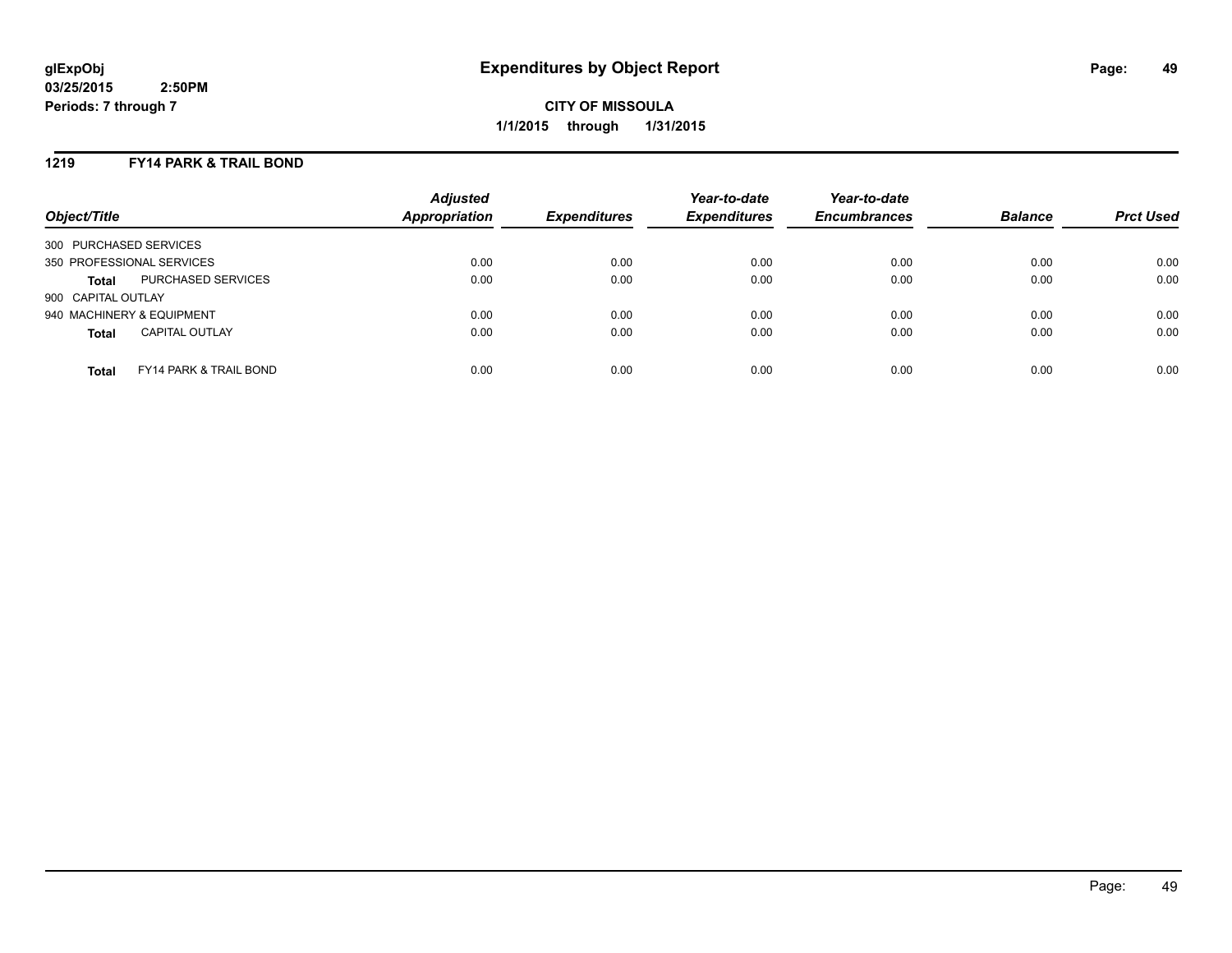#### **1241 CREMAIN WALL & CEMETERY DONATIONS FUND**

**340 CEMETERY**

| Object/Title       |                       | <b>Adjusted</b><br>Appropriation | <b>Expenditures</b> | Year-to-date<br><b>Expenditures</b> | Year-to-date<br><b>Encumbrances</b> | <b>Balance</b> | <b>Prct Used</b> |
|--------------------|-----------------------|----------------------------------|---------------------|-------------------------------------|-------------------------------------|----------------|------------------|
| 900 CAPITAL OUTLAY |                       |                                  |                     |                                     |                                     |                |                  |
| 930 IMPROVEMENTS   |                       | 2,500.00                         | 71.00               | 890.00                              | 0.00                                | 1.610.00       | 35.60            |
| <b>Total</b>       | <b>CAPITAL OUTLAY</b> | 2,500.00                         | 71.00               | 890.00                              | 0.00                                | 1,610.00       | 35.60            |
| <b>Total</b>       | CEMETERY              | 2,500.00                         | 71.00               | 890.00                              | 0.00                                | 1,610.00       | 35.60            |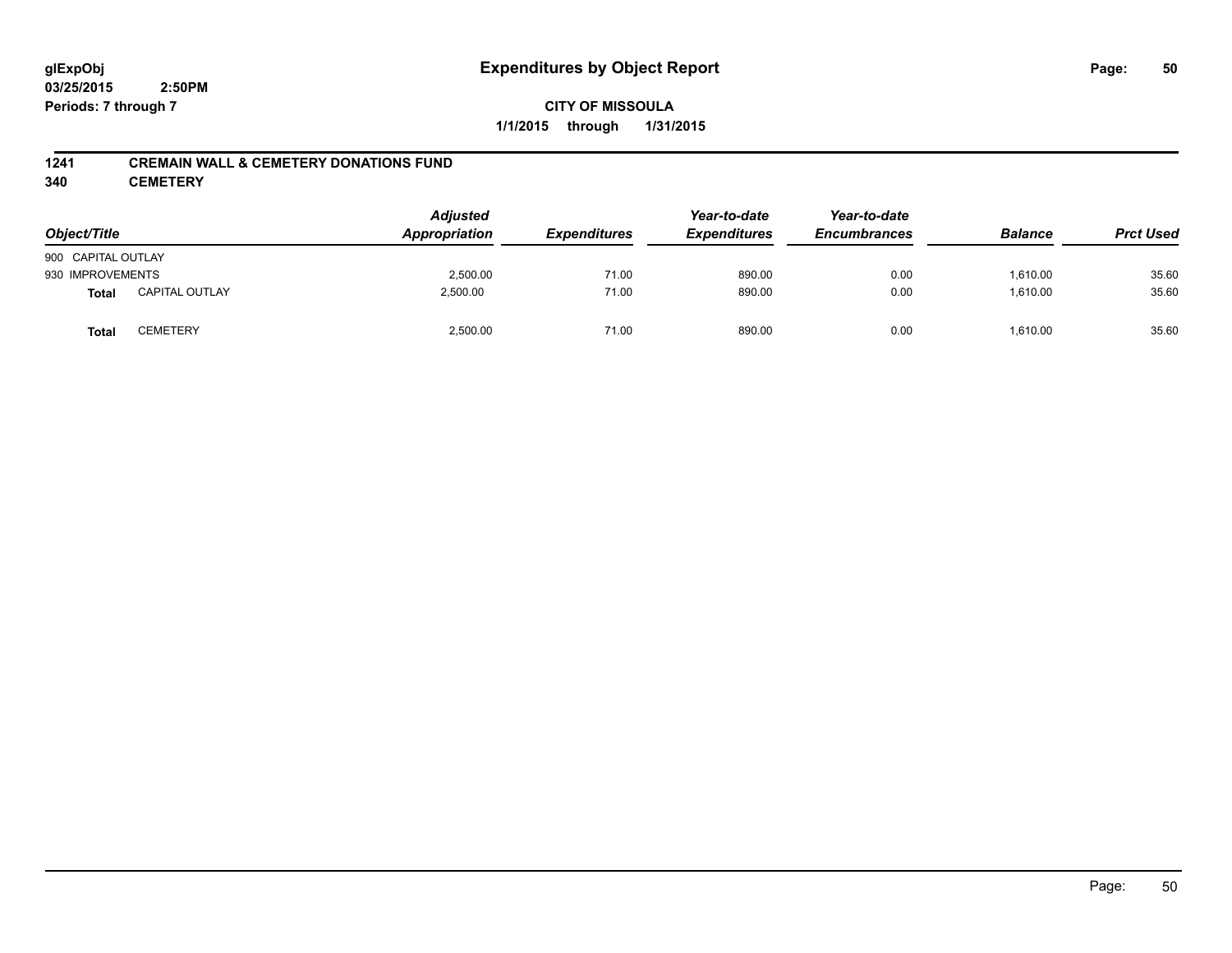**CITY OF MISSOULA 1/1/2015 through 1/31/2015**

### **1241 CREMAIN WALL & CEMETERY DONATIONS FUND**

| Object/Title       |                                  | <b>Adjusted</b><br>Appropriation | <b>Expenditures</b> | Year-to-date<br><b>Expenditures</b> | Year-to-date<br><b>Encumbrances</b> | <b>Balance</b> | <b>Prct Used</b> |
|--------------------|----------------------------------|----------------------------------|---------------------|-------------------------------------|-------------------------------------|----------------|------------------|
| 900 CAPITAL OUTLAY |                                  |                                  |                     |                                     |                                     |                |                  |
| 930 IMPROVEMENTS   |                                  | 2,500.00                         | 71.00               | 890.00                              | 0.00                                | 1,610.00       | 35.60            |
| <b>Total</b>       | <b>CAPITAL OUTLAY</b>            | 2,500.00                         | 71.00               | 890.00                              | 0.00                                | 1,610.00       | 35.60            |
| <b>Total</b>       | CREMAIN WALL & CEMETERY DONATION | 2.500.00                         | 71.00               | 890.00                              | 0.00                                | 1.610.00       | 35.60            |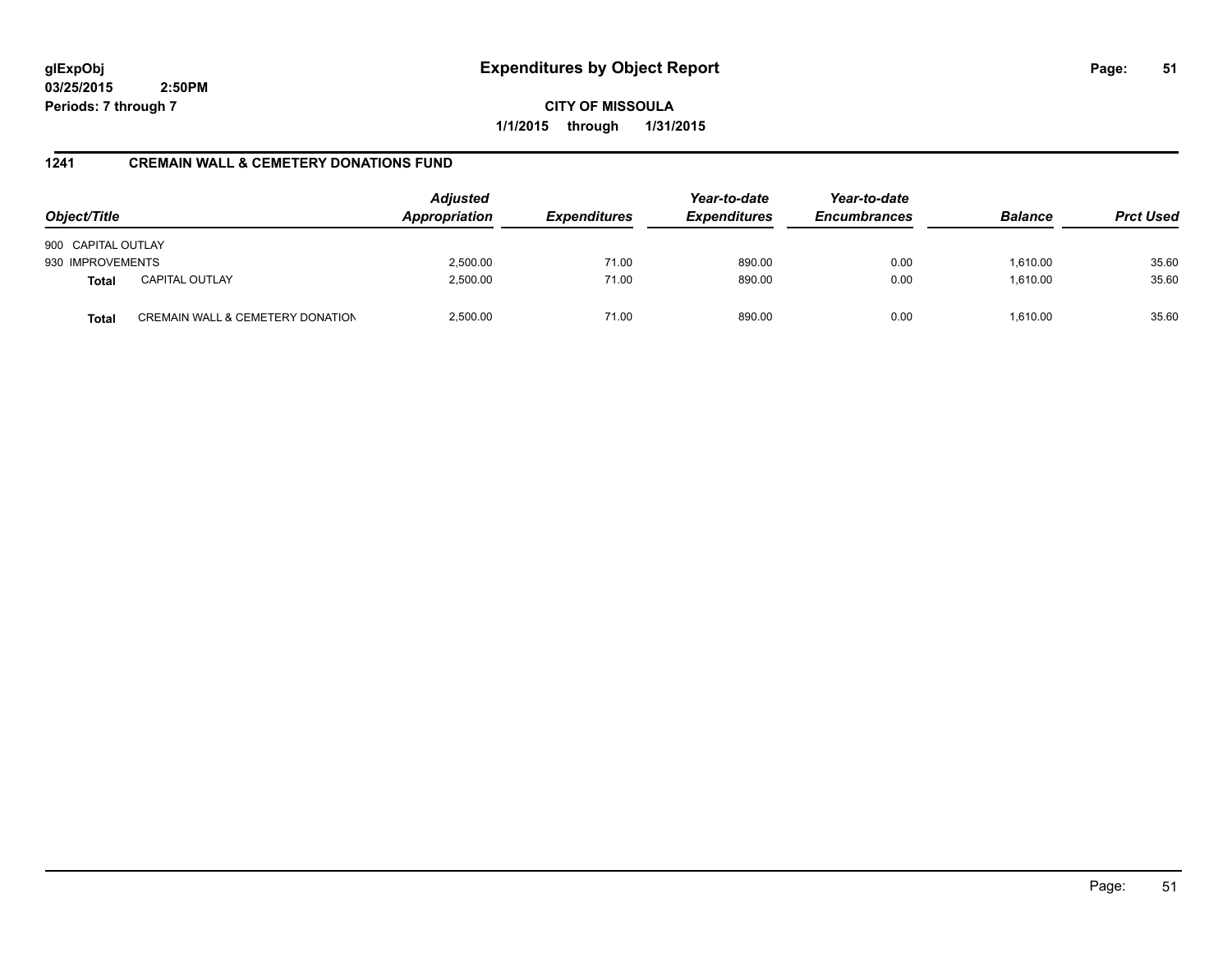# **1242 CEMETERY CARE FUND**

**340 CEMETERY**

|                                       | <b>Adjusted</b> |                     | Year-to-date        | Year-to-date        |                |                  |
|---------------------------------------|-----------------|---------------------|---------------------|---------------------|----------------|------------------|
| Object/Title                          | Appropriation   | <b>Expenditures</b> | <b>Expenditures</b> | <b>Encumbrances</b> | <b>Balance</b> | <b>Prct Used</b> |
| 800 OTHER OBJECTS                     |                 |                     |                     |                     |                |                  |
| 845 CONTINGENCY                       | 10,000.00       | 0.00                | 0.00                | 0.00                | 10,000.00      | 0.00             |
| OTHER OBJECTS<br><b>Total</b>         | 10.000.00       | 0.00                | 0.00                | 0.00                | 10,000.00      | 0.00             |
| 900 CAPITAL OUTLAY                    |                 |                     |                     |                     |                |                  |
| 930 IMPROVEMENTS                      | 0.00            | 0.00                | 0.00                | 0.00                | 0.00           | 0.00             |
| 940 MACHINERY & EQUIPMENT             | 65,000.00       | 0.00                | 0.00                | 0.00                | 65,000.00      | 0.00             |
| <b>CAPITAL OUTLAY</b><br><b>Total</b> | 65.000.00       | 0.00                | 0.00                | 0.00                | 65,000.00      | 0.00             |
| <b>CEMETERY</b><br>Total              | 75.000.00       | 0.00                | 0.00                | 0.00                | 75.000.00      | 0.00             |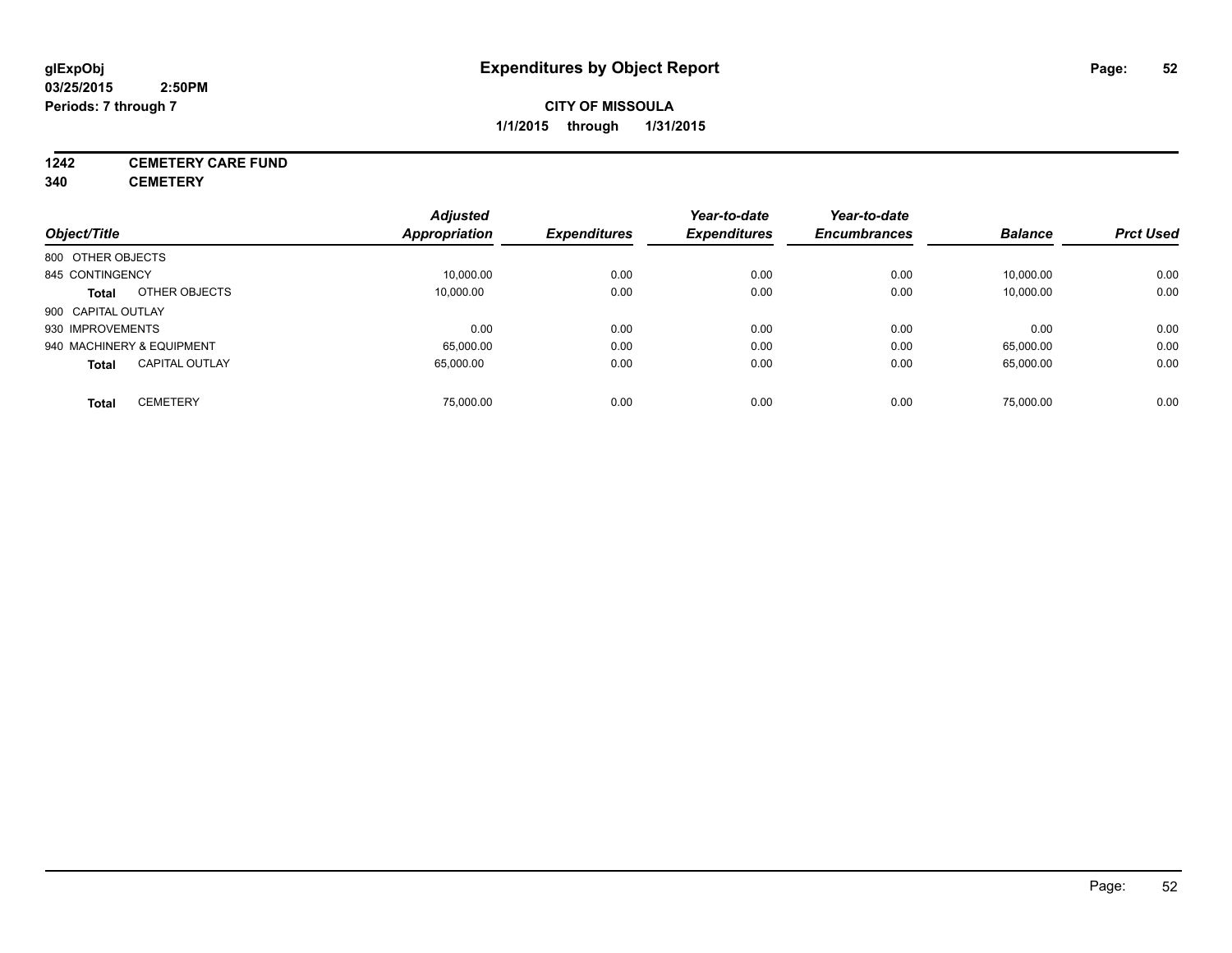#### **1242 CEMETERY CARE FUND**

| Object/Title                              | <b>Adjusted</b><br>Appropriation | <b>Expenditures</b> | Year-to-date<br><b>Expenditures</b> | Year-to-date<br><b>Encumbrances</b> | <b>Balance</b> | <b>Prct Used</b> |
|-------------------------------------------|----------------------------------|---------------------|-------------------------------------|-------------------------------------|----------------|------------------|
| 800 OTHER OBJECTS                         |                                  |                     |                                     |                                     |                |                  |
| 845 CONTINGENCY                           | 10,000.00                        | 0.00                | 0.00                                | 0.00                                | 10.000.00      | 0.00             |
| OTHER OBJECTS<br><b>Total</b>             | 10,000.00                        | 0.00                | 0.00                                | 0.00                                | 10,000.00      | 0.00             |
| 900 CAPITAL OUTLAY                        |                                  |                     |                                     |                                     |                |                  |
| 930 IMPROVEMENTS                          | 0.00                             | 0.00                | 0.00                                | 0.00                                | 0.00           | 0.00             |
| 940 MACHINERY & EQUIPMENT                 | 65,000.00                        | 0.00                | 0.00                                | 0.00                                | 65.000.00      | 0.00             |
| CAPITAL OUTLAY<br><b>Total</b>            | 65.000.00                        | 0.00                | 0.00                                | 0.00                                | 65,000.00      | 0.00             |
| <b>CEMETERY CARE FUND</b><br><b>Total</b> | 75,000.00                        | 0.00                | 0.00                                | 0.00                                | 75,000.00      | 0.00             |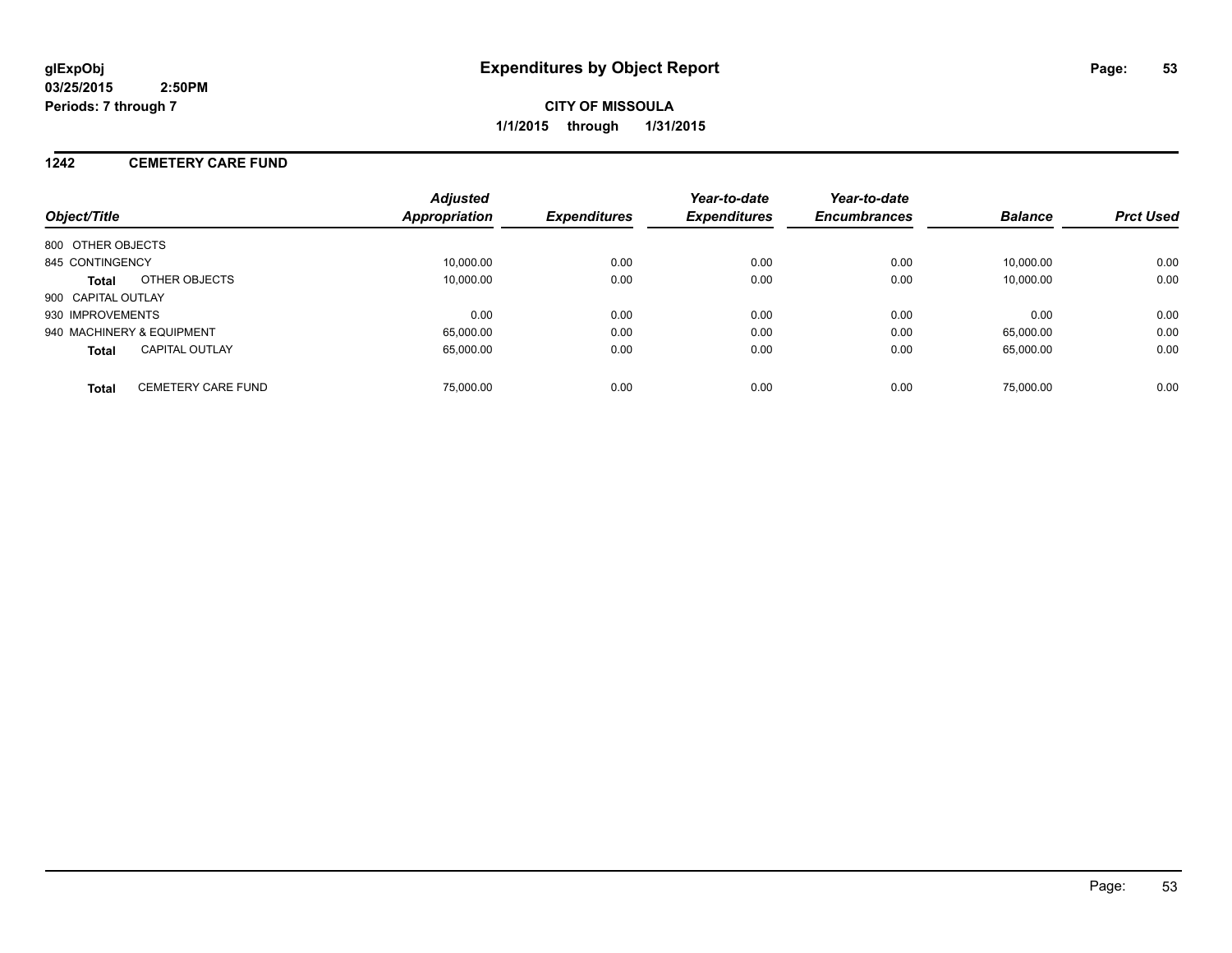#### **1243 CEMETERY MEMORIAL FUND**

**340 CEMETERY**

| Object/Title       |                       | <b>Adjusted</b><br>Appropriation | <b>Expenditures</b> | Year-to-date<br><b>Expenditures</b> | Year-to-date<br><b>Encumbrances</b> | <b>Balance</b> | <b>Prct Used</b> |
|--------------------|-----------------------|----------------------------------|---------------------|-------------------------------------|-------------------------------------|----------------|------------------|
| 900 CAPITAL OUTLAY |                       |                                  |                     |                                     |                                     |                |                  |
| 930 IMPROVEMENTS   |                       | 2,000.00                         | 0.00                | 189.42                              | 0.00                                | 1,810.58       | 9.47             |
| Total              | <b>CAPITAL OUTLAY</b> | 2,000.00                         | 0.00                | 189.42                              | 0.00                                | 1,810.58       | 9.47             |
| <b>Total</b>       | <b>CEMETERY</b>       | 2,000.00                         | 0.00                | 189.42                              | 0.00                                | 1,810.58       | 9.47             |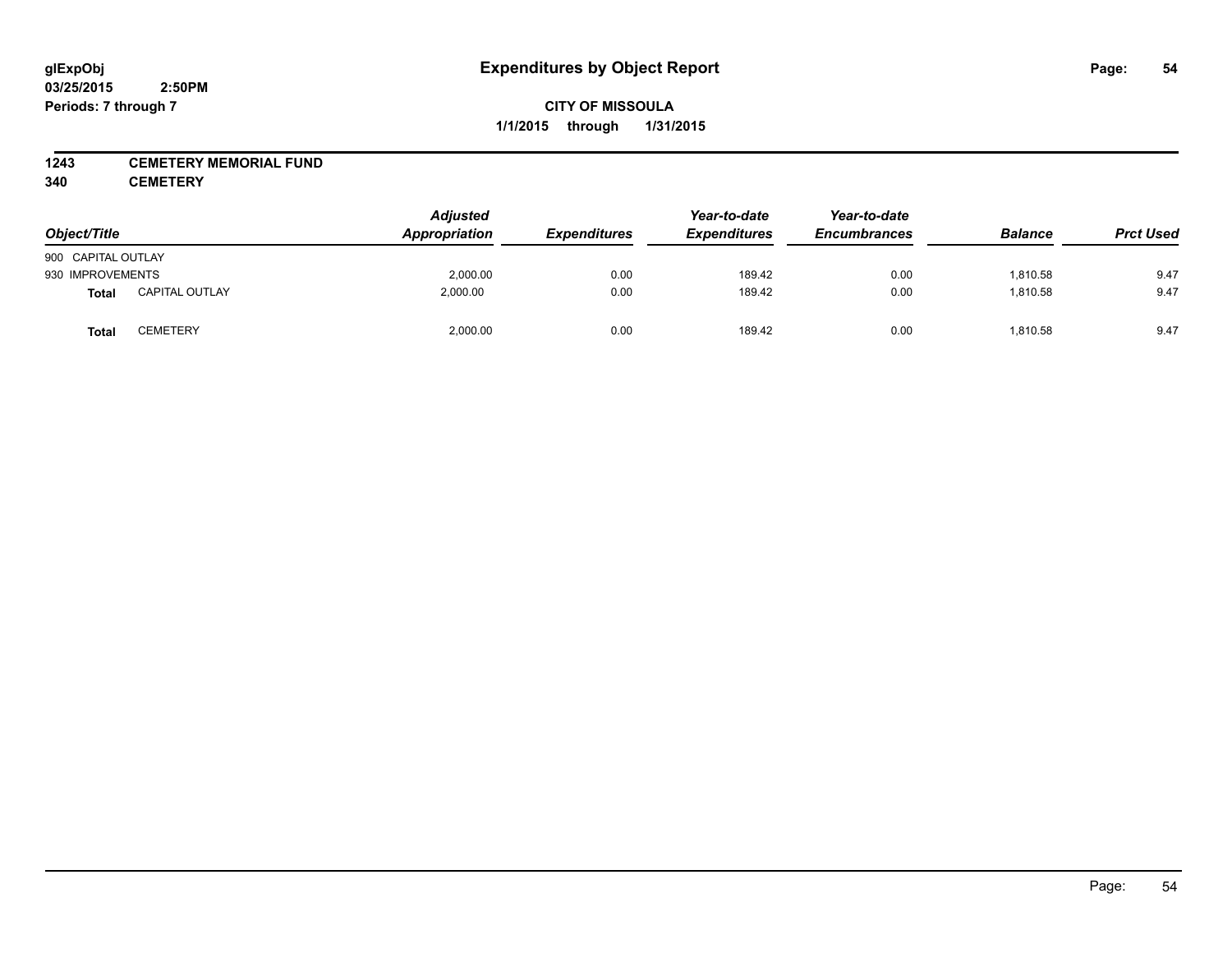**CITY OF MISSOULA 1/1/2015 through 1/31/2015**

#### **1243 CEMETERY MEMORIAL FUND**

| Object/Title       |                        | <b>Adjusted</b><br><b>Appropriation</b> | <b>Expenditures</b> | Year-to-date<br><b>Expenditures</b> | Year-to-date<br><b>Encumbrances</b> | <b>Balance</b> | <b>Prct Used</b> |
|--------------------|------------------------|-----------------------------------------|---------------------|-------------------------------------|-------------------------------------|----------------|------------------|
| 900 CAPITAL OUTLAY |                        |                                         |                     |                                     |                                     |                |                  |
| 930 IMPROVEMENTS   |                        | 2,000.00                                | 0.00                | 189.42                              | 0.00                                | 1.810.58       | 9.47             |
| <b>Total</b>       | <b>CAPITAL OUTLAY</b>  | 2,000.00                                | 0.00                | 189.42                              | 0.00                                | 1,810.58       | 9.47             |
| Total              | CEMETERY MEMORIAL FUND | 2.000.00                                | 0.00                | 189.42                              | 0.00                                | 1.810.58       | 9.47             |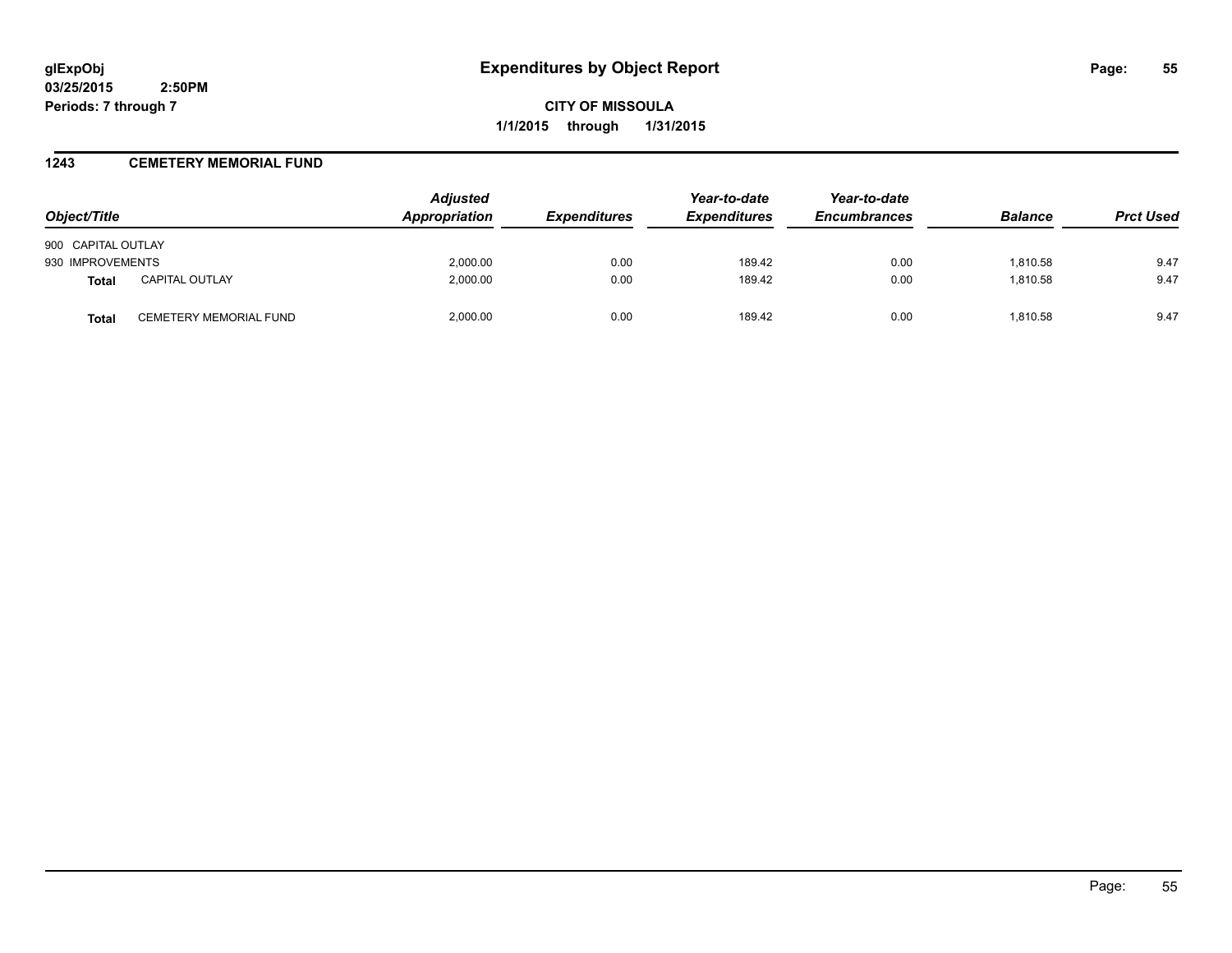### **1265 TITLE 1 PROJECTS FUND**

**240 FINANCE**

| Object/Title      |                                   | <b>Adjusted</b><br><b>Appropriation</b> | <b>Expenditures</b> | Year-to-date<br><b>Expenditures</b> | Year-to-date<br><b>Encumbrances</b> | <b>Balance</b> | <b>Prct Used</b> |
|-------------------|-----------------------------------|-----------------------------------------|---------------------|-------------------------------------|-------------------------------------|----------------|------------------|
| 500 FIXED CHARGES |                                   |                                         |                     |                                     |                                     |                |                  |
| 500 FIXED CHARGES |                                   | 0.00                                    | 0.00                | 0.00                                | 0.00                                | 0.00           | 0.00             |
| <b>Total</b>      | <b>FIXED CHARGES</b>              | 0.00                                    | 0.00                | 0.00                                | 0.00                                | 0.00           | 0.00             |
|                   | 700 GRANTS & CONTRIBUTIONS        |                                         |                     |                                     |                                     |                |                  |
|                   | 700 GRANTS & CONTRIBUTIONS        | 59,088.00                               | 0.00                | 0.00                                | 0.00                                | 59,088.00      | 0.00             |
| <b>Total</b>      | <b>GRANTS &amp; CONTRIBUTIONS</b> | 59,088.00                               | 0.00                | 0.00                                | 0.00                                | 59,088.00      | 0.00             |
| 800 OTHER OBJECTS |                                   |                                         |                     |                                     |                                     |                |                  |
|                   | 820 TRANSFERS TO OTHER FUNDS      | 0.00                                    | 0.00                | 0.00                                | 0.00                                | 0.00           | 0.00             |
| 845 CONTINGENCY   |                                   | 0.00                                    | 0.00                | 0.00                                | 0.00                                | 0.00           | 0.00             |
| <b>Total</b>      | OTHER OBJECTS                     | 0.00                                    | 0.00                | 0.00                                | 0.00                                | 0.00           | 0.00             |
| Total             | <b>FINANCE</b>                    | 59,088.00                               | 0.00                | 0.00                                | 0.00                                | 59,088.00      | 0.00             |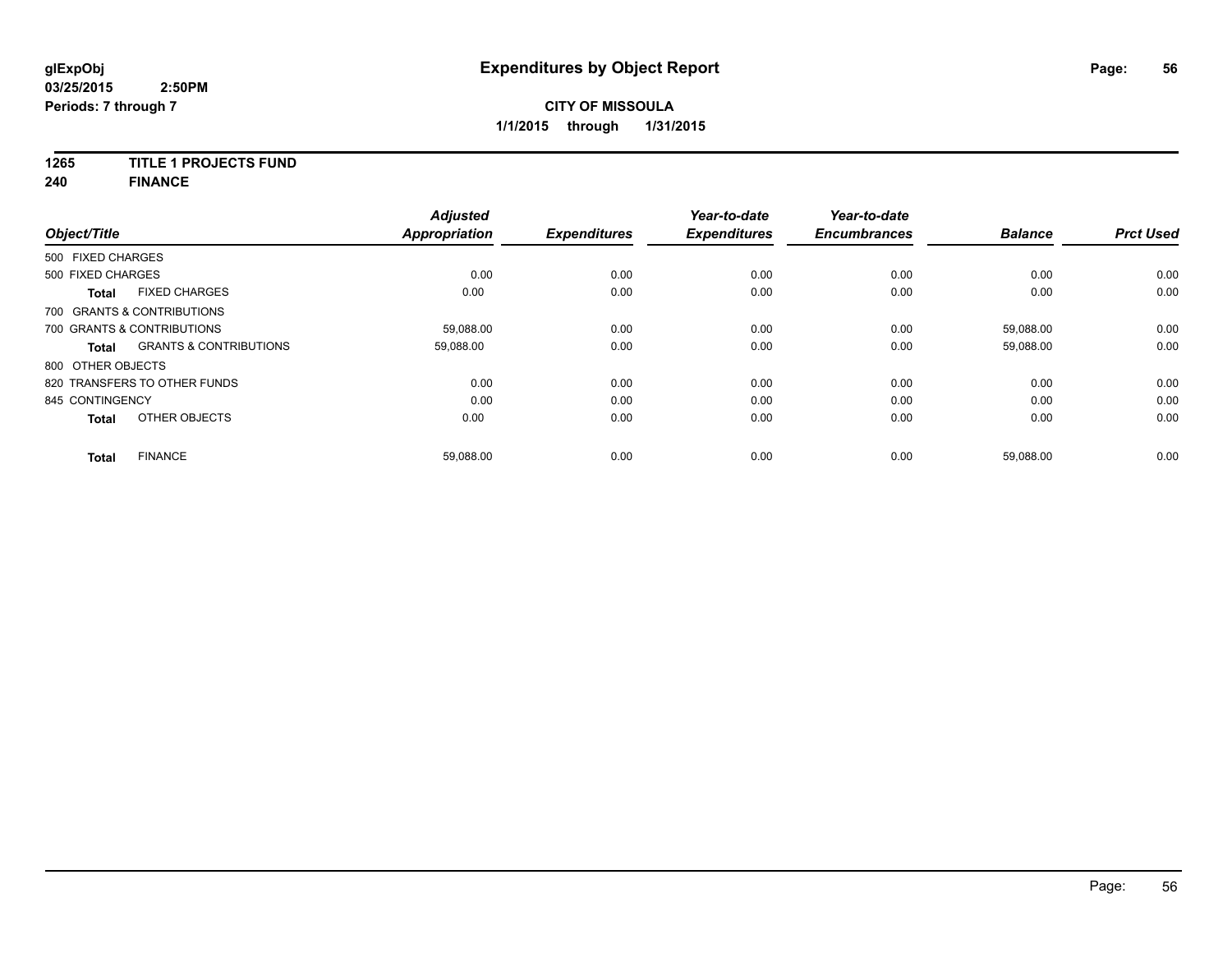#### **1265 TITLE 1 PROJECTS FUND**

| Object/Title      |                                   | <b>Adjusted</b><br><b>Appropriation</b> | <b>Expenditures</b> | Year-to-date<br><b>Expenditures</b> | Year-to-date<br><b>Encumbrances</b> | <b>Balance</b> | <b>Prct Used</b> |
|-------------------|-----------------------------------|-----------------------------------------|---------------------|-------------------------------------|-------------------------------------|----------------|------------------|
| 500 FIXED CHARGES |                                   |                                         |                     |                                     |                                     |                |                  |
|                   |                                   |                                         |                     |                                     |                                     |                |                  |
| 500 FIXED CHARGES |                                   | 0.00                                    | 0.00                | 0.00                                | 0.00                                | 0.00           | 0.00             |
| <b>Total</b>      | <b>FIXED CHARGES</b>              | 0.00                                    | 0.00                | 0.00                                | 0.00                                | 0.00           | 0.00             |
|                   | 700 GRANTS & CONTRIBUTIONS        |                                         |                     |                                     |                                     |                |                  |
|                   | 700 GRANTS & CONTRIBUTIONS        | 59,088.00                               | 0.00                | 0.00                                | 0.00                                | 59,088.00      | 0.00             |
| Total             | <b>GRANTS &amp; CONTRIBUTIONS</b> | 59,088.00                               | 0.00                | 0.00                                | 0.00                                | 59,088.00      | 0.00             |
| 800 OTHER OBJECTS |                                   |                                         |                     |                                     |                                     |                |                  |
|                   | 820 TRANSFERS TO OTHER FUNDS      | 0.00                                    | 0.00                | 0.00                                | 0.00                                | 0.00           | 0.00             |
| 845 CONTINGENCY   |                                   | 0.00                                    | 0.00                | 0.00                                | 0.00                                | 0.00           | 0.00             |
| Total             | OTHER OBJECTS                     | 0.00                                    | 0.00                | 0.00                                | 0.00                                | 0.00           | 0.00             |
| <b>Total</b>      | <b>TITLE 1 PROJECTS FUND</b>      | 59,088.00                               | 0.00                | 0.00                                | 0.00                                | 59.088.00      | 0.00             |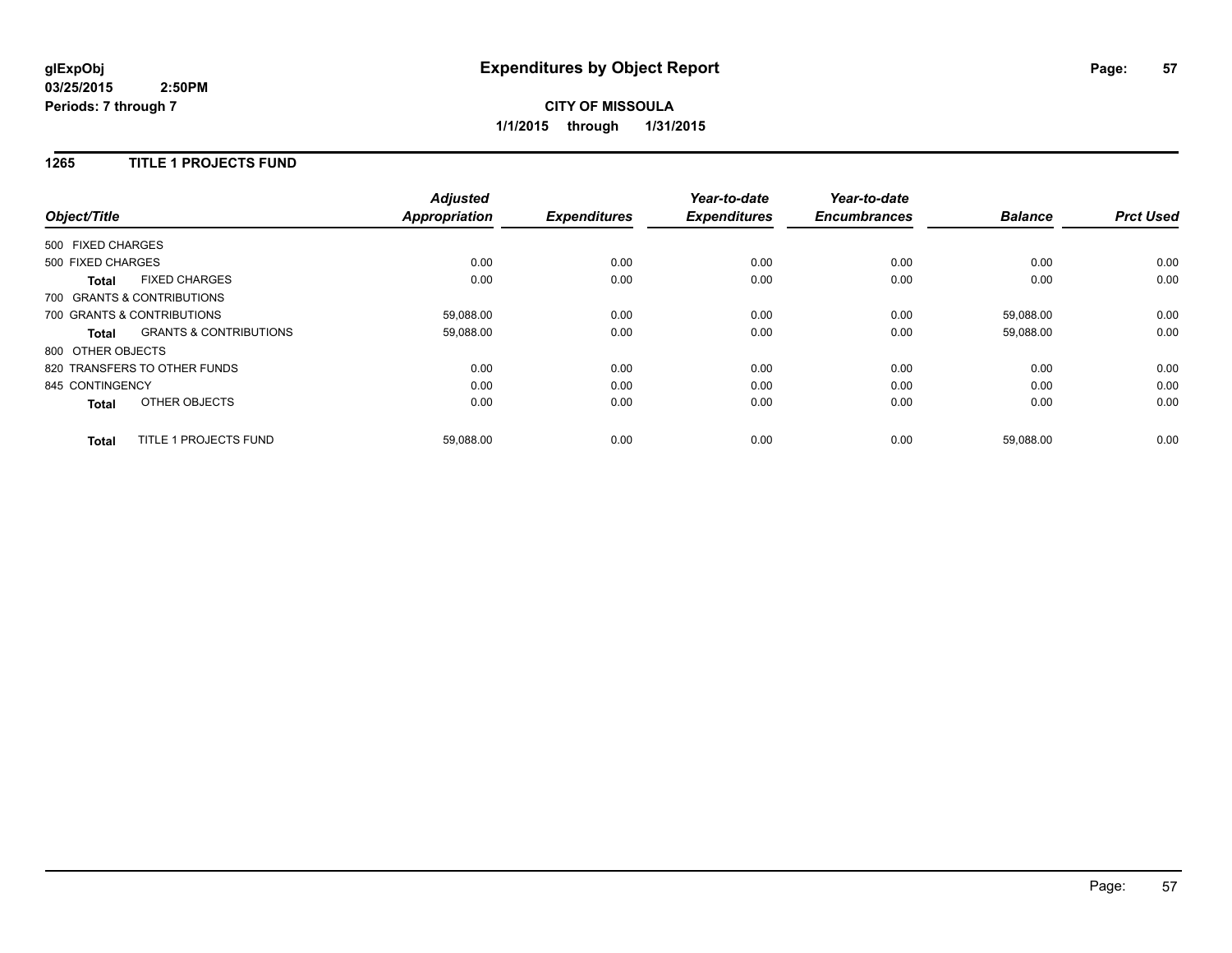#### **1396 PROGRAM INCOME REVOLVING LOAN PROGRAM**

**390 NON-DEPARTMENTAL**

| Object/Title           |                                   | <b>Adjusted</b><br><b>Appropriation</b> | <b>Expenditures</b> | Year-to-date<br><b>Expenditures</b> | Year-to-date<br><b>Encumbrances</b> | <b>Balance</b> | <b>Prct Used</b> |
|------------------------|-----------------------------------|-----------------------------------------|---------------------|-------------------------------------|-------------------------------------|----------------|------------------|
| 300 PURCHASED SERVICES |                                   |                                         |                     |                                     |                                     |                |                  |
|                        | 350 PROFESSIONAL SERVICES         | 0.00                                    | 0.00                | 0.00                                | 0.00                                | 0.00           | 0.00             |
| <b>Total</b>           | PURCHASED SERVICES                | 0.00                                    | 0.00                | 0.00                                | 0.00                                | 0.00           | 0.00             |
|                        | 700 GRANTS & CONTRIBUTIONS        |                                         |                     |                                     |                                     |                |                  |
|                        | 700 GRANTS & CONTRIBUTIONS        | 51.791.00                               | 0.00                | 0.00                                | 0.00                                | 51.791.00      | 0.00             |
| <b>Total</b>           | <b>GRANTS &amp; CONTRIBUTIONS</b> | 51.791.00                               | 0.00                | 0.00                                | 0.00                                | 51.791.00      | 0.00             |
| <b>Total</b>           | NON-DEPARTMENTAL                  | 51.791.00                               | 0.00                | 0.00                                | 0.00                                | 51.791.00      | 0.00             |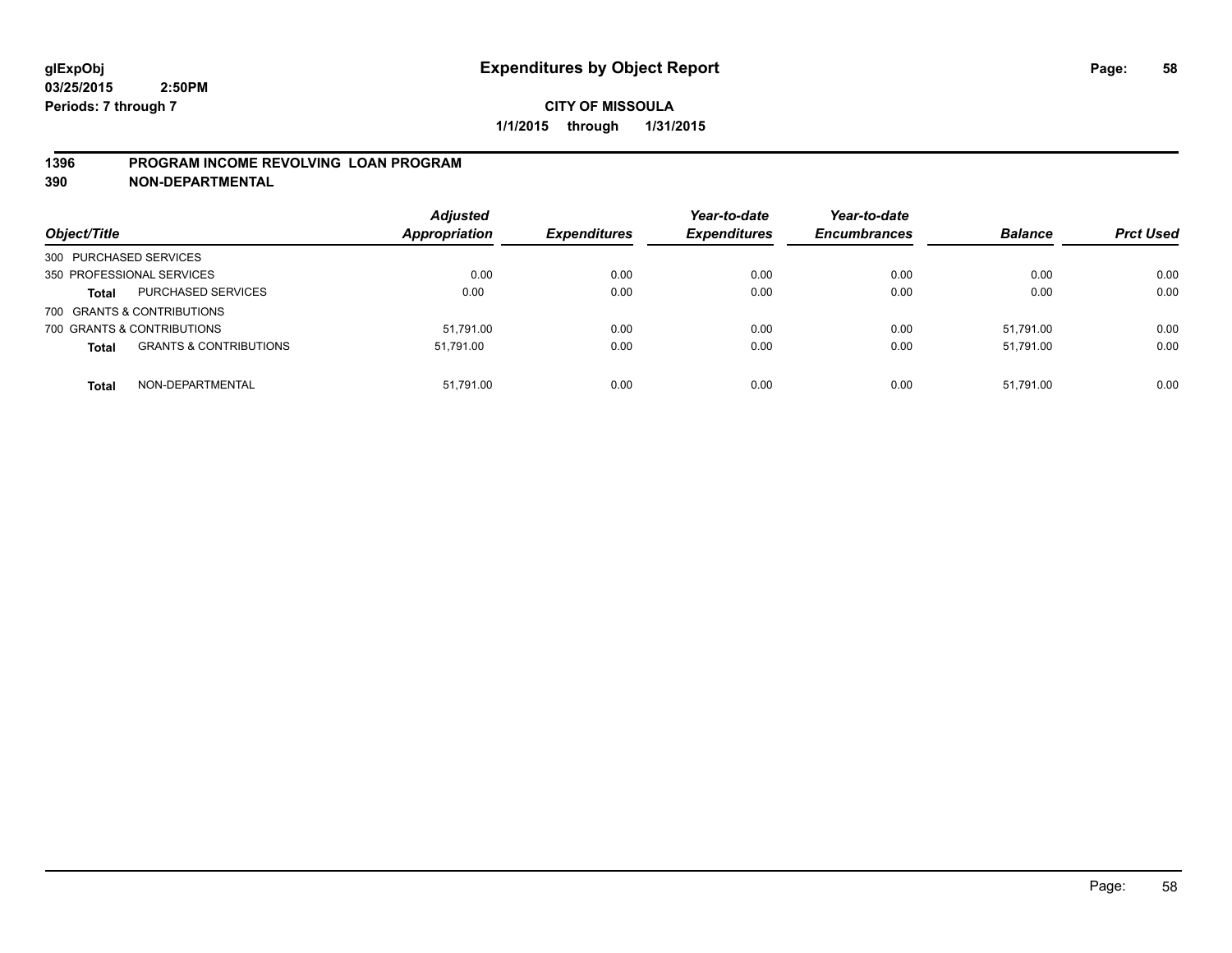**CITY OF MISSOULA 1/1/2015 through 1/31/2015**

### **1396 PROGRAM INCOME REVOLVING LOAN PROGRAM**

| Object/Title           |                                   | <b>Adjusted</b><br><b>Appropriation</b> | <b>Expenditures</b> | Year-to-date<br><b>Expenditures</b> | Year-to-date<br><b>Encumbrances</b> | <b>Balance</b> | <b>Prct Used</b> |
|------------------------|-----------------------------------|-----------------------------------------|---------------------|-------------------------------------|-------------------------------------|----------------|------------------|
| 300 PURCHASED SERVICES |                                   |                                         |                     |                                     |                                     |                |                  |
|                        | 350 PROFESSIONAL SERVICES         | 0.00                                    | 0.00                | 0.00                                | 0.00                                | 0.00           | 0.00             |
| Total                  | PURCHASED SERVICES                | 0.00                                    | 0.00                | 0.00                                | 0.00                                | 0.00           | 0.00             |
|                        | 700 GRANTS & CONTRIBUTIONS        |                                         |                     |                                     |                                     |                |                  |
|                        | 700 GRANTS & CONTRIBUTIONS        | 51,791.00                               | 0.00                | 0.00                                | 0.00                                | 51.791.00      | 0.00             |
| <b>Total</b>           | <b>GRANTS &amp; CONTRIBUTIONS</b> | 51,791.00                               | 0.00                | 0.00                                | 0.00                                | 51.791.00      | 0.00             |
| <b>Total</b>           | PROGRAM INCOME REVOLVING LOAN P   | 51,791.00                               | 0.00                | 0.00                                | 0.00                                | 51,791.00      | 0.00             |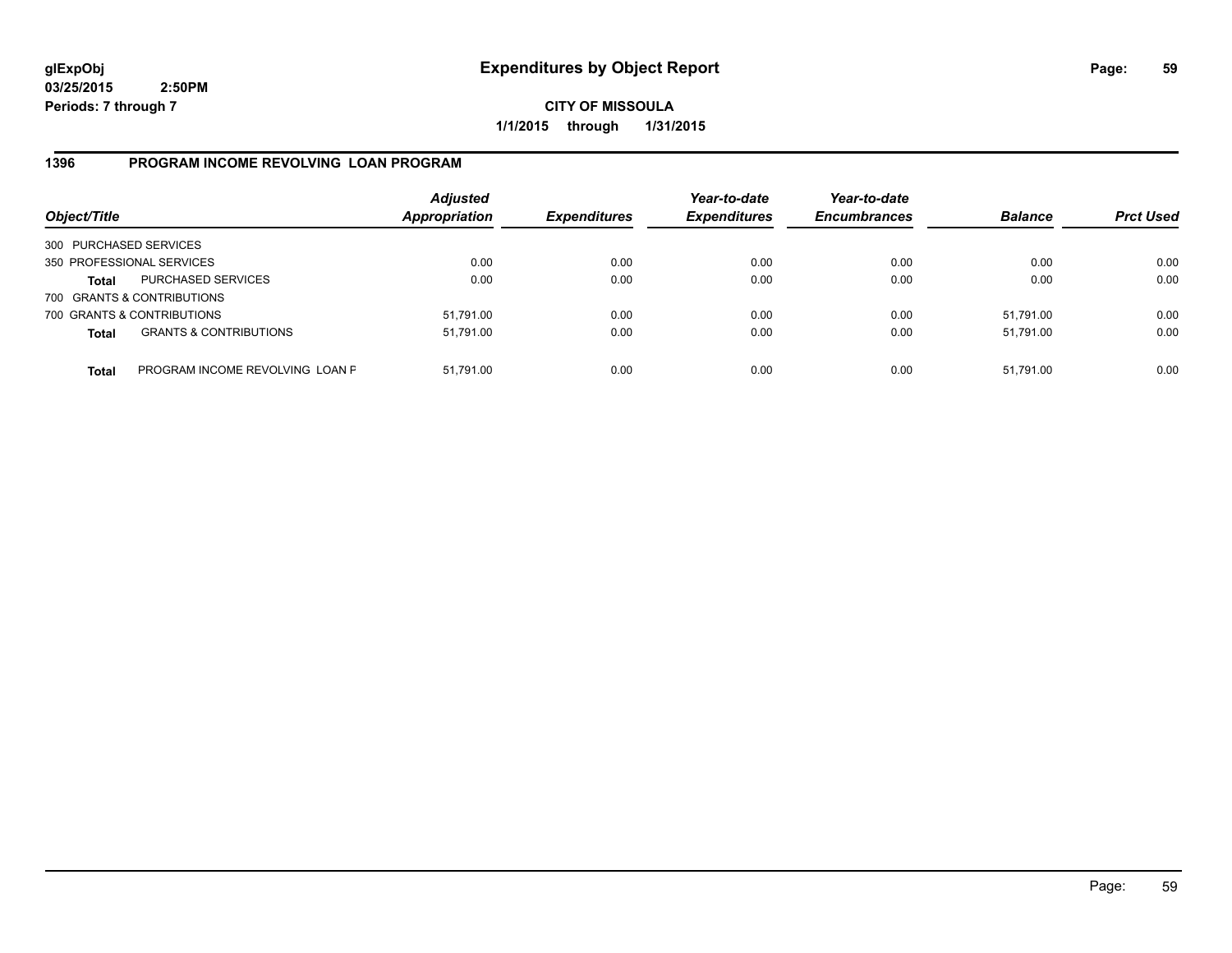#### **1397 STATE HOME PROGRAM INCOME**

**390 NON-DEPARTMENTAL**

|                                           | <b>Adjusted</b> | Year-to-date        | Year-to-date        |                     |                |                  |
|-------------------------------------------|-----------------|---------------------|---------------------|---------------------|----------------|------------------|
| Object/Title                              | Appropriation   | <b>Expenditures</b> | <b>Expenditures</b> | <b>Encumbrances</b> | <b>Balance</b> | <b>Prct Used</b> |
| 300 PURCHASED SERVICES                    |                 |                     |                     |                     |                |                  |
| 350 PROFESSIONAL SERVICES                 | 600,000.00      | 0.00                | 0.00                | 0.00                | 600.000.00     | 0.00             |
| <b>PURCHASED SERVICES</b><br><b>Total</b> | 600.000.00      | 0.00                | 0.00                | 0.00                | 600,000.00     | 0.00             |
| NON-DEPARTMENTAL<br><b>Total</b>          | 600,000.00      | 0.00                | 0.00                | 0.00                | 600,000.00     | 0.00             |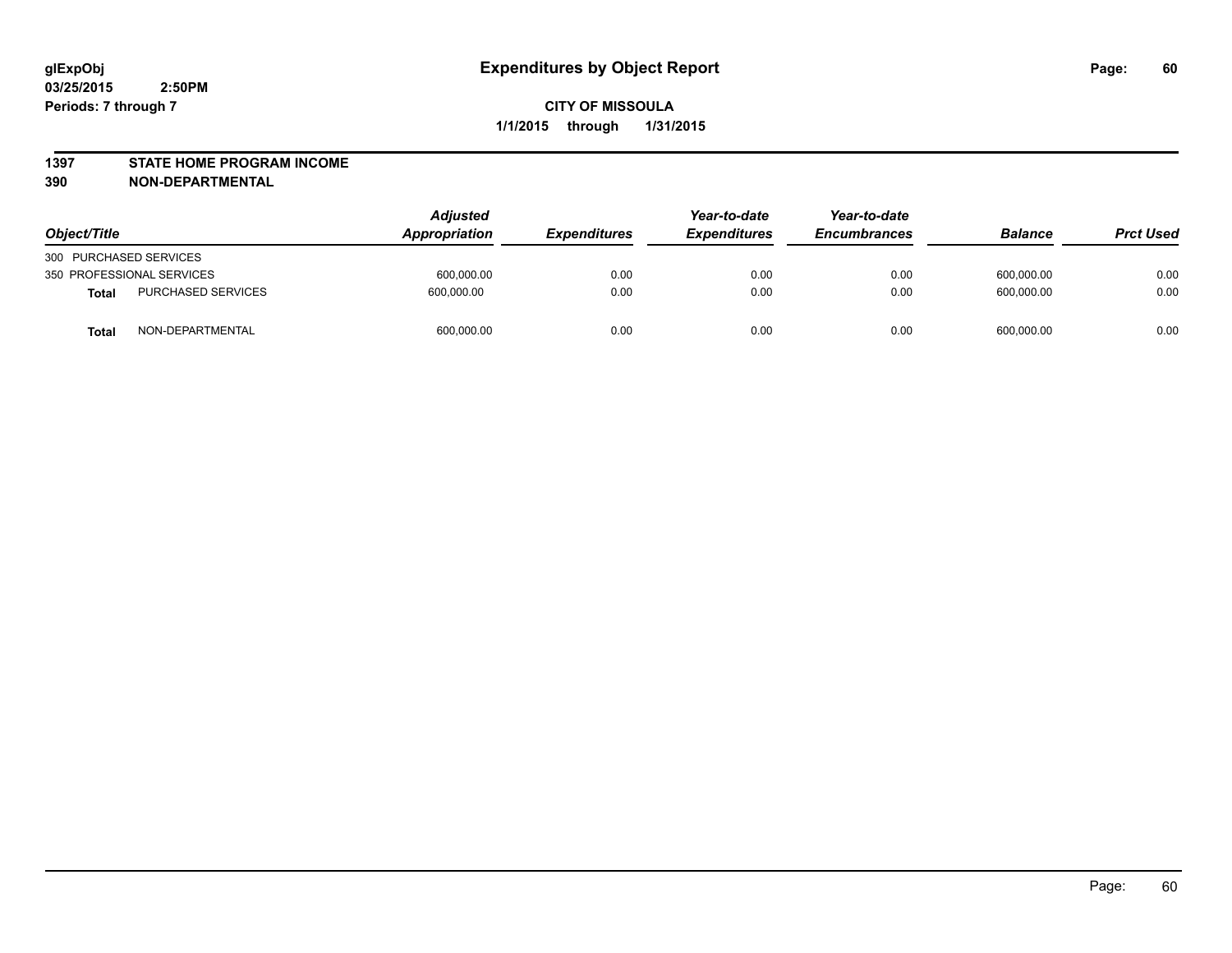**CITY OF MISSOULA 1/1/2015 through 1/31/2015**

#### **1397 STATE HOME PROGRAM INCOME**

| Object/Title                              | <b>Adjusted</b><br>Appropriation | <b>Expenditures</b> | Year-to-date<br><b>Expenditures</b> | Year-to-date<br><b>Encumbrances</b> | <b>Balance</b> | <b>Prct Used</b> |
|-------------------------------------------|----------------------------------|---------------------|-------------------------------------|-------------------------------------|----------------|------------------|
| 300 PURCHASED SERVICES                    |                                  |                     |                                     |                                     |                |                  |
| 350 PROFESSIONAL SERVICES                 | 600,000.00                       | 0.00                | 0.00                                | 0.00                                | 600.000.00     | 0.00             |
| PURCHASED SERVICES<br><b>Total</b>        | 600,000.00                       | 0.00                | 0.00                                | 0.00                                | 600.000.00     | 0.00             |
| STATE HOME PROGRAM INCOME<br><b>Total</b> | 600,000.00                       | 0.00                | 0.00                                | 0.00                                | 600.000.00     | 0.00             |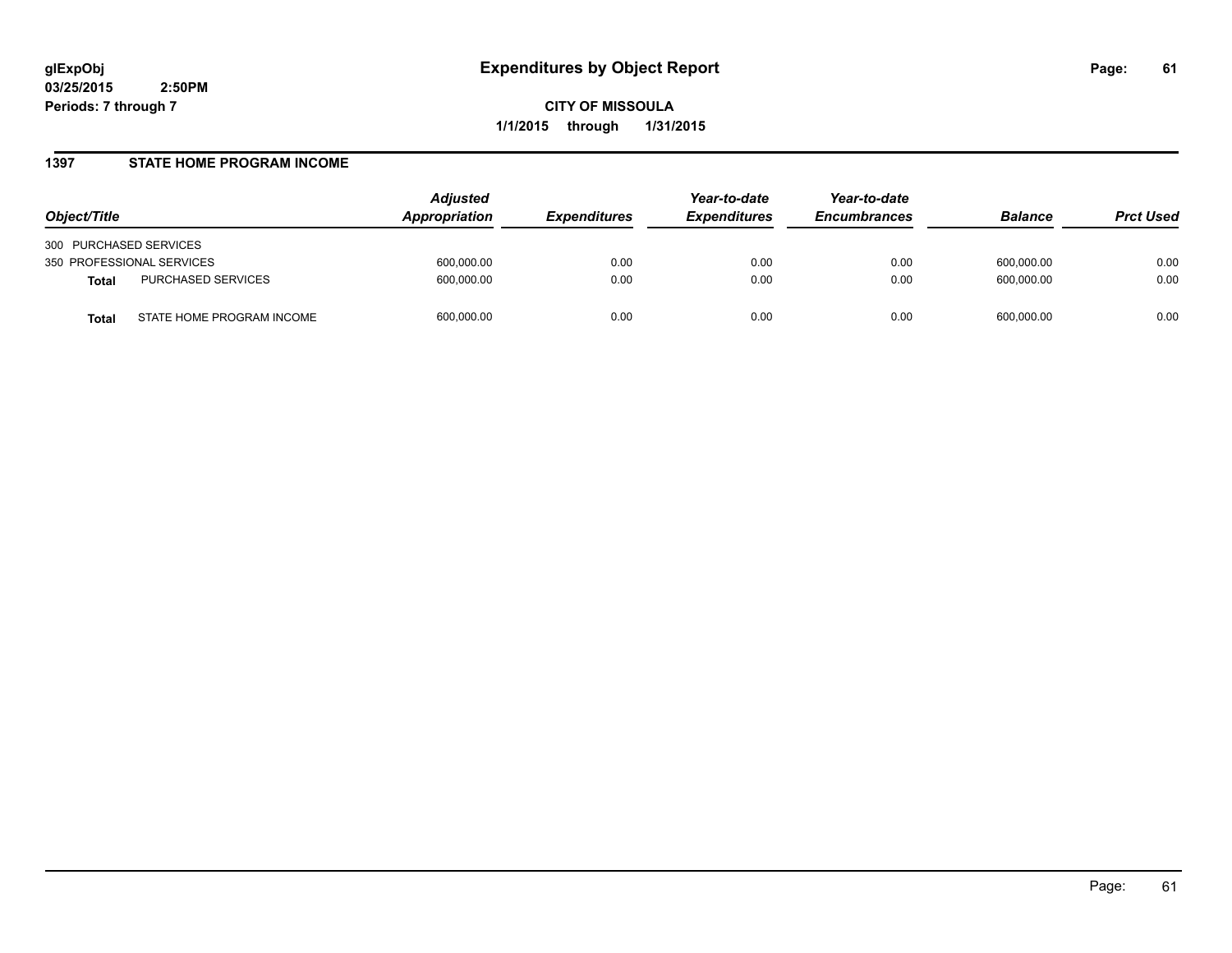#### **2250 PLANNING FUND**

**250 DEVELOPMENT SERVICES**

|                                             | <b>Adjusted</b> |                     | Year-to-date        | Year-to-date        |                |                  |
|---------------------------------------------|-----------------|---------------------|---------------------|---------------------|----------------|------------------|
| Object/Title                                | Appropriation   | <b>Expenditures</b> | <b>Expenditures</b> | <b>Encumbrances</b> | <b>Balance</b> | <b>Prct Used</b> |
| 100 PERSONAL SERVICES                       |                 |                     |                     |                     |                |                  |
| 110 SALARIES AND WAGES                      | 296,680.00      | 95,959.04           | 115,294.06          | 0.00                | 181,385.94     | 38.86            |
| <b>140 EMPLOYER CONTRIBUTIONS</b>           | 90,685.00       | 31,726.80           | 38,044.25           | 0.00                | 52,640.75      | 41.95            |
| 141 STATE RETIREMENT CONTRIBUTIONS          | 0.00            | 95.96               | 117.56              | 0.00                | $-117.56$      | 0.00             |
| PERSONAL SERVICES<br><b>Total</b>           | 387,365.00      | 127,781.80          | 153,455.87          | 0.00                | 233,909.13     | 39.62            |
| 200 SUPPLIES                                |                 |                     |                     |                     |                |                  |
| 210 OFFICE SUPPLIES                         | 2,550.00        | 63.38               | 1,089.51            | 0.00                | 1,460.49       | 42.73            |
| 220 OPERATING SUPPLIES                      | 1,300.00        | 13.97               | 13.97               | 0.00                | 1,286.03       | 1.07             |
| 231 GASOLINE                                | 0.00            | 0.00                | 0.00                | 0.00                | 0.00           | 0.00             |
| 240 OTHER SUPPLIES                          | 0.00            | 0.00                | 489.73              | 0.00                | $-489.73$      | 0.00             |
| <b>SUPPLIES</b><br><b>Total</b>             | 3,850.00        | 77.35               | 1,593.21            | 0.00                | 2,256.79       | 41.38            |
| 300 PURCHASED SERVICES                      |                 |                     |                     |                     |                |                  |
| 310 COMMUNICATIONS                          | 1,100.00        | 17.28               | 806.47              | 0.00                | 293.53         | 73.32            |
| 320 PRINTING & DUPLICATING                  | 9,300.00        | 0.00                | 52.88               | 0.00                | 9,247.12       | 0.57             |
| 330 PUBLICITY, SUBSCRIPTIONS & DUES         | 3,306.00        | 394.17              | 2,769.61            | 0.00                | 536.39         | 83.78            |
| 344 TELEPHONE SERVICE                       | 125.00          | 34.78               | 88.17               | 0.00                | 36.83          | 70.54            |
| 350 PROFESSIONAL SERVICES                   | 100,000.00      | 4,604.00            | 34,786.79           | 0.00                | 65,213.21      | 34.79            |
| 360 REPAIR & MAINTENANCE                    | 1,540.00        | 0.00                | 300.00              | 0.00                | 1,240.00       | 19.48            |
| 370 TRAVEL                                  | 5,185.00        | 0.00                | 965.08              | 0.00                | 4,219.92       | 18.61            |
| 380 TRAINING                                | 3,595.00        | 0.00                | 715.00              | 0.00                | 2,880.00       | 19.89            |
| 390 OTHER PURCHASED SERVICES                | 4,750.00        | 0.00                | 1,244.85            | 0.00                | 3,505.15       | 26.21            |
| <b>PURCHASED SERVICES</b><br><b>Total</b>   | 128,901.00      | 5,050.23            | 41,728.85           | 0.00                | 87,172.15      | 32.37            |
| 500 FIXED CHARGES                           |                 |                     |                     |                     |                |                  |
| 500 FIXED CHARGES                           | 24,000.00       | 0.00                | 0.00                | 0.00                | 24,000.00      | 0.00             |
| <b>FIXED CHARGES</b><br><b>Total</b>        | 24,000.00       | 0.00                | 0.00                | 0.00                | 24,000.00      | 0.00             |
| 800 OTHER OBJECTS                           |                 |                     |                     |                     |                |                  |
| 820 TRANSFERS TO OTHER FUNDS                | 0.00            | 0.00                | 0.00                | 0.00                | 0.00           | 0.00             |
| 845 CONTINGENCY                             | 149,604.00      | 0.00                | 0.00                | 0.00                | 149,604.00     | 0.00             |
| OTHER OBJECTS<br><b>Total</b>               | 149,604.00      | 0.00                | 0.00                | 0.00                | 149,604.00     | 0.00             |
| <b>DEVELOPMENT SERVICES</b><br><b>Total</b> | 693,720.00      | 132,909.38          | 196,777.93          | 0.00                | 496,942.07     | 28.37            |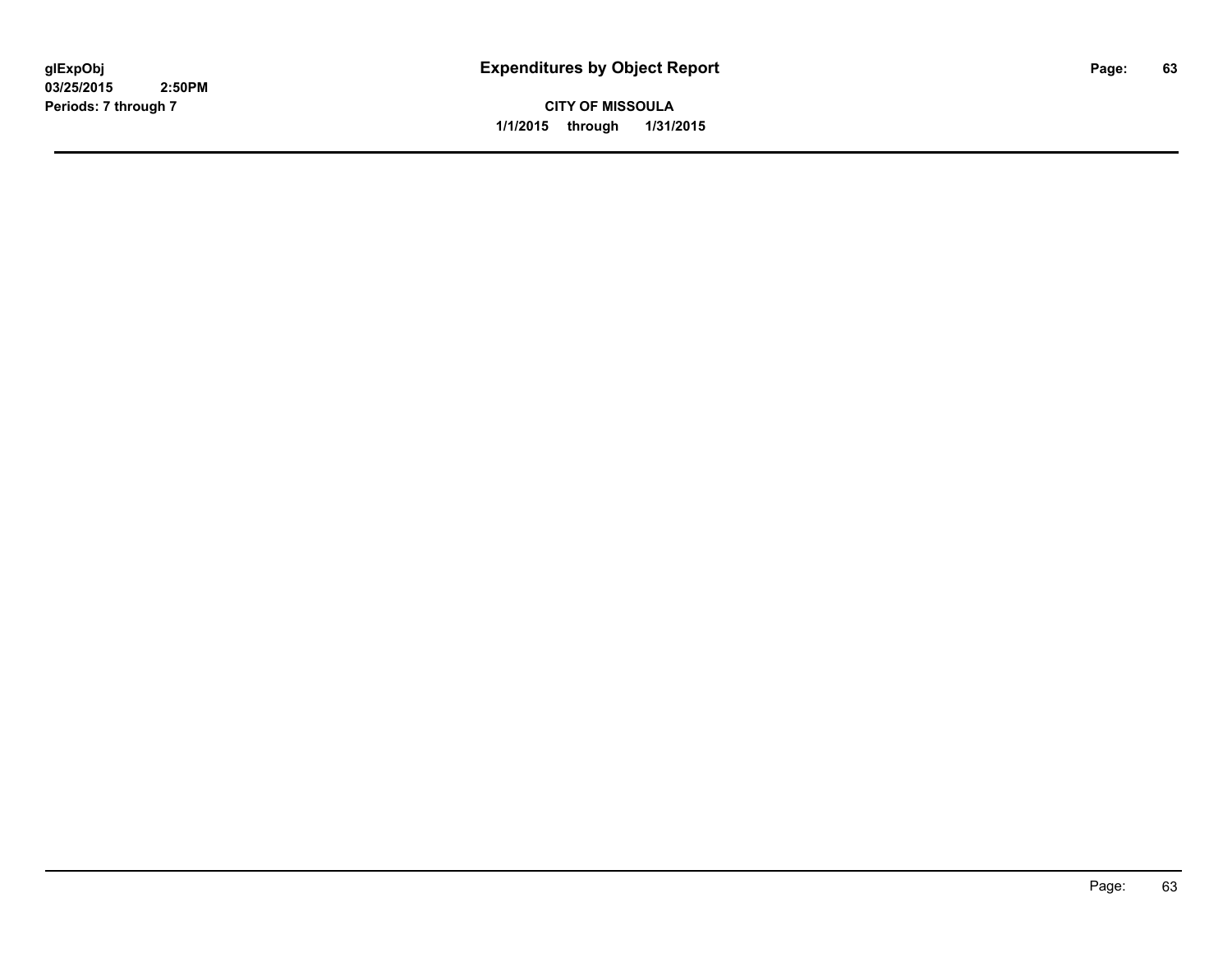**2250 PLANNING FUND**

|                                      | <b>Adjusted</b>      |                     | Year-to-date        | Year-to-date        |                |                  |
|--------------------------------------|----------------------|---------------------|---------------------|---------------------|----------------|------------------|
| Object/Title                         | <b>Appropriation</b> | <b>Expenditures</b> | <b>Expenditures</b> | <b>Encumbrances</b> | <b>Balance</b> | <b>Prct Used</b> |
| 100 PERSONAL SERVICES                |                      |                     |                     |                     |                |                  |
| 110 SALARIES AND WAGES               | 296,680.00           | 95,959.04           | 115,294.06          | 0.00                | 181,385.94     | 38.86            |
| <b>140 EMPLOYER CONTRIBUTIONS</b>    | 90,685.00            | 31,726.80           | 38,044.25           | 0.00                | 52,640.75      | 41.95            |
| 141 STATE RETIREMENT CONTRIBUTIONS   | 0.00                 | 95.96               | 117.56              | 0.00                | $-117.56$      | 0.00             |
| PERSONAL SERVICES<br><b>Total</b>    | 387,365.00           | 127,781.80          | 153,455.87          | 0.00                | 233,909.13     | 39.62            |
| 200 SUPPLIES                         |                      |                     |                     |                     |                |                  |
| 210 OFFICE SUPPLIES                  | 2,550.00             | 63.38               | 1,089.51            | 0.00                | 1,460.49       | 42.73            |
| 220 OPERATING SUPPLIES               | 1,300.00             | 13.97               | 13.97               | 0.00                | 1,286.03       | 1.07             |
| 231 GASOLINE                         | 0.00                 | 0.00                | 0.00                | 0.00                | 0.00           | 0.00             |
| 240 OTHER SUPPLIES                   | 0.00                 | 0.00                | 489.73              | 0.00                | $-489.73$      | 0.00             |
| <b>SUPPLIES</b><br><b>Total</b>      | 3,850.00             | 77.35               | 1,593.21            | 0.00                | 2,256.79       | 41.38            |
| 300 PURCHASED SERVICES               |                      |                     |                     |                     |                |                  |
| 310 COMMUNICATIONS                   | 1,100.00             | 17.28               | 806.47              | 0.00                | 293.53         | 73.32            |
| 320 PRINTING & DUPLICATING           | 9,300.00             | 0.00                | 52.88               | 0.00                | 9,247.12       | 0.57             |
| 330 PUBLICITY, SUBSCRIPTIONS & DUES  | 3,306.00             | 394.17              | 2,769.61            | 0.00                | 536.39         | 83.78            |
| 344 TELEPHONE SERVICE                | 125.00               | 34.78               | 88.17               | 0.00                | 36.83          | 70.54            |
| 350 PROFESSIONAL SERVICES            | 100,000.00           | 4,604.00            | 34,786.79           | 0.00                | 65,213.21      | 34.79            |
| 360 REPAIR & MAINTENANCE             | 1,540.00             | 0.00                | 300.00              | 0.00                | 1,240.00       | 19.48            |
| 370 TRAVEL                           | 5,185.00             | 0.00                | 965.08              | 0.00                | 4,219.92       | 18.61            |
| 380 TRAINING                         | 3,595.00             | 0.00                | 715.00              | 0.00                | 2,880.00       | 19.89            |
| 390 OTHER PURCHASED SERVICES         | 4,750.00             | 0.00                | 1,244.85            | 0.00                | 3,505.15       | 26.21            |
| PURCHASED SERVICES<br><b>Total</b>   | 128,901.00           | 5,050.23            | 41,728.85           | 0.00                | 87,172.15      | 32.37            |
| 500 FIXED CHARGES                    |                      |                     |                     |                     |                |                  |
| 500 FIXED CHARGES                    | 24,000.00            | 0.00                | 0.00                | 0.00                | 24,000.00      | 0.00             |
| <b>FIXED CHARGES</b><br><b>Total</b> | 24,000.00            | 0.00                | 0.00                | 0.00                | 24,000.00      | 0.00             |
| 800 OTHER OBJECTS                    |                      |                     |                     |                     |                |                  |
| 820 TRANSFERS TO OTHER FUNDS         | 0.00                 | 0.00                | 0.00                | 0.00                | 0.00           | 0.00             |
| 845 CONTINGENCY                      | 149,604.00           | 0.00                | 0.00                | 0.00                | 149,604.00     | 0.00             |
| OTHER OBJECTS<br><b>Total</b>        | 149,604.00           | 0.00                | 0.00                | 0.00                | 149,604.00     | 0.00             |
| <b>PLANNING FUND</b><br><b>Total</b> | 693,720.00           | 132,909.38          | 196,777.93          | 0.00                | 496,942.07     | 28.37            |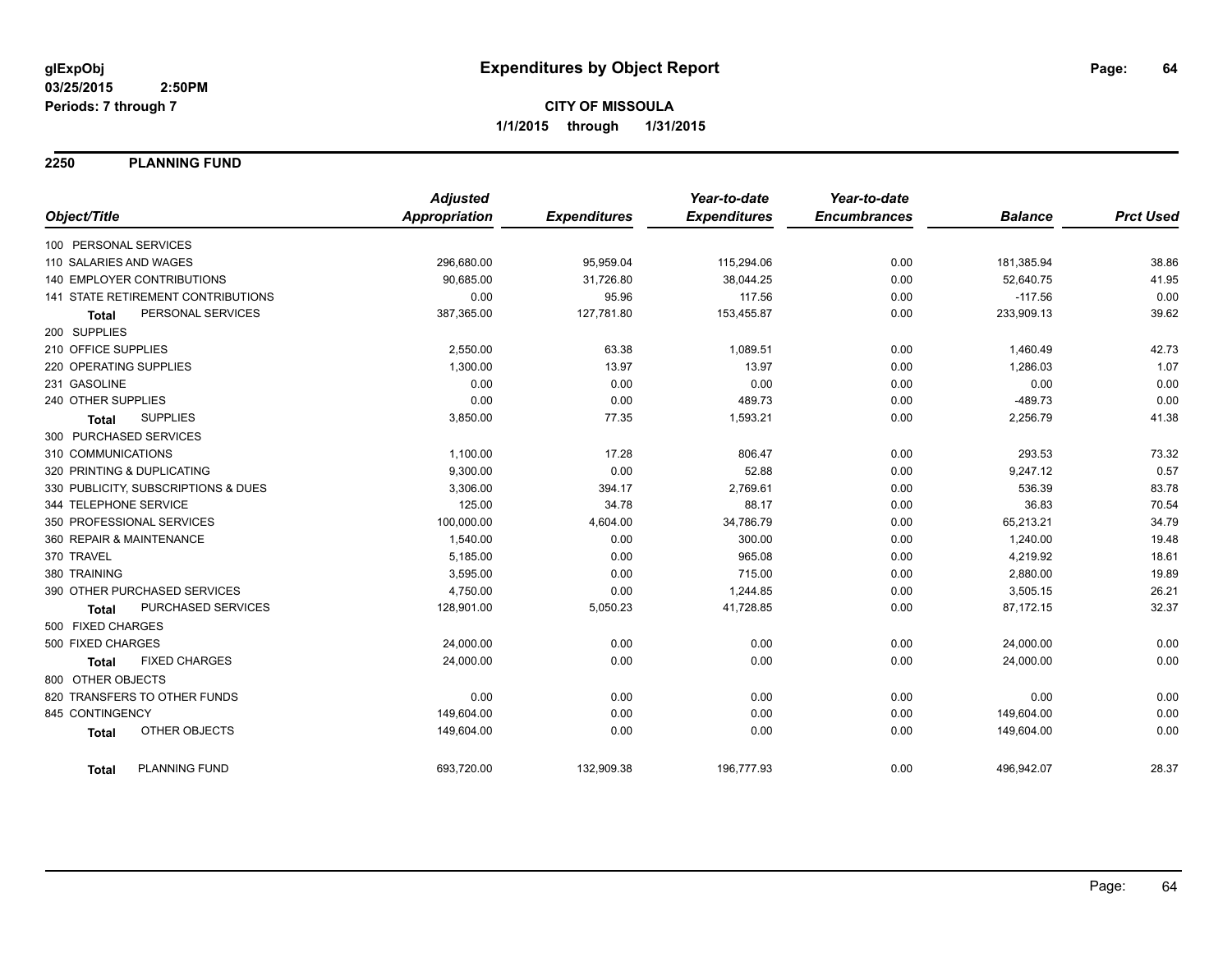#### **2310 PUBLIC SAFETY INFORMATION SYSTEMS**

**310 BUILDING INSPECTION**

| Object/Title      |                            | <b>Adjusted</b><br><b>Appropriation</b> | <b>Expenditures</b> | Year-to-date<br><b>Expenditures</b> | Year-to-date<br><b>Encumbrances</b> | <b>Balance</b> | <b>Prct Used</b> |
|-------------------|----------------------------|-----------------------------------------|---------------------|-------------------------------------|-------------------------------------|----------------|------------------|
| 800 OTHER OBJECTS |                            |                                         |                     |                                     |                                     |                |                  |
| 845 CONTINGENCY   |                            | 0.00                                    | 0.00                | 0.00                                | 0.00                                | 0.00           | 0.00             |
| Total             | OTHER OBJECTS              | 0.00                                    | 0.00                | 0.00                                | 0.00                                | 0.00           | 0.00             |
| Total             | <b>BUILDING INSPECTION</b> | 0.00                                    | 0.00                | 0.00                                | 0.00                                | 0.00           | 0.00             |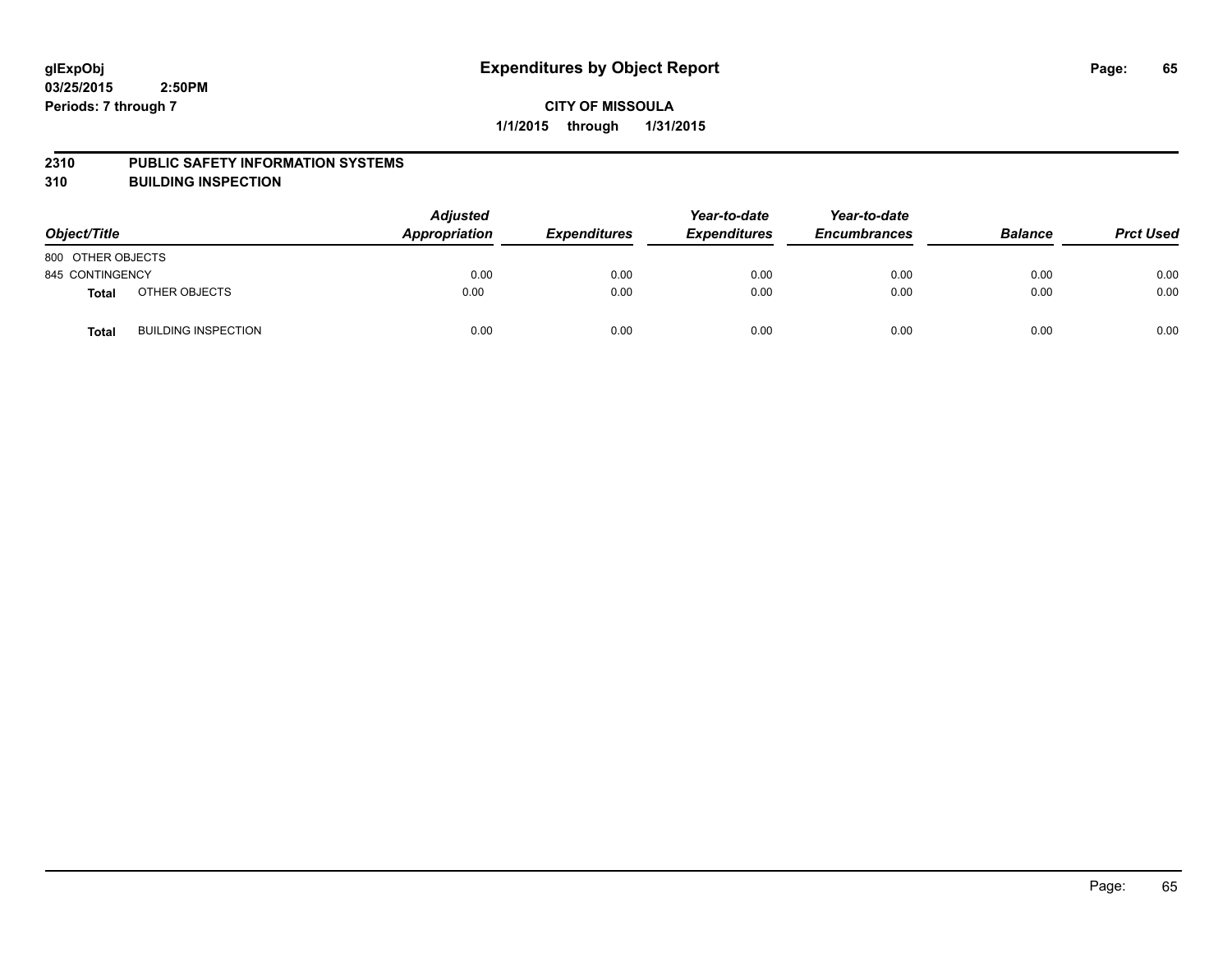**CITY OF MISSOULA 1/1/2015 through 1/31/2015**

### **2310 PUBLIC SAFETY INFORMATION SYSTEMS**

| Object/Title      |                                   | <b>Adjusted</b><br>Appropriation | <b>Expenditures</b> | Year-to-date<br><b>Expenditures</b> | Year-to-date<br><b>Encumbrances</b> | <b>Balance</b> | <b>Prct Used</b> |
|-------------------|-----------------------------------|----------------------------------|---------------------|-------------------------------------|-------------------------------------|----------------|------------------|
| 800 OTHER OBJECTS |                                   |                                  |                     |                                     |                                     |                |                  |
| 845 CONTINGENCY   |                                   | 0.00                             | 0.00                | 0.00                                | 0.00                                | 0.00           | 0.00             |
| <b>Total</b>      | OTHER OBJECTS                     | 0.00                             | 0.00                | 0.00                                | 0.00                                | 0.00           | 0.00             |
| Total             | PUBLIC SAFETY INFORMATION SYSTEM! | 0.00                             | 0.00                | 0.00                                | 0.00                                | 0.00           | 0.00             |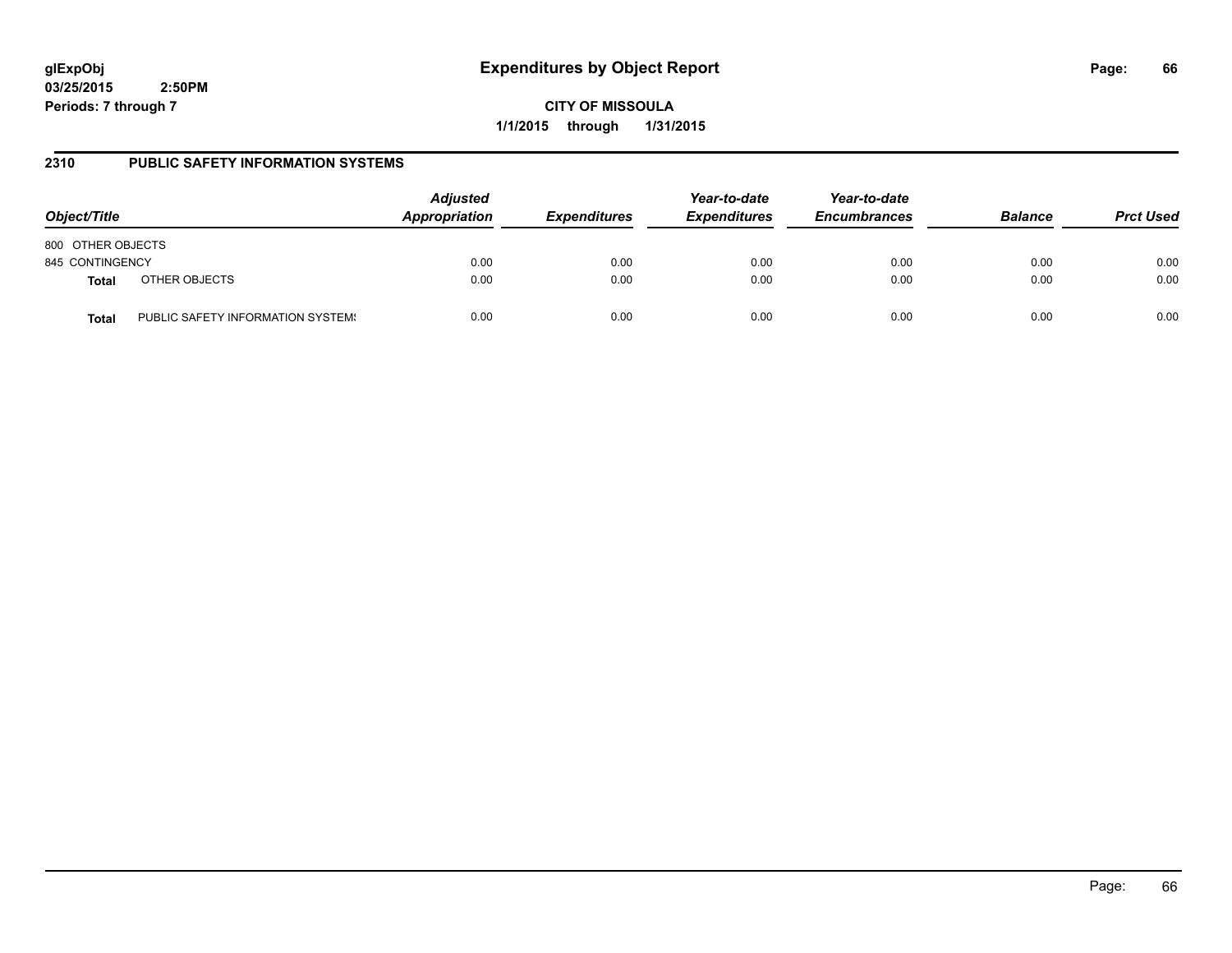#### **2321 IMPACT FEE FUND**

**390 NON-DEPARTMENTAL**

|                        |                                   | <b>Adjusted</b> |                     | Year-to-date        | Year-to-date        |                |                  |
|------------------------|-----------------------------------|-----------------|---------------------|---------------------|---------------------|----------------|------------------|
| Object/Title           |                                   | Appropriation   | <b>Expenditures</b> | <b>Expenditures</b> | <b>Encumbrances</b> | <b>Balance</b> | <b>Prct Used</b> |
| 100 PERSONAL SERVICES  |                                   |                 |                     |                     |                     |                |                  |
| 110 SALARIES AND WAGES |                                   | 0.00            | 0.00                | 0.00                | 0.00                | 0.00           | 0.00             |
|                        | <b>140 EMPLOYER CONTRIBUTIONS</b> | 0.00            | 0.00                | 0.00                | 0.00                | 0.00           | 0.00             |
| <b>Total</b>           | PERSONAL SERVICES                 | 0.00            | 0.00                | 0.00                | 0.00                | 0.00           | 0.00             |
|                        | 300 PURCHASED SERVICES            |                 |                     |                     |                     |                |                  |
|                        | 350 PROFESSIONAL SERVICES         | 0.00            | 0.00                | 1,772.25            | 0.00                | $-1,772.25$    | 0.00             |
| Total                  | <b>PURCHASED SERVICES</b>         | 0.00            | 0.00                | 1,772.25            | 0.00                | $-1,772.25$    | 0.00             |
| 800 OTHER OBJECTS      |                                   |                 |                     |                     |                     |                |                  |
|                        | 820 TRANSFERS TO OTHER FUNDS      | 0.00            | 0.00                | 0.00                | 0.00                | 0.00           | 0.00             |
| <b>Total</b>           | OTHER OBJECTS                     | 0.00            | 0.00                | 0.00                | 0.00                | 0.00           | 0.00             |
| 900 CAPITAL OUTLAY     |                                   |                 |                     |                     |                     |                |                  |
| 930 IMPROVEMENTS       |                                   | 2,416,567.00    | 13,915.09           | 545,745.48          | 0.00                | 1,870,821.52   | 22.58            |
| <b>Total</b>           | <b>CAPITAL OUTLAY</b>             | 2.416.567.00    | 13,915.09           | 545,745.48          | 0.00                | 1,870,821.52   | 22.58            |
| <b>Total</b>           | NON-DEPARTMENTAL                  | 2,416,567.00    | 13,915.09           | 547,517.73          | 0.00                | 1,869,049.27   | 22.66            |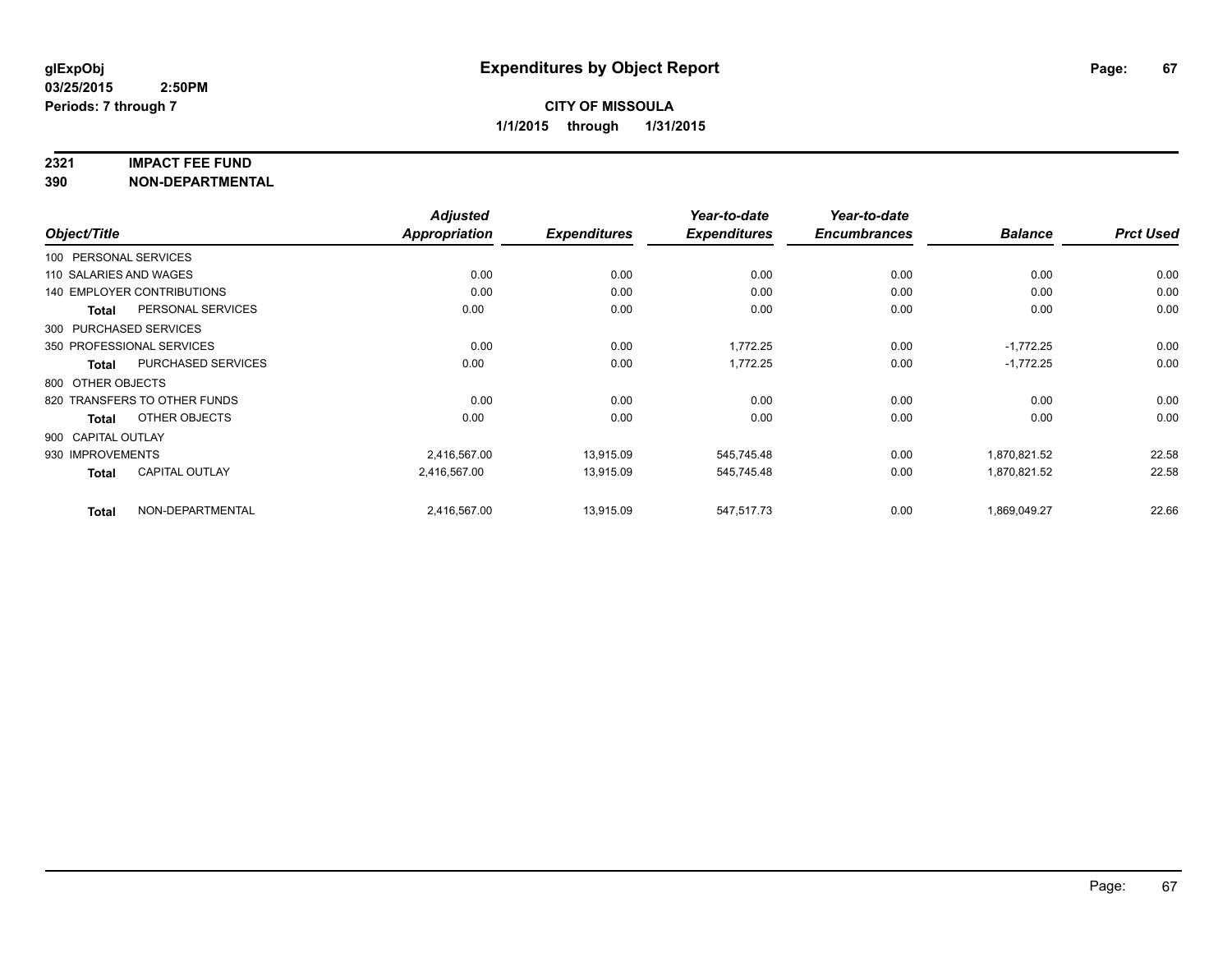#### **2321 IMPACT FEE FUND**

|                        |                                   | <b>Adjusted</b>      |                     | Year-to-date        | Year-to-date        |                |                  |
|------------------------|-----------------------------------|----------------------|---------------------|---------------------|---------------------|----------------|------------------|
| Object/Title           |                                   | <b>Appropriation</b> | <b>Expenditures</b> | <b>Expenditures</b> | <b>Encumbrances</b> | <b>Balance</b> | <b>Prct Used</b> |
| 100 PERSONAL SERVICES  |                                   |                      |                     |                     |                     |                |                  |
| 110 SALARIES AND WAGES |                                   | 0.00                 | 0.00                | 0.00                | 0.00                | 0.00           | 0.00             |
|                        | <b>140 EMPLOYER CONTRIBUTIONS</b> | 0.00                 | 0.00                | 0.00                | 0.00                | 0.00           | 0.00             |
| <b>Total</b>           | PERSONAL SERVICES                 | 0.00                 | 0.00                | 0.00                | 0.00                | 0.00           | 0.00             |
|                        | 300 PURCHASED SERVICES            |                      |                     |                     |                     |                |                  |
|                        | 350 PROFESSIONAL SERVICES         | 0.00                 | 0.00                | 1,772.25            | 0.00                | $-1,772.25$    | 0.00             |
| <b>Total</b>           | PURCHASED SERVICES                | 0.00                 | 0.00                | 1,772.25            | 0.00                | $-1,772.25$    | 0.00             |
| 800 OTHER OBJECTS      |                                   |                      |                     |                     |                     |                |                  |
|                        | 820 TRANSFERS TO OTHER FUNDS      | 0.00                 | 0.00                | 0.00                | 0.00                | 0.00           | 0.00             |
| <b>Total</b>           | OTHER OBJECTS                     | 0.00                 | 0.00                | 0.00                | 0.00                | 0.00           | 0.00             |
| 900 CAPITAL OUTLAY     |                                   |                      |                     |                     |                     |                |                  |
| 930 IMPROVEMENTS       |                                   | 2,416,567.00         | 13,915.09           | 545,745.48          | 0.00                | 1,870,821.52   | 22.58            |
| <b>Total</b>           | <b>CAPITAL OUTLAY</b>             | 2,416,567.00         | 13,915.09           | 545,745.48          | 0.00                | 1,870,821.52   | 22.58            |
| <b>Total</b>           | <b>IMPACT FEE FUND</b>            | 2,416,567.00         | 13,915.09           | 547,517.73          | 0.00                | 1,869,049.27   | 22.66            |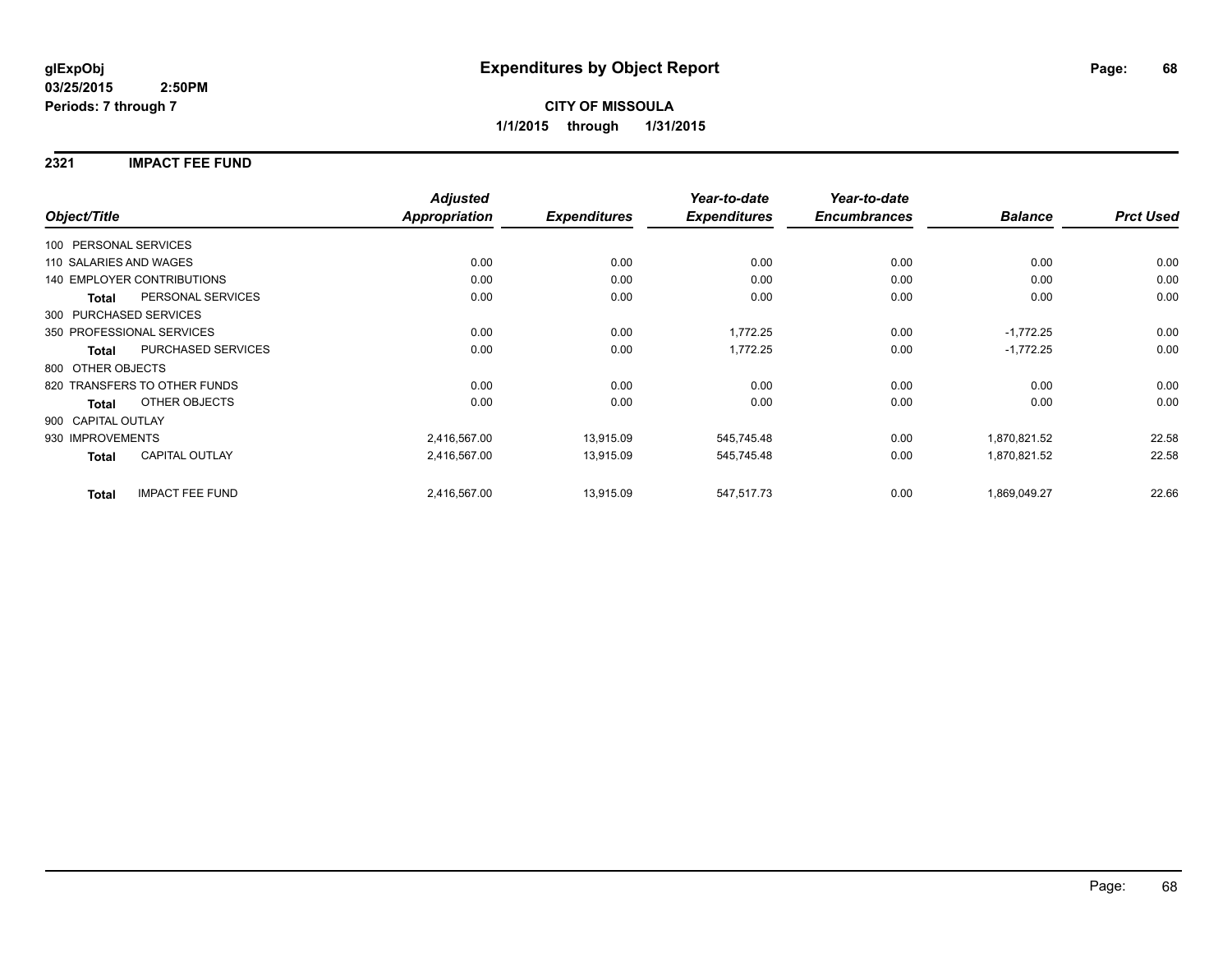#### **2322 GEORGE ELMER/CATTLE DR INTERSECTION**

**390 NON-DEPARTMENTAL**

| Object/Title           |                              | <b>Adjusted</b><br><b>Appropriation</b> | <b>Expenditures</b> | Year-to-date<br><b>Expenditures</b> | Year-to-date<br><b>Encumbrances</b> | <b>Balance</b> | <b>Prct Used</b> |
|------------------------|------------------------------|-----------------------------------------|---------------------|-------------------------------------|-------------------------------------|----------------|------------------|
| 300 PURCHASED SERVICES |                              |                                         |                     |                                     |                                     |                |                  |
|                        | 350 PROFESSIONAL SERVICES    | 15,000.00                               | 0.00                | 0.00                                | 0.00                                | 15,000.00      | 0.00             |
| <b>Total</b>           | <b>PURCHASED SERVICES</b>    | 15.000.00                               | 0.00                | 0.00                                | 0.00                                | 15,000.00      | 0.00             |
| 800 OTHER OBJECTS      |                              |                                         |                     |                                     |                                     |                |                  |
|                        | 820 TRANSFERS TO OTHER FUNDS | 0.00                                    | 0.00                | 0.00                                | 0.00                                | 0.00           | 0.00             |
| Total                  | OTHER OBJECTS                | 0.00                                    | 0.00                | 0.00                                | 0.00                                | 0.00           | 0.00             |
| 900 CAPITAL OUTLAY     |                              |                                         |                     |                                     |                                     |                |                  |
| 930 IMPROVEMENTS       |                              | 0.00                                    | 0.00                | 0.00                                | 0.00                                | 0.00           | 0.00             |
| <b>Total</b>           | <b>CAPITAL OUTLAY</b>        | 0.00                                    | 0.00                | 0.00                                | 0.00                                | 0.00           | 0.00             |
| <b>Total</b>           | NON-DEPARTMENTAL             | 15,000.00                               | 0.00                | 0.00                                | 0.00                                | 15,000.00      | 0.00             |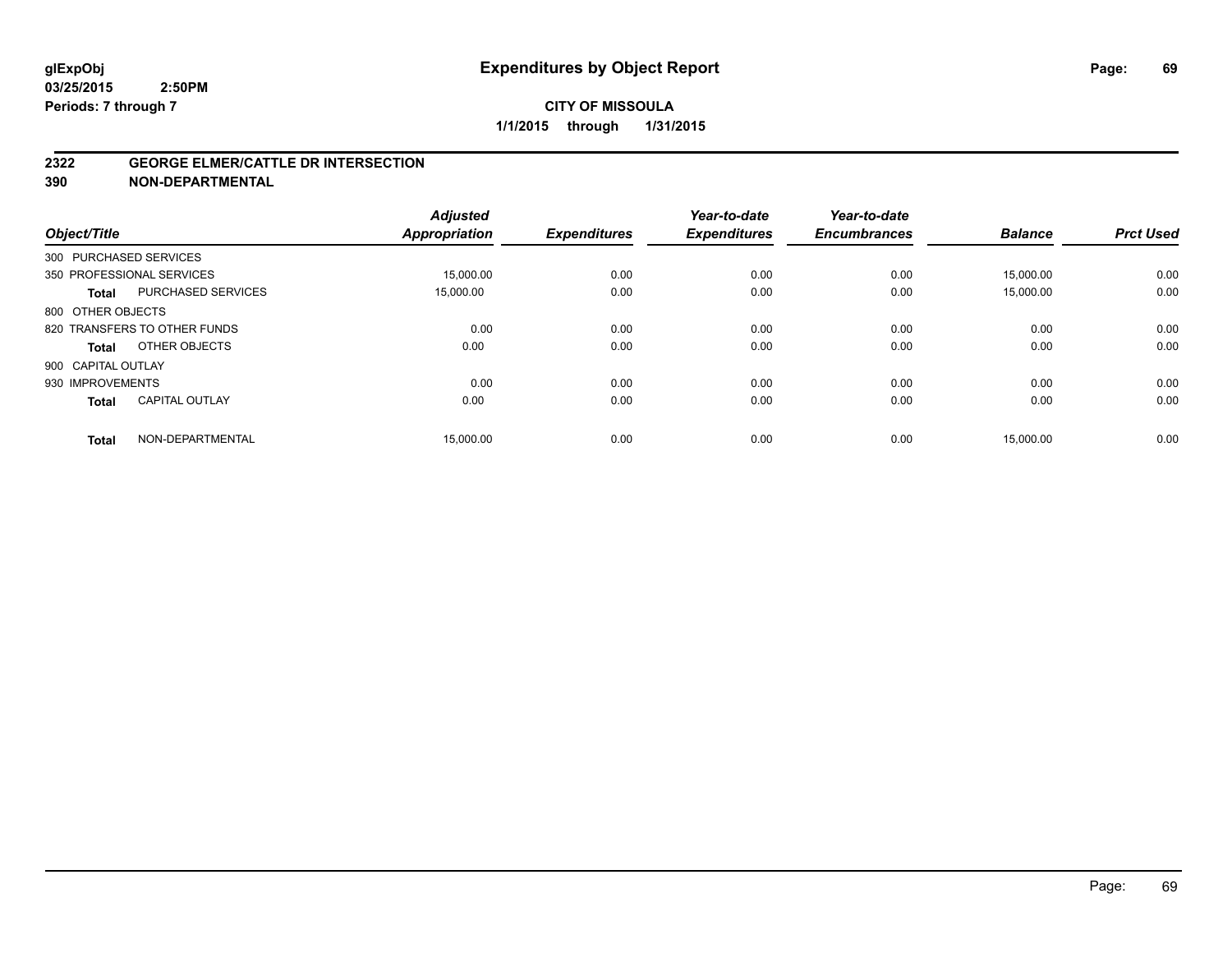**CITY OF MISSOULA 1/1/2015 through 1/31/2015**

# **2322 GEORGE ELMER/CATTLE DR INTERSECTION**

| Object/Title       |                                         | <b>Adjusted</b><br><b>Appropriation</b> | <b>Expenditures</b> | Year-to-date<br><b>Expenditures</b> | Year-to-date<br><b>Encumbrances</b> | <b>Balance</b> | <b>Prct Used</b> |
|--------------------|-----------------------------------------|-----------------------------------------|---------------------|-------------------------------------|-------------------------------------|----------------|------------------|
|                    | 300 PURCHASED SERVICES                  |                                         |                     |                                     |                                     |                |                  |
|                    | 350 PROFESSIONAL SERVICES               | 15.000.00                               | 0.00                | 0.00                                | 0.00                                | 15.000.00      | 0.00             |
| <b>Total</b>       | <b>PURCHASED SERVICES</b>               | 15,000.00                               | 0.00                | 0.00                                | 0.00                                | 15,000.00      | 0.00             |
| 800 OTHER OBJECTS  |                                         |                                         |                     |                                     |                                     |                |                  |
|                    | 820 TRANSFERS TO OTHER FUNDS            | 0.00                                    | 0.00                | 0.00                                | 0.00                                | 0.00           | 0.00             |
| <b>Total</b>       | OTHER OBJECTS                           | 0.00                                    | 0.00                | 0.00                                | 0.00                                | 0.00           | 0.00             |
| 900 CAPITAL OUTLAY |                                         |                                         |                     |                                     |                                     |                |                  |
| 930 IMPROVEMENTS   |                                         | 0.00                                    | 0.00                | 0.00                                | 0.00                                | 0.00           | 0.00             |
| <b>Total</b>       | <b>CAPITAL OUTLAY</b>                   | 0.00                                    | 0.00                | 0.00                                | 0.00                                | 0.00           | 0.00             |
| <b>Total</b>       | <b>GEORGE ELMER/CATTLE DR INTERSECT</b> | 15.000.00                               | 0.00                | 0.00                                | 0.00                                | 15.000.00      | 0.00             |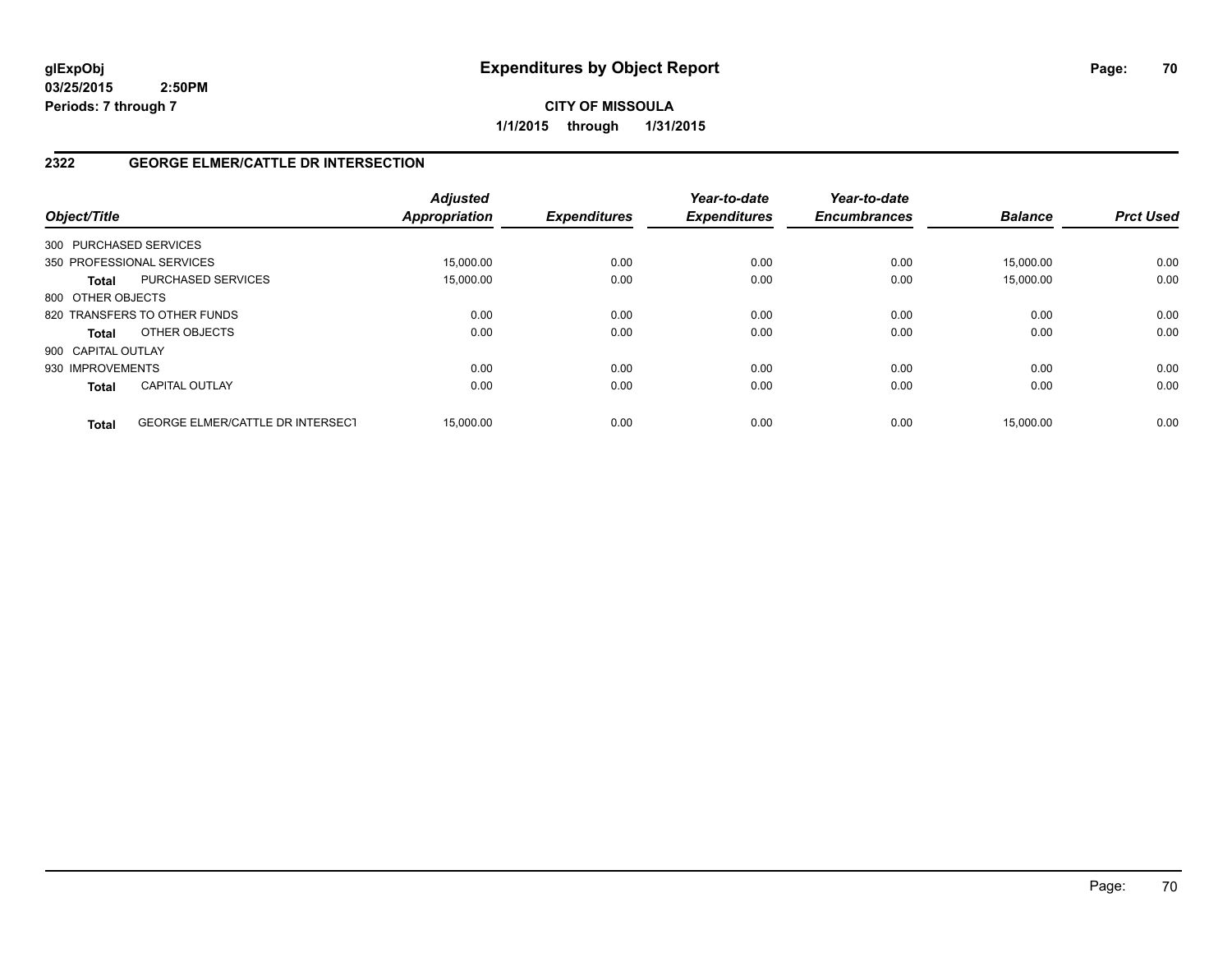**2365 PUBLIC ART FUND**

**220 MAYOR**

|                        |                           | <b>Adjusted</b> |                     | Year-to-date        | Year-to-date        |                |                  |
|------------------------|---------------------------|-----------------|---------------------|---------------------|---------------------|----------------|------------------|
| Object/Title           |                           | Appropriation   | <b>Expenditures</b> | <b>Expenditures</b> | <b>Encumbrances</b> | <b>Balance</b> | <b>Prct Used</b> |
| 300 PURCHASED SERVICES |                           |                 |                     |                     |                     |                |                  |
|                        | 350 PROFESSIONAL SERVICES | 3,000.00        | 0.00                | 2,000.00            | 0.00                | 1,000.00       | 66.67            |
| <b>Total</b>           | <b>PURCHASED SERVICES</b> | 3,000.00        | 0.00                | 2,000.00            | 0.00                | 1,000.00       | 66.67            |
| 800 OTHER OBJECTS      |                           |                 |                     |                     |                     |                |                  |
| 845 CONTINGENCY        |                           | 24.256.00       | 0.00                | 0.00                | 0.00                | 24.256.00      | 0.00             |
| Total                  | OTHER OBJECTS             | 24,256.00       | 0.00                | 0.00                | 0.00                | 24,256.00      | 0.00             |
| 900 CAPITAL OUTLAY     |                           |                 |                     |                     |                     |                |                  |
| 930 IMPROVEMENTS       |                           | 5.615.00        | 0.00                | 5,000.00            | 0.00                | 615.00         | 89.05            |
| <b>Total</b>           | <b>CAPITAL OUTLAY</b>     | 5.615.00        | 0.00                | 5,000.00            | 0.00                | 615.00         | 89.05            |
| <b>Total</b>           | <b>MAYOR</b>              | 32.871.00       | 0.00                | 7,000.00            | 0.00                | 25,871.00      | 21.30            |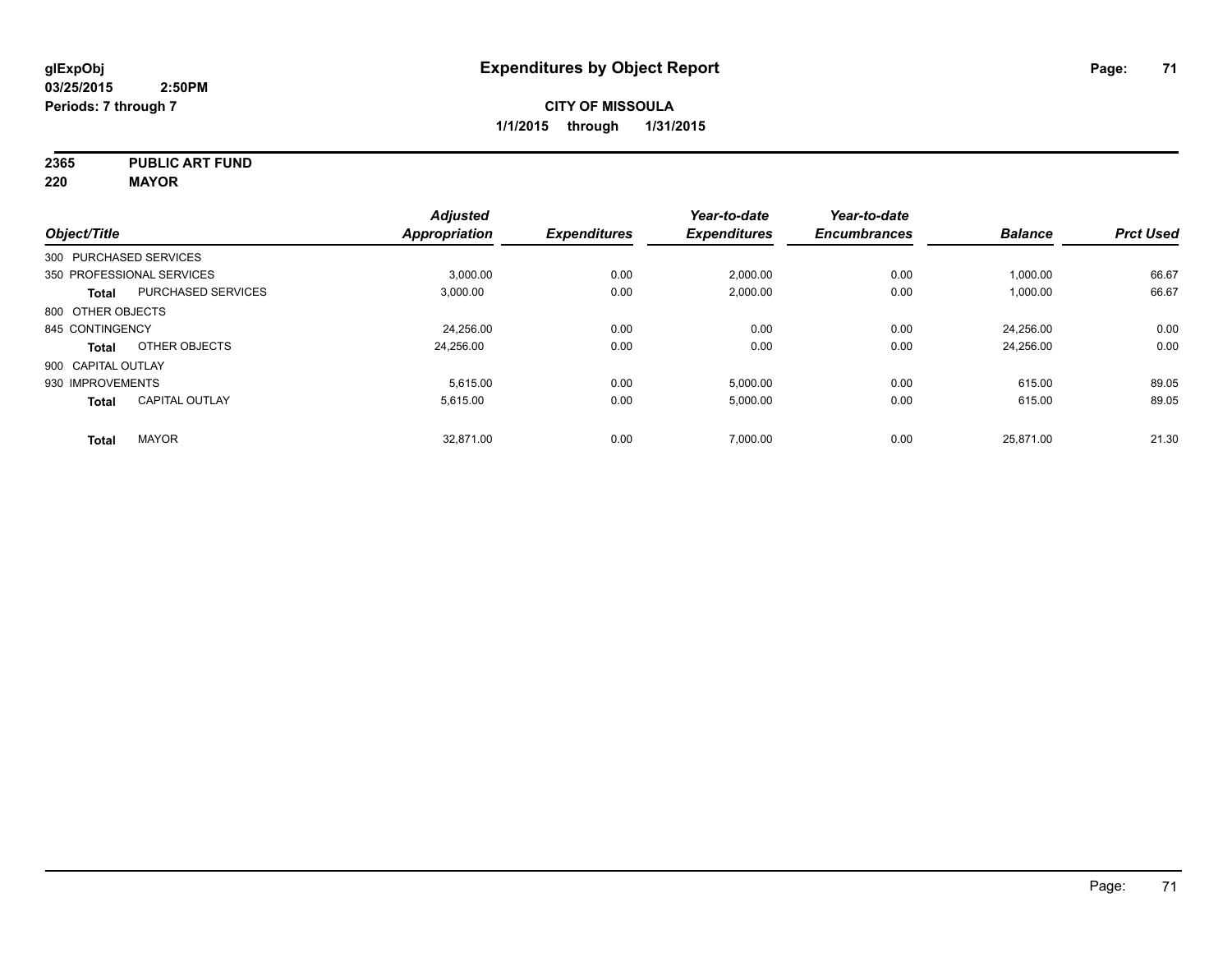#### **2365 PUBLIC ART FUND**

| Object/Title                              | <b>Adjusted</b><br>Appropriation | <b>Expenditures</b> | Year-to-date<br><b>Expenditures</b> | Year-to-date<br><b>Encumbrances</b> | <b>Balance</b> | <b>Prct Used</b> |
|-------------------------------------------|----------------------------------|---------------------|-------------------------------------|-------------------------------------|----------------|------------------|
| 300 PURCHASED SERVICES                    |                                  |                     |                                     |                                     |                |                  |
| 350 PROFESSIONAL SERVICES                 | 3,000.00                         | 0.00                | 2,000.00                            | 0.00                                | 1,000.00       | 66.67            |
| <b>PURCHASED SERVICES</b><br><b>Total</b> | 3.000.00                         | 0.00                | 2.000.00                            | 0.00                                | 1.000.00       | 66.67            |
| 800 OTHER OBJECTS                         |                                  |                     |                                     |                                     |                |                  |
| 845 CONTINGENCY                           | 24,256.00                        | 0.00                | 0.00                                | 0.00                                | 24.256.00      | 0.00             |
| OTHER OBJECTS<br><b>Total</b>             | 24,256.00                        | 0.00                | 0.00                                | 0.00                                | 24.256.00      | 0.00             |
| 900 CAPITAL OUTLAY                        |                                  |                     |                                     |                                     |                |                  |
| 930 IMPROVEMENTS                          | 5.615.00                         | 0.00                | 5,000.00                            | 0.00                                | 615.00         | 89.05            |
| <b>CAPITAL OUTLAY</b><br><b>Total</b>     | 5,615.00                         | 0.00                | 5,000.00                            | 0.00                                | 615.00         | 89.05            |
| PUBLIC ART FUND<br><b>Total</b>           | 32.871.00                        | 0.00                | 7.000.00                            | 0.00                                | 25.871.00      | 21.30            |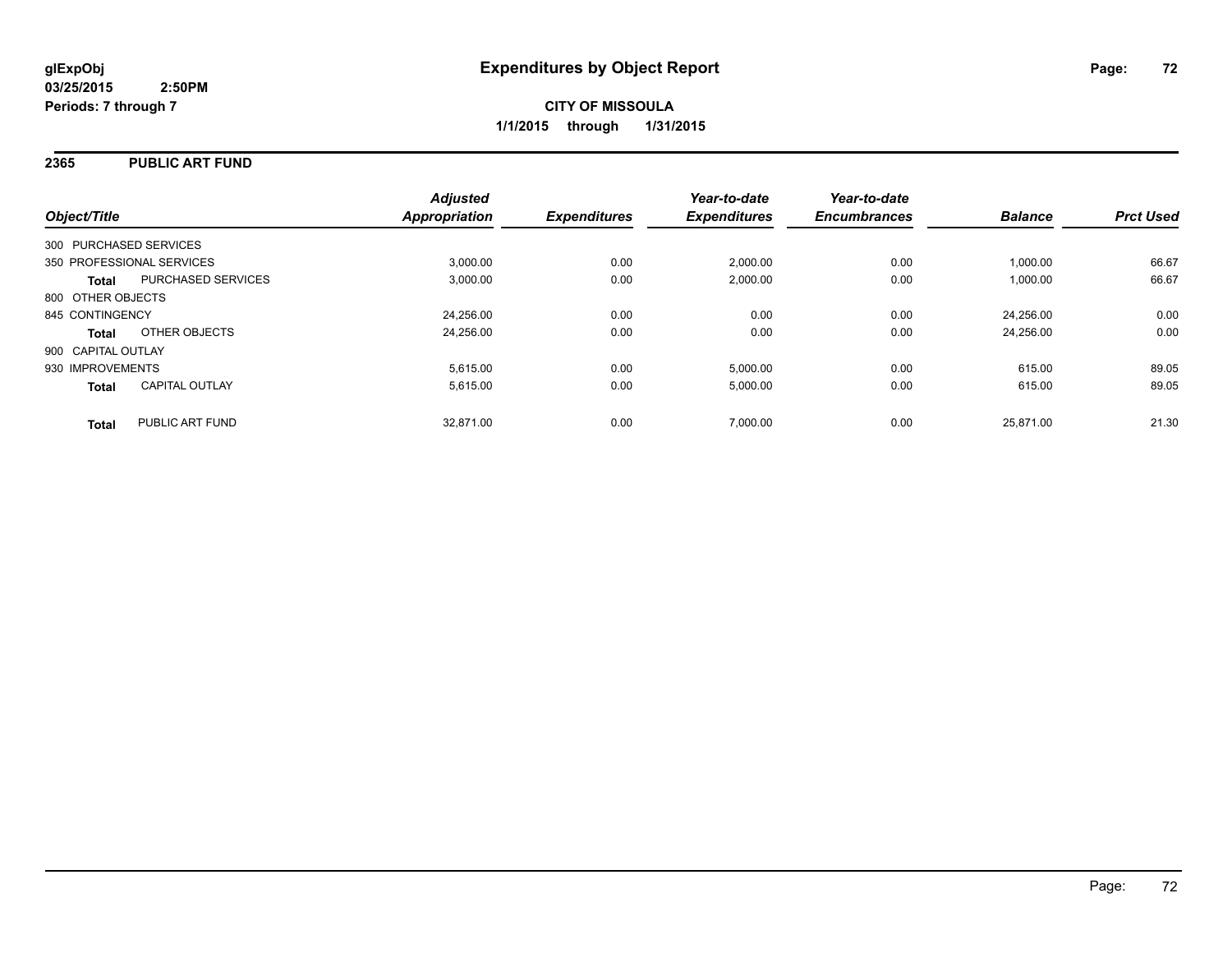#### **2371 EMPLOYEE HEALTH INSURANCE LEVY FUND**

**390 NON-DEPARTMENTAL**

| Object/Title      |                              | <b>Adjusted</b><br>Appropriation | <b>Expenditures</b> | Year-to-date<br><b>Expenditures</b> | Year-to-date<br><b>Encumbrances</b> | <b>Balance</b> | <b>Prct Used</b> |
|-------------------|------------------------------|----------------------------------|---------------------|-------------------------------------|-------------------------------------|----------------|------------------|
| 800 OTHER OBJECTS |                              |                                  |                     |                                     |                                     |                |                  |
|                   | 820 TRANSFERS TO OTHER FUNDS | .324.945.00                      | 0.00                | 662.472.50                          | 0.00                                | 662.472.50     | 50.00            |
| <b>Total</b>      | OTHER OBJECTS                | 1,324,945.00                     | 0.00                | 662.472.50                          | 0.00                                | 662.472.50     | 50.00            |
| Total             | NON-DEPARTMENTAL             | ,324,945.00                      | 0.00                | 662,472.50                          | 0.00                                | 662,472.50     | 50.00            |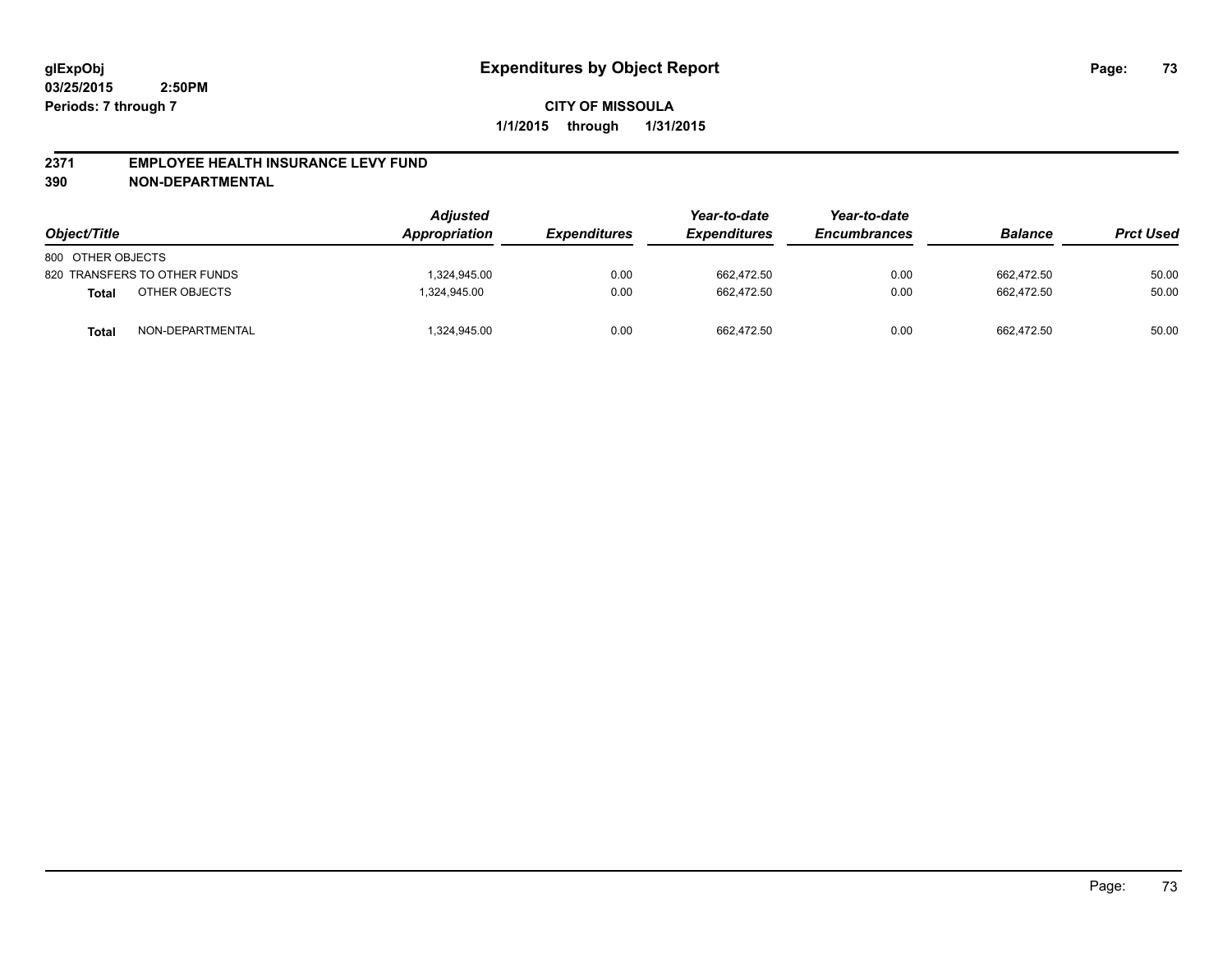**CITY OF MISSOULA 1/1/2015 through 1/31/2015**

# **2371 EMPLOYEE HEALTH INSURANCE LEVY FUND**

| Object/Title                 |                                  | <b>Adjusted</b><br>Appropriation | <i><b>Expenditures</b></i> | Year-to-date<br><b>Expenditures</b> | Year-to-date<br><b>Encumbrances</b> | <b>Balance</b> | <b>Prct Used</b> |
|------------------------------|----------------------------------|----------------------------------|----------------------------|-------------------------------------|-------------------------------------|----------------|------------------|
| 800 OTHER OBJECTS            |                                  |                                  |                            |                                     |                                     |                |                  |
| 820 TRANSFERS TO OTHER FUNDS |                                  | ,324,945.00                      | 0.00                       | 662,472.50                          | 0.00                                | 662.472.50     | 50.00            |
| <b>Total</b>                 | OTHER OBJECTS                    | 324,945.00                       | 0.00                       | 662.472.50                          | 0.00                                | 662.472.50     | 50.00            |
| <b>Total</b>                 | EMPLOYEE HEALTH INSURANCE LEVY F | ,324,945.00                      | 0.00                       | 662.472.50                          | 0.00                                | 662.472.50     | 50.00            |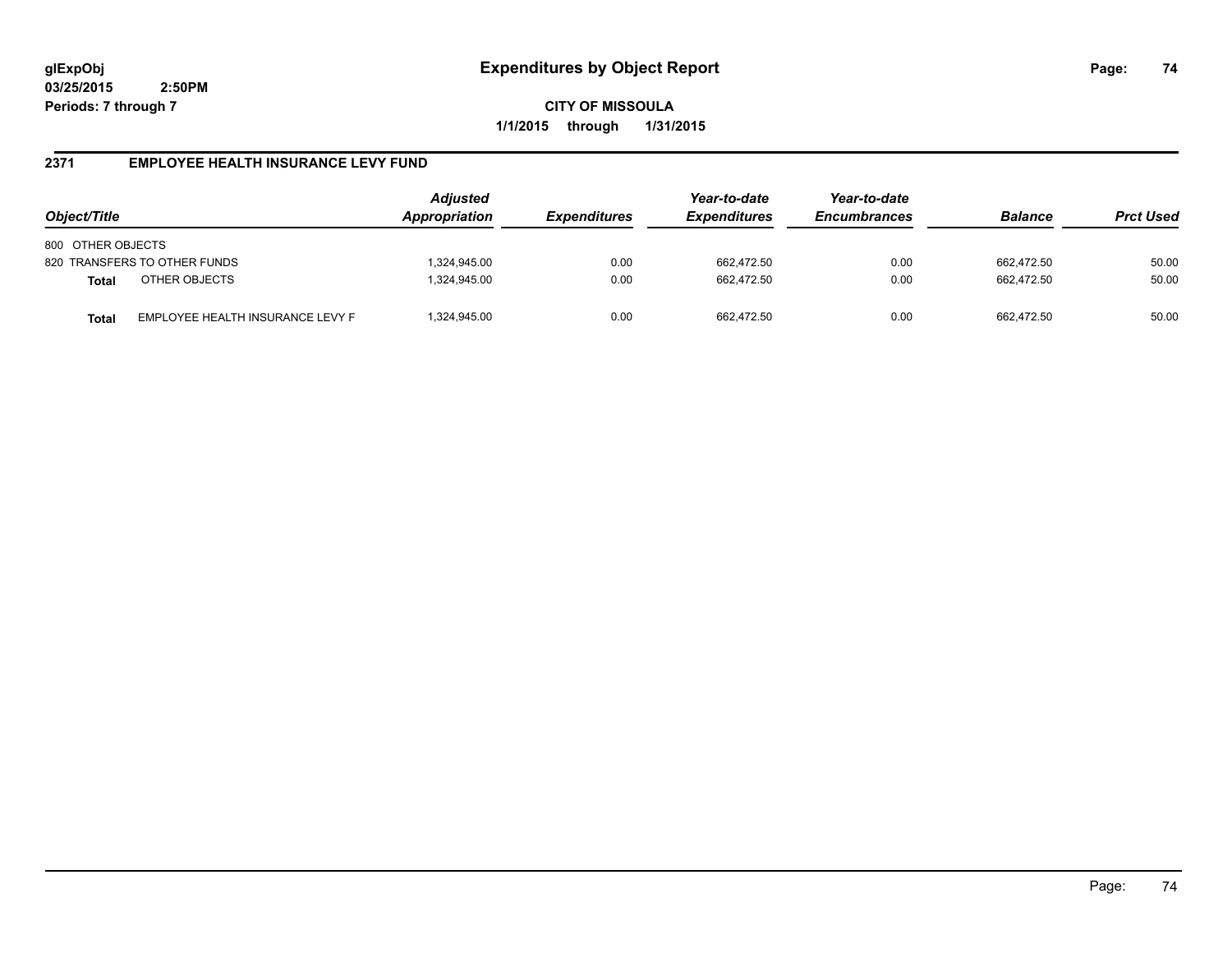**2372 PERMISSIVE MEDICAL LEVY**

**390 NON-DEPARTMENTAL**

| Object/Title                 | <b>Adjusted</b><br>Appropriation | <b>Expenditures</b> | Year-to-date<br><b>Expenditures</b> | Year-to-date<br><b>Encumbrances</b> | <b>Balance</b> | <b>Prct Used</b> |
|------------------------------|----------------------------------|---------------------|-------------------------------------|-------------------------------------|----------------|------------------|
| 800 OTHER OBJECTS            |                                  |                     |                                     |                                     |                |                  |
| 820 TRANSFERS TO OTHER FUNDS | 2,971,522.00                     | 0.00                | 1,485,761.00                        | 0.00                                | 1,485,761.00   | 50.00            |
| OTHER OBJECTS<br>Total       | 2.971.522.00                     | 0.00                | 1,485,761.00                        | 0.00                                | 1.485.761.00   | 50.00            |
| NON-DEPARTMENTAL<br>Total    | 2,971,522.00                     | 0.00                | 1,485,761.00                        | 0.00                                | 1,485,761.00   | 50.00            |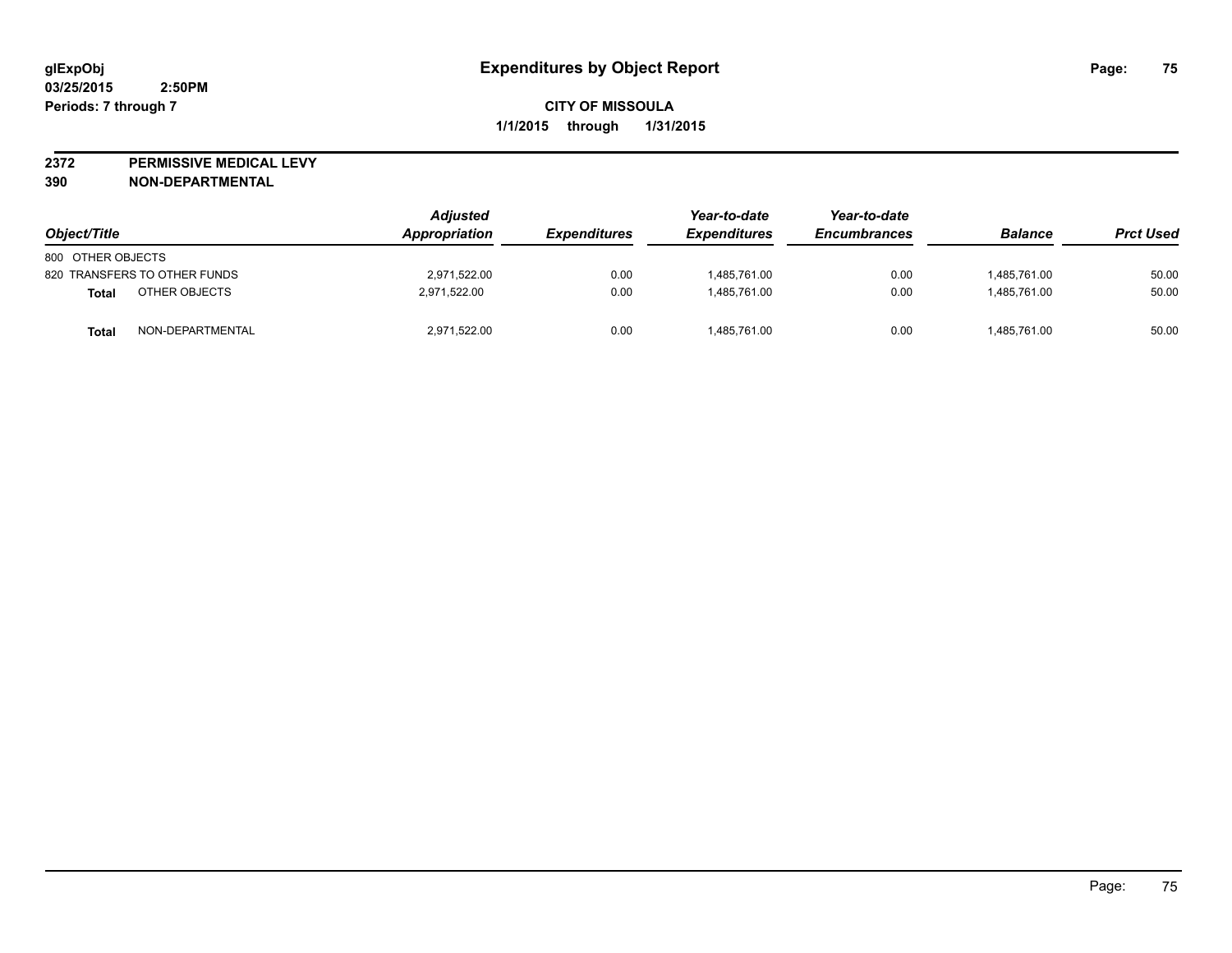**CITY OF MISSOULA 1/1/2015 through 1/31/2015**

#### **2372 PERMISSIVE MEDICAL LEVY**

| Object/Title                            | Adjusted<br>Appropriation | <i><b>Expenditures</b></i> | Year-to-date<br><b>Expenditures</b> | Year-to-date<br><b>Encumbrances</b> | <b>Balance</b> | <b>Prct Used</b> |
|-----------------------------------------|---------------------------|----------------------------|-------------------------------------|-------------------------------------|----------------|------------------|
| 800 OTHER OBJECTS                       |                           |                            |                                     |                                     |                |                  |
| 820 TRANSFERS TO OTHER FUNDS            | 2,971,522.00              | 0.00                       | 1,485,761.00                        | 0.00                                | 1,485,761.00   | 50.00            |
| OTHER OBJECTS<br><b>Total</b>           | 2,971,522.00              | 0.00                       | 1.485.761.00                        | 0.00                                | 1.485.761.00   | 50.00            |
| PERMISSIVE MEDICAL LEVY<br><b>Total</b> | 2,971,522.00              | 0.00                       | 1,485,761.00                        | 0.00                                | 1,485,761.00   | 50.00            |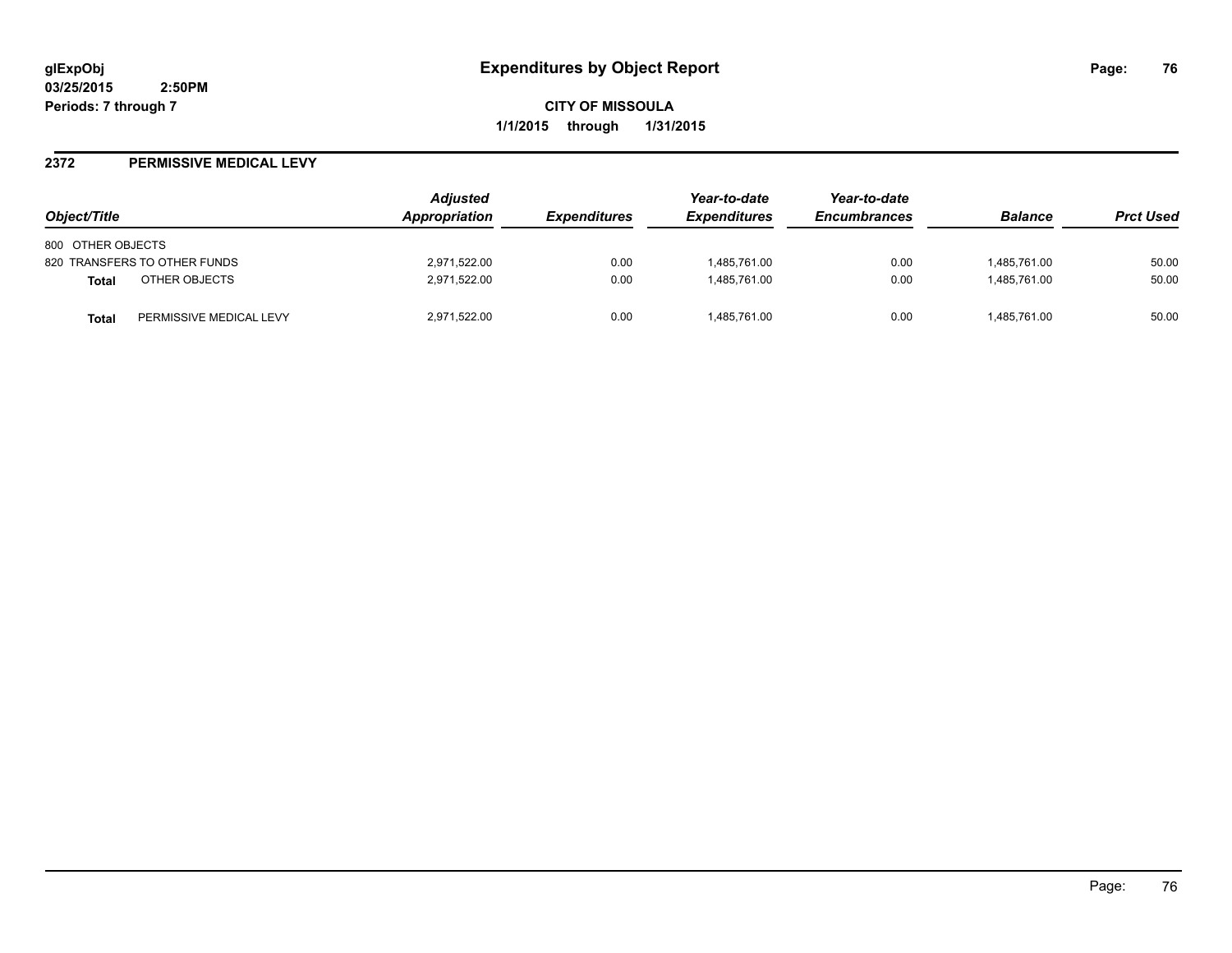#### **2389 CABLE TELEVISION FRANCHISE FUND**

**390 NON-DEPARTMENTAL**

|                          |                                     | <b>Adjusted</b>      |                     | Year-to-date        | Year-to-date        |                |                  |
|--------------------------|-------------------------------------|----------------------|---------------------|---------------------|---------------------|----------------|------------------|
| Object/Title             |                                     | <b>Appropriation</b> | <b>Expenditures</b> | <b>Expenditures</b> | <b>Encumbrances</b> | <b>Balance</b> | <b>Prct Used</b> |
| 300 PURCHASED SERVICES   |                                     |                      |                     |                     |                     |                |                  |
|                          | 330 PUBLICITY, SUBSCRIPTIONS & DUES | 0.00                 | 0.00                | 0.00                | 0.00                | 0.00           | 0.00             |
|                          | 350 PROFESSIONAL SERVICES           | 5,000.00             | 4,997.00            | 7,469.00            | 0.00                | $-2,469.00$    | 149.38           |
| 360 REPAIR & MAINTENANCE |                                     | 0.00                 | 0.00                | 0.00                | 0.00                | 0.00           | 0.00             |
| 370 TRAVEL               |                                     | 1,000.00             | 0.00                | 0.00                | 0.00                | 1,000.00       | 0.00             |
| 380 TRAINING             |                                     | 1,000.00             | 0.00                | 0.00                | 0.00                | 1,000.00       | 0.00             |
| <b>Total</b>             | PURCHASED SERVICES                  | 7,000.00             | 4,997.00            | 7,469.00            | 0.00                | $-469.00$      | 106.70           |
|                          | 700 GRANTS & CONTRIBUTIONS          |                      |                     |                     |                     |                |                  |
|                          | 700 GRANTS & CONTRIBUTIONS          | 440,000.00           | 0.00                | 110,094.20          | 0.00                | 329,905.80     | 25.02            |
| <b>Total</b>             | <b>GRANTS &amp; CONTRIBUTIONS</b>   | 440,000.00           | 0.00                | 110,094.20          | 0.00                | 329,905.80     | 25.02            |
| 800 OTHER OBJECTS        |                                     |                      |                     |                     |                     |                |                  |
|                          | 820 TRANSFERS TO OTHER FUNDS        | 244,110.00           | 0.00                | 122,055.00          | 0.00                | 122,055.00     | 50.00            |
| 845 CONTINGENCY          |                                     | 0.00                 | 0.00                | 0.00                | 0.00                | 0.00           | 0.00             |
| <b>Total</b>             | OTHER OBJECTS                       | 244,110.00           | 0.00                | 122,055.00          | 0.00                | 122,055.00     | 50.00            |
| 900 CAPITAL OUTLAY       |                                     |                      |                     |                     |                     |                |                  |
|                          | 940 MACHINERY & EQUIPMENT           | 44,890.00            | 0.00                | 0.00                | 0.00                | 44,890.00      | 0.00             |
| <b>Total</b>             | <b>CAPITAL OUTLAY</b>               | 44,890.00            | 0.00                | 0.00                | 0.00                | 44,890.00      | 0.00             |
| <b>Total</b>             | NON-DEPARTMENTAL                    | 736,000.00           | 4,997.00            | 239,618.20          | 0.00                | 496,381.80     | 32.56            |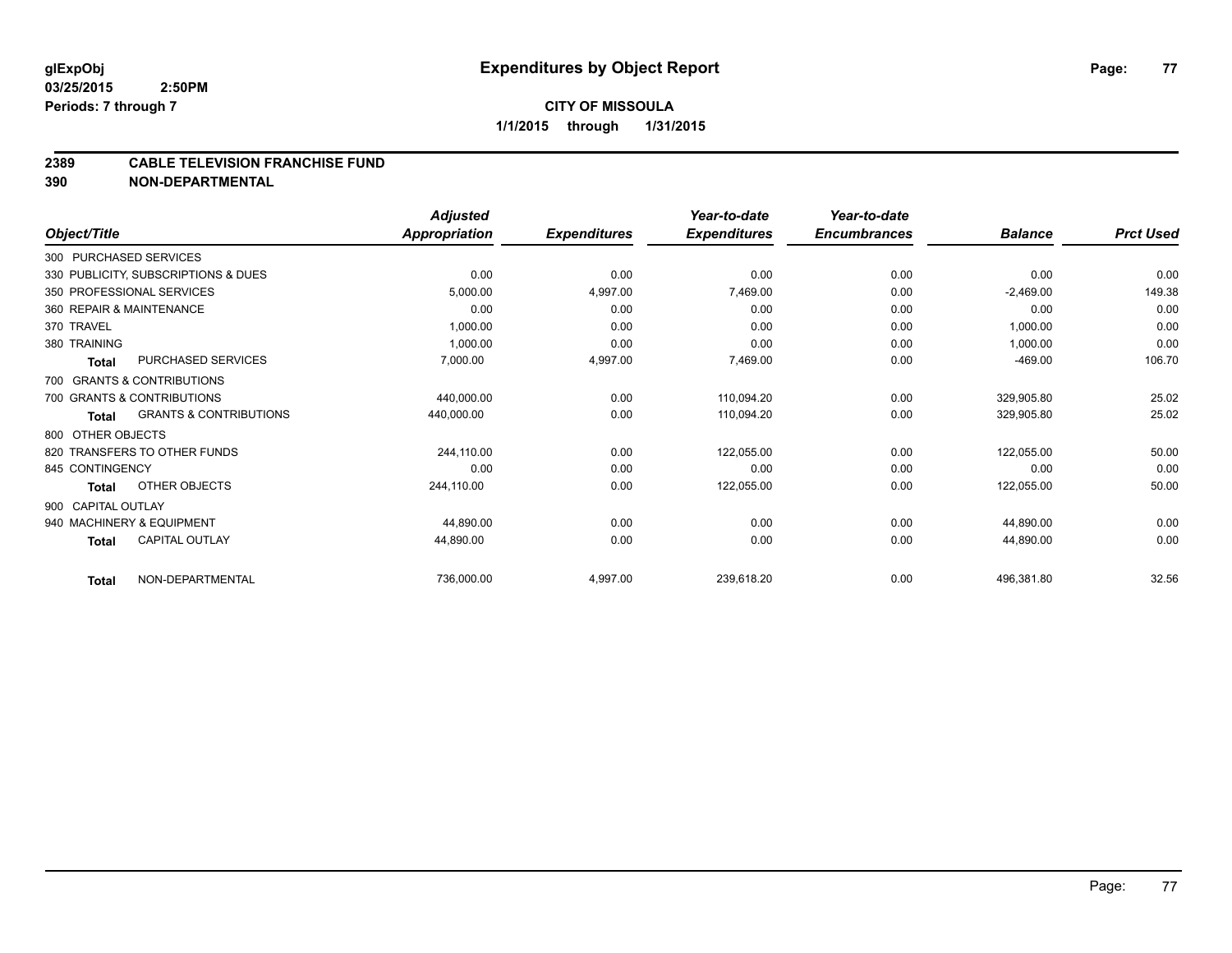# **2389 CABLE TELEVISION FRANCHISE FUND**

| Object/Title       |                                     | <b>Adjusted</b><br><b>Appropriation</b> | <b>Expenditures</b> | Year-to-date<br><b>Expenditures</b> | Year-to-date<br><b>Encumbrances</b> | <b>Balance</b> | <b>Prct Used</b> |
|--------------------|-------------------------------------|-----------------------------------------|---------------------|-------------------------------------|-------------------------------------|----------------|------------------|
|                    |                                     |                                         |                     |                                     |                                     |                |                  |
|                    | 300 PURCHASED SERVICES              |                                         |                     |                                     |                                     |                |                  |
|                    | 330 PUBLICITY, SUBSCRIPTIONS & DUES | 0.00                                    | 0.00                | 0.00                                | 0.00                                | 0.00           | 0.00             |
|                    | 350 PROFESSIONAL SERVICES           | 5,000.00                                | 4,997.00            | 7,469.00                            | 0.00                                | $-2,469.00$    | 149.38           |
|                    | 360 REPAIR & MAINTENANCE            | 0.00                                    | 0.00                | 0.00                                | 0.00                                | 0.00           | 0.00             |
| 370 TRAVEL         |                                     | 1,000.00                                | 0.00                | 0.00                                | 0.00                                | 1,000.00       | 0.00             |
| 380 TRAINING       |                                     | 1,000.00                                | 0.00                | 0.00                                | 0.00                                | 1,000.00       | 0.00             |
| Total              | PURCHASED SERVICES                  | 7,000.00                                | 4,997.00            | 7,469.00                            | 0.00                                | $-469.00$      | 106.70           |
|                    | 700 GRANTS & CONTRIBUTIONS          |                                         |                     |                                     |                                     |                |                  |
|                    | 700 GRANTS & CONTRIBUTIONS          | 440,000.00                              | 0.00                | 110,094.20                          | 0.00                                | 329,905.80     | 25.02            |
| Total              | <b>GRANTS &amp; CONTRIBUTIONS</b>   | 440,000.00                              | 0.00                | 110,094.20                          | 0.00                                | 329,905.80     | 25.02            |
| 800 OTHER OBJECTS  |                                     |                                         |                     |                                     |                                     |                |                  |
|                    | 820 TRANSFERS TO OTHER FUNDS        | 244,110.00                              | 0.00                | 122,055.00                          | 0.00                                | 122,055.00     | 50.00            |
| 845 CONTINGENCY    |                                     | 0.00                                    | 0.00                | 0.00                                | 0.00                                | 0.00           | 0.00             |
| Total              | OTHER OBJECTS                       | 244,110.00                              | 0.00                | 122,055.00                          | 0.00                                | 122,055.00     | 50.00            |
| 900 CAPITAL OUTLAY |                                     |                                         |                     |                                     |                                     |                |                  |
|                    | 940 MACHINERY & EQUIPMENT           | 44,890.00                               | 0.00                | 0.00                                | 0.00                                | 44,890.00      | 0.00             |
| Total              | <b>CAPITAL OUTLAY</b>               | 44,890.00                               | 0.00                | 0.00                                | 0.00                                | 44,890.00      | 0.00             |
| <b>Total</b>       | CABLE TELEVISION FRANCHISE FUND     | 736,000.00                              | 4,997.00            | 239,618.20                          | 0.00                                | 496,381.80     | 32.56            |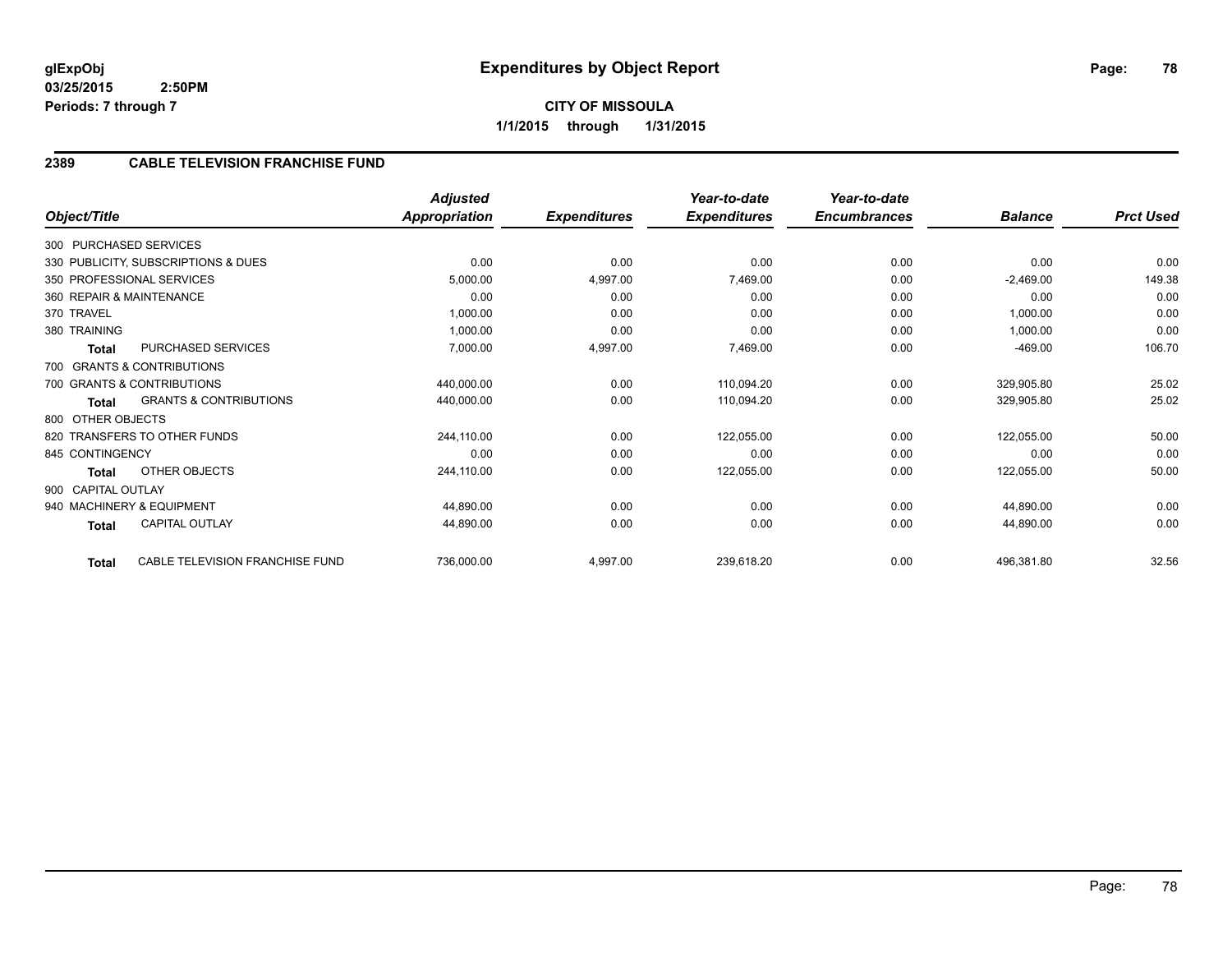# **2390 DRUG FORFEITURE FUND**

**290 POLICE**

|                                            | <b>Adjusted</b> |                     | Year-to-date        | Year-to-date        |                |                  |
|--------------------------------------------|-----------------|---------------------|---------------------|---------------------|----------------|------------------|
| Object/Title                               | Appropriation   | <b>Expenditures</b> | <b>Expenditures</b> | <b>Encumbrances</b> | <b>Balance</b> | <b>Prct Used</b> |
| 100 PERSONAL SERVICES                      |                 |                     |                     |                     |                |                  |
| 110 SALARIES AND WAGES                     | 0.00            | 0.00                | 0.00                | 0.00                | 0.00           | 0.00             |
| 120 OVERTIME/TERMINATION                   | 0.00            | 0.00                | 0.00                | 0.00                | 0.00           | 0.00             |
| 140 EMPLOYER CONTRIBUTIONS                 | 0.00            | 0.00                | 0.00                | 0.00                | 0.00           | 0.00             |
| PERSONAL SERVICES<br><b>Total</b>          | 0.00            | 0.00                | 0.00                | 0.00                | 0.00           | 0.00             |
| 200 SUPPLIES                               |                 |                     |                     |                     |                |                  |
| 210 OFFICE SUPPLIES                        | 0.00            | 0.00                | 0.00                | 0.00                | 0.00           | 0.00             |
| 220 OPERATING SUPPLIES                     | 3,000.00        | 1,416.34            | 15,548.05           | 0.00                | $-12,548.05$   | 518.27           |
| 230 REPAIR/MAINTENANCE                     | 3,000.00        | 0.00                | 0.00                | 0.00                | 3,000.00       | 0.00             |
| 231 GASOLINE                               | 500.00          | 0.00                | 0.00                | 0.00                | 500.00         | 0.00             |
| 240 OTHER SUPPLIES                         | 0.00            | 0.00                | 0.00                | 0.00                | 0.00           | 0.00             |
| <b>SUPPLIES</b><br><b>Total</b>            | 6,500.00        | 1,416.34            | 15,548.05           | 0.00                | $-9,048.05$    | 239.20           |
| 300 PURCHASED SERVICES                     |                 |                     |                     |                     |                |                  |
| 310 COMMUNICATIONS                         | 500.00          | 0.00                | 0.00                | 0.00                | 500.00         | 0.00             |
| 320 PRINTING & DUPLICATING                 | 300.00          | 0.00                | 0.00                | 0.00                | 300.00         | 0.00             |
| 330 PUBLICITY, SUBSCRIPTIONS & DUES        | 0.00            | 0.00                | 0.00                | 0.00                | 0.00           | 0.00             |
| 344 TELEPHONE SERVICE                      | 0.00            | 0.00                | 0.00                | 0.00                | 0.00           | 0.00             |
| 350 PROFESSIONAL SERVICES                  | 0.00            | 0.00                | 0.00                | 0.00                | 0.00           | 0.00             |
| 360 REPAIR & MAINTENANCE                   | 1,000.00        | 0.00                | 0.00                | 0.00                | 1,000.00       | 0.00             |
| 370 TRAVEL                                 | 4,000.00        | $-349.20$           | $-278.01$           | 0.00                | 4,278.01       | $-6.95$          |
| 380 TRAINING                               | 2,000.00        | 0.00                | 0.00                | 0.00                | 2,000.00       | 0.00             |
| 390 OTHER PURCHASED SERVICES               | 500.00          | 0.00                | 0.00                | 0.00                | 500.00         | 0.00             |
| PURCHASED SERVICES<br><b>Total</b>         | 8,300.00        | $-349.20$           | $-278.01$           | 0.00                | 8,578.01       | $-3.35$          |
| 500 FIXED CHARGES                          |                 |                     |                     |                     |                |                  |
| 500 FIXED CHARGES                          | 1,000.00        | 0.00                | 0.00                | 0.00                | 1,000.00       | 0.00             |
| <b>FIXED CHARGES</b><br>Total              | 1,000.00        | 0.00                | 0.00                | 0.00                | 1,000.00       | 0.00             |
| 700 GRANTS & CONTRIBUTIONS                 |                 |                     |                     |                     |                |                  |
| 700 GRANTS & CONTRIBUTIONS                 | 0.00            | 0.00                | 0.00                | 0.00                | 0.00           | 0.00             |
| <b>GRANTS &amp; CONTRIBUTIONS</b><br>Total | 0.00            | 0.00                | 0.00                | 0.00                | 0.00           | 0.00             |
| 800 OTHER OBJECTS                          |                 |                     |                     |                     |                |                  |
| 820 TRANSFERS TO OTHER FUNDS               | 0.00            | 0.00                | 0.00                | 0.00                | 0.00           | 0.00             |
| 845 CONTINGENCY                            | 0.00            | 0.00                | 0.00                | 0.00                | 0.00           | 0.00             |
| OTHER OBJECTS<br><b>Total</b>              | 0.00            | 0.00                | 0.00                | 0.00                | 0.00           | 0.00             |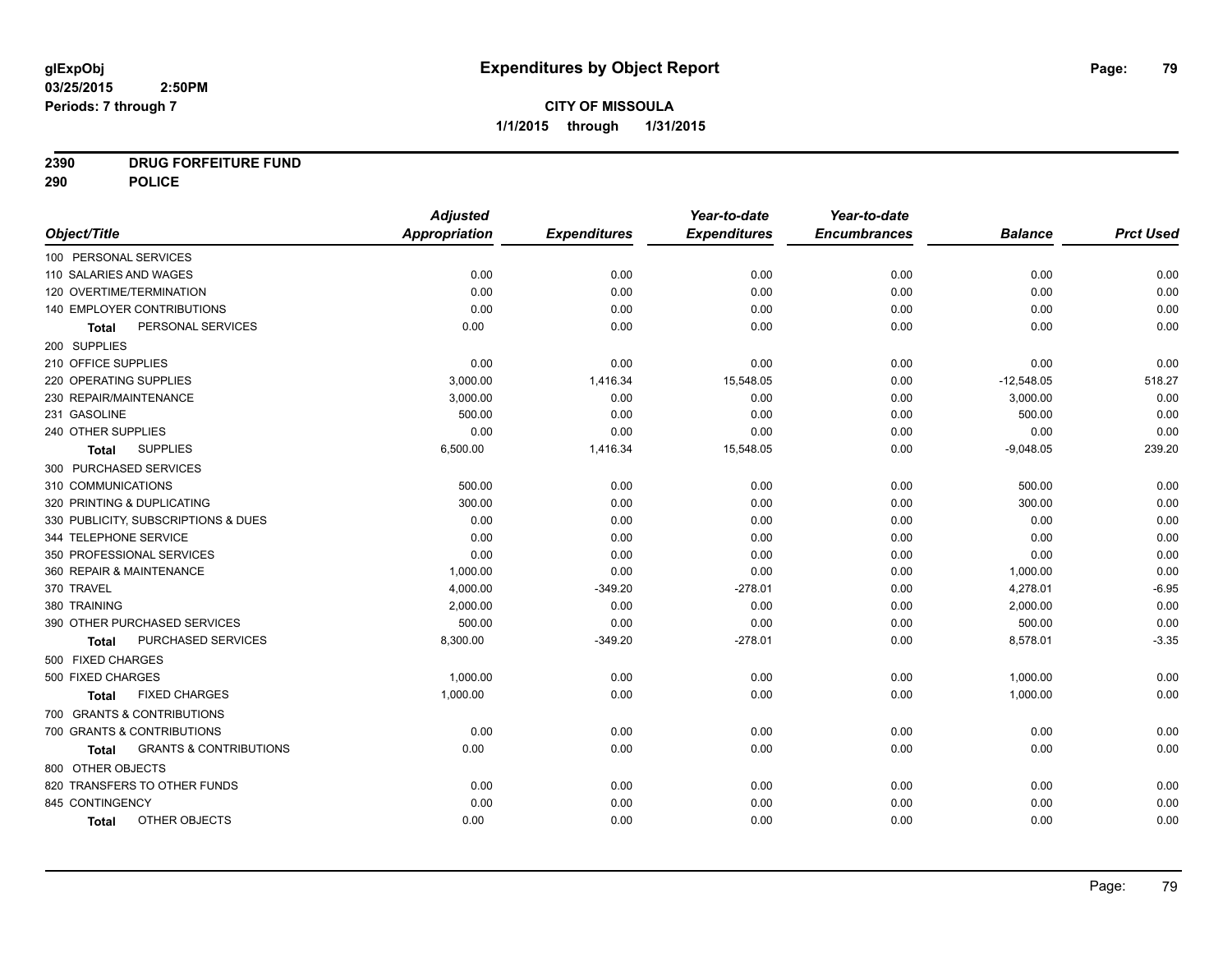**2390 DRUG FORFEITURE FUND**

**290 POLICE**

| Object/Title                          | <b>Adjusted</b><br>Appropriation | <i><b>Expenditures</b></i> | Year-to-date<br><b>Expenditures</b> | Year-to-date<br><b>Encumbrances</b> | <b>Balance</b> | <b>Prct Used</b> |
|---------------------------------------|----------------------------------|----------------------------|-------------------------------------|-------------------------------------|----------------|------------------|
| 900 CAPITAL OUTLAY                    |                                  |                            |                                     |                                     |                |                  |
| 930 IMPROVEMENTS                      | 0.00                             | 0.00                       | 0.00                                | 0.00                                | 0.00           | 0.00             |
| 940 MACHINERY & EQUIPMENT             | 12,000.00                        | 0.00                       | 0.00                                | 0.00                                | 12,000.00      | 0.00             |
| <b>CAPITAL OUTLAY</b><br><b>Total</b> | 12,000.00                        | 0.00                       | 0.00                                | 0.00                                | 12,000.00      | 0.00             |
| POLICE<br><b>Total</b>                | 27,800.00                        | 1.067.14                   | 15.270.04                           | 0.00                                | 12,529.96      | 54.93            |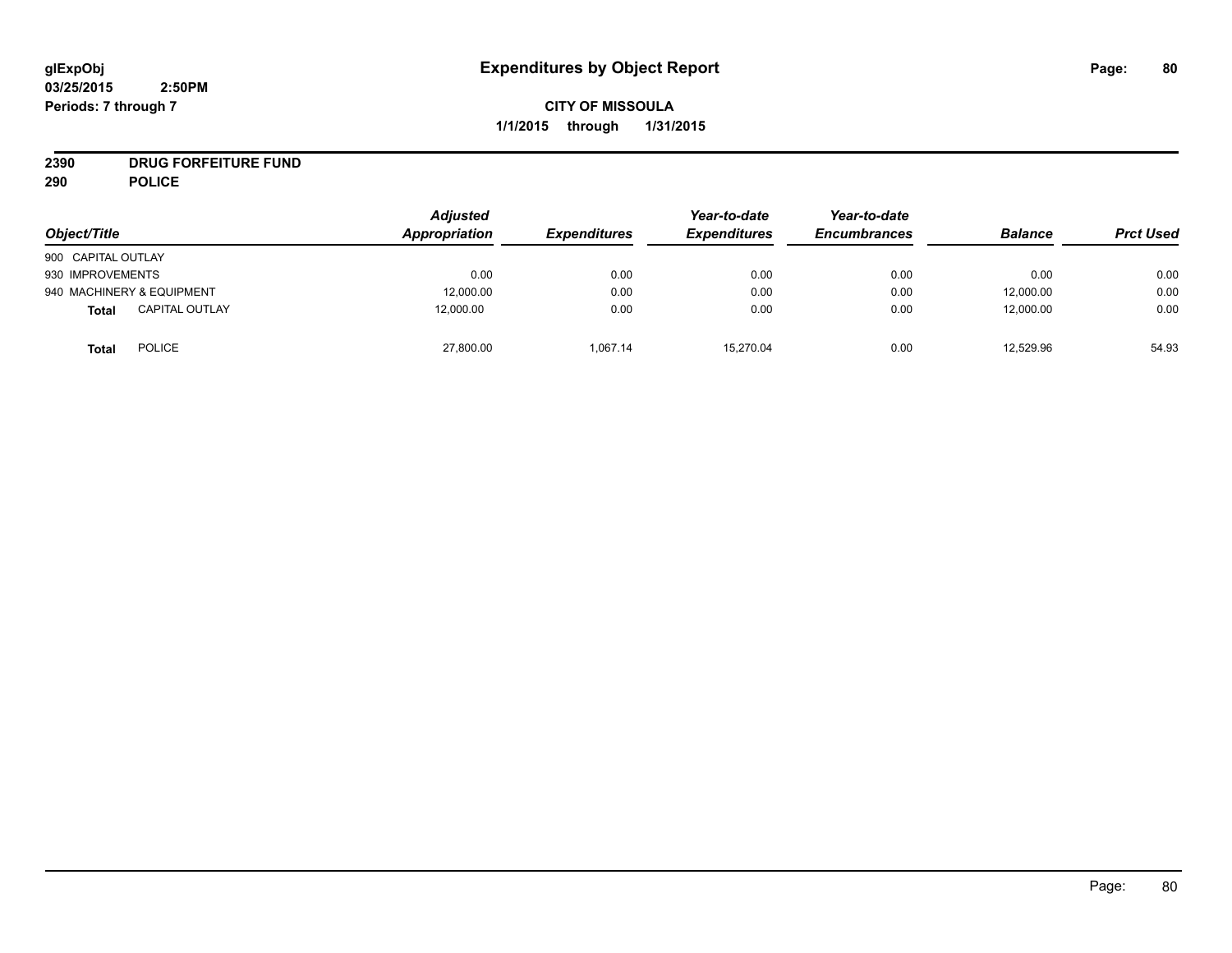**1/1/2015 through 1/31/2015**

#### **2390 DRUG FORFEITURE FUND**

|                                            | <b>Adjusted</b>      |                     | Year-to-date        | Year-to-date        |                |                  |
|--------------------------------------------|----------------------|---------------------|---------------------|---------------------|----------------|------------------|
| Object/Title                               | <b>Appropriation</b> | <b>Expenditures</b> | <b>Expenditures</b> | <b>Encumbrances</b> | <b>Balance</b> | <b>Prct Used</b> |
| 100 PERSONAL SERVICES                      |                      |                     |                     |                     |                |                  |
| 110 SALARIES AND WAGES                     | 0.00                 | 0.00                | 0.00                | 0.00                | 0.00           | 0.00             |
| 120 OVERTIME/TERMINATION                   | 0.00                 | 0.00                | 0.00                | 0.00                | 0.00           | 0.00             |
| 140 EMPLOYER CONTRIBUTIONS                 | 0.00                 | 0.00                | 0.00                | 0.00                | 0.00           | 0.00             |
| PERSONAL SERVICES<br><b>Total</b>          | 0.00                 | 0.00                | 0.00                | 0.00                | 0.00           | 0.00             |
| 200 SUPPLIES                               |                      |                     |                     |                     |                |                  |
| 210 OFFICE SUPPLIES                        | 0.00                 | 0.00                | 0.00                | 0.00                | 0.00           | 0.00             |
| 220 OPERATING SUPPLIES                     | 3,000.00             | 1,416.34            | 15,548.05           | 0.00                | $-12,548.05$   | 518.27           |
| 230 REPAIR/MAINTENANCE                     | 3,000.00             | 0.00                | 0.00                | 0.00                | 3,000.00       | 0.00             |
| 231 GASOLINE                               | 500.00               | 0.00                | 0.00                | 0.00                | 500.00         | 0.00             |
| 240 OTHER SUPPLIES                         | 0.00                 | 0.00                | 0.00                | 0.00                | 0.00           | 0.00             |
| <b>SUPPLIES</b><br><b>Total</b>            | 6,500.00             | 1,416.34            | 15,548.05           | 0.00                | $-9,048.05$    | 239.20           |
| 300 PURCHASED SERVICES                     |                      |                     |                     |                     |                |                  |
| 310 COMMUNICATIONS                         | 500.00               | 0.00                | 0.00                | 0.00                | 500.00         | 0.00             |
| 320 PRINTING & DUPLICATING                 | 300.00               | 0.00                | 0.00                | 0.00                | 300.00         | 0.00             |
| 330 PUBLICITY, SUBSCRIPTIONS & DUES        | 0.00                 | 0.00                | 0.00                | 0.00                | 0.00           | 0.00             |
| 344 TELEPHONE SERVICE                      | 0.00                 | 0.00                | 0.00                | 0.00                | 0.00           | 0.00             |
| 350 PROFESSIONAL SERVICES                  | 0.00                 | 0.00                | 0.00                | 0.00                | 0.00           | 0.00             |
| 360 REPAIR & MAINTENANCE                   | 1,000.00             | 0.00                | 0.00                | 0.00                | 1,000.00       | 0.00             |
| 370 TRAVEL                                 | 4,000.00             | $-349.20$           | $-278.01$           | 0.00                | 4,278.01       | $-6.95$          |
| 380 TRAINING                               | 2,000.00             | 0.00                | 0.00                | 0.00                | 2,000.00       | 0.00             |
| 390 OTHER PURCHASED SERVICES               | 500.00               | 0.00                | 0.00                | 0.00                | 500.00         | 0.00             |
| <b>PURCHASED SERVICES</b><br><b>Total</b>  | 8,300.00             | $-349.20$           | $-278.01$           | 0.00                | 8,578.01       | $-3.35$          |
| 500 FIXED CHARGES                          |                      |                     |                     |                     |                |                  |
| 500 FIXED CHARGES                          | 1,000.00             | 0.00                | 0.00                | 0.00                | 1,000.00       | 0.00             |
| <b>FIXED CHARGES</b><br>Total              | 1,000.00             | 0.00                | 0.00                | 0.00                | 1,000.00       | 0.00             |
| 700 GRANTS & CONTRIBUTIONS                 |                      |                     |                     |                     |                |                  |
| 700 GRANTS & CONTRIBUTIONS                 | 0.00                 | 0.00                | 0.00                | 0.00                | 0.00           | 0.00             |
| <b>GRANTS &amp; CONTRIBUTIONS</b><br>Total | 0.00                 | 0.00                | 0.00                | 0.00                | 0.00           | 0.00             |
| 800 OTHER OBJECTS                          |                      |                     |                     |                     |                |                  |
| 820 TRANSFERS TO OTHER FUNDS               | 0.00                 | 0.00                | 0.00                | 0.00                | 0.00           | 0.00             |
| 845 CONTINGENCY                            | 0.00                 | 0.00                | 0.00                | 0.00                | 0.00           | 0.00             |
| OTHER OBJECTS<br><b>Total</b>              | 0.00                 | 0.00                | 0.00                | 0.00                | 0.00           | 0.00             |
| 900 CAPITAL OUTLAY                         |                      |                     |                     |                     |                |                  |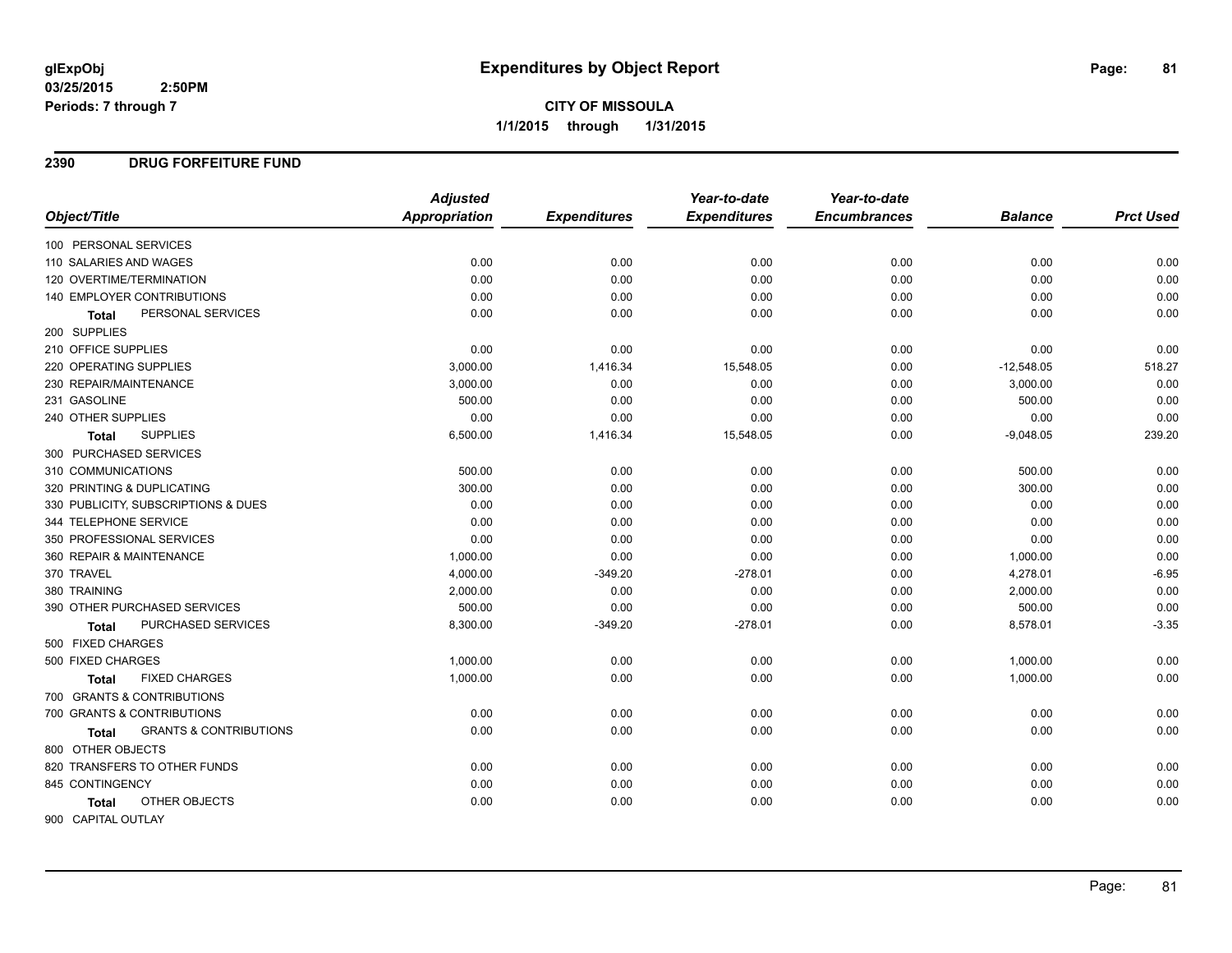**CITY OF MISSOULA 1/1/2015 through 1/31/2015**

#### **2390 DRUG FORFEITURE FUND**

|                                      | <b>Adjusted</b><br>Appropriation |                     | Year-to-date        | Year-to-date<br><b>Encumbrances</b> | <b>Balance</b> |                  |
|--------------------------------------|----------------------------------|---------------------|---------------------|-------------------------------------|----------------|------------------|
| Object/Title                         |                                  | <b>Expenditures</b> | <b>Expenditures</b> |                                     |                | <b>Prct Used</b> |
| 930 IMPROVEMENTS                     | 0.00                             | 0.00                | 0.00                | 0.00                                | 0.00           | 0.00             |
| 940 MACHINERY & EQUIPMENT            | 12,000.00                        | 0.00                | 0.00                | 0.00                                | 12,000.00      | 0.00             |
| <b>CAPITAL OUTLAY</b><br>Total       | 12,000.00                        | 0.00                | 0.00                | 0.00                                | 12,000.00      | 0.00             |
| DRUG FORFEITURE FUND<br><b>Total</b> | 27,800.00                        | 1.067.14            | 15.270.04           | 0.00                                | 12.529.96      | 54.93            |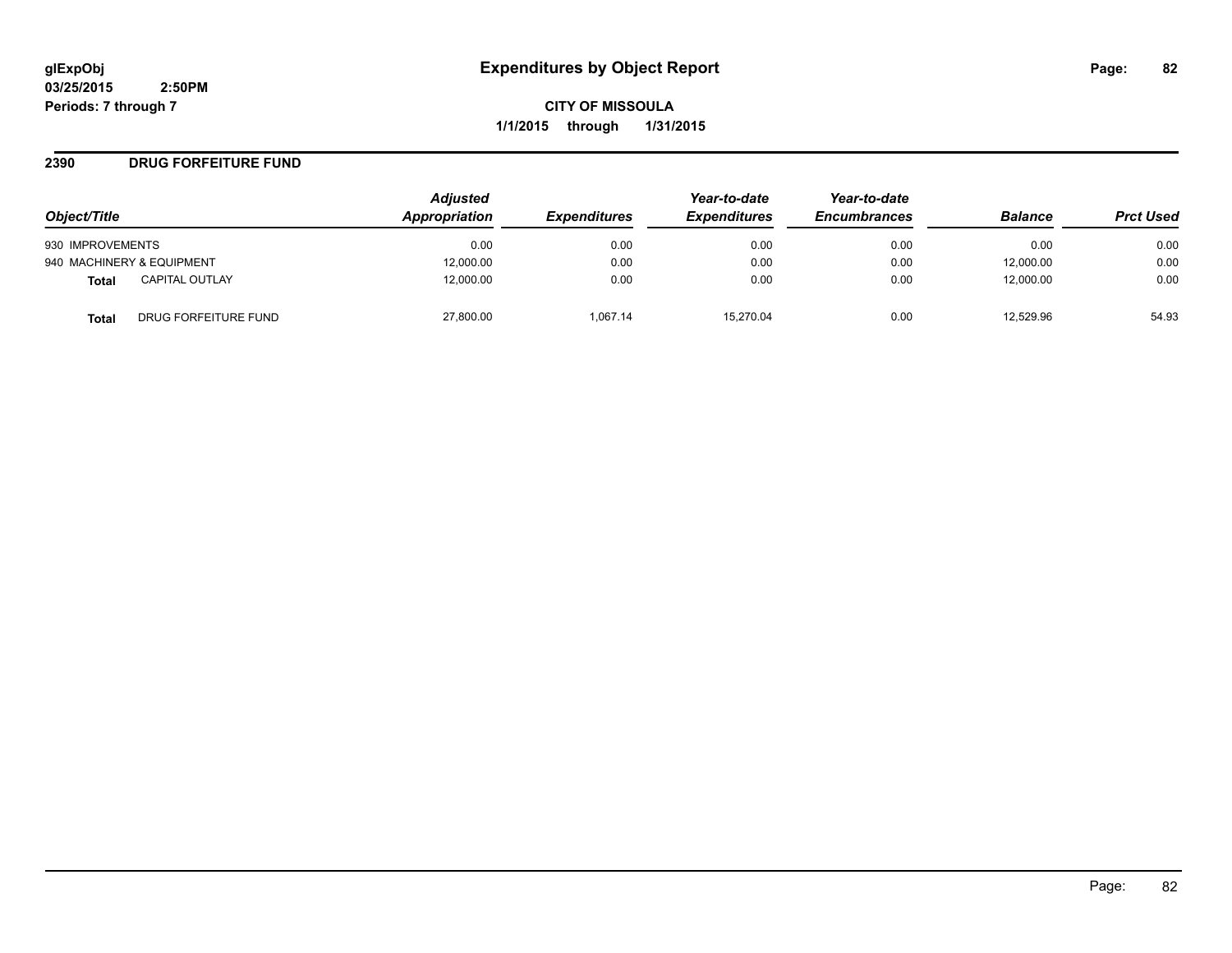**2394 BUILDING INSPECTION FUND**

**310 BUILDING INSPECTION**

|                                           | <b>Adjusted</b>      |                     | Year-to-date        | Year-to-date        |                |                  |
|-------------------------------------------|----------------------|---------------------|---------------------|---------------------|----------------|------------------|
| Object/Title                              | <b>Appropriation</b> | <b>Expenditures</b> | <b>Expenditures</b> | <b>Encumbrances</b> | <b>Balance</b> | <b>Prct Used</b> |
| 100 PERSONAL SERVICES                     |                      |                     |                     |                     |                |                  |
| 110 SALARIES AND WAGES                    | 635,518.00           | 99,361.10           | 282,913.44          | 0.00                | 352,604.56     | 44.52            |
| 120 OVERTIME/TERMINATION                  | 500.00               | 0.00                | 0.00                | 0.00                | 500.00         | 0.00             |
| 130 OTHER                                 | 19,836.00            | 0.00                | 0.00                | 0.00                | 19,836.00      | 0.00             |
| 140 EMPLOYER CONTRIBUTIONS                | 212,966.00           | 39,859.94           | 115,155.63          | 0.00                | 97,810.37      | 54.07            |
| <b>141 STATE RETIREMENT CONTRIBUTIONS</b> | 0.00                 | 13.32               | 241.38              | 0.00                | $-241.38$      | 0.00             |
| PERSONAL SERVICES<br>Total                | 868,820.00           | 139,234.36          | 398,310.45          | 0.00                | 470,509.55     | 45.84            |
| 200 SUPPLIES                              |                      |                     |                     |                     |                |                  |
| 210 OFFICE SUPPLIES                       | 2,200.00             | 815.92              | 2,770.32            | 0.00                | $-570.32$      | 125.92           |
| 220 OPERATING SUPPLIES                    | 10,500.00            | 0.00                | 5,631.03            | 0.00                | 4,868.97       | 53.63            |
| 230 REPAIR/MAINTENANCE                    | 3,000.00             | 0.00                | 15.84               | 0.00                | 2,984.16       | 0.53             |
| 231 GASOLINE                              | 11,475.00            | 454.98              | 3,538.35            | 0.00                | 7,936.65       | 30.84            |
| 250 SUPPLIES FOR RESALE                   | 500.00               | 0.00                | 0.00                | 0.00                | 500.00         | 0.00             |
| <b>SUPPLIES</b><br>Total                  | 27,675.00            | 1,270.90            | 11,955.54           | 0.00                | 15,719.46      | 43.20            |
| 300 PURCHASED SERVICES                    |                      |                     |                     |                     |                |                  |
| 310 COMMUNICATIONS                        | 1,000.00             | 91.77               | 91.77               | 0.00                | 908.23         | 9.18             |
| 320 PRINTING & DUPLICATING                | 7,600.00             | 124.79              | 1,654.59            | 0.00                | 5,945.41       | 21.77            |
| 330 PUBLICITY, SUBSCRIPTIONS & DUES       | 2,100.00             | 225.00              | 1,345.76            | 0.00                | 754.24         | 64.08            |
| 344 TELEPHONE SERVICE                     | 16,198.00            | 476.00              | 8,374.61            | 0.00                | 7,823.39       | 51.70            |
| 350 PROFESSIONAL SERVICES                 | 5,300.00             | 2,239.42            | 12,210.92           | 0.00                | $-6,910.92$    | 230.39           |
| 360 REPAIR & MAINTENANCE                  | 33,378.00            | 0.00                | 2,038.45            | 0.00                | 31,339.55      | 6.11             |
| 370 TRAVEL                                | 10,025.00            | 243.16              | 803.60              | 0.00                | 9,221.40       | 8.02             |
| 380 TRAINING                              | 6,500.00             | 757.00              | 1,556.40            | 0.00                | 4,943.60       | 23.94            |
| PURCHASED SERVICES<br><b>Total</b>        | 82,101.00            | 4,157.14            | 28,076.10           | 0.00                | 54,024.90      | 34.20            |
| 500 FIXED CHARGES                         |                      |                     |                     |                     |                |                  |
| 500 FIXED CHARGES                         | 259,008.00           | 2,292.98            | 126,852.42          | 0.00                | 132, 155.58    | 48.98            |
| 550 MERCHANT SERVICE FEES                 | 0.00                 | 1,315.02            | 7,379.78            | 0.00                | $-7,379.78$    | 0.00             |
| <b>FIXED CHARGES</b><br><b>Total</b>      | 259,008.00           | 3,608.00            | 134,232.20          | 0.00                | 124,775.80     | 51.83            |
| 600 DEBT SERVICE                          |                      |                     |                     |                     |                |                  |
| 620 INTEREST / SERVICE FEES               | 0.00                 | 0.00                | 0.00                | 0.00                | 0.00           | 0.00             |
| <b>DEBT SERVICE</b><br><b>Total</b>       | 0.00                 | 0.00                | 0.00                | 0.00                | 0.00           | 0.00             |
| 900 CAPITAL OUTLAY                        |                      |                     |                     |                     |                |                  |
| 940 MACHINERY & EQUIPMENT                 | 0.00                 | 0.00                | 20,219.00           | 0.00                | $-20,219.00$   | 0.00             |
|                                           |                      |                     |                     |                     |                |                  |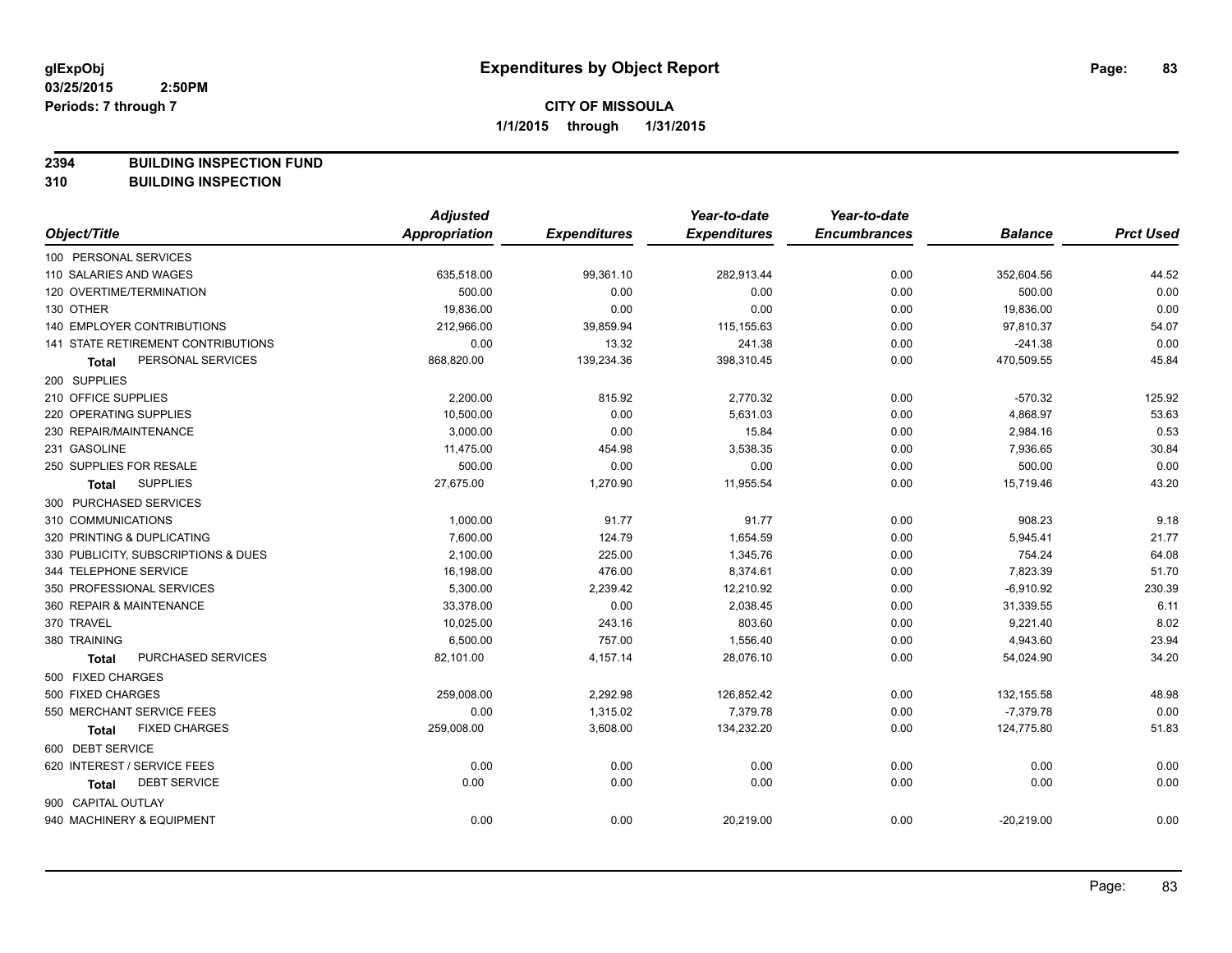# **2394 BUILDING INSPECTION FUND**

**310 BUILDING INSPECTION**

|              |                            | <b>Adjusted</b>      |                            | Year-to-date<br><b>Expenditures</b> | Year-to-date<br><b>Encumbrances</b> |                | <b>Prct Used</b> |
|--------------|----------------------------|----------------------|----------------------------|-------------------------------------|-------------------------------------|----------------|------------------|
| Object/Title |                            | <b>Appropriation</b> | <i><b>Expenditures</b></i> |                                     |                                     | <b>Balance</b> |                  |
| Tota.        | CAPITAL OUTLAY             | 0.00                 | 0.00                       | 20,219.00                           | 0.00                                | $-20,219.00$   | 0.00             |
| <b>Total</b> | <b>BUILDING INSPECTION</b> | .237,604.00          | 148.270.40                 | 592,793.29                          | 0.00                                | 644,810.71     | 47.90            |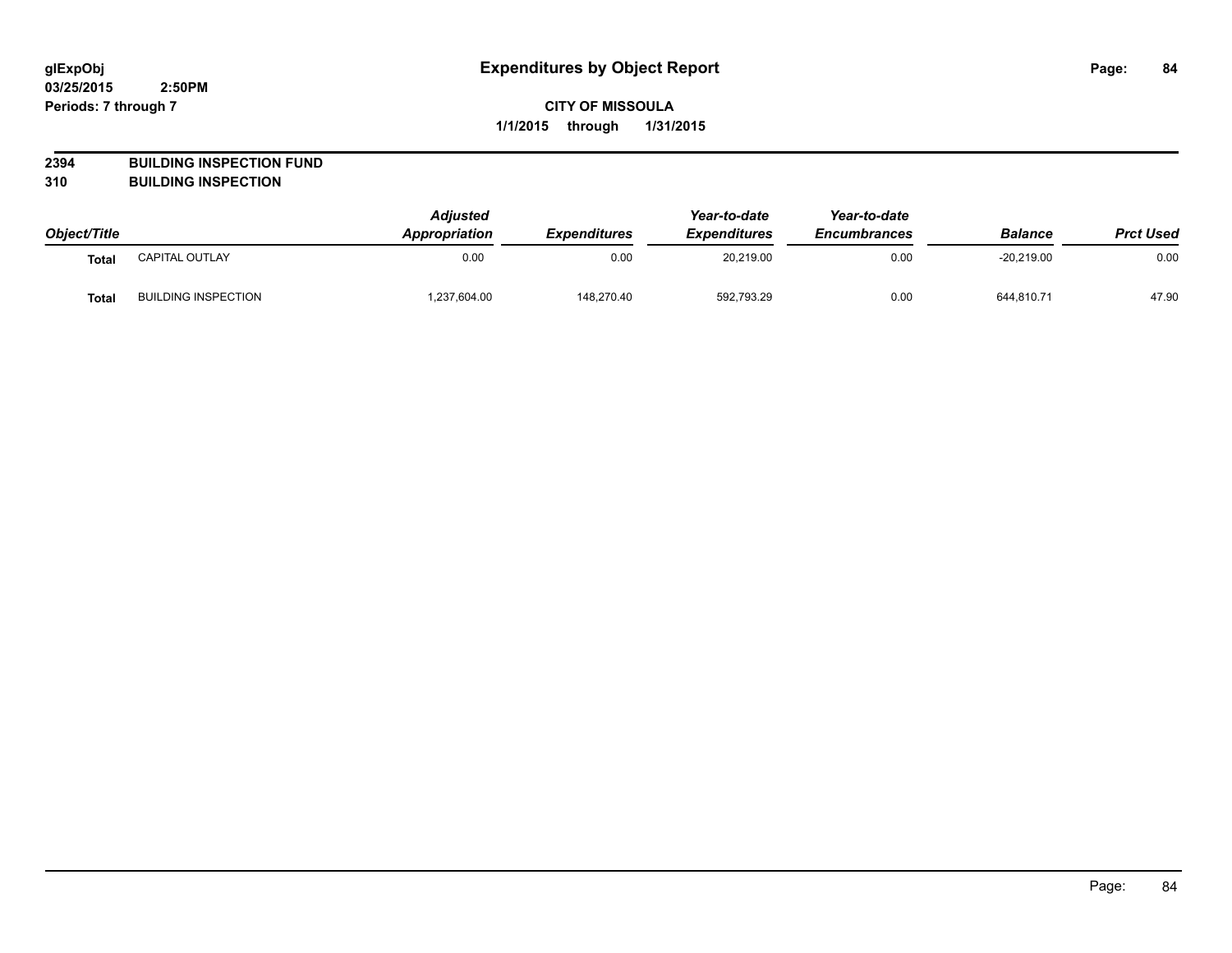#### **2394 BUILDING INSPECTION FUND**

|                                           | <b>Adjusted</b> |                     | Year-to-date        | Year-to-date        |                |                  |
|-------------------------------------------|-----------------|---------------------|---------------------|---------------------|----------------|------------------|
| Object/Title                              | Appropriation   | <b>Expenditures</b> | <b>Expenditures</b> | <b>Encumbrances</b> | <b>Balance</b> | <b>Prct Used</b> |
| 100 PERSONAL SERVICES                     |                 |                     |                     |                     |                |                  |
| 110 SALARIES AND WAGES                    | 635,518.00      | 99,361.10           | 282,913.44          | 0.00                | 352,604.56     | 44.52            |
| 120 OVERTIME/TERMINATION                  | 500.00          | 0.00                | 0.00                | 0.00                | 500.00         | 0.00             |
| 130 OTHER                                 | 19,836.00       | 0.00                | 0.00                | 0.00                | 19,836.00      | 0.00             |
| 140 EMPLOYER CONTRIBUTIONS                | 212,966.00      | 39,859.94           | 115, 155.63         | 0.00                | 97,810.37      | 54.07            |
| <b>141 STATE RETIREMENT CONTRIBUTIONS</b> | 0.00            | 13.32               | 241.38              | 0.00                | $-241.38$      | 0.00             |
| PERSONAL SERVICES<br>Total                | 868,820.00      | 139,234.36          | 398,310.45          | 0.00                | 470,509.55     | 45.84            |
| 200 SUPPLIES                              |                 |                     |                     |                     |                |                  |
| 210 OFFICE SUPPLIES                       | 2,200.00        | 815.92              | 2,770.32            | 0.00                | $-570.32$      | 125.92           |
| 220 OPERATING SUPPLIES                    | 10,500.00       | 0.00                | 5,631.03            | 0.00                | 4,868.97       | 53.63            |
| 230 REPAIR/MAINTENANCE                    | 3,000.00        | 0.00                | 15.84               | 0.00                | 2,984.16       | 0.53             |
| 231 GASOLINE                              | 11,475.00       | 454.98              | 3,538.35            | 0.00                | 7,936.65       | 30.84            |
| 250 SUPPLIES FOR RESALE                   | 500.00          | 0.00                | 0.00                | 0.00                | 500.00         | 0.00             |
| <b>SUPPLIES</b><br><b>Total</b>           | 27,675.00       | 1,270.90            | 11,955.54           | 0.00                | 15,719.46      | 43.20            |
| 300 PURCHASED SERVICES                    |                 |                     |                     |                     |                |                  |
| 310 COMMUNICATIONS                        | 1,000.00        | 91.77               | 91.77               | 0.00                | 908.23         | 9.18             |
| 320 PRINTING & DUPLICATING                | 7,600.00        | 124.79              | 1,654.59            | 0.00                | 5,945.41       | 21.77            |
| 330 PUBLICITY, SUBSCRIPTIONS & DUES       | 2,100.00        | 225.00              | 1,345.76            | 0.00                | 754.24         | 64.08            |
| 344 TELEPHONE SERVICE                     | 16,198.00       | 476.00              | 8,374.61            | 0.00                | 7,823.39       | 51.70            |
| 350 PROFESSIONAL SERVICES                 | 5,300.00        | 2,239.42            | 12,210.92           | 0.00                | $-6,910.92$    | 230.39           |
| 360 REPAIR & MAINTENANCE                  | 33,378.00       | 0.00                | 2,038.45            | 0.00                | 31,339.55      | 6.11             |
| 370 TRAVEL                                | 10,025.00       | 243.16              | 803.60              | 0.00                | 9,221.40       | 8.02             |
| 380 TRAINING                              | 6,500.00        | 757.00              | 1,556.40            | 0.00                | 4,943.60       | 23.94            |
| PURCHASED SERVICES<br><b>Total</b>        | 82,101.00       | 4,157.14            | 28,076.10           | 0.00                | 54,024.90      | 34.20            |
| 500 FIXED CHARGES                         |                 |                     |                     |                     |                |                  |
| 500 FIXED CHARGES                         | 259,008.00      | 2,292.98            | 126,852.42          | 0.00                | 132, 155.58    | 48.98            |
| 550 MERCHANT SERVICE FEES                 | 0.00            | 1,315.02            | 7,379.78            | 0.00                | $-7,379.78$    | 0.00             |
| <b>FIXED CHARGES</b><br>Total             | 259,008.00      | 3,608.00            | 134,232.20          | 0.00                | 124,775.80     | 51.83            |
| 600 DEBT SERVICE                          |                 |                     |                     |                     |                |                  |
| 620 INTEREST / SERVICE FEES               | 0.00            | 0.00                | 0.00                | 0.00                | 0.00           | 0.00             |
| <b>DEBT SERVICE</b><br><b>Total</b>       | 0.00            | 0.00                | 0.00                | 0.00                | 0.00           | 0.00             |
| 900 CAPITAL OUTLAY                        |                 |                     |                     |                     |                |                  |
| 940 MACHINERY & EQUIPMENT                 | 0.00            | 0.00                | 20,219.00           | 0.00                | $-20,219.00$   | 0.00             |
| <b>CAPITAL OUTLAY</b><br>Total            | 0.00            | 0.00                | 20,219.00           | 0.00                | $-20,219.00$   | 0.00             |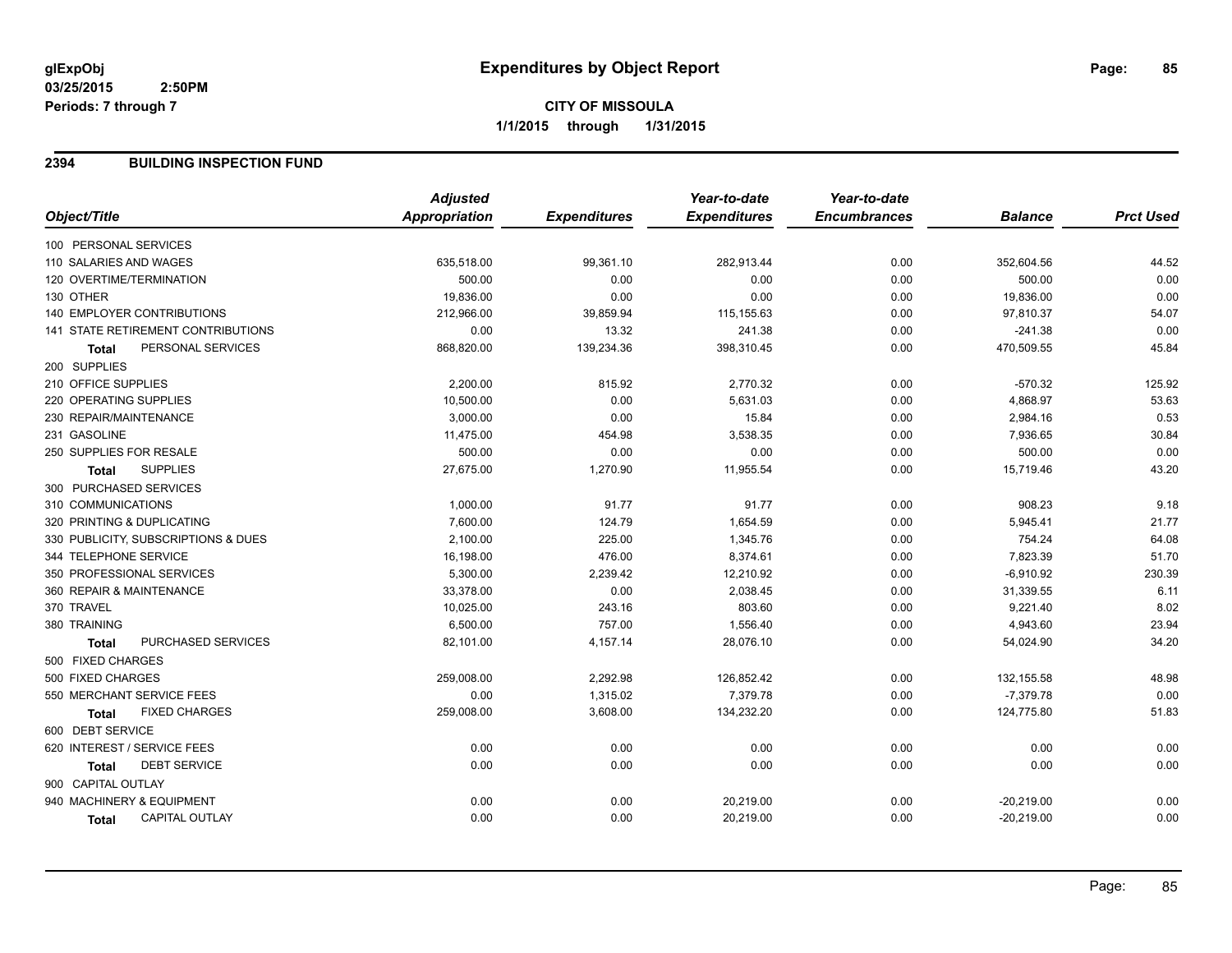| glExpObj             |        |
|----------------------|--------|
| 03/25/2015           | 2:50PM |
| Periods: 7 through 7 |        |

| Total | <b>BUILDING INSPECTION FUND</b> | 237,604.00 | 48.270.40<br>. ∡.148 | 592,793.29 | 0.00 | $044,010.7$ . | 170c<br>77. JU |
|-------|---------------------------------|------------|----------------------|------------|------|---------------|----------------|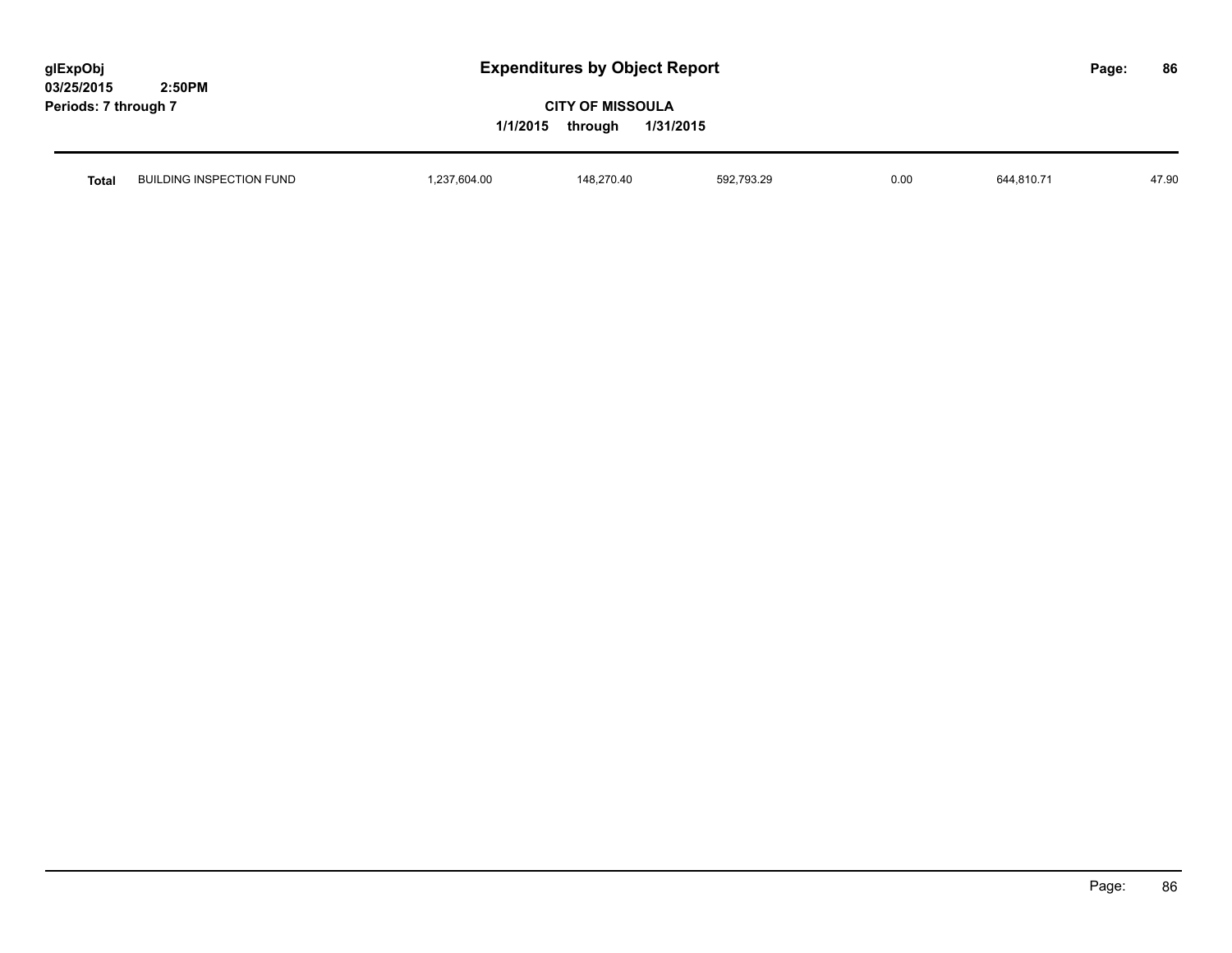#### **2395 CITY GRANTS & PROGRAM INCOME FUND**

**390 NON-DEPARTMENTAL**

| Object/Title           |                                   | <b>Adjusted</b><br><b>Appropriation</b> | <b>Expenditures</b> | Year-to-date<br><b>Expenditures</b> | Year-to-date<br><b>Encumbrances</b> | <b>Balance</b> | <b>Prct Used</b> |
|------------------------|-----------------------------------|-----------------------------------------|---------------------|-------------------------------------|-------------------------------------|----------------|------------------|
| 300 PURCHASED SERVICES |                                   |                                         |                     |                                     |                                     |                |                  |
|                        | 350 PROFESSIONAL SERVICES         | 2.103.00                                | 0.00                | 0.00                                | 0.00                                | 2,103.00       | 0.00             |
| <b>Total</b>           | <b>PURCHASED SERVICES</b>         | 2,103.00                                | 0.00                | 0.00                                | 0.00                                | 2,103.00       | 0.00             |
|                        | 700 GRANTS & CONTRIBUTIONS        |                                         |                     |                                     |                                     |                |                  |
|                        | 700 GRANTS & CONTRIBUTIONS        | 0.00                                    | 0.00                | 0.00                                | 0.00                                | 0.00           | 0.00             |
| <b>Total</b>           | <b>GRANTS &amp; CONTRIBUTIONS</b> | 0.00                                    | 0.00                | 0.00                                | 0.00                                | 0.00           | 0.00             |
| 800 OTHER OBJECTS      |                                   |                                         |                     |                                     |                                     |                |                  |
|                        | 820 TRANSFERS TO OTHER FUNDS      | 0.00                                    | 0.00                | 0.00                                | 0.00                                | 0.00           | 0.00             |
| 845 CONTINGENCY        |                                   | 0.00                                    | 0.00                | 0.00                                | 0.00                                | 0.00           | 0.00             |
| <b>Total</b>           | OTHER OBJECTS                     | 0.00                                    | 0.00                | 0.00                                | 0.00                                | 0.00           | 0.00             |
| <b>Total</b>           | NON-DEPARTMENTAL                  | 2,103.00                                | 0.00                | 0.00                                | 0.00                                | 2,103.00       | 0.00             |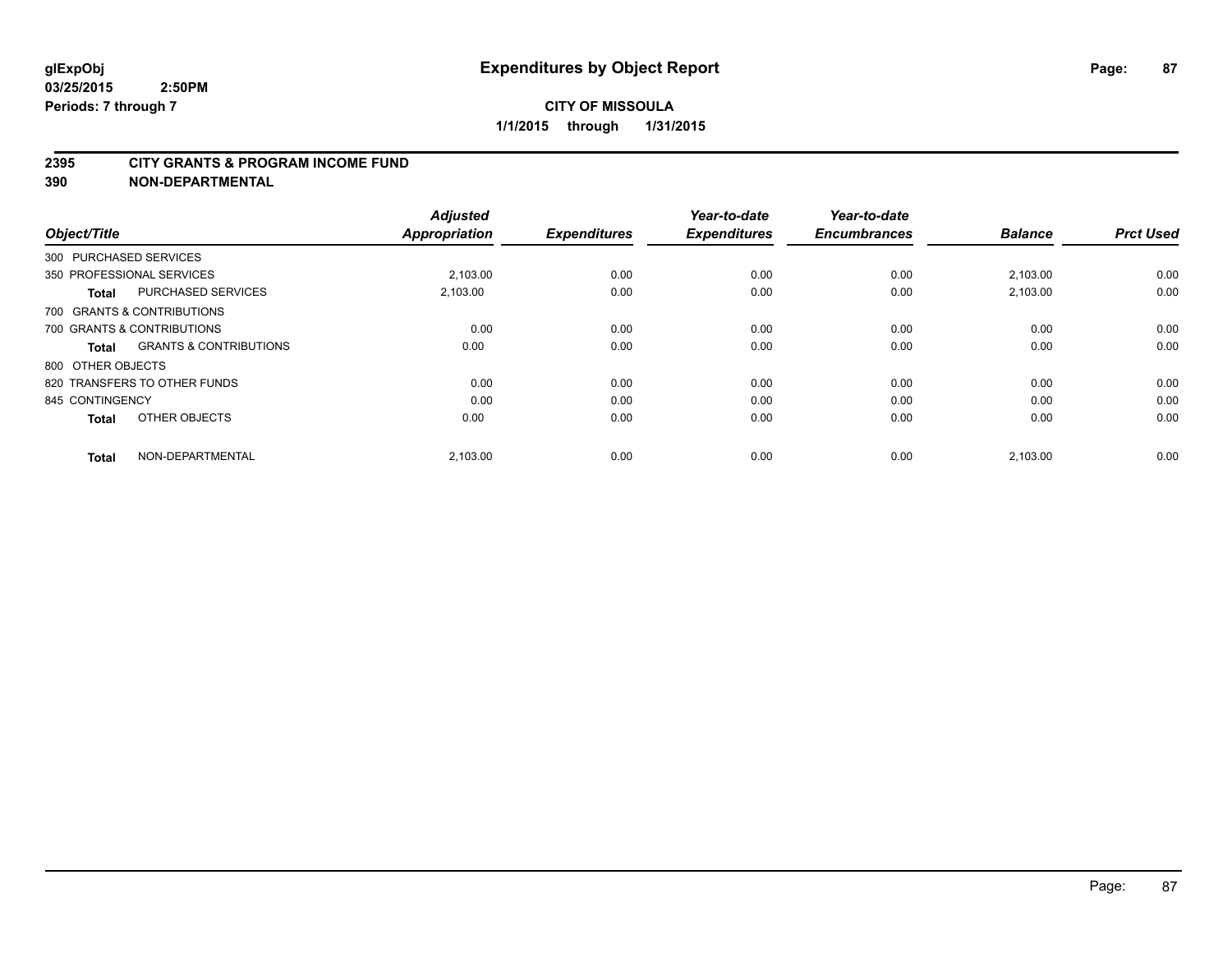**CITY OF MISSOULA 1/1/2015 through 1/31/2015**

# **2395 CITY GRANTS & PROGRAM INCOME FUND**

| Object/Title      |                                   | <b>Adjusted</b><br><b>Appropriation</b> | <b>Expenditures</b> | Year-to-date<br><b>Expenditures</b> | Year-to-date<br><b>Encumbrances</b> | <b>Balance</b> | <b>Prct Used</b> |
|-------------------|-----------------------------------|-----------------------------------------|---------------------|-------------------------------------|-------------------------------------|----------------|------------------|
|                   | 300 PURCHASED SERVICES            |                                         |                     |                                     |                                     |                |                  |
|                   | 350 PROFESSIONAL SERVICES         | 2,103.00                                | 0.00                | 0.00                                | 0.00                                | 2,103.00       | 0.00             |
| Total             | PURCHASED SERVICES                | 2.103.00                                | 0.00                | 0.00                                | 0.00                                | 2,103.00       | 0.00             |
|                   | 700 GRANTS & CONTRIBUTIONS        |                                         |                     |                                     |                                     |                |                  |
|                   | 700 GRANTS & CONTRIBUTIONS        | 0.00                                    | 0.00                | 0.00                                | 0.00                                | 0.00           | 0.00             |
| Total             | <b>GRANTS &amp; CONTRIBUTIONS</b> | 0.00                                    | 0.00                | 0.00                                | 0.00                                | 0.00           | 0.00             |
| 800 OTHER OBJECTS |                                   |                                         |                     |                                     |                                     |                |                  |
|                   | 820 TRANSFERS TO OTHER FUNDS      | 0.00                                    | 0.00                | 0.00                                | 0.00                                | 0.00           | 0.00             |
| 845 CONTINGENCY   |                                   | 0.00                                    | 0.00                | 0.00                                | 0.00                                | 0.00           | 0.00             |
| <b>Total</b>      | OTHER OBJECTS                     | 0.00                                    | 0.00                | 0.00                                | 0.00                                | 0.00           | 0.00             |
| Total             | CITY GRANTS & PROGRAM INCOME FUN  | 2.103.00                                | 0.00                | 0.00                                | 0.00                                | 2.103.00       | 0.00             |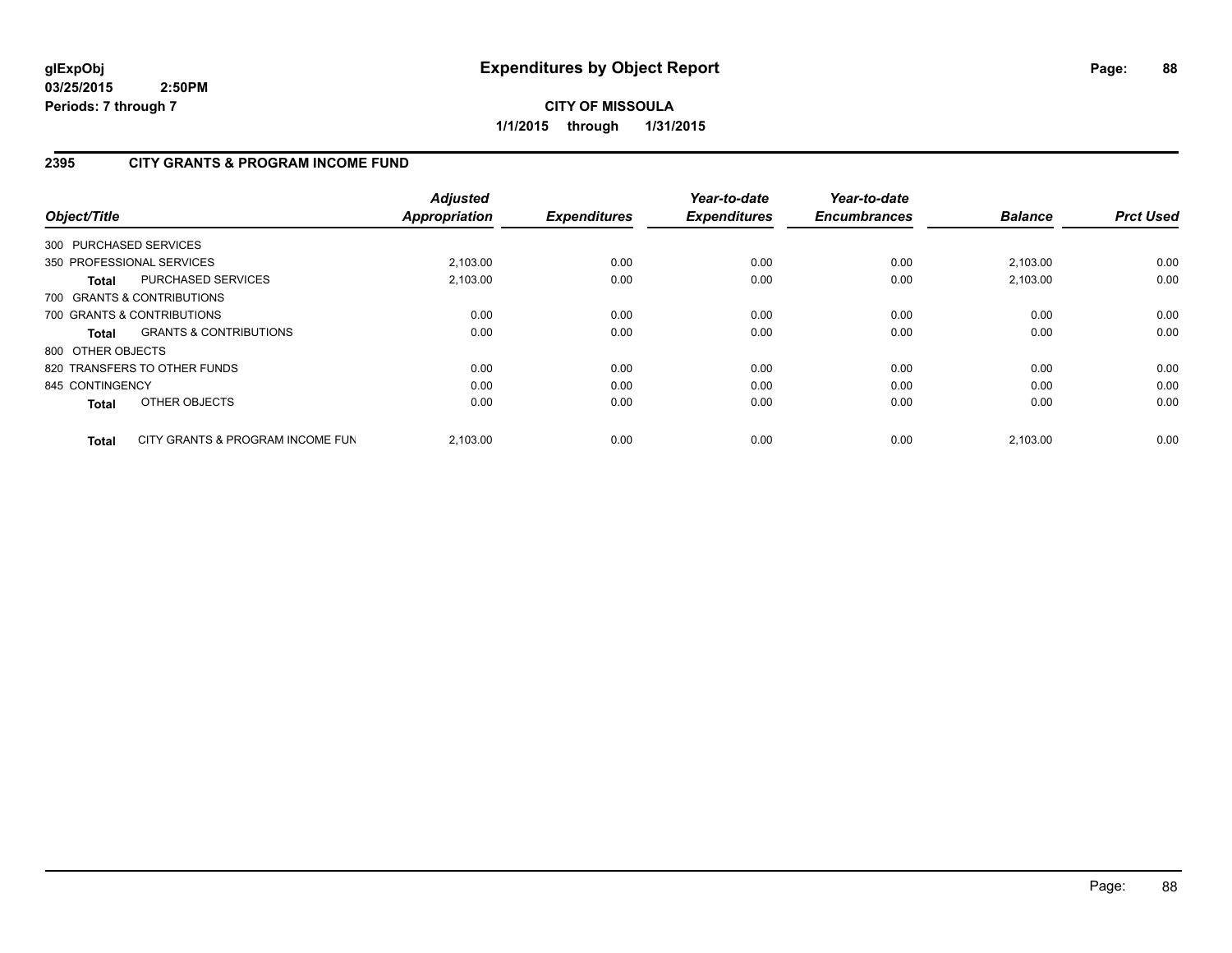#### **2396 ENERGY EFFICIENCY REVOLVING LOAN FUND**

**390 NON-DEPARTMENTAL**

| Object/Title |                                   | <b>Adjusted</b><br>Appropriation | <b>Expenditures</b> | Year-to-date<br><b>Expenditures</b> | Year-to-date<br><b>Encumbrances</b> | <b>Balance</b> | <b>Prct Used</b> |
|--------------|-----------------------------------|----------------------------------|---------------------|-------------------------------------|-------------------------------------|----------------|------------------|
|              | 700 GRANTS & CONTRIBUTIONS        |                                  |                     |                                     |                                     |                |                  |
|              | 700 GRANTS & CONTRIBUTIONS        | 0.00                             | 0.00                | 0.00                                | 0.00                                | 0.00           | 0.00             |
| <b>Total</b> | <b>GRANTS &amp; CONTRIBUTIONS</b> | 0.00                             | 0.00                | 0.00                                | 0.00                                | 0.00           | 0.00             |
| <b>Total</b> | NON-DEPARTMENTAL                  | 0.00                             | 0.00                | 0.00                                | 0.00                                | 0.00           | 0.00             |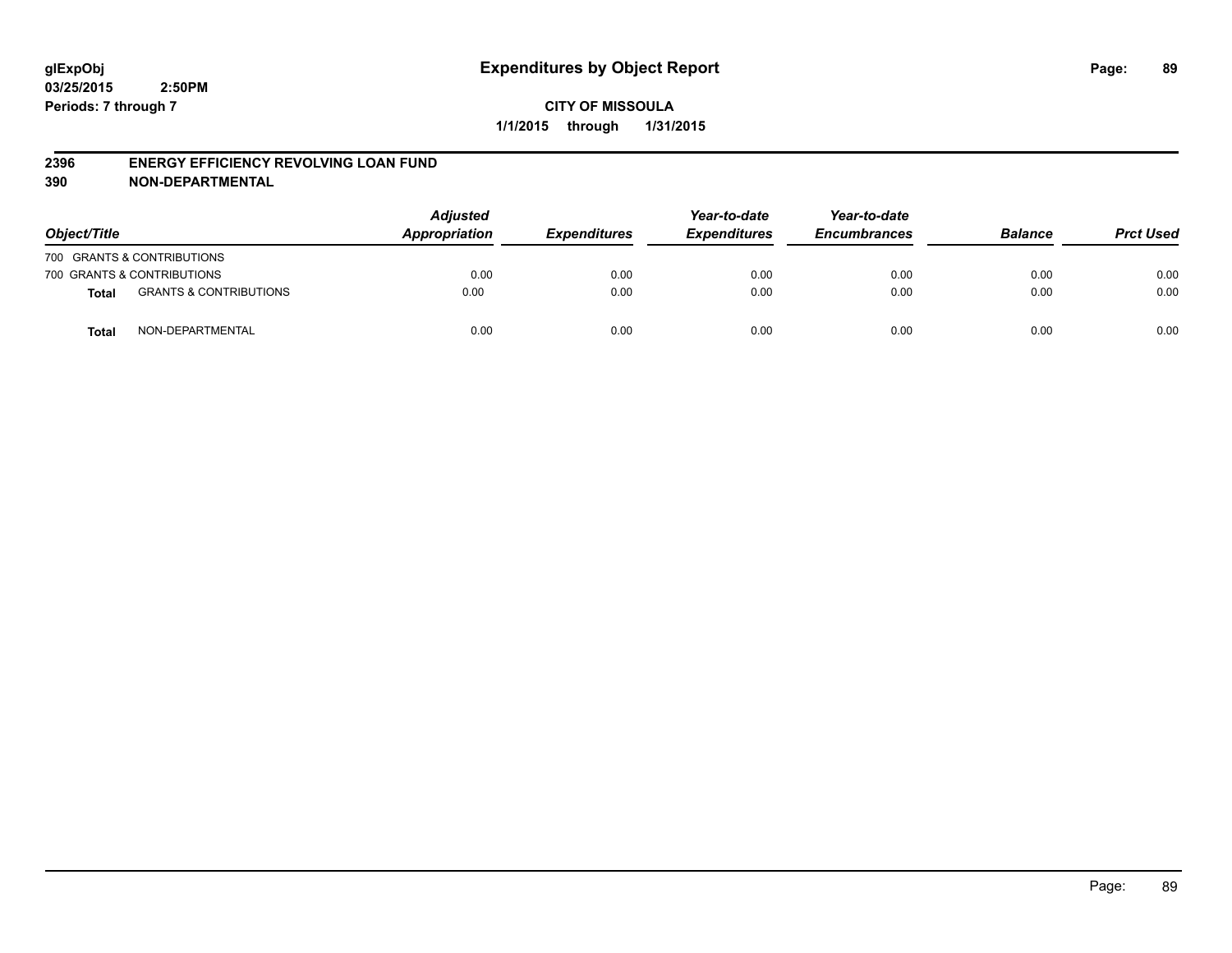**CITY OF MISSOULA 1/1/2015 through 1/31/2015**

# **2396 ENERGY EFFICIENCY REVOLVING LOAN FUND**

| Object/Title               |                                   | <b>Adjusted</b><br>Appropriation | <b>Expenditures</b> | Year-to-date<br><b>Expenditures</b> | Year-to-date<br><b>Encumbrances</b> | <b>Balance</b> | <b>Prct Used</b> |
|----------------------------|-----------------------------------|----------------------------------|---------------------|-------------------------------------|-------------------------------------|----------------|------------------|
| 700 GRANTS & CONTRIBUTIONS |                                   |                                  |                     |                                     |                                     |                |                  |
| 700 GRANTS & CONTRIBUTIONS |                                   | 0.00                             | 0.00                | 0.00                                | 0.00                                | 0.00           | 0.00             |
| <b>Total</b>               | <b>GRANTS &amp; CONTRIBUTIONS</b> | 0.00                             | 0.00                | 0.00                                | 0.00                                | 0.00           | 0.00             |
| Total                      | ENERGY EFFICIENCY REVOLVING LOAN  | 0.00                             | 0.00                | 0.00                                | 0.00                                | 0.00           | 0.00             |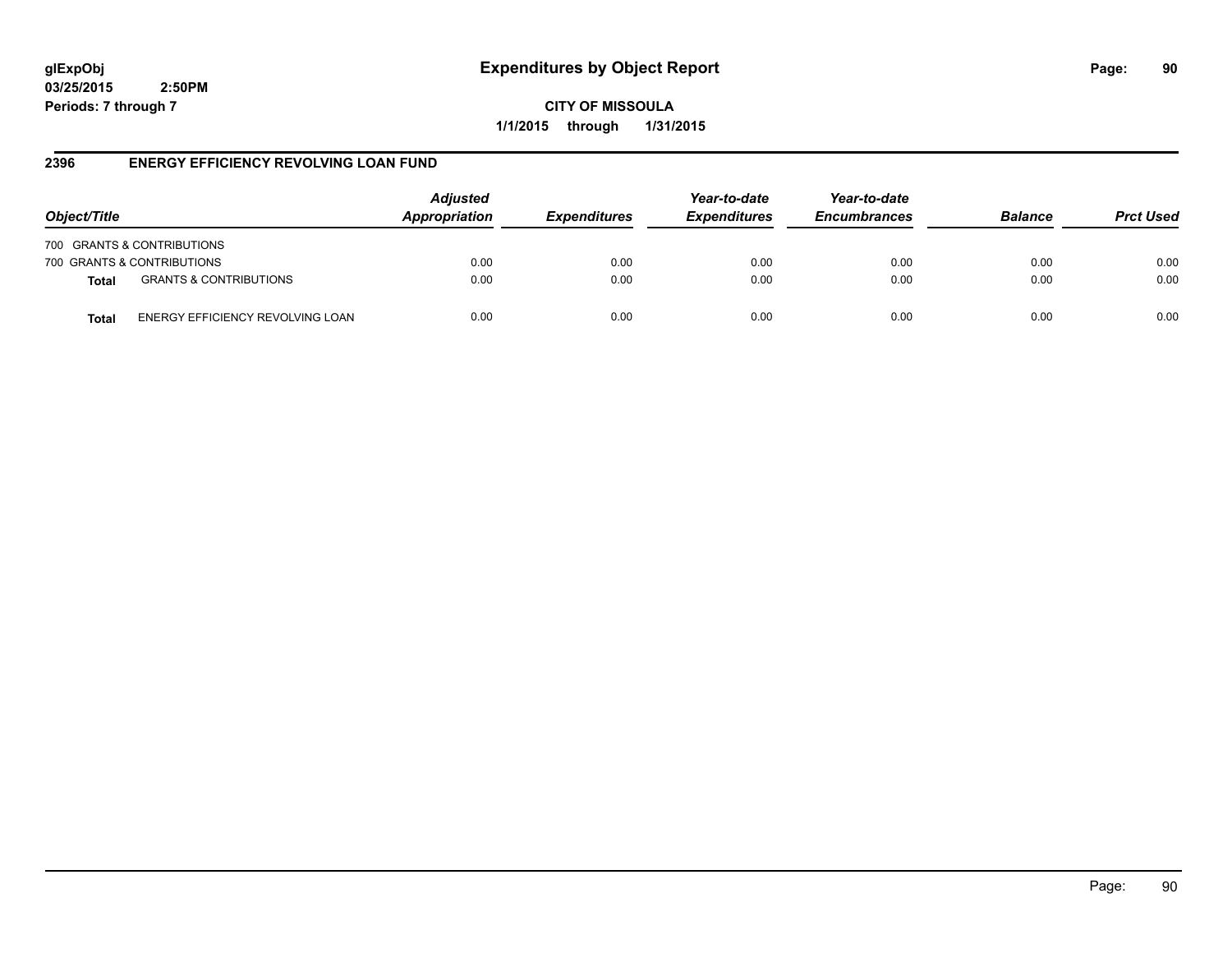#### **2399 DANGEROUS BUILDING DEMOLITION & REPAIR F**

**310 BUILDING INSPECTION**

| Object/Title      |                            | <b>Adjusted</b><br>Appropriation | <b>Expenditures</b> | Year-to-date<br><b>Expenditures</b> | Year-to-date<br><b>Encumbrances</b> | <b>Balance</b> | <b>Prct Used</b> |
|-------------------|----------------------------|----------------------------------|---------------------|-------------------------------------|-------------------------------------|----------------|------------------|
| 800 OTHER OBJECTS |                            |                                  |                     |                                     |                                     |                |                  |
| 845 CONTINGENCY   |                            | 15,000.00                        | 0.00                | 0.00                                | 0.00                                | 15,000.00      | 0.00             |
| <b>Total</b>      | OTHER OBJECTS              | 15,000.00                        | 0.00                | 0.00                                | 0.00                                | 15,000.00      | 0.00             |
| <b>Total</b>      | <b>BUILDING INSPECTION</b> | 15,000.00                        | 0.00                | 0.00                                | 0.00                                | 15,000.00      | 0.00             |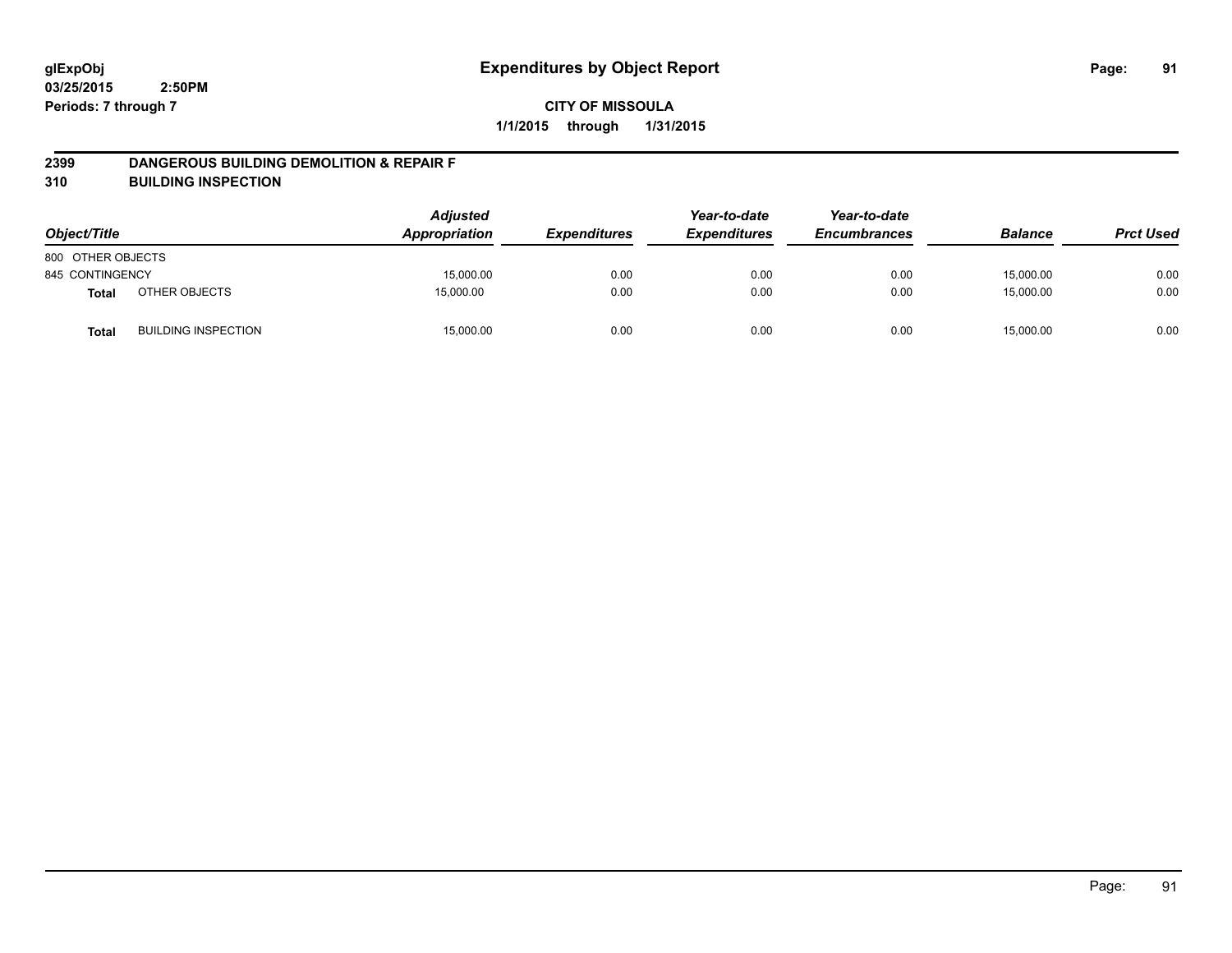**CITY OF MISSOULA 1/1/2015 through 1/31/2015**

# **2399 DANGEROUS BUILDING DEMOLITION & REPAIR F**

| Object/Title      |                                   | <b>Adjusted</b><br>Appropriation | <i><b>Expenditures</b></i> | Year-to-date<br><b>Expenditures</b> | Year-to-date<br><b>Encumbrances</b> | <b>Balance</b> | <b>Prct Used</b> |
|-------------------|-----------------------------------|----------------------------------|----------------------------|-------------------------------------|-------------------------------------|----------------|------------------|
| 800 OTHER OBJECTS |                                   |                                  |                            |                                     |                                     |                |                  |
| 845 CONTINGENCY   |                                   | 15,000.00                        | 0.00                       | 0.00                                | 0.00                                | 15,000.00      | 0.00             |
| <b>Total</b>      | OTHER OBJECTS                     | 15,000.00                        | 0.00                       | 0.00                                | 0.00                                | 15,000.00      | 0.00             |
| <b>Total</b>      | DANGEROUS BUILDING DEMOLITION & F | 15,000.00                        | 0.00                       | 0.00                                | 0.00                                | 15.000.00      | 0.00             |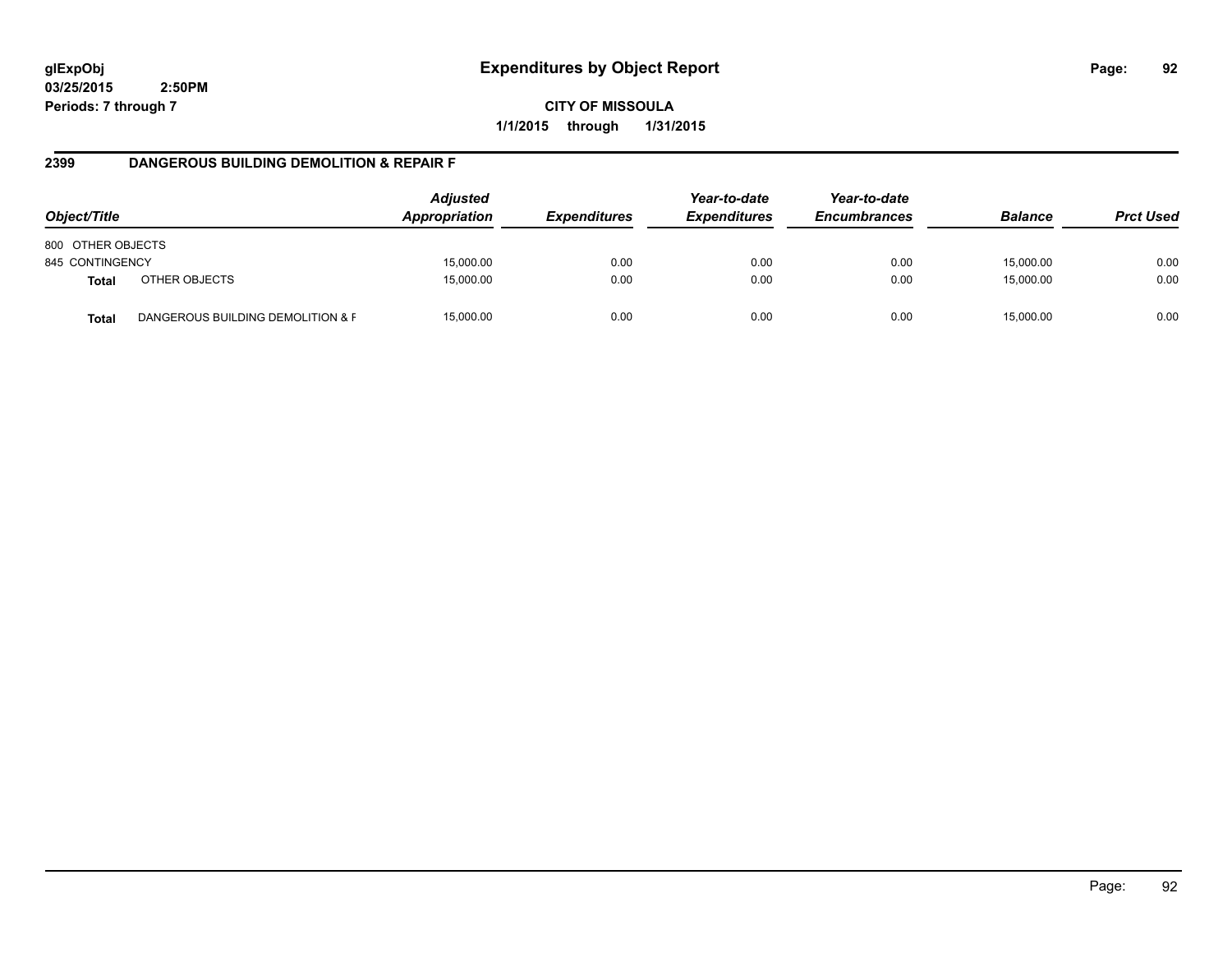# **2400 STREET LIGHTING ASSESSMENTS FUND**

### **280 PUBLIC WORKS ADMIN/ENGINEERING**

| Object/Title                            | <b>Adjusted</b><br><b>Appropriation</b> | <i><b>Expenditures</b></i> | Year-to-date<br><b>Expenditures</b> | Year-to-date<br><b>Encumbrances</b> | <b>Balance</b> | <b>Prct Used</b> |
|-----------------------------------------|-----------------------------------------|----------------------------|-------------------------------------|-------------------------------------|----------------|------------------|
| 300 PURCHASED SERVICES                  |                                         |                            |                                     |                                     |                |                  |
| 341 ELECTRICITY & NATURAL GAS           | 323.551.00                              | 27,213.41                  | 159.547.20                          | 0.00                                | 164.003.80     | 49.31            |
| 350 PROFESSIONAL SERVICES               | 21,806.00                               | 0.00                       | 7.501.00                            | 0.00                                | 14,305.00      | 34.40            |
| 360 REPAIR & MAINTENANCE                | 0.00                                    | 0.00                       | 0.00                                | 0.00                                | 0.00           | 0.00             |
| <b>PURCHASED SERVICES</b><br>Total      | 345.357.00                              | 27,213.41                  | 167,048.20                          | 0.00                                | 178.308.80     | 48.37            |
| PUBLIC WORKS ADMIN/ENGINEERING<br>Total | 345.357.00                              | 27.213.41                  | 167.048.20                          | 0.00                                | 178.308.80     | 48.37            |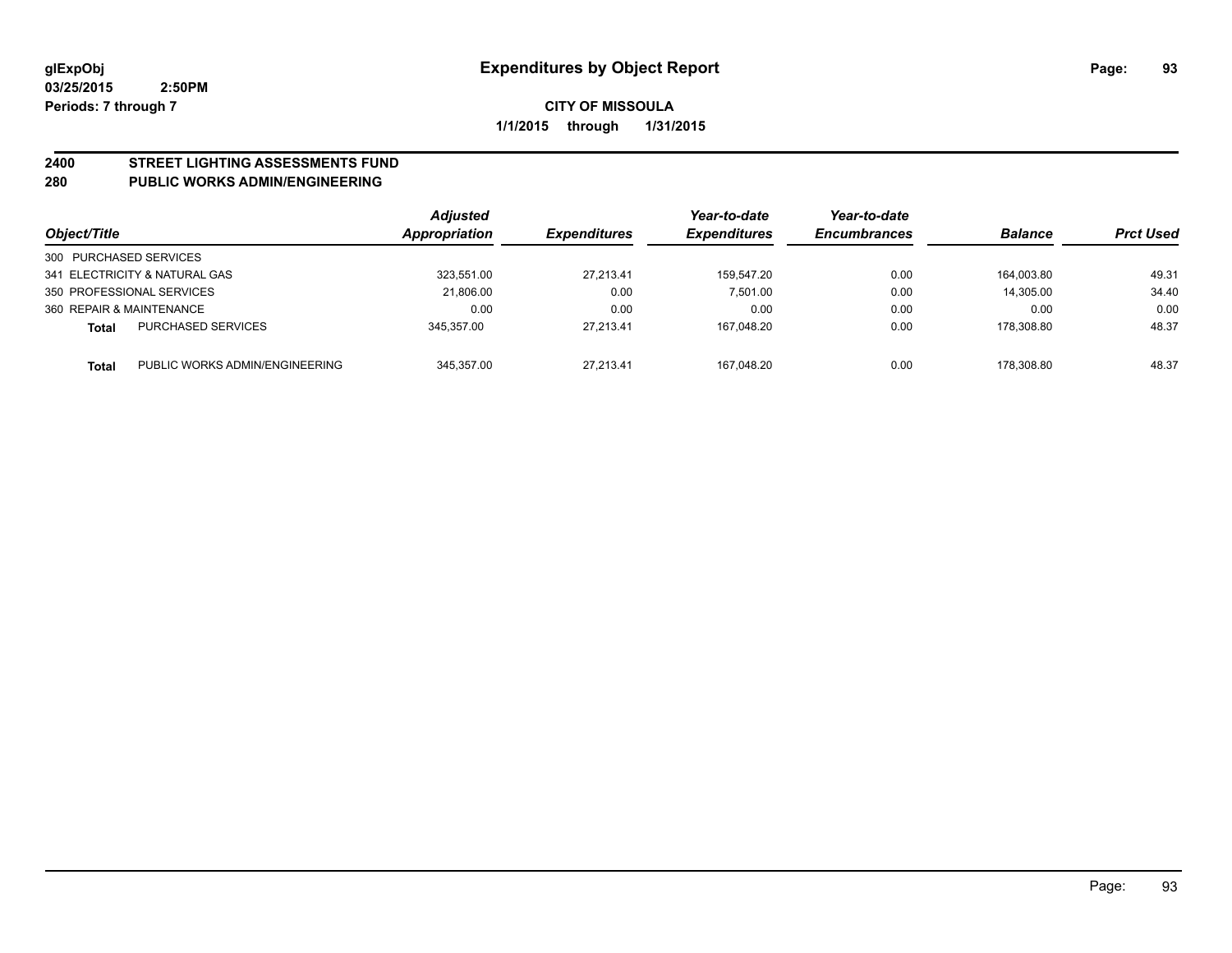**CITY OF MISSOULA 1/1/2015 through 1/31/2015**

## **2400 STREET LIGHTING ASSESSMENTS FUND**

| Object/Title                                     | <b>Adjusted</b><br>Appropriation | <b>Expenditures</b> | Year-to-date<br><b>Expenditures</b> | Year-to-date<br><b>Encumbrances</b> | <b>Balance</b> | <b>Prct Used</b> |
|--------------------------------------------------|----------------------------------|---------------------|-------------------------------------|-------------------------------------|----------------|------------------|
| 300 PURCHASED SERVICES                           |                                  |                     |                                     |                                     |                |                  |
| 341 ELECTRICITY & NATURAL GAS                    | 323.551.00                       | 27,213.41           | 159.547.20                          | 0.00                                | 164.003.80     | 49.31            |
| 350 PROFESSIONAL SERVICES                        | 21,806.00                        | 0.00                | 7.501.00                            | 0.00                                | 14.305.00      | 34.40            |
| 360 REPAIR & MAINTENANCE                         | 0.00                             | 0.00                | 0.00                                | 0.00                                | 0.00           | 0.00             |
| <b>PURCHASED SERVICES</b><br><b>Total</b>        | 345.357.00                       | 27.213.41           | 167.048.20                          | 0.00                                | 178.308.80     | 48.37            |
| STREET LIGHTING ASSESSMENTS FUND<br><b>Total</b> | 345.357.00                       | 27.213.41           | 167.048.20                          | 0.00                                | 178.308.80     | 48.37            |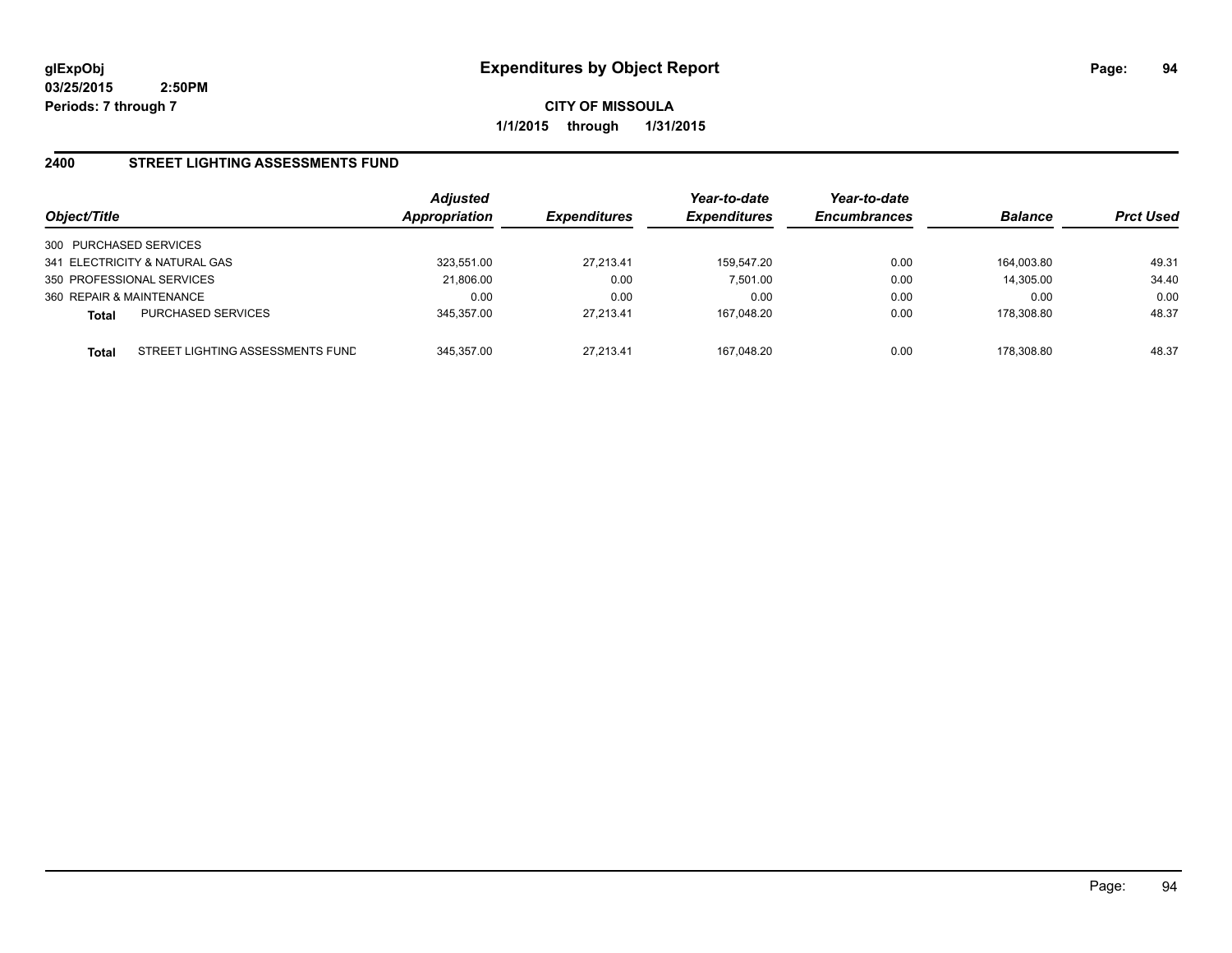#### **2500 STREET MAINTENANCE ASSESSMENT FUND**

**390 NON-DEPARTMENTAL**

| Object/Title           |                              | <b>Adjusted</b><br><b>Appropriation</b> | <b>Expenditures</b> | Year-to-date<br><b>Expenditures</b> | Year-to-date<br><b>Encumbrances</b> | <b>Balance</b> | <b>Prct Used</b> |
|------------------------|------------------------------|-----------------------------------------|---------------------|-------------------------------------|-------------------------------------|----------------|------------------|
| 300 PURCHASED SERVICES |                              |                                         |                     |                                     |                                     |                |                  |
| 345 GARBAGE            |                              | 32.014.00                               | 1.293.77            | 11.693.99                           | 0.00                                | 20.320.01      | 36.53            |
| <b>Total</b>           | <b>PURCHASED SERVICES</b>    | 32.014.00                               | 1,293.77            | 11,693.99                           | 0.00                                | 20,320.01      | 36.53            |
| 800 OTHER OBJECTS      |                              |                                         |                     |                                     |                                     |                |                  |
|                        | 820 TRANSFERS TO OTHER FUNDS | 27.281.00                               | 0.00                | 13.640.50                           | 0.00                                | 13.640.50      | 50.00            |
| <b>Total</b>           | OTHER OBJECTS                | 27.281.00                               | 0.00                | 13.640.50                           | 0.00                                | 13.640.50      | 50.00            |
| <b>Total</b>           | NON-DEPARTMENTAL             | 59.295.00                               | 1.293.77            | 25.334.49                           | 0.00                                | 33.960.51      | 42.73            |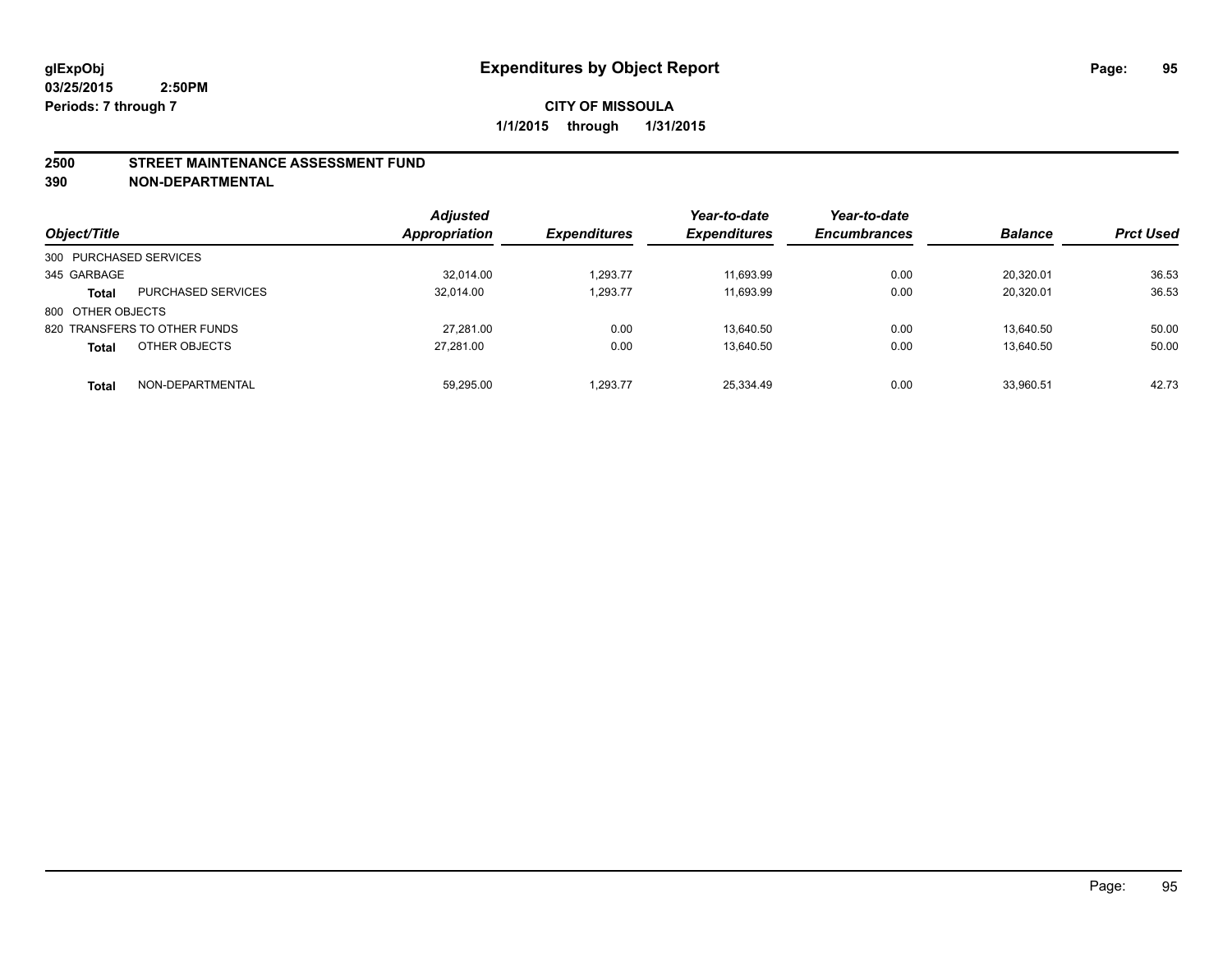**CITY OF MISSOULA 1/1/2015 through 1/31/2015**

# **2500 STREET MAINTENANCE ASSESSMENT FUND**

| Object/Title           |                                  | <b>Adjusted</b><br>Appropriation | <b>Expenditures</b> | Year-to-date<br><b>Expenditures</b> | Year-to-date<br><b>Encumbrances</b> | <b>Balance</b> | <b>Prct Used</b> |
|------------------------|----------------------------------|----------------------------------|---------------------|-------------------------------------|-------------------------------------|----------------|------------------|
| 300 PURCHASED SERVICES |                                  |                                  |                     |                                     |                                     |                |                  |
| 345 GARBAGE            |                                  | 32,014.00                        | 1.293.77            | 11,693.99                           | 0.00                                | 20,320.01      | 36.53            |
| Total                  | <b>PURCHASED SERVICES</b>        | 32.014.00                        | 1,293.77            | 11.693.99                           | 0.00                                | 20.320.01      | 36.53            |
| 800 OTHER OBJECTS      |                                  |                                  |                     |                                     |                                     |                |                  |
|                        | 820 TRANSFERS TO OTHER FUNDS     | 27.281.00                        | 0.00                | 13.640.50                           | 0.00                                | 13.640.50      | 50.00            |
| Total                  | OTHER OBJECTS                    | 27.281.00                        | 0.00                | 13,640.50                           | 0.00                                | 13,640.50      | 50.00            |
| <b>Total</b>           | STREET MAINTENANCE ASSESSMENT FI | 59.295.00                        | 1.293.77            | 25,334.49                           | 0.00                                | 33.960.51      | 42.73            |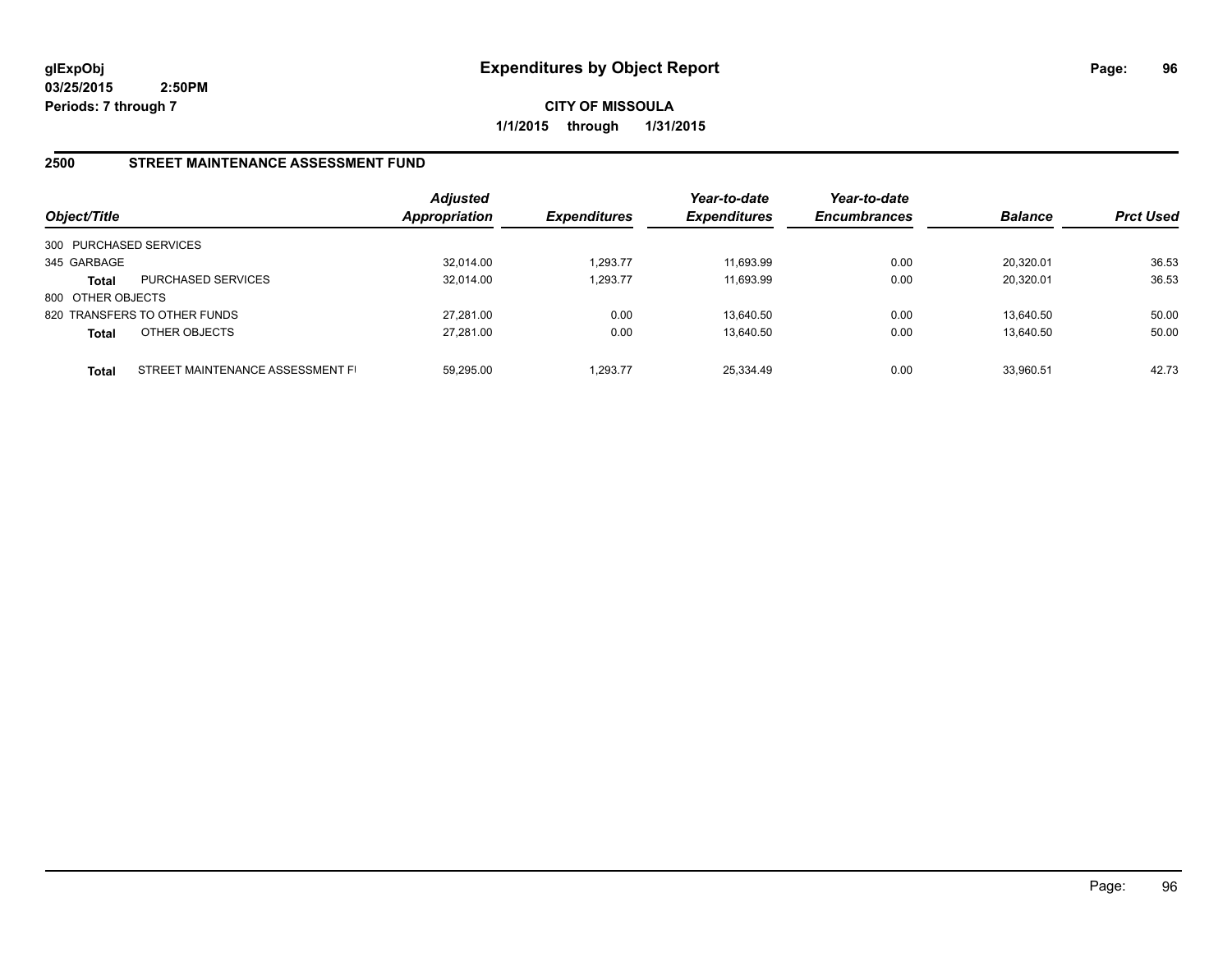# **CITY OF MISSOULA 1/1/2015 through 1/31/2015**

#### **2510 RUSSELL PARK MAINTENANCE ASSESSMENT FUND**

**370 PARKS & RECREATION**

| Object/Title                                  | <b>Adjusted</b><br>Appropriation | <b>Expenditures</b> | Year-to-date<br><b>Expenditures</b> | Year-to-date<br><b>Encumbrances</b> | <b>Balance</b> | <b>Prct Used</b> |
|-----------------------------------------------|----------------------------------|---------------------|-------------------------------------|-------------------------------------|----------------|------------------|
| 800 OTHER OBJECTS                             |                                  |                     |                                     |                                     |                |                  |
| 820 TRANSFERS TO OTHER FUNDS                  | 0.00                             | 0.00                | 0.00                                | 0.00                                | 0.00           | 0.00             |
| OTHER OBJECTS<br><b>Total</b>                 | 0.00                             | 0.00                | 0.00                                | 0.00                                | 0.00           | 0.00             |
| <b>PARKS &amp; RECREATION</b><br><b>Total</b> | 0.00                             | 0.00                | 0.00                                | 0.00                                | 0.00           | 0.00             |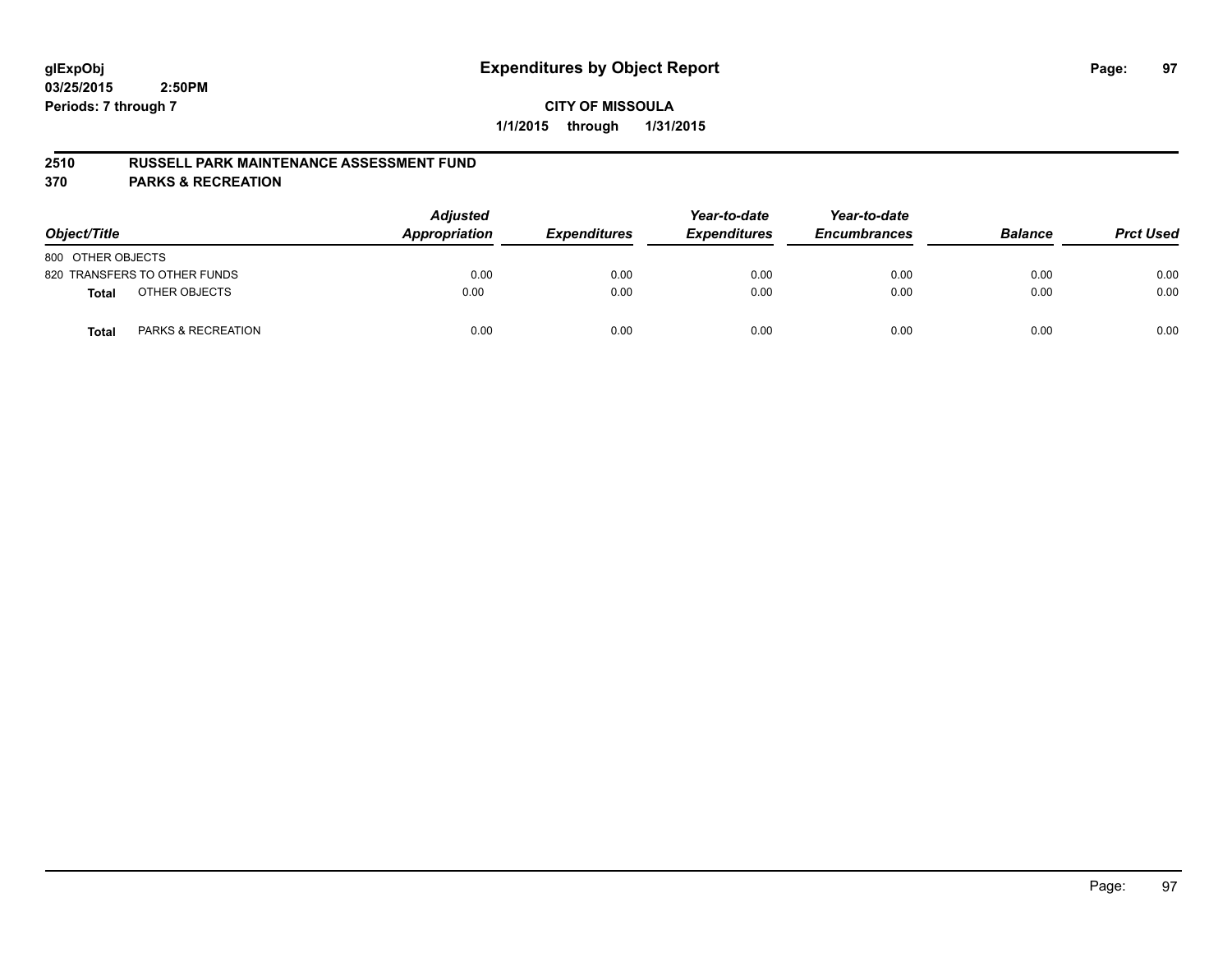# **glExpObj Expenditures by Object Report Page: 98**

**03/25/2015 2:50PM Periods: 7 through 7**

**CITY OF MISSOULA 1/1/2015 through 1/31/2015**

# **2510 RUSSELL PARK MAINTENANCE ASSESSMENT FUND**

| Object/Title                                     | <b>Adjusted</b><br>Appropriation | <b>Expenditures</b> | Year-to-date<br><b>Expenditures</b> | Year-to-date<br><b>Encumbrances</b> | <b>Balance</b> | <b>Prct Used</b> |
|--------------------------------------------------|----------------------------------|---------------------|-------------------------------------|-------------------------------------|----------------|------------------|
| 800 OTHER OBJECTS                                |                                  |                     |                                     |                                     |                |                  |
| 820 TRANSFERS TO OTHER FUNDS                     | 0.00                             | 0.00                | 0.00                                | 0.00                                | 0.00           | 0.00             |
| OTHER OBJECTS<br><b>Total</b>                    | 0.00                             | 0.00                | 0.00                                | 0.00                                | 0.00           | 0.00             |
| RUSSELL PARK MAINTENANCE ASSESSN<br><b>Total</b> | 0.00                             | 0.00                | 0.00                                | 0.00                                | 0.00           | 0.00             |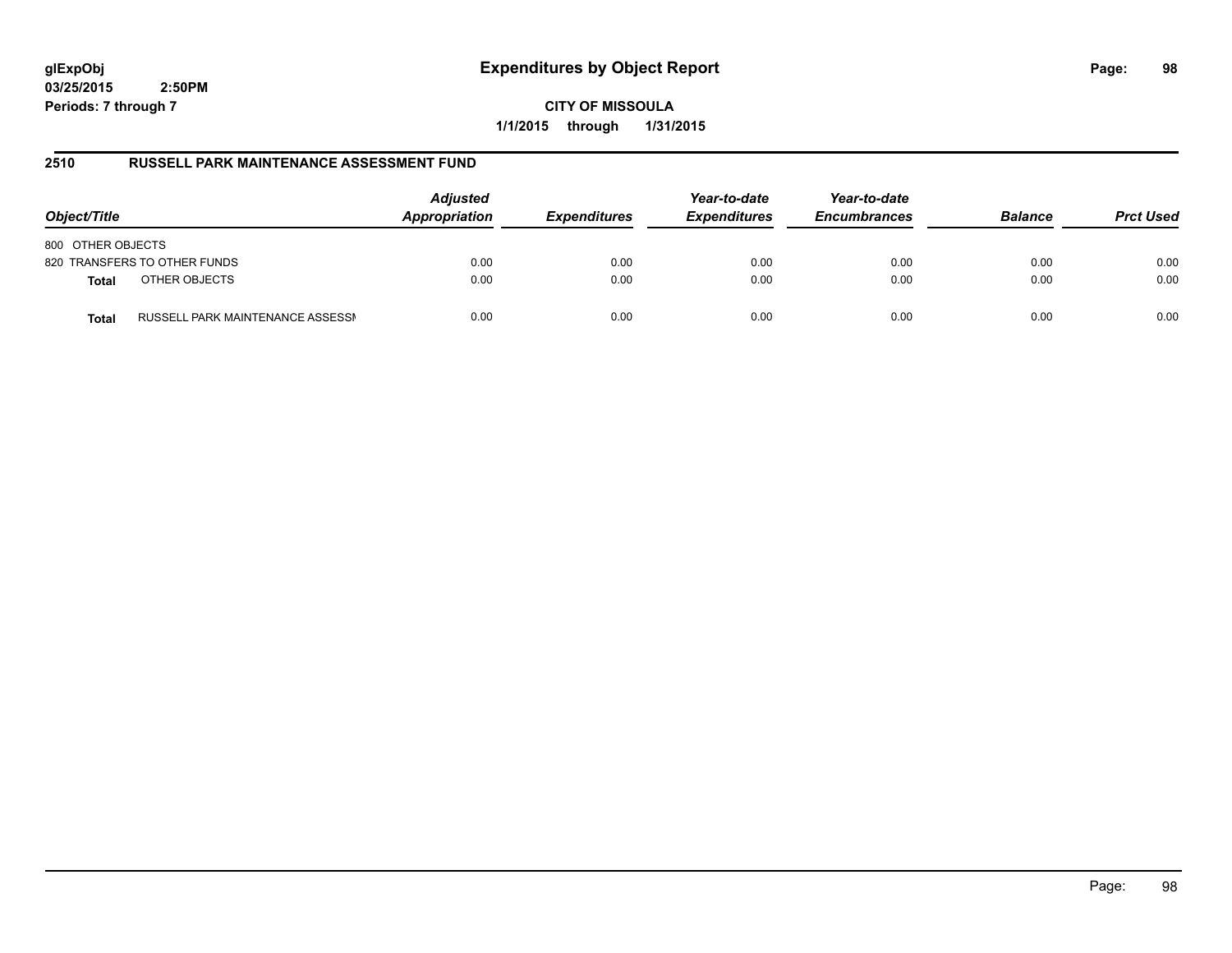# **CITY OF MISSOULA 1/1/2015 through 1/31/2015**

# **2511 WILLOWWOOD PARK MAINTENANCE ASSESSMENT F**

**370 PARKS & RECREATION**

| Object/Title                        | <b>Adjusted</b><br>Appropriation | <b>Expenditures</b> | Year-to-date<br><b>Expenditures</b> | Year-to-date<br><b>Encumbrances</b> | <b>Balance</b> | <b>Prct Used</b> |
|-------------------------------------|----------------------------------|---------------------|-------------------------------------|-------------------------------------|----------------|------------------|
| 600 DEBT SERVICE                    |                                  |                     |                                     |                                     |                |                  |
| 620 INTEREST / SERVICE FEES         | 0.00                             | 0.00                | 0.00                                | 0.00                                | 0.00           | 0.00             |
| <b>DEBT SERVICE</b><br><b>Total</b> | 0.00                             | 0.00                | 0.00                                | 0.00                                | 0.00           | 0.00             |
| 800 OTHER OBJECTS                   |                                  |                     |                                     |                                     |                |                  |
| 820 TRANSFERS TO OTHER FUNDS        | 0.00                             | 0.00                | 0.00                                | 0.00                                | 0.00           | 0.00             |
| OTHER OBJECTS<br><b>Total</b>       | 0.00                             | 0.00                | 0.00                                | 0.00                                | 0.00           | 0.00             |
| PARKS & RECREATION<br><b>Total</b>  | 0.00                             | 0.00                | 0.00                                | 0.00                                | 0.00           | 0.00             |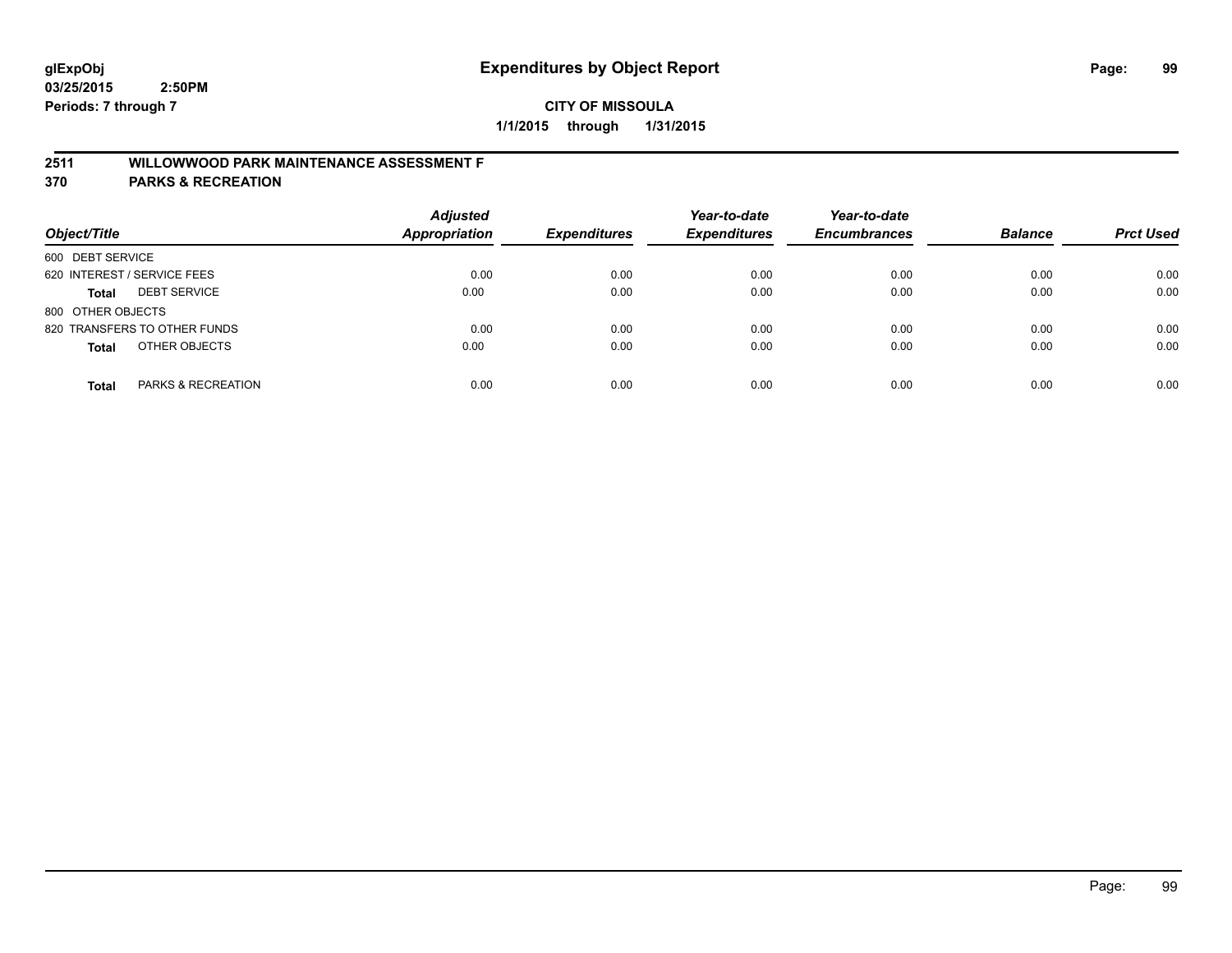**CITY OF MISSOULA 1/1/2015 through 1/31/2015**

# **2511 WILLOWWOOD PARK MAINTENANCE ASSESSMENT F**

| Object/Title                |                                 | <b>Adjusted</b><br><b>Appropriation</b> | <b>Expenditures</b> | Year-to-date<br><b>Expenditures</b> | Year-to-date<br><b>Encumbrances</b> | <b>Balance</b> | <b>Prct Used</b> |
|-----------------------------|---------------------------------|-----------------------------------------|---------------------|-------------------------------------|-------------------------------------|----------------|------------------|
| 600 DEBT SERVICE            |                                 |                                         |                     |                                     |                                     |                |                  |
| 620 INTEREST / SERVICE FEES |                                 | 0.00                                    | 0.00                | 0.00                                | 0.00                                | 0.00           | 0.00             |
| Total                       | <b>DEBT SERVICE</b>             | 0.00                                    | 0.00                | 0.00                                | 0.00                                | 0.00           | 0.00             |
| 800 OTHER OBJECTS           |                                 |                                         |                     |                                     |                                     |                |                  |
|                             | 820 TRANSFERS TO OTHER FUNDS    | 0.00                                    | 0.00                | 0.00                                | 0.00                                | 0.00           | 0.00             |
| <b>Total</b>                | OTHER OBJECTS                   | 0.00                                    | 0.00                | 0.00                                | 0.00                                | 0.00           | 0.00             |
| <b>Total</b>                | WILLOWWOOD PARK MAINTENANCE ASS | 0.00                                    | 0.00                | 0.00                                | 0.00                                | 0.00           | 0.00             |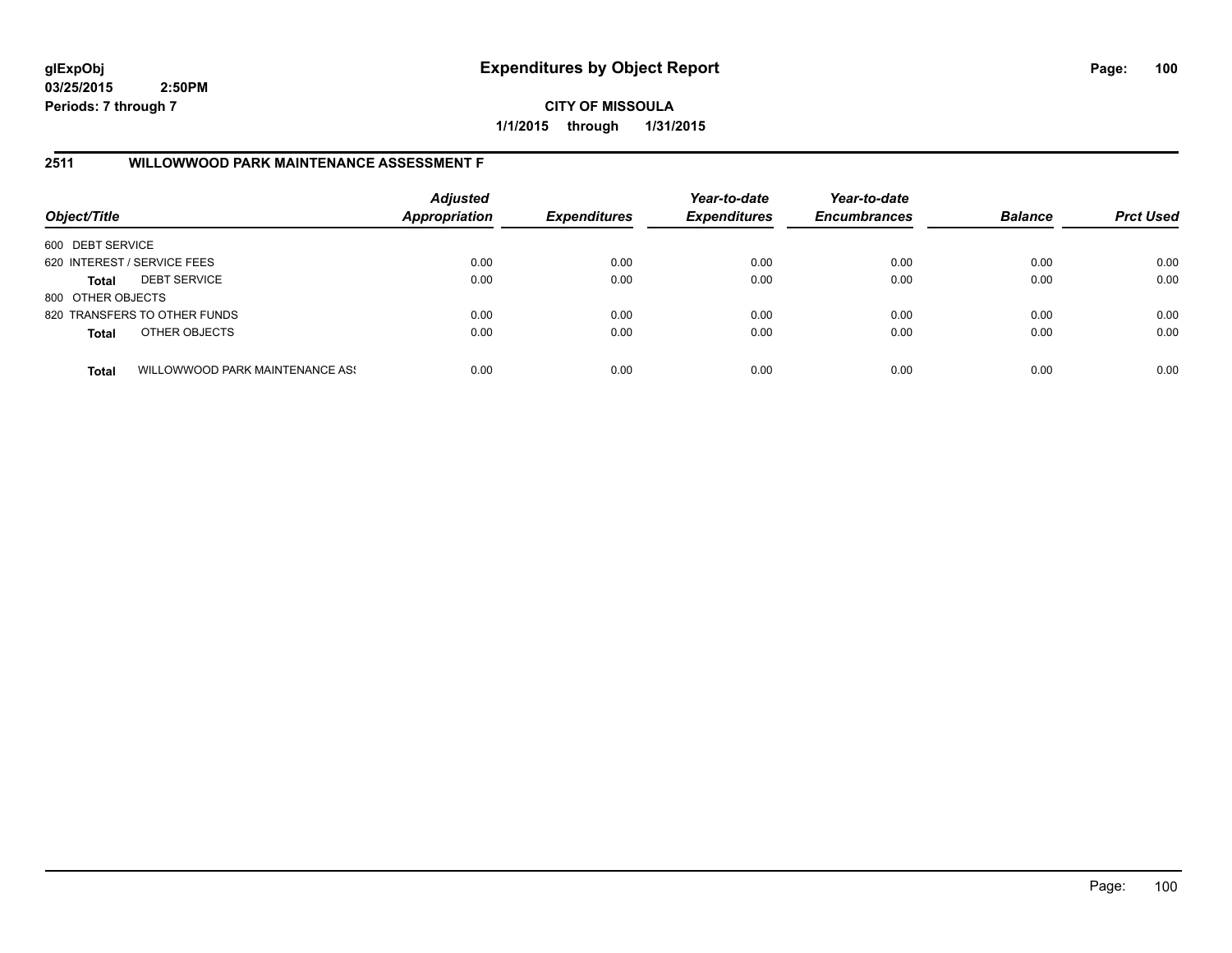#### **2512 ROAD DISTRICT #1**

**320 STREET MAINTENANCE**

|                                       | <b>Adjusted</b>      |                     | Year-to-date        | Year-to-date        |                |                  |
|---------------------------------------|----------------------|---------------------|---------------------|---------------------|----------------|------------------|
| Object/Title                          | <b>Appropriation</b> | <b>Expenditures</b> | <b>Expenditures</b> | <b>Encumbrances</b> | <b>Balance</b> | <b>Prct Used</b> |
| 100 PERSONAL SERVICES                 |                      |                     |                     |                     |                |                  |
| 110 SALARIES AND WAGES                | 25,620.00            | 0.00                | 0.00                | 0.00                | 25,620.00      | 0.00             |
| 140 EMPLOYER CONTRIBUTIONS            | 6,255.00             | 0.00                | 0.00                | 0.00                | 6,255.00       | 0.00             |
| PERSONAL SERVICES<br><b>Total</b>     | 31,875.00            | 0.00                | 0.00                | 0.00                | 31,875.00      | 0.00             |
| 200 SUPPLIES                          |                      |                     |                     |                     |                |                  |
| 220 OPERATING SUPPLIES                | 91,014.00            | 0.00                | 90,578.81           | 0.00                | 435.19         | 99.52            |
| 230 REPAIR/MAINTENANCE                | 95,188.00            | 4,508.38            | 55,246.37           | 0.00                | 39,941.63      | 58.04            |
| 231 GASOLINE                          | 1,135.00             | 0.00                | 0.00                | 0.00                | 1,135.00       | 0.00             |
| <b>SUPPLIES</b><br><b>Total</b>       | 187,337.00           | 4,508.38            | 145,825.18          | 0.00                | 41,511.82      | 77.84            |
| 300 PURCHASED SERVICES                |                      |                     |                     |                     |                |                  |
| 343 WATER CHARGES                     | 0.00                 | 0.00                | 824.54              | 0.00                | $-824.54$      | 0.00             |
| 350 PROFESSIONAL SERVICES             | 20,000.00            | 0.00                | 0.00                | 0.00                | 20,000.00      | 0.00             |
| PURCHASED SERVICES<br><b>Total</b>    | 20,000.00            | 0.00                | 824.54              | 0.00                | 19,175.46      | 4.12             |
| 400 BUILDING MATERIALS                |                      |                     |                     |                     |                |                  |
| 400 BUILDING MATERIALS                | 175,201.00           | 937.55              | 41,995.17           | 0.00                | 133,205.83     | 23.97            |
| <b>BUILDING MATERIALS</b><br>Total    | 175,201.00           | 937.55              | 41,995.17           | 0.00                | 133,205.83     | 23.97            |
| 500 FIXED CHARGES                     |                      |                     |                     |                     |                |                  |
| 500 FIXED CHARGES                     | 10,000.00            | 0.00                | 10,000.00           | 0.00                | 0.00           | 100.00           |
| <b>FIXED CHARGES</b><br><b>Total</b>  | 10,000.00            | 0.00                | 10,000.00           | 0.00                | 0.00           | 100.00           |
| 600 DEBT SERVICE                      |                      |                     |                     |                     |                |                  |
| 610 PRINCIPAL                         | 218,771.00           | 0.00                | 184,806.62          | 0.00                | 33,964.38      | 84.47            |
| 620 INTEREST / SERVICE FEES           | 32,025.00            | 0.00                | 5,883.00            | 0.00                | 26,142.00      | 18.37            |
| <b>DEBT SERVICE</b><br><b>Total</b>   | 250,796.00           | 0.00                | 190,689.62          | 0.00                | 60,106.38      | 76.03            |
| 800 OTHER OBJECTS                     |                      |                     |                     |                     |                |                  |
| 820 TRANSFERS TO OTHER FUNDS          | 0.00                 | 0.00                | 0.00                | 0.00                | 0.00           | 0.00             |
| 845 CONTINGENCY                       | 0.00                 | 7,288.93            | 7,288.93            | 0.00                | $-7,288.93$    | 0.00             |
| OTHER OBJECTS<br><b>Total</b>         | 0.00                 | 7,288.93            | 7,288.93            | 0.00                | $-7,288.93$    | 0.00             |
| 900 CAPITAL OUTLAY                    |                      |                     |                     |                     |                |                  |
| 930 IMPROVEMENTS                      | 677,467.00           | $-5,200.00$         | 38,484.01           | 0.00                | 638,982.99     | 5.68             |
| <b>CAPITAL OUTLAY</b><br><b>Total</b> | 677,467.00           | $-5,200.00$         | 38,484.01           | 0.00                | 638,982.99     | 5.68             |
|                                       |                      |                     |                     |                     |                |                  |
| <b>STREET MAINTENANCE</b><br>Total    | 1,352,676.00         | 7,534.86            | 435,107.45          | 0.00                | 917,568.55     | 32.17            |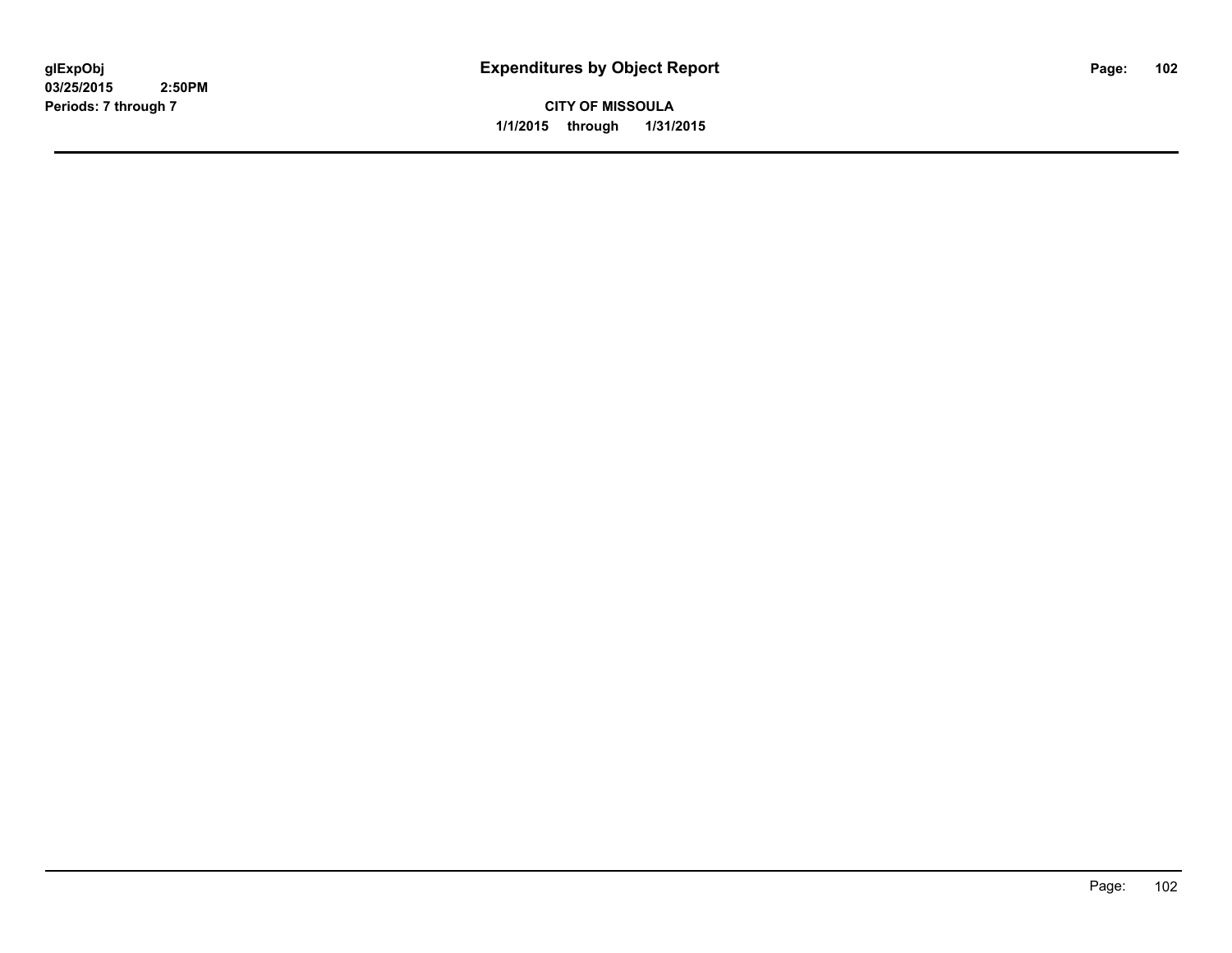#### **2512 ROAD DISTRICT #1**

|                                           | <b>Adjusted</b>      |                     | Year-to-date        | Year-to-date        |                |                  |
|-------------------------------------------|----------------------|---------------------|---------------------|---------------------|----------------|------------------|
| Object/Title                              | <b>Appropriation</b> | <b>Expenditures</b> | <b>Expenditures</b> | <b>Encumbrances</b> | <b>Balance</b> | <b>Prct Used</b> |
| 100 PERSONAL SERVICES                     |                      |                     |                     |                     |                |                  |
| 110 SALARIES AND WAGES                    | 25,620.00            | 0.00                | 0.00                | 0.00                | 25,620.00      | 0.00             |
| 140 EMPLOYER CONTRIBUTIONS                | 6,255.00             | 0.00                | 0.00                | 0.00                | 6,255.00       | 0.00             |
| PERSONAL SERVICES<br><b>Total</b>         | 31,875.00            | 0.00                | 0.00                | 0.00                | 31,875.00      | 0.00             |
| 200 SUPPLIES                              |                      |                     |                     |                     |                |                  |
| 220 OPERATING SUPPLIES                    | 91,014.00            | 0.00                | 90,578.81           | 0.00                | 435.19         | 99.52            |
| 230 REPAIR/MAINTENANCE                    | 95,188.00            | 4,508.38            | 55,246.37           | 0.00                | 39,941.63      | 58.04            |
| 231 GASOLINE                              | 1,135.00             | 0.00                | 0.00                | 0.00                | 1,135.00       | 0.00             |
| <b>SUPPLIES</b><br>Total                  | 187,337.00           | 4,508.38            | 145,825.18          | 0.00                | 41,511.82      | 77.84            |
| 300 PURCHASED SERVICES                    |                      |                     |                     |                     |                |                  |
| 343 WATER CHARGES                         | 0.00                 | 0.00                | 824.54              | 0.00                | $-824.54$      | 0.00             |
| 350 PROFESSIONAL SERVICES                 | 20,000.00            | 0.00                | 0.00                | 0.00                | 20,000.00      | 0.00             |
| PURCHASED SERVICES<br>Total               | 20,000.00            | 0.00                | 824.54              | 0.00                | 19,175.46      | 4.12             |
| 400 BUILDING MATERIALS                    |                      |                     |                     |                     |                |                  |
| <b>400 BUILDING MATERIALS</b>             | 175,201.00           | 937.55              | 41,995.17           | 0.00                | 133,205.83     | 23.97            |
| <b>BUILDING MATERIALS</b><br><b>Total</b> | 175,201.00           | 937.55              | 41,995.17           | 0.00                | 133,205.83     | 23.97            |
| 500 FIXED CHARGES                         |                      |                     |                     |                     |                |                  |
| 500 FIXED CHARGES                         | 10,000.00            | 0.00                | 10,000.00           | 0.00                | 0.00           | 100.00           |
| <b>FIXED CHARGES</b><br><b>Total</b>      | 10,000.00            | 0.00                | 10,000.00           | 0.00                | 0.00           | 100.00           |
| 600 DEBT SERVICE                          |                      |                     |                     |                     |                |                  |
| 610 PRINCIPAL                             | 218,771.00           | 0.00                | 184,806.62          | 0.00                | 33,964.38      | 84.47            |
| 620 INTEREST / SERVICE FEES               | 32,025.00            | 0.00                | 5,883.00            | 0.00                | 26,142.00      | 18.37            |
| <b>DEBT SERVICE</b><br>Total              | 250,796.00           | 0.00                | 190,689.62          | 0.00                | 60,106.38      | 76.03            |
| 800 OTHER OBJECTS                         |                      |                     |                     |                     |                |                  |
| 820 TRANSFERS TO OTHER FUNDS              | 0.00                 | 0.00                | 0.00                | 0.00                | 0.00           | 0.00             |
| 845 CONTINGENCY                           | 0.00                 | 7,288.93            | 7,288.93            | 0.00                | $-7,288.93$    | 0.00             |
| OTHER OBJECTS<br>Total                    | 0.00                 | 7,288.93            | 7,288.93            | 0.00                | $-7,288.93$    | 0.00             |
| 900 CAPITAL OUTLAY                        |                      |                     |                     |                     |                |                  |
| 930 IMPROVEMENTS                          | 677,467.00           | $-5,200.00$         | 38,484.01           | 0.00                | 638,982.99     | 5.68             |
| <b>CAPITAL OUTLAY</b><br><b>Total</b>     | 677,467.00           | $-5,200.00$         | 38,484.01           | 0.00                | 638,982.99     | 5.68             |
| <b>ROAD DISTRICT#1</b><br><b>Total</b>    | 1,352,676.00         | 7,534.86            | 435,107.45          | 0.00                | 917,568.55     | 32.17            |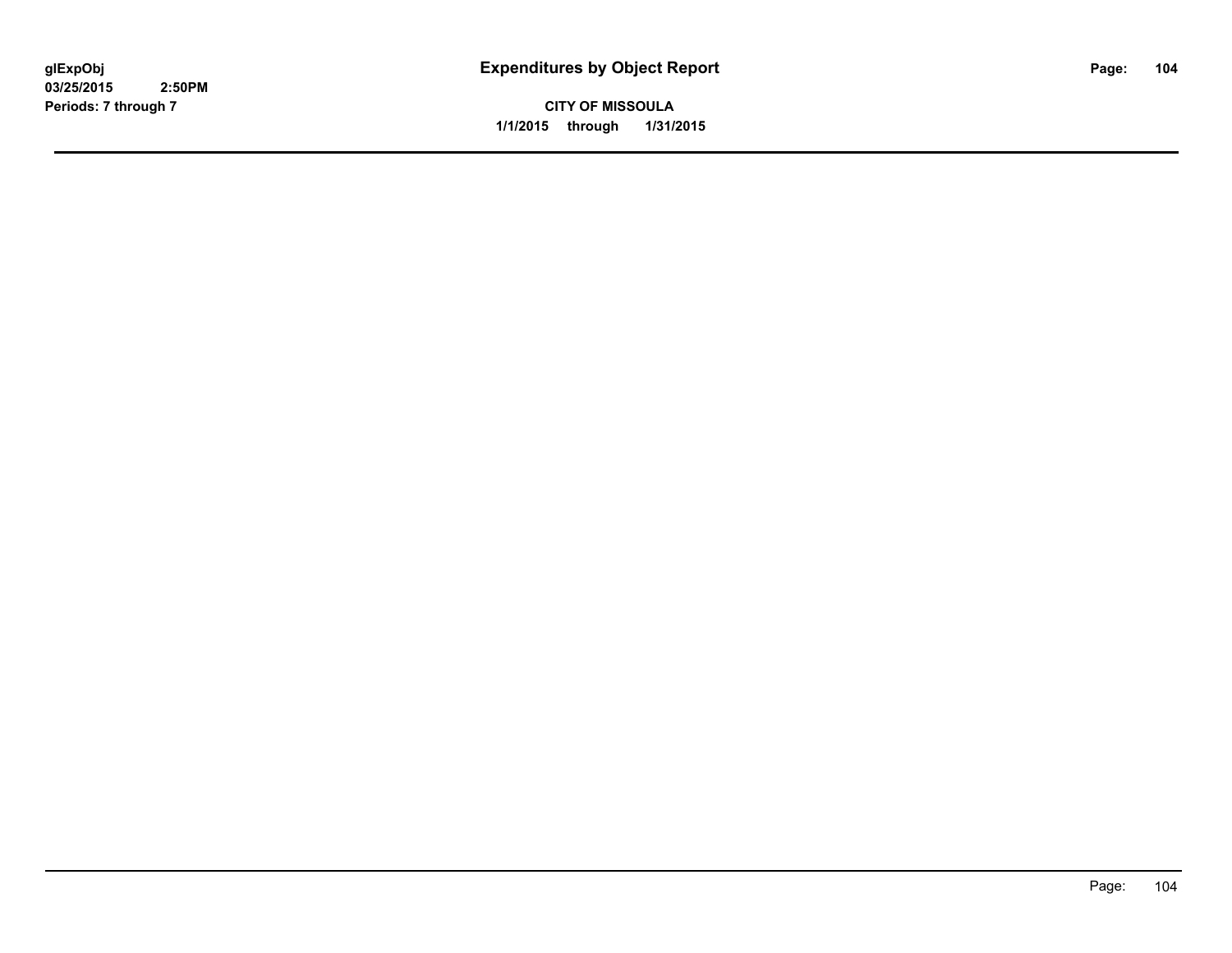# **2513 PARK DISTRICT #1**

**270 CITY ATTORNEY**

| Object/Title          |                            | <b>Adjusted</b><br>Appropriation | <b>Expenditures</b> | Year-to-date<br><b>Expenditures</b> | Year-to-date<br><b>Encumbrances</b> | <b>Balance</b> | <b>Prct Used</b> |
|-----------------------|----------------------------|----------------------------------|---------------------|-------------------------------------|-------------------------------------|----------------|------------------|
| 100 PERSONAL SERVICES |                            |                                  |                     |                                     |                                     |                |                  |
|                       | 140 EMPLOYER CONTRIBUTIONS | 0.00                             | 0.00                | 0.00                                | 0.00                                | 0.00           | 0.00             |
| <b>Total</b>          | PERSONAL SERVICES          | 0.00                             | 0.00                | 0.00                                | 0.00                                | 0.00           | 0.00             |
| <b>Total</b>          | <b>CITY ATTORNEY</b>       | 0.00                             | 0.00                | 0.00                                | 0.00                                | 0.00           | 0.00             |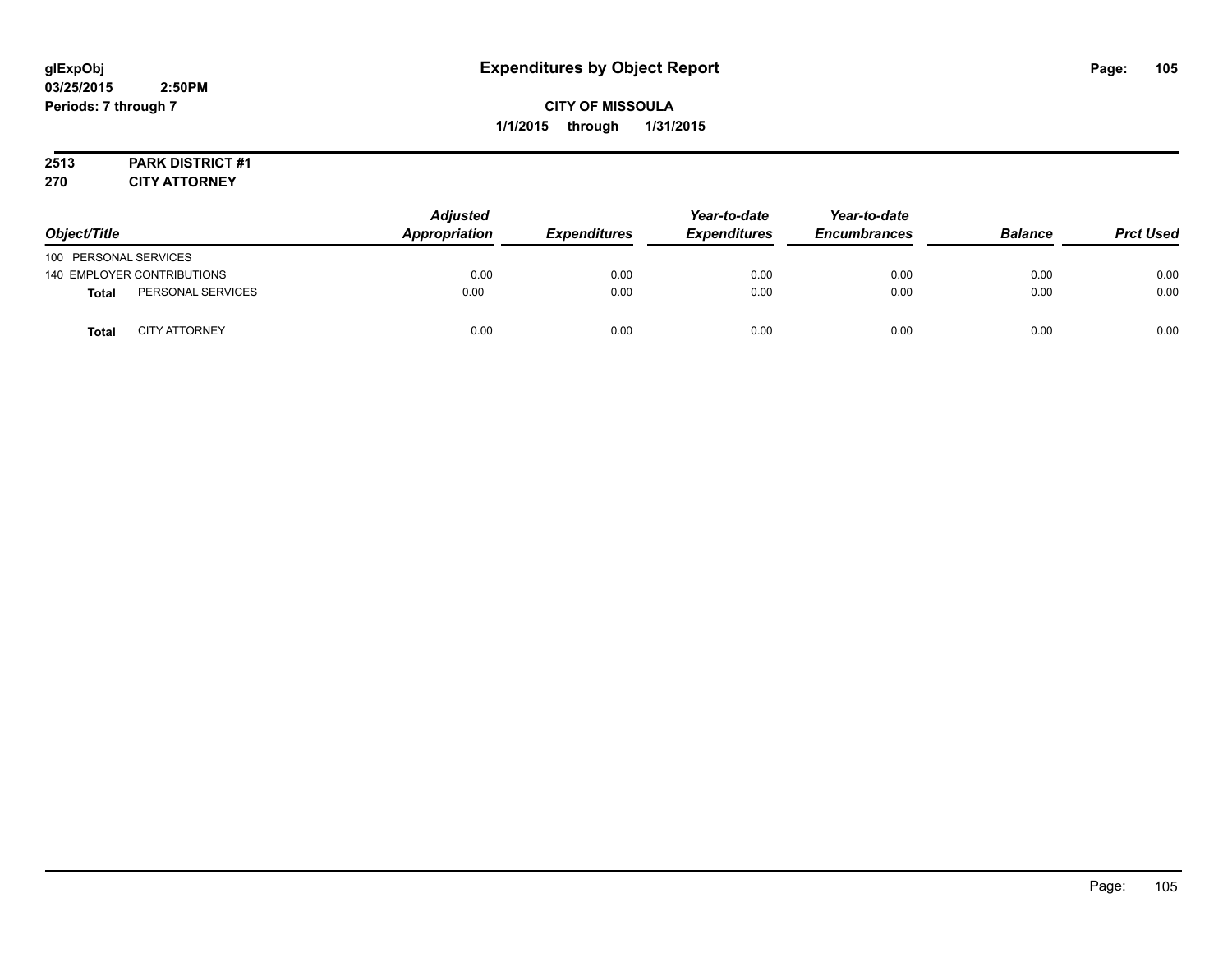#### **2513 PARK DISTRICT #1**

**370 PARKS & RECREATION**

|                                     |                    | <b>Adjusted</b> |                     | Year-to-date        | Year-to-date        |                |                  |
|-------------------------------------|--------------------|-----------------|---------------------|---------------------|---------------------|----------------|------------------|
| Object/Title                        |                    | Appropriation   | <b>Expenditures</b> | <b>Expenditures</b> | <b>Encumbrances</b> | <b>Balance</b> | <b>Prct Used</b> |
| 100 PERSONAL SERVICES               |                    |                 |                     |                     |                     |                |                  |
| 110 SALARIES AND WAGES              |                    | 78,037.00       | 3,444.26            | 18,866.16           | 0.00                | 59,170.84      | 24.18            |
| 120 OVERTIME/TERMINATION            |                    | 0.00            | 0.00                | 0.00                | 0.00                | 0.00           | 0.00             |
| <b>140 EMPLOYER CONTRIBUTIONS</b>   |                    | 34,914.00       | 1,294.62            | 5,056.73            | 0.00                | 29,857.27      | 14.48            |
| 141 STATE RETIREMENT CONTRIBUTIONS  |                    | 0.00            | 3.44                | 23.51               | 0.00                | $-23.51$       | 0.00             |
| PERSONAL SERVICES<br>Total          |                    | 112,951.00      | 4,742.32            | 23,946.40           | 0.00                | 89,004.60      | 21.20            |
| 200 SUPPLIES                        |                    |                 |                     |                     |                     |                |                  |
| 220 OPERATING SUPPLIES              |                    | 69,216.00       | 561.47              | 37,394.41           | 0.00                | 31,821.59      | 54.03            |
| 230 REPAIR/MAINTENANCE              |                    | 90,266.00       | 553.74              | 28,769.05           | 0.00                | 61,496.95      | 31.87            |
| 231 GASOLINE                        |                    | 10,144.00       | 3,484.90            | 7,556.90            | 0.00                | 2,587.10       | 74.50            |
| <b>SUPPLIES</b><br><b>Total</b>     |                    | 169,626.00      | 4,600.11            | 73,720.36           | 0.00                | 95,905.64      | 43.46            |
| 300 PURCHASED SERVICES              |                    |                 |                     |                     |                     |                |                  |
| 320 PRINTING & DUPLICATING          |                    | 0.00            | 0.00                | 0.00                | 0.00                | 0.00           | 0.00             |
| 341 ELECTRICITY & NATURAL GAS       |                    | 28,622.00       | 48.52               | 26,522.00           | 0.00                | 2,100.00       | 92.66            |
| 343 WATER CHARGES                   |                    | 7,685.00        | 0.00                | 7,685.00            | 0.00                | 0.00           | 100.00           |
| 345 GARBAGE                         |                    | 3,090.00        | 45.75               | 1,486.33            | 0.00                | 1,603.67       | 48.10            |
| 350 PROFESSIONAL SERVICES           |                    | 96,845.00       | 1,011.37            | 22,927.94           | 0.00                | 73,917.06      | 23.67            |
| 360 REPAIR & MAINTENANCE            |                    | 152,402.00      | 13,035.76           | 62,897.36           | 0.00                | 89,504.64      | 41.27            |
| Total                               | PURCHASED SERVICES | 288,644.00      | 14,141.40           | 121,518.63          | 0.00                | 167, 125.37    | 42.10            |
| 600 DEBT SERVICE                    |                    |                 |                     |                     |                     |                |                  |
| 610 PRINCIPAL                       |                    | 57,511.00       | 0.00                | 163,612.73          | 0.00                | $-106, 101.73$ | 284.49           |
| 620 INTEREST / SERVICE FEES         |                    | 487.00          | 0.00                | 1,946.27            | 0.00                | $-1,459.27$    | 399.64           |
| <b>DEBT SERVICE</b><br><b>Total</b> |                    | 57.998.00       | 0.00                | 165,559.00          | 0.00                | $-107,561.00$  | 285.46           |
| 900 CAPITAL OUTLAY                  |                    |                 |                     |                     |                     |                |                  |
| 930 IMPROVEMENTS                    |                    | 30,000.00       | 4,218.75            | 22,794.75           | 0.00                | 7,205.25       | 75.98            |
| CAPITAL OUTLAY<br><b>Total</b>      |                    | 30,000.00       | 4,218.75            | 22,794.75           | 0.00                | 7,205.25       | 75.98            |
| <b>Total</b>                        | PARKS & RECREATION | 659,219.00      | 27,702.58           | 407,539.14          | 0.00                | 251,679.86     | 61.82            |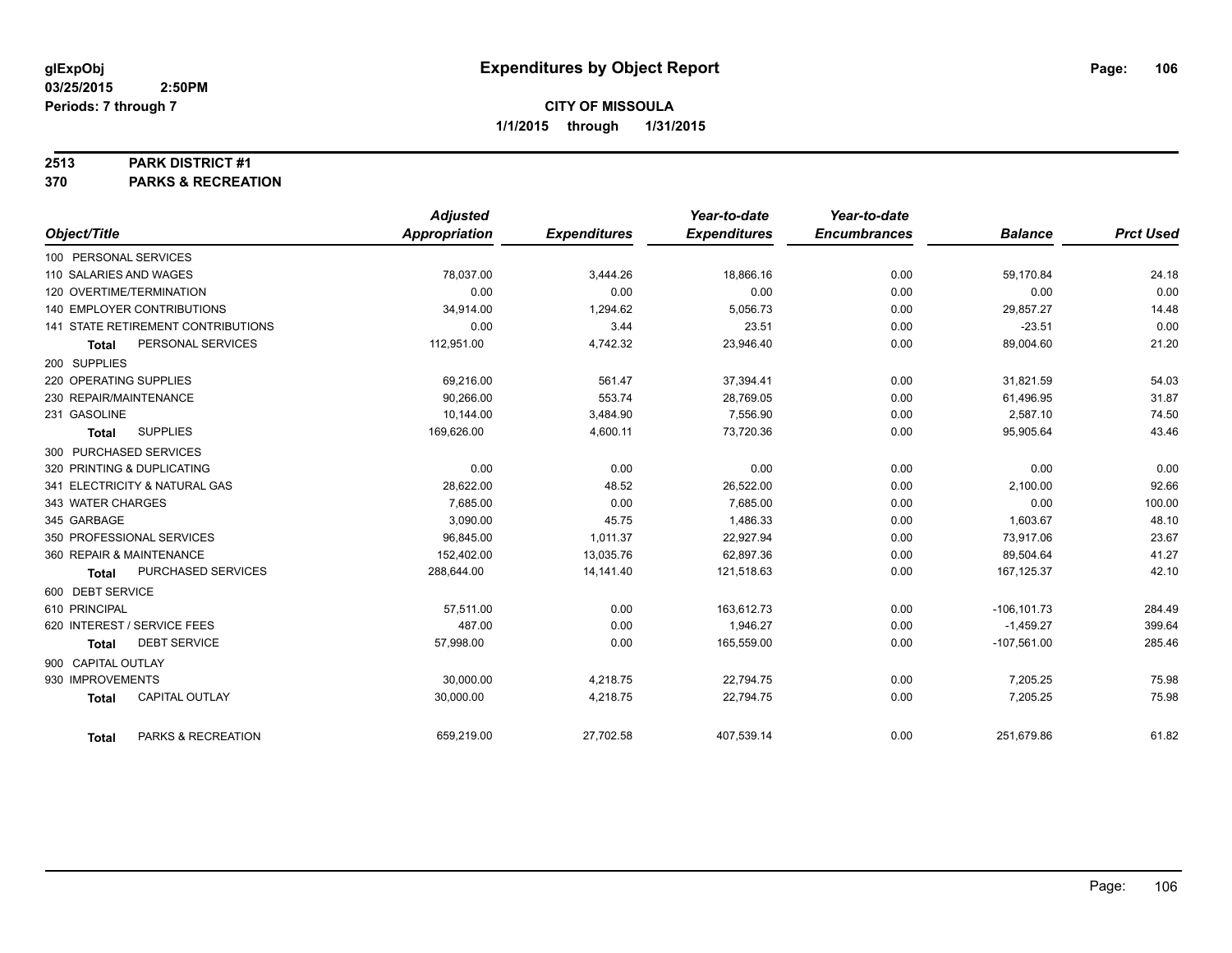#### **2513 PARK DISTRICT #1**

|                                       | <b>Adjusted</b>      |                     | Year-to-date        | Year-to-date        |                |                  |
|---------------------------------------|----------------------|---------------------|---------------------|---------------------|----------------|------------------|
| Object/Title                          | <b>Appropriation</b> | <b>Expenditures</b> | <b>Expenditures</b> | <b>Encumbrances</b> | <b>Balance</b> | <b>Prct Used</b> |
| 100 PERSONAL SERVICES                 |                      |                     |                     |                     |                |                  |
| 110 SALARIES AND WAGES                | 78,037.00            | 3,444.26            | 18,866.16           | 0.00                | 59,170.84      | 24.18            |
| 120 OVERTIME/TERMINATION              | 0.00                 | 0.00                | 0.00                | 0.00                | 0.00           | 0.00             |
| 140 EMPLOYER CONTRIBUTIONS            | 34,914.00            | 1,294.62            | 5,056.73            | 0.00                | 29,857.27      | 14.48            |
| 141 STATE RETIREMENT CONTRIBUTIONS    | 0.00                 | 3.44                | 23.51               | 0.00                | $-23.51$       | 0.00             |
| PERSONAL SERVICES<br><b>Total</b>     | 112,951.00           | 4,742.32            | 23,946.40           | 0.00                | 89,004.60      | 21.20            |
| 200 SUPPLIES                          |                      |                     |                     |                     |                |                  |
| 220 OPERATING SUPPLIES                | 69,216.00            | 561.47              | 37,394.41           | 0.00                | 31,821.59      | 54.03            |
| 230 REPAIR/MAINTENANCE                | 90,266.00            | 553.74              | 28,769.05           | 0.00                | 61,496.95      | 31.87            |
| 231 GASOLINE                          | 10,144.00            | 3,484.90            | 7,556.90            | 0.00                | 2,587.10       | 74.50            |
| <b>SUPPLIES</b><br><b>Total</b>       | 169,626.00           | 4,600.11            | 73,720.36           | 0.00                | 95,905.64      | 43.46            |
| 300 PURCHASED SERVICES                |                      |                     |                     |                     |                |                  |
| 320 PRINTING & DUPLICATING            | 0.00                 | 0.00                | 0.00                | 0.00                | 0.00           | 0.00             |
| 341 ELECTRICITY & NATURAL GAS         | 28,622.00            | 48.52               | 26,522.00           | 0.00                | 2,100.00       | 92.66            |
| 343 WATER CHARGES                     | 7.685.00             | 0.00                | 7.685.00            | 0.00                | 0.00           | 100.00           |
| 345 GARBAGE                           | 3,090.00             | 45.75               | 1,486.33            | 0.00                | 1,603.67       | 48.10            |
| 350 PROFESSIONAL SERVICES             | 96,845.00            | 1,011.37            | 22,927.94           | 0.00                | 73,917.06      | 23.67            |
| 360 REPAIR & MAINTENANCE              | 152,402.00           | 13,035.76           | 62,897.36           | 0.00                | 89,504.64      | 41.27            |
| PURCHASED SERVICES<br>Total           | 288,644.00           | 14,141.40           | 121,518.63          | 0.00                | 167, 125.37    | 42.10            |
| 600 DEBT SERVICE                      |                      |                     |                     |                     |                |                  |
| 610 PRINCIPAL                         | 57,511.00            | 0.00                | 163,612.73          | 0.00                | $-106, 101.73$ | 284.49           |
| 620 INTEREST / SERVICE FEES           | 487.00               | 0.00                | 1,946.27            | 0.00                | $-1,459.27$    | 399.64           |
| <b>DEBT SERVICE</b><br><b>Total</b>   | 57,998.00            | 0.00                | 165,559.00          | 0.00                | $-107,561.00$  | 285.46           |
| 900 CAPITAL OUTLAY                    |                      |                     |                     |                     |                |                  |
| 930 IMPROVEMENTS                      | 30,000.00            | 4,218.75            | 22,794.75           | 0.00                | 7,205.25       | 75.98            |
| <b>CAPITAL OUTLAY</b><br><b>Total</b> | 30,000.00            | 4,218.75            | 22,794.75           | 0.00                | 7,205.25       | 75.98            |
| PARK DISTRICT #1<br><b>Total</b>      | 659,219.00           | 27,702.58           | 407,539.14          | 0.00                | 251,679.86     | 61.82            |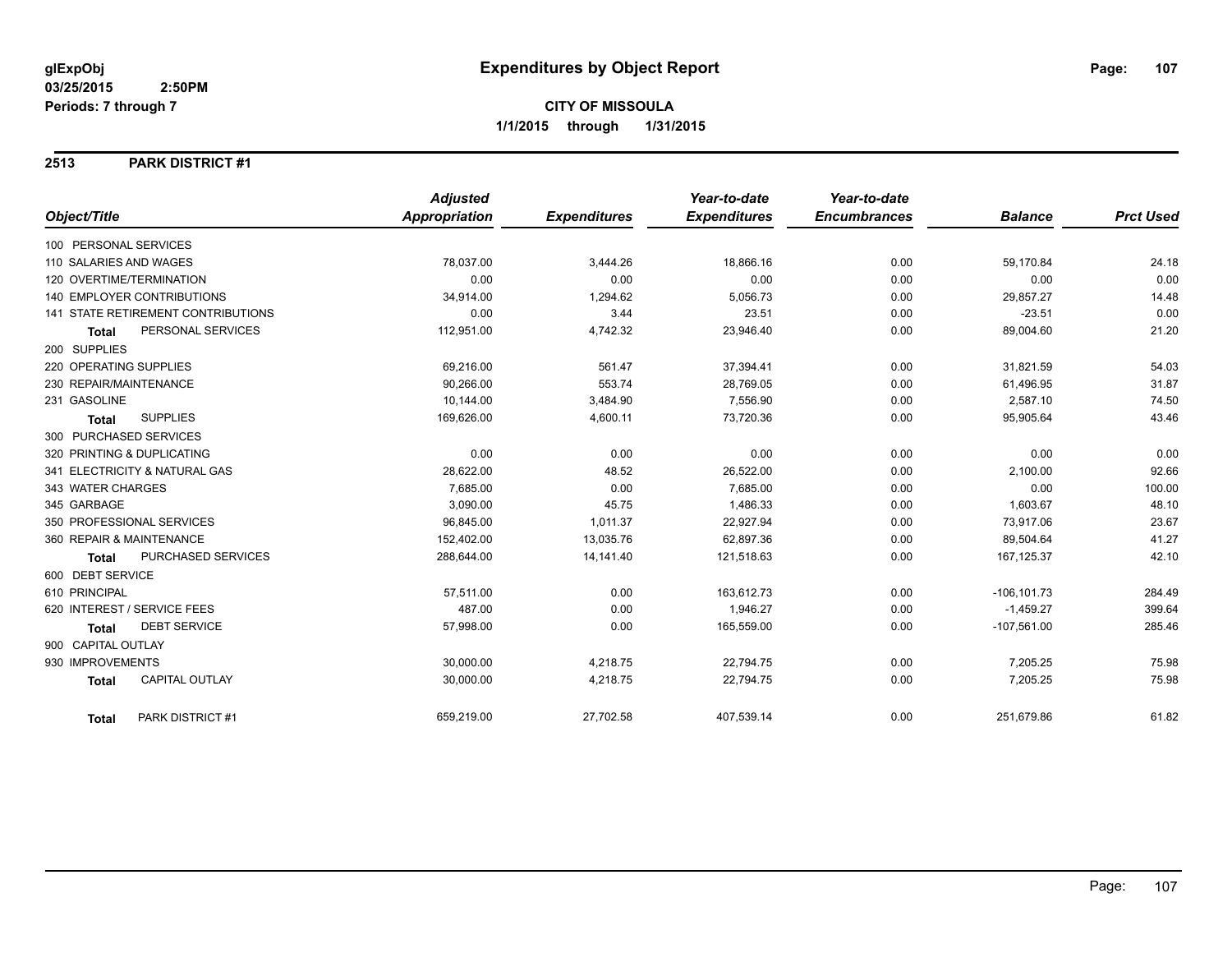#### **2514 PUBLIC SAFETY & JUSTICE DISTRICT**

**297 PUBLIC SAFETY/JUSTICE**

| Object/Title           |                       | <b>Adjusted</b><br>Appropriation | <b>Expenditures</b> | Year-to-date<br><b>Expenditures</b> | Year-to-date<br><b>Encumbrances</b> | <b>Balance</b> | <b>Prct Used</b> |
|------------------------|-----------------------|----------------------------------|---------------------|-------------------------------------|-------------------------------------|----------------|------------------|
| 300 PURCHASED SERVICES |                       |                                  |                     |                                     |                                     |                |                  |
| 310 COMMUNICATIONS     |                       | 0.00                             | 0.00                | 0.00                                | 0.00                                | 0.00           | 0.00             |
| Total                  | PURCHASED SERVICES    | 0.00                             | 0.00                | 0.00                                | 0.00                                | 0.00           | 0.00             |
| Total                  | PUBLIC SAFETY/JUSTICE | 0.00                             | 0.00                | 0.00                                | 0.00                                | 0.00           | 0.00             |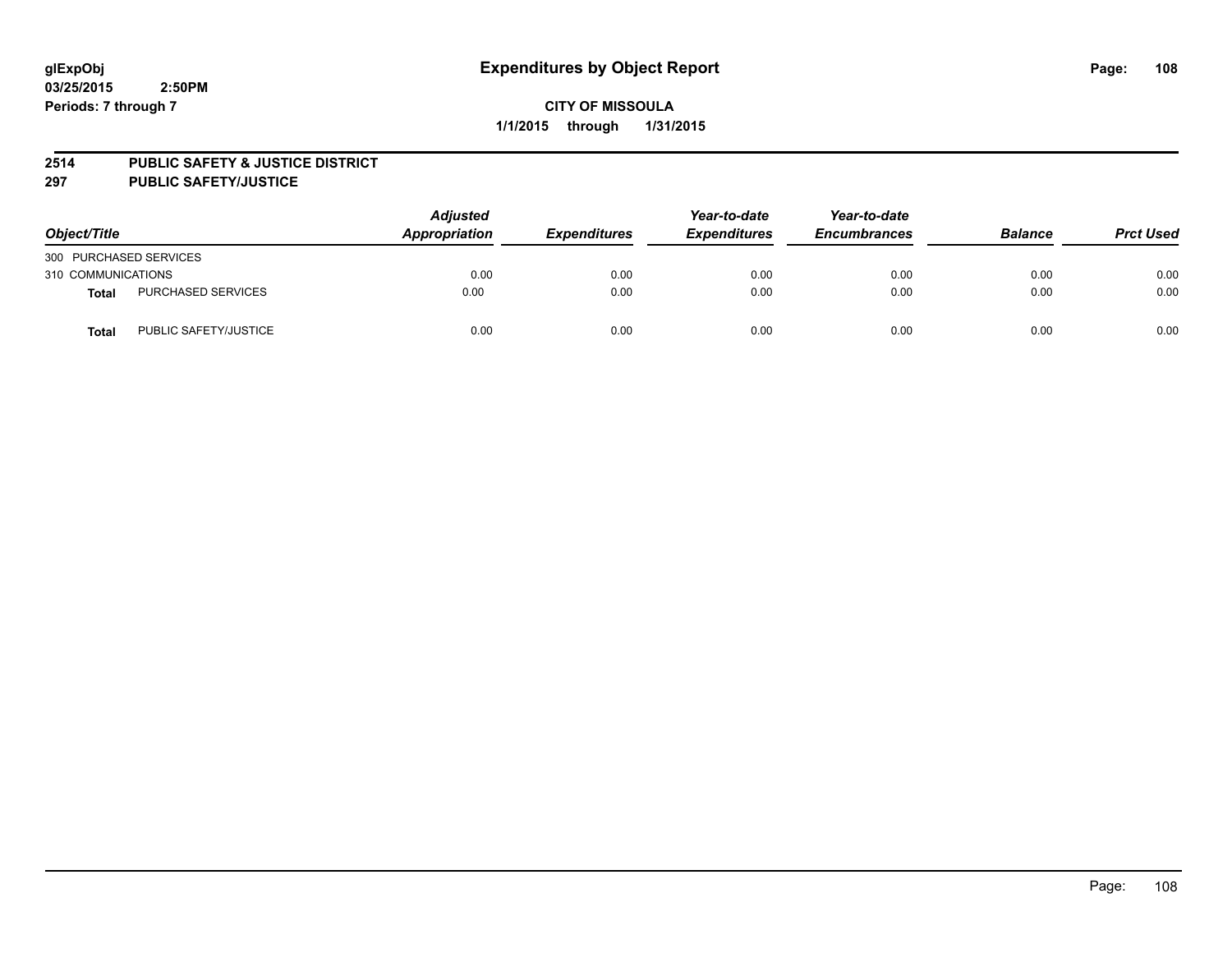**03/25/2015 2:50PM Periods: 7 through 7**

**CITY OF MISSOULA 1/1/2015 through 1/31/2015**

# **2514 PUBLIC SAFETY & JUSTICE DISTRICT**

| Object/Title           |                                  | <b>Adjusted</b><br>Appropriation | <b>Expenditures</b> | Year-to-date<br><b>Expenditures</b> | Year-to-date<br><b>Encumbrances</b> | <b>Balance</b> | <b>Prct Used</b> |
|------------------------|----------------------------------|----------------------------------|---------------------|-------------------------------------|-------------------------------------|----------------|------------------|
| 300 PURCHASED SERVICES |                                  |                                  |                     |                                     |                                     |                |                  |
| 310 COMMUNICATIONS     |                                  | 0.00                             | 0.00                | 0.00                                | 0.00                                | 0.00           | 0.00             |
| <b>Total</b>           | PURCHASED SERVICES               | 0.00                             | 0.00                | 0.00                                | 0.00                                | 0.00           | 0.00             |
| <b>Total</b>           | PUBLIC SAFETY & JUSTICE DISTRICT | 0.00                             | 0.00                | 0.00                                | 0.00                                | 0.00           | 0.00             |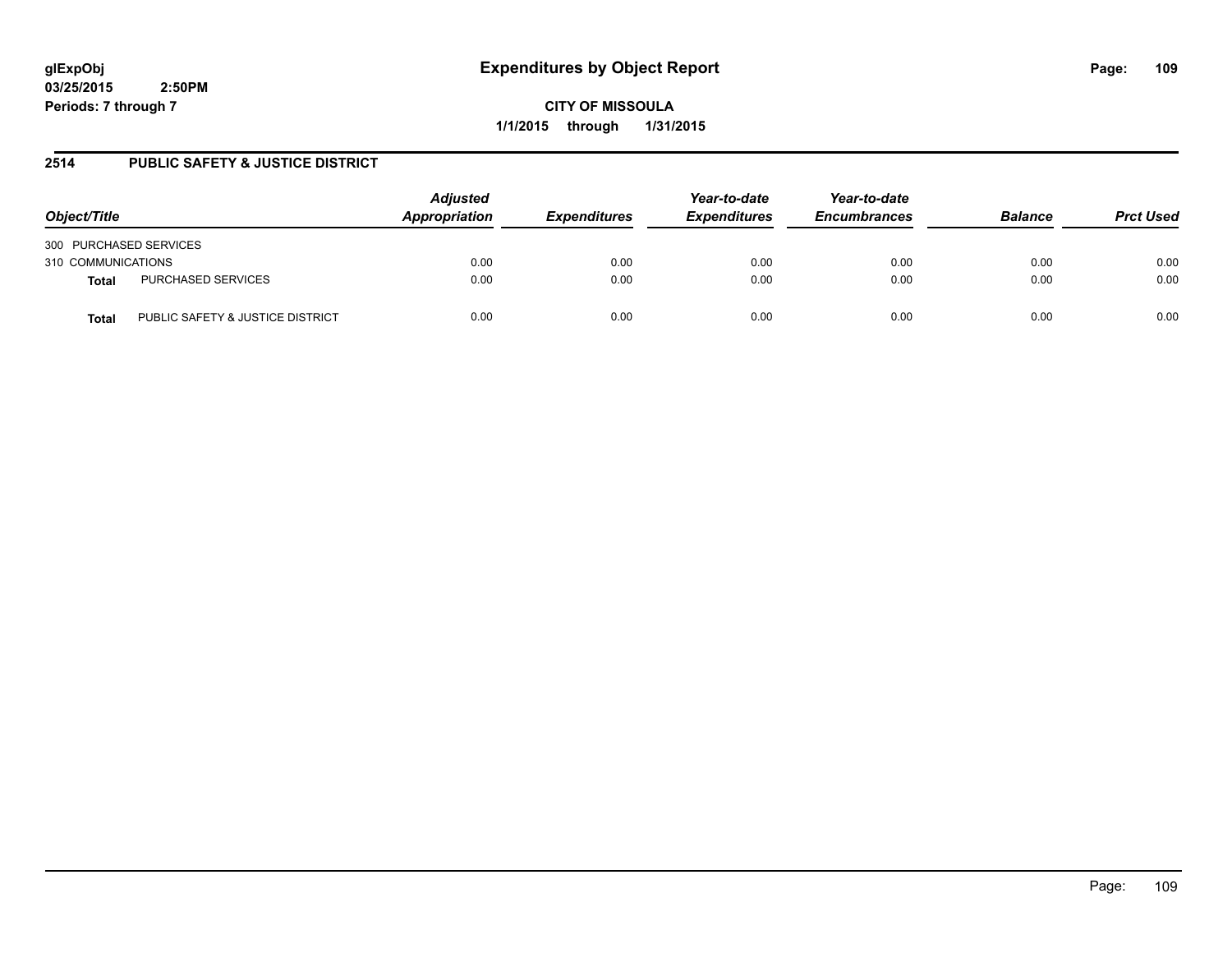**03/25/2015 2:50PM Periods: 7 through 7**

#### **2820 STATE GAS TAX FUND**

**280 PUBLIC WORKS ADMIN/ENGINEERING**

| Object/Title       |                                | <b>Adjusted</b><br><b>Appropriation</b> | <b>Expenditures</b> | Year-to-date<br><b>Expenditures</b> | Year-to-date<br><b>Encumbrances</b> | <b>Balance</b> | <b>Prct Used</b> |
|--------------------|--------------------------------|-----------------------------------------|---------------------|-------------------------------------|-------------------------------------|----------------|------------------|
|                    | 300 PURCHASED SERVICES         |                                         |                     |                                     |                                     |                |                  |
|                    | 350 PROFESSIONAL SERVICES      | 0.00                                    | 0.00                | 0.00                                | 0.00                                | 0.00           | 0.00             |
| <b>Total</b>       | PURCHASED SERVICES             | 0.00                                    | 0.00                | 0.00                                | 0.00                                | 0.00           | 0.00             |
| 500 FIXED CHARGES  |                                |                                         |                     |                                     |                                     |                |                  |
| 500 FIXED CHARGES  |                                | 0.00                                    | 0.00                | 0.00                                | 0.00                                | 0.00           | 0.00             |
| Total              | <b>FIXED CHARGES</b>           | 0.00                                    | 0.00                | 0.00                                | 0.00                                | 0.00           | 0.00             |
| 800 OTHER OBJECTS  |                                |                                         |                     |                                     |                                     |                |                  |
|                    | 820 TRANSFERS TO OTHER FUNDS   | 564,000.00                              | 0.00                | 282,000.00                          | 0.00                                | 282,000.00     | 50.00            |
| Total              | OTHER OBJECTS                  | 564,000.00                              | 0.00                | 282,000.00                          | 0.00                                | 282,000.00     | 50.00            |
| 900 CAPITAL OUTLAY |                                |                                         |                     |                                     |                                     |                |                  |
| 930 IMPROVEMENTS   |                                | 373.100.00                              | 16,332.89           | 179.029.00                          | 0.00                                | 194.071.00     | 47.98            |
| <b>Total</b>       | <b>CAPITAL OUTLAY</b>          | 373,100.00                              | 16,332.89           | 179.029.00                          | 0.00                                | 194,071.00     | 47.98            |
| <b>Total</b>       | PUBLIC WORKS ADMIN/ENGINEERING | 937,100.00                              | 16,332.89           | 461,029.00                          | 0.00                                | 476,071.00     | 49.20            |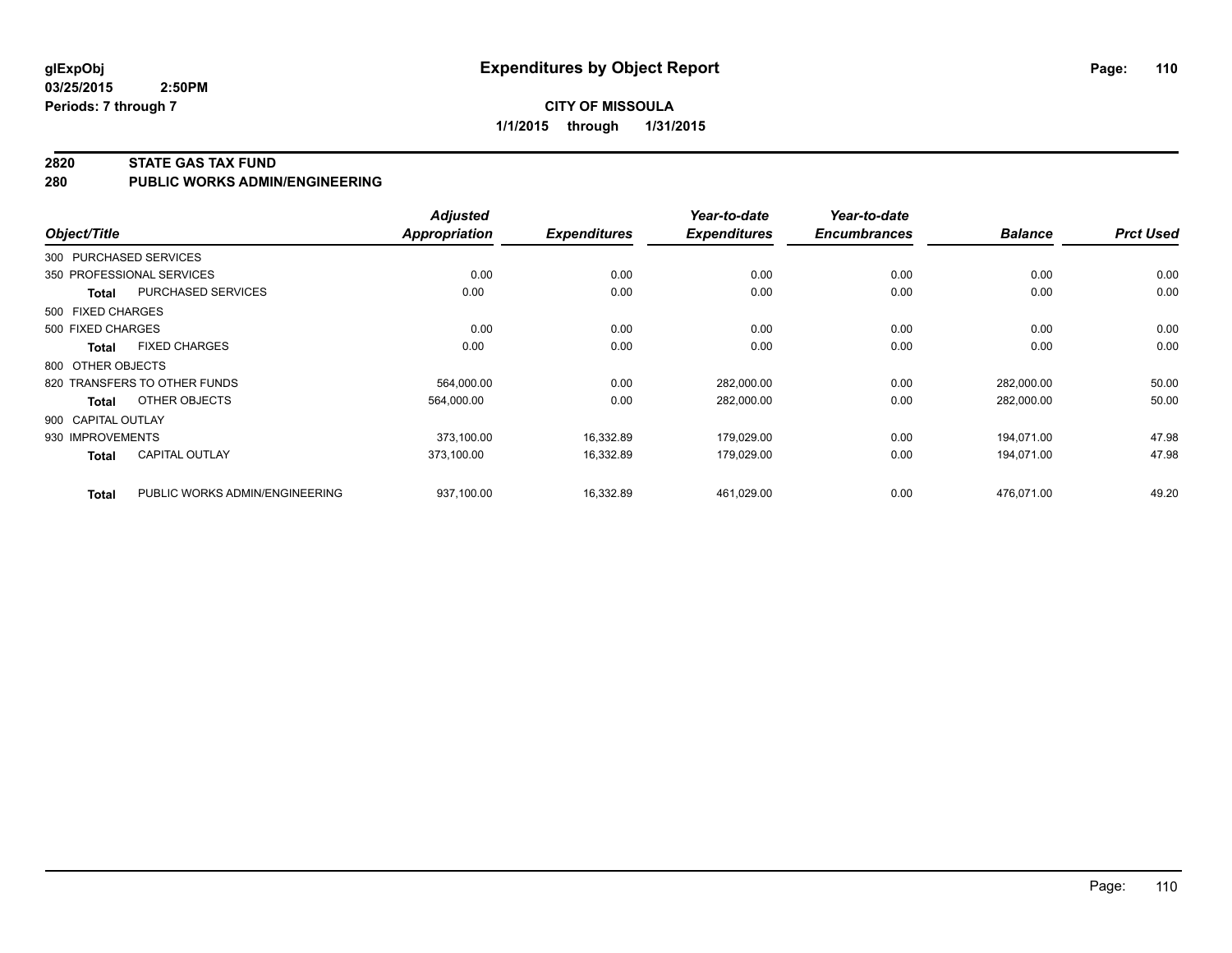### **2820 STATE GAS TAX FUND**

|                        |                              | <b>Adjusted</b>      |                     | Year-to-date        | Year-to-date        |                |                  |
|------------------------|------------------------------|----------------------|---------------------|---------------------|---------------------|----------------|------------------|
| Object/Title           |                              | <b>Appropriation</b> | <b>Expenditures</b> | <b>Expenditures</b> | <b>Encumbrances</b> | <b>Balance</b> | <b>Prct Used</b> |
| 300 PURCHASED SERVICES |                              |                      |                     |                     |                     |                |                  |
|                        | 350 PROFESSIONAL SERVICES    | 0.00                 | 0.00                | 0.00                | 0.00                | 0.00           | 0.00             |
| <b>Total</b>           | PURCHASED SERVICES           | 0.00                 | 0.00                | 0.00                | 0.00                | 0.00           | 0.00             |
| 500 FIXED CHARGES      |                              |                      |                     |                     |                     |                |                  |
| 500 FIXED CHARGES      |                              | 0.00                 | 0.00                | 0.00                | 0.00                | 0.00           | 0.00             |
| <b>Total</b>           | <b>FIXED CHARGES</b>         | 0.00                 | 0.00                | 0.00                | 0.00                | 0.00           | 0.00             |
| 800 OTHER OBJECTS      |                              |                      |                     |                     |                     |                |                  |
|                        | 820 TRANSFERS TO OTHER FUNDS | 564,000.00           | 0.00                | 282,000.00          | 0.00                | 282,000.00     | 50.00            |
| Total                  | OTHER OBJECTS                | 564,000.00           | 0.00                | 282,000.00          | 0.00                | 282,000.00     | 50.00            |
| 900 CAPITAL OUTLAY     |                              |                      |                     |                     |                     |                |                  |
| 930 IMPROVEMENTS       |                              | 373,100.00           | 16,332.89           | 179,029.00          | 0.00                | 194,071.00     | 47.98            |
| Total                  | <b>CAPITAL OUTLAY</b>        | 373,100.00           | 16,332.89           | 179,029.00          | 0.00                | 194,071.00     | 47.98            |
| <b>Total</b>           | STATE GAS TAX FUND           | 937,100.00           | 16,332.89           | 461,029.00          | 0.00                | 476,071.00     | 49.20            |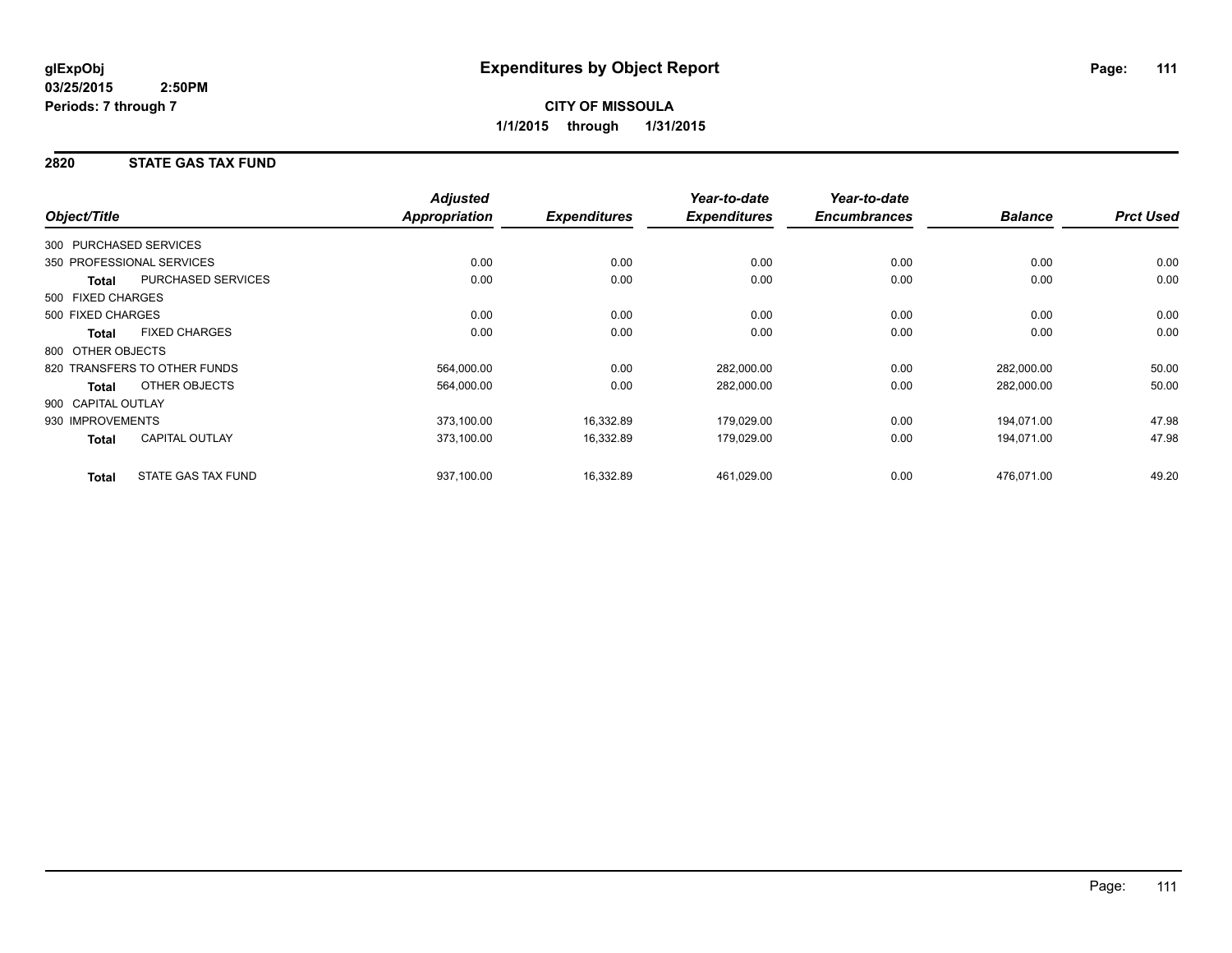### **2918 LAW ENFORCEMENT BLOCK GRANT FUND**

**290 POLICE**

|                                            | <b>Adjusted</b> |                     | Year-to-date        | Year-to-date        |                |                  |
|--------------------------------------------|-----------------|---------------------|---------------------|---------------------|----------------|------------------|
| Object/Title                               | Appropriation   | <b>Expenditures</b> | <b>Expenditures</b> | <b>Encumbrances</b> | <b>Balance</b> | <b>Prct Used</b> |
| 100 PERSONAL SERVICES                      |                 |                     |                     |                     |                |                  |
| 110 SALARIES AND WAGES                     | 71,540.00       | 6,327.69            | 31,233.49           | 0.00                | 40,306.51      | 43.66            |
| 115 SALARIES/HEALTH INSURANCE BENEFIT      | 0.00            | 570.00              | 3,676.50            | 0.00                | $-3,676.50$    | 0.00             |
| 120 OVERTIME/TERMINATION                   | 14,850.00       | 0.00                | 0.00                | 0.00                | 14,850.00      | 0.00             |
| <b>140 EMPLOYER CONTRIBUTIONS</b>          | 11,610.00       | 1,699.65            | 9,106.35            | 0.00                | 2,503.65       | 78.44            |
| 141 STATE RETIREMENT CONTRIBUTIONS         | 0.00            | 2,025.85            | 10,253.06           | 0.00                | $-10,253.06$   | 0.00             |
| PERSONAL SERVICES<br><b>Total</b>          | 98,000.00       | 10,623.19           | 54,269.40           | 0.00                | 43,730.60      | 55.38            |
| 200 SUPPLIES                               |                 |                     |                     |                     |                |                  |
| 210 OFFICE SUPPLIES                        | 0.00            | 0.00                | 0.00                | 0.00                | 0.00           | 0.00             |
| 220 OPERATING SUPPLIES                     | 16.920.00       | 6,434.00            | 8,160.00            | 0.00                | 8,760.00       | 48.23            |
| <b>SUPPLIES</b><br><b>Total</b>            | 16,920.00       | 6,434.00            | 8,160.00            | 0.00                | 8,760.00       | 48.23            |
| 300 PURCHASED SERVICES                     |                 |                     |                     |                     |                |                  |
| 320 PRINTING & DUPLICATING                 | 0.00            | 0.00                | 0.00                | 0.00                | 0.00           | 0.00             |
| 344 TELEPHONE SERVICE                      | 0.00            | 0.00                | 0.00                | 0.00                | 0.00           | 0.00             |
| 350 PROFESSIONAL SERVICES                  | 43,053.00       | 0.00                | 6,257.01            | 0.00                | 36,795.99      | 14.53            |
| 370 TRAVEL                                 | 0.00            | 0.00                | 1,911.28            | 0.00                | $-1,911.28$    | 0.00             |
| 380 TRAINING                               | 0.00            | 0.00                | 0.00                | 0.00                | 0.00           | 0.00             |
| PURCHASED SERVICES<br>Total                | 43,053.00       | 0.00                | 8,168.29            | 0.00                | 34,884.71      | 18.97            |
| 700 GRANTS & CONTRIBUTIONS                 |                 |                     |                     |                     |                |                  |
| 700 GRANTS & CONTRIBUTIONS                 | 0.00            | 0.00                | 0.00                | 0.00                | 0.00           | 0.00             |
| <b>GRANTS &amp; CONTRIBUTIONS</b><br>Total | 0.00            | 0.00                | 0.00                | 0.00                | 0.00           | 0.00             |
| 900 CAPITAL OUTLAY                         |                 |                     |                     |                     |                |                  |
| 940 MACHINERY & EQUIPMENT                  | 27,899.00       | 0.00                | 11,772.49           | 0.00                | 16,126.51      | 42.20            |
| CAPITAL OUTLAY<br><b>Total</b>             | 27,899.00       | 0.00                | 11,772.49           | 0.00                | 16,126.51      | 42.20            |
| POLICE<br>Total                            | 185,872.00      | 17,057.19           | 82,370.18           | 0.00                | 103,501.82     | 44.32            |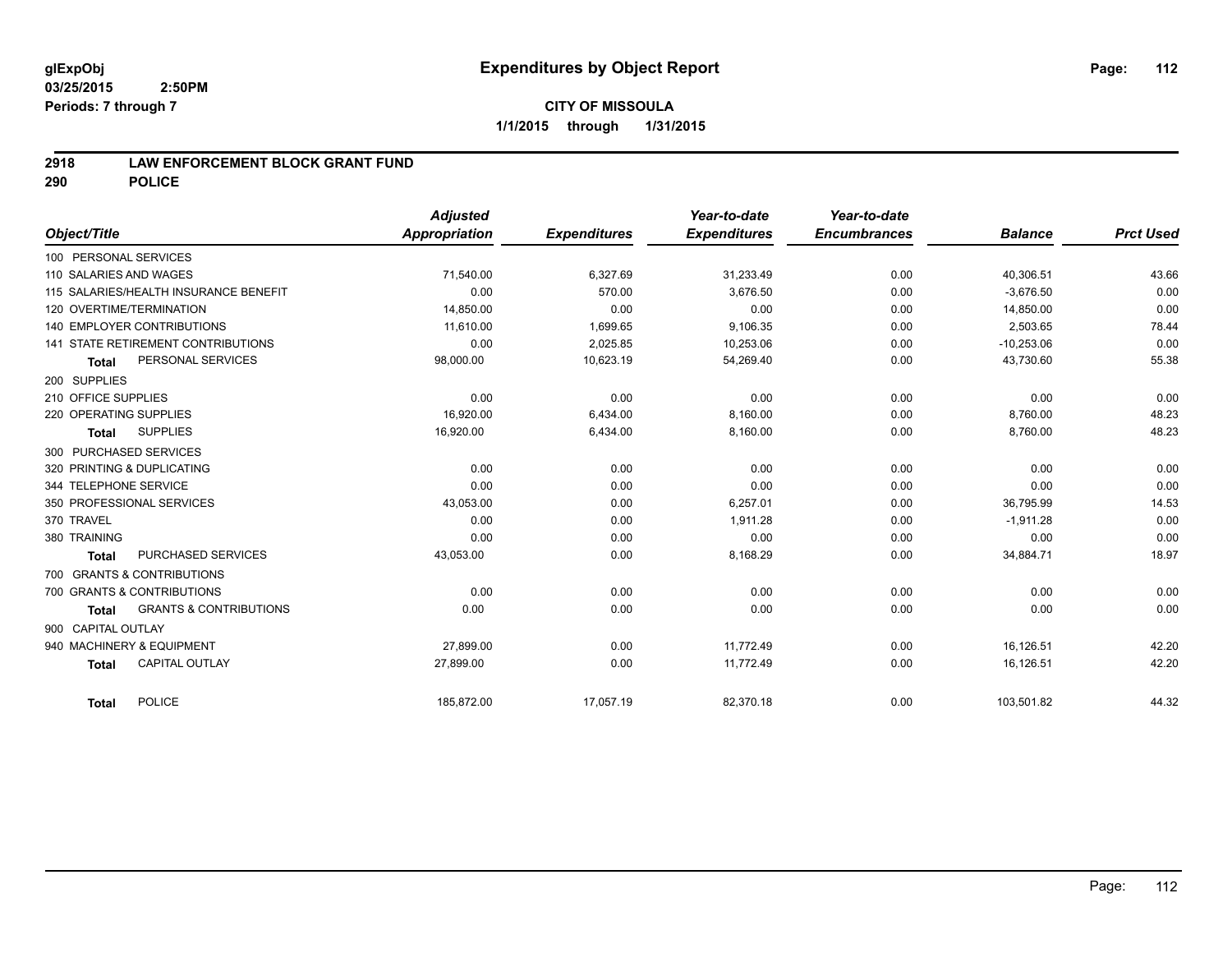#### **2918 LAW ENFORCEMENT BLOCK GRANT FUND**

**390 NON-DEPARTMENTAL**

| Object/Title      |                      | <b>Adjusted</b><br>Appropriation | <b>Expenditures</b> | Year-to-date<br><b>Expenditures</b> | Year-to-date<br><b>Encumbrances</b> | <b>Balance</b> | <b>Prct Used</b> |
|-------------------|----------------------|----------------------------------|---------------------|-------------------------------------|-------------------------------------|----------------|------------------|
| 500 FIXED CHARGES |                      |                                  |                     |                                     |                                     |                |                  |
| 500 FIXED CHARGES |                      | 0.00                             | 0.00                | 0.00                                | 0.00                                | 0.00           | 0.00             |
| <b>Total</b>      | <b>FIXED CHARGES</b> | 0.00                             | 0.00                | 0.00                                | 0.00                                | 0.00           | 0.00             |
| Total             | NON-DEPARTMENTAL     | 0.00                             | 0.00                | 0.00                                | 0.00                                | 0.00           | 0.00             |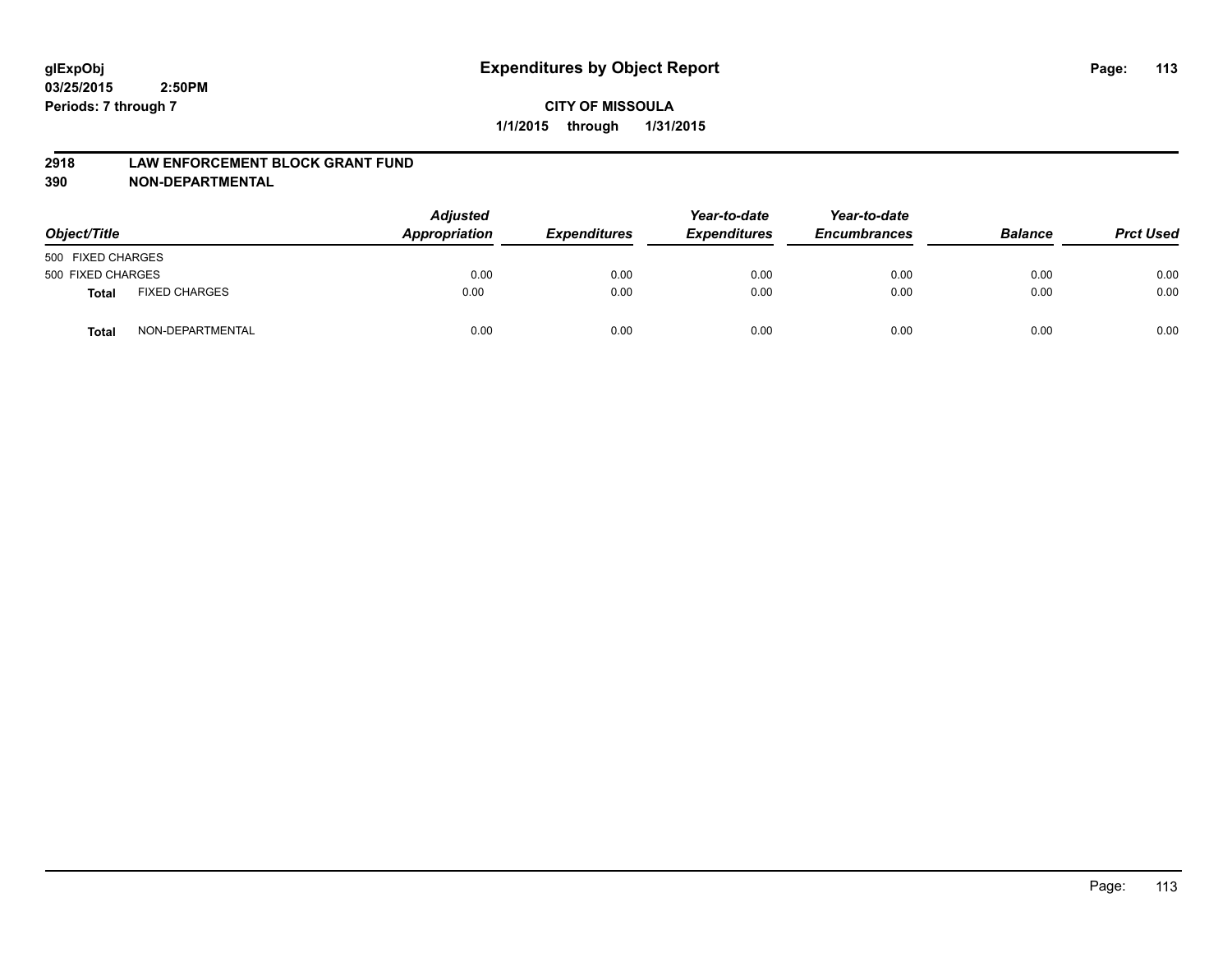**03/25/2015 2:50PM Periods: 7 through 7**

# **2918 LAW ENFORCEMENT BLOCK GRANT FUND**

| Object/Title           |                                           | <b>Adjusted</b><br><b>Appropriation</b> | <b>Expenditures</b> | Year-to-date<br><b>Expenditures</b> | Year-to-date<br><b>Encumbrances</b> | <b>Balance</b> | <b>Prct Used</b> |
|------------------------|-------------------------------------------|-----------------------------------------|---------------------|-------------------------------------|-------------------------------------|----------------|------------------|
| 100 PERSONAL SERVICES  |                                           |                                         |                     |                                     |                                     |                |                  |
| 110 SALARIES AND WAGES |                                           | 71,540.00                               | 6,327.69            | 31,233.49                           | 0.00                                | 40,306.51      | 43.66            |
|                        | 115 SALARIES/HEALTH INSURANCE BENEFIT     | 0.00                                    | 570.00              | 3,676.50                            | 0.00                                | $-3,676.50$    | 0.00             |
|                        | 120 OVERTIME/TERMINATION                  | 14,850.00                               | 0.00                | 0.00                                | 0.00                                | 14,850.00      | 0.00             |
|                        | 140 EMPLOYER CONTRIBUTIONS                | 11,610.00                               | 1,699.65            | 9,106.35                            | 0.00                                | 2,503.65       | 78.44            |
|                        | <b>141 STATE RETIREMENT CONTRIBUTIONS</b> | 0.00                                    | 2,025.85            | 10,253.06                           | 0.00                                | $-10,253.06$   | 0.00             |
| <b>Total</b>           | PERSONAL SERVICES                         | 98,000.00                               | 10,623.19           | 54,269.40                           | 0.00                                | 43,730.60      | 55.38            |
| 200 SUPPLIES           |                                           |                                         |                     |                                     |                                     |                |                  |
| 210 OFFICE SUPPLIES    |                                           | 0.00                                    | 0.00                | 0.00                                | 0.00                                | 0.00           | 0.00             |
| 220 OPERATING SUPPLIES |                                           | 16,920.00                               | 6,434.00            | 8,160.00                            | 0.00                                | 8,760.00       | 48.23            |
| <b>Total</b>           | <b>SUPPLIES</b>                           | 16,920.00                               | 6,434.00            | 8,160.00                            | 0.00                                | 8,760.00       | 48.23            |
| 300 PURCHASED SERVICES |                                           |                                         |                     |                                     |                                     |                |                  |
|                        | 320 PRINTING & DUPLICATING                | 0.00                                    | 0.00                | 0.00                                | 0.00                                | 0.00           | 0.00             |
| 344 TELEPHONE SERVICE  |                                           | 0.00                                    | 0.00                | 0.00                                | 0.00                                | 0.00           | 0.00             |
|                        | 350 PROFESSIONAL SERVICES                 | 43,053.00                               | 0.00                | 6,257.01                            | 0.00                                | 36,795.99      | 14.53            |
| 370 TRAVEL             |                                           | 0.00                                    | 0.00                | 1,911.28                            | 0.00                                | $-1,911.28$    | 0.00             |
| 380 TRAINING           |                                           | 0.00                                    | 0.00                | 0.00                                | 0.00                                | 0.00           | 0.00             |
| <b>Total</b>           | PURCHASED SERVICES                        | 43,053.00                               | 0.00                | 8,168.29                            | 0.00                                | 34,884.71      | 18.97            |
| 500 FIXED CHARGES      |                                           |                                         |                     |                                     |                                     |                |                  |
| 500 FIXED CHARGES      |                                           | 0.00                                    | 0.00                | 0.00                                | 0.00                                | 0.00           | 0.00             |
| <b>Total</b>           | <b>FIXED CHARGES</b>                      | 0.00                                    | 0.00                | 0.00                                | 0.00                                | 0.00           | 0.00             |
|                        | 700 GRANTS & CONTRIBUTIONS                |                                         |                     |                                     |                                     |                |                  |
|                        | 700 GRANTS & CONTRIBUTIONS                | 0.00                                    | 0.00                | 0.00                                | 0.00                                | 0.00           | 0.00             |
| <b>Total</b>           | <b>GRANTS &amp; CONTRIBUTIONS</b>         | 0.00                                    | 0.00                | 0.00                                | 0.00                                | 0.00           | 0.00             |
| 900 CAPITAL OUTLAY     |                                           |                                         |                     |                                     |                                     |                |                  |
|                        | 940 MACHINERY & EQUIPMENT                 | 27,899.00                               | 0.00                | 11,772.49                           | 0.00                                | 16,126.51      | 42.20            |
| <b>Total</b>           | CAPITAL OUTLAY                            | 27,899.00                               | 0.00                | 11,772.49                           | 0.00                                | 16,126.51      | 42.20            |
| <b>Total</b>           | LAW ENFORCEMENT BLOCK GRANT FUN           | 185,872.00                              | 17,057.19           | 82,370.18                           | 0.00                                | 103,501.82     | 44.32            |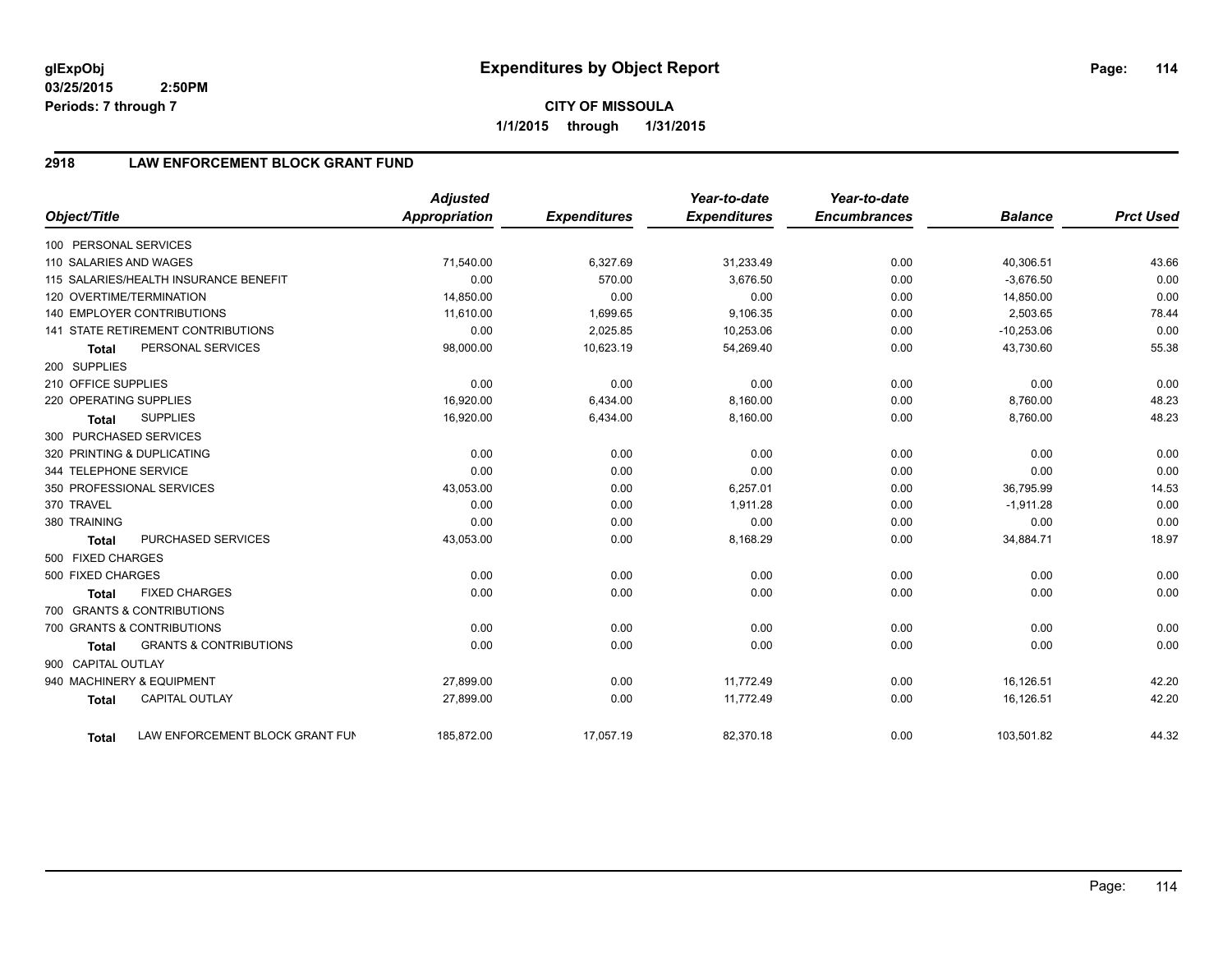### **2919 HIDTA FUND**

**290 POLICE**

|                        |                                           | <b>Adjusted</b><br><b>Appropriation</b> |                     | Year-to-date        | Year-to-date<br><b>Encumbrances</b> | <b>Balance</b> | <b>Prct Used</b> |
|------------------------|-------------------------------------------|-----------------------------------------|---------------------|---------------------|-------------------------------------|----------------|------------------|
| Object/Title           |                                           |                                         | <b>Expenditures</b> | <b>Expenditures</b> |                                     |                |                  |
| 100 PERSONAL SERVICES  |                                           |                                         |                     |                     |                                     |                |                  |
|                        | 120 OVERTIME/TERMINATION                  | 15,000.00                               | 0.00                | 0.00                | 0.00                                | 15,000.00      | 0.00             |
|                        | 140 EMPLOYER CONTRIBUTIONS                | 1,350.00                                | 0.00                | 0.00                | 0.00                                | 1,350.00       | 0.00             |
|                        | <b>141 STATE RETIREMENT CONTRIBUTIONS</b> | 0.00                                    | 0.00                | 0.00                | 0.00                                | 0.00           | 0.00             |
| Total                  | PERSONAL SERVICES                         | 16,350.00                               | 0.00                | 0.00                | 0.00                                | 16,350.00      | 0.00             |
| 200 SUPPLIES           |                                           |                                         |                     |                     |                                     |                |                  |
| 210 OFFICE SUPPLIES    |                                           | 500.00                                  | 0.00                | 0.00                | 0.00                                | 500.00         | 0.00             |
| 220 OPERATING SUPPLIES |                                           | 500.00                                  | 8,898.92            | 9,701.61            | 0.00                                | $-9,201.61$    | 1,940.32         |
| <b>Total</b>           | <b>SUPPLIES</b>                           | 1,000.00                                | 8,898.92            | 9,701.61            | 0.00                                | $-8,701.61$    | 970.16           |
|                        | 300 PURCHASED SERVICES                    |                                         |                     |                     |                                     |                |                  |
|                        | 341 ELECTRICITY & NATURAL GAS             | 4,600.00                                | 0.00                | 0.00                | 0.00                                | 4,600.00       | 0.00             |
| 344 TELEPHONE SERVICE  |                                           | 250.00                                  | 0.00                | 0.00                | 0.00                                | 250.00         | 0.00             |
|                        | 350 PROFESSIONAL SERVICES                 | 4,000.00                                | 677.50              | 1,747.11            | 0.00                                | 2,252.89       | 43.68            |
|                        | 360 REPAIR & MAINTENANCE                  | 1,200.00                                | 0.00                | 0.00                | 0.00                                | 1,200.00       | 0.00             |
| 370 TRAVEL             |                                           | 1,500.00                                | 0.00                | 0.00                | 0.00                                | 1,500.00       | 0.00             |
| 380 TRAINING           |                                           | 1,500.00                                | 0.00                | 0.00                | 0.00                                | 1,500.00       | 0.00             |
|                        | 390 OTHER PURCHASED SERVICES              | 200.00                                  | 0.00                | 0.00                | 0.00                                | 200.00         | 0.00             |
| <b>Total</b>           | PURCHASED SERVICES                        | 13,250.00                               | 677.50              | 1,747.11            | 0.00                                | 11,502.89      | 13.19            |
| 500 FIXED CHARGES      |                                           |                                         |                     |                     |                                     |                |                  |
| 500 FIXED CHARGES      |                                           | 11.700.00                               | 0.00                | 12.039.09           | 0.00                                | $-339.09$      | 102.90           |
| <b>Total</b>           | <b>FIXED CHARGES</b>                      | 11,700.00                               | 0.00                | 12,039.09           | 0.00                                | $-339.09$      | 102.90           |
|                        | 700 GRANTS & CONTRIBUTIONS                |                                         |                     |                     |                                     |                |                  |
|                        | 700 GRANTS & CONTRIBUTIONS                | 100.000.00                              | 876.39              | 26,873.63           | 0.00                                | 73,126.37      | 26.87            |
| <b>Total</b>           | <b>GRANTS &amp; CONTRIBUTIONS</b>         | 100,000.00                              | 876.39              | 26,873.63           | 0.00                                | 73,126.37      | 26.87            |
| 900 CAPITAL OUTLAY     |                                           |                                         |                     |                     |                                     |                |                  |
| 920 BUILDINGS          |                                           | 50,000.00                               | 0.00                | 0.00                | 0.00                                | 50,000.00      | 0.00             |
| <b>Total</b>           | <b>CAPITAL OUTLAY</b>                     | 50,000.00                               | 0.00                | 0.00                | 0.00                                | 50,000.00      | 0.00             |
|                        |                                           |                                         |                     |                     |                                     |                |                  |
| <b>Total</b>           | <b>POLICE</b>                             | 192,300.00                              | 10,452.81           | 50,361.44           | 0.00                                | 141,938.56     | 26.19            |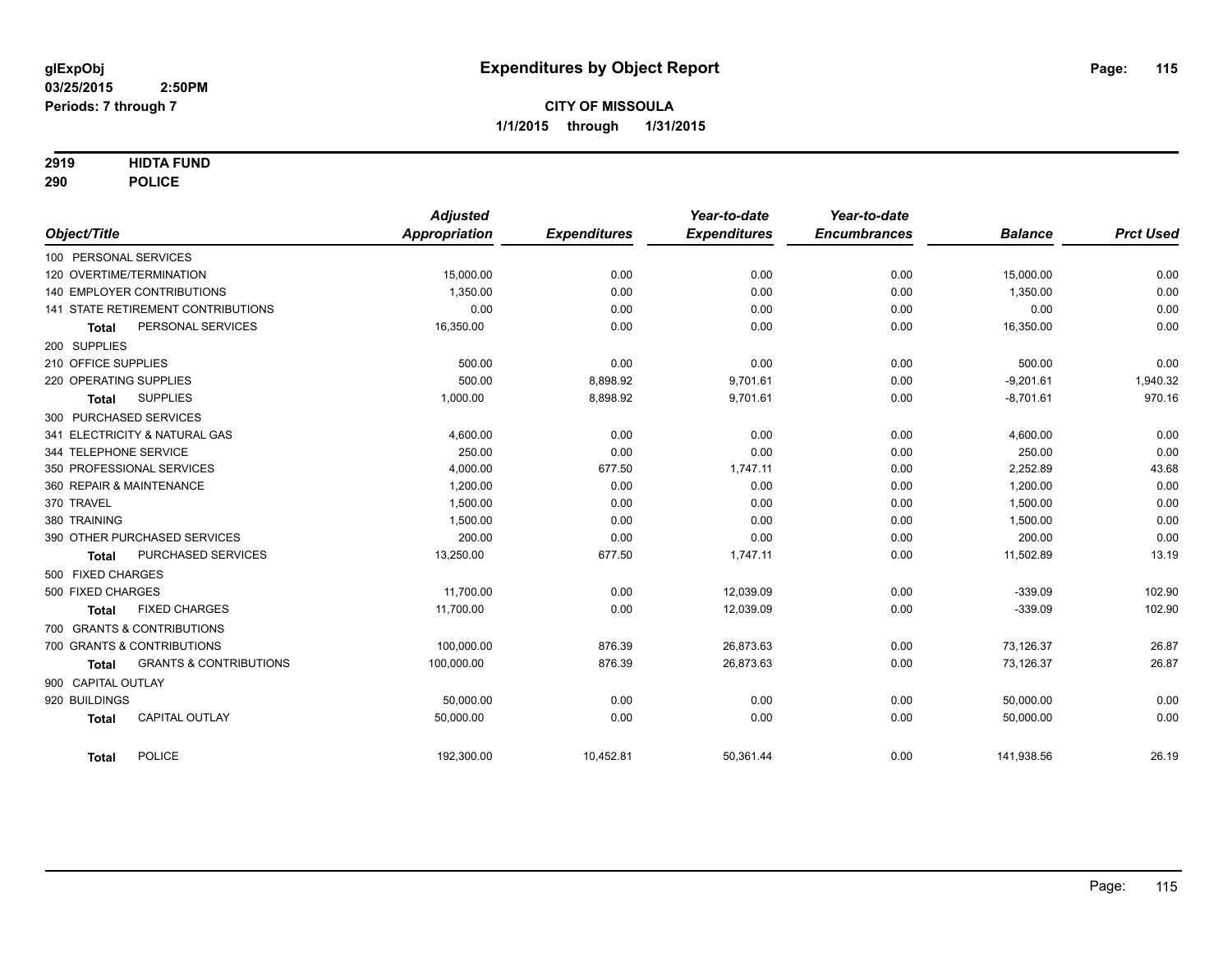**2919 HIDTA FUND**

|                                                   | <b>Adjusted</b>      |                     | Year-to-date        | Year-to-date<br><b>Encumbrances</b> |                |                  |
|---------------------------------------------------|----------------------|---------------------|---------------------|-------------------------------------|----------------|------------------|
| Object/Title                                      | <b>Appropriation</b> | <b>Expenditures</b> | <b>Expenditures</b> |                                     | <b>Balance</b> | <b>Prct Used</b> |
| 100 PERSONAL SERVICES                             |                      |                     |                     |                                     |                |                  |
| 120 OVERTIME/TERMINATION                          | 15,000.00            | 0.00                | 0.00                | 0.00                                | 15,000.00      | 0.00             |
| 140 EMPLOYER CONTRIBUTIONS                        | 1,350.00             | 0.00                | 0.00                | 0.00                                | 1,350.00       | 0.00             |
| <b>141 STATE RETIREMENT CONTRIBUTIONS</b>         | 0.00                 | 0.00                | 0.00                | 0.00                                | 0.00           | 0.00             |
| PERSONAL SERVICES<br><b>Total</b>                 | 16,350.00            | 0.00                | 0.00                | 0.00                                | 16,350.00      | 0.00             |
| 200 SUPPLIES                                      |                      |                     |                     |                                     |                |                  |
| 210 OFFICE SUPPLIES                               | 500.00               | 0.00                | 0.00                | 0.00                                | 500.00         | 0.00             |
| 220 OPERATING SUPPLIES                            | 500.00               | 8,898.92            | 9,701.61            | 0.00                                | $-9,201.61$    | 1,940.32         |
| <b>SUPPLIES</b><br><b>Total</b>                   | 1,000.00             | 8,898.92            | 9,701.61            | 0.00                                | $-8,701.61$    | 970.16           |
| 300 PURCHASED SERVICES                            |                      |                     |                     |                                     |                |                  |
| 341 ELECTRICITY & NATURAL GAS                     | 4,600.00             | 0.00                | 0.00                | 0.00                                | 4,600.00       | 0.00             |
| 344 TELEPHONE SERVICE                             | 250.00               | 0.00                | 0.00                | 0.00                                | 250.00         | 0.00             |
| 350 PROFESSIONAL SERVICES                         | 4,000.00             | 677.50              | 1,747.11            | 0.00                                | 2,252.89       | 43.68            |
| 360 REPAIR & MAINTENANCE                          | 1,200.00             | 0.00                | 0.00                | 0.00                                | 1,200.00       | 0.00             |
| 370 TRAVEL                                        | 1,500.00             | 0.00                | 0.00                | 0.00                                | 1,500.00       | 0.00             |
| 380 TRAINING                                      | 1,500.00             | 0.00                | 0.00                | 0.00                                | 1,500.00       | 0.00             |
| 390 OTHER PURCHASED SERVICES                      | 200.00               | 0.00                | 0.00                | 0.00                                | 200.00         | 0.00             |
| PURCHASED SERVICES<br><b>Total</b>                | 13,250.00            | 677.50              | 1,747.11            | 0.00                                | 11,502.89      | 13.19            |
| 500 FIXED CHARGES                                 |                      |                     |                     |                                     |                |                  |
| 500 FIXED CHARGES                                 | 11,700.00            | 0.00                | 12,039.09           | 0.00                                | $-339.09$      | 102.90           |
| <b>FIXED CHARGES</b><br><b>Total</b>              | 11,700.00            | 0.00                | 12,039.09           | 0.00                                | $-339.09$      | 102.90           |
| 700 GRANTS & CONTRIBUTIONS                        |                      |                     |                     |                                     |                |                  |
| 700 GRANTS & CONTRIBUTIONS                        | 100,000.00           | 876.39              | 26,873.63           | 0.00                                | 73,126.37      | 26.87            |
| <b>GRANTS &amp; CONTRIBUTIONS</b><br><b>Total</b> | 100,000.00           | 876.39              | 26,873.63           | 0.00                                | 73,126.37      | 26.87            |
| 900 CAPITAL OUTLAY                                |                      |                     |                     |                                     |                |                  |
| 920 BUILDINGS                                     | 50,000.00            | 0.00                | 0.00                | 0.00                                | 50,000.00      | 0.00             |
| CAPITAL OUTLAY<br><b>Total</b>                    | 50,000.00            | 0.00                | 0.00                | 0.00                                | 50,000.00      | 0.00             |
|                                                   |                      |                     |                     |                                     |                |                  |
| <b>HIDTA FUND</b><br><b>Total</b>                 | 192,300.00           | 10,452.81           | 50,361.44           | 0.00                                | 141,938.56     | 26.19            |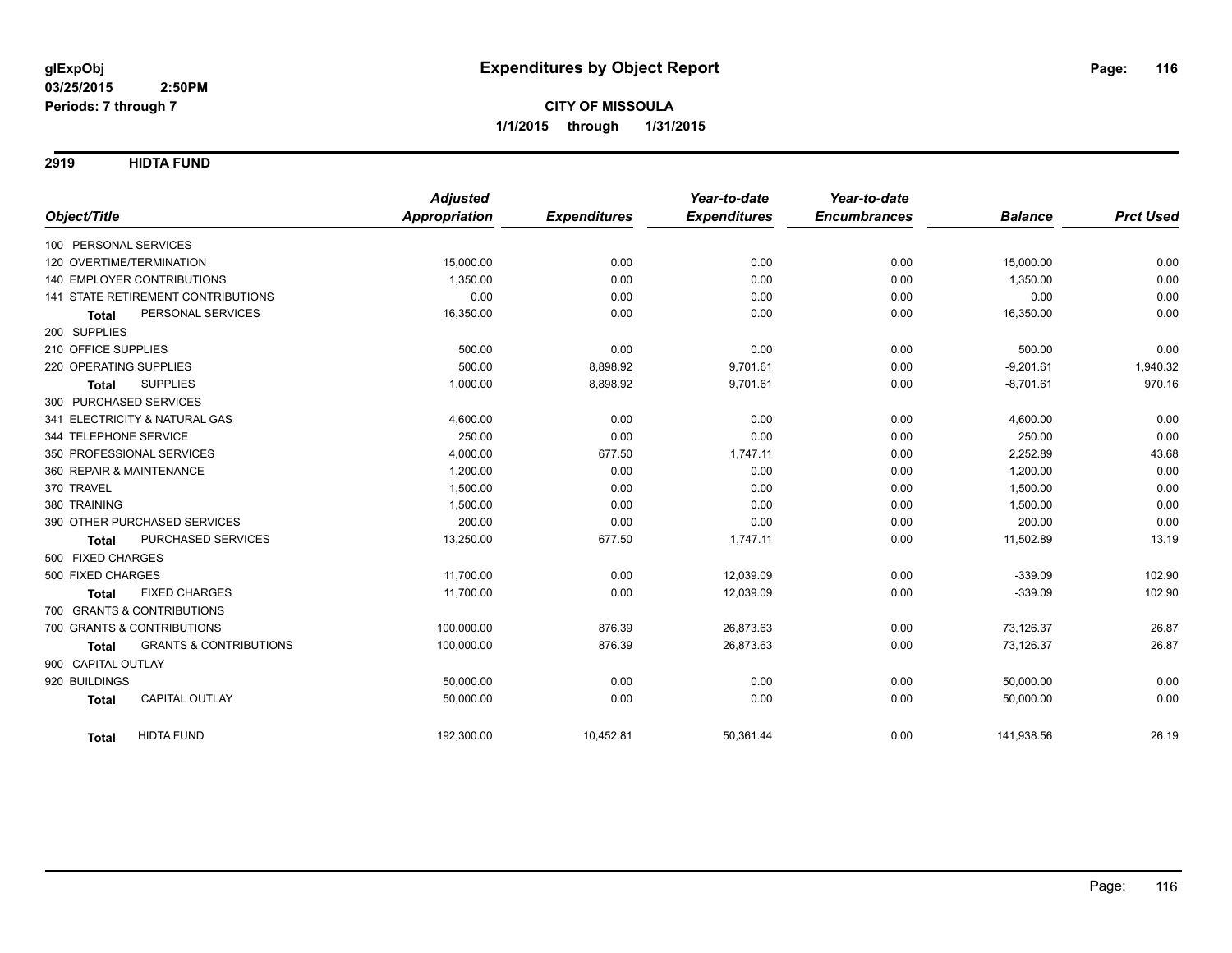#### **2939 CDBG PROGRAM INCOME ACCOUNT**

**400 ENTITLEMENT GRANTS**

| Object/Title                              | <b>Adjusted</b><br><b>Appropriation</b> |           | <b>Expenditures</b> | Year-to-date<br><b>Expenditures</b> | Year-to-date<br><b>Encumbrances</b> | <b>Balance</b> | <b>Prct Used</b> |
|-------------------------------------------|-----------------------------------------|-----------|---------------------|-------------------------------------|-------------------------------------|----------------|------------------|
| 300 PURCHASED SERVICES                    |                                         |           |                     |                                     |                                     |                |                  |
| 350 PROFESSIONAL SERVICES                 |                                         | 14,383.00 | 0.00                | 0.00                                | 0.00                                | 14,383.00      | 0.00             |
| <b>PURCHASED SERVICES</b><br><b>Total</b> | 14,383.00                               |           | 0.00                | 0.00                                | 0.00                                | 14,383.00      | 0.00             |
| 800 OTHER OBJECTS                         |                                         |           |                     |                                     |                                     |                |                  |
| 820 TRANSFERS TO OTHER FUNDS              |                                         | 0.00      | 0.00                | 13.083.00                           | 0.00                                | $-13.083.00$   | 0.00             |
| OTHER OBJECTS<br><b>Total</b>             |                                         | 0.00      | 0.00                | 13,083.00                           | 0.00                                | $-13.083.00$   | 0.00             |
| <b>ENTITLEMENT GRANTS</b><br><b>Total</b> |                                         | 14,383.00 | 0.00                | 13.083.00                           | 0.00                                | 1.300.00       | 90.96            |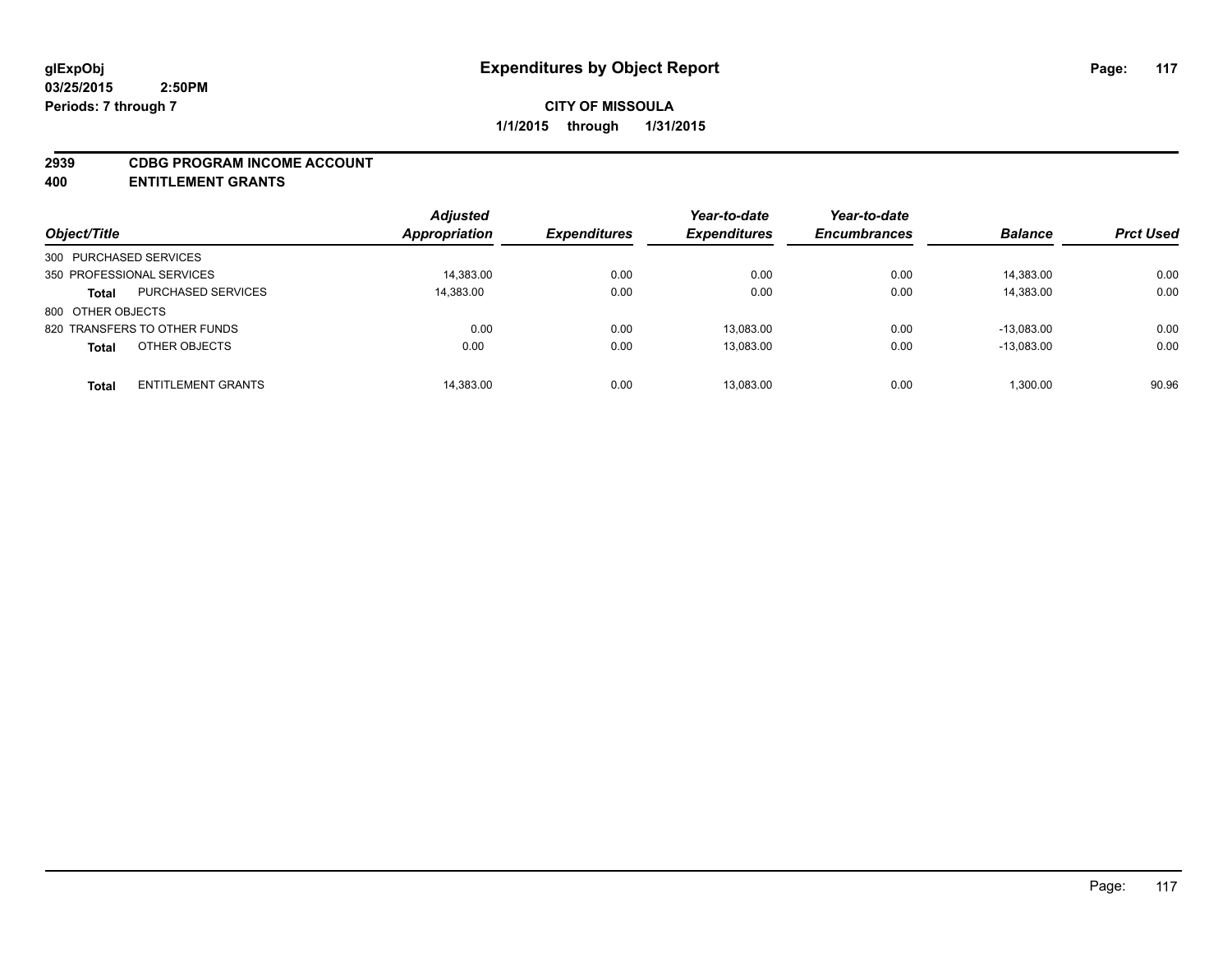**03/25/2015 2:50PM Periods: 7 through 7**

**CITY OF MISSOULA 1/1/2015 through 1/31/2015**

### **2939 CDBG PROGRAM INCOME ACCOUNT**

| Object/Title              |                              | <b>Adjusted</b><br><b>Appropriation</b> | <b>Expenditures</b> | Year-to-date<br><b>Expenditures</b> | Year-to-date<br><b>Encumbrances</b> | <b>Balance</b> | <b>Prct Used</b> |
|---------------------------|------------------------------|-----------------------------------------|---------------------|-------------------------------------|-------------------------------------|----------------|------------------|
| 300 PURCHASED SERVICES    |                              |                                         |                     |                                     |                                     |                |                  |
| 350 PROFESSIONAL SERVICES |                              | 14,383.00                               | 0.00                | 0.00                                | 0.00                                | 14,383.00      | 0.00             |
| <b>Total</b>              | <b>PURCHASED SERVICES</b>    | 14,383.00                               | 0.00                | 0.00                                | 0.00                                | 14,383.00      | 0.00             |
| 800 OTHER OBJECTS         |                              |                                         |                     |                                     |                                     |                |                  |
|                           | 820 TRANSFERS TO OTHER FUNDS | 0.00                                    | 0.00                | 13.083.00                           | 0.00                                | $-13.083.00$   | 0.00             |
| <b>Total</b>              | OTHER OBJECTS                | 0.00                                    | 0.00                | 13,083.00                           | 0.00                                | $-13,083.00$   | 0.00             |
| Total                     | CDBG PROGRAM INCOME ACCOUNT  | 14,383.00                               | 0.00                | 13.083.00                           | 0.00                                | 1,300.00       | 90.96            |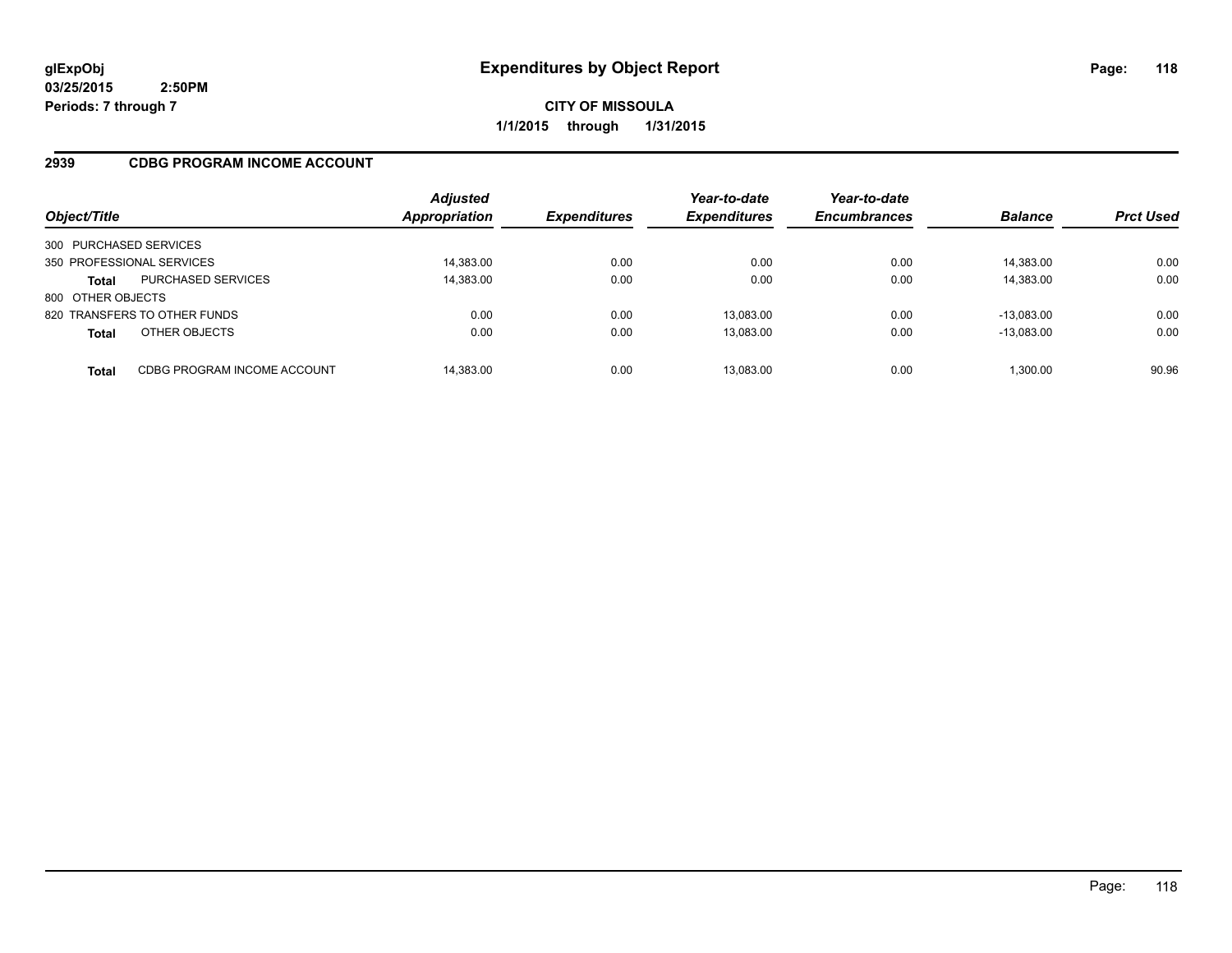### **2940 CDBG FUND**

**400 ENTITLEMENT GRANTS**

| Object/Title                                      | <b>Adjusted</b><br><b>Appropriation</b> | <b>Expenditures</b> | Year-to-date<br><b>Expenditures</b> | Year-to-date<br><b>Encumbrances</b> | <b>Balance</b> | <b>Prct Used</b> |
|---------------------------------------------------|-----------------------------------------|---------------------|-------------------------------------|-------------------------------------|----------------|------------------|
| 300 PURCHASED SERVICES                            |                                         |                     |                                     |                                     |                |                  |
| 350 PROFESSIONAL SERVICES                         | 130,366.00                              | 29,982.58           | 60.205.28                           | 0.00                                | 70.160.72      | 46.18            |
| PURCHASED SERVICES<br><b>Total</b>                | 130,366.00                              | 29,982.58           | 60,205.28                           | 0.00                                | 70.160.72      | 46.18            |
| 700 GRANTS & CONTRIBUTIONS                        |                                         |                     |                                     |                                     |                |                  |
| 700 GRANTS & CONTRIBUTIONS                        | 489.707.00                              | 2.606.60            | 295.029.40                          | 0.00                                | 194.677.60     | 60.25            |
| <b>GRANTS &amp; CONTRIBUTIONS</b><br><b>Total</b> | 489.707.00                              | 2,606.60            | 295,029.40                          | 0.00                                | 194.677.60     | 60.25            |
|                                                   |                                         |                     |                                     |                                     |                |                  |
| <b>ENTITLEMENT GRANTS</b><br><b>Total</b>         | 620.073.00                              | 32,589.18           | 355,234.68                          | 0.00                                | 264.838.32     | 57.29            |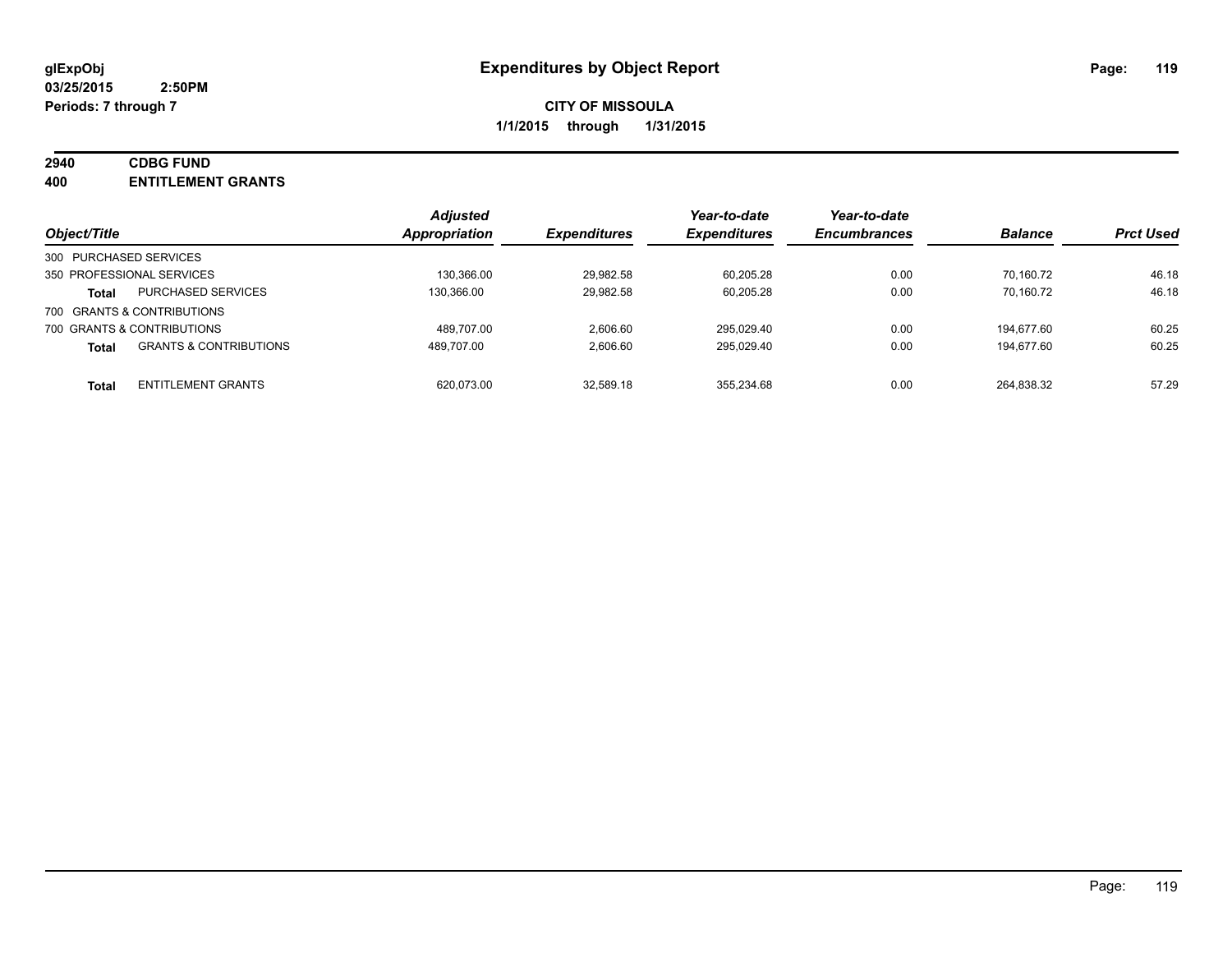**2940 CDBG FUND**

| Object/Title               |                                   | <b>Adjusted</b><br><b>Appropriation</b> | <b>Expenditures</b> | Year-to-date<br><b>Expenditures</b> | Year-to-date<br><b>Encumbrances</b> | <b>Balance</b> | <b>Prct Used</b> |
|----------------------------|-----------------------------------|-----------------------------------------|---------------------|-------------------------------------|-------------------------------------|----------------|------------------|
| 300 PURCHASED SERVICES     |                                   |                                         |                     |                                     |                                     |                |                  |
| 350 PROFESSIONAL SERVICES  |                                   | 130.366.00                              | 29.982.58           | 60.205.28                           | 0.00                                | 70.160.72      | 46.18            |
| Total                      | <b>PURCHASED SERVICES</b>         | 130.366.00                              | 29.982.58           | 60,205.28                           | 0.00                                | 70.160.72      | 46.18            |
| 700 GRANTS & CONTRIBUTIONS |                                   |                                         |                     |                                     |                                     |                |                  |
| 700 GRANTS & CONTRIBUTIONS |                                   | 489.707.00                              | 2.606.60            | 295.029.40                          | 0.00                                | 194.677.60     | 60.25            |
| <b>Total</b>               | <b>GRANTS &amp; CONTRIBUTIONS</b> | 489.707.00                              | 2.606.60            | 295.029.40                          | 0.00                                | 194.677.60     | 60.25            |
| Total                      | <b>CDBG FUND</b>                  | 620.073.00                              | 32.589.18           | 355.234.68                          | 0.00                                | 264.838.32     | 57.29            |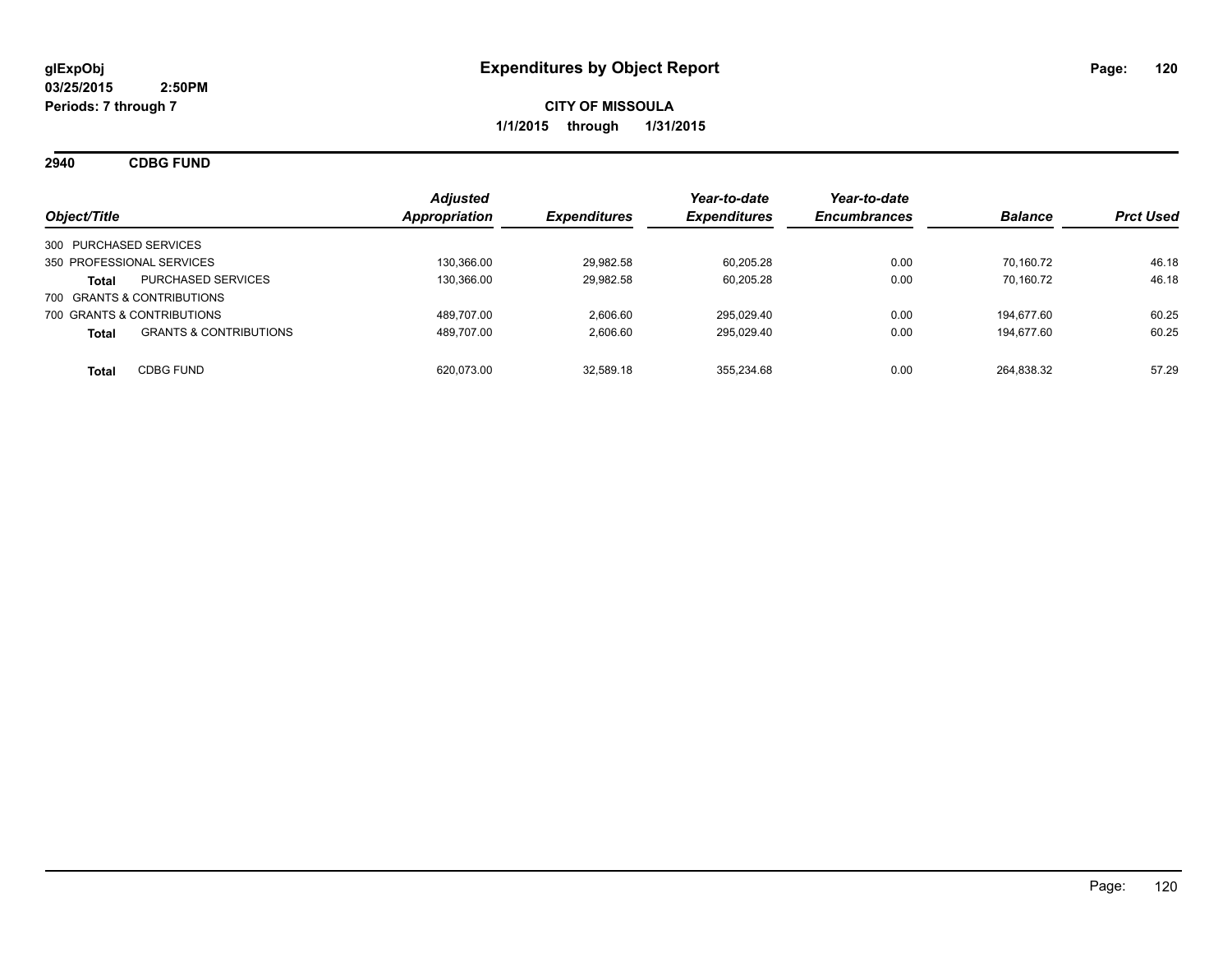#### **2941 HOME FUND**

**400 ENTITLEMENT GRANTS**

|                              |                                   | <b>Adjusted</b>      |                     | Year-to-date        | Year-to-date        |                |                  |
|------------------------------|-----------------------------------|----------------------|---------------------|---------------------|---------------------|----------------|------------------|
| Object/Title                 |                                   | <b>Appropriation</b> | <b>Expenditures</b> | <b>Expenditures</b> | <b>Encumbrances</b> | <b>Balance</b> | <b>Prct Used</b> |
| 300 PURCHASED SERVICES       |                                   |                      |                     |                     |                     |                |                  |
| 350 PROFESSIONAL SERVICES    |                                   | 352.009.00           | 13.118.86           | 26.408.83           | 0.00                | 325.600.17     | 7.50             |
| Total                        | <b>PURCHASED SERVICES</b>         | 352.009.00           | 13.118.86           | 26.408.83           | 0.00                | 325.600.17     | 7.50             |
| 700 GRANTS & CONTRIBUTIONS   |                                   |                      |                     |                     |                     |                |                  |
| 700 GRANTS & CONTRIBUTIONS   |                                   | 0.00                 | 0.00                | 489,578.01          | 0.00                | -489,578.01    | 0.00             |
| Total                        | <b>GRANTS &amp; CONTRIBUTIONS</b> | 0.00                 | 0.00                | 489.578.01          | 0.00                | -489.578.01    | 0.00             |
| 800 OTHER OBJECTS            |                                   |                      |                     |                     |                     |                |                  |
| 820 TRANSFERS TO OTHER FUNDS |                                   | 0.00                 | 0.00                | 0.00                | 0.00                | 0.00           | 0.00             |
| 845 CONTINGENCY              |                                   | 0.00                 | 0.00                | 0.00                | 0.00                | 0.00           | 0.00             |
| <b>Total</b>                 | OTHER OBJECTS                     | 0.00                 | 0.00                | 0.00                | 0.00                | 0.00           | 0.00             |
| <b>Total</b>                 | <b>ENTITLEMENT GRANTS</b>         | 352.009.00           | 13.118.86           | 515.986.84          | 0.00                | -163.977.84    | 146.58           |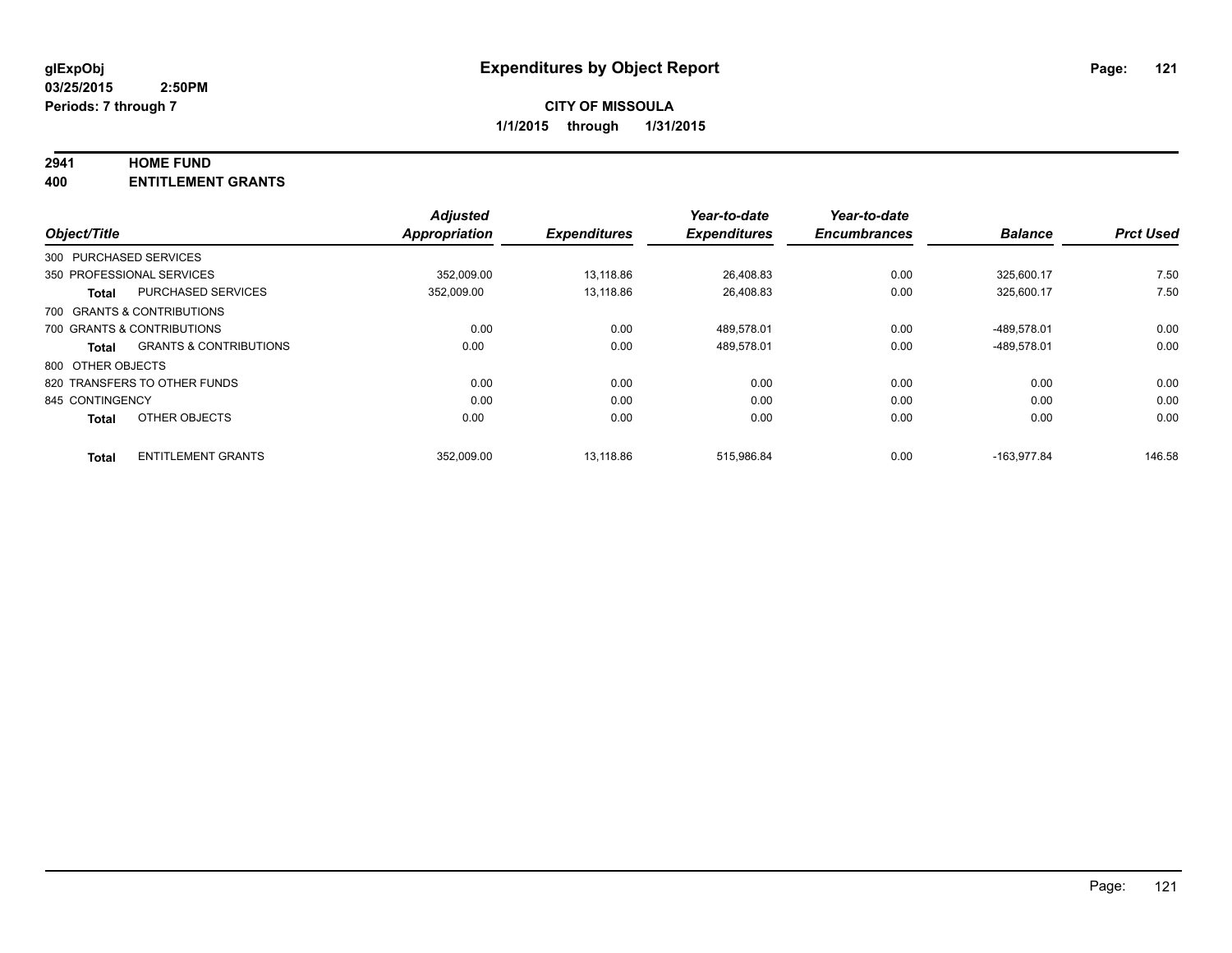**2941 HOME FUND**

|                   |                                   | <b>Adjusted</b>      |                     | Year-to-date        | Year-to-date        |                |                  |
|-------------------|-----------------------------------|----------------------|---------------------|---------------------|---------------------|----------------|------------------|
| Object/Title      |                                   | <b>Appropriation</b> | <b>Expenditures</b> | <b>Expenditures</b> | <b>Encumbrances</b> | <b>Balance</b> | <b>Prct Used</b> |
|                   | 300 PURCHASED SERVICES            |                      |                     |                     |                     |                |                  |
|                   | 350 PROFESSIONAL SERVICES         | 352,009.00           | 13,118.86           | 26,408.83           | 0.00                | 325,600.17     | 7.50             |
| <b>Total</b>      | <b>PURCHASED SERVICES</b>         | 352,009.00           | 13,118.86           | 26,408.83           | 0.00                | 325,600.17     | 7.50             |
|                   | 700 GRANTS & CONTRIBUTIONS        |                      |                     |                     |                     |                |                  |
|                   | 700 GRANTS & CONTRIBUTIONS        | 0.00                 | 0.00                | 489.578.01          | 0.00                | -489.578.01    | 0.00             |
| Total             | <b>GRANTS &amp; CONTRIBUTIONS</b> | 0.00                 | 0.00                | 489,578.01          | 0.00                | -489,578.01    | 0.00             |
| 800 OTHER OBJECTS |                                   |                      |                     |                     |                     |                |                  |
|                   | 820 TRANSFERS TO OTHER FUNDS      | 0.00                 | 0.00                | 0.00                | 0.00                | 0.00           | 0.00             |
| 845 CONTINGENCY   |                                   | 0.00                 | 0.00                | 0.00                | 0.00                | 0.00           | 0.00             |
| <b>Total</b>      | OTHER OBJECTS                     | 0.00                 | 0.00                | 0.00                | 0.00                | 0.00           | 0.00             |
| <b>Total</b>      | <b>HOME FUND</b>                  | 352,009.00           | 13.118.86           | 515.986.84          | 0.00                | $-163.977.84$  | 146.58           |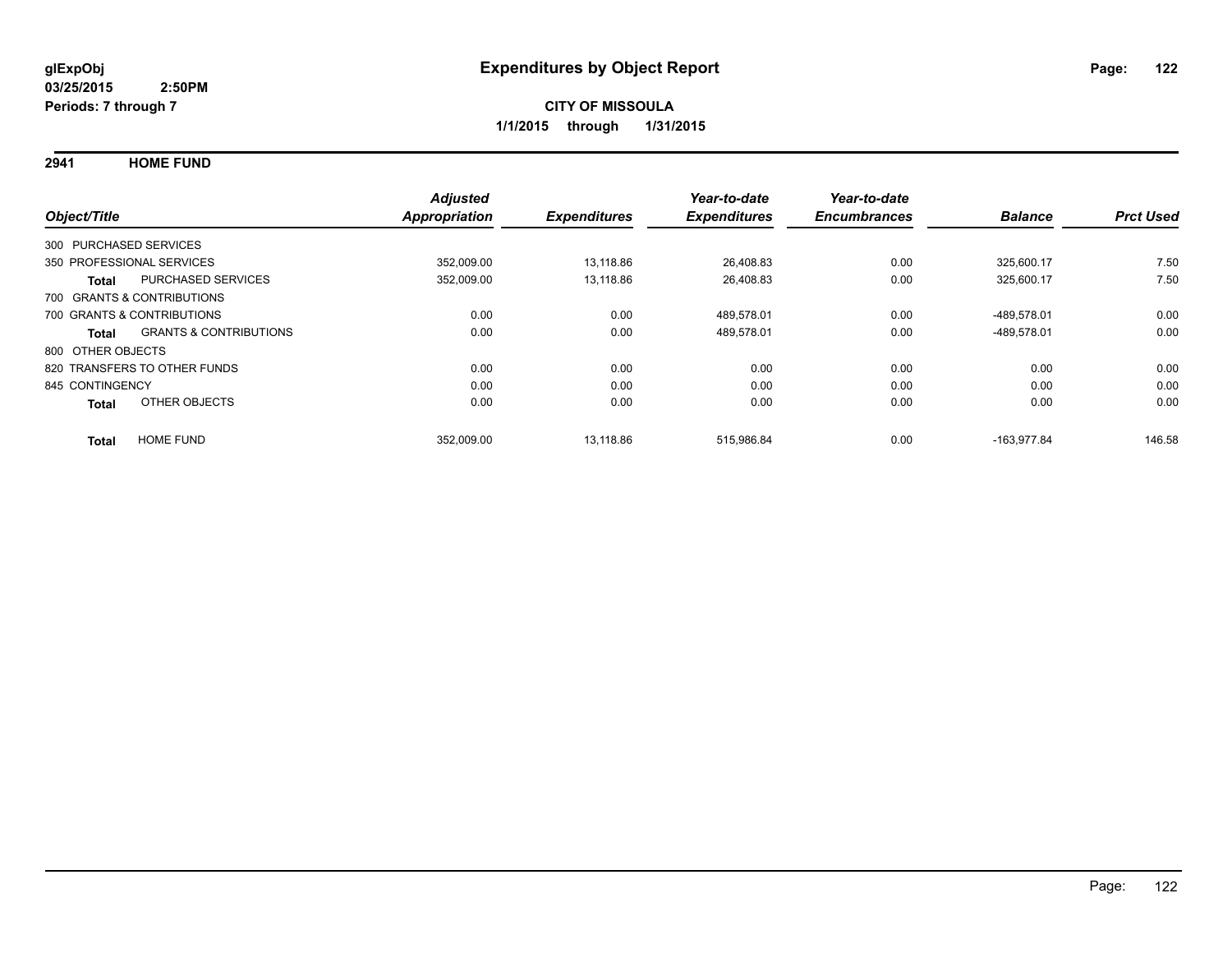#### **2942 ADDI PROGRAM**

**400 ENTITLEMENT GRANTS**

| Object/Title               |                                   | <b>Adjusted</b><br><b>Appropriation</b> | <b>Expenditures</b> | Year-to-date<br><b>Expenditures</b> | Year-to-date<br><b>Encumbrances</b> | <b>Balance</b> | <b>Prct Used</b> |
|----------------------------|-----------------------------------|-----------------------------------------|---------------------|-------------------------------------|-------------------------------------|----------------|------------------|
| 300 PURCHASED SERVICES     |                                   |                                         |                     |                                     |                                     |                |                  |
| 350 PROFESSIONAL SERVICES  |                                   | 0.00                                    | 0.00                | 0.00                                | 0.00                                | 0.00           | 0.00             |
| <b>Total</b>               | <b>PURCHASED SERVICES</b>         | 0.00                                    | 0.00                | 0.00                                | 0.00                                | 0.00           | 0.00             |
| 700 GRANTS & CONTRIBUTIONS |                                   |                                         |                     |                                     |                                     |                |                  |
| 700 GRANTS & CONTRIBUTIONS |                                   | 12.243.00                               | 0.00                | 0.00                                | 0.00                                | 12.243.00      | 0.00             |
| <b>Total</b>               | <b>GRANTS &amp; CONTRIBUTIONS</b> | 12.243.00                               | 0.00                | 0.00                                | 0.00                                | 12.243.00      | 0.00             |
| <b>Total</b>               | <b>ENTITLEMENT GRANTS</b>         | 12,243.00                               | 0.00                | 0.00                                | 0.00                                | 12.243.00      | 0.00             |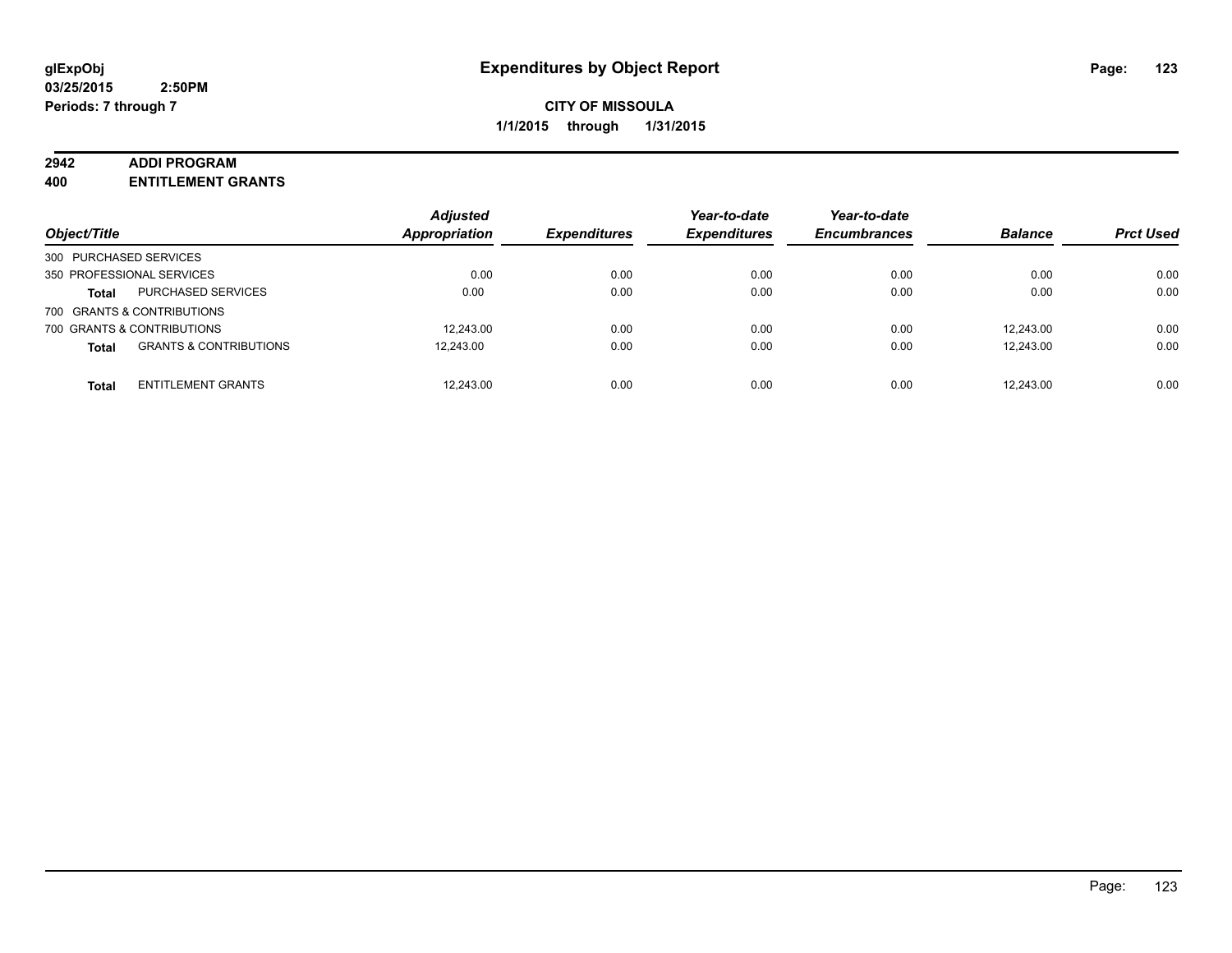**2942 ADDI PROGRAM**

| Object/Title                                      | <b>Adjusted</b><br><b>Appropriation</b> | <i><b>Expenditures</b></i> | Year-to-date<br><b>Expenditures</b> | Year-to-date<br><b>Encumbrances</b> | <b>Balance</b> | <b>Prct Used</b> |
|---------------------------------------------------|-----------------------------------------|----------------------------|-------------------------------------|-------------------------------------|----------------|------------------|
| 300 PURCHASED SERVICES                            |                                         |                            |                                     |                                     |                |                  |
| 350 PROFESSIONAL SERVICES                         | 0.00                                    | 0.00                       | 0.00                                | 0.00                                | 0.00           | 0.00             |
| <b>PURCHASED SERVICES</b><br><b>Total</b>         | 0.00                                    | 0.00                       | 0.00                                | 0.00                                | 0.00           | 0.00             |
| 700 GRANTS & CONTRIBUTIONS                        |                                         |                            |                                     |                                     |                |                  |
| 700 GRANTS & CONTRIBUTIONS                        | 12,243.00                               | 0.00                       | 0.00                                | 0.00                                | 12.243.00      | 0.00             |
| <b>GRANTS &amp; CONTRIBUTIONS</b><br><b>Total</b> | 12,243.00                               | 0.00                       | 0.00                                | 0.00                                | 12,243.00      | 0.00             |
| <b>ADDI PROGRAM</b><br><b>Total</b>               | 12.243.00                               | 0.00                       | 0.00                                | 0.00                                | 12.243.00      | 0.00             |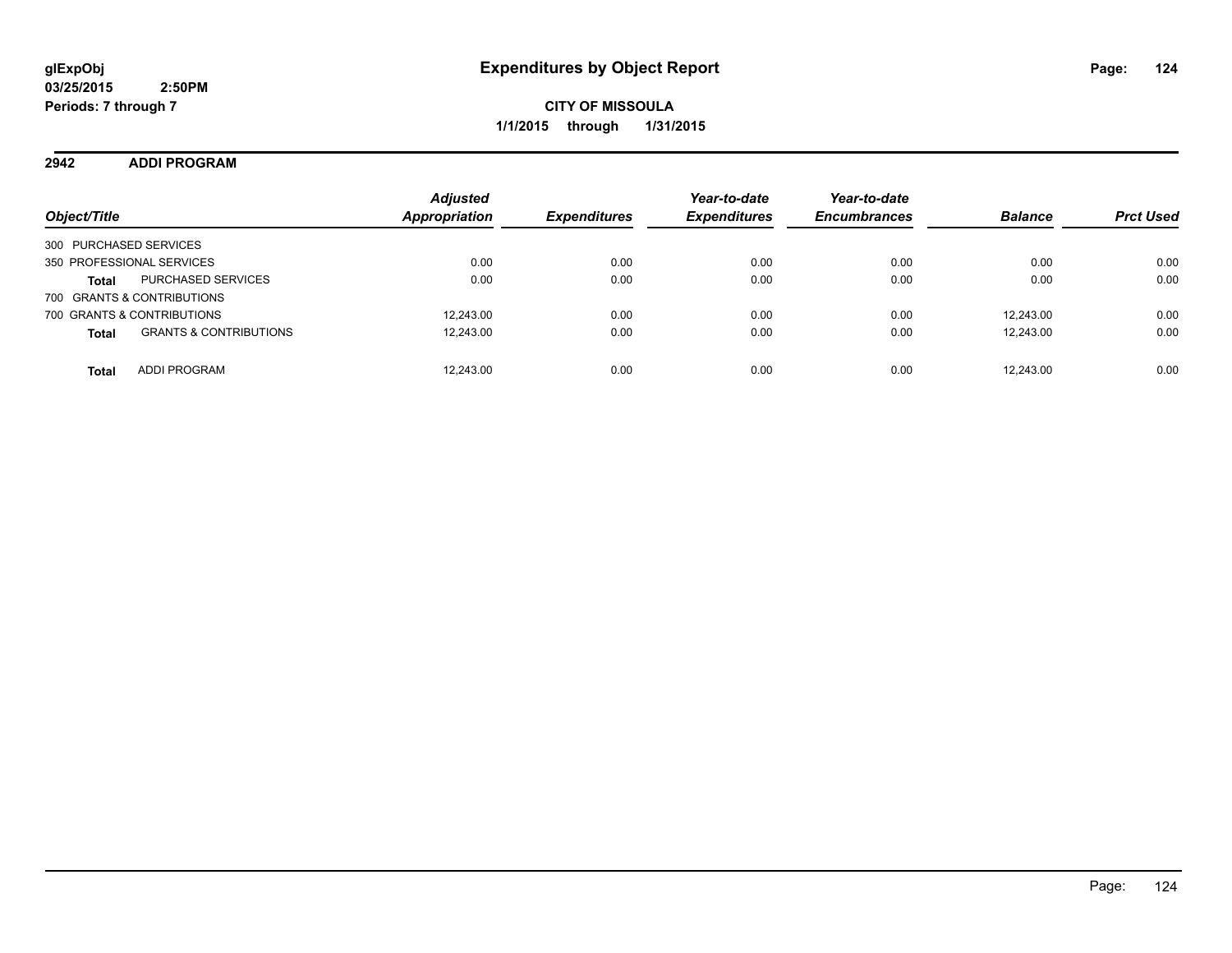#### **2943 CITY HOME PROGRAM INCOME**

**400 ENTITLEMENT GRANTS**

|                        |                                   | <b>Adjusted</b> |                     | Year-to-date        | Year-to-date        |                |                  |
|------------------------|-----------------------------------|-----------------|---------------------|---------------------|---------------------|----------------|------------------|
| Object/Title           |                                   | Appropriation   | <b>Expenditures</b> | <b>Expenditures</b> | <b>Encumbrances</b> | <b>Balance</b> | <b>Prct Used</b> |
| 300 PURCHASED SERVICES |                                   |                 |                     |                     |                     |                |                  |
|                        | 350 PROFESSIONAL SERVICES         | 35.000.00       | 0.00                | 0.00                | 0.00                | 35.000.00      | 0.00             |
|                        | 390 OTHER PURCHASED SERVICES      | 500.00          | 0.00                | 0.00                | 0.00                | 500.00         | 0.00             |
| <b>Total</b>           | <b>PURCHASED SERVICES</b>         | 35.500.00       | 0.00                | 0.00                | 0.00                | 35.500.00      | 0.00             |
|                        | 700 GRANTS & CONTRIBUTIONS        |                 |                     |                     |                     |                |                  |
|                        | 700 GRANTS & CONTRIBUTIONS        | 0.00            | 0.00                | 0.00                | 0.00                | 0.00           | 0.00             |
| <b>Total</b>           | <b>GRANTS &amp; CONTRIBUTIONS</b> | 0.00            | 0.00                | 0.00                | 0.00                | 0.00           | 0.00             |
| <b>Total</b>           | <b>ENTITLEMENT GRANTS</b>         | 35.500.00       | 0.00                | 0.00                | 0.00                | 35.500.00      | 0.00             |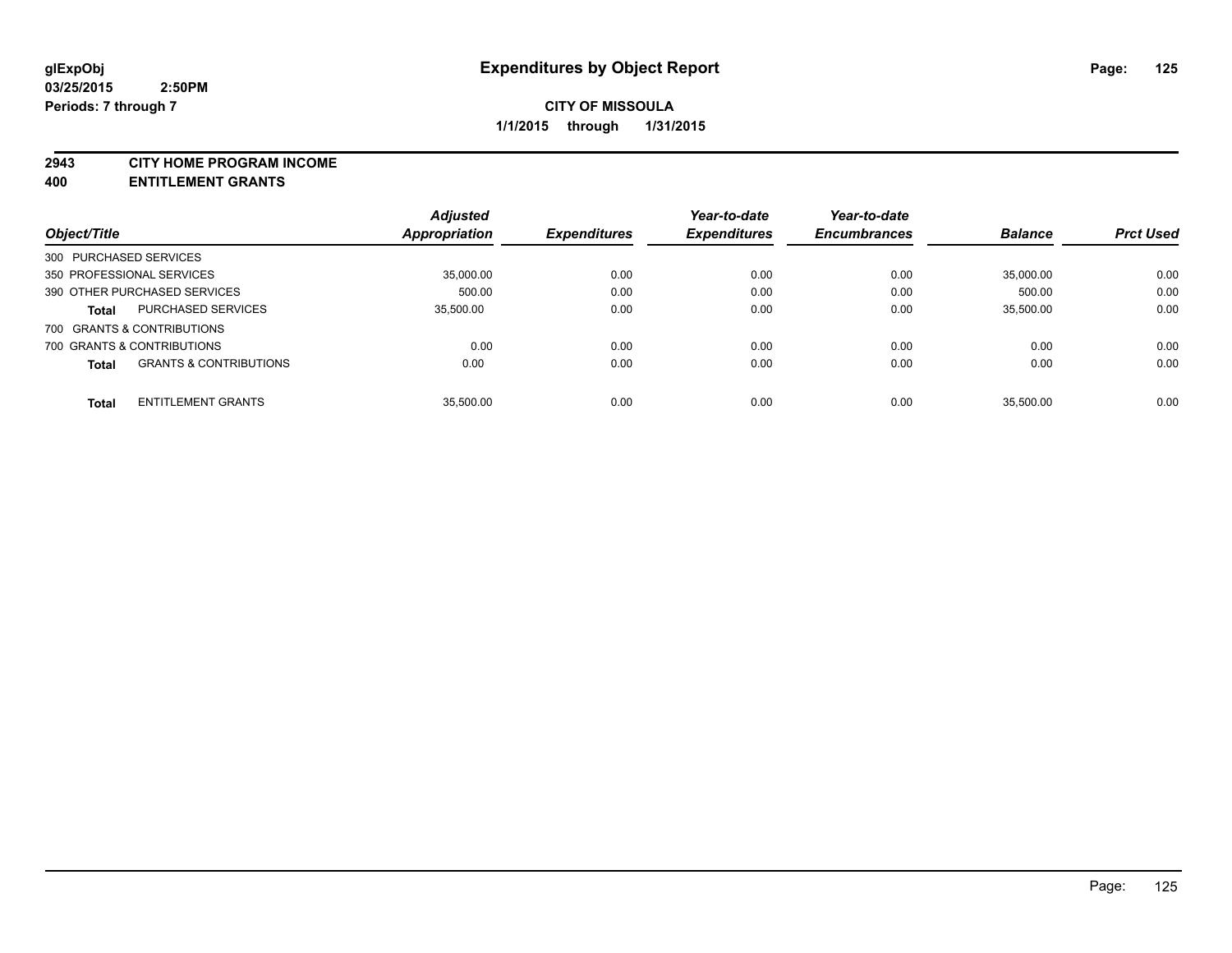#### **2943 CITY HOME PROGRAM INCOME**

| Object/Title                                      | <b>Adjusted</b><br>Appropriation | <b>Expenditures</b> | Year-to-date<br><b>Expenditures</b> | Year-to-date<br><b>Encumbrances</b> | <b>Balance</b> | <b>Prct Used</b> |
|---------------------------------------------------|----------------------------------|---------------------|-------------------------------------|-------------------------------------|----------------|------------------|
| 300 PURCHASED SERVICES                            |                                  |                     |                                     |                                     |                |                  |
| 350 PROFESSIONAL SERVICES                         | 35,000.00                        | 0.00                | 0.00                                | 0.00                                | 35.000.00      | 0.00             |
| 390 OTHER PURCHASED SERVICES                      | 500.00                           | 0.00                | 0.00                                | 0.00                                | 500.00         | 0.00             |
| <b>PURCHASED SERVICES</b><br><b>Total</b>         | 35,500.00                        | 0.00                | 0.00                                | 0.00                                | 35,500.00      | 0.00             |
| 700 GRANTS & CONTRIBUTIONS                        |                                  |                     |                                     |                                     |                |                  |
| 700 GRANTS & CONTRIBUTIONS                        | 0.00                             | 0.00                | 0.00                                | 0.00                                | 0.00           | 0.00             |
| <b>GRANTS &amp; CONTRIBUTIONS</b><br><b>Total</b> | 0.00                             | 0.00                | 0.00                                | 0.00                                | 0.00           | 0.00             |
| CITY HOME PROGRAM INCOME<br><b>Total</b>          | 35.500.00                        | 0.00                | 0.00                                | 0.00                                | 35.500.00      | 0.00             |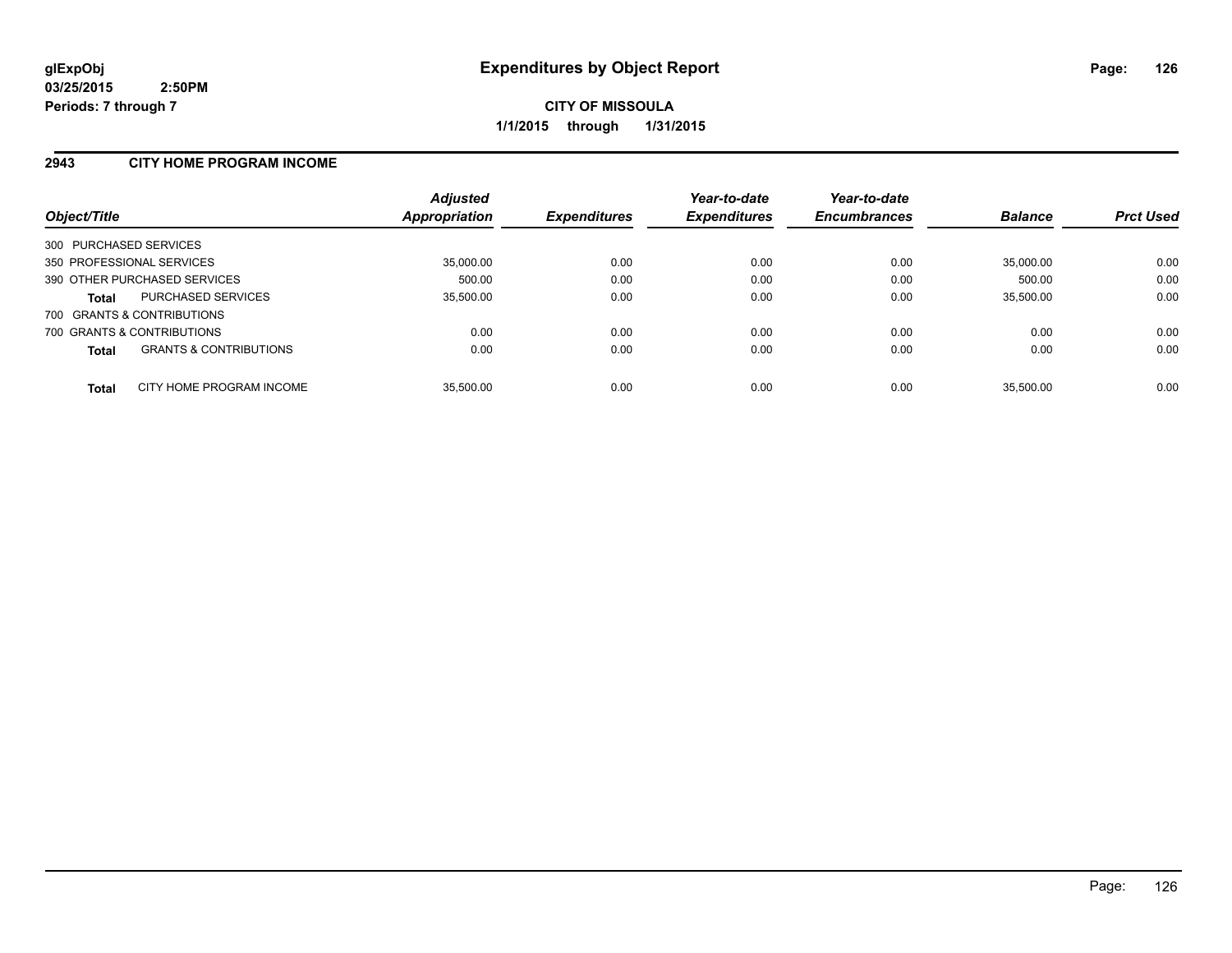#### **2944 NEIGHBORHOOD STABILIZATION PROGRAM**

**400 ENTITLEMENT GRANTS**

| Object/Title                              | <b>Adjusted</b><br>Appropriation | <b>Expenditures</b> | Year-to-date<br><b>Expenditures</b> | Year-to-date<br><b>Encumbrances</b> | <b>Balance</b> | <b>Prct Used</b> |
|-------------------------------------------|----------------------------------|---------------------|-------------------------------------|-------------------------------------|----------------|------------------|
| 300 PURCHASED SERVICES                    |                                  |                     |                                     |                                     |                |                  |
| 350 PROFESSIONAL SERVICES                 | 0.00                             | 0.00                | 0.00                                | 0.00                                | 0.00           | 0.00             |
| 390 OTHER PURCHASED SERVICES              | 0.00                             | 0.00                | 0.00                                | 0.00                                | 0.00           | 0.00             |
| <b>PURCHASED SERVICES</b><br><b>Total</b> | 0.00                             | 0.00                | 0.00                                | 0.00                                | 0.00           | 0.00             |
| ENTITLEMENT GRANTS<br><b>Total</b>        | 0.00                             | 0.00                | 0.00                                | 0.00                                | 0.00           | 0.00             |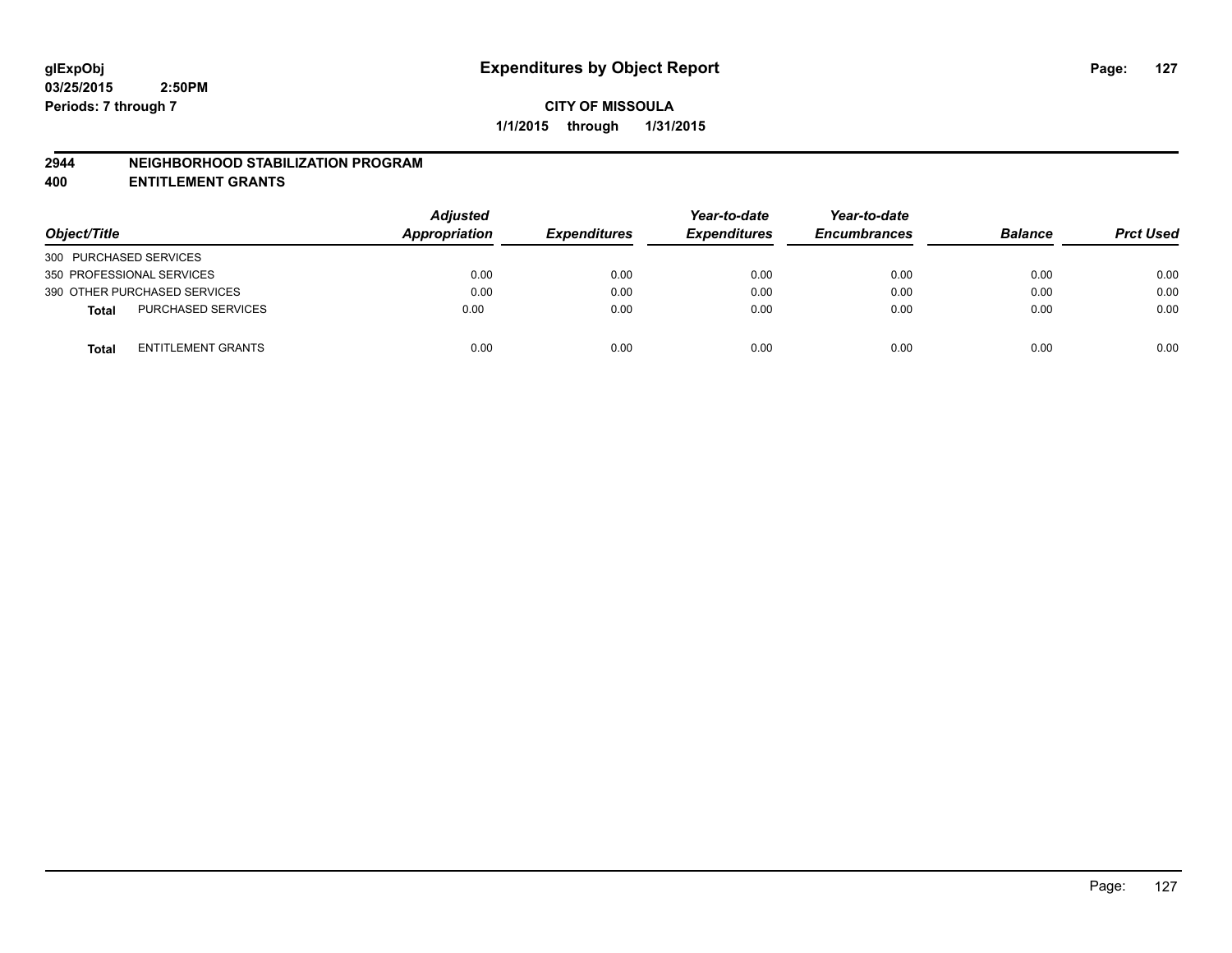#### **2944 NEIGHBORHOOD STABILIZATION PROGRAM**

**401 MHA/SILVERTIP**

| Object/Title              |                      | <b>Adjusted</b><br>Appropriation | <b>Expenditures</b> | Year-to-date<br><b>Expenditures</b> | Year-to-date<br><b>Encumbrances</b> | <b>Balance</b> | <b>Prct Used</b> |
|---------------------------|----------------------|----------------------------------|---------------------|-------------------------------------|-------------------------------------|----------------|------------------|
| 300 PURCHASED SERVICES    |                      |                                  |                     |                                     |                                     |                |                  |
| 350 PROFESSIONAL SERVICES |                      | 0.00                             | 0.00                | 0.00                                | 0.00                                | 0.00           | 0.00             |
| <b>Total</b>              | PURCHASED SERVICES   | 0.00                             | 0.00                | 0.00                                | 0.00                                | 0.00           | 0.00             |
| Total                     | <b>MHA/SILVERTIP</b> | 0.00                             | 0.00                | 0.00                                | 0.00                                | 0.00           | 0.00             |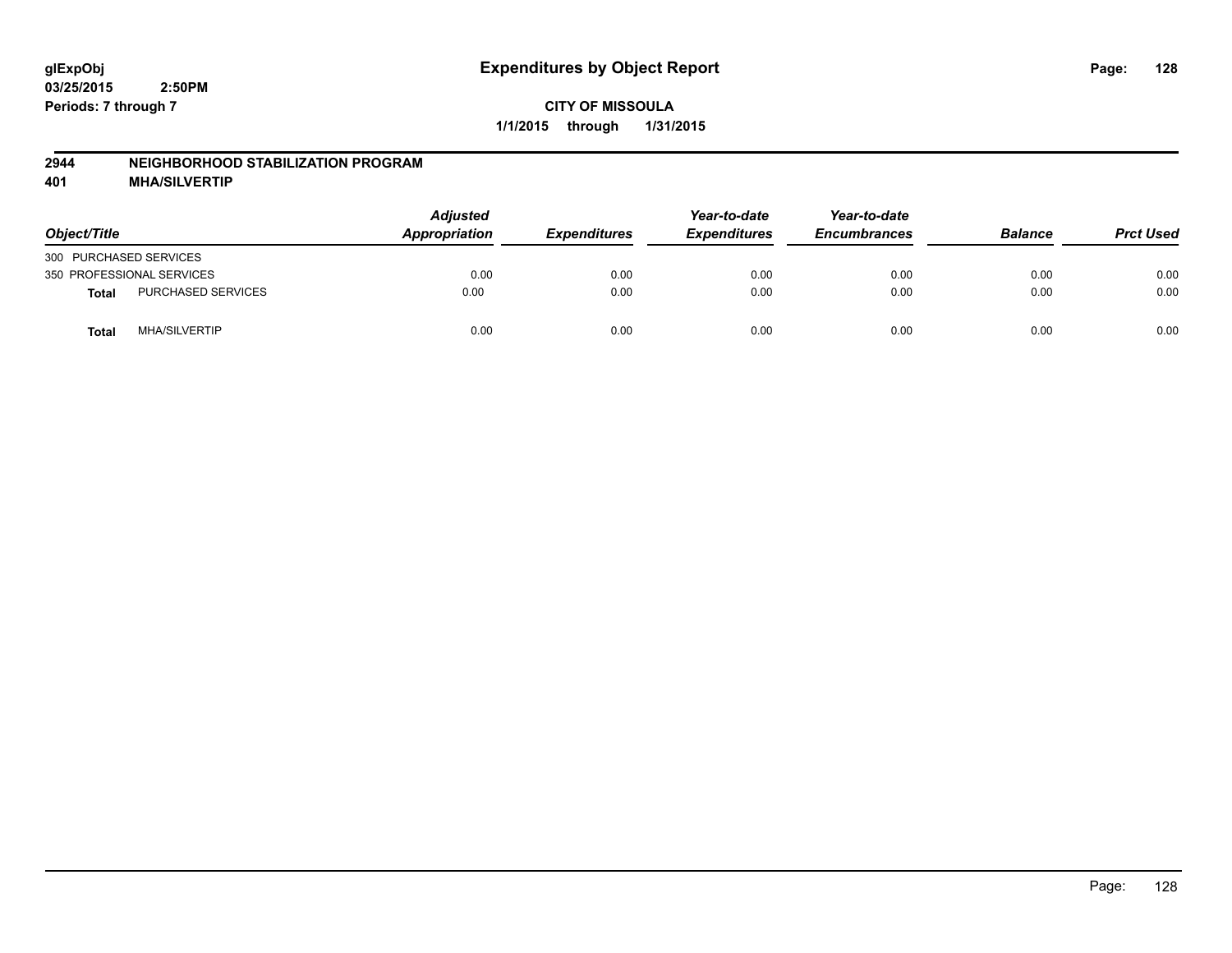#### **2944 NEIGHBORHOOD STABILIZATION PROGRAM**

**402 HUD/SILVERTIP**

| Object/Title                              | <b>Adjusted</b><br>Appropriation | <b>Expenditures</b> | Year-to-date<br><b>Expenditures</b> | Year-to-date<br><b>Encumbrances</b> | <b>Balance</b> | <b>Prct Used</b> |
|-------------------------------------------|----------------------------------|---------------------|-------------------------------------|-------------------------------------|----------------|------------------|
| 300 PURCHASED SERVICES                    |                                  |                     |                                     |                                     |                |                  |
| 350 PROFESSIONAL SERVICES                 | 0.00                             | 0.00                | 0.00                                | 0.00                                | 0.00           | 0.00             |
| 390 OTHER PURCHASED SERVICES              | 0.00                             | 0.00                | 0.00                                | 0.00                                | 0.00           | 0.00             |
| <b>PURCHASED SERVICES</b><br><b>Total</b> | 0.00                             | 0.00                | 0.00                                | 0.00                                | 0.00           | 0.00             |
| <b>HUD/SILVERTIP</b><br><b>Total</b>      | 0.00                             | 0.00                | 0.00                                | 0.00                                | 0.00           | 0.00             |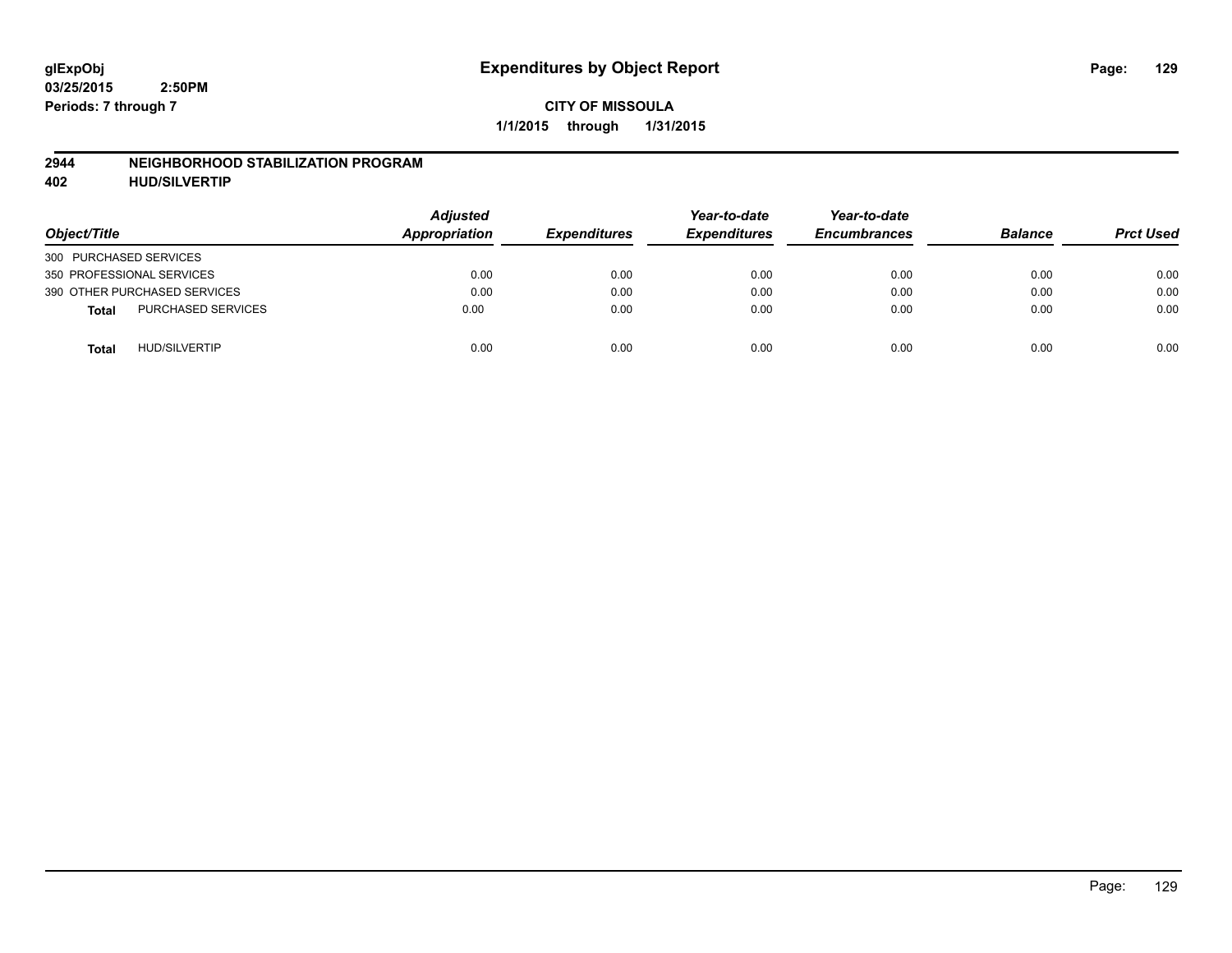**03/25/2015 2:50PM Periods: 7 through 7**

**CITY OF MISSOULA 1/1/2015 through 1/31/2015**

### **2944 NEIGHBORHOOD STABILIZATION PROGRAM**

| Object/Title           |                                  | <b>Adjusted</b><br>Appropriation | <b>Expenditures</b> | Year-to-date<br><b>Expenditures</b> | Year-to-date<br><b>Encumbrances</b> | <b>Balance</b> | <b>Prct Used</b> |
|------------------------|----------------------------------|----------------------------------|---------------------|-------------------------------------|-------------------------------------|----------------|------------------|
| 300 PURCHASED SERVICES |                                  |                                  |                     |                                     |                                     |                |                  |
|                        | 350 PROFESSIONAL SERVICES        | 0.00                             | 0.00                | 0.00                                | 0.00                                | 0.00           | 0.00             |
|                        | 390 OTHER PURCHASED SERVICES     | 0.00                             | 0.00                | 0.00                                | 0.00                                | 0.00           | 0.00             |
| <b>Total</b>           | <b>PURCHASED SERVICES</b>        | 0.00                             | 0.00                | 0.00                                | 0.00                                | 0.00           | 0.00             |
| Total                  | NEIGHBORHOOD STABILIZATION PROGF | 0.00                             | 0.00                | 0.00                                | 0.00                                | 0.00           | 0.00             |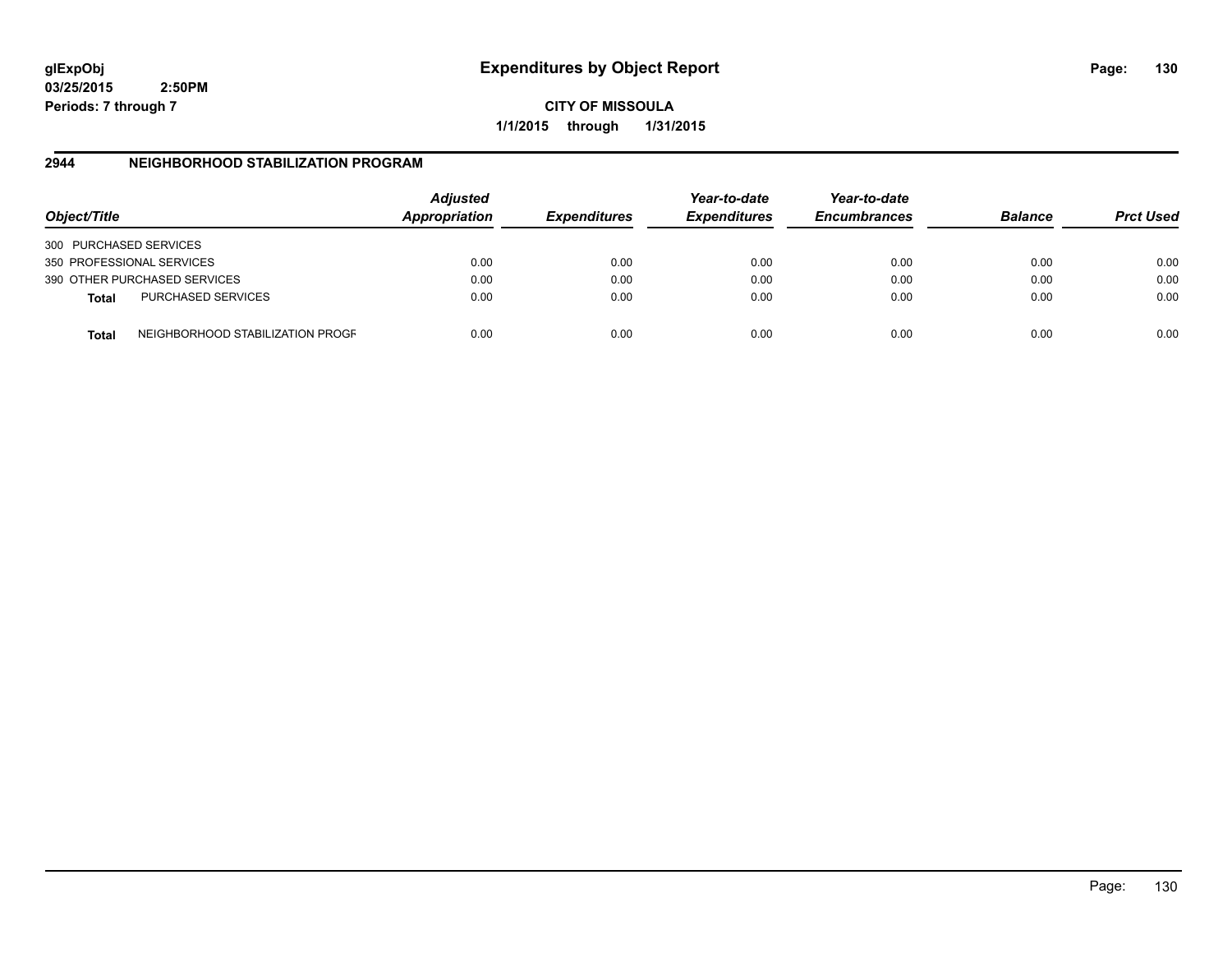#### **2955 TRANSPORTATION**

**250 DEVELOPMENT SERVICES**

|                                                   | <b>Adjusted</b>      |                     | Year-to-date        | Year-to-date        |                |                  |
|---------------------------------------------------|----------------------|---------------------|---------------------|---------------------|----------------|------------------|
| Object/Title                                      | <b>Appropriation</b> | <b>Expenditures</b> | <b>Expenditures</b> | <b>Encumbrances</b> | <b>Balance</b> | <b>Prct Used</b> |
| 100 PERSONAL SERVICES                             |                      |                     |                     |                     |                |                  |
| 110 SALARIES AND WAGES                            | 431,575.00           | 79,404.83           | 172,067.00          | 0.00                | 259,508.00     | 39.87            |
| 120 OVERTIME/TERMINATION                          | 0.00                 | 0.00                | 390.88              | 0.00                | $-390.88$      | 0.00             |
| 140 EMPLOYER CONTRIBUTIONS                        | 154,330.00           | 27,350.18           | 65,564.74           | 0.00                | 88,765.26      | 42.48            |
| 141 STATE RETIREMENT CONTRIBUTIONS                | 0.00                 | 79.40               | 254.98              | 0.00                | $-254.98$      | 0.00             |
| PERSONAL SERVICES<br><b>Total</b>                 | 585,905.00           | 106,834.41          | 238,277.60          | 0.00                | 347,627.40     | 40.67            |
| 200 SUPPLIES                                      |                      |                     |                     |                     |                |                  |
| 210 OFFICE SUPPLIES                               | 5,800.00             | 69.57               | 3,231.20            | 0.00                | 2,568.80       | 55.71            |
| 220 OPERATING SUPPLIES                            | 19,175.00            | 1,278.86            | 13,738.50           | 0.00                | 5,436.50       | 71.65            |
| 230 REPAIR/MAINTENANCE                            | 0.00                 | 0.00                | 6.99                | 0.00                | $-6.99$        | 0.00             |
| 231 GASOLINE                                      | 0.00                 | 0.00                | 163.24              | 0.00                | $-163.24$      | 0.00             |
| 240 OTHER SUPPLIES                                | 560.00               | 0.00                | 28.02               | 0.00                | 531.98         | 5.00             |
| <b>SUPPLIES</b><br><b>Total</b>                   | 25,535.00            | 1,348.43            | 17,167.95           | 0.00                | 8,367.05       | 67.23            |
| 300 PURCHASED SERVICES                            |                      |                     |                     |                     |                |                  |
| 310 COMMUNICATIONS                                | 1,800.00             | 10.45               | 845.23              | 0.00                | 954.77         | 46.96            |
| 320 PRINTING & DUPLICATING                        | 12,675.00            | 0.00                | 3,508.11            | 0.00                | 9,166.89       | 27.68            |
| 330 PUBLICITY, SUBSCRIPTIONS & DUES               | 32,271.00            | 2,255.00            | 14,829.68           | 0.00                | 17,441.32      | 45.95            |
| 341 ELECTRICITY & NATURAL GAS                     | 0.00                 | 0.00                | 50.01               | 0.00                | $-50.01$       | 0.00             |
| 344 TELEPHONE SERVICE                             | 1.059.00             | 118.20              | 625.28              | 0.00                | 433.72         | 59.04            |
| 350 PROFESSIONAL SERVICES                         | 86,154.00            | 1,155.00            | 4,077.50            | 0.00                | 82,076.50      | 4.73             |
| 360 REPAIR & MAINTENANCE                          | 13,100.00            | 0.00                | 121.50              | 0.00                | 12,978.50      | 0.93             |
| 370 TRAVEL                                        | 11,025.00            | 0.00                | 3,937.74            | 0.00                | 7.087.26       | 35.72            |
| 380 TRAINING                                      | 14,700.00            | 0.00                | 1,245.00            | 0.00                | 13,455.00      | 8.47             |
| 390 OTHER PURCHASED SERVICES                      | 64,849.00            | 500.00              | 8,100.08            | 0.00                | 56,748.92      | 12.49            |
| PURCHASED SERVICES<br>Total                       | 237,633.00           | 4,038.65            | 37,340.13           | 0.00                | 200,292.87     | 15.71            |
| 500 FIXED CHARGES                                 |                      |                     |                     |                     |                |                  |
| 500 FIXED CHARGES                                 | 41,207.00            | 0.00                | 794.65              | 0.00                | 40,412.35      | 1.93             |
| <b>FIXED CHARGES</b><br><b>Total</b>              | 41,207.00            | 0.00                | 794.65              | 0.00                | 40,412.35      | 1.93             |
| 700 GRANTS & CONTRIBUTIONS                        |                      |                     |                     |                     |                |                  |
| 700 GRANTS & CONTRIBUTIONS                        | 148,096.00           | 0.00                | 5,500.00            | 0.00                | 142,596.00     | 3.71             |
| <b>GRANTS &amp; CONTRIBUTIONS</b><br><b>Total</b> | 148,096.00           | 0.00                | 5,500.00            | 0.00                | 142,596.00     | 3.71             |
| 800 OTHER OBJECTS                                 |                      |                     |                     |                     |                |                  |
| 820 TRANSFERS TO OTHER FUNDS                      | 3,593.00             | 0.00                | 0.00                | 0.00                | 3,593.00       | 0.00             |
|                                                   |                      |                     |                     |                     |                |                  |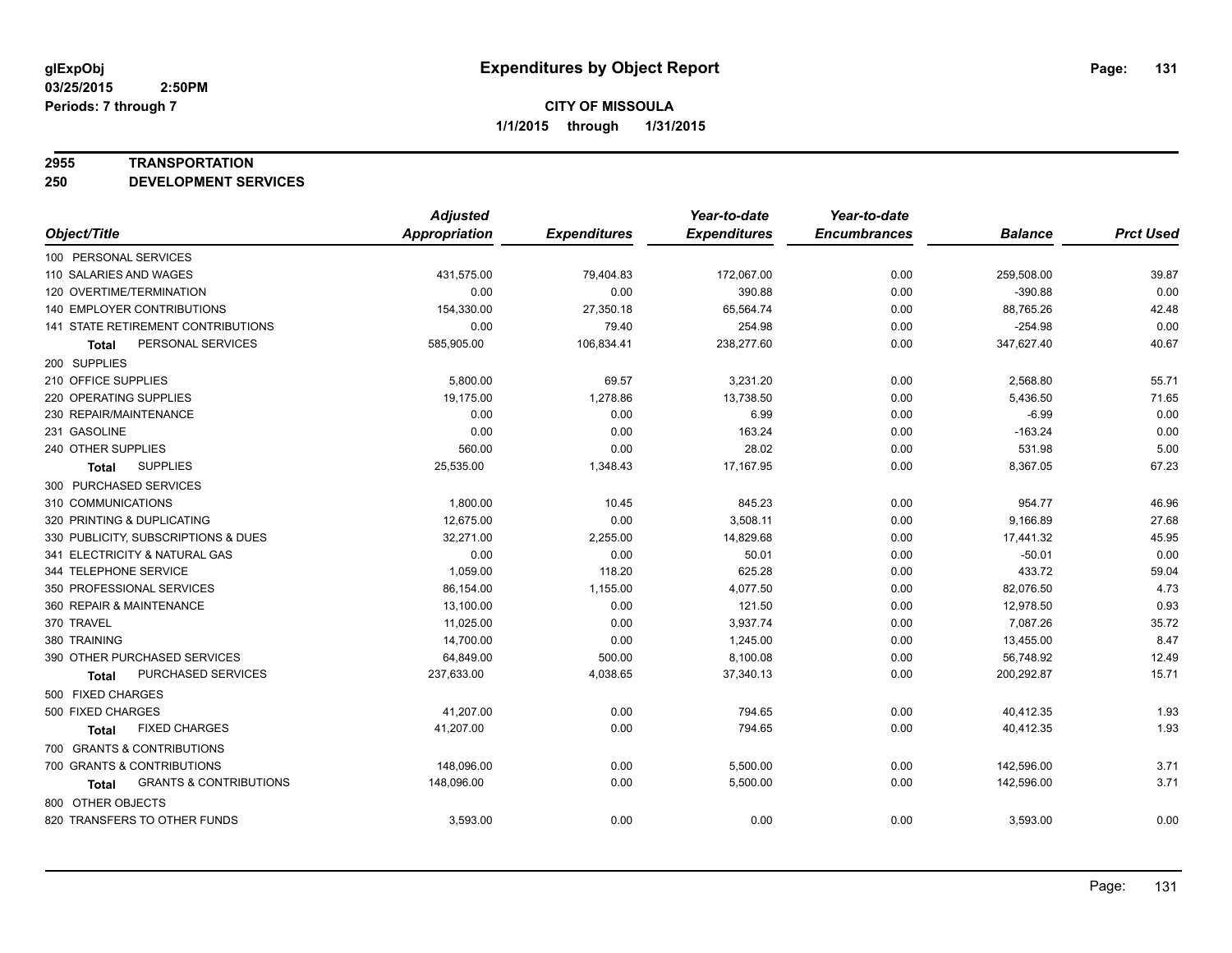#### **2955 TRANSPORTATION**

**250 DEVELOPMENT SERVICES**

| Object/Title    |                      | <b>Adjusted</b><br>Appropriation | <b>Expenditures</b> | Year-to-date<br><b>Expenditures</b> | Year-to-date<br><b>Encumbrances</b> | <b>Balance</b> | <b>Prct Used</b> |
|-----------------|----------------------|----------------------------------|---------------------|-------------------------------------|-------------------------------------|----------------|------------------|
| 845 CONTINGENCY |                      | 32,825.00                        | 0.00                | 0.00                                | 0.00                                | 32,825.00      | 0.00             |
| Total           | OTHER OBJECTS        | 36.418.00                        | 0.00                | 0.00                                | 0.00                                | 36.418.00      | 0.00             |
| <b>Total</b>    | DEVELOPMENT SERVICES | 1,074,794.00                     | 112.221.49          | 299,080.33                          | 0.00                                | 775.713.67     | 27.83            |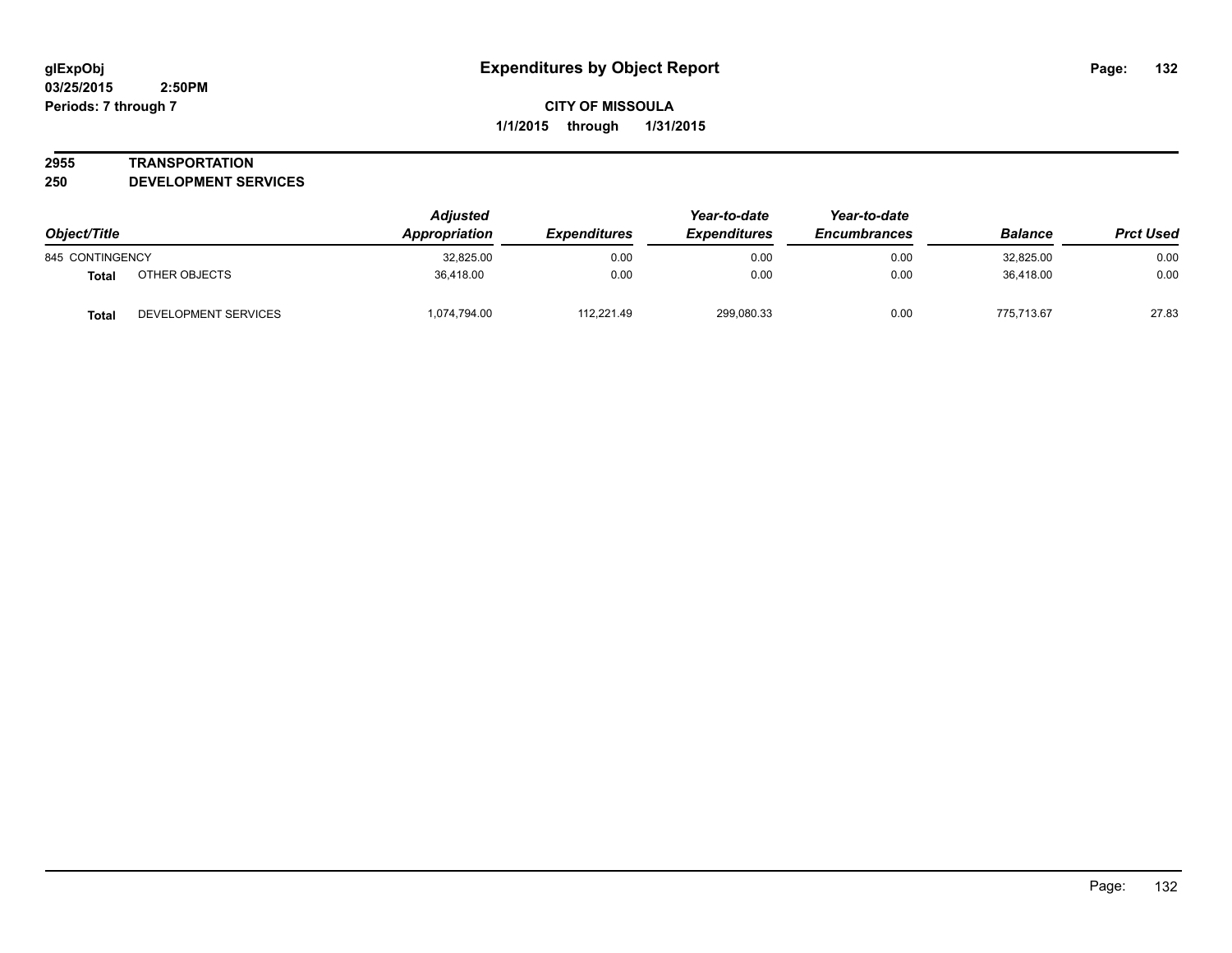### **2955 TRANSPORTATION**

|                                                   | <b>Adjusted</b> |                     | Year-to-date        | Year-to-date        |                |                  |
|---------------------------------------------------|-----------------|---------------------|---------------------|---------------------|----------------|------------------|
| Object/Title                                      | Appropriation   | <b>Expenditures</b> | <b>Expenditures</b> | <b>Encumbrances</b> | <b>Balance</b> | <b>Prct Used</b> |
| 100 PERSONAL SERVICES                             |                 |                     |                     |                     |                |                  |
| 110 SALARIES AND WAGES                            | 431,575.00      | 79,404.83           | 172,067.00          | 0.00                | 259,508.00     | 39.87            |
| 120 OVERTIME/TERMINATION                          | 0.00            | 0.00                | 390.88              | 0.00                | $-390.88$      | 0.00             |
| 140 EMPLOYER CONTRIBUTIONS                        | 154,330.00      | 27,350.18           | 65,564.74           | 0.00                | 88,765.26      | 42.48            |
| <b>141 STATE RETIREMENT CONTRIBUTIONS</b>         | 0.00            | 79.40               | 254.98              | 0.00                | $-254.98$      | 0.00             |
| PERSONAL SERVICES<br>Total                        | 585,905.00      | 106,834.41          | 238,277.60          | 0.00                | 347,627.40     | 40.67            |
| 200 SUPPLIES                                      |                 |                     |                     |                     |                |                  |
| 210 OFFICE SUPPLIES                               | 5,800.00        | 69.57               | 3,231.20            | 0.00                | 2,568.80       | 55.71            |
| 220 OPERATING SUPPLIES                            | 19,175.00       | 1,278.86            | 13,738.50           | 0.00                | 5,436.50       | 71.65            |
| 230 REPAIR/MAINTENANCE                            | 0.00            | 0.00                | 6.99                | 0.00                | $-6.99$        | 0.00             |
| 231 GASOLINE                                      | 0.00            | 0.00                | 163.24              | 0.00                | $-163.24$      | 0.00             |
| 240 OTHER SUPPLIES                                | 560.00          | 0.00                | 28.02               | 0.00                | 531.98         | 5.00             |
| <b>SUPPLIES</b><br><b>Total</b>                   | 25,535.00       | 1,348.43            | 17,167.95           | 0.00                | 8,367.05       | 67.23            |
| 300 PURCHASED SERVICES                            |                 |                     |                     |                     |                |                  |
| 310 COMMUNICATIONS                                | 1,800.00        | 10.45               | 845.23              | 0.00                | 954.77         | 46.96            |
| 320 PRINTING & DUPLICATING                        | 12,675.00       | 0.00                | 3,508.11            | 0.00                | 9,166.89       | 27.68            |
| 330 PUBLICITY, SUBSCRIPTIONS & DUES               | 32,271.00       | 2,255.00            | 14,829.68           | 0.00                | 17,441.32      | 45.95            |
| 341 ELECTRICITY & NATURAL GAS                     | 0.00            | 0.00                | 50.01               | 0.00                | $-50.01$       | 0.00             |
| 344 TELEPHONE SERVICE                             | 1,059.00        | 118.20              | 625.28              | 0.00                | 433.72         | 59.04            |
| 350 PROFESSIONAL SERVICES                         | 86,154.00       | 1,155.00            | 4,077.50            | 0.00                | 82,076.50      | 4.73             |
| 360 REPAIR & MAINTENANCE                          | 13,100.00       | 0.00                | 121.50              | 0.00                | 12,978.50      | 0.93             |
| 370 TRAVEL                                        | 11,025.00       | 0.00                | 3,937.74            | 0.00                | 7,087.26       | 35.72            |
| 380 TRAINING                                      | 14,700.00       | 0.00                | 1,245.00            | 0.00                | 13,455.00      | 8.47             |
| 390 OTHER PURCHASED SERVICES                      | 64,849.00       | 500.00              | 8,100.08            | 0.00                | 56,748.92      | 12.49            |
| PURCHASED SERVICES<br><b>Total</b>                | 237,633.00      | 4,038.65            | 37,340.13           | 0.00                | 200,292.87     | 15.71            |
| 500 FIXED CHARGES                                 |                 |                     |                     |                     |                |                  |
| 500 FIXED CHARGES                                 | 41,207.00       | 0.00                | 794.65              | 0.00                | 40,412.35      | 1.93             |
| <b>FIXED CHARGES</b><br><b>Total</b>              | 41,207.00       | 0.00                | 794.65              | 0.00                | 40,412.35      | 1.93             |
| 700 GRANTS & CONTRIBUTIONS                        |                 |                     |                     |                     |                |                  |
| 700 GRANTS & CONTRIBUTIONS                        | 148,096.00      | 0.00                | 5,500.00            | 0.00                | 142,596.00     | 3.71             |
| <b>GRANTS &amp; CONTRIBUTIONS</b><br><b>Total</b> | 148,096.00      | 0.00                | 5,500.00            | 0.00                | 142,596.00     | 3.71             |
| 800 OTHER OBJECTS                                 |                 |                     |                     |                     |                |                  |
| 820 TRANSFERS TO OTHER FUNDS                      | 3,593.00        | 0.00                | 0.00                | 0.00                | 3,593.00       | 0.00             |
| 845 CONTINGENCY                                   | 32,825.00       | 0.00                | 0.00                | 0.00                | 32,825.00      | 0.00             |
|                                                   |                 |                     |                     |                     |                |                  |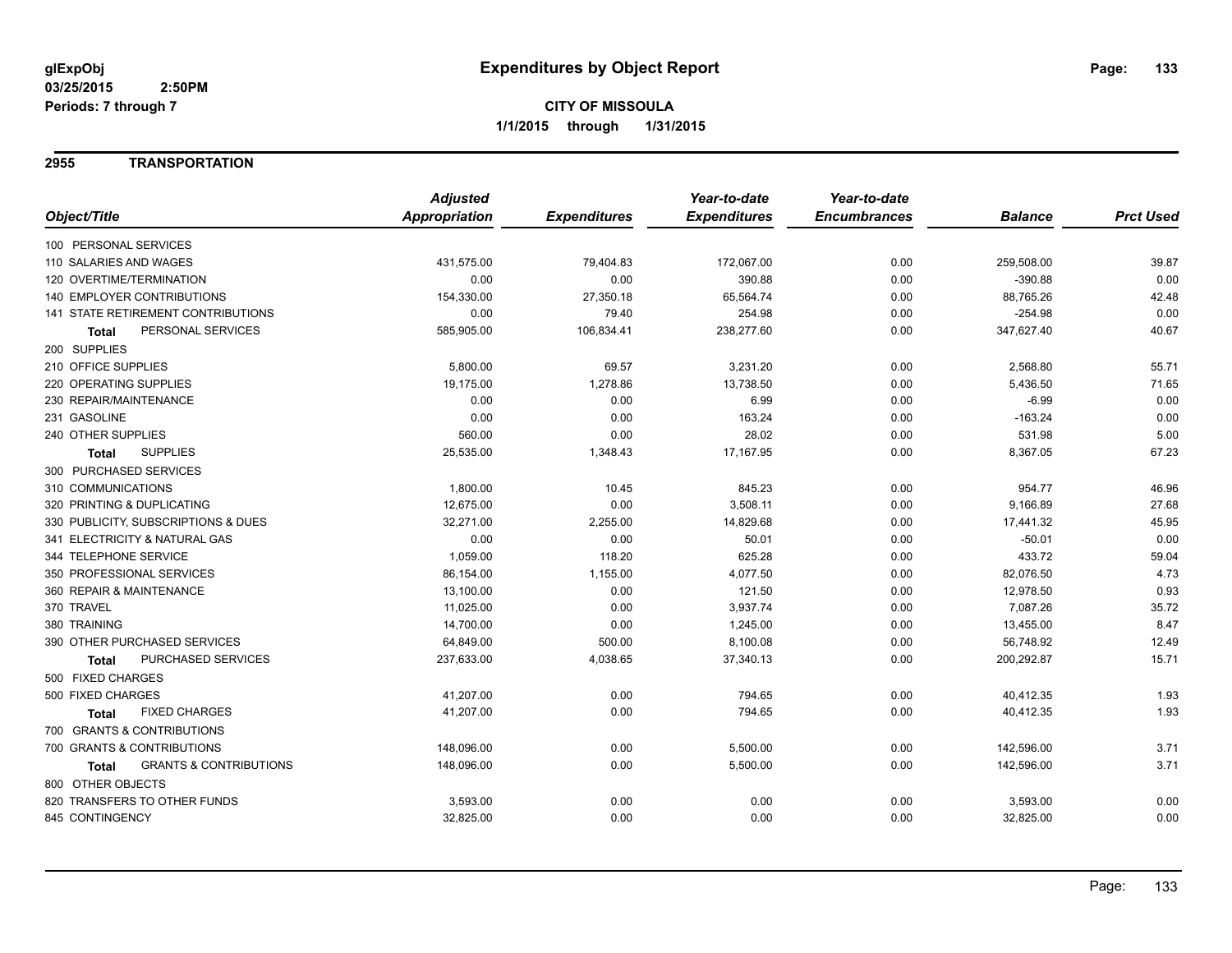### **2955 TRANSPORTATION**

| Object/Title |                       | <b>Adjusted</b><br><b>Appropriation</b> | <b>Expenditures</b> | Year-to-date<br><b>Expenditures</b> | Year-to-date<br><b>Encumbrances</b> | <b>Balance</b> | <b>Prct Used</b> |
|--------------|-----------------------|-----------------------------------------|---------------------|-------------------------------------|-------------------------------------|----------------|------------------|
| <b>Total</b> | OTHER OBJECTS         | 36.418.00                               | 0.00                | 0.00                                | 0.00                                | 36.418.00      | 0.00             |
| <b>Total</b> | <b>TRANSPORTATION</b> | 1,074,794.00                            | 112,221.49          | 299,080.33                          | 0.00                                | 775.713.67     | 27.83            |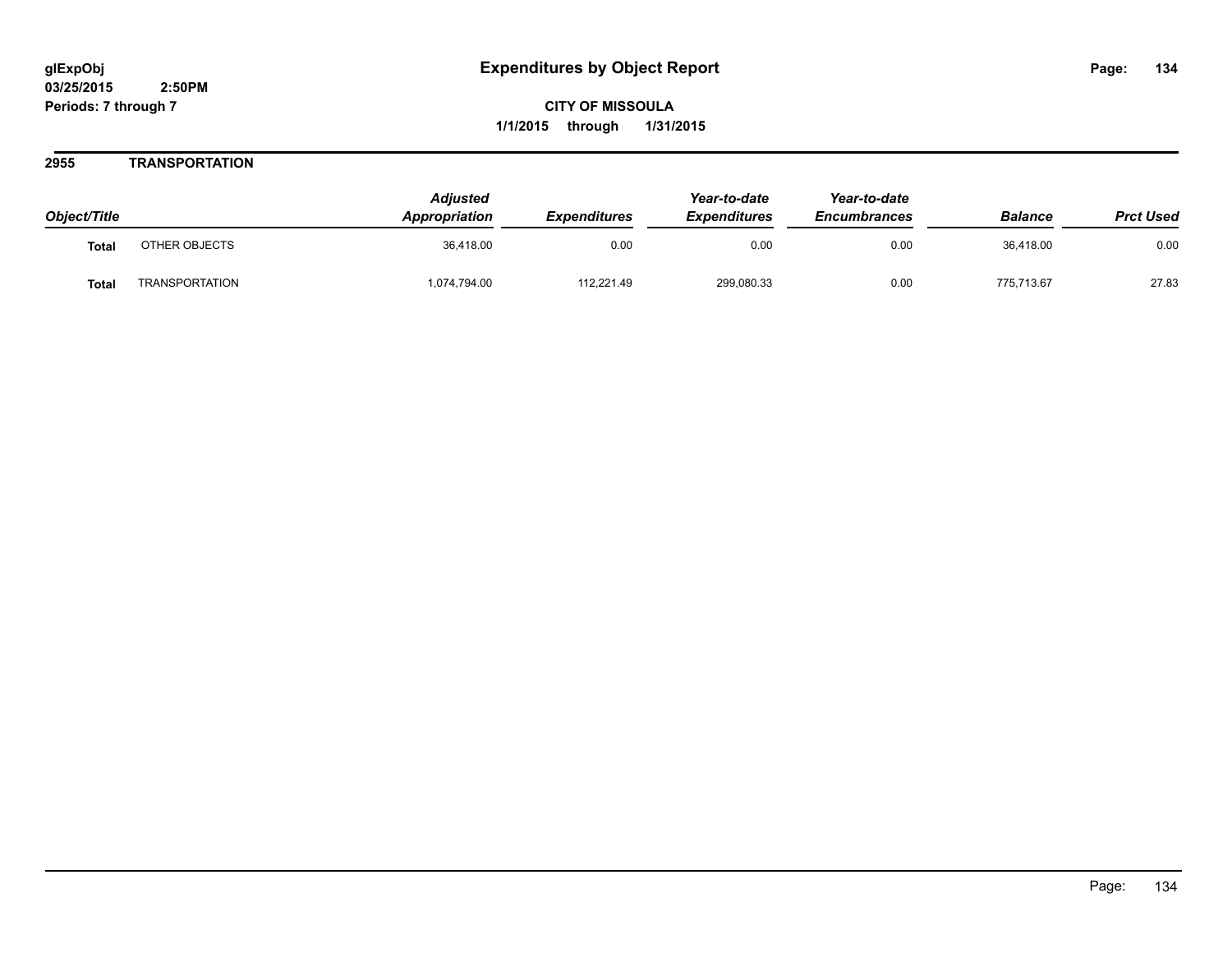#### **2987 FEDERAL TRANSPORTATION FUND**

**370 PARKS & RECREATION**

|                                    | <b>Adjusted</b> |                     | Year-to-date        | Year-to-date        |                |                  |
|------------------------------------|-----------------|---------------------|---------------------|---------------------|----------------|------------------|
| Object/Title                       | Appropriation   | <b>Expenditures</b> | <b>Expenditures</b> | <b>Encumbrances</b> | <b>Balance</b> | <b>Prct Used</b> |
| 100 PERSONAL SERVICES              |                 |                     |                     |                     |                |                  |
| 110 SALARIES AND WAGES             | 0.00            | 0.00                | 1.470.30            | 0.00                | $-1.470.30$    | 0.00             |
| 140 EMPLOYER CONTRIBUTIONS         | 0.00            | 0.00                | 333.41              | 0.00                | $-333.41$      | 0.00             |
| 141 STATE RETIREMENT CONTRIBUTIONS | 0.00            | 0.00                | 2.44                | 0.00                | $-2.44$        | 0.00             |
| PERSONAL SERVICES<br><b>Total</b>  | 0.00            | 0.00                | 1.806.15            | 0.00                | $-1,806.15$    | 0.00             |
| PARKS & RECREATION<br><b>Total</b> | 0.00            | 0.00                | 1.806.15            | 0.00                | $-1.806.15$    | 0.00             |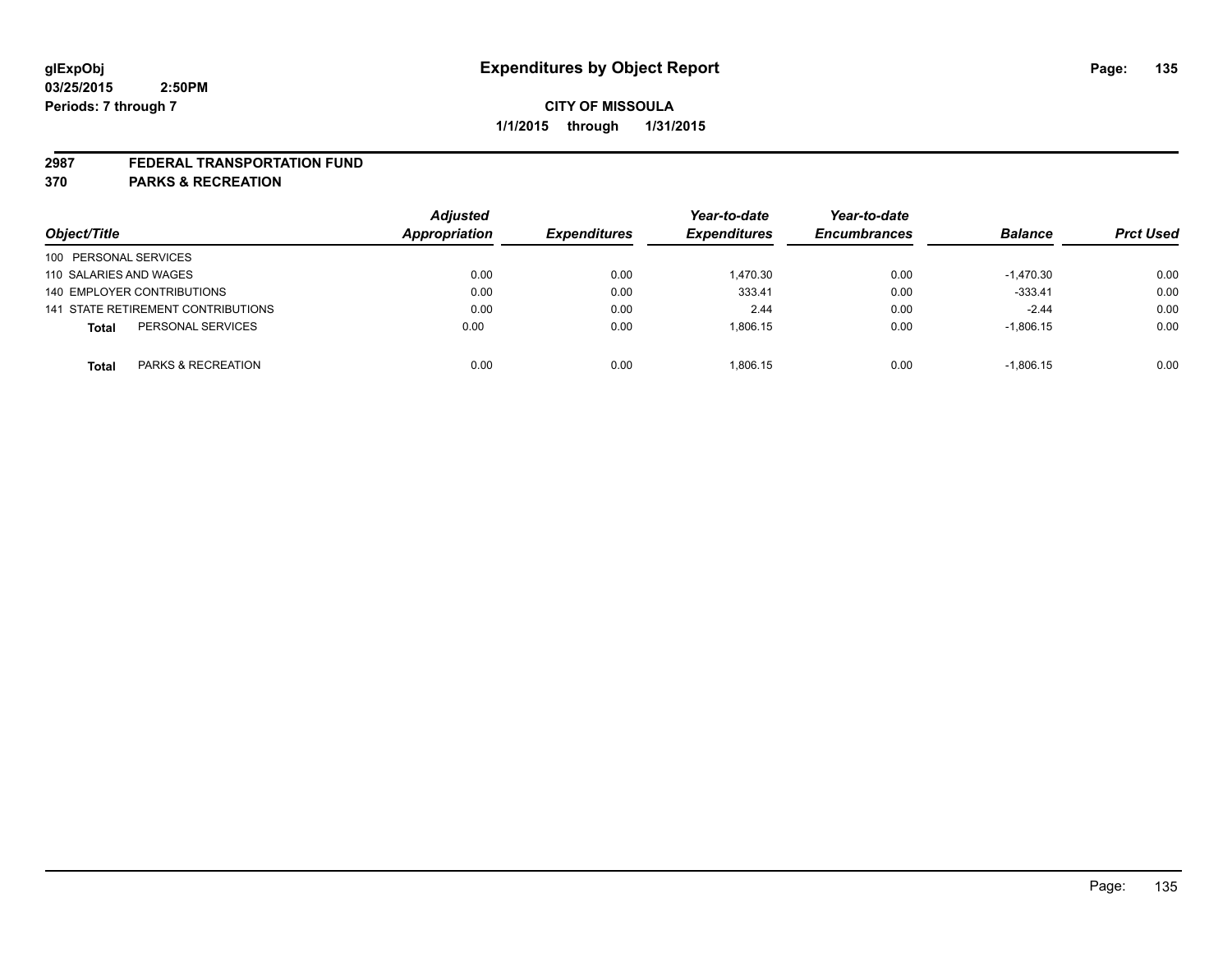#### **2987 FEDERAL TRANSPORTATION FUND**

**390 NON-DEPARTMENTAL**

|                                       | <b>Adjusted</b>      |                     | Year-to-date        | Year-to-date<br><b>Encumbrances</b> | <b>Balance</b> | <b>Prct Used</b> |
|---------------------------------------|----------------------|---------------------|---------------------|-------------------------------------|----------------|------------------|
| Object/Title                          | <b>Appropriation</b> | <b>Expenditures</b> | <b>Expenditures</b> |                                     |                |                  |
| 100 PERSONAL SERVICES                 |                      |                     |                     |                                     |                |                  |
| 110 SALARIES AND WAGES                | 0.00                 | 0.00                | 0.00                | 0.00                                | 0.00           | 0.00             |
| 120 OVERTIME/TERMINATION              | 0.00                 | 0.00                | 0.00                | 0.00                                | 0.00           | 0.00             |
| <b>140 EMPLOYER CONTRIBUTIONS</b>     | 0.00                 | 0.00                | 0.00                | 0.00                                | 0.00           | 0.00             |
| PERSONAL SERVICES<br><b>Total</b>     | 0.00                 | 0.00                | 0.00                | 0.00                                | 0.00           | 0.00             |
| 800 OTHER OBJECTS                     |                      |                     |                     |                                     |                |                  |
| 820 TRANSFERS TO OTHER FUNDS          | 0.00                 | 0.00                | 0.00                | 0.00                                | 0.00           | 0.00             |
| OTHER OBJECTS<br><b>Total</b>         | 0.00                 | 0.00                | 0.00                | 0.00                                | 0.00           | 0.00             |
| 900 CAPITAL OUTLAY                    |                      |                     |                     |                                     |                |                  |
| 930 IMPROVEMENTS                      | 1,632,318.00         | 2,881.20            | 780,723.45          | 0.00                                | 851,594.55     | 47.83            |
| <b>CAPITAL OUTLAY</b><br><b>Total</b> | 1,632,318.00         | 2,881.20            | 780,723.45          | 0.00                                | 851,594.55     | 47.83            |
| NON-DEPARTMENTAL<br><b>Total</b>      | 1,632,318.00         | 2,881.20            | 780,723.45          | 0.00                                | 851,594.55     | 47.83            |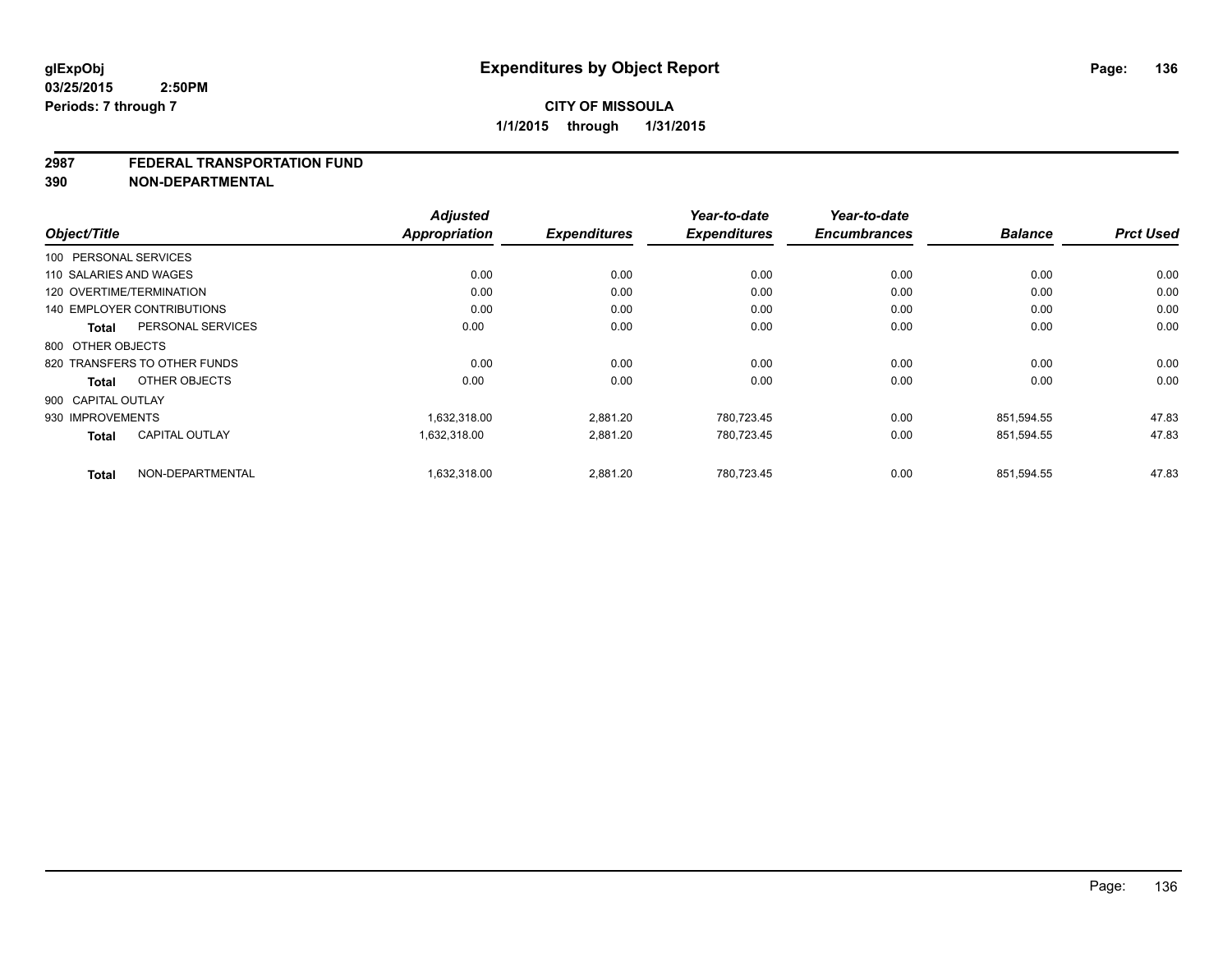**03/25/2015 2:50PM Periods: 7 through 7**

# **CITY OF MISSOULA 1/1/2015 through 1/31/2015**

### **2987 FEDERAL TRANSPORTATION FUND**

|                                             | <b>Adjusted</b> |                     | Year-to-date        | Year-to-date        |                |                  |
|---------------------------------------------|-----------------|---------------------|---------------------|---------------------|----------------|------------------|
| Object/Title                                | Appropriation   | <b>Expenditures</b> | <b>Expenditures</b> | <b>Encumbrances</b> | <b>Balance</b> | <b>Prct Used</b> |
| 100 PERSONAL SERVICES                       |                 |                     |                     |                     |                |                  |
| 110 SALARIES AND WAGES                      | 0.00            | 0.00                | 1,470.30            | 0.00                | $-1,470.30$    | 0.00             |
| 120 OVERTIME/TERMINATION                    | 0.00            | 0.00                | 0.00                | 0.00                | 0.00           | 0.00             |
| 140 EMPLOYER CONTRIBUTIONS                  | 0.00            | 0.00                | 333.41              | 0.00                | $-333.41$      | 0.00             |
| <b>141 STATE RETIREMENT CONTRIBUTIONS</b>   | 0.00            | 0.00                | 2.44                | 0.00                | $-2.44$        | 0.00             |
| PERSONAL SERVICES<br><b>Total</b>           | 0.00            | 0.00                | 1,806.15            | 0.00                | $-1,806.15$    | 0.00             |
| 800 OTHER OBJECTS                           |                 |                     |                     |                     |                |                  |
| 820 TRANSFERS TO OTHER FUNDS                | 0.00            | 0.00                | 0.00                | 0.00                | 0.00           | 0.00             |
| OTHER OBJECTS<br><b>Total</b>               | 0.00            | 0.00                | 0.00                | 0.00                | 0.00           | 0.00             |
| 900 CAPITAL OUTLAY                          |                 |                     |                     |                     |                |                  |
| 930 IMPROVEMENTS                            | 1,632,318.00    | 2,881.20            | 780,723.45          | 0.00                | 851,594.55     | 47.83            |
| <b>CAPITAL OUTLAY</b><br><b>Total</b>       | 1,632,318.00    | 2,881.20            | 780,723.45          | 0.00                | 851,594.55     | 47.83            |
| FEDERAL TRANSPORTATION FUND<br><b>Total</b> | 1,632,318.00    | 2,881.20            | 782,529.60          | 0.00                | 849,788.40     | 47.94            |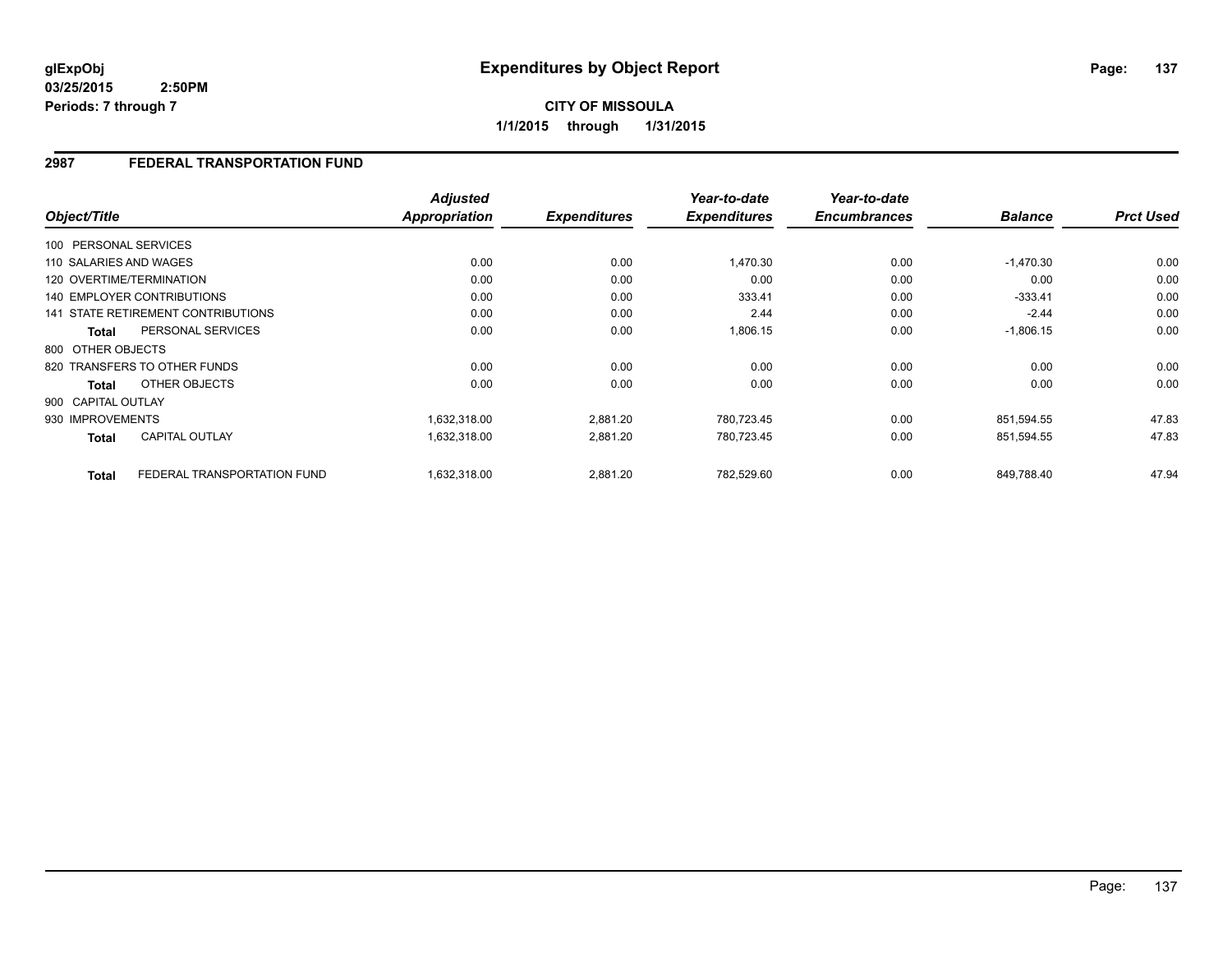#### **03/25/2015 2:50PM Periods: 7 through 7**

# **CITY OF MISSOULA 1/1/2015 through 1/31/2015**

## **2988 GRANTS & DONATIONS FUND**

**223 CITY CLERK**

| Object/Title        |                   | <b>Adjusted</b><br>Appropriation | <b>Expenditures</b> | Year-to-date<br><b>Expenditures</b> | Year-to-date<br><b>Encumbrances</b> | <b>Balance</b> | <b>Prct Used</b> |
|---------------------|-------------------|----------------------------------|---------------------|-------------------------------------|-------------------------------------|----------------|------------------|
| 200 SUPPLIES        |                   |                                  |                     |                                     |                                     |                |                  |
| 210 OFFICE SUPPLIES |                   | 0.00                             | 0.00                | 0.00                                | 0.00                                | 0.00           | 0.00             |
| <b>Total</b>        | <b>SUPPLIES</b>   | 0.00                             | 0.00                | 0.00                                | 0.00                                | 0.00           | 0.00             |
| <b>Total</b>        | <b>CITY CLERK</b> | 0.00                             | 0.00                | 0.00                                | 0.00                                | 0.00           | 0.00             |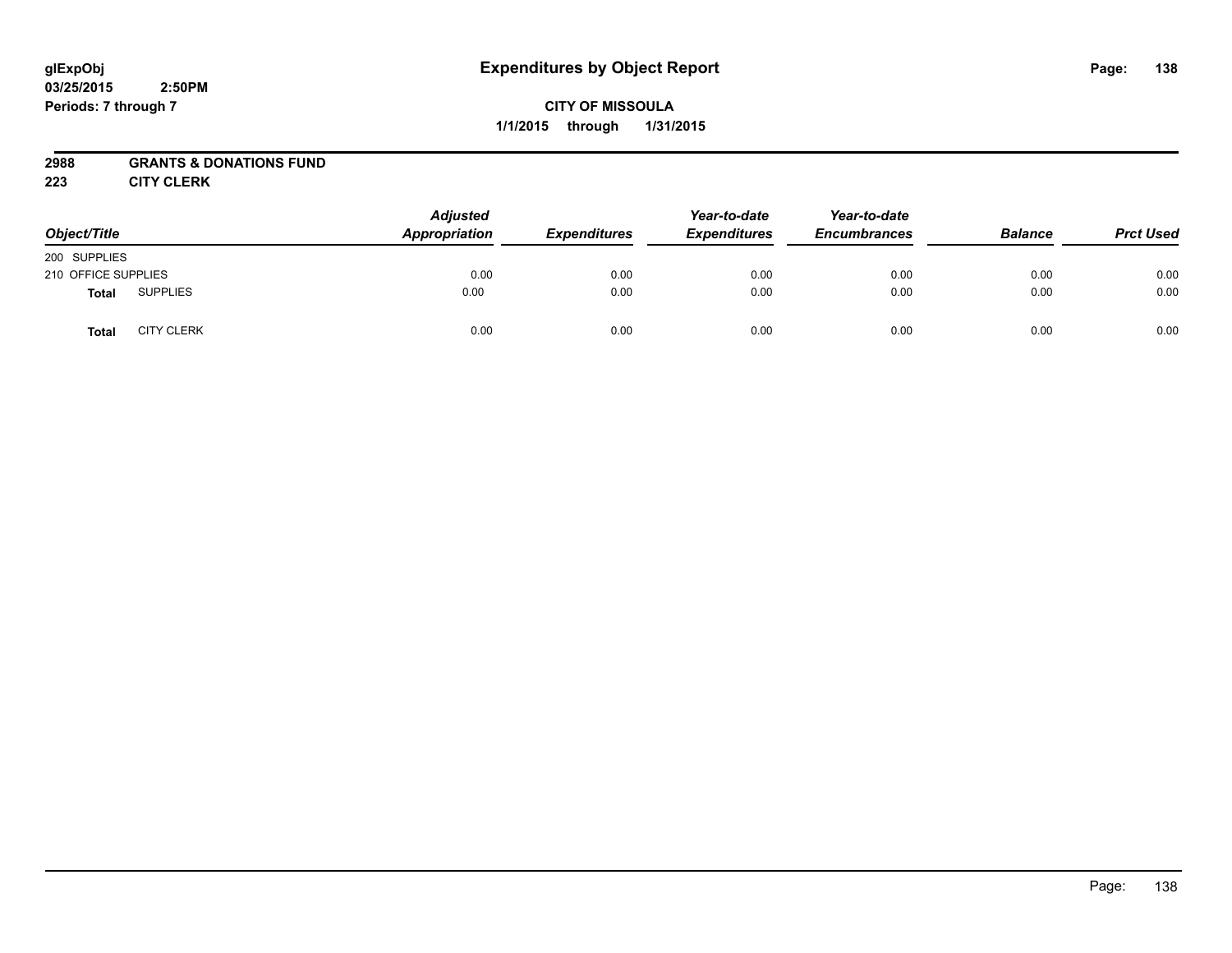#### **2988 GRANTS & DONATIONS FUND**

**270 CITY ATTORNEY**

| Object/Title                              | <b>Adjusted</b><br>Appropriation | <b>Expenditures</b> | Year-to-date<br><b>Expenditures</b> | Year-to-date<br><b>Encumbrances</b> | <b>Balance</b> | <b>Prct Used</b> |
|-------------------------------------------|----------------------------------|---------------------|-------------------------------------|-------------------------------------|----------------|------------------|
| 100 PERSONAL SERVICES                     |                                  |                     |                                     |                                     |                |                  |
| 110 SALARIES AND WAGES                    | 29.831.00                        | 3.378.69            | 16.784.91                           | 0.00                                | 13.046.09      | 56.27            |
| 140 EMPLOYER CONTRIBUTIONS                | 0.00                             | 949.17              | 5,825.90                            | 0.00                                | $-5,825.90$    | 0.00             |
| 141 STATE RETIREMENT CONTRIBUTIONS        | 0.00                             | 3.38                | 20.18                               | 0.00                                | $-20.18$       | 0.00             |
| PERSONAL SERVICES<br><b>Total</b>         | 29.831.00                        | 4.331.24            | 22.630.99                           | 0.00                                | 7.200.01       | 75.86            |
| 300 PURCHASED SERVICES                    |                                  |                     |                                     |                                     |                |                  |
| 390 OTHER PURCHASED SERVICES              | 0.00                             | 0.00                | 0.00                                | 0.00                                | 0.00           | 0.00             |
| <b>PURCHASED SERVICES</b><br><b>Total</b> | 0.00                             | 0.00                | 0.00                                | 0.00                                | 0.00           | 0.00             |
|                                           |                                  |                     |                                     |                                     |                |                  |
| <b>CITY ATTORNEY</b><br><b>Total</b>      | 29.831.00                        | 4.331.24            | 22.630.99                           | 0.00                                | 7.200.01       | 75.86            |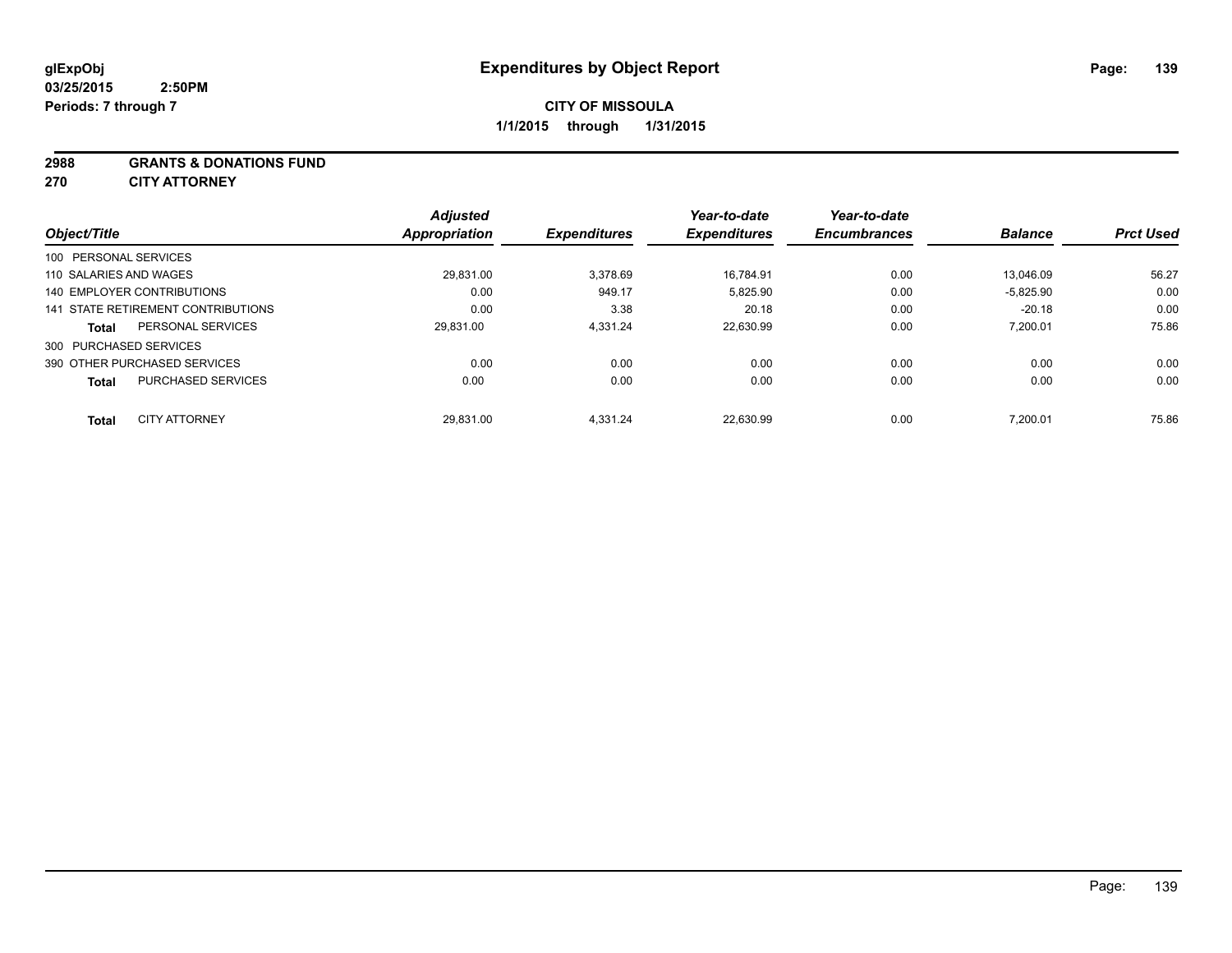### **2988 GRANTS & DONATIONS FUND**

**290 POLICE**

| Object/Title                              | <b>Adjusted</b><br><b>Appropriation</b> | <b>Expenditures</b> | Year-to-date<br><b>Expenditures</b> | Year-to-date<br><b>Encumbrances</b> | <b>Balance</b> | <b>Prct Used</b> |
|-------------------------------------------|-----------------------------------------|---------------------|-------------------------------------|-------------------------------------|----------------|------------------|
| 200 SUPPLIES                              |                                         |                     |                                     |                                     |                |                  |
| 210 OFFICE SUPPLIES                       | 0.00                                    | 0.00                | 0.00                                | 0.00                                | 0.00           | 0.00             |
| <b>SUPPLIES</b><br><b>Total</b>           | 0.00                                    | 0.00                | 0.00                                | 0.00                                | 0.00           | 0.00             |
| 300 PURCHASED SERVICES                    |                                         |                     |                                     |                                     |                |                  |
| 350 PROFESSIONAL SERVICES                 | 0.00                                    | 0.00                | 0.00                                | 0.00                                | 0.00           | 0.00             |
| <b>PURCHASED SERVICES</b><br><b>Total</b> | 0.00                                    | 0.00                | 0.00                                | 0.00                                | 0.00           | 0.00             |
| <b>POLICE</b><br>Total                    | 0.00                                    | 0.00                | 0.00                                | 0.00                                | 0.00           | 0.00             |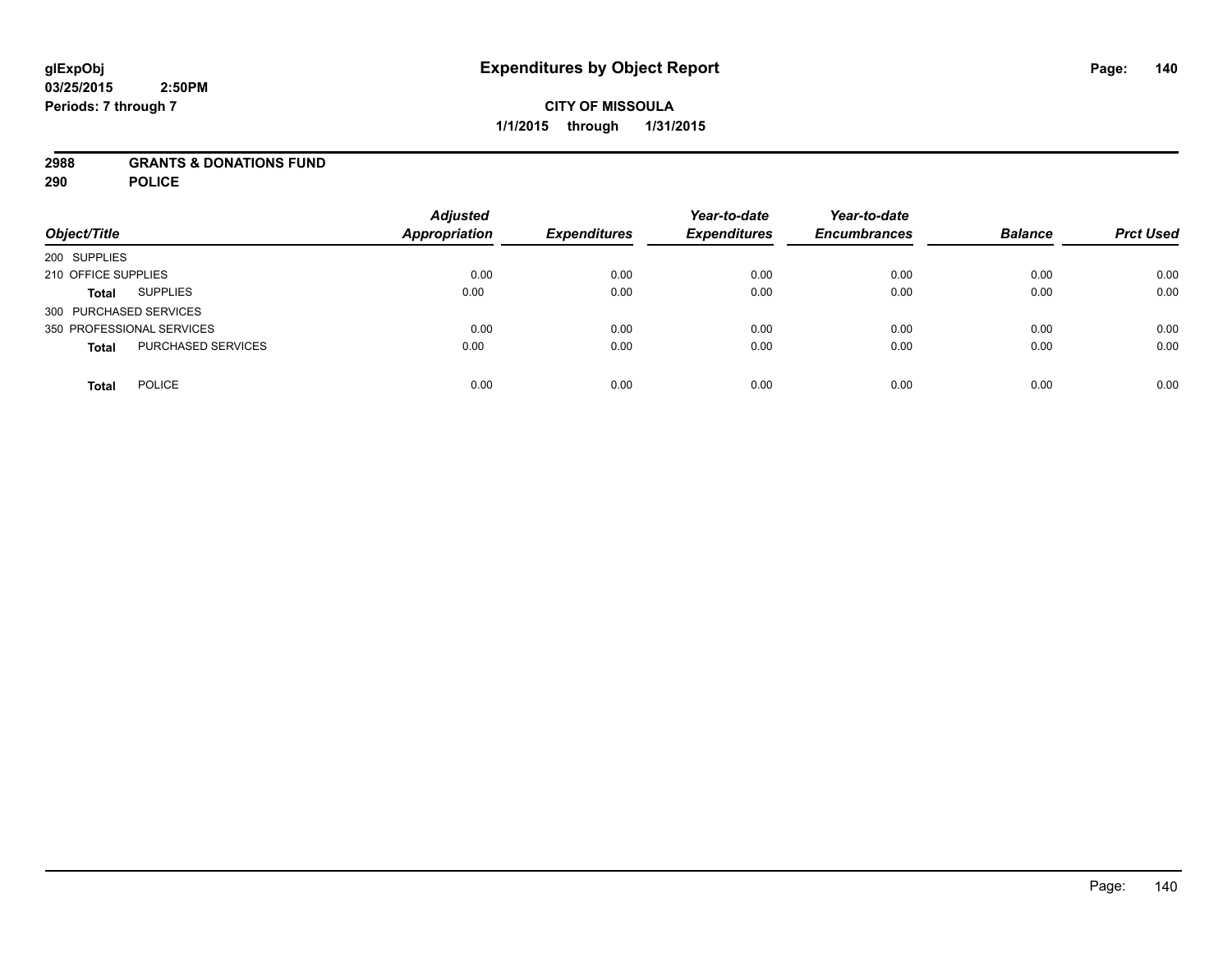**2988 GRANTS & DONATIONS FUND**

**390 NON-DEPARTMENTAL**

|                                           | <b>Adjusted</b>      |                     | Year-to-date        | Year-to-date        |                |                  |
|-------------------------------------------|----------------------|---------------------|---------------------|---------------------|----------------|------------------|
| Object/Title                              | <b>Appropriation</b> | <b>Expenditures</b> | <b>Expenditures</b> | <b>Encumbrances</b> | <b>Balance</b> | <b>Prct Used</b> |
| 100 PERSONAL SERVICES                     |                      |                     |                     |                     |                |                  |
| 110 SALARIES AND WAGES                    | 89,584.00            | 7,546.87            | 39,581.48           | 0.00                | 50,002.52      | 44.18            |
| 115 SALARIES/HEALTH INSURANCE BENEFIT     | 0.00                 | 570.00              | 3,676.50            | 0.00                | $-3,676.50$    | 0.00             |
| 120 OVERTIME/TERMINATION                  | 54,300.00            | 2,776.78            | 41,674.60           | 0.00                | 12,625.40      | 76.75            |
| 130 OTHER                                 | 675.00               | 0.00                | 0.00                | 0.00                | 675.00         | 0.00             |
| <b>140 EMPLOYER CONTRIBUTIONS</b>         | 29,270.00            | 2,158.42            | 13,289.00           | 0.00                | 15,981.00      | 45.40            |
| <b>141 STATE RETIREMENT CONTRIBUTIONS</b> | 0.00                 | 2,383.92            | 12,078.51           | 0.00                | $-12,078.51$   | 0.00             |
| PERSONAL SERVICES<br><b>Total</b>         | 173,829.00           | 15,435.99           | 110,300.09          | 0.00                | 63,528.91      | 63.45            |
| 200 SUPPLIES                              |                      |                     |                     |                     |                |                  |
| 210 OFFICE SUPPLIES                       | 7,620.00             | 0.00                | 1,301.56            | 0.00                | 6,318.44       | 17.08            |
| 220 OPERATING SUPPLIES                    | 82,813.00            | 0.00                | 11,413.39           | 0.00                | 71,399.61      | 13.78            |
| 230 REPAIR/MAINTENANCE                    | 3,000.00             | 0.00                | 0.00                | 0.00                | 3,000.00       | 0.00             |
| 231 GASOLINE                              | 8,500.00             | 0.00                | 0.00                | 0.00                | 8,500.00       | 0.00             |
| <b>SUPPLIES</b><br><b>Total</b>           | 101,933.00           | 0.00                | 12,714.95           | 0.00                | 89,218.05      | 12.47            |
| 300 PURCHASED SERVICES                    |                      |                     |                     |                     |                |                  |
| 310 COMMUNICATIONS                        | 0.00                 | 0.00                | 0.00                | 0.00                | 0.00           | 0.00             |
| 341 ELECTRICITY & NATURAL GAS             | 0.00                 | 0.00                | 0.00                | 0.00                | 0.00           | 0.00             |
| 344 TELEPHONE SERVICE                     | 3,979.00             | 264.29              | 1,869.95            | 0.00                | 2,109.05       | 47.00            |
| 350 PROFESSIONAL SERVICES                 | 105,156.00           | 3,433.74            | 25,311.92           | 0.00                | 79,844.08      | 24.07            |
| 353 ADMINISTRATION EXPENDITURES           | 0.00                 | 0.00                | 0.00                | 0.00                | 0.00           | 0.00             |
| 360 REPAIR & MAINTENANCE                  | 2,500.00             | 0.00                | 0.00                | 0.00                | 2,500.00       | 0.00             |
| 370 TRAVEL                                | 6,750.00             | 0.00                | 1,812.73            | 0.00                | 4,937.27       | 26.86            |
| 380 TRAINING                              | 1,500.00             | 0.00                | 0.00                | 0.00                | 1,500.00       | 0.00             |
| 390 OTHER PURCHASED SERVICES              | 0.00                 | 0.00                | 0.00                | 0.00                | 0.00           | 0.00             |
| PURCHASED SERVICES<br><b>Total</b>        | 119,885.00           | 3,698.03            | 28,994.60           | 0.00                | 90,890.40      | 24.19            |
| 400 BUILDING MATERIALS                    |                      |                     |                     |                     |                |                  |
| 400 BUILDING MATERIALS                    | 700.00               | 0.00                | 0.00                | 0.00                | 700.00         | 0.00             |
| <b>BUILDING MATERIALS</b><br><b>Total</b> | 700.00               | 0.00                | 0.00                | 0.00                | 700.00         | 0.00             |
| 500 FIXED CHARGES                         |                      |                     |                     |                     |                |                  |
| 500 FIXED CHARGES                         | 94,150.00            | 136.76              | 38,428.86           | 0.00                | 55,721.14      | 40.82            |
| <b>FIXED CHARGES</b><br>Total             | 94,150.00            | 136.76              | 38,428.86           | 0.00                | 55,721.14      | 40.82            |
| 700 GRANTS & CONTRIBUTIONS                |                      |                     |                     |                     |                |                  |
| 700 GRANTS & CONTRIBUTIONS                | 485,065.00           | 0.00                | 1,332.85            | 0.00                | 483,732.15     | 0.27             |
|                                           |                      |                     |                     |                     |                |                  |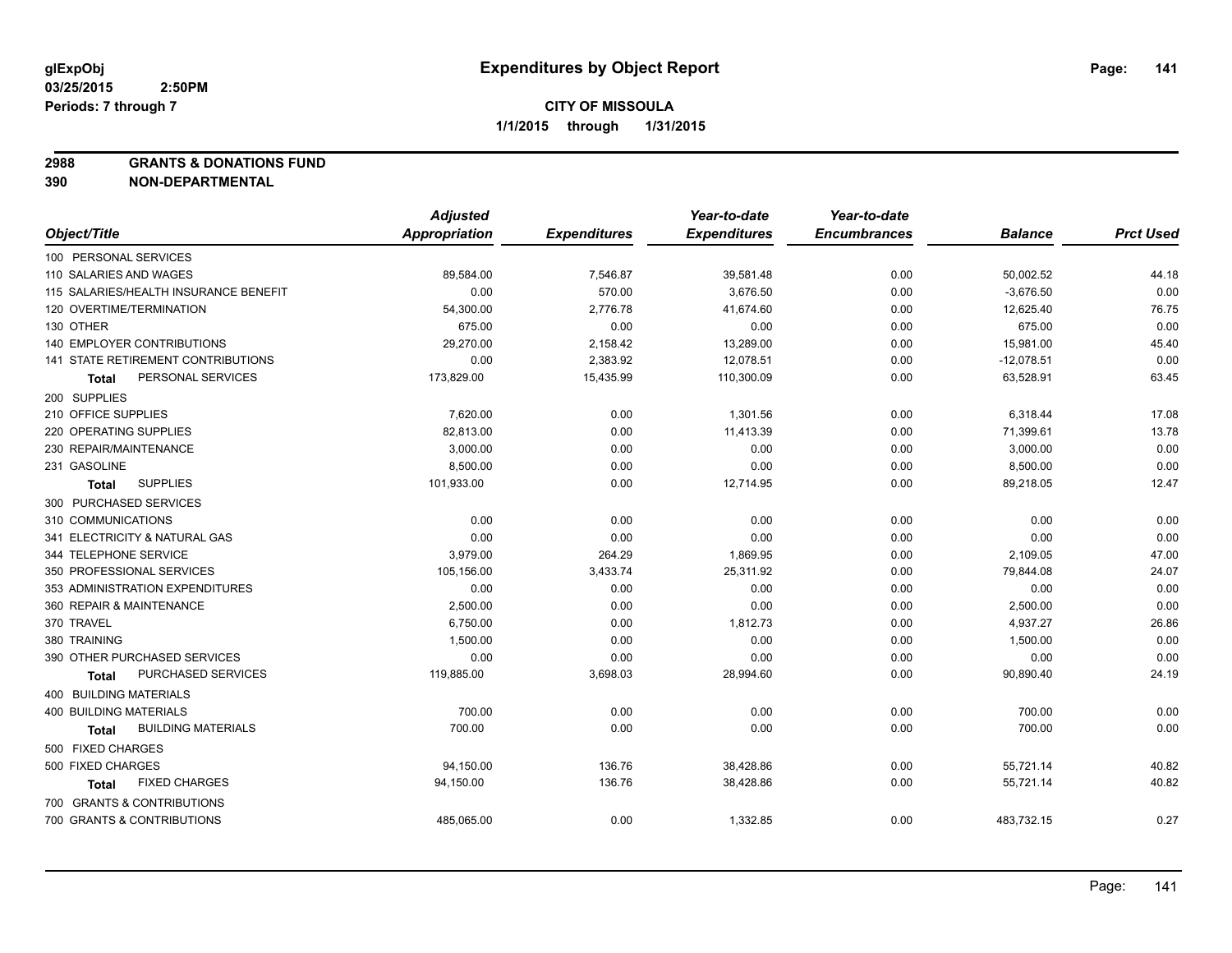**2988 GRANTS & DONATIONS FUND**

**390 NON-DEPARTMENTAL**

|                    |                                   | <b>Adjusted</b>      |                     | Year-to-date        | Year-to-date        |                |                  |
|--------------------|-----------------------------------|----------------------|---------------------|---------------------|---------------------|----------------|------------------|
| Object/Title       |                                   | <b>Appropriation</b> | <b>Expenditures</b> | <b>Expenditures</b> | <b>Encumbrances</b> | <b>Balance</b> | <b>Prct Used</b> |
| <b>Total</b>       | <b>GRANTS &amp; CONTRIBUTIONS</b> | 485,065.00           | 0.00                | 1,332.85            | 0.00                | 483,732.15     | 0.27             |
| 800 OTHER OBJECTS  |                                   |                      |                     |                     |                     |                |                  |
|                    | 820 TRANSFERS TO OTHER FUNDS      | 0.00                 | 0.00                | 0.00                | 0.00                | 0.00           | 0.00             |
| 845 CONTINGENCY    |                                   | 0.00                 | 0.00                | 0.00                | 0.00                | 0.00           | 0.00             |
| Total              | OTHER OBJECTS                     | 0.00                 | 0.00                | 0.00                | 0.00                | 0.00           | 0.00             |
| 900 CAPITAL OUTLAY |                                   |                      |                     |                     |                     |                |                  |
| 930 IMPROVEMENTS   |                                   | 24.822.00            | 0.00                | 0.00                | 0.00                | 24.822.00      | 0.00             |
|                    | 940 MACHINERY & EQUIPMENT         | 34.000.00            | 0.00                | 0.00                | 0.00                | 34,000.00      | 0.00             |
| <b>Total</b>       | <b>CAPITAL OUTLAY</b>             | 58,822.00            | 0.00                | 0.00                | 0.00                | 58,822.00      | 0.00             |
| <b>Total</b>       | NON-DEPARTMENTAL                  | 1.034.384.00         | 19.270.78           | 191.771.35          | 0.00                | 842.612.65     | 18.54            |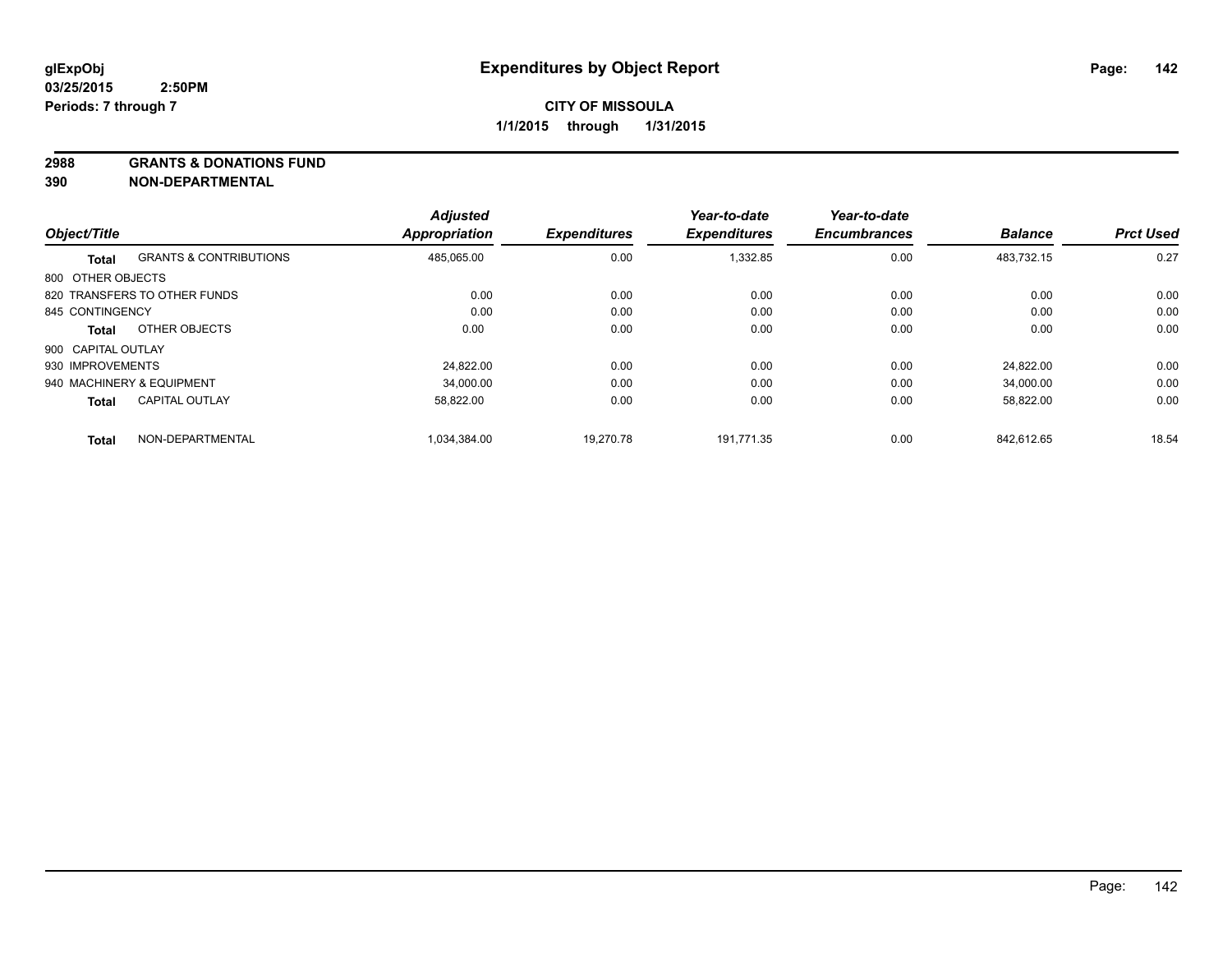# **2988 GRANTS & DONATIONS FUND**

**400 ENTITLEMENT GRANTS**

| Object/Title |                                   | <b>Adjusted</b><br>Appropriation | <b>Expenditures</b> | Year-to-date<br><b>Expenditures</b> | Year-to-date<br><b>Encumbrances</b> | <b>Balance</b> | <b>Prct Used</b> |
|--------------|-----------------------------------|----------------------------------|---------------------|-------------------------------------|-------------------------------------|----------------|------------------|
|              | 700 GRANTS & CONTRIBUTIONS        |                                  |                     |                                     |                                     |                |                  |
|              | 700 GRANTS & CONTRIBUTIONS        | 30,000.00                        | 0.00                | 90,000.00                           | 0.00                                | $-60.000.00$   | 300.00           |
| <b>Total</b> | <b>GRANTS &amp; CONTRIBUTIONS</b> | 30,000.00                        | 0.00                | 90,000.00                           | 0.00                                | $-60.000.00$   | 300.00           |
| <b>Total</b> | <b>ENTITLEMENT GRANTS</b>         | 30,000.00                        | 0.00                | 90,000.00                           | 0.00                                | $-60,000.00$   | 300.00           |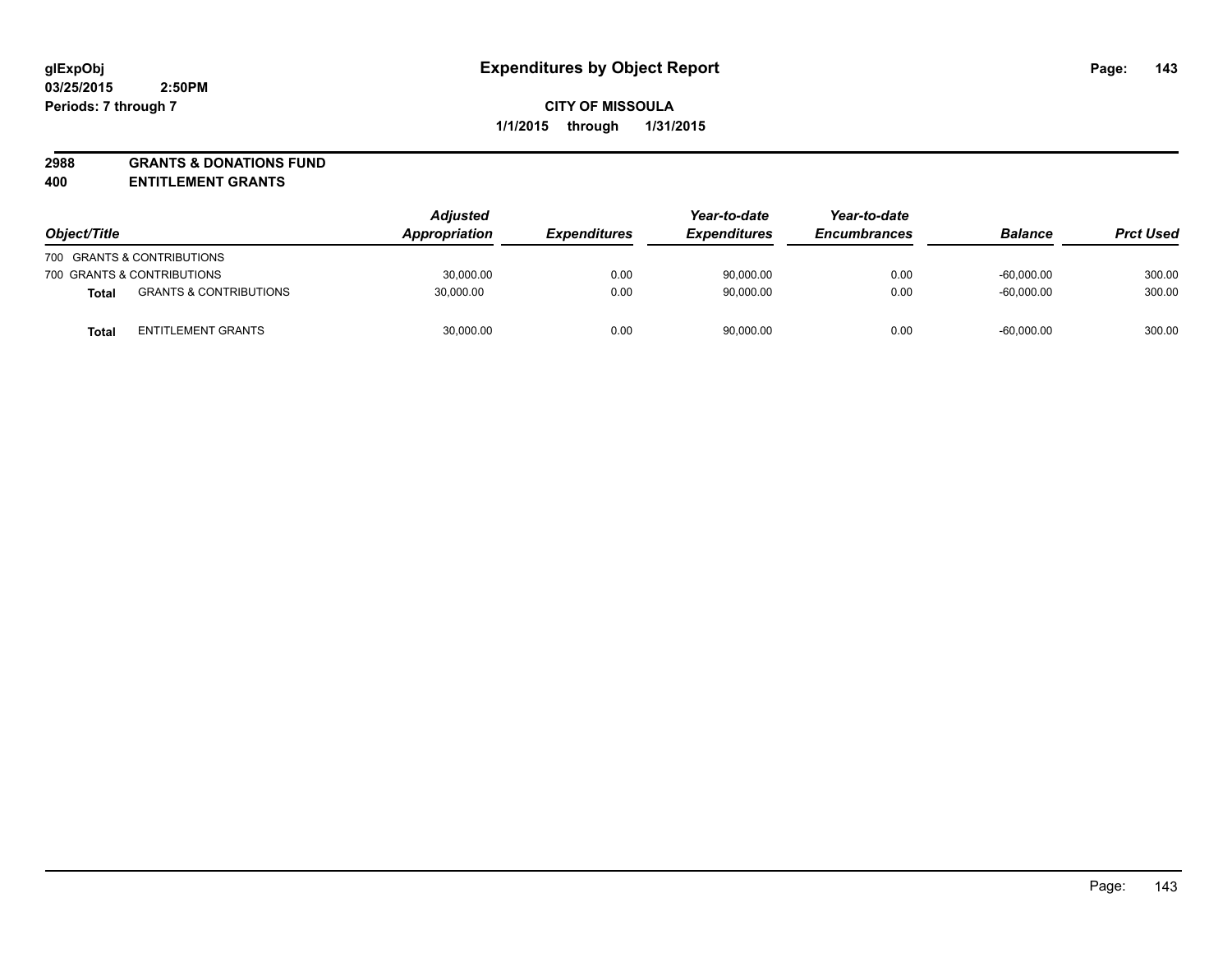### **2988 GRANTS & DONATIONS FUND**

|                                            | <b>Adjusted</b> |                     | Year-to-date        | Year-to-date        |                |                  |
|--------------------------------------------|-----------------|---------------------|---------------------|---------------------|----------------|------------------|
| Object/Title                               | Appropriation   | <b>Expenditures</b> | <b>Expenditures</b> | <b>Encumbrances</b> | <b>Balance</b> | <b>Prct Used</b> |
| 100 PERSONAL SERVICES                      |                 |                     |                     |                     |                |                  |
| 110 SALARIES AND WAGES                     | 119,415.00      | 10,925.56           | 56,366.39           | 0.00                | 63,048.61      | 47.20            |
| 115 SALARIES/HEALTH INSURANCE BENEFIT      | 0.00            | 570.00              | 3,676.50            | 0.00                | $-3,676.50$    | 0.00             |
| 120 OVERTIME/TERMINATION                   | 54,300.00       | 2,776.78            | 41,674.60           | 0.00                | 12,625.40      | 76.75            |
| 130 OTHER                                  | 675.00          | 0.00                | 0.00                | 0.00                | 675.00         | 0.00             |
| <b>140 EMPLOYER CONTRIBUTIONS</b>          | 29,270.00       | 3,107.59            | 19,114.90           | 0.00                | 10,155.10      | 65.31            |
| 141 STATE RETIREMENT CONTRIBUTIONS         | 0.00            | 2,387.30            | 12,098.69           | 0.00                | $-12,098.69$   | 0.00             |
| PERSONAL SERVICES<br><b>Total</b>          | 203,660.00      | 19,767.23           | 132,931.08          | 0.00                | 70,728.92      | 65.27            |
| 200 SUPPLIES                               |                 |                     |                     |                     |                |                  |
| 210 OFFICE SUPPLIES                        | 7,620.00        | 0.00                | 1,301.56            | 0.00                | 6,318.44       | 17.08            |
| 220 OPERATING SUPPLIES                     | 82,813.00       | 0.00                | 11,413.39           | 0.00                | 71,399.61      | 13.78            |
| 230 REPAIR/MAINTENANCE                     | 3,000.00        | 0.00                | 0.00                | 0.00                | 3,000.00       | 0.00             |
| 231 GASOLINE                               | 8,500.00        | 0.00                | 0.00                | 0.00                | 8,500.00       | 0.00             |
| <b>SUPPLIES</b><br><b>Total</b>            | 101,933.00      | 0.00                | 12,714.95           | 0.00                | 89,218.05      | 12.47            |
| 300 PURCHASED SERVICES                     |                 |                     |                     |                     |                |                  |
| 310 COMMUNICATIONS                         | 0.00            | 0.00                | 0.00                | 0.00                | 0.00           | 0.00             |
| 341 ELECTRICITY & NATURAL GAS              | 0.00            | 0.00                | 0.00                | 0.00                | 0.00           | 0.00             |
| 344 TELEPHONE SERVICE                      | 3,979.00        | 264.29              | 1,869.95            | 0.00                | 2,109.05       | 47.00            |
| 350 PROFESSIONAL SERVICES                  | 105,156.00      | 3,433.74            | 25,311.92           | 0.00                | 79,844.08      | 24.07            |
| 353 ADMINISTRATION EXPENDITURES            | 0.00            | 0.00                | 0.00                | 0.00                | 0.00           | 0.00             |
| 360 REPAIR & MAINTENANCE                   | 2,500.00        | 0.00                | 0.00                | 0.00                | 2,500.00       | 0.00             |
| 370 TRAVEL                                 | 6,750.00        | 0.00                | 1,812.73            | 0.00                | 4,937.27       | 26.86            |
| 380 TRAINING                               | 1,500.00        | 0.00                | 0.00                | 0.00                | 1,500.00       | 0.00             |
| 390 OTHER PURCHASED SERVICES               | 0.00            | 0.00                | 0.00                | 0.00                | 0.00           | 0.00             |
| <b>PURCHASED SERVICES</b><br><b>Total</b>  | 119,885.00      | 3,698.03            | 28,994.60           | 0.00                | 90,890.40      | 24.19            |
| 400 BUILDING MATERIALS                     |                 |                     |                     |                     |                |                  |
| <b>400 BUILDING MATERIALS</b>              | 700.00          | 0.00                | 0.00                | 0.00                | 700.00         | 0.00             |
| <b>BUILDING MATERIALS</b><br>Total         | 700.00          | 0.00                | 0.00                | 0.00                | 700.00         | 0.00             |
| 500 FIXED CHARGES                          |                 |                     |                     |                     |                |                  |
| 500 FIXED CHARGES                          | 94,150.00       | 136.76              | 38,428.86           | 0.00                | 55,721.14      | 40.82            |
| <b>FIXED CHARGES</b><br>Total              | 94,150.00       | 136.76              | 38,428.86           | 0.00                | 55,721.14      | 40.82            |
| 700 GRANTS & CONTRIBUTIONS                 |                 |                     |                     |                     |                |                  |
| 700 GRANTS & CONTRIBUTIONS                 | 515,065.00      | 0.00                | 91,332.85           | 0.00                | 423,732.15     | 17.73            |
| <b>GRANTS &amp; CONTRIBUTIONS</b><br>Total | 515,065.00      | 0.00                | 91,332.85           | 0.00                | 423,732.15     | 17.73            |
|                                            |                 |                     |                     |                     |                |                  |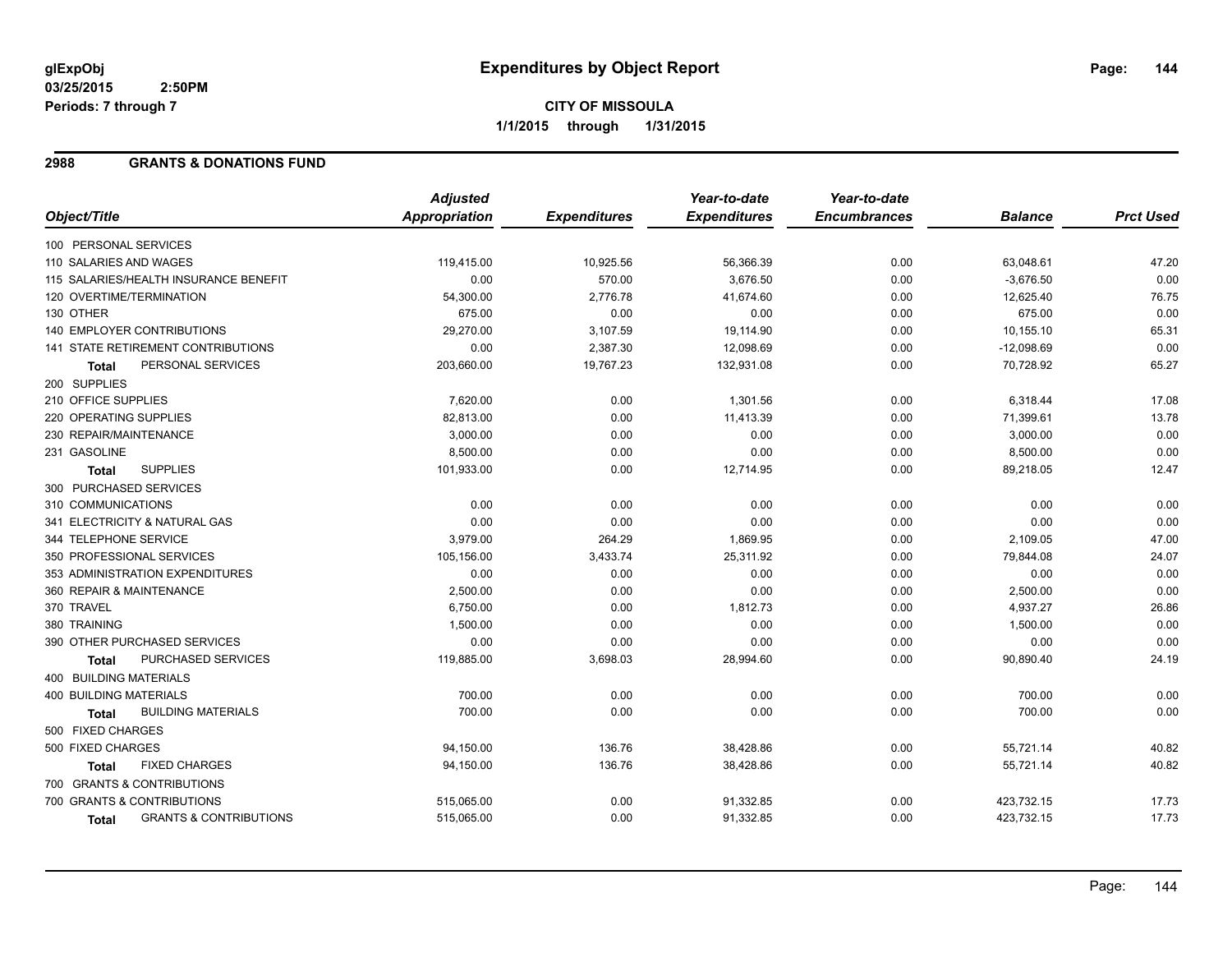**CITY OF MISSOULA 1/1/2015 through 1/31/2015**

## **2988 GRANTS & DONATIONS FUND**

| Object/Title              |                                    | <b>Adjusted</b><br>Appropriation | <b>Expenditures</b> | Year-to-date<br><b>Expenditures</b> | Year-to-date<br><b>Encumbrances</b> | <b>Balance</b> | <b>Prct Used</b> |
|---------------------------|------------------------------------|----------------------------------|---------------------|-------------------------------------|-------------------------------------|----------------|------------------|
| 800 OTHER OBJECTS         |                                    |                                  |                     |                                     |                                     |                |                  |
|                           | 820 TRANSFERS TO OTHER FUNDS       | 0.00                             | 0.00                | 0.00                                | 0.00                                | 0.00           | 0.00             |
| 845 CONTINGENCY           |                                    | 0.00                             | 0.00                | 0.00                                | 0.00                                | 0.00           | 0.00             |
| Total                     | OTHER OBJECTS                      | 0.00                             | 0.00                | 0.00                                | 0.00                                | 0.00           | 0.00             |
| 900 CAPITAL OUTLAY        |                                    |                                  |                     |                                     |                                     |                |                  |
| 930 IMPROVEMENTS          |                                    | 24,822.00                        | 0.00                | 0.00                                | 0.00                                | 24.822.00      | 0.00             |
| 940 MACHINERY & EQUIPMENT |                                    | 34.000.00                        | 0.00                | 0.00                                | 0.00                                | 34.000.00      | 0.00             |
| <b>Total</b>              | <b>CAPITAL OUTLAY</b>              | 58.822.00                        | 0.00                | 0.00                                | 0.00                                | 58.822.00      | 0.00             |
| <b>Total</b>              | <b>GRANTS &amp; DONATIONS FUND</b> | 1.094.215.00                     | 23.602.02           | 304.402.34                          | 0.00                                | 789.812.66     | 27.82            |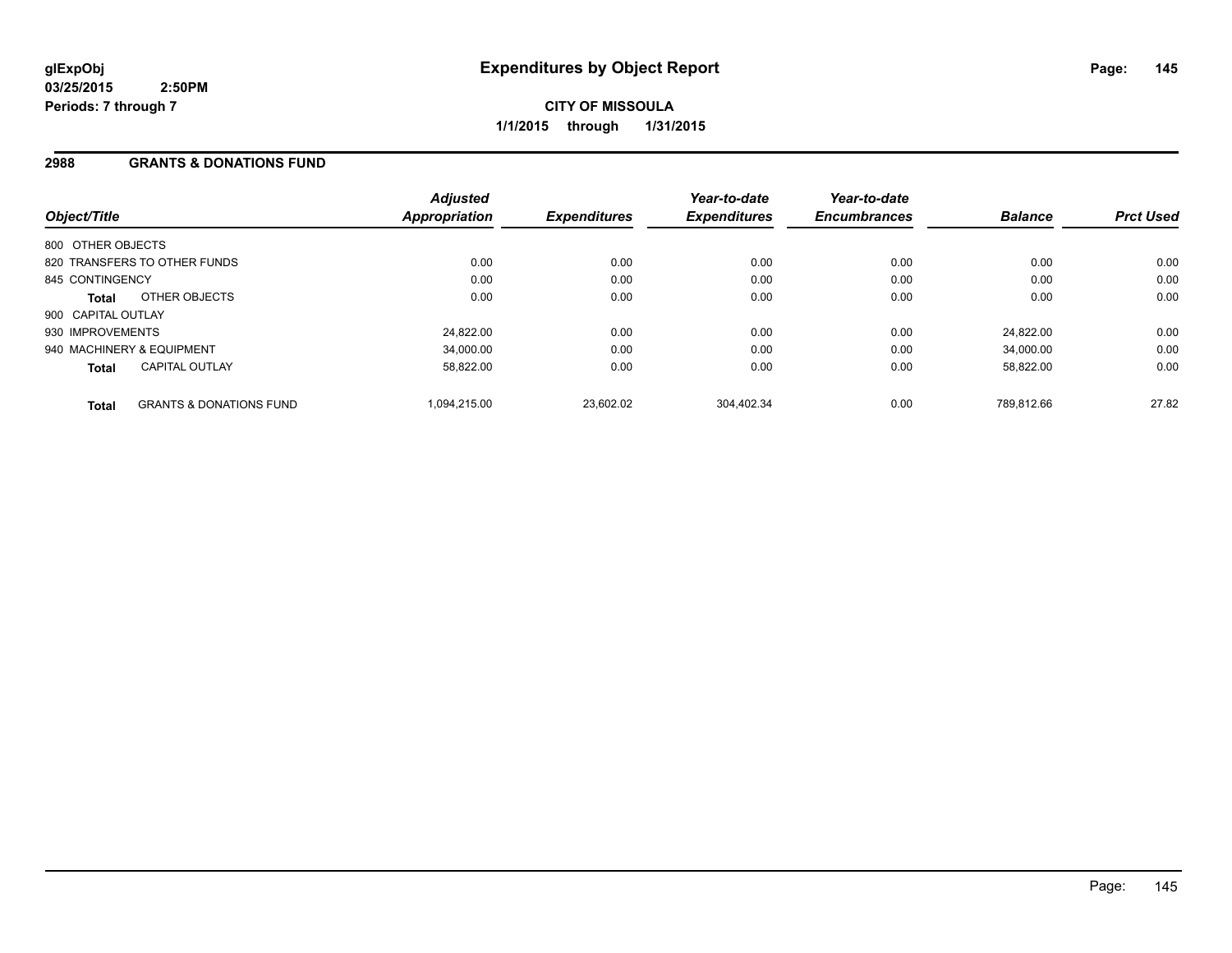# **3000 SID REVOLVING FUND**

|                   |                              | <b>Adjusted</b> |                     | Year-to-date        | Year-to-date        |                |                  |
|-------------------|------------------------------|-----------------|---------------------|---------------------|---------------------|----------------|------------------|
| Object/Title      |                              | Appropriation   | <b>Expenditures</b> | <b>Expenditures</b> | <b>Encumbrances</b> | <b>Balance</b> | <b>Prct Used</b> |
| 800 OTHER OBJECTS |                              |                 |                     |                     |                     |                |                  |
|                   | 820 TRANSFERS TO OTHER FUNDS | 100.000.00      | 0.00                | 0.00                | 0.00                | 100.000.00     | 0.00             |
| Total             | OTHER OBJECTS                | 100,000.00      | 0.00                | 0.00                | 0.00                | 100,000.00     | 0.00             |
| <b>Total</b>      | NON-DEPARTMENTAL             | 100,000.00      | 0.00                | 0.00                | 0.00                | 100,000.00     | 0.00             |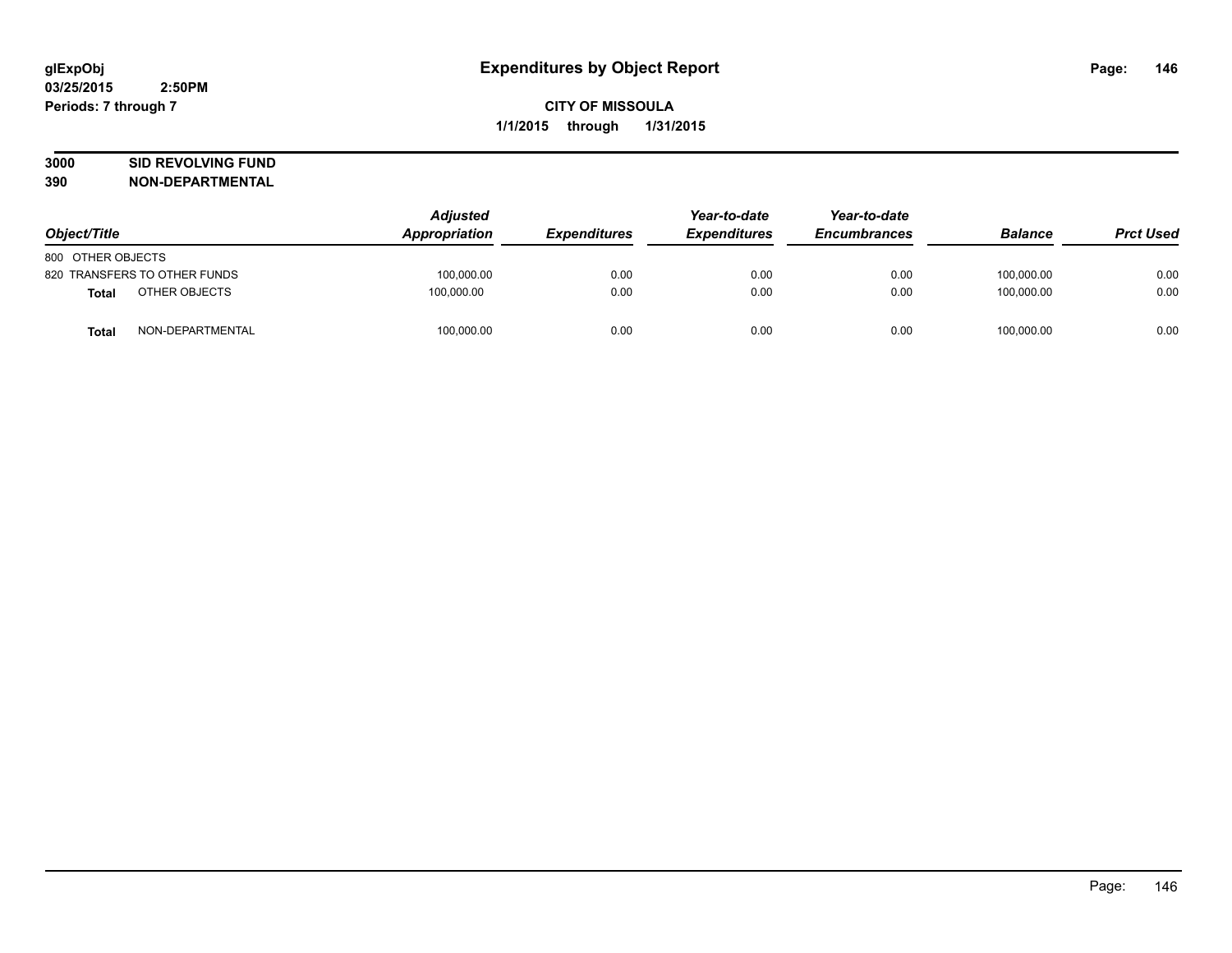**CITY OF MISSOULA 1/1/2015 through 1/31/2015**

## **3000 SID REVOLVING FUND**

| Object/Title                       | <b>Adjusted</b><br>Appropriation | <i><b>Expenditures</b></i> | Year-to-date<br><b>Expenditures</b> | Year-to-date<br><b>Encumbrances</b> | <b>Balance</b> | <b>Prct Used</b> |
|------------------------------------|----------------------------------|----------------------------|-------------------------------------|-------------------------------------|----------------|------------------|
| 800 OTHER OBJECTS                  |                                  |                            |                                     |                                     |                |                  |
| 820 TRANSFERS TO OTHER FUNDS       | 100,000.00                       | 0.00                       | 0.00                                | 0.00                                | 100,000.00     | 0.00             |
| OTHER OBJECTS<br>Total             | 100,000.00                       | 0.00                       | 0.00                                | 0.00                                | 100.000.00     | 0.00             |
| SID REVOLVING FUND<br><b>Total</b> | 100,000.00                       | 0.00                       | 0.00                                | 0.00                                | 100,000.00     | 0.00             |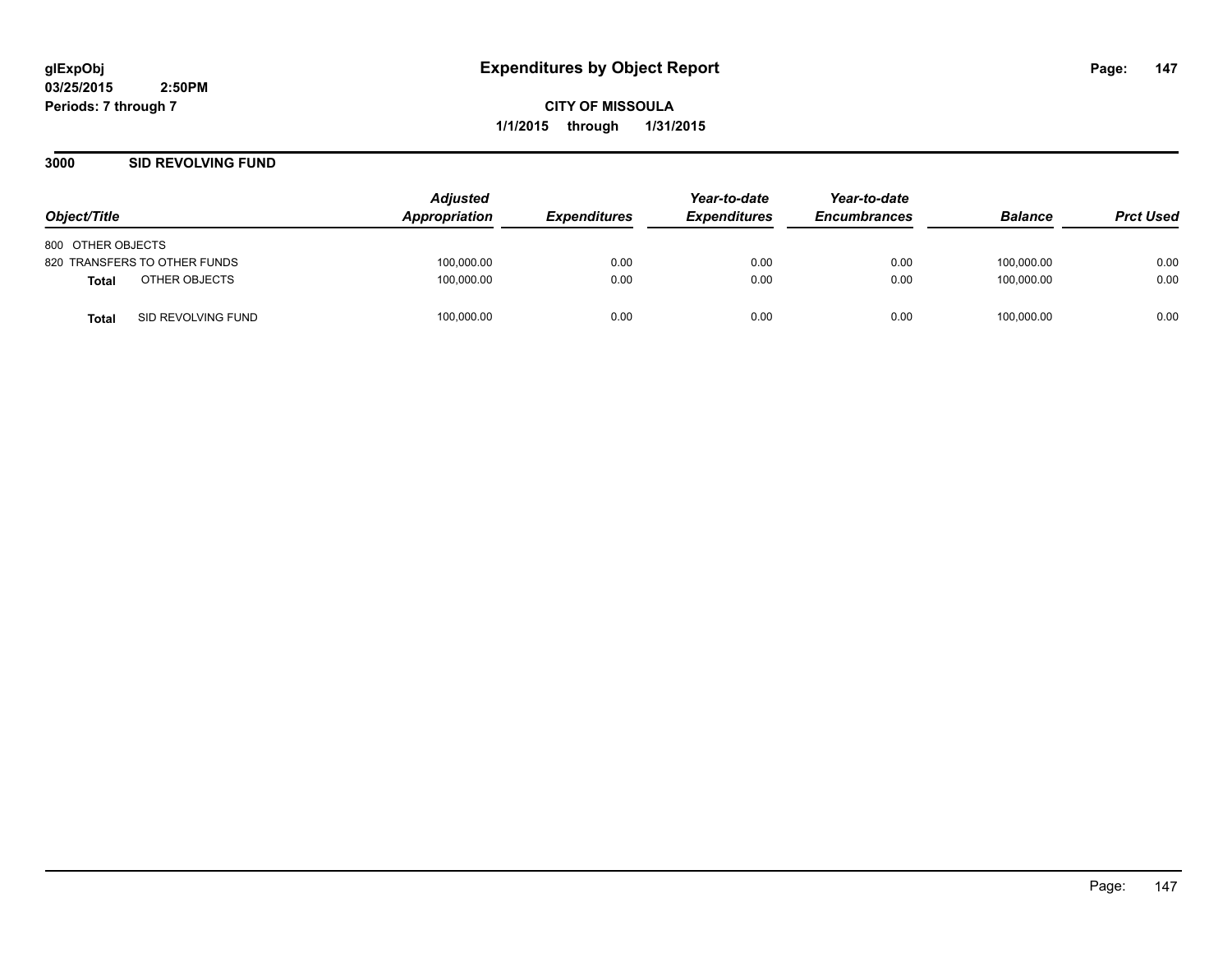## **3070 1996 OPEN SPACE GO BONDS**

| Object/Title                 | <b>Adjusted</b><br>Appropriation | <b>Expenditures</b> | Year-to-date<br><b>Expenditures</b> | Year-to-date<br><b>Encumbrances</b> | <b>Balance</b> | <b>Prct Used</b> |
|------------------------------|----------------------------------|---------------------|-------------------------------------|-------------------------------------|----------------|------------------|
| 800 OTHER OBJECTS            |                                  |                     |                                     |                                     |                |                  |
| 820 TRANSFERS TO OTHER FUNDS | 0.00                             | 0.00                | 0.00                                | 0.00                                | 0.00           | 0.00             |
| OTHER OBJECTS<br>Total       | 0.00                             | 0.00                | 0.00                                | 0.00                                | 0.00           | 0.00             |
| NON-DEPARTMENTAL<br>Total    | 0.00                             | 0.00                | 0.00                                | 0.00                                | 0.00           | 0.00             |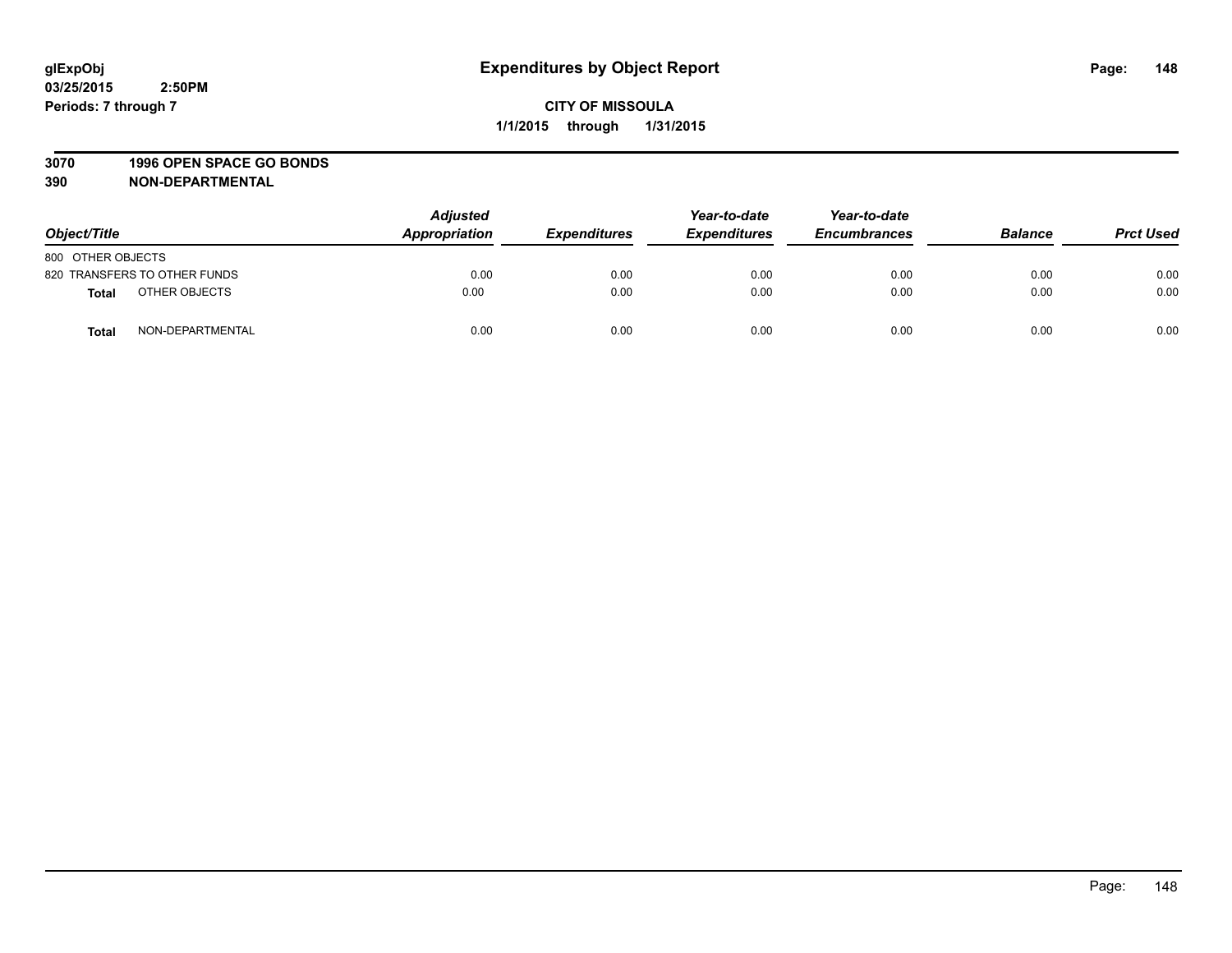**CITY OF MISSOULA 1/1/2015 through 1/31/2015**

## **3070 1996 OPEN SPACE GO BONDS**

| Object/Title                      | <b>Adjusted</b><br>Appropriation | <b>Expenditures</b> | Year-to-date<br><b>Expenditures</b> | Year-to-date<br><b>Encumbrances</b> | <b>Balance</b> | <b>Prct Used</b> |
|-----------------------------------|----------------------------------|---------------------|-------------------------------------|-------------------------------------|----------------|------------------|
| 800 OTHER OBJECTS                 |                                  |                     |                                     |                                     |                |                  |
| 820 TRANSFERS TO OTHER FUNDS      | 0.00                             | 0.00                | 0.00                                | 0.00                                | 0.00           | 0.00             |
| OTHER OBJECTS<br><b>Total</b>     | 0.00                             | 0.00                | 0.00                                | 0.00                                | 0.00           | 0.00             |
| 1996 OPEN SPACE GO BONDS<br>Total | 0.00                             | 0.00                | 0.00                                | 0.00                                | 0.00           | 0.00             |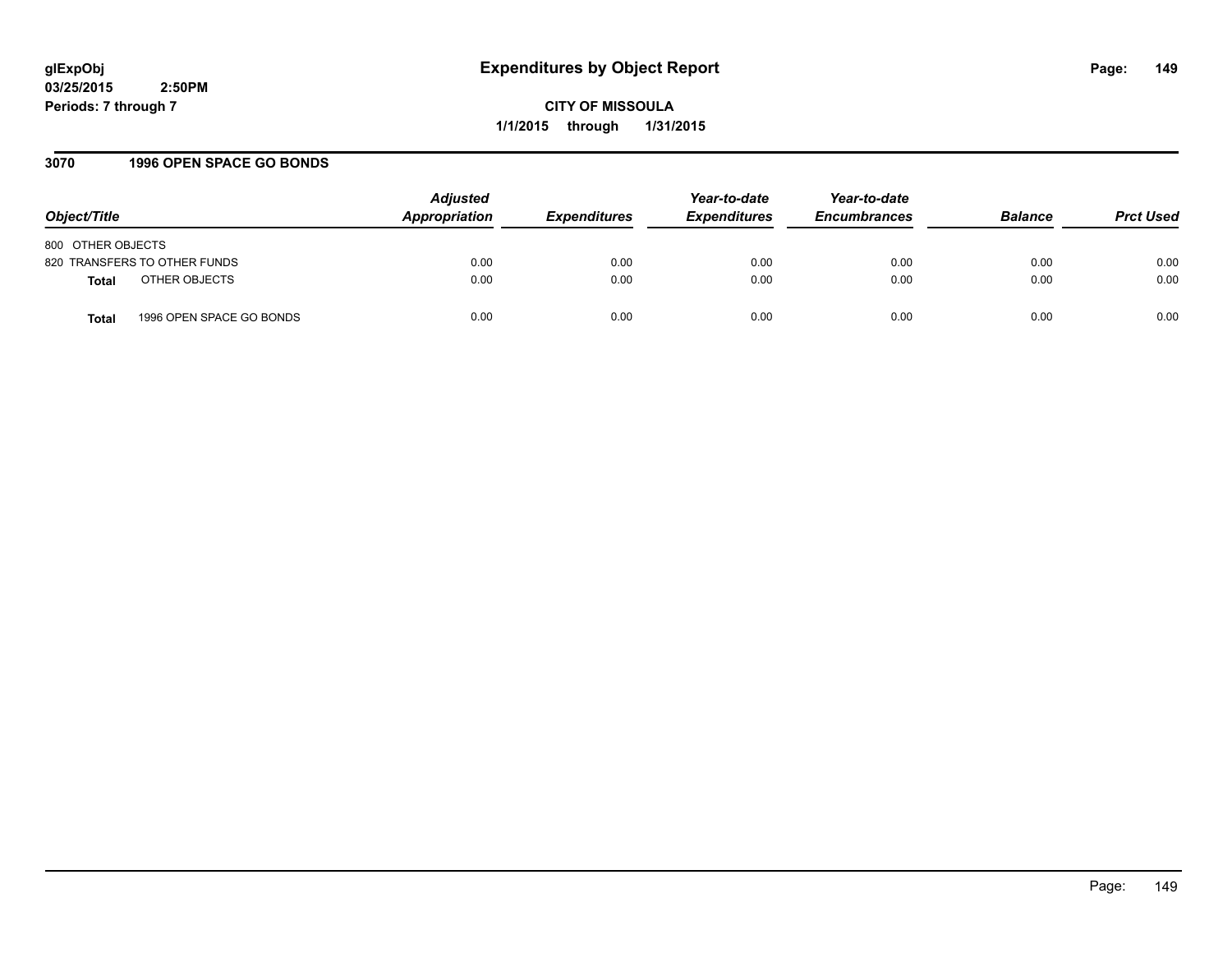#### **3075 1997 OPEN SPACE G O BOND FUND**

| Object/Title      |                              | <b>Adjusted</b><br>Appropriation | <b>Expenditures</b> | Year-to-date<br><b>Expenditures</b> | Year-to-date<br><b>Encumbrances</b> | <b>Balance</b> | <b>Prct Used</b> |
|-------------------|------------------------------|----------------------------------|---------------------|-------------------------------------|-------------------------------------|----------------|------------------|
| 800 OTHER OBJECTS |                              |                                  |                     |                                     |                                     |                |                  |
|                   | 820 TRANSFERS TO OTHER FUNDS | 0.00                             | 0.00                | 0.00                                | 0.00                                | 0.00           | 0.00             |
| <b>Total</b>      | OTHER OBJECTS                | 0.00                             | 0.00                | 0.00                                | 0.00                                | 0.00           | 0.00             |
| <b>Total</b>      | NON-DEPARTMENTAL             | 0.00                             | 0.00                | 0.00                                | 0.00                                | 0.00           | 0.00             |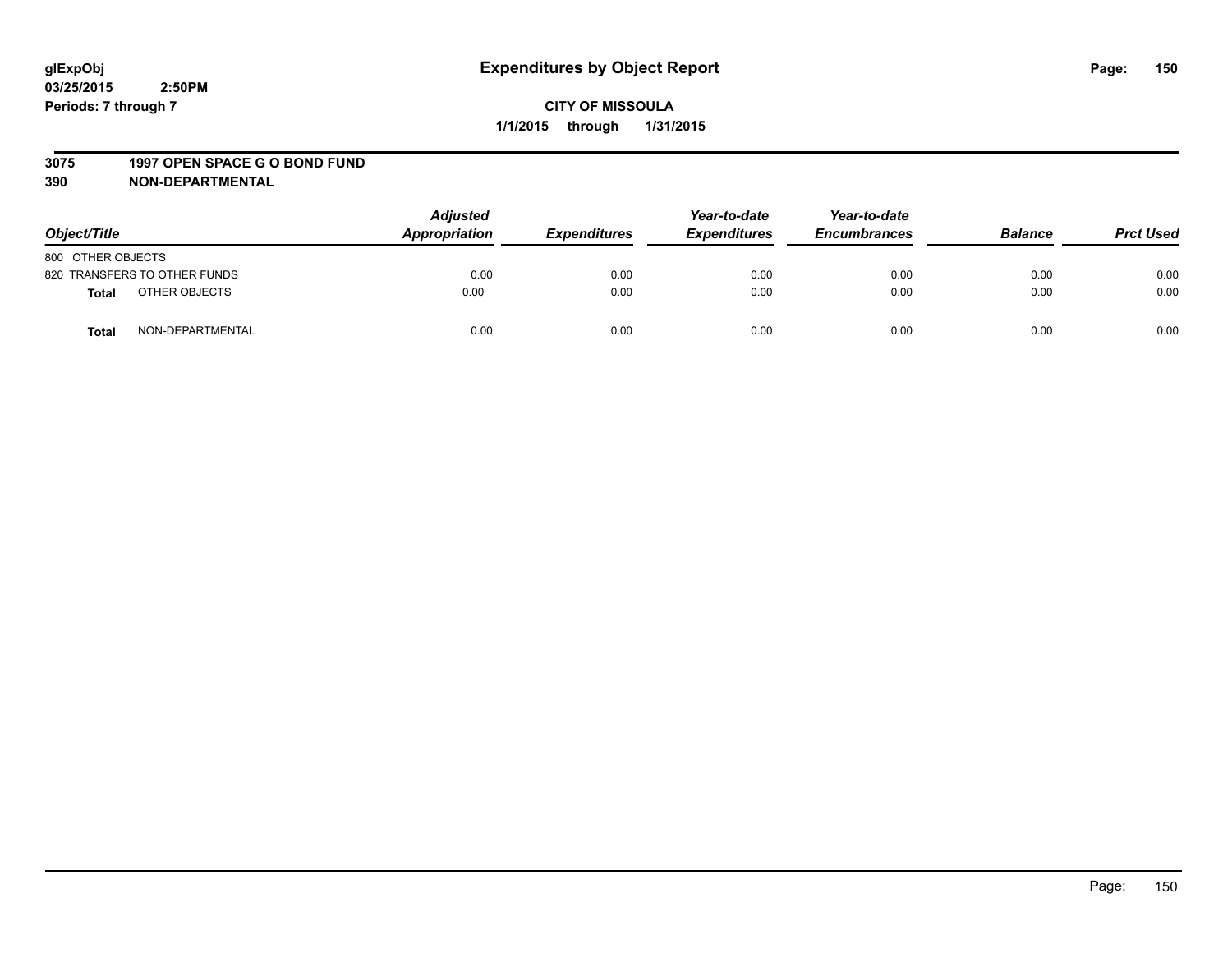**CITY OF MISSOULA 1/1/2015 through 1/31/2015**

# **3075 1997 OPEN SPACE G O BOND FUND**

| Object/Title                                  | <b>Adjusted</b><br>Appropriation | <b>Expenditures</b> | Year-to-date<br><b>Expenditures</b> | Year-to-date<br><b>Encumbrances</b> | <b>Balance</b> | <b>Prct Used</b> |
|-----------------------------------------------|----------------------------------|---------------------|-------------------------------------|-------------------------------------|----------------|------------------|
| 800 OTHER OBJECTS                             |                                  |                     |                                     |                                     |                |                  |
| 820 TRANSFERS TO OTHER FUNDS                  | 0.00                             | 0.00                | 0.00                                | 0.00                                | 0.00           | 0.00             |
| OTHER OBJECTS<br><b>Total</b>                 | 0.00                             | 0.00                | 0.00                                | 0.00                                | 0.00           | 0.00             |
| 1997 OPEN SPACE G O BOND FUND<br><b>Total</b> | 0.00                             | 0.00                | 0.00                                | 0.00                                | 0.00           | 0.00             |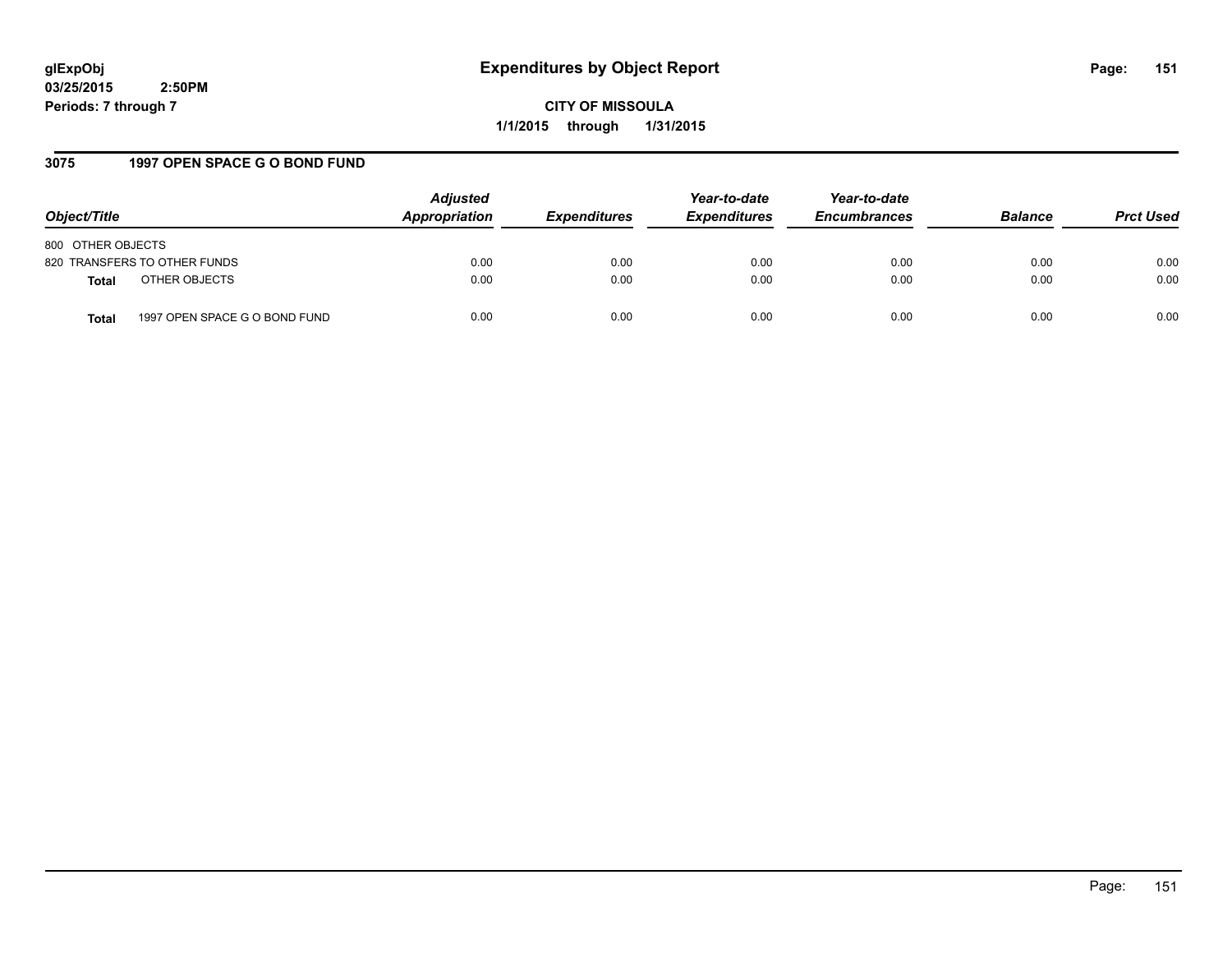## **3080 1994 FIRE EQUIP/CITY HALLS REFUND BOND F**

| Object/Title                     | <b>Adjusted</b><br><b>Appropriation</b> | <b>Expenditures</b> | Year-to-date<br><b>Expenditures</b> | Year-to-date<br><b>Encumbrances</b> | <b>Balance</b> | <b>Prct Used</b> |
|----------------------------------|-----------------------------------------|---------------------|-------------------------------------|-------------------------------------|----------------|------------------|
| 600 DEBT SERVICE                 |                                         |                     |                                     |                                     |                |                  |
| 620 INTEREST / SERVICE FEES      | 0.00                                    | 0.00                | 0.00                                | 0.00                                | 0.00           | 0.00             |
| <b>DEBT SERVICE</b><br>Total     | 0.00                                    | 0.00                | 0.00                                | 0.00                                | 0.00           | 0.00             |
| 800 OTHER OBJECTS                |                                         |                     |                                     |                                     |                |                  |
| 820 TRANSFERS TO OTHER FUNDS     | 0.00                                    | 0.00                | 0.00                                | 0.00                                | 0.00           | 0.00             |
| OTHER OBJECTS<br><b>Total</b>    | 0.00                                    | 0.00                | 0.00                                | 0.00                                | 0.00           | 0.00             |
| NON-DEPARTMENTAL<br><b>Total</b> | 0.00                                    | 0.00                | 0.00                                | 0.00                                | 0.00           | 0.00             |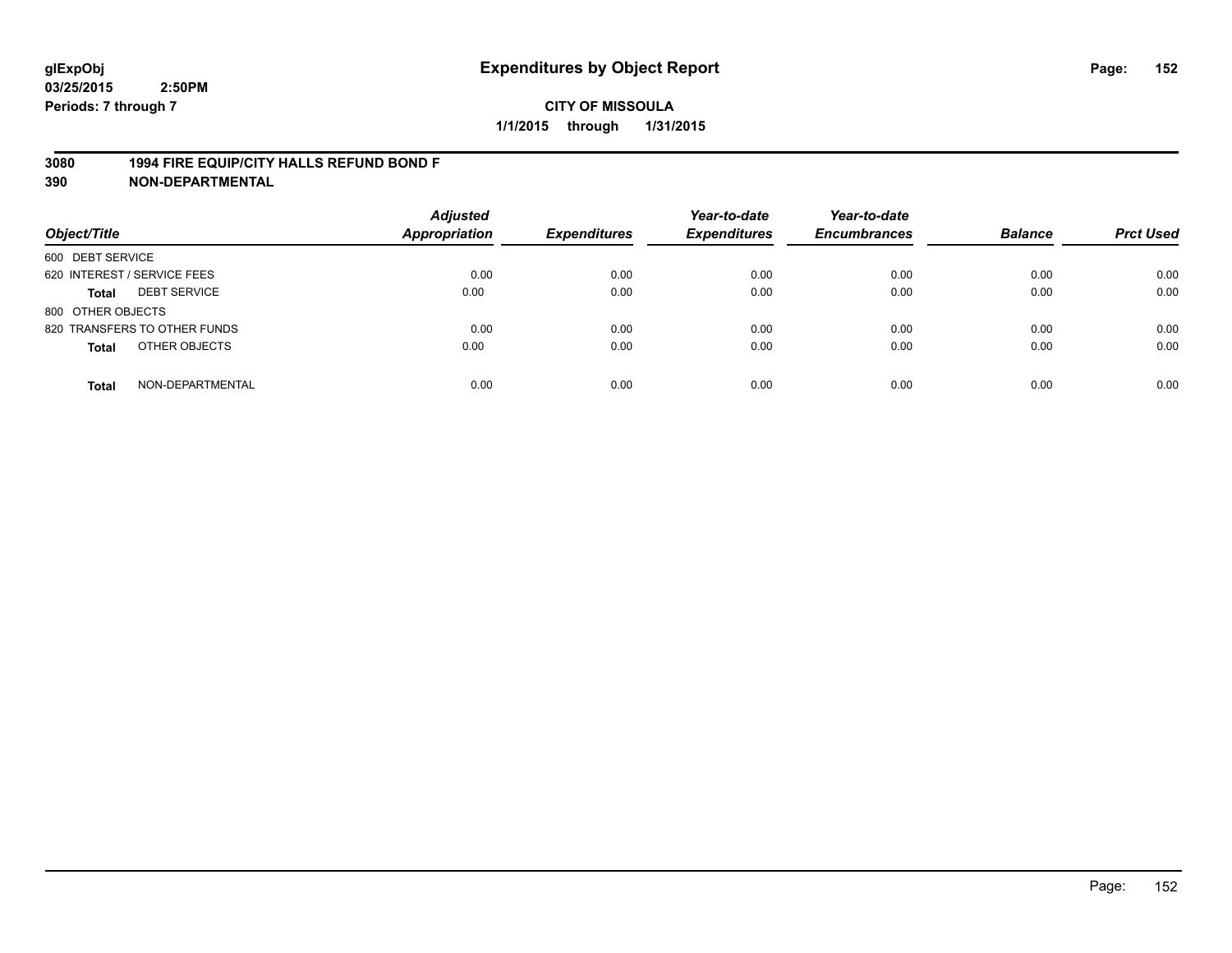**CITY OF MISSOULA 1/1/2015 through 1/31/2015**

## **3080 1994 FIRE EQUIP/CITY HALLS REFUND BOND F**

| Object/Title                |                                     | <b>Adjusted</b><br><b>Appropriation</b> | <b>Expenditures</b> | Year-to-date<br><b>Expenditures</b> | Year-to-date<br><b>Encumbrances</b> | <b>Balance</b> | <b>Prct Used</b> |
|-----------------------------|-------------------------------------|-----------------------------------------|---------------------|-------------------------------------|-------------------------------------|----------------|------------------|
| 600 DEBT SERVICE            |                                     |                                         |                     |                                     |                                     |                |                  |
| 620 INTEREST / SERVICE FEES |                                     | 0.00                                    | 0.00                | 0.00                                | 0.00                                | 0.00           | 0.00             |
| <b>Total</b>                | <b>DEBT SERVICE</b>                 | 0.00                                    | 0.00                | 0.00                                | 0.00                                | 0.00           | 0.00             |
| 800 OTHER OBJECTS           |                                     |                                         |                     |                                     |                                     |                |                  |
|                             | 820 TRANSFERS TO OTHER FUNDS        | 0.00                                    | 0.00                | 0.00                                | 0.00                                | 0.00           | 0.00             |
| <b>Total</b>                | OTHER OBJECTS                       | 0.00                                    | 0.00                | 0.00                                | 0.00                                | 0.00           | 0.00             |
| <b>Total</b>                | 1994 FIRE EQUIP/CITY HALLS REFUND B | 0.00                                    | 0.00                | 0.00                                | 0.00                                | 0.00           | 0.00             |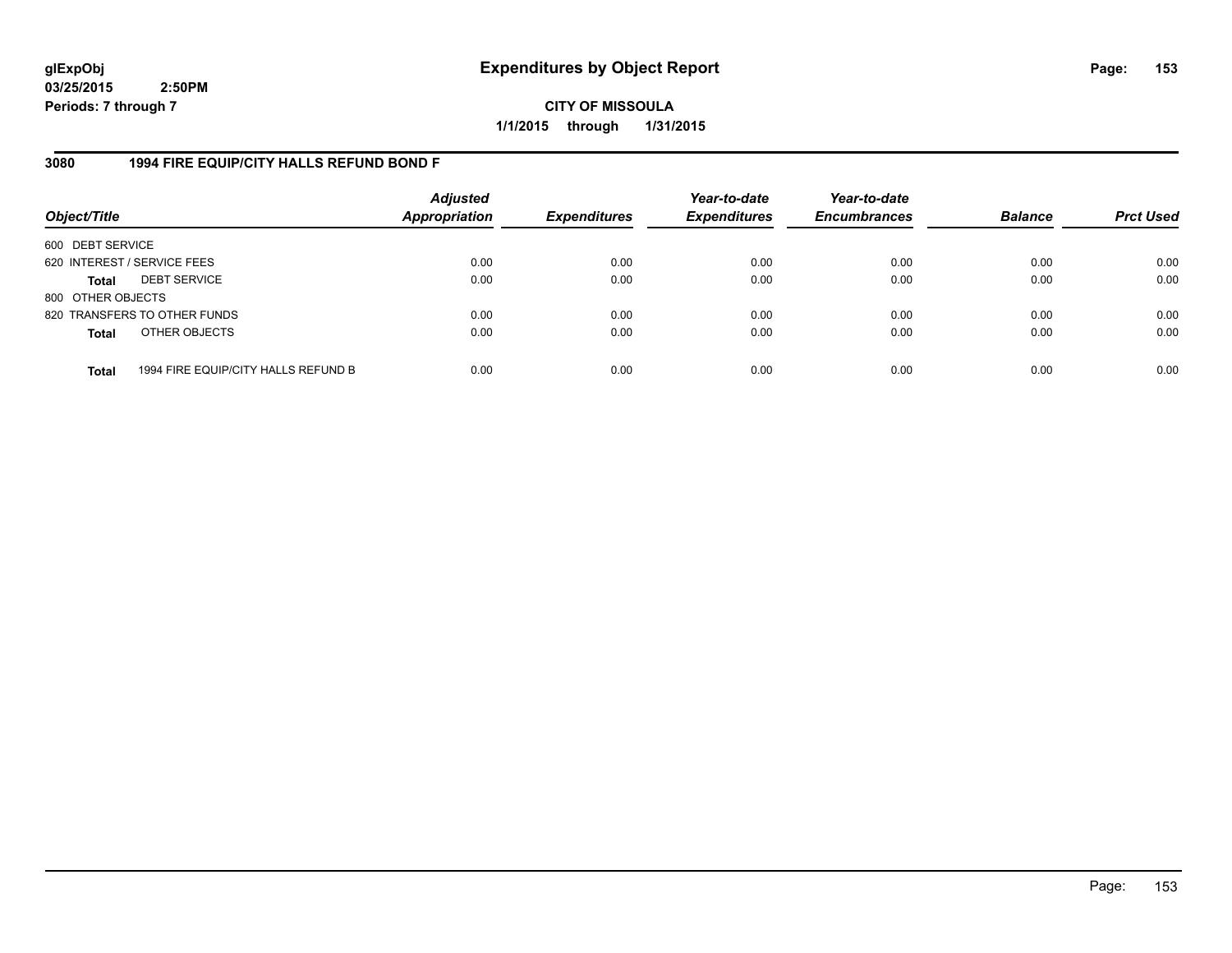#### **3085 1993 FIRE STATION G O BOND FUND**

| Object/Title      |                              | <b>Adjusted</b><br><b>Appropriation</b> | <b>Expenditures</b> | Year-to-date<br><b>Expenditures</b> | Year-to-date<br><b>Encumbrances</b> | <b>Balance</b> | <b>Prct Used</b> |
|-------------------|------------------------------|-----------------------------------------|---------------------|-------------------------------------|-------------------------------------|----------------|------------------|
| 800 OTHER OBJECTS |                              |                                         |                     |                                     |                                     |                |                  |
|                   | 820 TRANSFERS TO OTHER FUNDS | 0.00                                    | 0.00                | 0.00                                | 0.00                                | 0.00           | 0.00             |
| Total             | OTHER OBJECTS                | 0.00                                    | 0.00                | 0.00                                | 0.00                                | 0.00           | 0.00             |
| <b>Total</b>      | NON-DEPARTMENTAL             | 0.00                                    | 0.00                | 0.00                                | 0.00                                | 0.00           | 0.00             |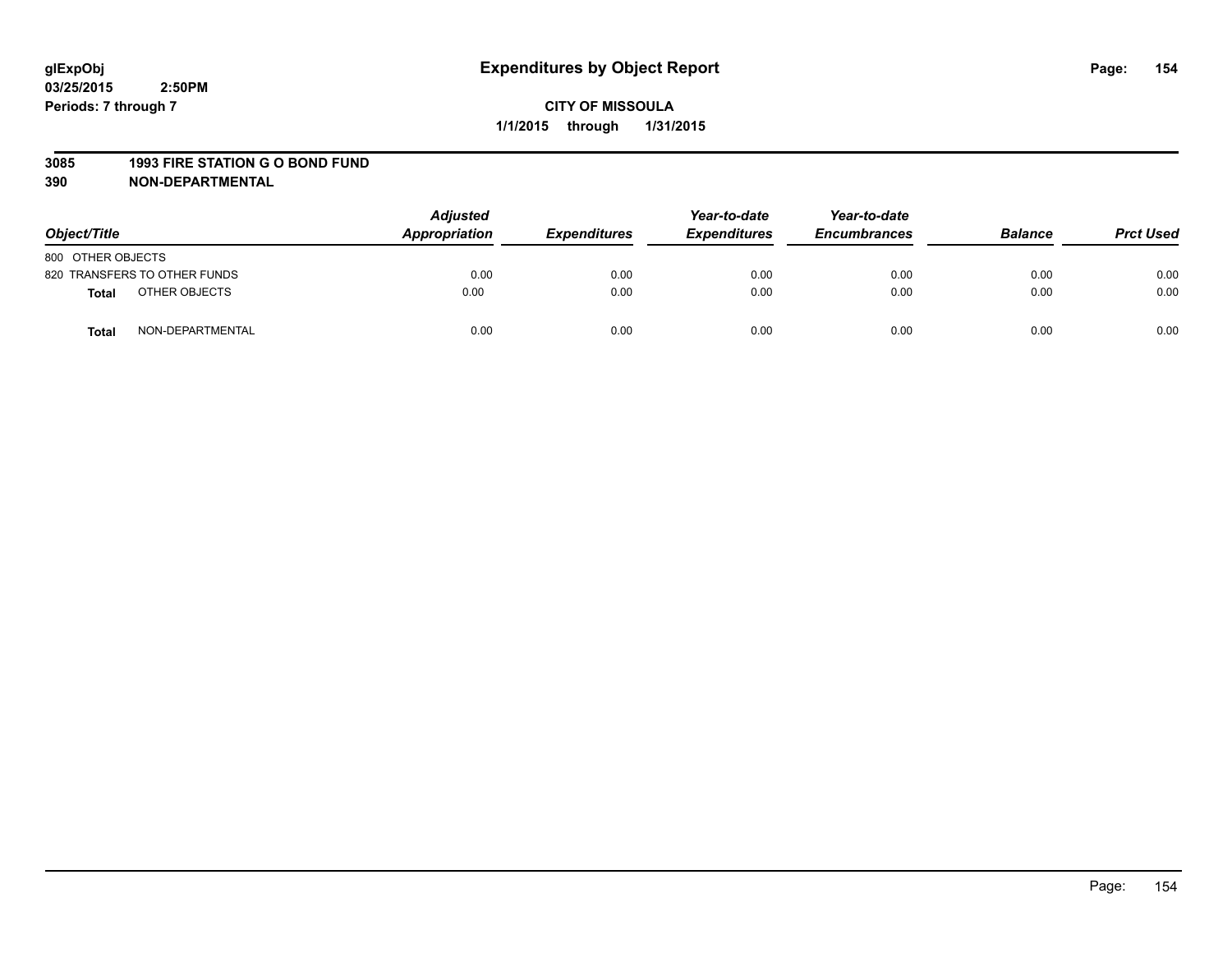**CITY OF MISSOULA 1/1/2015 through 1/31/2015**

# **3085 1993 FIRE STATION G O BOND FUND**

| Object/Title                             | <b>Adjusted</b><br>Appropriation | <i><b>Expenditures</b></i> | Year-to-date<br><b>Expenditures</b> | Year-to-date<br><b>Encumbrances</b> | <b>Balance</b> | <b>Prct Used</b> |
|------------------------------------------|----------------------------------|----------------------------|-------------------------------------|-------------------------------------|----------------|------------------|
| 800 OTHER OBJECTS                        |                                  |                            |                                     |                                     |                |                  |
| 820 TRANSFERS TO OTHER FUNDS             | 0.00                             | 0.00                       | 0.00                                | 0.00                                | 0.00           | 0.00             |
| OTHER OBJECTS<br><b>Total</b>            | 0.00                             | 0.00                       | 0.00                                | 0.00                                | 0.00           | 0.00             |
| 1993 FIRE STATION G O BOND FUND<br>Total | 0.00                             | 0.00                       | 0.00                                | 0.00                                | 0.00           | 0.00             |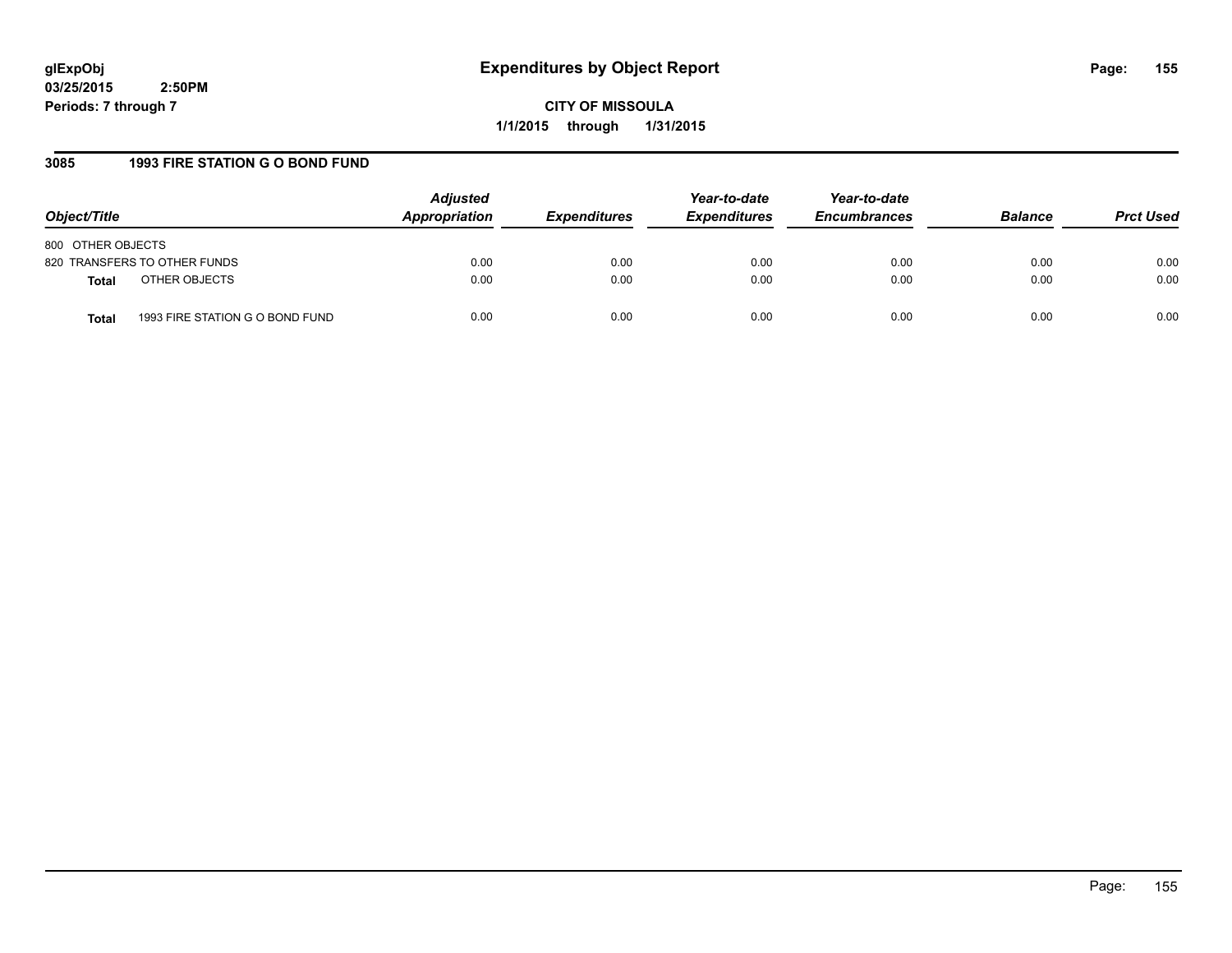# **3090 2004 AQUATICS BOND**

|                                     | <b>Adjusted</b>      |                     | Year-to-date        | Year-to-date        |                |                  |
|-------------------------------------|----------------------|---------------------|---------------------|---------------------|----------------|------------------|
| Object/Title                        | <b>Appropriation</b> | <b>Expenditures</b> | <b>Expenditures</b> | <b>Encumbrances</b> | <b>Balance</b> | <b>Prct Used</b> |
| 600 DEBT SERVICE                    |                      |                     |                     |                     |                |                  |
| 610 PRINCIPAL                       | 0.00                 | 0.00                | 0.00                | 0.00                | 0.00           | 0.00             |
| 620 INTEREST / SERVICE FEES         | 0.00                 | 0.00                | 0.00                | 0.00                | 0.00           | 0.00             |
| <b>DEBT SERVICE</b><br><b>Total</b> | 0.00                 | 0.00                | 0.00                | 0.00                | 0.00           | 0.00             |
| 800 OTHER OBJECTS                   |                      |                     |                     |                     |                |                  |
| 820 TRANSFERS TO OTHER FUNDS        | 0.00                 | 0.00                | 0.00                | 0.00                | 0.00           | 0.00             |
| OTHER OBJECTS<br><b>Total</b>       | 0.00                 | 0.00                | 0.00                | 0.00                | 0.00           | 0.00             |
| NON-DEPARTMENTAL<br><b>Total</b>    | 0.00                 | 0.00                | 0.00                | 0.00                | 0.00           | 0.00             |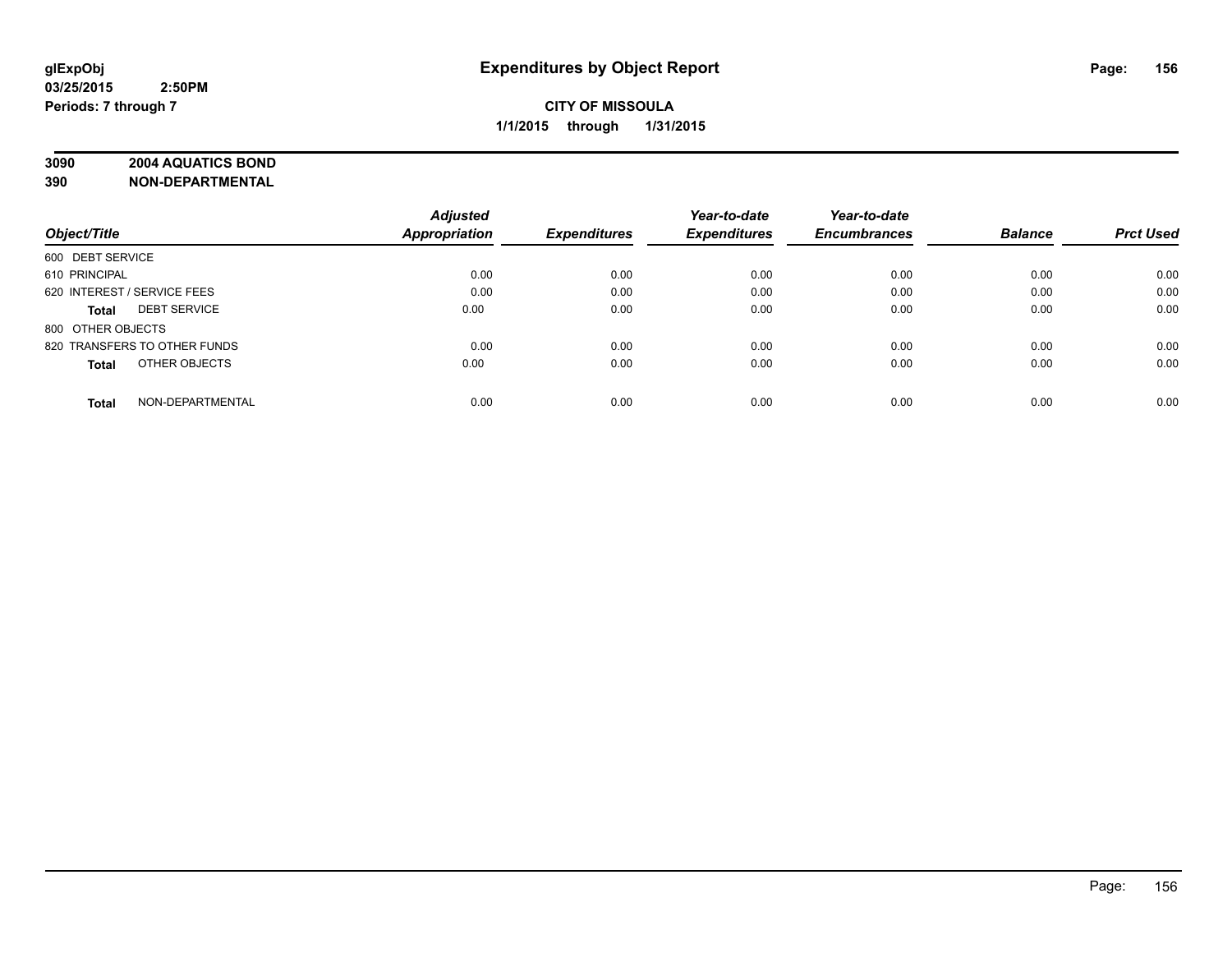**CITY OF MISSOULA 1/1/2015 through 1/31/2015**

## **3090 2004 AQUATICS BOND**

| Object/Title                       | <b>Adjusted</b><br><b>Appropriation</b> | <b>Expenditures</b> | Year-to-date<br><b>Expenditures</b> | Year-to-date<br><b>Encumbrances</b> | <b>Balance</b> | <b>Prct Used</b> |
|------------------------------------|-----------------------------------------|---------------------|-------------------------------------|-------------------------------------|----------------|------------------|
|                                    |                                         |                     |                                     |                                     |                |                  |
| 600 DEBT SERVICE                   |                                         |                     |                                     |                                     |                |                  |
| 610 PRINCIPAL                      | 0.00                                    | 0.00                | 0.00                                | 0.00                                | 0.00           | 0.00             |
| 620 INTEREST / SERVICE FEES        | 0.00                                    | 0.00                | 0.00                                | 0.00                                | 0.00           | 0.00             |
| <b>DEBT SERVICE</b><br>Total       | 0.00                                    | 0.00                | 0.00                                | 0.00                                | 0.00           | 0.00             |
| 800 OTHER OBJECTS                  |                                         |                     |                                     |                                     |                |                  |
| 820 TRANSFERS TO OTHER FUNDS       | 0.00                                    | 0.00                | 0.00                                | 0.00                                | 0.00           | 0.00             |
| OTHER OBJECTS<br><b>Total</b>      | 0.00                                    | 0.00                | 0.00                                | 0.00                                | 0.00           | 0.00             |
| 2004 AQUATICS BOND<br><b>Total</b> | 0.00                                    | 0.00                | 0.00                                | 0.00                                | 0.00           | 0.00             |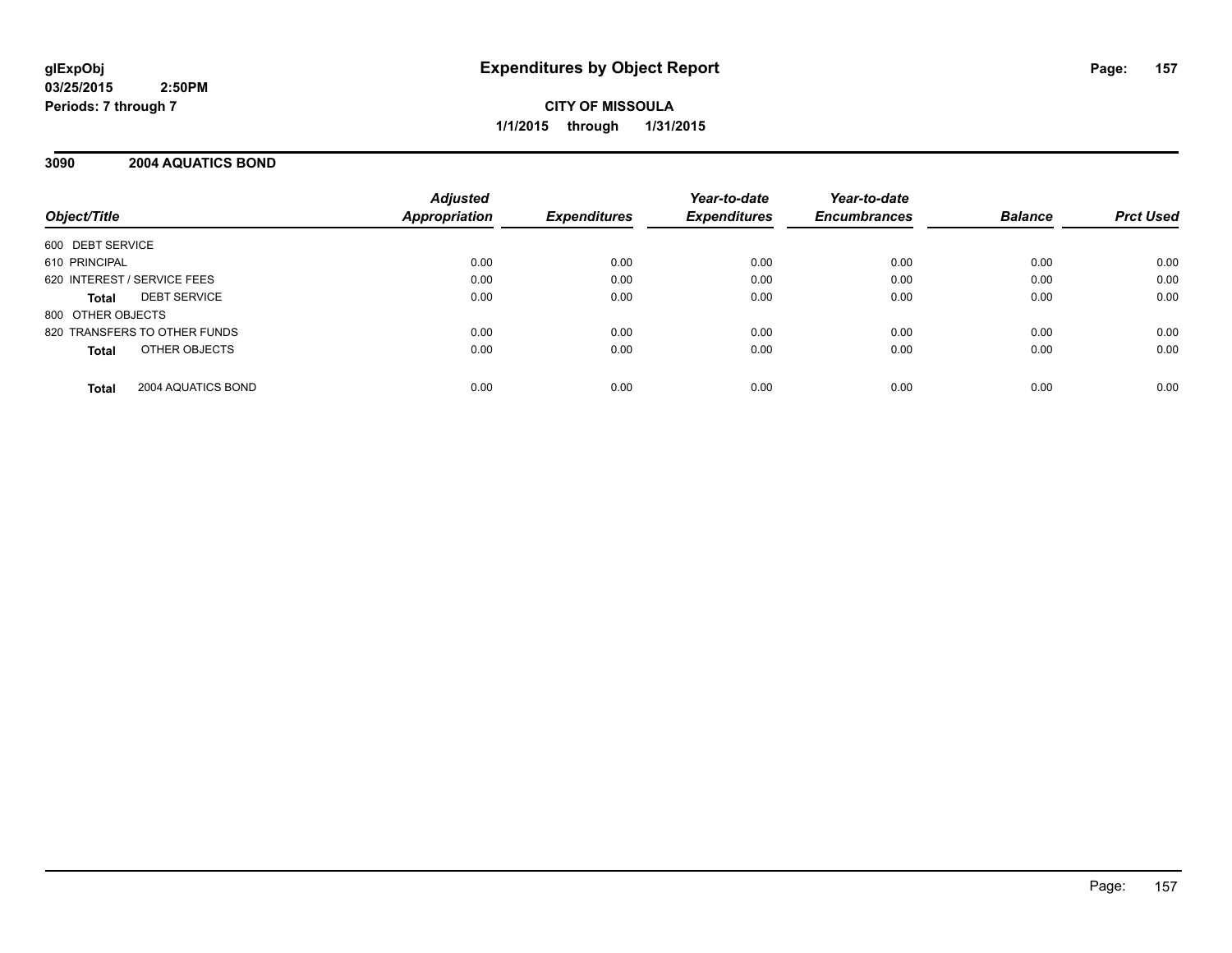# **CITY OF MISSOULA 1/1/2015 through 1/31/2015**

## **3091 SERIES 2012A AQUATICS REFUNDING BOND**

|                                  | <b>Adjusted</b>      |                     | Year-to-date        | Year-to-date        |                |                  |
|----------------------------------|----------------------|---------------------|---------------------|---------------------|----------------|------------------|
| Object/Title                     | <b>Appropriation</b> | <b>Expenditures</b> | <b>Expenditures</b> | <b>Encumbrances</b> | <b>Balance</b> | <b>Prct Used</b> |
| 600 DEBT SERVICE                 |                      |                     |                     |                     |                |                  |
| 610 PRINCIPAL                    | 440.000.00           | 0.00                | 0.00                | 0.00                | 440.000.00     | 0.00             |
| 620 INTEREST / SERVICE FEES      | 99.698.00            | 0.00                | 50.198.75           | 0.00                | 49.499.25      | 50.35            |
| <b>DEBT SERVICE</b><br>Total     | 539.698.00           | 0.00                | 50.198.75           | 0.00                | 489.499.25     | 9.30             |
| 800 OTHER OBJECTS                |                      |                     |                     |                     |                |                  |
| 820 TRANSFERS TO OTHER FUNDS     | 0.00                 | 0.00                | 0.00                | 0.00                | 0.00           | 0.00             |
| OTHER OBJECTS<br><b>Total</b>    | 0.00                 | 0.00                | 0.00                | 0.00                | 0.00           | 0.00             |
| NON-DEPARTMENTAL<br><b>Total</b> | 539.698.00           | 0.00                | 50.198.75           | 0.00                | 489.499.25     | 9.30             |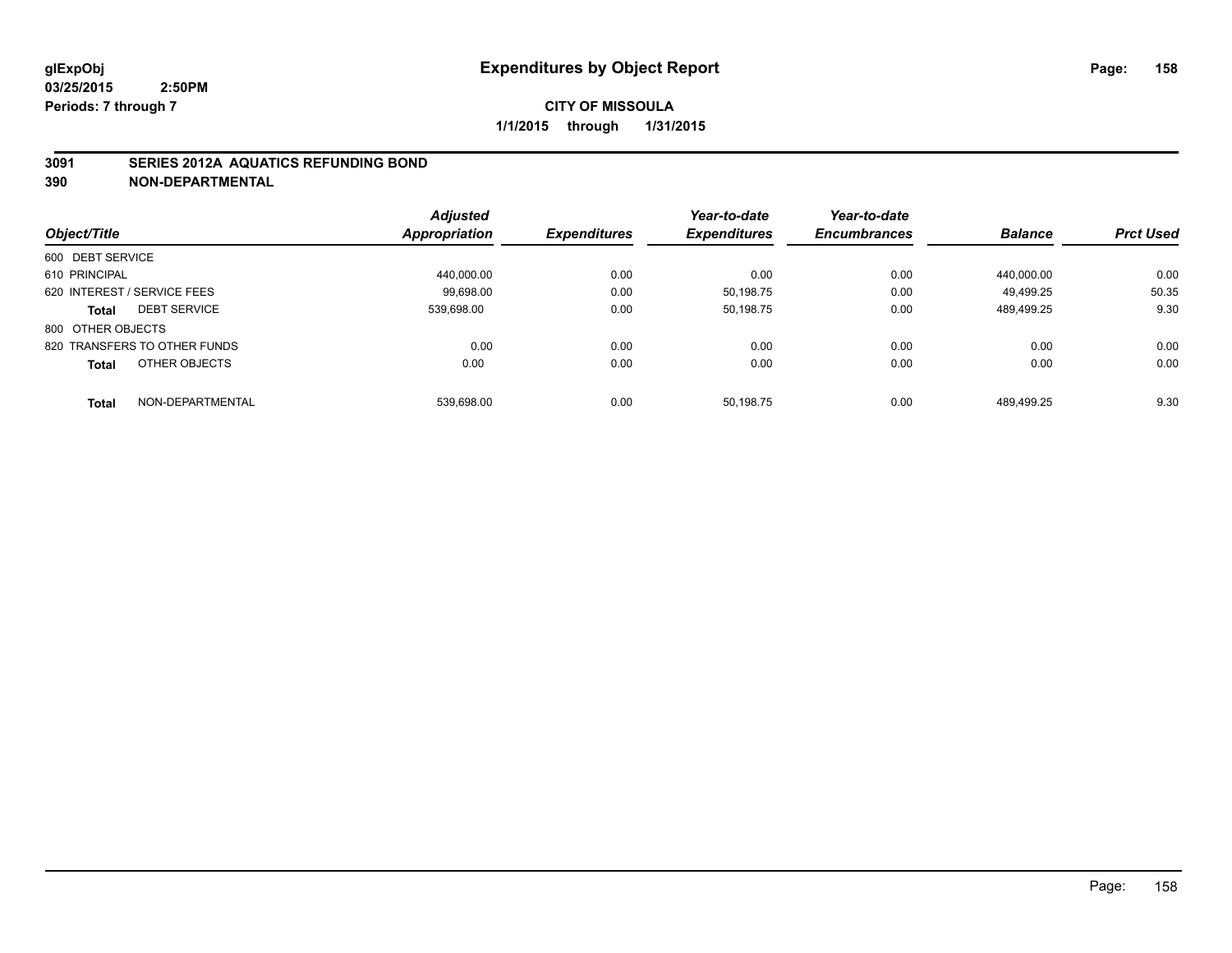**CITY OF MISSOULA 1/1/2015 through 1/31/2015**

# **3091 SERIES 2012A AQUATICS REFUNDING BOND**

| Object/Title      |                                   | <b>Adjusted</b><br>Appropriation | <b>Expenditures</b> | Year-to-date<br><b>Expenditures</b> | Year-to-date<br><b>Encumbrances</b> | <b>Balance</b> | <b>Prct Used</b> |
|-------------------|-----------------------------------|----------------------------------|---------------------|-------------------------------------|-------------------------------------|----------------|------------------|
| 600 DEBT SERVICE  |                                   |                                  |                     |                                     |                                     |                |                  |
| 610 PRINCIPAL     |                                   | 440.000.00                       | 0.00                | 0.00                                | 0.00                                | 440.000.00     | 0.00             |
|                   | 620 INTEREST / SERVICE FEES       | 99.698.00                        | 0.00                | 50,198.75                           | 0.00                                | 49.499.25      | 50.35            |
| <b>Total</b>      | <b>DEBT SERVICE</b>               | 539.698.00                       | 0.00                | 50.198.75                           | 0.00                                | 489.499.25     | 9.30             |
| 800 OTHER OBJECTS |                                   |                                  |                     |                                     |                                     |                |                  |
|                   | 820 TRANSFERS TO OTHER FUNDS      | 0.00                             | 0.00                | 0.00                                | 0.00                                | 0.00           | 0.00             |
| <b>Total</b>      | OTHER OBJECTS                     | 0.00                             | 0.00                | 0.00                                | 0.00                                | 0.00           | 0.00             |
| <b>Total</b>      | SERIES 2012A AQUATICS REFUNDING B | 539.698.00                       | 0.00                | 50.198.75                           | 0.00                                | 489.499.25     | 9.30             |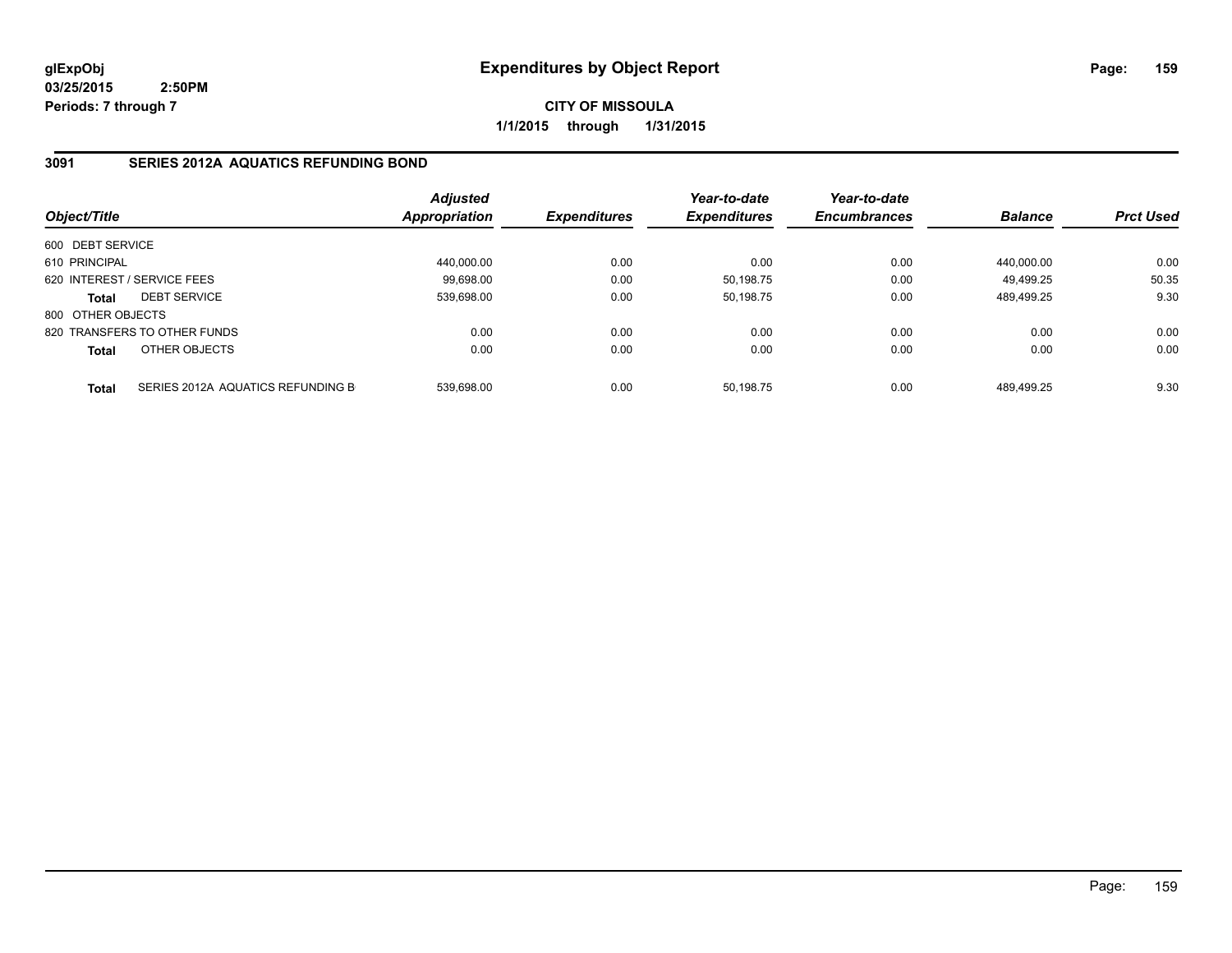#### **3092 Series 2013A GO REFUNDING BONDS**

|                                     | <b>Adjusted</b>      |                     | Year-to-date        | Year-to-date        |                |                  |
|-------------------------------------|----------------------|---------------------|---------------------|---------------------|----------------|------------------|
| Object/Title                        | <b>Appropriation</b> | <b>Expenditures</b> | <b>Expenditures</b> | <b>Encumbrances</b> | <b>Balance</b> | <b>Prct Used</b> |
| 600 DEBT SERVICE                    |                      |                     |                     |                     |                |                  |
| 610 PRINCIPAL                       | 570.000.00           | 0.00                | 0.00                | 0.00                | 570.000.00     | 0.00             |
| 620 INTEREST / SERVICE FEES         | 121.800.00           | 350.00              | 61.250.00           | 0.00                | 60.550.00      | 50.29            |
| <b>DEBT SERVICE</b><br><b>Total</b> | 691.800.00           | 350.00              | 61,250.00           | 0.00                | 630.550.00     | 8.85             |
| 800 OTHER OBJECTS                   |                      |                     |                     |                     |                |                  |
| 820 TRANSFERS TO OTHER FUNDS        | 0.00                 | 0.00                | 0.00                | 0.00                | 0.00           | 0.00             |
| OTHER OBJECTS<br><b>Total</b>       | 0.00                 | 0.00                | 0.00                | 0.00                | 0.00           | 0.00             |
| NON-DEPARTMENTAL<br><b>Total</b>    | 691,800.00           | 350.00              | 61.250.00           | 0.00                | 630.550.00     | 8.85             |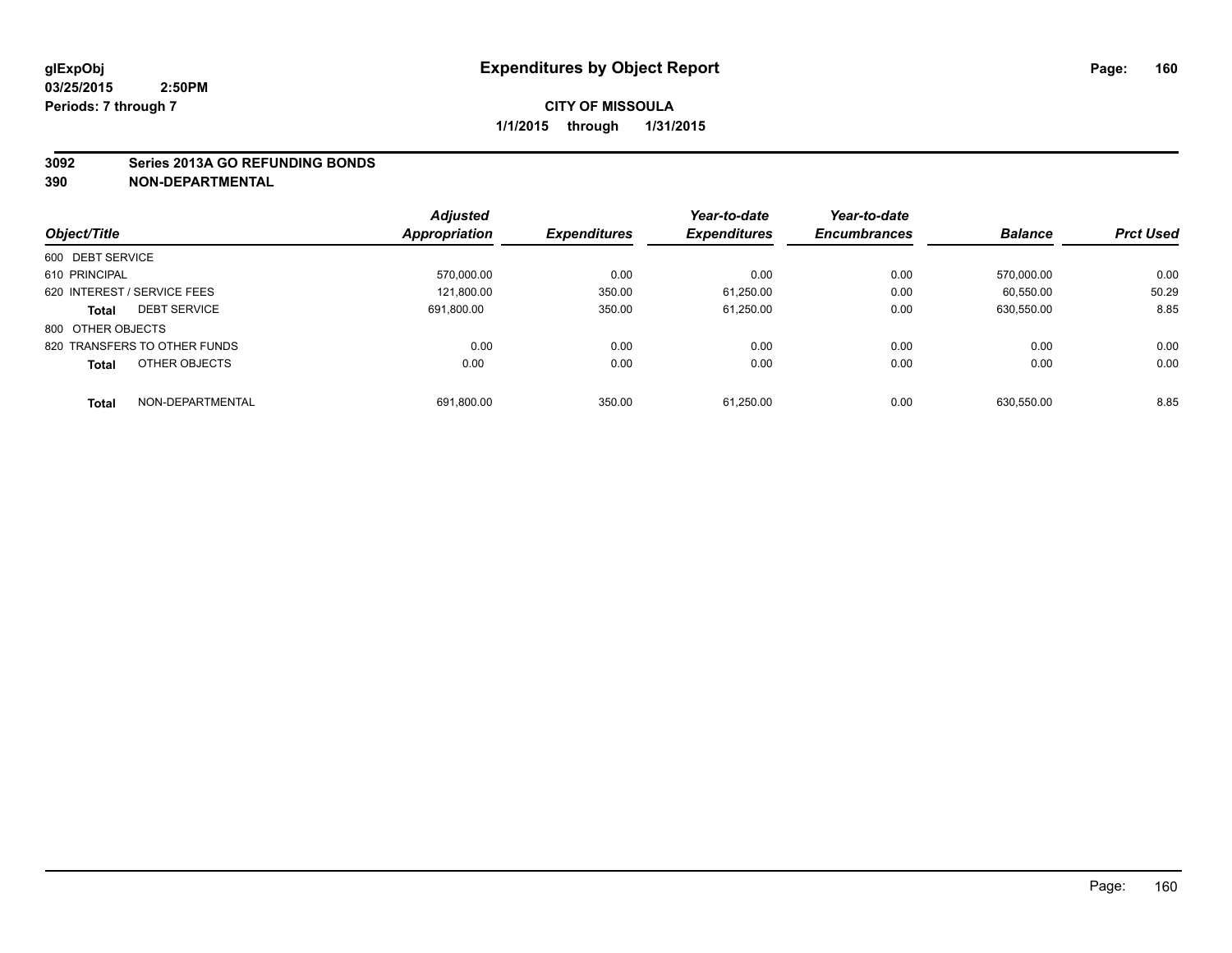**CITY OF MISSOULA 1/1/2015 through 1/31/2015**

# **3092 Series 2013A GO REFUNDING BONDS**

| Object/Title                |                                 | <b>Adjusted</b><br>Appropriation | <b>Expenditures</b> | Year-to-date<br><b>Expenditures</b> | Year-to-date<br><b>Encumbrances</b> | <b>Balance</b> | <b>Prct Used</b> |
|-----------------------------|---------------------------------|----------------------------------|---------------------|-------------------------------------|-------------------------------------|----------------|------------------|
| 600 DEBT SERVICE            |                                 |                                  |                     |                                     |                                     |                |                  |
| 610 PRINCIPAL               |                                 | 570,000.00                       | 0.00                | 0.00                                | 0.00                                | 570.000.00     | 0.00             |
| 620 INTEREST / SERVICE FEES |                                 | 121.800.00                       | 350.00              | 61,250.00                           | 0.00                                | 60.550.00      | 50.29            |
| <b>Total</b>                | <b>DEBT SERVICE</b>             | 691,800.00                       | 350.00              | 61,250.00                           | 0.00                                | 630.550.00     | 8.85             |
| 800 OTHER OBJECTS           |                                 |                                  |                     |                                     |                                     |                |                  |
|                             | 820 TRANSFERS TO OTHER FUNDS    | 0.00                             | 0.00                | 0.00                                | 0.00                                | 0.00           | 0.00             |
| <b>Total</b>                | OTHER OBJECTS                   | 0.00                             | 0.00                | 0.00                                | 0.00                                | 0.00           | 0.00             |
| <b>Total</b>                | Series 2013A GO REFUNDING BONDS | 691.800.00                       | 350.00              | 61.250.00                           | 0.00                                | 630.550.00     | 8.85             |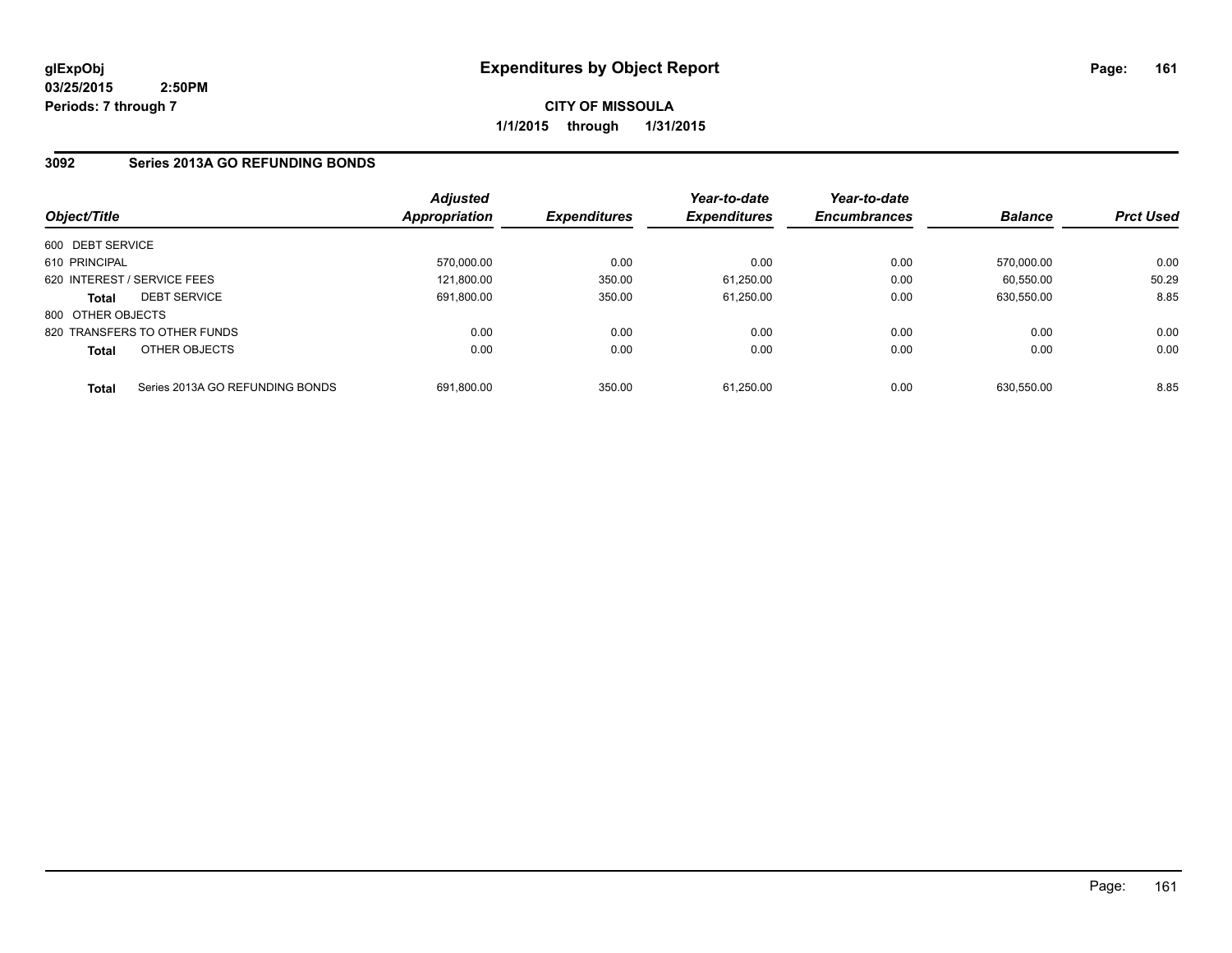#### **3095 2004 REFUNDING BONDS DEBT SERVICE**

| Object/Title                        | <b>Adjusted</b><br>Appropriation | <b>Expenditures</b> | Year-to-date<br><b>Expenditures</b> | Year-to-date<br><b>Encumbrances</b> | <b>Balance</b> | <b>Prct Used</b> |
|-------------------------------------|----------------------------------|---------------------|-------------------------------------|-------------------------------------|----------------|------------------|
| 600 DEBT SERVICE                    |                                  |                     |                                     |                                     |                |                  |
| 610 PRINCIPAL                       | 0.00                             | 0.00                | 0.00                                | 0.00                                | 0.00           | 0.00             |
| 620 INTEREST / SERVICE FEES         | 0.00                             | 0.00                | 0.00                                | 0.00                                | 0.00           | 0.00             |
| <b>DEBT SERVICE</b><br><b>Total</b> | 0.00                             | 0.00                | 0.00                                | 0.00                                | 0.00           | 0.00             |
| NON-DEPARTMENTAL<br><b>Total</b>    | 0.00                             | 0.00                | 0.00                                | 0.00                                | 0.00           | 0.00             |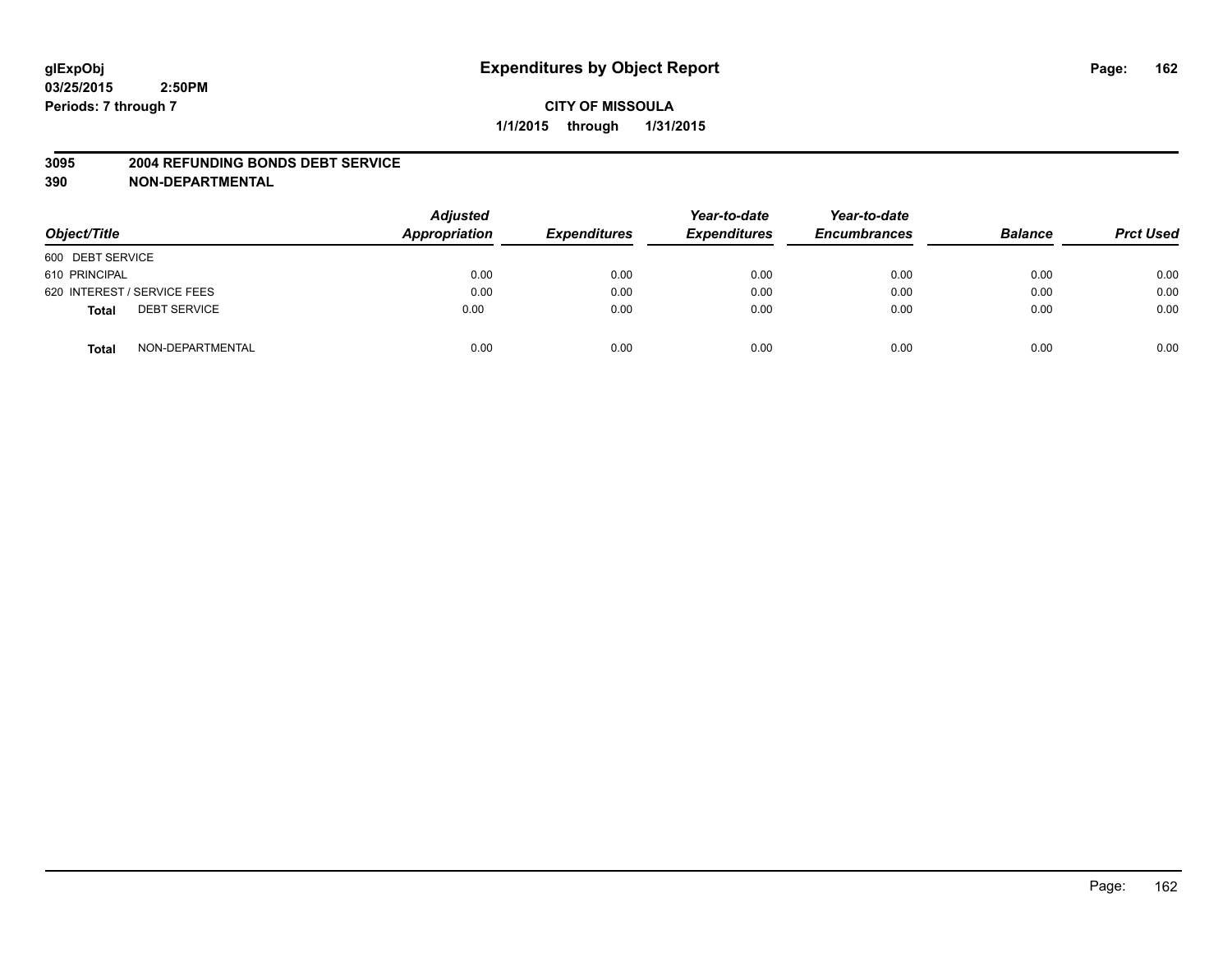# **glExpObj Expenditures by Object Report Page: 163**

**03/25/2015 2:50PM Periods: 7 through 7**

**CITY OF MISSOULA 1/1/2015 through 1/31/2015**

# **3095 2004 REFUNDING BONDS DEBT SERVICE**

| Object/Title                                      | <b>Adjusted</b><br>Appropriation | <b>Expenditures</b> | Year-to-date<br><b>Expenditures</b> | Year-to-date<br><b>Encumbrances</b> | <b>Balance</b> | <b>Prct Used</b> |
|---------------------------------------------------|----------------------------------|---------------------|-------------------------------------|-------------------------------------|----------------|------------------|
| 600 DEBT SERVICE                                  |                                  |                     |                                     |                                     |                |                  |
| 610 PRINCIPAL                                     | 0.00                             | 0.00                | 0.00                                | 0.00                                | 0.00           | 0.00             |
| 620 INTEREST / SERVICE FEES                       | 0.00                             | 0.00                | 0.00                                | 0.00                                | 0.00           | 0.00             |
| <b>DEBT SERVICE</b><br><b>Total</b>               | 0.00                             | 0.00                | 0.00                                | 0.00                                | 0.00           | 0.00             |
| 2004 REFUNDING BONDS DEBT SERVICE<br><b>Total</b> | 0.00                             | 0.00                | 0.00                                | 0.00                                | 0.00           | 0.00             |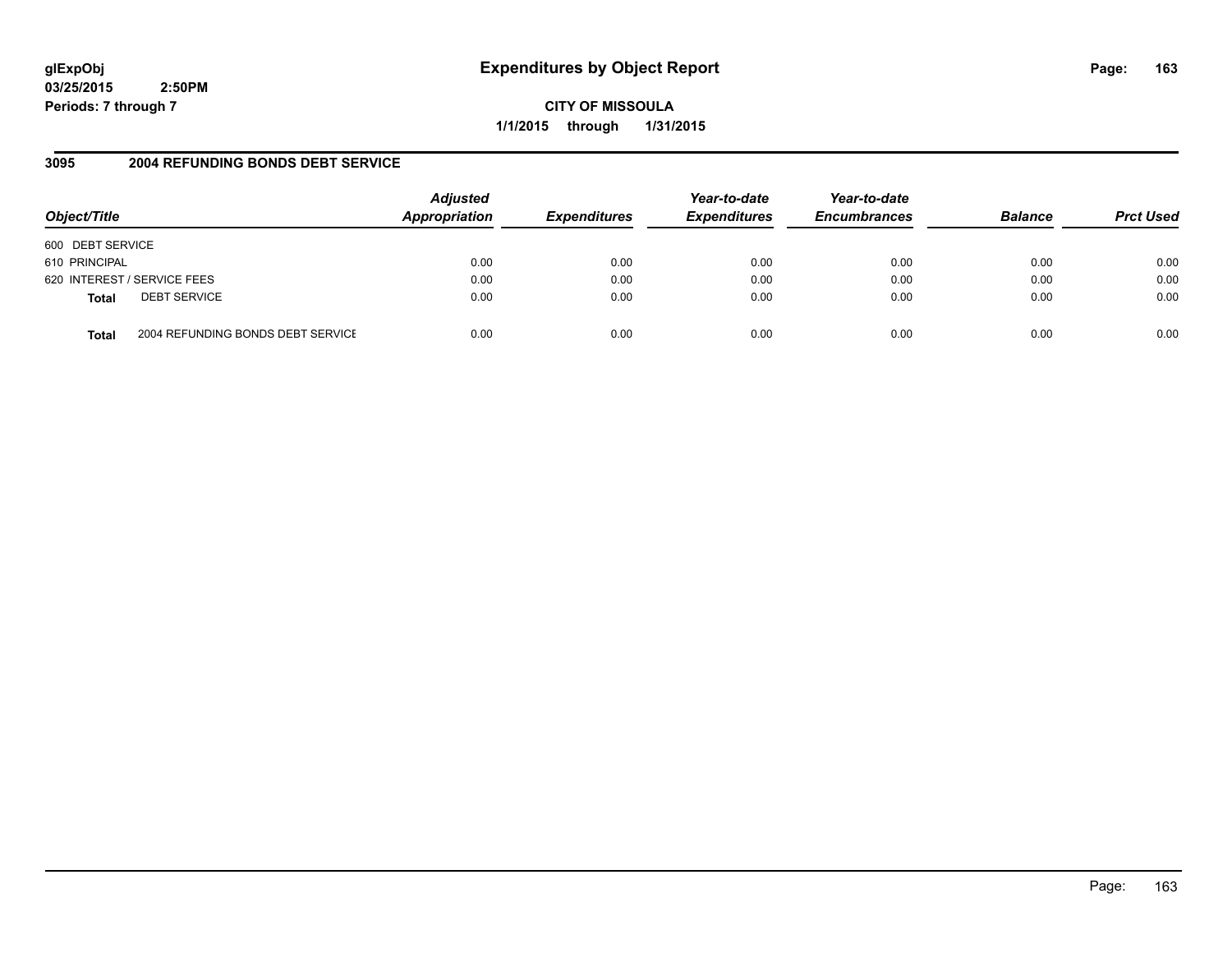#### **3096 NEW FIRE STATION GO BOND**

|                                     | <b>Adjusted</b>      |                     | Year-to-date        | Year-to-date        |                |                  |
|-------------------------------------|----------------------|---------------------|---------------------|---------------------|----------------|------------------|
| Object/Title                        | <b>Appropriation</b> | <b>Expenditures</b> | <b>Expenditures</b> | <b>Encumbrances</b> | <b>Balance</b> | <b>Prct Used</b> |
| 600 DEBT SERVICE                    |                      |                     |                     |                     |                |                  |
| 610 PRINCIPAL                       | 0.00                 | 0.00                | 0.00                | 0.00                | 0.00           | 0.00             |
| 620 INTEREST / SERVICE FEES         | 0.00                 | 0.00                | 11.950.02           | 0.00                | $-11.950.02$   | 0.00             |
| <b>DEBT SERVICE</b><br><b>Total</b> | 0.00                 | 0.00                | 11,950.02           | 0.00                | $-11,950.02$   | 0.00             |
| 800 OTHER OBJECTS                   |                      |                     |                     |                     |                |                  |
| 820 TRANSFERS TO OTHER FUNDS        | 0.00                 | 0.00                | 0.00                | 0.00                | 0.00           | 0.00             |
| OTHER OBJECTS<br><b>Total</b>       | 0.00                 | 0.00                | 0.00                | 0.00                | 0.00           | 0.00             |
| NON-DEPARTMENTAL<br><b>Total</b>    | 0.00                 | 0.00                | 11.950.02           | 0.00                | $-11.950.02$   | 0.00             |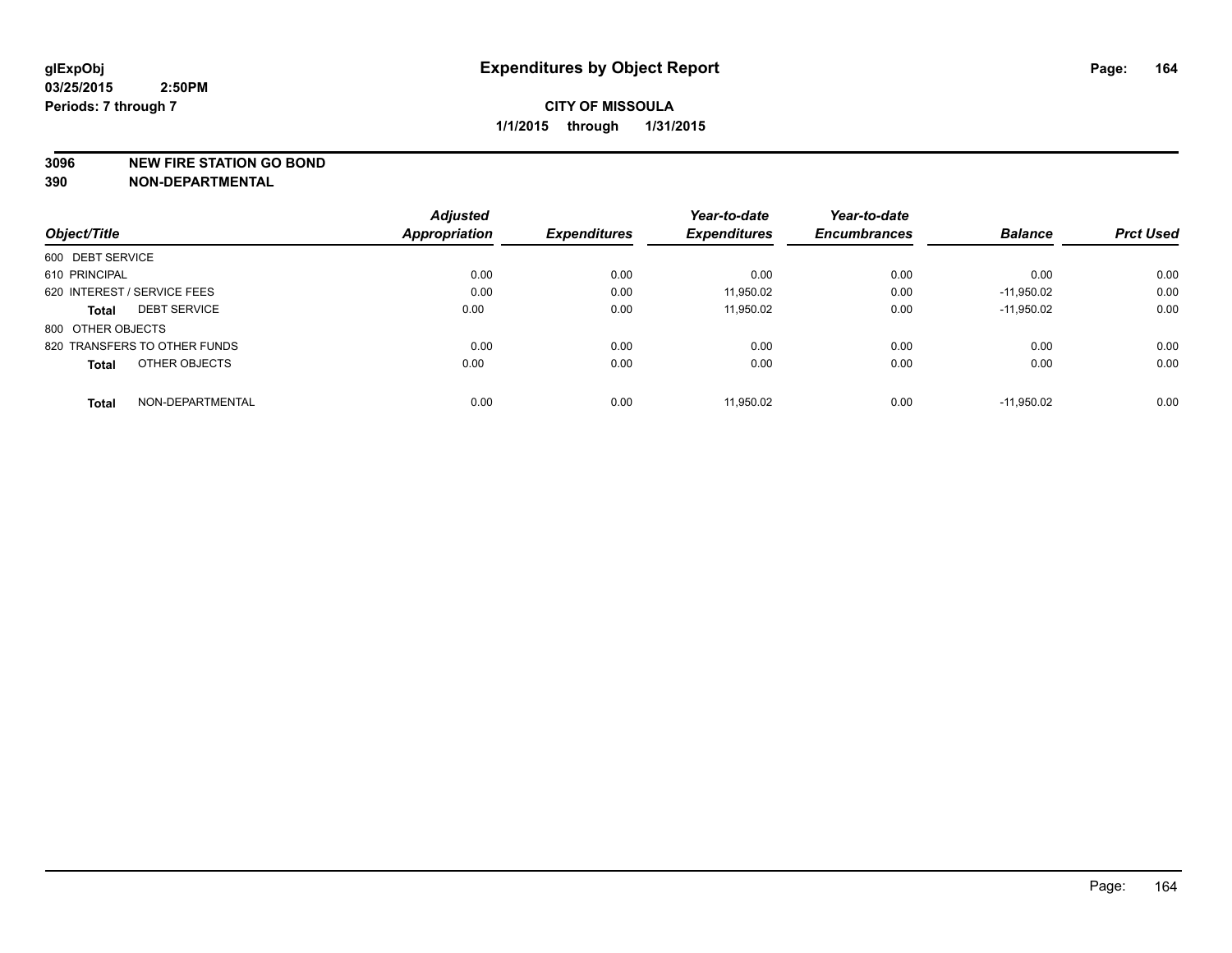## **3096 NEW FIRE STATION GO BOND**

| Object/Title                             | <b>Adjusted</b><br><b>Appropriation</b> | <b>Expenditures</b> | Year-to-date<br><b>Expenditures</b> | Year-to-date<br><b>Encumbrances</b> | <b>Balance</b> | <b>Prct Used</b> |
|------------------------------------------|-----------------------------------------|---------------------|-------------------------------------|-------------------------------------|----------------|------------------|
| 600 DEBT SERVICE                         |                                         |                     |                                     |                                     |                |                  |
| 610 PRINCIPAL                            | 0.00                                    | 0.00                | 0.00                                | 0.00                                | 0.00           | 0.00             |
| 620 INTEREST / SERVICE FEES              | 0.00                                    | 0.00                | 11,950.02                           | 0.00                                | $-11.950.02$   | 0.00             |
| <b>DEBT SERVICE</b><br><b>Total</b>      | 0.00                                    | 0.00                | 11,950.02                           | 0.00                                | $-11.950.02$   | 0.00             |
| 800 OTHER OBJECTS                        |                                         |                     |                                     |                                     |                |                  |
| 820 TRANSFERS TO OTHER FUNDS             | 0.00                                    | 0.00                | 0.00                                | 0.00                                | 0.00           | 0.00             |
| OTHER OBJECTS<br><b>Total</b>            | 0.00                                    | 0.00                | 0.00                                | 0.00                                | 0.00           | 0.00             |
| NEW FIRE STATION GO BOND<br><b>Total</b> | 0.00                                    | 0.00                | 11.950.02                           | 0.00                                | $-11.950.02$   | 0.00             |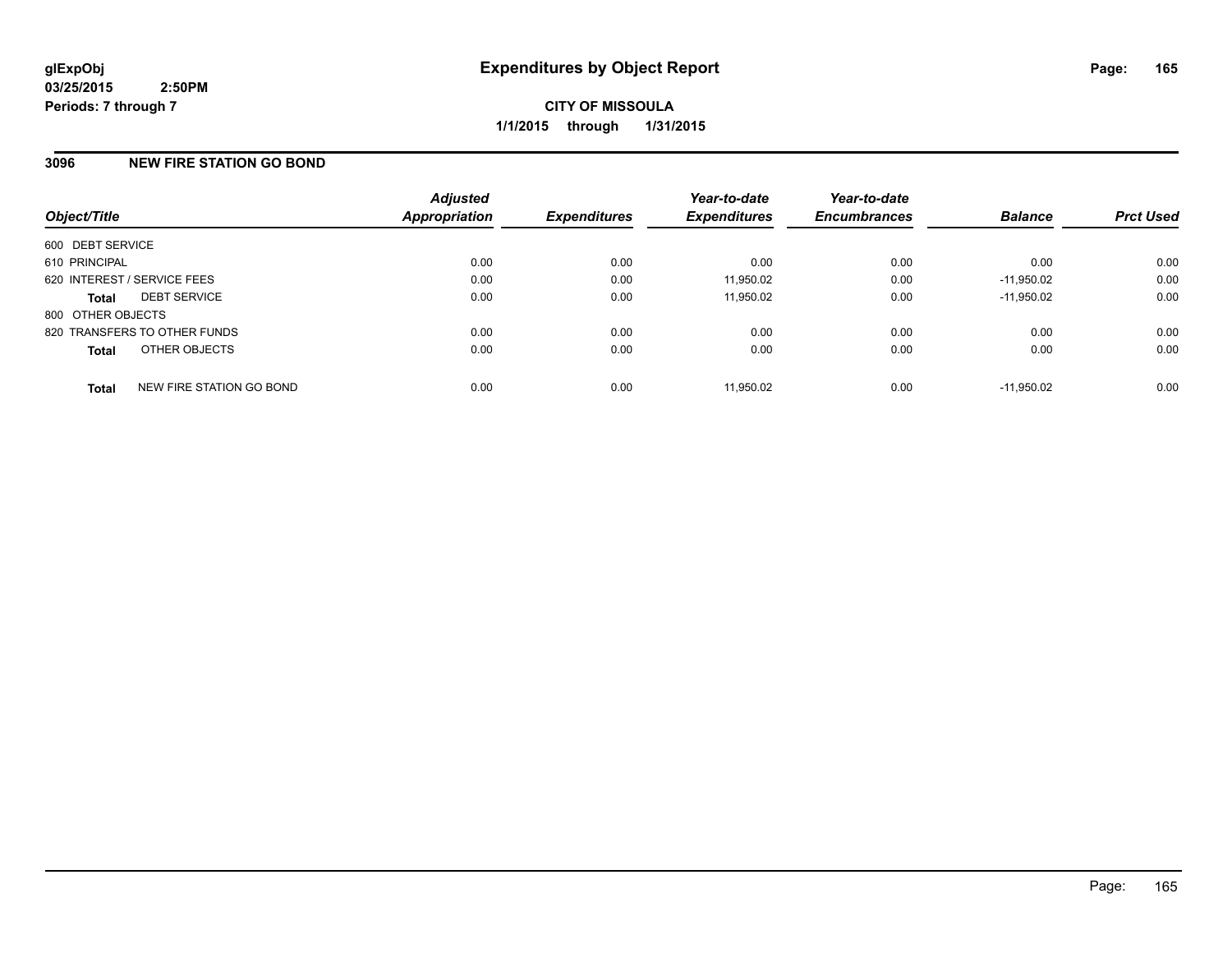**3097 2007 REFUNDING BONDS**

|                                      | <b>Adjusted</b>      |                     | Year-to-date        | Year-to-date        |                |                  |
|--------------------------------------|----------------------|---------------------|---------------------|---------------------|----------------|------------------|
| Object/Title                         | <b>Appropriation</b> | <b>Expenditures</b> | <b>Expenditures</b> | <b>Encumbrances</b> | <b>Balance</b> | <b>Prct Used</b> |
| 500 FIXED CHARGES                    |                      |                     |                     |                     |                |                  |
| 500 FIXED CHARGES                    | 0.00                 | 0.00                | 0.00                | 0.00                | 0.00           | 0.00             |
| <b>FIXED CHARGES</b><br><b>Total</b> | 0.00                 | 0.00                | 0.00                | 0.00                | 0.00           | 0.00             |
| 600 DEBT SERVICE                     |                      |                     |                     |                     |                |                  |
| 610 PRINCIPAL                        | 0.00                 | 0.00                | 0.00                | 0.00                | 0.00           | 0.00             |
| 620 INTEREST / SERVICE FEES          | 0.00                 | 0.00                | 0.00                | 0.00                | 0.00           | 0.00             |
| <b>DEBT SERVICE</b><br><b>Total</b>  | 0.00                 | 0.00                | 0.00                | 0.00                | 0.00           | 0.00             |
| NON-DEPARTMENTAL<br><b>Total</b>     | 0.00                 | 0.00                | 0.00                | 0.00                | 0.00           | 0.00             |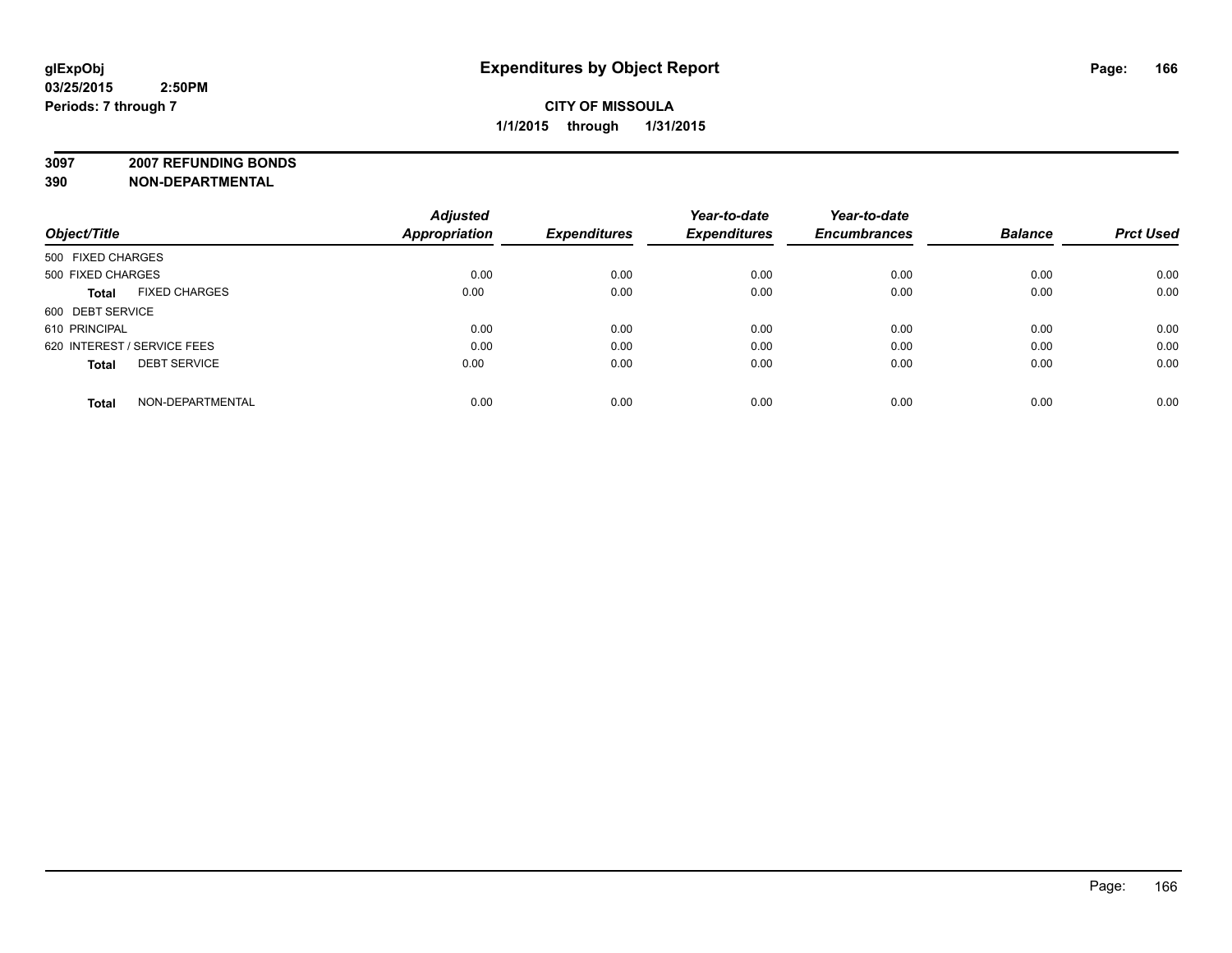**CITY OF MISSOULA 1/1/2015 through 1/31/2015**

## **3097 2007 REFUNDING BONDS**

| Object/Title                         | <b>Adjusted</b><br>Appropriation | <b>Expenditures</b> | Year-to-date<br><b>Expenditures</b> | Year-to-date<br><b>Encumbrances</b> | <b>Balance</b> | <b>Prct Used</b> |
|--------------------------------------|----------------------------------|---------------------|-------------------------------------|-------------------------------------|----------------|------------------|
| 500 FIXED CHARGES                    |                                  |                     |                                     |                                     |                |                  |
| 500 FIXED CHARGES                    | 0.00                             | 0.00                | 0.00                                | 0.00                                | 0.00           | 0.00             |
| <b>FIXED CHARGES</b><br><b>Total</b> | 0.00                             | 0.00                | 0.00                                | 0.00                                | 0.00           | 0.00             |
| 600 DEBT SERVICE                     |                                  |                     |                                     |                                     |                |                  |
| 610 PRINCIPAL                        | 0.00                             | 0.00                | 0.00                                | 0.00                                | 0.00           | 0.00             |
| 620 INTEREST / SERVICE FEES          | 0.00                             | 0.00                | 0.00                                | 0.00                                | 0.00           | 0.00             |
| <b>DEBT SERVICE</b><br><b>Total</b>  | 0.00                             | 0.00                | 0.00                                | 0.00                                | 0.00           | 0.00             |
| 2007 REFUNDING BONDS<br><b>Total</b> | 0.00                             | 0.00                | 0.00                                | 0.00                                | 0.00           | 0.00             |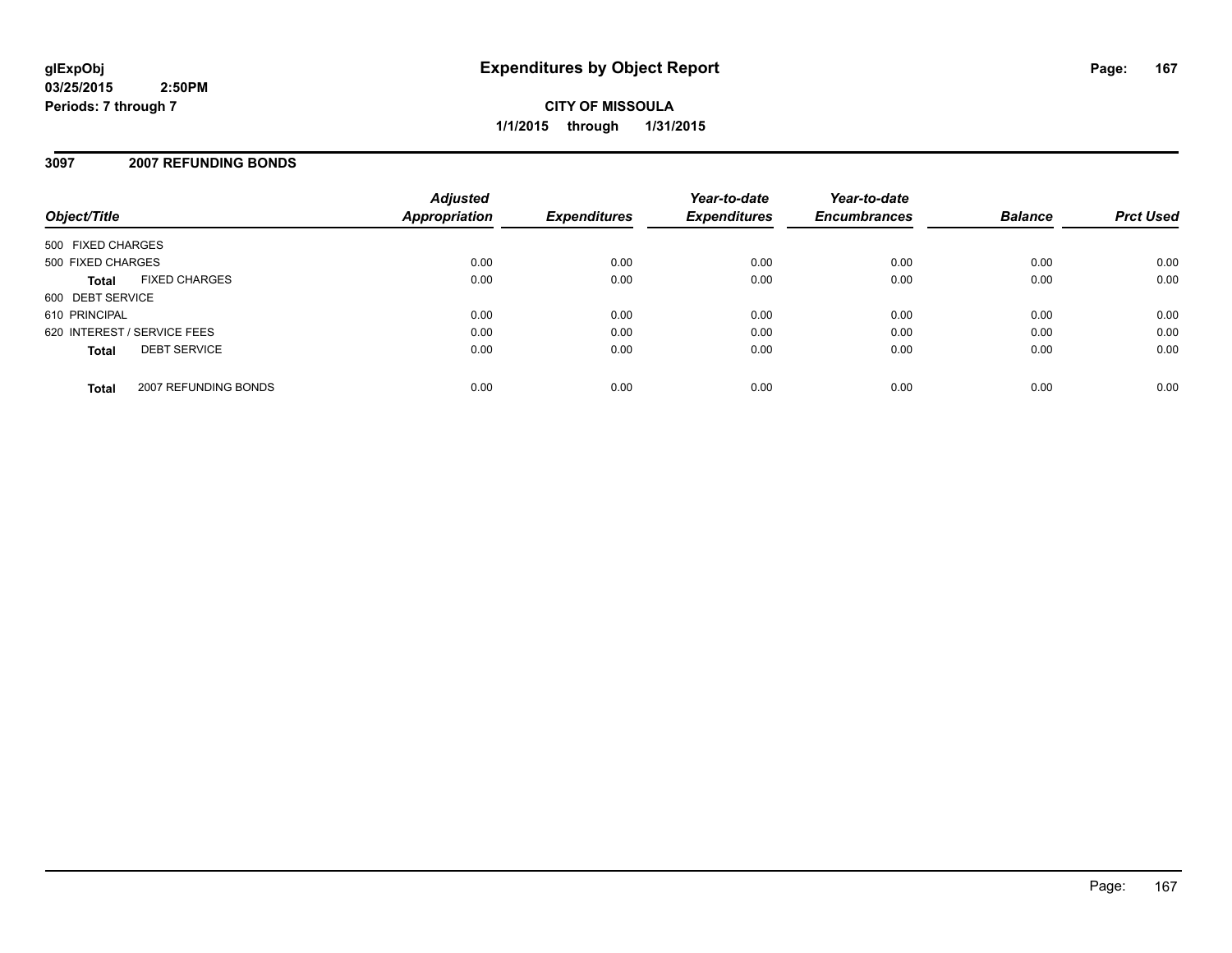#### **3100 SIDEWALK & CURB WARRANTS FUND**

|                                     | <b>Adjusted</b>      |                     | Year-to-date        | Year-to-date        |                |                  |
|-------------------------------------|----------------------|---------------------|---------------------|---------------------|----------------|------------------|
| Object/Title                        | <b>Appropriation</b> | <b>Expenditures</b> | <b>Expenditures</b> | <b>Encumbrances</b> | <b>Balance</b> | <b>Prct Used</b> |
| 600 DEBT SERVICE                    |                      |                     |                     |                     |                |                  |
| 610 PRINCIPAL                       | 0.00                 | 0.00                | 0.00                | 0.00                | 0.00           | 0.00             |
| 620 INTEREST / SERVICE FEES         | 0.00                 | 0.00                | 0.00                | 0.00                | 0.00           | 0.00             |
| <b>DEBT SERVICE</b><br><b>Total</b> | 0.00                 | 0.00                | 0.00                | 0.00                | 0.00           | 0.00             |
| 800 OTHER OBJECTS                   |                      |                     |                     |                     |                |                  |
| 820 TRANSFERS TO OTHER FUNDS        | 0.00                 | 0.00                | 0.00                | 0.00                | 0.00           | 0.00             |
| OTHER OBJECTS<br><b>Total</b>       | 0.00                 | 0.00                | 0.00                | 0.00                | 0.00           | 0.00             |
| NON-DEPARTMENTAL<br>Total           | 0.00                 | 0.00                | 0.00                | 0.00                | 0.00           | 0.00             |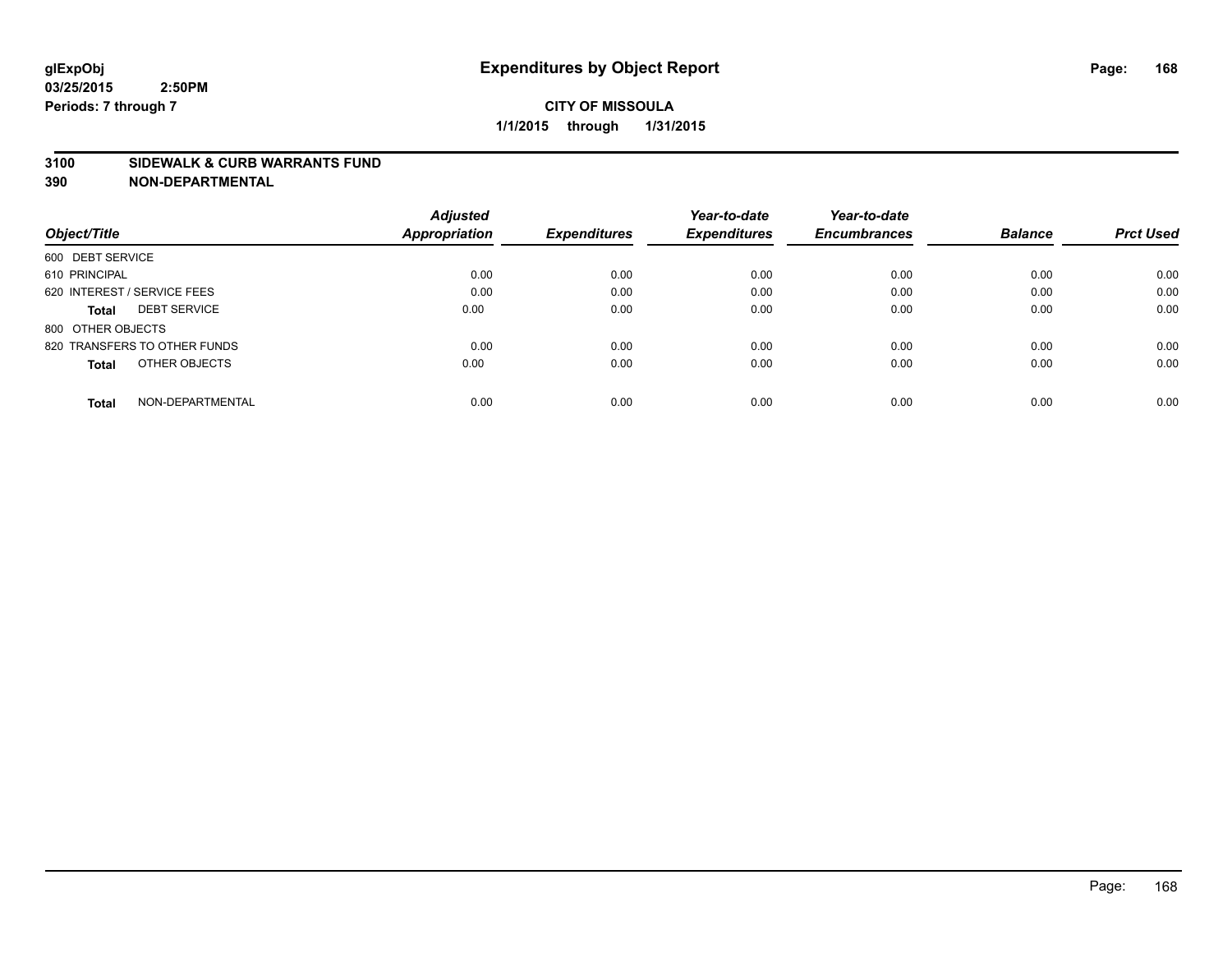**CITY OF MISSOULA 1/1/2015 through 1/31/2015**

# **3100 SIDEWALK & CURB WARRANTS FUND**

| Object/Title      |                               | <b>Adjusted</b><br>Appropriation | <b>Expenditures</b> | Year-to-date<br><b>Expenditures</b> | Year-to-date<br><b>Encumbrances</b> | <b>Balance</b> | <b>Prct Used</b> |
|-------------------|-------------------------------|----------------------------------|---------------------|-------------------------------------|-------------------------------------|----------------|------------------|
| 600 DEBT SERVICE  |                               |                                  |                     |                                     |                                     |                |                  |
| 610 PRINCIPAL     |                               | 0.00                             | 0.00                | 0.00                                | 0.00                                | 0.00           | 0.00             |
|                   | 620 INTEREST / SERVICE FEES   | 0.00                             | 0.00                | 0.00                                | 0.00                                | 0.00           | 0.00             |
| <b>Total</b>      | <b>DEBT SERVICE</b>           | 0.00                             | 0.00                | 0.00                                | 0.00                                | 0.00           | 0.00             |
| 800 OTHER OBJECTS |                               |                                  |                     |                                     |                                     |                |                  |
|                   | 820 TRANSFERS TO OTHER FUNDS  | 0.00                             | 0.00                | 0.00                                | 0.00                                | 0.00           | 0.00             |
| <b>Total</b>      | OTHER OBJECTS                 | 0.00                             | 0.00                | 0.00                                | 0.00                                | 0.00           | 0.00             |
| <b>Total</b>      | SIDEWALK & CURB WARRANTS FUND | 0.00                             | 0.00                | 0.00                                | 0.00                                | 0.00           | 0.00             |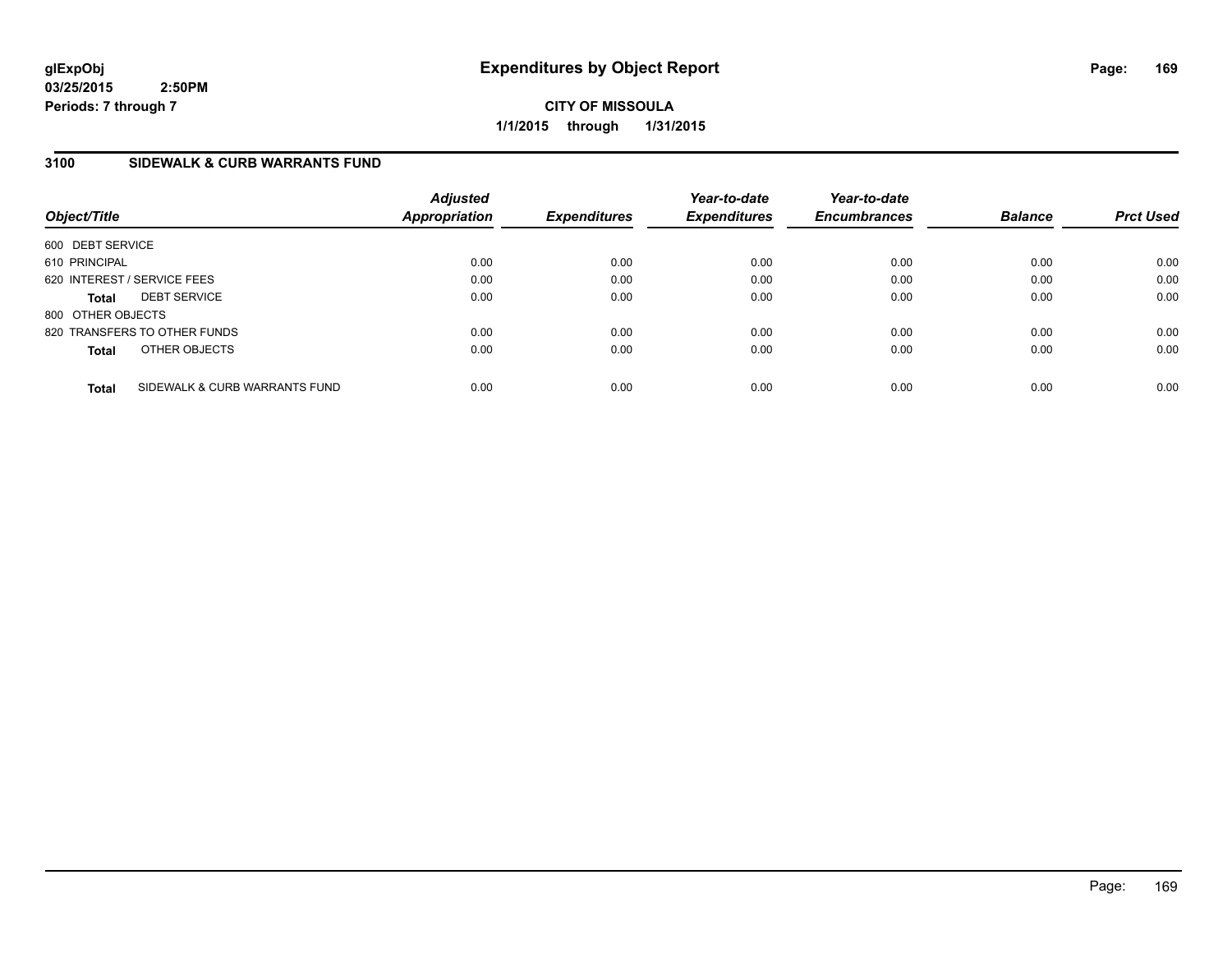#### **3200 FY99 SIDEWALK & CURB DEBT SERVICE FUND**

| Object/Title                        | <b>Adjusted</b><br><b>Appropriation</b> | <b>Expenditures</b> | Year-to-date<br><b>Expenditures</b> | Year-to-date<br><b>Encumbrances</b> | <b>Balance</b> | <b>Prct Used</b> |
|-------------------------------------|-----------------------------------------|---------------------|-------------------------------------|-------------------------------------|----------------|------------------|
|                                     |                                         |                     |                                     |                                     |                |                  |
| 600 DEBT SERVICE                    |                                         |                     |                                     |                                     |                |                  |
| 610 PRINCIPAL                       | 0.00                                    | 0.00                | 0.00                                | 0.00                                | 0.00           | 0.00             |
| 620 INTEREST / SERVICE FEES         | 0.00                                    | 0.00                | 0.00                                | 0.00                                | 0.00           | 0.00             |
| <b>DEBT SERVICE</b><br><b>Total</b> | 0.00                                    | 0.00                | 0.00                                | 0.00                                | 0.00           | 0.00             |
| 800 OTHER OBJECTS                   |                                         |                     |                                     |                                     |                |                  |
| 820 TRANSFERS TO OTHER FUNDS        | 0.00                                    | 0.00                | 0.00                                | 0.00                                | 0.00           | 0.00             |
| OTHER OBJECTS<br><b>Total</b>       | 0.00                                    | 0.00                | 0.00                                | 0.00                                | 0.00           | 0.00             |
| NON-DEPARTMENTAL<br><b>Total</b>    | 0.00                                    | 0.00                | 0.00                                | 0.00                                | 0.00           | 0.00             |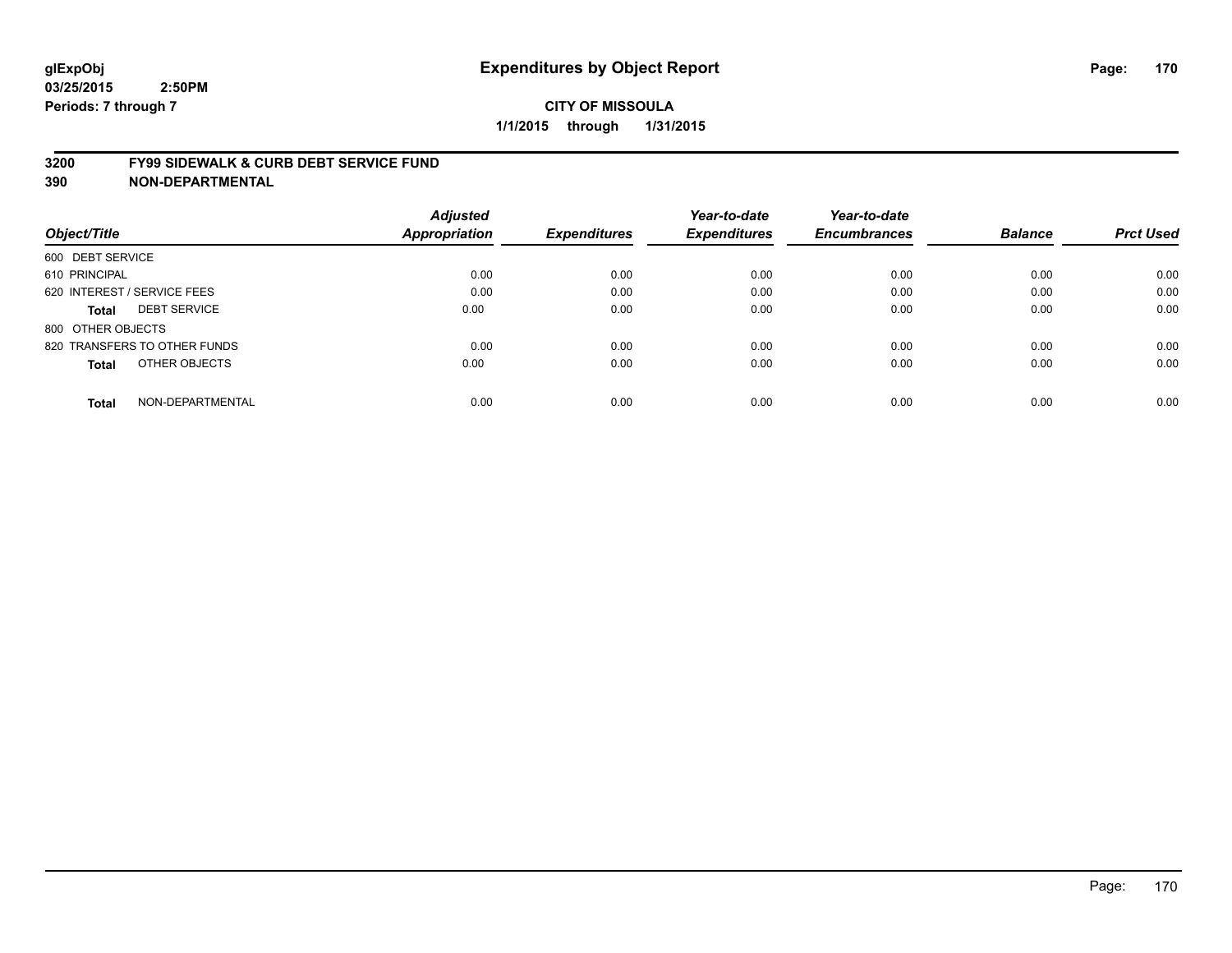**CITY OF MISSOULA 1/1/2015 through 1/31/2015**

# **3200 FY99 SIDEWALK & CURB DEBT SERVICE FUND**

| Object/Title      |                                              | <b>Adjusted</b><br><b>Appropriation</b> | <b>Expenditures</b> | Year-to-date<br><b>Expenditures</b> | Year-to-date<br><b>Encumbrances</b> | <b>Balance</b> | <b>Prct Used</b> |
|-------------------|----------------------------------------------|-----------------------------------------|---------------------|-------------------------------------|-------------------------------------|----------------|------------------|
| 600 DEBT SERVICE  |                                              |                                         |                     |                                     |                                     |                |                  |
| 610 PRINCIPAL     |                                              | 0.00                                    | 0.00                | 0.00                                | 0.00                                | 0.00           | 0.00             |
|                   | 620 INTEREST / SERVICE FEES                  | 0.00                                    | 0.00                | 0.00                                | 0.00                                | 0.00           | 0.00             |
| <b>Total</b>      | <b>DEBT SERVICE</b>                          | 0.00                                    | 0.00                | 0.00                                | 0.00                                | 0.00           | 0.00             |
| 800 OTHER OBJECTS |                                              |                                         |                     |                                     |                                     |                |                  |
|                   | 820 TRANSFERS TO OTHER FUNDS                 | 0.00                                    | 0.00                | 0.00                                | 0.00                                | 0.00           | 0.00             |
| <b>Total</b>      | OTHER OBJECTS                                | 0.00                                    | 0.00                | 0.00                                | 0.00                                | 0.00           | 0.00             |
| <b>Total</b>      | <b>FY99 SIDEWALK &amp; CURB DEBT SERVICE</b> | 0.00                                    | 0.00                | 0.00                                | 0.00                                | 0.00           | 0.00             |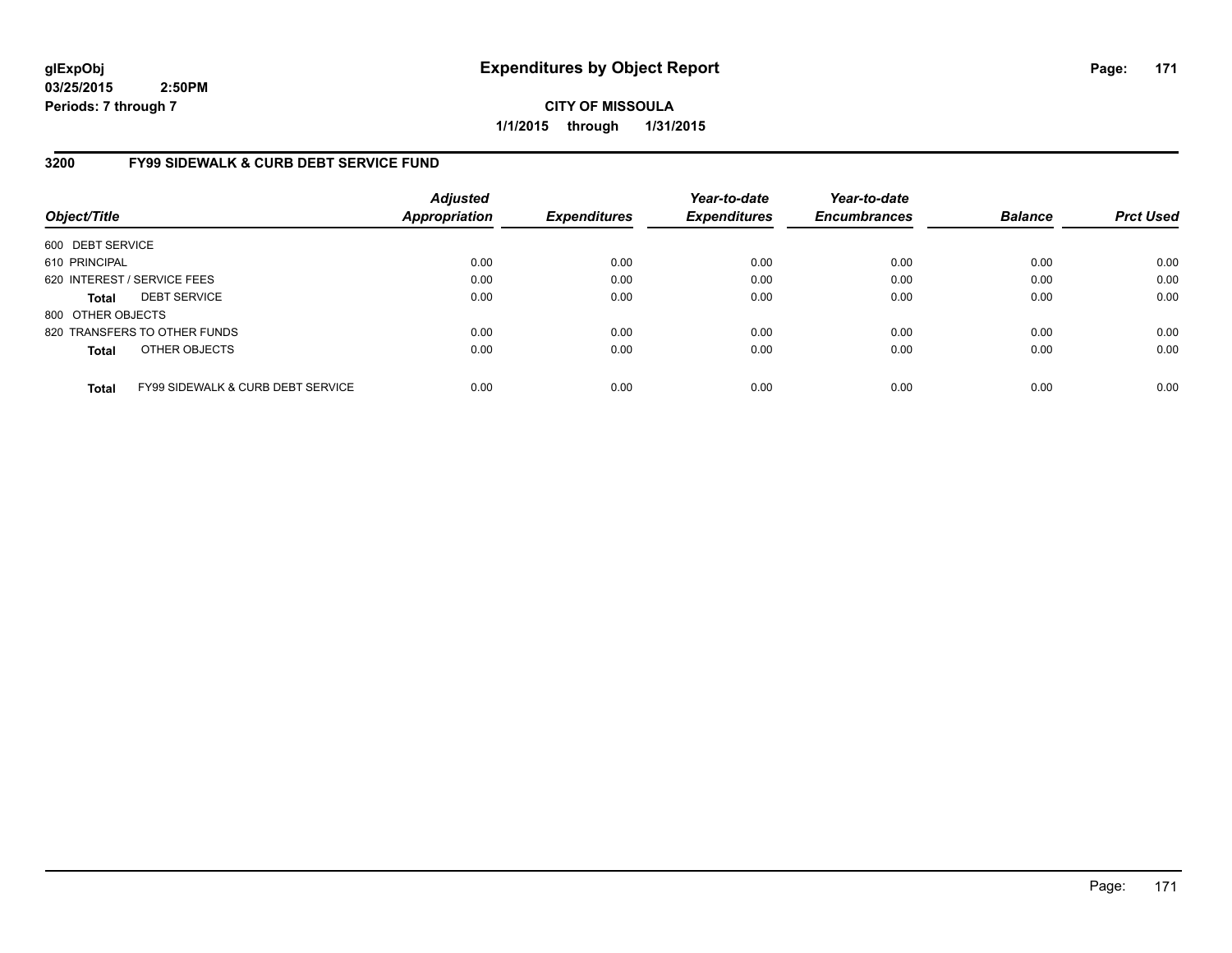#### **3300 FY00 SIDEWALK & CURB DEBT SERVICE FUND**

| Object/Title                        | <b>Adjusted</b><br><b>Appropriation</b> | <b>Expenditures</b> | Year-to-date<br><b>Expenditures</b> | Year-to-date<br><b>Encumbrances</b> | <b>Balance</b> | <b>Prct Used</b> |
|-------------------------------------|-----------------------------------------|---------------------|-------------------------------------|-------------------------------------|----------------|------------------|
| 600 DEBT SERVICE                    |                                         |                     |                                     |                                     |                |                  |
| 610 PRINCIPAL                       | 0.00                                    | 0.00                | 0.00                                | 0.00                                | 0.00           | 0.00             |
| 620 INTEREST / SERVICE FEES         | 0.00                                    | 0.00                | 0.00                                | 0.00                                | 0.00           | 0.00             |
| <b>DEBT SERVICE</b><br><b>Total</b> | 0.00                                    | 0.00                | 0.00                                | 0.00                                | 0.00           | 0.00             |
| NON-DEPARTMENTAL<br><b>Total</b>    | 0.00                                    | 0.00                | 0.00                                | 0.00                                | 0.00           | 0.00             |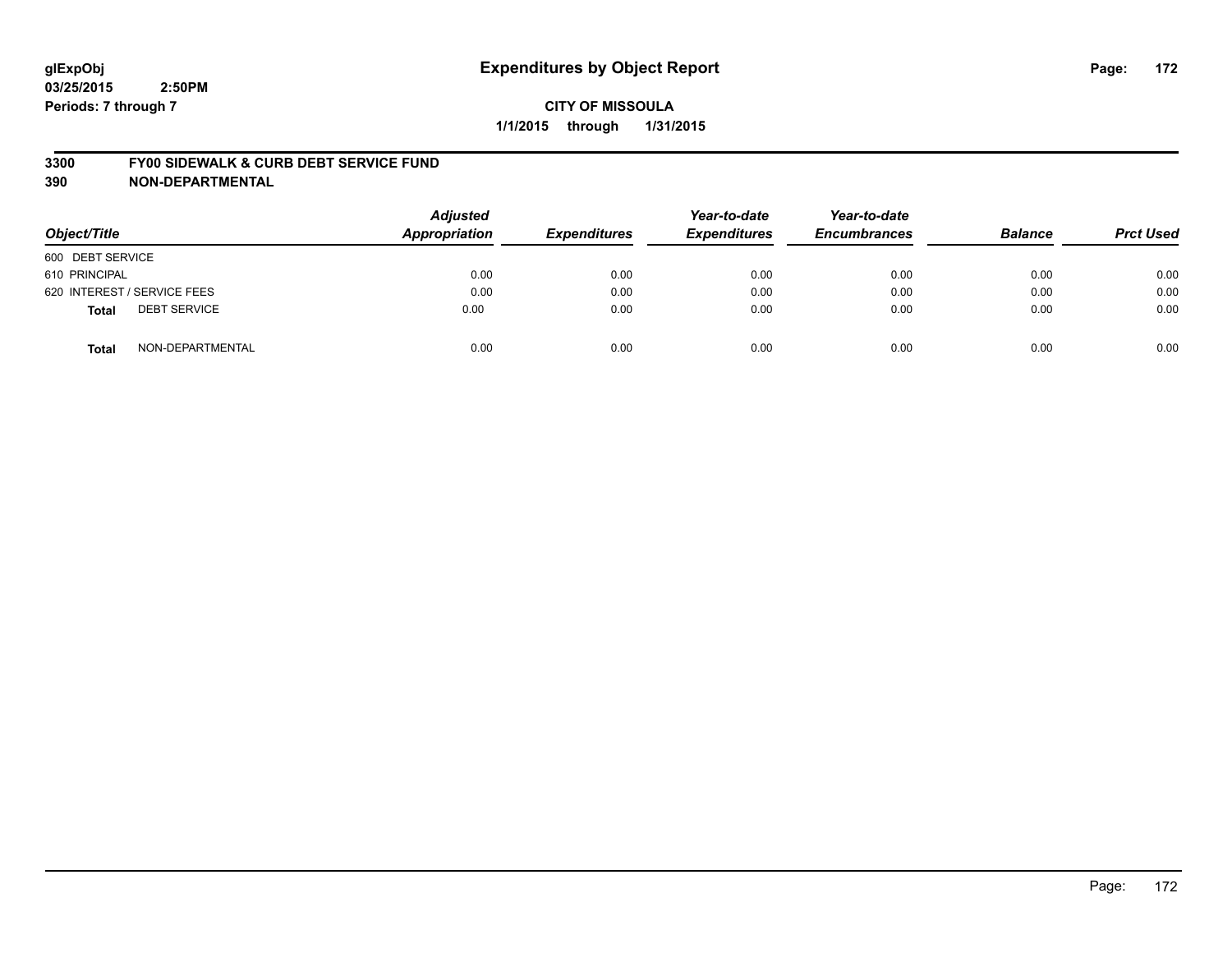**CITY OF MISSOULA 1/1/2015 through 1/31/2015**

# **3300 FY00 SIDEWALK & CURB DEBT SERVICE FUND**

| Object/Title     |                                   | <b>Adjusted</b><br>Appropriation | <b>Expenditures</b> | Year-to-date<br><b>Expenditures</b> | Year-to-date<br><b>Encumbrances</b> | <b>Balance</b> | <b>Prct Used</b> |
|------------------|-----------------------------------|----------------------------------|---------------------|-------------------------------------|-------------------------------------|----------------|------------------|
| 600 DEBT SERVICE |                                   |                                  |                     |                                     |                                     |                |                  |
| 610 PRINCIPAL    |                                   | 0.00                             | 0.00                | 0.00                                | 0.00                                | 0.00           | 0.00             |
|                  | 620 INTEREST / SERVICE FEES       | 0.00                             | 0.00                | 0.00                                | 0.00                                | 0.00           | 0.00             |
| <b>Total</b>     | <b>DEBT SERVICE</b>               | 0.00                             | 0.00                | 0.00                                | 0.00                                | 0.00           | 0.00             |
| <b>Total</b>     | FY00 SIDEWALK & CURB DEBT SERVICE | 0.00                             | 0.00                | 0.00                                | 0.00                                | 0.00           | 0.00             |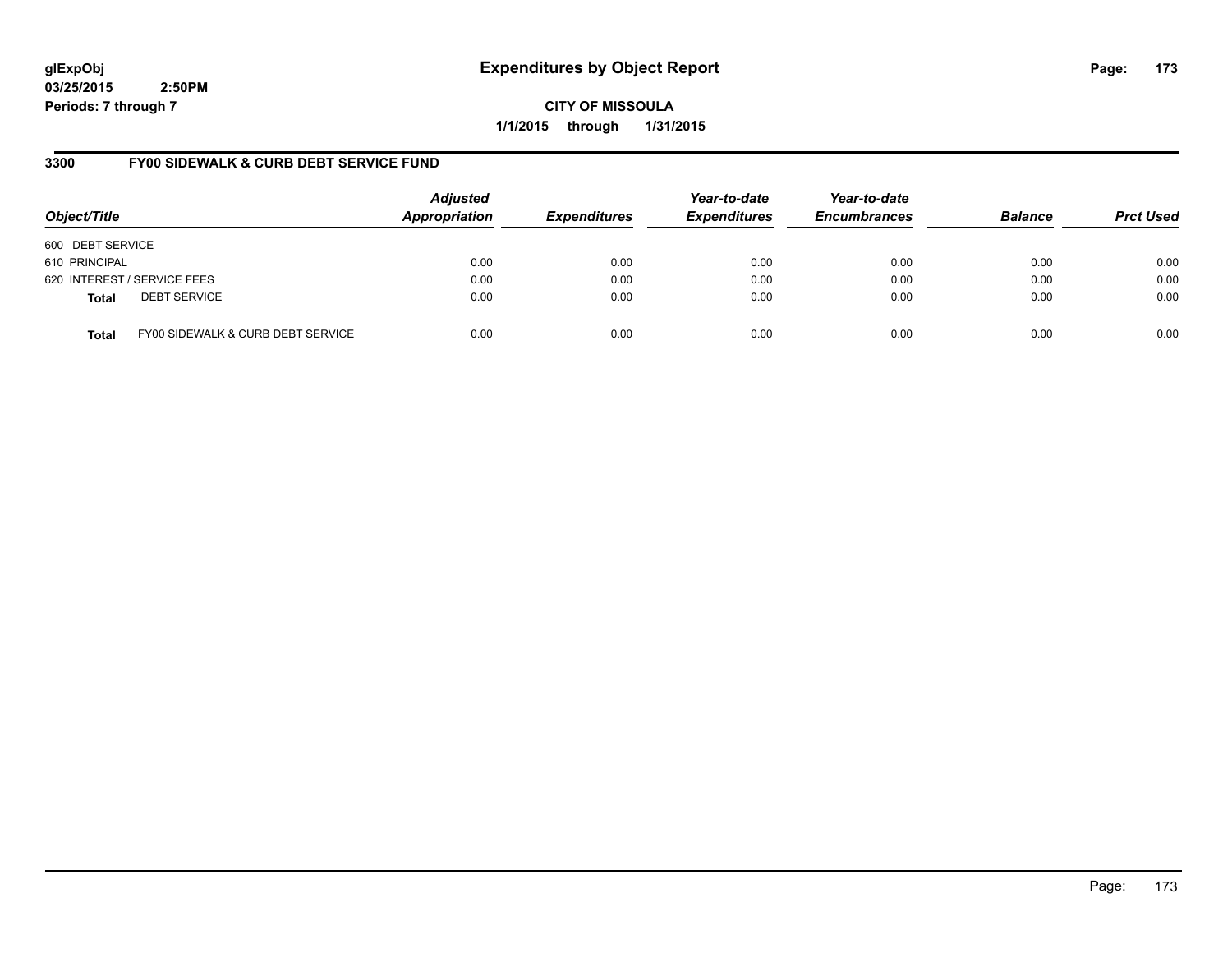# **3305 JUDGMENT LEVIES**

| Object/Title                        | <b>Adjusted</b><br>Appropriation<br><b>Expenditures</b> |      | Year-to-date<br><b>Expenditures</b> | Year-to-date<br><b>Encumbrances</b> | <b>Balance</b> | <b>Prct Used</b> |
|-------------------------------------|---------------------------------------------------------|------|-------------------------------------|-------------------------------------|----------------|------------------|
| 600 DEBT SERVICE                    |                                                         |      |                                     |                                     |                |                  |
| 615 JUDGMENT LEVY DEBT PAYMENT      | 0.00                                                    | 0.00 | 0.00                                | 0.00                                | 0.00           | 0.00             |
| <b>DEBT SERVICE</b><br><b>Total</b> | 0.00                                                    | 0.00 | 0.00                                | 0.00                                | 0.00           | 0.00             |
| NON-DEPARTMENTAL<br><b>Total</b>    | 0.00                                                    | 0.00 | 0.00                                | 0.00                                | 0.00           | 0.00             |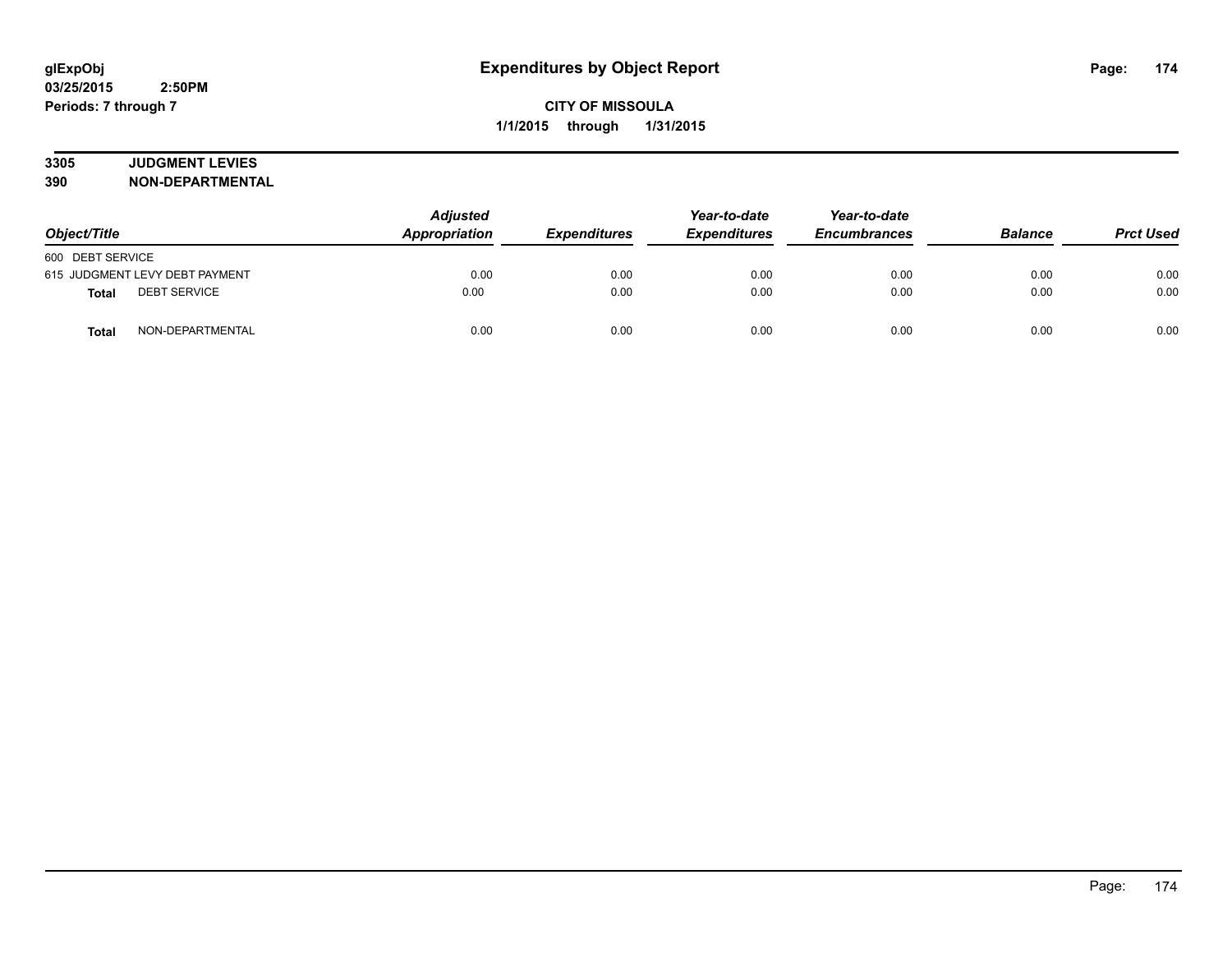**CITY OF MISSOULA 1/1/2015 through 1/31/2015**

**3305 JUDGMENT LEVIES**

| Object/Title                           | <b>Adjusted</b><br>Appropriation | <b>Expenditures</b> | Year-to-date<br><b>Expenditures</b> | Year-to-date<br><b>Encumbrances</b> | <b>Balance</b> | <b>Prct Used</b> |
|----------------------------------------|----------------------------------|---------------------|-------------------------------------|-------------------------------------|----------------|------------------|
| 600 DEBT SERVICE                       |                                  |                     |                                     |                                     |                |                  |
| 615 JUDGMENT LEVY DEBT PAYMENT         | 0.00                             | 0.00                | 0.00                                | 0.00                                | 0.00           | 0.00             |
| <b>DEBT SERVICE</b><br><b>Total</b>    | 0.00                             | 0.00                | 0.00                                | 0.00                                | 0.00           | 0.00             |
| <b>JUDGMENT LEVIES</b><br><b>Total</b> | 0.00                             | 0.00                | 0.00                                | 0.00                                | 0.00           | 0.00             |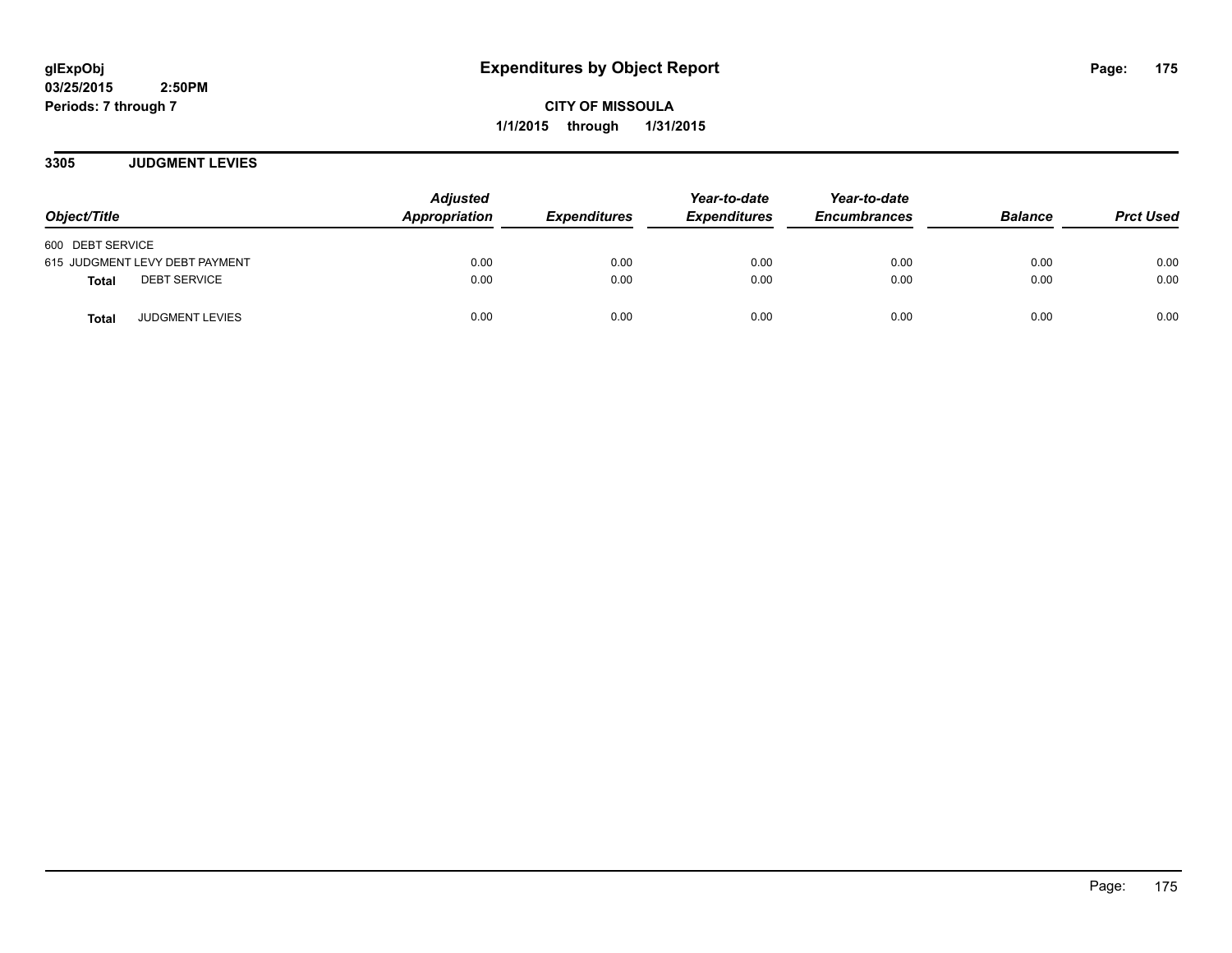#### **3400 FY01 SIDEWALK & CURB DEBT SERVICE FUND**

| Object/Title                        | <b>Adjusted</b><br><b>Appropriation</b> | <b>Expenditures</b> | Year-to-date<br><b>Expenditures</b> | Year-to-date<br><b>Encumbrances</b> | <b>Balance</b> | <b>Prct Used</b> |
|-------------------------------------|-----------------------------------------|---------------------|-------------------------------------|-------------------------------------|----------------|------------------|
| 600 DEBT SERVICE                    |                                         |                     |                                     |                                     |                |                  |
| 610 PRINCIPAL                       | 0.00                                    | 0.00                | 0.00                                | 0.00                                | 0.00           | 0.00             |
| 620 INTEREST / SERVICE FEES         | 0.00                                    | 0.00                | 0.00                                | 0.00                                | 0.00           | 0.00             |
| <b>DEBT SERVICE</b><br><b>Total</b> | 0.00                                    | 0.00                | 0.00                                | 0.00                                | 0.00           | 0.00             |
| NON-DEPARTMENTAL<br><b>Total</b>    | 0.00                                    | 0.00                | 0.00                                | 0.00                                | 0.00           | 0.00             |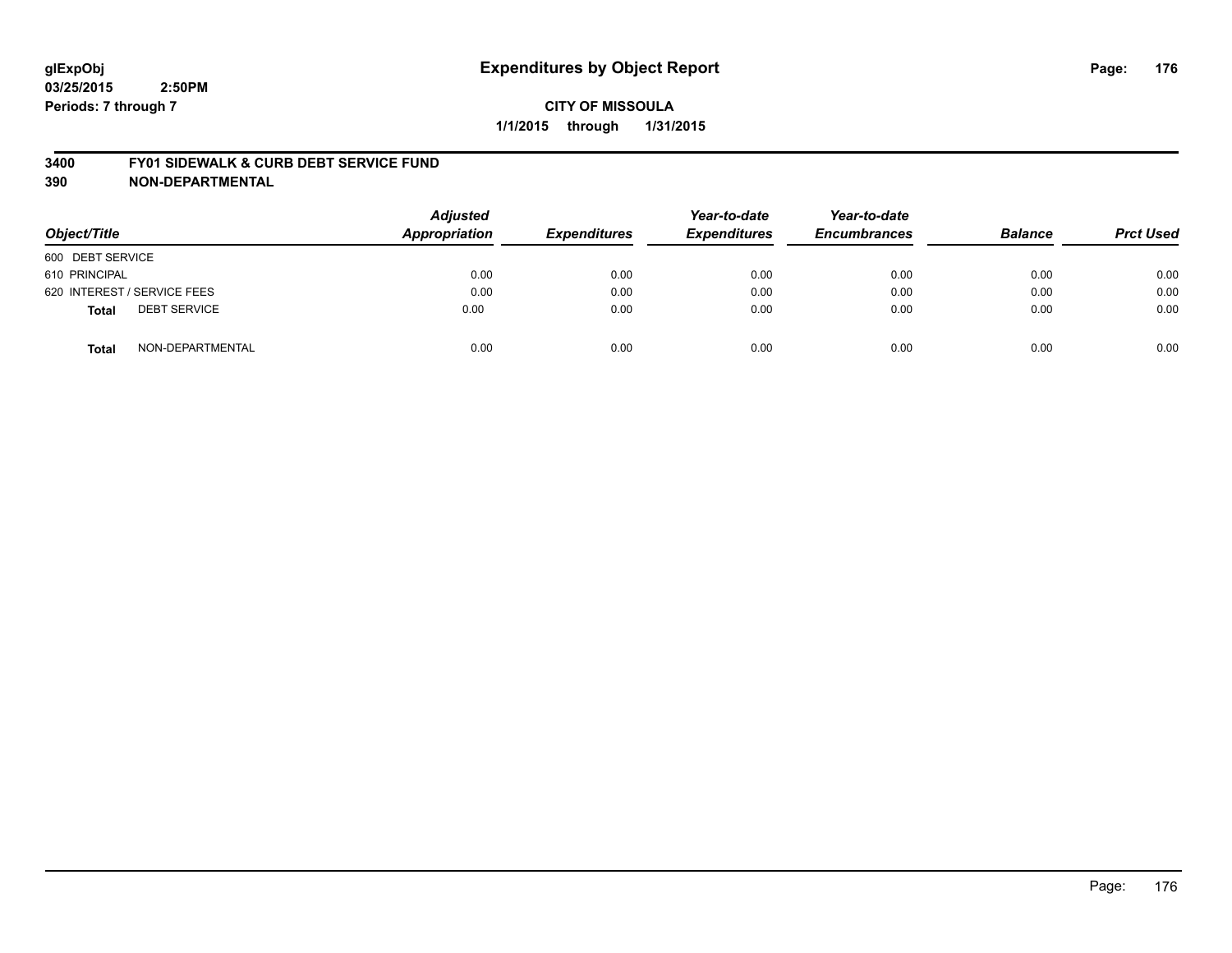**CITY OF MISSOULA 1/1/2015 through 1/31/2015**

# **3400 FY01 SIDEWALK & CURB DEBT SERVICE FUND**

| Object/Title     |                                              | <b>Adjusted</b><br>Appropriation | <b>Expenditures</b> | Year-to-date<br><b>Expenditures</b> | Year-to-date<br><b>Encumbrances</b> | <b>Balance</b> | <b>Prct Used</b> |
|------------------|----------------------------------------------|----------------------------------|---------------------|-------------------------------------|-------------------------------------|----------------|------------------|
| 600 DEBT SERVICE |                                              |                                  |                     |                                     |                                     |                |                  |
| 610 PRINCIPAL    |                                              | 0.00                             | 0.00                | 0.00                                | 0.00                                | 0.00           | 0.00             |
|                  | 620 INTEREST / SERVICE FEES                  | 0.00                             | 0.00                | 0.00                                | 0.00                                | 0.00           | 0.00             |
| <b>Total</b>     | <b>DEBT SERVICE</b>                          | 0.00                             | 0.00                | 0.00                                | 0.00                                | 0.00           | 0.00             |
| <b>Total</b>     | <b>FY01 SIDEWALK &amp; CURB DEBT SERVICE</b> | 0.00                             | 0.00                | 0.00                                | 0.00                                | 0.00           | 0.00             |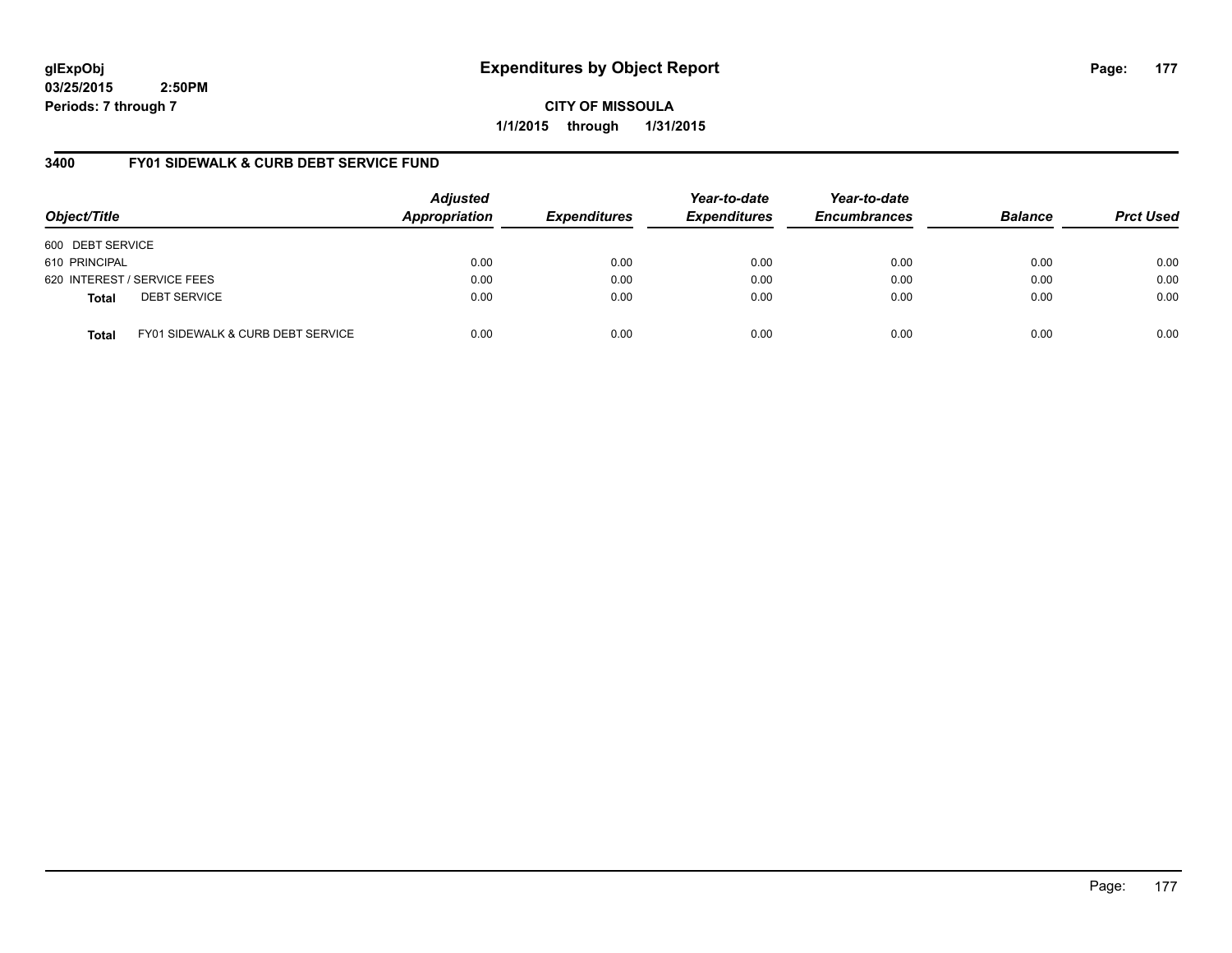#### **3410 FY02 SIDEWALK & CURB DEBT SERVICE FUND**

| Object/Title                        | <b>Adjusted</b><br><b>Appropriation</b> | <b>Expenditures</b> | Year-to-date<br><b>Expenditures</b> | Year-to-date<br><b>Encumbrances</b> | <b>Balance</b> | <b>Prct Used</b> |
|-------------------------------------|-----------------------------------------|---------------------|-------------------------------------|-------------------------------------|----------------|------------------|
| 600 DEBT SERVICE                    |                                         |                     |                                     |                                     |                |                  |
| 610 PRINCIPAL                       | 0.00                                    | 0.00                | 0.00                                | 0.00                                | 0.00           | 0.00             |
| 620 INTEREST / SERVICE FEES         | 0.00                                    | 0.00                | 350.00                              | 0.00                                | $-350.00$      | 0.00             |
| <b>DEBT SERVICE</b><br><b>Total</b> | 0.00                                    | 0.00                | 350.00                              | 0.00                                | $-350.00$      | 0.00             |
| NON-DEPARTMENTAL<br><b>Total</b>    | 0.00                                    | 0.00                | 350.00                              | 0.00                                | $-350.00$      | 0.00             |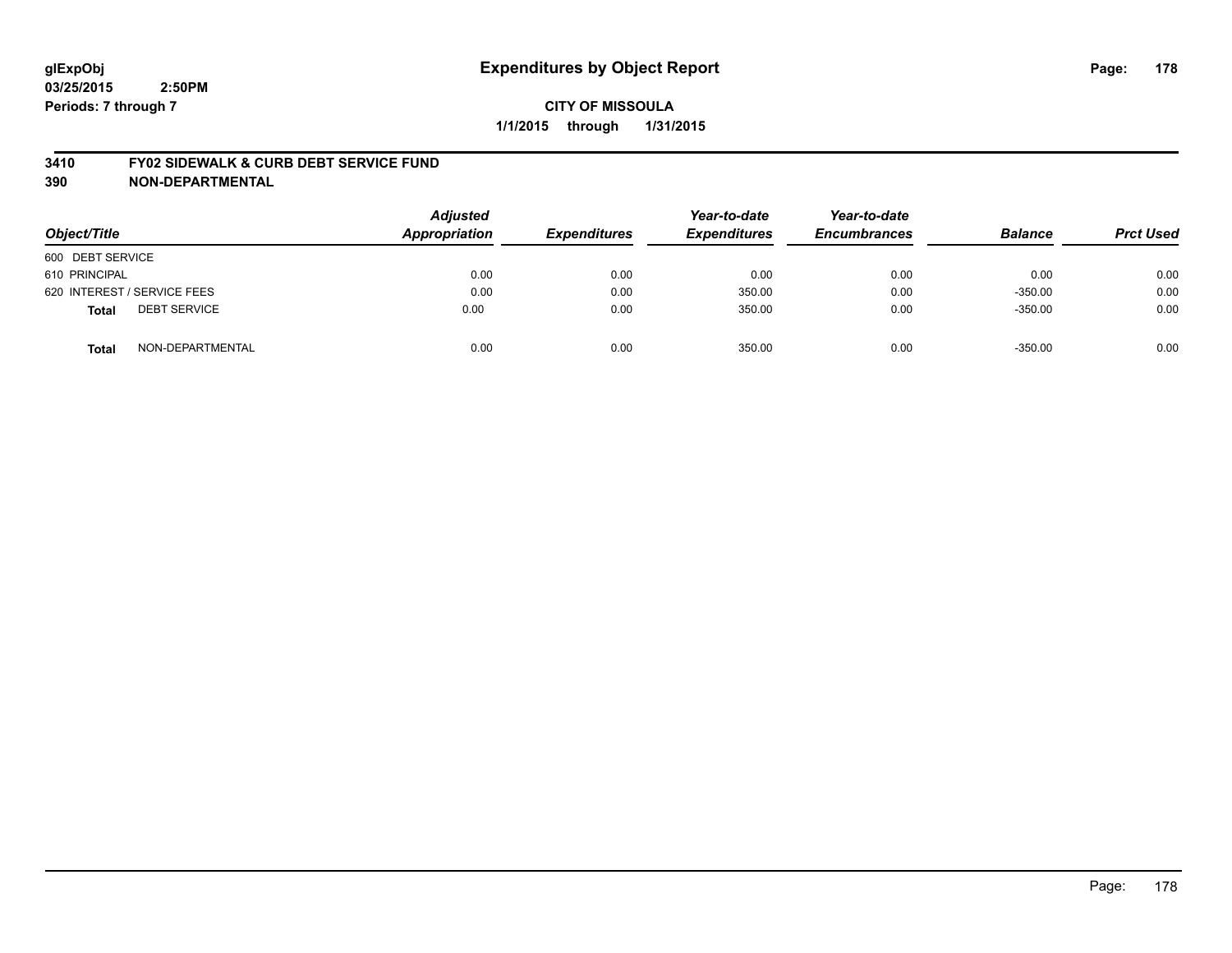**CITY OF MISSOULA 1/1/2015 through 1/31/2015**

# **3410 FY02 SIDEWALK & CURB DEBT SERVICE FUND**

| Object/Title     |                                   | <b>Adjusted</b><br>Appropriation | <b>Expenditures</b> | Year-to-date<br><b>Expenditures</b> | Year-to-date<br><b>Encumbrances</b> | <b>Balance</b> | <b>Prct Used</b> |
|------------------|-----------------------------------|----------------------------------|---------------------|-------------------------------------|-------------------------------------|----------------|------------------|
| 600 DEBT SERVICE |                                   |                                  |                     |                                     |                                     |                |                  |
| 610 PRINCIPAL    |                                   | 0.00                             | 0.00                | 0.00                                | 0.00                                | 0.00           | 0.00             |
|                  | 620 INTEREST / SERVICE FEES       | 0.00                             | 0.00                | 350.00                              | 0.00                                | $-350.00$      | 0.00             |
| <b>Total</b>     | <b>DEBT SERVICE</b>               | 0.00                             | 0.00                | 350.00                              | 0.00                                | $-350.00$      | 0.00             |
| <b>Total</b>     | FY02 SIDEWALK & CURB DEBT SERVICE | 0.00                             | 0.00                | 350.00                              | 0.00                                | $-350.00$      | 0.00             |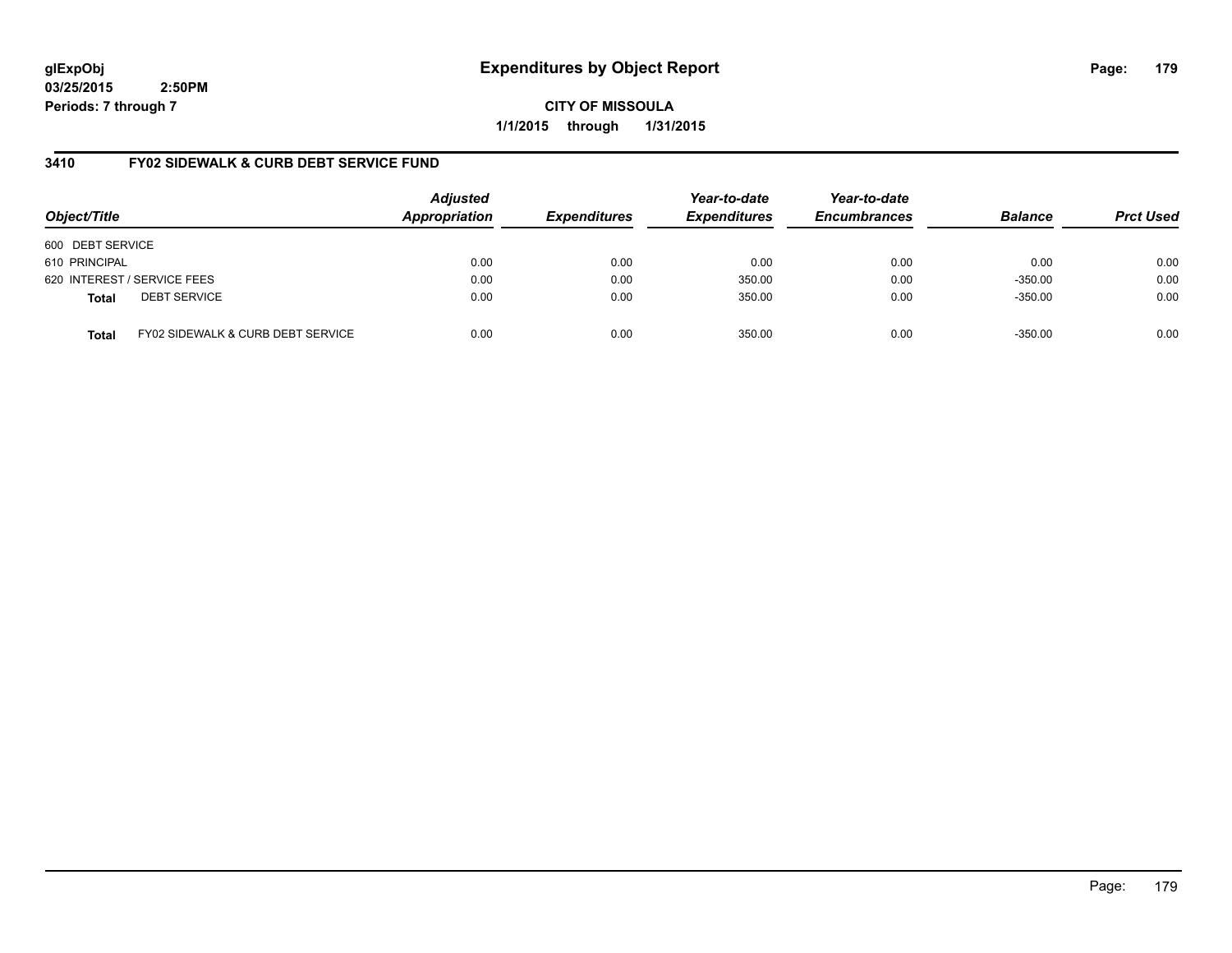#### **3420 FY03 SIDEWALK & CURB DEBT SERVICE**

|                             |                           | <b>Adjusted</b>      |                     | Year-to-date        | Year-to-date        |                |                  |
|-----------------------------|---------------------------|----------------------|---------------------|---------------------|---------------------|----------------|------------------|
| Object/Title                |                           | <b>Appropriation</b> | <b>Expenditures</b> | <b>Expenditures</b> | <b>Encumbrances</b> | <b>Balance</b> | <b>Prct Used</b> |
| 500 FIXED CHARGES           |                           |                      |                     |                     |                     |                |                  |
|                             | 550 MERCHANT SERVICE FEES | 0.00                 | 0.00                | 0.00                | 0.00                | 0.00           | 0.00             |
| <b>Total</b>                | <b>FIXED CHARGES</b>      | 0.00                 | 0.00                | 0.00                | 0.00                | 0.00           | 0.00             |
| 600 DEBT SERVICE            |                           |                      |                     |                     |                     |                |                  |
| 610 PRINCIPAL               |                           | 25,000.00            | 0.00                | 0.00                | 0.00                | 25,000.00      | 0.00             |
| 620 INTEREST / SERVICE FEES |                           | 1.300.00             | 0.00                | 825.00              | 0.00                | 475.00         | 63.46            |
| <b>Total</b>                | <b>DEBT SERVICE</b>       | 26.300.00            | 0.00                | 825.00              | 0.00                | 25.475.00      | 3.14             |
| <b>Total</b>                | NON-DEPARTMENTAL          | 26.300.00            | 0.00                | 825.00              | 0.00                | 25.475.00      | 3.14             |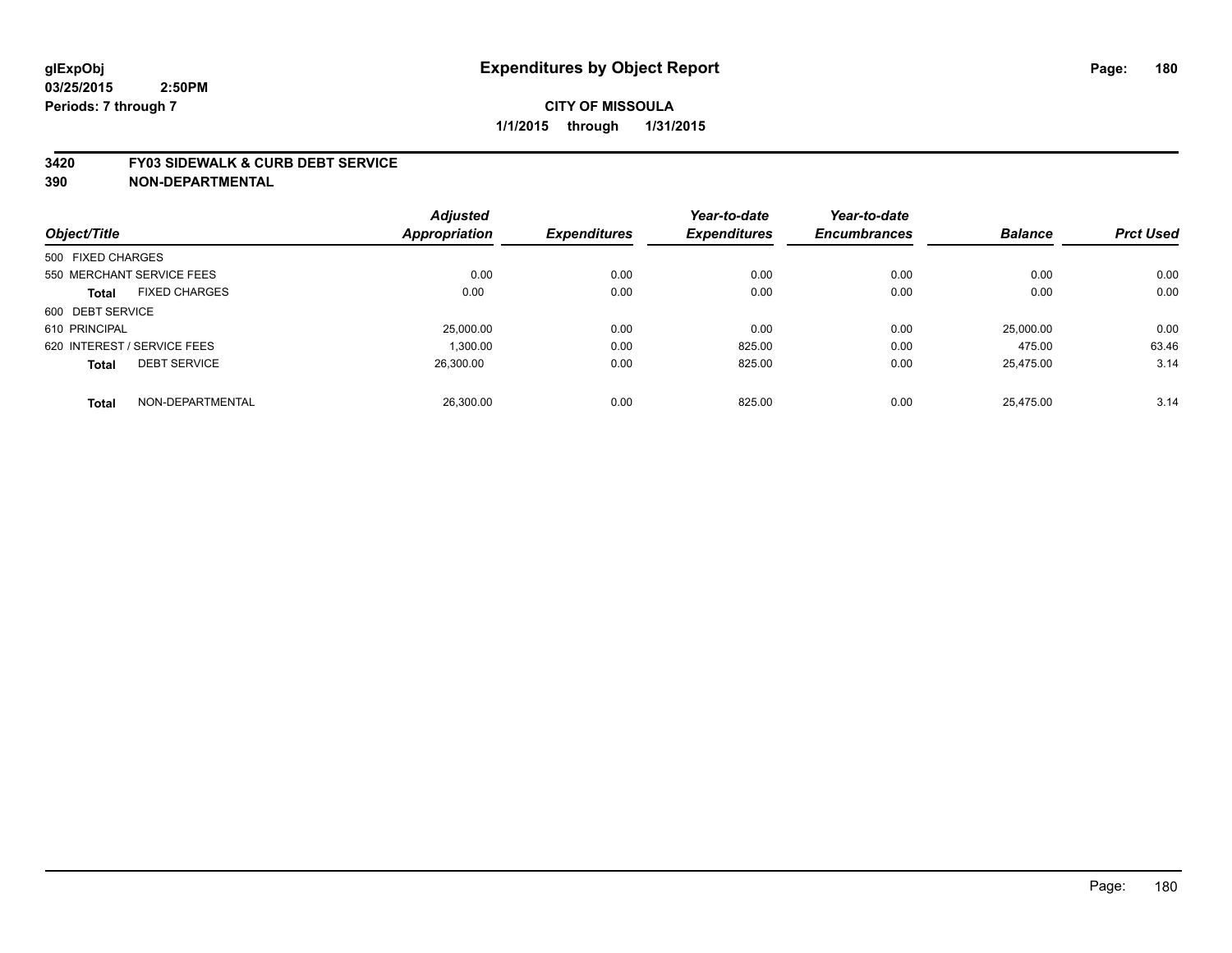# **CITY OF MISSOULA 1/1/2015 through 1/31/2015**

## **3420 FY03 SIDEWALK & CURB DEBT SERVICE**

| Object/Title      |                                              | <b>Adjusted</b><br><b>Appropriation</b> | <b>Expenditures</b> | Year-to-date<br><b>Expenditures</b> | Year-to-date<br><b>Encumbrances</b> | <b>Balance</b> | <b>Prct Used</b> |
|-------------------|----------------------------------------------|-----------------------------------------|---------------------|-------------------------------------|-------------------------------------|----------------|------------------|
| 500 FIXED CHARGES |                                              |                                         |                     |                                     |                                     |                |                  |
|                   | 550 MERCHANT SERVICE FEES                    | 0.00                                    | 0.00                | 0.00                                | 0.00                                | 0.00           | 0.00             |
| <b>Total</b>      | <b>FIXED CHARGES</b>                         | 0.00                                    | 0.00                | 0.00                                | 0.00                                | 0.00           | 0.00             |
| 600 DEBT SERVICE  |                                              |                                         |                     |                                     |                                     |                |                  |
| 610 PRINCIPAL     |                                              | 25.000.00                               | 0.00                | 0.00                                | 0.00                                | 25.000.00      | 0.00             |
|                   | 620 INTEREST / SERVICE FEES                  | 1.300.00                                | 0.00                | 825.00                              | 0.00                                | 475.00         | 63.46            |
| <b>Total</b>      | <b>DEBT SERVICE</b>                          | 26.300.00                               | 0.00                | 825.00                              | 0.00                                | 25.475.00      | 3.14             |
| <b>Total</b>      | <b>FY03 SIDEWALK &amp; CURB DEBT SERVICE</b> | 26,300.00                               | 0.00                | 825.00                              | 0.00                                | 25.475.00      | 3.14             |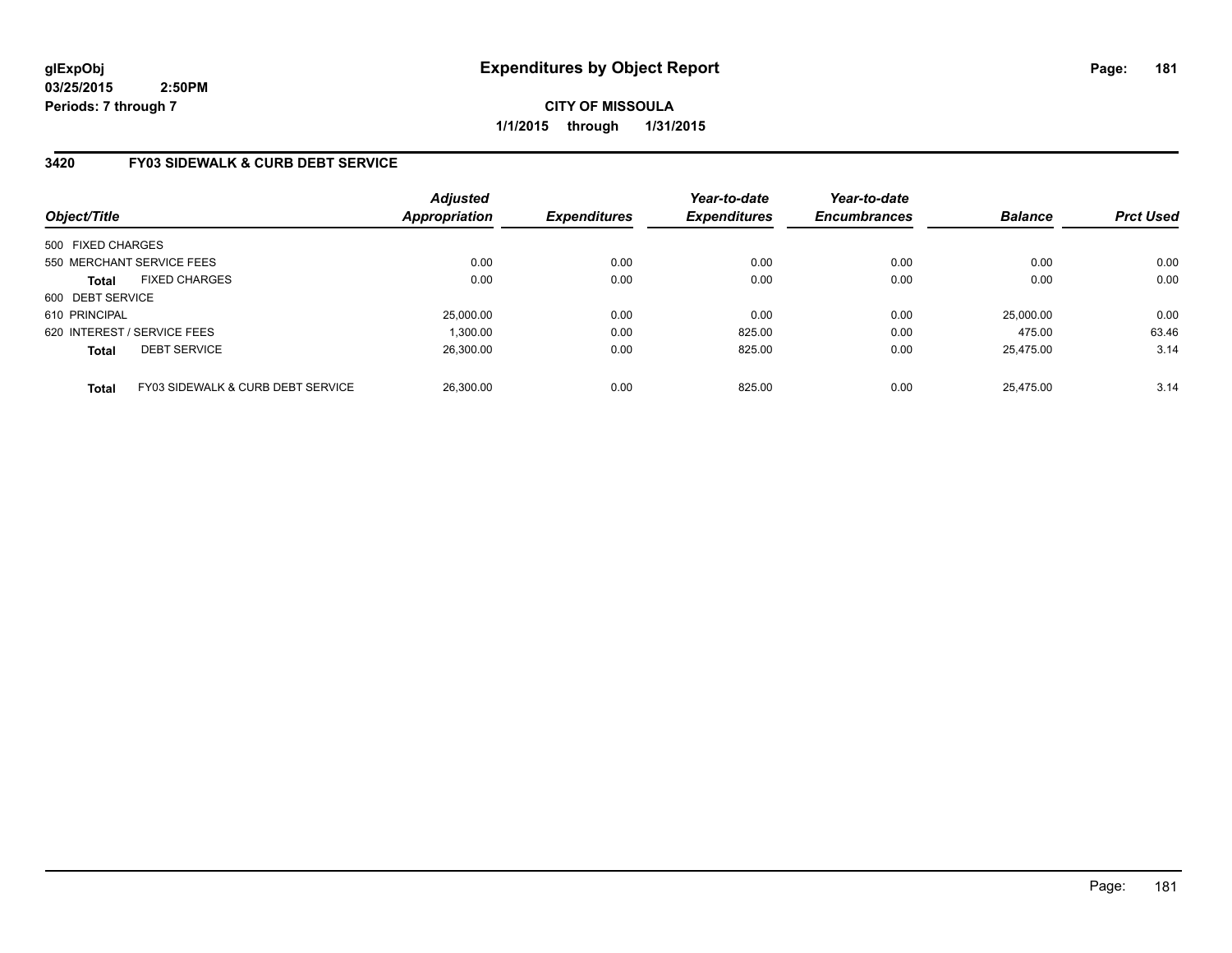## **CITY OF MISSOULA 1/1/2015 through 1/31/2015**

#### **3430 FY04 SIDEWALK CURB DEBT SERVICE**

| Object/Title                        | <b>Adjusted</b><br>Appropriation | <b>Expenditures</b> | Year-to-date<br><b>Expenditures</b> | Year-to-date<br><b>Encumbrances</b> | <b>Balance</b> | <b>Prct Used</b> |
|-------------------------------------|----------------------------------|---------------------|-------------------------------------|-------------------------------------|----------------|------------------|
| 600 DEBT SERVICE                    |                                  |                     |                                     |                                     |                |                  |
| 610 PRINCIPAL                       | 10,000.00                        | 0.00                | 0.00                                | 0.00                                | 10,000.00      | 0.00             |
| 620 INTEREST / SERVICE FEES         | 1.295.00                         | 0.00                | 822.50                              | 0.00                                | 472.50         | 63.51            |
| <b>DEBT SERVICE</b><br><b>Total</b> | 11,295.00                        | 0.00                | 822.50                              | 0.00                                | 10,472.50      | 7.28             |
| NON-DEPARTMENTAL<br><b>Total</b>    | 11,295.00                        | 0.00                | 822.50                              | 0.00                                | 10.472.50      | 7.28             |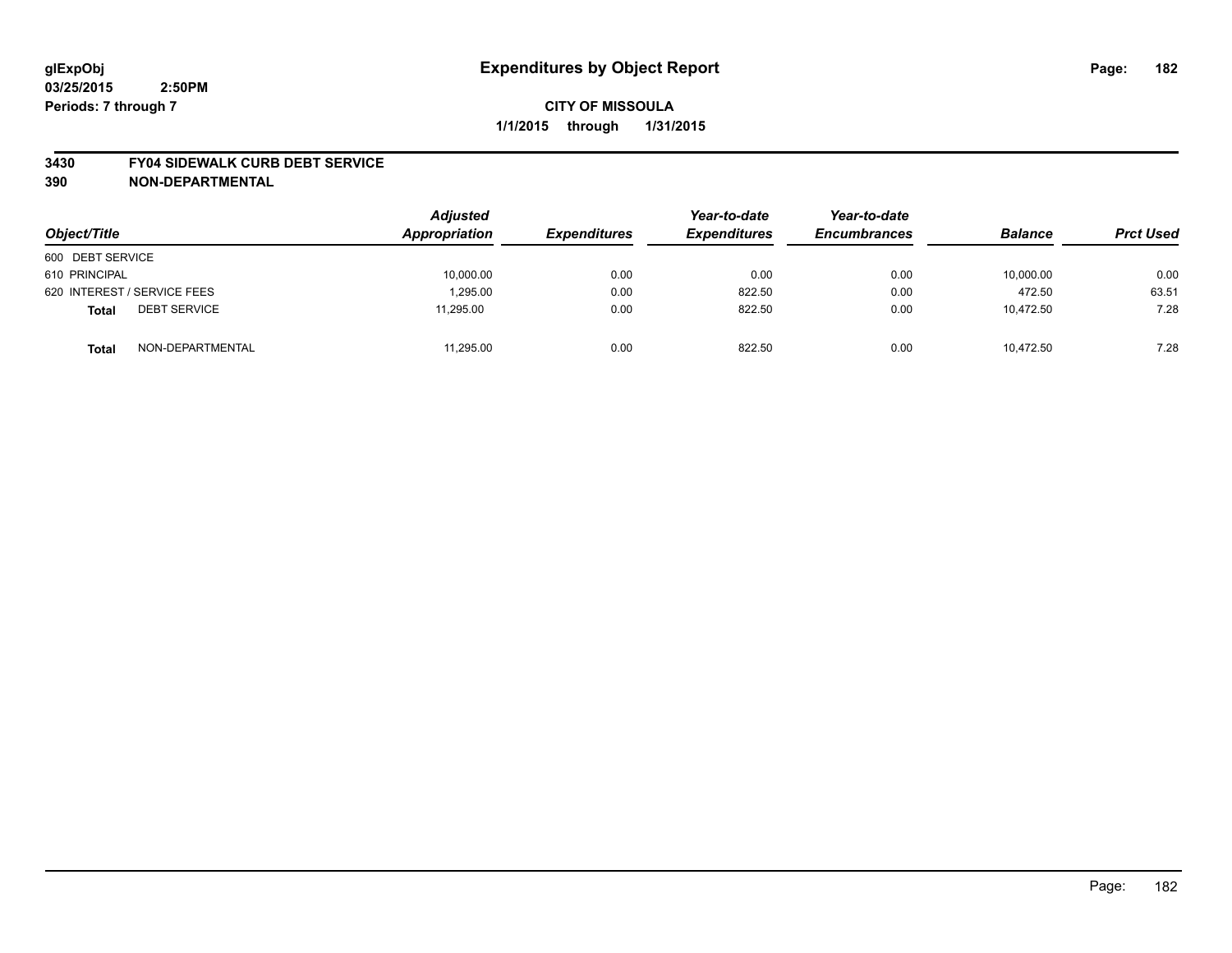**CITY OF MISSOULA 1/1/2015 through 1/31/2015**

## **3430 FY04 SIDEWALK CURB DEBT SERVICE**

| Object/Title     |                                        | <b>Adjusted</b><br>Appropriation | <b>Expenditures</b> | Year-to-date<br><b>Expenditures</b> | Year-to-date<br><b>Encumbrances</b> | <b>Balance</b> | <b>Prct Used</b> |
|------------------|----------------------------------------|----------------------------------|---------------------|-------------------------------------|-------------------------------------|----------------|------------------|
| 600 DEBT SERVICE |                                        |                                  |                     |                                     |                                     |                |                  |
| 610 PRINCIPAL    |                                        | 10,000.00                        | 0.00                | 0.00                                | 0.00                                | 10,000.00      | 0.00             |
|                  | 620 INTEREST / SERVICE FEES            | 1,295.00                         | 0.00                | 822.50                              | 0.00                                | 472.50         | 63.51            |
| <b>Total</b>     | <b>DEBT SERVICE</b>                    | 11.295.00                        | 0.00                | 822.50                              | 0.00                                | 10.472.50      | 7.28             |
| <b>Total</b>     | <b>FY04 SIDEWALK CURB DEBT SERVICE</b> | 11.295.00                        | 0.00                | 822.50                              | 0.00                                | 10.472.50      | 7.28             |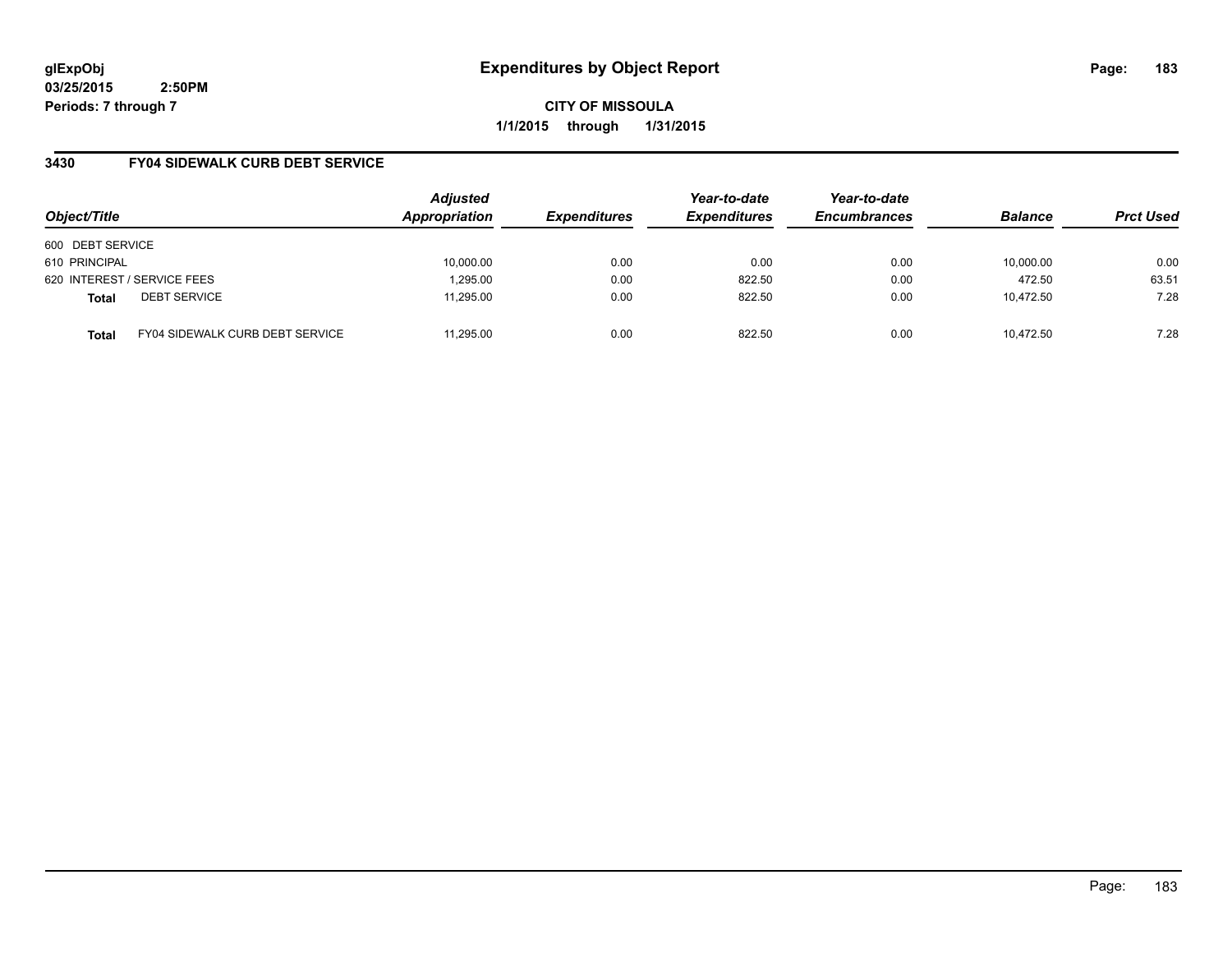**3440 FY 05 SIDEWALK AND CURB**

| Object/Title                        | <b>Adjusted</b><br><b>Appropriation</b> | <i><b>Expenditures</b></i> | Year-to-date<br><b>Expenditures</b> | Year-to-date<br><b>Encumbrances</b> | <b>Balance</b> | <b>Prct Used</b> |
|-------------------------------------|-----------------------------------------|----------------------------|-------------------------------------|-------------------------------------|----------------|------------------|
| 600 DEBT SERVICE                    |                                         |                            |                                     |                                     |                |                  |
| 610 PRINCIPAL                       | 35,000.00                               | 0.00                       | 0.00                                | 0.00                                | 35,000.00      | 0.00             |
| 620 INTEREST / SERVICE FEES         | 5.163.00                                | 0.00                       | 2.756.25                            | 0.00                                | 2.406.75       | 53.38            |
| <b>DEBT SERVICE</b><br><b>Total</b> | 40.163.00                               | 0.00                       | 2.756.25                            | 0.00                                | 37.406.75      | 6.86             |
| NON-DEPARTMENTAL<br><b>Total</b>    | 40,163.00                               | 0.00                       | 2.756.25                            | 0.00                                | 37,406.75      | 6.86             |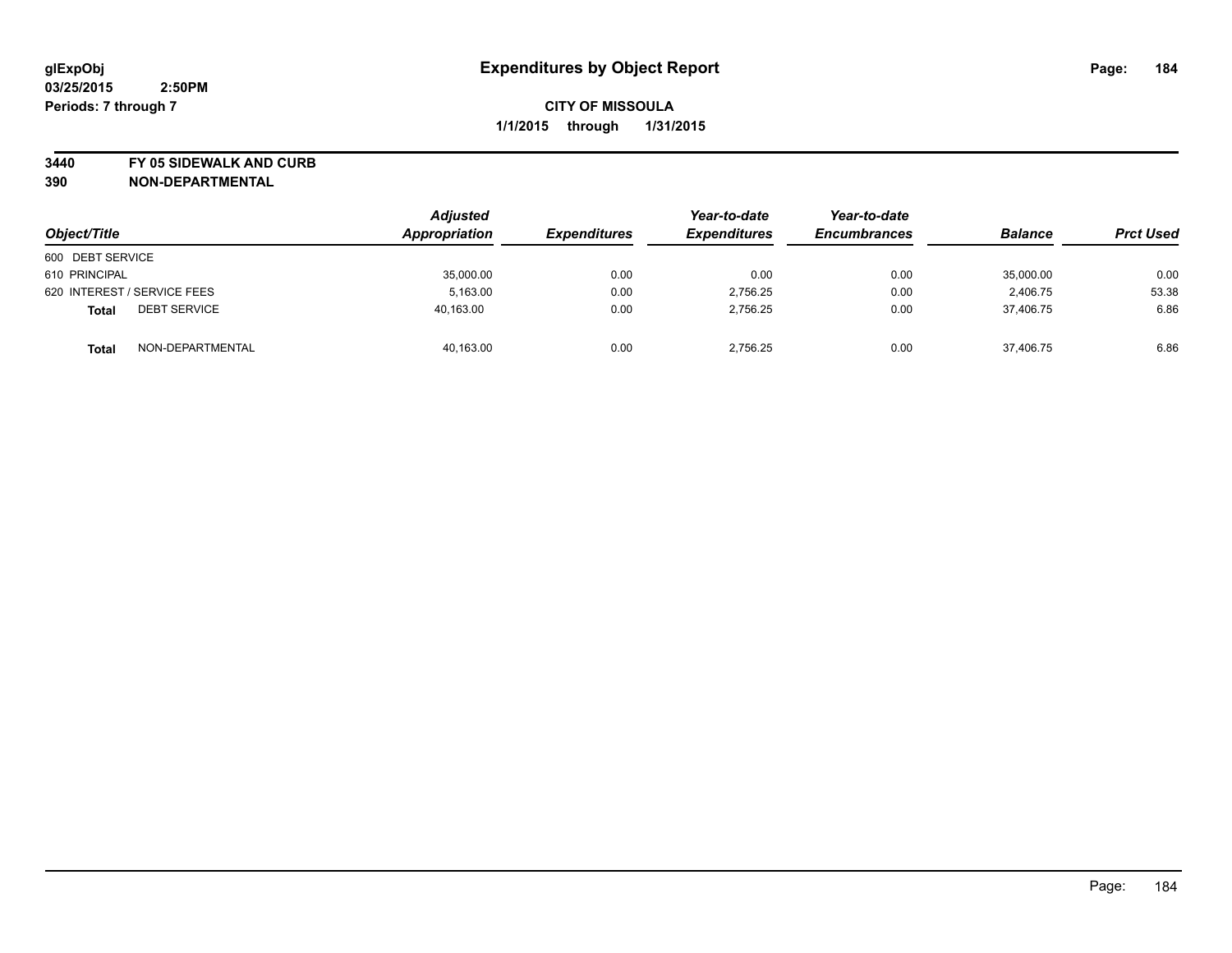**CITY OF MISSOULA 1/1/2015 through 1/31/2015**

#### **3440 FY 05 SIDEWALK AND CURB**

| Object/Title                            | <b>Adjusted</b><br>Appropriation | <b>Expenditures</b> | Year-to-date<br><b>Expenditures</b> | Year-to-date<br><b>Encumbrances</b> | <b>Balance</b> | <b>Prct Used</b> |
|-----------------------------------------|----------------------------------|---------------------|-------------------------------------|-------------------------------------|----------------|------------------|
| 600 DEBT SERVICE                        |                                  |                     |                                     |                                     |                |                  |
| 610 PRINCIPAL                           | 35,000.00                        | 0.00                | 0.00                                | 0.00                                | 35,000.00      | 0.00             |
| 620 INTEREST / SERVICE FEES             | 5,163.00                         | 0.00                | 2,756.25                            | 0.00                                | 2,406.75       | 53.38            |
| <b>DEBT SERVICE</b><br><b>Total</b>     | 40,163.00                        | 0.00                | 2,756.25                            | 0.00                                | 37.406.75      | 6.86             |
| FY 05 SIDEWALK AND CURB<br><b>Total</b> | 40,163.00                        | 0.00                | 2.756.25                            | 0.00                                | 37.406.75      | 6.86             |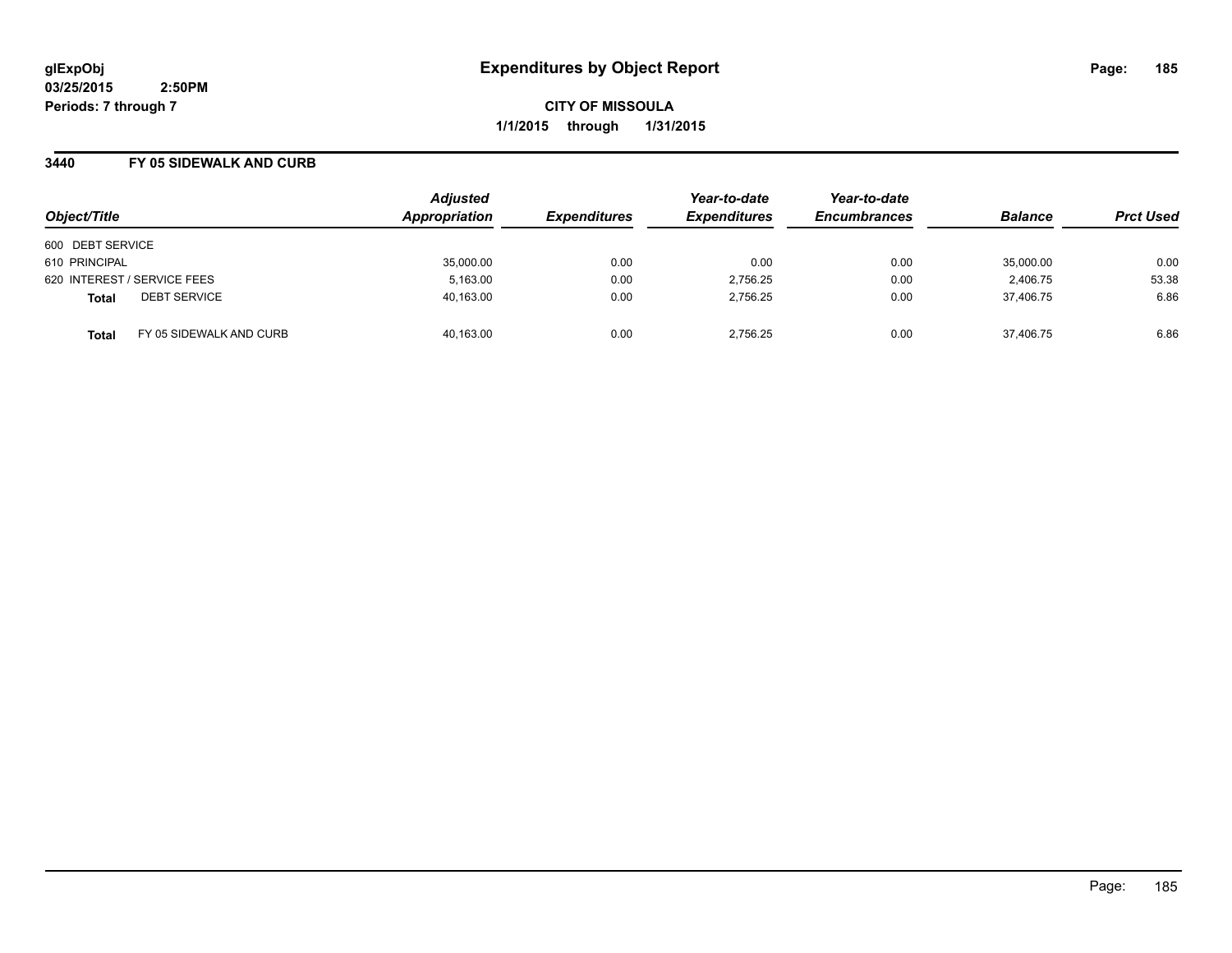**3450 FY 06 SIDEWALK AND CURB**

| Object/Title                        | <b>Adjusted</b><br>Appropriation | <i><b>Expenditures</b></i> | Year-to-date<br><b>Expenditures</b> | Year-to-date<br><b>Encumbrances</b> | <b>Balance</b> | <b>Prct Used</b> |
|-------------------------------------|----------------------------------|----------------------------|-------------------------------------|-------------------------------------|----------------|------------------|
| 600 DEBT SERVICE                    |                                  |                            |                                     |                                     |                |                  |
| 610 PRINCIPAL                       | 25,000.00                        | 0.00                       | 0.00                                | 0.00                                | 25,000.00      | 0.00             |
| 620 INTEREST / SERVICE FEES         | 4,569.00                         | 0.00                       | 2,109.38                            | 0.00                                | 2.459.62       | 46.17            |
| <b>DEBT SERVICE</b><br><b>Total</b> | 29,569.00                        | 0.00                       | 2,109.38                            | 0.00                                | 27.459.62      | 7.13             |
| NON-DEPARTMENTAL<br><b>Total</b>    | 29,569.00                        | 0.00                       | 2,109.38                            | 0.00                                | 27.459.62      | 7.13             |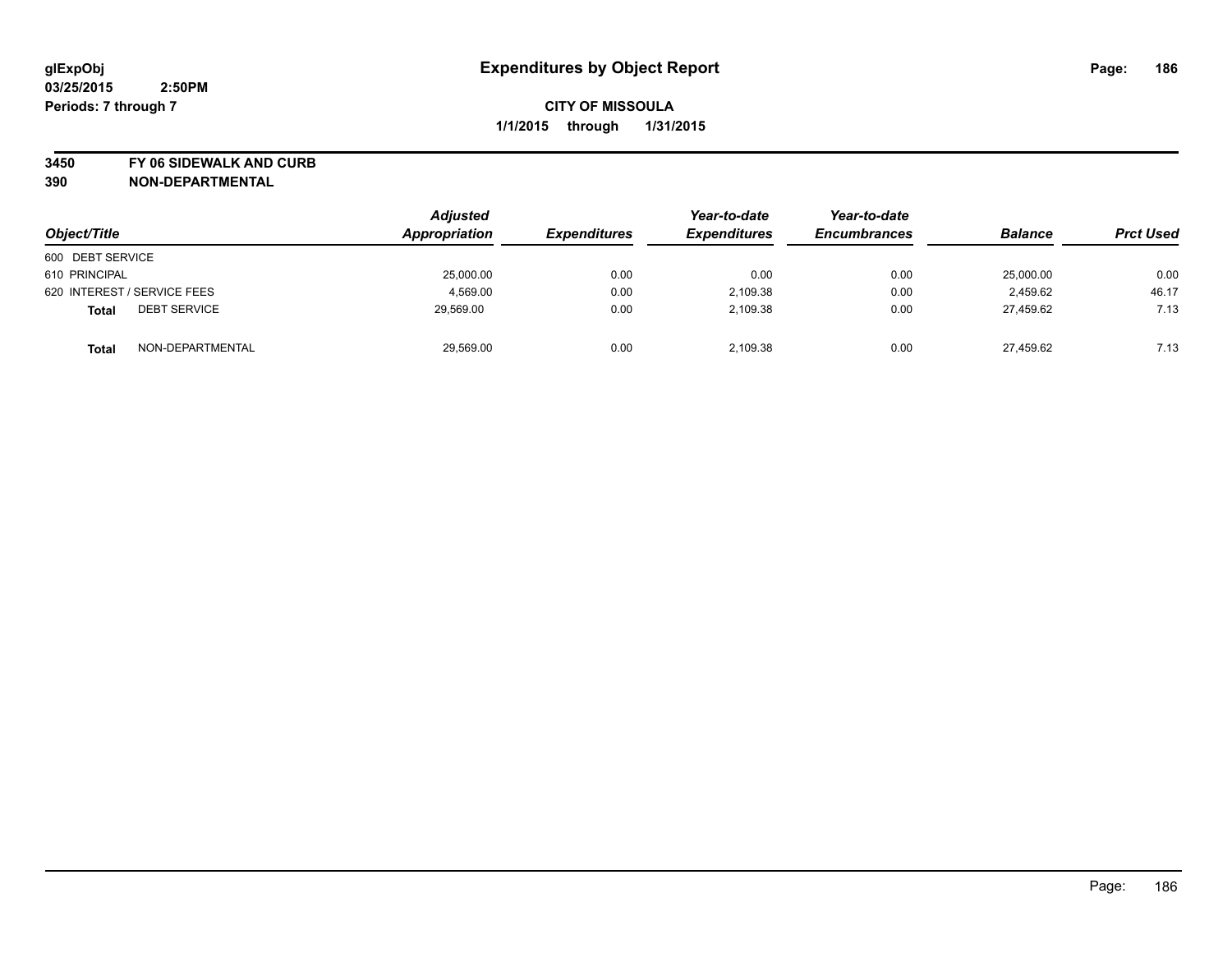**CITY OF MISSOULA 1/1/2015 through 1/31/2015**

### **3450 FY 06 SIDEWALK AND CURB**

| Object/Title     |                             | <b>Adjusted</b><br>Appropriation | <b>Expenditures</b> | Year-to-date<br><b>Expenditures</b> | Year-to-date<br><b>Encumbrances</b> | <b>Balance</b> | <b>Prct Used</b> |
|------------------|-----------------------------|----------------------------------|---------------------|-------------------------------------|-------------------------------------|----------------|------------------|
| 600 DEBT SERVICE |                             |                                  |                     |                                     |                                     |                |                  |
| 610 PRINCIPAL    |                             | 25,000.00                        | 0.00                | 0.00                                | 0.00                                | 25,000.00      | 0.00             |
|                  | 620 INTEREST / SERVICE FEES | 4,569.00                         | 0.00                | 2,109.38                            | 0.00                                | 2,459.62       | 46.17            |
| <b>Total</b>     | <b>DEBT SERVICE</b>         | 29,569.00                        | 0.00                | 2.109.38                            | 0.00                                | 27.459.62      | 7.13             |
| <b>Total</b>     | FY 06 SIDEWALK AND CURB     | 29,569.00                        | 0.00                | 2.109.38                            | 0.00                                | 27,459.62      | 7.13             |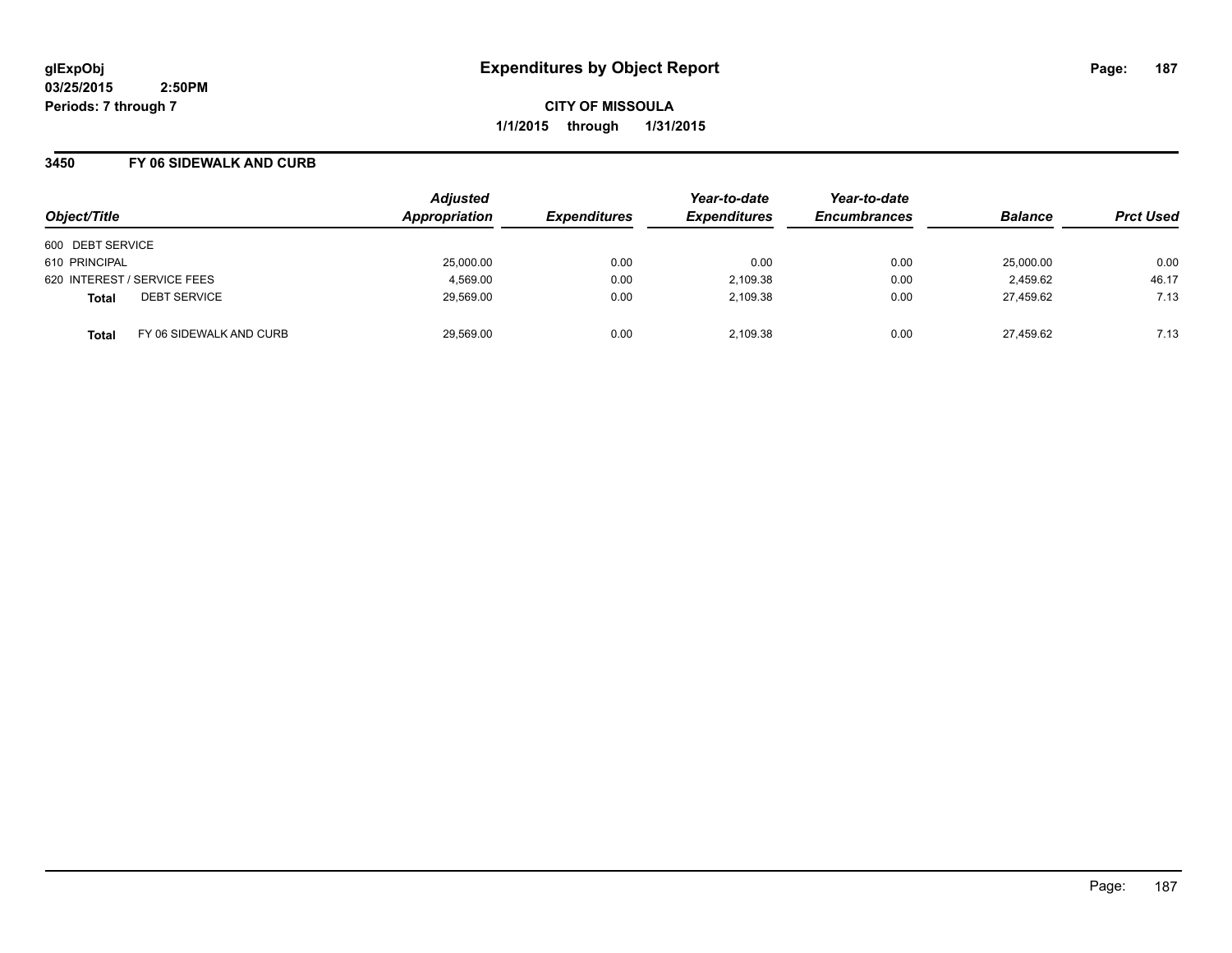#### **3460 FY07 SIDEWALK AND CURB DEBT**

| Object/Title                        | <b>Adjusted</b><br>Appropriation | <b>Expenditures</b> | Year-to-date<br><b>Expenditures</b> | Year-to-date<br><b>Encumbrances</b> | <b>Balance</b> | <b>Prct Used</b> |
|-------------------------------------|----------------------------------|---------------------|-------------------------------------|-------------------------------------|----------------|------------------|
| 600 DEBT SERVICE                    |                                  |                     |                                     |                                     |                |                  |
| 610 PRINCIPAL                       | 75,000.00                        | 0.00                | 0.00                                | 0.00                                | 75,000.00      | 0.00             |
| 620 INTEREST / SERVICE FEES         | 17,110.00                        | 0.00                | 8.730.00                            | 0.00                                | 8,380.00       | 51.02            |
| <b>DEBT SERVICE</b><br><b>Total</b> | 92.110.00                        | 0.00                | 8.730.00                            | 0.00                                | 83.380.00      | 9.48             |
| NON-DEPARTMENTAL<br><b>Total</b>    | 92,110.00                        | 0.00                | 8,730.00                            | 0.00                                | 83,380.00      | 9.48             |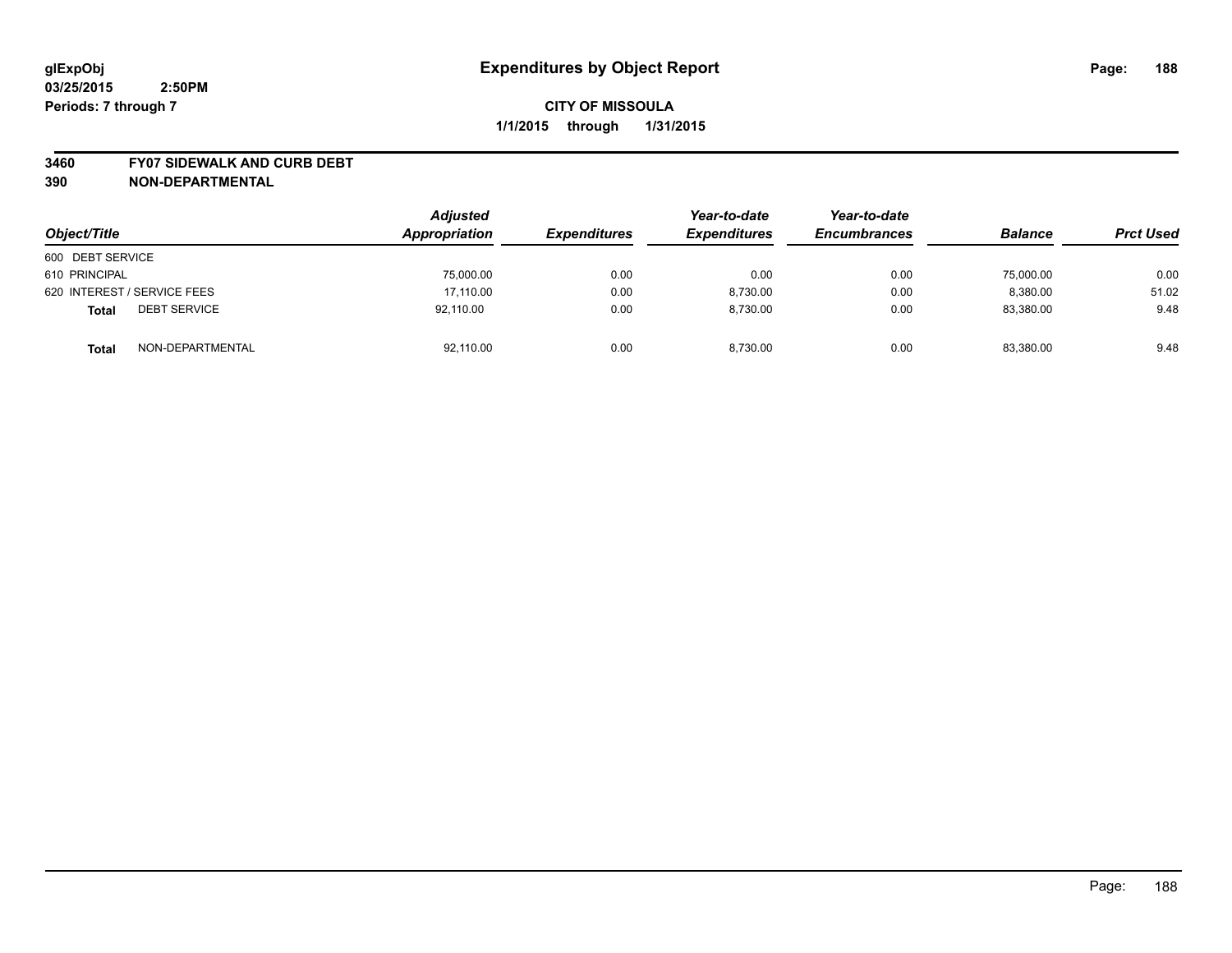**CITY OF MISSOULA 1/1/2015 through 1/31/2015**

### **3460 FY07 SIDEWALK AND CURB DEBT**

| Object/Title                                       | <b>Adjusted</b><br>Appropriation | <b>Expenditures</b> | Year-to-date<br><b>Expenditures</b> | Year-to-date<br><b>Encumbrances</b> | <b>Balance</b> | <b>Prct Used</b> |
|----------------------------------------------------|----------------------------------|---------------------|-------------------------------------|-------------------------------------|----------------|------------------|
| 600 DEBT SERVICE                                   |                                  |                     |                                     |                                     |                |                  |
| 610 PRINCIPAL                                      | 75,000.00                        | 0.00                | 0.00                                | 0.00                                | 75,000.00      | 0.00             |
| 620 INTEREST / SERVICE FEES                        | 17,110.00                        | 0.00                | 8,730.00                            | 0.00                                | 8,380.00       | 51.02            |
| <b>DEBT SERVICE</b><br><b>Total</b>                | 92,110.00                        | 0.00                | 8.730.00                            | 0.00                                | 83,380.00      | 9.48             |
| <b>FY07 SIDEWALK AND CURB DEBT</b><br><b>Total</b> | 92,110.00                        | 0.00                | 8.730.00                            | 0.00                                | 83,380.00      | 9.48             |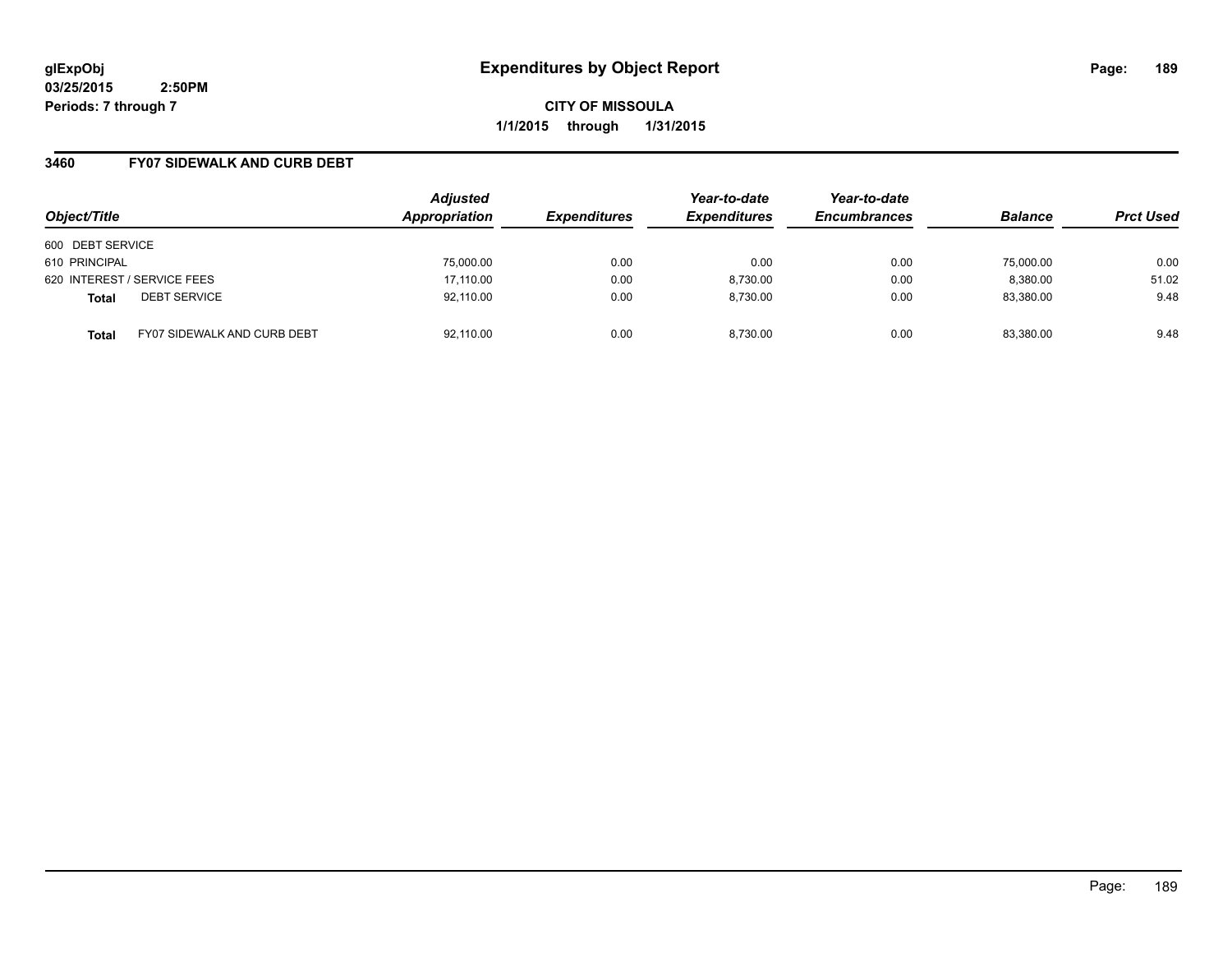#### **3461 SERIES 2008A SIDEWALK AND CURB**

#### **280 PUBLIC WORKS ADMIN/ENGINEERING**

| Object/Title                            | <b>Adjusted</b><br>Appropriation | <b>Expenditures</b> | Year-to-date<br><b>Expenditures</b> | Year-to-date<br><b>Encumbrances</b> | <b>Balance</b> | <b>Prct Used</b> |
|-----------------------------------------|----------------------------------|---------------------|-------------------------------------|-------------------------------------|----------------|------------------|
| 800 OTHER OBJECTS                       |                                  |                     |                                     |                                     |                |                  |
| 820 TRANSFERS TO OTHER FUNDS            | 0.00                             | 0.00                | 0.00                                | 0.00                                | 0.00           | 0.00             |
| OTHER OBJECTS<br>Total                  | 0.00                             | 0.00                | 0.00                                | 0.00                                | 0.00           | 0.00             |
| PUBLIC WORKS ADMIN/ENGINEERING<br>Total | 0.00                             | 0.00                | 0.00                                | 0.00                                | 0.00           | 0.00             |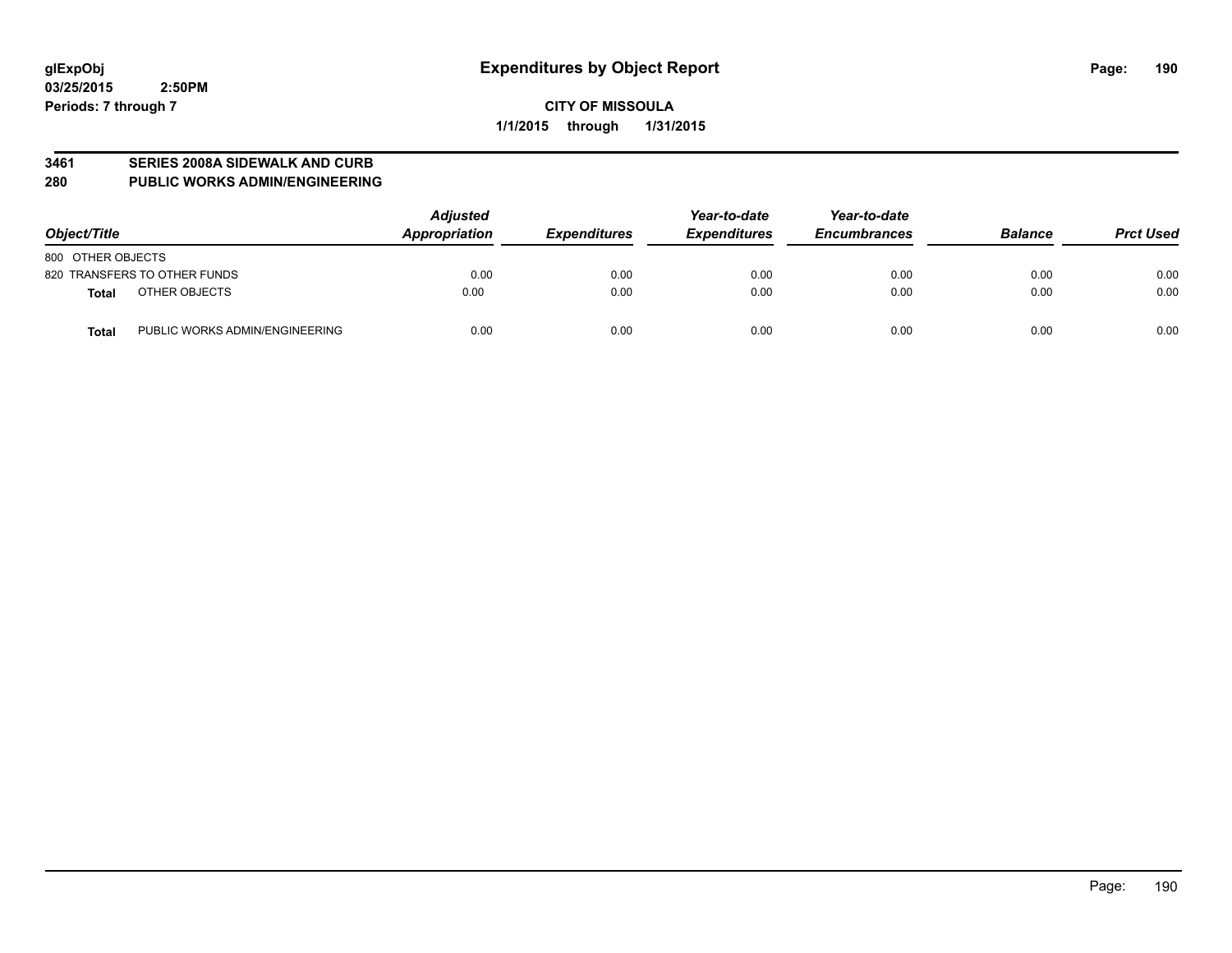#### **3461 SERIES 2008A SIDEWALK AND CURB**

|                                     | <b>Adjusted</b> |                     | Year-to-date        | Year-to-date        |                |                  |
|-------------------------------------|-----------------|---------------------|---------------------|---------------------|----------------|------------------|
| Object/Title                        | Appropriation   | <b>Expenditures</b> | <b>Expenditures</b> | <b>Encumbrances</b> | <b>Balance</b> | <b>Prct Used</b> |
| 600 DEBT SERVICE                    |                 |                     |                     |                     |                |                  |
| 610 PRINCIPAL                       | 50,000.00       | 0.00                | 0.00                | 0.00                | 50.000.00      | 0.00             |
| 620 INTEREST / SERVICE FEES         | 12.213.00       | 0.00                | 5.931.25            | 0.00                | 6,281.75       | 48.57            |
| <b>DEBT SERVICE</b><br><b>Total</b> | 62.213.00       | 0.00                | 5,931.25            | 0.00                | 56,281.75      | 9.53             |
| 800 OTHER OBJECTS                   |                 |                     |                     |                     |                |                  |
| 820 TRANSFERS TO OTHER FUNDS        | 0.00            | 0.00                | 0.00                | 0.00                | 0.00           | 0.00             |
| OTHER OBJECTS<br><b>Total</b>       | 0.00            | 0.00                | 0.00                | 0.00                | 0.00           | 0.00             |
| NON-DEPARTMENTAL<br><b>Total</b>    | 62.213.00       | 0.00                | 5,931.25            | 0.00                | 56.281.75      | 9.53             |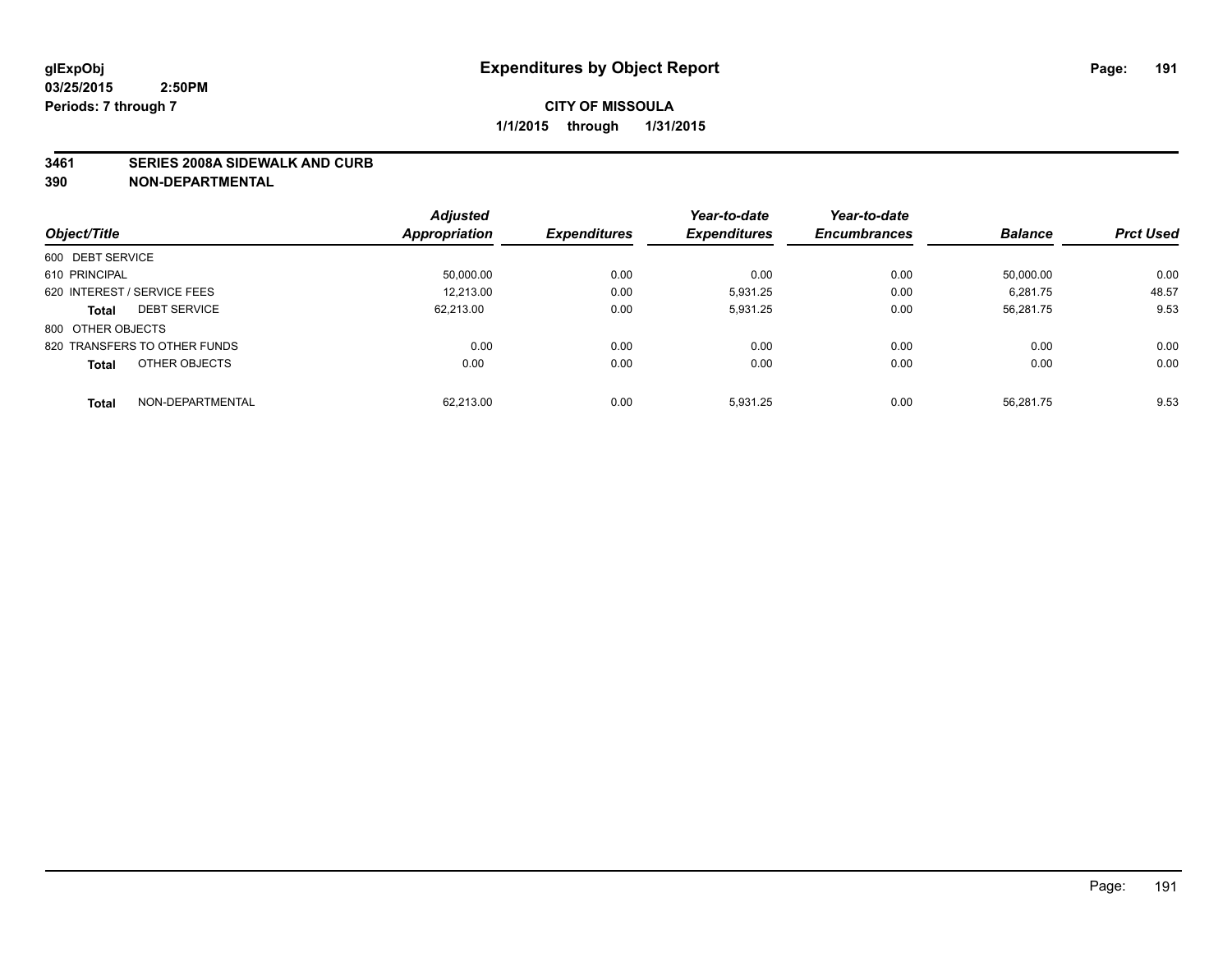**CITY OF MISSOULA 1/1/2015 through 1/31/2015**

## **3461 SERIES 2008A SIDEWALK AND CURB**

|                   |                                | <b>Adjusted</b> |                            | Year-to-date        | Year-to-date        |                |                  |
|-------------------|--------------------------------|-----------------|----------------------------|---------------------|---------------------|----------------|------------------|
| Object/Title      |                                | Appropriation   | <i><b>Expenditures</b></i> | <b>Expenditures</b> | <b>Encumbrances</b> | <b>Balance</b> | <b>Prct Used</b> |
| 600 DEBT SERVICE  |                                |                 |                            |                     |                     |                |                  |
| 610 PRINCIPAL     |                                | 50,000.00       | 0.00                       | 0.00                | 0.00                | 50.000.00      | 0.00             |
|                   | 620 INTEREST / SERVICE FEES    | 12.213.00       | 0.00                       | 5.931.25            | 0.00                | 6.281.75       | 48.57            |
| <b>Total</b>      | <b>DEBT SERVICE</b>            | 62,213.00       | 0.00                       | 5,931.25            | 0.00                | 56,281.75      | 9.53             |
| 800 OTHER OBJECTS |                                |                 |                            |                     |                     |                |                  |
|                   | 820 TRANSFERS TO OTHER FUNDS   | 0.00            | 0.00                       | 0.00                | 0.00                | 0.00           | 0.00             |
| <b>Total</b>      | OTHER OBJECTS                  | 0.00            | 0.00                       | 0.00                | 0.00                | 0.00           | 0.00             |
| <b>Total</b>      | SERIES 2008A SIDEWALK AND CURB | 62.213.00       | 0.00                       | 5.931.25            | 0.00                | 56.281.75      | 9.53             |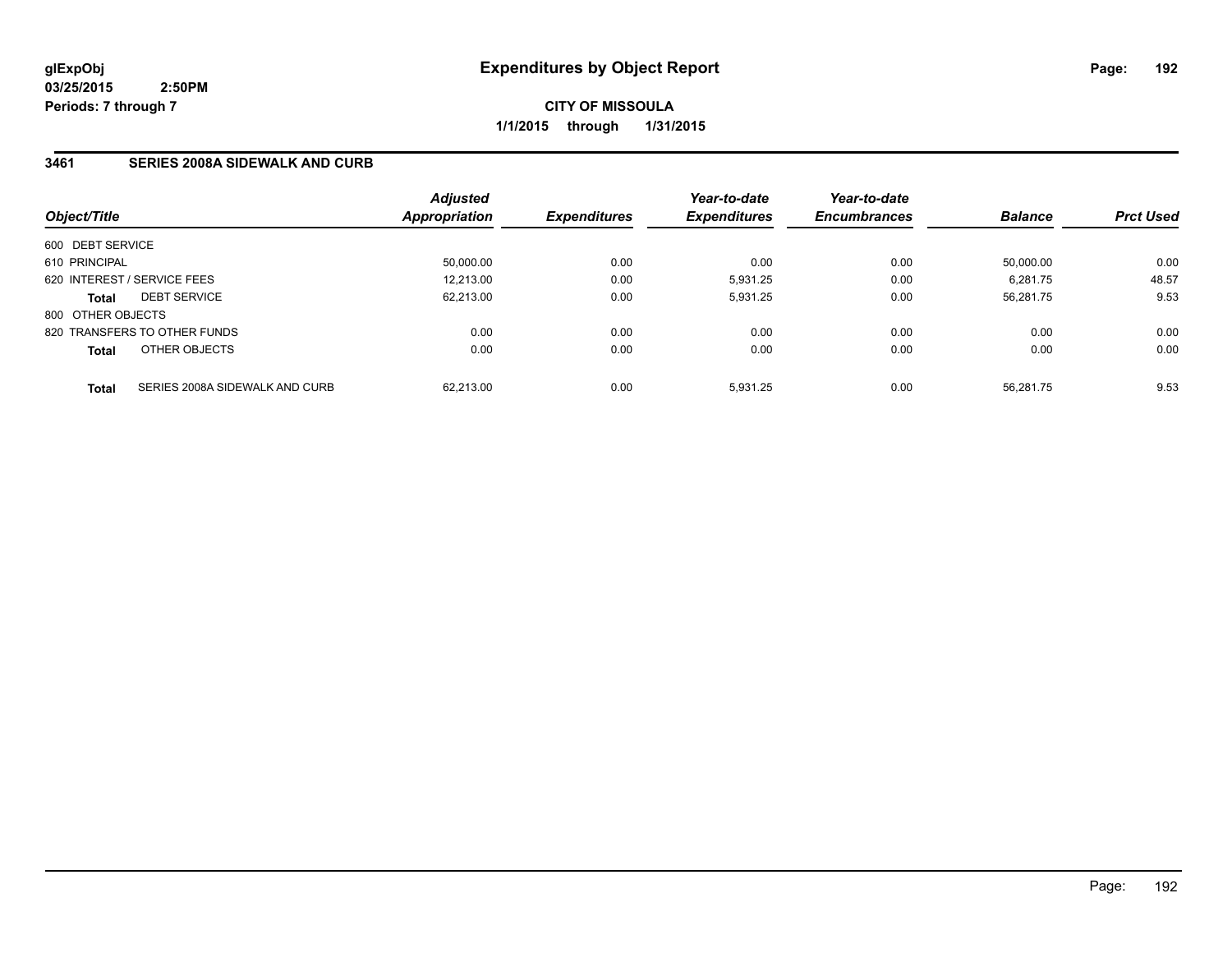#### **3462 SERIES 2009 SIDEWALK AND CURB**

|                                     | <b>Adjusted</b>      |                     | Year-to-date        | Year-to-date        |                |                  |
|-------------------------------------|----------------------|---------------------|---------------------|---------------------|----------------|------------------|
| Object/Title                        | <b>Appropriation</b> | <b>Expenditures</b> | <b>Expenditures</b> | <b>Encumbrances</b> | <b>Balance</b> | <b>Prct Used</b> |
| 600 DEBT SERVICE                    |                      |                     |                     |                     |                |                  |
| 610 PRINCIPAL                       | 50,000.00            | 0.00                | 0.00                | 0.00                | 50.000.00      | 0.00             |
| 620 INTEREST / SERVICE FEES         | 17.143.00            | 0.00                | 9.046.25            | 0.00                | 8,096.75       | 52.77            |
| <b>DEBT SERVICE</b><br><b>Total</b> | 67.143.00            | 0.00                | 9,046.25            | 0.00                | 58,096.75      | 13.47            |
| 800 OTHER OBJECTS                   |                      |                     |                     |                     |                |                  |
| 820 TRANSFERS TO OTHER FUNDS        | 0.00                 | 0.00                | 0.00                | 0.00                | 0.00           | 0.00             |
| OTHER OBJECTS<br><b>Total</b>       | 0.00                 | 0.00                | 0.00                | 0.00                | 0.00           | 0.00             |
| NON-DEPARTMENTAL<br>Total           | 67,143.00            | 0.00                | 9,046.25            | 0.00                | 58.096.75      | 13.47            |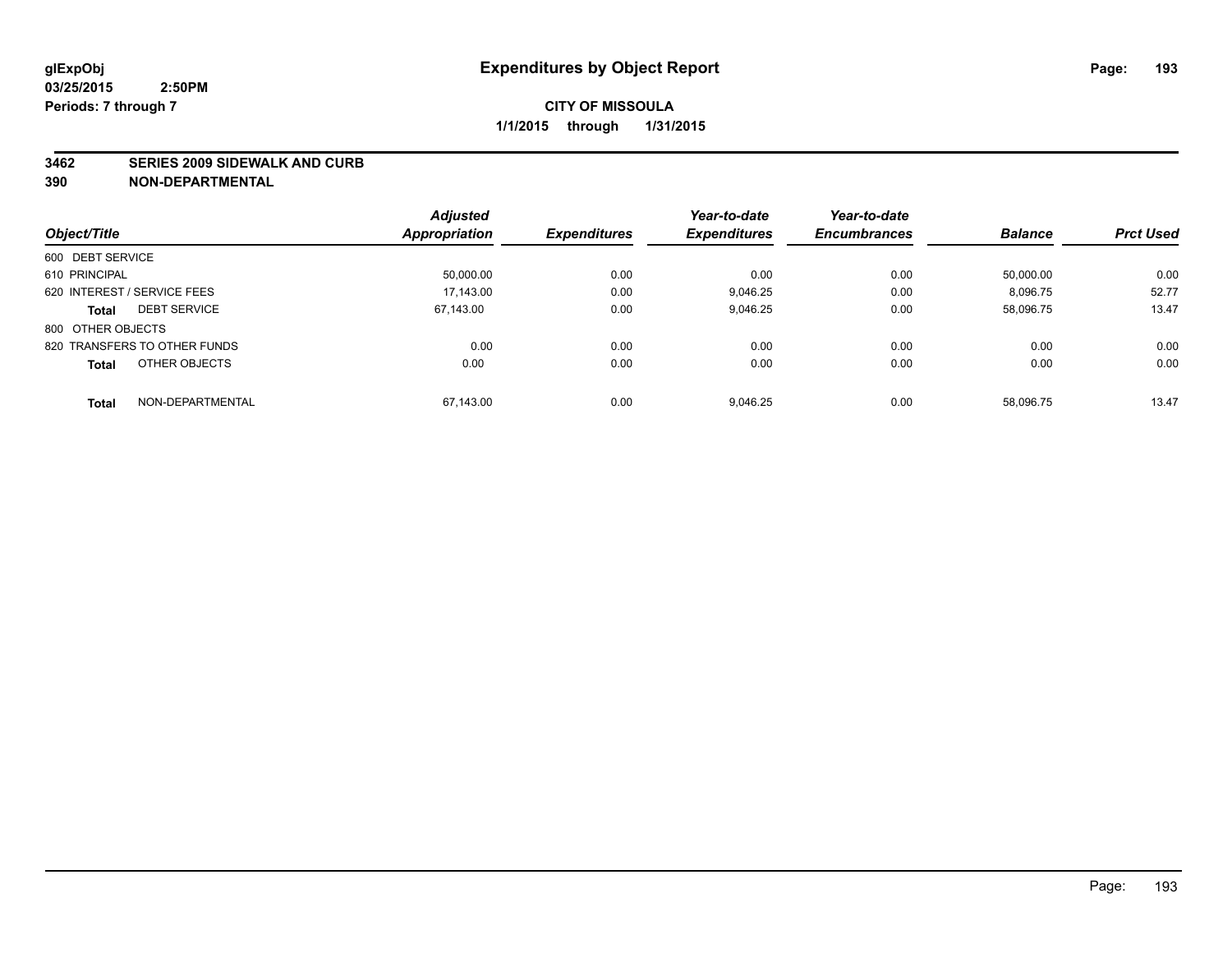**CITY OF MISSOULA 1/1/2015 through 1/31/2015**

### **3462 SERIES 2009 SIDEWALK AND CURB**

|                   |                               | <b>Adjusted</b>      |                     | Year-to-date        | Year-to-date        |                |                  |
|-------------------|-------------------------------|----------------------|---------------------|---------------------|---------------------|----------------|------------------|
| Object/Title      |                               | <b>Appropriation</b> | <b>Expenditures</b> | <b>Expenditures</b> | <b>Encumbrances</b> | <b>Balance</b> | <b>Prct Used</b> |
| 600 DEBT SERVICE  |                               |                      |                     |                     |                     |                |                  |
| 610 PRINCIPAL     |                               | 50,000.00            | 0.00                | 0.00                | 0.00                | 50.000.00      | 0.00             |
|                   | 620 INTEREST / SERVICE FEES   | 17,143.00            | 0.00                | 9.046.25            | 0.00                | 8.096.75       | 52.77            |
| <b>Total</b>      | <b>DEBT SERVICE</b>           | 67,143.00            | 0.00                | 9,046.25            | 0.00                | 58.096.75      | 13.47            |
| 800 OTHER OBJECTS |                               |                      |                     |                     |                     |                |                  |
|                   | 820 TRANSFERS TO OTHER FUNDS  | 0.00                 | 0.00                | 0.00                | 0.00                | 0.00           | 0.00             |
| <b>Total</b>      | OTHER OBJECTS                 | 0.00                 | 0.00                | 0.00                | 0.00                | 0.00           | 0.00             |
| <b>Total</b>      | SERIES 2009 SIDEWALK AND CURB | 67.143.00            | 0.00                | 9.046.25            | 0.00                | 58.096.75      | 13.47            |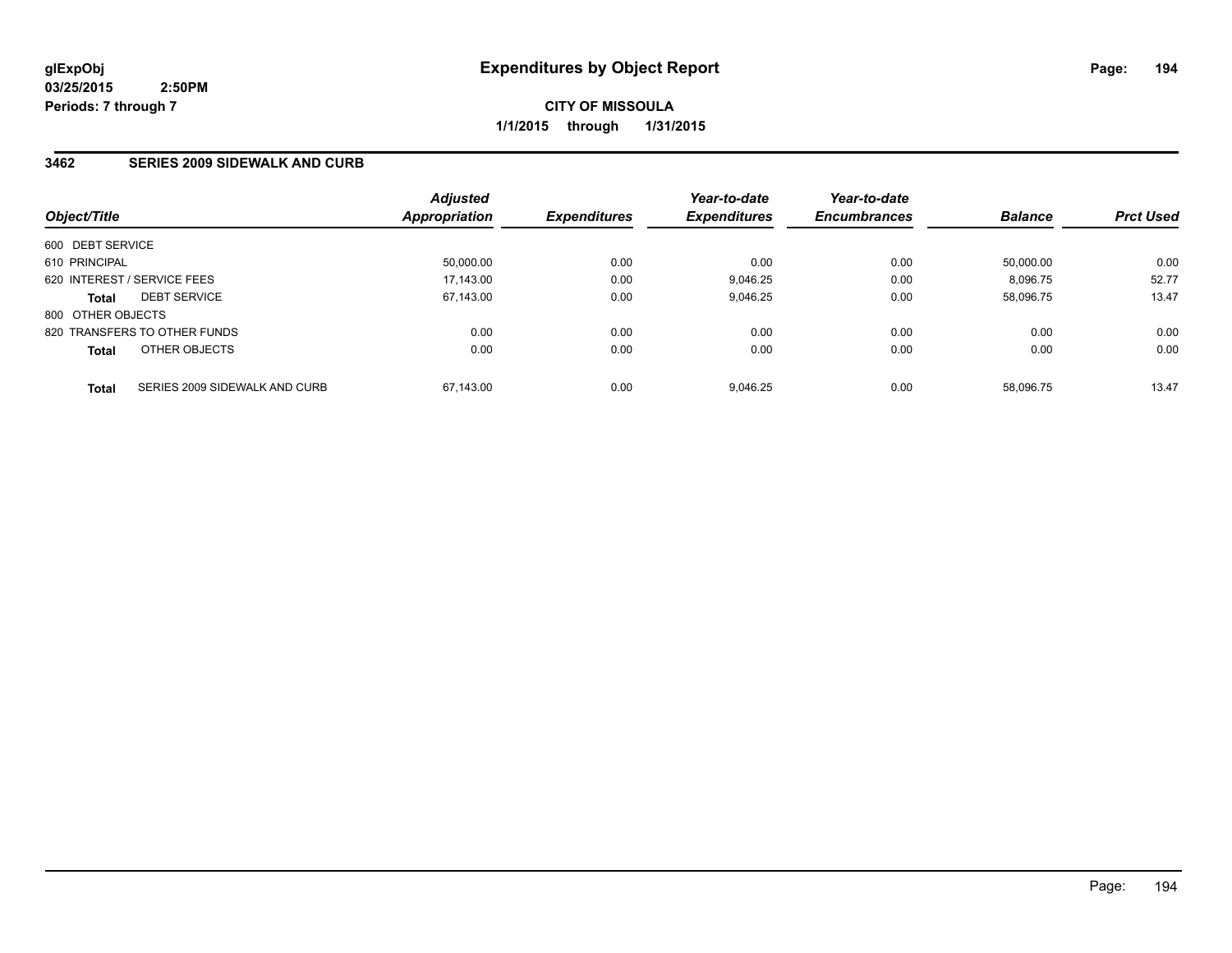### **3463 SERIES 2010 SIDEWALK AND CURB**

|                                      | <b>Adjusted</b>      |                     | Year-to-date        | Year-to-date        |                |                  |
|--------------------------------------|----------------------|---------------------|---------------------|---------------------|----------------|------------------|
| Object/Title                         | <b>Appropriation</b> | <b>Expenditures</b> | <b>Expenditures</b> | <b>Encumbrances</b> | <b>Balance</b> | <b>Prct Used</b> |
| 500 FIXED CHARGES                    |                      |                     |                     |                     |                |                  |
| 550 MERCHANT SERVICE FEES            | 0.00                 | 0.00                | 0.00                | 0.00                | 0.00           | 0.00             |
| <b>FIXED CHARGES</b><br><b>Total</b> | 0.00                 | 0.00                | 0.00                | 0.00                | 0.00           | 0.00             |
| 600 DEBT SERVICE                     |                      |                     |                     |                     |                |                  |
| 610 PRINCIPAL                        | 75.000.00            | 0.00                | 0.00                | 0.00                | 75.000.00      | 0.00             |
| 620 INTEREST / SERVICE FEES          | 28,038.00            | 0.00                | 14.193.75           | 0.00                | 13.844.25      | 50.62            |
| <b>DEBT SERVICE</b><br><b>Total</b>  | 103.038.00           | 0.00                | 14.193.75           | 0.00                | 88.844.25      | 13.78            |
| NON-DEPARTMENTAL<br><b>Total</b>     | 103,038.00           | 0.00                | 14.193.75           | 0.00                | 88.844.25      | 13.78            |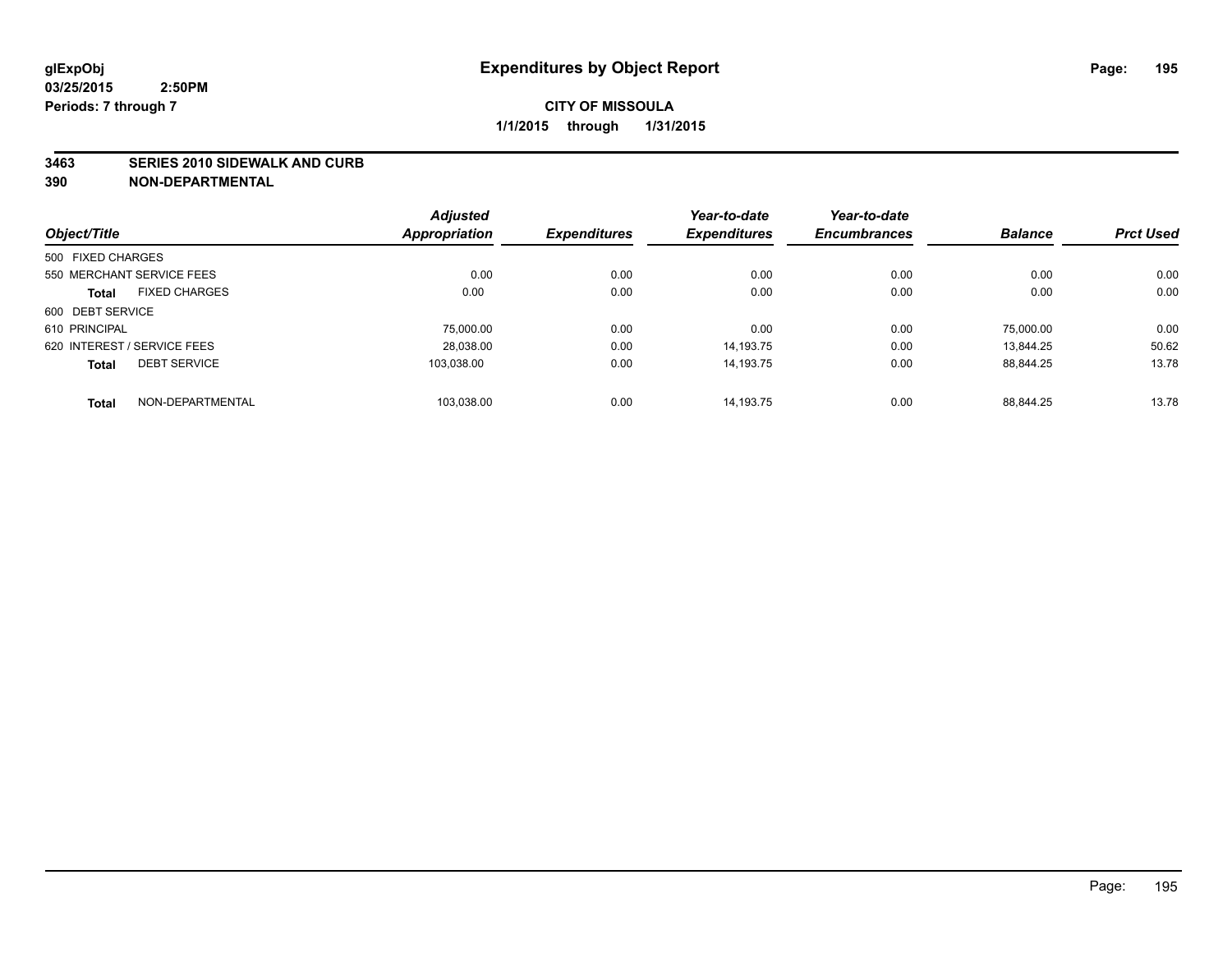**CITY OF MISSOULA 1/1/2015 through 1/31/2015**

### **3463 SERIES 2010 SIDEWALK AND CURB**

| Object/Title                                  | <b>Adjusted</b><br>Appropriation | <b>Expenditures</b> | Year-to-date<br><b>Expenditures</b> | Year-to-date<br><b>Encumbrances</b> | <b>Balance</b> | <b>Prct Used</b> |
|-----------------------------------------------|----------------------------------|---------------------|-------------------------------------|-------------------------------------|----------------|------------------|
| 500 FIXED CHARGES                             |                                  |                     |                                     |                                     |                |                  |
| 550 MERCHANT SERVICE FEES                     | 0.00                             | 0.00                | 0.00                                | 0.00                                | 0.00           | 0.00             |
| <b>FIXED CHARGES</b><br><b>Total</b>          | 0.00                             | 0.00                | 0.00                                | 0.00                                | 0.00           | 0.00             |
| 600 DEBT SERVICE                              |                                  |                     |                                     |                                     |                |                  |
| 610 PRINCIPAL                                 | 75.000.00                        | 0.00                | 0.00                                | 0.00                                | 75.000.00      | 0.00             |
| 620 INTEREST / SERVICE FEES                   | 28,038.00                        | 0.00                | 14.193.75                           | 0.00                                | 13.844.25      | 50.62            |
| <b>DEBT SERVICE</b><br><b>Total</b>           | 103.038.00                       | 0.00                | 14.193.75                           | 0.00                                | 88.844.25      | 13.78            |
| SERIES 2010 SIDEWALK AND CURB<br><b>Total</b> | 103.038.00                       | 0.00                | 14.193.75                           | 0.00                                | 88.844.25      | 13.78            |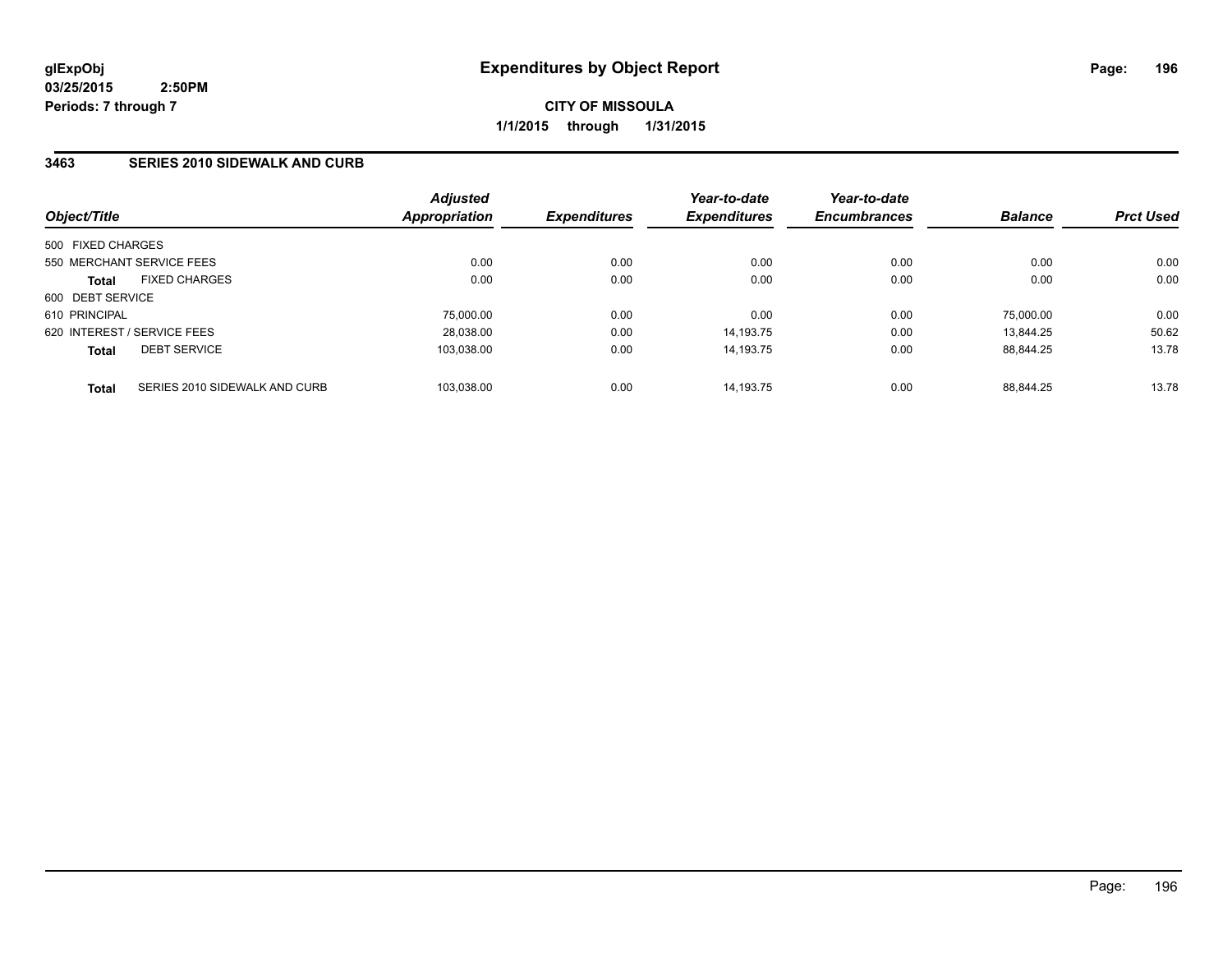#### **3464 FY12 S/C DEBT SERVICE**

| Object/Title                        | <b>Adjusted</b><br>Appropriation | <b>Expenditures</b> | Year-to-date<br><b>Expenditures</b> | Year-to-date<br><b>Encumbrances</b> | <b>Balance</b> | <b>Prct Used</b> |
|-------------------------------------|----------------------------------|---------------------|-------------------------------------|-------------------------------------|----------------|------------------|
| 600 DEBT SERVICE                    |                                  |                     |                                     |                                     |                |                  |
| 610 PRINCIPAL                       | 50,000.00                        | 0.00                | 0.00                                | 0.00                                | 50,000.00      | 0.00             |
| 620 INTEREST / SERVICE FEES         | 22,560.00                        | 0.00                | 11,455.00                           | 0.00                                | 11,105.00      | 50.78            |
| <b>DEBT SERVICE</b><br><b>Total</b> | 72,560.00                        | 0.00                | 11.455.00                           | 0.00                                | 61,105.00      | 15.79            |
| NON-DEPARTMENTAL<br>Total           | 72,560.00                        | 0.00                | 11,455.00                           | 0.00                                | 61,105.00      | 15.79            |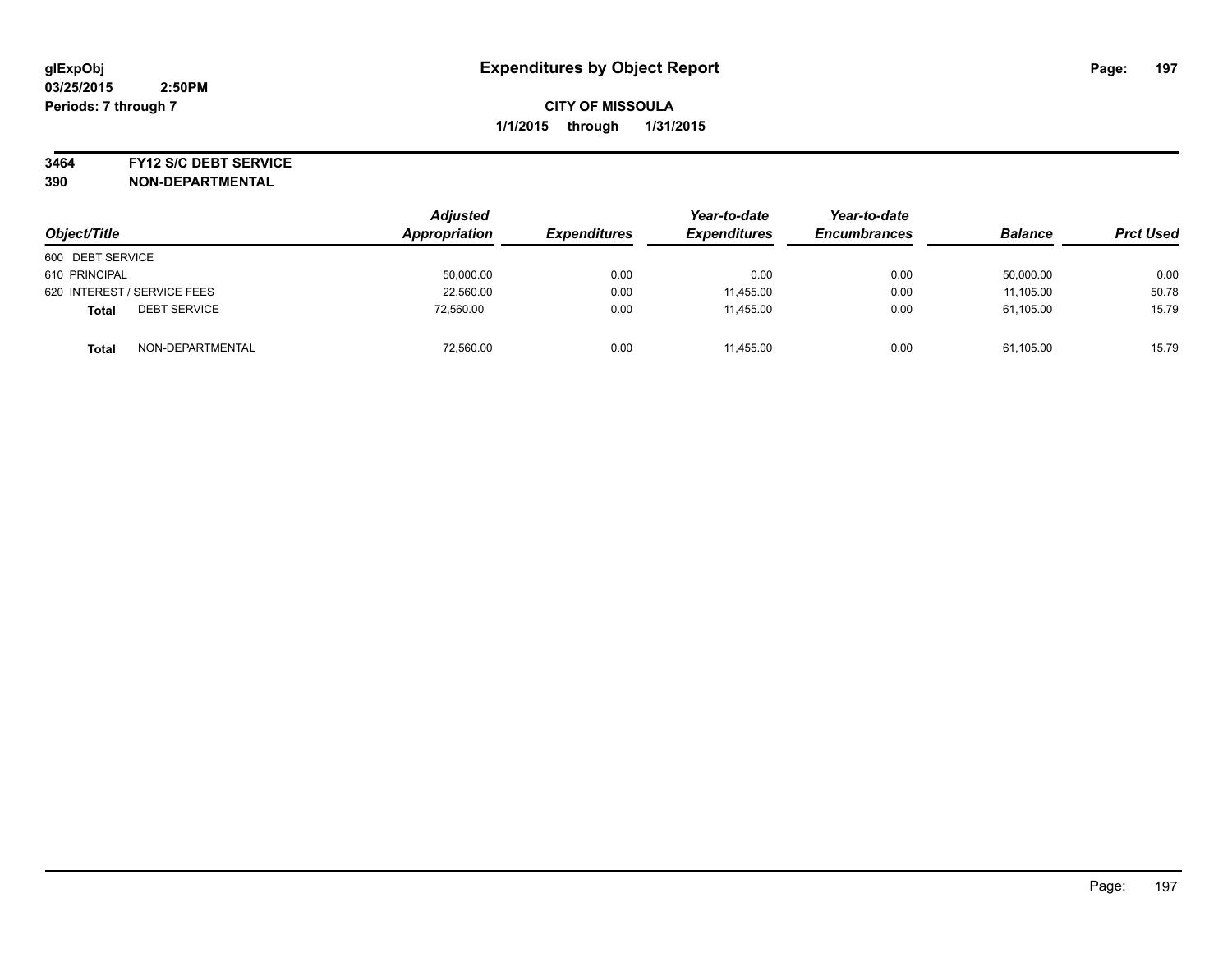**CITY OF MISSOULA 1/1/2015 through 1/31/2015**

### **3464 FY12 S/C DEBT SERVICE**

| Object/Title                                 | <b>Adjusted</b><br>Appropriation | <b>Expenditures</b> | Year-to-date<br><b>Expenditures</b> | Year-to-date<br><b>Encumbrances</b> | <b>Balance</b> | <b>Prct Used</b> |
|----------------------------------------------|----------------------------------|---------------------|-------------------------------------|-------------------------------------|----------------|------------------|
| 600 DEBT SERVICE                             |                                  |                     |                                     |                                     |                |                  |
| 610 PRINCIPAL                                | 50,000.00                        | 0.00                | 0.00                                | 0.00                                | 50,000.00      | 0.00             |
| 620 INTEREST / SERVICE FEES                  | 22,560.00                        | 0.00                | 11,455.00                           | 0.00                                | 11,105.00      | 50.78            |
| <b>DEBT SERVICE</b><br><b>Total</b>          | 72.560.00                        | 0.00                | 11.455.00                           | 0.00                                | 61.105.00      | 15.79            |
| <b>FY12 S/C DEBT SERVICE</b><br><b>Total</b> | 72.560.00                        | 0.00                | 11.455.00                           | 0.00                                | 61.105.00      | 15.79            |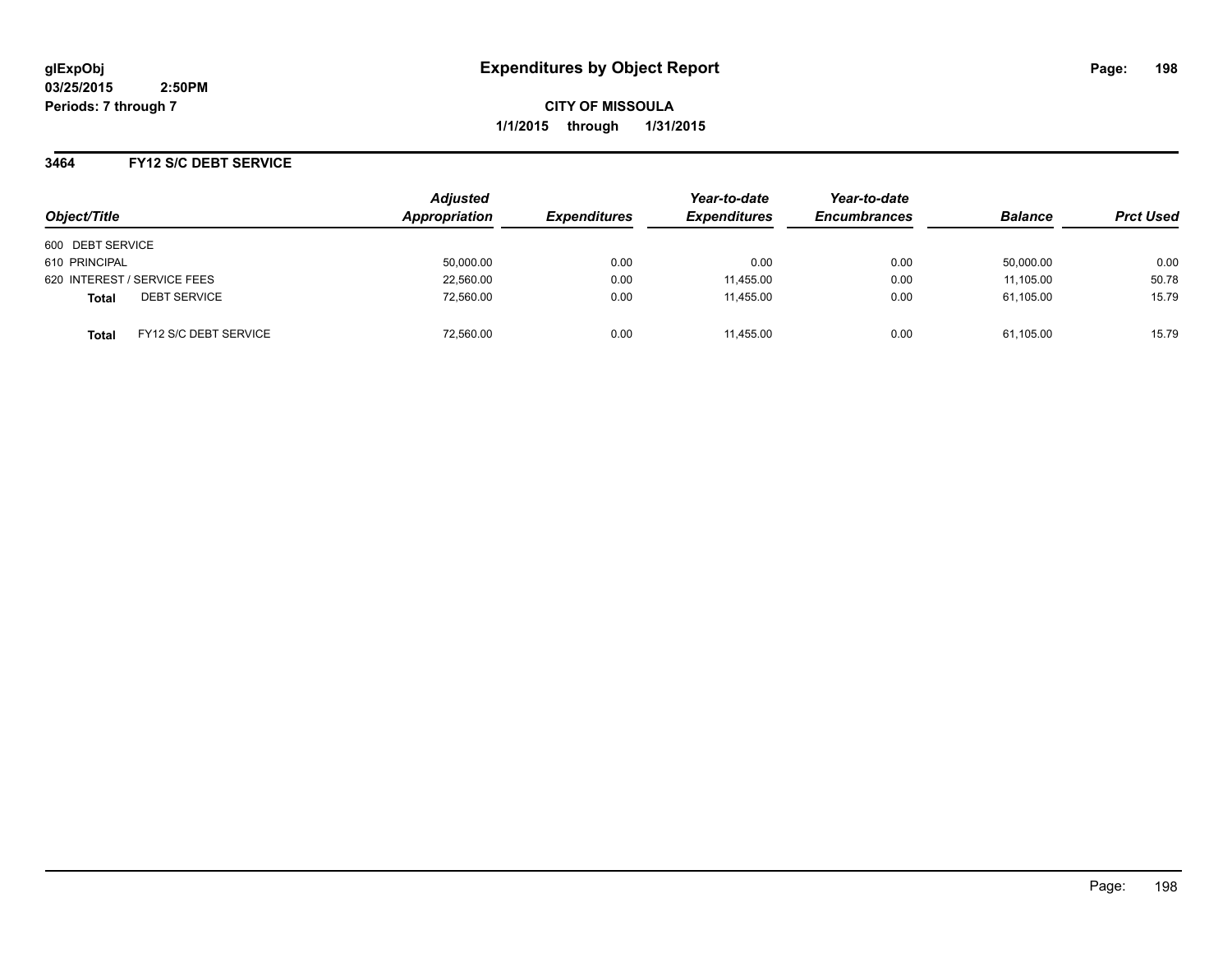#### **3465 FY13 SIDEWALK/CURB DEBT SERVICE**

| Object/Title                        | <b>Adjusted</b><br>Appropriation | <b>Expenditures</b> | Year-to-date<br><b>Expenditures</b> | Year-to-date<br><b>Encumbrances</b> | <b>Balance</b> | <b>Prct Used</b> |
|-------------------------------------|----------------------------------|---------------------|-------------------------------------|-------------------------------------|----------------|------------------|
| 600 DEBT SERVICE                    |                                  |                     |                                     |                                     |                |                  |
| 610 PRINCIPAL                       | 29,000.00                        | 0.00                | 0.00                                | 0.00                                | 29.000.00      | 0.00             |
| 620 INTEREST / SERVICE FEES         | 11.976.00                        | 0.00                | 6.035.78                            | 0.00                                | 5.940.22       | 50.40            |
| <b>DEBT SERVICE</b><br><b>Total</b> | 40,976.00                        | 0.00                | 6,035.78                            | 0.00                                | 34,940.22      | 14.73            |
| NON-DEPARTMENTAL<br><b>Total</b>    | 40,976.00                        | 0.00                | 6,035.78                            | 0.00                                | 34,940.22      | 14.73            |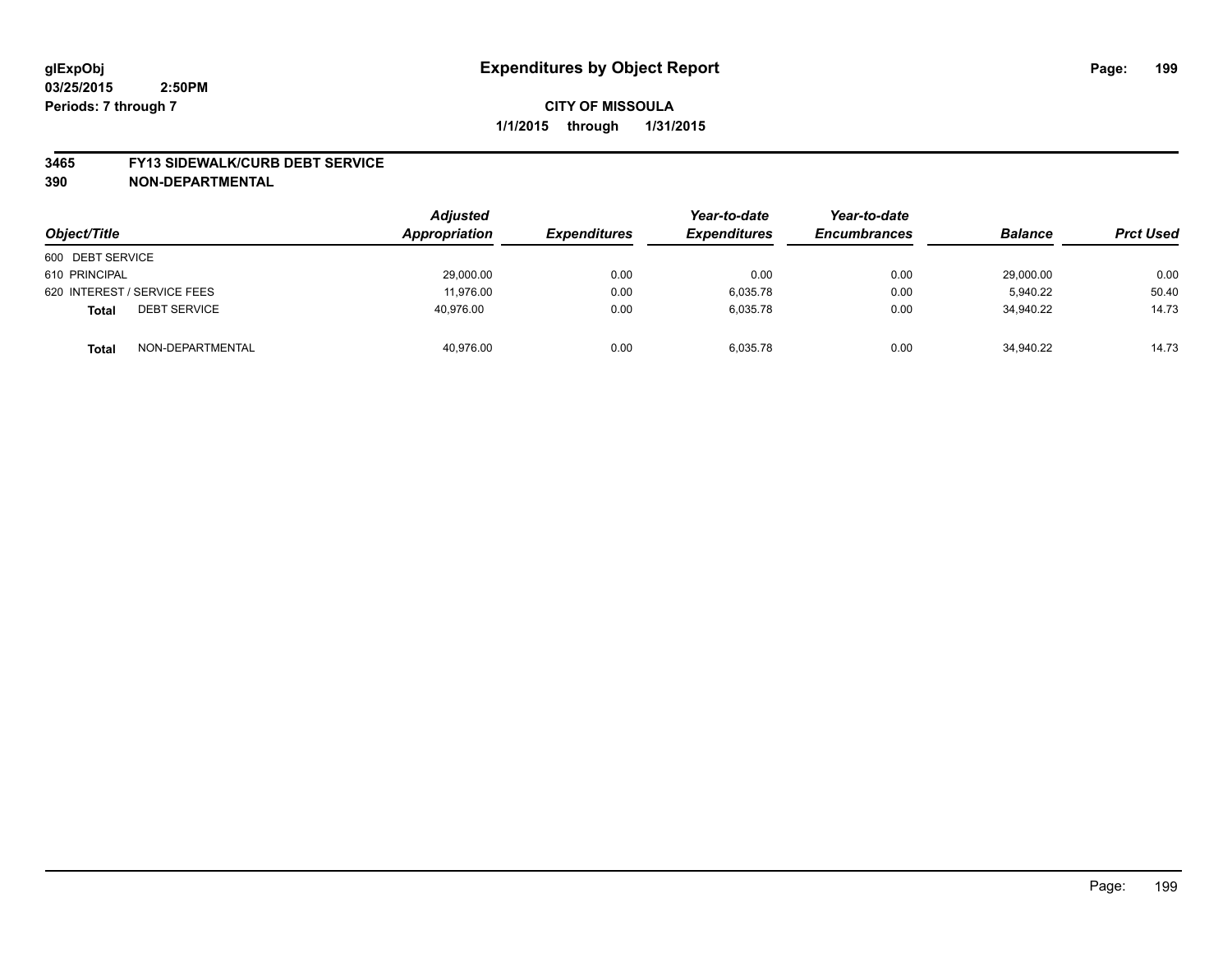**CITY OF MISSOULA 1/1/2015 through 1/31/2015**

## **3465 FY13 SIDEWALK/CURB DEBT SERVICE**

| Object/Title     |                                 | <b>Adjusted</b><br>Appropriation | <b>Expenditures</b> | Year-to-date<br><b>Expenditures</b> | Year-to-date<br><b>Encumbrances</b> | <b>Balance</b> | <b>Prct Used</b> |
|------------------|---------------------------------|----------------------------------|---------------------|-------------------------------------|-------------------------------------|----------------|------------------|
| 600 DEBT SERVICE |                                 |                                  |                     |                                     |                                     |                |                  |
| 610 PRINCIPAL    |                                 | 29,000.00                        | 0.00                | 0.00                                | 0.00                                | 29.000.00      | 0.00             |
|                  | 620 INTEREST / SERVICE FEES     | 11.976.00                        | 0.00                | 6,035.78                            | 0.00                                | 5,940.22       | 50.40            |
| <b>Total</b>     | <b>DEBT SERVICE</b>             | 40,976.00                        | 0.00                | 6.035.78                            | 0.00                                | 34.940.22      | 14.73            |
| <b>Total</b>     | FY13 SIDEWALK/CURB DEBT SERVICE | 40.976.00                        | 0.00                | 6.035.78                            | 0.00                                | 34.940.22      | 14.73            |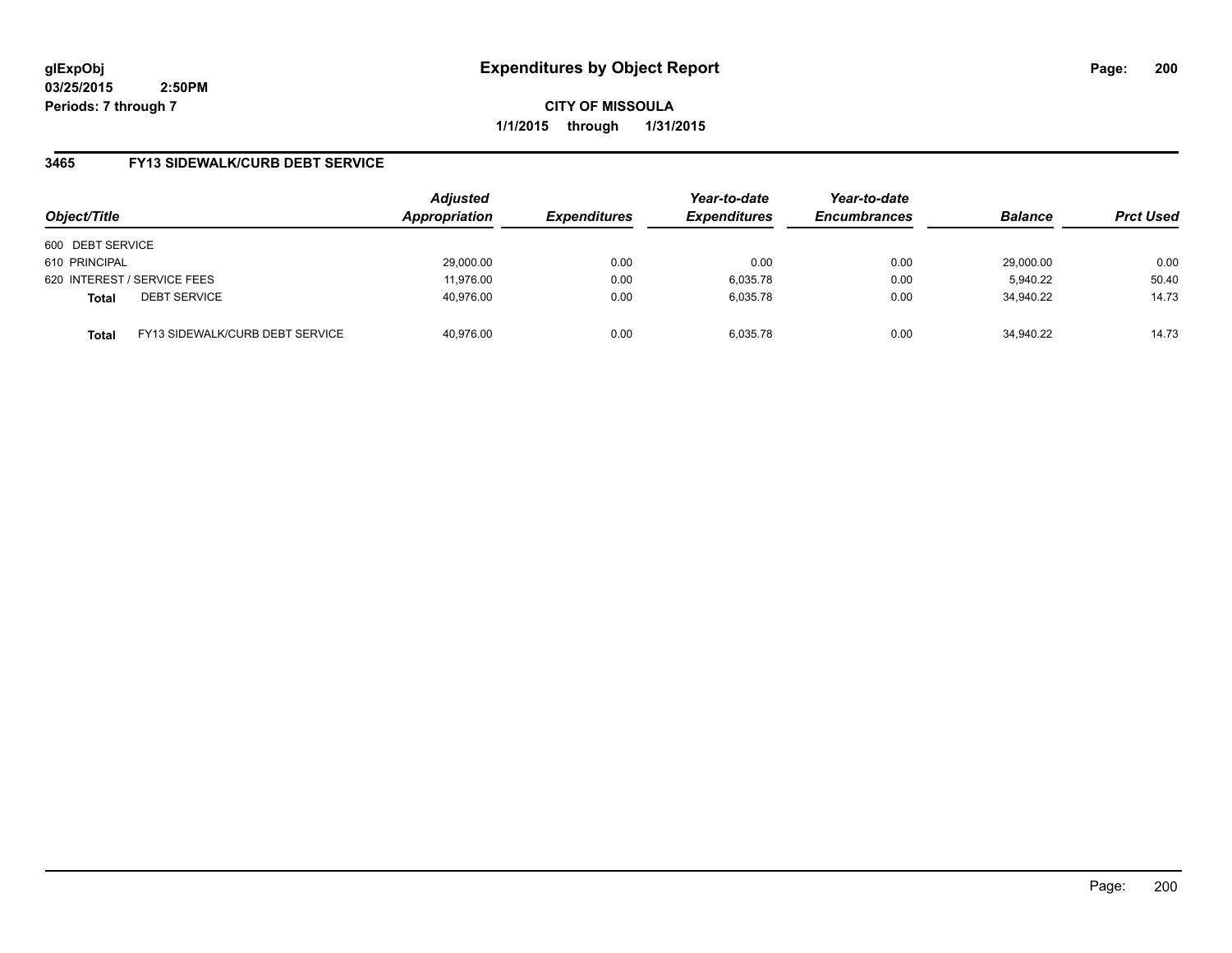#### **3491 SID 491 DEBT SERVICE FUND**

| Object/Title                 | <b>Adjusted</b><br>Appropriation | <b>Expenditures</b> | Year-to-date<br><b>Expenditures</b> | Year-to-date<br><b>Encumbrances</b> | <b>Balance</b> | <b>Prct Used</b> |
|------------------------------|----------------------------------|---------------------|-------------------------------------|-------------------------------------|----------------|------------------|
| 600 DEBT SERVICE             |                                  |                     |                                     |                                     |                |                  |
| 620 INTEREST / SERVICE FEES  | 0.00                             | 0.00                | 0.00                                | 0.00                                | 0.00           | 0.00             |
| <b>DEBT SERVICE</b><br>Total | 0.00                             | 0.00                | 0.00                                | 0.00                                | 0.00           | 0.00             |
| NON-DEPARTMENTAL<br>Total    | 0.00                             | 0.00                | 0.00                                | 0.00                                | 0.00           | 0.00             |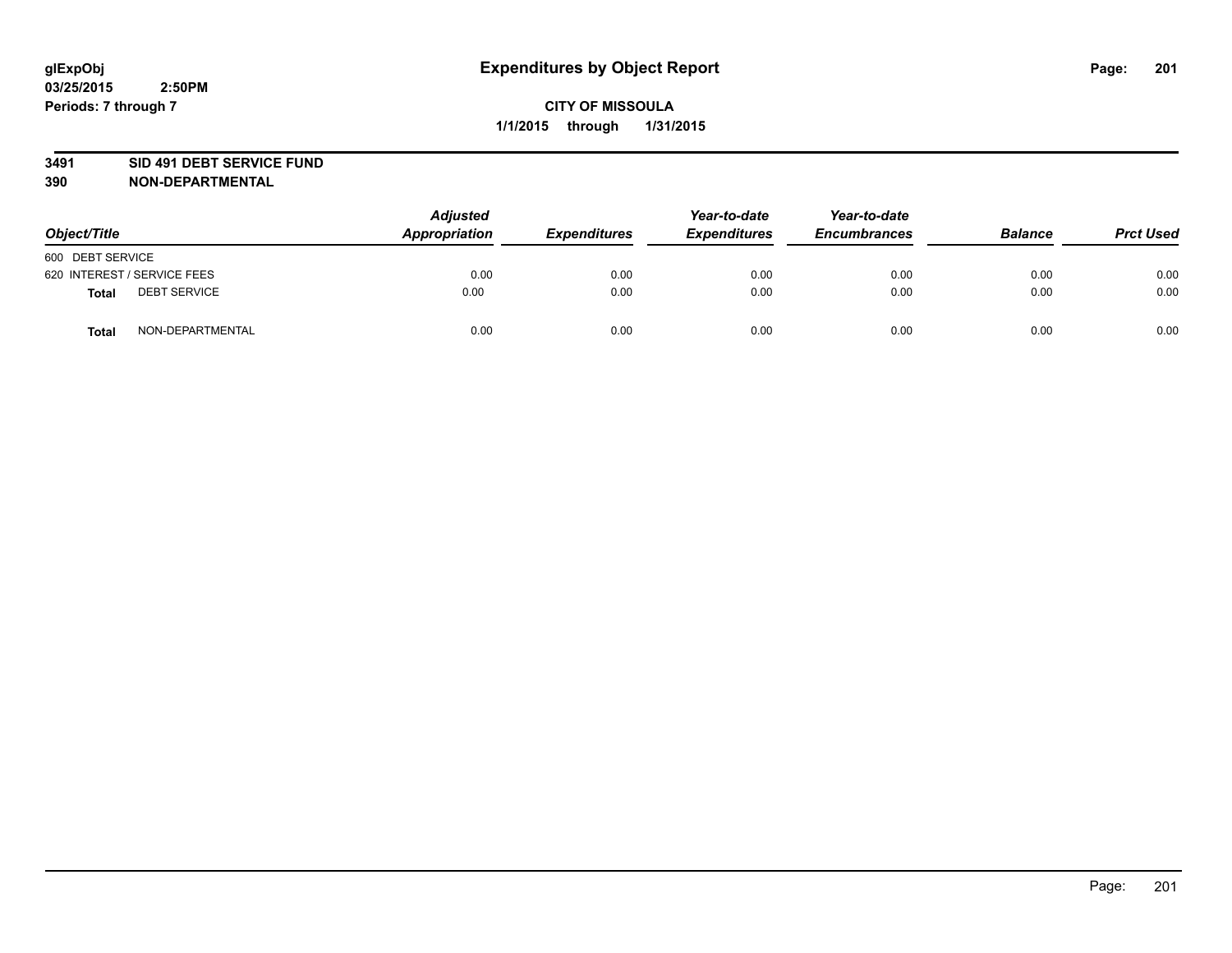**CITY OF MISSOULA 1/1/2015 through 1/31/2015**

### **3491 SID 491 DEBT SERVICE FUND**

| Object/Title                       | <b>Adjusted</b><br>Appropriation | <b>Expenditures</b> | Year-to-date<br><b>Expenditures</b> | Year-to-date<br><b>Encumbrances</b> | <b>Balance</b> | <b>Prct Used</b> |
|------------------------------------|----------------------------------|---------------------|-------------------------------------|-------------------------------------|----------------|------------------|
| 600 DEBT SERVICE                   |                                  |                     |                                     |                                     |                |                  |
| 620 INTEREST / SERVICE FEES        | 0.00                             | 0.00                | 0.00                                | 0.00                                | 0.00           | 0.00             |
| <b>DEBT SERVICE</b><br>Total       | 0.00                             | 0.00                | 0.00                                | 0.00                                | 0.00           | 0.00             |
| SID 491 DEBT SERVICE FUND<br>Total | 0.00                             | 0.00                | 0.00                                | 0.00                                | 0.00           | 0.00             |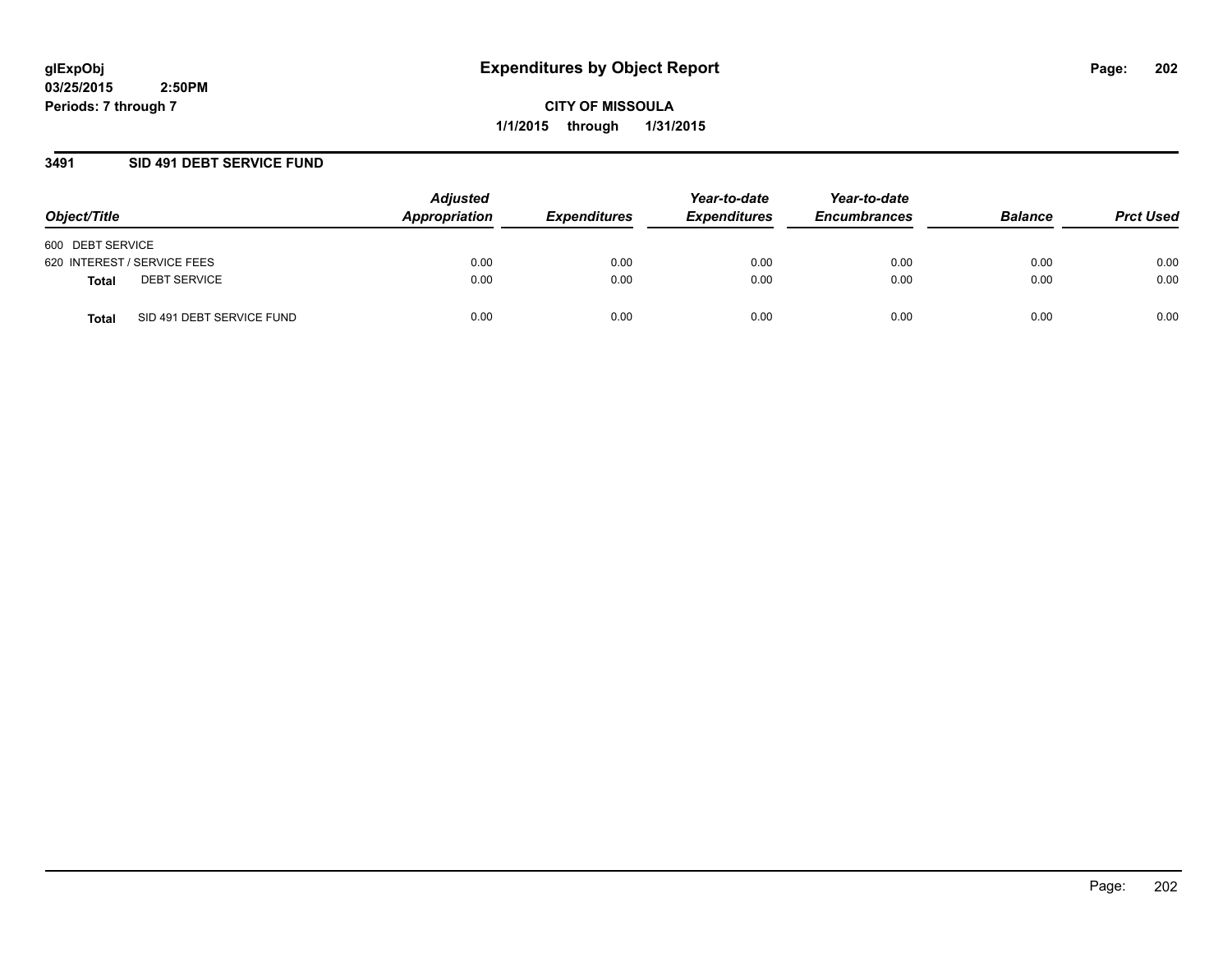#### **3495 SID 495 DEBT SERVICE FUND**

| Object/Title                     | <b>Adjusted</b><br><b>Appropriation</b> | <b>Expenditures</b> | Year-to-date<br><b>Expenditures</b> | Year-to-date<br><b>Encumbrances</b> | <b>Balance</b> | <b>Prct Used</b> |
|----------------------------------|-----------------------------------------|---------------------|-------------------------------------|-------------------------------------|----------------|------------------|
| 800 OTHER OBJECTS                |                                         |                     |                                     |                                     |                |                  |
| 820 TRANSFERS TO OTHER FUNDS     | 0.00                                    | 0.00                | 0.00                                | 0.00                                | 0.00           | 0.00             |
| OTHER OBJECTS<br><b>Total</b>    | 0.00                                    | 0.00                | 0.00                                | 0.00                                | 0.00           | 0.00             |
| NON-DEPARTMENTAL<br><b>Total</b> | 0.00                                    | 0.00                | 0.00                                | 0.00                                | 0.00           | 0.00             |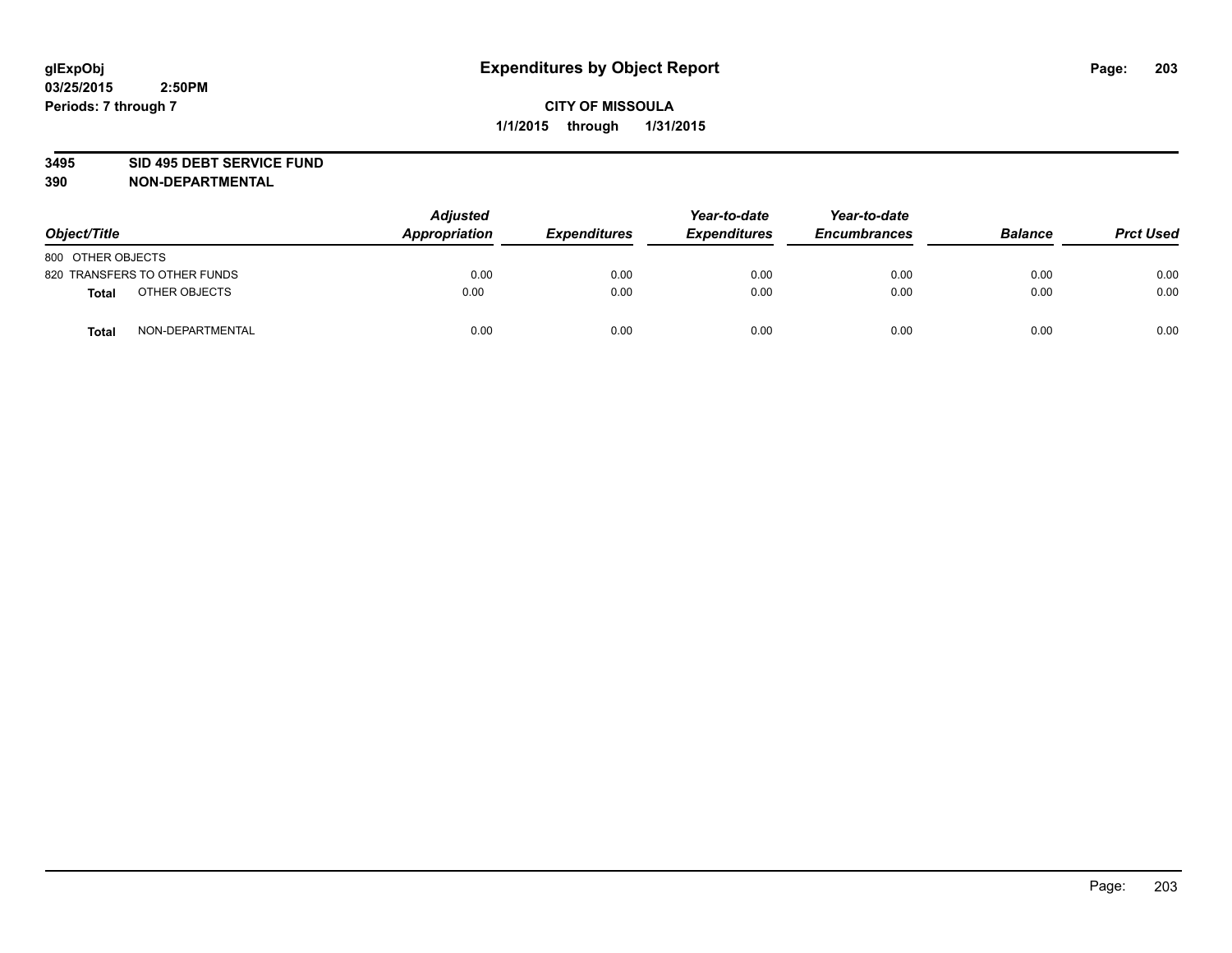**CITY OF MISSOULA 1/1/2015 through 1/31/2015**

### **3495 SID 495 DEBT SERVICE FUND**

| Object/Title                       | <b>Adjusted</b><br>Appropriation | <b>Expenditures</b> | Year-to-date<br><b>Expenditures</b> | Year-to-date<br><b>Encumbrances</b> | <b>Balance</b> | <b>Prct Used</b> |
|------------------------------------|----------------------------------|---------------------|-------------------------------------|-------------------------------------|----------------|------------------|
| 800 OTHER OBJECTS                  |                                  |                     |                                     |                                     |                |                  |
| 820 TRANSFERS TO OTHER FUNDS       | 0.00                             | 0.00                | 0.00                                | 0.00                                | 0.00           | 0.00             |
| OTHER OBJECTS<br>Total             | 0.00                             | 0.00                | 0.00                                | 0.00                                | 0.00           | 0.00             |
| SID 495 DEBT SERVICE FUND<br>Total | 0.00                             | 0.00                | 0.00                                | 0.00                                | 0.00           | 0.00             |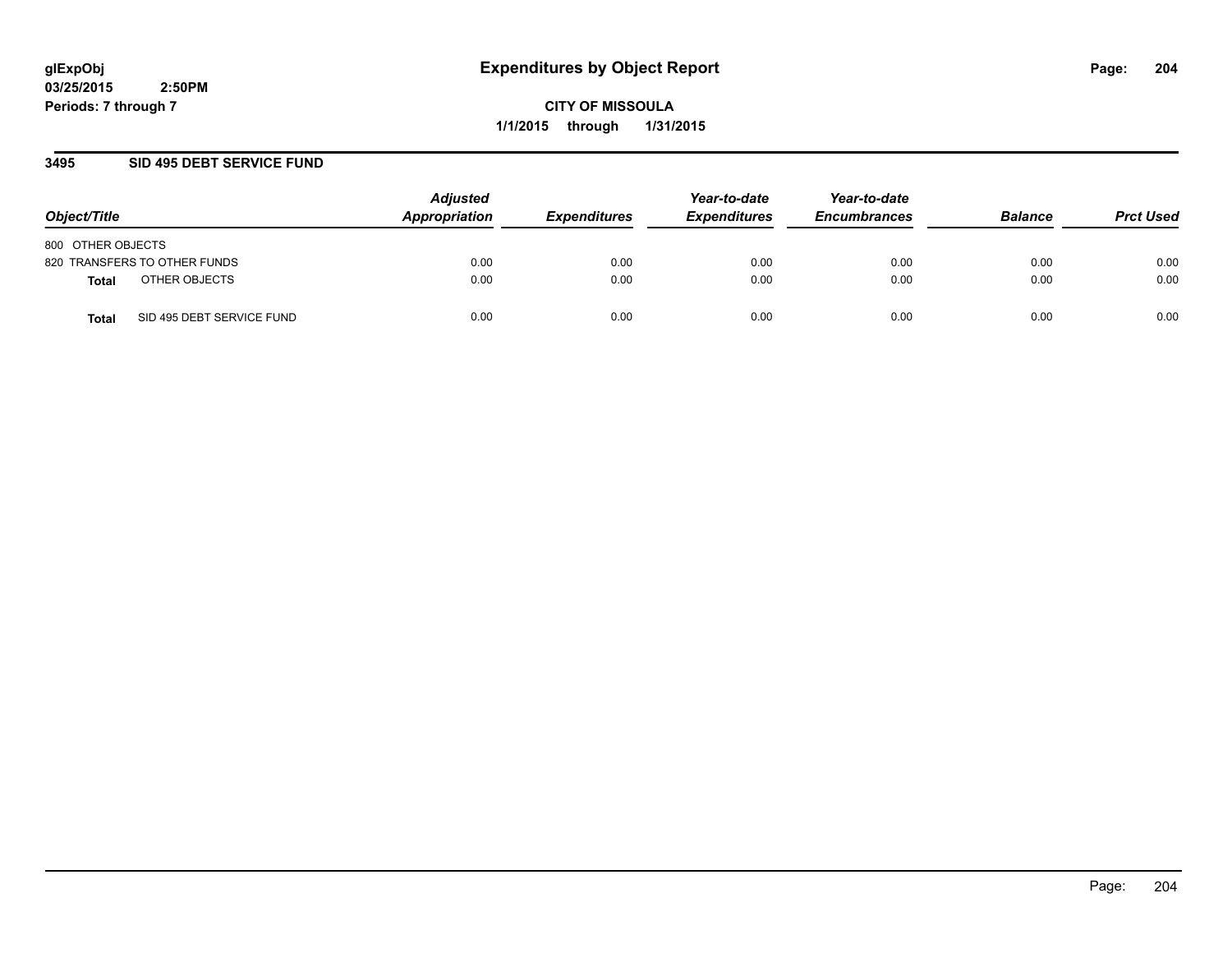#### **3497 SID 497 DEBT SERVICE FUND**

|                                     | <b>Adjusted</b>      |                     | Year-to-date        | Year-to-date        |                |                  |
|-------------------------------------|----------------------|---------------------|---------------------|---------------------|----------------|------------------|
| Object/Title                        | <b>Appropriation</b> | <b>Expenditures</b> | <b>Expenditures</b> | <b>Encumbrances</b> | <b>Balance</b> | <b>Prct Used</b> |
| 600 DEBT SERVICE                    |                      |                     |                     |                     |                |                  |
| 620 INTEREST / SERVICE FEES         | 0.00                 | 0.00                | 0.00                | 0.00                | 0.00           | 0.00             |
| <b>DEBT SERVICE</b><br><b>Total</b> | 0.00                 | 0.00                | 0.00                | 0.00                | 0.00           | 0.00             |
| 800 OTHER OBJECTS                   |                      |                     |                     |                     |                |                  |
| 800 OTHER OBJECTS                   | 0.00                 | 0.00                | 0.00                | 0.00                | 0.00           | 0.00             |
| 820 TRANSFERS TO OTHER FUNDS        | 0.00                 | 0.00                | 0.00                | 0.00                | 0.00           | 0.00             |
| OTHER OBJECTS<br><b>Total</b>       | 0.00                 | 0.00                | 0.00                | 0.00                | 0.00           | 0.00             |
| NON-DEPARTMENTAL<br>Total           | 0.00                 | 0.00                | 0.00                | 0.00                | 0.00           | 0.00             |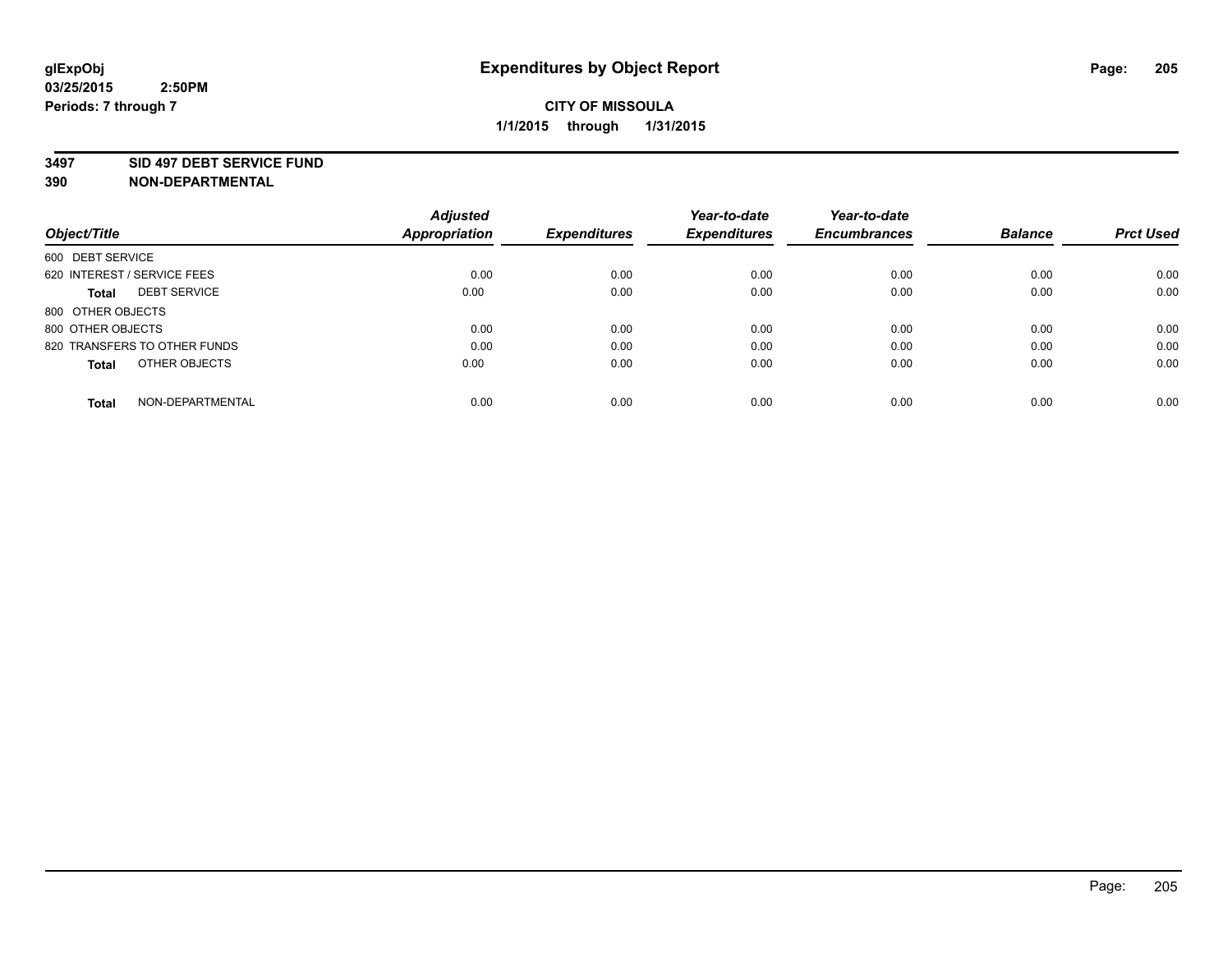### **3497 SID 497 DEBT SERVICE FUND**

| Object/Title                              | <b>Adjusted</b><br><b>Appropriation</b> | <b>Expenditures</b> | Year-to-date<br><b>Expenditures</b> | Year-to-date<br><b>Encumbrances</b> | <b>Balance</b> | <b>Prct Used</b> |
|-------------------------------------------|-----------------------------------------|---------------------|-------------------------------------|-------------------------------------|----------------|------------------|
| 600 DEBT SERVICE                          |                                         |                     |                                     |                                     |                |                  |
| 620 INTEREST / SERVICE FEES               | 0.00                                    | 0.00                | 0.00                                | 0.00                                | 0.00           | 0.00             |
| <b>DEBT SERVICE</b><br>Total              | 0.00                                    | 0.00                | 0.00                                | 0.00                                | 0.00           | 0.00             |
| 800 OTHER OBJECTS                         |                                         |                     |                                     |                                     |                |                  |
| 800 OTHER OBJECTS                         | 0.00                                    | 0.00                | 0.00                                | 0.00                                | 0.00           | 0.00             |
| 820 TRANSFERS TO OTHER FUNDS              | 0.00                                    | 0.00                | 0.00                                | 0.00                                | 0.00           | 0.00             |
| OTHER OBJECTS<br><b>Total</b>             | 0.00                                    | 0.00                | 0.00                                | 0.00                                | 0.00           | 0.00             |
| SID 497 DEBT SERVICE FUND<br><b>Total</b> | 0.00                                    | 0.00                | 0.00                                | 0.00                                | 0.00           | 0.00             |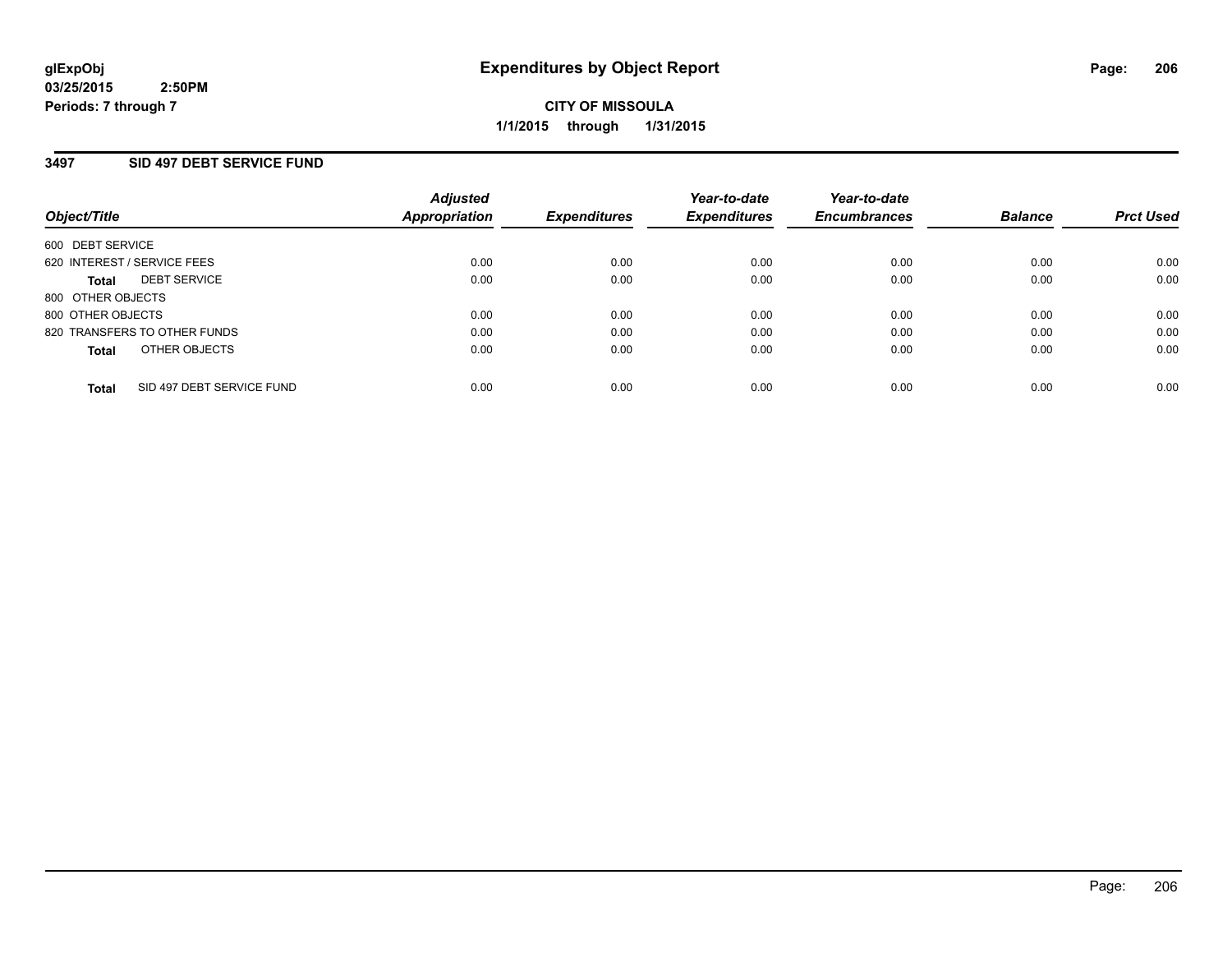#### **3498 SID 498 DEBT SERVICE FUND**

| Object/Title                        | <b>Adjusted</b><br>Appropriation | <b>Expenditures</b> | Year-to-date<br><b>Expenditures</b> | Year-to-date<br><b>Encumbrances</b> | <b>Balance</b> | <b>Prct Used</b> |
|-------------------------------------|----------------------------------|---------------------|-------------------------------------|-------------------------------------|----------------|------------------|
| 600 DEBT SERVICE                    |                                  |                     |                                     |                                     |                |                  |
| 610 PRINCIPAL                       | 0.00                             | 0.00                | 0.00                                | 0.00                                | 0.00           | 0.00             |
| 620 INTEREST / SERVICE FEES         | 0.00                             | 0.00                | 0.00                                | 0.00                                | 0.00           | 0.00             |
| <b>DEBT SERVICE</b><br><b>Total</b> | 0.00                             | 0.00                | 0.00                                | 0.00                                | 0.00           | 0.00             |
| NON-DEPARTMENTAL<br><b>Total</b>    | 0.00                             | 0.00                | 0.00                                | 0.00                                | 0.00           | 0.00             |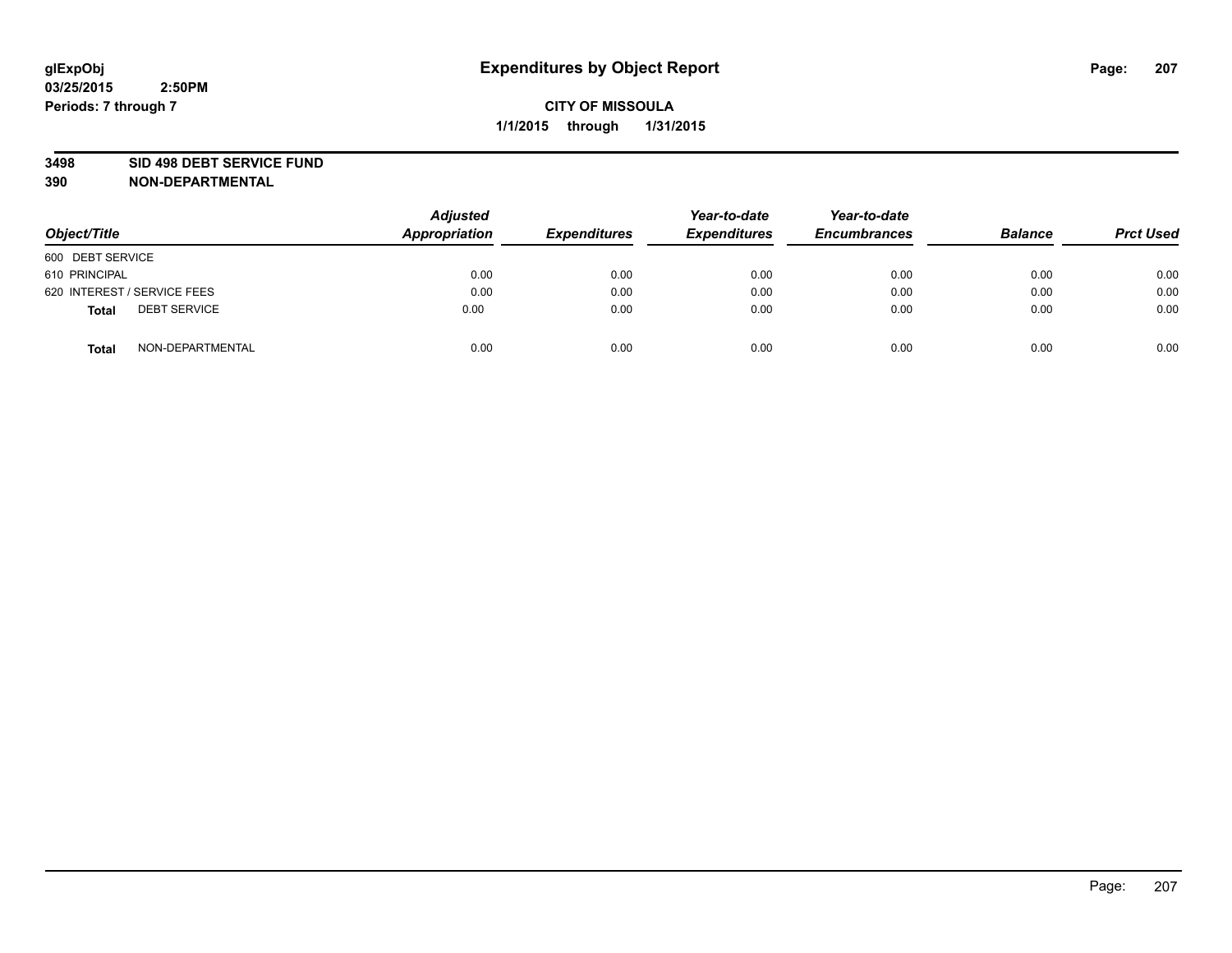**CITY OF MISSOULA 1/1/2015 through 1/31/2015**

### **3498 SID 498 DEBT SERVICE FUND**

| Object/Title                              | <b>Adjusted</b><br>Appropriation | <b>Expenditures</b> | Year-to-date<br><b>Expenditures</b> | Year-to-date<br><b>Encumbrances</b> | <b>Balance</b> | <b>Prct Used</b> |
|-------------------------------------------|----------------------------------|---------------------|-------------------------------------|-------------------------------------|----------------|------------------|
| 600 DEBT SERVICE                          |                                  |                     |                                     |                                     |                |                  |
| 610 PRINCIPAL                             | 0.00                             | 0.00                | 0.00                                | 0.00                                | 0.00           | 0.00             |
| 620 INTEREST / SERVICE FEES               | 0.00                             | 0.00                | 0.00                                | 0.00                                | 0.00           | 0.00             |
| <b>DEBT SERVICE</b><br><b>Total</b>       | 0.00                             | 0.00                | 0.00                                | 0.00                                | 0.00           | 0.00             |
| SID 498 DEBT SERVICE FUND<br><b>Total</b> | 0.00                             | 0.00                | 0.00                                | 0.00                                | 0.00           | 0.00             |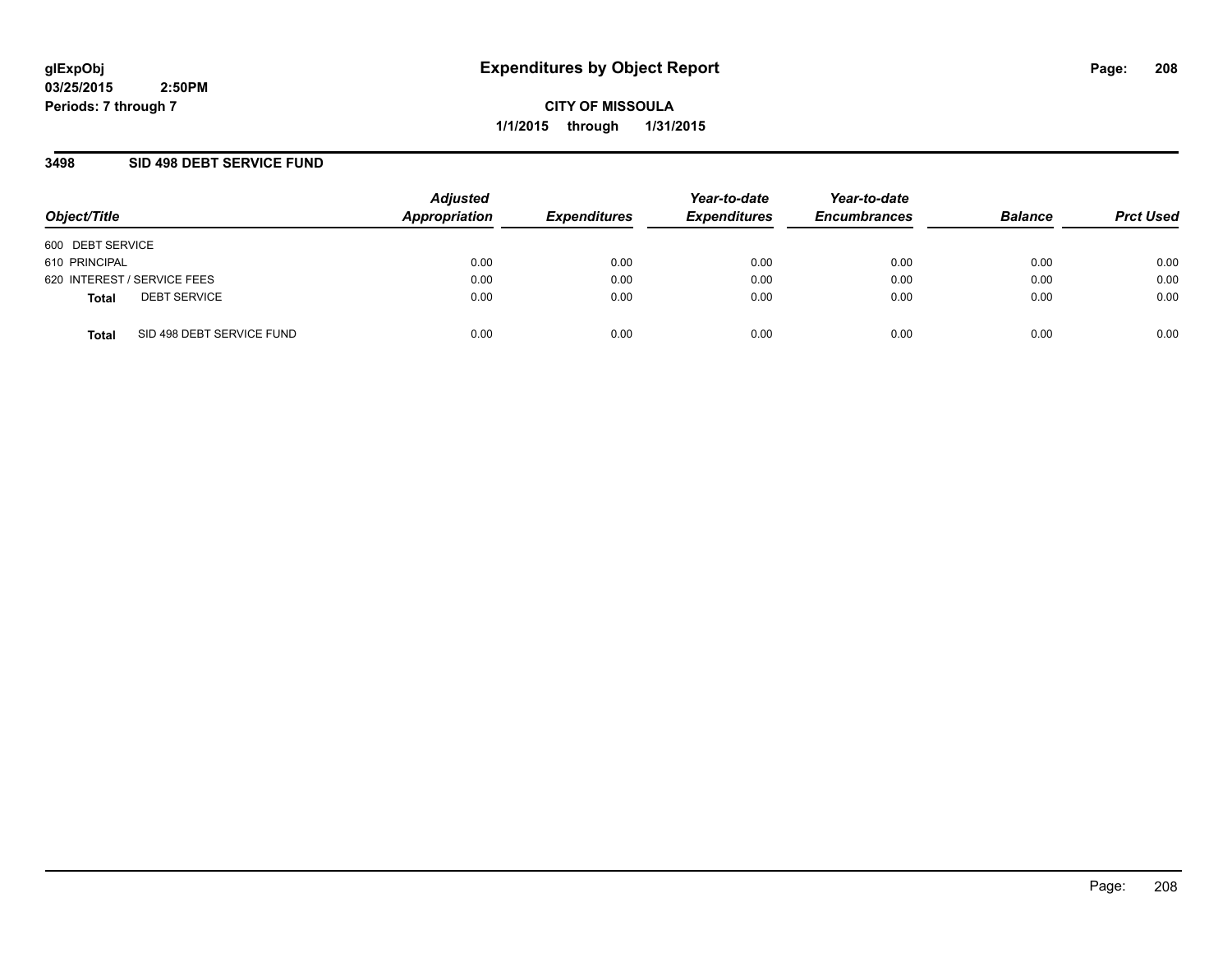#### **3500 SID 500 DEBT SERVICE FUND**

| Object/Title                        | <b>Adjusted</b><br><b>Appropriation</b> | <b>Expenditures</b> | Year-to-date<br><b>Expenditures</b> | Year-to-date<br><b>Encumbrances</b> | <b>Balance</b> | <b>Prct Used</b> |
|-------------------------------------|-----------------------------------------|---------------------|-------------------------------------|-------------------------------------|----------------|------------------|
| 600 DEBT SERVICE                    |                                         |                     |                                     |                                     |                |                  |
| 620 INTEREST / SERVICE FEES         | 0.00                                    | 0.00                | 0.00                                | 0.00                                | 0.00           | 0.00             |
| <b>DEBT SERVICE</b><br><b>Total</b> | 0.00                                    | 0.00                | 0.00                                | 0.00                                | 0.00           | 0.00             |
| 800 OTHER OBJECTS                   |                                         |                     |                                     |                                     |                |                  |
| 820 TRANSFERS TO OTHER FUNDS        | 0.00                                    | 0.00                | 0.00                                | 0.00                                | 0.00           | 0.00             |
| OTHER OBJECTS<br><b>Total</b>       | 0.00                                    | 0.00                | 0.00                                | 0.00                                | 0.00           | 0.00             |
| NON-DEPARTMENTAL<br><b>Total</b>    | 0.00                                    | 0.00                | 0.00                                | 0.00                                | 0.00           | 0.00             |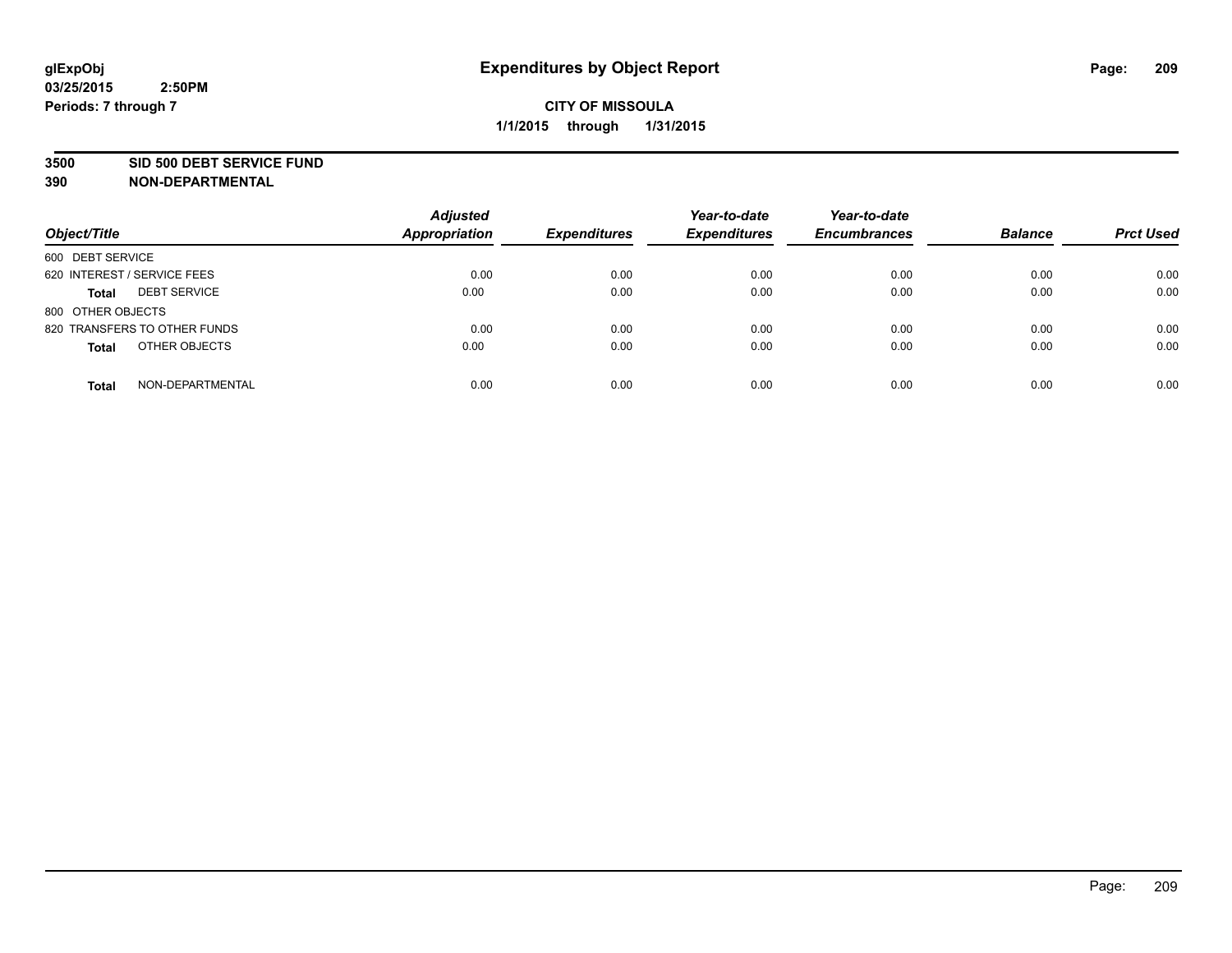### **3500 SID 500 DEBT SERVICE FUND**

| Object/Title                |                              | <b>Adjusted</b><br><b>Appropriation</b> | <b>Expenditures</b> | Year-to-date<br><b>Expenditures</b> | Year-to-date<br><b>Encumbrances</b> | <b>Balance</b> | <b>Prct Used</b> |
|-----------------------------|------------------------------|-----------------------------------------|---------------------|-------------------------------------|-------------------------------------|----------------|------------------|
| 600 DEBT SERVICE            |                              |                                         |                     |                                     |                                     |                |                  |
| 620 INTEREST / SERVICE FEES |                              | 0.00                                    | 0.00                | 0.00                                | 0.00                                | 0.00           | 0.00             |
| <b>Total</b>                | <b>DEBT SERVICE</b>          | 0.00                                    | 0.00                | 0.00                                | 0.00                                | 0.00           | 0.00             |
| 800 OTHER OBJECTS           |                              |                                         |                     |                                     |                                     |                |                  |
|                             | 820 TRANSFERS TO OTHER FUNDS | 0.00                                    | 0.00                | 0.00                                | 0.00                                | 0.00           | 0.00             |
| <b>Total</b>                | OTHER OBJECTS                | 0.00                                    | 0.00                | 0.00                                | 0.00                                | 0.00           | 0.00             |
| <b>Total</b>                | SID 500 DEBT SERVICE FUND    | 0.00                                    | 0.00                | 0.00                                | 0.00                                | 0.00           | 0.00             |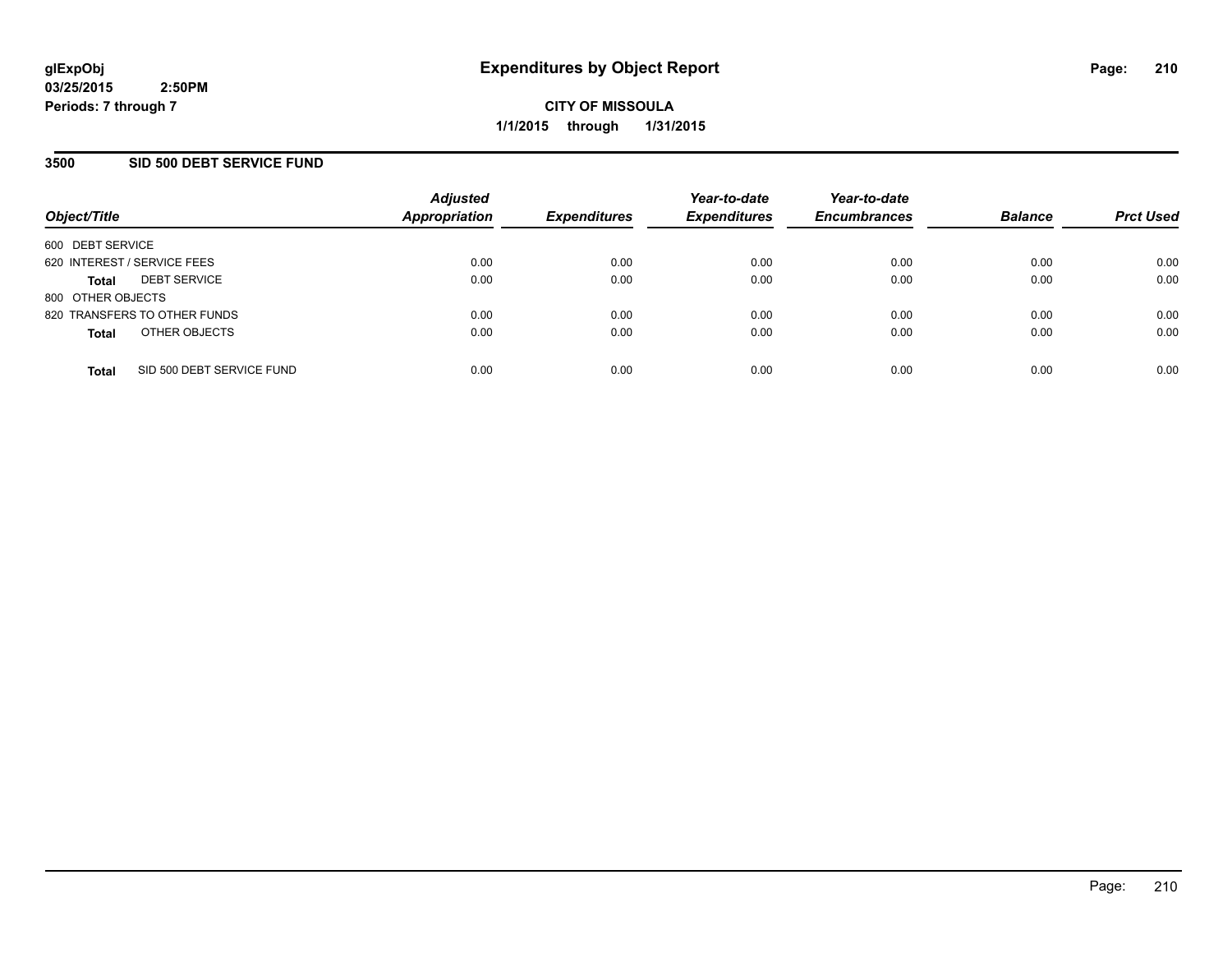#### **3501 SID 501 DEBT SERVICE FUND**

| Object/Title                 | <b>Adjusted</b><br><b>Appropriation</b> | <b>Expenditures</b> | Year-to-date<br><b>Expenditures</b> | Year-to-date<br><b>Encumbrances</b> | <b>Balance</b> | <b>Prct Used</b> |
|------------------------------|-----------------------------------------|---------------------|-------------------------------------|-------------------------------------|----------------|------------------|
| 600 DEBT SERVICE             |                                         |                     |                                     |                                     |                |                  |
| 610 PRINCIPAL                | 0.00                                    | 0.00                | 0.00                                | 0.00                                | 0.00           | 0.00             |
| 620 INTEREST / SERVICE FEES  | 0.00                                    | 0.00                | 0.00                                | 0.00                                | 0.00           | 0.00             |
| <b>DEBT SERVICE</b><br>Total | 0.00                                    | 0.00                | 0.00                                | 0.00                                | 0.00           | 0.00             |
| NON-DEPARTMENTAL<br>Total    | 0.00                                    | 0.00                | 0.00                                | 0.00                                | 0.00           | 0.00             |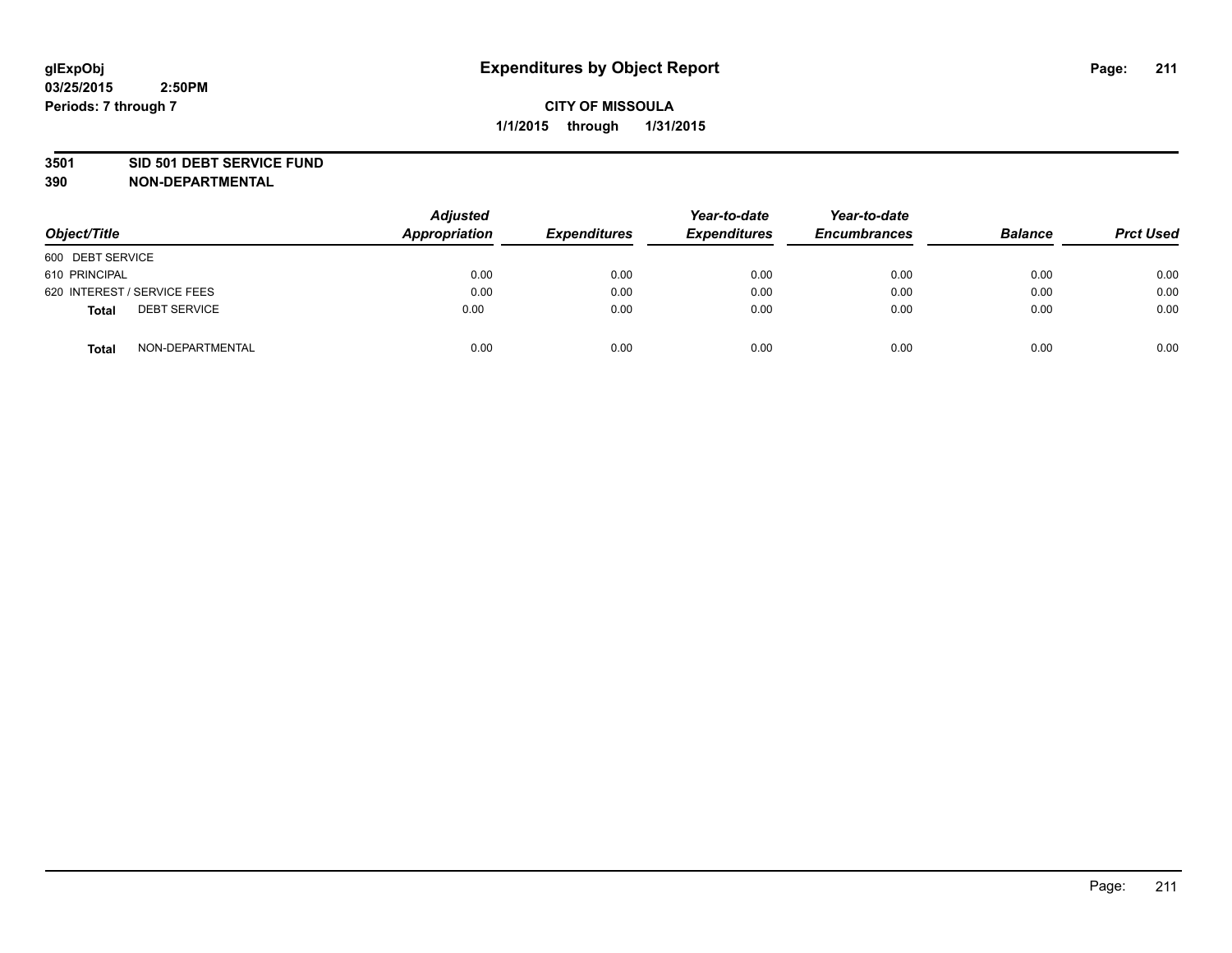**CITY OF MISSOULA 1/1/2015 through 1/31/2015**

### **3501 SID 501 DEBT SERVICE FUND**

| Object/Title                              | <b>Adjusted</b><br>Appropriation | <b>Expenditures</b> | Year-to-date<br><b>Expenditures</b> | Year-to-date<br><b>Encumbrances</b> | <b>Balance</b> | <b>Prct Used</b> |
|-------------------------------------------|----------------------------------|---------------------|-------------------------------------|-------------------------------------|----------------|------------------|
| 600 DEBT SERVICE                          |                                  |                     |                                     |                                     |                |                  |
| 610 PRINCIPAL                             | 0.00                             | 0.00                | 0.00                                | 0.00                                | 0.00           | 0.00             |
| 620 INTEREST / SERVICE FEES               | 0.00                             | 0.00                | 0.00                                | 0.00                                | 0.00           | 0.00             |
| <b>DEBT SERVICE</b><br><b>Total</b>       | 0.00                             | 0.00                | 0.00                                | 0.00                                | 0.00           | 0.00             |
| SID 501 DEBT SERVICE FUND<br><b>Total</b> | 0.00                             | 0.00                | 0.00                                | 0.00                                | 0.00           | 0.00             |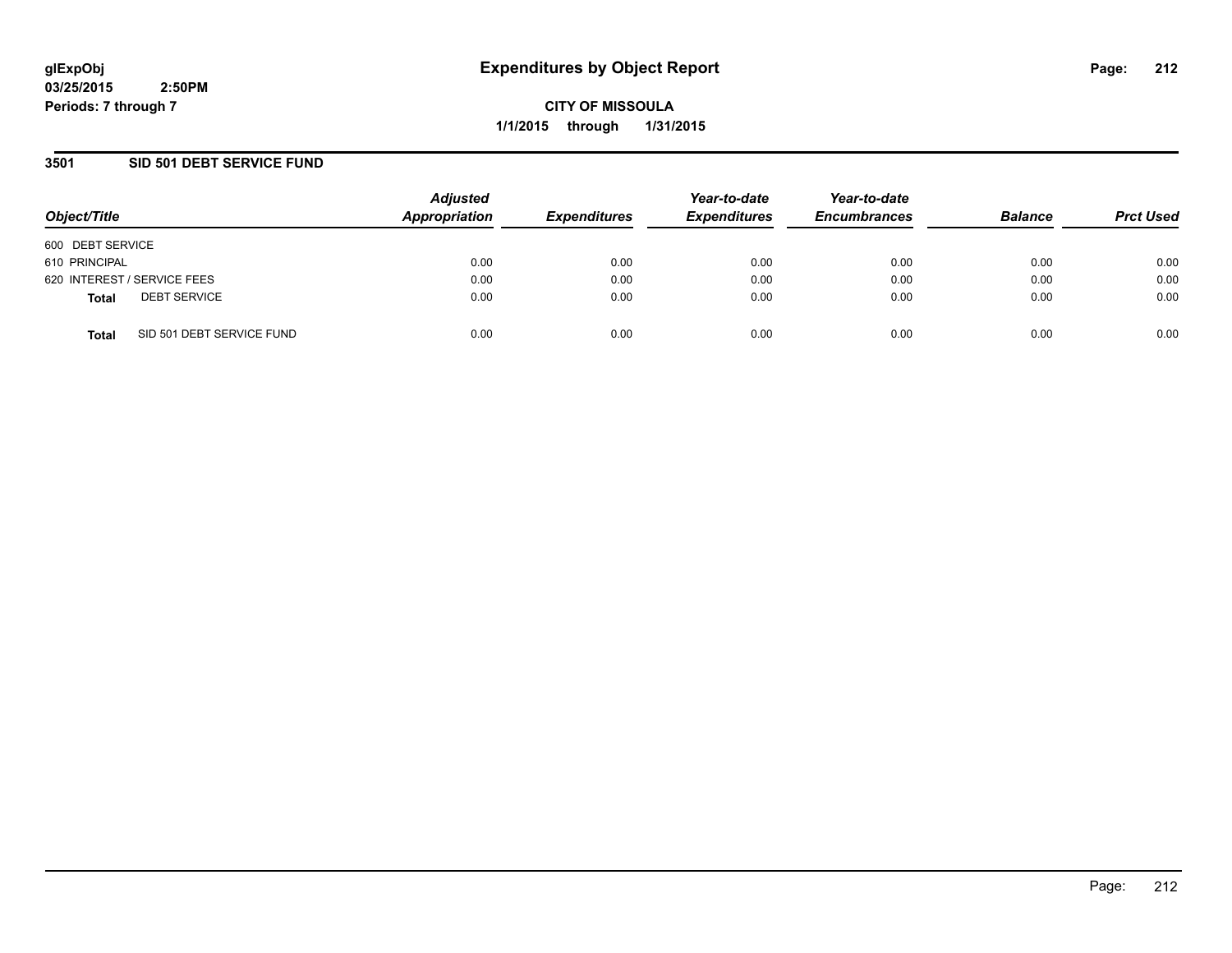#### **3503 SID 503 DEBT SERVICE FUND**

| Object/Title                 | <b>Adjusted</b><br><b>Appropriation</b> | <b>Expenditures</b> | Year-to-date<br><b>Expenditures</b> | Year-to-date<br><b>Encumbrances</b> | <b>Balance</b> | <b>Prct Used</b> |
|------------------------------|-----------------------------------------|---------------------|-------------------------------------|-------------------------------------|----------------|------------------|
| 600 DEBT SERVICE             |                                         |                     |                                     |                                     |                |                  |
| 610 PRINCIPAL                | 0.00                                    | 0.00                | 0.00                                | 0.00                                | 0.00           | 0.00             |
| 620 INTEREST / SERVICE FEES  | 0.00                                    | 0.00                | 0.00                                | 0.00                                | 0.00           | 0.00             |
| <b>DEBT SERVICE</b><br>Total | 0.00                                    | 0.00                | 0.00                                | 0.00                                | 0.00           | 0.00             |
| NON-DEPARTMENTAL<br>Total    | 0.00                                    | 0.00                | 0.00                                | 0.00                                | 0.00           | 0.00             |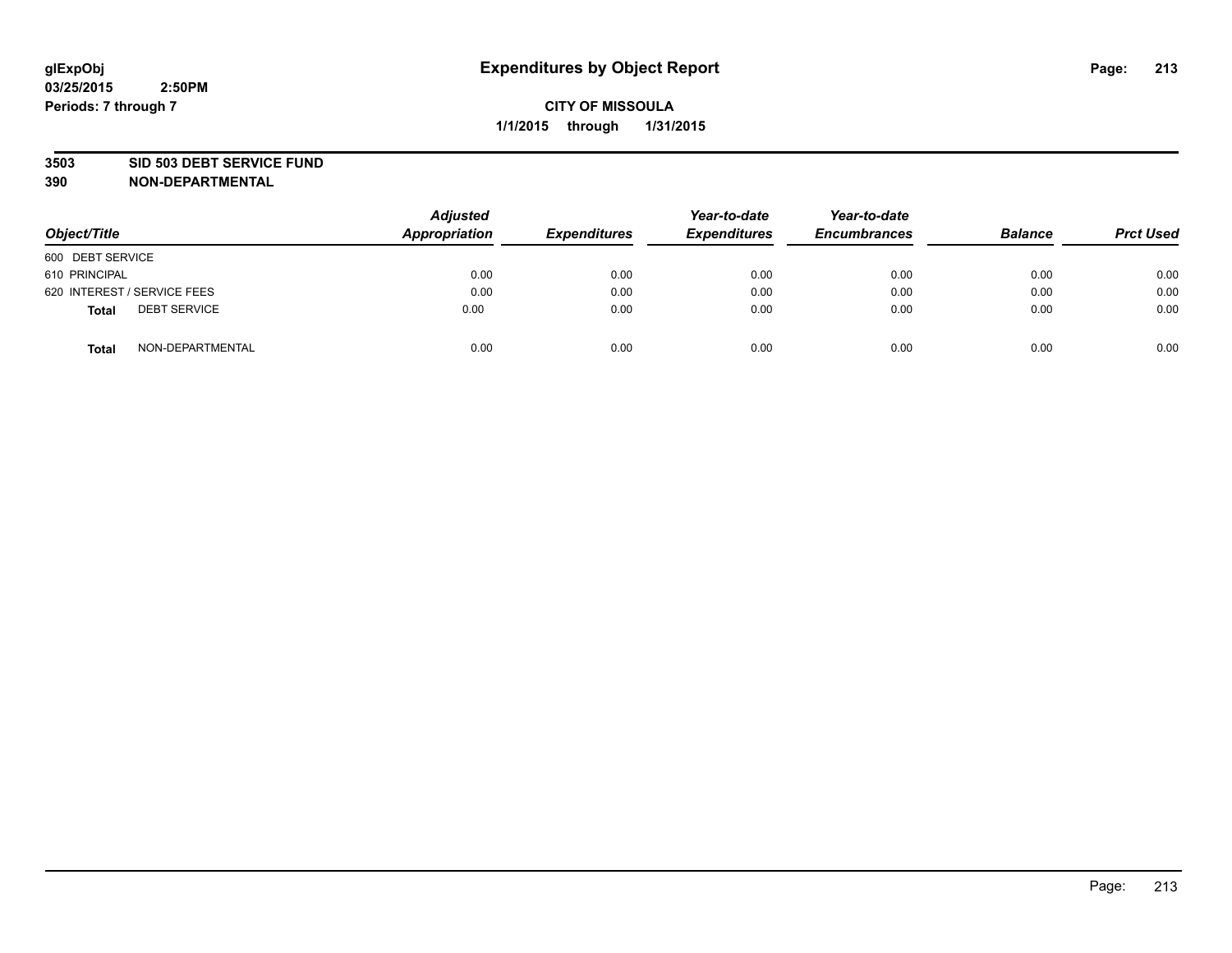**CITY OF MISSOULA 1/1/2015 through 1/31/2015**

### **3503 SID 503 DEBT SERVICE FUND**

| Object/Title                              | <b>Adjusted</b><br>Appropriation | <b>Expenditures</b> | Year-to-date<br><b>Expenditures</b> | Year-to-date<br><b>Encumbrances</b> | <b>Balance</b> | <b>Prct Used</b> |
|-------------------------------------------|----------------------------------|---------------------|-------------------------------------|-------------------------------------|----------------|------------------|
| 600 DEBT SERVICE                          |                                  |                     |                                     |                                     |                |                  |
| 610 PRINCIPAL                             | 0.00                             | 0.00                | 0.00                                | 0.00                                | 0.00           | 0.00             |
| 620 INTEREST / SERVICE FEES               | 0.00                             | 0.00                | 0.00                                | 0.00                                | 0.00           | 0.00             |
| <b>DEBT SERVICE</b><br><b>Total</b>       | 0.00                             | 0.00                | 0.00                                | 0.00                                | 0.00           | 0.00             |
| SID 503 DEBT SERVICE FUND<br><b>Total</b> | 0.00                             | 0.00                | 0.00                                | 0.00                                | 0.00           | 0.00             |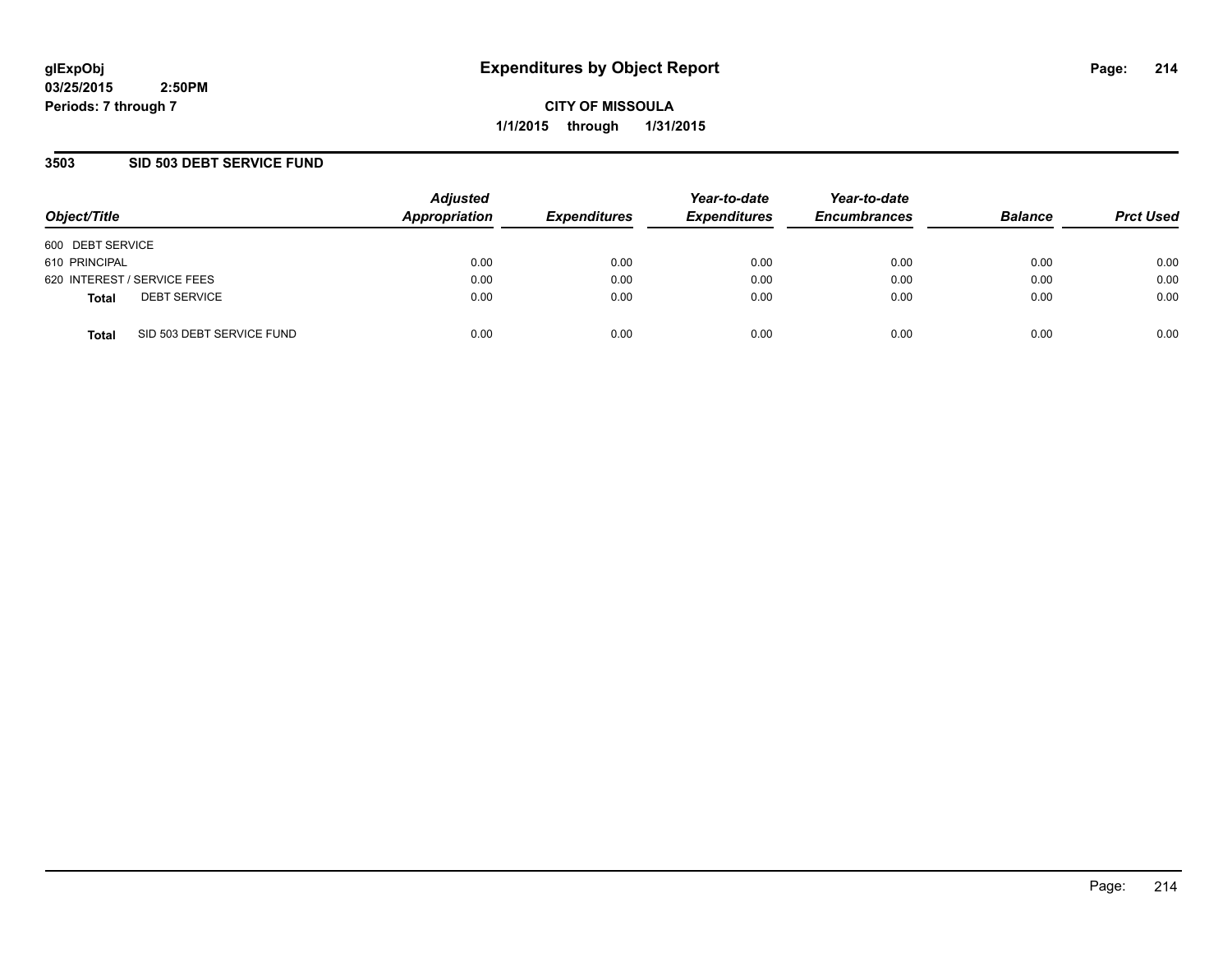#### **3505 SID 505 DEBT SERVICE FUND**

| Object/Title                        | <b>Adjusted</b><br>Appropriation | <b>Expenditures</b> | Year-to-date<br><b>Expenditures</b> | Year-to-date<br><b>Encumbrances</b> | <b>Balance</b> | <b>Prct Used</b> |
|-------------------------------------|----------------------------------|---------------------|-------------------------------------|-------------------------------------|----------------|------------------|
| 600 DEBT SERVICE                    |                                  |                     |                                     |                                     |                |                  |
| 610 PRINCIPAL                       | 0.00                             | 0.00                | 0.00                                | 0.00                                | 0.00           | 0.00             |
| 620 INTEREST / SERVICE FEES         | 0.00                             | 0.00                | 0.00                                | 0.00                                | 0.00           | 0.00             |
| <b>DEBT SERVICE</b><br><b>Total</b> | 0.00                             | 0.00                | 0.00                                | 0.00                                | 0.00           | 0.00             |
| NON-DEPARTMENTAL<br><b>Total</b>    | 0.00                             | 0.00                | 0.00                                | 0.00                                | 0.00           | 0.00             |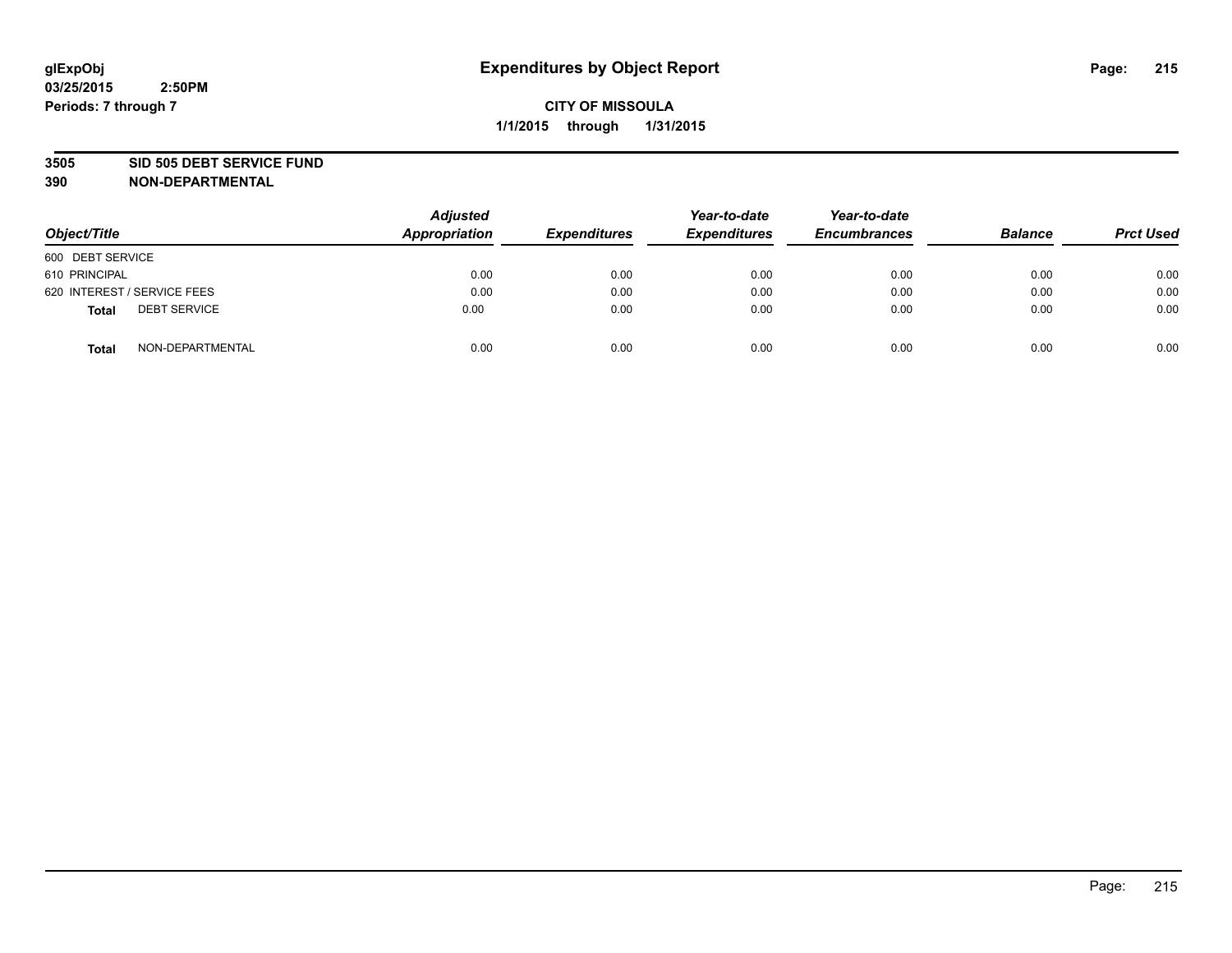**CITY OF MISSOULA 1/1/2015 through 1/31/2015**

### **3505 SID 505 DEBT SERVICE FUND**

| Object/Title                              | <b>Adjusted</b><br>Appropriation | <b>Expenditures</b> | Year-to-date<br><b>Expenditures</b> | Year-to-date<br><b>Encumbrances</b> | <b>Balance</b> | <b>Prct Used</b> |
|-------------------------------------------|----------------------------------|---------------------|-------------------------------------|-------------------------------------|----------------|------------------|
| 600 DEBT SERVICE                          |                                  |                     |                                     |                                     |                |                  |
| 610 PRINCIPAL                             | 0.00                             | 0.00                | 0.00                                | 0.00                                | 0.00           | 0.00             |
| 620 INTEREST / SERVICE FEES               | 0.00                             | 0.00                | 0.00                                | 0.00                                | 0.00           | 0.00             |
| <b>DEBT SERVICE</b><br><b>Total</b>       | 0.00                             | 0.00                | 0.00                                | 0.00                                | 0.00           | 0.00             |
| SID 505 DEBT SERVICE FUND<br><b>Total</b> | 0.00                             | 0.00                | 0.00                                | 0.00                                | 0.00           | 0.00             |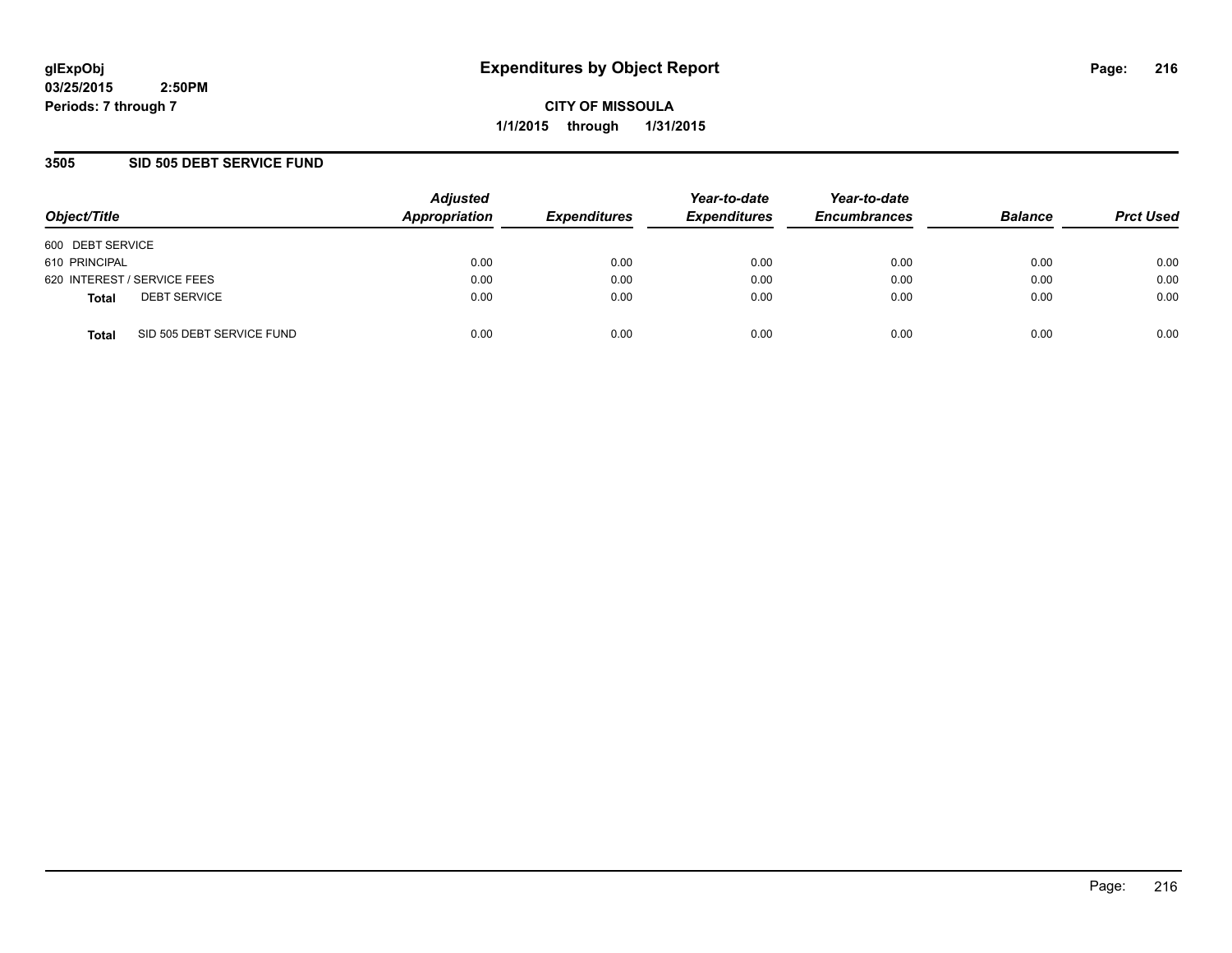#### **3506 SID 506 DEBT SERVICE FUND**

| Object/Title                        | <b>Adjusted</b><br><b>Appropriation</b> | <b>Expenditures</b> | Year-to-date<br><b>Expenditures</b> | Year-to-date<br><b>Encumbrances</b> | <b>Balance</b> | <b>Prct Used</b> |
|-------------------------------------|-----------------------------------------|---------------------|-------------------------------------|-------------------------------------|----------------|------------------|
| 600 DEBT SERVICE                    |                                         |                     |                                     |                                     |                |                  |
| 610 PRINCIPAL                       | 0.00                                    | 0.00                | 0.00                                | 0.00                                | 0.00           | 0.00             |
| 620 INTEREST / SERVICE FEES         | 0.00                                    | 0.00                | 0.00                                | 0.00                                | 0.00           | 0.00             |
| <b>DEBT SERVICE</b><br><b>Total</b> | 0.00                                    | 0.00                | 0.00                                | 0.00                                | 0.00           | 0.00             |
| NON-DEPARTMENTAL<br><b>Total</b>    | 0.00                                    | 0.00                | 0.00                                | 0.00                                | 0.00           | 0.00             |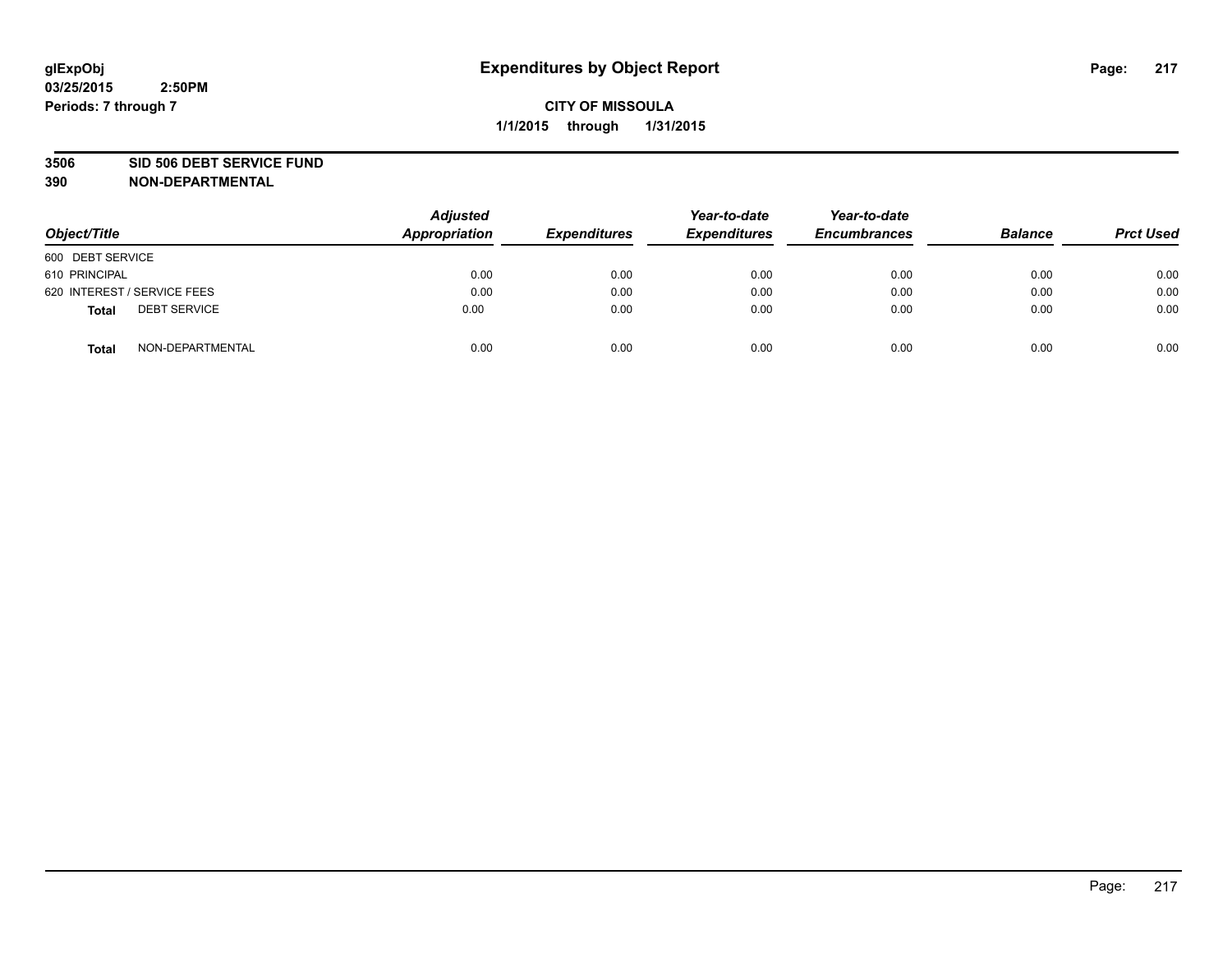**CITY OF MISSOULA 1/1/2015 through 1/31/2015**

### **3506 SID 506 DEBT SERVICE FUND**

| Object/Title                              | <b>Adjusted</b><br>Appropriation | <b>Expenditures</b> | Year-to-date<br><b>Expenditures</b> | Year-to-date<br><b>Encumbrances</b> | <b>Balance</b> | <b>Prct Used</b> |
|-------------------------------------------|----------------------------------|---------------------|-------------------------------------|-------------------------------------|----------------|------------------|
| 600 DEBT SERVICE                          |                                  |                     |                                     |                                     |                |                  |
| 610 PRINCIPAL                             | 0.00                             | 0.00                | 0.00                                | 0.00                                | 0.00           | 0.00             |
| 620 INTEREST / SERVICE FEES               | 0.00                             | 0.00                | 0.00                                | 0.00                                | 0.00           | 0.00             |
| <b>DEBT SERVICE</b><br><b>Total</b>       | 0.00                             | 0.00                | 0.00                                | 0.00                                | 0.00           | 0.00             |
| SID 506 DEBT SERVICE FUND<br><b>Total</b> | 0.00                             | 0.00                | 0.00                                | 0.00                                | 0.00           | 0.00             |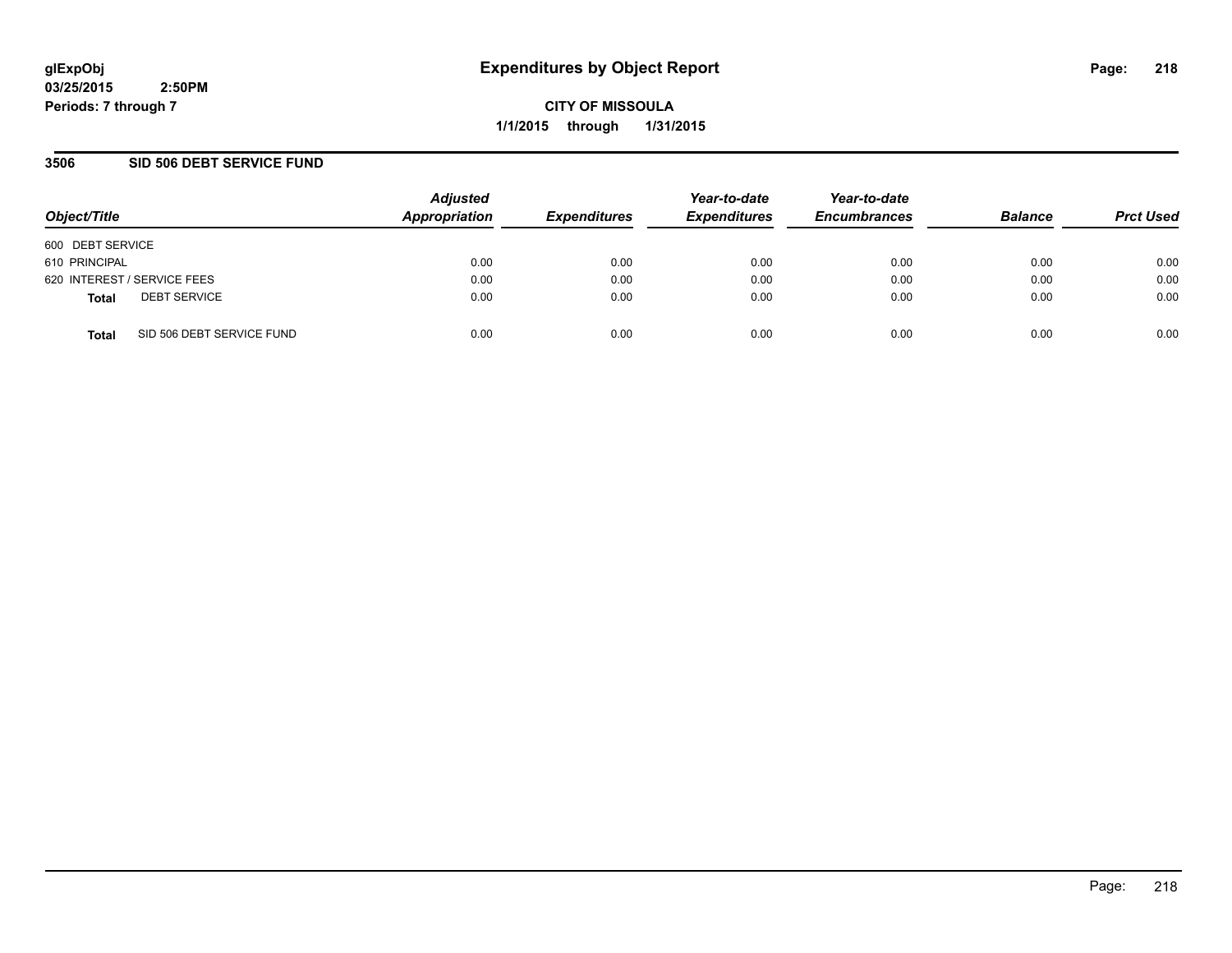#### **3510 SID 510 DEBT SERVICE FUND**

| Object/Title                        | <b>Adjusted</b><br>Appropriation | <b>Expenditures</b> | Year-to-date<br><b>Expenditures</b> | Year-to-date<br><b>Encumbrances</b> | <b>Balance</b> | <b>Prct Used</b> |
|-------------------------------------|----------------------------------|---------------------|-------------------------------------|-------------------------------------|----------------|------------------|
| 600 DEBT SERVICE                    |                                  |                     |                                     |                                     |                |                  |
| 610 PRINCIPAL                       | 0.00                             | 0.00                | 0.00                                | 0.00                                | 0.00           | 0.00             |
| 620 INTEREST / SERVICE FEES         | 0.00                             | 0.00                | 0.00                                | 0.00                                | 0.00           | 0.00             |
| <b>DEBT SERVICE</b><br><b>Total</b> | 0.00                             | 0.00                | 0.00                                | 0.00                                | 0.00           | 0.00             |
| NON-DEPARTMENTAL<br><b>Total</b>    | 0.00                             | 0.00                | 0.00                                | 0.00                                | 0.00           | 0.00             |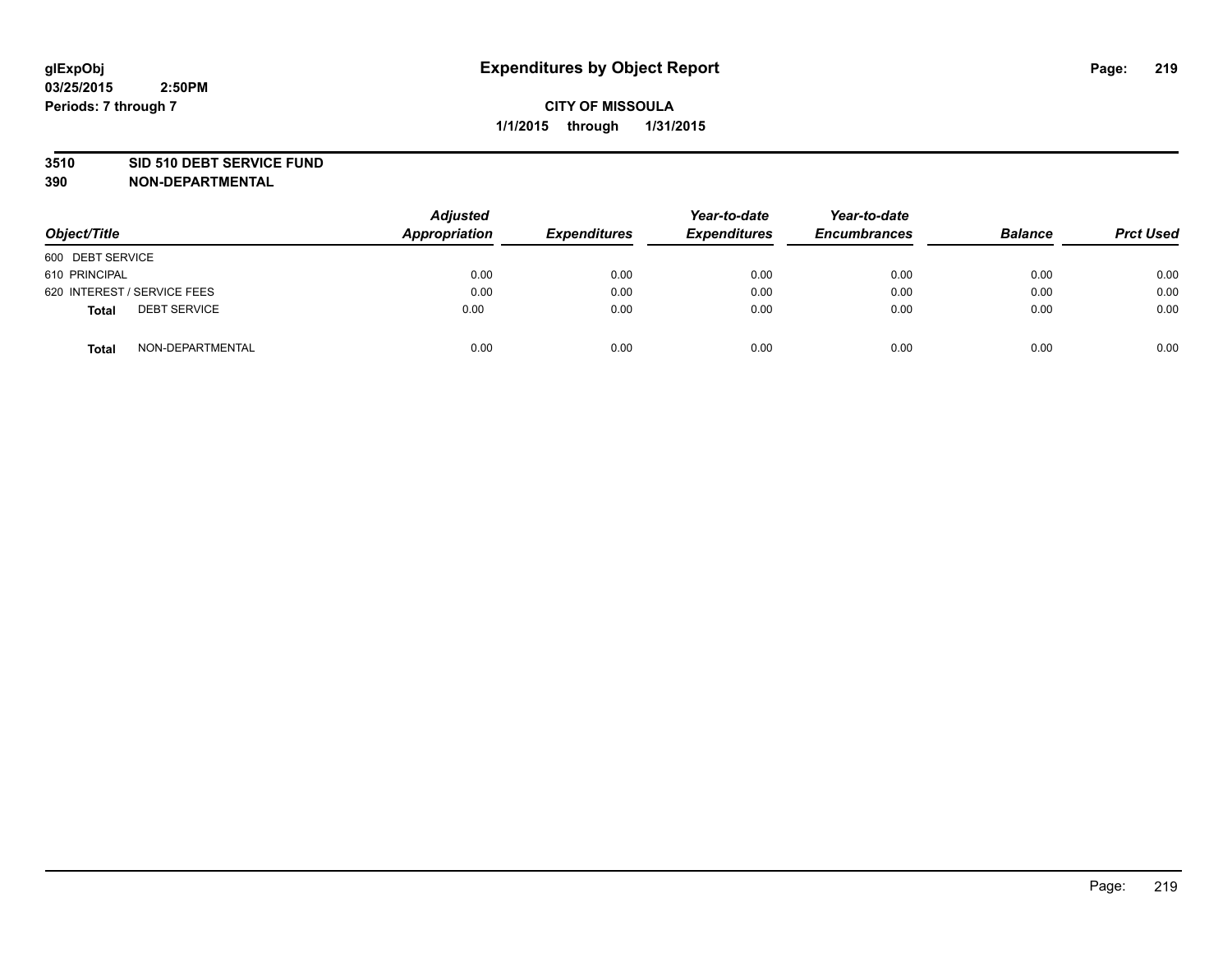**CITY OF MISSOULA 1/1/2015 through 1/31/2015**

### **3510 SID 510 DEBT SERVICE FUND**

| Object/Title                              | <b>Adjusted</b><br>Appropriation | <b>Expenditures</b> | Year-to-date<br><b>Expenditures</b> | Year-to-date<br><b>Encumbrances</b> | <b>Balance</b> | <b>Prct Used</b> |
|-------------------------------------------|----------------------------------|---------------------|-------------------------------------|-------------------------------------|----------------|------------------|
| 600 DEBT SERVICE                          |                                  |                     |                                     |                                     |                |                  |
| 610 PRINCIPAL                             | 0.00                             | 0.00                | 0.00                                | 0.00                                | 0.00           | 0.00             |
| 620 INTEREST / SERVICE FEES               | 0.00                             | 0.00                | 0.00                                | 0.00                                | 0.00           | 0.00             |
| <b>DEBT SERVICE</b><br><b>Total</b>       | 0.00                             | 0.00                | 0.00                                | 0.00                                | 0.00           | 0.00             |
| SID 510 DEBT SERVICE FUND<br><b>Total</b> | 0.00                             | 0.00                | 0.00                                | 0.00                                | 0.00           | 0.00             |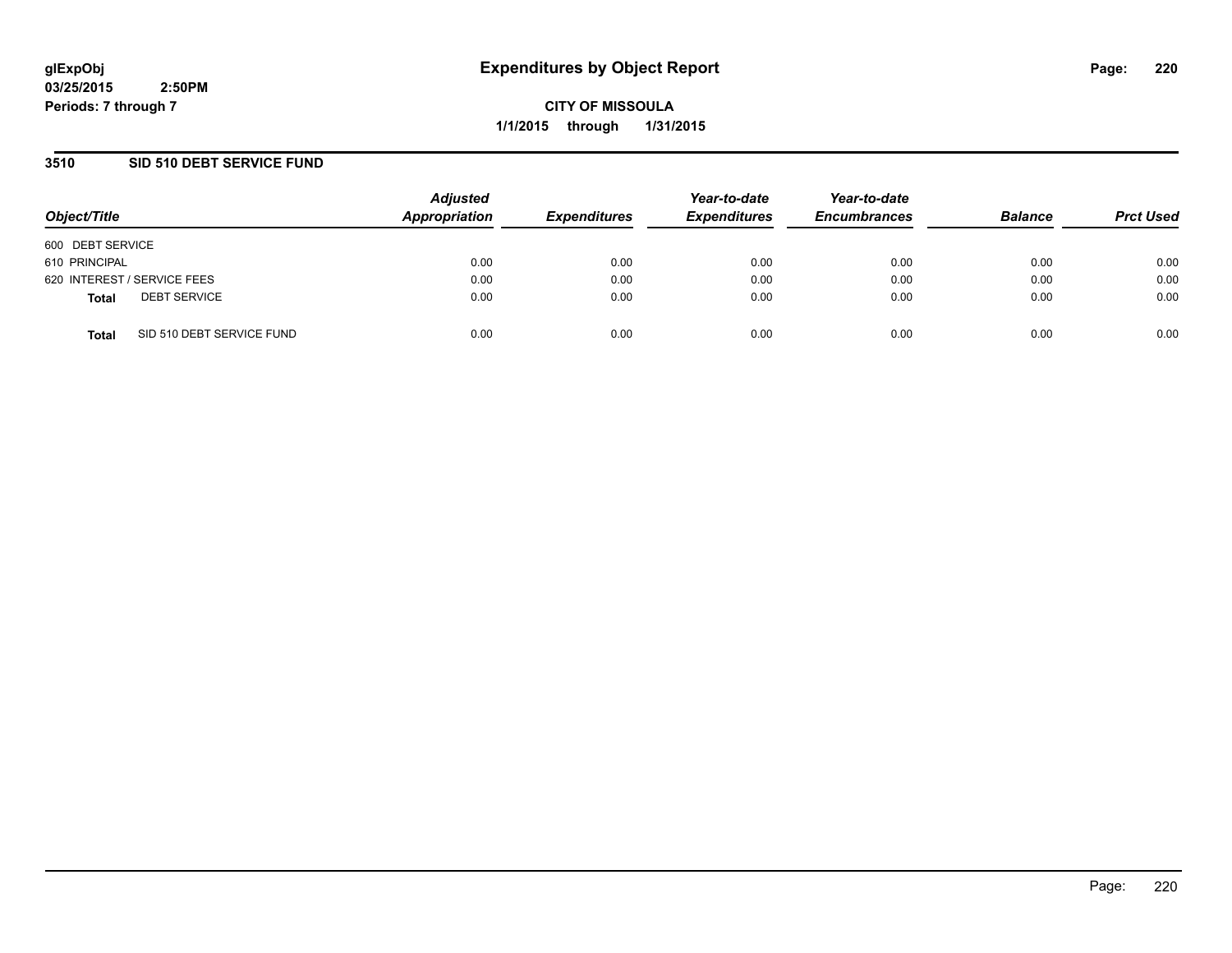#### **3511 SID 511 DEBT SERVICE FUND**

| Object/Title                        | <b>Adjusted</b><br>Appropriation | <b>Expenditures</b> | Year-to-date<br><b>Expenditures</b> | Year-to-date<br><b>Encumbrances</b> | <b>Balance</b> | <b>Prct Used</b> |
|-------------------------------------|----------------------------------|---------------------|-------------------------------------|-------------------------------------|----------------|------------------|
| 600 DEBT SERVICE                    |                                  |                     |                                     |                                     |                |                  |
| 610 PRINCIPAL                       | 0.00                             | 0.00                | 0.00                                | 0.00                                | 0.00           | 0.00             |
| 620 INTEREST / SERVICE FEES         | 0.00                             | 0.00                | 0.00                                | 0.00                                | 0.00           | 0.00             |
| <b>DEBT SERVICE</b><br><b>Total</b> | 0.00                             | 0.00                | 0.00                                | 0.00                                | 0.00           | 0.00             |
| NON-DEPARTMENTAL<br><b>Total</b>    | 0.00                             | 0.00                | 0.00                                | 0.00                                | 0.00           | 0.00             |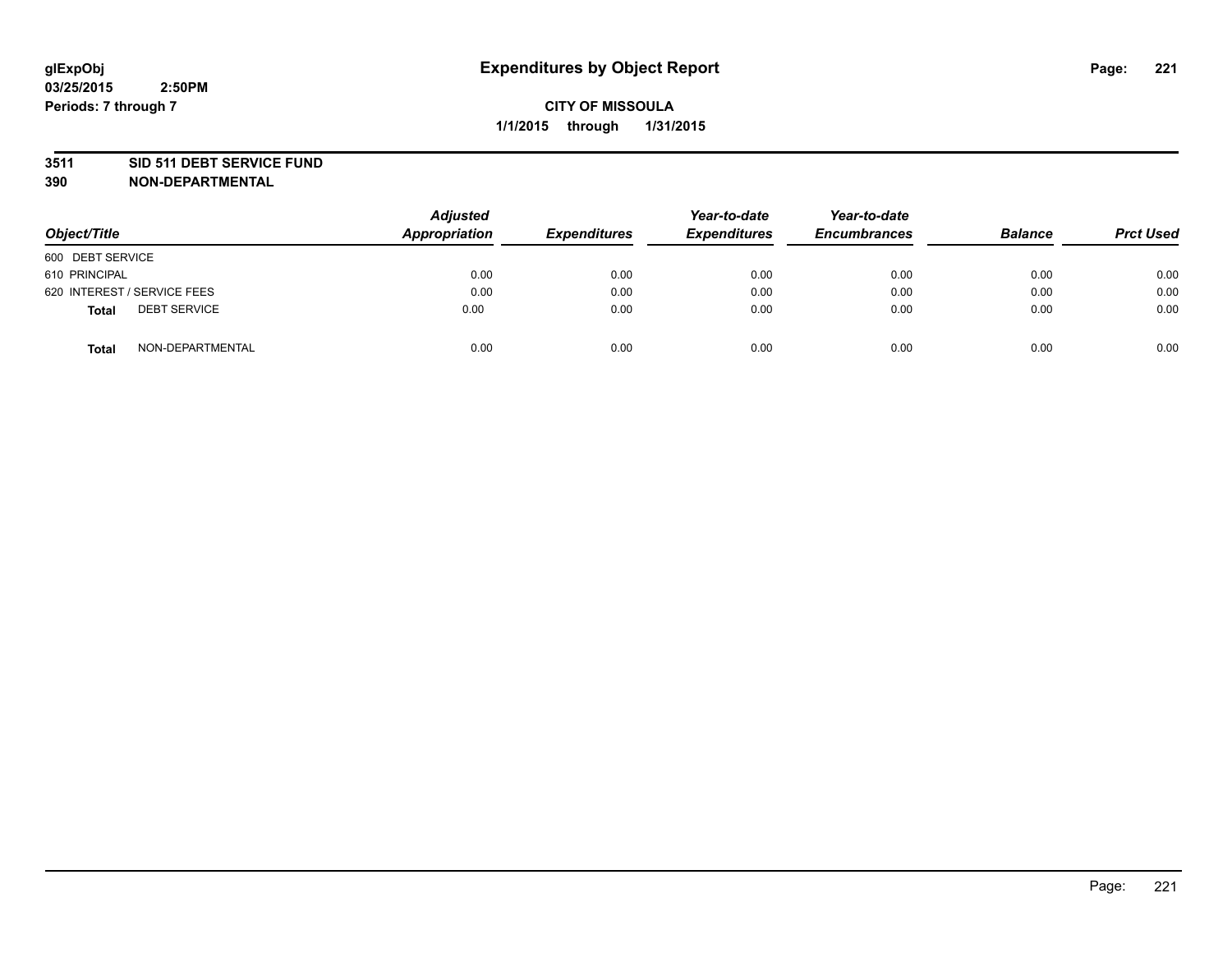**CITY OF MISSOULA 1/1/2015 through 1/31/2015**

### **3511 SID 511 DEBT SERVICE FUND**

| Object/Title                              | <b>Adjusted</b><br>Appropriation | <b>Expenditures</b> | Year-to-date<br><b>Expenditures</b> | Year-to-date<br><b>Encumbrances</b> | <b>Balance</b> | <b>Prct Used</b> |
|-------------------------------------------|----------------------------------|---------------------|-------------------------------------|-------------------------------------|----------------|------------------|
| 600 DEBT SERVICE                          |                                  |                     |                                     |                                     |                |                  |
| 610 PRINCIPAL                             | 0.00                             | 0.00                | 0.00                                | 0.00                                | 0.00           | 0.00             |
| 620 INTEREST / SERVICE FEES               | 0.00                             | 0.00                | 0.00                                | 0.00                                | 0.00           | 0.00             |
| <b>DEBT SERVICE</b><br><b>Total</b>       | 0.00                             | 0.00                | 0.00                                | 0.00                                | 0.00           | 0.00             |
| SID 511 DEBT SERVICE FUND<br><b>Total</b> | 0.00                             | 0.00                | 0.00                                | 0.00                                | 0.00           | 0.00             |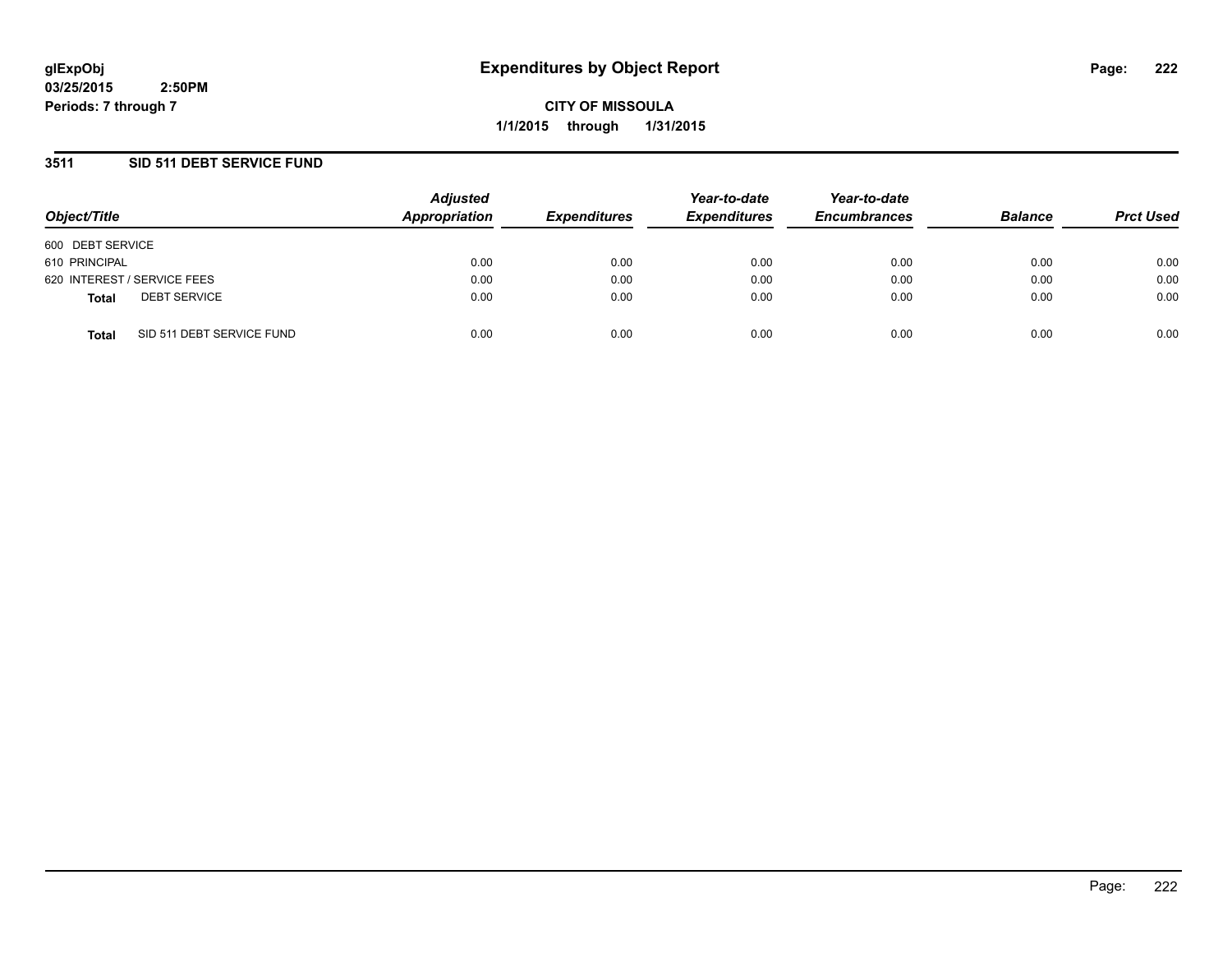#### **3512 SID 512 DEBT SERVICE FUND**

| Object/Title                        | <b>Adjusted</b><br>Appropriation | <b>Expenditures</b> | Year-to-date<br><b>Expenditures</b> | Year-to-date<br><b>Encumbrances</b> | <b>Balance</b> | <b>Prct Used</b> |
|-------------------------------------|----------------------------------|---------------------|-------------------------------------|-------------------------------------|----------------|------------------|
| 600 DEBT SERVICE                    |                                  |                     |                                     |                                     |                |                  |
| 610 PRINCIPAL                       | 74,175.00                        | 0.00                | 0.00                                | 0.00                                | 74.175.00      | 0.00             |
| 620 INTEREST / SERVICE FEES         | 7.118.00                         | 0.00                | 3.909.16                            | 0.00                                | 3.208.84       | 54.92            |
| <b>DEBT SERVICE</b><br><b>Total</b> | 81,293.00                        | 0.00                | 3,909.16                            | 0.00                                | 77,383.84      | 4.81             |
| NON-DEPARTMENTAL<br><b>Total</b>    | 81,293.00                        | 0.00                | 3.909.16                            | 0.00                                | 77,383.84      | 4.81             |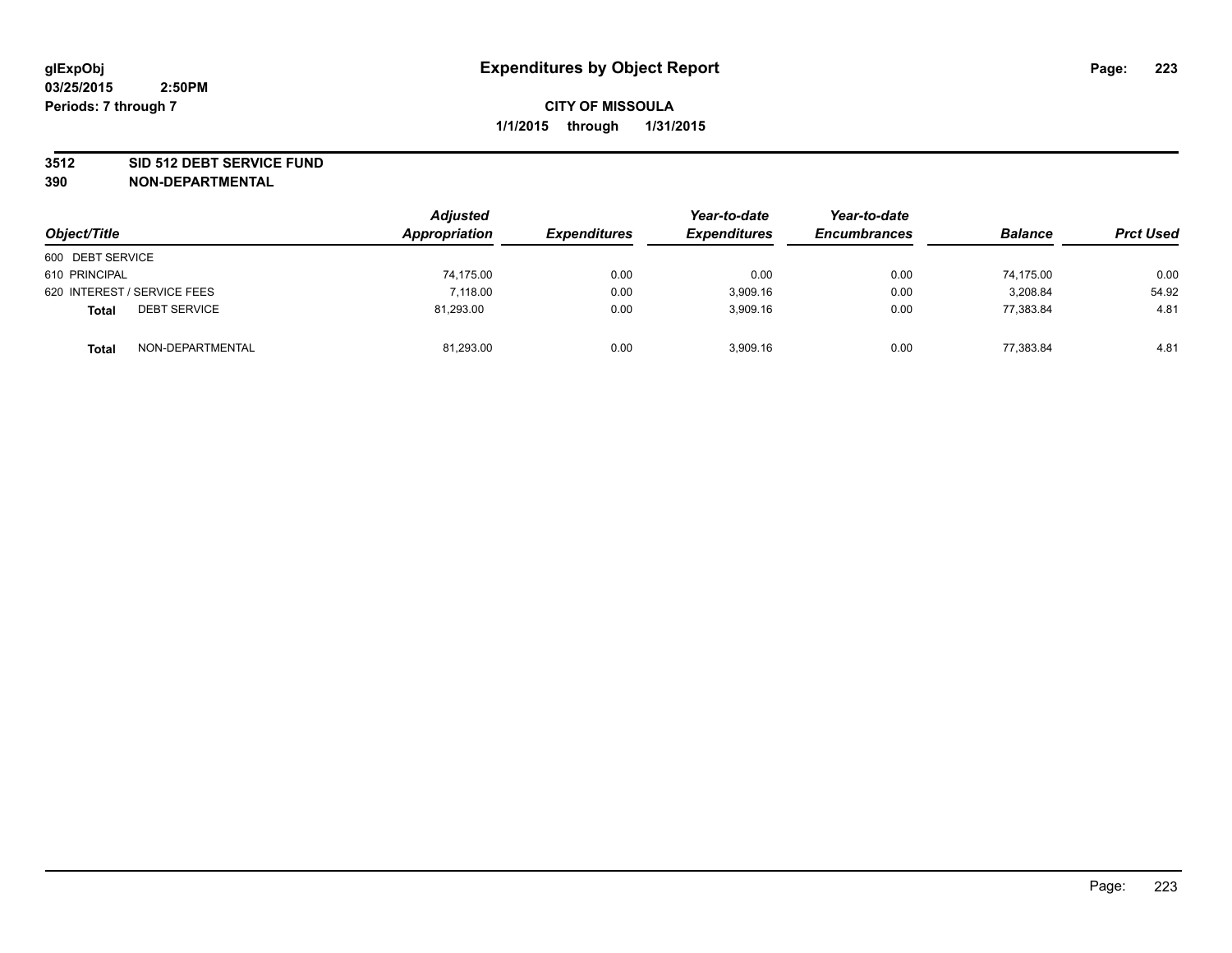**CITY OF MISSOULA 1/1/2015 through 1/31/2015**

### **3512 SID 512 DEBT SERVICE FUND**

| Object/Title     |                             | <b>Adjusted</b><br>Appropriation | <b>Expenditures</b> | Year-to-date<br><b>Expenditures</b> | Year-to-date<br><b>Encumbrances</b> | <b>Balance</b> | <b>Prct Used</b> |
|------------------|-----------------------------|----------------------------------|---------------------|-------------------------------------|-------------------------------------|----------------|------------------|
|                  |                             |                                  |                     |                                     |                                     |                |                  |
| 600 DEBT SERVICE |                             |                                  |                     |                                     |                                     |                |                  |
| 610 PRINCIPAL    |                             | 74,175.00                        | 0.00                | 0.00                                | 0.00                                | 74,175.00      | 0.00             |
|                  | 620 INTEREST / SERVICE FEES | 7.118.00                         | 0.00                | 3,909.16                            | 0.00                                | 3.208.84       | 54.92            |
| <b>Total</b>     | <b>DEBT SERVICE</b>         | 81,293.00                        | 0.00                | 3.909.16                            | 0.00                                | 77.383.84      | 4.81             |
| <b>Total</b>     | SID 512 DEBT SERVICE FUND   | 81.293.00                        | 0.00                | 3.909.16                            | 0.00                                | 77.383.84      | 4.81             |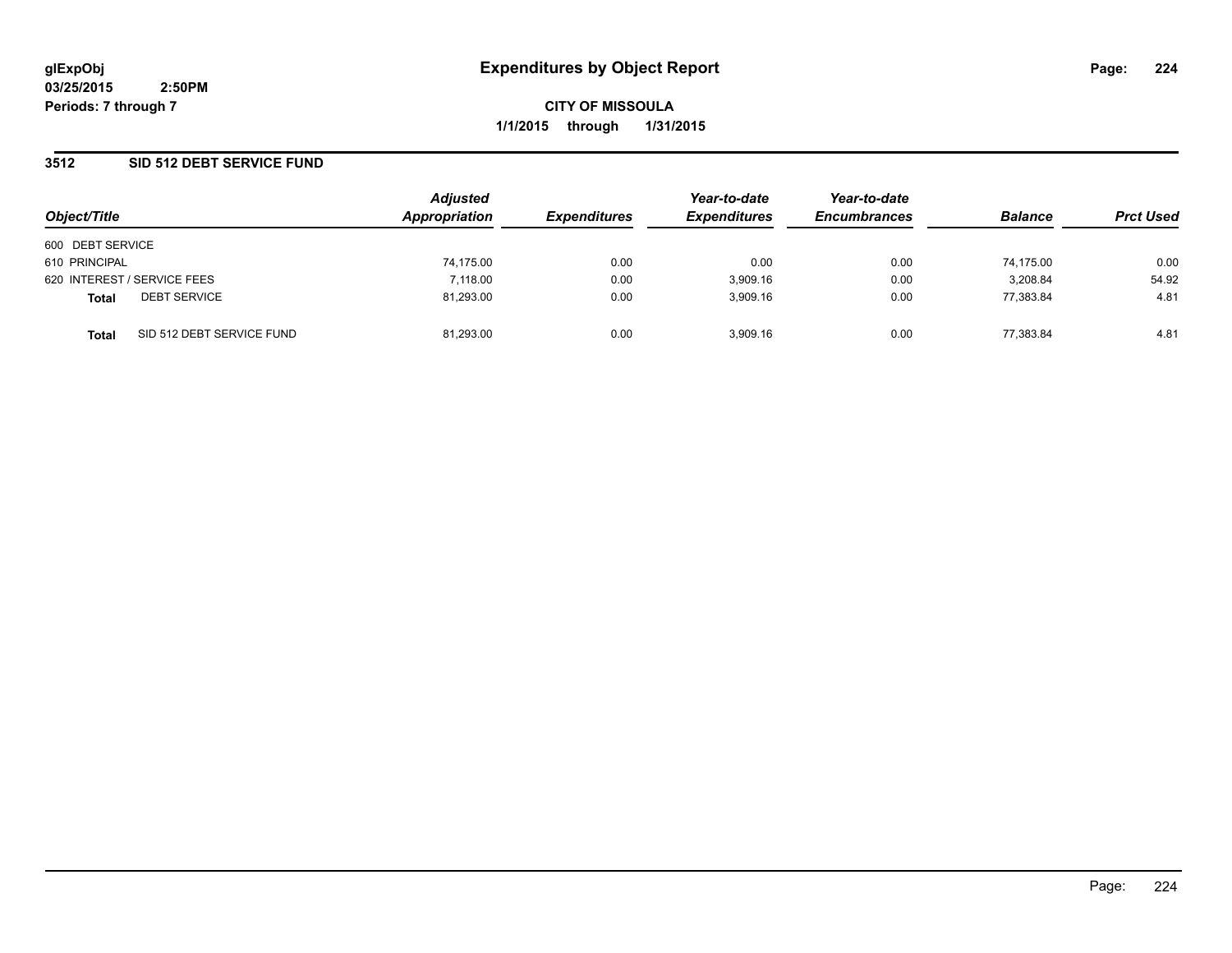#### **3513 SID 513 DEBT SERVICE FUND**

#### **280 PUBLIC WORKS ADMIN/ENGINEERING**

| Object/Title                                   | <b>Adjusted</b><br><b>Appropriation</b> | <b>Expenditures</b> | Year-to-date<br><b>Expenditures</b> | Year-to-date<br><b>Encumbrances</b> | <b>Balance</b> | <b>Prct Used</b> |
|------------------------------------------------|-----------------------------------------|---------------------|-------------------------------------|-------------------------------------|----------------|------------------|
| 800 OTHER OBJECTS                              |                                         |                     |                                     |                                     |                |                  |
| 820 TRANSFERS TO OTHER FUNDS                   | 0.00                                    | 0.00                | 0.00                                | 0.00                                | 0.00           | 0.00             |
| OTHER OBJECTS<br><b>Total</b>                  | 0.00                                    | 0.00                | 0.00                                | 0.00                                | 0.00           | 0.00             |
| PUBLIC WORKS ADMIN/ENGINEERING<br><b>Total</b> | 0.00                                    | 0.00                | 0.00                                | 0.00                                | 0.00           | 0.00             |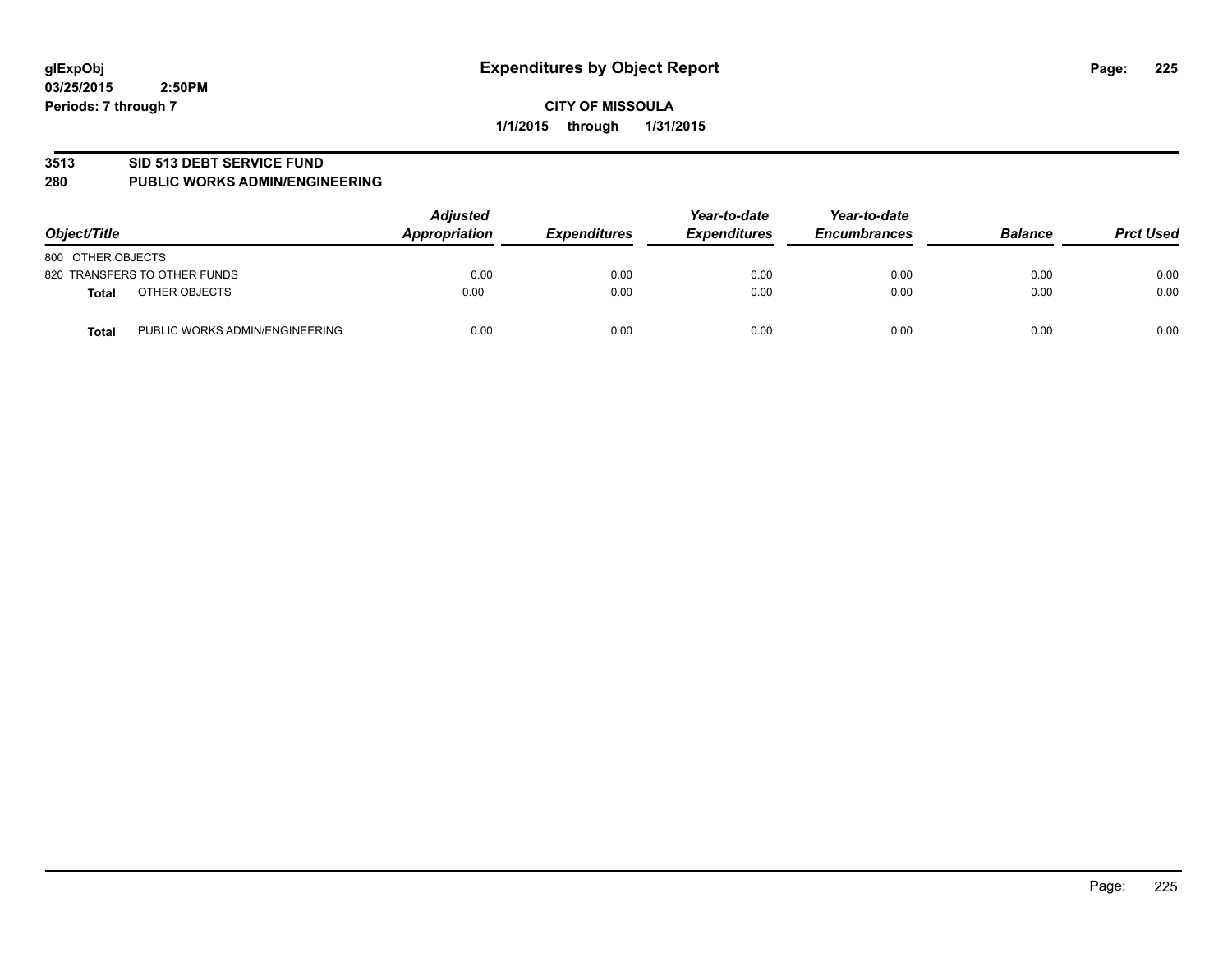#### **3513 SID 513 DEBT SERVICE FUND**

|                                     | <b>Adjusted</b> |                     | Year-to-date        | Year-to-date        |                |                  |
|-------------------------------------|-----------------|---------------------|---------------------|---------------------|----------------|------------------|
| Object/Title                        | Appropriation   | <b>Expenditures</b> | <b>Expenditures</b> | <b>Encumbrances</b> | <b>Balance</b> | <b>Prct Used</b> |
| 600 DEBT SERVICE                    |                 |                     |                     |                     |                |                  |
| 610 PRINCIPAL                       | 0.00            | 0.00                | 0.00                | 0.00                | 0.00           | 0.00             |
| 620 INTEREST / SERVICE FEES         | 0.00            | 0.00                | 0.00                | 0.00                | 0.00           | 0.00             |
| <b>DEBT SERVICE</b><br><b>Total</b> | 0.00            | 0.00                | 0.00                | 0.00                | 0.00           | 0.00             |
| 800 OTHER OBJECTS                   |                 |                     |                     |                     |                |                  |
| 820 TRANSFERS TO OTHER FUNDS        | 0.00            | 0.00                | 0.00                | 0.00                | 0.00           | 0.00             |
| OTHER OBJECTS<br><b>Total</b>       | 0.00            | 0.00                | 0.00                | 0.00                | 0.00           | 0.00             |
| NON-DEPARTMENTAL<br>Total           | 0.00            | 0.00                | 0.00                | 0.00                | 0.00           | 0.00             |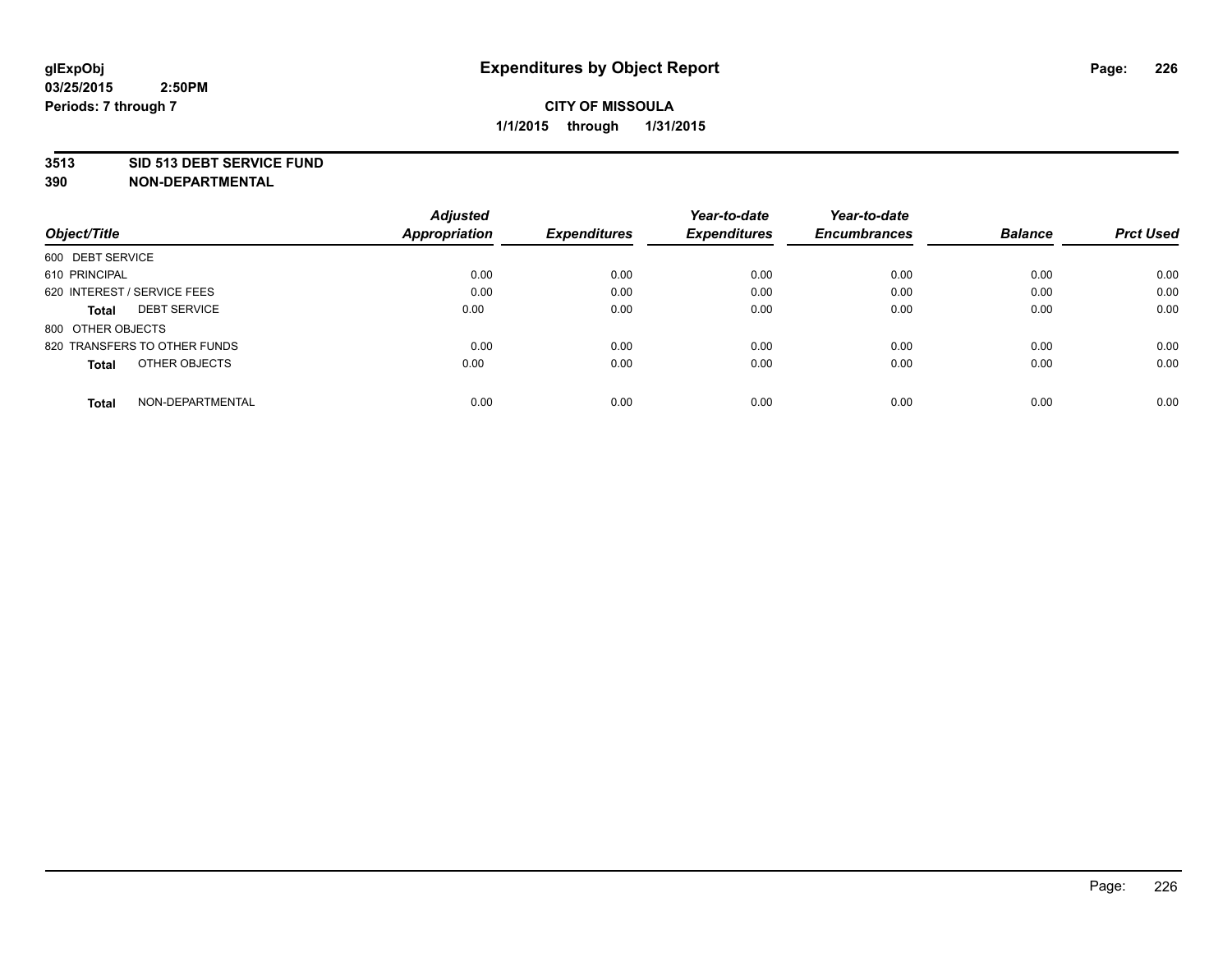### **3513 SID 513 DEBT SERVICE FUND**

| Object/Title      |                              | <b>Adjusted</b><br>Appropriation | <b>Expenditures</b> | Year-to-date<br><b>Expenditures</b> | Year-to-date<br><b>Encumbrances</b> | <b>Balance</b> | <b>Prct Used</b> |
|-------------------|------------------------------|----------------------------------|---------------------|-------------------------------------|-------------------------------------|----------------|------------------|
| 600 DEBT SERVICE  |                              |                                  |                     |                                     |                                     |                |                  |
| 610 PRINCIPAL     |                              | 0.00                             | 0.00                | 0.00                                | 0.00                                | 0.00           | 0.00             |
|                   | 620 INTEREST / SERVICE FEES  | 0.00                             | 0.00                | 0.00                                | 0.00                                | 0.00           | 0.00             |
| <b>Total</b>      | <b>DEBT SERVICE</b>          | 0.00                             | 0.00                | 0.00                                | 0.00                                | 0.00           | 0.00             |
| 800 OTHER OBJECTS |                              |                                  |                     |                                     |                                     |                |                  |
|                   | 820 TRANSFERS TO OTHER FUNDS | 0.00                             | 0.00                | 0.00                                | 0.00                                | 0.00           | 0.00             |
| <b>Total</b>      | OTHER OBJECTS                | 0.00                             | 0.00                | 0.00                                | 0.00                                | 0.00           | 0.00             |
|                   |                              |                                  |                     |                                     |                                     |                |                  |
| <b>Total</b>      | SID 513 DEBT SERVICE FUND    | 0.00                             | 0.00                | 0.00                                | 0.00                                | 0.00           | 0.00             |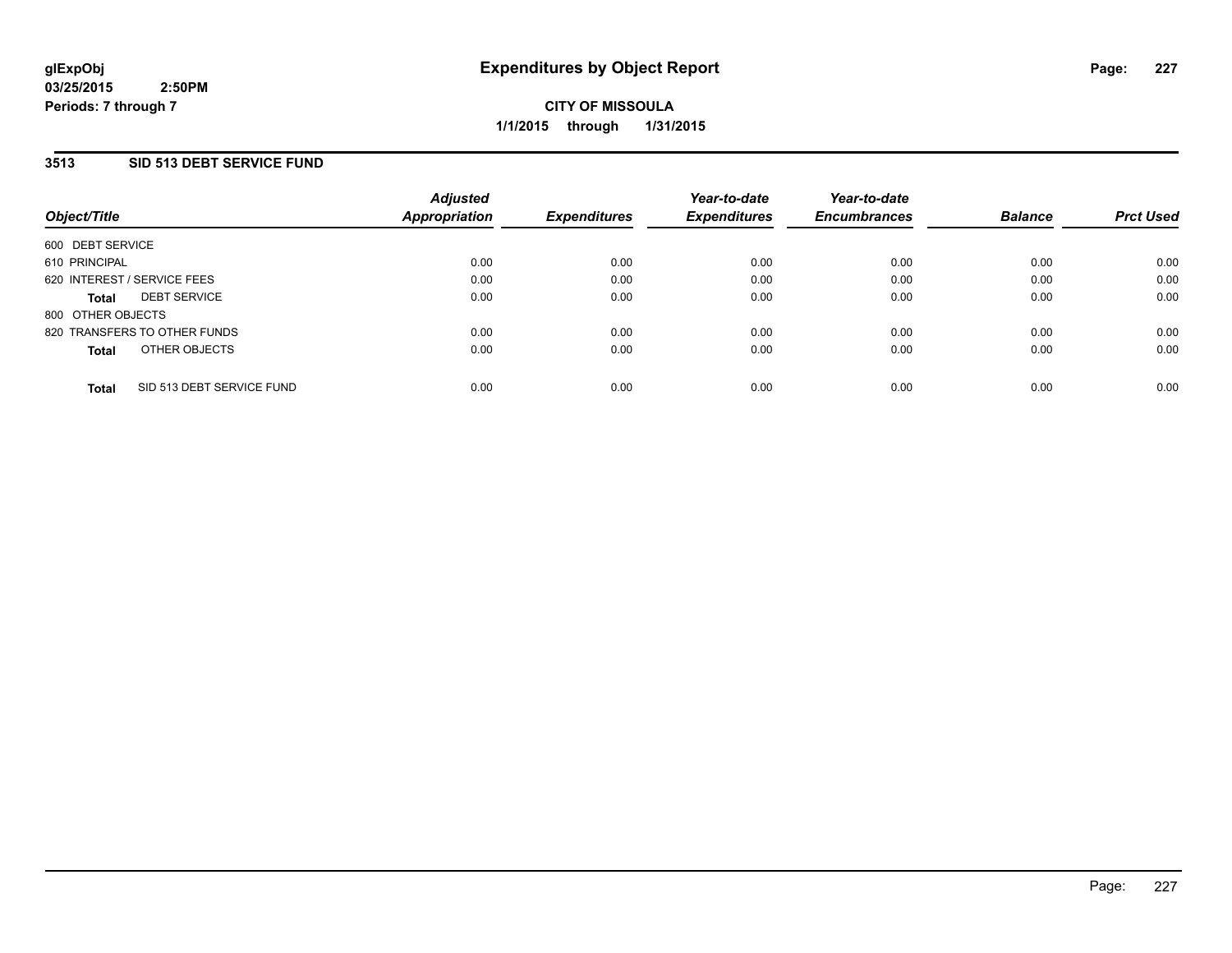#### **3514 SID 514 DEBT SERVICE FUND**

| Object/Title                        | <b>Adjusted</b><br>Appropriation | <b>Expenditures</b> | Year-to-date<br><b>Expenditures</b> | Year-to-date<br><b>Encumbrances</b> | <b>Balance</b> | <b>Prct Used</b> |
|-------------------------------------|----------------------------------|---------------------|-------------------------------------|-------------------------------------|----------------|------------------|
| 600 DEBT SERVICE                    |                                  |                     |                                     |                                     |                |                  |
| 610 PRINCIPAL                       | 0.00                             | 0.00                | 0.00                                | 0.00                                | 0.00           | 0.00             |
| 620 INTEREST / SERVICE FEES         | 0.00                             | 0.00                | 0.00                                | 0.00                                | 0.00           | 0.00             |
| <b>DEBT SERVICE</b><br><b>Total</b> | 0.00                             | 0.00                | 0.00                                | 0.00                                | 0.00           | 0.00             |
| NON-DEPARTMENTAL<br><b>Total</b>    | 0.00                             | 0.00                | 0.00                                | 0.00                                | 0.00           | 0.00             |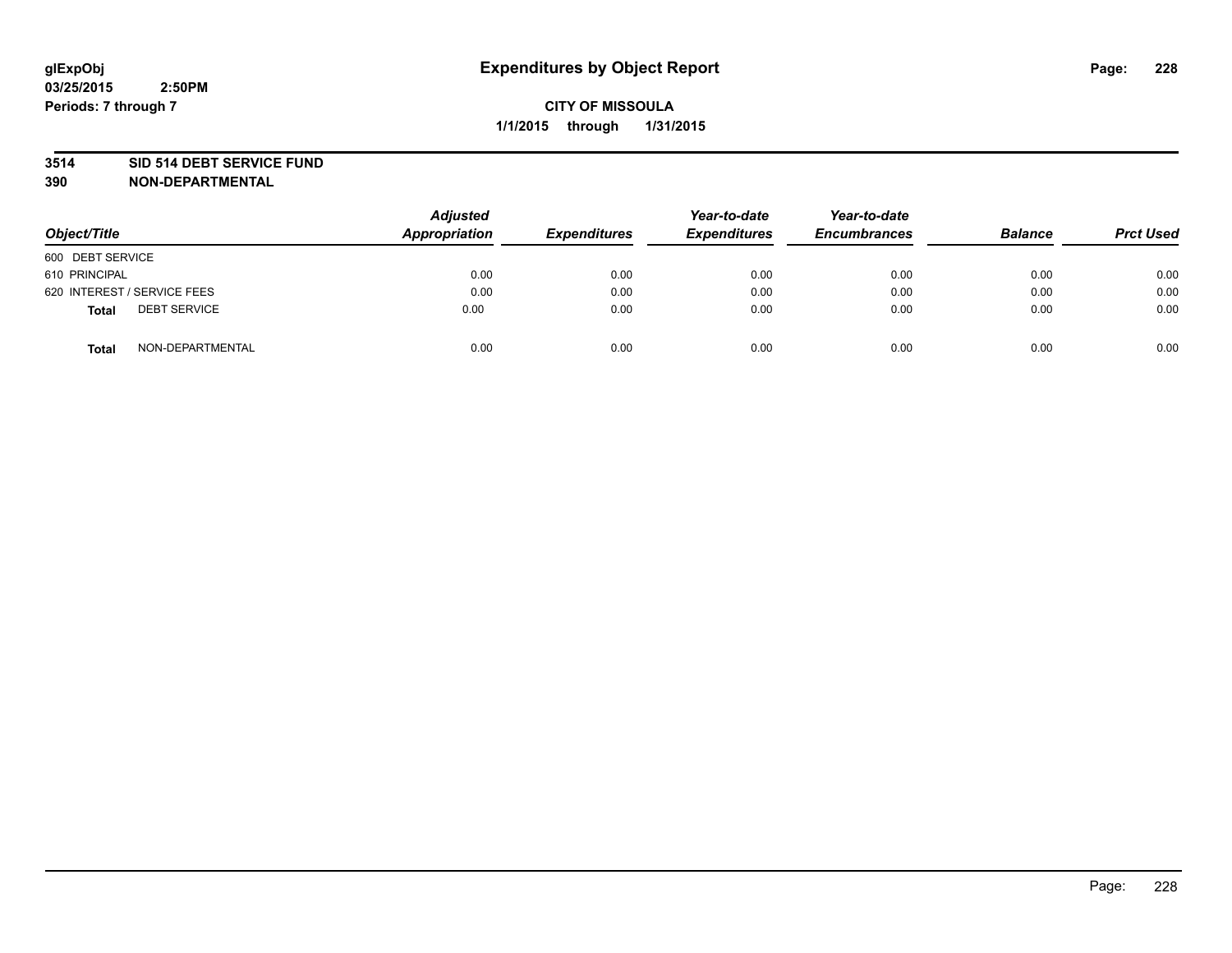**CITY OF MISSOULA 1/1/2015 through 1/31/2015**

### **3514 SID 514 DEBT SERVICE FUND**

| Object/Title                              | <b>Adjusted</b><br>Appropriation | <b>Expenditures</b> | Year-to-date<br><b>Expenditures</b> | Year-to-date<br><b>Encumbrances</b> | <b>Balance</b> | <b>Prct Used</b> |
|-------------------------------------------|----------------------------------|---------------------|-------------------------------------|-------------------------------------|----------------|------------------|
| 600 DEBT SERVICE                          |                                  |                     |                                     |                                     |                |                  |
| 610 PRINCIPAL                             | 0.00                             | 0.00                | 0.00                                | 0.00                                | 0.00           | 0.00             |
| 620 INTEREST / SERVICE FEES               | 0.00                             | 0.00                | 0.00                                | 0.00                                | 0.00           | 0.00             |
| <b>DEBT SERVICE</b><br><b>Total</b>       | 0.00                             | 0.00                | 0.00                                | 0.00                                | 0.00           | 0.00             |
| SID 514 DEBT SERVICE FUND<br><b>Total</b> | 0.00                             | 0.00                | 0.00                                | 0.00                                | 0.00           | 0.00             |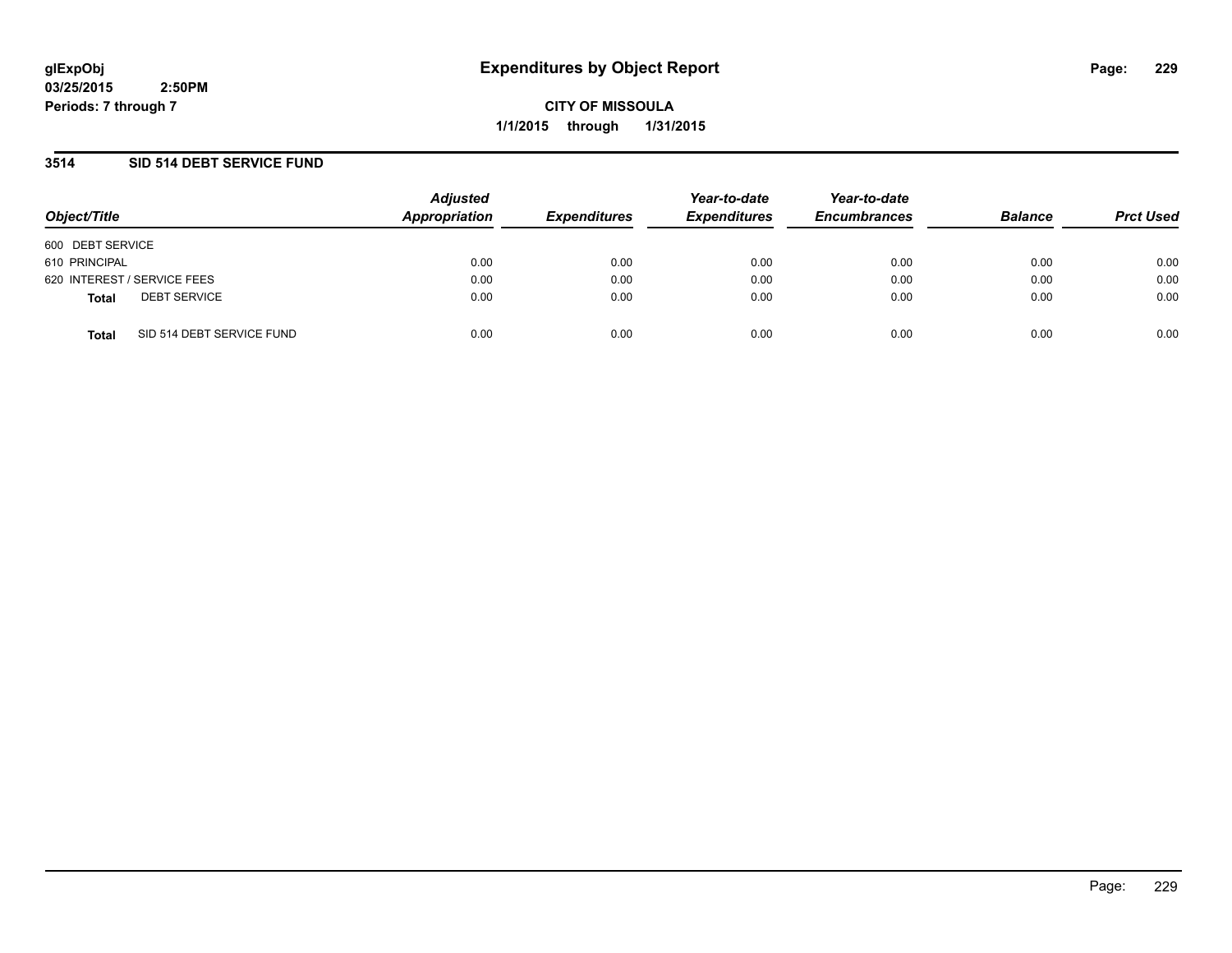#### **3515 SID 515 DEBT SERVICE FUND**

|                                     | <b>Adjusted</b>      |                     | Year-to-date        | Year-to-date        |                |                  |
|-------------------------------------|----------------------|---------------------|---------------------|---------------------|----------------|------------------|
| Object/Title                        | <b>Appropriation</b> | <b>Expenditures</b> | <b>Expenditures</b> | <b>Encumbrances</b> | <b>Balance</b> | <b>Prct Used</b> |
| 600 DEBT SERVICE                    |                      |                     |                     |                     |                |                  |
| 610 PRINCIPAL                       | 0.00                 | 0.00                | 0.00                | 0.00                | 0.00           | 0.00             |
| 620 INTEREST / SERVICE FEES         | 0.00                 | 0.00                | 0.00                | 0.00                | 0.00           | 0.00             |
| <b>DEBT SERVICE</b><br><b>Total</b> | 0.00                 | 0.00                | 0.00                | 0.00                | 0.00           | 0.00             |
| 800 OTHER OBJECTS                   |                      |                     |                     |                     |                |                  |
| 820 TRANSFERS TO OTHER FUNDS        | 0.00                 | 0.00                | 0.00                | 0.00                | 0.00           | 0.00             |
| OTHER OBJECTS<br><b>Total</b>       | 0.00                 | 0.00                | 0.00                | 0.00                | 0.00           | 0.00             |
| NON-DEPARTMENTAL<br>Total           | 0.00                 | 0.00                | 0.00                | 0.00                | 0.00           | 0.00             |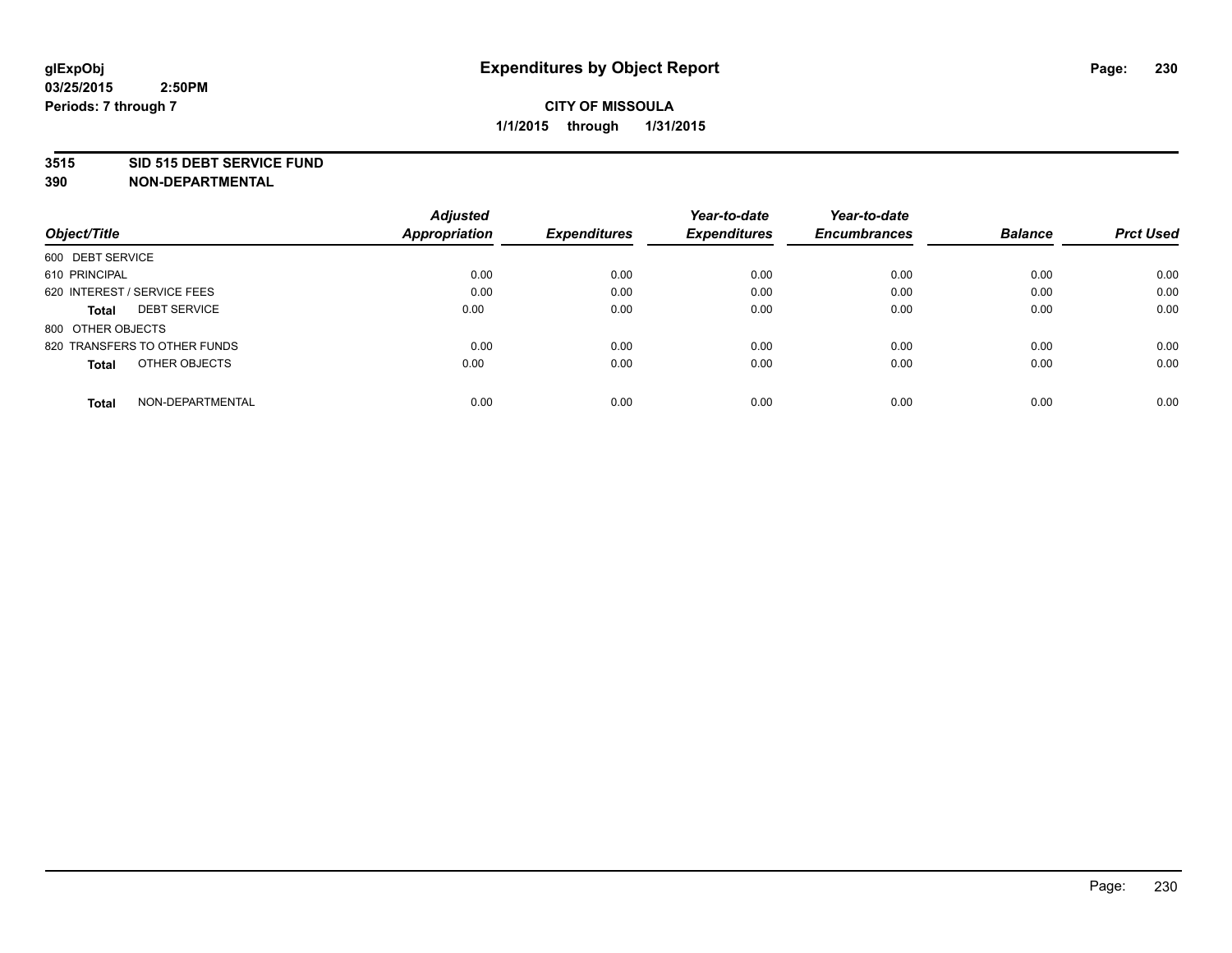### **3515 SID 515 DEBT SERVICE FUND**

| Object/Title                              | <b>Adjusted</b><br>Appropriation | <b>Expenditures</b> | Year-to-date<br><b>Expenditures</b> | Year-to-date<br><b>Encumbrances</b> | <b>Balance</b> | <b>Prct Used</b> |
|-------------------------------------------|----------------------------------|---------------------|-------------------------------------|-------------------------------------|----------------|------------------|
| 600 DEBT SERVICE                          |                                  |                     |                                     |                                     |                |                  |
| 610 PRINCIPAL                             | 0.00                             | 0.00                | 0.00                                | 0.00                                | 0.00           | 0.00             |
| 620 INTEREST / SERVICE FEES               | 0.00                             | 0.00                | 0.00                                | 0.00                                | 0.00           | 0.00             |
| <b>DEBT SERVICE</b><br><b>Total</b>       | 0.00                             | 0.00                | 0.00                                | 0.00                                | 0.00           | 0.00             |
| 800 OTHER OBJECTS                         |                                  |                     |                                     |                                     |                |                  |
| 820 TRANSFERS TO OTHER FUNDS              | 0.00                             | 0.00                | 0.00                                | 0.00                                | 0.00           | 0.00             |
| OTHER OBJECTS<br><b>Total</b>             | 0.00                             | 0.00                | 0.00                                | 0.00                                | 0.00           | 0.00             |
| SID 515 DEBT SERVICE FUND<br><b>Total</b> | 0.00                             | 0.00                | 0.00                                | 0.00                                | 0.00           | 0.00             |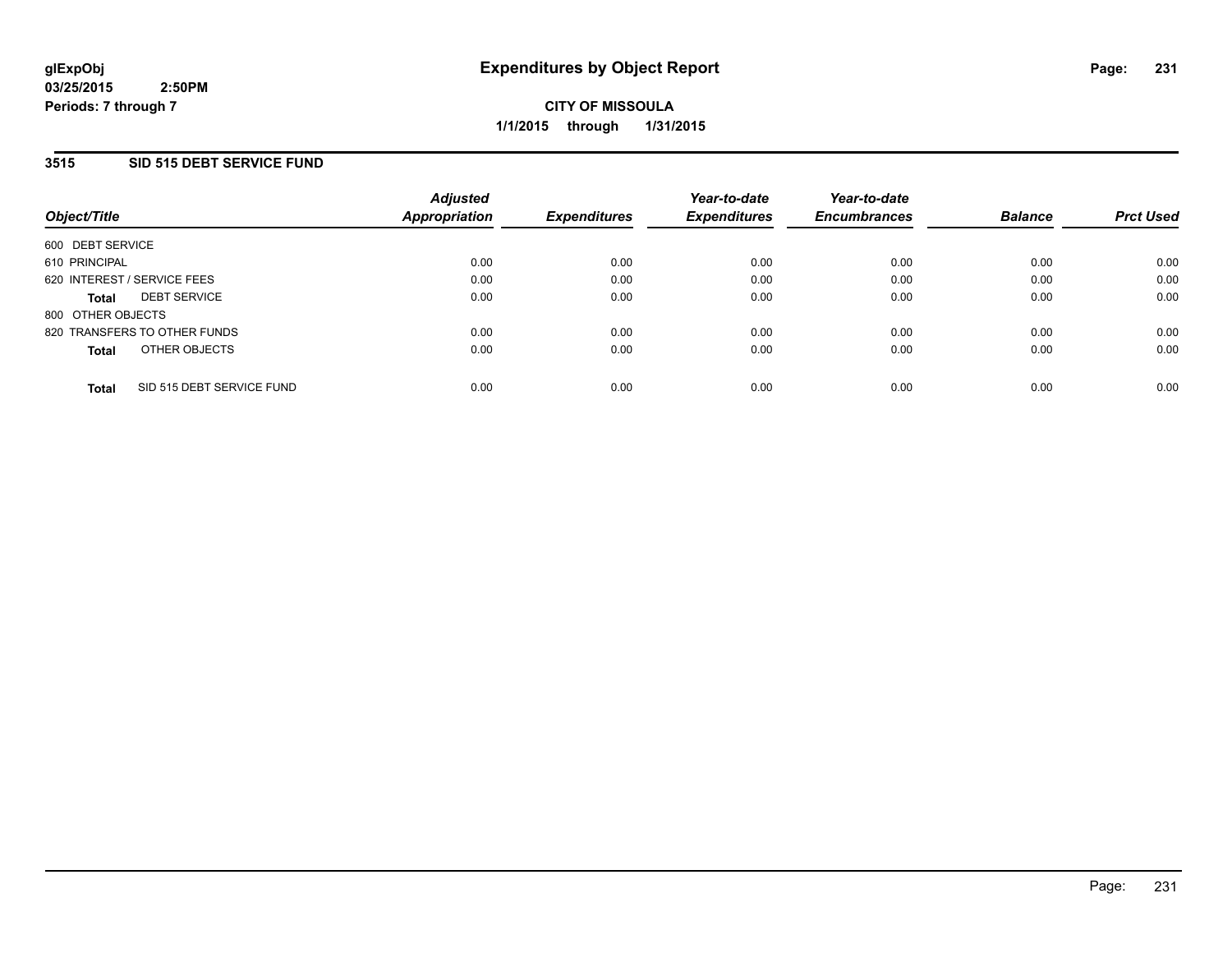#### **3517 SID 517 DEBT SERVICE FUND**

| Object/Title                        | <b>Adjusted</b><br>Appropriation | <b>Expenditures</b> | Year-to-date<br><b>Expenditures</b> | Year-to-date<br><b>Encumbrances</b> | <b>Balance</b> | <b>Prct Used</b> |
|-------------------------------------|----------------------------------|---------------------|-------------------------------------|-------------------------------------|----------------|------------------|
|                                     |                                  |                     |                                     |                                     |                |                  |
| 600 DEBT SERVICE                    |                                  |                     |                                     |                                     |                |                  |
| 610 PRINCIPAL                       | 0.00                             | 0.00                | 0.00                                | 0.00                                | 0.00           | 0.00             |
| 620 INTEREST / SERVICE FEES         | 0.00                             | 0.00                | 0.00                                | 0.00                                | 0.00           | 0.00             |
| <b>DEBT SERVICE</b><br><b>Total</b> | 0.00                             | 0.00                | 0.00                                | 0.00                                | 0.00           | 0.00             |
| NON-DEPARTMENTAL<br>Total           | 0.00                             | 0.00                | 0.00                                | 0.00                                | 0.00           | 0.00             |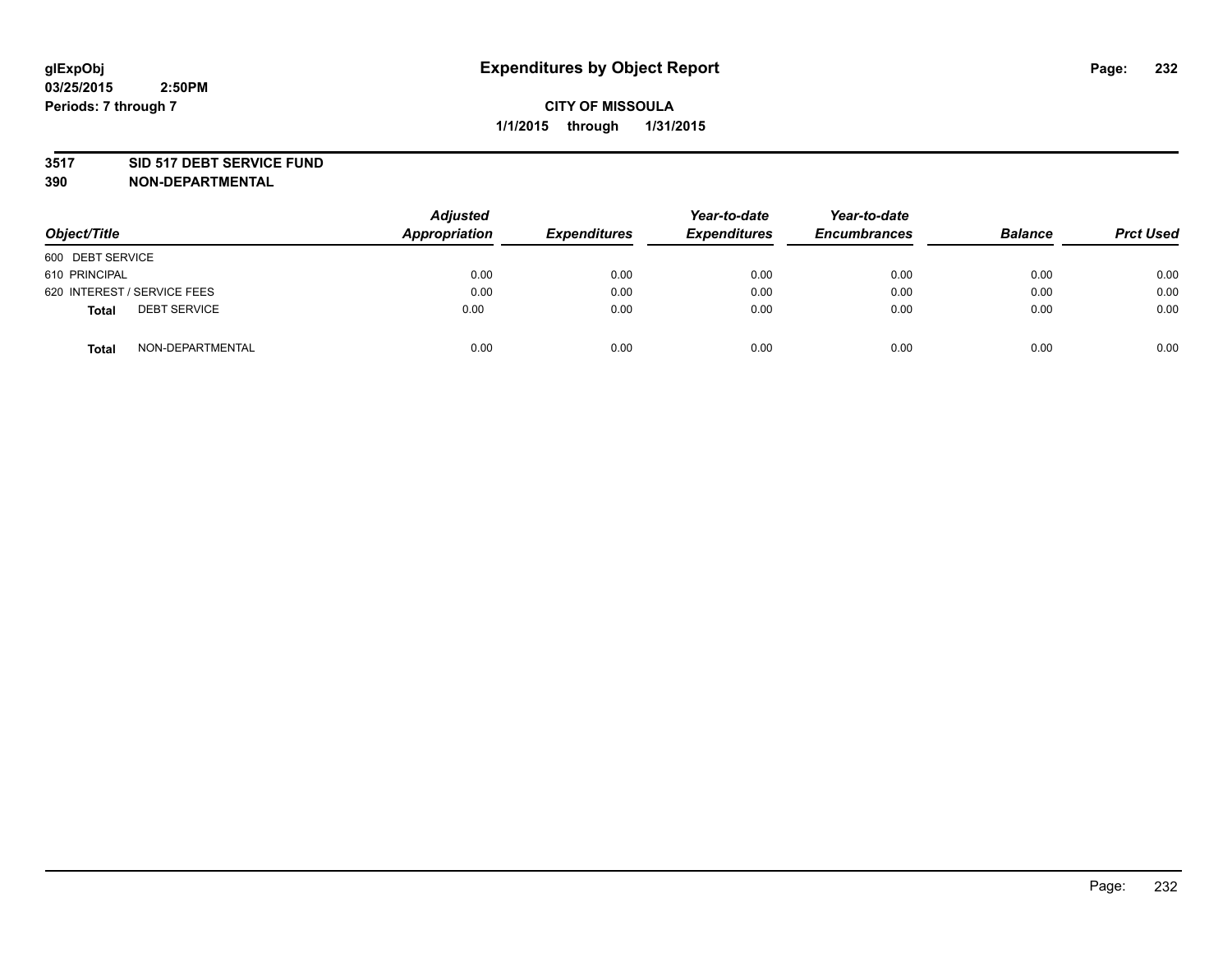**CITY OF MISSOULA 1/1/2015 through 1/31/2015**

### **3517 SID 517 DEBT SERVICE FUND**

| Object/Title                              | <b>Adjusted</b><br>Appropriation | <b>Expenditures</b> | Year-to-date<br><b>Expenditures</b> | Year-to-date<br><b>Encumbrances</b> | <b>Balance</b> | <b>Prct Used</b> |
|-------------------------------------------|----------------------------------|---------------------|-------------------------------------|-------------------------------------|----------------|------------------|
| 600 DEBT SERVICE                          |                                  |                     |                                     |                                     |                |                  |
| 610 PRINCIPAL                             | 0.00                             | 0.00                | 0.00                                | 0.00                                | 0.00           | 0.00             |
| 620 INTEREST / SERVICE FEES               | 0.00                             | 0.00                | 0.00                                | 0.00                                | 0.00           | 0.00             |
| <b>DEBT SERVICE</b><br><b>Total</b>       | 0.00                             | 0.00                | 0.00                                | 0.00                                | 0.00           | 0.00             |
| SID 517 DEBT SERVICE FUND<br><b>Total</b> | 0.00                             | 0.00                | 0.00                                | 0.00                                | 0.00           | 0.00             |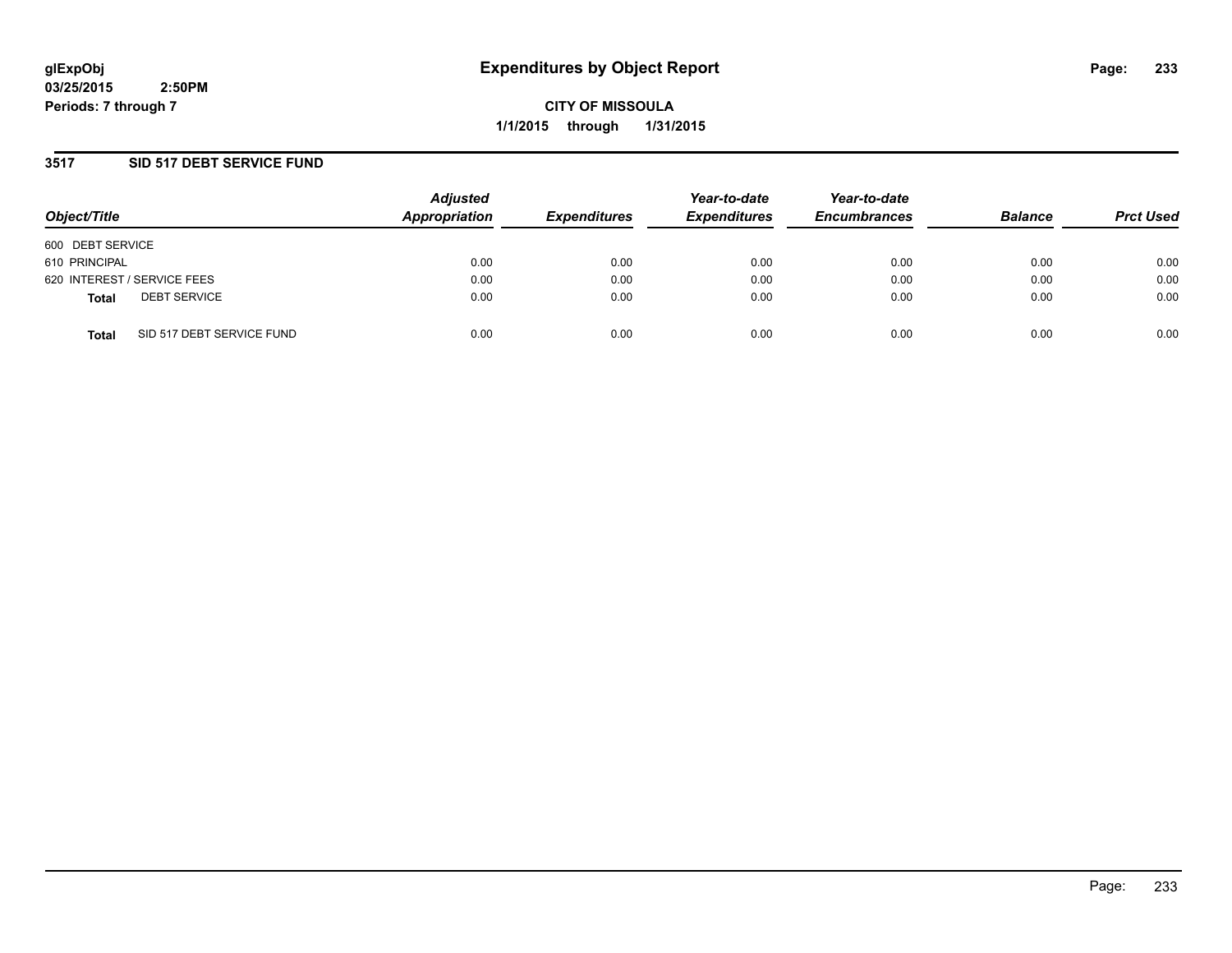#### **3518 SID 518 DEBT SERVICE FUND**

|                                     | <b>Adjusted</b> |                     | Year-to-date        | Year-to-date        |                |                  |
|-------------------------------------|-----------------|---------------------|---------------------|---------------------|----------------|------------------|
| Object/Title                        | Appropriation   | <b>Expenditures</b> | <b>Expenditures</b> | <b>Encumbrances</b> | <b>Balance</b> | <b>Prct Used</b> |
| 600 DEBT SERVICE                    |                 |                     |                     |                     |                |                  |
| 610 PRINCIPAL                       | 0.00            | 0.00                | 0.00                | 0.00                | 0.00           | 0.00             |
| 620 INTEREST / SERVICE FEES         | 0.00            | 0.00                | 0.00                | 0.00                | 0.00           | 0.00             |
| <b>DEBT SERVICE</b><br><b>Total</b> | 0.00            | 0.00                | 0.00                | 0.00                | 0.00           | 0.00             |
| 800 OTHER OBJECTS                   |                 |                     |                     |                     |                |                  |
| 820 TRANSFERS TO OTHER FUNDS        | 0.00            | 0.00                | 0.00                | 0.00                | 0.00           | 0.00             |
| OTHER OBJECTS<br><b>Total</b>       | 0.00            | 0.00                | 0.00                | 0.00                | 0.00           | 0.00             |
| NON-DEPARTMENTAL<br>Total           | 0.00            | 0.00                | 0.00                | 0.00                | 0.00           | 0.00             |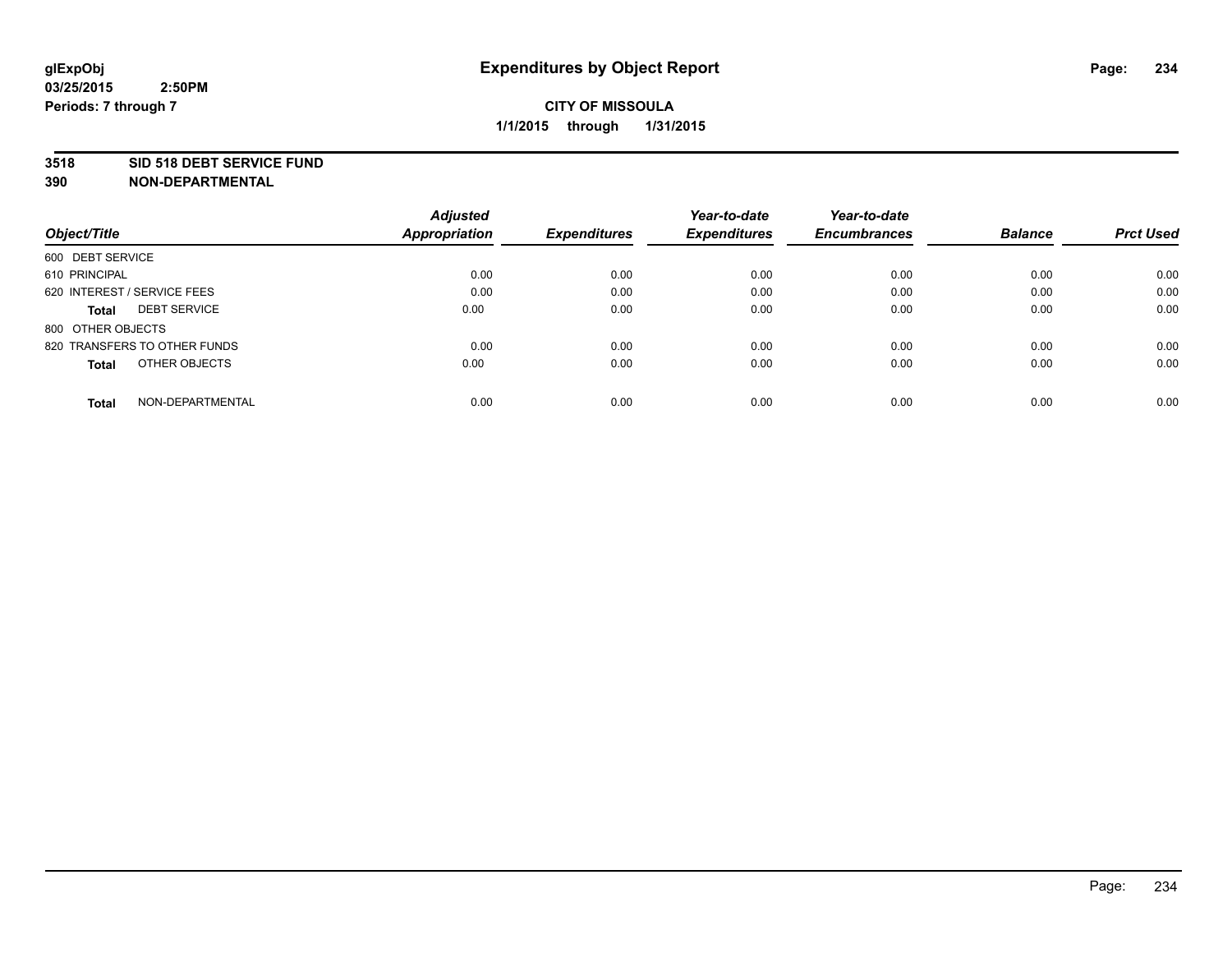### **3518 SID 518 DEBT SERVICE FUND**

| Object/Title                        |                           | <b>Adjusted</b><br>Appropriation | <b>Expenditures</b> | Year-to-date<br><b>Expenditures</b> | Year-to-date<br><b>Encumbrances</b> | <b>Balance</b> | <b>Prct Used</b> |
|-------------------------------------|---------------------------|----------------------------------|---------------------|-------------------------------------|-------------------------------------|----------------|------------------|
| 600 DEBT SERVICE                    |                           |                                  |                     |                                     |                                     |                |                  |
| 610 PRINCIPAL                       |                           | 0.00                             | 0.00                | 0.00                                | 0.00                                | 0.00           | 0.00             |
| 620 INTEREST / SERVICE FEES         |                           | 0.00                             | 0.00                | 0.00                                | 0.00                                | 0.00           | 0.00             |
| <b>DEBT SERVICE</b><br><b>Total</b> |                           | 0.00                             | 0.00                | 0.00                                | 0.00                                | 0.00           | 0.00             |
| 800 OTHER OBJECTS                   |                           |                                  |                     |                                     |                                     |                |                  |
| 820 TRANSFERS TO OTHER FUNDS        |                           | 0.00                             | 0.00                | 0.00                                | 0.00                                | 0.00           | 0.00             |
| <b>Total</b>                        | OTHER OBJECTS             | 0.00                             | 0.00                | 0.00                                | 0.00                                | 0.00           | 0.00             |
| <b>Total</b>                        | SID 518 DEBT SERVICE FUND | 0.00                             | 0.00                | 0.00                                | 0.00                                | 0.00           | 0.00             |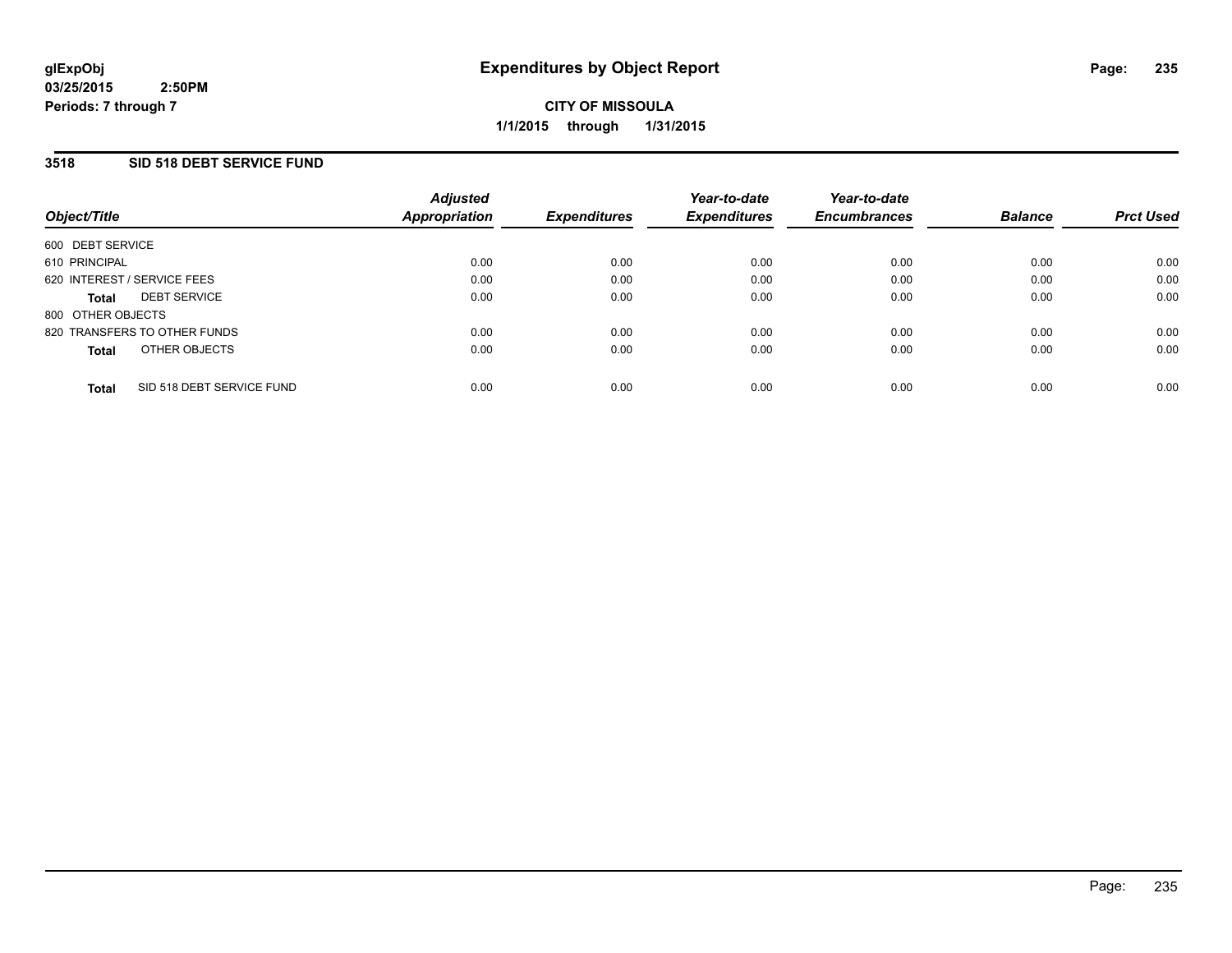#### **3519 SID 519 DEBT SERVICE FUND**

|                                     | <b>Adjusted</b>      |                     | Year-to-date        | Year-to-date        |                |                  |
|-------------------------------------|----------------------|---------------------|---------------------|---------------------|----------------|------------------|
| Object/Title                        | <b>Appropriation</b> | <b>Expenditures</b> | <b>Expenditures</b> | <b>Encumbrances</b> | <b>Balance</b> | <b>Prct Used</b> |
| 600 DEBT SERVICE                    |                      |                     |                     |                     |                |                  |
| 610 PRINCIPAL                       | 0.00                 | 0.00                | 0.00                | 0.00                | 0.00           | 0.00             |
| 620 INTEREST / SERVICE FEES         | 0.00                 | 0.00                | 0.00                | 0.00                | 0.00           | 0.00             |
| <b>DEBT SERVICE</b><br><b>Total</b> | 0.00                 | 0.00                | 0.00                | 0.00                | 0.00           | 0.00             |
| 800 OTHER OBJECTS                   |                      |                     |                     |                     |                |                  |
| 820 TRANSFERS TO OTHER FUNDS        | 0.00                 | 0.00                | 0.00                | 0.00                | 0.00           | 0.00             |
| OTHER OBJECTS<br><b>Total</b>       | 0.00                 | 0.00                | 0.00                | 0.00                | 0.00           | 0.00             |
| NON-DEPARTMENTAL<br>Total           | 0.00                 | 0.00                | 0.00                | 0.00                | 0.00           | 0.00             |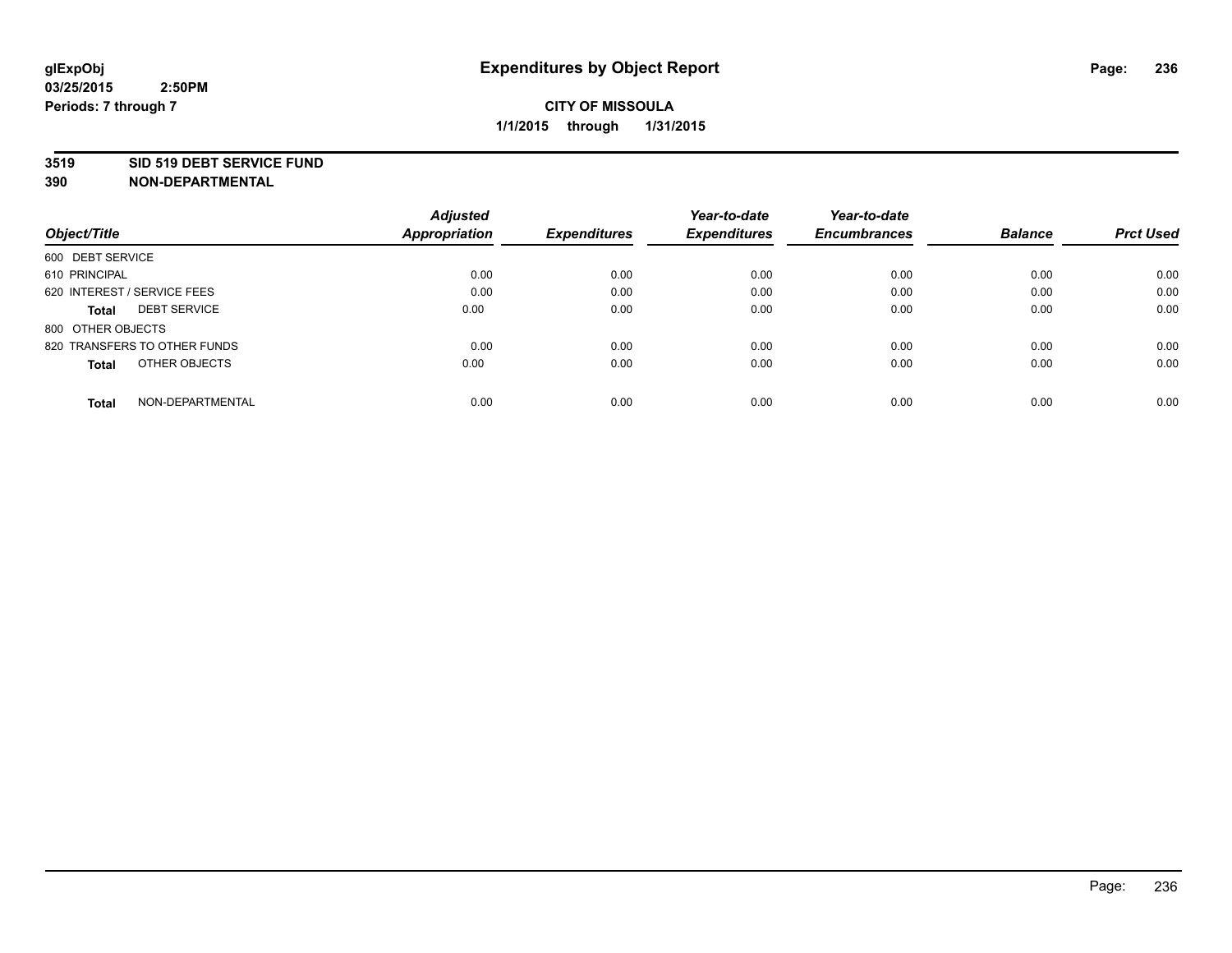### **3519 SID 519 DEBT SERVICE FUND**

| Object/Title                |                              | <b>Adjusted</b><br>Appropriation | <b>Expenditures</b> | Year-to-date<br><b>Expenditures</b> | Year-to-date<br><b>Encumbrances</b> | <b>Balance</b> | <b>Prct Used</b> |
|-----------------------------|------------------------------|----------------------------------|---------------------|-------------------------------------|-------------------------------------|----------------|------------------|
| 600 DEBT SERVICE            |                              |                                  |                     |                                     |                                     |                |                  |
| 610 PRINCIPAL               |                              | 0.00                             | 0.00                | 0.00                                | 0.00                                | 0.00           | 0.00             |
| 620 INTEREST / SERVICE FEES |                              | 0.00                             | 0.00                | 0.00                                | 0.00                                | 0.00           | 0.00             |
| <b>Total</b>                | <b>DEBT SERVICE</b>          | 0.00                             | 0.00                | 0.00                                | 0.00                                | 0.00           | 0.00             |
| 800 OTHER OBJECTS           |                              |                                  |                     |                                     |                                     |                |                  |
|                             | 820 TRANSFERS TO OTHER FUNDS | 0.00                             | 0.00                | 0.00                                | 0.00                                | 0.00           | 0.00             |
| <b>Total</b>                | OTHER OBJECTS                | 0.00                             | 0.00                | 0.00                                | 0.00                                | 0.00           | 0.00             |
| <b>Total</b>                | SID 519 DEBT SERVICE FUND    | 0.00                             | 0.00                | 0.00                                | 0.00                                | 0.00           | 0.00             |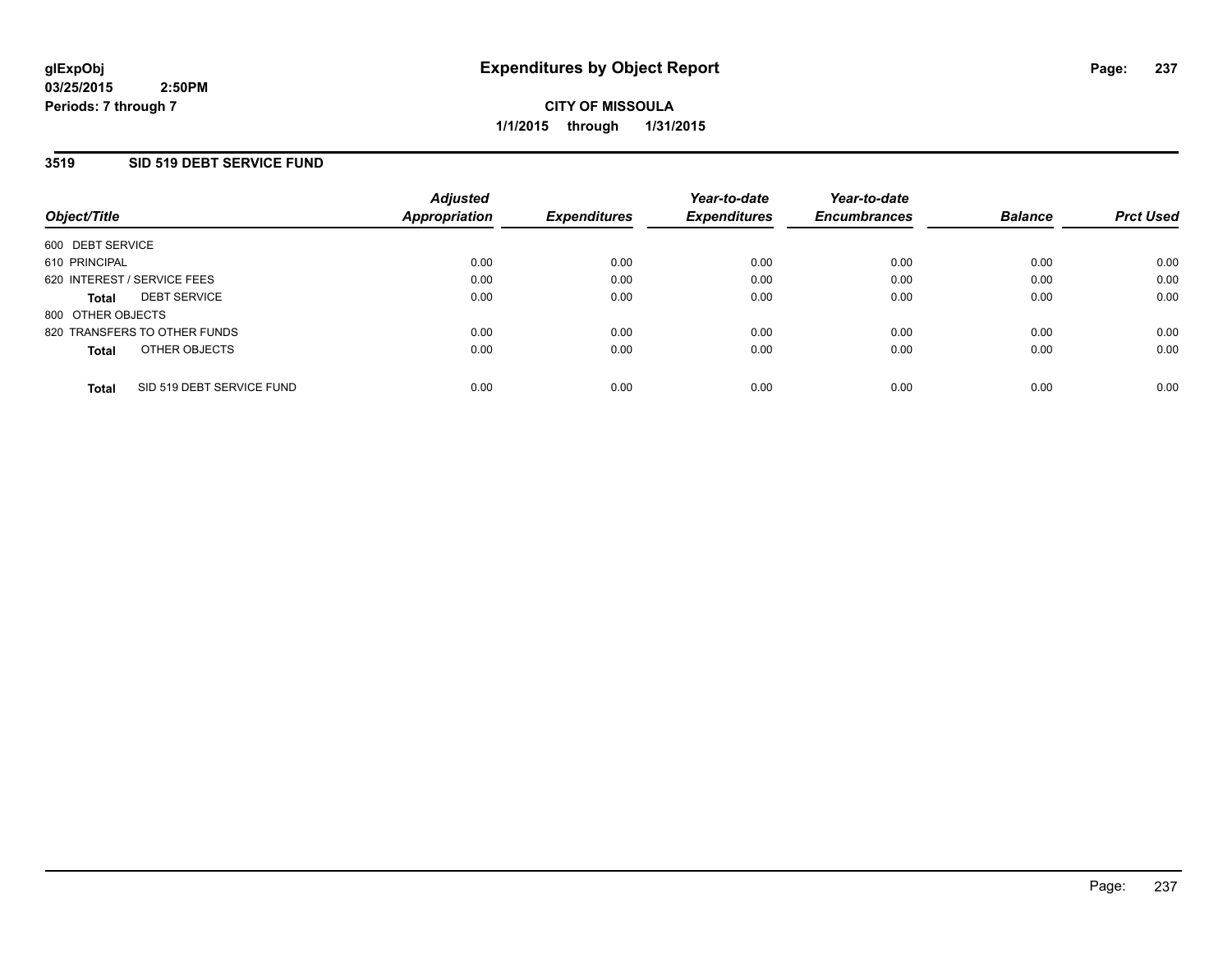#### **3520 SID 520 DEBT SERVICE FUND**

|                                      | <b>Adjusted</b> |                     | Year-to-date        | Year-to-date        |                |                  |
|--------------------------------------|-----------------|---------------------|---------------------|---------------------|----------------|------------------|
| Object/Title                         | Appropriation   | <b>Expenditures</b> | <b>Expenditures</b> | <b>Encumbrances</b> | <b>Balance</b> | <b>Prct Used</b> |
| 500 FIXED CHARGES                    |                 |                     |                     |                     |                |                  |
| 550 MERCHANT SERVICE FEES            | 0.00            | 0.00                | 0.00                | 0.00                | 0.00           | 0.00             |
| <b>FIXED CHARGES</b><br><b>Total</b> | 0.00            | 0.00                | 0.00                | 0.00                | 0.00           | 0.00             |
| 600 DEBT SERVICE                     |                 |                     |                     |                     |                |                  |
| 610 PRINCIPAL                        | 133.000.00      | 0.00                | 66.000.00           | 0.00                | 67.000.00      | 49.62            |
| 620 INTEREST / SERVICE FEES          | 27,280.00       | 0.00                | 14,300.00           | 0.00                | 12.980.00      | 52.42            |
| <b>DEBT SERVICE</b><br><b>Total</b>  | 160.280.00      | 0.00                | 80,300.00           | 0.00                | 79,980.00      | 50.10            |
| NON-DEPARTMENTAL<br><b>Total</b>     | 160,280.00      | 0.00                | 80.300.00           | 0.00                | 79.980.00      | 50.10            |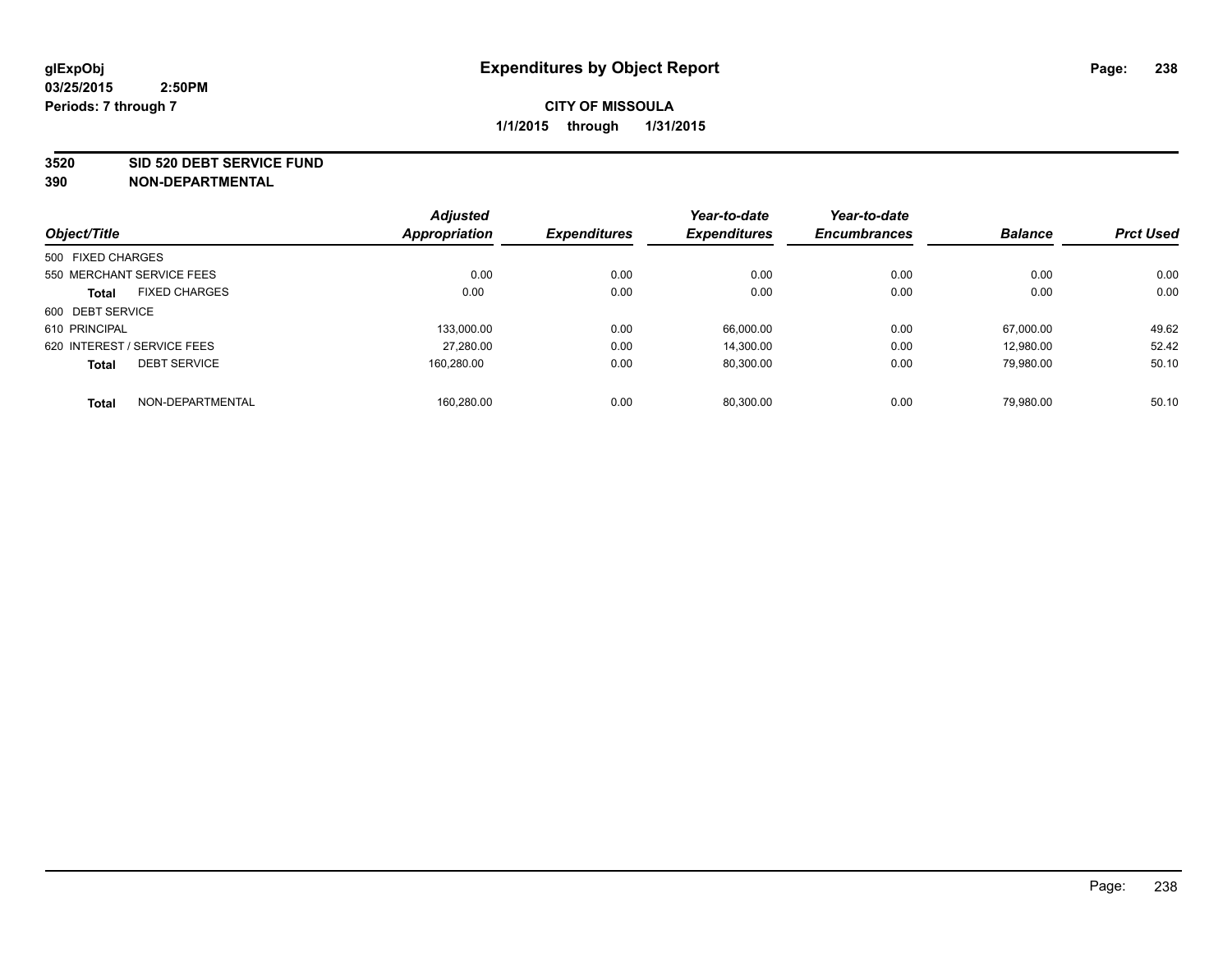### **3520 SID 520 DEBT SERVICE FUND**

| Object/Title                              | <b>Adjusted</b><br><b>Appropriation</b> | <b>Expenditures</b> | Year-to-date<br><b>Expenditures</b> | Year-to-date<br><b>Encumbrances</b> | <b>Balance</b> | <b>Prct Used</b> |
|-------------------------------------------|-----------------------------------------|---------------------|-------------------------------------|-------------------------------------|----------------|------------------|
| 500 FIXED CHARGES                         |                                         |                     |                                     |                                     |                |                  |
| 550 MERCHANT SERVICE FEES                 | 0.00                                    | 0.00                | 0.00                                | 0.00                                | 0.00           | 0.00             |
| <b>FIXED CHARGES</b><br><b>Total</b>      | 0.00                                    | 0.00                | 0.00                                | 0.00                                | 0.00           | 0.00             |
| 600 DEBT SERVICE                          |                                         |                     |                                     |                                     |                |                  |
| 610 PRINCIPAL                             | 133,000.00                              | 0.00                | 66.000.00                           | 0.00                                | 67.000.00      | 49.62            |
| 620 INTEREST / SERVICE FEES               | 27,280.00                               | 0.00                | 14.300.00                           | 0.00                                | 12.980.00      | 52.42            |
| <b>DEBT SERVICE</b><br><b>Total</b>       | 160.280.00                              | 0.00                | 80.300.00                           | 0.00                                | 79.980.00      | 50.10            |
| SID 520 DEBT SERVICE FUND<br><b>Total</b> | 160.280.00                              | 0.00                | 80.300.00                           | 0.00                                | 79.980.00      | 50.10            |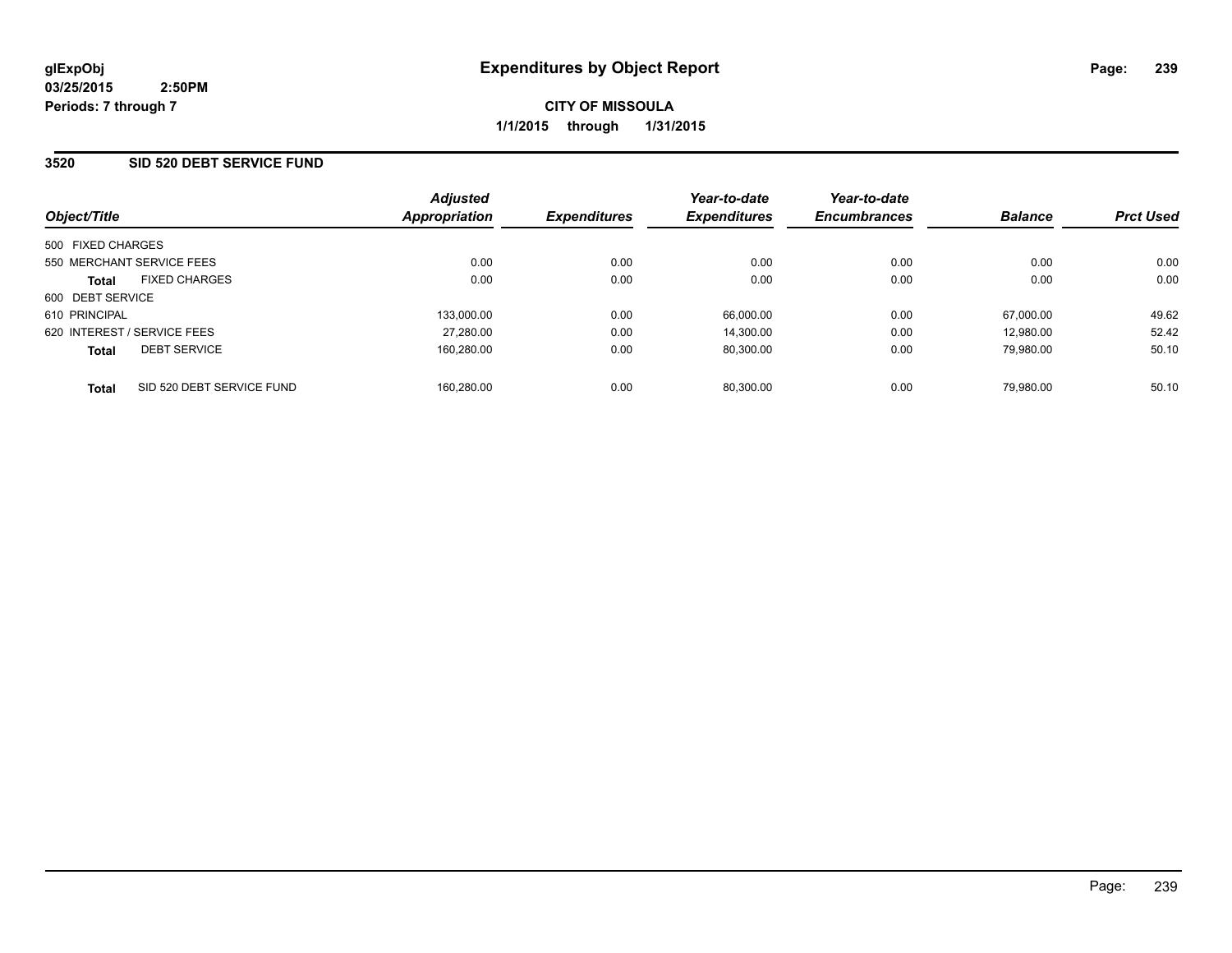#### **3521 SID 521 DEBT SERVICE FUND**

| Object/Title                        | <b>Adjusted</b><br>Appropriation | <b>Expenditures</b> | Year-to-date<br><b>Expenditures</b> | Year-to-date<br><b>Encumbrances</b> | <b>Balance</b> | <b>Prct Used</b> |
|-------------------------------------|----------------------------------|---------------------|-------------------------------------|-------------------------------------|----------------|------------------|
| 600 DEBT SERVICE                    |                                  |                     |                                     |                                     |                |                  |
| 610 PRINCIPAL                       | 338.00                           | 0.00                | 0.00                                | 0.00                                | 338.00         | 0.00             |
| 620 INTEREST / SERVICE FEES         | 382.00                           | 0.00                | 16.20                               | 0.00                                | 365.80         | 4.24             |
| <b>DEBT SERVICE</b><br><b>Total</b> | 720.00                           | 0.00                | 16.20                               | 0.00                                | 703.80         | 2.25             |
| NON-DEPARTMENTAL<br><b>Total</b>    | 720.00                           | 0.00                | 16.20                               | 0.00                                | 703.80         | 2.25             |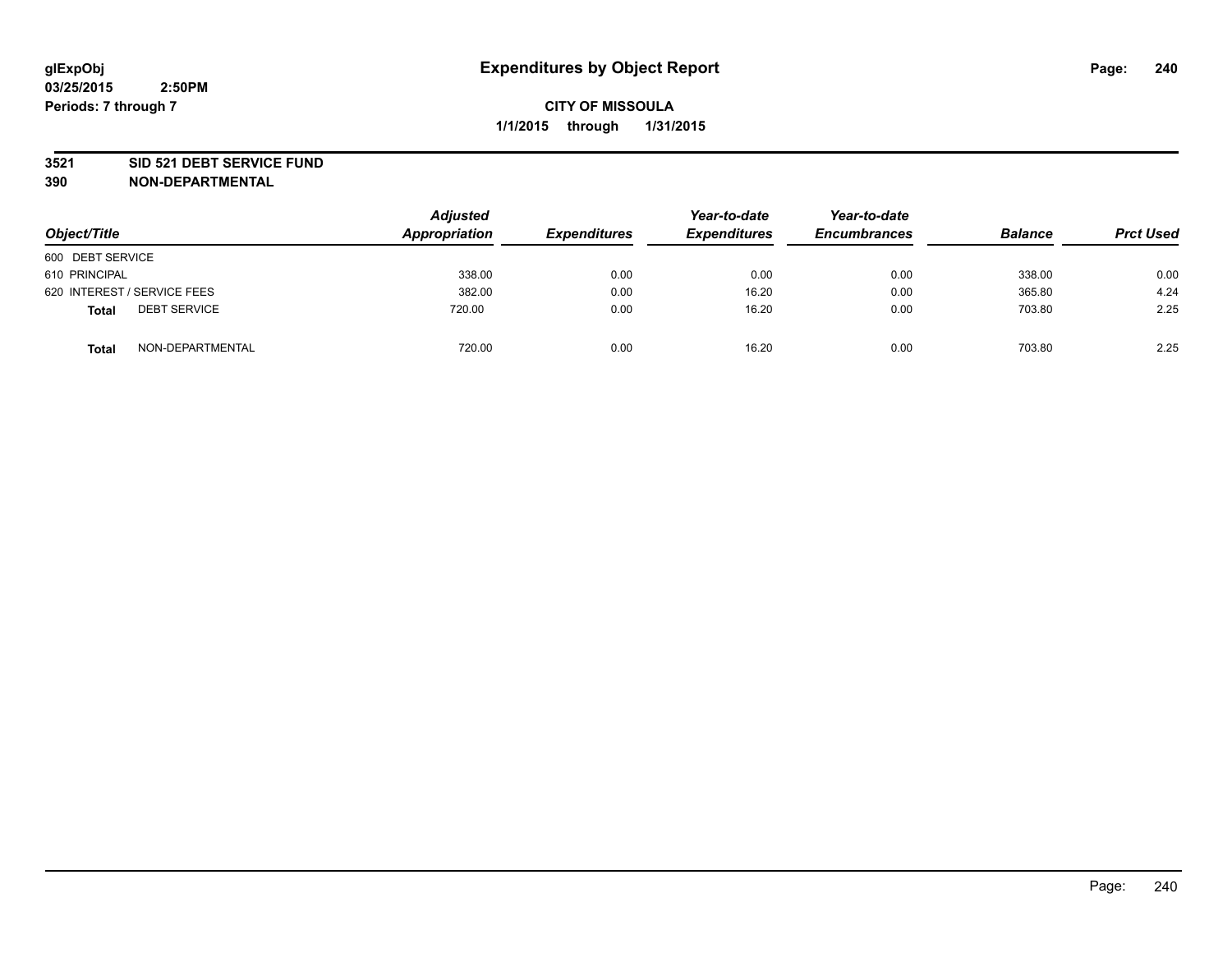**CITY OF MISSOULA 1/1/2015 through 1/31/2015**

### **3521 SID 521 DEBT SERVICE FUND**

| Object/Title                              | <b>Adjusted</b><br>Appropriation | <b>Expenditures</b> | Year-to-date<br><b>Expenditures</b> | Year-to-date<br><b>Encumbrances</b> | <b>Balance</b> | <b>Prct Used</b> |
|-------------------------------------------|----------------------------------|---------------------|-------------------------------------|-------------------------------------|----------------|------------------|
| 600 DEBT SERVICE                          |                                  |                     |                                     |                                     |                |                  |
| 610 PRINCIPAL                             | 338.00                           | 0.00                | 0.00                                | 0.00                                | 338.00         | 0.00             |
| 620 INTEREST / SERVICE FEES               | 382.00                           | 0.00                | 16.20                               | 0.00                                | 365.80         | 4.24             |
| <b>DEBT SERVICE</b><br><b>Total</b>       | 720.00                           | 0.00                | 16.20                               | 0.00                                | 703.80         | 2.25             |
| SID 521 DEBT SERVICE FUND<br><b>Total</b> | 720.00                           | 0.00                | 16.20                               | 0.00                                | 703.80         | 2.25             |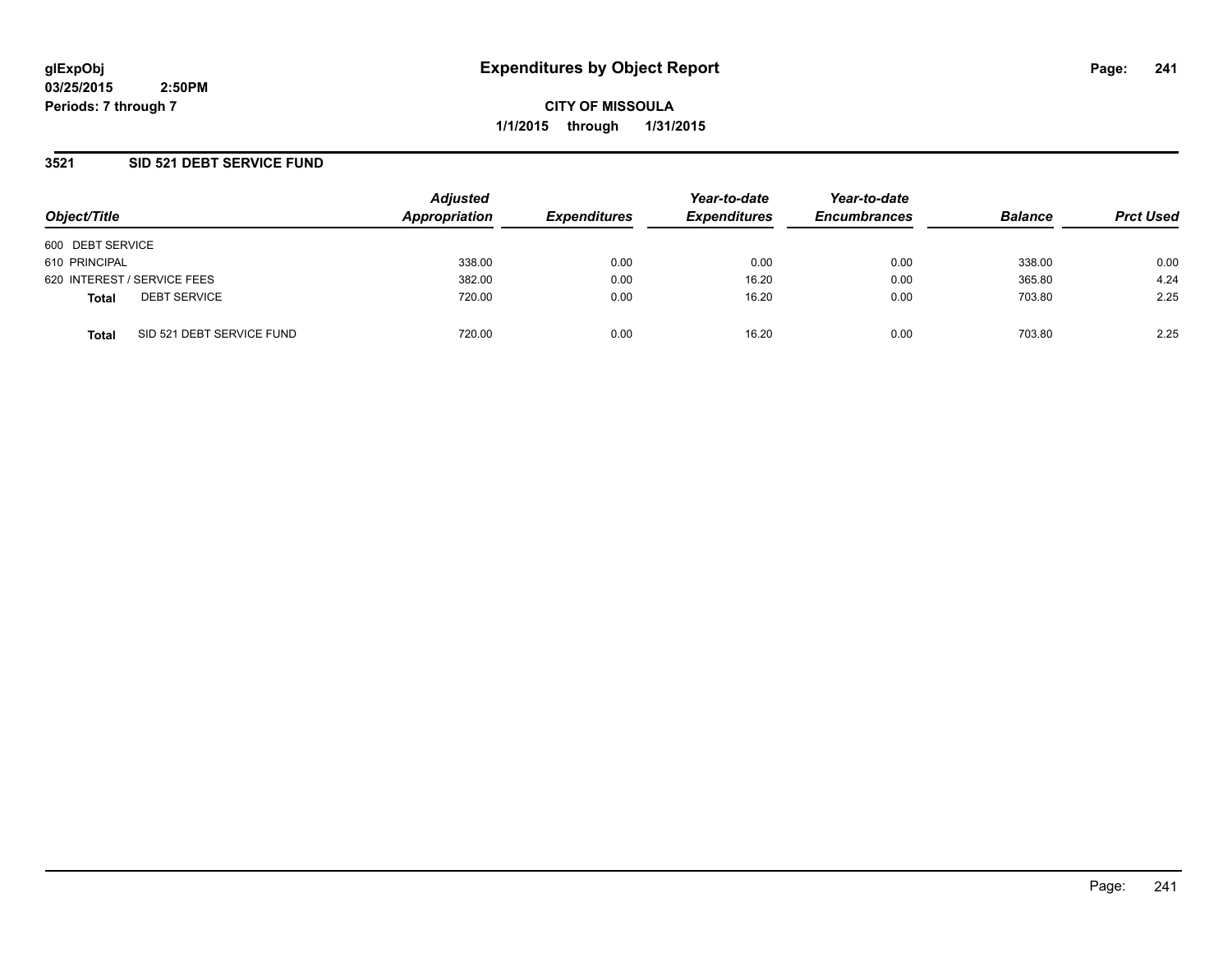#### **3522 SID 522 DEBT SERVICE FUND**

| Object/Title                        | <b>Adjusted</b><br>Appropriation | <b>Expenditures</b> | Year-to-date<br><b>Expenditures</b> | Year-to-date<br><b>Encumbrances</b> | <b>Balance</b> | <b>Prct Used</b> |
|-------------------------------------|----------------------------------|---------------------|-------------------------------------|-------------------------------------|----------------|------------------|
| 600 DEBT SERVICE                    |                                  |                     |                                     |                                     |                |                  |
| 610 PRINCIPAL                       | 488.00                           | 0.00                | 0.00                                | 0.00                                | 488.00         | 0.00             |
| 620 INTEREST / SERVICE FEES         | 47.00                            | 0.00                | 23.39                               | 0.00                                | 23.61          | 49.77            |
| <b>DEBT SERVICE</b><br><b>Total</b> | 535.00                           | 0.00                | 23.39                               | 0.00                                | 511.61         | 4.37             |
| NON-DEPARTMENTAL<br><b>Total</b>    | 535.00                           | 0.00                | 23.39                               | 0.00                                | 511.61         | 4.37             |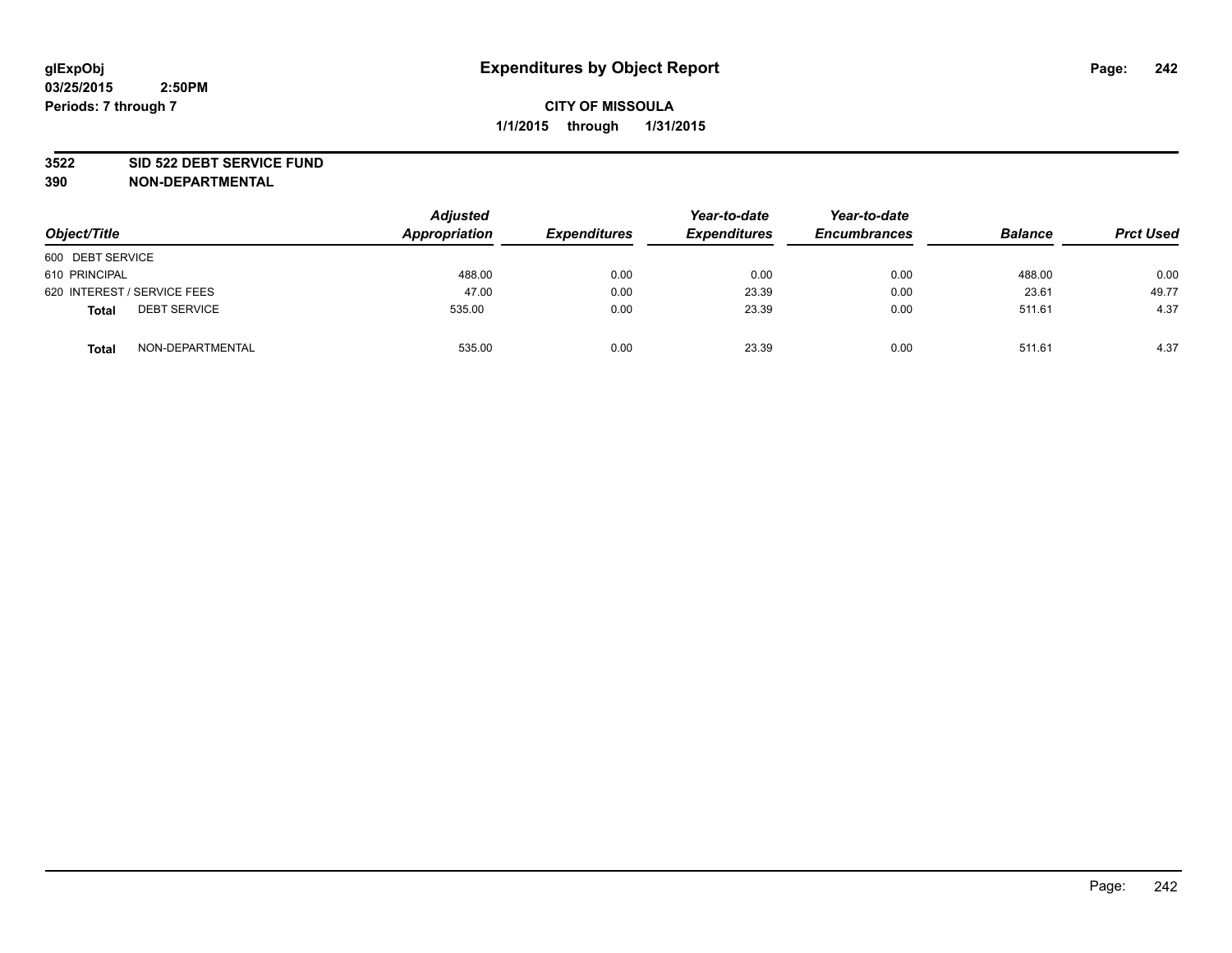**CITY OF MISSOULA 1/1/2015 through 1/31/2015**

### **3522 SID 522 DEBT SERVICE FUND**

| Object/Title                              | <b>Adjusted</b><br>Appropriation | <b>Expenditures</b> | Year-to-date<br><b>Expenditures</b> | Year-to-date<br><b>Encumbrances</b> | <b>Balance</b> | <b>Prct Used</b> |
|-------------------------------------------|----------------------------------|---------------------|-------------------------------------|-------------------------------------|----------------|------------------|
|                                           |                                  |                     |                                     |                                     |                |                  |
| 600 DEBT SERVICE                          |                                  |                     |                                     |                                     |                |                  |
| 610 PRINCIPAL                             | 488.00                           | 0.00                | 0.00                                | 0.00                                | 488.00         | 0.00             |
| 620 INTEREST / SERVICE FEES               | 47.00                            | 0.00                | 23.39                               | 0.00                                | 23.61          | 49.77            |
| <b>DEBT SERVICE</b><br><b>Total</b>       | 535.00                           | 0.00                | 23.39                               | 0.00                                | 511.61         | 4.37             |
| SID 522 DEBT SERVICE FUND<br><b>Total</b> | 535.00                           | 0.00                | 23.39                               | 0.00                                | 511.61         | 4.37             |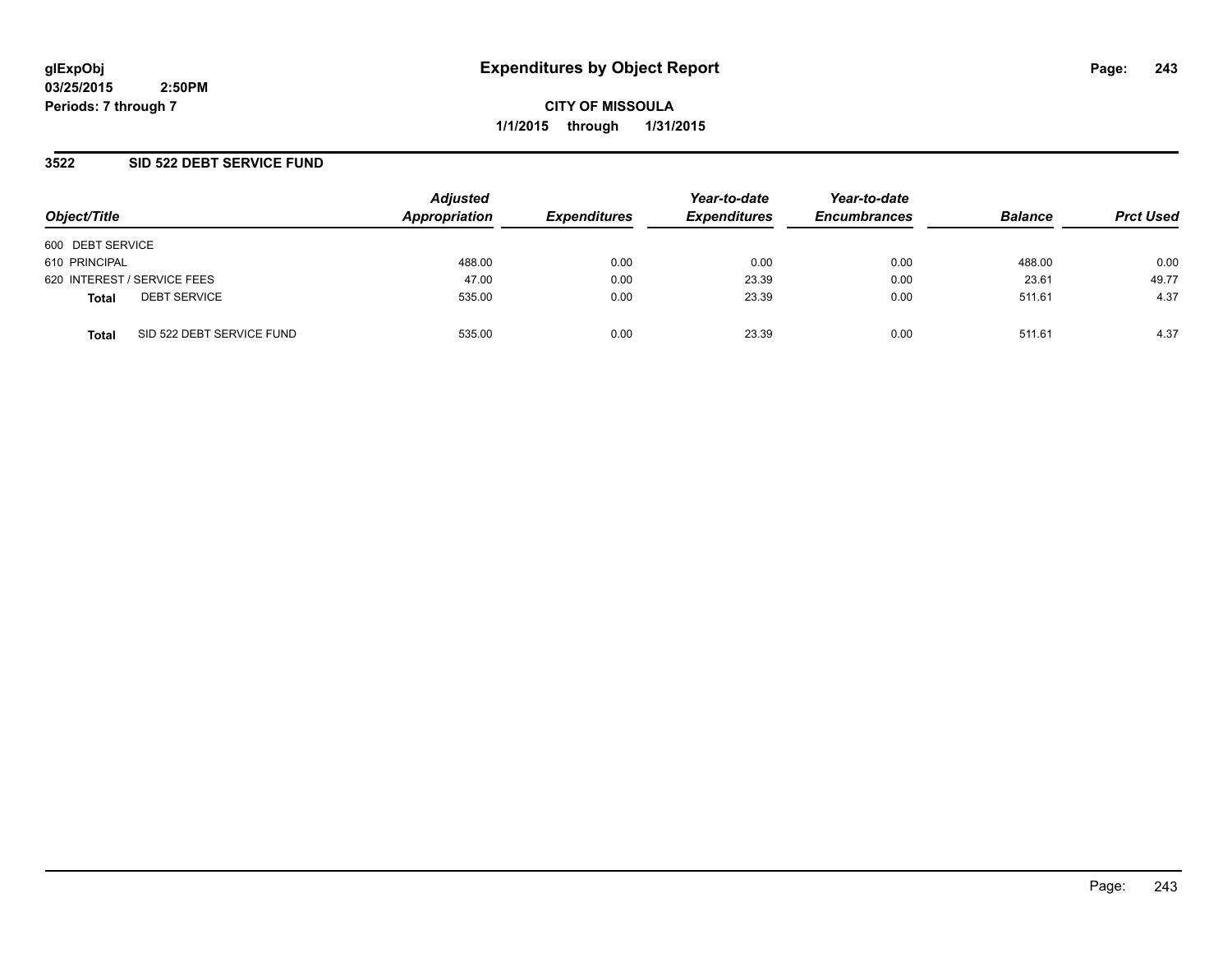#### **3524 SID 524 DEBT SERVICE FUND**

| Object/Title                |                           | <b>Adjusted</b><br>Appropriation | <b>Expenditures</b> | Year-to-date<br><b>Expenditures</b> | Year-to-date<br><b>Encumbrances</b> | <b>Balance</b> | <b>Prct Used</b> |
|-----------------------------|---------------------------|----------------------------------|---------------------|-------------------------------------|-------------------------------------|----------------|------------------|
|                             |                           |                                  |                     |                                     |                                     |                |                  |
| 500 FIXED CHARGES           |                           |                                  |                     |                                     |                                     |                |                  |
|                             | 550 MERCHANT SERVICE FEES | 0.00                             | 0.00                | 0.00                                | 0.00                                | 0.00           | 0.00             |
| <b>Total</b>                | <b>FIXED CHARGES</b>      | 0.00                             | 0.00                | 0.00                                | 0.00                                | 0.00           | 0.00             |
| 600 DEBT SERVICE            |                           |                                  |                     |                                     |                                     |                |                  |
| 610 PRINCIPAL               |                           | 217.000.00                       | 0.00                | 108.000.00                          | 0.00                                | 109.000.00     | 49.77            |
| 620 INTEREST / SERVICE FEES |                           | 89,400.00                        | 0.00                | 45,780.00                           | 0.00                                | 43.620.00      | 51.21            |
| <b>Total</b>                | <b>DEBT SERVICE</b>       | 306.400.00                       | 0.00                | 153.780.00                          | 0.00                                | 152.620.00     | 50.19            |
| <b>Total</b>                | NON-DEPARTMENTAL          | 306.400.00                       | 0.00                | 153.780.00                          | 0.00                                | 152.620.00     | 50.19            |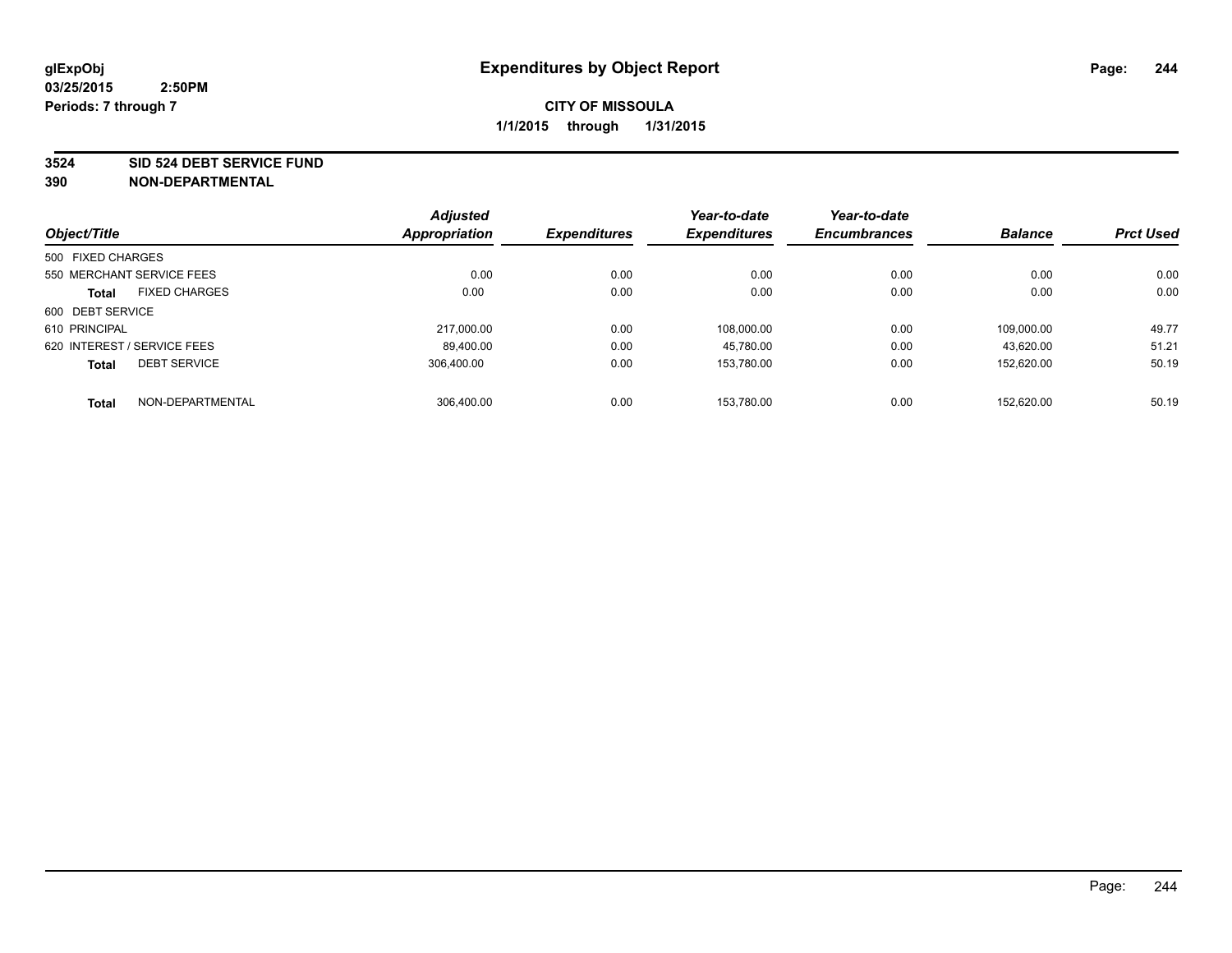### **3524 SID 524 DEBT SERVICE FUND**

| Object/Title                              | <b>Adjusted</b><br><b>Appropriation</b> | <b>Expenditures</b> | Year-to-date<br><b>Expenditures</b> | Year-to-date<br><b>Encumbrances</b> | <b>Balance</b> | <b>Prct Used</b> |
|-------------------------------------------|-----------------------------------------|---------------------|-------------------------------------|-------------------------------------|----------------|------------------|
| 500 FIXED CHARGES                         |                                         |                     |                                     |                                     |                |                  |
| 550 MERCHANT SERVICE FEES                 | 0.00                                    | 0.00                | 0.00                                | 0.00                                | 0.00           | 0.00             |
| <b>FIXED CHARGES</b><br><b>Total</b>      | 0.00                                    | 0.00                | 0.00                                | 0.00                                | 0.00           | 0.00             |
| 600 DEBT SERVICE                          |                                         |                     |                                     |                                     |                |                  |
| 610 PRINCIPAL                             | 217.000.00                              | 0.00                | 108.000.00                          | 0.00                                | 109.000.00     | 49.77            |
| 620 INTEREST / SERVICE FEES               | 89.400.00                               | 0.00                | 45.780.00                           | 0.00                                | 43.620.00      | 51.21            |
| <b>DEBT SERVICE</b><br><b>Total</b>       | 306.400.00                              | 0.00                | 153.780.00                          | 0.00                                | 152.620.00     | 50.19            |
| SID 524 DEBT SERVICE FUND<br><b>Total</b> | 306.400.00                              | 0.00                | 153.780.00                          | 0.00                                | 152.620.00     | 50.19            |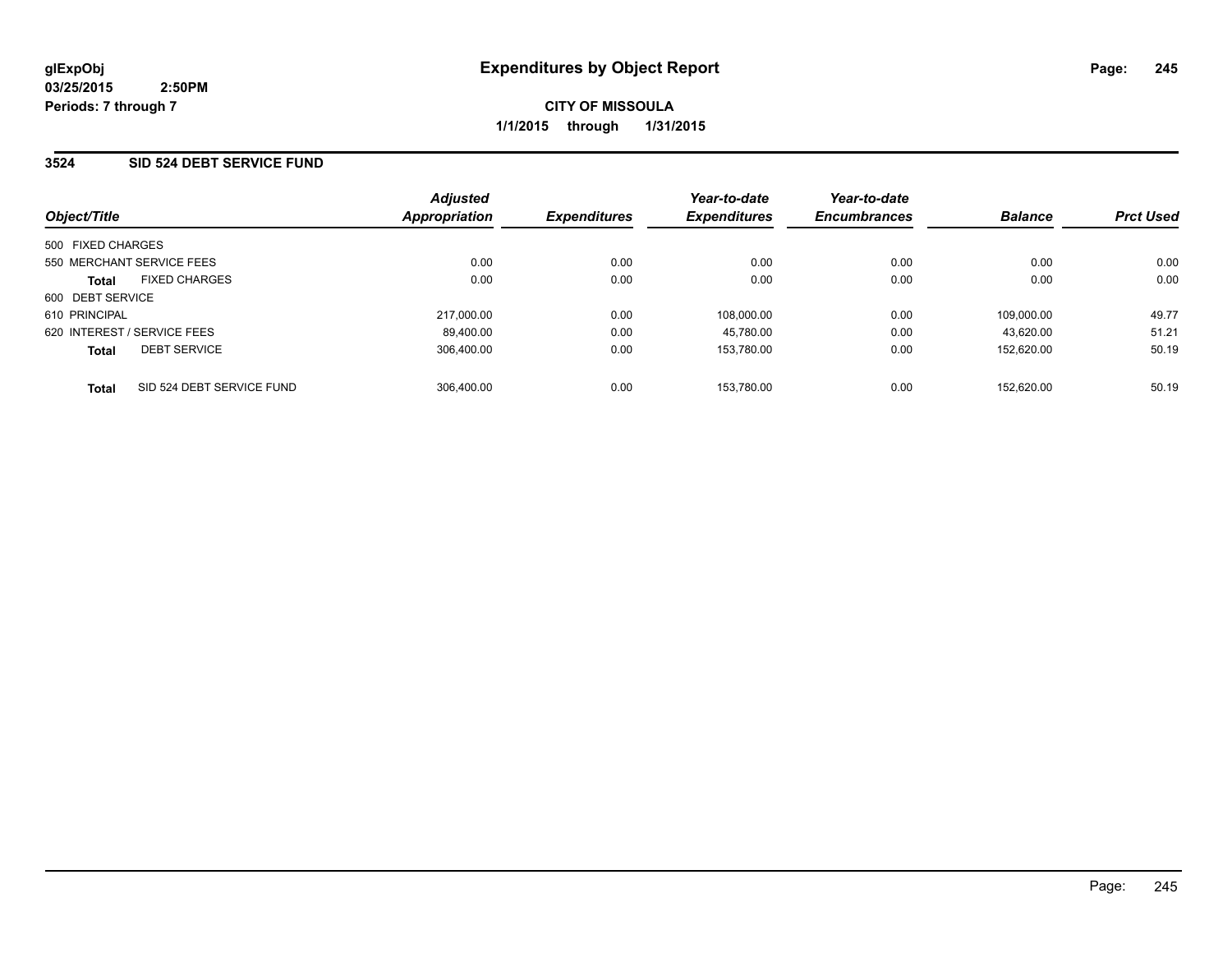#### **3525 SID 525 DEBT SERVICE FUND**

| Object/Title                        | <b>Adjusted</b><br>Appropriation | <b>Expenditures</b> | Year-to-date<br><b>Expenditures</b> | Year-to-date<br><b>Encumbrances</b> | <b>Balance</b> | <b>Prct Used</b> |
|-------------------------------------|----------------------------------|---------------------|-------------------------------------|-------------------------------------|----------------|------------------|
| 600 DEBT SERVICE                    |                                  |                     |                                     |                                     |                |                  |
| 610 PRINCIPAL                       | 25,000.00                        | 0.00                | 13,000.00                           | 0.00                                | 12,000.00      | 52.00            |
| 620 INTEREST / SERVICE FEES         | 6.500.00                         | 0.00                | 3.380.00                            | 0.00                                | 3.120.00       | 52.00            |
| <b>DEBT SERVICE</b><br><b>Total</b> | 31.500.00                        | 0.00                | 16.380.00                           | 0.00                                | 15.120.00      | 52.00            |
| NON-DEPARTMENTAL<br><b>Total</b>    | 31,500.00                        | 0.00                | 16,380.00                           | 0.00                                | 15,120.00      | 52.00            |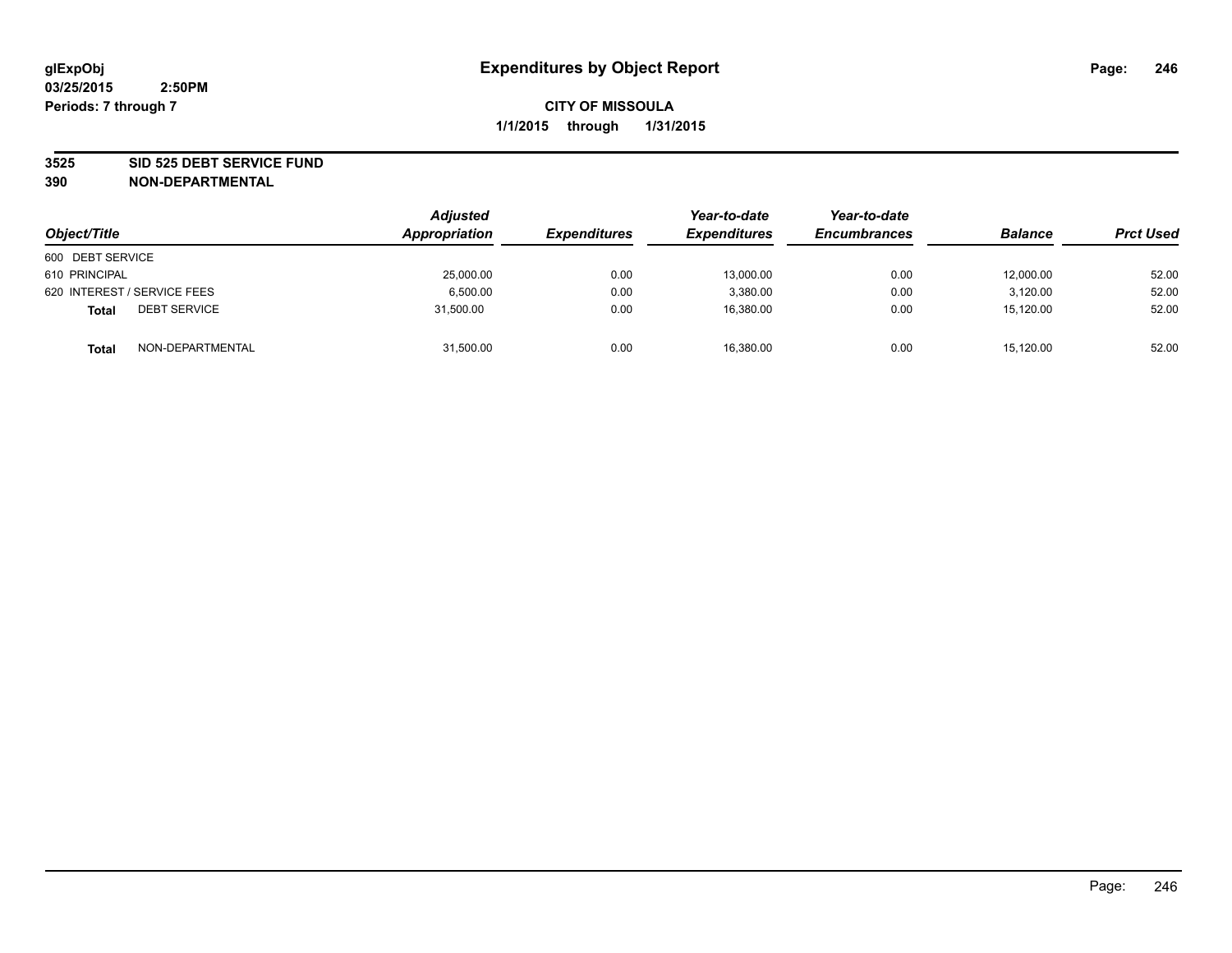**CITY OF MISSOULA 1/1/2015 through 1/31/2015**

### **3525 SID 525 DEBT SERVICE FUND**

| Object/Title                |                           | <b>Adjusted</b> |                     | Year-to-date        | Year-to-date        |                |                  |
|-----------------------------|---------------------------|-----------------|---------------------|---------------------|---------------------|----------------|------------------|
|                             |                           | Appropriation   | <b>Expenditures</b> | <b>Expenditures</b> | <b>Encumbrances</b> | <b>Balance</b> | <b>Prct Used</b> |
| 600 DEBT SERVICE            |                           |                 |                     |                     |                     |                |                  |
| 610 PRINCIPAL               |                           | 25,000.00       | 0.00                | 13.000.00           | 0.00                | 12.000.00      | 52.00            |
| 620 INTEREST / SERVICE FEES |                           | 6.500.00        | 0.00                | 3.380.00            | 0.00                | 3.120.00       | 52.00            |
| <b>Total</b>                | <b>DEBT SERVICE</b>       | 31,500.00       | 0.00                | 16.380.00           | 0.00                | 15,120.00      | 52.00            |
| <b>Total</b>                | SID 525 DEBT SERVICE FUND | 31.500.00       | 0.00                | 16.380.00           | 0.00                | 15.120.00      | 52.00            |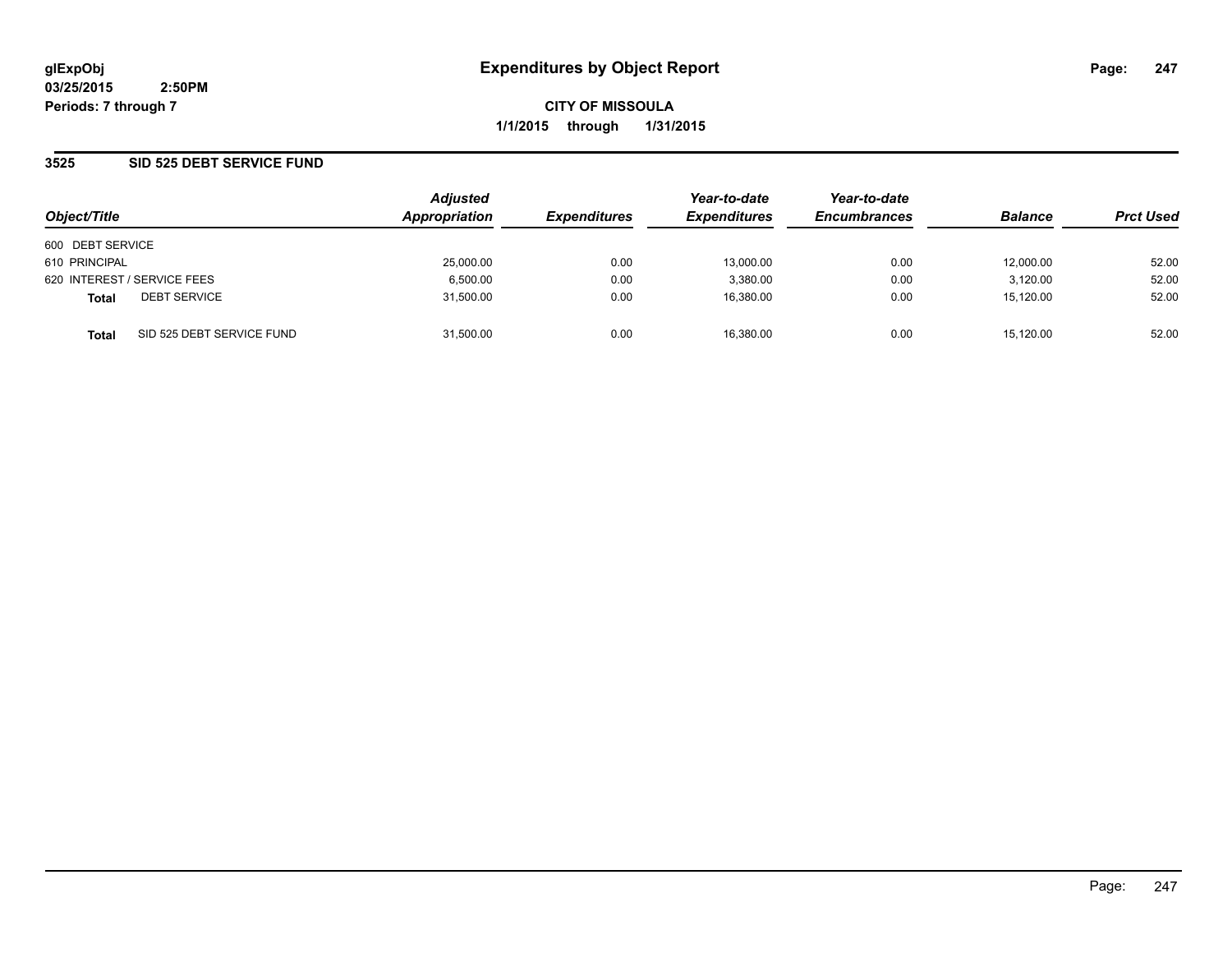#### **3526 SID 526 DEBT SERVICE FUND**

| Object/Title                        | Adjusted<br>Appropriation | <b>Expenditures</b> | Year-to-date<br><b>Expenditures</b> | Year-to-date<br><b>Encumbrances</b> | <b>Balance</b> | <b>Prct Used</b> |
|-------------------------------------|---------------------------|---------------------|-------------------------------------|-------------------------------------|----------------|------------------|
| 600 DEBT SERVICE                    |                           |                     |                                     |                                     |                |                  |
| 610 PRINCIPAL                       | 148,000.00                | 0.00                | 73,000.00                           | 0.00                                | 75,000.00      | 49.32            |
| 620 INTEREST / SERVICE FEES         | 45,300.00                 | 0.00                | 23,380.00                           | 0.00                                | 21.920.00      | 51.61            |
| <b>DEBT SERVICE</b><br><b>Total</b> | 193,300.00                | 0.00                | 96.380.00                           | 0.00                                | 96.920.00      | 49.86            |
| NON-DEPARTMENTAL<br><b>Total</b>    | 193,300.00                | 0.00                | 96,380.00                           | 0.00                                | 96,920.00      | 49.86            |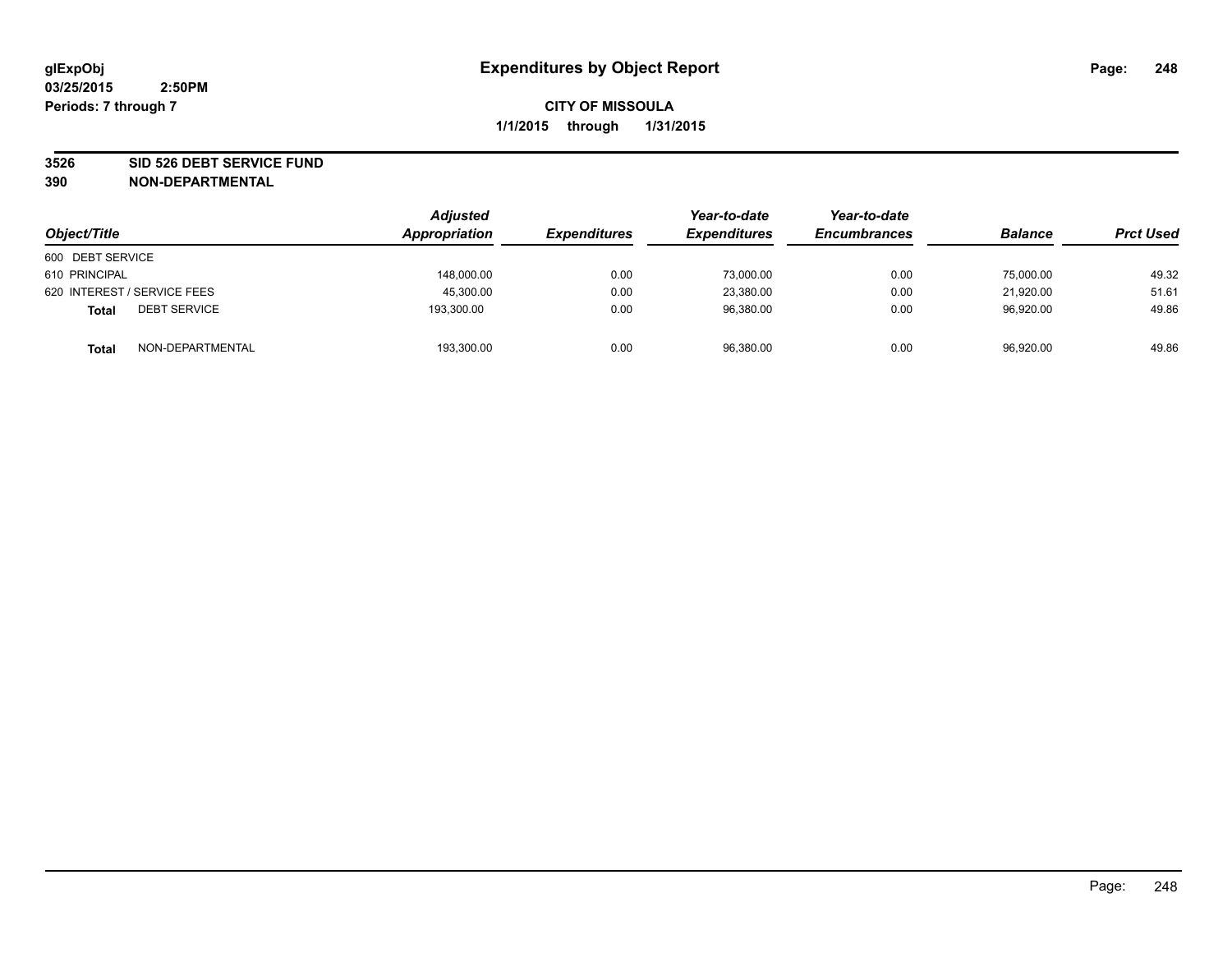**CITY OF MISSOULA 1/1/2015 through 1/31/2015**

### **3526 SID 526 DEBT SERVICE FUND**

| Object/Title                |                           | <b>Adjusted</b> |                     | Year-to-date        | Year-to-date        |                | <b>Prct Used</b> |
|-----------------------------|---------------------------|-----------------|---------------------|---------------------|---------------------|----------------|------------------|
|                             |                           | Appropriation   | <b>Expenditures</b> | <b>Expenditures</b> | <b>Encumbrances</b> | <b>Balance</b> |                  |
| 600 DEBT SERVICE            |                           |                 |                     |                     |                     |                |                  |
| 610 PRINCIPAL               |                           | 148,000.00      | 0.00                | 73,000.00           | 0.00                | 75,000.00      | 49.32            |
| 620 INTEREST / SERVICE FEES |                           | 45,300.00       | 0.00                | 23,380.00           | 0.00                | 21.920.00      | 51.61            |
| <b>Total</b>                | <b>DEBT SERVICE</b>       | 193.300.00      | 0.00                | 96.380.00           | 0.00                | 96.920.00      | 49.86            |
| <b>Total</b>                | SID 526 DEBT SERVICE FUND | 193.300.00      | 0.00                | 96.380.00           | 0.00                | 96.920.00      | 49.86            |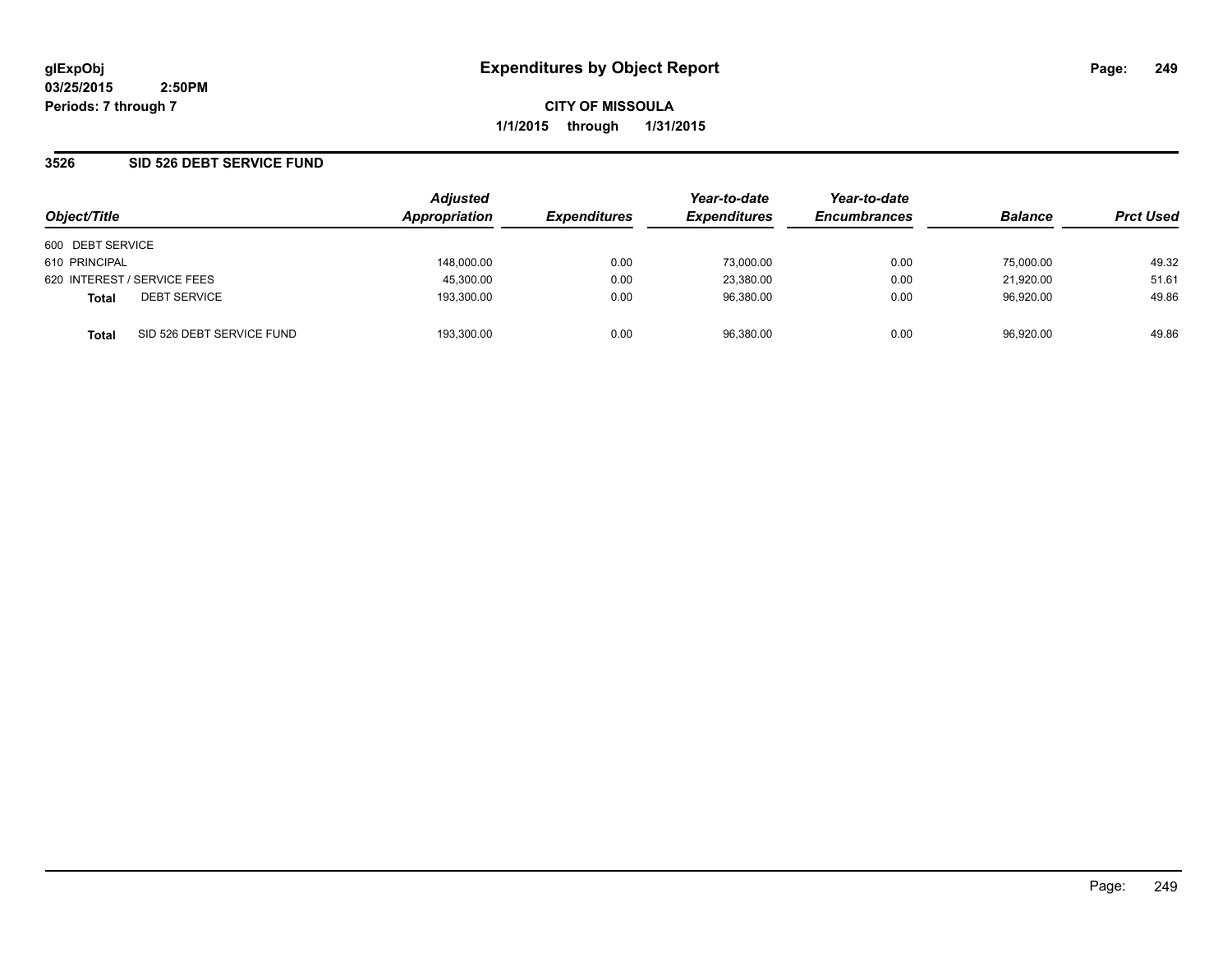#### **3527 SID 527 DEBT SERVICE FUND**

| Object/Title                 | <b>Adjusted</b><br><b>Appropriation</b> | <b>Expenditures</b> | Year-to-date<br><b>Expenditures</b> | Year-to-date<br><b>Encumbrances</b> | <b>Balance</b> | <b>Prct Used</b> |
|------------------------------|-----------------------------------------|---------------------|-------------------------------------|-------------------------------------|----------------|------------------|
| 600 DEBT SERVICE             |                                         |                     |                                     |                                     |                |                  |
| 610 PRINCIPAL                | 0.00                                    | 0.00                | 0.00                                | 0.00                                | 0.00           | 0.00             |
| 620 INTEREST / SERVICE FEES  | 0.00                                    | 0.00                | 0.00                                | 0.00                                | 0.00           | 0.00             |
| <b>DEBT SERVICE</b><br>Total | 0.00                                    | 0.00                | 0.00                                | 0.00                                | 0.00           | 0.00             |
| NON-DEPARTMENTAL<br>Total    | 0.00                                    | 0.00                | 0.00                                | 0.00                                | 0.00           | 0.00             |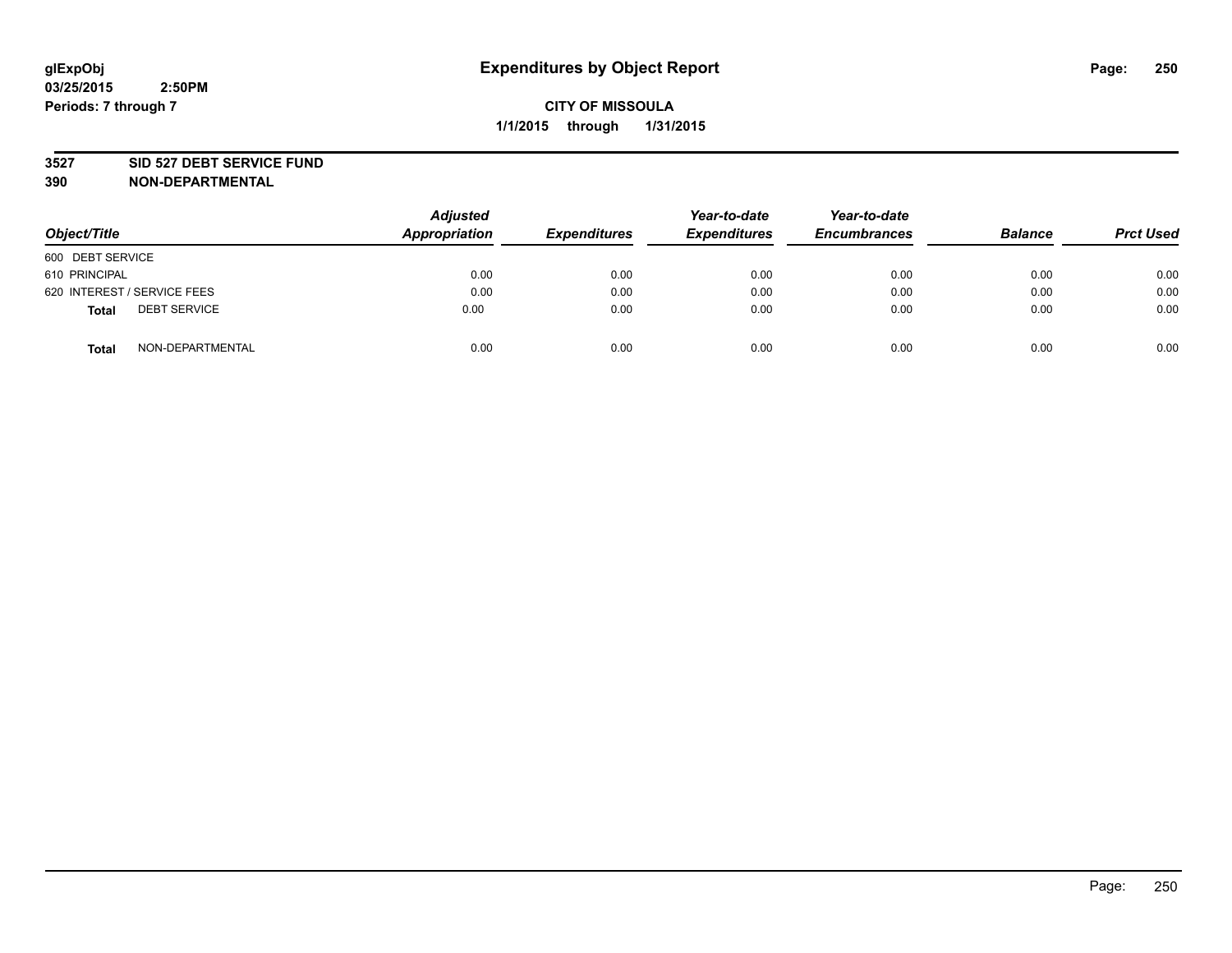**CITY OF MISSOULA 1/1/2015 through 1/31/2015**

### **3527 SID 527 DEBT SERVICE FUND**

| Object/Title                              | <b>Adjusted</b><br>Appropriation | <b>Expenditures</b> | Year-to-date<br><b>Expenditures</b> | Year-to-date<br><b>Encumbrances</b> | <b>Balance</b> | <b>Prct Used</b> |
|-------------------------------------------|----------------------------------|---------------------|-------------------------------------|-------------------------------------|----------------|------------------|
| 600 DEBT SERVICE                          |                                  |                     |                                     |                                     |                |                  |
| 610 PRINCIPAL                             | 0.00                             | 0.00                | 0.00                                | 0.00                                | 0.00           | 0.00             |
| 620 INTEREST / SERVICE FEES               | 0.00                             | 0.00                | 0.00                                | 0.00                                | 0.00           | 0.00             |
| <b>DEBT SERVICE</b><br><b>Total</b>       | 0.00                             | 0.00                | 0.00                                | 0.00                                | 0.00           | 0.00             |
| SID 527 DEBT SERVICE FUND<br><b>Total</b> | 0.00                             | 0.00                | 0.00                                | 0.00                                | 0.00           | 0.00             |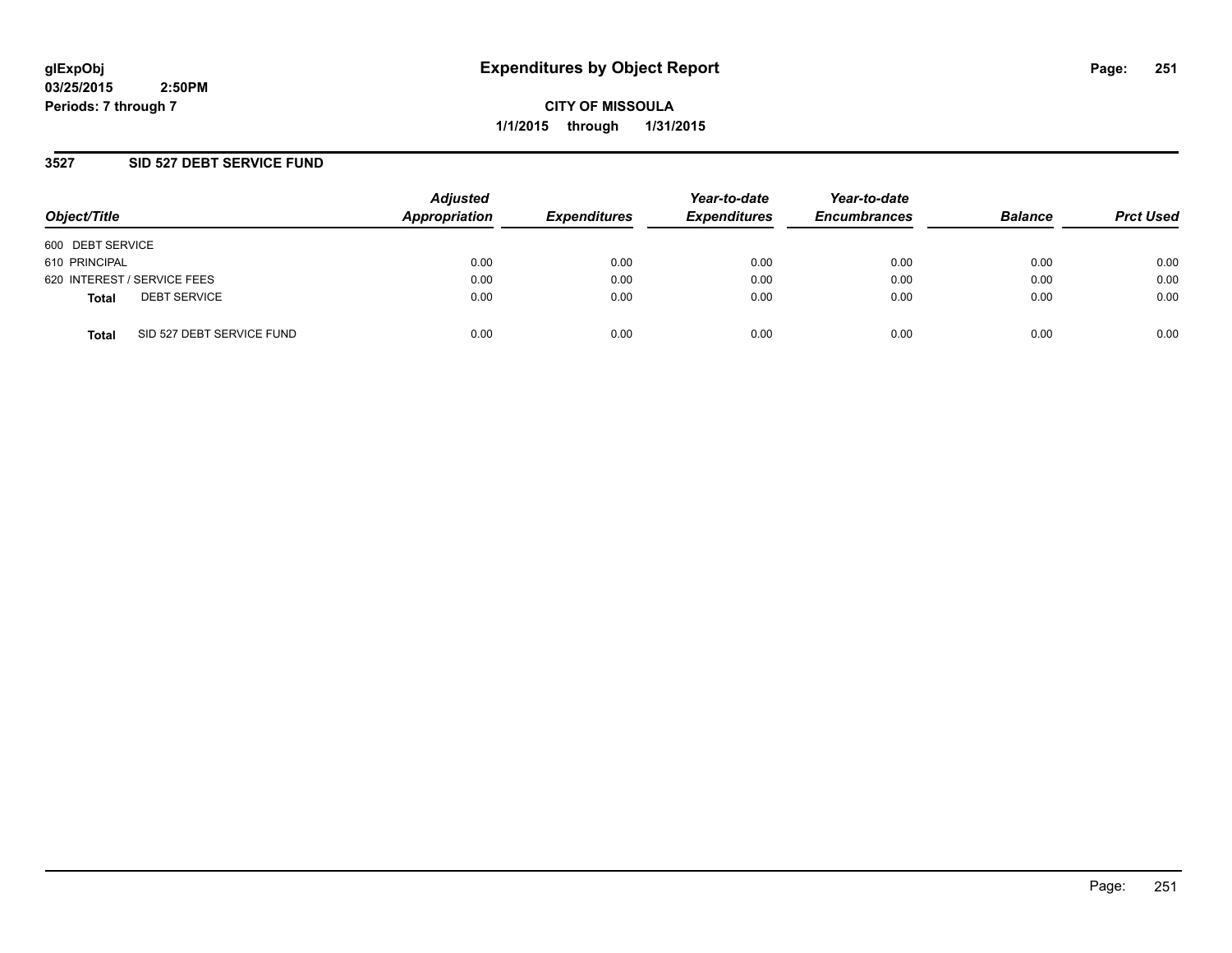#### **3530 SID 530 DEBT SERVICE FUND**

|                                     | <b>Adjusted</b> |                     | Year-to-date        | Year-to-date        |                |                  |
|-------------------------------------|-----------------|---------------------|---------------------|---------------------|----------------|------------------|
| Object/Title                        | Appropriation   | <b>Expenditures</b> | <b>Expenditures</b> | <b>Encumbrances</b> | <b>Balance</b> | <b>Prct Used</b> |
| 600 DEBT SERVICE                    |                 |                     |                     |                     |                |                  |
| 610 PRINCIPAL                       | 670.00          | 0.00                | 670.00              | 0.00                | 0.00           | 100.00           |
| 620 INTEREST / SERVICE FEES         | 10.00           | 0.00                | 6.68                | 0.00                | 3.32           | 66.80            |
| <b>DEBT SERVICE</b><br><b>Total</b> | 680.00          | 0.00                | 676.68              | 0.00                | 3.32           | 99.51            |
| 800 OTHER OBJECTS                   |                 |                     |                     |                     |                |                  |
| 820 TRANSFERS TO OTHER FUNDS        | 0.00            | 0.00                | 0.00                | 0.00                | 0.00           | 0.00             |
| OTHER OBJECTS<br><b>Total</b>       | 0.00            | 0.00                | 0.00                | 0.00                | 0.00           | 0.00             |
| NON-DEPARTMENTAL<br><b>Total</b>    | 680.00          | 0.00                | 676.68              | 0.00                | 3.32           | 99.51            |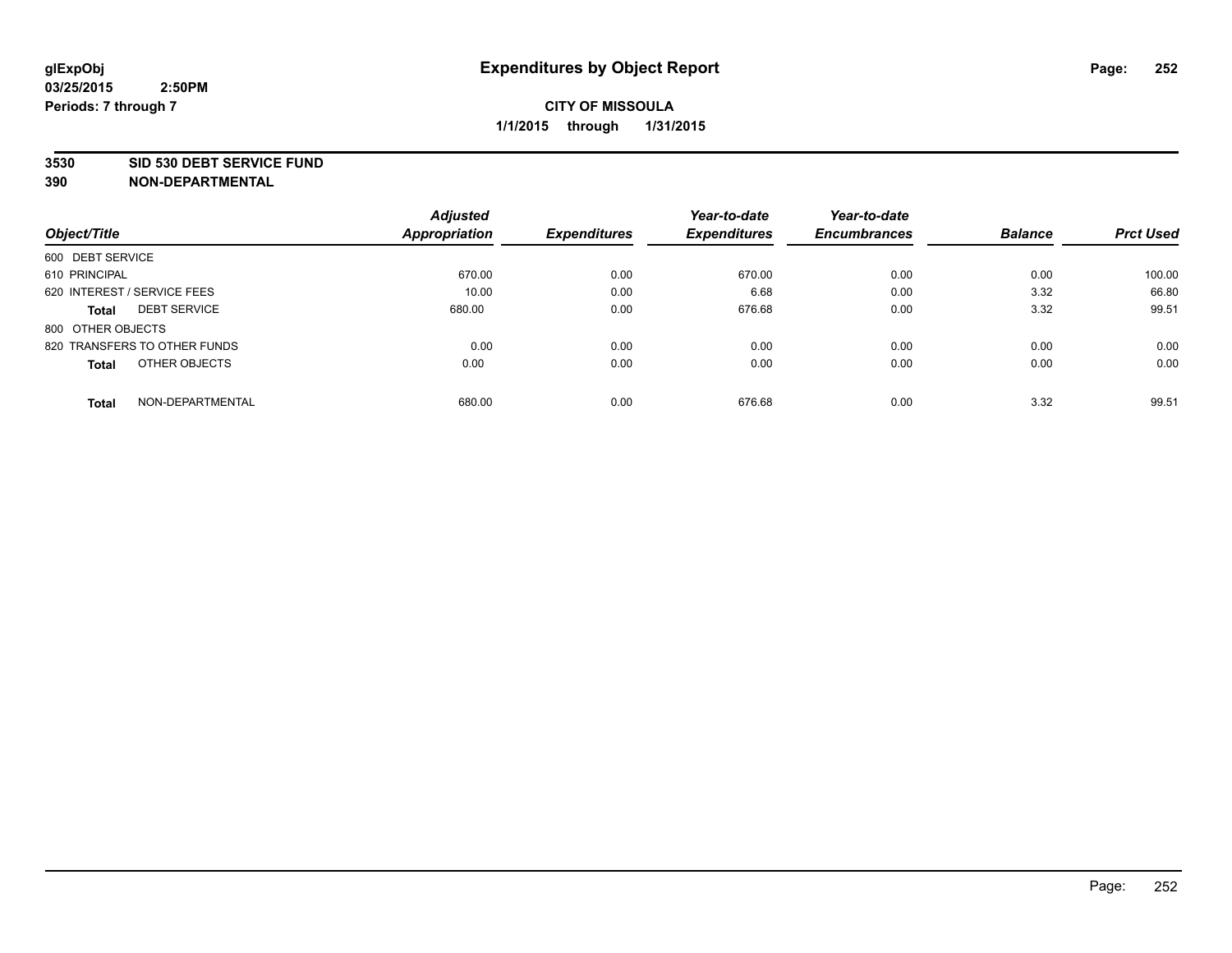# **CITY OF MISSOULA 1/1/2015 through 1/31/2015**

## **3530 SID 530 DEBT SERVICE FUND**

| Object/Title                 |                           | <b>Adjusted</b><br>Appropriation | <b>Expenditures</b> | Year-to-date<br><b>Expenditures</b> | Year-to-date<br><b>Encumbrances</b> | <b>Balance</b> | <b>Prct Used</b> |
|------------------------------|---------------------------|----------------------------------|---------------------|-------------------------------------|-------------------------------------|----------------|------------------|
|                              |                           |                                  |                     |                                     |                                     |                |                  |
| 600 DEBT SERVICE             |                           |                                  |                     |                                     |                                     |                |                  |
| 610 PRINCIPAL                |                           | 670.00                           | 0.00                | 670.00                              | 0.00                                | 0.00           | 100.00           |
| 620 INTEREST / SERVICE FEES  |                           | 10.00                            | 0.00                | 6.68                                | 0.00                                | 3.32           | 66.80            |
| <b>Total</b>                 | <b>DEBT SERVICE</b>       | 680.00                           | 0.00                | 676.68                              | 0.00                                | 3.32           | 99.51            |
| 800 OTHER OBJECTS            |                           |                                  |                     |                                     |                                     |                |                  |
| 820 TRANSFERS TO OTHER FUNDS |                           | 0.00                             | 0.00                | 0.00                                | 0.00                                | 0.00           | 0.00             |
| <b>Total</b>                 | OTHER OBJECTS             | 0.00                             | 0.00                | 0.00                                | 0.00                                | 0.00           | 0.00             |
| <b>Total</b>                 | SID 530 DEBT SERVICE FUND | 680.00                           | 0.00                | 676.68                              | 0.00                                | 3.32           | 99.51            |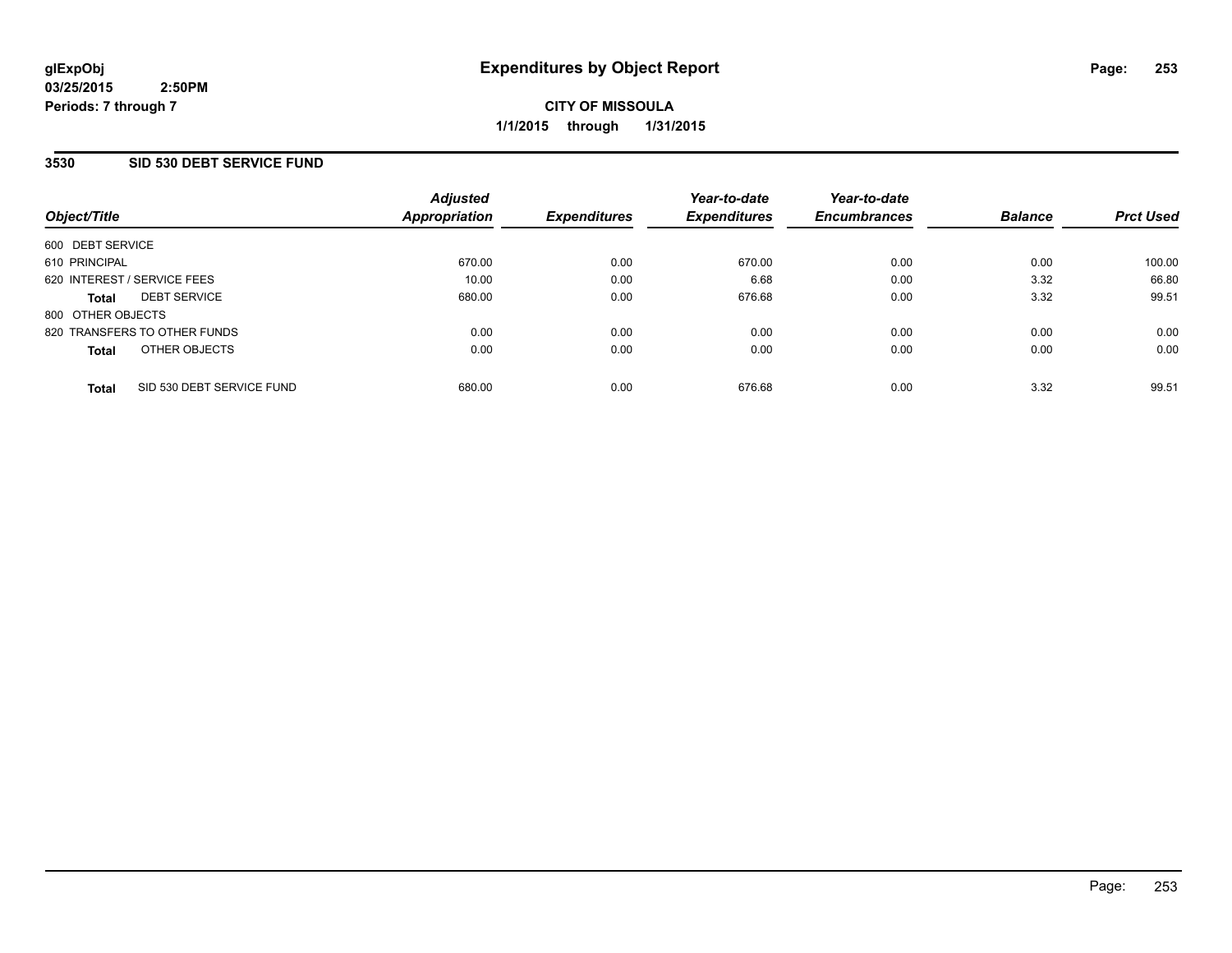### **3531 SID 531 HICKORY ST CALMING**

| Object/Title                 |                  | <b>Adjusted</b><br>Appropriation | <b>Expenditures</b> | Year-to-date<br><b>Expenditures</b> | Year-to-date<br><b>Encumbrances</b> | <b>Balance</b> | <b>Prct Used</b> |
|------------------------------|------------------|----------------------------------|---------------------|-------------------------------------|-------------------------------------|----------------|------------------|
| 800 OTHER OBJECTS            |                  |                                  |                     |                                     |                                     |                |                  |
| 820 TRANSFERS TO OTHER FUNDS |                  | 0.00                             | 0.00                | 0.00                                | 0.00                                | 0.00           | 0.00             |
| <b>Total</b>                 | OTHER OBJECTS    | 0.00                             | 0.00                | 0.00                                | 0.00                                | 0.00           | 0.00             |
| <b>Total</b>                 | NON-DEPARTMENTAL | 0.00                             | 0.00                | 0.00                                | 0.00                                | 0.00           | 0.00             |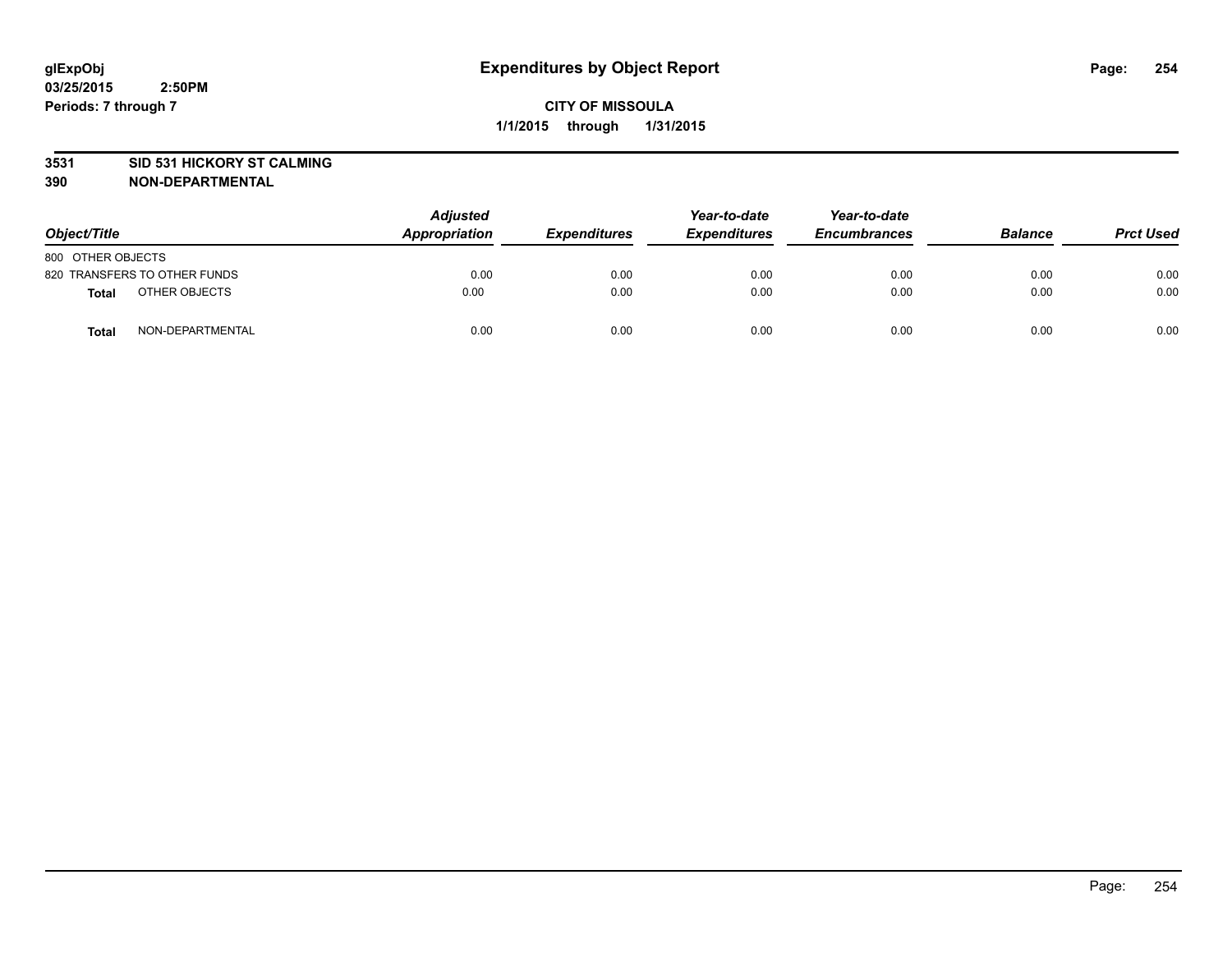**CITY OF MISSOULA 1/1/2015 through 1/31/2015**

## **3531 SID 531 HICKORY ST CALMING**

| Object/Title                               | <b>Adjusted</b><br>Appropriation | <i><b>Expenditures</b></i> | Year-to-date<br><b>Expenditures</b> | Year-to-date<br><b>Encumbrances</b> | <b>Balance</b> | <b>Prct Used</b> |
|--------------------------------------------|----------------------------------|----------------------------|-------------------------------------|-------------------------------------|----------------|------------------|
| 800 OTHER OBJECTS                          |                                  |                            |                                     |                                     |                |                  |
| 820 TRANSFERS TO OTHER FUNDS               | 0.00                             | 0.00                       | 0.00                                | 0.00                                | 0.00           | 0.00             |
| OTHER OBJECTS<br><b>Total</b>              | 0.00                             | 0.00                       | 0.00                                | 0.00                                | 0.00           | 0.00             |
| SID 531 HICKORY ST CALMING<br><b>Total</b> | 0.00                             | 0.00                       | 0.00                                | 0.00                                | 0.00           | 0.00             |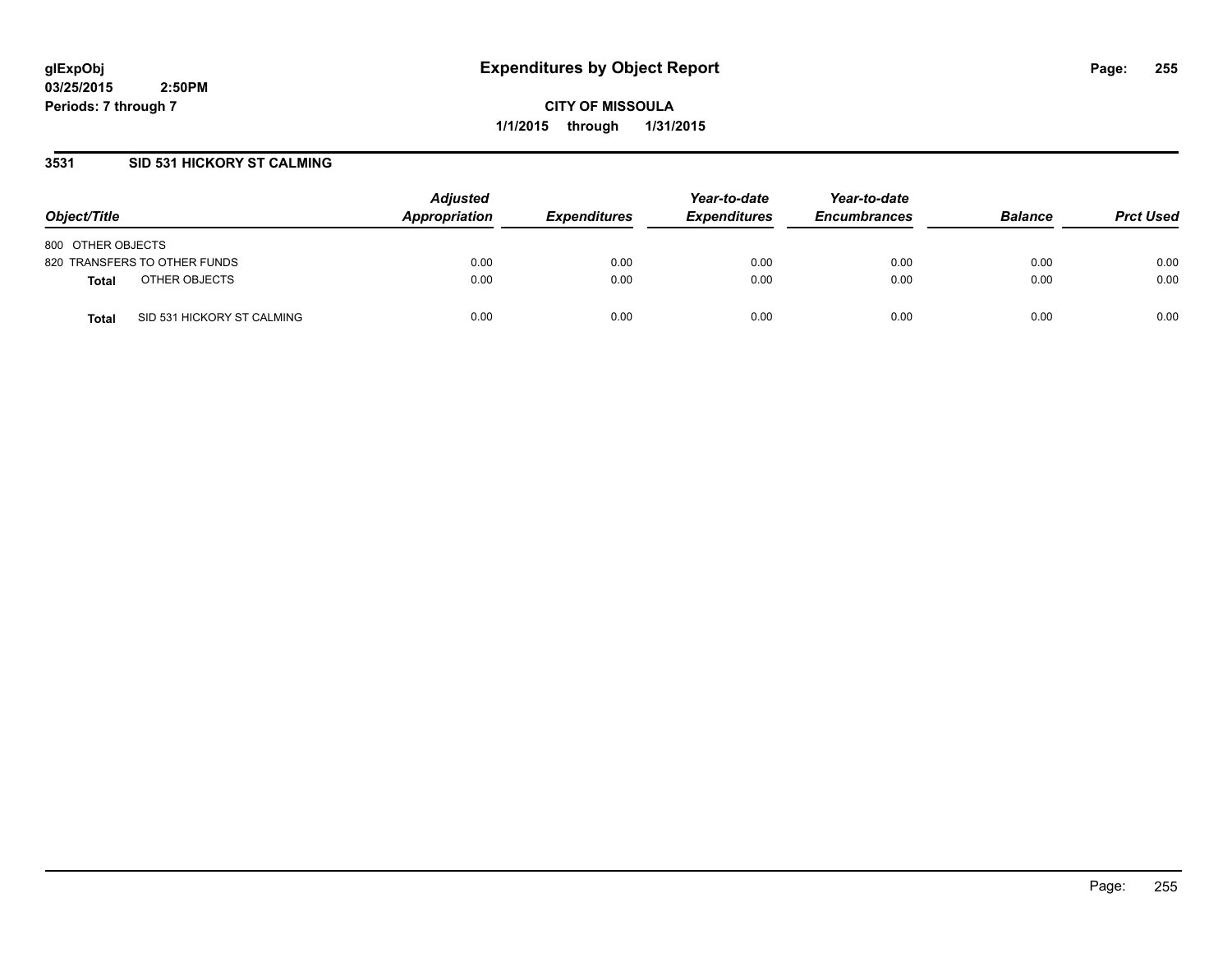### **3532 SID 532 DEBT SERVICE FUND**

| Object/Title                        | <b>Adjusted</b><br>Appropriation | <i><b>Expenditures</b></i> | Year-to-date<br><b>Expenditures</b> | Year-to-date<br><b>Encumbrances</b> | <b>Balance</b> | <b>Prct Used</b> |
|-------------------------------------|----------------------------------|----------------------------|-------------------------------------|-------------------------------------|----------------|------------------|
| 600 DEBT SERVICE                    |                                  |                            |                                     |                                     |                |                  |
| 610 PRINCIPAL                       | 30,000.00                        | 0.00                       | 0.00                                | 0.00                                | 30,000.00      | 0.00             |
| 620 INTEREST / SERVICE FEES         | 13,363.00                        | 0.00                       | 7.031.25                            | 0.00                                | 6,331.75       | 52.62            |
| <b>DEBT SERVICE</b><br><b>Total</b> | 43,363.00                        | 0.00                       | 7.031.25                            | 0.00                                | 36,331.75      | 16.21            |
| NON-DEPARTMENTAL<br><b>Total</b>    | 43,363.00                        | 0.00                       | 7.031.25                            | 0.00                                | 36.331.75      | 16.21            |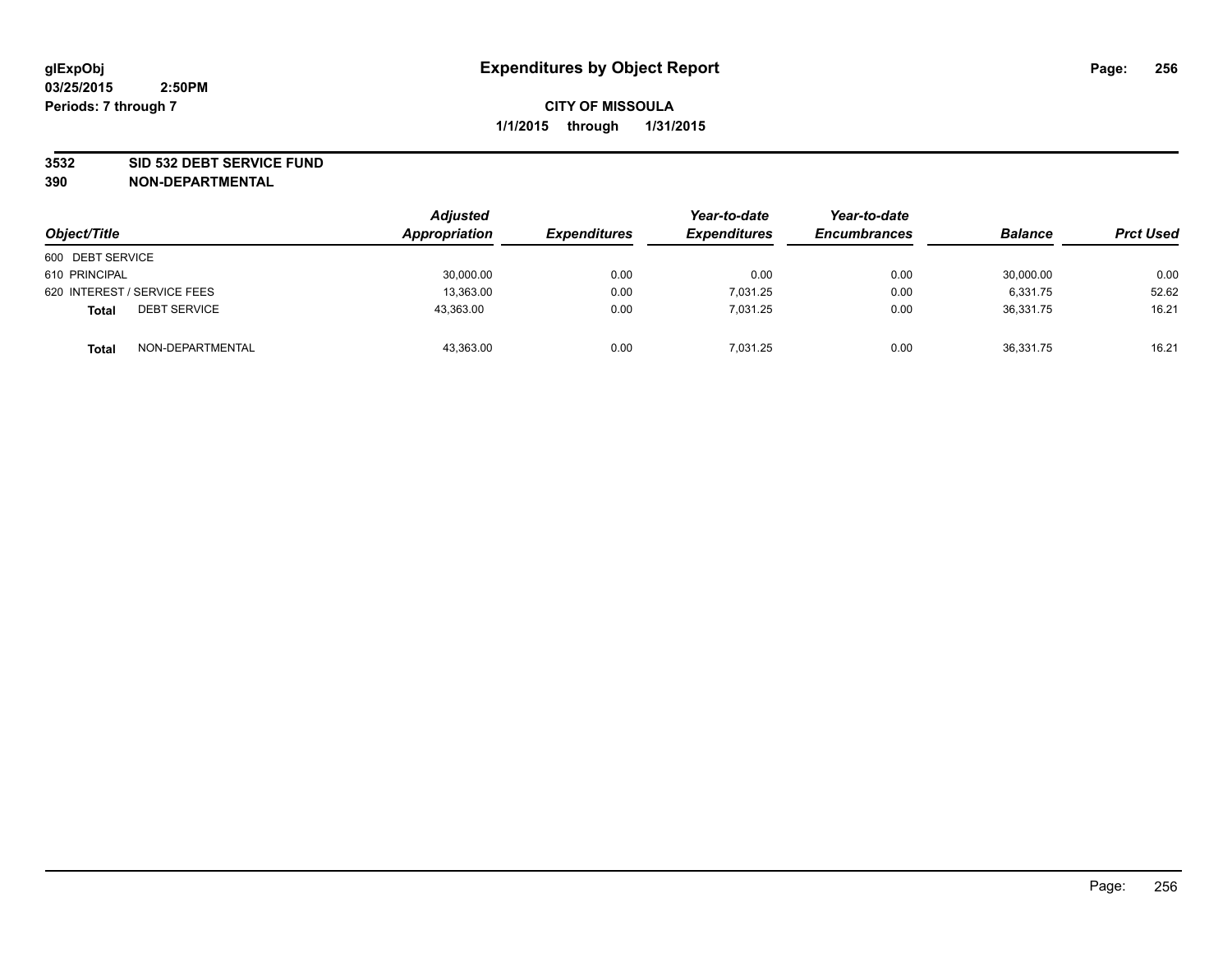**CITY OF MISSOULA 1/1/2015 through 1/31/2015**

### **3532 SID 532 DEBT SERVICE FUND**

| Object/Title     |                             | <b>Adjusted</b><br><b>Appropriation</b> | <b>Expenditures</b> | Year-to-date<br><b>Expenditures</b> | Year-to-date<br><b>Encumbrances</b> | <b>Balance</b> | <b>Prct Used</b> |
|------------------|-----------------------------|-----------------------------------------|---------------------|-------------------------------------|-------------------------------------|----------------|------------------|
| 600 DEBT SERVICE |                             |                                         |                     |                                     |                                     |                |                  |
| 610 PRINCIPAL    |                             | 30,000.00                               | 0.00                | 0.00                                | 0.00                                | 30,000.00      | 0.00             |
|                  | 620 INTEREST / SERVICE FEES | 13,363.00                               | 0.00                | 7.031.25                            | 0.00                                | 6.331.75       | 52.62            |
| <b>Total</b>     | <b>DEBT SERVICE</b>         | 43.363.00                               | 0.00                | 7.031.25                            | 0.00                                | 36.331.75      | 16.21            |
| <b>Total</b>     | SID 532 DEBT SERVICE FUND   | 43.363.00                               | 0.00                | 7.031.25                            | 0.00                                | 36.331.75      | 16.21            |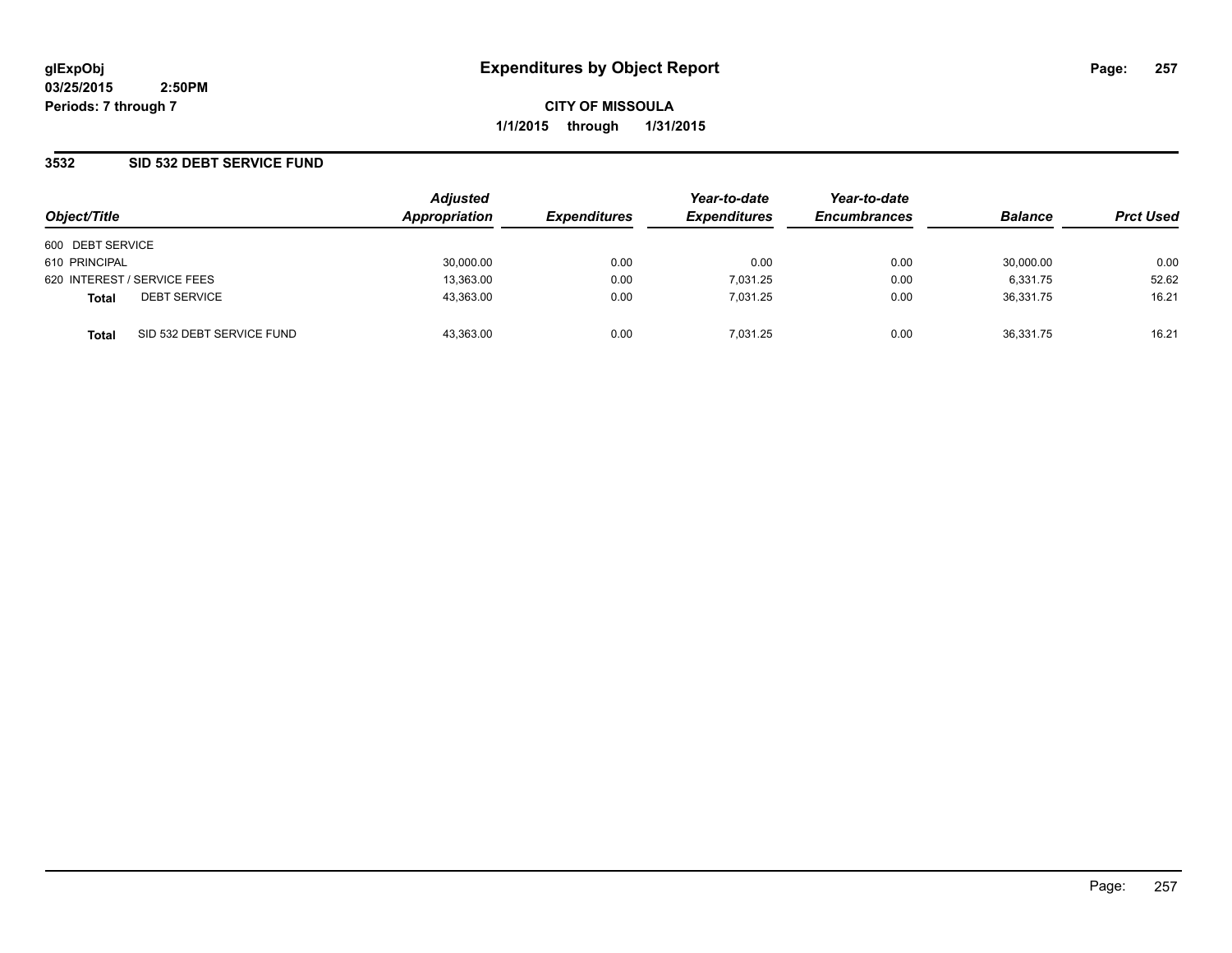#### **3533 GILBERT ST SEWER SID DEBT FUND**

|                             |                              | <b>Adjusted</b>      |                     | Year-to-date        | Year-to-date        |                |                  |
|-----------------------------|------------------------------|----------------------|---------------------|---------------------|---------------------|----------------|------------------|
| Object/Title                |                              | <b>Appropriation</b> | <b>Expenditures</b> | <b>Expenditures</b> | <b>Encumbrances</b> | <b>Balance</b> | <b>Prct Used</b> |
| 500 FIXED CHARGES           |                              |                      |                     |                     |                     |                |                  |
| 500 FIXED CHARGES           |                              | 0.00                 | 0.00                | 0.00                | 0.00                | 0.00           | 0.00             |
| <b>Total</b>                | <b>FIXED CHARGES</b>         | 0.00                 | 0.00                | 0.00                | 0.00                | 0.00           | 0.00             |
| 600 DEBT SERVICE            |                              |                      |                     |                     |                     |                |                  |
| 610 PRINCIPAL               |                              | 12,000.00            | 0.00                | 6,000.00            | 0.00                | 6,000.00       | 50.00            |
| 620 INTEREST / SERVICE FEES |                              | 5.775.00             | 0.00                | 2.943.75            | 0.00                | 2.831.25       | 50.97            |
| <b>Total</b>                | <b>DEBT SERVICE</b>          | 17,775.00            | 0.00                | 8,943.75            | 0.00                | 8,831.25       | 50.32            |
| 800 OTHER OBJECTS           |                              |                      |                     |                     |                     |                |                  |
|                             | 820 TRANSFERS TO OTHER FUNDS | 0.00                 | 0.00                | 0.00                | 0.00                | 0.00           | 0.00             |
| <b>Total</b>                | OTHER OBJECTS                | 0.00                 | 0.00                | 0.00                | 0.00                | 0.00           | 0.00             |
| <b>Total</b>                | NON-DEPARTMENTAL             | 17,775.00            | 0.00                | 8,943.75            | 0.00                | 8,831.25       | 50.32            |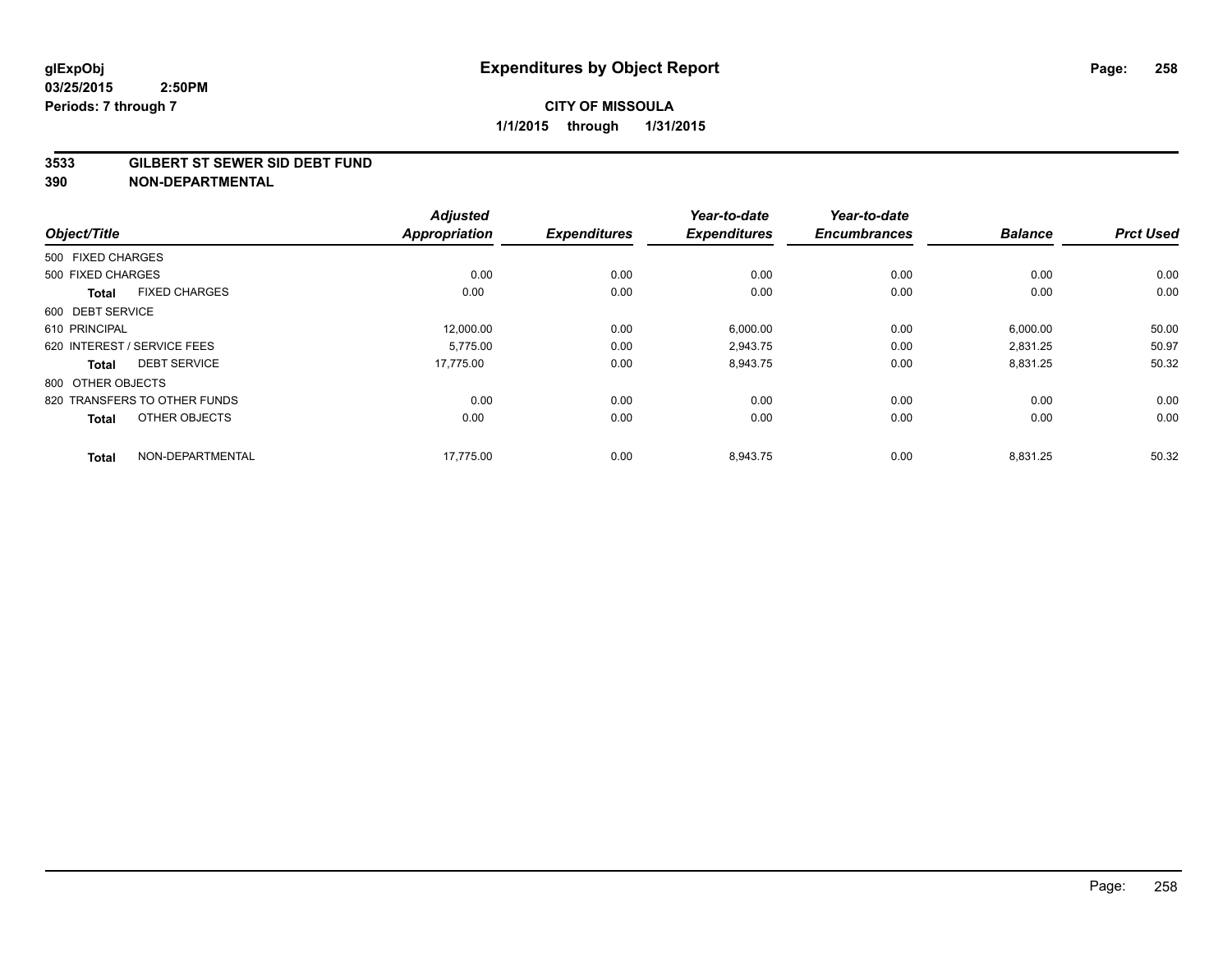## **3533 GILBERT ST SEWER SID DEBT FUND**

| Object/Title      |                                | <b>Adjusted</b><br><b>Appropriation</b> | <b>Expenditures</b> | Year-to-date<br><b>Expenditures</b> | Year-to-date<br><b>Encumbrances</b> | <b>Balance</b> | <b>Prct Used</b> |
|-------------------|--------------------------------|-----------------------------------------|---------------------|-------------------------------------|-------------------------------------|----------------|------------------|
|                   |                                |                                         |                     |                                     |                                     |                |                  |
| 500 FIXED CHARGES |                                |                                         |                     |                                     |                                     |                |                  |
| 500 FIXED CHARGES |                                | 0.00                                    | 0.00                | 0.00                                | 0.00                                | 0.00           | 0.00             |
| <b>Total</b>      | <b>FIXED CHARGES</b>           | 0.00                                    | 0.00                | 0.00                                | 0.00                                | 0.00           | 0.00             |
| 600 DEBT SERVICE  |                                |                                         |                     |                                     |                                     |                |                  |
| 610 PRINCIPAL     |                                | 12,000.00                               | 0.00                | 6,000.00                            | 0.00                                | 6,000.00       | 50.00            |
|                   | 620 INTEREST / SERVICE FEES    | 5.775.00                                | 0.00                | 2,943.75                            | 0.00                                | 2,831.25       | 50.97            |
| Total             | <b>DEBT SERVICE</b>            | 17.775.00                               | 0.00                | 8,943.75                            | 0.00                                | 8,831.25       | 50.32            |
| 800 OTHER OBJECTS |                                |                                         |                     |                                     |                                     |                |                  |
|                   | 820 TRANSFERS TO OTHER FUNDS   | 0.00                                    | 0.00                | 0.00                                | 0.00                                | 0.00           | 0.00             |
| <b>Total</b>      | OTHER OBJECTS                  | 0.00                                    | 0.00                | 0.00                                | 0.00                                | 0.00           | 0.00             |
| <b>Total</b>      | GILBERT ST SEWER SID DEBT FUND | 17,775.00                               | 0.00                | 8,943.75                            | 0.00                                | 8,831.25       | 50.32            |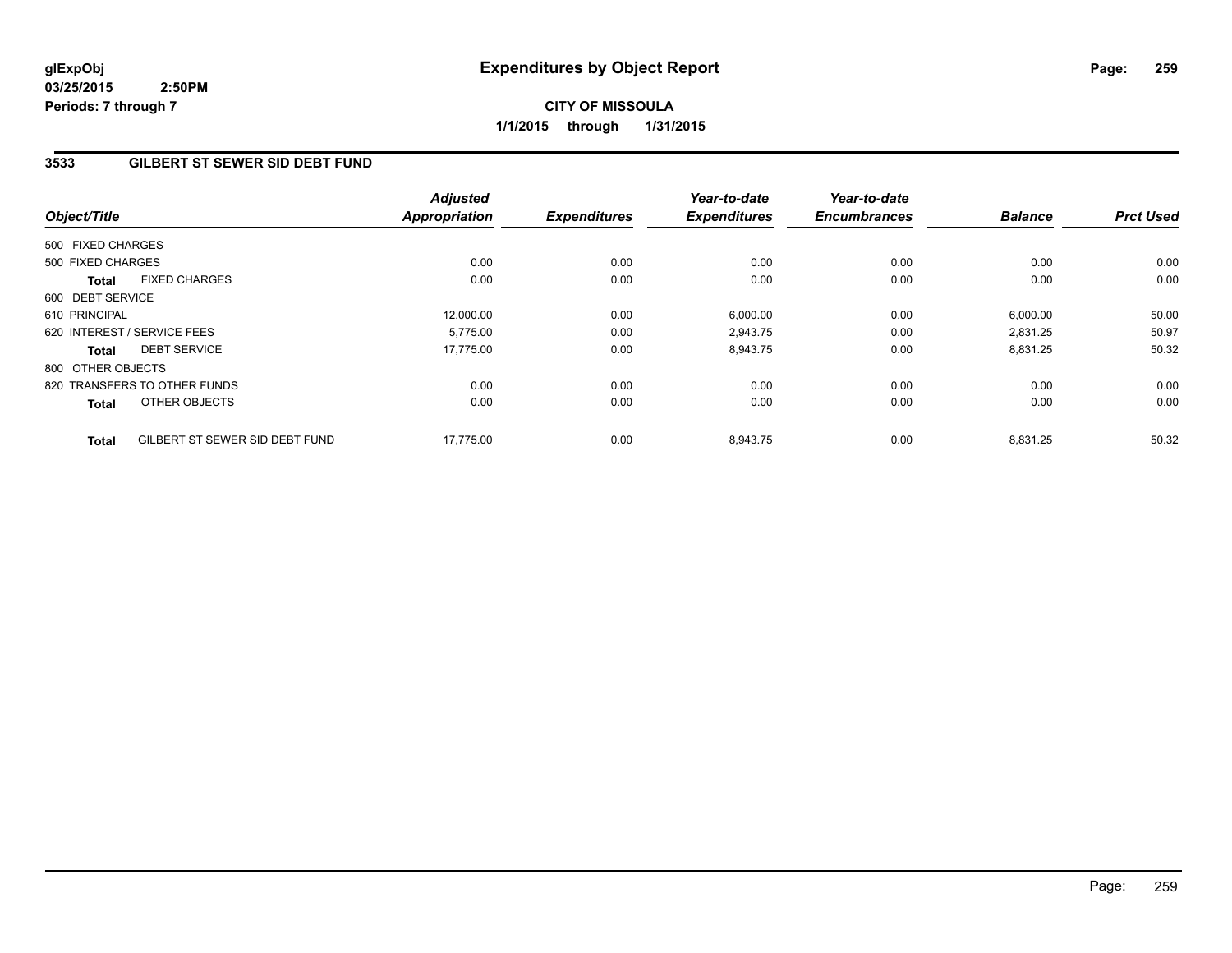#### **3534 LINCOLNWOOD SEWER PHASE I**

| Object/Title                        | Adjusted<br>Appropriation | <b>Expenditures</b> | Year-to-date<br><b>Expenditures</b> | Year-to-date<br><b>Encumbrances</b> | <b>Balance</b> | <b>Prct Used</b> |
|-------------------------------------|---------------------------|---------------------|-------------------------------------|-------------------------------------|----------------|------------------|
| 600 DEBT SERVICE                    |                           |                     |                                     |                                     |                |                  |
| 610 PRINCIPAL                       | 12,000.00                 | 0.00                | 6,000.00                            | 0.00                                | 6,000.00       | 50.00            |
| 620 INTEREST / SERVICE FEES         | 6.413.00                  | 0.00                | 3,262.50                            | 0.00                                | 3.150.50       | 50.87            |
| <b>DEBT SERVICE</b><br><b>Total</b> | 18.413.00                 | 0.00                | 9.262.50                            | 0.00                                | 9.150.50       | 50.30            |
| NON-DEPARTMENTAL<br><b>Total</b>    | 18,413.00                 | 0.00                | 9,262.50                            | 0.00                                | 9.150.50       | 50.30            |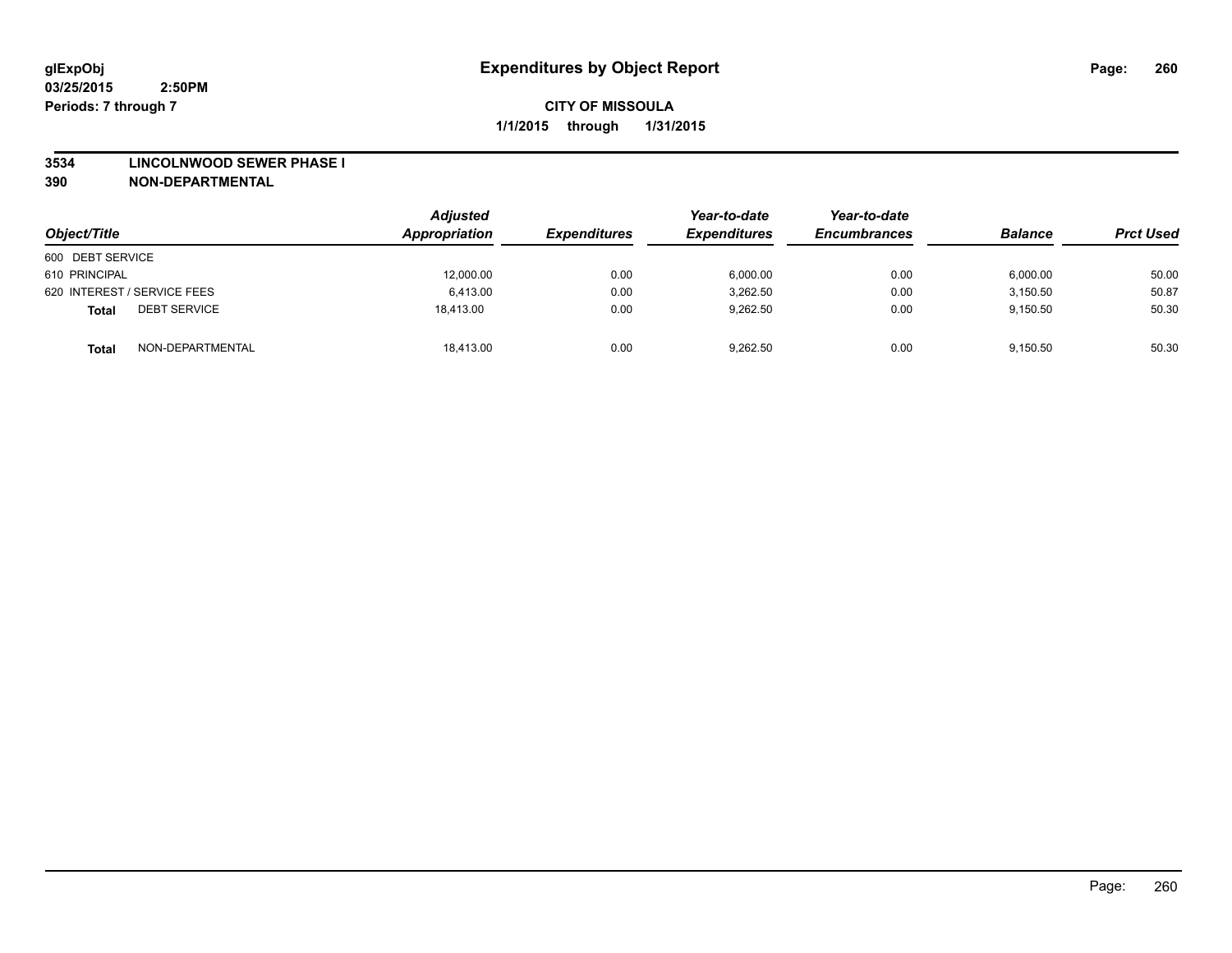**CITY OF MISSOULA 1/1/2015 through 1/31/2015**

## **3534 LINCOLNWOOD SEWER PHASE I**

|                                           | <b>Adjusted</b> |                     | Year-to-date        | Year-to-date        |                |                  |
|-------------------------------------------|-----------------|---------------------|---------------------|---------------------|----------------|------------------|
| Object/Title                              | Appropriation   | <b>Expenditures</b> | <b>Expenditures</b> | <b>Encumbrances</b> | <b>Balance</b> | <b>Prct Used</b> |
| 600 DEBT SERVICE                          |                 |                     |                     |                     |                |                  |
| 610 PRINCIPAL                             | 12,000.00       | 0.00                | 6,000.00            | 0.00                | 6,000.00       | 50.00            |
| 620 INTEREST / SERVICE FEES               | 6,413.00        | 0.00                | 3.262.50            | 0.00                | 3,150.50       | 50.87            |
| <b>DEBT SERVICE</b><br><b>Total</b>       | 18.413.00       | 0.00                | 9,262.50            | 0.00                | 9,150.50       | 50.30            |
| LINCOLNWOOD SEWER PHASE I<br><b>Total</b> | 18.413.00       | 0.00                | 9.262.50            | 0.00                | 9.150.50       | 50.30            |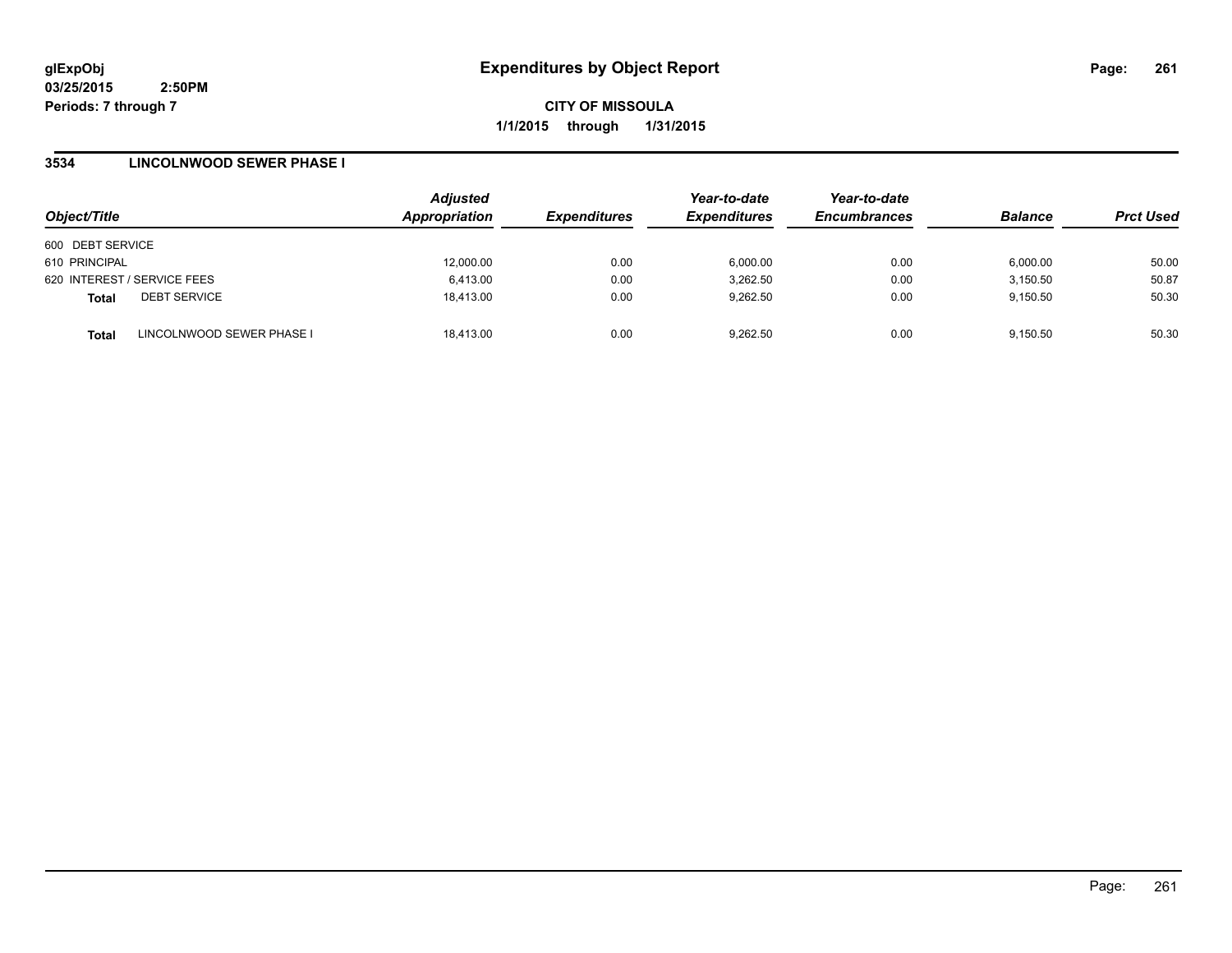### **3535 SLANT STREET TRAFFIC CALMING**

| Object/Title                         | <b>Adjusted</b><br><b>Appropriation</b> | <b>Expenditures</b> | Year-to-date<br><b>Expenditures</b> | Year-to-date<br><b>Encumbrances</b> | <b>Balance</b> | <b>Prct Used</b> |
|--------------------------------------|-----------------------------------------|---------------------|-------------------------------------|-------------------------------------|----------------|------------------|
| 500 FIXED CHARGES                    |                                         |                     |                                     |                                     |                |                  |
| 550 MERCHANT SERVICE FEES            | 0.00                                    | 0.00                | 0.00                                | 0.00                                | 0.00           | 0.00             |
| <b>FIXED CHARGES</b><br><b>Total</b> | 0.00                                    | 0.00                | 0.00                                | 0.00                                | 0.00           | 0.00             |
| 800 OTHER OBJECTS                    |                                         |                     |                                     |                                     |                |                  |
| 820 TRANSFERS TO OTHER FUNDS         | 0.00                                    | 0.00                | 0.00                                | 0.00                                | 0.00           | 0.00             |
| OTHER OBJECTS<br><b>Total</b>        | 0.00                                    | 0.00                | 0.00                                | 0.00                                | 0.00           | 0.00             |
| NON-DEPARTMENTAL<br><b>Total</b>     | 0.00                                    | 0.00                | 0.00                                | 0.00                                | 0.00           | 0.00             |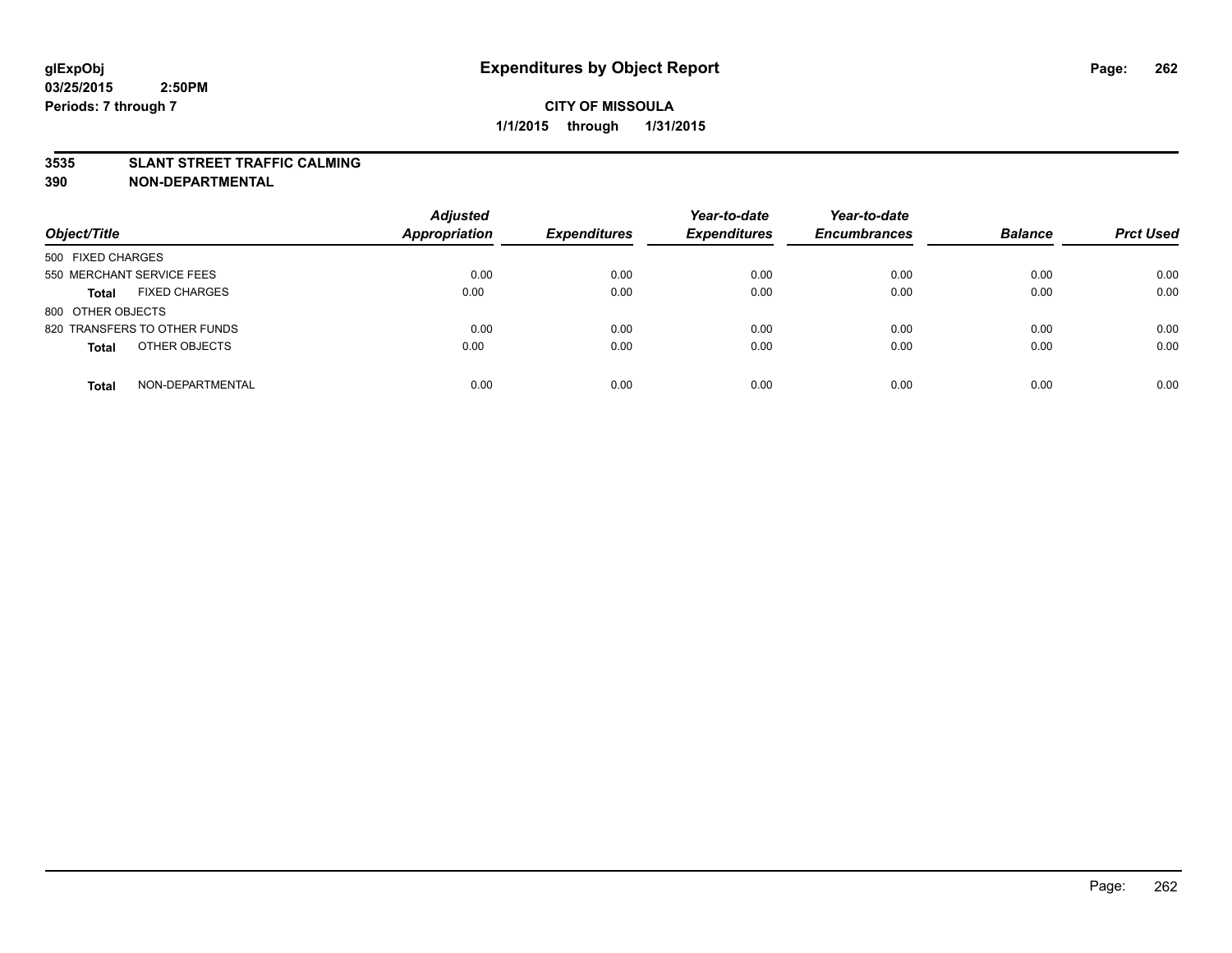## **3535 SLANT STREET TRAFFIC CALMING**

| Object/Title                                 | <b>Adjusted</b><br><b>Appropriation</b> | <b>Expenditures</b> | Year-to-date<br><b>Expenditures</b> | Year-to-date<br><b>Encumbrances</b> | <b>Balance</b> | <b>Prct Used</b> |
|----------------------------------------------|-----------------------------------------|---------------------|-------------------------------------|-------------------------------------|----------------|------------------|
| 500 FIXED CHARGES                            |                                         |                     |                                     |                                     |                |                  |
| 550 MERCHANT SERVICE FEES                    | 0.00                                    | 0.00                | 0.00                                | 0.00                                | 0.00           | 0.00             |
| <b>FIXED CHARGES</b><br><b>Total</b>         | 0.00                                    | 0.00                | 0.00                                | 0.00                                | 0.00           | 0.00             |
| 800 OTHER OBJECTS                            |                                         |                     |                                     |                                     |                |                  |
| 820 TRANSFERS TO OTHER FUNDS                 | 0.00                                    | 0.00                | 0.00                                | 0.00                                | 0.00           | 0.00             |
| OTHER OBJECTS<br><b>Total</b>                | 0.00                                    | 0.00                | 0.00                                | 0.00                                | 0.00           | 0.00             |
| SLANT STREET TRAFFIC CALMING<br><b>Total</b> | 0.00                                    | 0.00                | 0.00                                | 0.00                                | 0.00           | 0.00             |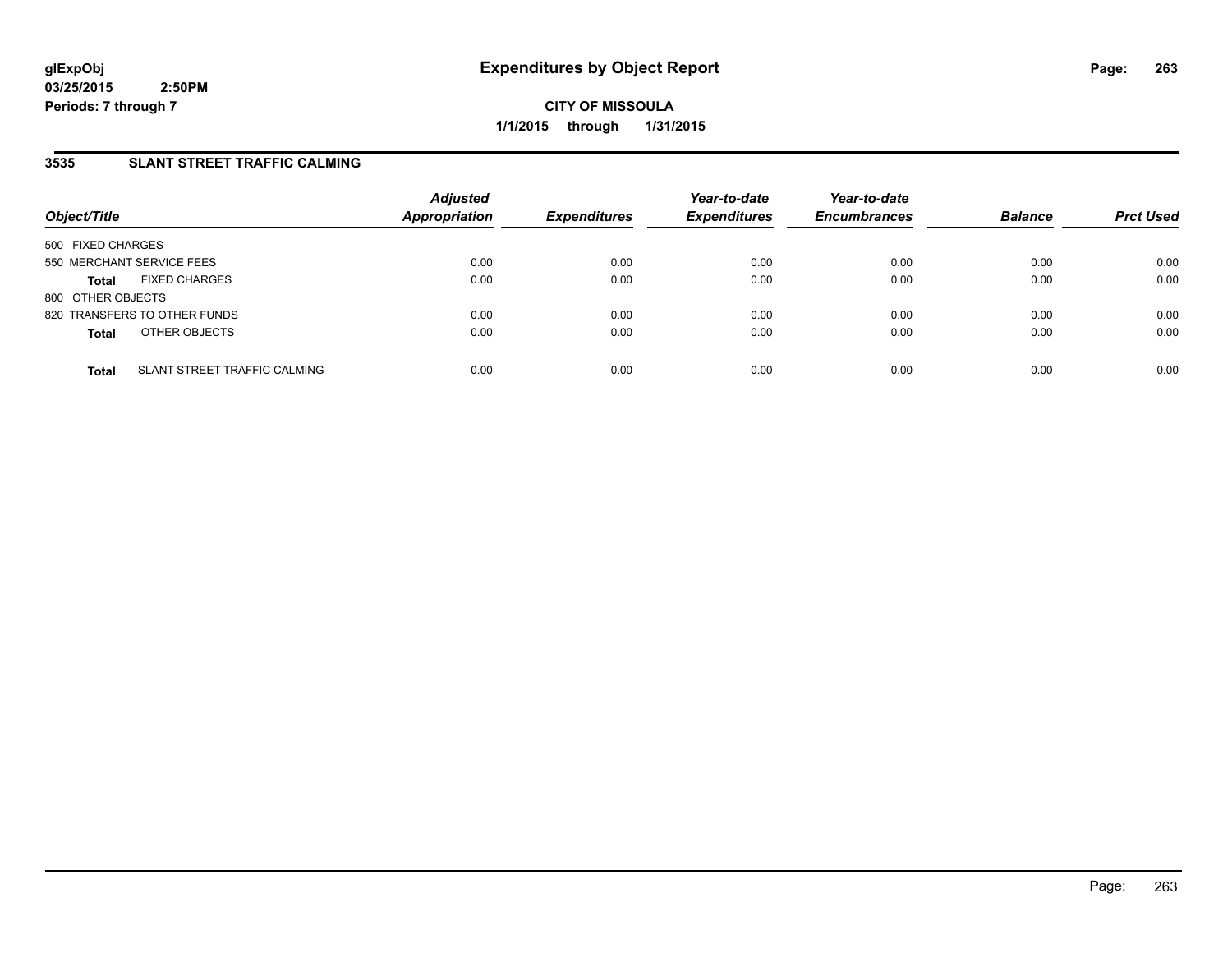#### **3536 LINCOLNWOOD SEWER PHASE II**

| Object/Title                        | Adjusted<br>Appropriation | <b>Expenditures</b> | Year-to-date<br><b>Expenditures</b> | Year-to-date<br><b>Encumbrances</b> | <b>Balance</b> | <b>Prct Used</b> |
|-------------------------------------|---------------------------|---------------------|-------------------------------------|-------------------------------------|----------------|------------------|
| 600 DEBT SERVICE                    |                           |                     |                                     |                                     |                |                  |
| 610 PRINCIPAL                       | 20,000.00                 | 0.00                | 10,000.00                           | 0.00                                | 10,000.00      | 50.00            |
| 620 INTEREST / SERVICE FEES         | 11,100.00                 | 0.00                | 5.643.75                            | 0.00                                | 5.456.25       | 50.84            |
| <b>DEBT SERVICE</b><br><b>Total</b> | 31.100.00                 | 0.00                | 15.643.75                           | 0.00                                | 15.456.25      | 50.30            |
| NON-DEPARTMENTAL<br><b>Total</b>    | 31,100.00                 | 0.00                | 15,643.75                           | 0.00                                | 15,456.25      | 50.30            |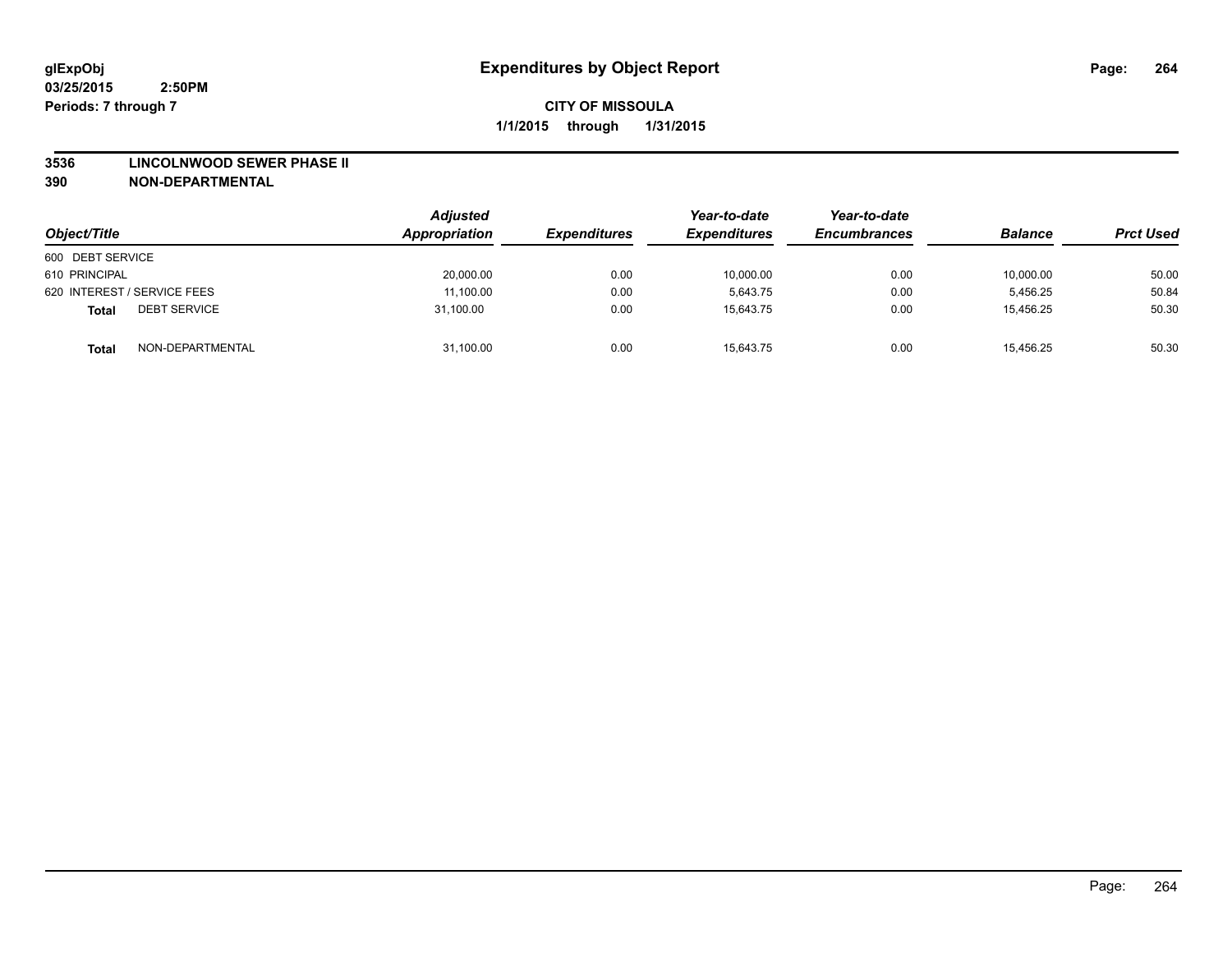**CITY OF MISSOULA 1/1/2015 through 1/31/2015**

## **3536 LINCOLNWOOD SEWER PHASE II**

| Object/Title                        |                            | <b>Adjusted</b> | <b>Expenditures</b> | Year-to-date        | Year-to-date<br><b>Encumbrances</b> |                |                  |
|-------------------------------------|----------------------------|-----------------|---------------------|---------------------|-------------------------------------|----------------|------------------|
|                                     |                            | Appropriation   |                     | <b>Expenditures</b> |                                     | <b>Balance</b> | <b>Prct Used</b> |
| 600 DEBT SERVICE                    |                            |                 |                     |                     |                                     |                |                  |
| 610 PRINCIPAL                       |                            | 20,000.00       | 0.00                | 10,000.00           | 0.00                                | 10,000.00      | 50.00            |
| 620 INTEREST / SERVICE FEES         |                            | 11.100.00       | 0.00                | 5.643.75            | 0.00                                | 5.456.25       | 50.84            |
| <b>DEBT SERVICE</b><br><b>Total</b> |                            | 31,100.00       | 0.00                | 15.643.75           | 0.00                                | 15.456.25      | 50.30            |
| <b>Total</b>                        | LINCOLNWOOD SEWER PHASE II | 31.100.00       | 0.00                | 15.643.75           | 0.00                                | 15.456.25      | 50.30            |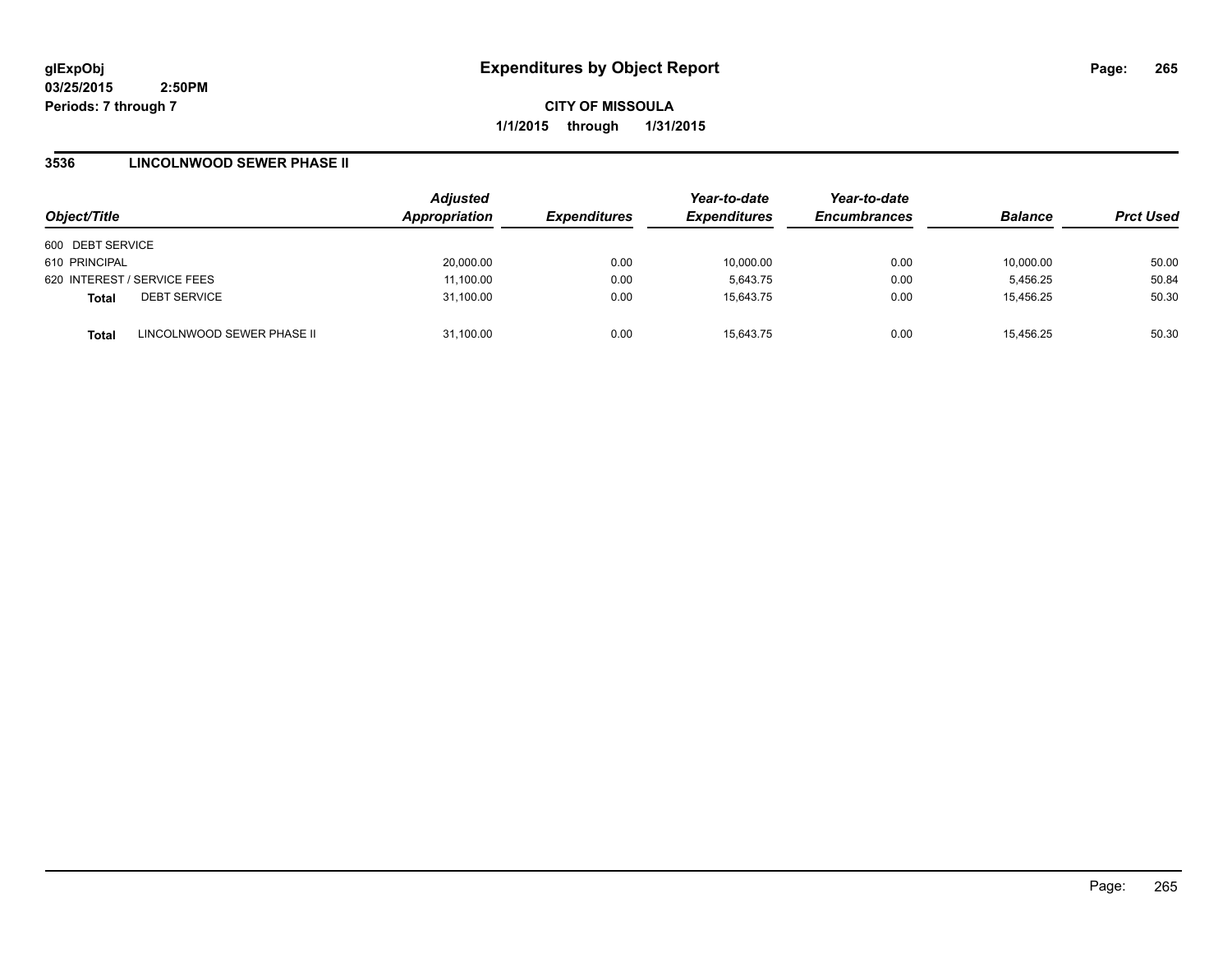### **3539 SOUTH 4TH STREET W TRAFFIC**

| Object/Title                 | <b>Adjusted</b><br>Appropriation | <b>Expenditures</b> | Year-to-date<br><b>Expenditures</b> | Year-to-date<br><b>Encumbrances</b> | <b>Balance</b> | <b>Prct Used</b> |
|------------------------------|----------------------------------|---------------------|-------------------------------------|-------------------------------------|----------------|------------------|
| 800 OTHER OBJECTS            |                                  |                     |                                     |                                     |                |                  |
| 820 TRANSFERS TO OTHER FUNDS | 0.00                             | 0.00                | 0.00                                | 0.00                                | 0.00           | 0.00             |
| OTHER OBJECTS<br>Total       | 0.00                             | 0.00                | 0.00                                | 0.00                                | 0.00           | 0.00             |
| NON-DEPARTMENTAL<br>Total    | 0.00                             | 0.00                | 0.00                                | 0.00                                | 0.00           | 0.00             |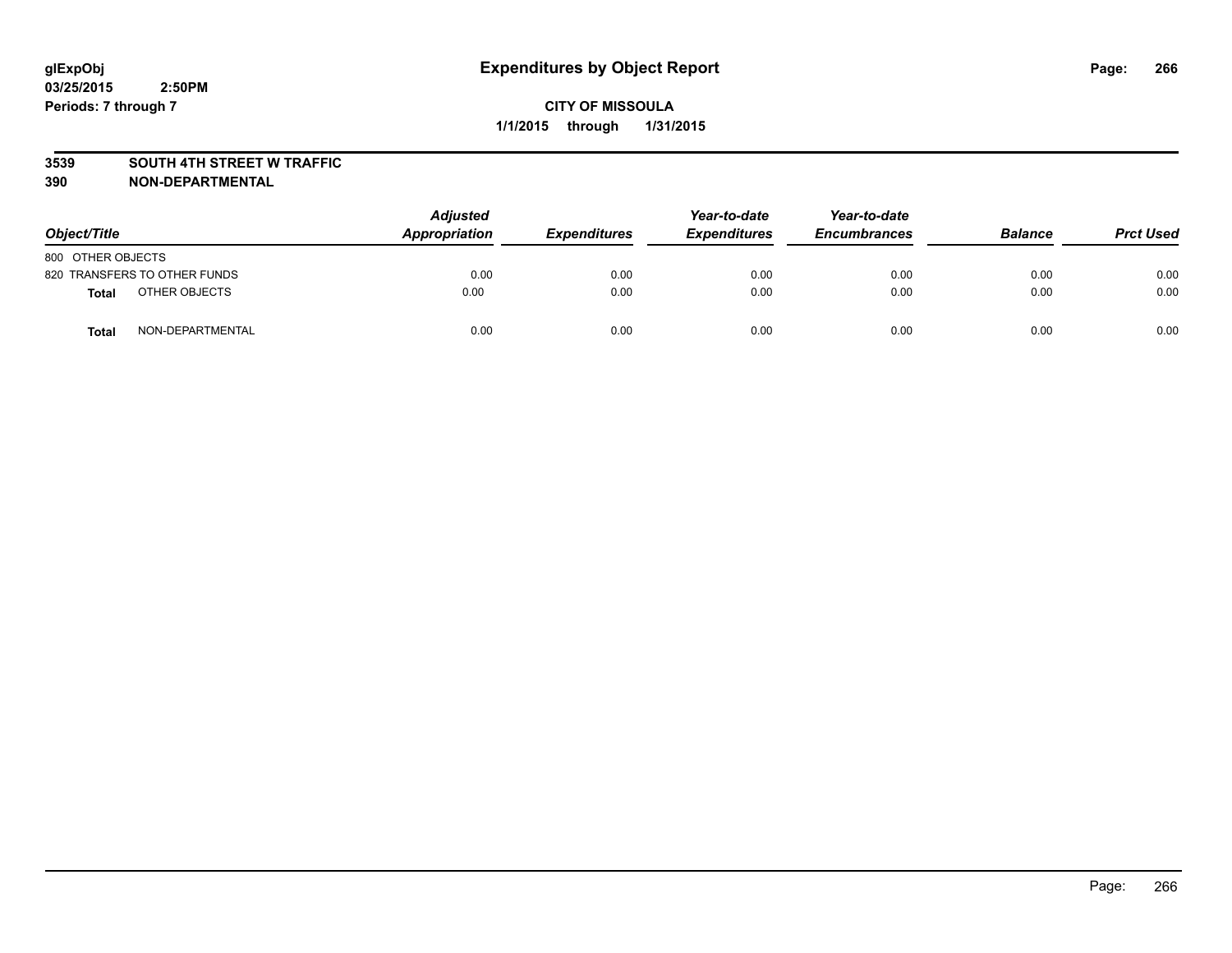**CITY OF MISSOULA 1/1/2015 through 1/31/2015**

## **3539 SOUTH 4TH STREET W TRAFFIC**

| Object/Title                               | <b>Adjusted</b><br>Appropriation | <b>Expenditures</b> | Year-to-date<br><b>Expenditures</b> | Year-to-date<br><b>Encumbrances</b> | <b>Balance</b> | <b>Prct Used</b> |
|--------------------------------------------|----------------------------------|---------------------|-------------------------------------|-------------------------------------|----------------|------------------|
| 800 OTHER OBJECTS                          |                                  |                     |                                     |                                     |                |                  |
| 820 TRANSFERS TO OTHER FUNDS               | 0.00                             | 0.00                | 0.00                                | 0.00                                | 0.00           | 0.00             |
| OTHER OBJECTS<br><b>Total</b>              | 0.00                             | 0.00                | 0.00                                | 0.00                                | 0.00           | 0.00             |
| SOUTH 4TH STREET W TRAFFIC<br><b>Total</b> | 0.00                             | 0.00                | 0.00                                | 0.00                                | 0.00           | 0.00             |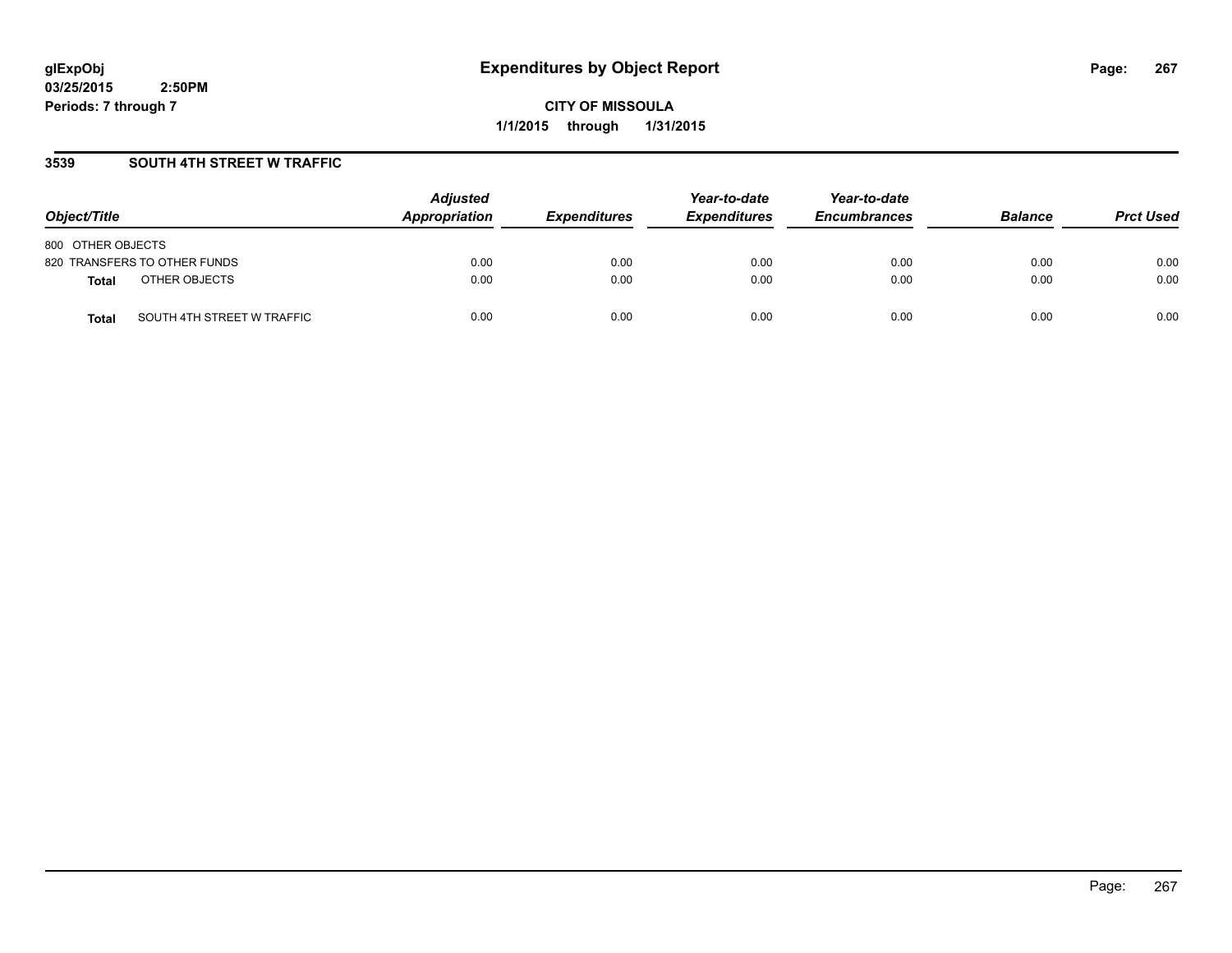### **3540 SID 540 DEBT SERVICE FUND**

| Object/Title                        | <b>Adjusted</b><br>Appropriation | <b>Expenditures</b> | Year-to-date<br><b>Expenditures</b> | Year-to-date<br><b>Encumbrances</b> | <b>Balance</b> | <b>Prct Used</b> |
|-------------------------------------|----------------------------------|---------------------|-------------------------------------|-------------------------------------|----------------|------------------|
| 600 DEBT SERVICE                    |                                  |                     |                                     |                                     |                |                  |
| 610 PRINCIPAL                       | 70,000.00                        | 0.00                | 0.00                                | 0.00                                | 70.000.00      | 0.00             |
| 620 INTEREST / SERVICE FEES         | 52,098.00                        | 0.00                | 26,223.75                           | 0.00                                | 25.874.25      | 50.34            |
| <b>DEBT SERVICE</b><br><b>Total</b> | 122,098.00                       | 0.00                | 26.223.75                           | 0.00                                | 95.874.25      | 21.48            |
| NON-DEPARTMENTAL<br><b>Total</b>    | 122,098.00                       | 0.00                | 26,223.75                           | 0.00                                | 95,874.25      | 21.48            |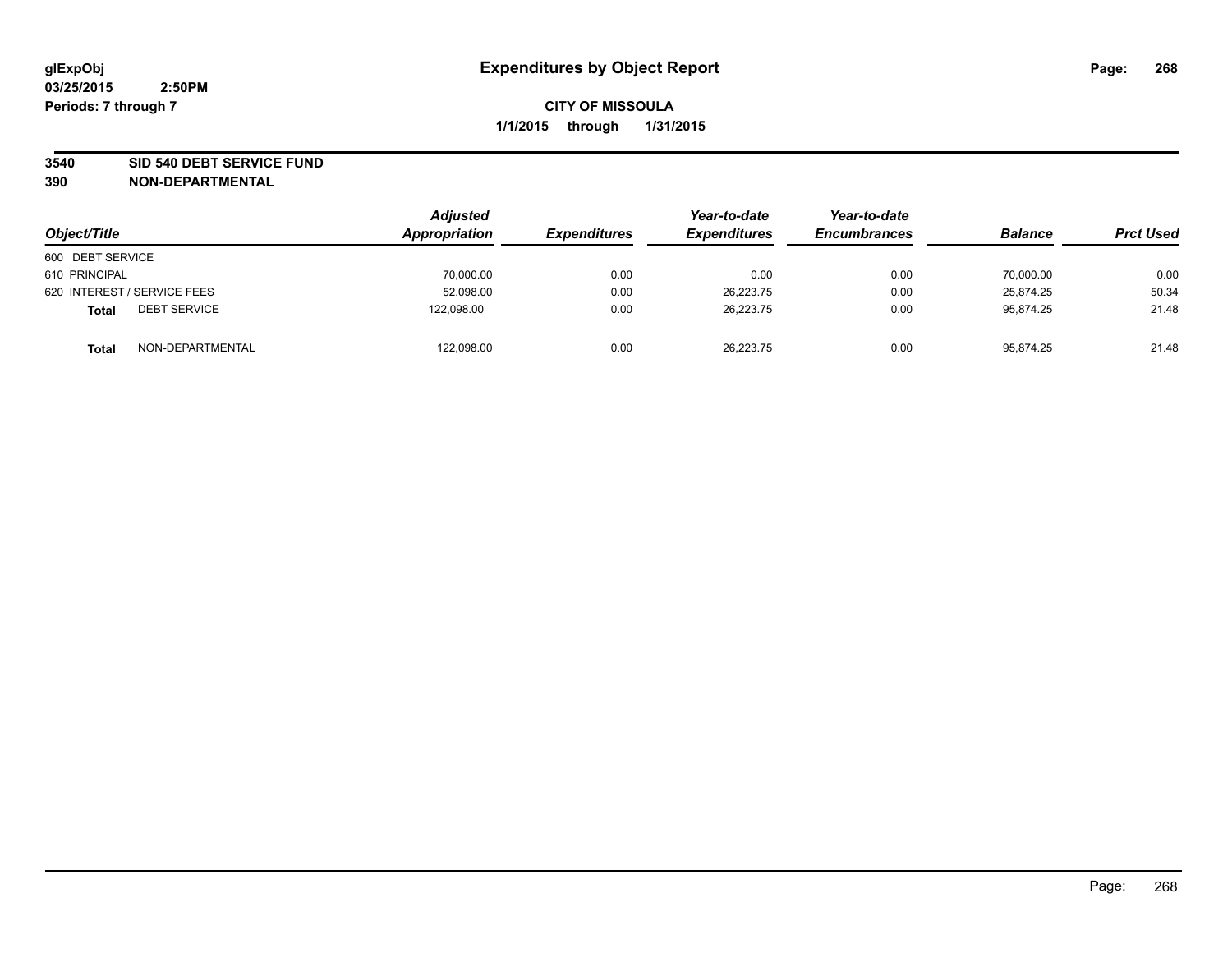**CITY OF MISSOULA 1/1/2015 through 1/31/2015**

### **3540 SID 540 DEBT SERVICE FUND**

| Object/Title                |                           | <b>Adjusted</b> |                     | Year-to-date        | Year-to-date        | <b>Balance</b> |                  |
|-----------------------------|---------------------------|-----------------|---------------------|---------------------|---------------------|----------------|------------------|
|                             |                           | Appropriation   | <b>Expenditures</b> | <b>Expenditures</b> | <b>Encumbrances</b> |                | <b>Prct Used</b> |
| 600 DEBT SERVICE            |                           |                 |                     |                     |                     |                |                  |
| 610 PRINCIPAL               |                           | 70,000.00       | 0.00                | 0.00                | 0.00                | 70,000.00      | 0.00             |
| 620 INTEREST / SERVICE FEES |                           | 52,098.00       | 0.00                | 26.223.75           | 0.00                | 25.874.25      | 50.34            |
| <b>Total</b>                | <b>DEBT SERVICE</b>       | 122,098.00      | 0.00                | 26.223.75           | 0.00                | 95.874.25      | 21.48            |
| <b>Total</b>                | SID 540 DEBT SERVICE FUND | 122.098.00      | 0.00                | 26.223.75           | 0.00                | 95.874.25      | 21.48            |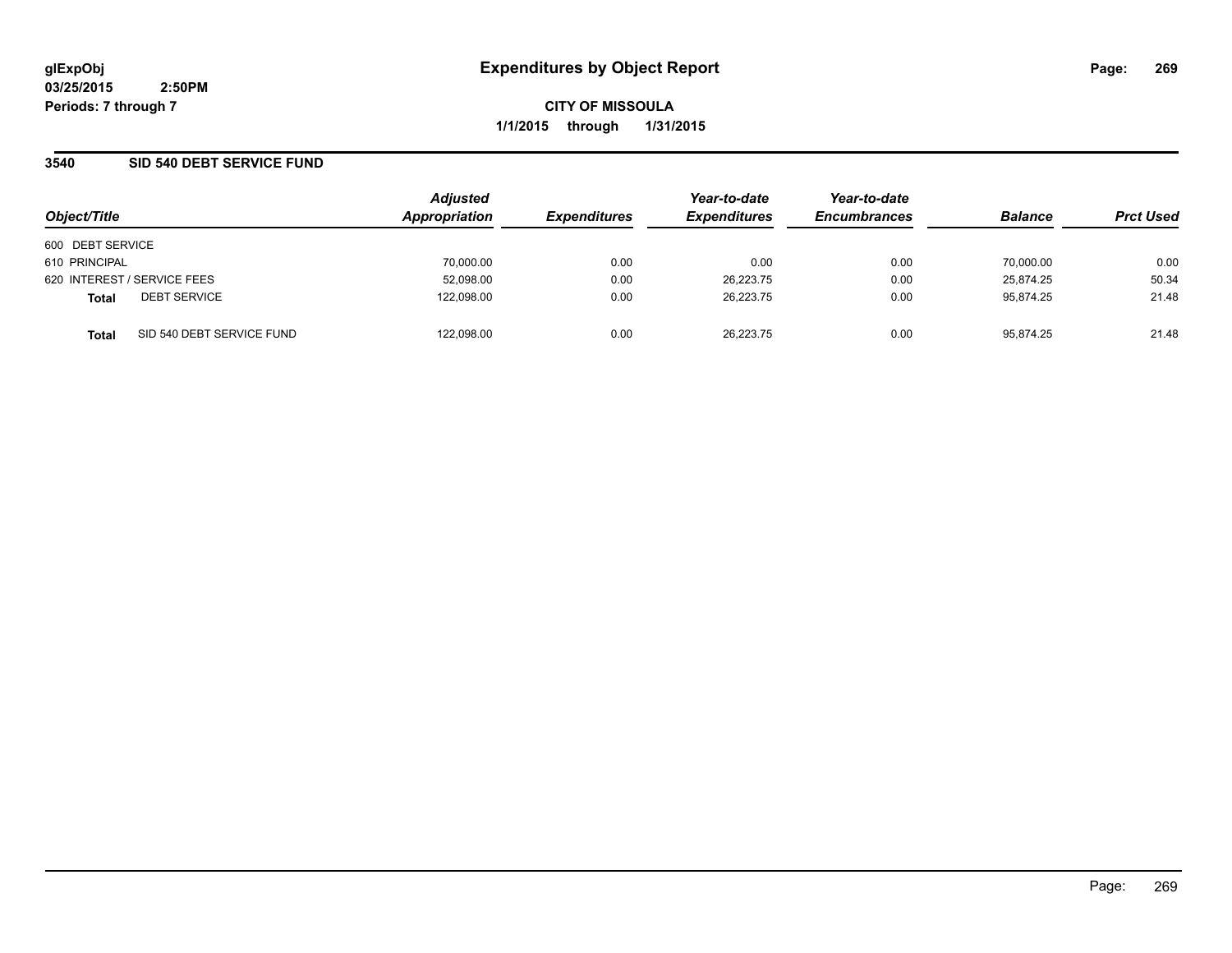#### **3541 SID 541 DEBT SERVICE**

|                             |                           | <b>Adjusted</b>      |                     | Year-to-date        | Year-to-date        |                |                  |
|-----------------------------|---------------------------|----------------------|---------------------|---------------------|---------------------|----------------|------------------|
| Object/Title                |                           | <b>Appropriation</b> | <b>Expenditures</b> | <b>Expenditures</b> | <b>Encumbrances</b> | <b>Balance</b> | <b>Prct Used</b> |
| 500 FIXED CHARGES           |                           |                      |                     |                     |                     |                |                  |
|                             | 550 MERCHANT SERVICE FEES | 0.00                 | 0.00                | 0.00                | 0.00                | 0.00           | 0.00             |
| <b>Total</b>                | <b>FIXED CHARGES</b>      | 0.00                 | 0.00                | 0.00                | 0.00                | 0.00           | 0.00             |
| 600 DEBT SERVICE            |                           |                      |                     |                     |                     |                |                  |
| 610 PRINCIPAL               |                           | 30.000.00            | 0.00                | 0.00                | 0.00                | 30.000.00      | 0.00             |
| 620 INTEREST / SERVICE FEES |                           | 30,383.00            | 0.00                | 15.316.25           | 0.00                | 15.066.75      | 50.41            |
| <b>Total</b>                | <b>DEBT SERVICE</b>       | 60.383.00            | 0.00                | 15.316.25           | 0.00                | 45.066.75      | 25.37            |
| <b>Total</b>                | NON-DEPARTMENTAL          | 60.383.00            | 0.00                | 15.316.25           | 0.00                | 45,066.75      | 25.37            |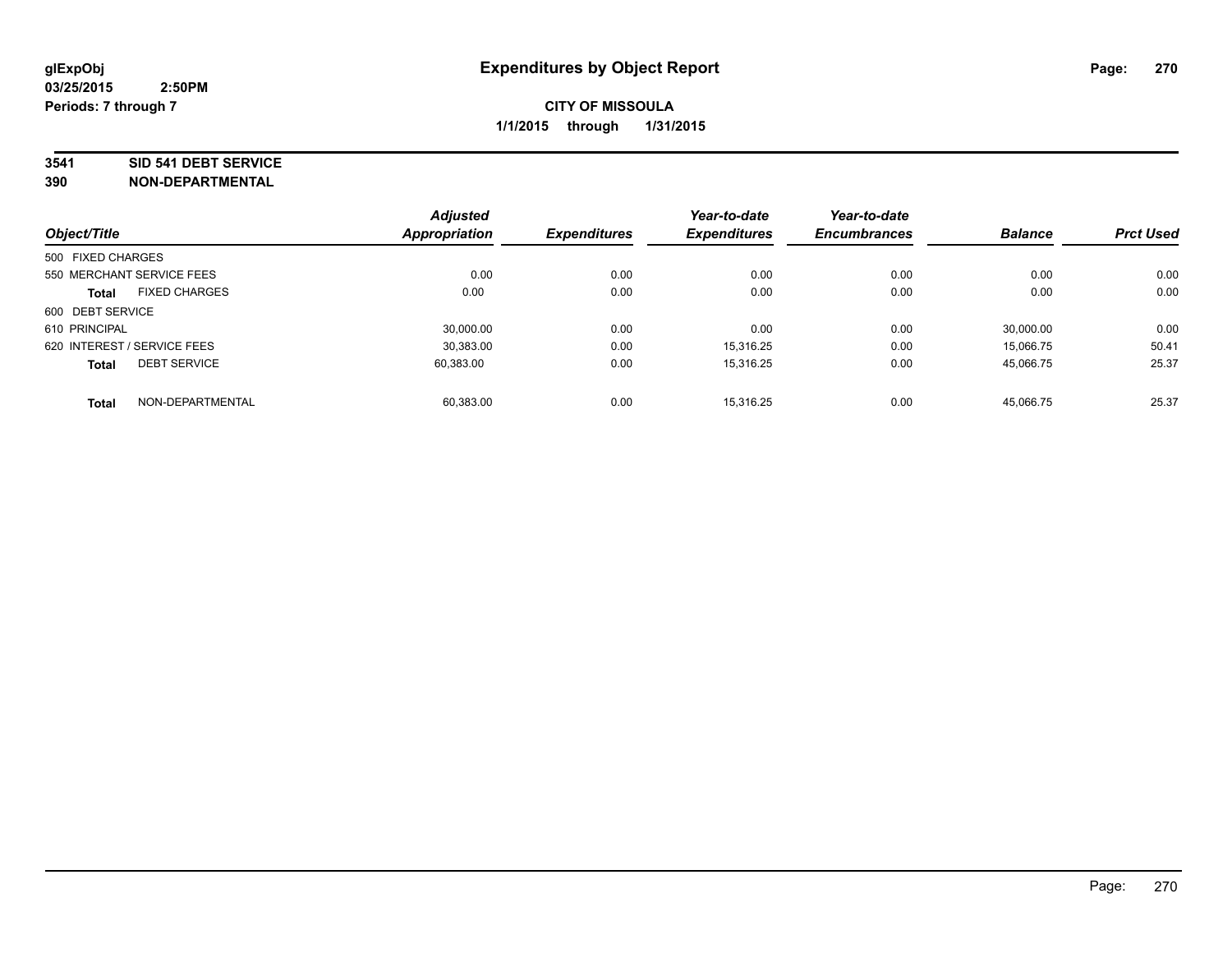### **3541 SID 541 DEBT SERVICE**

|                             |                      | <b>Adjusted</b> |                     | Year-to-date        | Year-to-date        |                |                  |
|-----------------------------|----------------------|-----------------|---------------------|---------------------|---------------------|----------------|------------------|
| Object/Title                |                      | Appropriation   | <b>Expenditures</b> | <b>Expenditures</b> | <b>Encumbrances</b> | <b>Balance</b> | <b>Prct Used</b> |
| 500 FIXED CHARGES           |                      |                 |                     |                     |                     |                |                  |
| 550 MERCHANT SERVICE FEES   |                      | 0.00            | 0.00                | 0.00                | 0.00                | 0.00           | 0.00             |
| <b>Total</b>                | <b>FIXED CHARGES</b> | 0.00            | 0.00                | 0.00                | 0.00                | 0.00           | 0.00             |
| 600 DEBT SERVICE            |                      |                 |                     |                     |                     |                |                  |
| 610 PRINCIPAL               |                      | 30,000.00       | 0.00                | 0.00                | 0.00                | 30.000.00      | 0.00             |
| 620 INTEREST / SERVICE FEES |                      | 30.383.00       | 0.00                | 15.316.25           | 0.00                | 15.066.75      | 50.41            |
| <b>Total</b>                | <b>DEBT SERVICE</b>  | 60,383.00       | 0.00                | 15.316.25           | 0.00                | 45.066.75      | 25.37            |
| <b>Total</b>                | SID 541 DEBT SERVICE | 60.383.00       | 0.00                | 15.316.25           | 0.00                | 45.066.75      | 25.37            |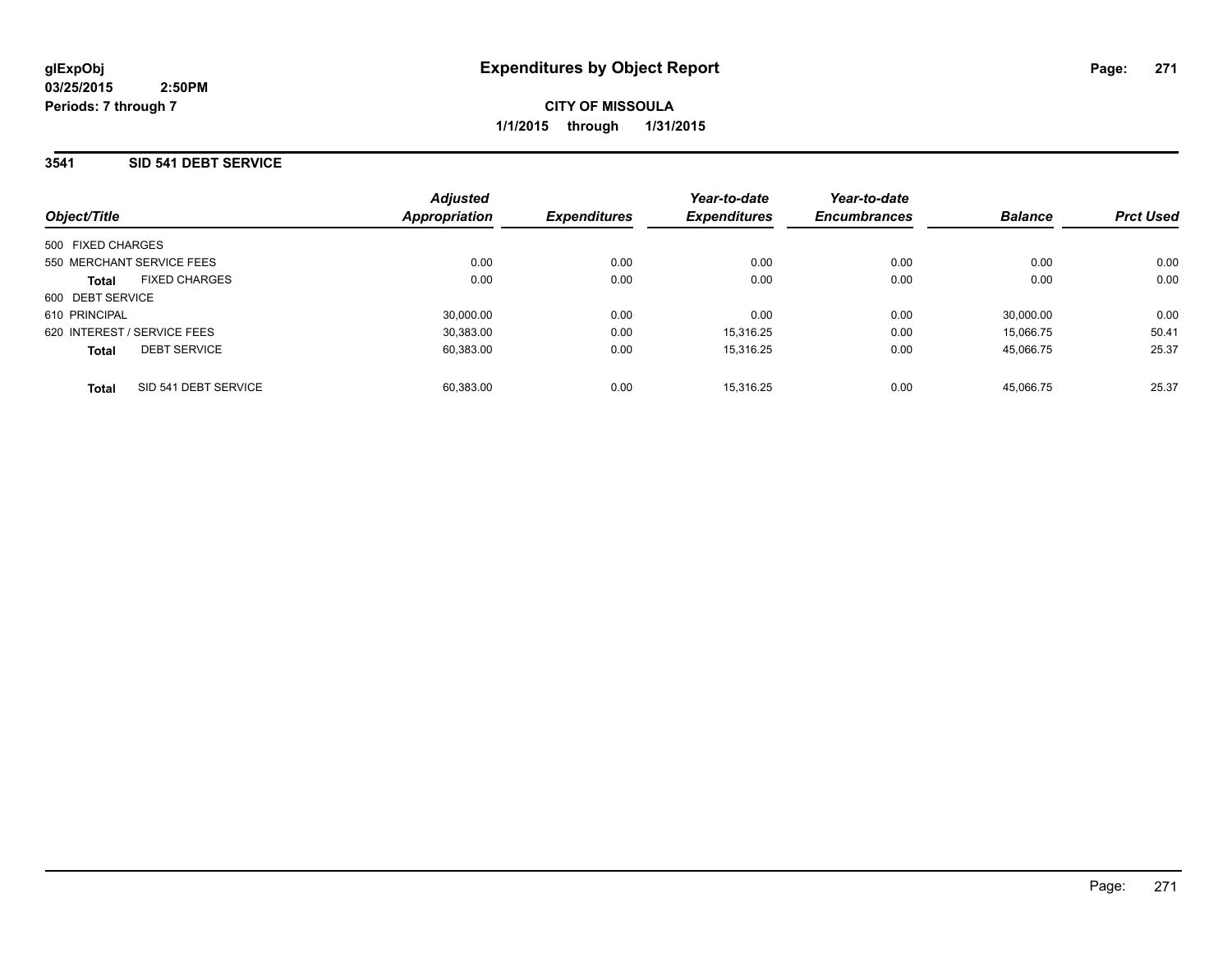### **3543 SID 543 DEBT SERVICE**

| Object/Title                        | <b>Adjusted</b><br><b>Appropriation</b> | <b>Expenditures</b> | Year-to-date<br><b>Expenditures</b> | Year-to-date<br><b>Encumbrances</b> | <b>Balance</b> | <b>Prct Used</b> |
|-------------------------------------|-----------------------------------------|---------------------|-------------------------------------|-------------------------------------|----------------|------------------|
|                                     |                                         |                     |                                     |                                     |                |                  |
| 600 DEBT SERVICE                    |                                         |                     |                                     |                                     |                |                  |
| 610 PRINCIPAL                       | 0.00                                    | 0.00                | 0.00                                | 0.00                                | 0.00           | 0.00             |
| 620 INTEREST / SERVICE FEES         | 0.00                                    | 0.00                | 0.00                                | 0.00                                | 0.00           | 0.00             |
| <b>DEBT SERVICE</b><br><b>Total</b> | 0.00                                    | 0.00                | 0.00                                | 0.00                                | 0.00           | 0.00             |
| 800 OTHER OBJECTS                   |                                         |                     |                                     |                                     |                |                  |
| 820 TRANSFERS TO OTHER FUNDS        | 0.00                                    | 0.00                | 0.00                                | 0.00                                | 0.00           | 0.00             |
| OTHER OBJECTS<br><b>Total</b>       | 0.00                                    | 0.00                | 0.00                                | 0.00                                | 0.00           | 0.00             |
| NON-DEPARTMENTAL<br><b>Total</b>    | 0.00                                    | 0.00                | 0.00                                | 0.00                                | 0.00           | 0.00             |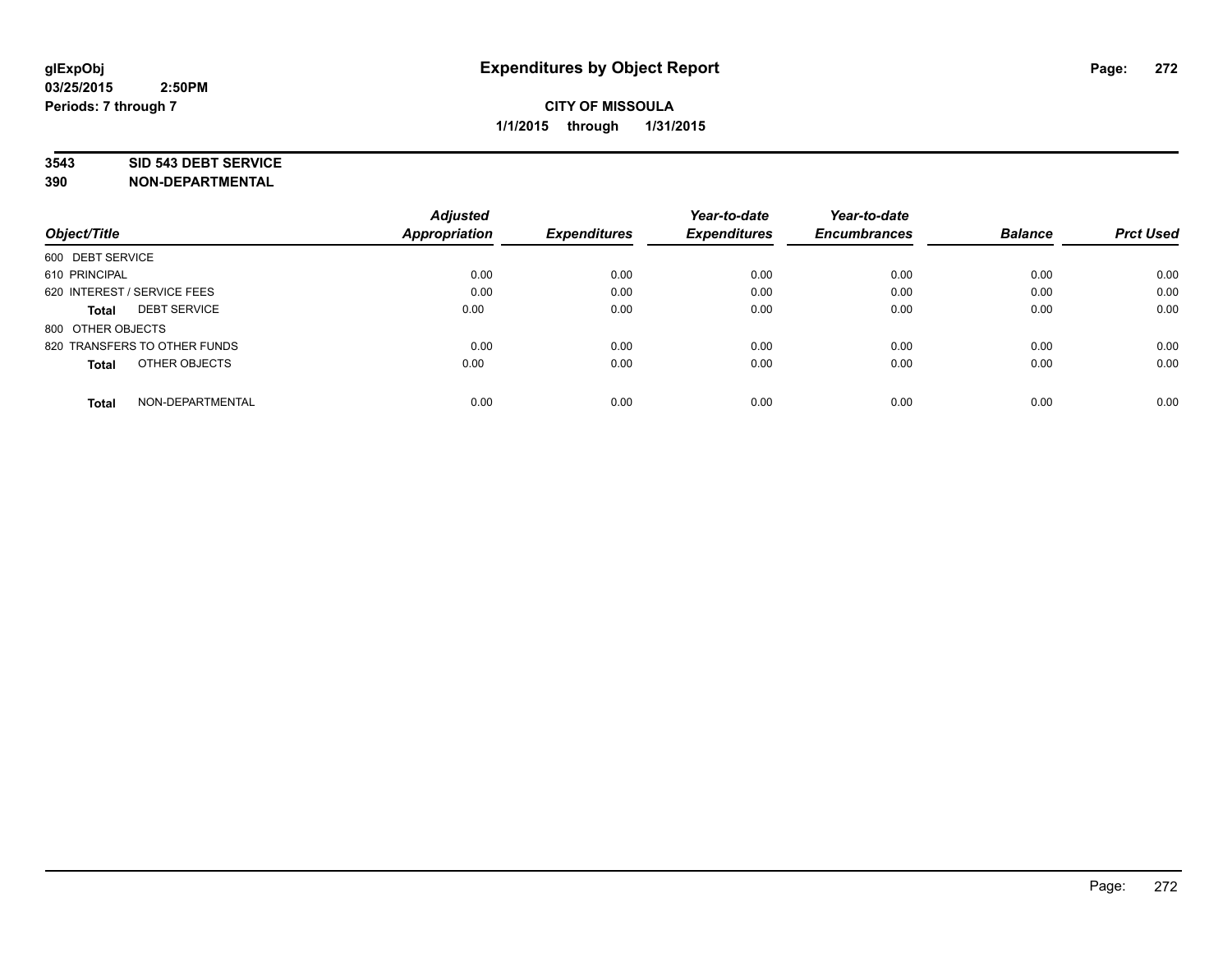**CITY OF MISSOULA 1/1/2015 through 1/31/2015**

### **3543 SID 543 DEBT SERVICE**

| Object/Title                         | <b>Adjusted</b><br><b>Appropriation</b> | <b>Expenditures</b> | Year-to-date<br><b>Expenditures</b> | Year-to-date<br><b>Encumbrances</b> | <b>Balance</b> | <b>Prct Used</b> |
|--------------------------------------|-----------------------------------------|---------------------|-------------------------------------|-------------------------------------|----------------|------------------|
| 600 DEBT SERVICE                     |                                         |                     |                                     |                                     |                |                  |
| 610 PRINCIPAL                        | 0.00                                    | 0.00                | 0.00                                | 0.00                                | 0.00           | 0.00             |
| 620 INTEREST / SERVICE FEES          | 0.00                                    | 0.00                | 0.00                                | 0.00                                | 0.00           | 0.00             |
| <b>DEBT SERVICE</b><br><b>Total</b>  | 0.00                                    | 0.00                | 0.00                                | 0.00                                | 0.00           | 0.00             |
| 800 OTHER OBJECTS                    |                                         |                     |                                     |                                     |                |                  |
| 820 TRANSFERS TO OTHER FUNDS         | 0.00                                    | 0.00                | 0.00                                | 0.00                                | 0.00           | 0.00             |
| OTHER OBJECTS<br><b>Total</b>        | 0.00                                    | 0.00                | 0.00                                | 0.00                                | 0.00           | 0.00             |
| SID 543 DEBT SERVICE<br><b>Total</b> | 0.00                                    | 0.00                | 0.00                                | 0.00                                | 0.00           | 0.00             |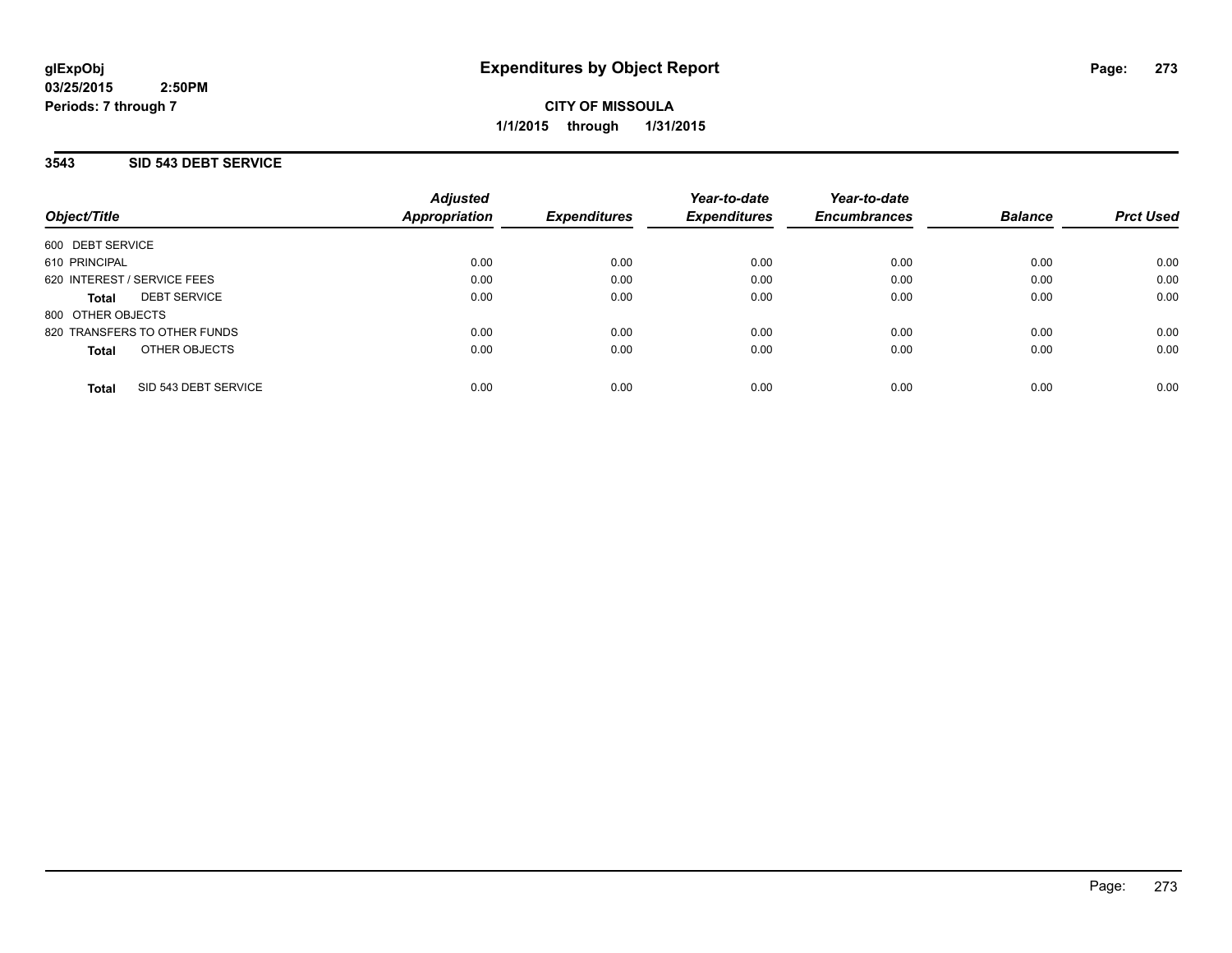### **3544 SID 544 RATTLESNAKE DEBT SERVICE**

| Object/Title                        | <b>Adjusted</b><br>Appropriation | <b>Expenditures</b> | Year-to-date<br><b>Expenditures</b> | Year-to-date<br><b>Encumbrances</b> | <b>Balance</b> | <b>Prct Used</b> |
|-------------------------------------|----------------------------------|---------------------|-------------------------------------|-------------------------------------|----------------|------------------|
| 600 DEBT SERVICE                    |                                  |                     |                                     |                                     |                |                  |
| 610 PRINCIPAL                       | 65,000.00                        | 0.00                | 32,000.00                           | 0.00                                | 33.000.00      | 49.23            |
| 620 INTEREST / SERVICE FEES         | 51,638.00                        | 0.00                | 26.118.75                           | 0.00                                | 25.519.25      | 50.58            |
| <b>DEBT SERVICE</b><br><b>Total</b> | 116.638.00                       | 0.00                | 58,118.75                           | 0.00                                | 58,519.25      | 49.83            |
| NON-DEPARTMENTAL<br><b>Total</b>    | 116,638.00                       | 0.00                | 58,118.75                           | 0.00                                | 58,519.25      | 49.83            |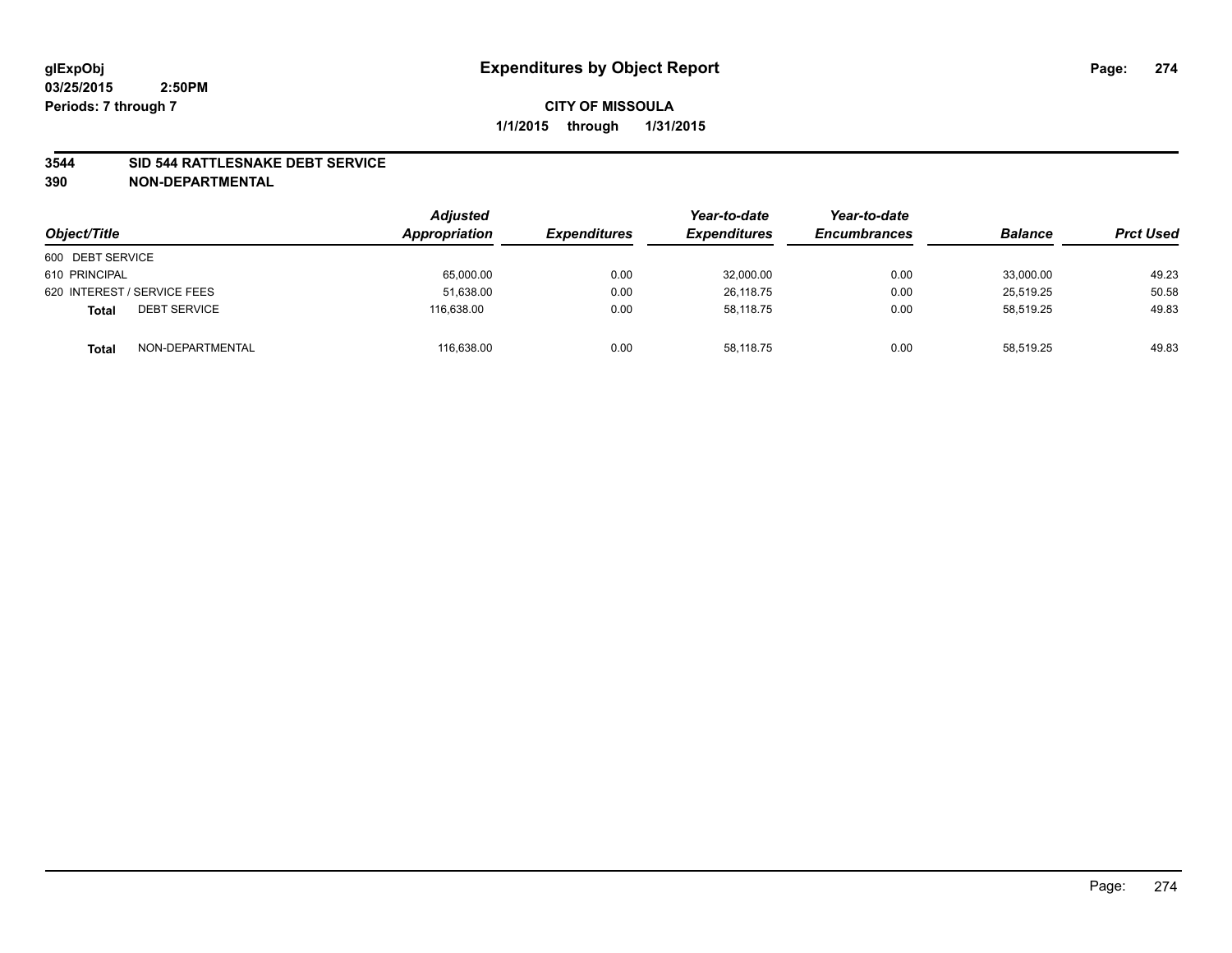### **3544 SID 544 RATTLESNAKE DEBT SERVICE**

**550 SID 544 PROJECT**

| Object/Title                        | <b>Adjusted</b><br>Appropriation | <i><b>Expenditures</b></i> | Year-to-date<br><b>Expenditures</b> | Year-to-date<br><b>Encumbrances</b> | <b>Balance</b> | <b>Prct Used</b> |
|-------------------------------------|----------------------------------|----------------------------|-------------------------------------|-------------------------------------|----------------|------------------|
| 600 DEBT SERVICE                    |                                  |                            |                                     |                                     |                |                  |
| 610 PRINCIPAL                       | 16,000.00                        | 0.00                       | 8,000.00                            | 0.00                                | 8,000.00       | 50.00            |
| 620 INTEREST / SERVICE FEES         | 5.110.00                         | 0.00                       | 2,590.00                            | 0.00                                | 2,520.00       | 50.68            |
| <b>DEBT SERVICE</b><br><b>Total</b> | 21.110.00                        | 0.00                       | 10,590.00                           | 0.00                                | 10,520.00      | 50.17            |
| SID 544 PROJECT<br><b>Total</b>     | 21,110.00                        | 0.00                       | 10,590.00                           | 0.00                                | 10.520.00      | 50.17            |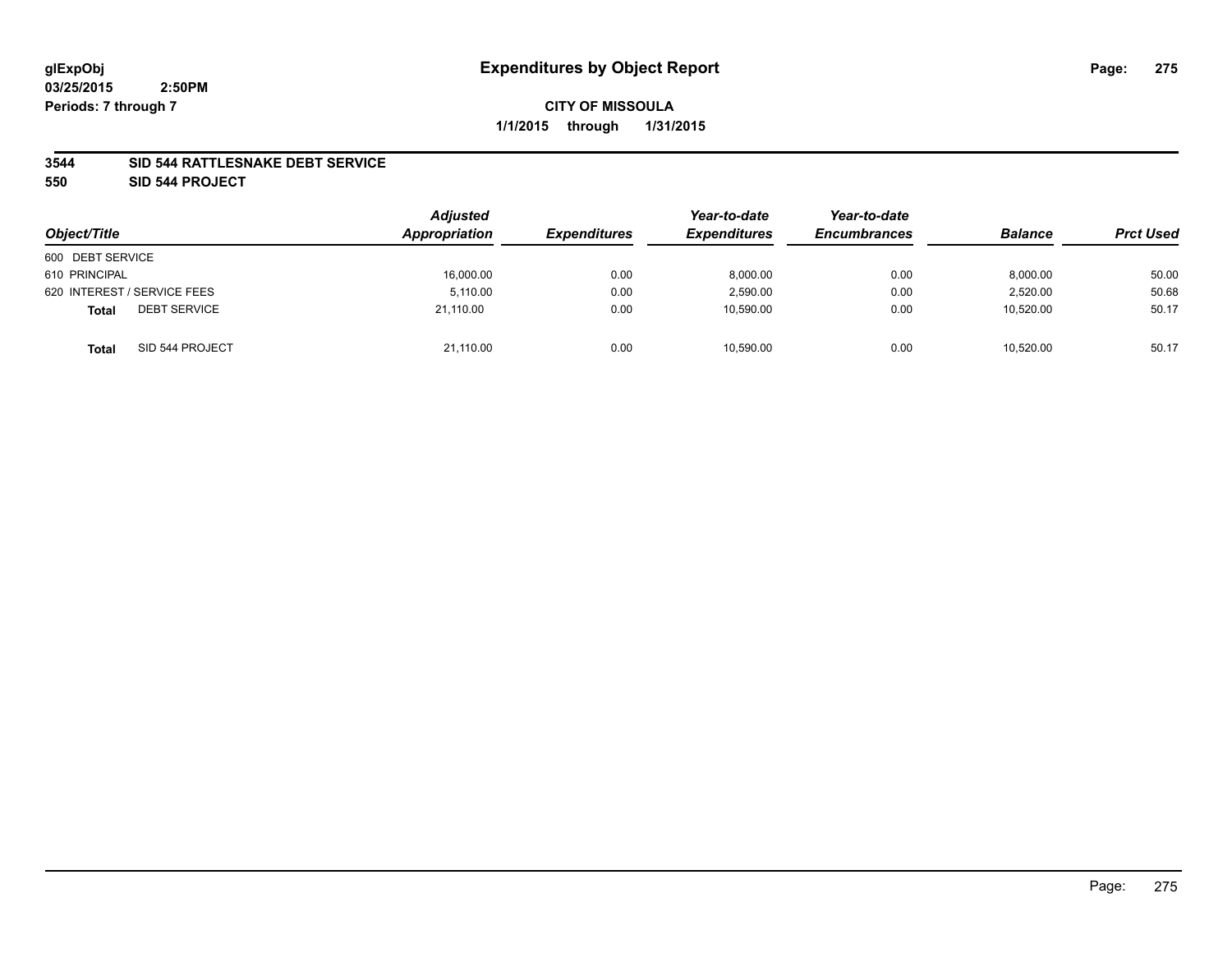### **3544 SID 544 RATTLESNAKE DEBT SERVICE**

**555 LOLO STREET PROJECT**

|                                            | <b>Adjusted</b> |                     | Year-to-date        | Year-to-date        |                |                  |
|--------------------------------------------|-----------------|---------------------|---------------------|---------------------|----------------|------------------|
| Object/Title                               | Appropriation   | <b>Expenditures</b> | <b>Expenditures</b> | <b>Encumbrances</b> | <b>Balance</b> | <b>Prct Used</b> |
| 500 FIXED CHARGES                          |                 |                     |                     |                     |                |                  |
| 550 MERCHANT SERVICE FEES                  | 0.00            | 0.00                | 0.00                | 0.00                | 0.00           | 0.00             |
| <b>FIXED CHARGES</b><br><b>Total</b>       | 0.00            | 0.00                | 0.00                | 0.00                | 0.00           | 0.00             |
| 600 DEBT SERVICE                           |                 |                     |                     |                     |                |                  |
| 610 PRINCIPAL                              | 1,500.00        | 0.00                | 500.00              | 0.00                | 1,000.00       | 33.33            |
| 620 INTEREST / SERVICE FEES                | 928.00          | 0.00                | 468.75              | 0.00                | 459.25         | 50.51            |
| <b>DEBT SERVICE</b><br><b>Total</b>        | 2,428.00        | 0.00                | 968.75              | 0.00                | 1,459.25       | 39.90            |
| <b>LOLO STREET PROJECT</b><br><b>Total</b> | 2.428.00        | 0.00                | 968.75              | 0.00                | 1.459.25       | 39.90            |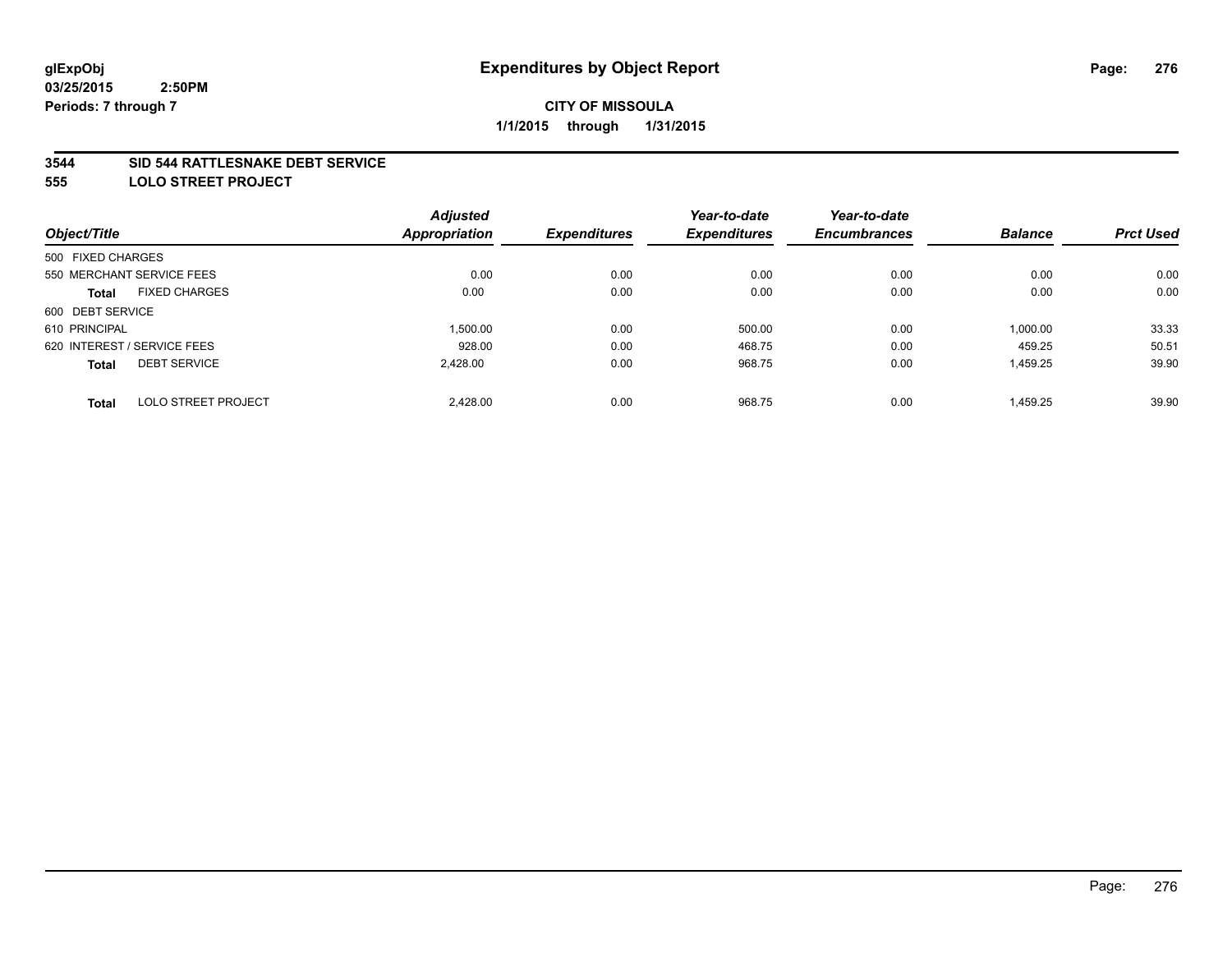**CITY OF MISSOULA 1/1/2015 through 1/31/2015**

## **3544 SID 544 RATTLESNAKE DEBT SERVICE**

| Object/Title                                     | <b>Adjusted</b><br><b>Appropriation</b> | <b>Expenditures</b> | Year-to-date<br><b>Expenditures</b> | Year-to-date<br><b>Encumbrances</b> | <b>Balance</b> | <b>Prct Used</b> |
|--------------------------------------------------|-----------------------------------------|---------------------|-------------------------------------|-------------------------------------|----------------|------------------|
| 500 FIXED CHARGES                                |                                         |                     |                                     |                                     |                |                  |
| 550 MERCHANT SERVICE FEES                        | 0.00                                    | 0.00                | 0.00                                | 0.00                                | 0.00           | 0.00             |
| <b>FIXED CHARGES</b><br><b>Total</b>             | 0.00                                    | 0.00                | 0.00                                | 0.00                                | 0.00           | 0.00             |
| 600 DEBT SERVICE                                 |                                         |                     |                                     |                                     |                |                  |
| 610 PRINCIPAL                                    | 82,500.00                               | 0.00                | 40.500.00                           | 0.00                                | 42.000.00      | 49.09            |
| 620 INTEREST / SERVICE FEES                      | 57,676.00                               | 0.00                | 29.177.50                           | 0.00                                | 28.498.50      | 50.59            |
| <b>DEBT SERVICE</b><br><b>Total</b>              | 140.176.00                              | 0.00                | 69.677.50                           | 0.00                                | 70.498.50      | 49.71            |
| SID 544 RATTLESNAKE DEBT SERVICE<br><b>Total</b> | 140.176.00                              | 0.00                | 69.677.50                           | 0.00                                | 70.498.50      | 49.71            |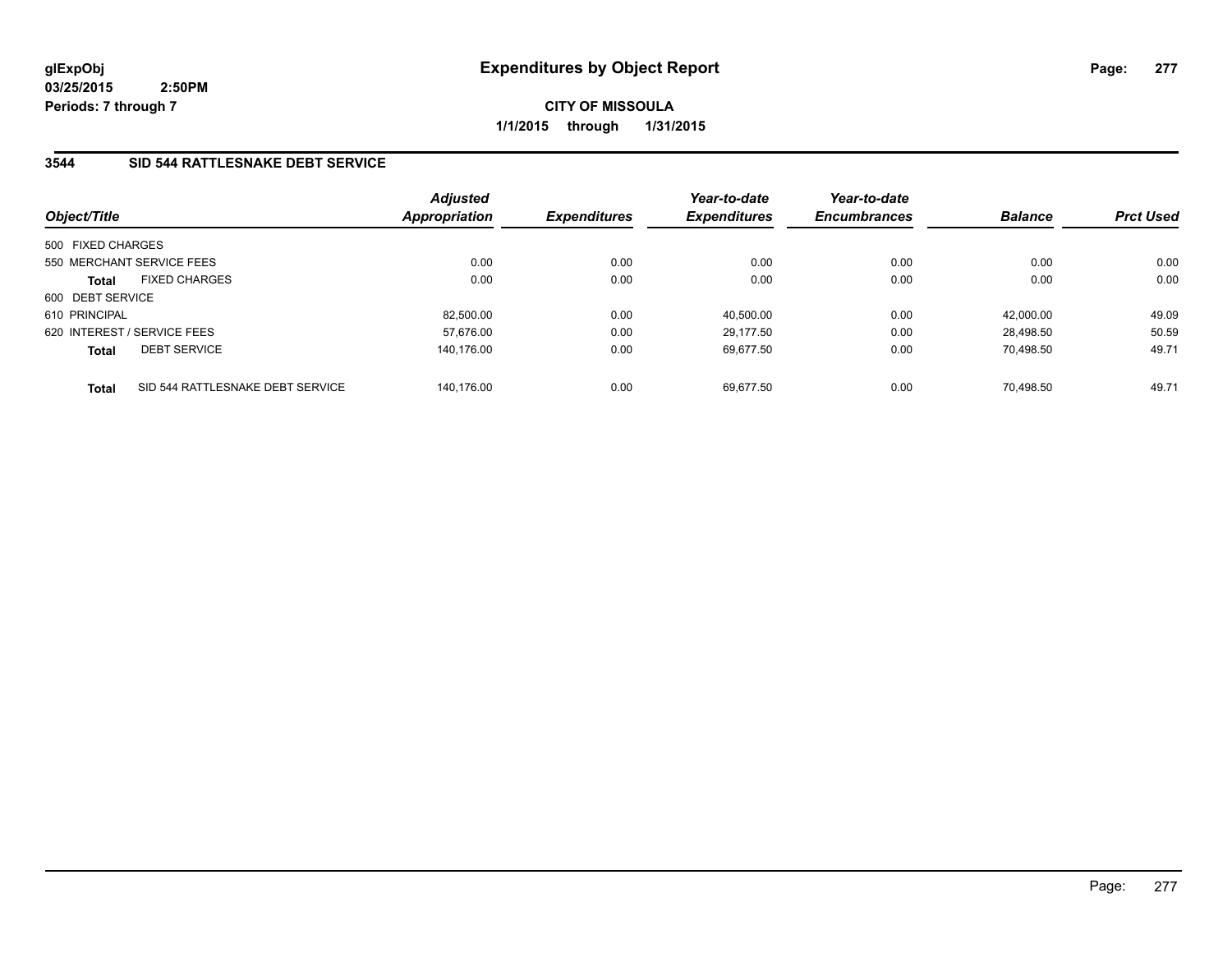#### **3545 SID 545 DEBT SERVICE**

| Object/Title                         | <b>Adjusted</b><br><b>Appropriation</b> | <b>Expenditures</b> | Year-to-date<br><b>Expenditures</b> | Year-to-date<br><b>Encumbrances</b> | <b>Balance</b> | <b>Prct Used</b> |
|--------------------------------------|-----------------------------------------|---------------------|-------------------------------------|-------------------------------------|----------------|------------------|
| 500 FIXED CHARGES                    |                                         |                     |                                     |                                     |                |                  |
| 550 MERCHANT SERVICE FEES            | 0.00                                    | 0.00                | 0.00                                | 0.00                                | 0.00           | 0.00             |
| <b>FIXED CHARGES</b><br><b>Total</b> | 0.00                                    | 0.00                | 0.00                                | 0.00                                | 0.00           | 0.00             |
| 600 DEBT SERVICE                     |                                         |                     |                                     |                                     |                |                  |
| 610 PRINCIPAL                        | 0.00                                    | 0.00                | 0.00                                | 0.00                                | 0.00           | 0.00             |
| 620 INTEREST / SERVICE FEES          | 0.00                                    | 0.00                | 0.00                                | 0.00                                | 0.00           | 0.00             |
| <b>DEBT SERVICE</b><br><b>Total</b>  | 0.00                                    | 0.00                | 0.00                                | 0.00                                | 0.00           | 0.00             |
| 800 OTHER OBJECTS                    |                                         |                     |                                     |                                     |                |                  |
| 820 TRANSFERS TO OTHER FUNDS         | 0.00                                    | 0.00                | 0.00                                | 0.00                                | 0.00           | 0.00             |
| OTHER OBJECTS<br><b>Total</b>        | 0.00                                    | 0.00                | 0.00                                | 0.00                                | 0.00           | 0.00             |
|                                      |                                         |                     |                                     |                                     |                |                  |
| NON-DEPARTMENTAL<br><b>Total</b>     | 0.00                                    | 0.00                | 0.00                                | 0.00                                | 0.00           | 0.00             |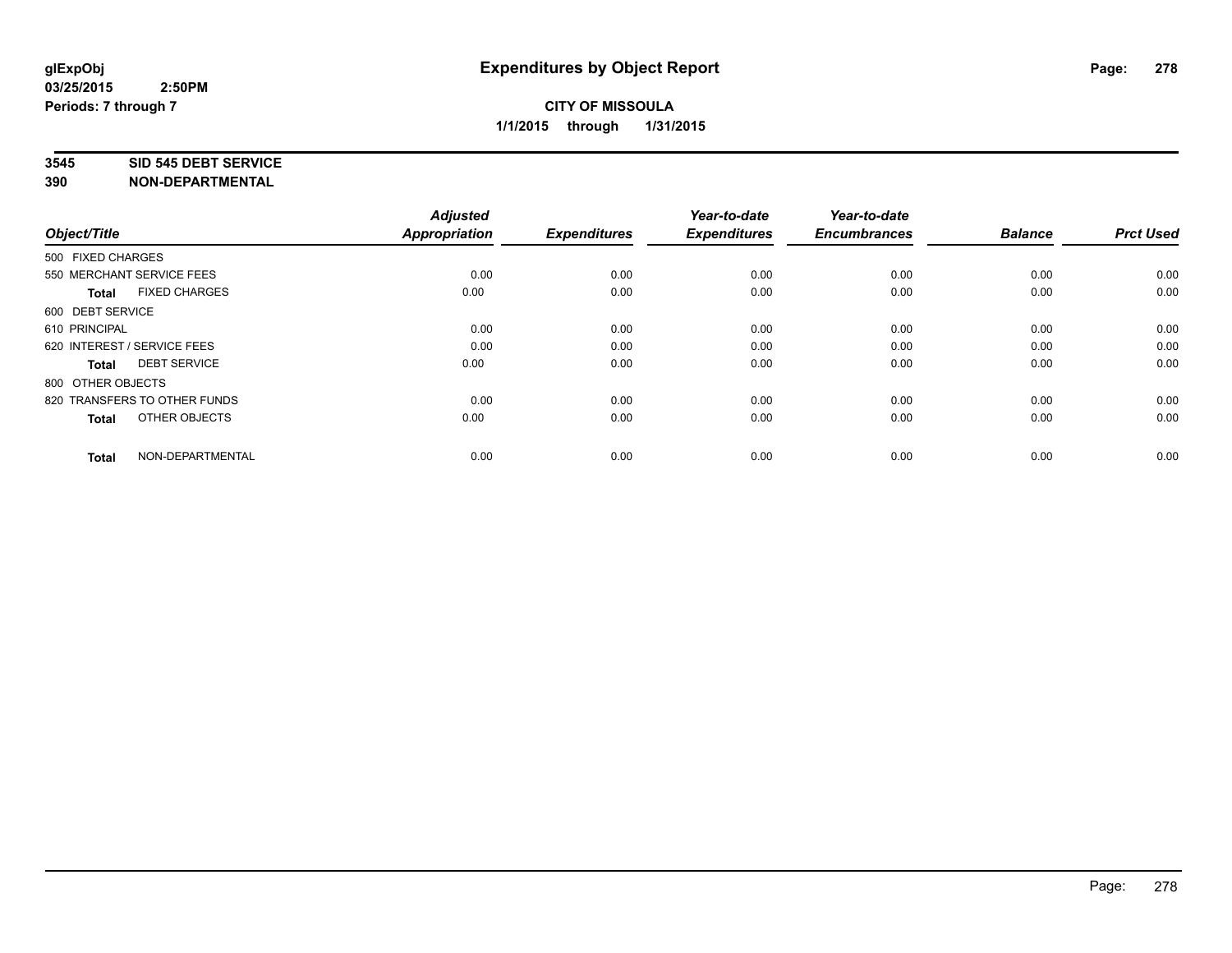**CITY OF MISSOULA 1/1/2015 through 1/31/2015**

### **3545 SID 545 DEBT SERVICE**

|                                      | <b>Adjusted</b>      |                     | Year-to-date        | Year-to-date        |                |                  |
|--------------------------------------|----------------------|---------------------|---------------------|---------------------|----------------|------------------|
| Object/Title                         | <b>Appropriation</b> | <b>Expenditures</b> | <b>Expenditures</b> | <b>Encumbrances</b> | <b>Balance</b> | <b>Prct Used</b> |
| 500 FIXED CHARGES                    |                      |                     |                     |                     |                |                  |
| 550 MERCHANT SERVICE FEES            | 0.00                 | 0.00                | 0.00                | 0.00                | 0.00           | 0.00             |
| <b>FIXED CHARGES</b><br><b>Total</b> | 0.00                 | 0.00                | 0.00                | 0.00                | 0.00           | 0.00             |
| 600 DEBT SERVICE                     |                      |                     |                     |                     |                |                  |
| 610 PRINCIPAL                        | 0.00                 | 0.00                | 0.00                | 0.00                | 0.00           | 0.00             |
| 620 INTEREST / SERVICE FEES          | 0.00                 | 0.00                | 0.00                | 0.00                | 0.00           | 0.00             |
| <b>DEBT SERVICE</b><br><b>Total</b>  | 0.00                 | 0.00                | 0.00                | 0.00                | 0.00           | 0.00             |
| 800 OTHER OBJECTS                    |                      |                     |                     |                     |                |                  |
| 820 TRANSFERS TO OTHER FUNDS         | 0.00                 | 0.00                | 0.00                | 0.00                | 0.00           | 0.00             |
| OTHER OBJECTS<br><b>Total</b>        | 0.00                 | 0.00                | 0.00                | 0.00                | 0.00           | 0.00             |
| SID 545 DEBT SERVICE<br><b>Total</b> | 0.00                 | 0.00                | 0.00                | 0.00                | 0.00           | 0.00             |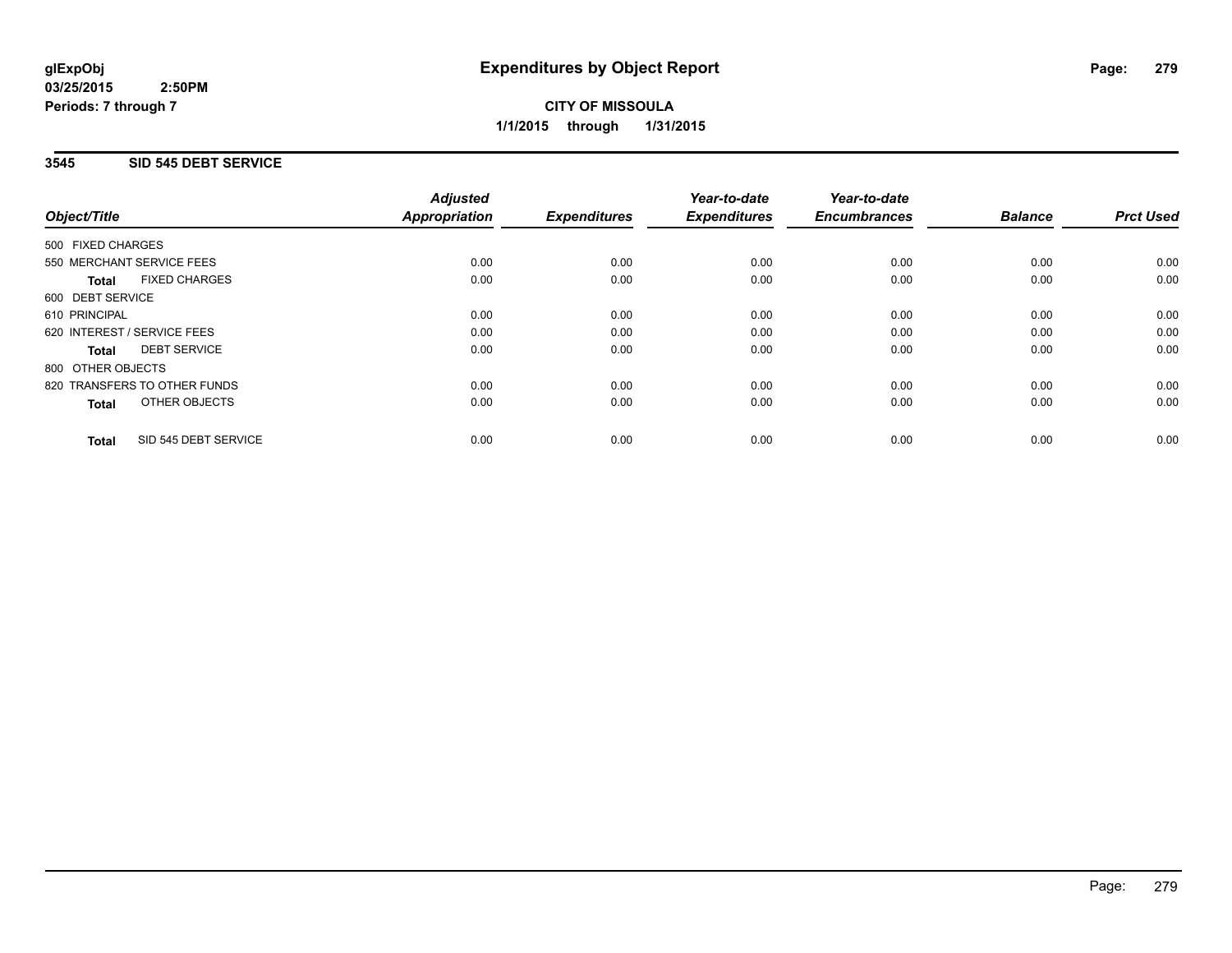# **3546 SID 546 DEBT SERVICE**

| Object/Title                        | <b>Adjusted</b><br><b>Appropriation</b> | <b>Expenditures</b> | Year-to-date<br><b>Expenditures</b> | Year-to-date<br><b>Encumbrances</b> | <b>Balance</b> | <b>Prct Used</b> |
|-------------------------------------|-----------------------------------------|---------------------|-------------------------------------|-------------------------------------|----------------|------------------|
| 600 DEBT SERVICE                    |                                         |                     |                                     |                                     |                |                  |
| 610 PRINCIPAL                       | 0.00                                    | 0.00                | 0.00                                | 0.00                                | 0.00           | 0.00             |
| 620 INTEREST / SERVICE FEES         | 0.00                                    | 0.00                | 0.00                                | 0.00                                | 0.00           | 0.00             |
| <b>DEBT SERVICE</b><br><b>Total</b> | 0.00                                    | 0.00                | 0.00                                | 0.00                                | 0.00           | 0.00             |
| NON-DEPARTMENTAL<br><b>Total</b>    | 0.00                                    | 0.00                | 0.00                                | 0.00                                | 0.00           | 0.00             |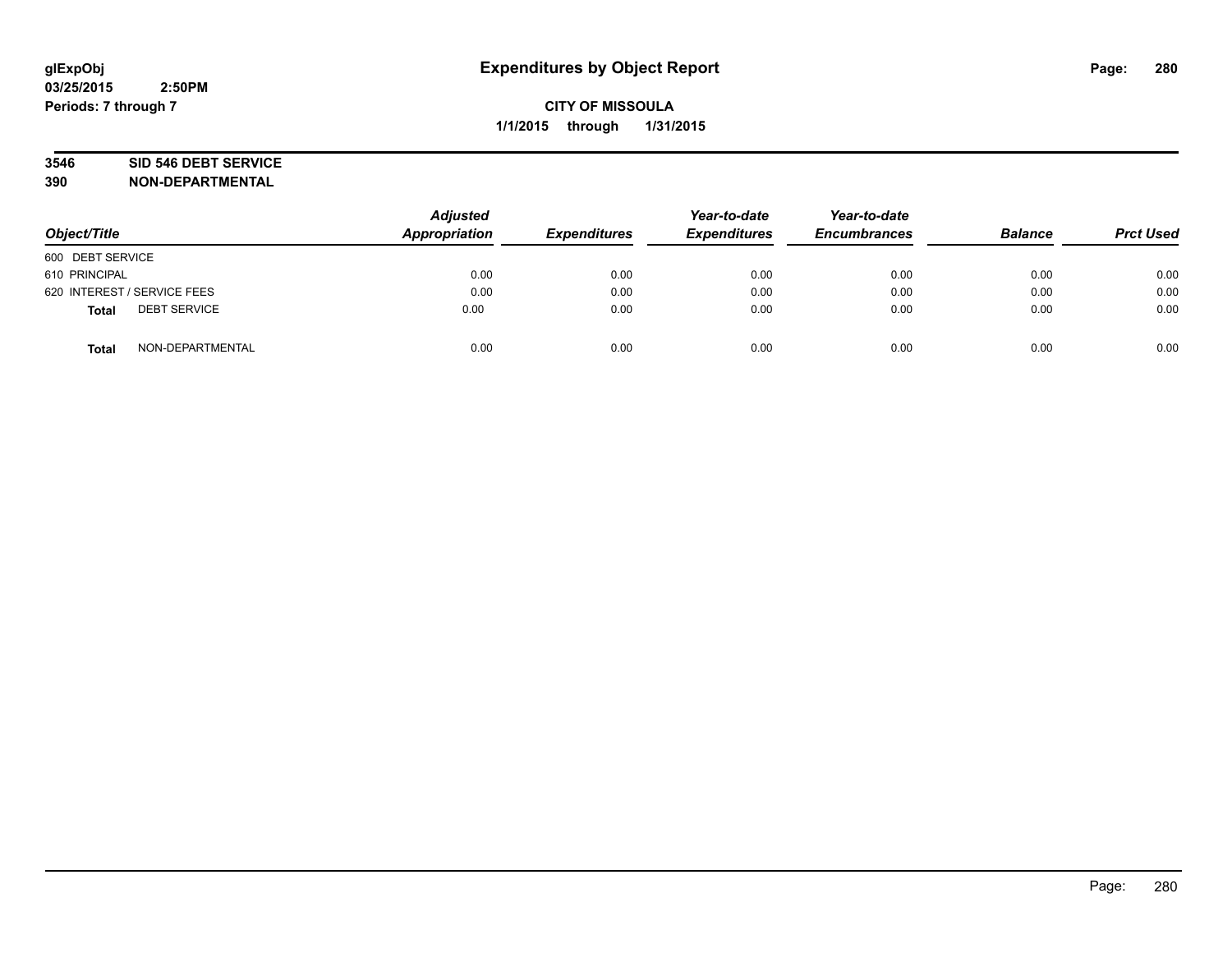**CITY OF MISSOULA 1/1/2015 through 1/31/2015**

### **3546 SID 546 DEBT SERVICE**

| Object/Title     |                             | <b>Adjusted</b><br>Appropriation | <b>Expenditures</b> | Year-to-date<br><b>Expenditures</b> | Year-to-date<br><b>Encumbrances</b> | <b>Balance</b> | <b>Prct Used</b> |
|------------------|-----------------------------|----------------------------------|---------------------|-------------------------------------|-------------------------------------|----------------|------------------|
| 600 DEBT SERVICE |                             |                                  |                     |                                     |                                     |                |                  |
| 610 PRINCIPAL    |                             | 0.00                             | 0.00                | 0.00                                | 0.00                                | 0.00           | 0.00             |
|                  | 620 INTEREST / SERVICE FEES | 0.00                             | 0.00                | 0.00                                | 0.00                                | 0.00           | 0.00             |
| <b>Total</b>     | <b>DEBT SERVICE</b>         | 0.00                             | 0.00                | 0.00                                | 0.00                                | 0.00           | 0.00             |
| <b>Total</b>     | SID 546 DEBT SERVICE        | 0.00                             | 0.00                | 0.00                                | 0.00                                | 0.00           | 0.00             |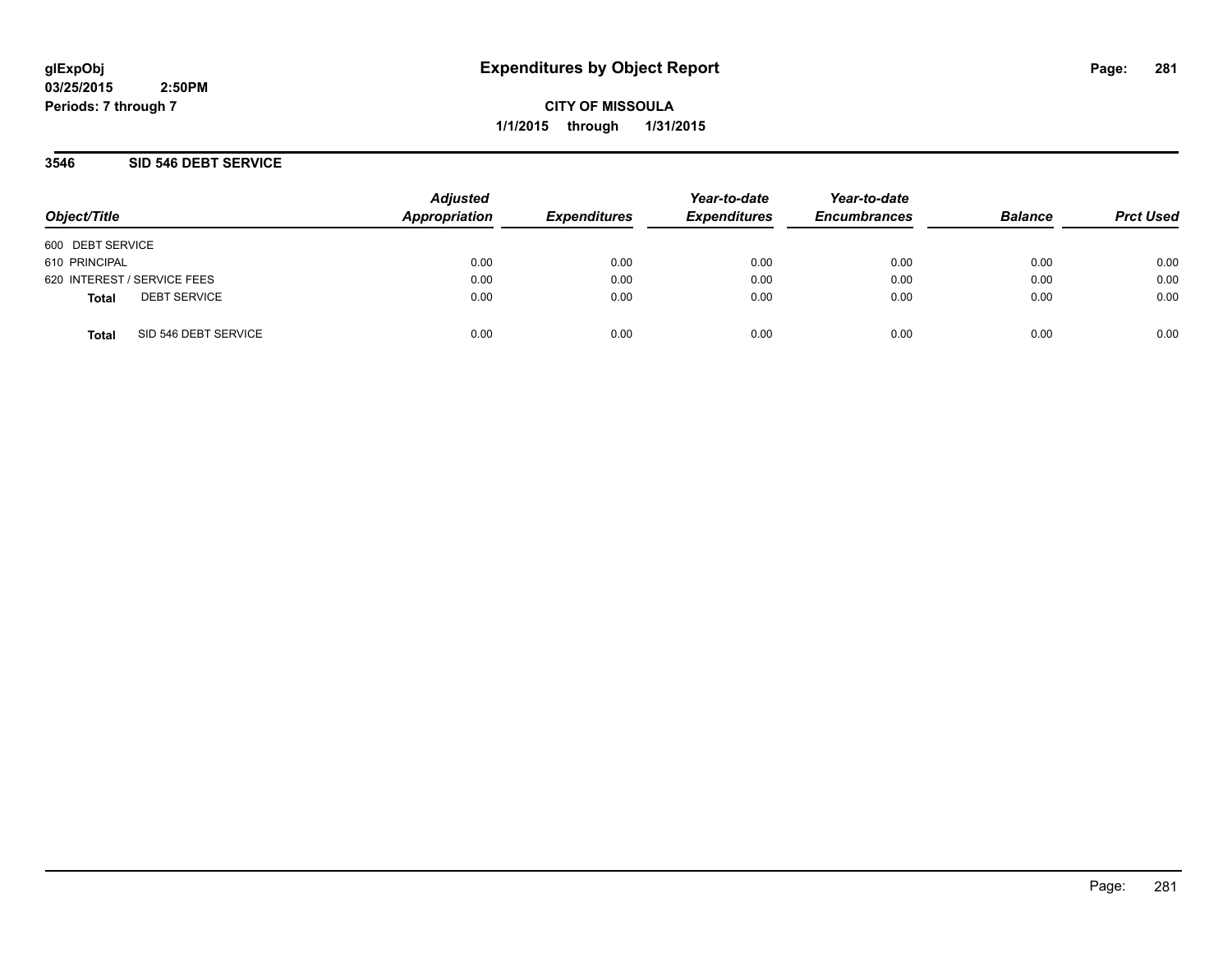**3548 SID 548-5TH, 6TH & ARTHUR**

| Object/Title                        | <b>Adjusted</b><br>Appropriation | <b>Expenditures</b> | Year-to-date<br><b>Expenditures</b> | Year-to-date<br><b>Encumbrances</b> | <b>Balance</b> | <b>Prct Used</b> |
|-------------------------------------|----------------------------------|---------------------|-------------------------------------|-------------------------------------|----------------|------------------|
| 600 DEBT SERVICE                    |                                  |                     |                                     |                                     |                |                  |
| 610 PRINCIPAL                       | 65,000.00                        | 0.00                | 0.00                                | 0.00                                | 65,000.00      | 0.00             |
| 620 INTEREST / SERVICE FEES         | 48,475.00                        | 0.00                | 24,412.50                           | 0.00                                | 24,062.50      | 50.36            |
| <b>DEBT SERVICE</b><br><b>Total</b> | 113.475.00                       | 0.00                | 24.412.50                           | 0.00                                | 89,062.50      | 21.51            |
| NON-DEPARTMENTAL<br><b>Total</b>    | 113.475.00                       | 0.00                | 24.412.50                           | 0.00                                | 89,062.50      | 21.51            |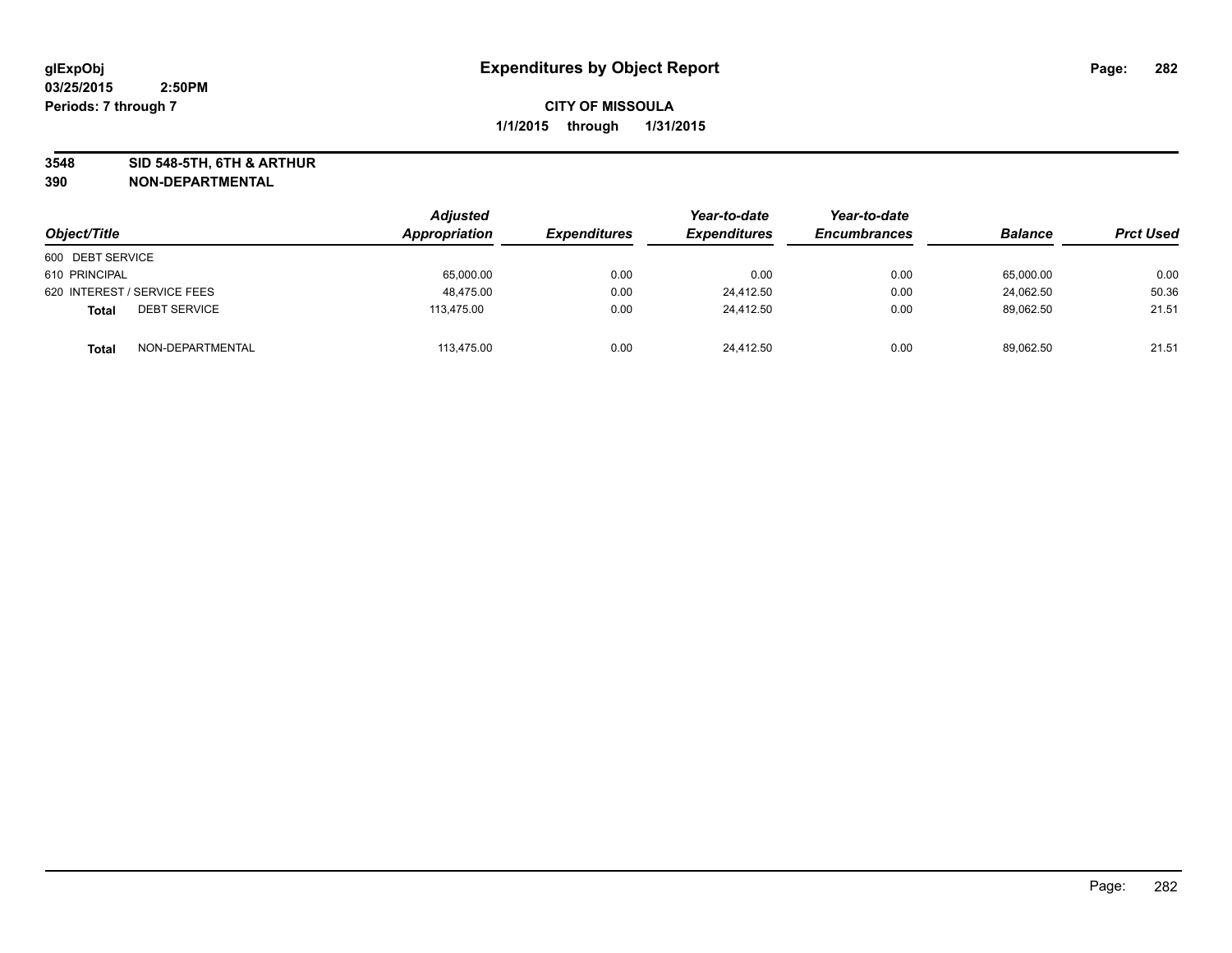**CITY OF MISSOULA 1/1/2015 through 1/31/2015**

### **3548 SID 548-5TH, 6TH & ARTHUR**

|                                           | <b>Adjusted</b> |                     | Year-to-date        | Year-to-date        | <b>Balance</b> |                  |
|-------------------------------------------|-----------------|---------------------|---------------------|---------------------|----------------|------------------|
| Object/Title                              | Appropriation   | <b>Expenditures</b> | <b>Expenditures</b> | <b>Encumbrances</b> |                | <b>Prct Used</b> |
| 600 DEBT SERVICE                          |                 |                     |                     |                     |                |                  |
| 610 PRINCIPAL                             | 65,000.00       | 0.00                | 0.00                | 0.00                | 65,000.00      | 0.00             |
| 620 INTEREST / SERVICE FEES               | 48,475.00       | 0.00                | 24.412.50           | 0.00                | 24.062.50      | 50.36            |
| <b>DEBT SERVICE</b><br><b>Total</b>       | 113,475.00      | 0.00                | 24.412.50           | 0.00                | 89.062.50      | 21.51            |
| SID 548-5TH, 6TH & ARTHUR<br><b>Total</b> | 113.475.00      | 0.00                | 24.412.50           | 0.00                | 89.062.50      | 21.51            |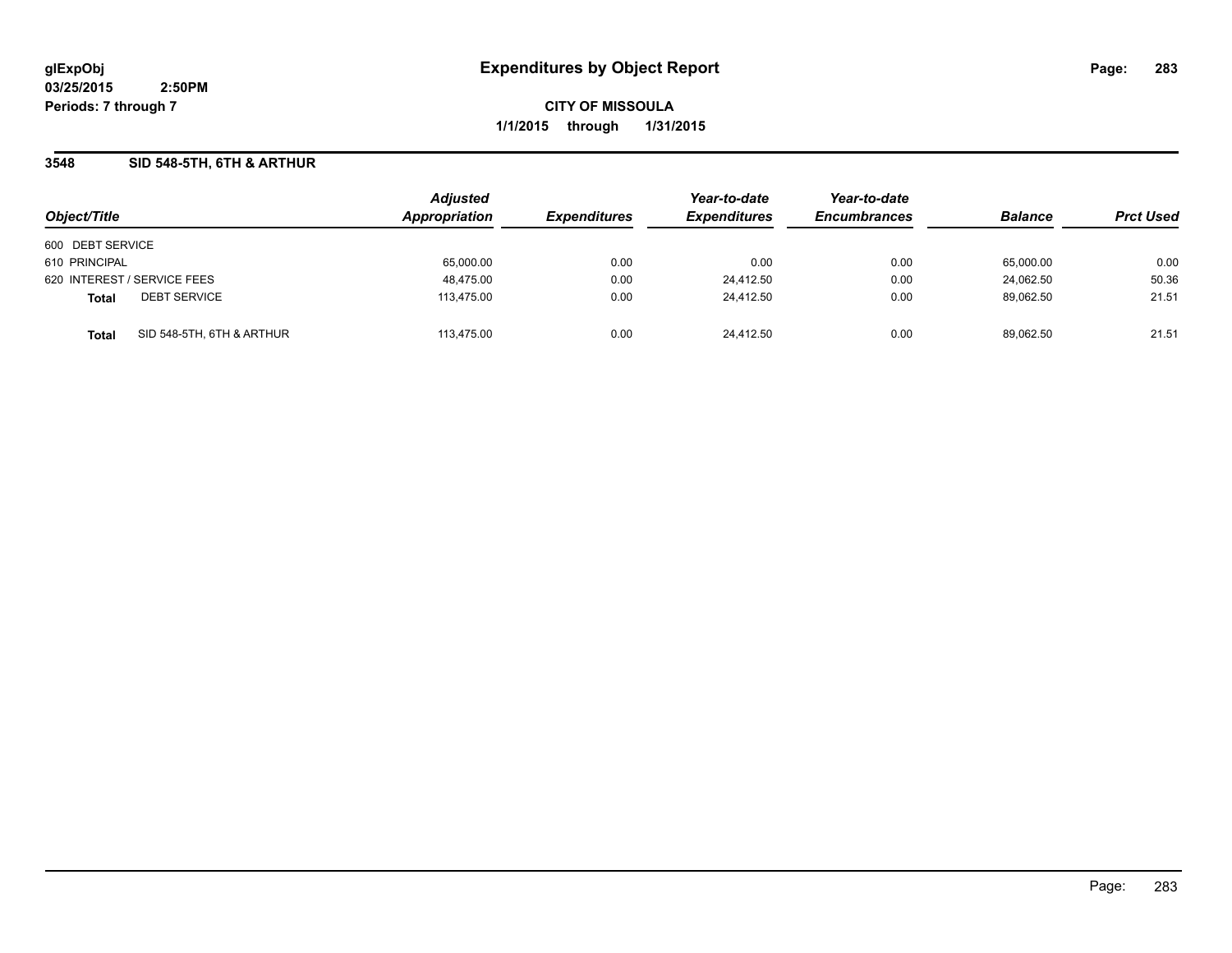### **4060 CAPITAL IMPROVEMENT PROGRAM FUND**

|                             |                                   | <b>Adjusted</b>      |                     | Year-to-date        | Year-to-date        |                 |                  |
|-----------------------------|-----------------------------------|----------------------|---------------------|---------------------|---------------------|-----------------|------------------|
| Object/Title                |                                   | <b>Appropriation</b> | <b>Expenditures</b> | <b>Expenditures</b> | <b>Encumbrances</b> | <b>Balance</b>  | <b>Prct Used</b> |
| 100 PERSONAL SERVICES       |                                   |                      |                     |                     |                     |                 |                  |
| 110 SALARIES AND WAGES      |                                   | 0.00                 | 0.00                | 0.00                | 0.00                | 0.00            | 0.00             |
|                             | <b>140 EMPLOYER CONTRIBUTIONS</b> | 0.00                 | 0.00                | 0.00                | 0.00                | 0.00            | 0.00             |
| <b>Total</b>                | PERSONAL SERVICES                 | 0.00                 | 0.00                | 0.00                | 0.00                | 0.00            | 0.00             |
| 300 PURCHASED SERVICES      |                                   |                      |                     |                     |                     |                 |                  |
| 350 PROFESSIONAL SERVICES   |                                   | 0.00                 | 0.00                | 0.00                | 0.00                | 0.00            | 0.00             |
| Total                       | <b>PURCHASED SERVICES</b>         | 0.00                 | 0.00                | 0.00                | 0.00                | 0.00            | 0.00             |
| 600 DEBT SERVICE            |                                   |                      |                     |                     |                     |                 |                  |
| 610 PRINCIPAL               |                                   | 672,789.00           | 0.00                | 418,151.72          | 0.00                | 254,637.28      | 62.15            |
| 620 INTEREST / SERVICE FEES |                                   | 216,042.00           | 350.00              | 143,600.62          | 0.00                | 72.441.38       | 66.47            |
| Total                       | <b>DEBT SERVICE</b>               | 888,831.00           | 350.00              | 561,752.34          | 0.00                | 327,078.66      | 63.20            |
| 800 OTHER OBJECTS           |                                   |                      |                     |                     |                     |                 |                  |
|                             | 820 TRANSFERS TO OTHER FUNDS      | 0.00                 | 0.00                | 0.00                | 0.00                | 0.00            | 0.00             |
| Total                       | <b>OTHER OBJECTS</b>              | 0.00                 | 0.00                | 0.00                | 0.00                | 0.00            | 0.00             |
| 900 CAPITAL OUTLAY          |                                   |                      |                     |                     |                     |                 |                  |
| 930 IMPROVEMENTS            |                                   | 25,000.00            | 322.30              | 630,913.07          | 0.00                | $-605,913.07$   | 2,523.65         |
| 940 MACHINERY & EQUIPMENT   |                                   | 0.00                 | 282,839.47          | 1,943,598.96        | 0.00                | $-1,943,598.96$ | 0.00             |
| <b>Total</b>                | <b>CAPITAL OUTLAY</b>             | 25,000.00            | 283,161.77          | 2,574,512.03        | 0.00                | $-2,549,512.03$ | 10,298.05        |
| <b>Total</b>                | NON-DEPARTMENTAL                  | 913,831.00           | 283,511.77          | 3,136,264.37        | 0.00                | $-2,222,433.37$ | 343.20           |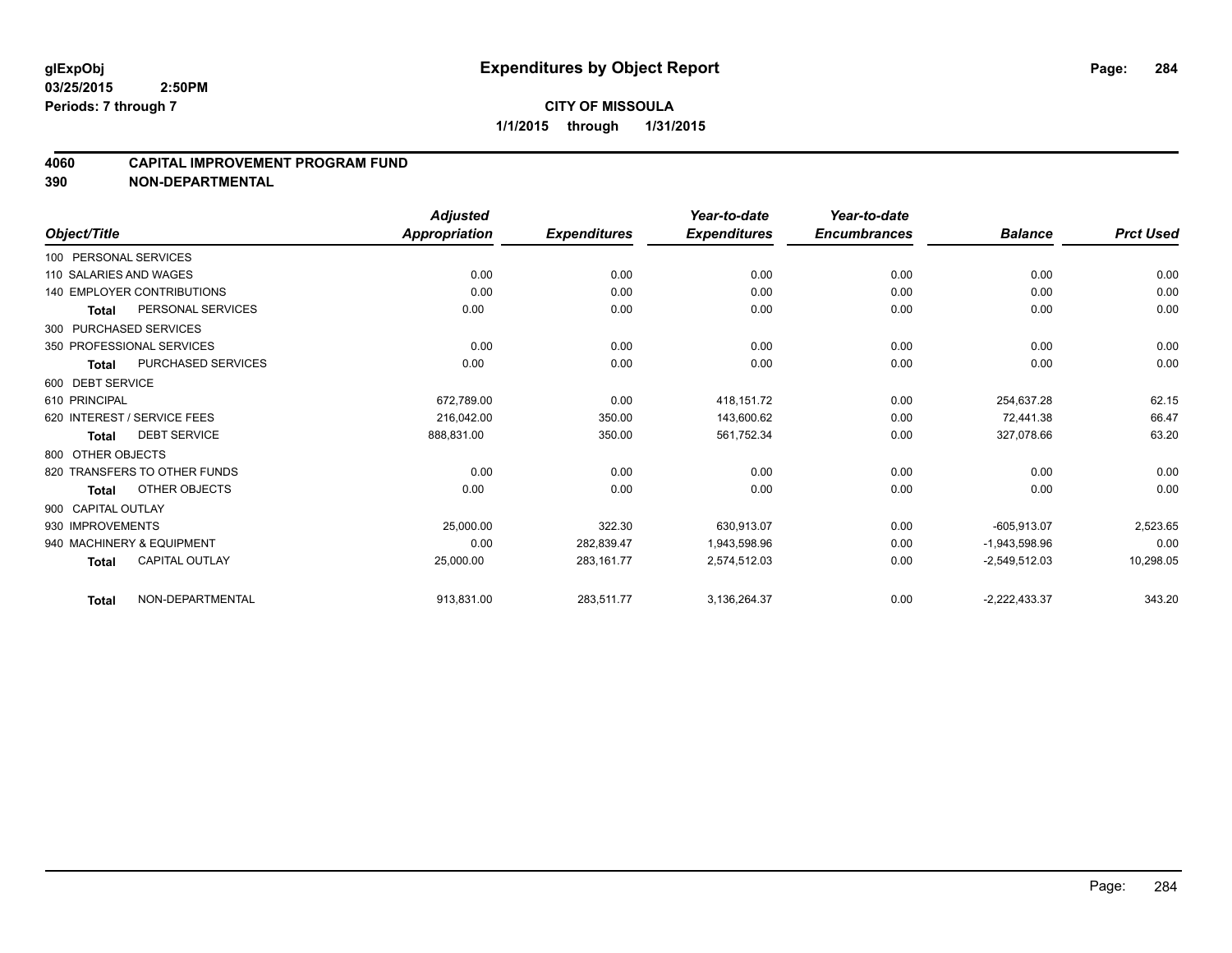### **4060 CAPITAL IMPROVEMENT PROGRAM FUND**

**391 ENERGY PERFORMANCE PROJ.**

| Object/Title                             | <b>Adjusted</b><br><b>Appropriation</b> | <b>Expenditures</b> | Year-to-date<br><b>Expenditures</b> | Year-to-date<br><b>Encumbrances</b> | <b>Balance</b> | <b>Prct Used</b> |
|------------------------------------------|-----------------------------------------|---------------------|-------------------------------------|-------------------------------------|----------------|------------------|
| 300 PURCHASED SERVICES                   |                                         |                     |                                     |                                     |                |                  |
| 350 PROFESSIONAL SERVICES                | 0.00                                    | 0.00                | 835.00                              | 0.00                                | $-835.00$      | 0.00             |
| PURCHASED SERVICES<br><b>Total</b>       | 0.00                                    | 0.00                | 835.00                              | 0.00                                | $-835.00$      | 0.00             |
| 900 CAPITAL OUTLAY                       |                                         |                     |                                     |                                     |                |                  |
| 930 IMPROVEMENTS                         | 0.00                                    | 0.00                | 0.00                                | 0.00                                | 0.00           | 0.00             |
| <b>CAPITAL OUTLAY</b><br><b>Total</b>    | 0.00                                    | 0.00                | 0.00                                | 0.00                                | 0.00           | 0.00             |
| ENERGY PERFORMANCE PROJ.<br><b>Total</b> | 0.00                                    | 0.00                | 835.00                              | 0.00                                | $-835.00$      | 0.00             |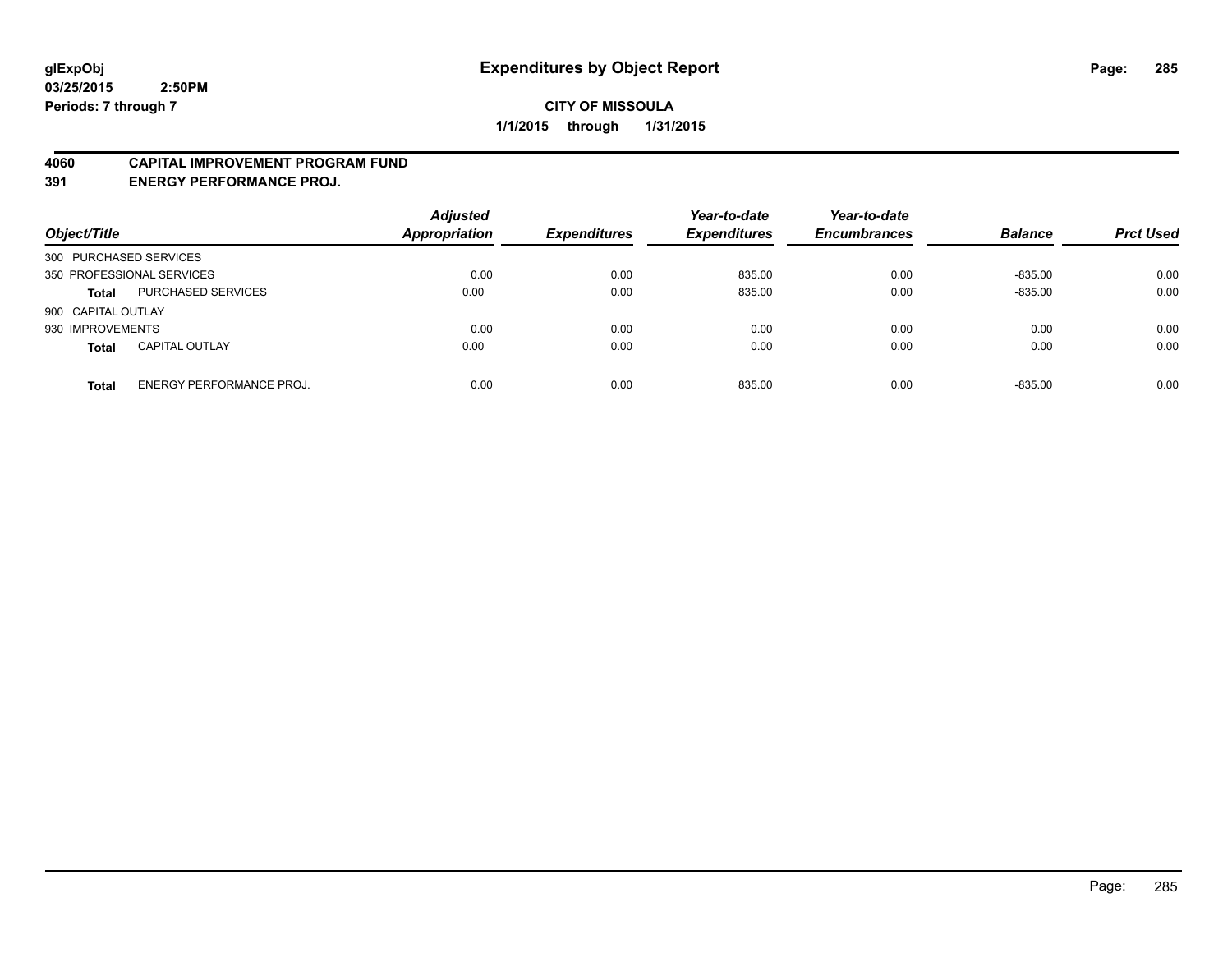**CITY OF MISSOULA 1/1/2015 through 1/31/2015**

### **4060 CAPITAL IMPROVEMENT PROGRAM FUND**

|                        |                                   | <b>Adjusted</b>      |                     | Year-to-date        | Year-to-date        |                 |                  |
|------------------------|-----------------------------------|----------------------|---------------------|---------------------|---------------------|-----------------|------------------|
| Object/Title           |                                   | <b>Appropriation</b> | <b>Expenditures</b> | <b>Expenditures</b> | <b>Encumbrances</b> | <b>Balance</b>  | <b>Prct Used</b> |
| 100 PERSONAL SERVICES  |                                   |                      |                     |                     |                     |                 |                  |
| 110 SALARIES AND WAGES |                                   | 0.00                 | 0.00                | 0.00                | 0.00                | 0.00            | 0.00             |
|                        | <b>140 EMPLOYER CONTRIBUTIONS</b> | 0.00                 | 0.00                | 0.00                | 0.00                | 0.00            | 0.00             |
| <b>Total</b>           | PERSONAL SERVICES                 | 0.00                 | 0.00                | 0.00                | 0.00                | 0.00            | 0.00             |
|                        | 300 PURCHASED SERVICES            |                      |                     |                     |                     |                 |                  |
|                        | 350 PROFESSIONAL SERVICES         | 0.00                 | 0.00                | 835.00              | 0.00                | $-835.00$       | 0.00             |
| Total                  | PURCHASED SERVICES                | 0.00                 | 0.00                | 835.00              | 0.00                | $-835.00$       | 0.00             |
| 600 DEBT SERVICE       |                                   |                      |                     |                     |                     |                 |                  |
| 610 PRINCIPAL          |                                   | 672,789.00           | 0.00                | 418,151.72          | 0.00                | 254,637.28      | 62.15            |
|                        | 620 INTEREST / SERVICE FEES       | 216,042.00           | 350.00              | 143,600.62          | 0.00                | 72,441.38       | 66.47            |
| <b>Total</b>           | <b>DEBT SERVICE</b>               | 888,831.00           | 350.00              | 561,752.34          | 0.00                | 327,078.66      | 63.20            |
| 800 OTHER OBJECTS      |                                   |                      |                     |                     |                     |                 |                  |
|                        | 820 TRANSFERS TO OTHER FUNDS      | 0.00                 | 0.00                | 0.00                | 0.00                | 0.00            | 0.00             |
| <b>Total</b>           | OTHER OBJECTS                     | 0.00                 | 0.00                | 0.00                | 0.00                | 0.00            | 0.00             |
| 900 CAPITAL OUTLAY     |                                   |                      |                     |                     |                     |                 |                  |
| 930 IMPROVEMENTS       |                                   | 25,000.00            | 322.30              | 630,913.07          | 0.00                | $-605,913.07$   | 2,523.65         |
|                        | 940 MACHINERY & EQUIPMENT         | 0.00                 | 282,839.47          | 1,943,598.96        | 0.00                | $-1,943,598.96$ | 0.00             |
| <b>Total</b>           | <b>CAPITAL OUTLAY</b>             | 25,000.00            | 283, 161.77         | 2,574,512.03        | 0.00                | $-2,549,512.03$ | 10,298.05        |
| <b>Total</b>           | CAPITAL IMPROVEMENT PROGRAM FUN   | 913,831.00           | 283,511.77          | 3,137,099.37        | 0.00                | $-2,223,268.37$ | 343.29           |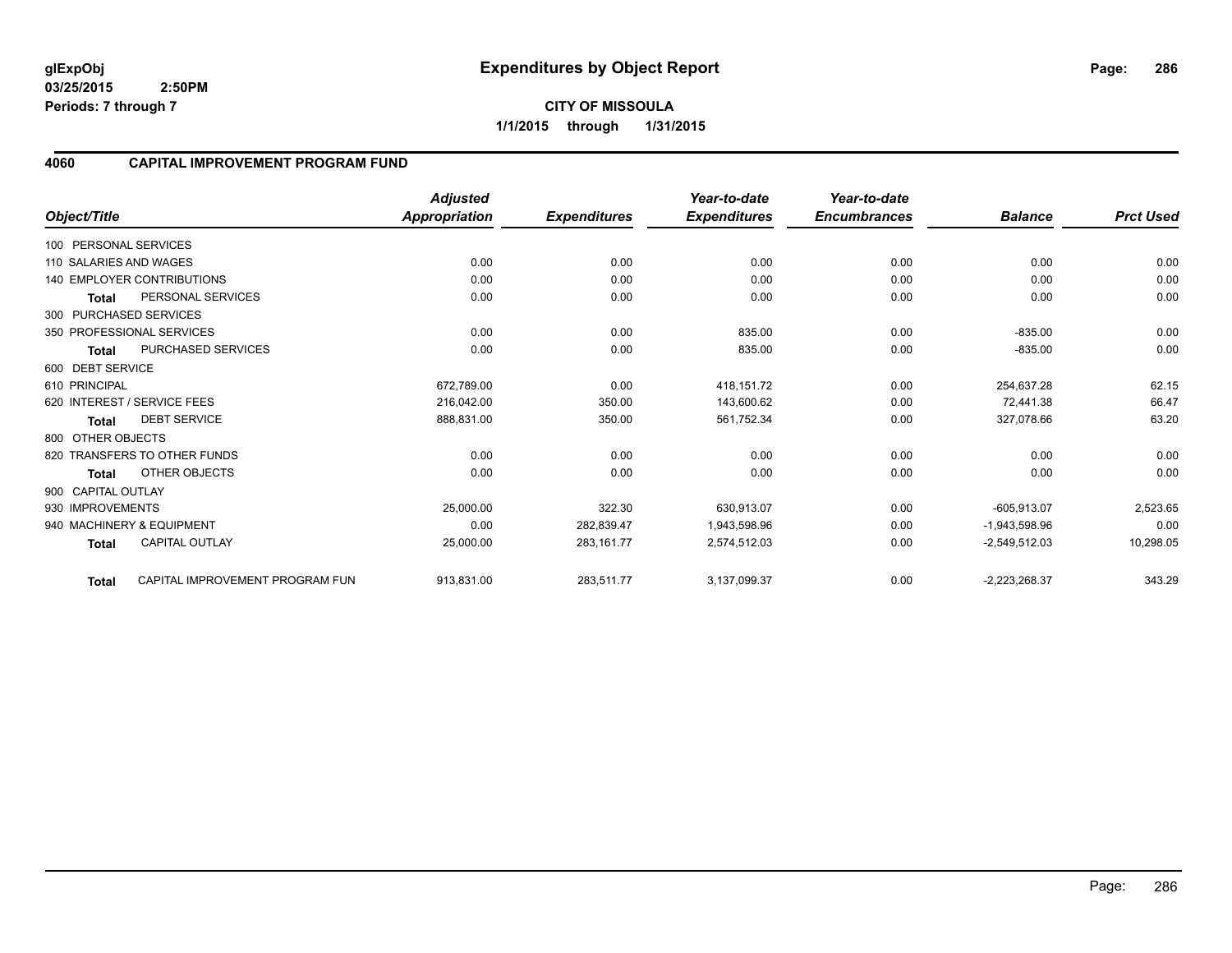### **4130 1997 G O BOND OPEN SPACE PURCHASE FUND**

| Object/Title       |                              | <b>Adjusted</b><br><b>Appropriation</b> | <b>Expenditures</b> | Year-to-date<br><b>Expenditures</b> | Year-to-date<br><b>Encumbrances</b> | <b>Balance</b> | <b>Prct Used</b> |
|--------------------|------------------------------|-----------------------------------------|---------------------|-------------------------------------|-------------------------------------|----------------|------------------|
| 800 OTHER OBJECTS  |                              |                                         |                     |                                     |                                     |                |                  |
|                    | 820 TRANSFERS TO OTHER FUNDS | 0.00                                    | 0.00                | 0.00                                | 0.00                                | 0.00           | 0.00             |
| <b>Total</b>       | OTHER OBJECTS                | 0.00                                    | 0.00                | 0.00                                | 0.00                                | 0.00           | 0.00             |
| 900 CAPITAL OUTLAY |                              |                                         |                     |                                     |                                     |                |                  |
| 930 IMPROVEMENTS   |                              | 375.602.00                              | 0.00                | 0.00                                | 0.00                                | 375.602.00     | 0.00             |
| <b>Total</b>       | <b>CAPITAL OUTLAY</b>        | 375.602.00                              | 0.00                | 0.00                                | 0.00                                | 375,602.00     | 0.00             |
| <b>Total</b>       | NON-DEPARTMENTAL             | 375.602.00                              | 0.00                | 0.00                                | 0.00                                | 375.602.00     | 0.00             |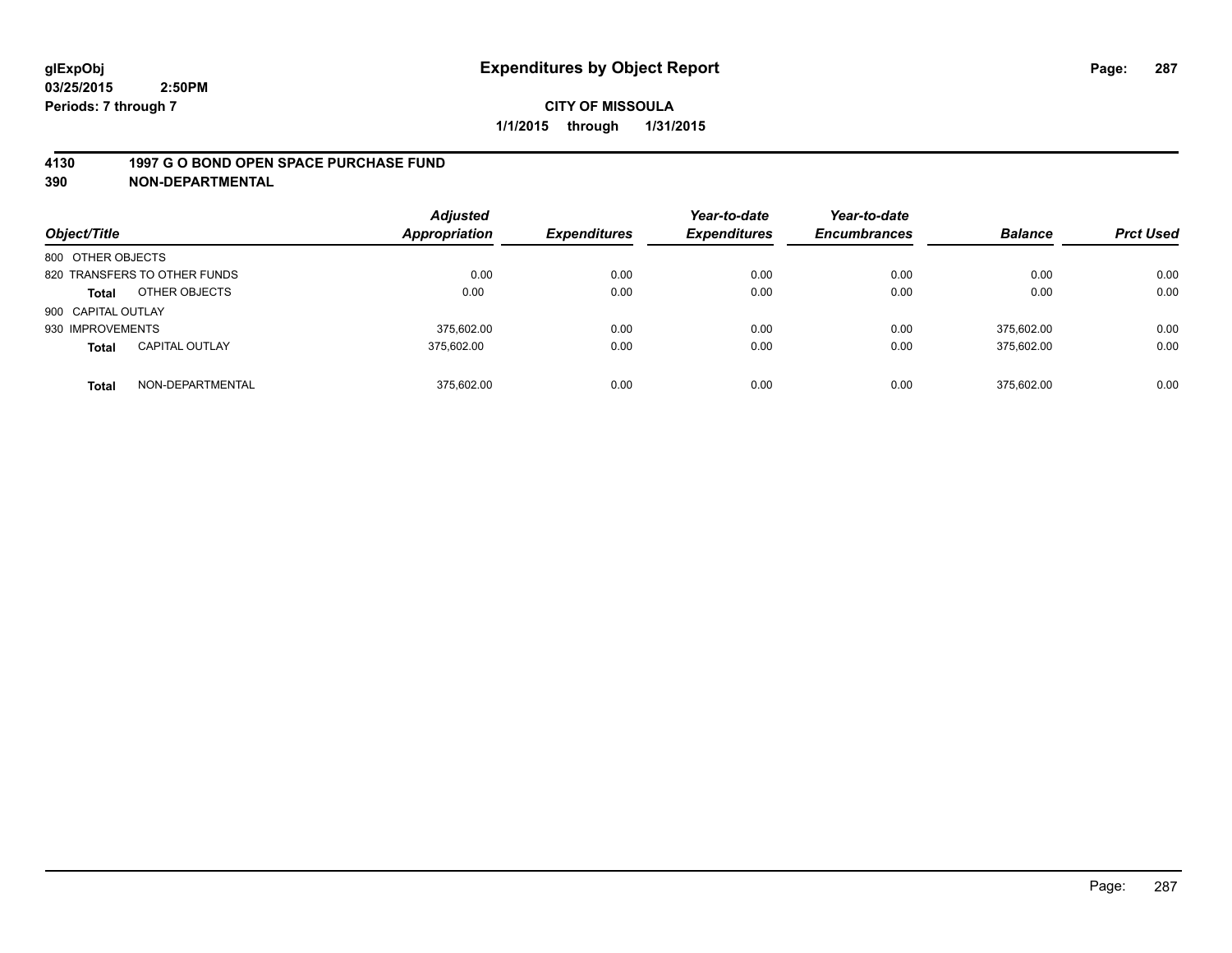**CITY OF MISSOULA 1/1/2015 through 1/31/2015**

## **4130 1997 G O BOND OPEN SPACE PURCHASE FUND**

| Object/Title       |                                   | <b>Adjusted</b><br><b>Appropriation</b> | <b>Expenditures</b> | Year-to-date<br><b>Expenditures</b> | Year-to-date<br><b>Encumbrances</b> | <b>Balance</b> | <b>Prct Used</b> |
|--------------------|-----------------------------------|-----------------------------------------|---------------------|-------------------------------------|-------------------------------------|----------------|------------------|
| 800 OTHER OBJECTS  |                                   |                                         |                     |                                     |                                     |                |                  |
|                    | 820 TRANSFERS TO OTHER FUNDS      | 0.00                                    | 0.00                | 0.00                                | 0.00                                | 0.00           | 0.00             |
| Total              | OTHER OBJECTS                     | 0.00                                    | 0.00                | 0.00                                | 0.00                                | 0.00           | 0.00             |
| 900 CAPITAL OUTLAY |                                   |                                         |                     |                                     |                                     |                |                  |
| 930 IMPROVEMENTS   |                                   | 375,602.00                              | 0.00                | 0.00                                | 0.00                                | 375.602.00     | 0.00             |
| <b>Total</b>       | <b>CAPITAL OUTLAY</b>             | 375.602.00                              | 0.00                | 0.00                                | 0.00                                | 375.602.00     | 0.00             |
| <b>Total</b>       | 1997 G O BOND OPEN SPACE PURCHASI | 375.602.00                              | 0.00                | 0.00                                | 0.00                                | 375,602.00     | 0.00             |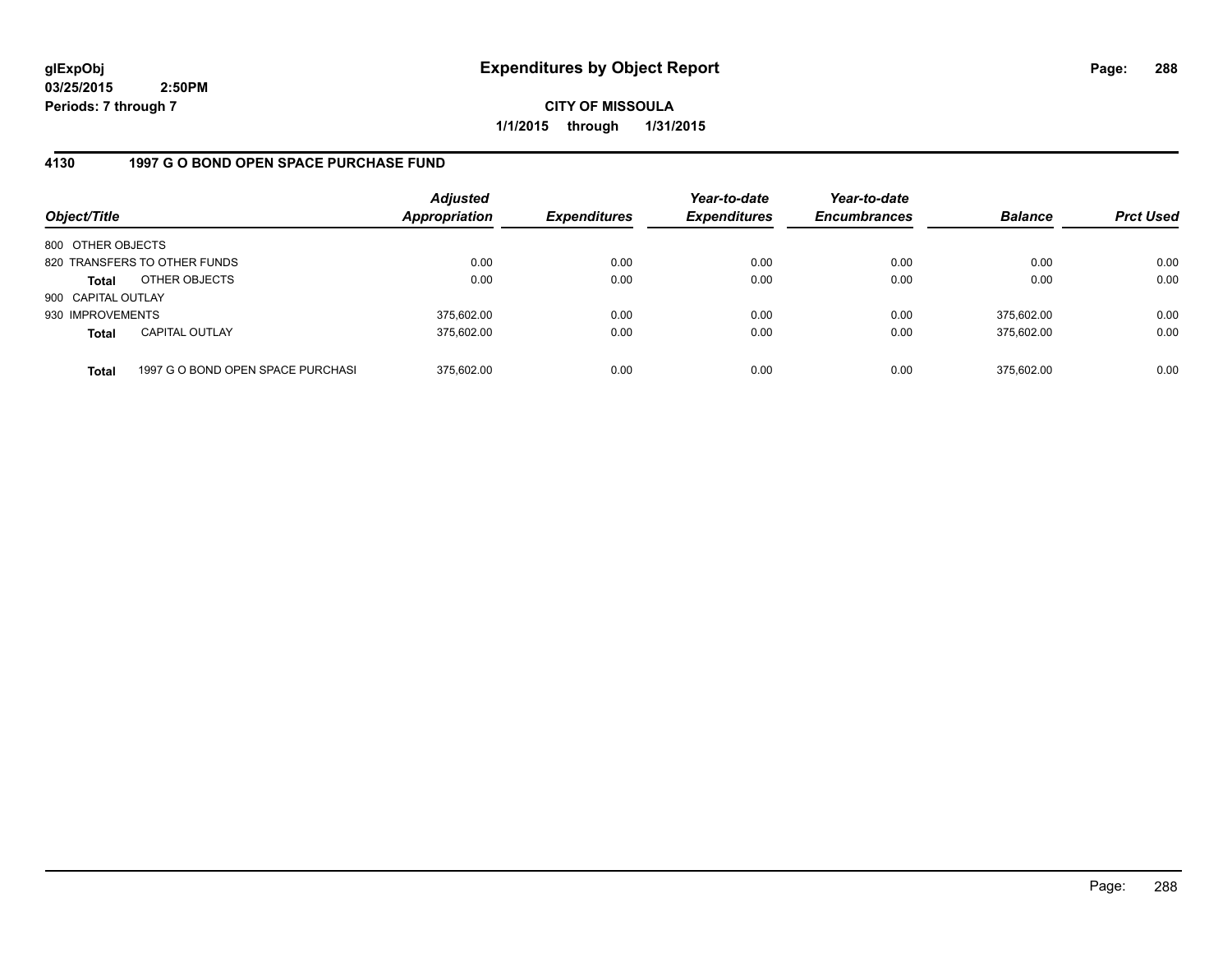#### **4196 NEW FIRE STATION GO BOND**

**300 FIRE**

| Object/Title                          | <b>Adjusted</b><br><b>Appropriation</b> | <b>Expenditures</b> | Year-to-date<br><b>Expenditures</b> | Year-to-date<br><b>Encumbrances</b> | <b>Balance</b> | <b>Prct Used</b> |
|---------------------------------------|-----------------------------------------|---------------------|-------------------------------------|-------------------------------------|----------------|------------------|
| 800 OTHER OBJECTS                     |                                         |                     |                                     |                                     |                |                  |
| 820 TRANSFERS TO OTHER FUNDS          | 0.00                                    | 0.00                | 0.00                                | 0.00                                | 0.00           | 0.00             |
| OTHER OBJECTS<br><b>Total</b>         | 0.00                                    | 0.00                | 0.00                                | 0.00                                | 0.00           | 0.00             |
| 900 CAPITAL OUTLAY                    |                                         |                     |                                     |                                     |                |                  |
| 920 BUILDINGS                         | 0.00                                    | 0.00                | 0.00                                | 0.00                                | 0.00           | 0.00             |
| 930 IMPROVEMENTS                      | 3.020.00                                | 0.00                | 0.00                                | 0.00                                | 3,020.00       | 0.00             |
| 940 MACHINERY & EQUIPMENT             | 0.00                                    | 1,840.33            | 4,211.33                            | 0.00                                | $-4,211.33$    | 0.00             |
| <b>CAPITAL OUTLAY</b><br><b>Total</b> | 3,020.00                                | 1,840.33            | 4,211.33                            | 0.00                                | $-1,191.33$    | 139.45           |
| <b>FIRE</b><br><b>Total</b>           | 3,020.00                                | 1,840.33            | 4,211.33                            | 0.00                                | $-1,191.33$    | 139.45           |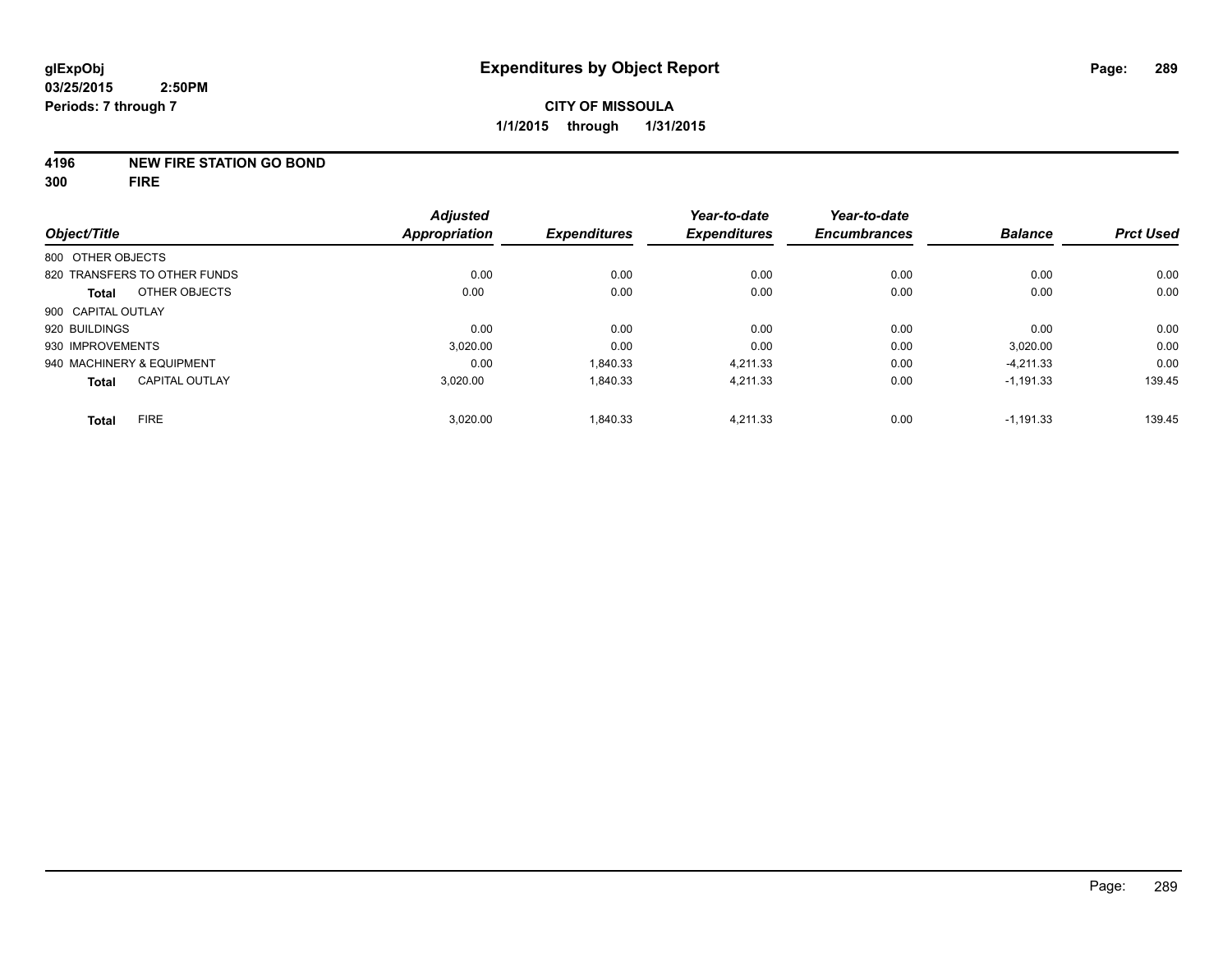## **4196 NEW FIRE STATION GO BOND**

| Object/Title              |                              | <b>Adjusted</b><br><b>Appropriation</b> | <b>Expenditures</b> | Year-to-date<br><b>Expenditures</b> | Year-to-date<br><b>Encumbrances</b> | <b>Balance</b> | <b>Prct Used</b> |
|---------------------------|------------------------------|-----------------------------------------|---------------------|-------------------------------------|-------------------------------------|----------------|------------------|
| 800 OTHER OBJECTS         |                              |                                         |                     |                                     |                                     |                |                  |
|                           | 820 TRANSFERS TO OTHER FUNDS | 0.00                                    | 0.00                | 0.00                                | 0.00                                | 0.00           | 0.00             |
| Total                     | OTHER OBJECTS                | 0.00                                    | 0.00                | 0.00                                | 0.00                                | 0.00           | 0.00             |
| 900 CAPITAL OUTLAY        |                              |                                         |                     |                                     |                                     |                |                  |
| 920 BUILDINGS             |                              | 0.00                                    | 0.00                | 0.00                                | 0.00                                | 0.00           | 0.00             |
| 930 IMPROVEMENTS          |                              | 3,020.00                                | 0.00                | 0.00                                | 0.00                                | 3,020.00       | 0.00             |
| 940 MACHINERY & EQUIPMENT |                              | 0.00                                    | 1,840.33            | 4.211.33                            | 0.00                                | $-4.211.33$    | 0.00             |
| <b>Total</b>              | <b>CAPITAL OUTLAY</b>        | 3.020.00                                | 1,840.33            | 4.211.33                            | 0.00                                | $-1.191.33$    | 139.45           |
| <b>Total</b>              | NEW FIRE STATION GO BOND     | 3.020.00                                | 1,840.33            | 4.211.33                            | 0.00                                | $-1.191.33$    | 139.45           |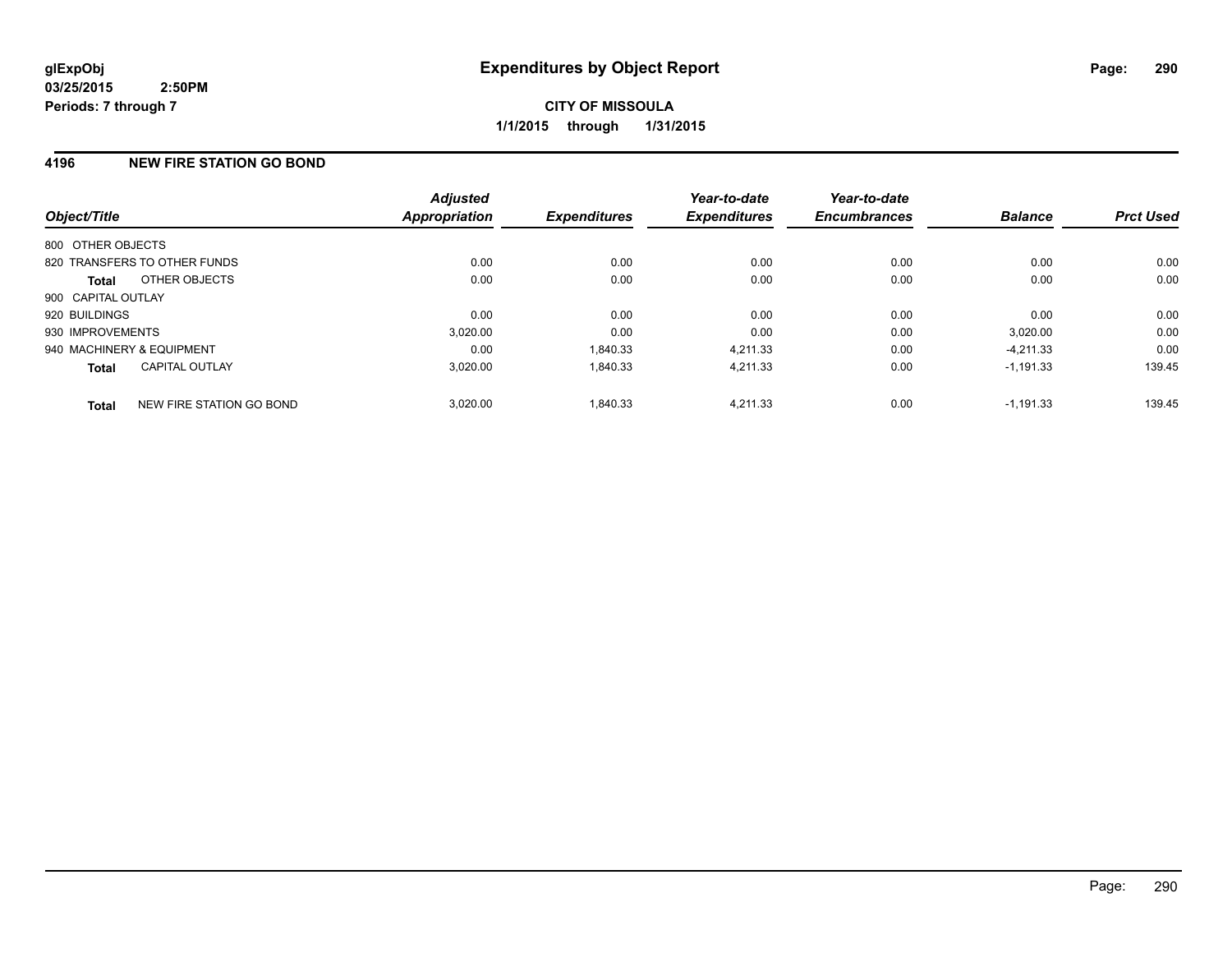#### **4450 S/C CONSTRUCTION FUND FOR FY06**

| Object/Title                                   | <b>Adjusted</b><br>Appropriation | <b>Expenditures</b> | Year-to-date<br><b>Expenditures</b> | Year-to-date<br><b>Encumbrances</b> | <b>Balance</b> | <b>Prct Used</b> |
|------------------------------------------------|----------------------------------|---------------------|-------------------------------------|-------------------------------------|----------------|------------------|
| 800 OTHER OBJECTS                              |                                  |                     |                                     |                                     |                |                  |
| 820 TRANSFERS TO OTHER FUNDS                   | 0.00                             | 0.00                | 0.00                                | 0.00                                | 0.00           | 0.00             |
| OTHER OBJECTS<br><b>Total</b>                  | 0.00                             | 0.00                | 0.00                                | 0.00                                | 0.00           | 0.00             |
| PUBLIC WORKS ADMIN/ENGINEERING<br><b>Total</b> | 0.00                             | 0.00                | 0.00                                | 0.00                                | 0.00           | 0.00             |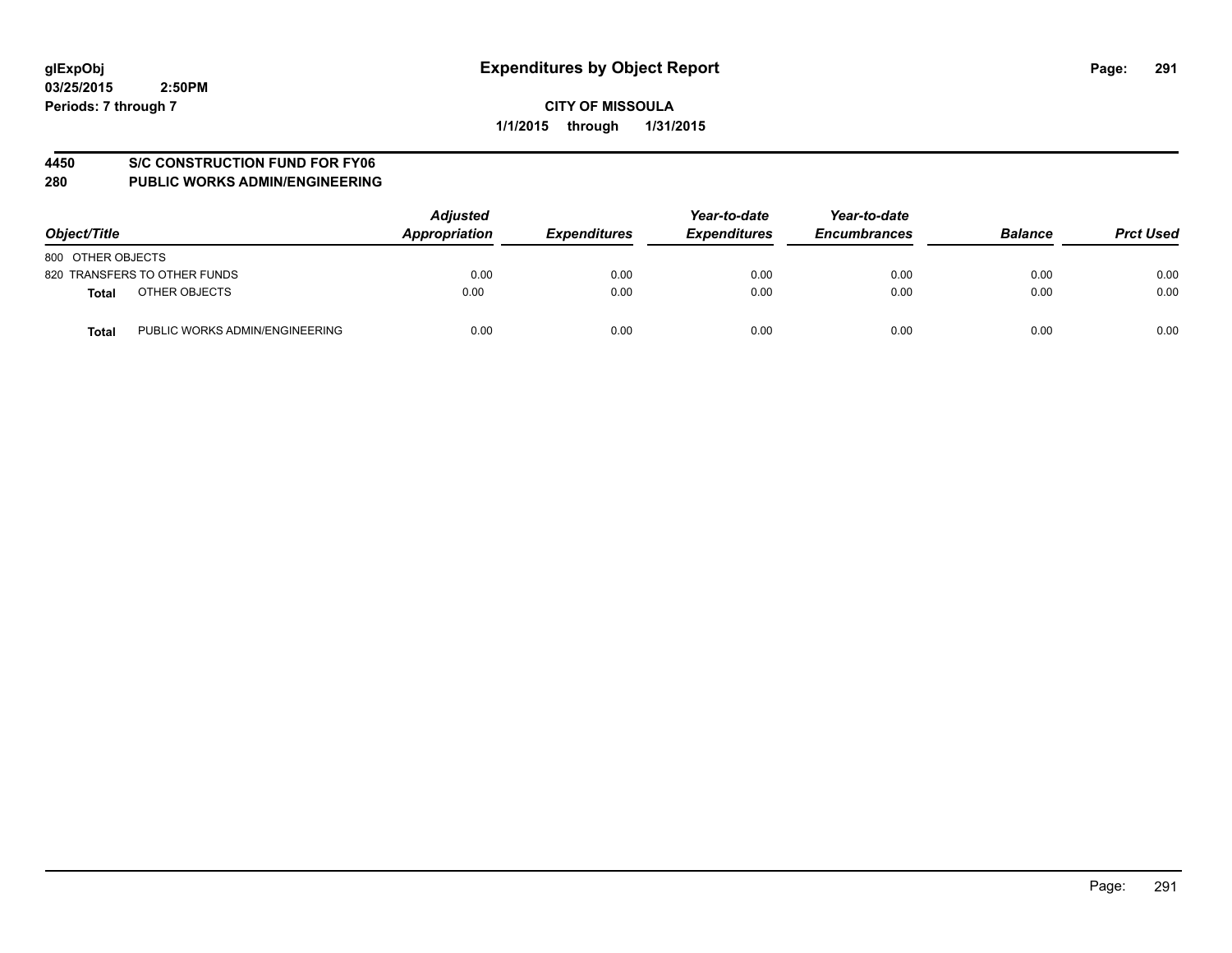**CITY OF MISSOULA 1/1/2015 through 1/31/2015**

## **4450 S/C CONSTRUCTION FUND FOR FY06**

| Object/Title                            | <b>Adjusted</b><br>Appropriation | <b>Expenditures</b> | Year-to-date<br><b>Expenditures</b> | Year-to-date<br><b>Encumbrances</b> | <b>Balance</b> | <b>Prct Used</b> |
|-----------------------------------------|----------------------------------|---------------------|-------------------------------------|-------------------------------------|----------------|------------------|
| 800 OTHER OBJECTS                       |                                  |                     |                                     |                                     |                |                  |
| 820 TRANSFERS TO OTHER FUNDS            | 0.00                             | 0.00                | 0.00                                | 0.00                                | 0.00           | 0.00             |
| OTHER OBJECTS<br><b>Total</b>           | 0.00                             | 0.00                | 0.00                                | 0.00                                | 0.00           | 0.00             |
| S/C CONSTRUCTION FUND FOR FY06<br>Total | 0.00                             | 0.00                | 0.00                                | 0.00                                | 0.00           | 0.00             |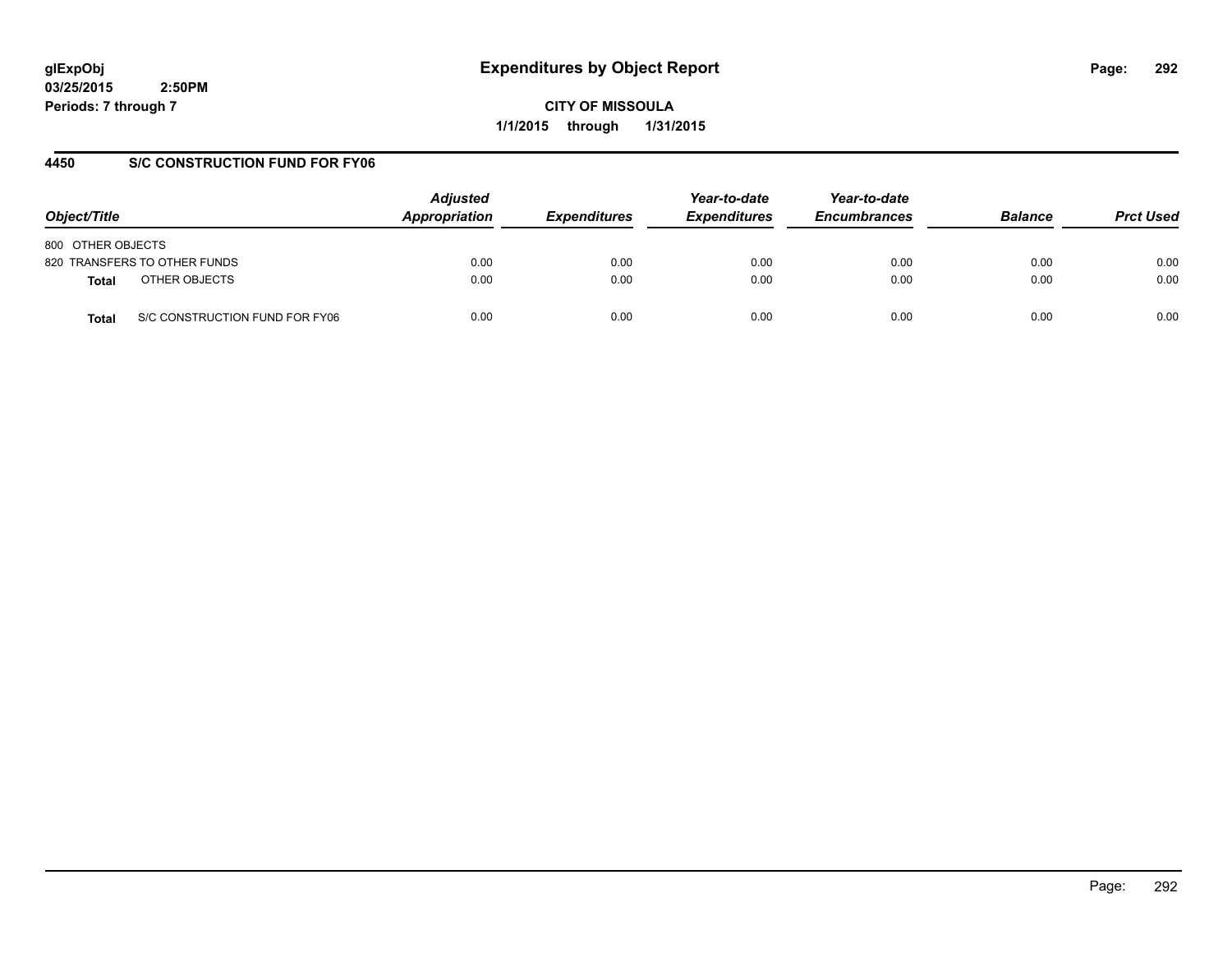#### **4451 FY07 S/C BOND FUND**

| Object/Title                           | <b>Adjusted</b><br>Appropriation | <b>Expenditures</b> | Year-to-date<br><b>Expenditures</b> | Year-to-date<br><b>Encumbrances</b> | <b>Balance</b> | <b>Prct Used</b> |
|----------------------------------------|----------------------------------|---------------------|-------------------------------------|-------------------------------------|----------------|------------------|
| 800 OTHER OBJECTS                      |                                  |                     |                                     |                                     |                |                  |
| 820 TRANSFERS TO OTHER FUNDS           | 0.00                             | 0.00                | 0.00                                | 0.00                                | 0.00           | 0.00             |
| OTHER OBJECTS<br>Total                 | 0.00                             | 0.00                | 0.00                                | 0.00                                | 0.00           | 0.00             |
| PUBLIC WORKS ADMIN/ENGINEERING<br>Tota | 0.00                             | 0.00                | 0.00                                | 0.00                                | 0.00           | 0.00             |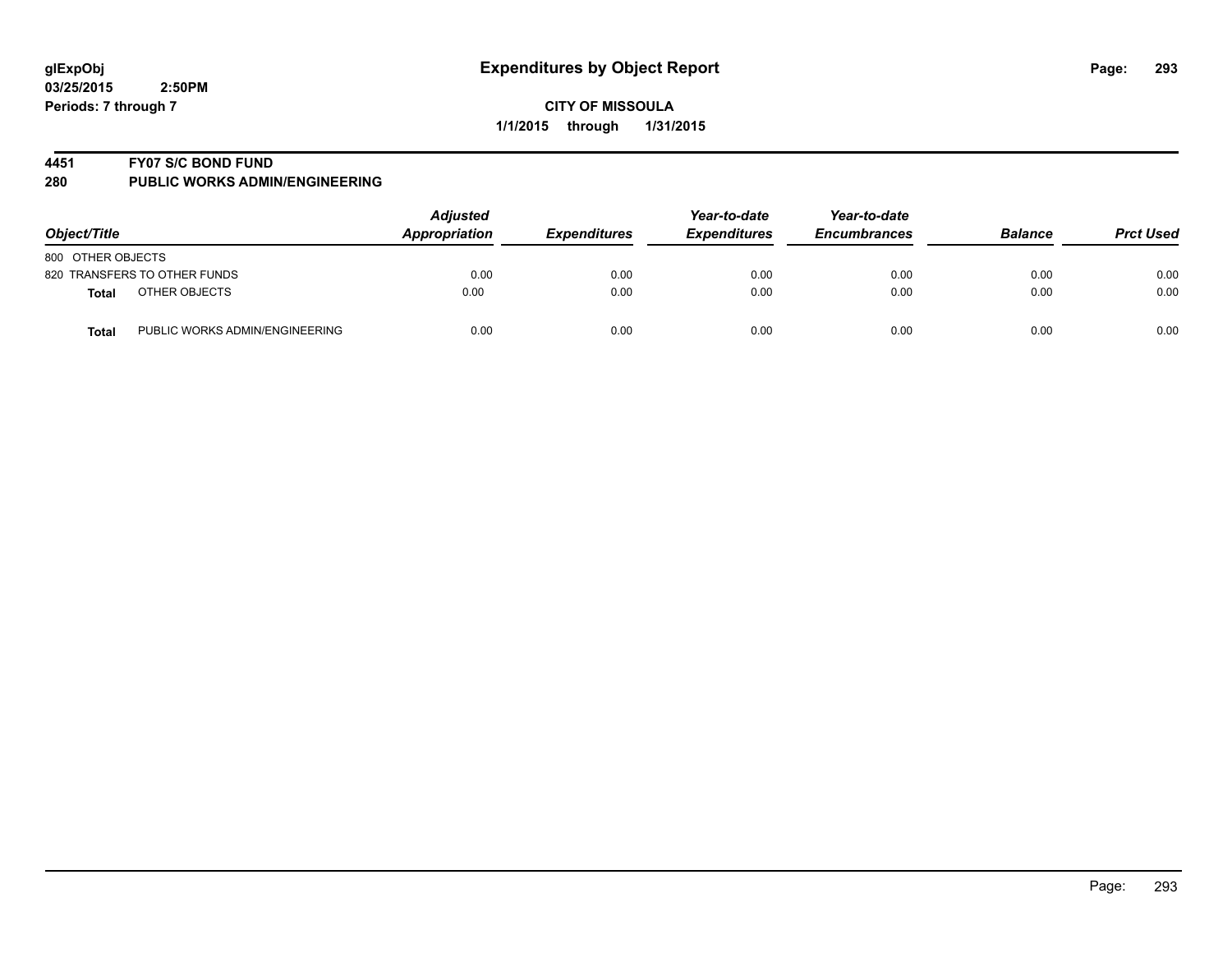**CITY OF MISSOULA 1/1/2015 through 1/31/2015**

## **4451 FY07 S/C BOND FUND**

| Object/Title                       | <b>Adjusted</b><br>Appropriation | <b>Expenditures</b> | Year-to-date<br><b>Expenditures</b> | Year-to-date<br><b>Encumbrances</b> | <b>Balance</b> | <b>Prct Used</b> |
|------------------------------------|----------------------------------|---------------------|-------------------------------------|-------------------------------------|----------------|------------------|
| 800 OTHER OBJECTS                  |                                  |                     |                                     |                                     |                |                  |
| 820 TRANSFERS TO OTHER FUNDS       | 0.00                             | 0.00                | 0.00                                | 0.00                                | 0.00           | 0.00             |
| OTHER OBJECTS<br><b>Total</b>      | 0.00                             | 0.00                | 0.00                                | 0.00                                | 0.00           | 0.00             |
| FY07 S/C BOND FUND<br><b>Total</b> | 0.00                             | 0.00                | 0.00                                | 0.00                                | 0.00           | 0.00             |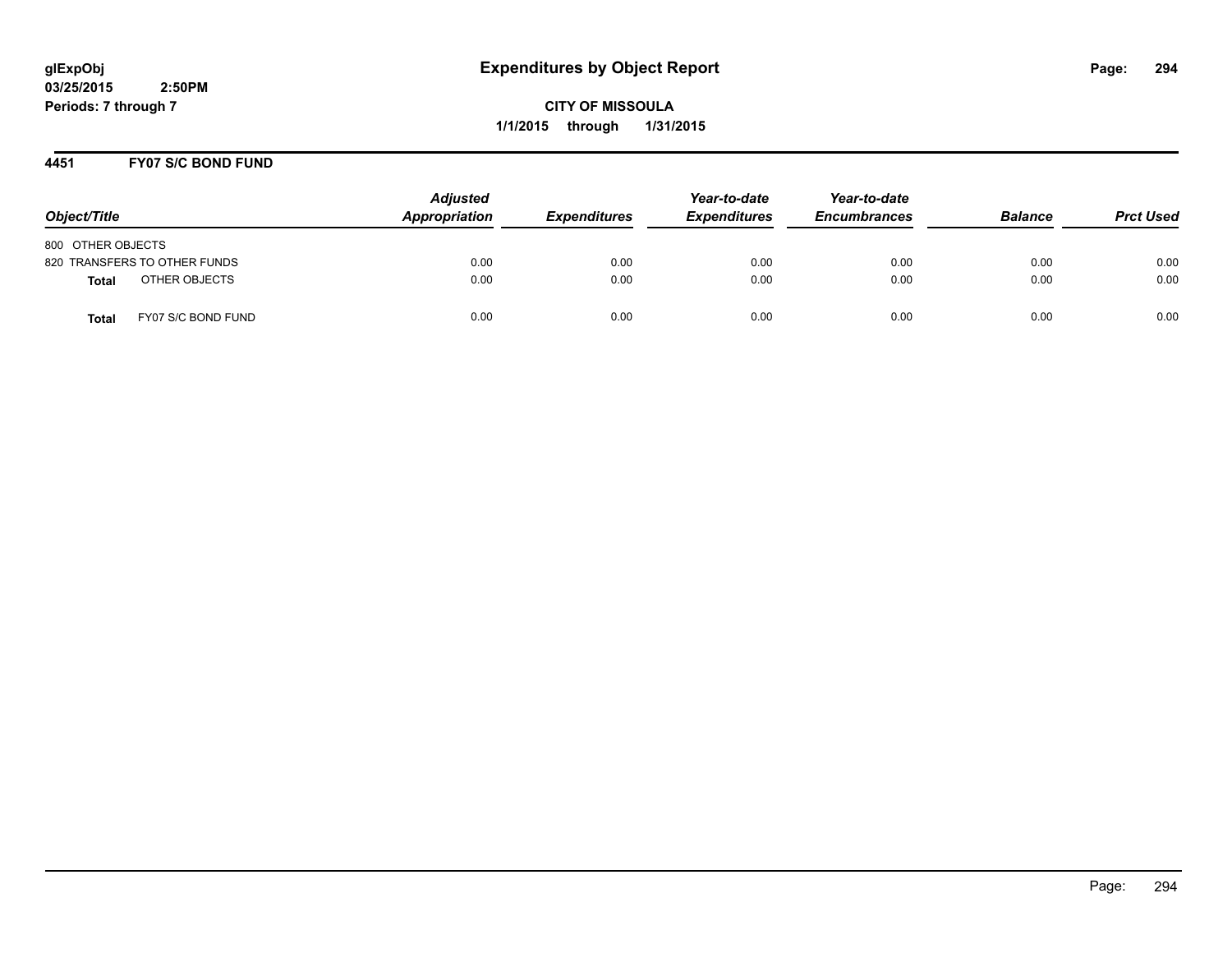## **CITY OF MISSOULA 1/1/2015 through 1/31/2015**

## **4452 S/C CONSTRUCTION FUND FOR FY 08 BOND SAL**

| Object/Title                            | <b>Adjusted</b><br>Appropriation | <b>Expenditures</b> | Year-to-date<br><b>Expenditures</b> | Year-to-date<br><b>Encumbrances</b> | <b>Balance</b> | <b>Prct Used</b> |
|-----------------------------------------|----------------------------------|---------------------|-------------------------------------|-------------------------------------|----------------|------------------|
| 900 CAPITAL OUTLAY                      |                                  |                     |                                     |                                     |                |                  |
| 930 IMPROVEMENTS                        | 0.00                             | 0.00                | 0.00                                | 0.00                                | 0.00           | 0.00             |
| <b>CAPITAL OUTLAY</b><br>Total          | 0.00                             | 0.00                | 0.00                                | 0.00                                | 0.00           | 0.00             |
| PUBLIC WORKS ADMIN/ENGINEERING<br>Total | 0.00                             | 0.00                | 0.00                                | 0.00                                | 0.00           | 0.00             |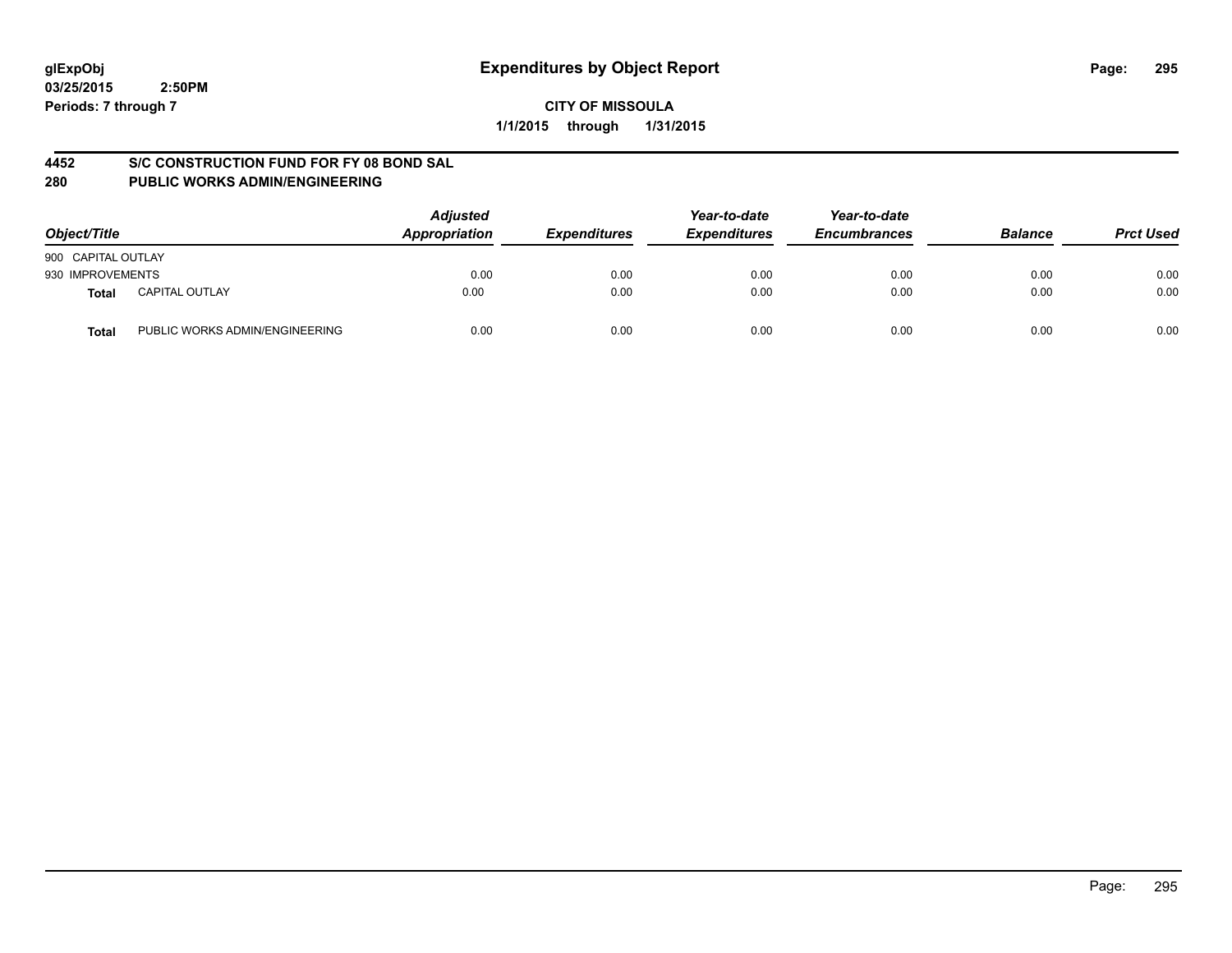# **glExpObj Expenditures by Object Report Page: 296**

**03/25/2015 2:50PM Periods: 7 through 7**

**CITY OF MISSOULA 1/1/2015 through 1/31/2015**

## **4452 S/C CONSTRUCTION FUND FOR FY 08 BOND SAL**

| Object/Title       |                                    | <b>Adjusted</b><br>Appropriation | <i><b>Expenditures</b></i> | Year-to-date<br><b>Expenditures</b> | Year-to-date<br><b>Encumbrances</b> | <b>Balance</b> | <b>Prct Used</b> |
|--------------------|------------------------------------|----------------------------------|----------------------------|-------------------------------------|-------------------------------------|----------------|------------------|
| 900 CAPITAL OUTLAY |                                    |                                  |                            |                                     |                                     |                |                  |
| 930 IMPROVEMENTS   |                                    | 0.00                             | 0.00                       | 0.00                                | 0.00                                | 0.00           | 0.00             |
| Total              | <b>CAPITAL OUTLAY</b>              | 0.00                             | 0.00                       | 0.00                                | 0.00                                | 0.00           | 0.00             |
| Total              | S/C CONSTRUCTION FUND FOR FY 08 BO | 0.00                             | 0.00                       | 0.00                                | 0.00                                | 0.00           | 0.00             |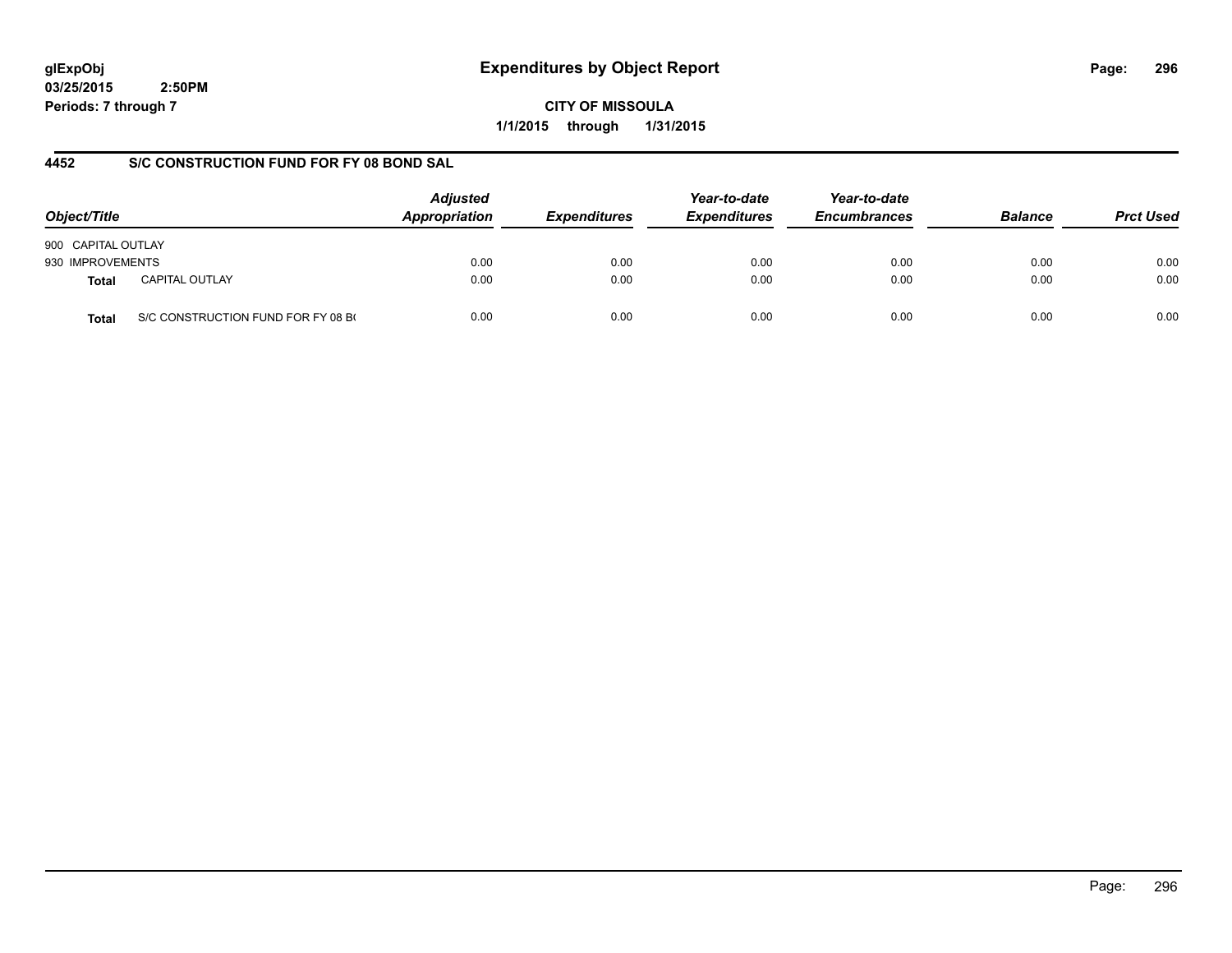#### **4453 S/C CONSTRUCTION FUND FY09 BOND**

| Object/Title       |                                | <b>Adjusted</b><br><b>Appropriation</b> | <b>Expenditures</b> | Year-to-date<br><b>Expenditures</b> | Year-to-date<br><b>Encumbrances</b> | <b>Balance</b> | <b>Prct Used</b> |
|--------------------|--------------------------------|-----------------------------------------|---------------------|-------------------------------------|-------------------------------------|----------------|------------------|
| 800 OTHER OBJECTS  |                                |                                         |                     |                                     |                                     |                |                  |
|                    | 820 TRANSFERS TO OTHER FUNDS   | 0.00                                    | 0.00                | 0.00                                | 0.00                                | 0.00           | 0.00             |
| <b>Total</b>       | OTHER OBJECTS                  | 0.00                                    | 0.00                | 0.00                                | 0.00                                | 0.00           | 0.00             |
| 900 CAPITAL OUTLAY |                                |                                         |                     |                                     |                                     |                |                  |
| 930 IMPROVEMENTS   |                                | 0.00                                    | 0.00                | 0.00                                | 0.00                                | 0.00           | 0.00             |
| <b>Total</b>       | <b>CAPITAL OUTLAY</b>          | 0.00                                    | 0.00                | 0.00                                | 0.00                                | 0.00           | 0.00             |
| <b>Total</b>       | PUBLIC WORKS ADMIN/ENGINEERING | 0.00                                    | 0.00                | 0.00                                | 0.00                                | 0.00           | 0.00             |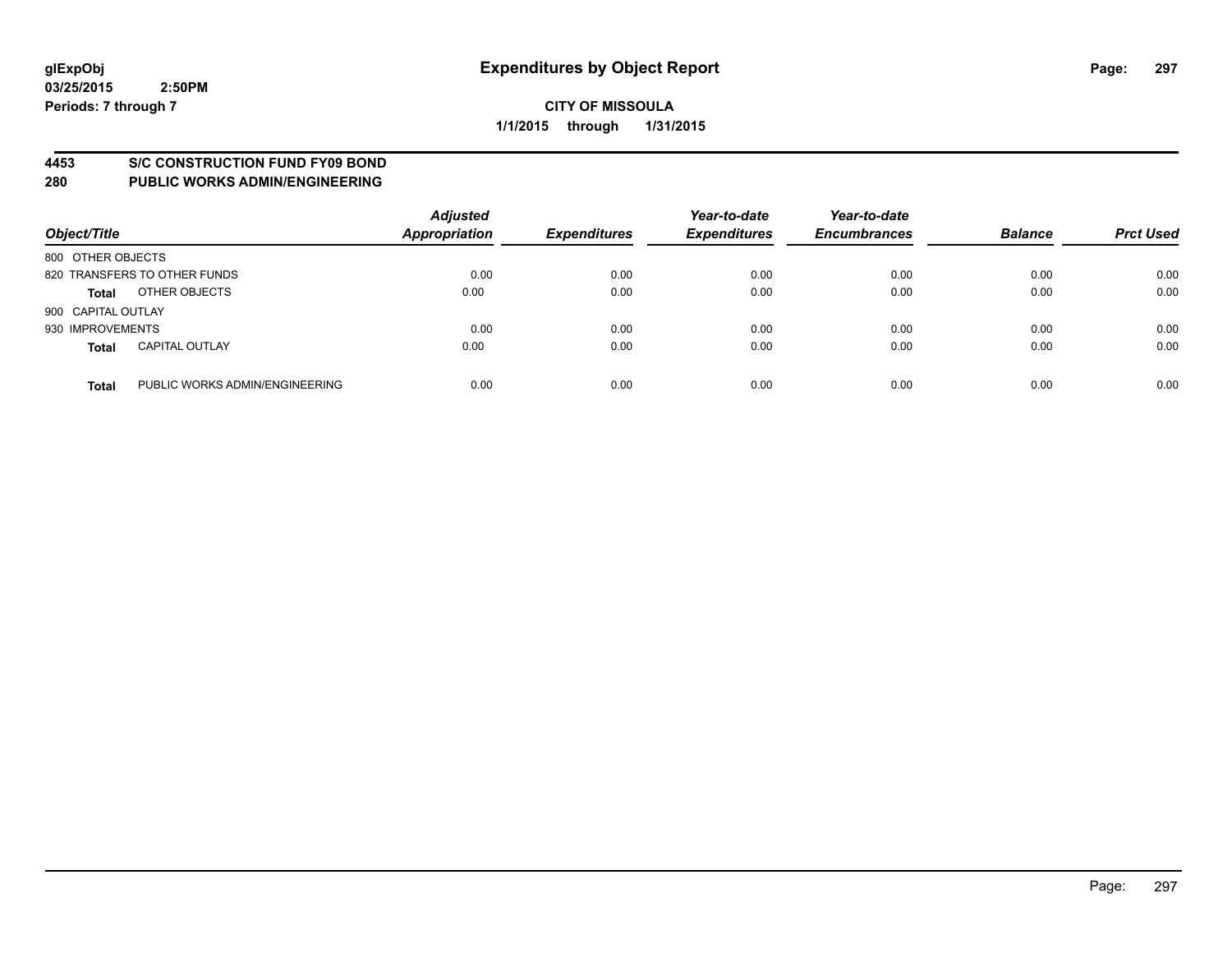#### **4453 S/C CONSTRUCTION FUND FY09 BOND**

| Object/Title      |                      | <b>Adjusted</b><br>Appropriation | <b>Expenditures</b> | Year-to-date<br><b>Expenditures</b> | Year-to-date<br><b>Encumbrances</b> | <b>Balance</b> | <b>Prct Used</b> |
|-------------------|----------------------|----------------------------------|---------------------|-------------------------------------|-------------------------------------|----------------|------------------|
| 500 FIXED CHARGES |                      |                                  |                     |                                     |                                     |                |                  |
| 500 FIXED CHARGES |                      | 0.00                             | 0.00                | 0.00                                | 0.00                                | 0.00           | 0.00             |
| <b>Total</b>      | <b>FIXED CHARGES</b> | 0.00                             | 0.00                | 0.00                                | 0.00                                | 0.00           | 0.00             |
| Total             | NON-DEPARTMENTAL     | 0.00                             | 0.00                | 0.00                                | 0.00                                | 0.00           | 0.00             |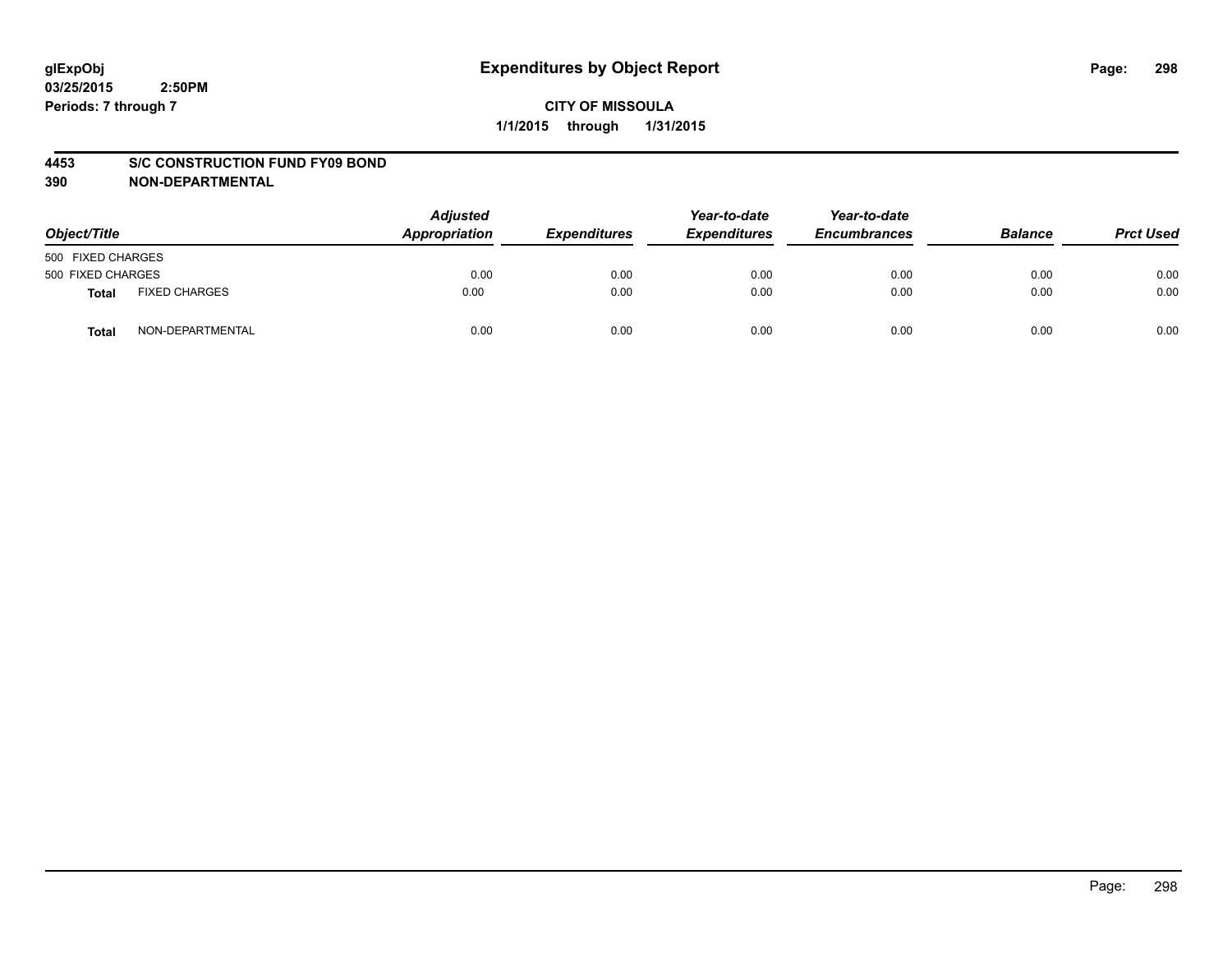**CITY OF MISSOULA 1/1/2015 through 1/31/2015**

## **4453 S/C CONSTRUCTION FUND FY09 BOND**

| Object/Title       |                                 | <b>Adjusted</b><br><b>Appropriation</b> | <b>Expenditures</b> | Year-to-date<br><b>Expenditures</b> | Year-to-date<br><b>Encumbrances</b> | <b>Balance</b> | <b>Prct Used</b> |
|--------------------|---------------------------------|-----------------------------------------|---------------------|-------------------------------------|-------------------------------------|----------------|------------------|
| 500 FIXED CHARGES  |                                 |                                         |                     |                                     |                                     |                |                  |
| 500 FIXED CHARGES  |                                 | 0.00                                    | 0.00                | 0.00                                | 0.00                                | 0.00           | 0.00             |
| <b>Total</b>       | <b>FIXED CHARGES</b>            | 0.00                                    | 0.00                | 0.00                                | 0.00                                | 0.00           | 0.00             |
| 800 OTHER OBJECTS  |                                 |                                         |                     |                                     |                                     |                |                  |
|                    | 820 TRANSFERS TO OTHER FUNDS    | 0.00                                    | 0.00                | 0.00                                | 0.00                                | 0.00           | 0.00             |
| <b>Total</b>       | OTHER OBJECTS                   | 0.00                                    | 0.00                | 0.00                                | 0.00                                | 0.00           | 0.00             |
| 900 CAPITAL OUTLAY |                                 |                                         |                     |                                     |                                     |                |                  |
| 930 IMPROVEMENTS   |                                 | 0.00                                    | 0.00                | 0.00                                | 0.00                                | 0.00           | 0.00             |
| <b>Total</b>       | <b>CAPITAL OUTLAY</b>           | 0.00                                    | 0.00                | 0.00                                | 0.00                                | 0.00           | 0.00             |
| <b>Total</b>       | S/C CONSTRUCTION FUND FY09 BOND | 0.00                                    | 0.00                | 0.00                                | 0.00                                | 0.00           | 0.00             |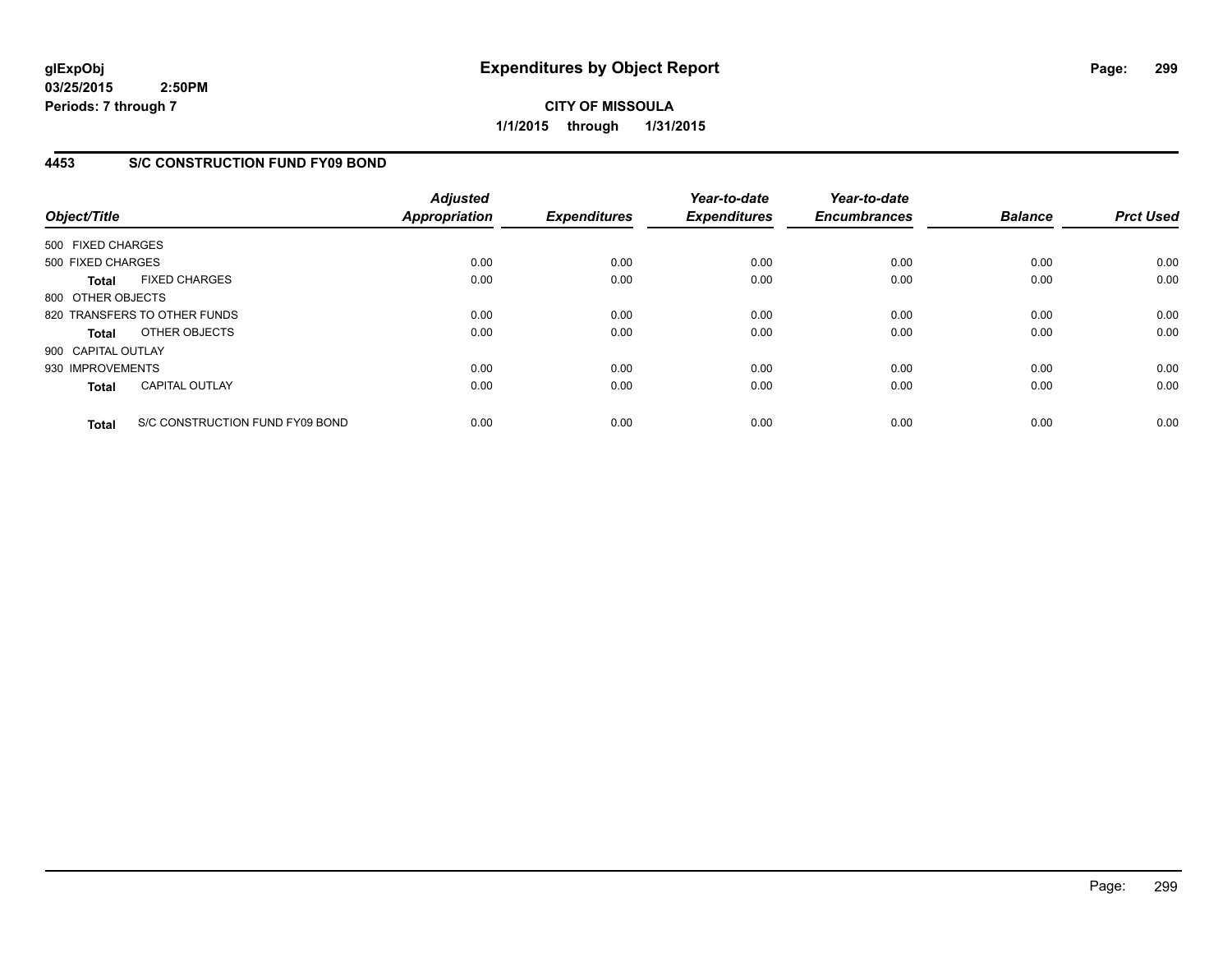## **4454 S/C CONSTRUCTION FUND FOR FY10**

| Object/Title       |                                | <b>Adjusted</b><br>Appropriation | <b>Expenditures</b> | Year-to-date<br><b>Expenditures</b> | Year-to-date<br><b>Encumbrances</b> | <b>Balance</b> | <b>Prct Used</b> |
|--------------------|--------------------------------|----------------------------------|---------------------|-------------------------------------|-------------------------------------|----------------|------------------|
| 900 CAPITAL OUTLAY |                                |                                  |                     |                                     |                                     |                |                  |
| 930 IMPROVEMENTS   |                                | 0.00                             | 0.00                | 0.00                                | 0.00                                | 0.00           | 0.00             |
| Total              | <b>CAPITAL OUTLAY</b>          | 0.00                             | 0.00                | 0.00                                | 0.00                                | 0.00           | 0.00             |
| <b>Total</b>       | PUBLIC WORKS ADMIN/ENGINEERING | 0.00                             | 0.00                | 0.00                                | 0.00                                | 0.00           | 0.00             |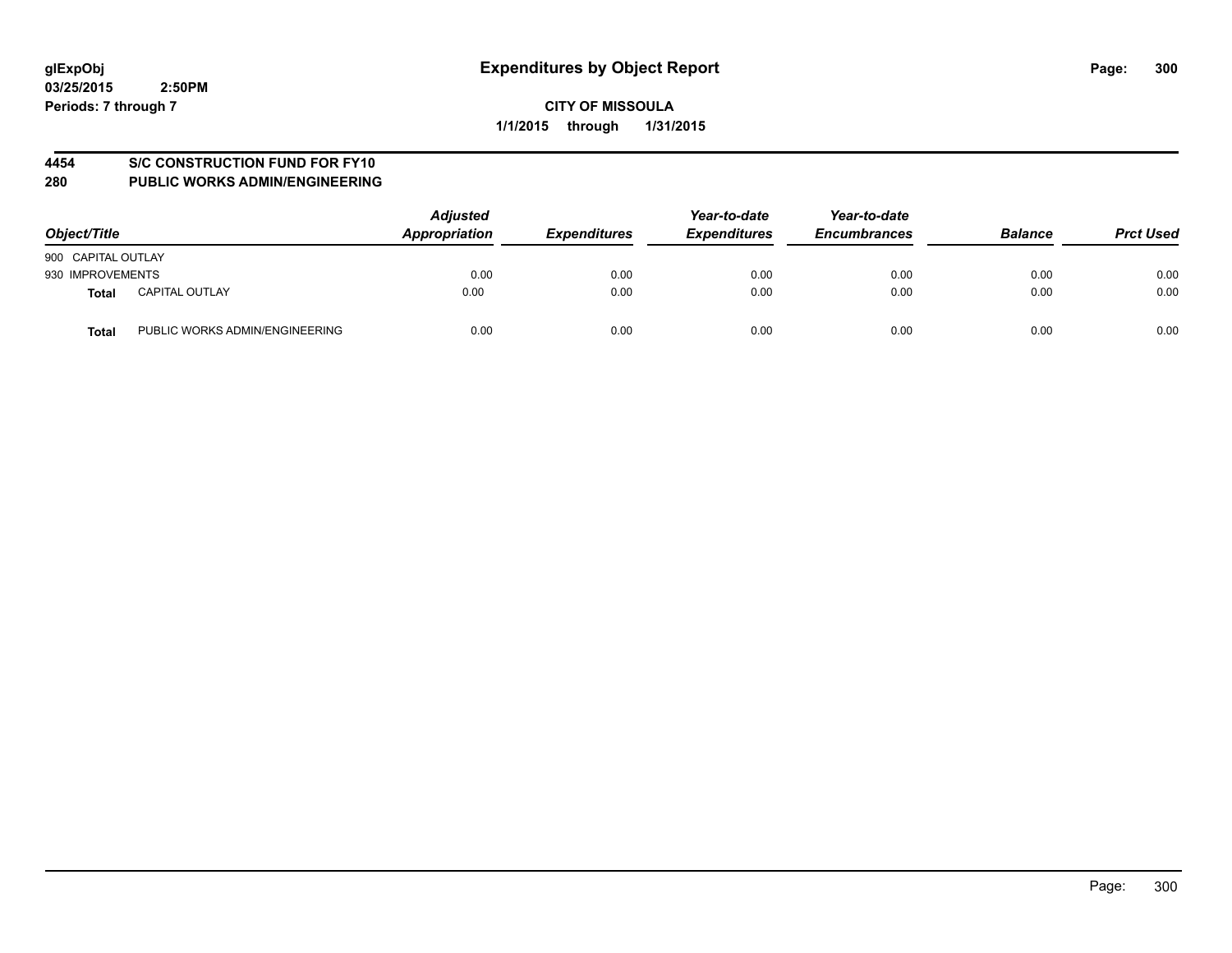**CITY OF MISSOULA 1/1/2015 through 1/31/2015**

## **4454 S/C CONSTRUCTION FUND FOR FY10**

| Object/Title       |                                | <b>Adjusted</b><br>Appropriation | <b>Expenditures</b> | Year-to-date<br><b>Expenditures</b> | Year-to-date<br><b>Encumbrances</b> | <b>Balance</b> | <b>Prct Used</b> |
|--------------------|--------------------------------|----------------------------------|---------------------|-------------------------------------|-------------------------------------|----------------|------------------|
| 900 CAPITAL OUTLAY |                                |                                  |                     |                                     |                                     |                |                  |
| 930 IMPROVEMENTS   |                                | 0.00                             | 0.00                | 0.00                                | 0.00                                | 0.00           | 0.00             |
| <b>Total</b>       | <b>CAPITAL OUTLAY</b>          | 0.00                             | 0.00                | 0.00                                | 0.00                                | 0.00           | 0.00             |
| Total              | S/C CONSTRUCTION FUND FOR FY10 | 0.00                             | 0.00                | 0.00                                | 0.00                                | 0.00           | 0.00             |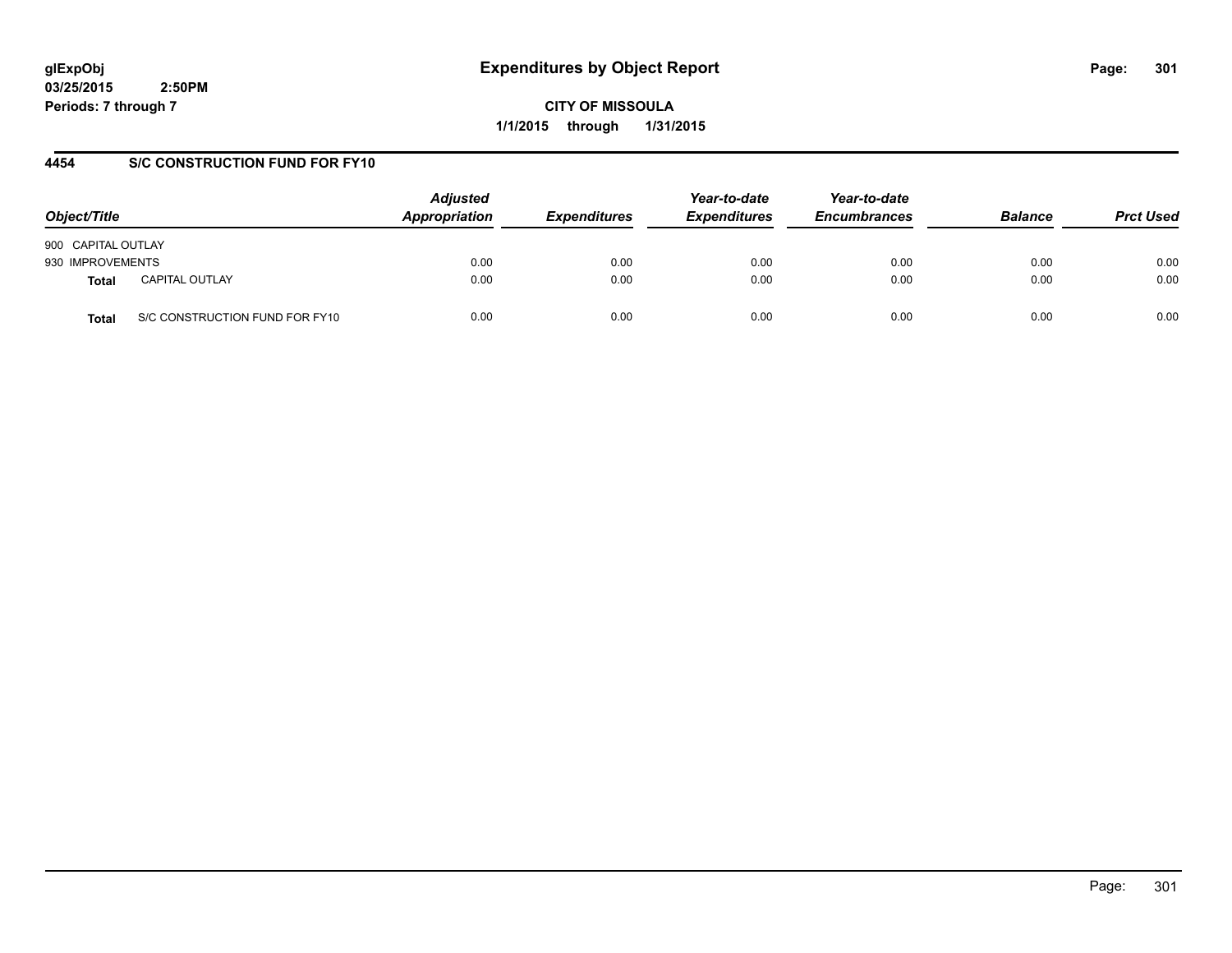#### **4455 FY11 S/C CONSTRUCTION FUND**

| Object/Title       |                                | <b>Adjusted</b><br>Appropriation | <b>Expenditures</b> | Year-to-date<br><b>Expenditures</b> | Year-to-date<br><b>Encumbrances</b> | <b>Balance</b> | <b>Prct Used</b> |
|--------------------|--------------------------------|----------------------------------|---------------------|-------------------------------------|-------------------------------------|----------------|------------------|
| 900 CAPITAL OUTLAY |                                |                                  |                     |                                     |                                     |                |                  |
| 930 IMPROVEMENTS   |                                | 0.00                             | 0.00                | 0.00                                | 0.00                                | 0.00           | 0.00             |
| <b>Total</b>       | <b>CAPITAL OUTLAY</b>          | 0.00                             | 0.00                | 0.00                                | 0.00                                | 0.00           | 0.00             |
| <b>Total</b>       | PUBLIC WORKS ADMIN/ENGINEERING | 0.00                             | 0.00                | 0.00                                | 0.00                                | 0.00           | 0.00             |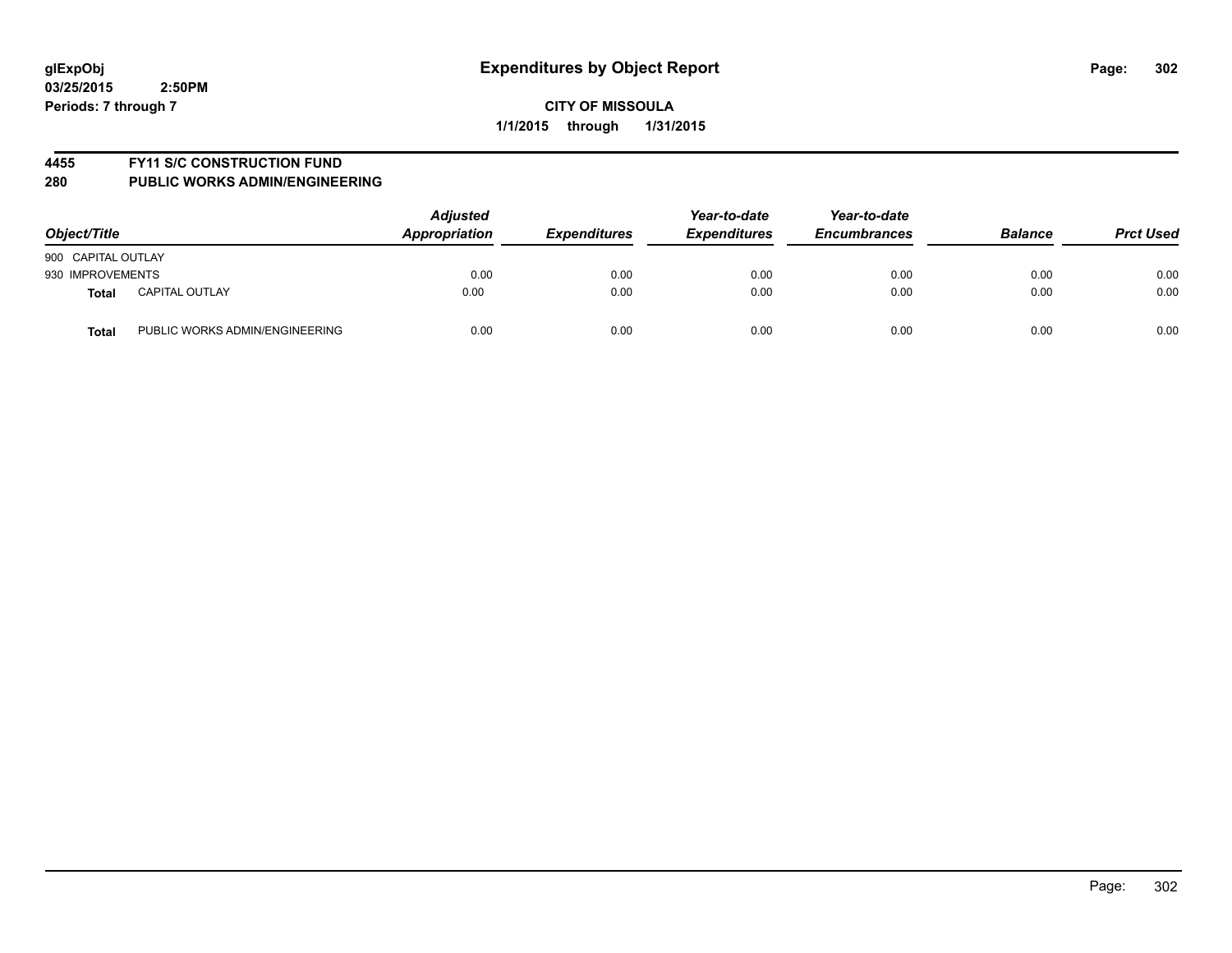**CITY OF MISSOULA 1/1/2015 through 1/31/2015**

## **4455 FY11 S/C CONSTRUCTION FUND**

| Object/Title                          | <b>Adjusted</b><br><b>Appropriation</b> | <b>Expenditures</b> | Year-to-date<br><b>Expenditures</b> | Year-to-date<br><b>Encumbrances</b> | <b>Balance</b> | <b>Prct Used</b> |
|---------------------------------------|-----------------------------------------|---------------------|-------------------------------------|-------------------------------------|----------------|------------------|
| 900 CAPITAL OUTLAY                    |                                         |                     |                                     |                                     |                |                  |
| 930 IMPROVEMENTS                      | 0.00                                    | 0.00                | 0.00                                | 0.00                                | 0.00           | 0.00             |
| <b>CAPITAL OUTLAY</b><br><b>Total</b> | 0.00                                    | 0.00                | 0.00                                | 0.00                                | 0.00           | 0.00             |
| FY11 S/C CONSTRUCTION FUND<br>Total   | 0.00                                    | 0.00                | 0.00                                | 0.00                                | 0.00           | 0.00             |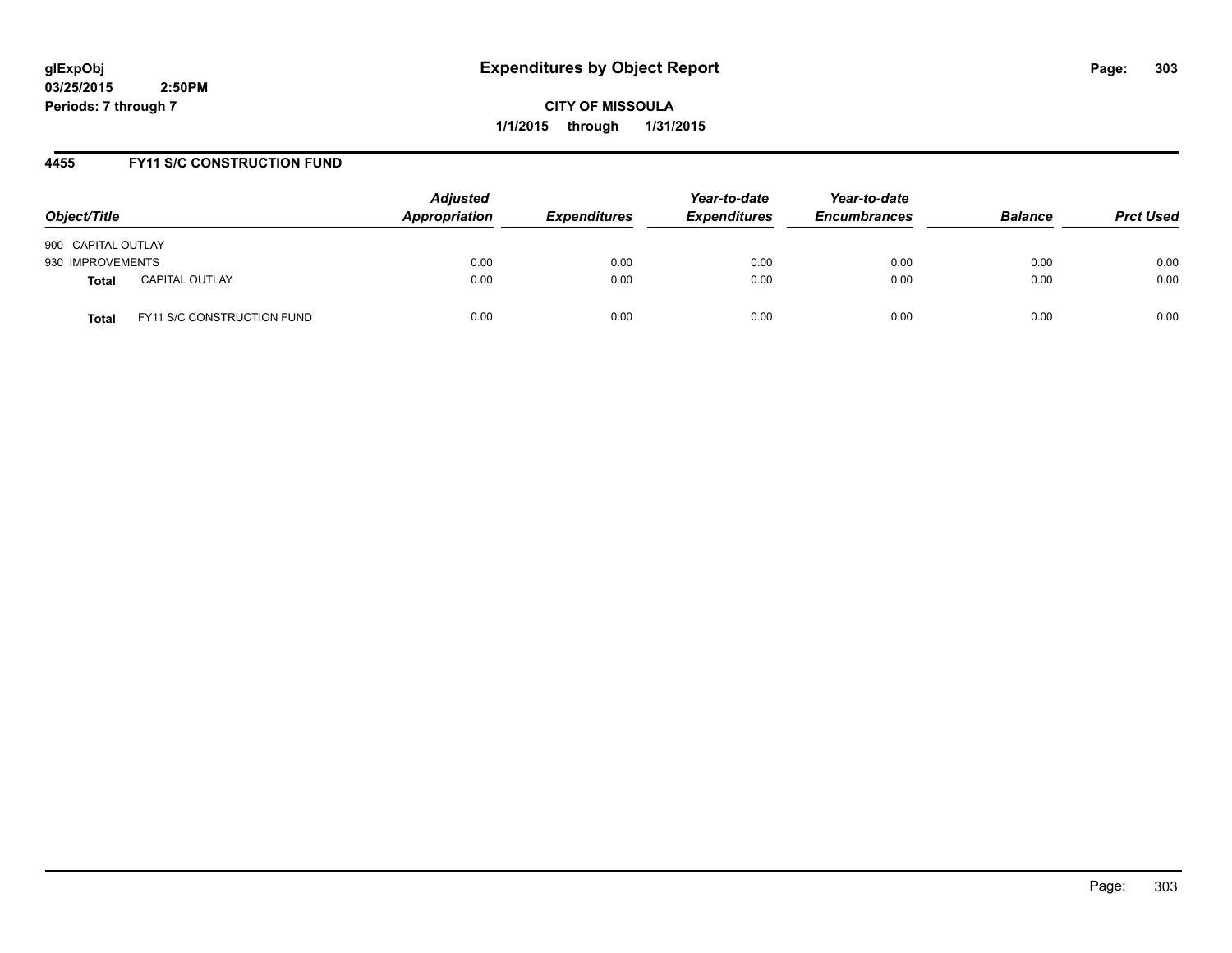#### **4456 FY12 S/C CONSTRUCTION FUND**

| Object/Title       |                                | <b>Adjusted</b><br><b>Appropriation</b> | <b>Expenditures</b> | Year-to-date<br><b>Expenditures</b> | Year-to-date<br><b>Encumbrances</b> | <b>Balance</b> | <b>Prct Used</b> |
|--------------------|--------------------------------|-----------------------------------------|---------------------|-------------------------------------|-------------------------------------|----------------|------------------|
| 800 OTHER OBJECTS  |                                |                                         |                     |                                     |                                     |                |                  |
|                    | 820 TRANSFERS TO OTHER FUNDS   | 0.00                                    | 0.00                | 0.00                                | 0.00                                | 0.00           | 0.00             |
| <b>Total</b>       | OTHER OBJECTS                  | 0.00                                    | 0.00                | 0.00                                | 0.00                                | 0.00           | 0.00             |
| 900 CAPITAL OUTLAY |                                |                                         |                     |                                     |                                     |                |                  |
| 930 IMPROVEMENTS   |                                | 0.00                                    | 0.00                | 0.00                                | 0.00                                | 0.00           | 0.00             |
| <b>Total</b>       | <b>CAPITAL OUTLAY</b>          | 0.00                                    | 0.00                | 0.00                                | 0.00                                | 0.00           | 0.00             |
| <b>Total</b>       | PUBLIC WORKS ADMIN/ENGINEERING | 0.00                                    | 0.00                | 0.00                                | 0.00                                | 0.00           | 0.00             |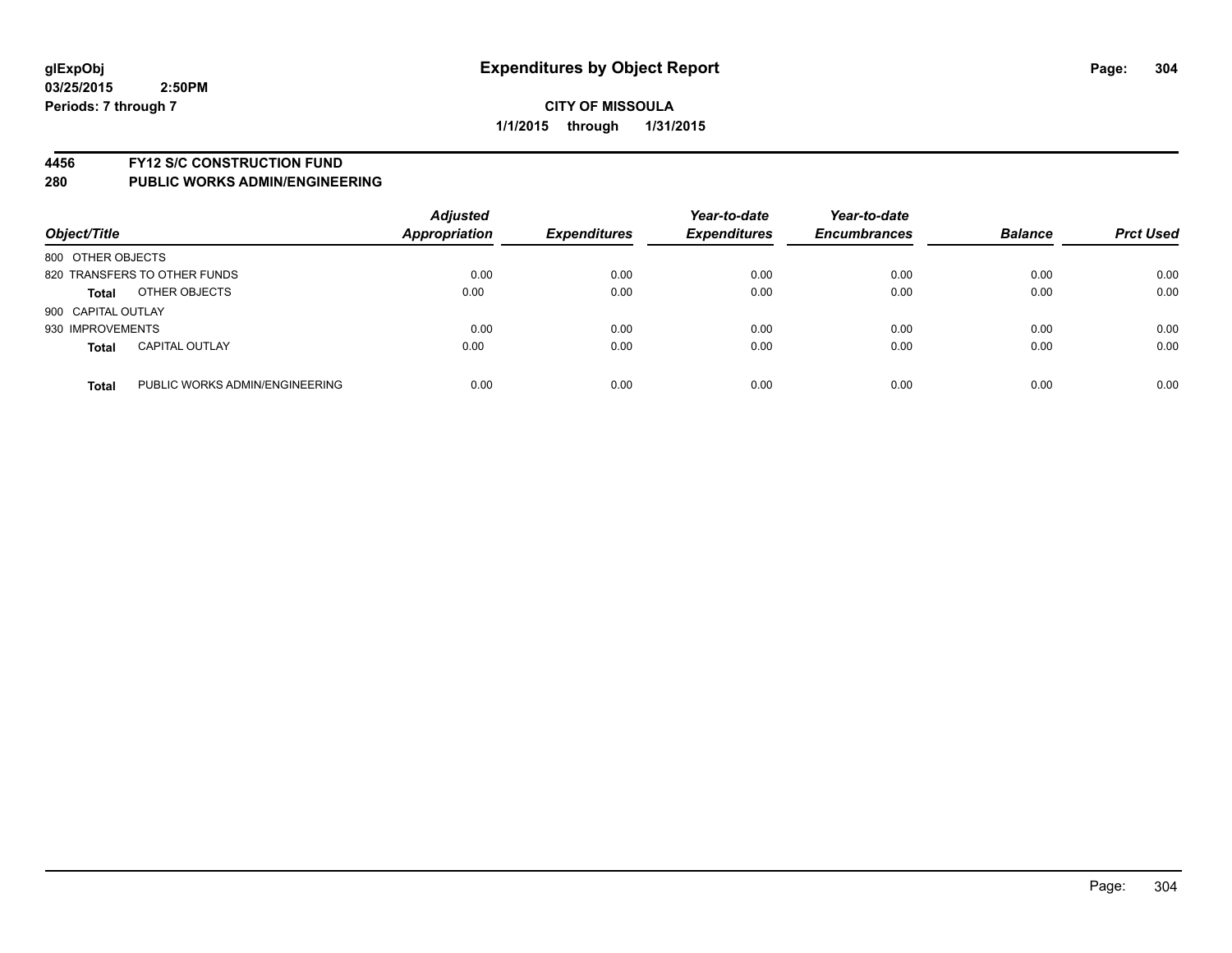**CITY OF MISSOULA 1/1/2015 through 1/31/2015**

## **4456 FY12 S/C CONSTRUCTION FUND**

| Object/Title                 |                                   | <b>Adjusted</b><br>Appropriation | <b>Expenditures</b> | Year-to-date<br><b>Expenditures</b> | Year-to-date<br><b>Encumbrances</b> | <b>Balance</b> | <b>Prct Used</b> |
|------------------------------|-----------------------------------|----------------------------------|---------------------|-------------------------------------|-------------------------------------|----------------|------------------|
| 800 OTHER OBJECTS            |                                   |                                  |                     |                                     |                                     |                |                  |
| 820 TRANSFERS TO OTHER FUNDS |                                   | 0.00                             | 0.00                | 0.00                                | 0.00                                | 0.00           | 0.00             |
| <b>Total</b>                 | OTHER OBJECTS                     | 0.00                             | 0.00                | 0.00                                | 0.00                                | 0.00           | 0.00             |
| 900 CAPITAL OUTLAY           |                                   |                                  |                     |                                     |                                     |                |                  |
| 930 IMPROVEMENTS             |                                   | 0.00                             | 0.00                | 0.00                                | 0.00                                | 0.00           | 0.00             |
| <b>Total</b>                 | <b>CAPITAL OUTLAY</b>             | 0.00                             | 0.00                | 0.00                                | 0.00                                | 0.00           | 0.00             |
| <b>Total</b>                 | <b>FY12 S/C CONSTRUCTION FUND</b> | 0.00                             | 0.00                | 0.00                                | 0.00                                | 0.00           | 0.00             |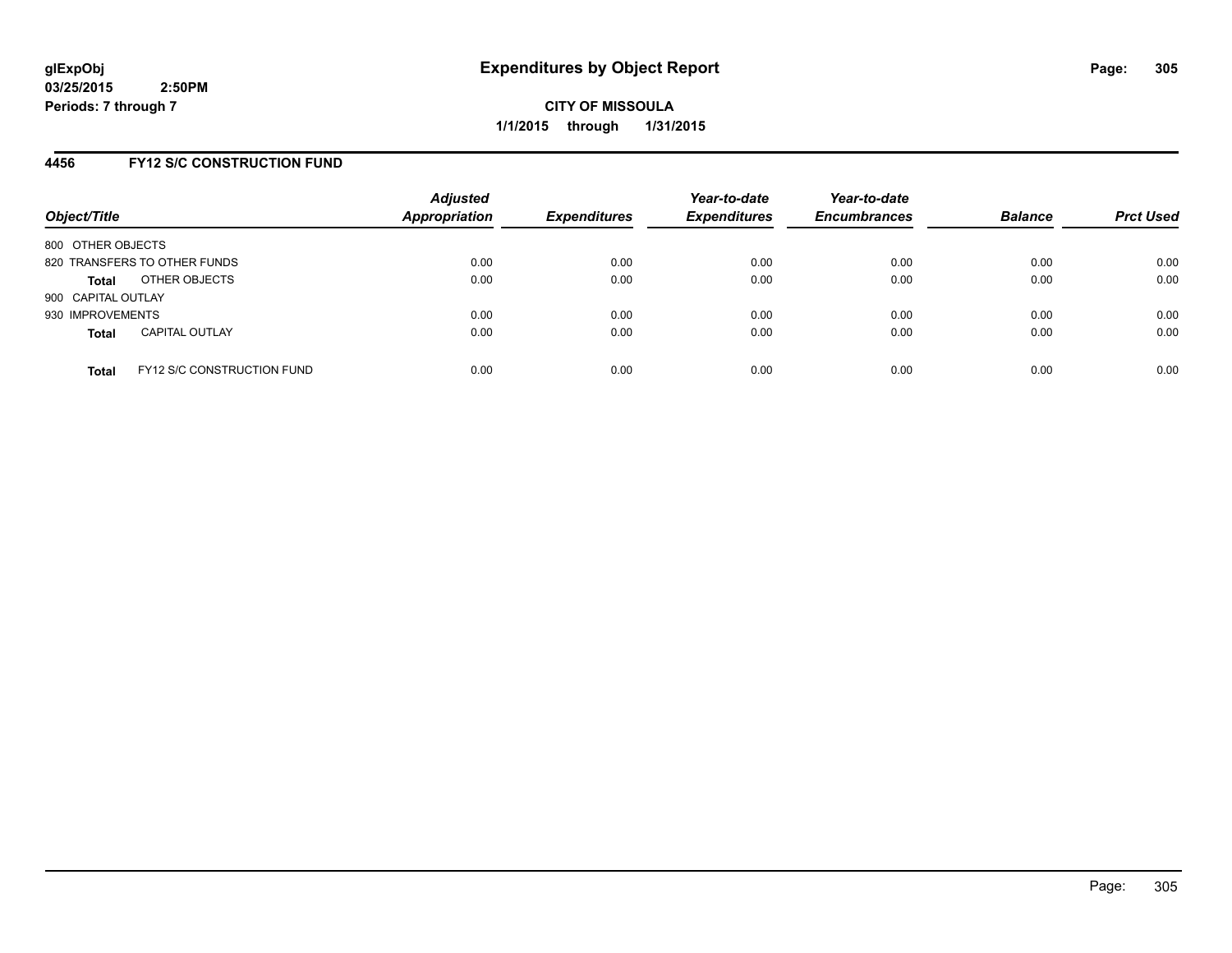# **4457 FY13 SIDEWALK/CURB CONSTRUCTION**

| Object/Title           |                                | <b>Adjusted</b><br><b>Appropriation</b> | <b>Expenditures</b> | Year-to-date<br><b>Expenditures</b> | Year-to-date<br><b>Encumbrances</b> | <b>Balance</b> | <b>Prct Used</b> |
|------------------------|--------------------------------|-----------------------------------------|---------------------|-------------------------------------|-------------------------------------|----------------|------------------|
| 300 PURCHASED SERVICES |                                |                                         |                     |                                     |                                     |                |                  |
|                        | 350 PROFESSIONAL SERVICES      | 0.00                                    | 0.00                | 0.00                                | 0.00                                | 0.00           | 0.00             |
| <b>Total</b>           | <b>PURCHASED SERVICES</b>      | 0.00                                    | 0.00                | 0.00                                | 0.00                                | 0.00           | 0.00             |
| 800 OTHER OBJECTS      |                                |                                         |                     |                                     |                                     |                |                  |
|                        | 820 TRANSFERS TO OTHER FUNDS   | 0.00                                    | 0.00                | 0.00                                | 0.00                                | 0.00           | 0.00             |
| Total                  | OTHER OBJECTS                  | 0.00                                    | 0.00                | 0.00                                | 0.00                                | 0.00           | 0.00             |
| 900 CAPITAL OUTLAY     |                                |                                         |                     |                                     |                                     |                |                  |
| 930 IMPROVEMENTS       |                                | 0.00                                    | 0.00                | 0.00                                | 0.00                                | 0.00           | 0.00             |
| Total                  | <b>CAPITAL OUTLAY</b>          | 0.00                                    | 0.00                | 0.00                                | 0.00                                | 0.00           | 0.00             |
| <b>Total</b>           | PUBLIC WORKS ADMIN/ENGINEERING | 0.00                                    | 0.00                | 0.00                                | 0.00                                | 0.00           | 0.00             |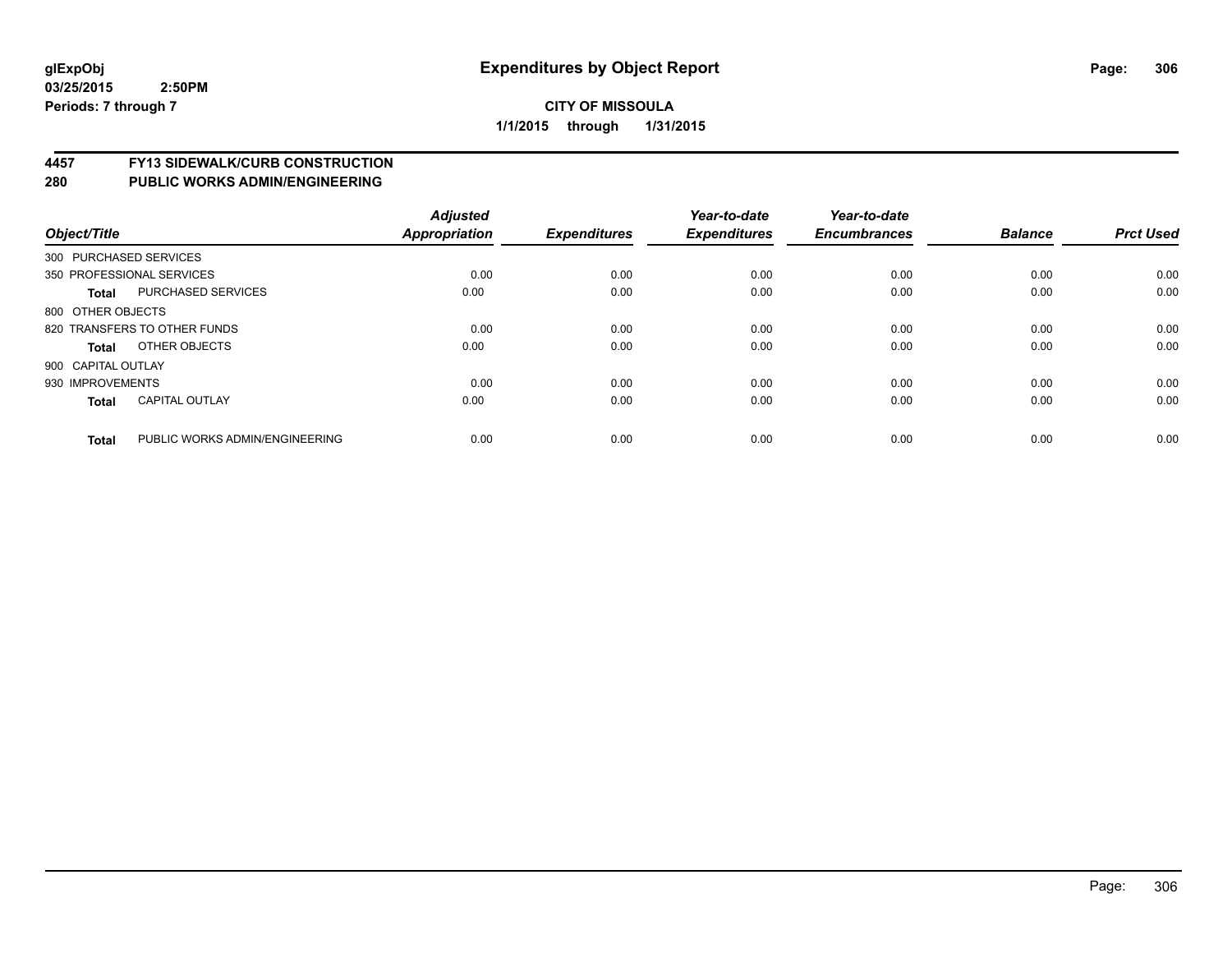## **CITY OF MISSOULA 1/1/2015 through 1/31/2015**

## **4457 FY13 SIDEWALK/CURB CONSTRUCTION**

| Object/Title           |                                        | <b>Adjusted</b><br><b>Appropriation</b> | <b>Expenditures</b> | Year-to-date<br><b>Expenditures</b> | Year-to-date<br><b>Encumbrances</b> | <b>Balance</b> | <b>Prct Used</b> |
|------------------------|----------------------------------------|-----------------------------------------|---------------------|-------------------------------------|-------------------------------------|----------------|------------------|
| 300 PURCHASED SERVICES |                                        |                                         |                     |                                     |                                     |                |                  |
|                        | 350 PROFESSIONAL SERVICES              | 0.00                                    | 0.00                | 0.00                                | 0.00                                | 0.00           | 0.00             |
| <b>Total</b>           | PURCHASED SERVICES                     | 0.00                                    | 0.00                | 0.00                                | 0.00                                | 0.00           | 0.00             |
| 800 OTHER OBJECTS      |                                        |                                         |                     |                                     |                                     |                |                  |
|                        | 820 TRANSFERS TO OTHER FUNDS           | 0.00                                    | 0.00                | 0.00                                | 0.00                                | 0.00           | 0.00             |
| <b>Total</b>           | OTHER OBJECTS                          | 0.00                                    | 0.00                | 0.00                                | 0.00                                | 0.00           | 0.00             |
| 900 CAPITAL OUTLAY     |                                        |                                         |                     |                                     |                                     |                |                  |
| 930 IMPROVEMENTS       |                                        | 0.00                                    | 0.00                | 0.00                                | 0.00                                | 0.00           | 0.00             |
| <b>Total</b>           | <b>CAPITAL OUTLAY</b>                  | 0.00                                    | 0.00                | 0.00                                | 0.00                                | 0.00           | 0.00             |
| <b>Total</b>           | <b>FY13 SIDEWALK/CURB CONSTRUCTION</b> | 0.00                                    | 0.00                | 0.00                                | 0.00                                | 0.00           | 0.00             |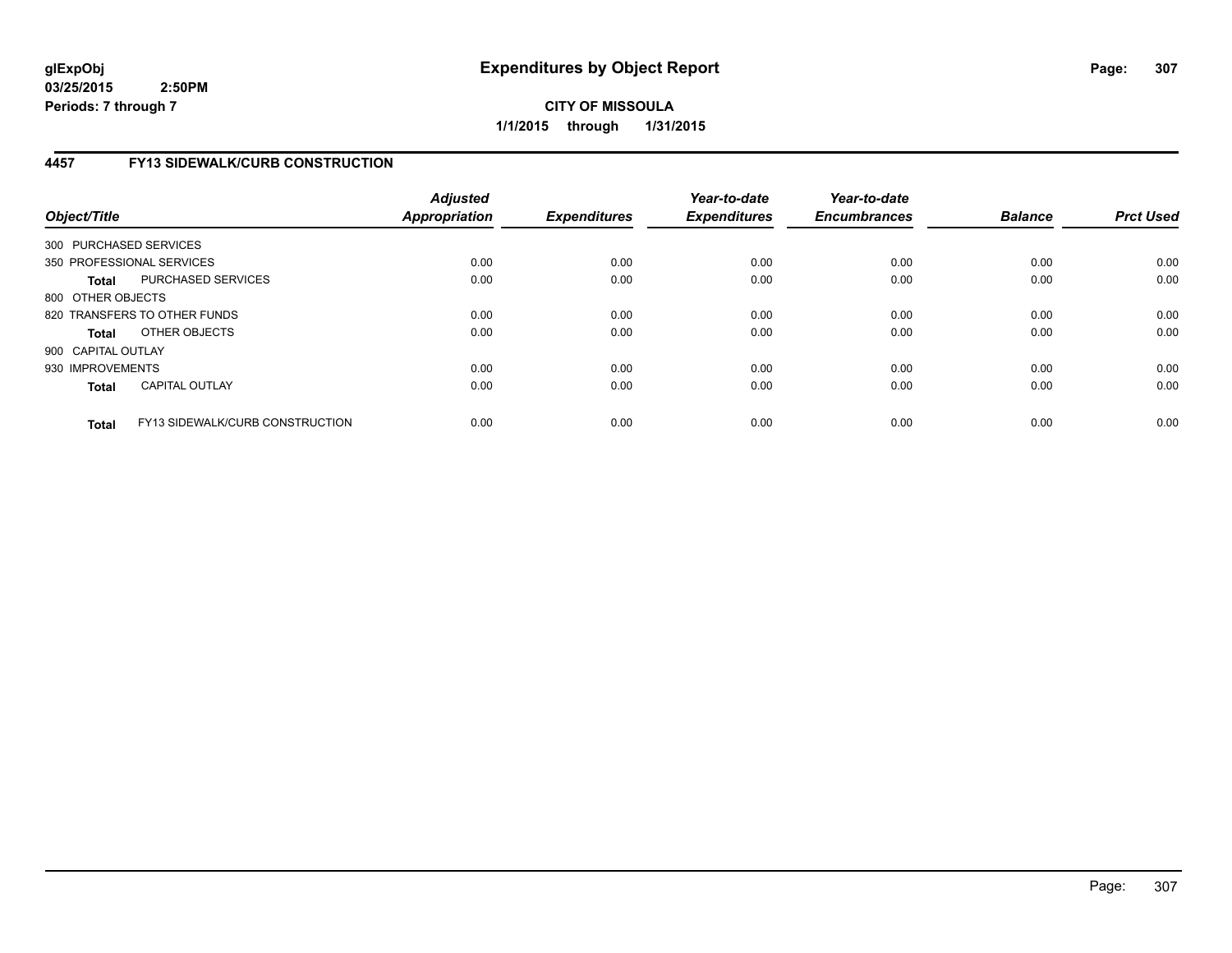#### **4458 FY14 SIDEWALK & CURB CONSTRUCTION**

| Object/Title       |                                | <b>Adjusted</b><br>Appropriation | <b>Expenditures</b> | Year-to-date<br><b>Expenditures</b> | Year-to-date<br><b>Encumbrances</b> | <b>Balance</b> | <b>Prct Used</b> |
|--------------------|--------------------------------|----------------------------------|---------------------|-------------------------------------|-------------------------------------|----------------|------------------|
| 800 OTHER OBJECTS  |                                |                                  |                     |                                     |                                     |                |                  |
|                    | 820 TRANSFERS TO OTHER FUNDS   | 0.00                             | 0.00                | 0.00                                | 0.00                                | 0.00           | 0.00             |
| <b>Total</b>       | OTHER OBJECTS                  | 0.00                             | 0.00                | 0.00                                | 0.00                                | 0.00           | 0.00             |
| 900 CAPITAL OUTLAY |                                |                                  |                     |                                     |                                     |                |                  |
| 930 IMPROVEMENTS   |                                | 0.00                             | 0.00                | 0.00                                | 0.00                                | 0.00           | 0.00             |
| <b>Total</b>       | <b>CAPITAL OUTLAY</b>          | 0.00                             | 0.00                | 0.00                                | 0.00                                | 0.00           | 0.00             |
| <b>Total</b>       | PUBLIC WORKS ADMIN/ENGINEERING | 0.00                             | 0.00                | 0.00                                | 0.00                                | 0.00           | 0.00             |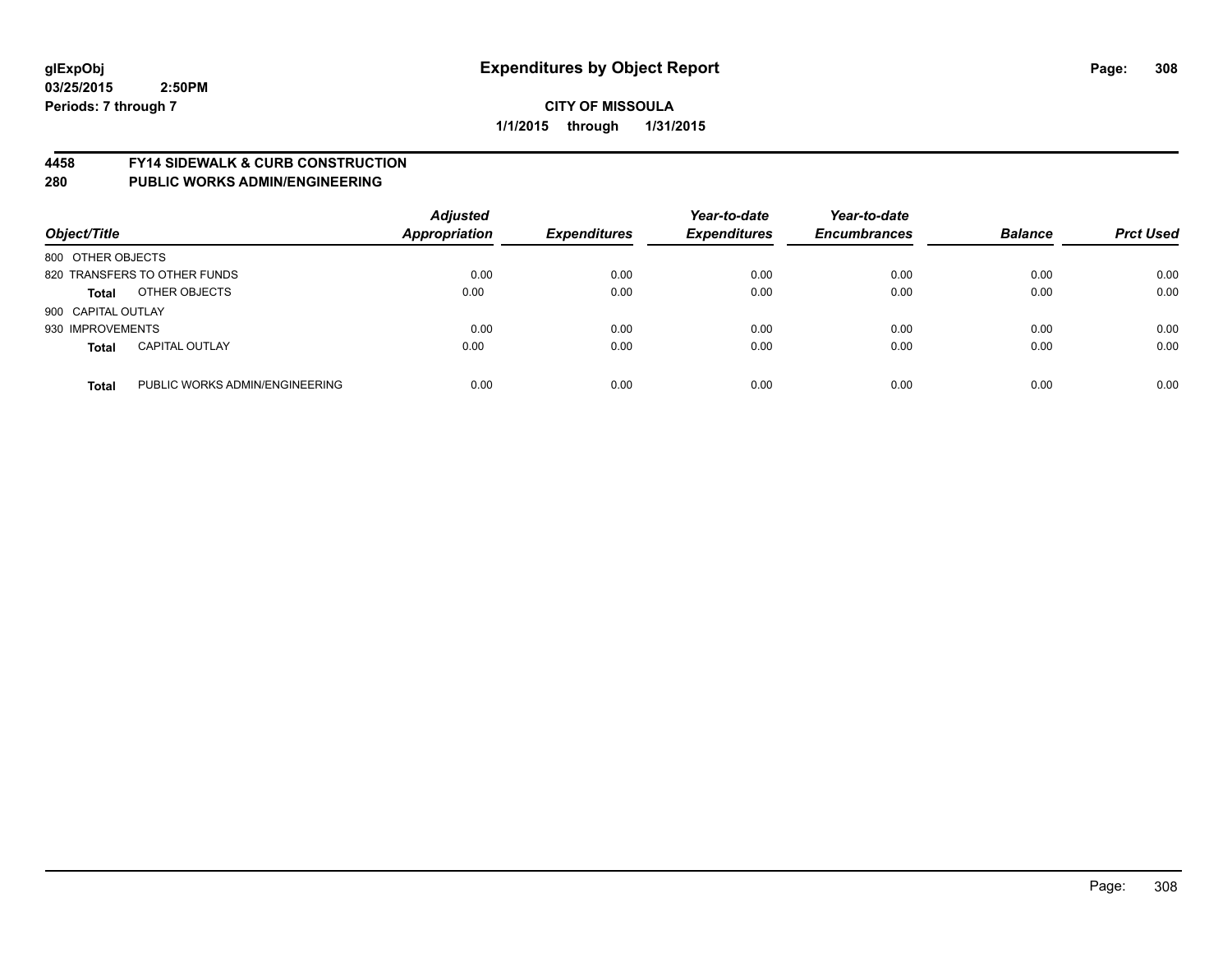**CITY OF MISSOULA 1/1/2015 through 1/31/2015**

## **4458 FY14 SIDEWALK & CURB CONSTRUCTION**

| Object/Title       |                                              | <b>Adjusted</b><br><b>Appropriation</b> | <b>Expenditures</b> | Year-to-date<br><b>Expenditures</b> | Year-to-date<br><b>Encumbrances</b> | <b>Balance</b> | <b>Prct Used</b> |
|--------------------|----------------------------------------------|-----------------------------------------|---------------------|-------------------------------------|-------------------------------------|----------------|------------------|
| 800 OTHER OBJECTS  |                                              |                                         |                     |                                     |                                     |                |                  |
|                    | 820 TRANSFERS TO OTHER FUNDS                 | 0.00                                    | 0.00                | 0.00                                | 0.00                                | 0.00           | 0.00             |
| <b>Total</b>       | OTHER OBJECTS                                | 0.00                                    | 0.00                | 0.00                                | 0.00                                | 0.00           | 0.00             |
| 900 CAPITAL OUTLAY |                                              |                                         |                     |                                     |                                     |                |                  |
| 930 IMPROVEMENTS   |                                              | 0.00                                    | 0.00                | 0.00                                | 0.00                                | 0.00           | 0.00             |
| <b>Total</b>       | <b>CAPITAL OUTLAY</b>                        | 0.00                                    | 0.00                | 0.00                                | 0.00                                | 0.00           | 0.00             |
| <b>Total</b>       | <b>FY14 SIDEWALK &amp; CURB CONSTRUCTIOL</b> | 0.00                                    | 0.00                | 0.00                                | 0.00                                | 0.00           | 0.00             |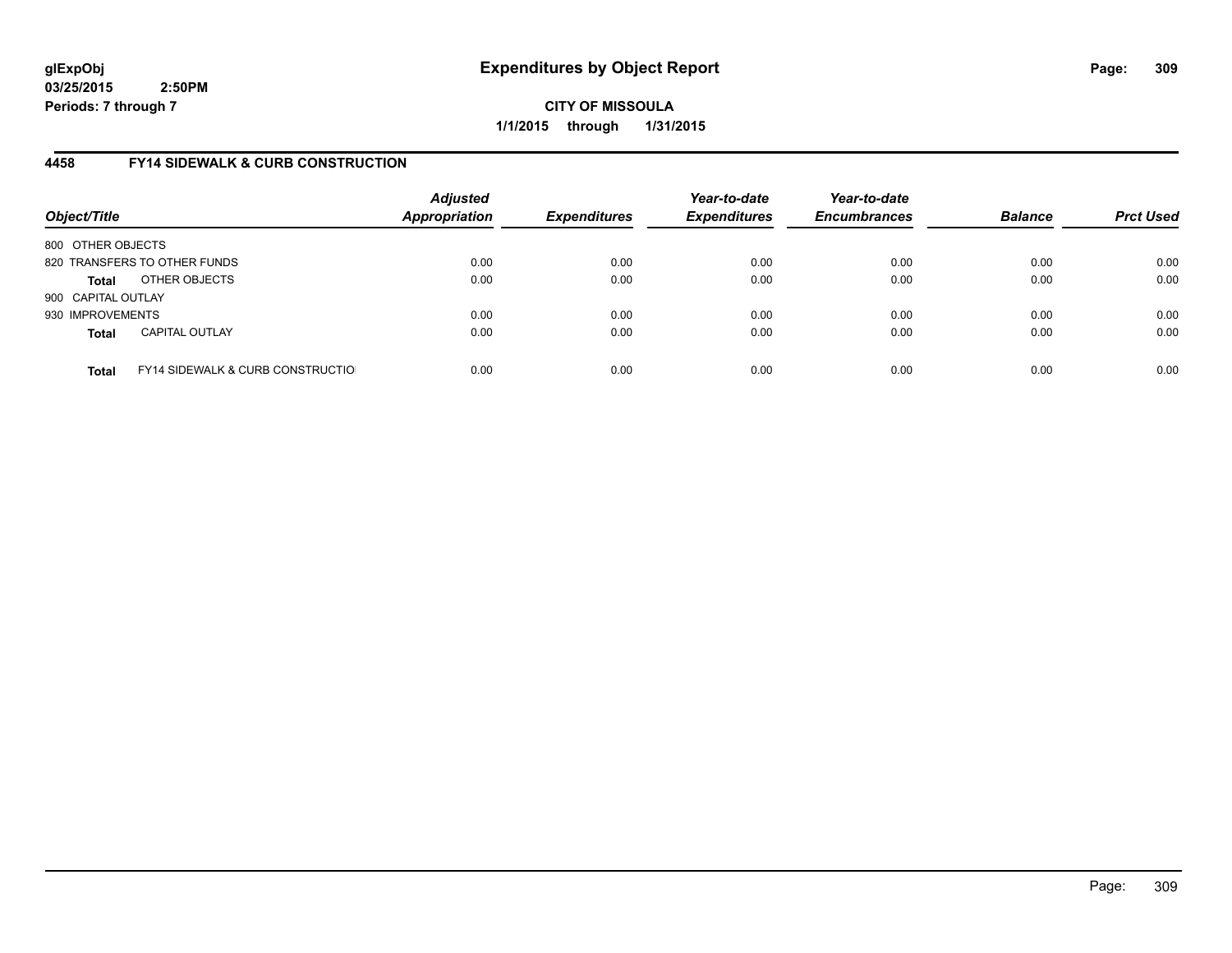# **4459 FY15 SIDEWALK/CURB CONSTRUCTION**

| Object/Title       |                                | <b>Adjusted</b><br>Appropriation | <b>Expenditures</b> | Year-to-date<br><b>Expenditures</b> | Year-to-date<br><b>Encumbrances</b> | <b>Balance</b> | <b>Prct Used</b> |
|--------------------|--------------------------------|----------------------------------|---------------------|-------------------------------------|-------------------------------------|----------------|------------------|
| 900 CAPITAL OUTLAY |                                |                                  |                     |                                     |                                     |                |                  |
| 930 IMPROVEMENTS   |                                | 0.00                             | 0.00                | 476.448.32                          | 0.00                                | -476.448.32    | 0.00             |
| <b>Total</b>       | <b>CAPITAL OUTLAY</b>          | 0.00                             | 0.00                | 476,448.32                          | 0.00                                | -476.448.32    | 0.00             |
| <b>Total</b>       | PUBLIC WORKS ADMIN/ENGINEERING | 0.00                             | 0.00                | 476.448.32                          | 0.00                                | -476.448.32    | 0.00             |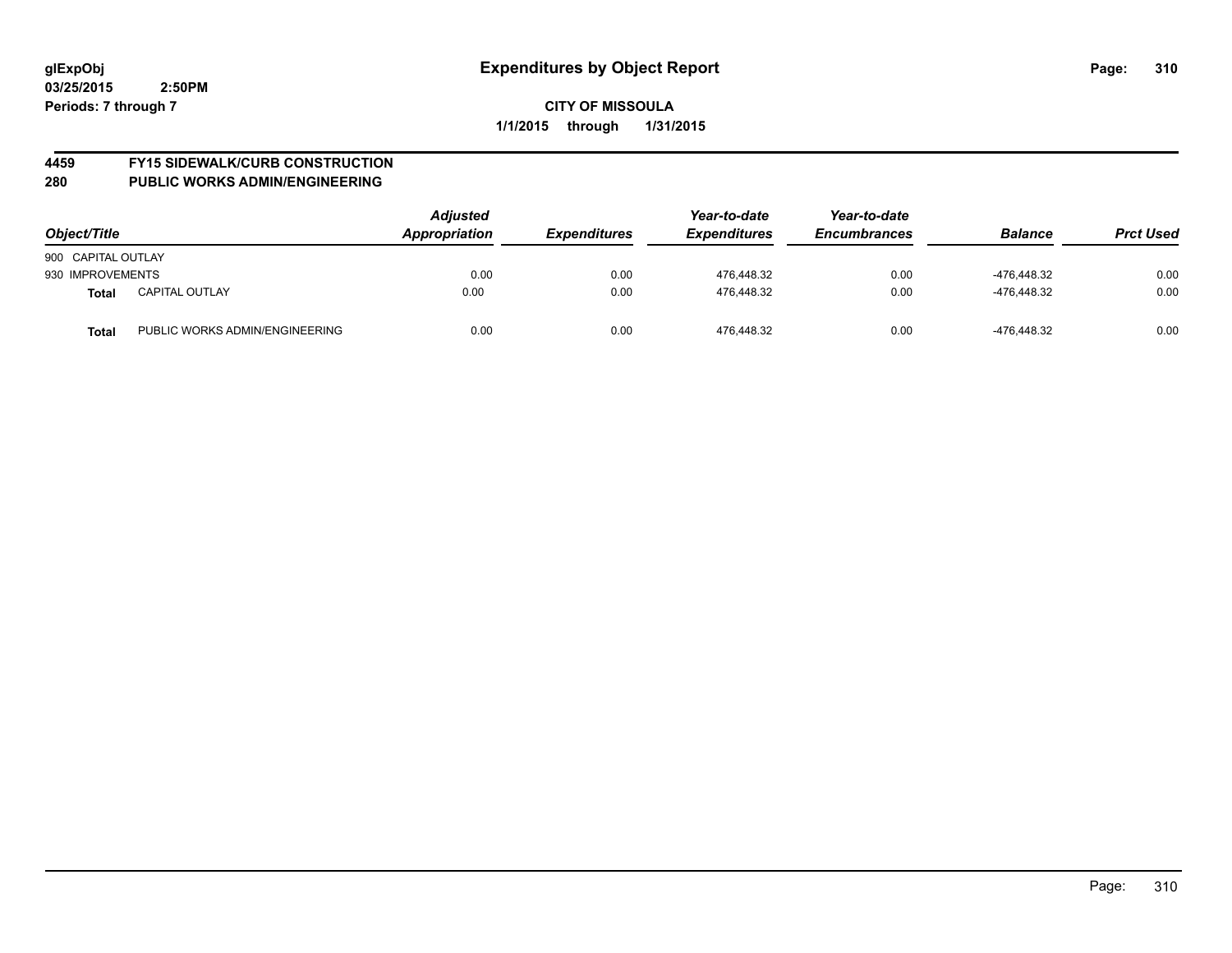**CITY OF MISSOULA 1/1/2015 through 1/31/2015**

## **4459 FY15 SIDEWALK/CURB CONSTRUCTION**

| Object/Title       |                                        | <b>Adjusted</b><br>Appropriation | <b>Expenditures</b> | Year-to-date<br><b>Expenditures</b> | Year-to-date<br><b>Encumbrances</b> | <b>Balance</b> | <b>Prct Used</b> |
|--------------------|----------------------------------------|----------------------------------|---------------------|-------------------------------------|-------------------------------------|----------------|------------------|
| 900 CAPITAL OUTLAY |                                        |                                  |                     |                                     |                                     |                |                  |
| 930 IMPROVEMENTS   |                                        | 0.00                             | 0.00                | 476,448.32                          | 0.00                                | -476,448.32    | 0.00             |
| <b>Total</b>       | <b>CAPITAL OUTLAY</b>                  | 0.00                             | 0.00                | 476.448.32                          | 0.00                                | -476.448.32    | 0.00             |
| <b>Total</b>       | <b>FY15 SIDEWALK/CURB CONSTRUCTION</b> | 0.00                             | 0.00                | 476.448.32                          | 0.00                                | -476.448.32    | 0.00             |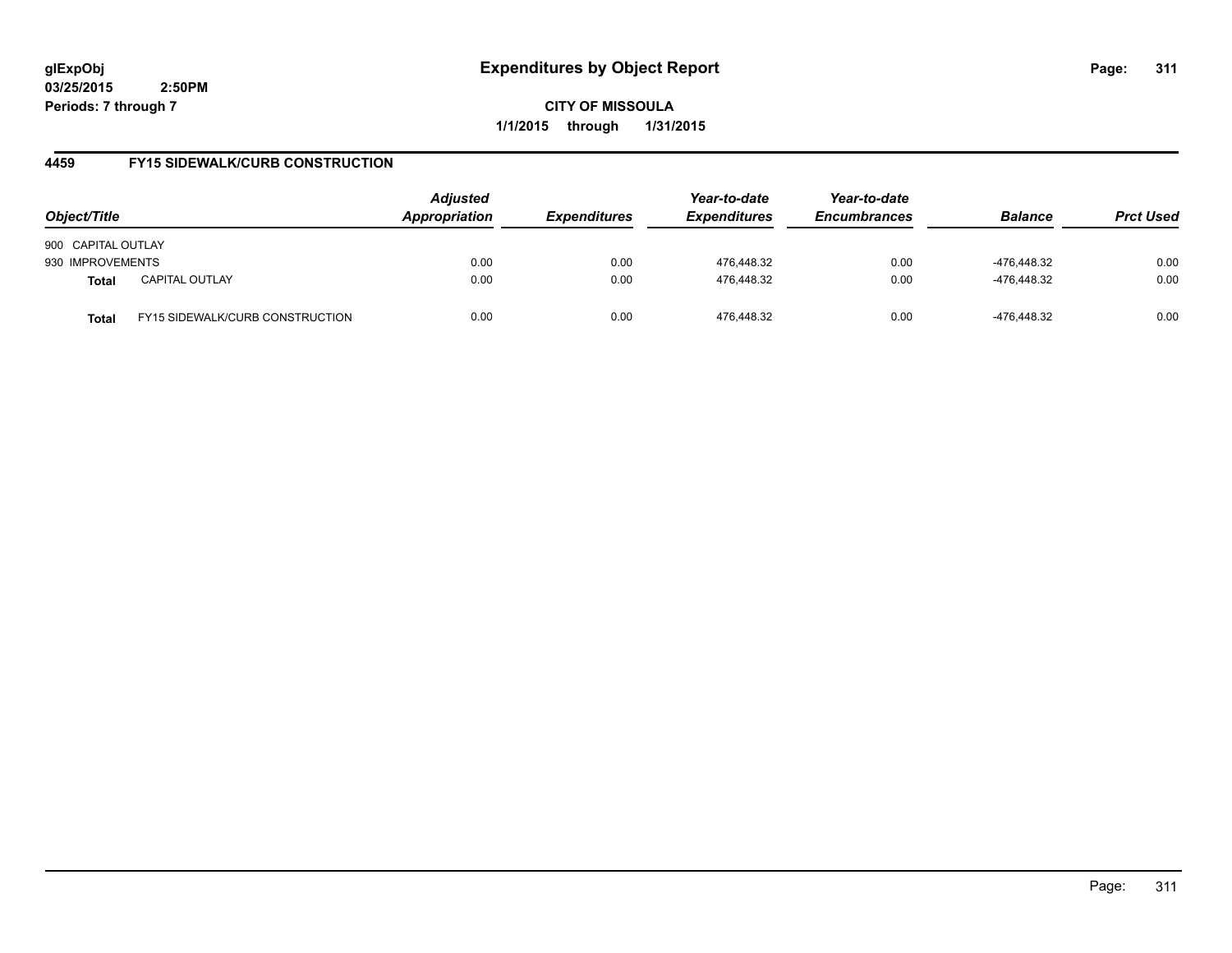# **4531 SID 531 TRAFFIC CALMING**

| Object/Title       |                       | <b>Adjusted</b><br>Appropriation | <b>Expenditures</b> | Year-to-date<br><b>Expenditures</b> | Year-to-date<br><b>Encumbrances</b> | <b>Balance</b> | <b>Prct Used</b> |
|--------------------|-----------------------|----------------------------------|---------------------|-------------------------------------|-------------------------------------|----------------|------------------|
| 900 CAPITAL OUTLAY |                       |                                  |                     |                                     |                                     |                |                  |
| 930 IMPROVEMENTS   |                       | 0.00                             | 0.00                | 0.00                                | 0.00                                | 0.00           | 0.00             |
| Total              | <b>CAPITAL OUTLAY</b> | 0.00                             | 0.00                | 0.00                                | 0.00                                | 0.00           | 0.00             |
| <b>Total</b>       | NON-DEPARTMENTAL      | 0.00                             | 0.00                | 0.00                                | 0.00                                | 0.00           | 0.00             |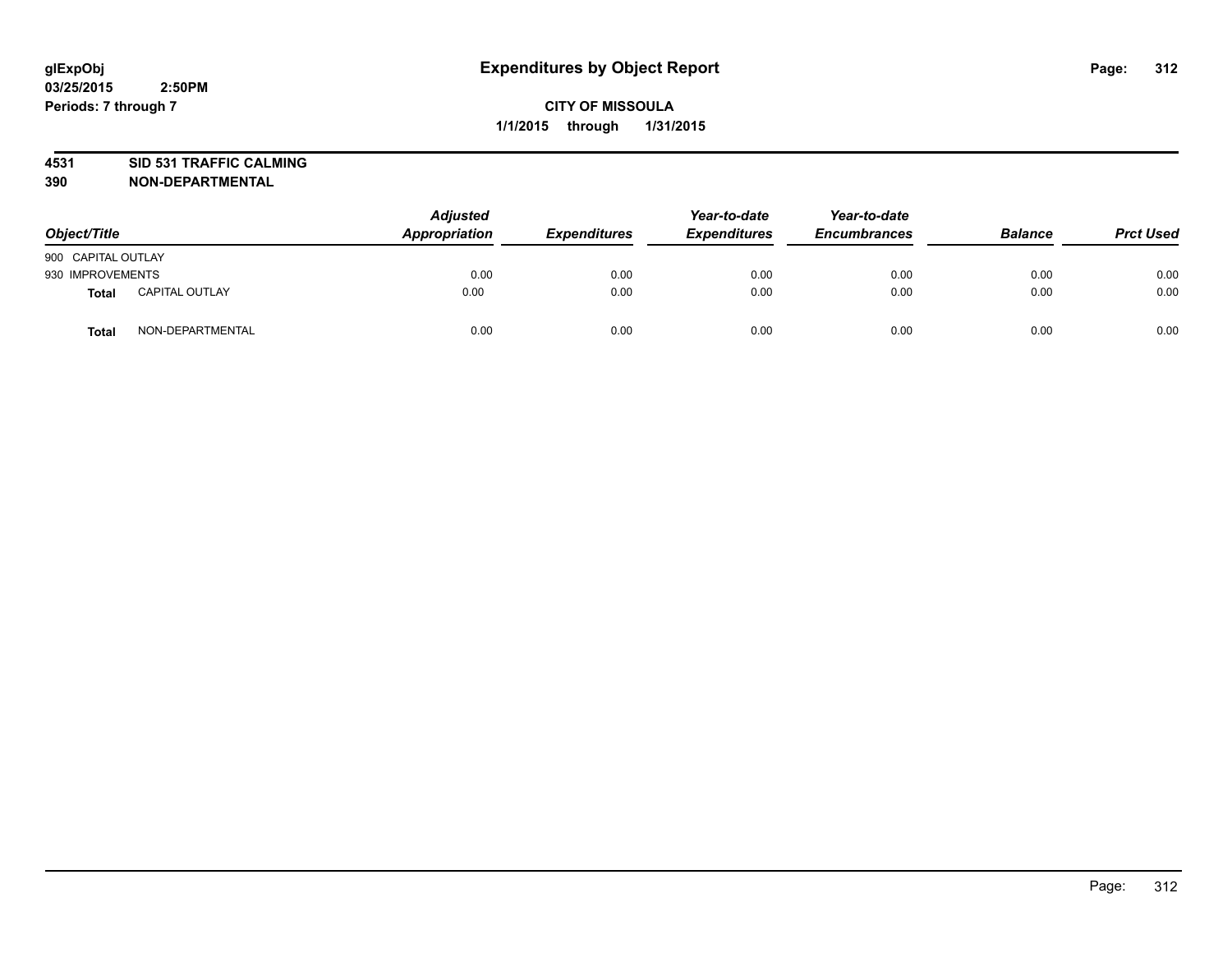**CITY OF MISSOULA 1/1/2015 through 1/31/2015**

## **4531 SID 531 TRAFFIC CALMING**

| Object/Title       |                         | <b>Adjusted</b><br>Appropriation | <b>Expenditures</b> | Year-to-date<br><b>Expenditures</b> | Year-to-date<br><b>Encumbrances</b> | <b>Balance</b> | <b>Prct Used</b> |
|--------------------|-------------------------|----------------------------------|---------------------|-------------------------------------|-------------------------------------|----------------|------------------|
| 900 CAPITAL OUTLAY |                         |                                  |                     |                                     |                                     |                |                  |
| 930 IMPROVEMENTS   |                         | 0.00                             | 0.00                | 0.00                                | 0.00                                | 0.00           | 0.00             |
| Total              | <b>CAPITAL OUTLAY</b>   | 0.00                             | 0.00                | 0.00                                | 0.00                                | 0.00           | 0.00             |
| Total              | SID 531 TRAFFIC CALMING | 0.00                             | 0.00                | 0.00                                | 0.00                                | 0.00           | 0.00             |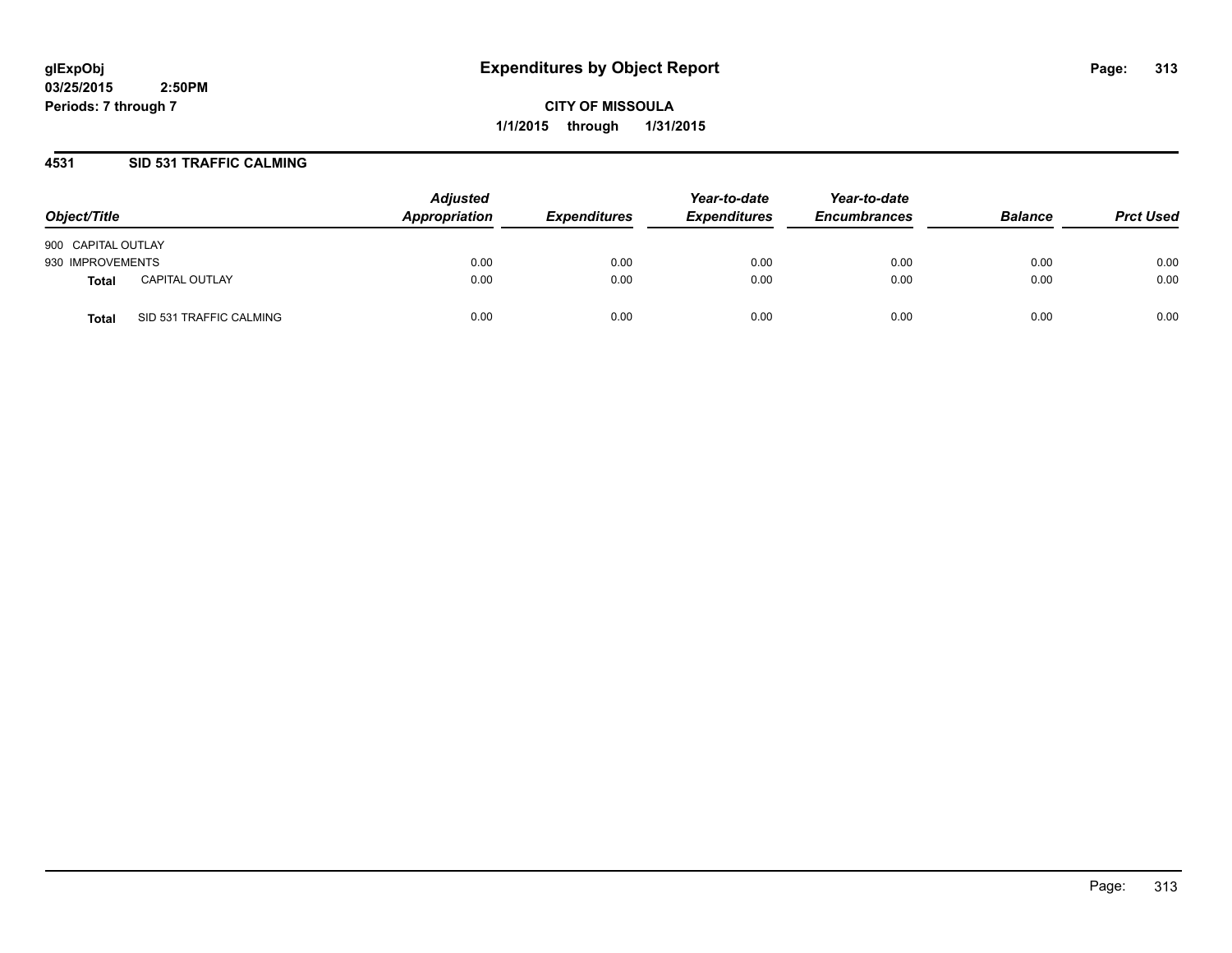## **4532 MALONEY RANCH SID**

| Object/Title       |                       | <b>Adjusted</b><br>Appropriation | <b>Expenditures</b> | Year-to-date<br><b>Expenditures</b> | Year-to-date<br><b>Encumbrances</b> | <b>Balance</b> | <b>Prct Used</b> |
|--------------------|-----------------------|----------------------------------|---------------------|-------------------------------------|-------------------------------------|----------------|------------------|
| 900 CAPITAL OUTLAY |                       |                                  |                     |                                     |                                     |                |                  |
| 930 IMPROVEMENTS   |                       | 0.00                             | 0.00                | 0.00                                | 0.00                                | 0.00           | 0.00             |
| Total              | <b>CAPITAL OUTLAY</b> | 0.00                             | 0.00                | 0.00                                | 0.00                                | 0.00           | 0.00             |
| <b>Total</b>       | NON-DEPARTMENTAL      | 0.00                             | 0.00                | 0.00                                | 0.00                                | 0.00           | 0.00             |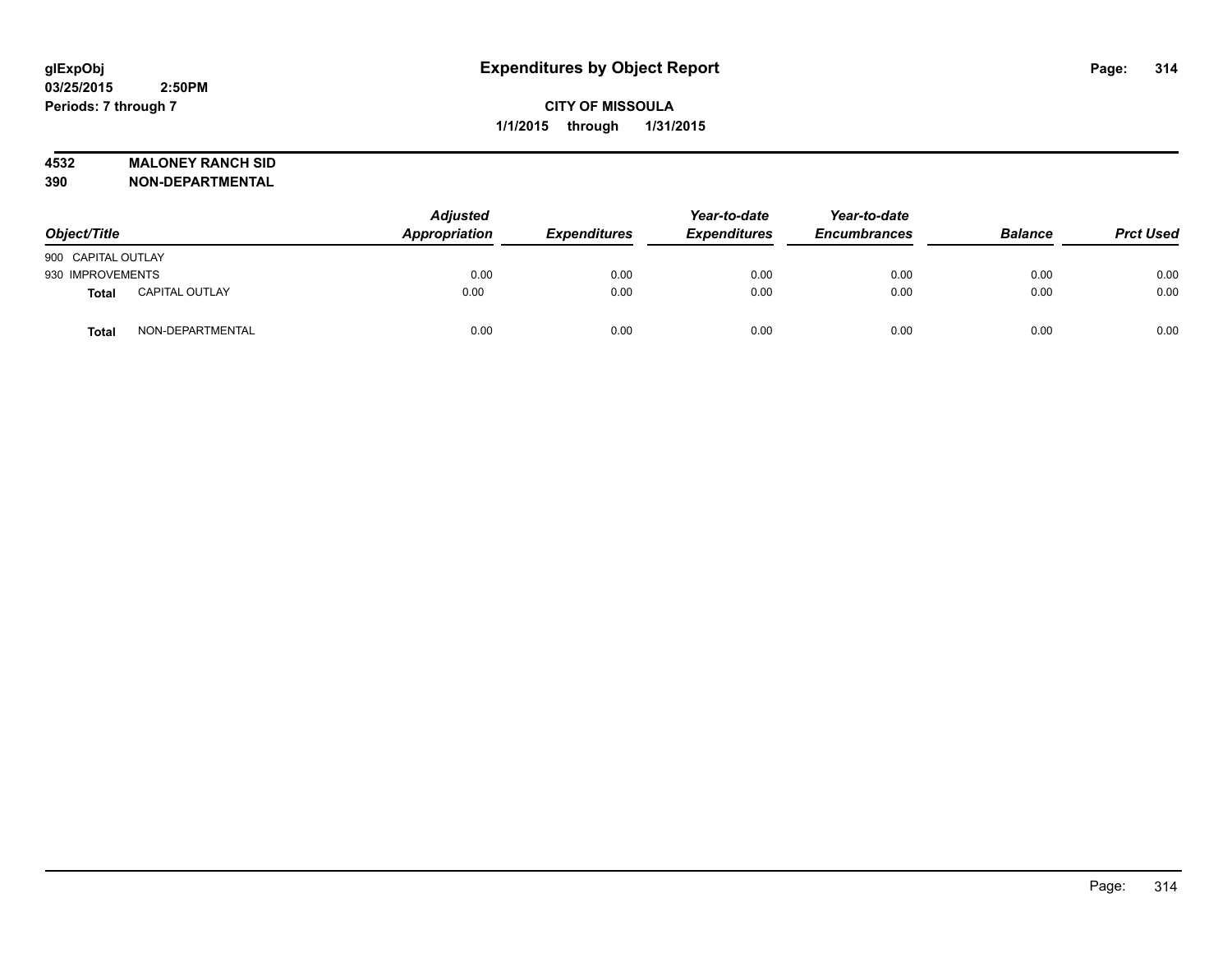**CITY OF MISSOULA 1/1/2015 through 1/31/2015**

#### **4532 MALONEY RANCH SID**

| Object/Title                             |  | <b>Adjusted</b><br>Appropriation | <b>Expenditures</b> | Year-to-date<br><b>Expenditures</b> | Year-to-date<br><b>Encumbrances</b> | <b>Balance</b> | <b>Prct Used</b> |
|------------------------------------------|--|----------------------------------|---------------------|-------------------------------------|-------------------------------------|----------------|------------------|
| 900 CAPITAL OUTLAY                       |  |                                  |                     |                                     |                                     |                |                  |
| 930 IMPROVEMENTS                         |  | 0.00                             | 0.00                | 0.00                                | 0.00                                | 0.00           | 0.00             |
| <b>CAPITAL OUTLAY</b><br><b>Total</b>    |  | 0.00                             | 0.00                | 0.00                                | 0.00                                | 0.00           | 0.00             |
| <b>MALONEY RANCH SID</b><br><b>Total</b> |  | 0.00                             | 0.00                | 0.00                                | 0.00                                | 0.00           | 0.00             |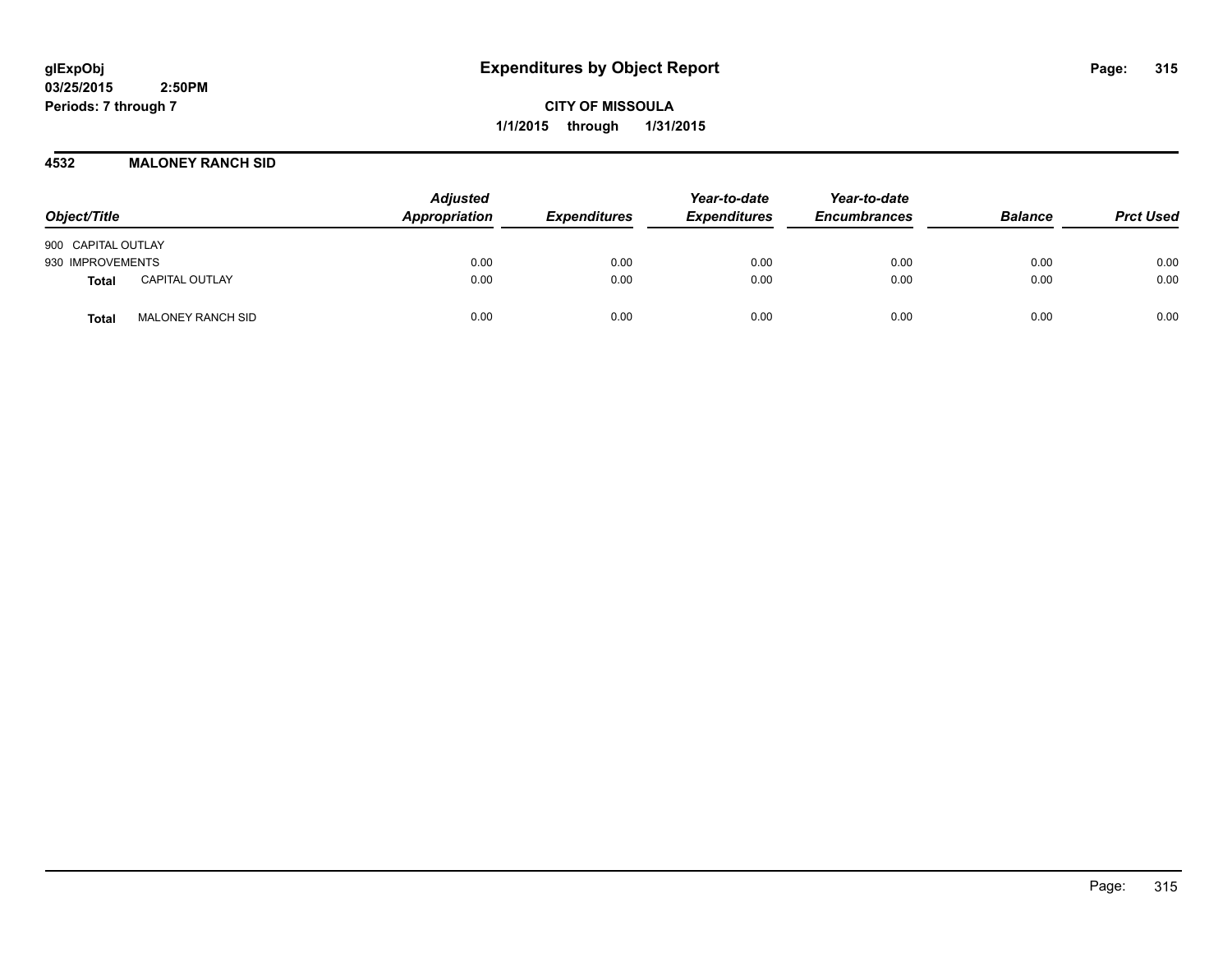## **4534 SID 534 LINCOLNWOOD**

| Object/Title                 |                  | <b>Adjusted</b><br>Appropriation | <b>Expenditures</b> | Year-to-date<br><b>Expenditures</b> | Year-to-date<br><b>Encumbrances</b> | <b>Balance</b> | <b>Prct Used</b> |
|------------------------------|------------------|----------------------------------|---------------------|-------------------------------------|-------------------------------------|----------------|------------------|
| 800 OTHER OBJECTS            |                  |                                  |                     |                                     |                                     |                |                  |
| 820 TRANSFERS TO OTHER FUNDS |                  | 0.00                             | 0.00                | 0.00                                | 0.00                                | 0.00           | 0.00             |
| <b>Total</b>                 | OTHER OBJECTS    | 0.00                             | 0.00                | 0.00                                | 0.00                                | 0.00           | 0.00             |
| <b>Total</b>                 | NON-DEPARTMENTAL | 0.00                             | 0.00                | 0.00                                | 0.00                                | 0.00           | 0.00             |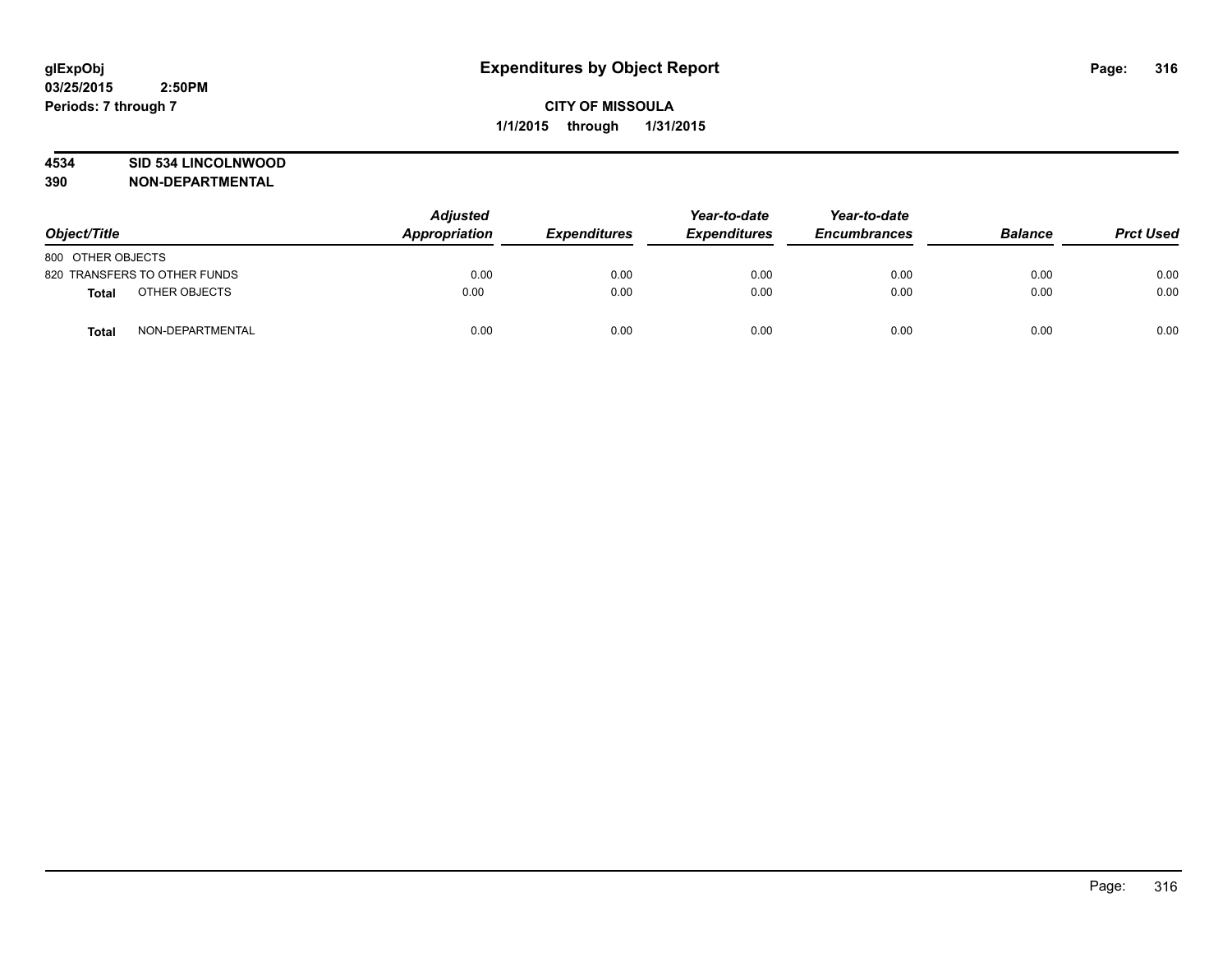**CITY OF MISSOULA 1/1/2015 through 1/31/2015**

## **4534 SID 534 LINCOLNWOOD**

| Object/Title                  | <b>Adjusted</b><br>Appropriation | <b>Expenditures</b> | Year-to-date<br><b>Expenditures</b> | Year-to-date<br><b>Encumbrances</b> | <b>Balance</b> | <b>Prct Used</b> |
|-------------------------------|----------------------------------|---------------------|-------------------------------------|-------------------------------------|----------------|------------------|
| 800 OTHER OBJECTS             |                                  |                     |                                     |                                     |                |                  |
| 820 TRANSFERS TO OTHER FUNDS  | 0.00                             | 0.00                | 0.00                                | 0.00                                | 0.00           | 0.00             |
| OTHER OBJECTS<br><b>Total</b> | 0.00                             | 0.00                | 0.00                                | 0.00                                | 0.00           | 0.00             |
| SID 534 LINCOLNWOOD<br>Total  | 0.00                             | 0.00                | 0.00                                | 0.00                                | 0.00           | 0.00             |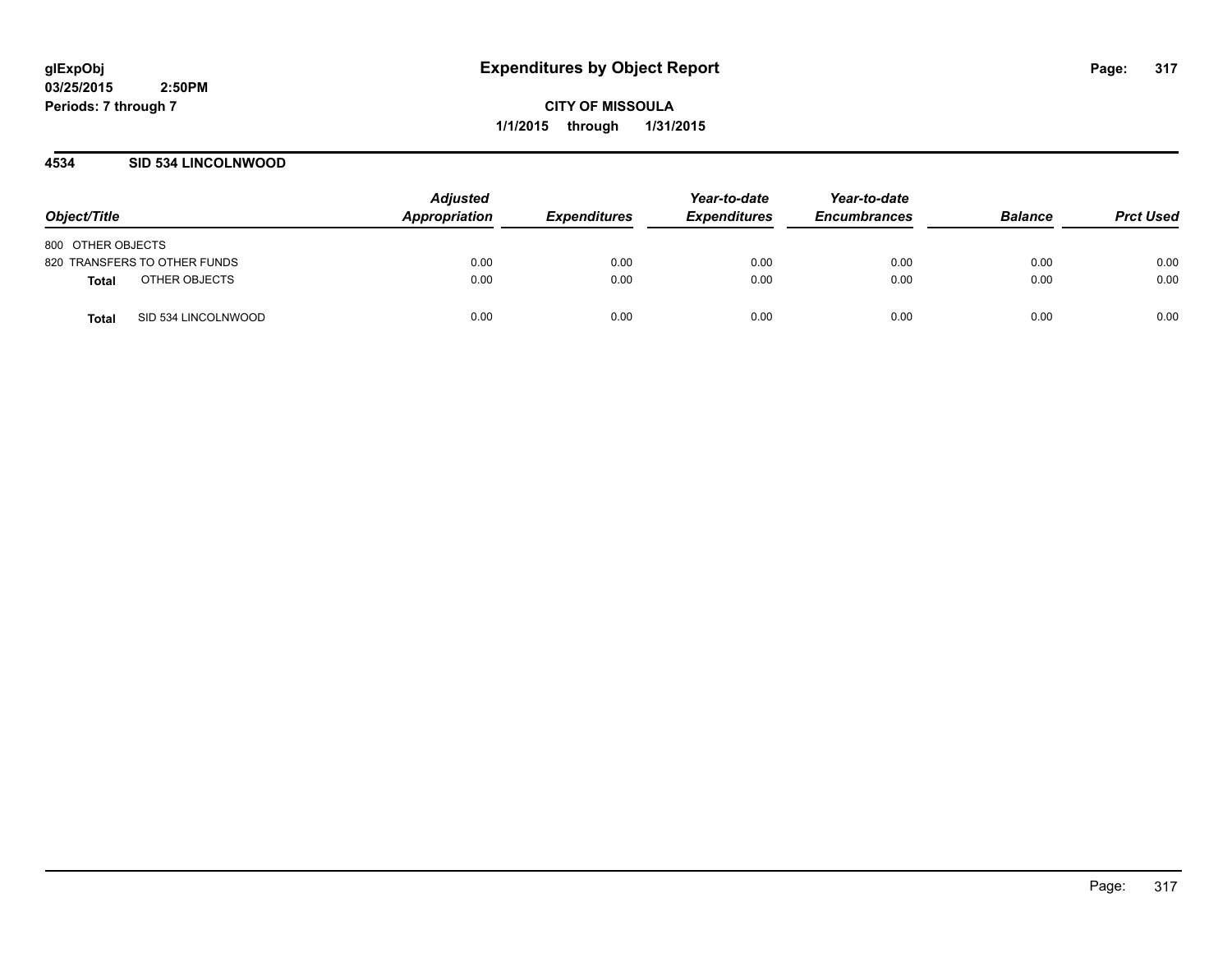#### **4540 SID 540 ENGLAND BLVD**

| Object/Title                     | <b>Adjusted</b><br>Appropriation |      | <b>Expenditures</b> | Year-to-date<br><b>Expenditures</b> | Year-to-date<br><b>Encumbrances</b> | <b>Balance</b> | <b>Prct Used</b> |
|----------------------------------|----------------------------------|------|---------------------|-------------------------------------|-------------------------------------|----------------|------------------|
| 800 OTHER OBJECTS                |                                  |      |                     |                                     |                                     |                |                  |
| 820 TRANSFERS TO OTHER FUNDS     |                                  | 0.00 | 0.00                | 0.00                                | 0.00                                | 0.00           | 0.00             |
| OTHER OBJECTS<br><b>Total</b>    |                                  | 0.00 | 0.00                | 0.00                                | 0.00                                | 0.00           | 0.00             |
| NON-DEPARTMENTAL<br><b>Total</b> |                                  | 0.00 | 0.00                | 0.00                                | 0.00                                | 0.00           | 0.00             |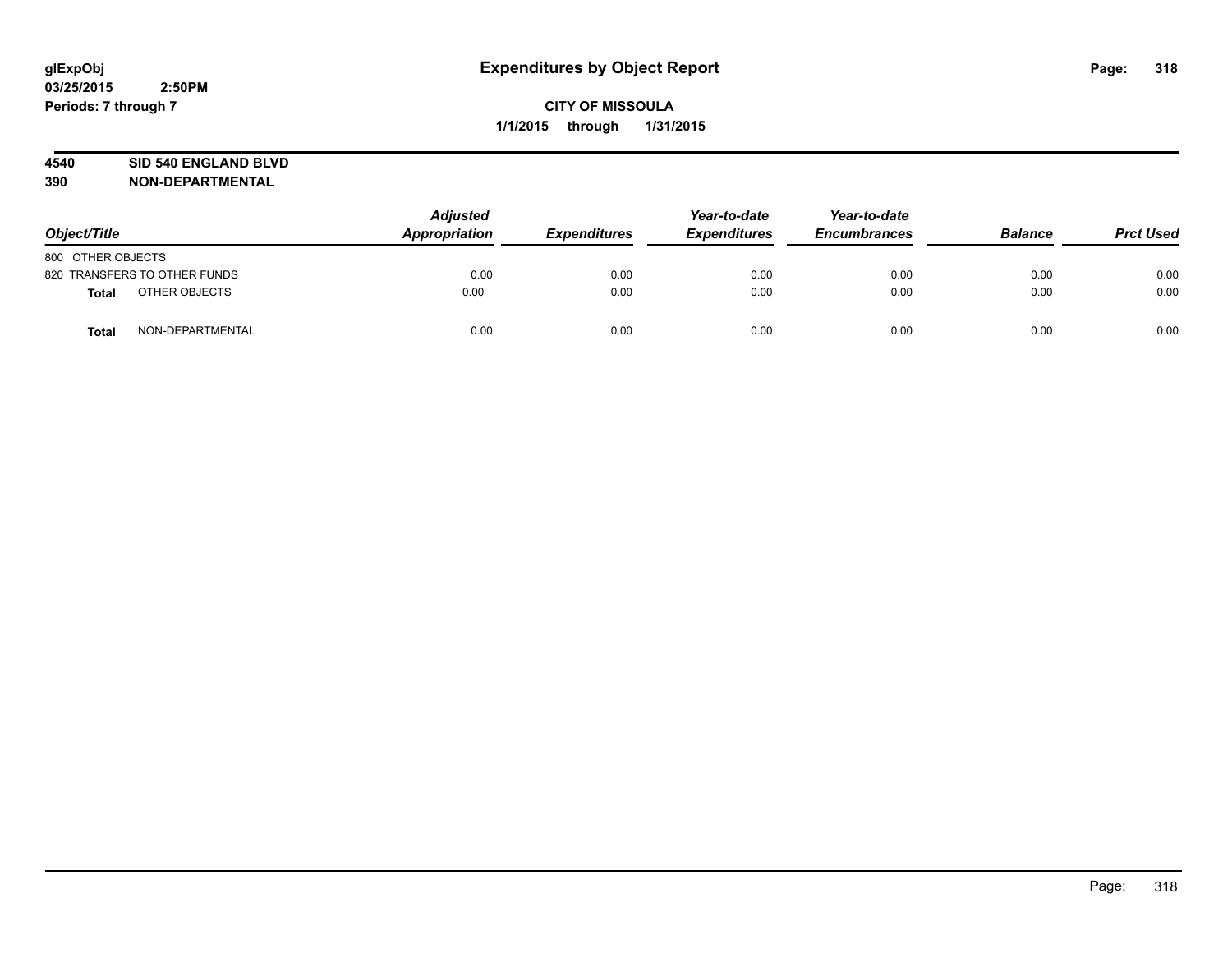**CITY OF MISSOULA 1/1/2015 through 1/31/2015**

## **4540 SID 540 ENGLAND BLVD**

| Object/Title                  | <b>Adjusted</b><br>Appropriation | <b>Expenditures</b> | Year-to-date<br><b>Expenditures</b> | Year-to-date<br><b>Encumbrances</b> | <b>Balance</b> | <b>Prct Used</b> |
|-------------------------------|----------------------------------|---------------------|-------------------------------------|-------------------------------------|----------------|------------------|
| 800 OTHER OBJECTS             |                                  |                     |                                     |                                     |                |                  |
| 820 TRANSFERS TO OTHER FUNDS  | 0.00                             | 0.00                | 0.00                                | 0.00                                | 0.00           | 0.00             |
| OTHER OBJECTS<br>Total        | 0.00                             | 0.00                | 0.00                                | 0.00                                | 0.00           | 0.00             |
| SID 540 ENGLAND BLVD<br>Total | 0.00                             | 0.00                | 0.00                                | 0.00                                | 0.00           | 0.00             |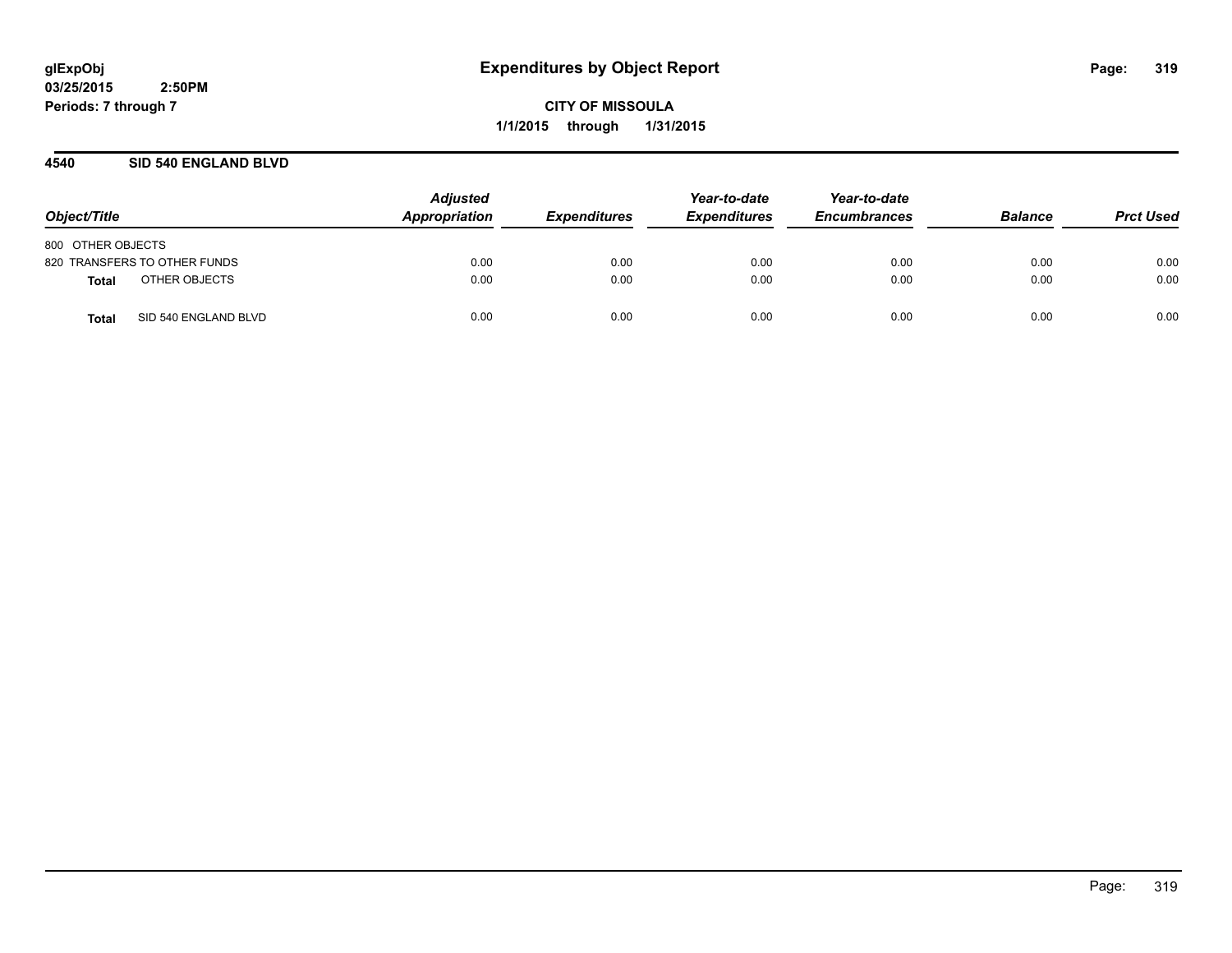#### **4541 SID 541 PINEVIEW PARK**

| Object/Title       |                       | <b>Adjusted</b><br><b>Appropriation</b> | <b>Expenditures</b> | Year-to-date<br><b>Expenditures</b> | Year-to-date<br><b>Encumbrances</b> | <b>Balance</b> | <b>Prct Used</b> |
|--------------------|-----------------------|-----------------------------------------|---------------------|-------------------------------------|-------------------------------------|----------------|------------------|
| 500 FIXED CHARGES  |                       |                                         |                     |                                     |                                     |                |                  |
| 500 FIXED CHARGES  |                       | 0.00                                    | 0.00                | 0.00                                | 0.00                                | 0.00           | 0.00             |
| <b>Total</b>       | <b>FIXED CHARGES</b>  | 0.00                                    | 0.00                | 0.00                                | 0.00                                | 0.00           | 0.00             |
| 900 CAPITAL OUTLAY |                       |                                         |                     |                                     |                                     |                |                  |
| 930 IMPROVEMENTS   |                       | 0.00                                    | 0.00                | 0.00                                | 0.00                                | 0.00           | 0.00             |
| <b>Total</b>       | <b>CAPITAL OUTLAY</b> | 0.00                                    | 0.00                | 0.00                                | 0.00                                | 0.00           | 0.00             |
| <b>Total</b>       | NON-DEPARTMENTAL      | 0.00                                    | 0.00                | 0.00                                | 0.00                                | 0.00           | 0.00             |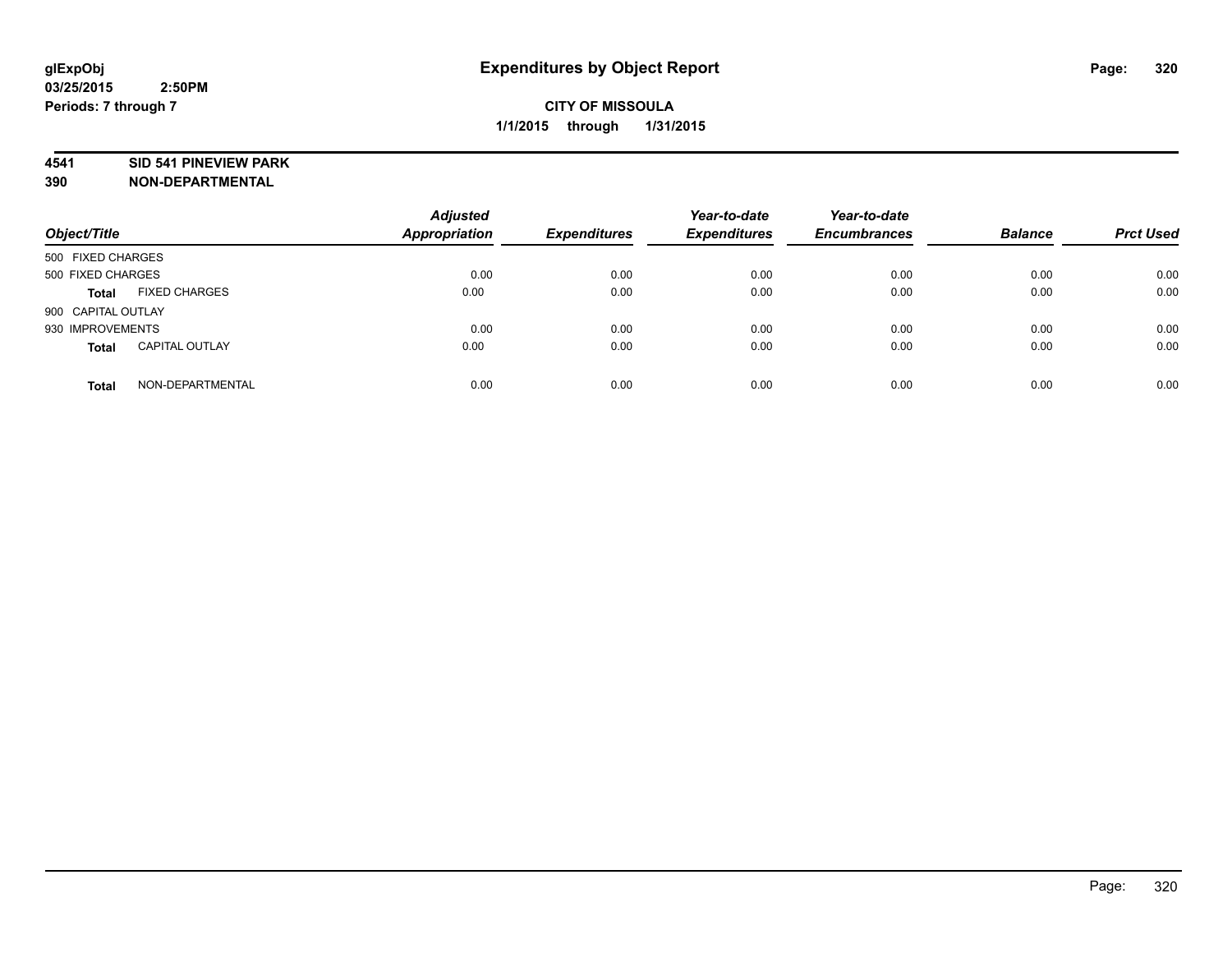**CITY OF MISSOULA 1/1/2015 through 1/31/2015**

## **4541 SID 541 PINEVIEW PARK**

| Object/Title       |                       | <b>Adjusted</b><br><b>Appropriation</b> | <b>Expenditures</b> | Year-to-date<br><b>Expenditures</b> | Year-to-date<br><b>Encumbrances</b> | <b>Balance</b> | <b>Prct Used</b> |
|--------------------|-----------------------|-----------------------------------------|---------------------|-------------------------------------|-------------------------------------|----------------|------------------|
| 500 FIXED CHARGES  |                       |                                         |                     |                                     |                                     |                |                  |
| 500 FIXED CHARGES  |                       | 0.00                                    | 0.00                | 0.00                                | 0.00                                | 0.00           | 0.00             |
| <b>Total</b>       | <b>FIXED CHARGES</b>  | 0.00                                    | 0.00                | 0.00                                | 0.00                                | 0.00           | 0.00             |
| 900 CAPITAL OUTLAY |                       |                                         |                     |                                     |                                     |                |                  |
| 930 IMPROVEMENTS   |                       | 0.00                                    | 0.00                | 0.00                                | 0.00                                | 0.00           | 0.00             |
| <b>Total</b>       | <b>CAPITAL OUTLAY</b> | 0.00                                    | 0.00                | 0.00                                | 0.00                                | 0.00           | 0.00             |
| <b>Total</b>       | SID 541 PINEVIEW PARK | 0.00                                    | 0.00                | 0.00                                | 0.00                                | 0.00           | 0.00             |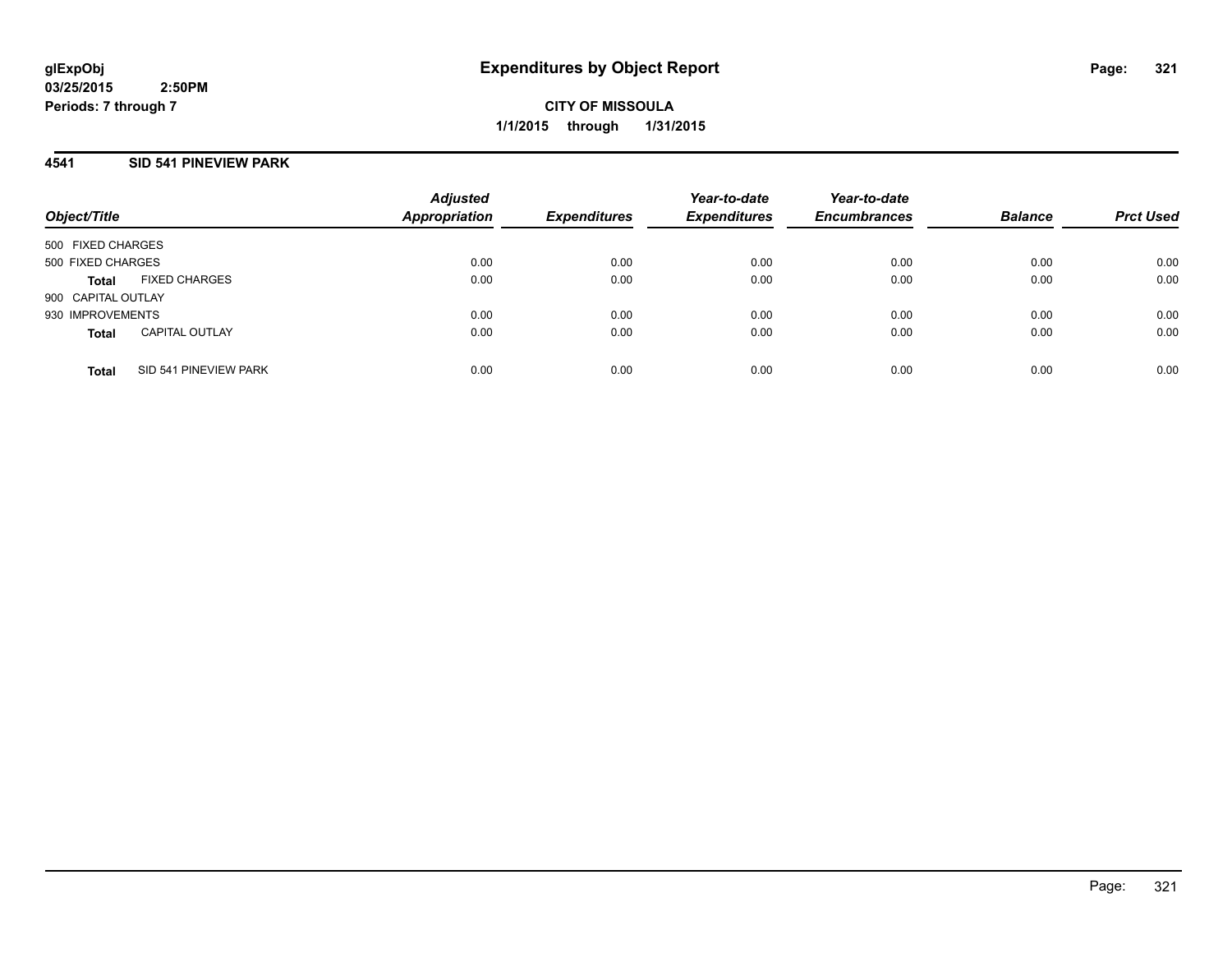## **4542 SID 542 HILLVIEW WAY**

| Object/Title       |                       | <b>Adjusted</b><br>Appropriation | <b>Expenditures</b> | Year-to-date<br><b>Expenditures</b> | Year-to-date<br><b>Encumbrances</b> | <b>Balance</b> | <b>Prct Used</b> |
|--------------------|-----------------------|----------------------------------|---------------------|-------------------------------------|-------------------------------------|----------------|------------------|
| 900 CAPITAL OUTLAY |                       |                                  |                     |                                     |                                     |                |                  |
| 930 IMPROVEMENTS   |                       | 0.00                             | 0.00                | 0.00                                | 0.00                                | 0.00           | 0.00             |
| <b>Total</b>       | <b>CAPITAL OUTLAY</b> | 0.00                             | 0.00                | 0.00                                | 0.00                                | 0.00           | 0.00             |
| <b>Total</b>       | NON-DEPARTMENTAL      | 0.00                             | 0.00                | 0.00                                | 0.00                                | 0.00           | 0.00             |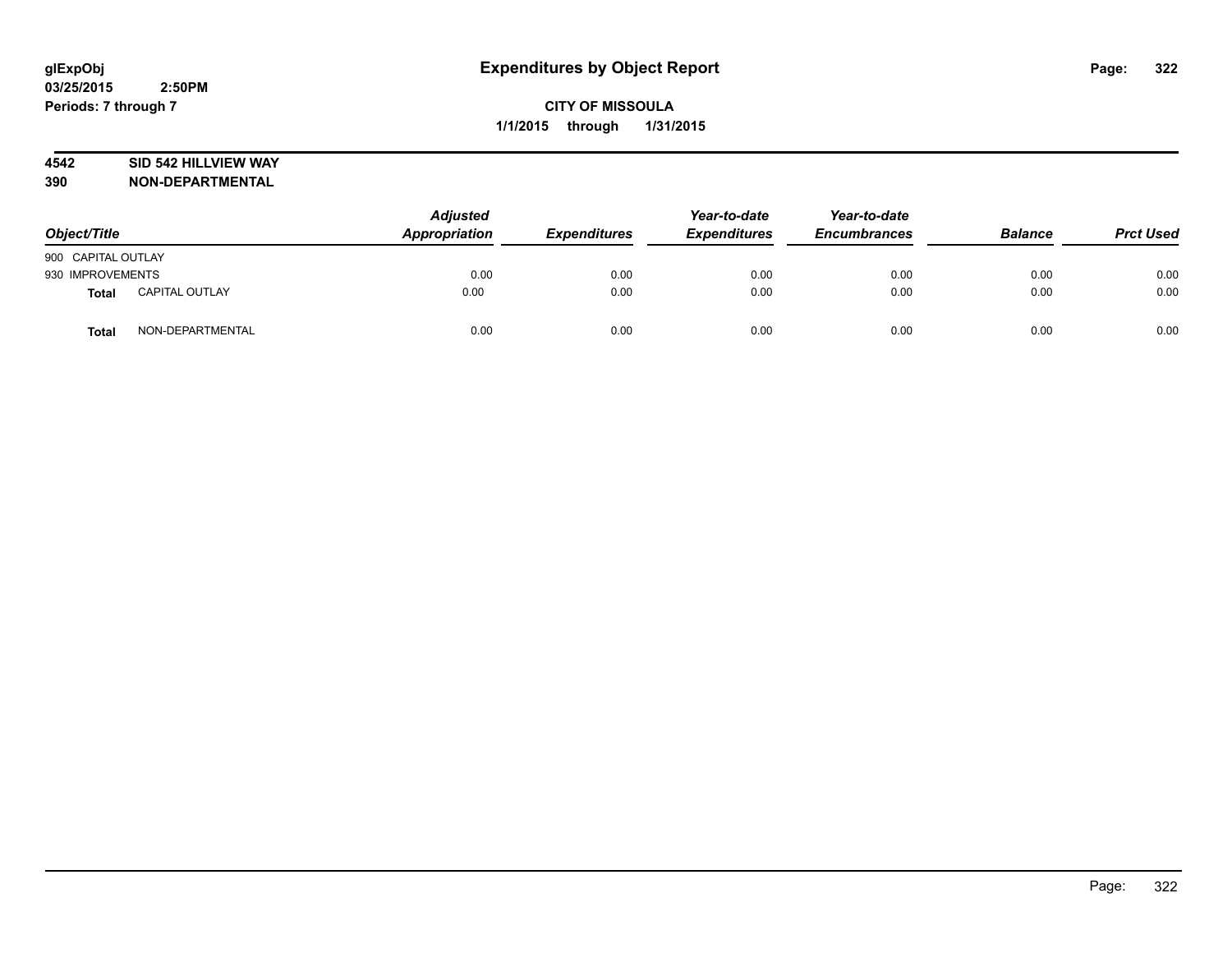**CITY OF MISSOULA 1/1/2015 through 1/31/2015**

## **4542 SID 542 HILLVIEW WAY**

| Object/Title       |                       | <b>Adjusted</b><br>Appropriation | <b>Expenditures</b> | Year-to-date<br><b>Expenditures</b> | Year-to-date<br><b>Encumbrances</b> | <b>Balance</b> | <b>Prct Used</b> |
|--------------------|-----------------------|----------------------------------|---------------------|-------------------------------------|-------------------------------------|----------------|------------------|
| 900 CAPITAL OUTLAY |                       |                                  |                     |                                     |                                     |                |                  |
| 930 IMPROVEMENTS   |                       | 0.00                             | 0.00                | 0.00                                | 0.00                                | 0.00           | 0.00             |
| <b>Total</b>       | <b>CAPITAL OUTLAY</b> | 0.00                             | 0.00                | 0.00                                | 0.00                                | 0.00           | 0.00             |
| <b>Total</b>       | SID 542 HILLVIEW WAY  | 0.00                             | 0.00                | 0.00                                | 0.00                                | 0.00           | 0.00             |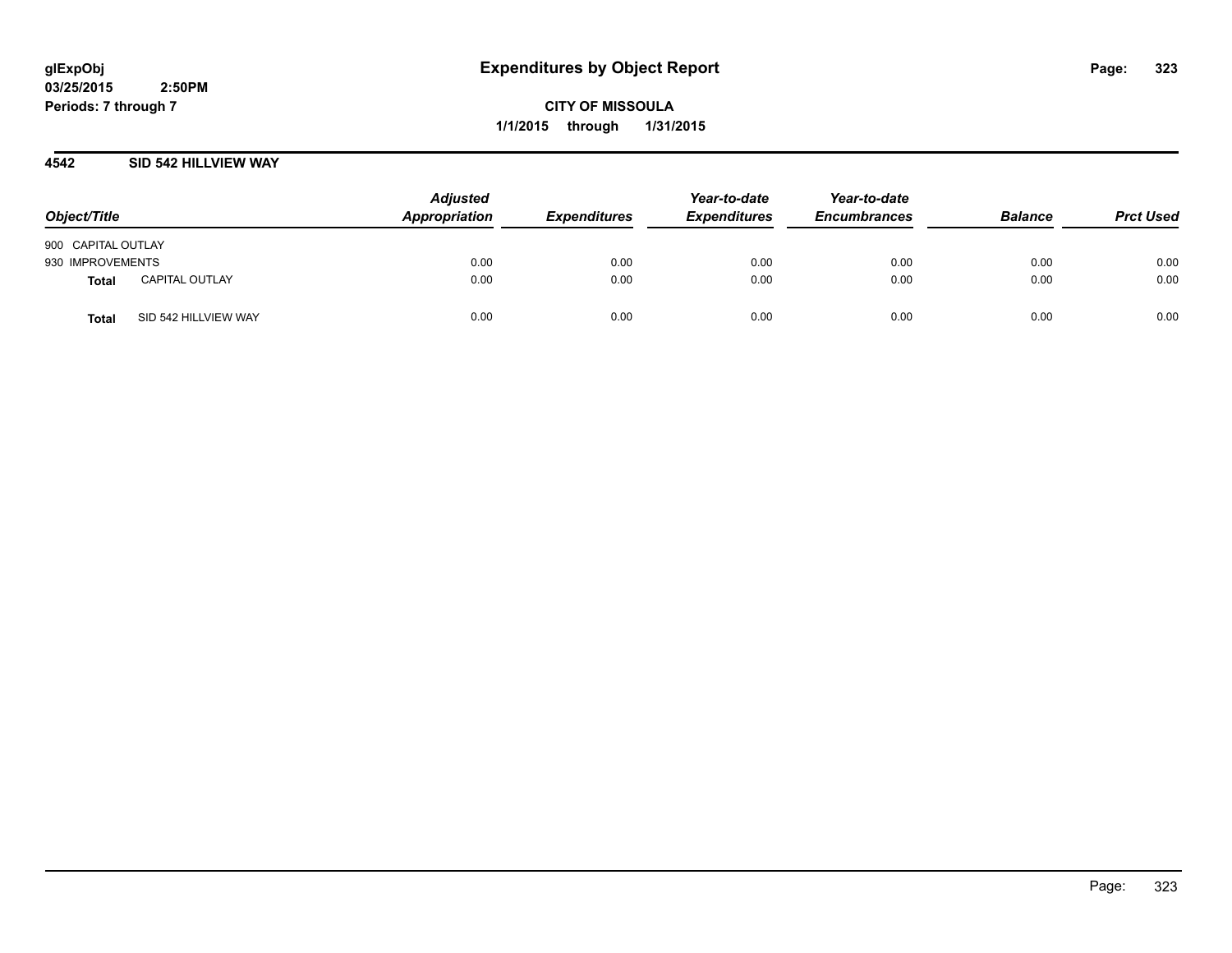**4543 SID 543 TRAFFIC CALMING**

| Object/Title           |                           | <b>Adjusted</b><br><b>Appropriation</b> | <b>Expenditures</b> | Year-to-date<br><b>Expenditures</b> | Year-to-date<br><b>Encumbrances</b> | <b>Balance</b> | <b>Prct Used</b> |
|------------------------|---------------------------|-----------------------------------------|---------------------|-------------------------------------|-------------------------------------|----------------|------------------|
| 300 PURCHASED SERVICES |                           |                                         |                     |                                     |                                     |                |                  |
|                        | 350 PROFESSIONAL SERVICES | 0.00                                    | 0.00                | 0.00                                | 0.00                                | 0.00           | 0.00             |
| <b>Total</b>           | PURCHASED SERVICES        | 0.00                                    | 0.00                | 0.00                                | 0.00                                | 0.00           | 0.00             |
| 900 CAPITAL OUTLAY     |                           |                                         |                     |                                     |                                     |                |                  |
| 930 IMPROVEMENTS       |                           | 0.00                                    | 0.00                | 0.00                                | 0.00                                | 0.00           | 0.00             |
| <b>Total</b>           | <b>CAPITAL OUTLAY</b>     | 0.00                                    | 0.00                | 0.00                                | 0.00                                | 0.00           | 0.00             |
| <b>Total</b>           | NON-DEPARTMENTAL          | 0.00                                    | 0.00                | 0.00                                | 0.00                                | 0.00           | 0.00             |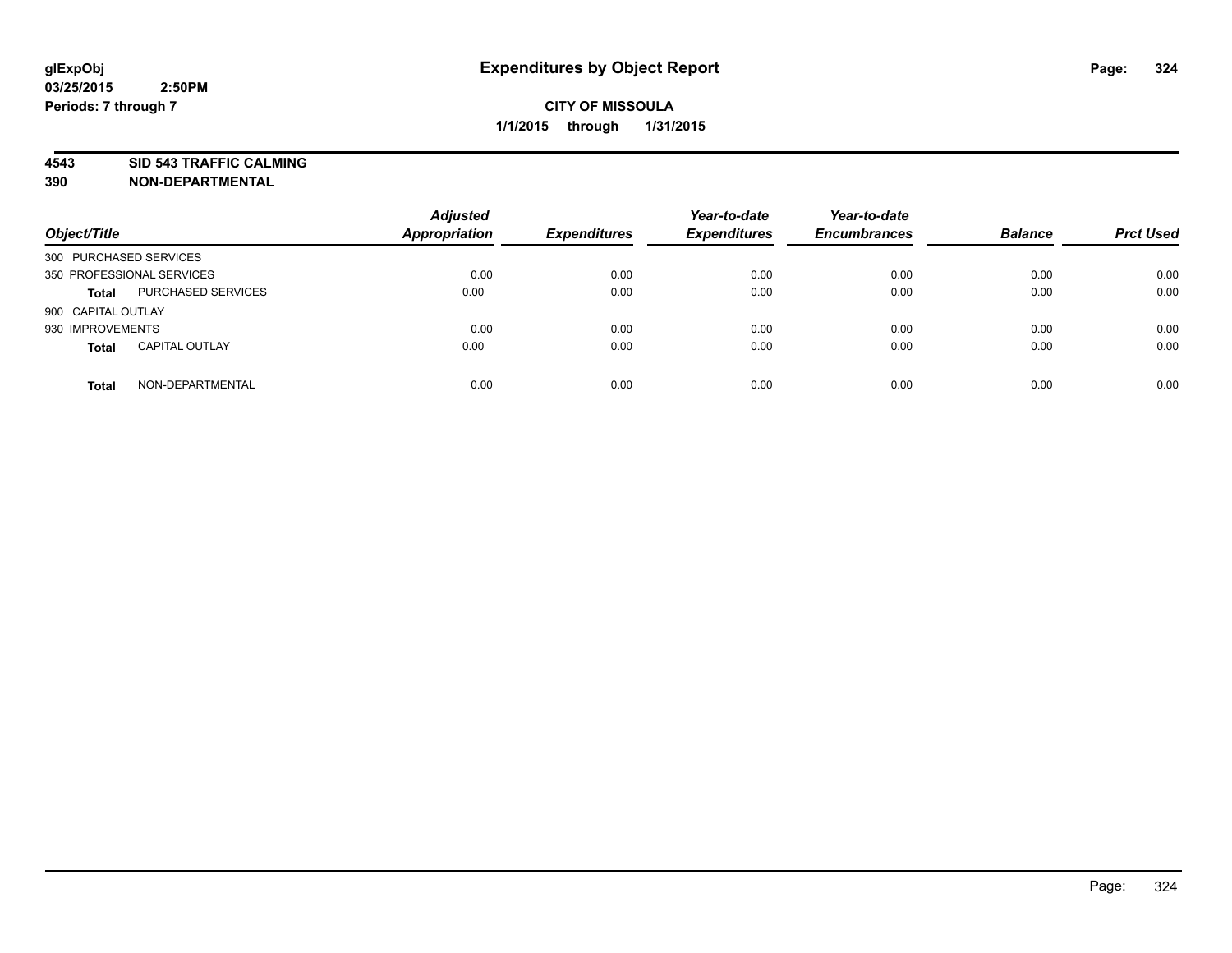**CITY OF MISSOULA 1/1/2015 through 1/31/2015**

## **4543 SID 543 TRAFFIC CALMING**

| Object/Title           |                           | <b>Adjusted</b><br><b>Appropriation</b> | <b>Expenditures</b> | Year-to-date<br><b>Expenditures</b> | Year-to-date<br><b>Encumbrances</b> | <b>Balance</b> | <b>Prct Used</b> |
|------------------------|---------------------------|-----------------------------------------|---------------------|-------------------------------------|-------------------------------------|----------------|------------------|
| 300 PURCHASED SERVICES |                           |                                         |                     |                                     |                                     |                |                  |
|                        | 350 PROFESSIONAL SERVICES | 0.00                                    | 0.00                | 0.00                                | 0.00                                | 0.00           | 0.00             |
| <b>Total</b>           | PURCHASED SERVICES        | 0.00                                    | 0.00                | 0.00                                | 0.00                                | 0.00           | 0.00             |
| 900 CAPITAL OUTLAY     |                           |                                         |                     |                                     |                                     |                |                  |
| 930 IMPROVEMENTS       |                           | 0.00                                    | 0.00                | 0.00                                | 0.00                                | 0.00           | 0.00             |
| <b>Total</b>           | <b>CAPITAL OUTLAY</b>     | 0.00                                    | 0.00                | 0.00                                | 0.00                                | 0.00           | 0.00             |
| <b>Total</b>           | SID 543 TRAFFIC CALMING   | 0.00                                    | 0.00                | 0.00                                | 0.00                                | 0.00           | 0.00             |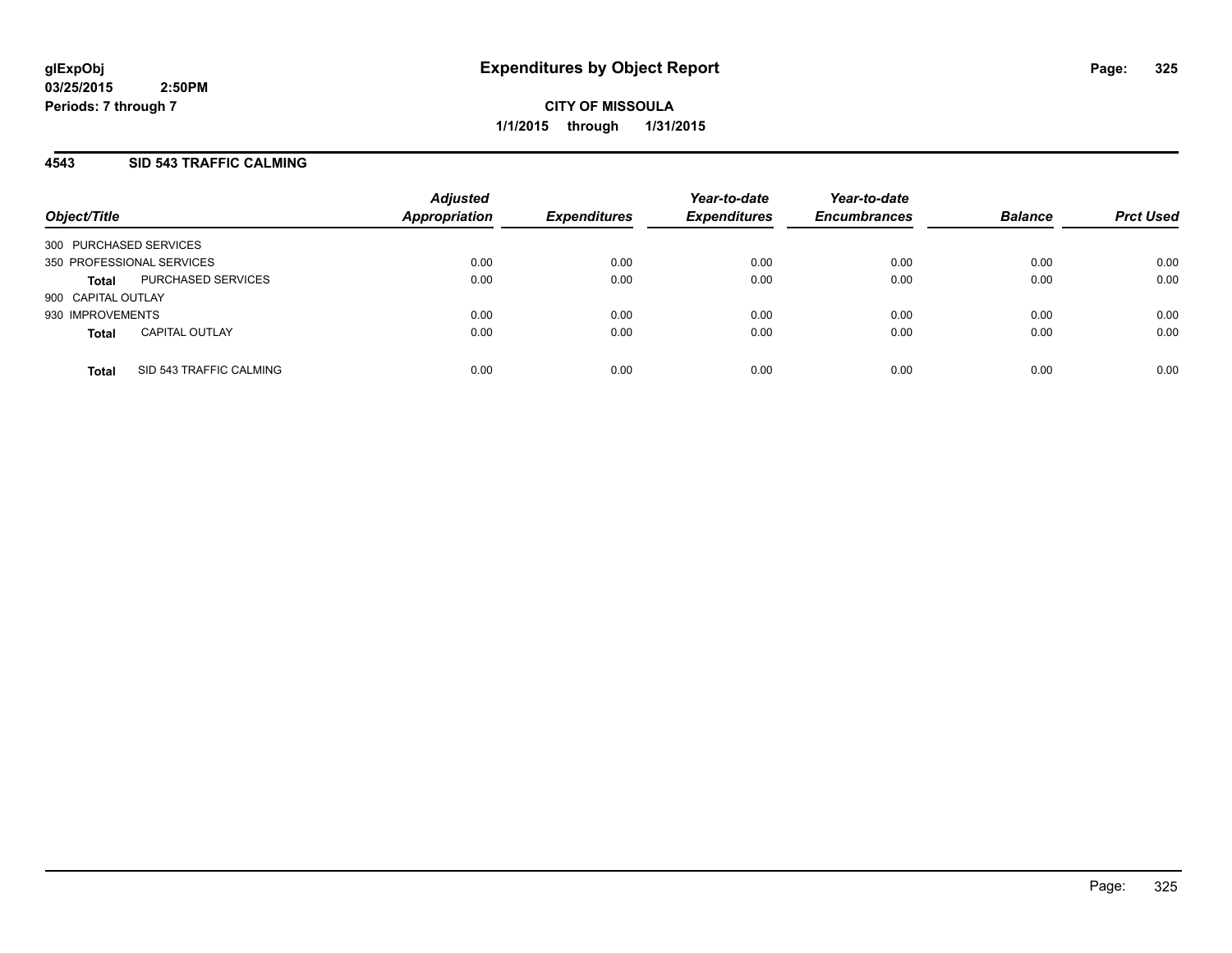#### **4544 MILLER CREEK MITIGATION FUND**

| Object/Title       |                       | <b>Adjusted</b><br>Appropriation | <b>Expenditures</b> | Year-to-date<br><b>Expenditures</b> | Year-to-date<br><b>Encumbrances</b> | <b>Balance</b> | <b>Prct Used</b> |
|--------------------|-----------------------|----------------------------------|---------------------|-------------------------------------|-------------------------------------|----------------|------------------|
| 900 CAPITAL OUTLAY |                       |                                  |                     |                                     |                                     |                |                  |
| 930 IMPROVEMENTS   |                       | 0.00                             | 0.00                | 0.00                                | 0.00                                | 0.00           | 0.00             |
| <b>Total</b>       | <b>CAPITAL OUTLAY</b> | 0.00                             | 0.00                | 0.00                                | 0.00                                | 0.00           | 0.00             |
| Total              | NON-DEPARTMENTAL      | 0.00                             | 0.00                | 0.00                                | 0.00                                | 0.00           | 0.00             |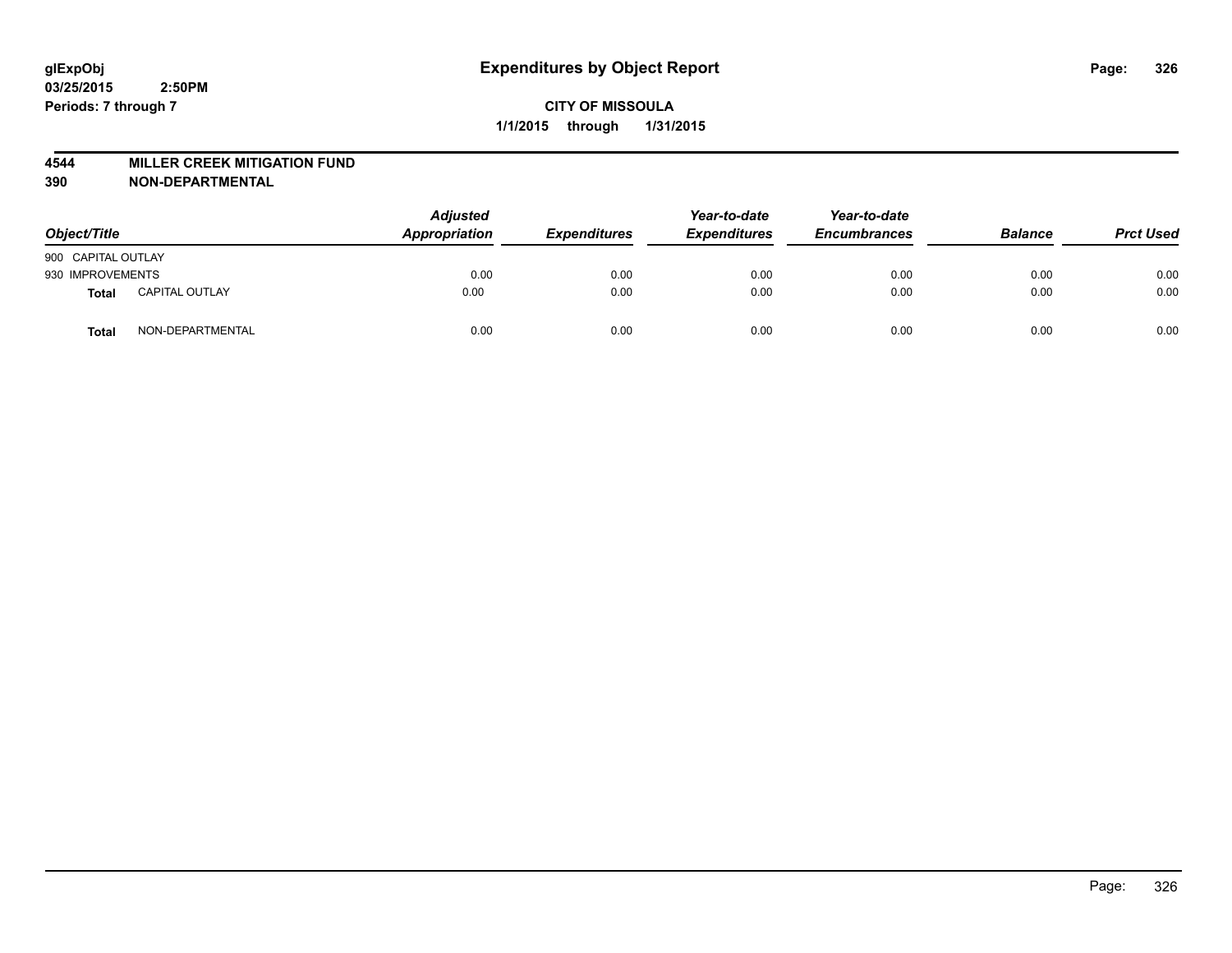**CITY OF MISSOULA 1/1/2015 through 1/31/2015**

## **4544 MILLER CREEK MITIGATION FUND**

| Object/Title       |                              | <b>Adjusted</b><br>Appropriation | <b>Expenditures</b> | Year-to-date<br><b>Expenditures</b> | Year-to-date<br><b>Encumbrances</b> | <b>Balance</b> | <b>Prct Used</b> |
|--------------------|------------------------------|----------------------------------|---------------------|-------------------------------------|-------------------------------------|----------------|------------------|
| 900 CAPITAL OUTLAY |                              |                                  |                     |                                     |                                     |                |                  |
| 930 IMPROVEMENTS   |                              | 0.00                             | 0.00                | 0.00                                | 0.00                                | 0.00           | 0.00             |
| Total              | <b>CAPITAL OUTLAY</b>        | 0.00                             | 0.00                | 0.00                                | 0.00                                | 0.00           | 0.00             |
| Total              | MILLER CREEK MITIGATION FUND | 0.00                             | 0.00                | 0.00                                | 0.00                                | 0.00           | 0.00             |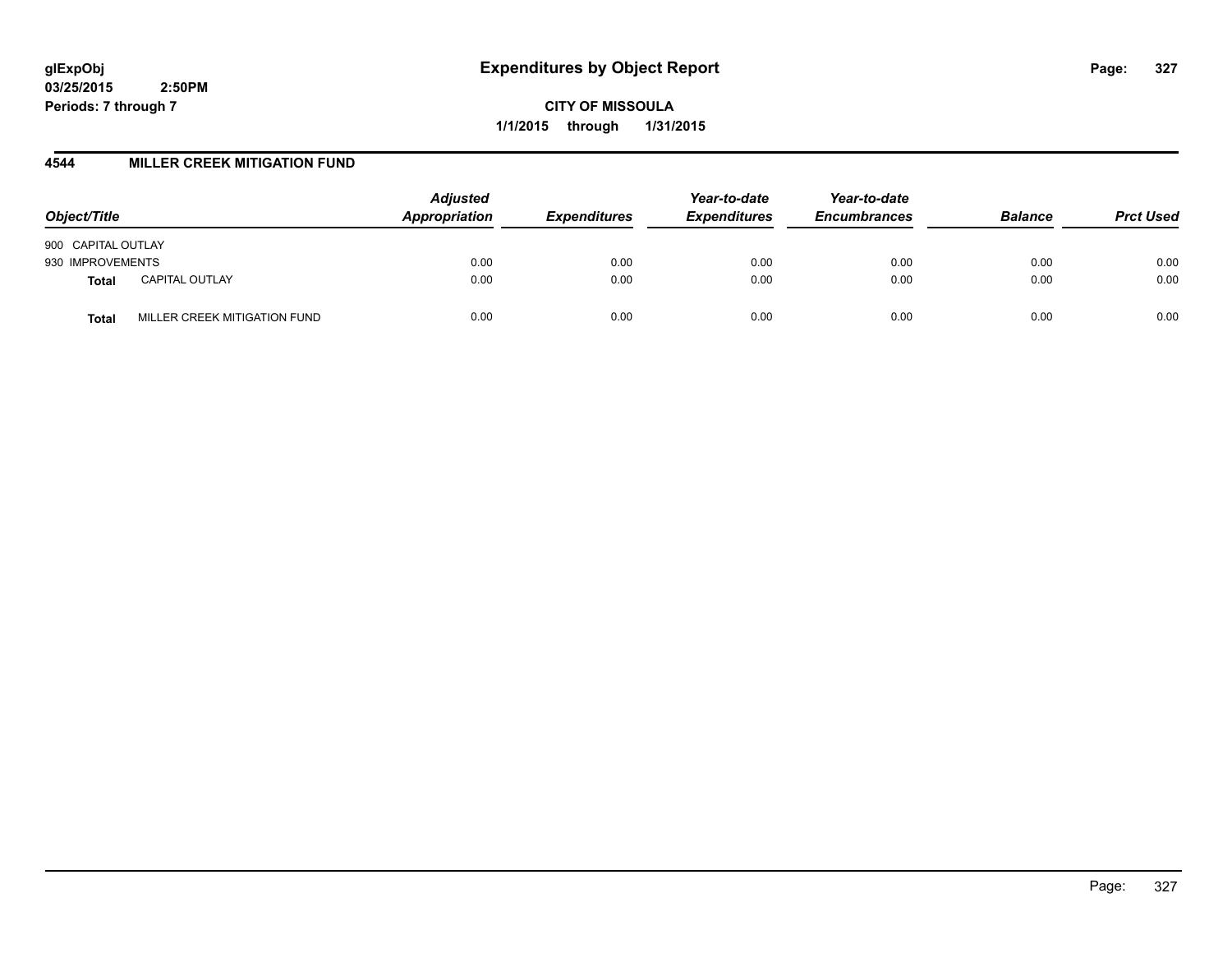#### **4545 MILLER CREEK TWITE CONSTRUCTION**

| Object/Title           |                           | <b>Adjusted</b><br><b>Appropriation</b> | <b>Expenditures</b> | Year-to-date<br><b>Expenditures</b> | Year-to-date<br><b>Encumbrances</b> | <b>Balance</b> | <b>Prct Used</b> |
|------------------------|---------------------------|-----------------------------------------|---------------------|-------------------------------------|-------------------------------------|----------------|------------------|
| 300 PURCHASED SERVICES |                           |                                         |                     |                                     |                                     |                |                  |
|                        | 350 PROFESSIONAL SERVICES | 0.00                                    | 0.00                | 0.00                                | 0.00                                | 0.00           | 0.00             |
| <b>Total</b>           | <b>PURCHASED SERVICES</b> | 0.00                                    | 0.00                | 0.00                                | 0.00                                | 0.00           | 0.00             |
| 900 CAPITAL OUTLAY     |                           |                                         |                     |                                     |                                     |                |                  |
| 930 IMPROVEMENTS       |                           | 0.00                                    | 0.00                | 0.00                                | 0.00                                | 0.00           | 0.00             |
| <b>Total</b>           | <b>CAPITAL OUTLAY</b>     | 0.00                                    | 0.00                | 0.00                                | 0.00                                | 0.00           | 0.00             |
| <b>Total</b>           | NON-DEPARTMENTAL          | 0.00                                    | 0.00                | 0.00                                | 0.00                                | 0.00           | 0.00             |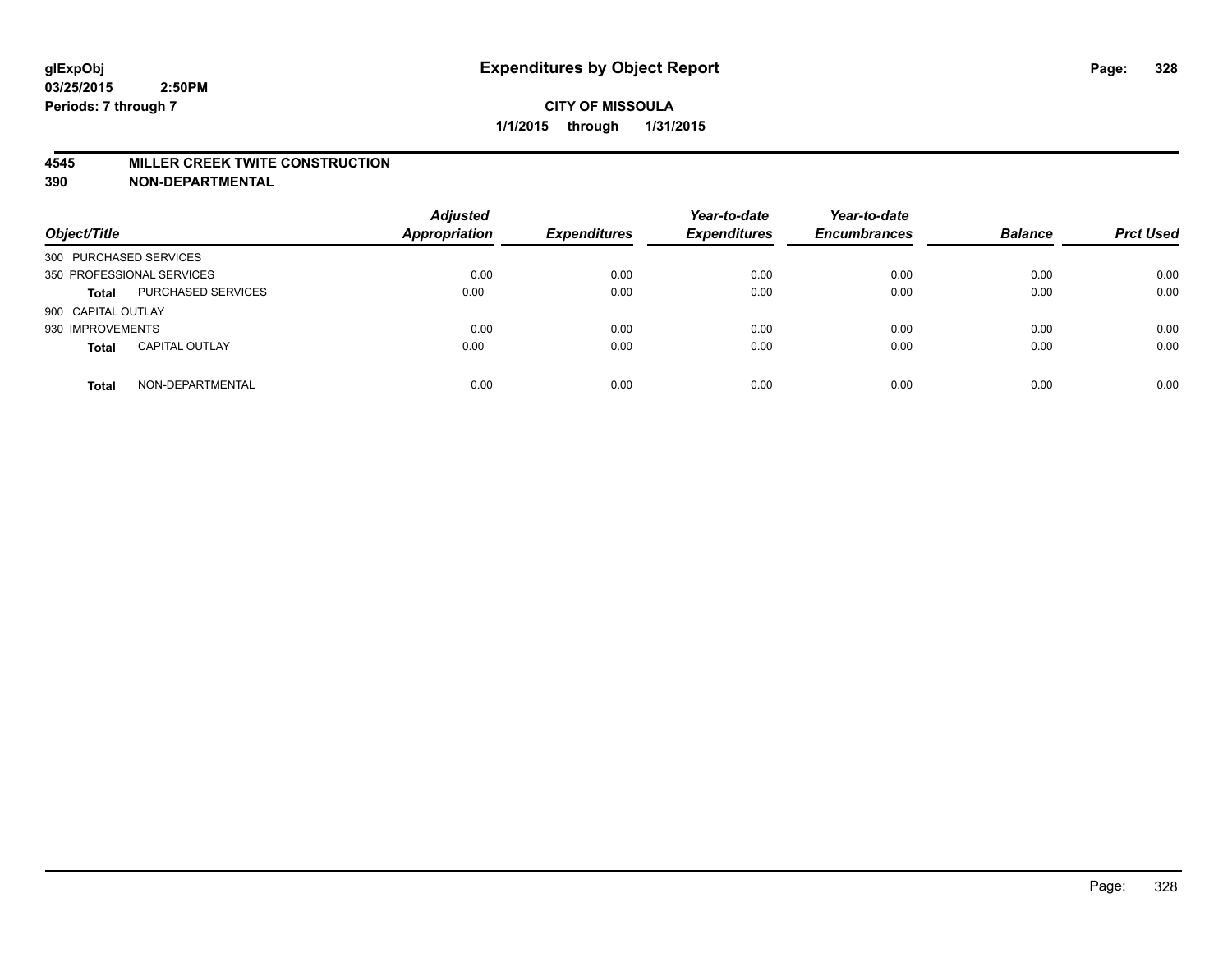**CITY OF MISSOULA 1/1/2015 through 1/31/2015**

# **4545 MILLER CREEK TWITE CONSTRUCTION**

| Object/Title           |                                 | <b>Adjusted</b><br><b>Appropriation</b> | <b>Expenditures</b> | Year-to-date<br><b>Expenditures</b> | Year-to-date<br><b>Encumbrances</b> | <b>Balance</b> | <b>Prct Used</b> |
|------------------------|---------------------------------|-----------------------------------------|---------------------|-------------------------------------|-------------------------------------|----------------|------------------|
| 300 PURCHASED SERVICES |                                 |                                         |                     |                                     |                                     |                |                  |
|                        | 350 PROFESSIONAL SERVICES       | 0.00                                    | 0.00                | 0.00                                | 0.00                                | 0.00           | 0.00             |
| <b>Total</b>           | PURCHASED SERVICES              | 0.00                                    | 0.00                | 0.00                                | 0.00                                | 0.00           | 0.00             |
| 900 CAPITAL OUTLAY     |                                 |                                         |                     |                                     |                                     |                |                  |
| 930 IMPROVEMENTS       |                                 | 0.00                                    | 0.00                | 0.00                                | 0.00                                | 0.00           | 0.00             |
| <b>Total</b>           | <b>CAPITAL OUTLAY</b>           | 0.00                                    | 0.00                | 0.00                                | 0.00                                | 0.00           | 0.00             |
| <b>Total</b>           | MILLER CREEK TWITE CONSTRUCTION | 0.00                                    | 0.00                | 0.00                                | 0.00                                | 0.00           | 0.00             |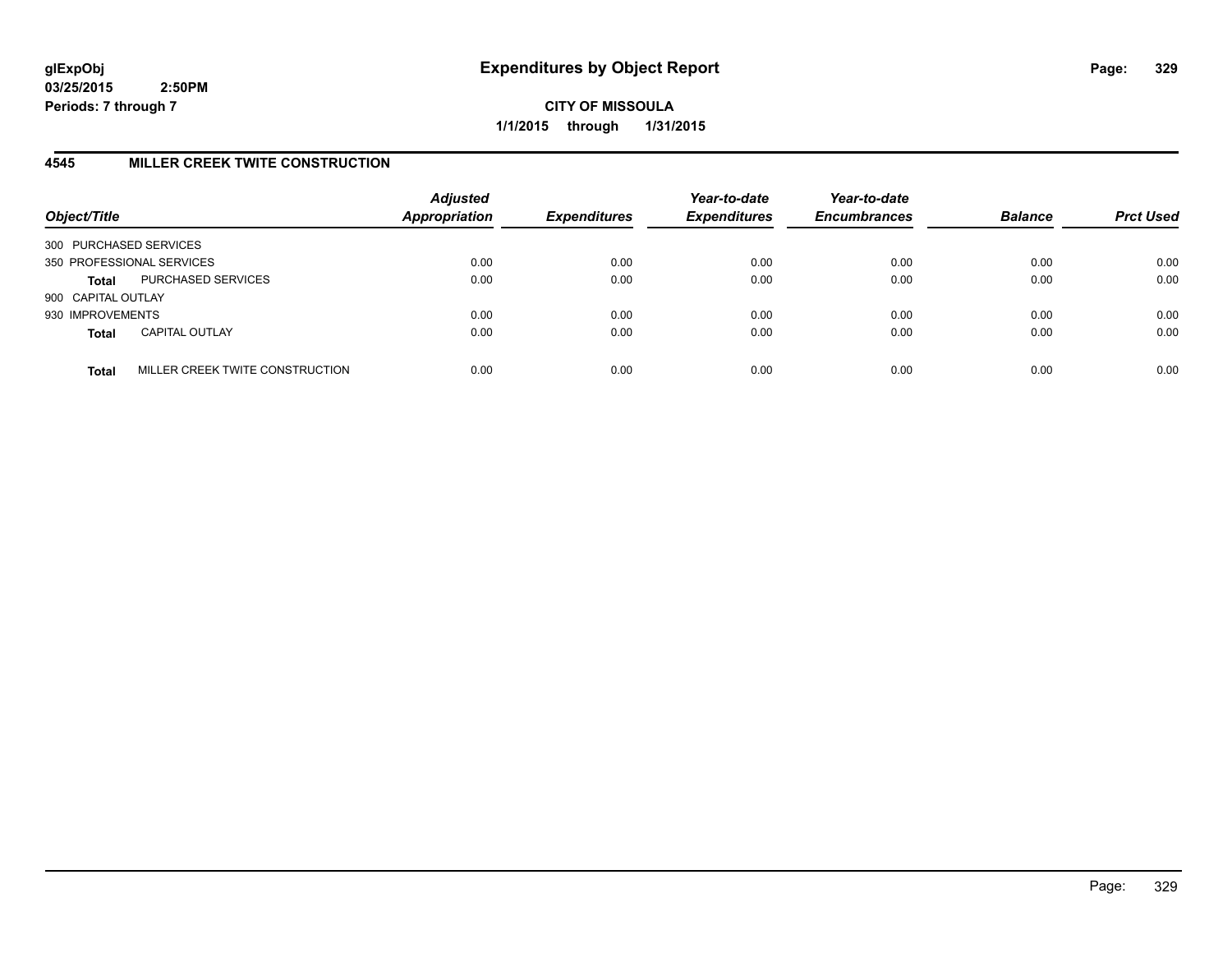## **4546 MILLER CREEK MALOHNEY CONSTRUCTION**

| Object/Title           |                           | <b>Adjusted</b><br><b>Appropriation</b> | <b>Expenditures</b> | Year-to-date<br><b>Expenditures</b> | Year-to-date<br><b>Encumbrances</b> | <b>Balance</b> | <b>Prct Used</b> |
|------------------------|---------------------------|-----------------------------------------|---------------------|-------------------------------------|-------------------------------------|----------------|------------------|
| 300 PURCHASED SERVICES |                           |                                         |                     |                                     |                                     |                |                  |
|                        | 350 PROFESSIONAL SERVICES | 0.00                                    | 0.00                | 0.00                                | 0.00                                | 0.00           | 0.00             |
| <b>Total</b>           | <b>PURCHASED SERVICES</b> | 0.00                                    | 0.00                | 0.00                                | 0.00                                | 0.00           | 0.00             |
| 900 CAPITAL OUTLAY     |                           |                                         |                     |                                     |                                     |                |                  |
| 930 IMPROVEMENTS       |                           | 0.00                                    | 0.00                | 0.00                                | 0.00                                | 0.00           | 0.00             |
| <b>Total</b>           | <b>CAPITAL OUTLAY</b>     | 0.00                                    | 0.00                | 0.00                                | 0.00                                | 0.00           | 0.00             |
| <b>Total</b>           | NON-DEPARTMENTAL          | 0.00                                    | 0.00                | 0.00                                | 0.00                                | 0.00           | 0.00             |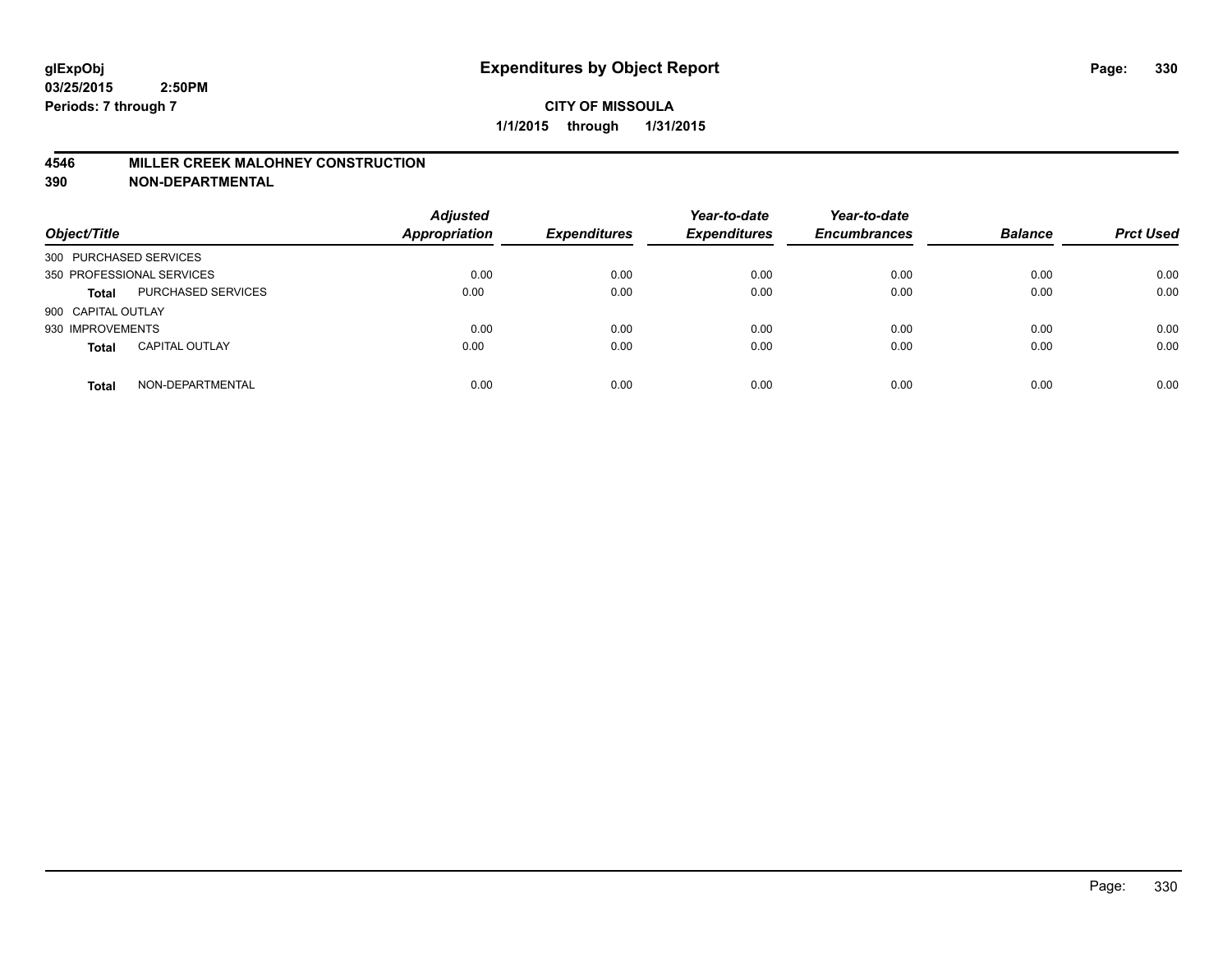**CITY OF MISSOULA 1/1/2015 through 1/31/2015**

# **4546 MILLER CREEK MALOHNEY CONSTRUCTION**

| Object/Title           |                                 | <b>Adjusted</b><br><b>Appropriation</b> | <b>Expenditures</b> | Year-to-date<br><b>Expenditures</b> | Year-to-date<br><b>Encumbrances</b> | <b>Balance</b> | <b>Prct Used</b> |
|------------------------|---------------------------------|-----------------------------------------|---------------------|-------------------------------------|-------------------------------------|----------------|------------------|
| 300 PURCHASED SERVICES |                                 |                                         |                     |                                     |                                     |                |                  |
|                        | 350 PROFESSIONAL SERVICES       | 0.00                                    | 0.00                | 0.00                                | 0.00                                | 0.00           | 0.00             |
| Total                  | PURCHASED SERVICES              | 0.00                                    | 0.00                | 0.00                                | 0.00                                | 0.00           | 0.00             |
| 900 CAPITAL OUTLAY     |                                 |                                         |                     |                                     |                                     |                |                  |
| 930 IMPROVEMENTS       |                                 | 0.00                                    | 0.00                | 0.00                                | 0.00                                | 0.00           | 0.00             |
| <b>Total</b>           | <b>CAPITAL OUTLAY</b>           | 0.00                                    | 0.00                | 0.00                                | 0.00                                | 0.00           | 0.00             |
| <b>Total</b>           | MILLER CREEK MALOHNEY CONSTRUCT | 0.00                                    | 0.00                | 0.00                                | 0.00                                | 0.00           | 0.00             |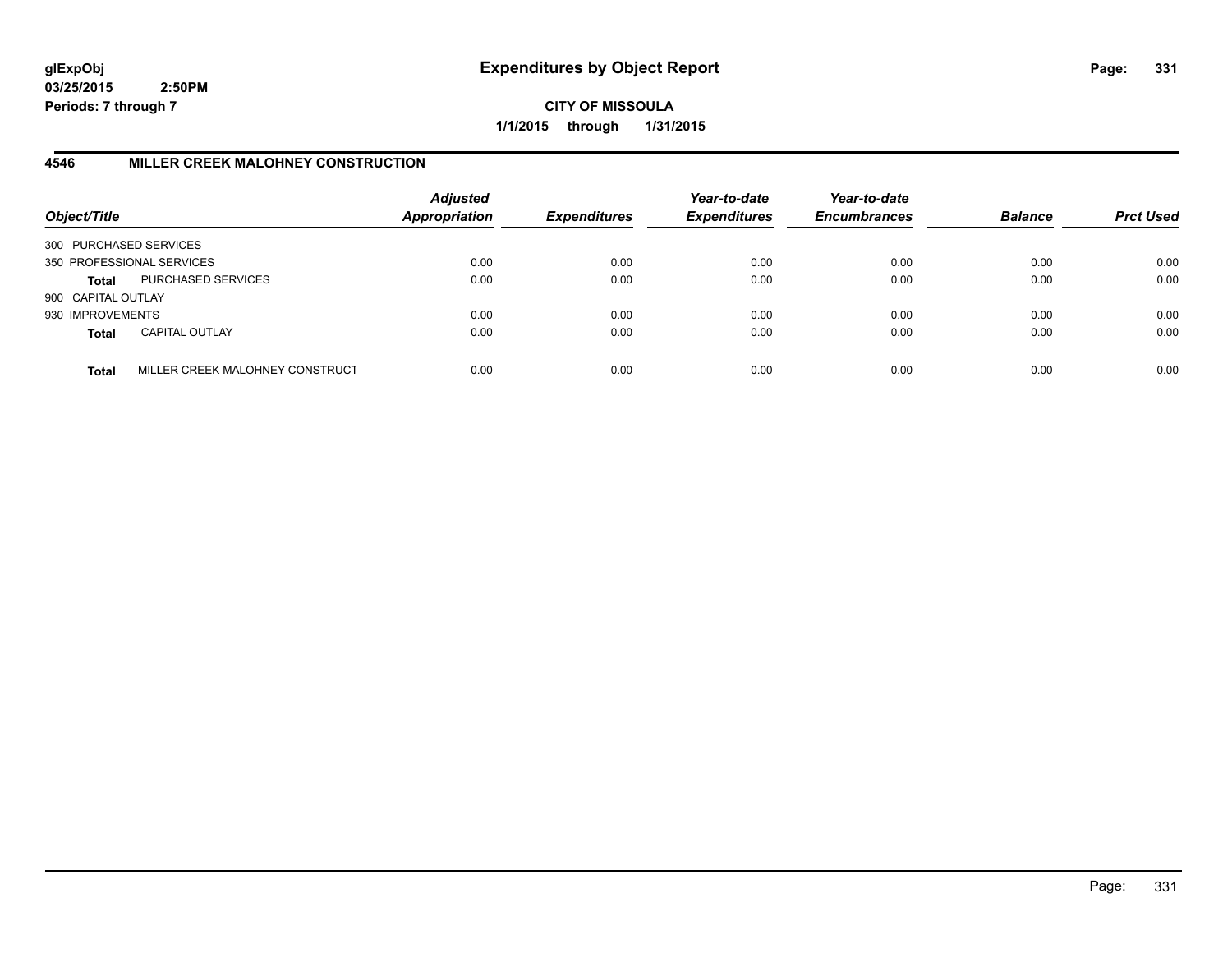#### **4547 MILLER CREEK MCCARTHY CONSTRUCTION**

| Object/Title           |                           | <b>Adjusted</b><br><b>Appropriation</b> | <b>Expenditures</b> | Year-to-date<br><b>Expenditures</b> | Year-to-date<br><b>Encumbrances</b> | <b>Balance</b> | <b>Prct Used</b> |
|------------------------|---------------------------|-----------------------------------------|---------------------|-------------------------------------|-------------------------------------|----------------|------------------|
| 300 PURCHASED SERVICES |                           |                                         |                     |                                     |                                     |                |                  |
|                        | 350 PROFESSIONAL SERVICES | 0.00                                    | 0.00                | 0.00                                | 0.00                                | 0.00           | 0.00             |
| <b>Total</b>           | <b>PURCHASED SERVICES</b> | 0.00                                    | 0.00                | 0.00                                | 0.00                                | 0.00           | 0.00             |
| 900 CAPITAL OUTLAY     |                           |                                         |                     |                                     |                                     |                |                  |
| 930 IMPROVEMENTS       |                           | 0.00                                    | 0.00                | 0.00                                | 0.00                                | 0.00           | 0.00             |
| <b>Total</b>           | <b>CAPITAL OUTLAY</b>     | 0.00                                    | 0.00                | 0.00                                | 0.00                                | 0.00           | 0.00             |
| <b>Total</b>           | NON-DEPARTMENTAL          | 0.00                                    | 0.00                | 0.00                                | 0.00                                | 0.00           | 0.00             |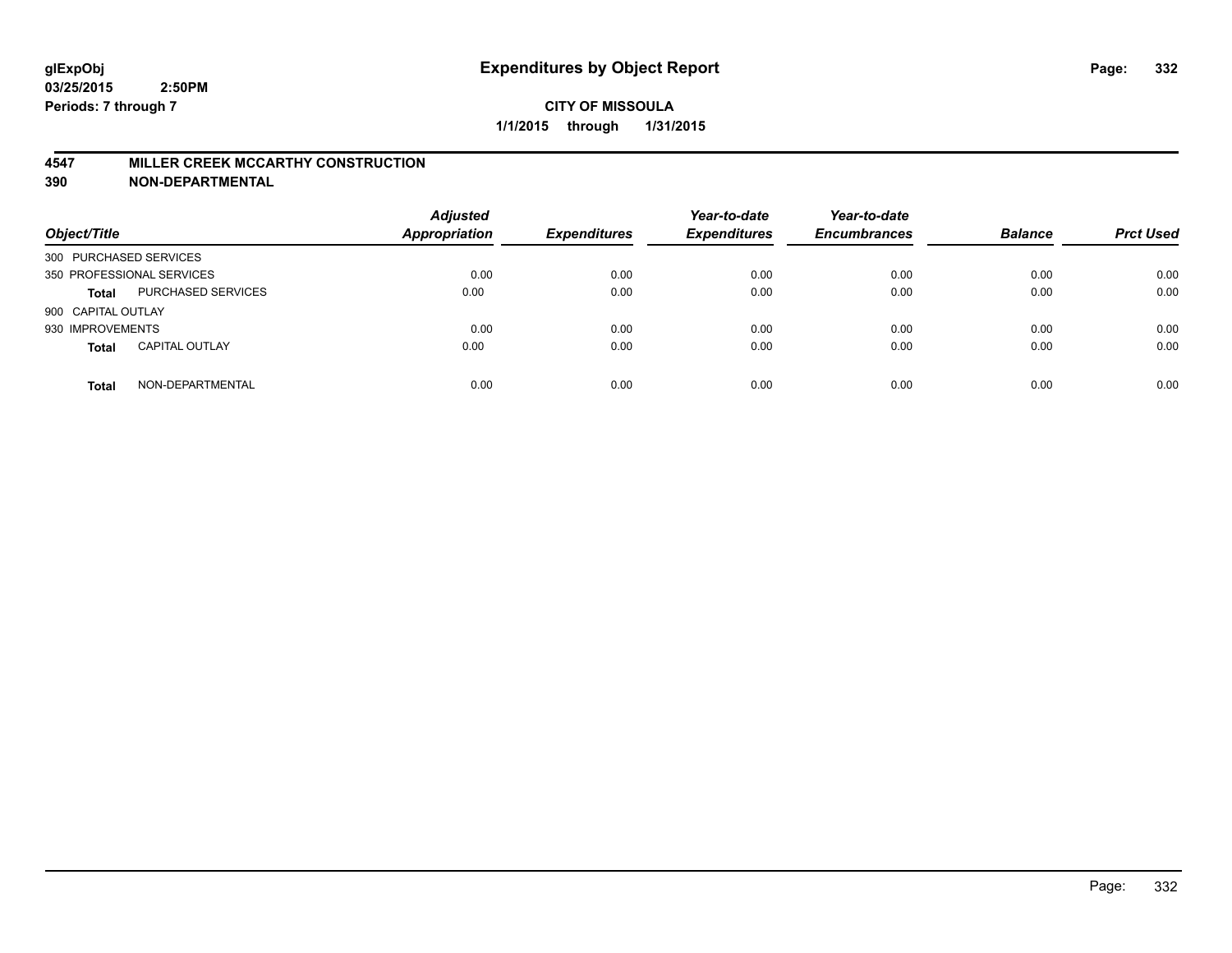**CITY OF MISSOULA 1/1/2015 through 1/31/2015**

# **4547 MILLER CREEK MCCARTHY CONSTRUCTION**

| Object/Title           |                                 | <b>Adjusted</b><br><b>Appropriation</b> | <b>Expenditures</b> | Year-to-date<br><b>Expenditures</b> | Year-to-date<br><b>Encumbrances</b> | <b>Balance</b> | <b>Prct Used</b> |
|------------------------|---------------------------------|-----------------------------------------|---------------------|-------------------------------------|-------------------------------------|----------------|------------------|
| 300 PURCHASED SERVICES |                                 |                                         |                     |                                     |                                     |                |                  |
|                        | 350 PROFESSIONAL SERVICES       | 0.00                                    | 0.00                | 0.00                                | 0.00                                | 0.00           | 0.00             |
| Total                  | PURCHASED SERVICES              | 0.00                                    | 0.00                | 0.00                                | 0.00                                | 0.00           | 0.00             |
| 900 CAPITAL OUTLAY     |                                 |                                         |                     |                                     |                                     |                |                  |
| 930 IMPROVEMENTS       |                                 | 0.00                                    | 0.00                | 0.00                                | 0.00                                | 0.00           | 0.00             |
| <b>Total</b>           | <b>CAPITAL OUTLAY</b>           | 0.00                                    | 0.00                | 0.00                                | 0.00                                | 0.00           | 0.00             |
| <b>Total</b>           | MILLER CREEK MCCARTHY CONSTRUCT | 0.00                                    | 0.00                | 0.00                                | 0.00                                | 0.00           | 0.00             |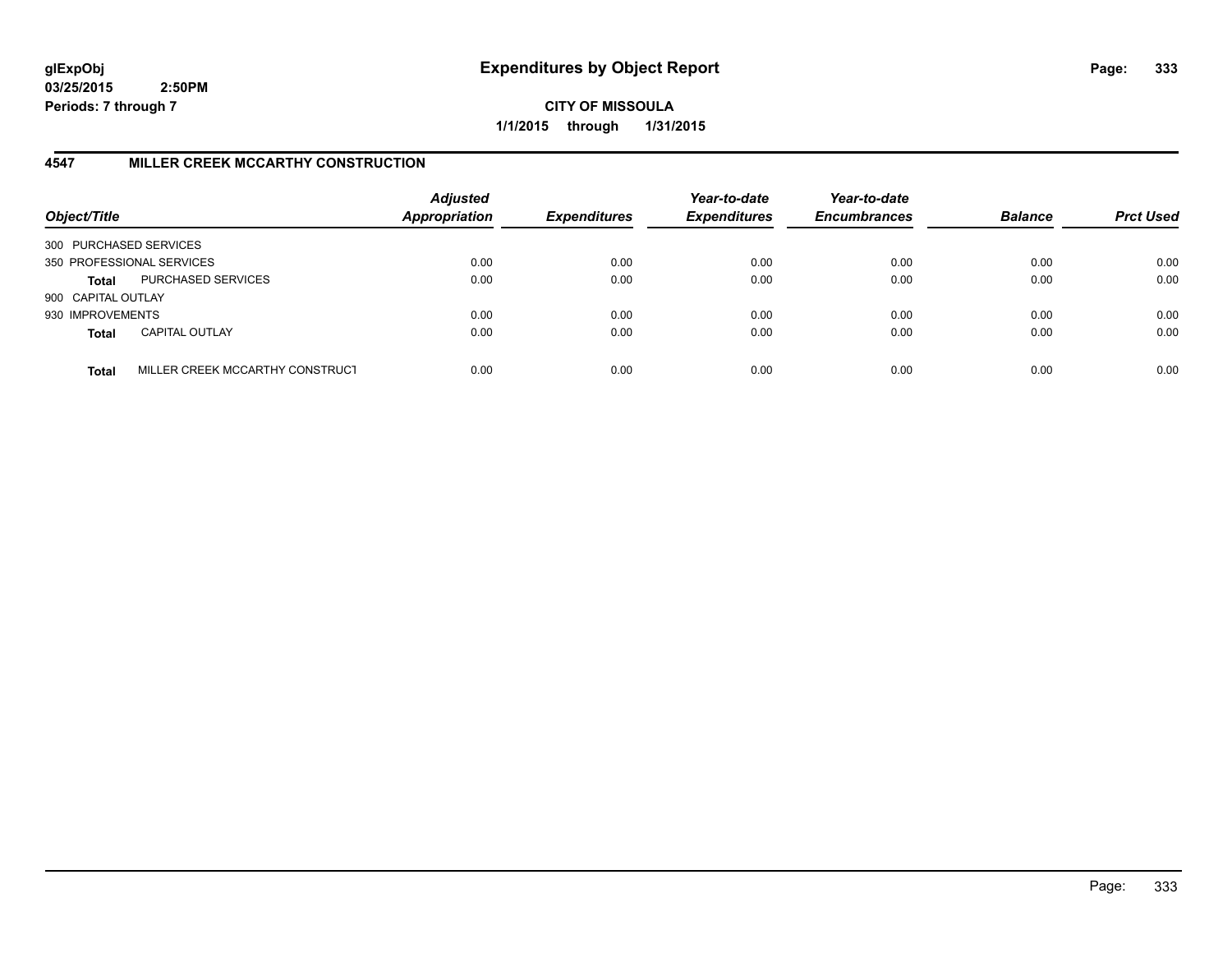#### **4548 5TH,6TH & ARTHUR ROAD IMPROVEMENTS**

| Object/Title           |                              | <b>Adjusted</b><br><b>Appropriation</b> | <b>Expenditures</b> | Year-to-date<br><b>Expenditures</b> | Year-to-date<br><b>Encumbrances</b> | <b>Balance</b> | <b>Prct Used</b> |
|------------------------|------------------------------|-----------------------------------------|---------------------|-------------------------------------|-------------------------------------|----------------|------------------|
| 300 PURCHASED SERVICES |                              |                                         |                     |                                     |                                     |                |                  |
|                        | 350 PROFESSIONAL SERVICES    | 0.00                                    | 0.00                | 0.00                                | 0.00                                | 0.00           | 0.00             |
| <b>Total</b>           | <b>PURCHASED SERVICES</b>    | 0.00                                    | 0.00                | 0.00                                | 0.00                                | 0.00           | 0.00             |
| 800 OTHER OBJECTS      |                              |                                         |                     |                                     |                                     |                |                  |
|                        | 820 TRANSFERS TO OTHER FUNDS | 0.00                                    | 0.00                | 0.00                                | 0.00                                | 0.00           | 0.00             |
| Total                  | OTHER OBJECTS                | 0.00                                    | 0.00                | 0.00                                | 0.00                                | 0.00           | 0.00             |
| 900 CAPITAL OUTLAY     |                              |                                         |                     |                                     |                                     |                |                  |
| 930 IMPROVEMENTS       |                              | 0.00                                    | 0.00                | 0.00                                | 0.00                                | 0.00           | 0.00             |
| Total                  | <b>CAPITAL OUTLAY</b>        | 0.00                                    | 0.00                | 0.00                                | 0.00                                | 0.00           | 0.00             |
| <b>Total</b>           | NON-DEPARTMENTAL             | 0.00                                    | 0.00                | 0.00                                | 0.00                                | 0.00           | 0.00             |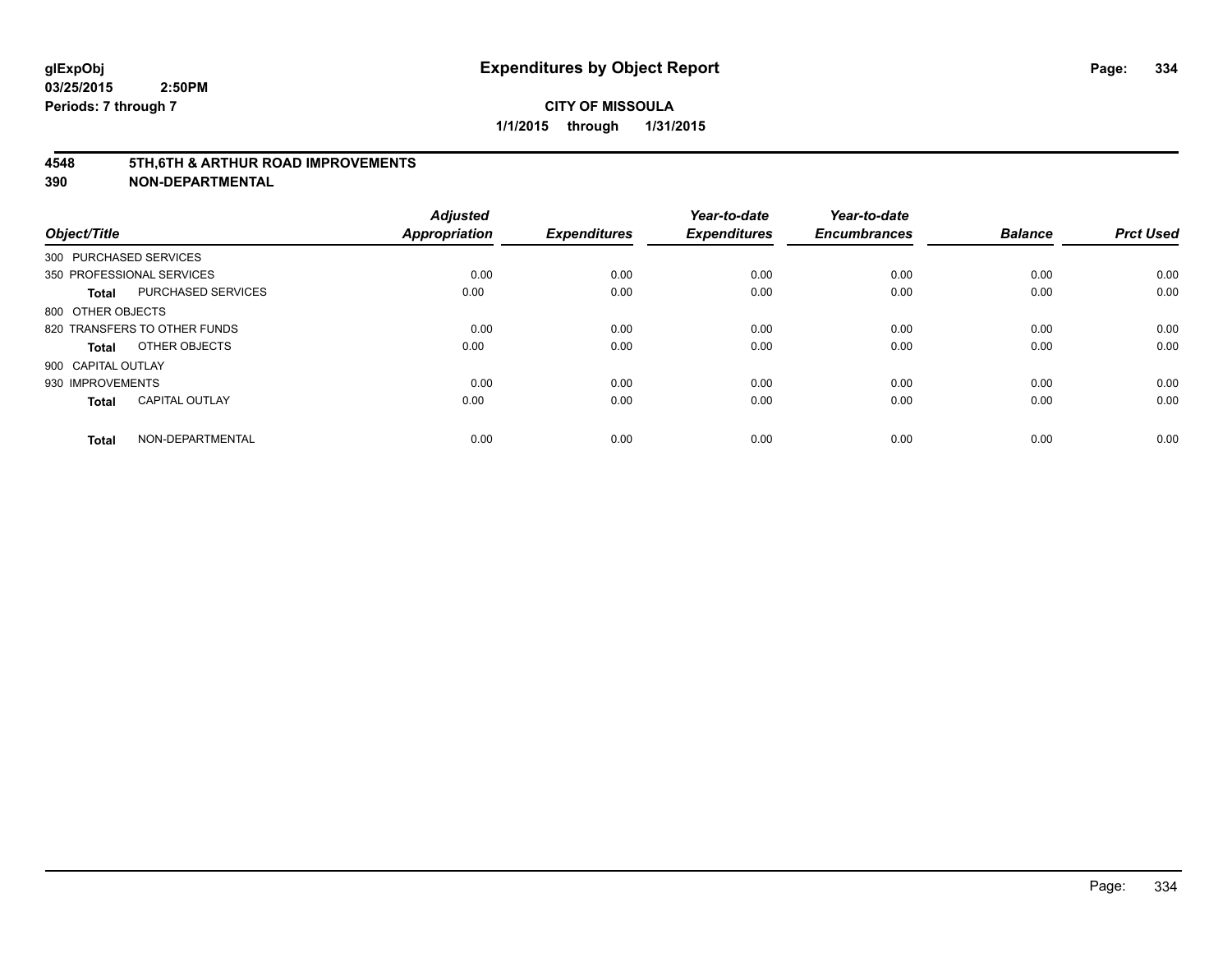**CITY OF MISSOULA 1/1/2015 through 1/31/2015**

# **4548 5TH,6TH & ARTHUR ROAD IMPROVEMENTS**

| Object/Title           |                                  | <b>Adjusted</b><br>Appropriation | <b>Expenditures</b> | Year-to-date<br><b>Expenditures</b> | Year-to-date<br><b>Encumbrances</b> | <b>Balance</b> | <b>Prct Used</b> |
|------------------------|----------------------------------|----------------------------------|---------------------|-------------------------------------|-------------------------------------|----------------|------------------|
| 300 PURCHASED SERVICES |                                  |                                  |                     |                                     |                                     |                |                  |
|                        | 350 PROFESSIONAL SERVICES        | 0.00                             | 0.00                | 0.00                                | 0.00                                | 0.00           | 0.00             |
| <b>Total</b>           | PURCHASED SERVICES               | 0.00                             | 0.00                | 0.00                                | 0.00                                | 0.00           | 0.00             |
| 800 OTHER OBJECTS      |                                  |                                  |                     |                                     |                                     |                |                  |
|                        | 820 TRANSFERS TO OTHER FUNDS     | 0.00                             | 0.00                | 0.00                                | 0.00                                | 0.00           | 0.00             |
| <b>Total</b>           | OTHER OBJECTS                    | 0.00                             | 0.00                | 0.00                                | 0.00                                | 0.00           | 0.00             |
| 900 CAPITAL OUTLAY     |                                  |                                  |                     |                                     |                                     |                |                  |
| 930 IMPROVEMENTS       |                                  | 0.00                             | 0.00                | 0.00                                | 0.00                                | 0.00           | 0.00             |
| <b>Total</b>           | <b>CAPITAL OUTLAY</b>            | 0.00                             | 0.00                | 0.00                                | 0.00                                | 0.00           | 0.00             |
| <b>Total</b>           | 5TH.6TH & ARTHUR ROAD IMPROVEMEN | 0.00                             | 0.00                | 0.00                                | 0.00                                | 0.00           | 0.00             |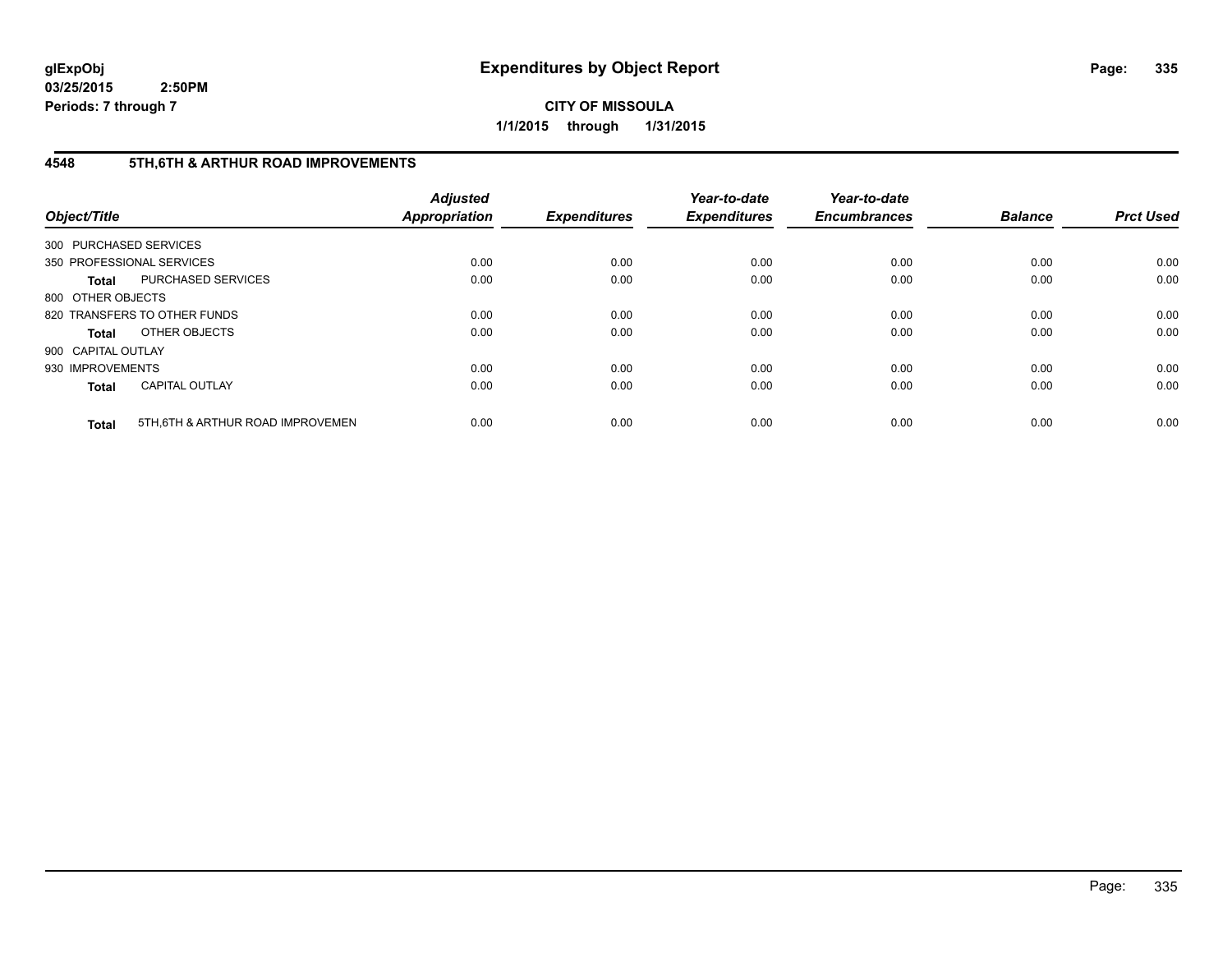## **4745 MALONEY/TWITE MILLER CR \$1.2M CONTRIB**

| Object/Title           |                              | <b>Adjusted</b><br><b>Appropriation</b> | <b>Expenditures</b> | Year-to-date<br><b>Expenditures</b> | Year-to-date<br><b>Encumbrances</b> | <b>Balance</b> | <b>Prct Used</b> |
|------------------------|------------------------------|-----------------------------------------|---------------------|-------------------------------------|-------------------------------------|----------------|------------------|
| 300 PURCHASED SERVICES |                              |                                         |                     |                                     |                                     |                |                  |
|                        | 350 PROFESSIONAL SERVICES    | 0.00                                    | 0.00                | 0.00                                | 0.00                                | 0.00           | 0.00             |
| <b>Total</b>           | <b>PURCHASED SERVICES</b>    | 0.00                                    | 0.00                | 0.00                                | 0.00                                | 0.00           | 0.00             |
| 800 OTHER OBJECTS      |                              |                                         |                     |                                     |                                     |                |                  |
|                        | 820 TRANSFERS TO OTHER FUNDS | 0.00                                    | 0.00                | 0.00                                | 0.00                                | 0.00           | 0.00             |
| Total                  | OTHER OBJECTS                | 0.00                                    | 0.00                | 0.00                                | 0.00                                | 0.00           | 0.00             |
| 900 CAPITAL OUTLAY     |                              |                                         |                     |                                     |                                     |                |                  |
| 930 IMPROVEMENTS       |                              | 0.00                                    | 0.00                | 0.00                                | 0.00                                | 0.00           | 0.00             |
| Total                  | <b>CAPITAL OUTLAY</b>        | 0.00                                    | 0.00                | 0.00                                | 0.00                                | 0.00           | 0.00             |
| <b>Total</b>           | NON-DEPARTMENTAL             | 0.00                                    | 0.00                | 0.00                                | 0.00                                | 0.00           | 0.00             |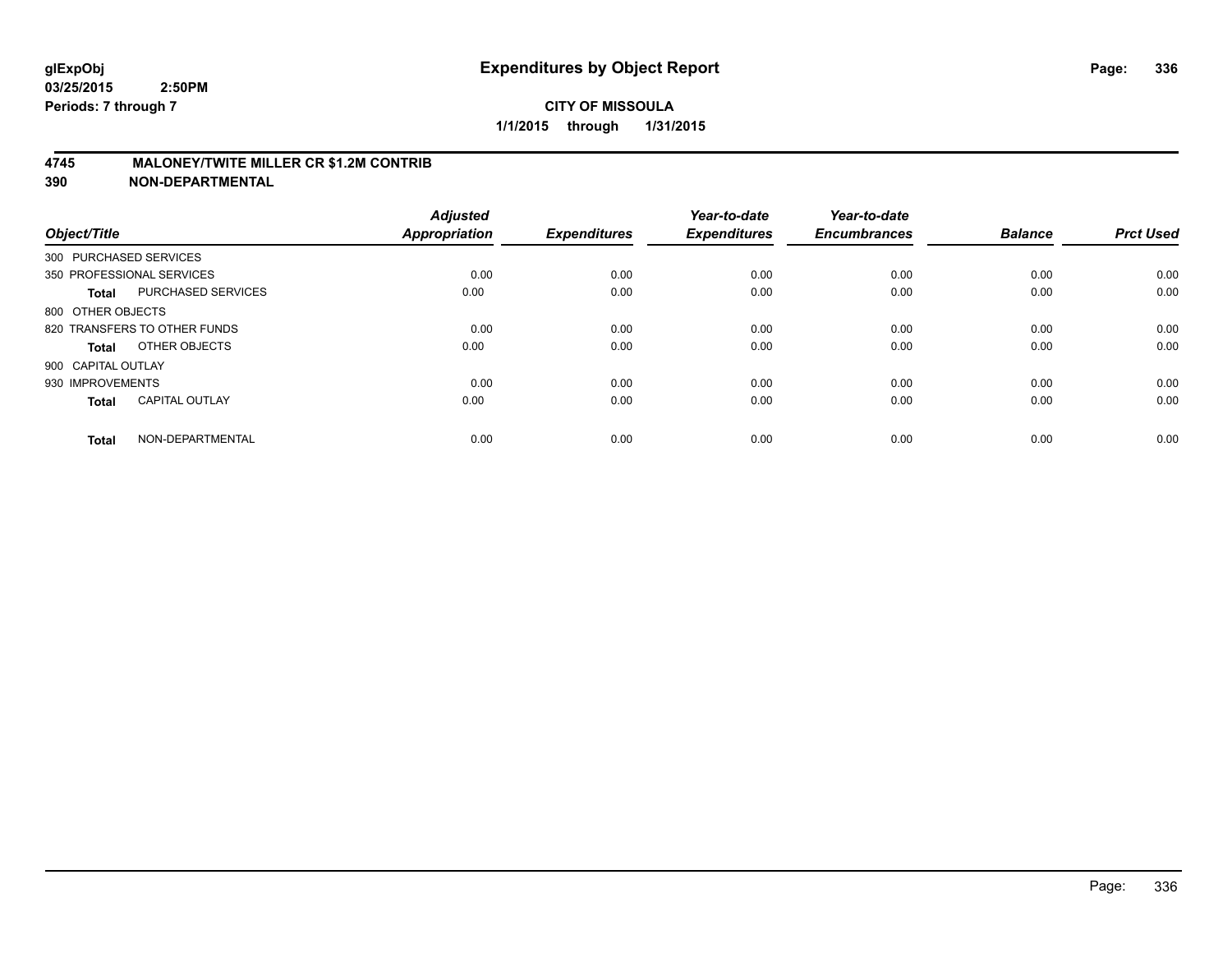**CITY OF MISSOULA 1/1/2015 through 1/31/2015**

# **4745 MALONEY/TWITE MILLER CR \$1.2M CONTRIB**

| Object/Title           |                                    | <b>Adjusted</b><br>Appropriation | <b>Expenditures</b> | Year-to-date<br><b>Expenditures</b> | Year-to-date<br><b>Encumbrances</b> | <b>Balance</b> | <b>Prct Used</b> |
|------------------------|------------------------------------|----------------------------------|---------------------|-------------------------------------|-------------------------------------|----------------|------------------|
| 300 PURCHASED SERVICES |                                    |                                  |                     |                                     |                                     |                |                  |
|                        | 350 PROFESSIONAL SERVICES          | 0.00                             | 0.00                | 0.00                                | 0.00                                | 0.00           | 0.00             |
| <b>Total</b>           | PURCHASED SERVICES                 | 0.00                             | 0.00                | 0.00                                | 0.00                                | 0.00           | 0.00             |
| 800 OTHER OBJECTS      |                                    |                                  |                     |                                     |                                     |                |                  |
|                        | 820 TRANSFERS TO OTHER FUNDS       | 0.00                             | 0.00                | 0.00                                | 0.00                                | 0.00           | 0.00             |
| Total                  | OTHER OBJECTS                      | 0.00                             | 0.00                | 0.00                                | 0.00                                | 0.00           | 0.00             |
| 900 CAPITAL OUTLAY     |                                    |                                  |                     |                                     |                                     |                |                  |
| 930 IMPROVEMENTS       |                                    | 0.00                             | 0.00                | 0.00                                | 0.00                                | 0.00           | 0.00             |
| <b>Total</b>           | <b>CAPITAL OUTLAY</b>              | 0.00                             | 0.00                | 0.00                                | 0.00                                | 0.00           | 0.00             |
| <b>Total</b>           | MALONEY/TWITE MILLER CR \$1.2M CON | 0.00                             | 0.00                | 0.00                                | 0.00                                | 0.00           | 0.00             |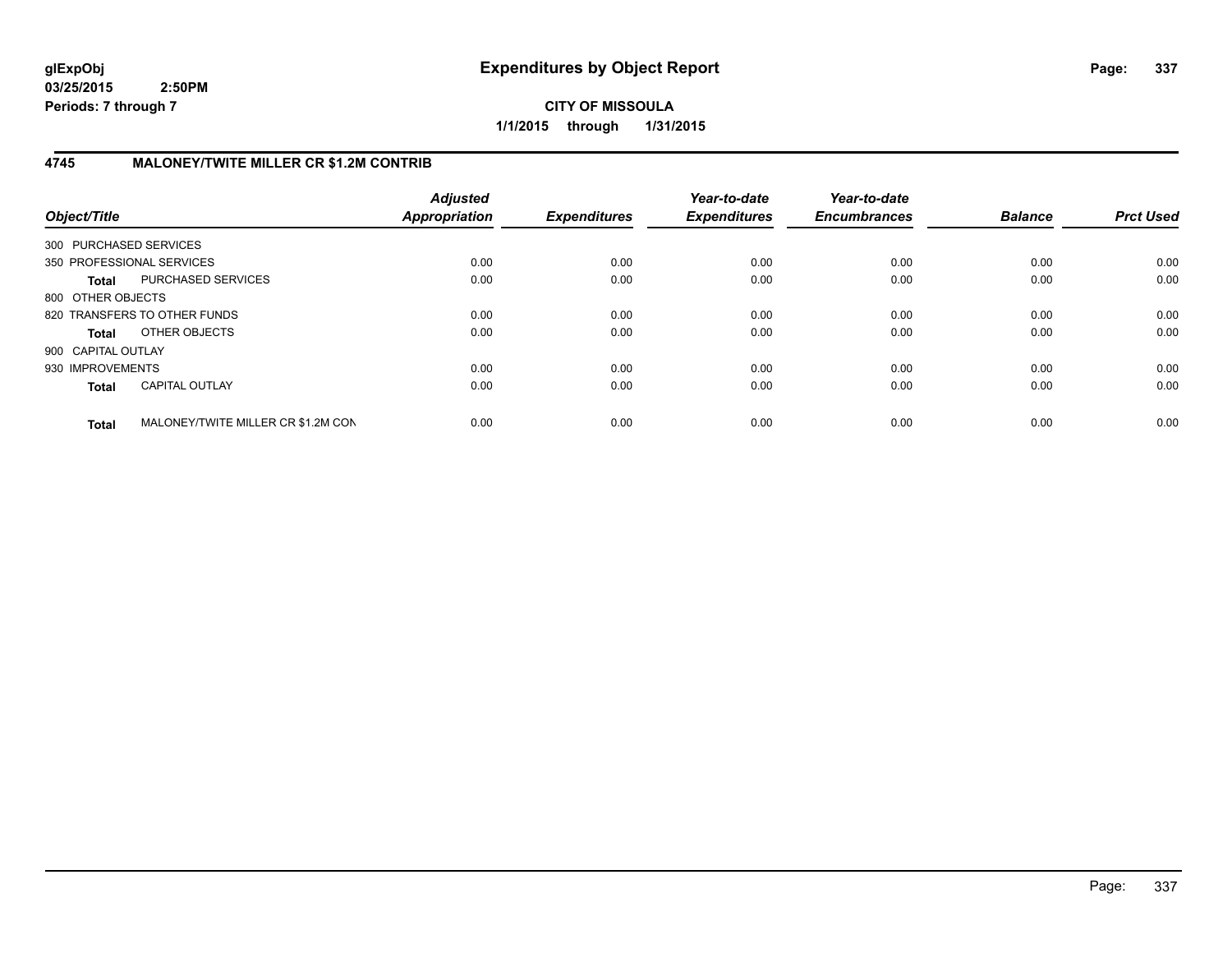## **CITY OF MISSOULA 1/1/2015 through 1/31/2015**

**4941 HILLVIEW WAY CONSTRUCTION**

**280 PUBLIC WORKS ADMIN/ENGINEERING**

| Object/Title           |                                | <b>Adjusted</b><br><b>Appropriation</b> | <b>Expenditures</b> | Year-to-date<br><b>Expenditures</b> | Year-to-date<br><b>Encumbrances</b> | <b>Balance</b> | <b>Prct Used</b> |
|------------------------|--------------------------------|-----------------------------------------|---------------------|-------------------------------------|-------------------------------------|----------------|------------------|
| 200 SUPPLIES           |                                |                                         |                     |                                     |                                     |                |                  |
| 210 OFFICE SUPPLIES    |                                | 0.00                                    | 0.00                | 119.32                              | 0.00                                | $-119.32$      | 0.00             |
| Total                  | <b>SUPPLIES</b>                | 0.00                                    | 0.00                | 119.32                              | 0.00                                | $-119.32$      | 0.00             |
| 300 PURCHASED SERVICES |                                |                                         |                     |                                     |                                     |                |                  |
| 310 COMMUNICATIONS     |                                | 0.00                                    | 0.00                | 11,854.65                           | 0.00                                | $-11,854.65$   | 0.00             |
|                        | 320 PRINTING & DUPLICATING     | 0.00                                    | 0.00                | 370.73                              | 0.00                                | $-370.73$      | 0.00             |
|                        | 350 PROFESSIONAL SERVICES      | 0.00                                    | 0.00                | 14,911.27                           | 0.00                                | $-14,911.27$   | 0.00             |
| <b>Total</b>           | PURCHASED SERVICES             | 0.00                                    | 0.00                | 27,136.65                           | 0.00                                | $-27,136.65$   | 0.00             |
| 900 CAPITAL OUTLAY     |                                |                                         |                     |                                     |                                     |                |                  |
| 930 IMPROVEMENTS       |                                | 0.00                                    | 0.00                | 0.00                                | 0.00                                | 0.00           | 0.00             |
| Total                  | <b>CAPITAL OUTLAY</b>          | 0.00                                    | 0.00                | 0.00                                | 0.00                                | 0.00           | 0.00             |
| <b>Total</b>           | PUBLIC WORKS ADMIN/ENGINEERING | 0.00                                    | 0.00                | 27,255.97                           | 0.00                                | $-27.255.97$   | 0.00             |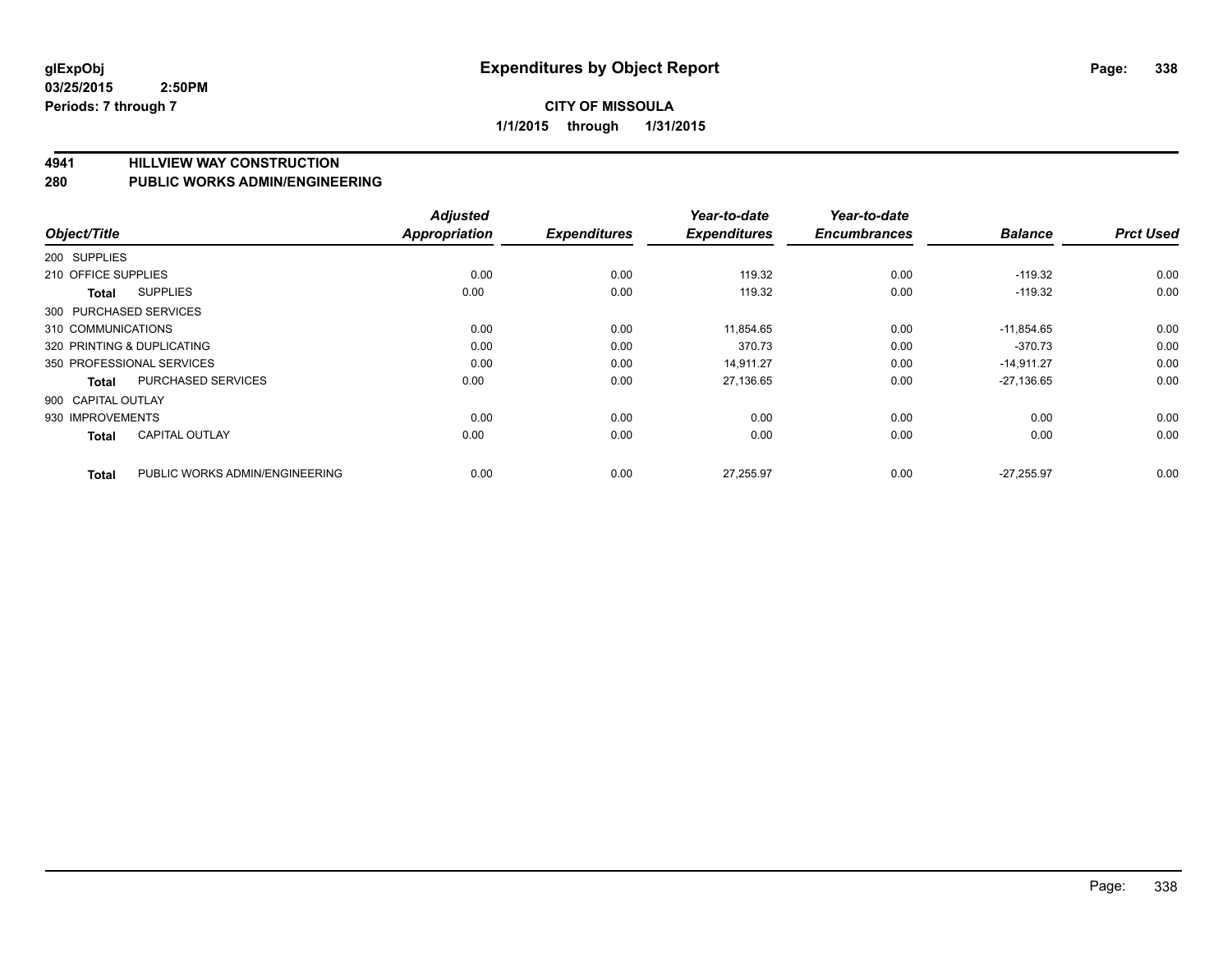## **4941 HILLVIEW WAY CONSTRUCTION**

| Object/Title                           |                                  | <b>Adjusted</b><br>Appropriation | <b>Expenditures</b> | Year-to-date<br><b>Expenditures</b> | Year-to-date<br><b>Encumbrances</b> | <b>Balance</b> | <b>Prct Used</b> |
|----------------------------------------|----------------------------------|----------------------------------|---------------------|-------------------------------------|-------------------------------------|----------------|------------------|
| 200 SUPPLIES                           |                                  |                                  |                     |                                     |                                     |                |                  |
| 210 OFFICE SUPPLIES                    |                                  | 0.00                             | 0.00                | 119.32                              | 0.00                                | $-119.32$      | 0.00             |
|                                        | <b>SUPPLIES</b>                  | 0.00                             | 0.00                | 119.32                              | 0.00                                | $-119.32$      | 0.00             |
| <b>Total</b><br>300 PURCHASED SERVICES |                                  |                                  |                     |                                     |                                     |                |                  |
| 310 COMMUNICATIONS                     |                                  | 0.00                             | 0.00                | 11,854.65                           | 0.00                                | $-11,854.65$   | 0.00             |
| 320 PRINTING & DUPLICATING             |                                  | 0.00                             | 0.00                | 370.73                              | 0.00                                | $-370.73$      | 0.00             |
| 350 PROFESSIONAL SERVICES              |                                  | 0.00                             | 0.00                | 14,911.27                           | 0.00                                | $-14,911.27$   | 0.00             |
| <b>Total</b>                           | PURCHASED SERVICES               | 0.00                             | 0.00                | 27,136.65                           | 0.00                                | $-27,136.65$   | 0.00             |
| 900 CAPITAL OUTLAY                     |                                  |                                  |                     |                                     |                                     |                |                  |
| 930 IMPROVEMENTS                       |                                  | 0.00                             | 0.00                | 0.00                                | 0.00                                | 0.00           | 0.00             |
| <b>Total</b>                           | <b>CAPITAL OUTLAY</b>            | 0.00                             | 0.00                | 0.00                                | 0.00                                | 0.00           | 0.00             |
| <b>Total</b>                           | <b>HILLVIEW WAY CONSTRUCTION</b> | 0.00                             | 0.00                | 27,255.97                           | 0.00                                | $-27.255.97$   | 0.00             |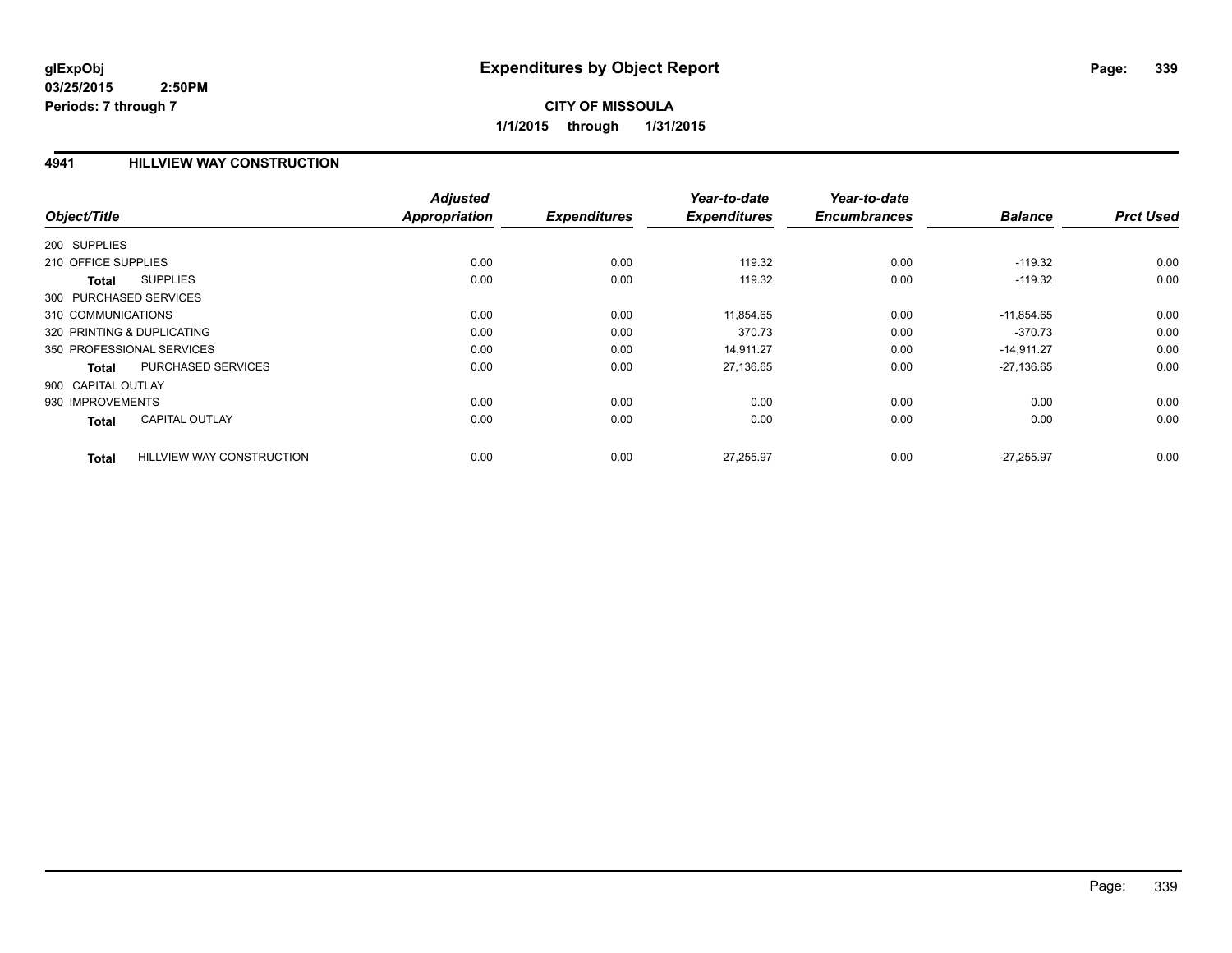## **4944 RATTLESNAKE SEWER COLLECTION (544)**

| Object/Title           |                           | <b>Adjusted</b><br><b>Appropriation</b> | <b>Expenditures</b> | Year-to-date<br><b>Expenditures</b> | Year-to-date<br><b>Encumbrances</b> | <b>Balance</b> | <b>Prct Used</b> |
|------------------------|---------------------------|-----------------------------------------|---------------------|-------------------------------------|-------------------------------------|----------------|------------------|
| 300 PURCHASED SERVICES |                           |                                         |                     |                                     |                                     |                |                  |
|                        | 350 PROFESSIONAL SERVICES | 0.00                                    | 0.00                | 0.00                                | 0.00                                | 0.00           | 0.00             |
| <b>Total</b>           | <b>PURCHASED SERVICES</b> | 0.00                                    | 0.00                | 0.00                                | 0.00                                | 0.00           | 0.00             |
| 600 DEBT SERVICE       |                           |                                         |                     |                                     |                                     |                |                  |
| 610 PRINCIPAL          |                           | 0.00                                    | 0.00                | 0.00                                | 0.00                                | 0.00           | 0.00             |
| <b>Total</b>           | <b>DEBT SERVICE</b>       | 0.00                                    | 0.00                | 0.00                                | 0.00                                | 0.00           | 0.00             |
| 900 CAPITAL OUTLAY     |                           |                                         |                     |                                     |                                     |                |                  |
| 930 IMPROVEMENTS       |                           | 0.00                                    | 0.00                | 0.00                                | 0.00                                | 0.00           | 0.00             |
| <b>Total</b>           | <b>CAPITAL OUTLAY</b>     | 0.00                                    | 0.00                | 0.00                                | 0.00                                | 0.00           | 0.00             |
| <b>Total</b>           | NON-DEPARTMENTAL          | 0.00                                    | 0.00                | 0.00                                | 0.00                                | 0.00           | 0.00             |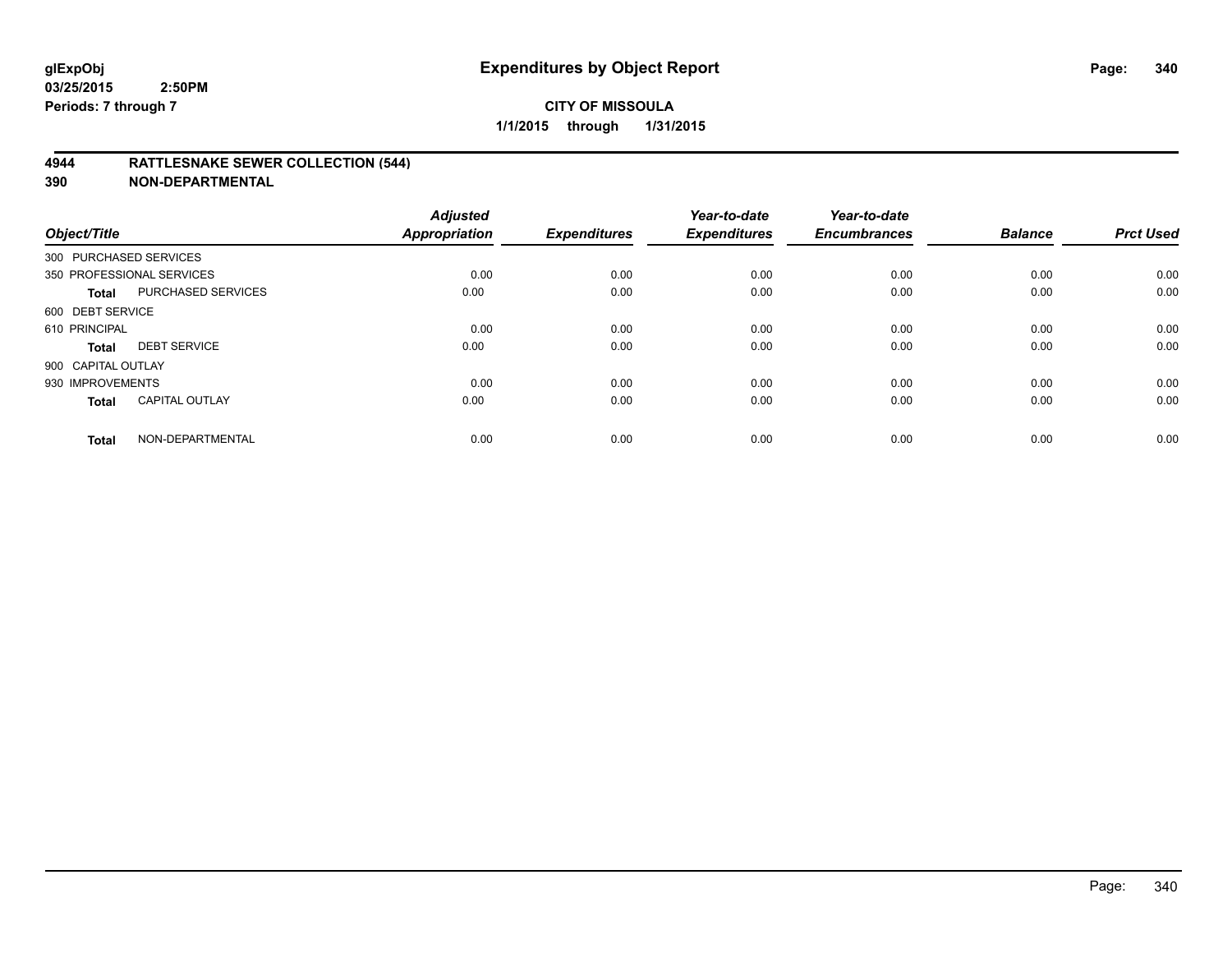## **4944 RATTLESNAKE SEWER COLLECTION (544)**

**550 SID 544 PROJECT**

| Object/Title                          | <b>Adjusted</b><br><b>Appropriation</b> | <b>Expenditures</b> | Year-to-date<br><b>Expenditures</b> | Year-to-date<br><b>Encumbrances</b> | <b>Balance</b> | <b>Prct Used</b> |
|---------------------------------------|-----------------------------------------|---------------------|-------------------------------------|-------------------------------------|----------------|------------------|
| 300 PURCHASED SERVICES                |                                         |                     |                                     |                                     |                |                  |
| 350 PROFESSIONAL SERVICES             | 0.00                                    | 0.00                | 0.00                                | 0.00                                | 0.00           | 0.00             |
| PURCHASED SERVICES<br><b>Total</b>    | 0.00                                    | 0.00                | 0.00                                | 0.00                                | 0.00           | 0.00             |
| 900 CAPITAL OUTLAY                    |                                         |                     |                                     |                                     |                |                  |
| 915 EASEMENTS                         | 0.00                                    | 0.00                | 0.00                                | 0.00                                | 0.00           | 0.00             |
| 930 IMPROVEMENTS                      | 0.00                                    | 0.00                | 0.00                                | 0.00                                | 0.00           | 0.00             |
| 960 CAPITAL CONTINGENCY               | 0.00                                    | 0.00                | 0.00                                | 0.00                                | 0.00           | 0.00             |
| <b>CAPITAL OUTLAY</b><br><b>Total</b> | 0.00                                    | 0.00                | 0.00                                | 0.00                                | 0.00           | 0.00             |
| SID 544 PROJECT<br><b>Total</b>       | 0.00                                    | 0.00                | 0.00                                | 0.00                                | 0.00           | 0.00             |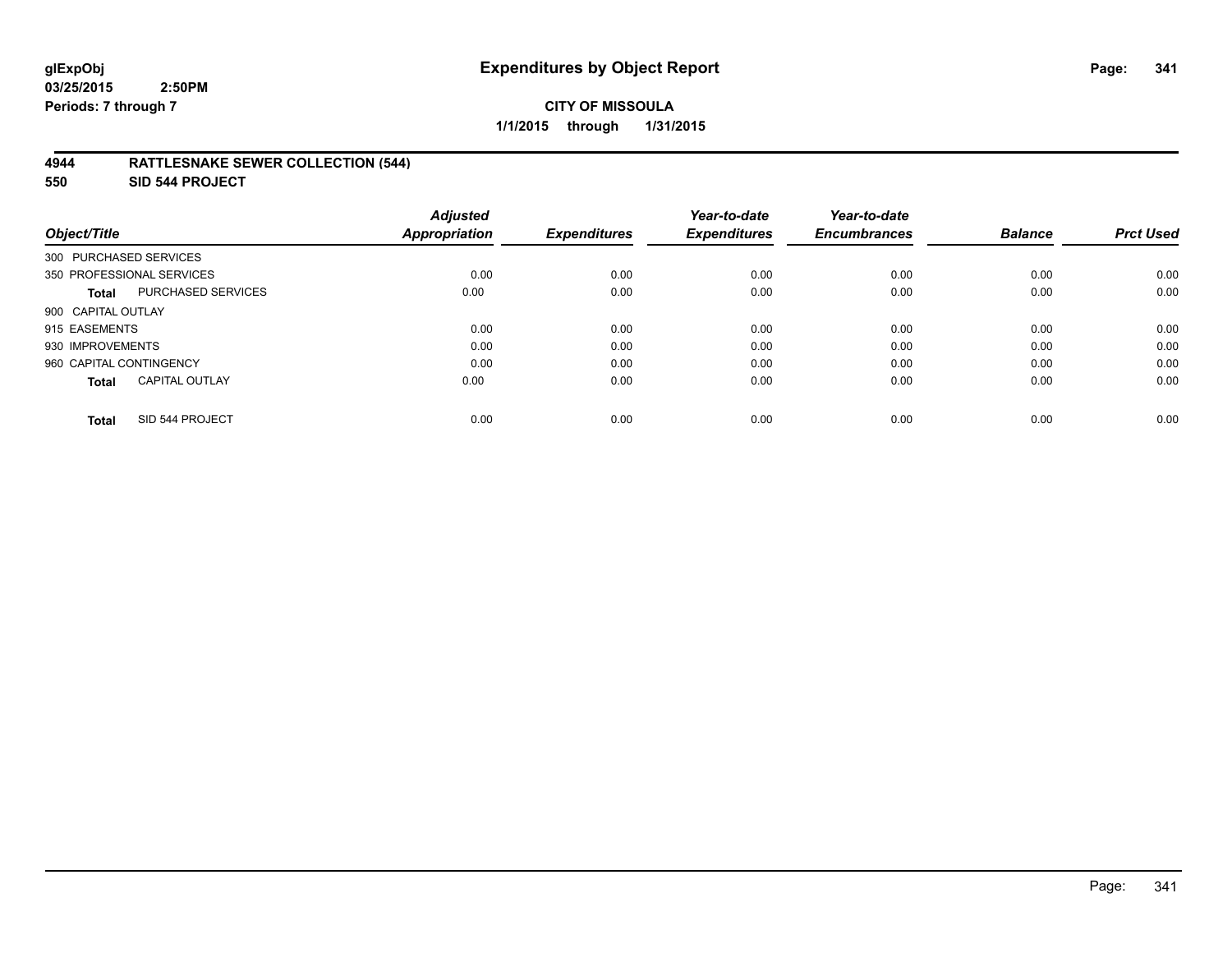## **4944 RATTLESNAKE SEWER COLLECTION (544)**

**555 LOLO STREET PROJECT**

| Object/Title                               | <b>Adjusted</b><br>Appropriation | <b>Expenditures</b> | Year-to-date<br><b>Expenditures</b> | Year-to-date<br><b>Encumbrances</b> | <b>Balance</b> | <b>Prct Used</b> |
|--------------------------------------------|----------------------------------|---------------------|-------------------------------------|-------------------------------------|----------------|------------------|
| 900 CAPITAL OUTLAY                         |                                  |                     |                                     |                                     |                |                  |
| 930 IMPROVEMENTS                           | 0.00                             | 0.00                | 0.00                                | 0.00                                | 0.00           | 0.00             |
| 960 CAPITAL CONTINGENCY                    | 0.00                             | 0.00                | 0.00                                | 0.00                                | 0.00           | 0.00             |
| <b>CAPITAL OUTLAY</b><br>Total             | 0.00                             | 0.00                | 0.00                                | 0.00                                | 0.00           | 0.00             |
| <b>LOLO STREET PROJECT</b><br><b>Total</b> | 0.00                             | 0.00                | 0.00                                | 0.00                                | 0.00           | 0.00             |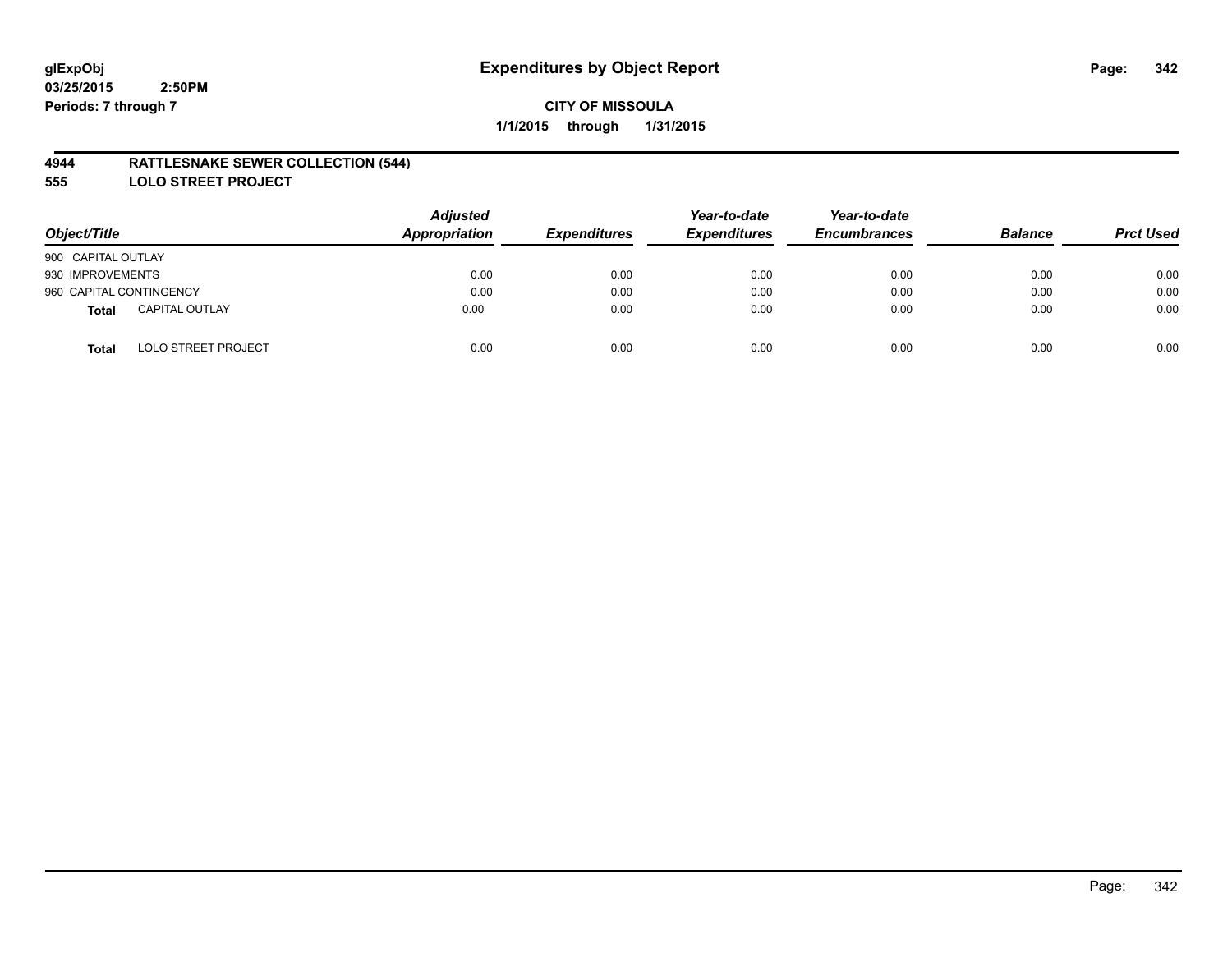**CITY OF MISSOULA 1/1/2015 through 1/31/2015**

# **4944 RATTLESNAKE SEWER COLLECTION (544)**

| Object/Title            |                                  | <b>Adjusted</b><br><b>Appropriation</b> | <b>Expenditures</b> | Year-to-date<br><b>Expenditures</b> | Year-to-date<br><b>Encumbrances</b> | <b>Balance</b> | <b>Prct Used</b> |
|-------------------------|----------------------------------|-----------------------------------------|---------------------|-------------------------------------|-------------------------------------|----------------|------------------|
| 300 PURCHASED SERVICES  |                                  |                                         |                     |                                     |                                     |                |                  |
|                         |                                  |                                         |                     |                                     |                                     |                |                  |
|                         | 350 PROFESSIONAL SERVICES        | 0.00                                    | 0.00                | 0.00                                | 0.00                                | 0.00           | 0.00             |
| <b>Total</b>            | PURCHASED SERVICES               | 0.00                                    | 0.00                | 0.00                                | 0.00                                | 0.00           | 0.00             |
| 600 DEBT SERVICE        |                                  |                                         |                     |                                     |                                     |                |                  |
| 610 PRINCIPAL           |                                  | 0.00                                    | 0.00                | 0.00                                | 0.00                                | 0.00           | 0.00             |
| <b>Total</b>            | <b>DEBT SERVICE</b>              | 0.00                                    | 0.00                | 0.00                                | 0.00                                | 0.00           | 0.00             |
| 900 CAPITAL OUTLAY      |                                  |                                         |                     |                                     |                                     |                |                  |
| 915 EASEMENTS           |                                  | 0.00                                    | 0.00                | 0.00                                | 0.00                                | 0.00           | 0.00             |
| 930 IMPROVEMENTS        |                                  | 0.00                                    | 0.00                | 0.00                                | 0.00                                | 0.00           | 0.00             |
| 960 CAPITAL CONTINGENCY |                                  | 0.00                                    | 0.00                | 0.00                                | 0.00                                | 0.00           | 0.00             |
| <b>Total</b>            | <b>CAPITAL OUTLAY</b>            | 0.00                                    | 0.00                | 0.00                                | 0.00                                | 0.00           | 0.00             |
| <b>Total</b>            | RATTLESNAKE SEWER COLLECTION (54 | 0.00                                    | 0.00                | 0.00                                | 0.00                                | 0.00           | 0.00             |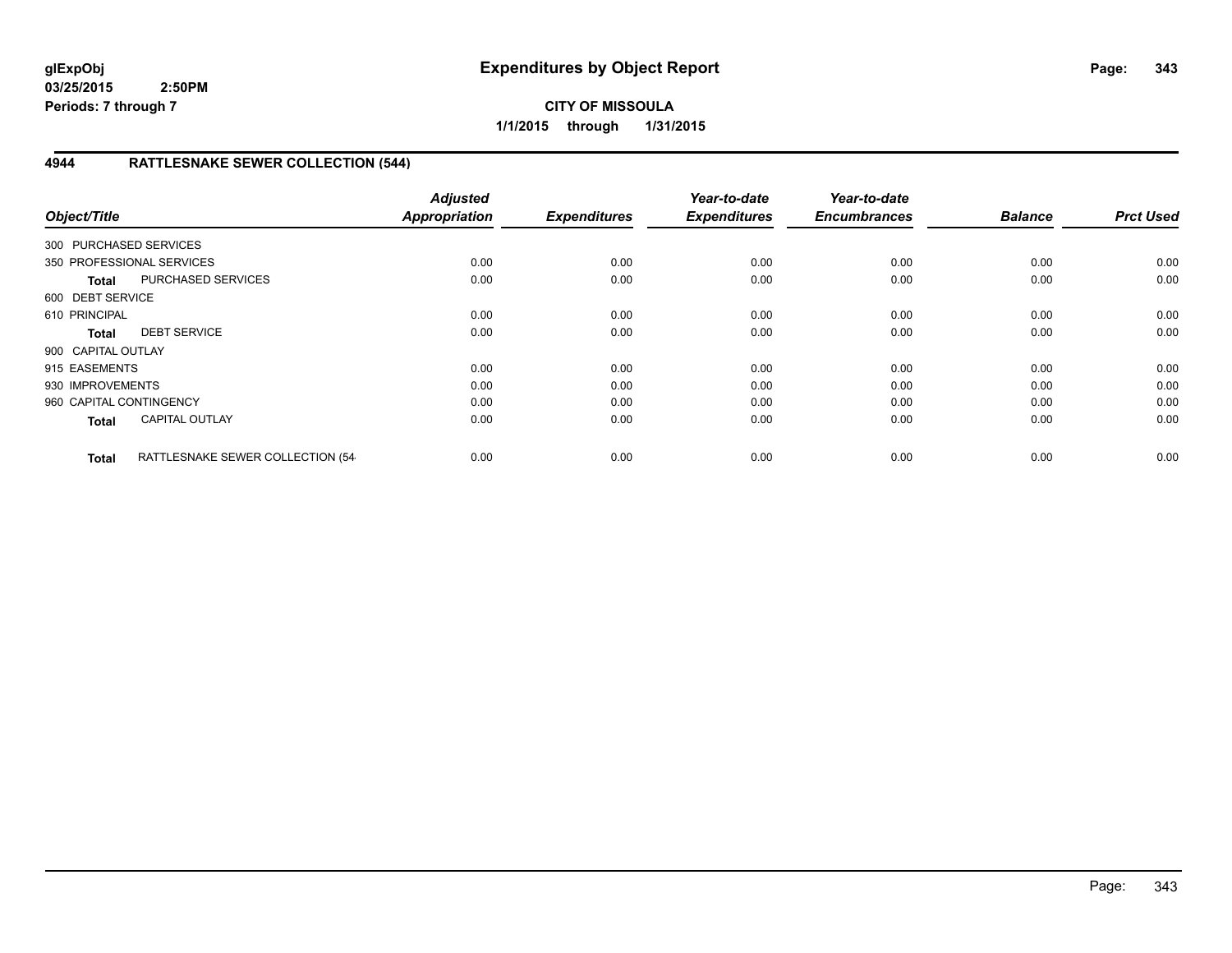#### **4946 PATTEE CREEK DR. TRAFFIC CALMING**

| Object/Title              |                       | <b>Adjusted</b><br><b>Appropriation</b> | <b>Expenditures</b> | Year-to-date<br><b>Expenditures</b> | Year-to-date<br><b>Encumbrances</b> | <b>Balance</b> | <b>Prct Used</b> |
|---------------------------|-----------------------|-----------------------------------------|---------------------|-------------------------------------|-------------------------------------|----------------|------------------|
| 300 PURCHASED SERVICES    |                       |                                         |                     |                                     |                                     |                |                  |
| 350 PROFESSIONAL SERVICES |                       | 0.00                                    | 0.00                | 0.00                                | 0.00                                | 0.00           | 0.00             |
| <b>Total</b>              | PURCHASED SERVICES    | 0.00                                    | 0.00                | 0.00                                | 0.00                                | 0.00           | 0.00             |
| 900 CAPITAL OUTLAY        |                       |                                         |                     |                                     |                                     |                |                  |
| 930 IMPROVEMENTS          |                       | 0.00                                    | 0.00                | 0.00                                | 0.00                                | 0.00           | 0.00             |
| <b>Total</b>              | <b>CAPITAL OUTLAY</b> | 0.00                                    | 0.00                | 0.00                                | 0.00                                | 0.00           | 0.00             |
| <b>Total</b>              | NON-DEPARTMENTAL      | 0.00                                    | 0.00                | 0.00                                | 0.00                                | 0.00           | 0.00             |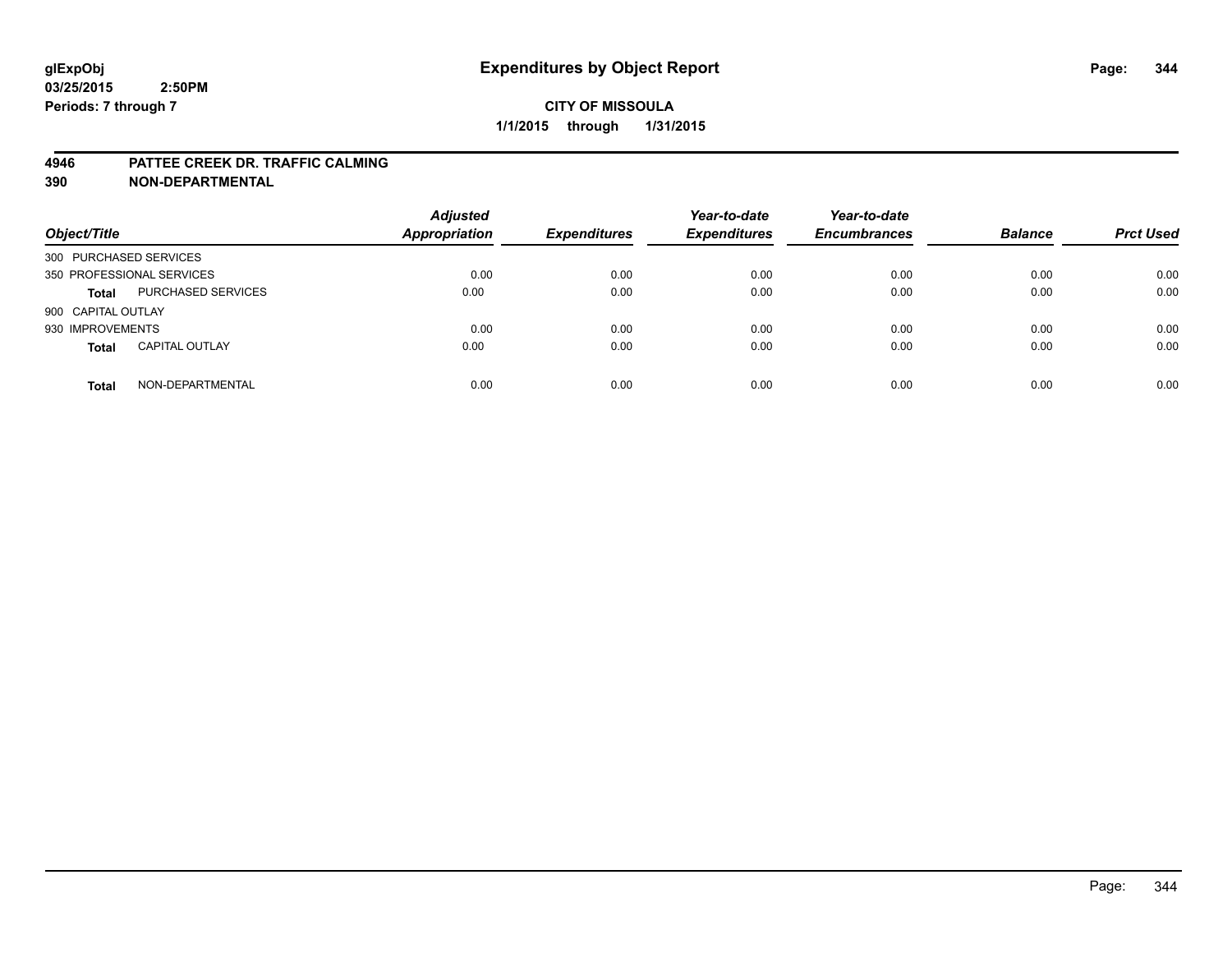**CITY OF MISSOULA 1/1/2015 through 1/31/2015**

# **4946 PATTEE CREEK DR. TRAFFIC CALMING**

| Object/Title              |                                  | <b>Adjusted</b><br><b>Appropriation</b> | <b>Expenditures</b> | Year-to-date<br><b>Expenditures</b> | Year-to-date<br><b>Encumbrances</b> | <b>Balance</b> | <b>Prct Used</b> |
|---------------------------|----------------------------------|-----------------------------------------|---------------------|-------------------------------------|-------------------------------------|----------------|------------------|
| 300 PURCHASED SERVICES    |                                  |                                         |                     |                                     |                                     |                |                  |
| 350 PROFESSIONAL SERVICES |                                  | 0.00                                    | 0.00                | 0.00                                | 0.00                                | 0.00           | 0.00             |
| <b>Total</b>              | PURCHASED SERVICES               | 0.00                                    | 0.00                | 0.00                                | 0.00                                | 0.00           | 0.00             |
| 900 CAPITAL OUTLAY        |                                  |                                         |                     |                                     |                                     |                |                  |
| 930 IMPROVEMENTS          |                                  | 0.00                                    | 0.00                | 0.00                                | 0.00                                | 0.00           | 0.00             |
| <b>Total</b>              | <b>CAPITAL OUTLAY</b>            | 0.00                                    | 0.00                | 0.00                                | 0.00                                | 0.00           | 0.00             |
| <b>Total</b>              | PATTEE CREEK DR. TRAFFIC CALMING | 0.00                                    | 0.00                | 0.00                                | 0.00                                | 0.00           | 0.00             |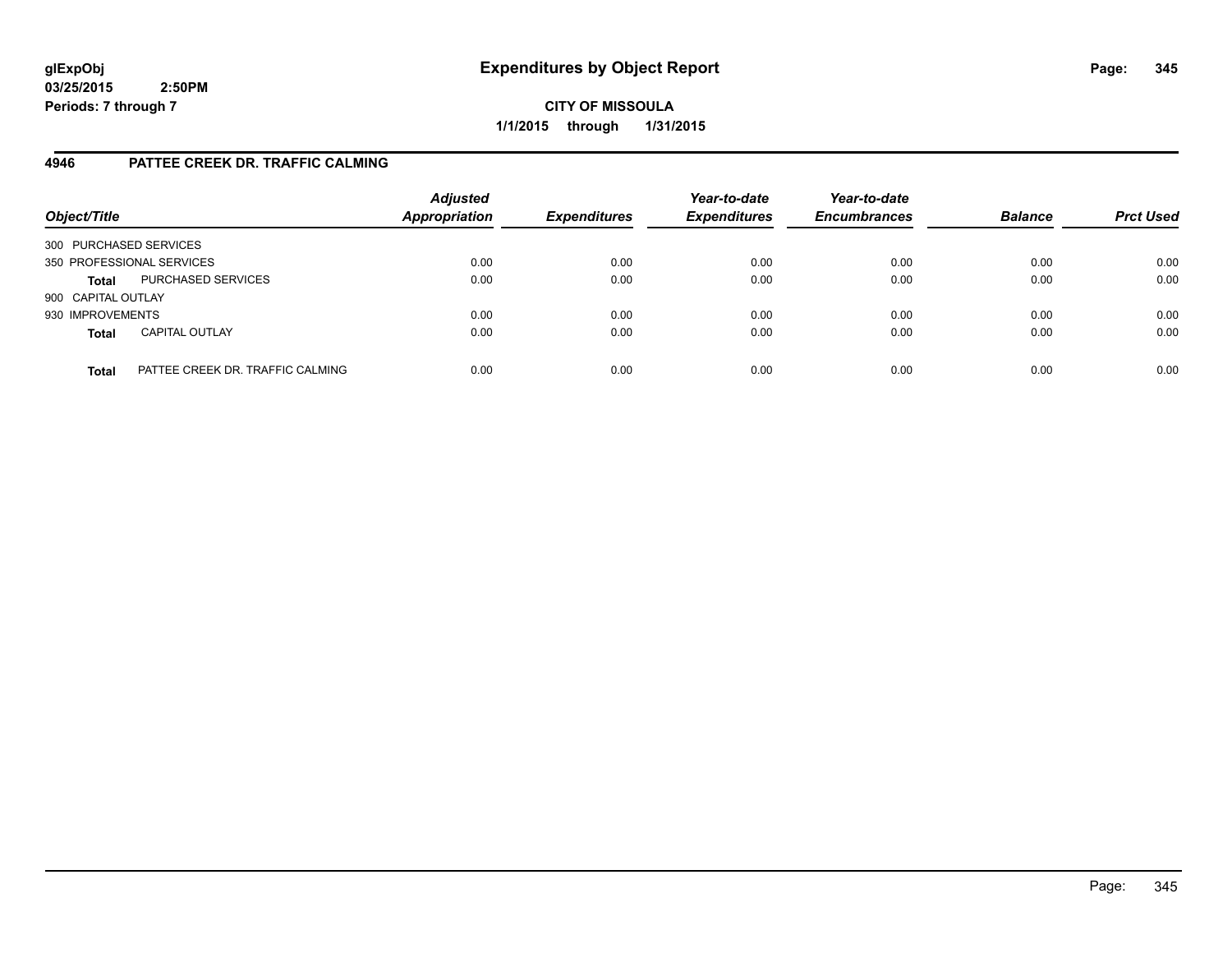## **4948 STORMWATER OUTFALL RETROFITS**

| Object/Title              |                           | Adjusted<br>Appropriation | <b>Expenditures</b> | Year-to-date<br><b>Expenditures</b> | Year-to-date<br><b>Encumbrances</b> | <b>Balance</b> | <b>Prct Used</b> |
|---------------------------|---------------------------|---------------------------|---------------------|-------------------------------------|-------------------------------------|----------------|------------------|
| 300 PURCHASED SERVICES    |                           |                           |                     |                                     |                                     |                |                  |
| 350 PROFESSIONAL SERVICES |                           | 0.00                      | 0.00                | 0.00                                | 0.00                                | 0.00           | 0.00             |
| <b>Total</b>              | <b>PURCHASED SERVICES</b> | 0.00                      | 0.00                | 0.00                                | 0.00                                | 0.00           | 0.00             |
| <b>Total</b>              | NON-DEPARTMENTAL          | 0.00                      | 0.00                | 0.00                                | 0.00                                | 0.00           | 0.00             |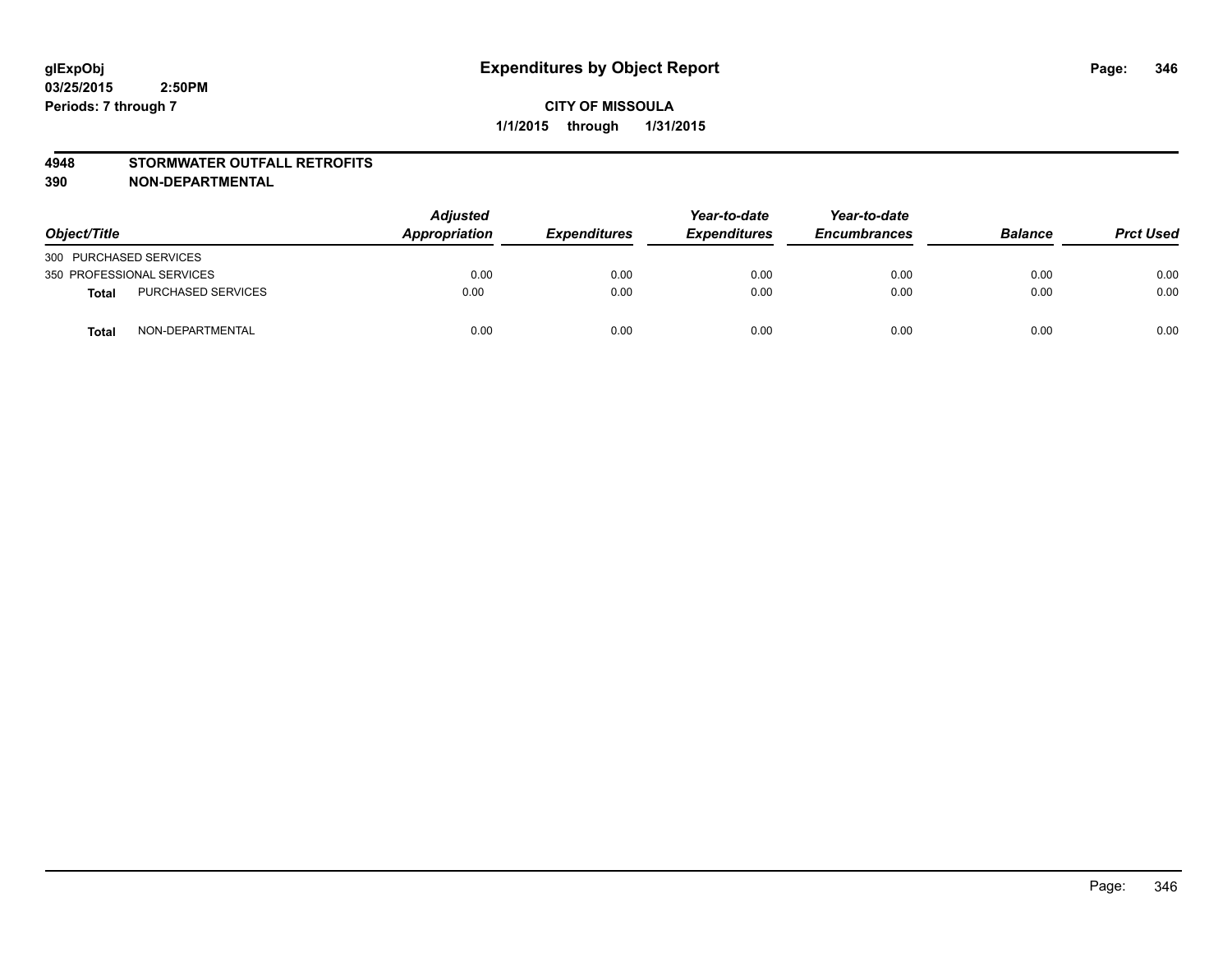**CITY OF MISSOULA 1/1/2015 through 1/31/2015**

# **4948 STORMWATER OUTFALL RETROFITS**

| Object/Title                          | <b>Adjusted</b><br>Appropriation | <b>Expenditures</b> | Year-to-date<br><b>Expenditures</b> | Year-to-date<br><b>Encumbrances</b> | <b>Balance</b> | <b>Prct Used</b> |
|---------------------------------------|----------------------------------|---------------------|-------------------------------------|-------------------------------------|----------------|------------------|
| 300 PURCHASED SERVICES                |                                  |                     |                                     |                                     |                |                  |
| 350 PROFESSIONAL SERVICES             | 0.00                             | 0.00                | 0.00                                | 0.00                                | 0.00           | 0.00             |
| PURCHASED SERVICES<br><b>Total</b>    | 0.00                             | 0.00                | 0.00                                | 0.00                                | 0.00           | 0.00             |
| STORMWATER OUTFALL RETROFITS<br>Total | 0.00                             | 0.00                | 0.00                                | 0.00                                | 0.00           | 0.00             |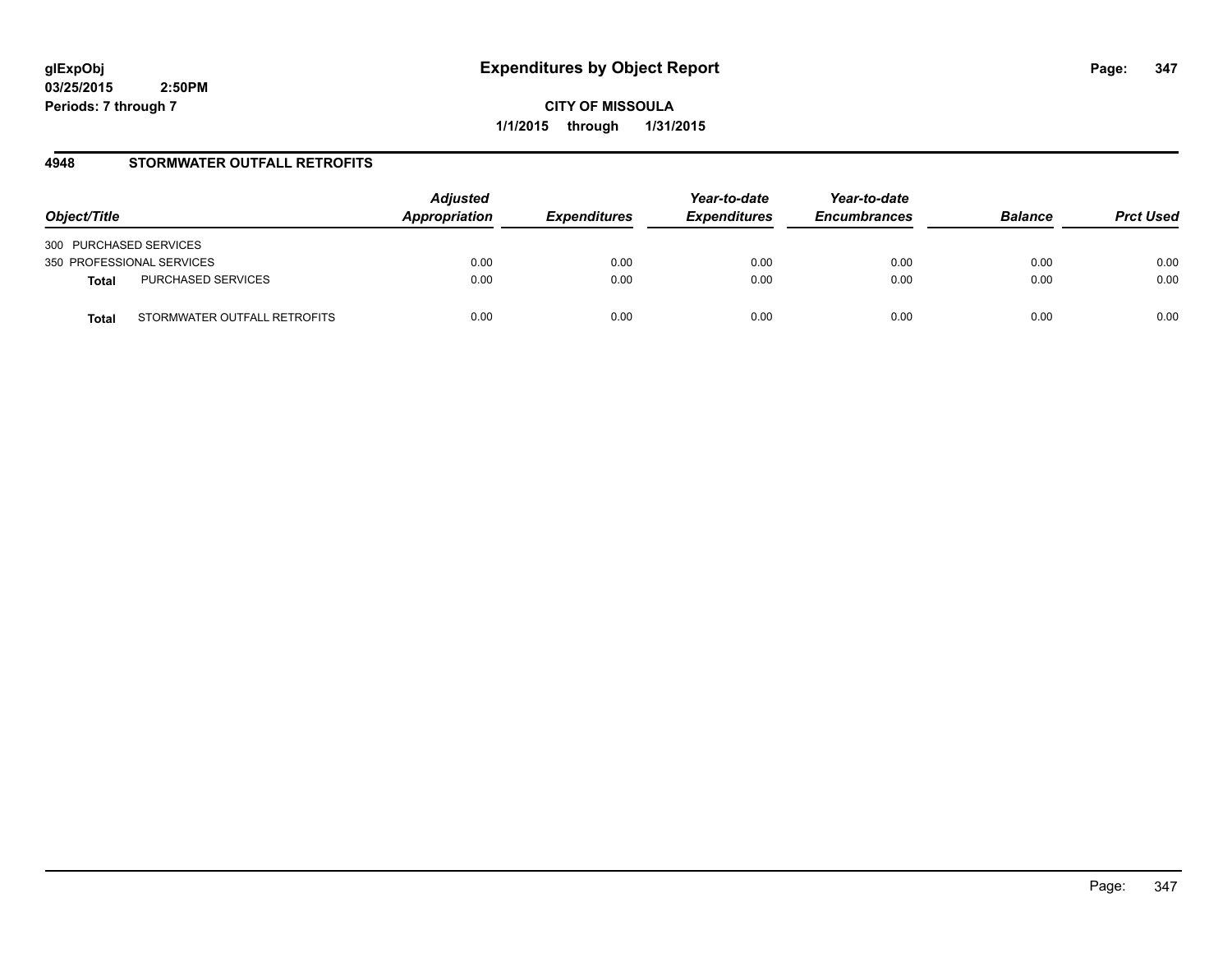#### **4990 ARRA ENHANCEMENTS**

**500 N HIGGINS STREETSCAPE**

| Object/Title       |                       | <b>Adjusted</b><br>Appropriation | <b>Expenditures</b> | Year-to-date<br><b>Expenditures</b> | Year-to-date<br><b>Encumbrances</b> | <b>Balance</b> | <b>Prct Used</b> |
|--------------------|-----------------------|----------------------------------|---------------------|-------------------------------------|-------------------------------------|----------------|------------------|
| 900 CAPITAL OUTLAY |                       |                                  |                     |                                     |                                     |                |                  |
| 930 IMPROVEMENTS   |                       | 0.00                             | 0.00                | 0.00                                | 0.00                                | 0.00           | 0.00             |
| Total              | <b>CAPITAL OUTLAY</b> | 0.00                             | 0.00                | 0.00                                | 0.00                                | 0.00           | 0.00             |
| Total              | N HIGGINS STREETSCAPE | 0.00                             | 0.00                | 0.00                                | 0.00                                | 0.00           | 0.00             |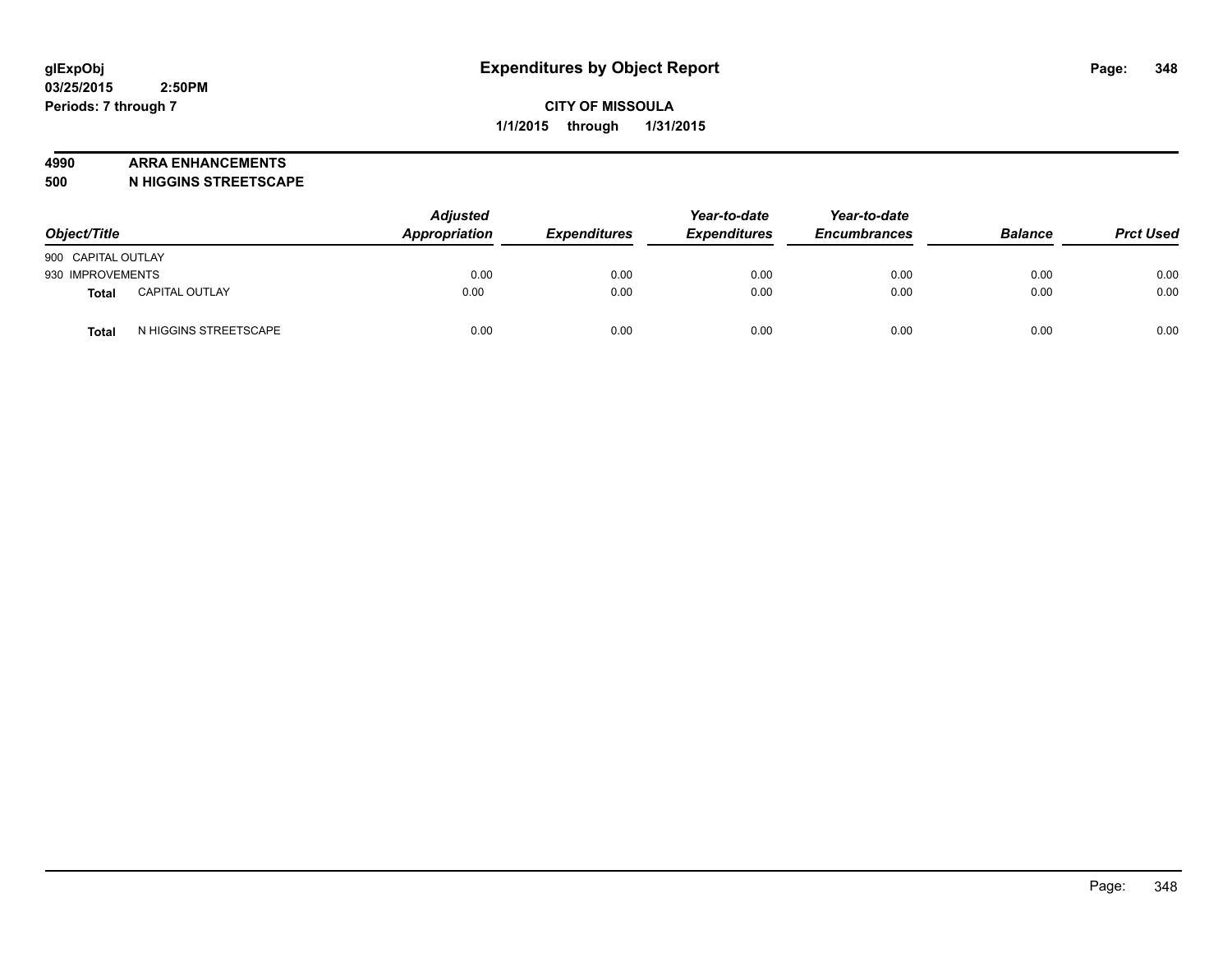# **CITY OF MISSOULA 1/1/2015 through 1/31/2015**

**4990 ARRA ENHANCEMENTS**

**510 CURB RAMPS**

| Object/Title       |                       | <b>Adjusted</b><br>Appropriation | <b>Expenditures</b> | Year-to-date<br><b>Expenditures</b> | Year-to-date<br><b>Encumbrances</b> | <b>Balance</b> | <b>Prct Used</b> |
|--------------------|-----------------------|----------------------------------|---------------------|-------------------------------------|-------------------------------------|----------------|------------------|
| 900 CAPITAL OUTLAY |                       |                                  |                     |                                     |                                     |                |                  |
| 930 IMPROVEMENTS   |                       | 0.00                             | 0.00                | 0.00                                | 0.00                                | 0.00           | 0.00             |
| <b>Total</b>       | <b>CAPITAL OUTLAY</b> | 0.00                             | 0.00                | 0.00                                | 0.00                                | 0.00           | 0.00             |
| Total              | <b>CURB RAMPS</b>     | 0.00                             | 0.00                | 0.00                                | 0.00                                | 0.00           | 0.00             |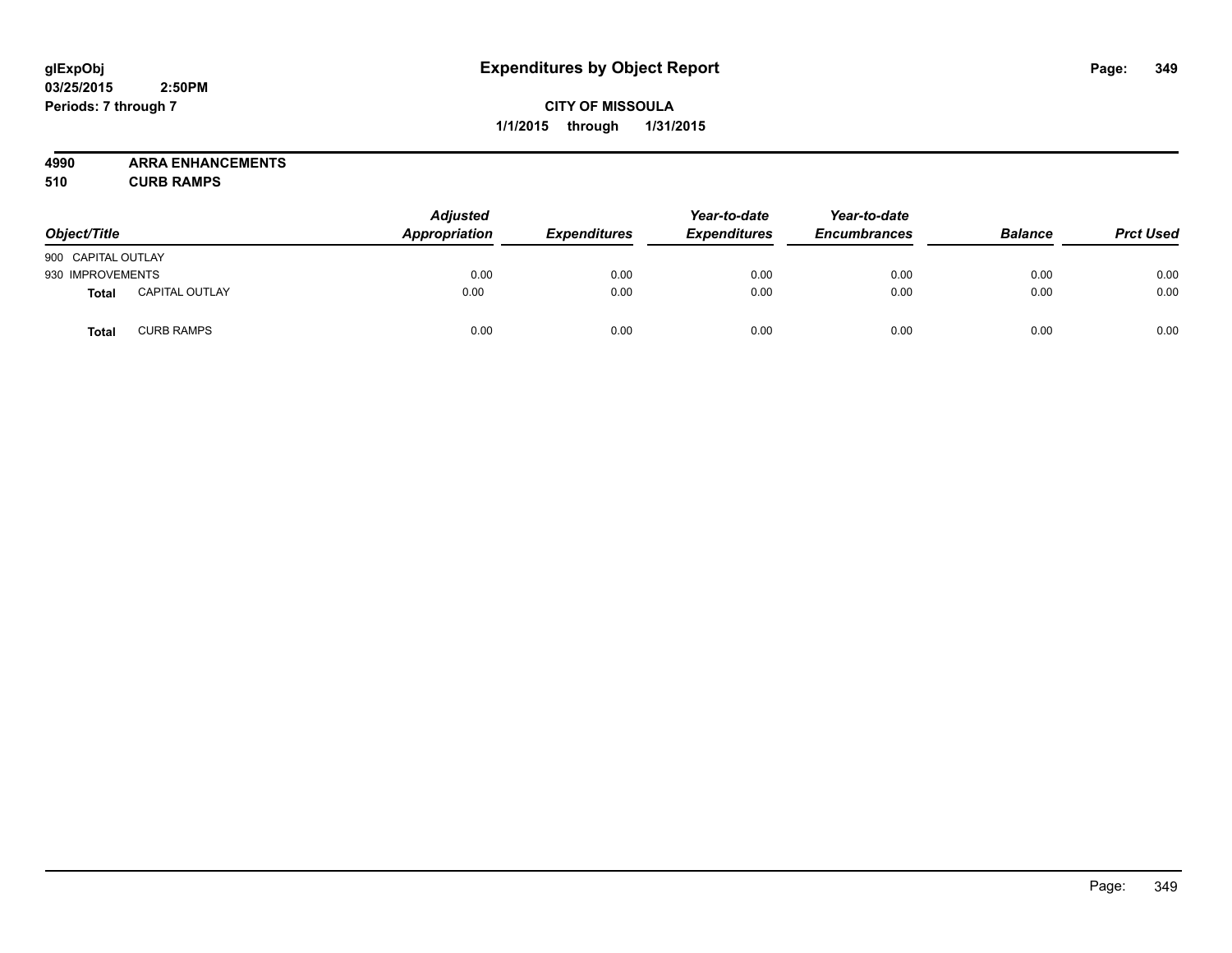#### **4990 ARRA ENHANCEMENTS**

**515 RSNAKE GATEWAY GREENOUGH DRIVE**

| Object/Title       |                                | <b>Adjusted</b><br>Appropriation | <b>Expenditures</b> | Year-to-date<br><b>Expenditures</b> | Year-to-date<br><b>Encumbrances</b> | <b>Balance</b> | <b>Prct Used</b> |
|--------------------|--------------------------------|----------------------------------|---------------------|-------------------------------------|-------------------------------------|----------------|------------------|
| 900 CAPITAL OUTLAY |                                |                                  |                     |                                     |                                     |                |                  |
| 930 IMPROVEMENTS   |                                | 0.00                             | 0.00                | 0.00                                | 0.00                                | 0.00           | 0.00             |
| Total              | <b>CAPITAL OUTLAY</b>          | 0.00                             | 0.00                | 0.00                                | 0.00                                | 0.00           | 0.00             |
| <b>Total</b>       | RSNAKE GATEWAY GREENOUGH DRIVE | 0.00                             | 0.00                | 0.00                                | 0.00                                | 0.00           | 0.00             |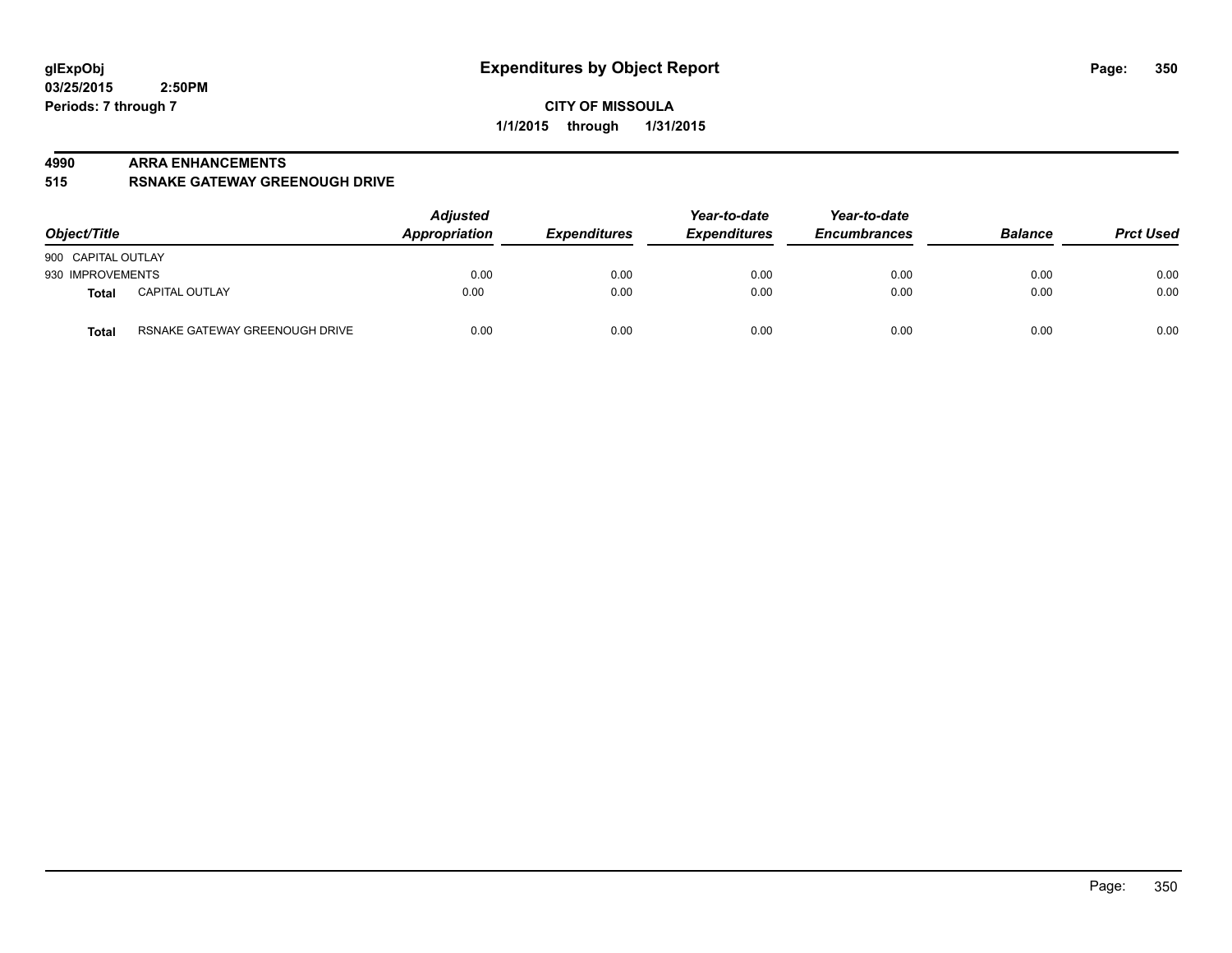**CITY OF MISSOULA 1/1/2015 through 1/31/2015**

## **4990 ARRA ENHANCEMENTS**

| Object/Title       |                       | <b>Adjusted</b><br>Appropriation | <b>Expenditures</b> | Year-to-date<br><b>Expenditures</b> | Year-to-date<br><b>Encumbrances</b> | <b>Balance</b> | <b>Prct Used</b> |
|--------------------|-----------------------|----------------------------------|---------------------|-------------------------------------|-------------------------------------|----------------|------------------|
| 900 CAPITAL OUTLAY |                       |                                  |                     |                                     |                                     |                |                  |
| 930 IMPROVEMENTS   |                       | 0.00                             | 0.00                | 0.00                                | 0.00                                | 0.00           | 0.00             |
| Total              | <b>CAPITAL OUTLAY</b> | 0.00                             | 0.00                | 0.00                                | 0.00                                | 0.00           | 0.00             |
| Total              | ARRA ENHANCEMENTS     | 0.00                             | 0.00                | 0.00                                | 0.00                                | 0.00           | 0.00             |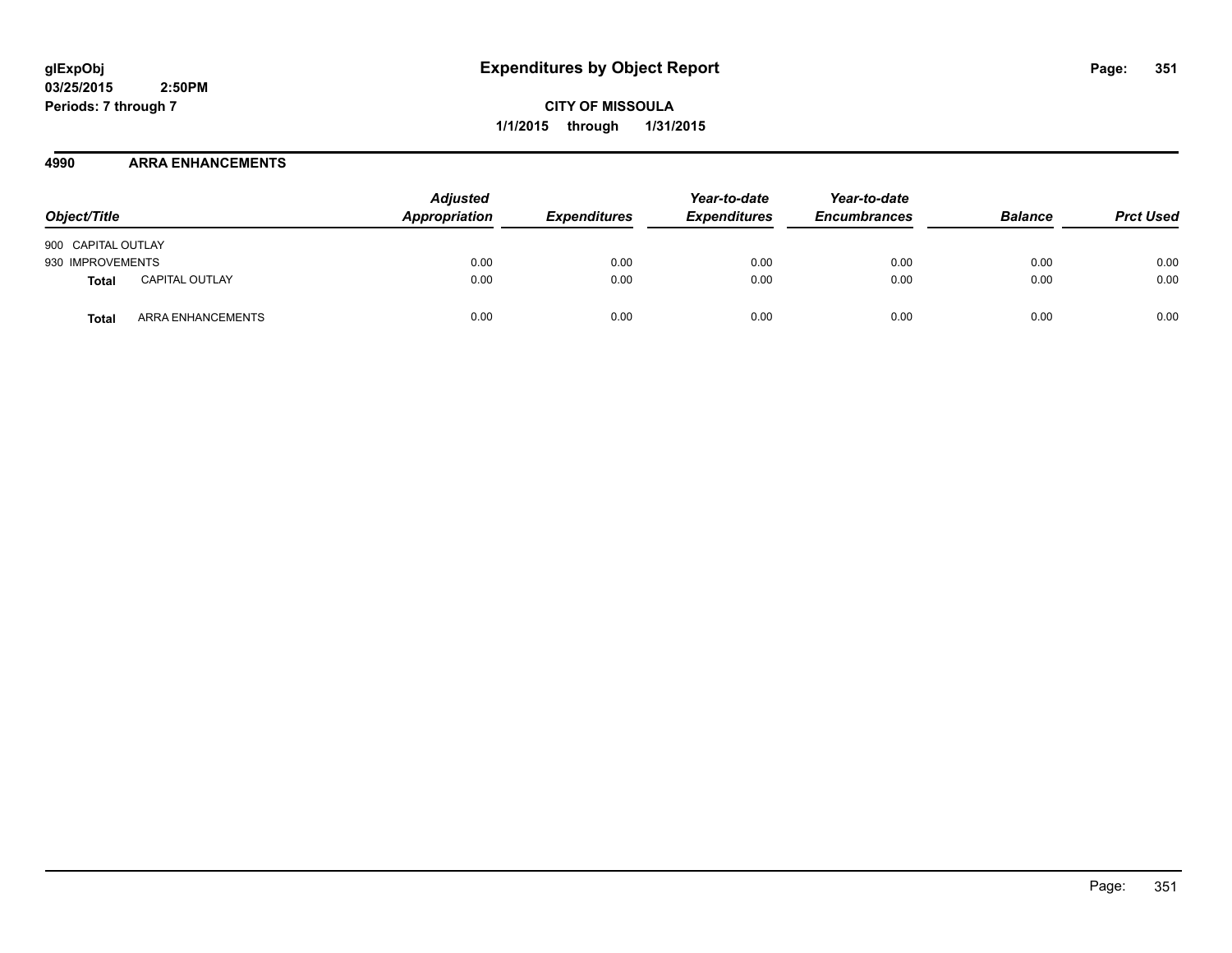#### **4991 ARRA HB645**

**500 N HIGGINS STREETSCAPE**

| Object/Title       |                       | <b>Adjusted</b><br>Appropriation | <b>Expenditures</b> | Year-to-date<br><b>Expenditures</b> | Year-to-date<br><b>Encumbrances</b> | <b>Balance</b> | <b>Prct Used</b> |
|--------------------|-----------------------|----------------------------------|---------------------|-------------------------------------|-------------------------------------|----------------|------------------|
| 900 CAPITAL OUTLAY |                       |                                  |                     |                                     |                                     |                |                  |
| 930 IMPROVEMENTS   |                       | 0.00                             | 0.00                | 0.00                                | 0.00                                | 0.00           | 0.00             |
| <b>Total</b>       | <b>CAPITAL OUTLAY</b> | 0.00                             | 0.00                | 0.00                                | 0.00                                | 0.00           | 0.00             |
| Total              | N HIGGINS STREETSCAPE | 0.00                             | 0.00                | 0.00                                | 0.00                                | 0.00           | 0.00             |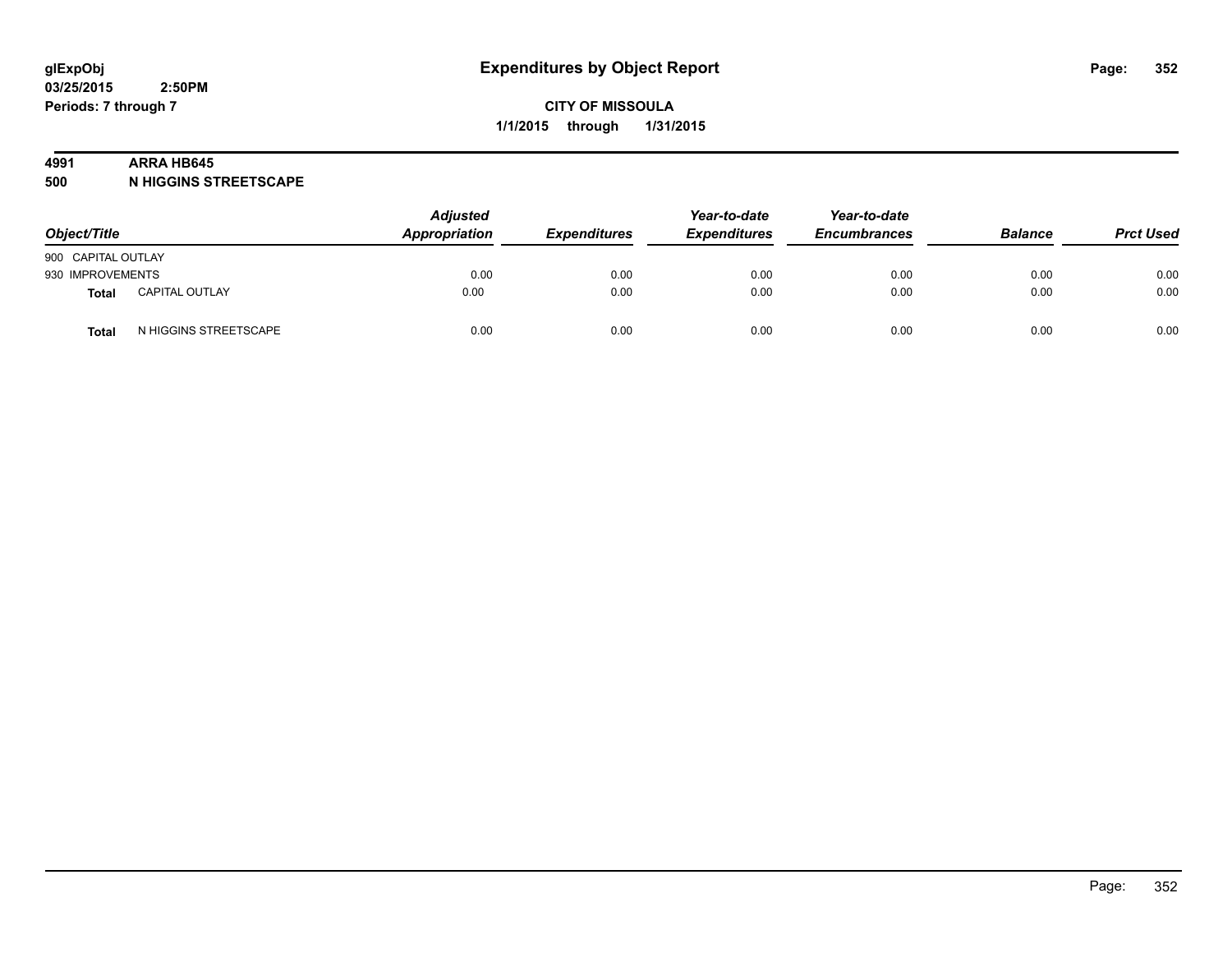# **4991 ARRA HB645**

**520 N HIGGINS PAVING**

| Object/Title       |                       | <b>Adjusted</b><br>Appropriation | <b>Expenditures</b> | Year-to-date<br><b>Expenditures</b> | Year-to-date<br><b>Encumbrances</b> | <b>Balance</b> | <b>Prct Used</b> |
|--------------------|-----------------------|----------------------------------|---------------------|-------------------------------------|-------------------------------------|----------------|------------------|
| 900 CAPITAL OUTLAY |                       |                                  |                     |                                     |                                     |                |                  |
| 930 IMPROVEMENTS   |                       | 0.00                             | 0.00                | 0.00                                | 0.00                                | 0.00           | 0.00             |
| <b>Total</b>       | <b>CAPITAL OUTLAY</b> | 0.00                             | 0.00                | 0.00                                | 0.00                                | 0.00           | 0.00             |
| Total              | N HIGGINS PAVING      | 0.00                             | 0.00                | 0.00                                | 0.00                                | 0.00           | 0.00             |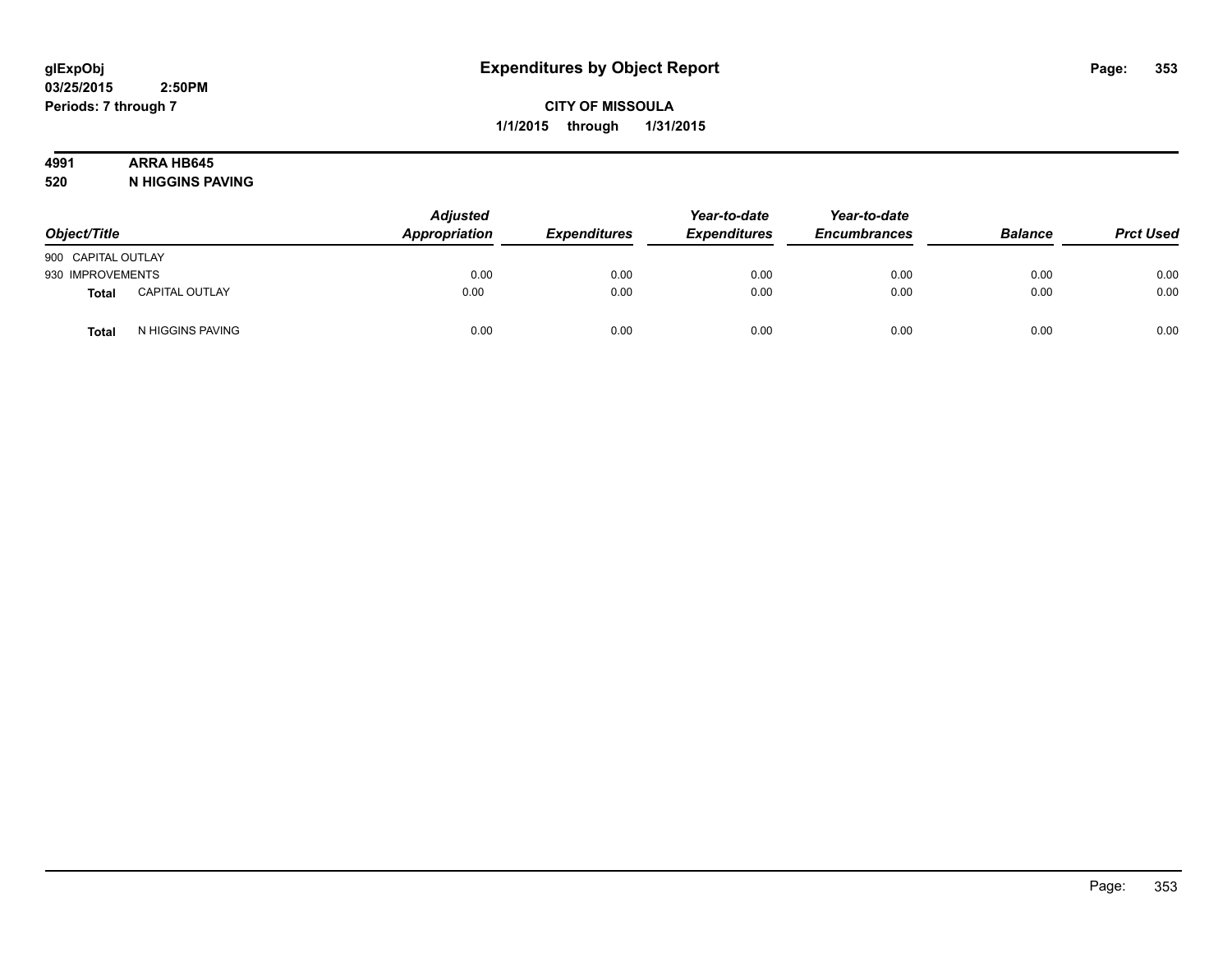**CITY OF MISSOULA 1/1/2015 through 1/31/2015**

#### **4991 ARRA HB645**

**525 BROOKS ST CURB & SW IMPROVEMENTS**

| Object/Title       |                                 | <b>Adjusted</b><br>Appropriation | <b>Expenditures</b> | Year-to-date<br><b>Expenditures</b> | Year-to-date<br><b>Encumbrances</b> | <b>Balance</b> | <b>Prct Used</b> |
|--------------------|---------------------------------|----------------------------------|---------------------|-------------------------------------|-------------------------------------|----------------|------------------|
| 900 CAPITAL OUTLAY |                                 |                                  |                     |                                     |                                     |                |                  |
| 930 IMPROVEMENTS   |                                 | 0.00                             | 0.00                | 0.00                                | 0.00                                | 0.00           | 0.00             |
| Total              | <b>CAPITAL OUTLAY</b>           | 0.00                             | 0.00                | 0.00                                | 0.00                                | 0.00           | 0.00             |
| <b>Total</b>       | BROOKS ST CURB & SW IMPROVEMENT | 0.00                             | 0.00                | 0.00                                | 0.00                                | 0.00           | 0.00             |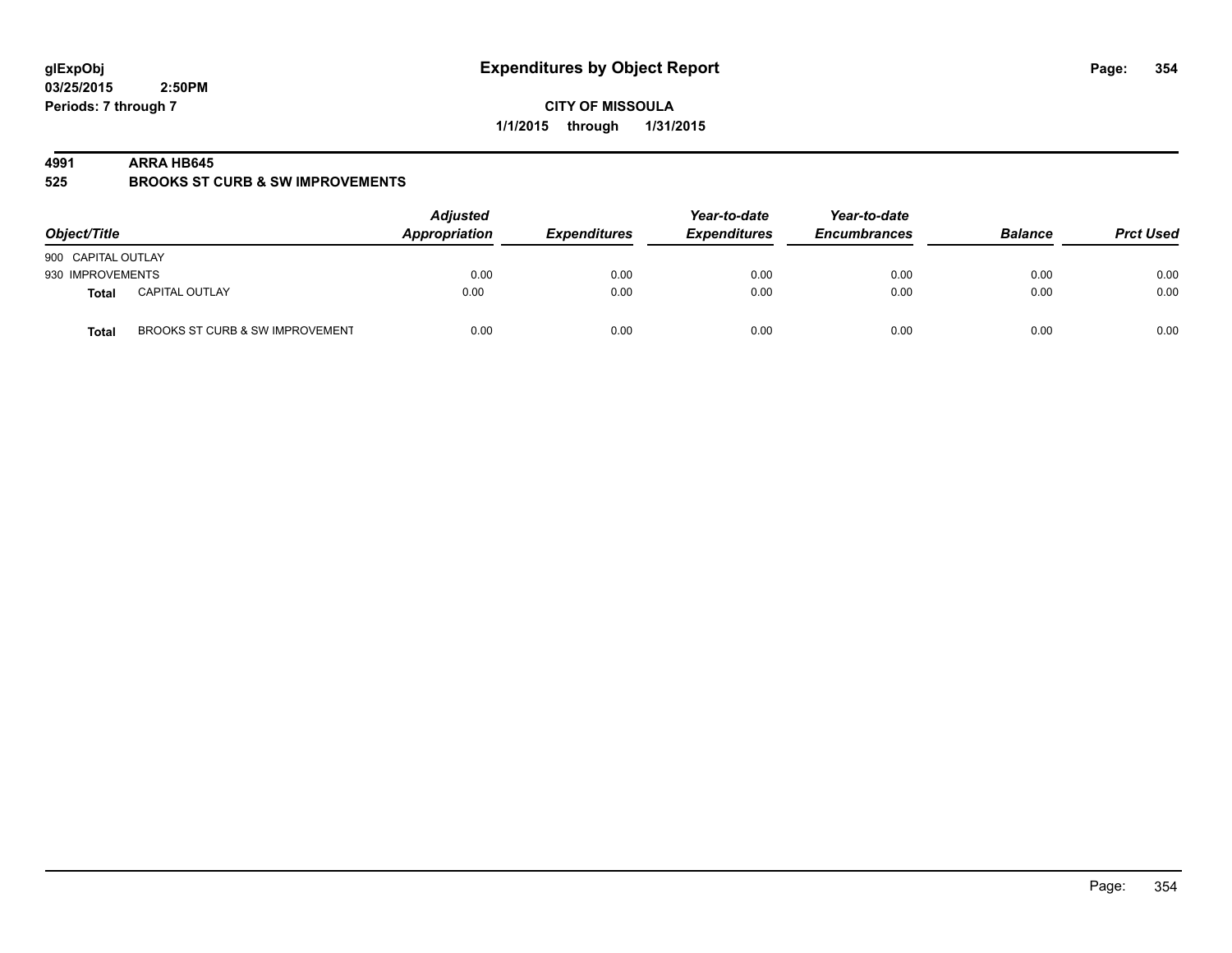# **4991 ARRA HB645**

**530 CURB RAMPS**

| Object/Title          |                            | <b>Adjusted</b><br><b>Appropriation</b> | <b>Expenditures</b> | Year-to-date<br><b>Expenditures</b> | Year-to-date<br><b>Encumbrances</b> | <b>Balance</b> | <b>Prct Used</b> |
|-----------------------|----------------------------|-----------------------------------------|---------------------|-------------------------------------|-------------------------------------|----------------|------------------|
| 100 PERSONAL SERVICES |                            |                                         |                     |                                     |                                     |                |                  |
|                       | 140 EMPLOYER CONTRIBUTIONS | 0.00                                    | 0.00                | 0.00                                | 0.00                                | 0.00           | 0.00             |
| <b>Total</b>          | PERSONAL SERVICES          | 0.00                                    | 0.00                | 0.00                                | 0.00                                | 0.00           | 0.00             |
| 900 CAPITAL OUTLAY    |                            |                                         |                     |                                     |                                     |                |                  |
| 930 IMPROVEMENTS      |                            | 0.00                                    | 0.00                | 0.00                                | 0.00                                | 0.00           | 0.00             |
| <b>Total</b>          | <b>CAPITAL OUTLAY</b>      | 0.00                                    | 0.00                | 0.00                                | 0.00                                | 0.00           | 0.00             |
| <b>Total</b>          | <b>CURB RAMPS</b>          | 0.00                                    | 0.00                | 0.00                                | 0.00                                | 0.00           | 0.00             |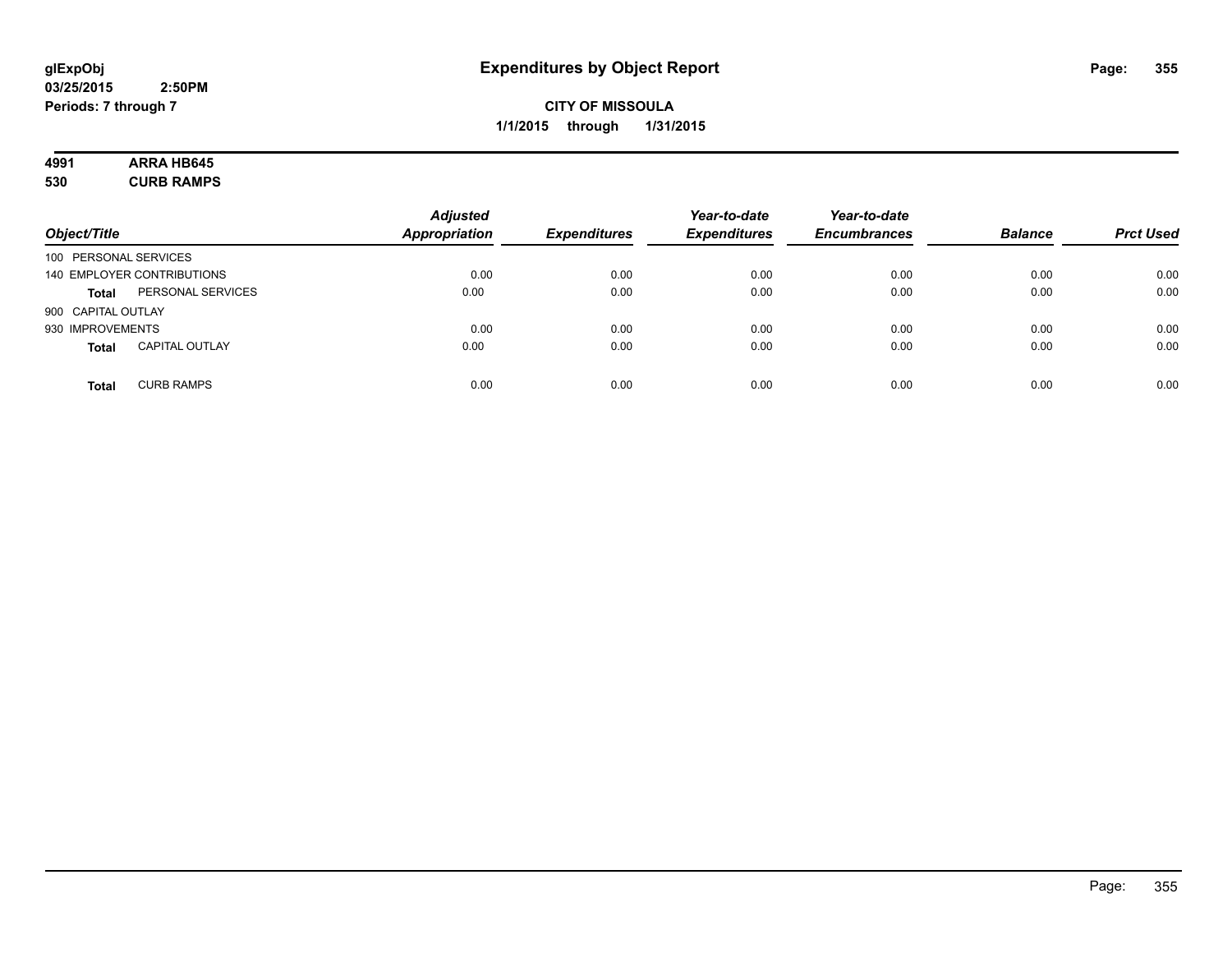## **CITY OF MISSOULA 1/1/2015 through 1/31/2015**

#### **4991 ARRA HB645**

**535 PARKS PLAYGROUND INSTALLS**

|                          |                            | <b>Adjusted</b>      |                     | Year-to-date        | Year-to-date        |                |                  |
|--------------------------|----------------------------|----------------------|---------------------|---------------------|---------------------|----------------|------------------|
| Object/Title             |                            | <b>Appropriation</b> | <b>Expenditures</b> | <b>Expenditures</b> | <b>Encumbrances</b> | <b>Balance</b> | <b>Prct Used</b> |
| 100 PERSONAL SERVICES    |                            |                      |                     |                     |                     |                |                  |
| 110 SALARIES AND WAGES   |                            | 0.00                 | 0.00                | 0.00                | 0.00                | 0.00           | 0.00             |
| 120 OVERTIME/TERMINATION |                            | 0.00                 | 0.00                | 0.00                | 0.00                | 0.00           | 0.00             |
|                          | 140 EMPLOYER CONTRIBUTIONS | 0.00                 | 0.00                | 0.00                | 0.00                | 0.00           | 0.00             |
| Total                    | PERSONAL SERVICES          | 0.00                 | 0.00                | 0.00                | 0.00                | 0.00           | 0.00             |
| 900 CAPITAL OUTLAY       |                            |                      |                     |                     |                     |                |                  |
| 930 IMPROVEMENTS         |                            | 0.00                 | 0.00                | 0.00                | 0.00                | 0.00           | 0.00             |
| <b>Total</b>             | <b>CAPITAL OUTLAY</b>      | 0.00                 | 0.00                | 0.00                | 0.00                | 0.00           | 0.00             |
| <b>Total</b>             | PARKS PLAYGROUND INSTALLS  | 0.00                 | 0.00                | 0.00                | 0.00                | 0.00           | 0.00             |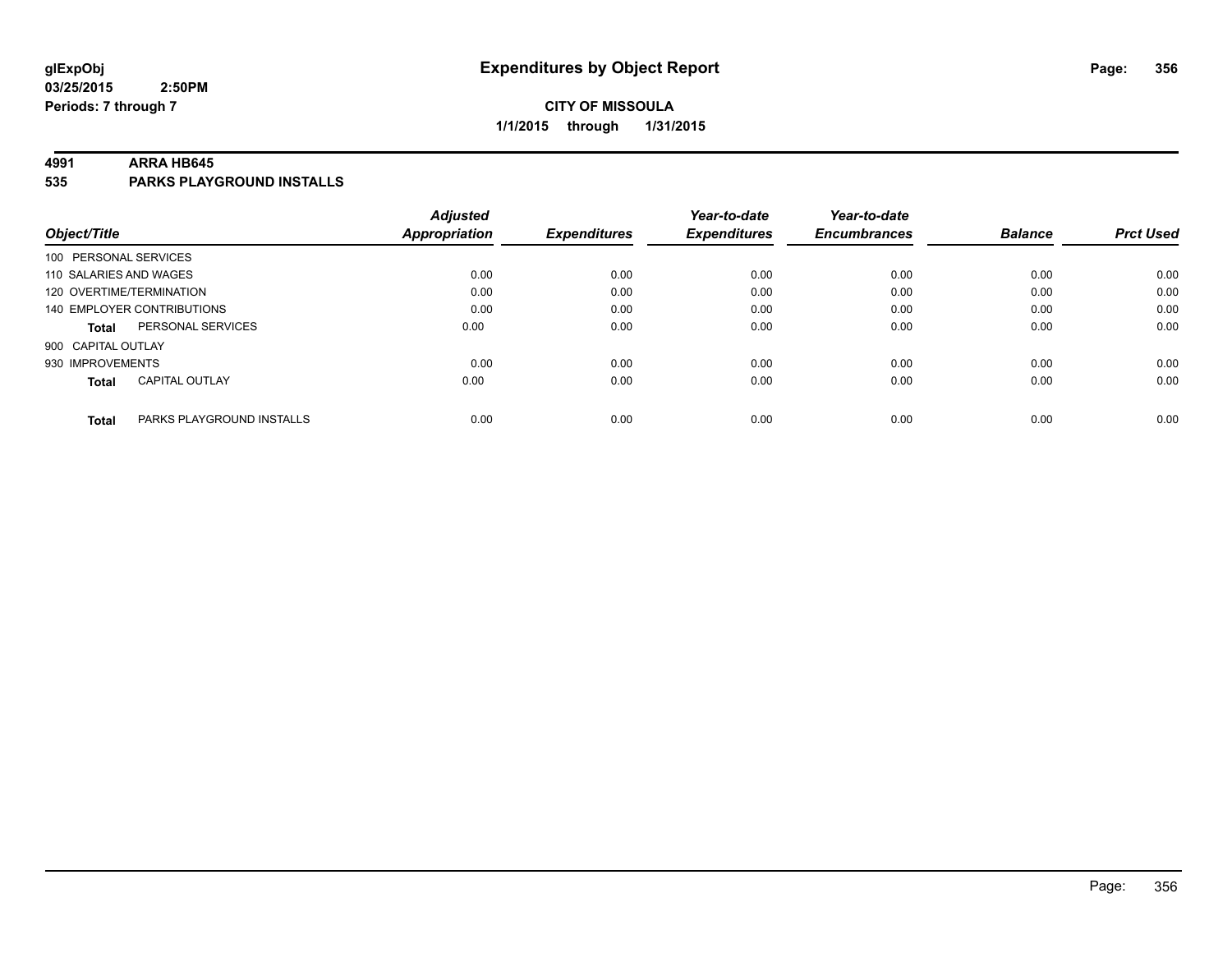#### **4991 ARRA HB645**

**540 GREENOUGH PARK BRIDGE**

|                          |                              | <b>Adjusted</b> |                     | Year-to-date        | Year-to-date        |                |                  |
|--------------------------|------------------------------|-----------------|---------------------|---------------------|---------------------|----------------|------------------|
| Object/Title             |                              | Appropriation   | <b>Expenditures</b> | <b>Expenditures</b> | <b>Encumbrances</b> | <b>Balance</b> | <b>Prct Used</b> |
| 100 PERSONAL SERVICES    |                              |                 |                     |                     |                     |                |                  |
| 120 OVERTIME/TERMINATION |                              | 0.00            | 0.00                | 0.00                | 0.00                | 0.00           | 0.00             |
|                          | 140 EMPLOYER CONTRIBUTIONS   | 0.00            | 0.00                | 0.00                | 0.00                | 0.00           | 0.00             |
| <b>Total</b>             | PERSONAL SERVICES            | 0.00            | 0.00                | 0.00                | 0.00                | 0.00           | 0.00             |
| 900 CAPITAL OUTLAY       |                              |                 |                     |                     |                     |                |                  |
| 930 IMPROVEMENTS         |                              | 0.00            | 0.00                | 0.00                | 0.00                | 0.00           | 0.00             |
| <b>Total</b>             | <b>CAPITAL OUTLAY</b>        | 0.00            | 0.00                | 0.00                | 0.00                | 0.00           | 0.00             |
| <b>Total</b>             | <b>GREENOUGH PARK BRIDGE</b> | 0.00            | 0.00                | 0.00                | 0.00                | 0.00           | 0.00             |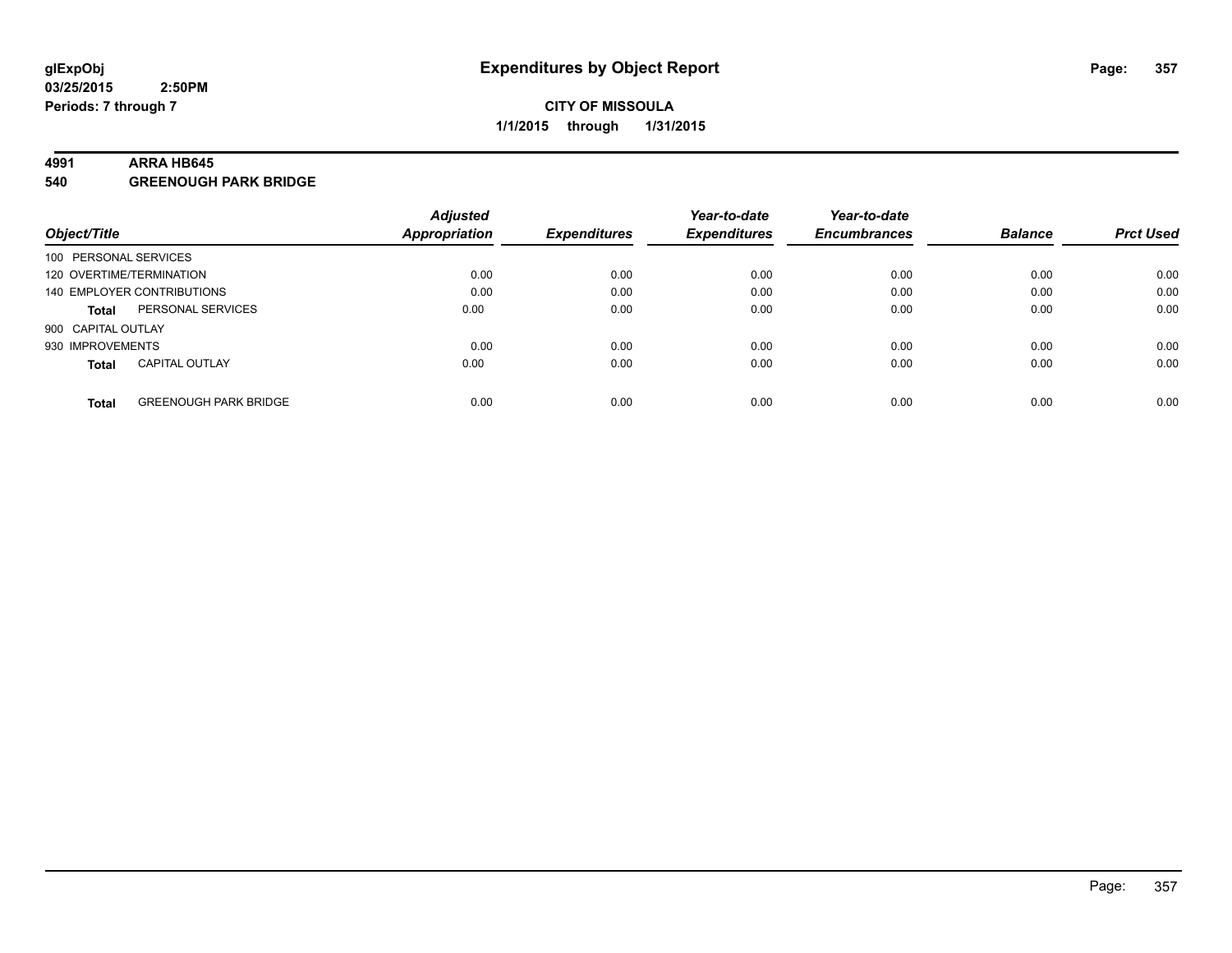**4991 ARRA HB645**

| Object/Title               |                       | <b>Adjusted</b><br><b>Appropriation</b> | <b>Expenditures</b> | Year-to-date<br><b>Expenditures</b> | Year-to-date<br><b>Encumbrances</b> | <b>Balance</b> | <b>Prct Used</b> |
|----------------------------|-----------------------|-----------------------------------------|---------------------|-------------------------------------|-------------------------------------|----------------|------------------|
| 100 PERSONAL SERVICES      |                       |                                         |                     |                                     |                                     |                |                  |
| 110 SALARIES AND WAGES     |                       | 0.00                                    | 0.00                | 0.00                                | 0.00                                | 0.00           | 0.00             |
| 120 OVERTIME/TERMINATION   |                       | 0.00                                    | 0.00                | 0.00                                | 0.00                                | 0.00           | 0.00             |
| 140 EMPLOYER CONTRIBUTIONS |                       | 0.00                                    | 0.00                | 0.00                                | 0.00                                | 0.00           | 0.00             |
| <b>Total</b>               | PERSONAL SERVICES     | 0.00                                    | 0.00                | 0.00                                | 0.00                                | 0.00           | 0.00             |
| 900 CAPITAL OUTLAY         |                       |                                         |                     |                                     |                                     |                |                  |
| 930 IMPROVEMENTS           |                       | 0.00                                    | 0.00                | 0.00                                | 0.00                                | 0.00           | 0.00             |
| <b>Total</b>               | <b>CAPITAL OUTLAY</b> | 0.00                                    | 0.00                | 0.00                                | 0.00                                | 0.00           | 0.00             |
| Total                      | ARRA HB645            | 0.00                                    | 0.00                | 0.00                                | 0.00                                | 0.00           | 0.00             |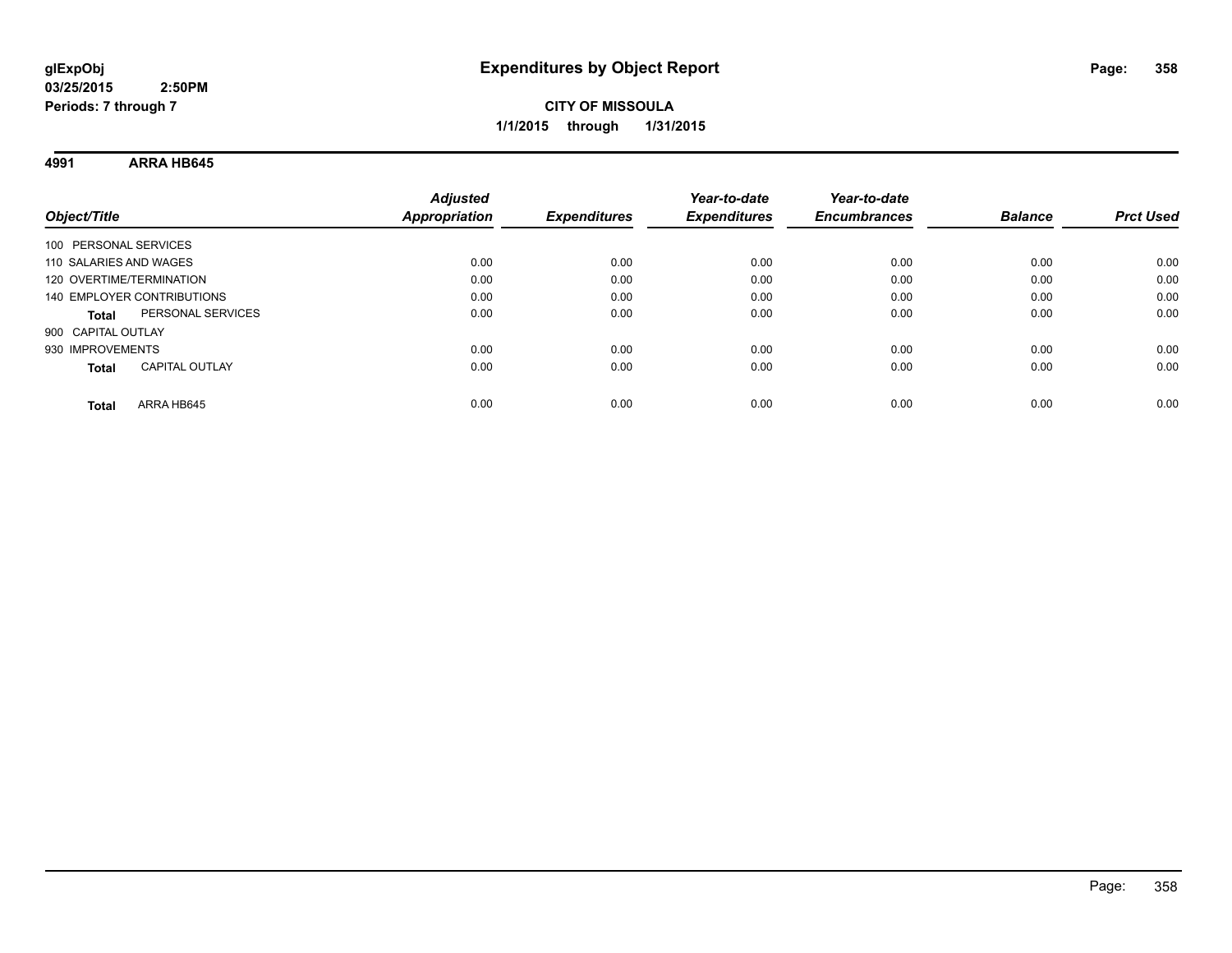**4992 WFL MILLER CREEK ROAD**

| Object/Title       |                       | <b>Adjusted</b><br>Appropriation | <b>Expenditures</b> | Year-to-date<br><b>Expenditures</b> | Year-to-date<br><b>Encumbrances</b> | <b>Balance</b> | <b>Prct Used</b> |
|--------------------|-----------------------|----------------------------------|---------------------|-------------------------------------|-------------------------------------|----------------|------------------|
| 900 CAPITAL OUTLAY |                       |                                  |                     |                                     |                                     |                |                  |
| 930 IMPROVEMENTS   |                       | 0.00                             | 0.00                | 0.00                                | 0.00                                | 0.00           | 0.00             |
| <b>Total</b>       | <b>CAPITAL OUTLAY</b> | 0.00                             | 0.00                | 0.00                                | 0.00                                | 0.00           | 0.00             |
| <b>Total</b>       | NON-DEPARTMENTAL      | 0.00                             | 0.00                | 0.00                                | 0.00                                | 0.00           | 0.00             |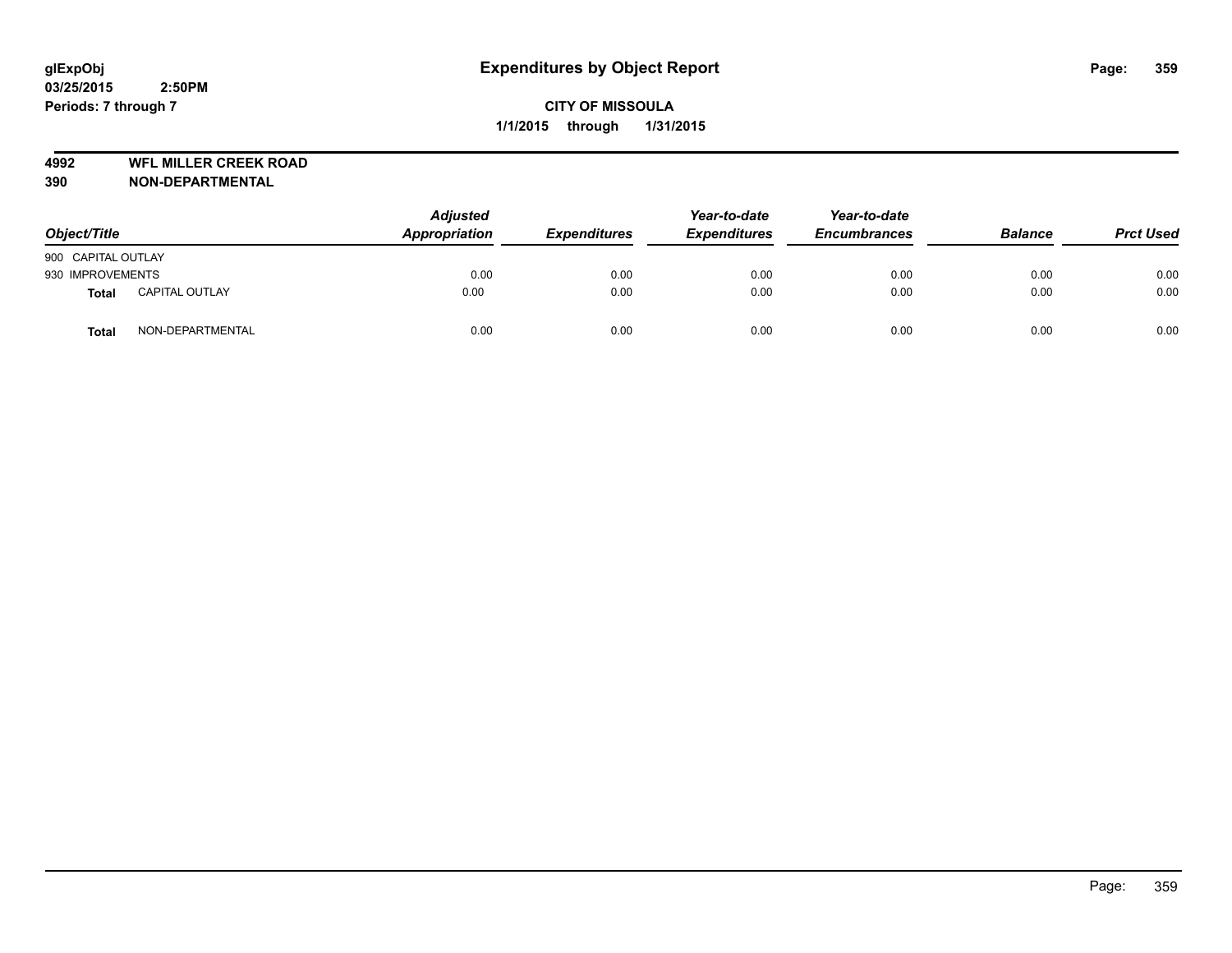**CITY OF MISSOULA 1/1/2015 through 1/31/2015**

## **4992 WFL MILLER CREEK ROAD**

| Object/Title                          | <b>Adjusted</b><br>Appropriation | <b>Expenditures</b> | Year-to-date<br><b>Expenditures</b> | Year-to-date<br><b>Encumbrances</b> | <b>Balance</b> | <b>Prct Used</b> |
|---------------------------------------|----------------------------------|---------------------|-------------------------------------|-------------------------------------|----------------|------------------|
| 900 CAPITAL OUTLAY                    |                                  |                     |                                     |                                     |                |                  |
| 930 IMPROVEMENTS                      | 0.00                             | 0.00                | 0.00                                | 0.00                                | 0.00           | 0.00             |
| <b>CAPITAL OUTLAY</b><br><b>Total</b> | 0.00                             | 0.00                | 0.00                                | 0.00                                | 0.00           | 0.00             |
| WFL MILLER CREEK ROAD<br><b>Total</b> | 0.00                             | 0.00                | 0.00                                | 0.00                                | 0.00           | 0.00             |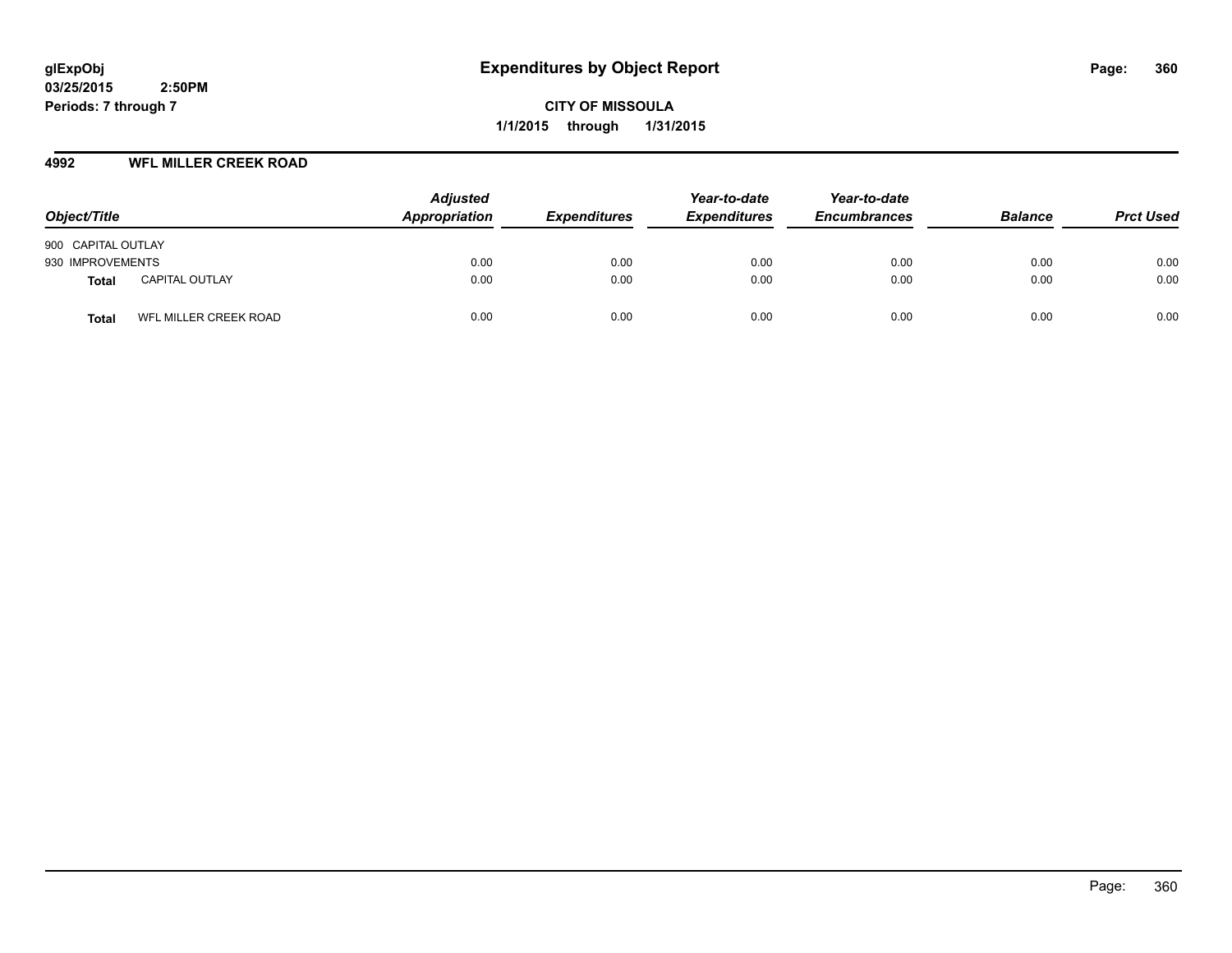#### **4993 WESTERN FEDERAL LANDS**

#### **280 PUBLIC WORKS ADMIN/ENGINEERING**

| Object/Title                              | <b>Adjusted</b><br><b>Appropriation</b> | <b>Expenditures</b> | Year-to-date<br><b>Expenditures</b> | Year-to-date<br><b>Encumbrances</b> | <b>Balance</b> | <b>Prct Used</b> |
|-------------------------------------------|-----------------------------------------|---------------------|-------------------------------------|-------------------------------------|----------------|------------------|
|                                           |                                         |                     |                                     |                                     |                |                  |
| 100 PERSONAL SERVICES                     |                                         |                     |                                     |                                     |                |                  |
| 110 SALARIES AND WAGES                    | 0.00                                    | 0.00                | 0.00                                | 0.00                                | 0.00           | 0.00             |
| 140 EMPLOYER CONTRIBUTIONS                | 0.00                                    | 0.00                | 0.00                                | 0.00                                | 0.00           | 0.00             |
| PERSONAL SERVICES<br><b>Total</b>         | 0.00                                    | 0.00                | 0.00                                | 0.00                                | 0.00           | 0.00             |
| 300 PURCHASED SERVICES                    |                                         |                     |                                     |                                     |                |                  |
| 350 PROFESSIONAL SERVICES                 | 0.00                                    | 0.00                | 0.00                                | 0.00                                | 0.00           | 0.00             |
| <b>PURCHASED SERVICES</b><br><b>Total</b> | 0.00                                    | 0.00                | 0.00                                | 0.00                                | 0.00           | 0.00             |
| 900 CAPITAL OUTLAY                        |                                         |                     |                                     |                                     |                |                  |
| 930 IMPROVEMENTS                          | 0.00                                    | 0.00                | 60,691.21                           | 0.00                                | $-60.691.21$   | 0.00             |
| <b>CAPITAL OUTLAY</b><br><b>Total</b>     | 0.00                                    | 0.00                | 60,691.21                           | 0.00                                | $-60,691.21$   | 0.00             |
| PUBLIC WORKS ADMIN/ENGINEERING            | 0.00                                    | 0.00                | 60,691.21                           | 0.00                                | $-60,691.21$   | 0.00             |
| <b>Total</b>                              |                                         |                     |                                     |                                     |                |                  |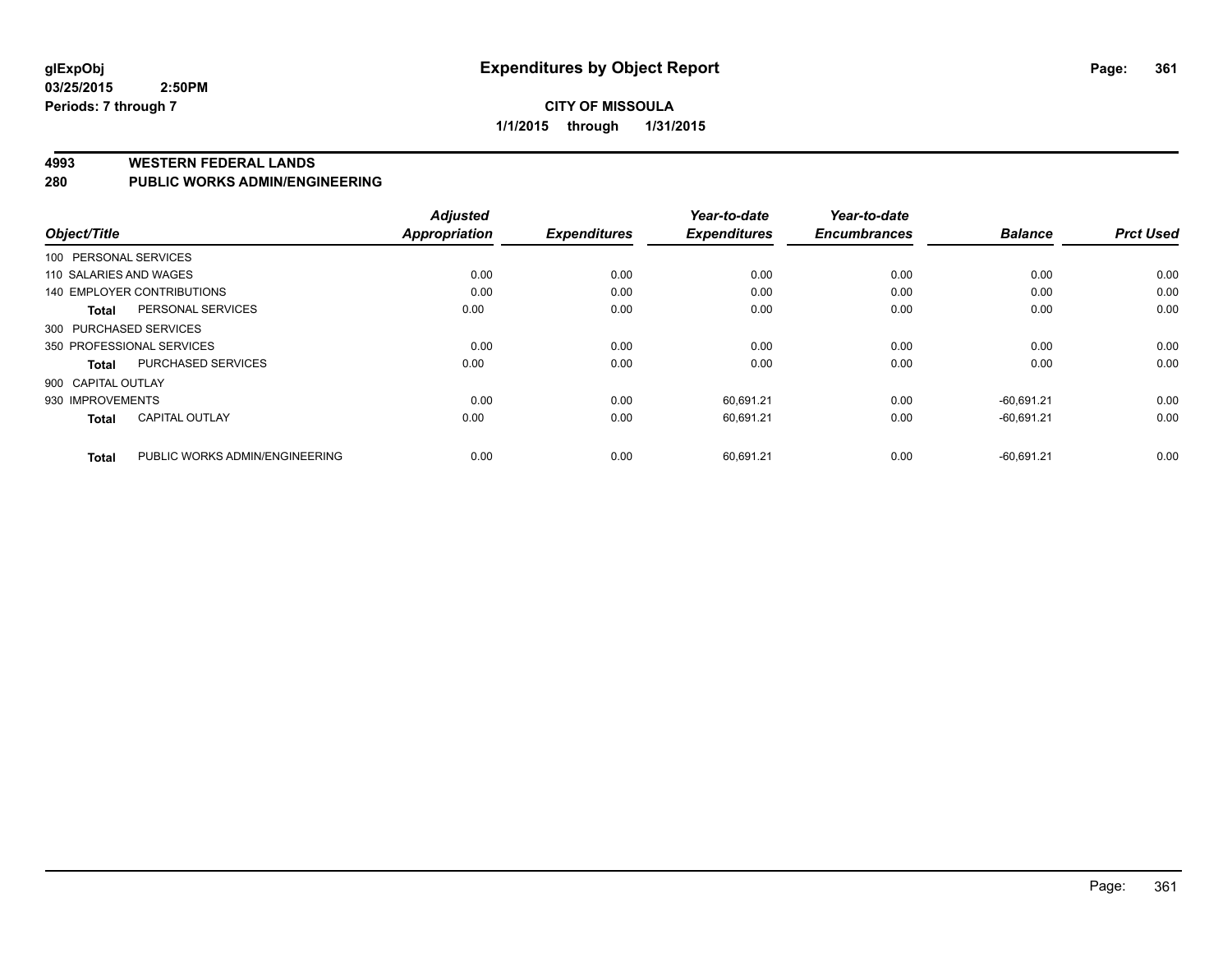# **CITY OF MISSOULA 1/1/2015 through 1/31/2015**

### **4993 WESTERN FEDERAL LANDS**

| Object/Title               |                              | <b>Adjusted</b><br><b>Appropriation</b> | <b>Expenditures</b> | Year-to-date<br><b>Expenditures</b> | Year-to-date<br><b>Encumbrances</b> | <b>Balance</b> | <b>Prct Used</b> |
|----------------------------|------------------------------|-----------------------------------------|---------------------|-------------------------------------|-------------------------------------|----------------|------------------|
| 100 PERSONAL SERVICES      |                              |                                         |                     |                                     |                                     |                |                  |
| 110 SALARIES AND WAGES     |                              | 0.00                                    | 0.00                | 0.00                                | 0.00                                | 0.00           | 0.00             |
|                            |                              |                                         |                     |                                     |                                     |                |                  |
| 140 EMPLOYER CONTRIBUTIONS |                              | 0.00                                    | 0.00                | 0.00                                | 0.00                                | 0.00           | 0.00             |
| <b>Total</b>               | PERSONAL SERVICES            | 0.00                                    | 0.00                | 0.00                                | 0.00                                | 0.00           | 0.00             |
| 300 PURCHASED SERVICES     |                              |                                         |                     |                                     |                                     |                |                  |
| 350 PROFESSIONAL SERVICES  |                              | 0.00                                    | 0.00                | 0.00                                | 0.00                                | 0.00           | 0.00             |
| <b>Total</b>               | PURCHASED SERVICES           | 0.00                                    | 0.00                | 0.00                                | 0.00                                | 0.00           | 0.00             |
| 900 CAPITAL OUTLAY         |                              |                                         |                     |                                     |                                     |                |                  |
| 930 IMPROVEMENTS           |                              | 0.00                                    | 0.00                | 60,691.21                           | 0.00                                | $-60.691.21$   | 0.00             |
| <b>Total</b>               | <b>CAPITAL OUTLAY</b>        | 0.00                                    | 0.00                | 60,691.21                           | 0.00                                | $-60,691.21$   | 0.00             |
| <b>Total</b>               | <b>WESTERN FEDERAL LANDS</b> | 0.00                                    | 0.00                | 60,691.21                           | 0.00                                | $-60,691.21$   | 0.00             |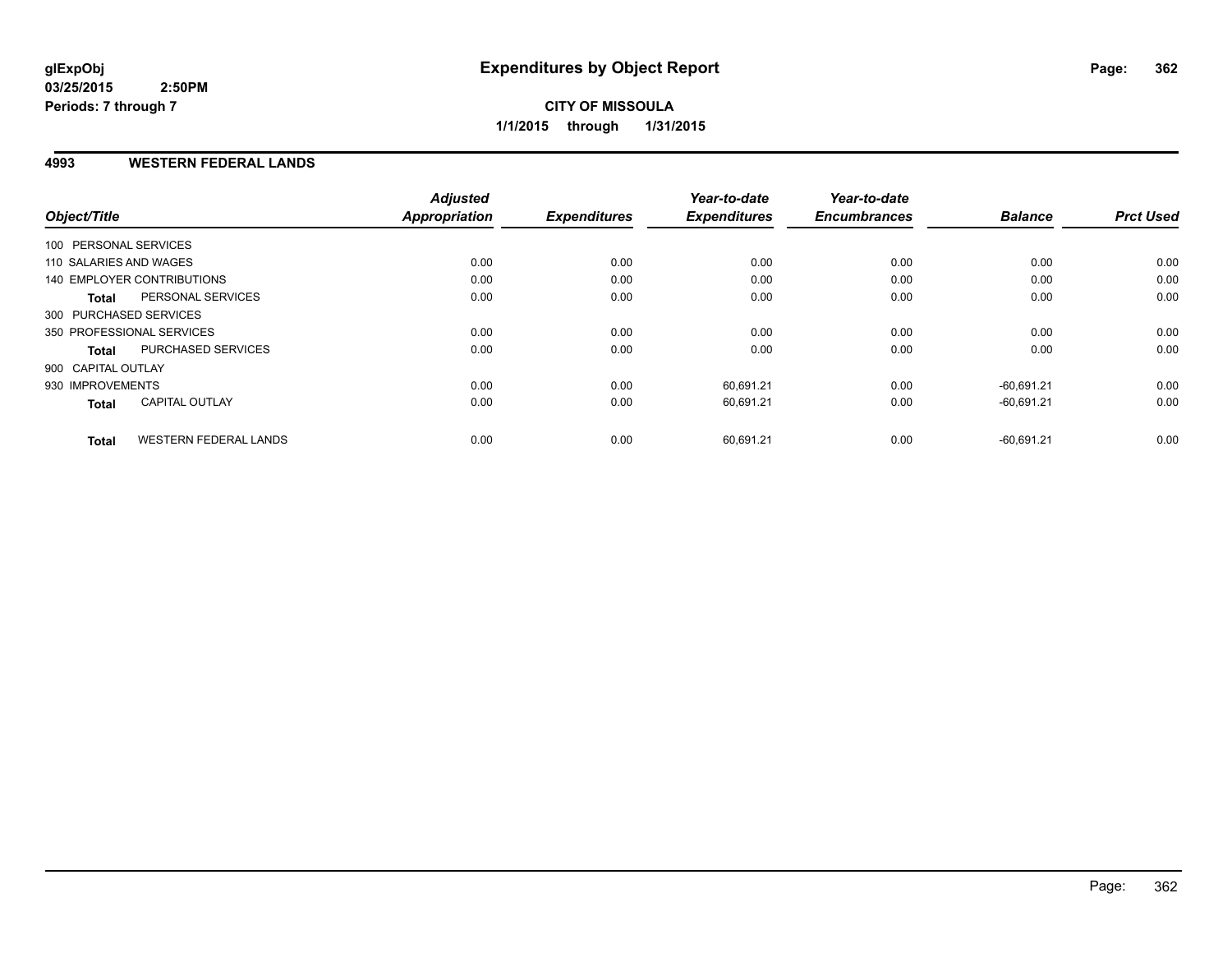## **5020 CIVIC STADIUM**

**395 PARKING COMMISSION**

| Object/Title      |                             | <b>Adjusted</b><br><b>Appropriation</b> | <b>Expenditures</b> | Year-to-date<br><b>Expenditures</b> | Year-to-date<br><b>Encumbrances</b> | <b>Balance</b> | <b>Prct Used</b> |
|-------------------|-----------------------------|-----------------------------------------|---------------------|-------------------------------------|-------------------------------------|----------------|------------------|
| 500 FIXED CHARGES |                             |                                         |                     |                                     |                                     |                |                  |
| 500 FIXED CHARGES |                             | 3,000.00                                | 0.00                | 0.00                                | 0.00                                | 3,000.00       | 0.00             |
| <b>Total</b>      | <b>FIXED CHARGES</b>        | 3,000.00                                | 0.00                | 0.00                                | 0.00                                | 3,000.00       | 0.00             |
| 600 DEBT SERVICE  |                             |                                         |                     |                                     |                                     |                |                  |
| 610 PRINCIPAL     |                             | 33,420.00                               | 0.00                | 0.00                                | 0.00                                | 33,420.00      | 0.00             |
|                   | 620 INTEREST / SERVICE FEES | 83,580.00                               | 0.00                | 0.00                                | 0.00                                | 83,580.00      | 0.00             |
| <b>Total</b>      | <b>DEBT SERVICE</b>         | 117.000.00                              | 0.00                | 0.00                                | 0.00                                | 117.000.00     | 0.00             |
| 800 OTHER OBJECTS |                             |                                         |                     |                                     |                                     |                |                  |
| 830 DEPRECIATION  |                             | 0.00                                    | 0.00                | 0.00                                | 0.00                                | 0.00           | 0.00             |
| <b>Total</b>      | OTHER OBJECTS               | 0.00                                    | 0.00                | 0.00                                | 0.00                                | 0.00           | 0.00             |
| <b>Total</b>      | PARKING COMMISSION          | 120,000.00                              | 0.00                | 0.00                                | 0.00                                | 120,000.00     | 0.00             |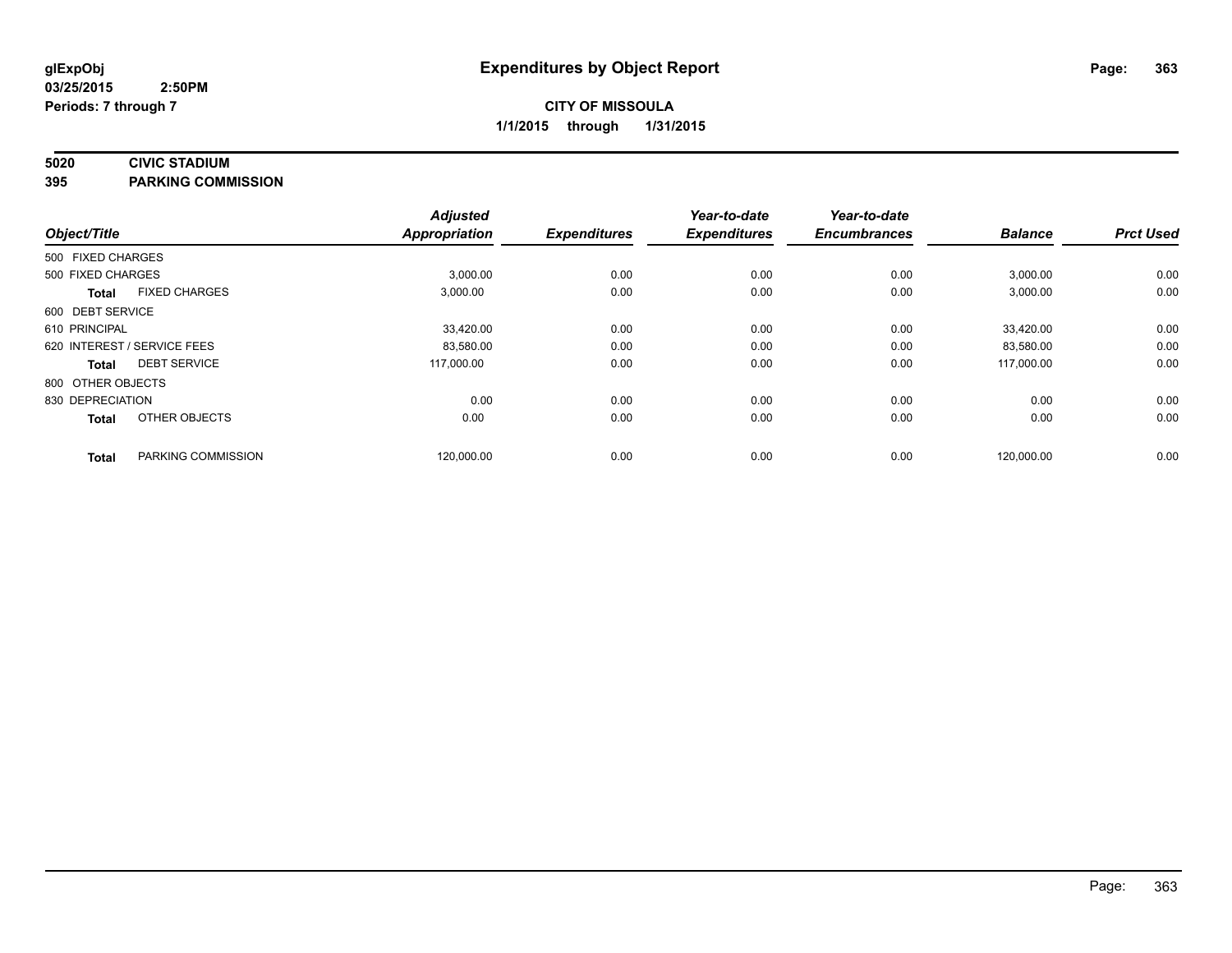**5020 CIVIC STADIUM**

|                             |                      | <b>Adjusted</b>      |                     | Year-to-date        | Year-to-date        |                |                  |
|-----------------------------|----------------------|----------------------|---------------------|---------------------|---------------------|----------------|------------------|
| Object/Title                |                      | <b>Appropriation</b> | <b>Expenditures</b> | <b>Expenditures</b> | <b>Encumbrances</b> | <b>Balance</b> | <b>Prct Used</b> |
| 500 FIXED CHARGES           |                      |                      |                     |                     |                     |                |                  |
| 500 FIXED CHARGES           |                      | 3,000.00             | 0.00                | 0.00                | 0.00                | 3,000.00       | 0.00             |
| <b>Total</b>                | <b>FIXED CHARGES</b> | 3,000.00             | 0.00                | 0.00                | 0.00                | 3,000.00       | 0.00             |
| 600 DEBT SERVICE            |                      |                      |                     |                     |                     |                |                  |
| 610 PRINCIPAL               |                      | 33,420.00            | 0.00                | 0.00                | 0.00                | 33,420.00      | 0.00             |
| 620 INTEREST / SERVICE FEES |                      | 83,580.00            | 0.00                | 0.00                | 0.00                | 83,580.00      | 0.00             |
| <b>Total</b>                | <b>DEBT SERVICE</b>  | 117,000.00           | 0.00                | 0.00                | 0.00                | 117,000.00     | 0.00             |
| 800 OTHER OBJECTS           |                      |                      |                     |                     |                     |                |                  |
| 830 DEPRECIATION            |                      | 0.00                 | 0.00                | 0.00                | 0.00                | 0.00           | 0.00             |
| Total                       | OTHER OBJECTS        | 0.00                 | 0.00                | 0.00                | 0.00                | 0.00           | 0.00             |
| <b>Total</b>                | <b>CIVIC STADIUM</b> | 120.000.00           | 0.00                | 0.00                | 0.00                | 120.000.00     | 0.00             |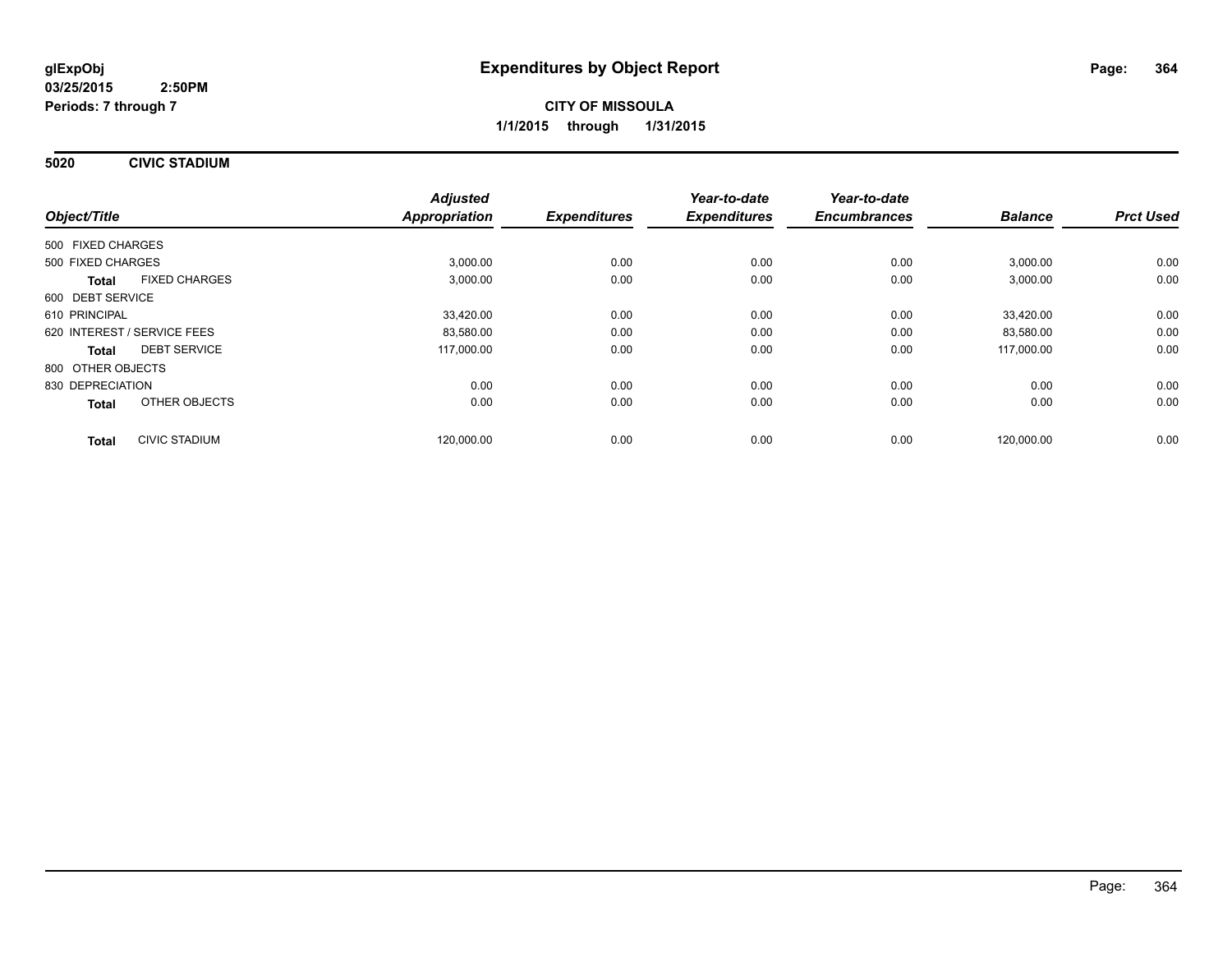# **5210 WATER**

**335 WATER**

|                           |                              | <b>Adjusted</b> |                     | Year-to-date        | Year-to-date        |                 |                  |
|---------------------------|------------------------------|-----------------|---------------------|---------------------|---------------------|-----------------|------------------|
| Object/Title              |                              | Appropriation   | <b>Expenditures</b> | <b>Expenditures</b> | <b>Encumbrances</b> | <b>Balance</b>  | <b>Prct Used</b> |
| 300 PURCHASED SERVICES    |                              |                 |                     |                     |                     |                 |                  |
| 350 PROFESSIONAL SERVICES |                              | 0.00            | 430.287.94          | 1,335,243.50        | 0.00                | $-1,335,243.50$ | 0.00             |
|                           | 390 OTHER PURCHASED SERVICES | 0.00            | 0.00                | 370.43              | 0.00                | $-370.43$       | 0.00             |
| <b>Total</b>              | <b>PURCHASED SERVICES</b>    | 0.00            | 430,287.94          | 1,335,613.93        | 0.00                | $-1,335,613.93$ | 0.00             |
| 900 CAPITAL OUTLAY        |                              |                 |                     |                     |                     |                 |                  |
| 910 LAND                  |                              | 0.00            | 0.00                | 0.00                | 0.00                | 0.00            | 0.00             |
| 920 BUILDINGS             |                              | 0.00            | 0.00                | 0.00                | 0.00                | 0.00            | 0.00             |
| 930 IMPROVEMENTS          |                              | 0.00            | 0.00                | 0.00                | 0.00                | 0.00            | 0.00             |
| 940 MACHINERY & EQUIPMENT |                              | 0.00            | 0.00                | 0.00                | 0.00                | 0.00            | 0.00             |
| <b>Total</b>              | <b>CAPITAL OUTLAY</b>        | 0.00            | 0.00                | 0.00                | 0.00                | 0.00            | 0.00             |
| <b>Total</b>              | <b>WATER</b>                 | 0.00            | 430.287.94          | 1.335.613.93        | 0.00                | $-1.335.613.93$ | 0.00             |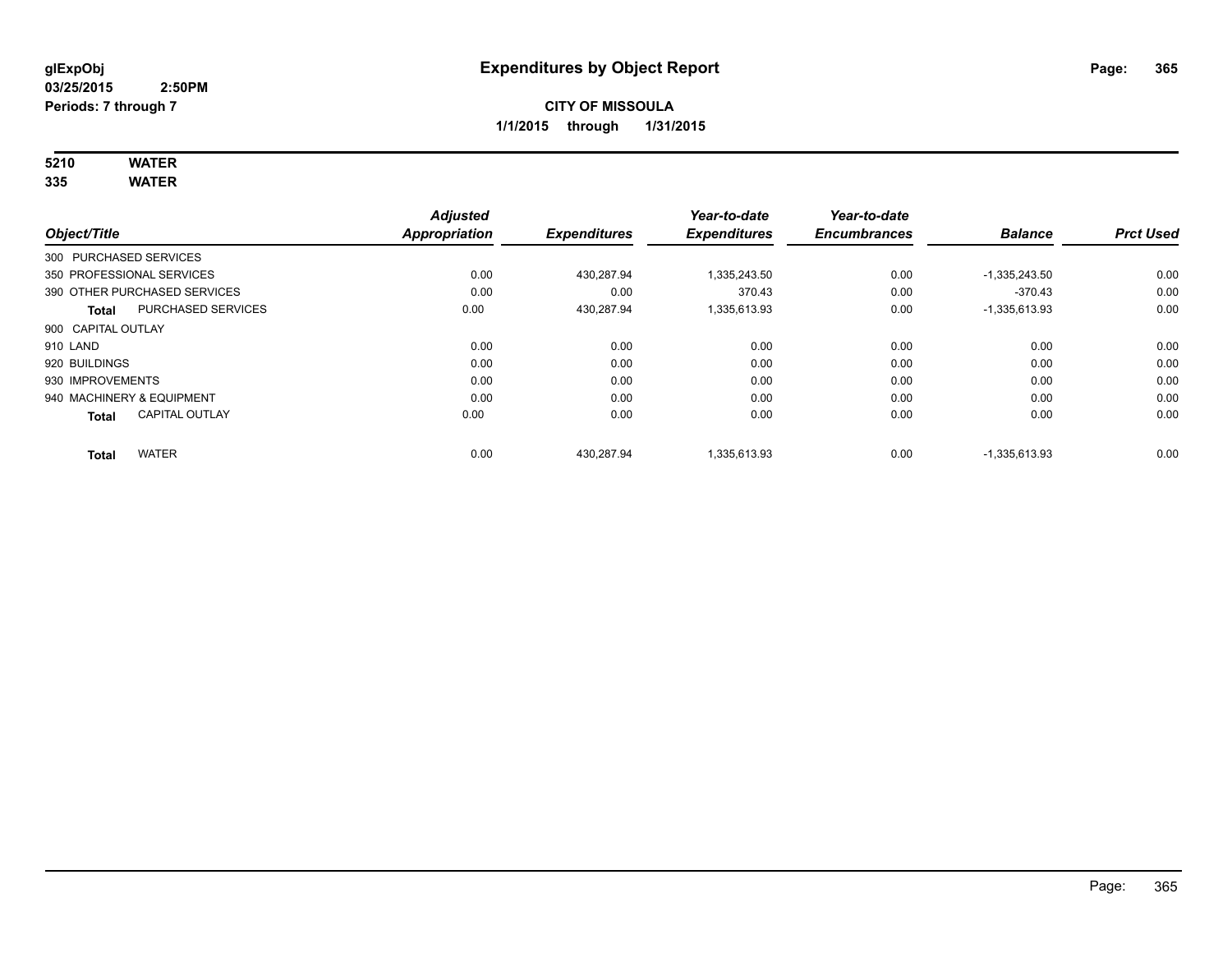**5210 WATER**

|                                           | <b>Adjusted</b>      |                     | Year-to-date        | Year-to-date        |                 |                  |
|-------------------------------------------|----------------------|---------------------|---------------------|---------------------|-----------------|------------------|
| Object/Title                              | <b>Appropriation</b> | <b>Expenditures</b> | <b>Expenditures</b> | <b>Encumbrances</b> | <b>Balance</b>  | <b>Prct Used</b> |
| 300 PURCHASED SERVICES                    |                      |                     |                     |                     |                 |                  |
| 350 PROFESSIONAL SERVICES                 | 0.00                 | 430.287.94          | 1,335,243.50        | 0.00                | $-1,335,243.50$ | 0.00             |
| 390 OTHER PURCHASED SERVICES              | 0.00                 | 0.00                | 370.43              | 0.00                | $-370.43$       | 0.00             |
| <b>PURCHASED SERVICES</b><br><b>Total</b> | 0.00                 | 430,287.94          | 1,335,613.93        | 0.00                | $-1,335,613.93$ | 0.00             |
| 900 CAPITAL OUTLAY                        |                      |                     |                     |                     |                 |                  |
| 910 LAND                                  | 0.00                 | 0.00                | 0.00                | 0.00                | 0.00            | 0.00             |
| 920 BUILDINGS                             | 0.00                 | 0.00                | 0.00                | 0.00                | 0.00            | 0.00             |
| 930 IMPROVEMENTS                          | 0.00                 | 0.00                | 0.00                | 0.00                | 0.00            | 0.00             |
| 940 MACHINERY & EQUIPMENT                 | 0.00                 | 0.00                | 0.00                | 0.00                | 0.00            | 0.00             |
| <b>CAPITAL OUTLAY</b><br><b>Total</b>     | 0.00                 | 0.00                | 0.00                | 0.00                | 0.00            | 0.00             |
| <b>WATER</b><br><b>Total</b>              | 0.00                 | 430.287.94          | 1.335.613.93        | 0.00                | $-1,335,613.93$ | 0.00             |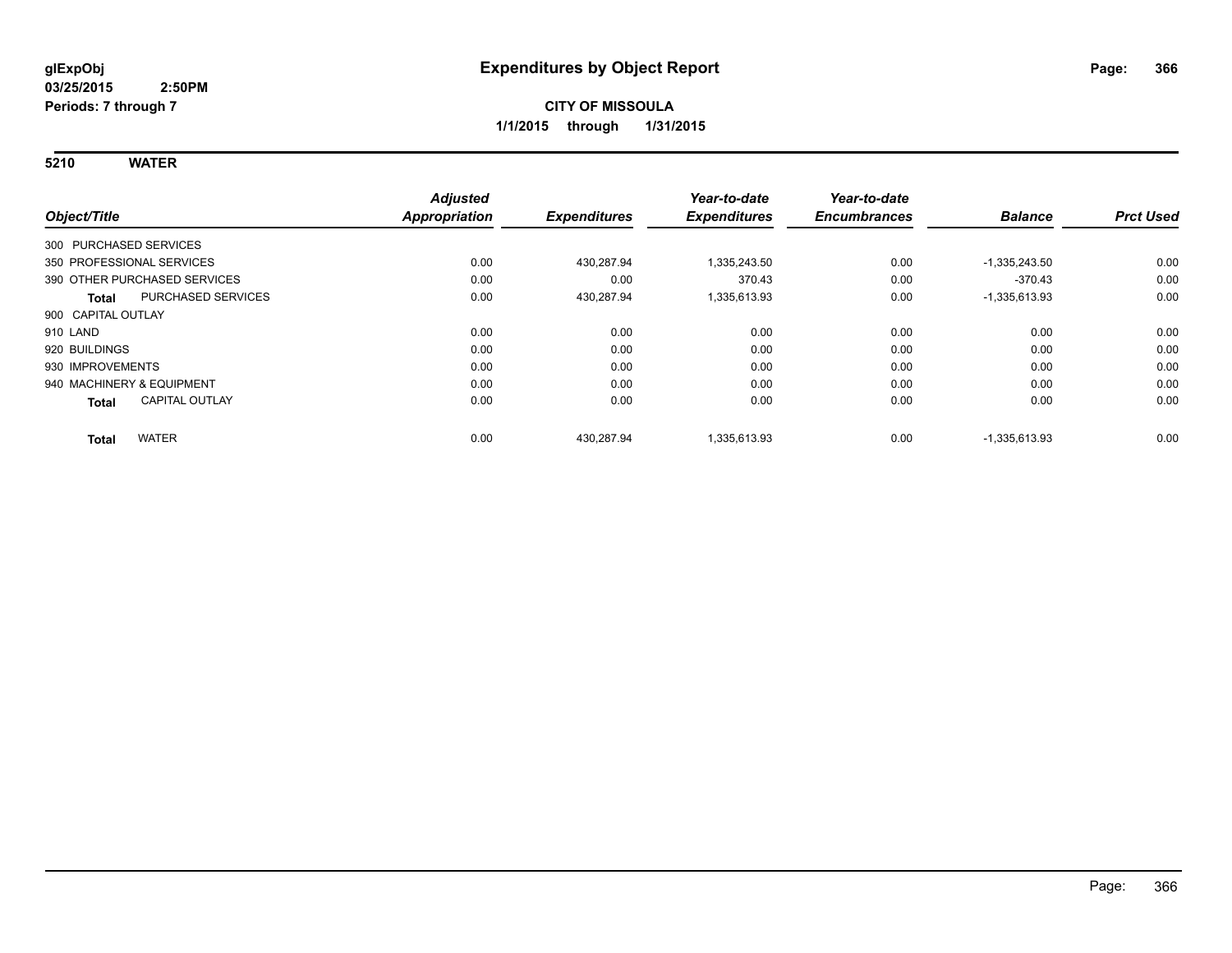#### **5310 SEWER OPERATING BUDGET FUND**

|                                           | <b>Adjusted</b> |                     | Year-to-date        | Year-to-date        |                |                  |
|-------------------------------------------|-----------------|---------------------|---------------------|---------------------|----------------|------------------|
| Object/Title                              | Appropriation   | <b>Expenditures</b> | <b>Expenditures</b> | <b>Encumbrances</b> | <b>Balance</b> | <b>Prct Used</b> |
| 100 PERSONAL SERVICES                     |                 |                     |                     |                     |                |                  |
| 110 SALARIES AND WAGES                    | 1,121,331.00    | 153,230.70          | 685,002.09          | 0.00                | 436,328.91     | 61.09            |
| 120 OVERTIME/TERMINATION                  | 19,000.00       | 2,892.87            | 12,511.86           | 0.00                | 6,488.14       | 65.85            |
| 130 OTHER                                 | 14,640.00       | 0.00                | 0.00                | 0.00                | 14,640.00      | 0.00             |
| 135 OPEB EXPENSE                          | 0.00            | 0.00                | 0.00                | 0.00                | 0.00           | 0.00             |
| 140 EMPLOYER CONTRIBUTIONS                | 456,843.00      | 52,023.85           | 289,736.73          | 0.00                | 167,106.27     | 63.42            |
| <b>141 STATE RETIREMENT CONTRIBUTIONS</b> | 0.00            | 153.23              | 822.21              | 0.00                | $-822.21$      | 0.00             |
| 145 OPEB CONTRIBUTION                     | 0.00            | 0.00                | 0.00                | 0.00                | 0.00           | 0.00             |
| PERSONAL SERVICES<br>Total                | 1,611,814.00    | 208,300.65          | 988,072.89          | 0.00                | 623,741.11     | 61.30            |
| 200 SUPPLIES                              |                 |                     |                     |                     |                |                  |
| 210 OFFICE SUPPLIES                       | 3,400.00        | 44.77               | 1,193.94            | 0.00                | 2,206.06       | 35.12            |
| 220 OPERATING SUPPLIES                    | 214,170.00      | 17,888.96           | 94,655.43           | 0.00                | 119,514.57     | 44.20            |
| 230 REPAIR/MAINTENANCE                    | 152,050.00      | 15,776.23           | 114,537.22          | 0.00                | 37,512.78      | 75.33            |
| 231 GASOLINE                              | 60,000.00       | 3,599.04            | 22,951.24           | 0.00                | 37,048.76      | 38.25            |
| 240 OTHER SUPPLIES                        | 4,000.00        | 138.95              | 639.75              | 0.00                | 3,360.25       | 15.99            |
| <b>SUPPLIES</b><br>Total                  | 433,620.00      | 37,447.95           | 233,977.58          | 0.00                | 199,642.42     | 53.96            |
| 300 PURCHASED SERVICES                    |                 |                     |                     |                     |                |                  |
| 310 COMMUNICATIONS                        | 3,570.00        | 321.73              | 736.49              | 0.00                | 2,833.51       | 20.63            |
| 320 PRINTING & DUPLICATING                | 1,000.00        | 0.00                | 300.93              | 0.00                | 699.07         | 30.09            |
| 330 PUBLICITY, SUBSCRIPTIONS & DUES       | 1,836.00        | 0.00                | 5,857.74            | 0.00                | $-4,021.74$    | 319.05           |
| 341 ELECTRICITY & NATURAL GAS             | 500,580.00      | 57,165.34           | 311,578.54          | 0.00                | 189,001.46     | 62.24            |
| 343 WATER CHARGES                         | 10,248.00       | 609.76              | 4,154.01            | 0.00                | 6,093.99       | 40.53            |
| 344 TELEPHONE SERVICE                     | 16,337.00       | 1,537.24            | 12,980.37           | 0.00                | 3,356.63       | 79.45            |
| 345 GARBAGE                               | 20,804.00       | 2,141.30            | 13,825.90           | 0.00                | 6,978.10       | 66.46            |
| 350 PROFESSIONAL SERVICES                 | 70,000.00       | 1,809.48            | 48,338.99           | 0.00                | 21,661.01      | 69.06            |
| 360 REPAIR & MAINTENANCE                  | 171,154.00      | 6,312.10            | 131,552.34          | 0.00                | 39,601.66      | 76.86            |
| 370 TRAVEL                                | 14,000.00       | 0.00                | 6,247.42            | 0.00                | 7,752.58       | 44.62            |
| 380 TRAINING                              | 7,600.00        | 0.00                | 1,565.83            | 0.00                | 6,034.17       | 20.60            |
| 390 OTHER PURCHASED SERVICES              | 403,075.00      | 34,669.00           | 225,885.00          | 0.00                | 177,190.00     | 56.04            |
| PURCHASED SERVICES<br><b>Total</b>        | 1,220,204.00    | 104,565.95          | 763,023.56          | 0.00                | 457,180.44     | 62.53            |
| 500 FIXED CHARGES                         |                 |                     |                     |                     |                |                  |
| 500 FIXED CHARGES                         | 1,267,827.00    | 200.00              | 587,324.28          | 0.00                | 680,502.72     | 46.33            |
| <b>FIXED CHARGES</b><br><b>Total</b>      | 1,267,827.00    | 200.00              | 587,324.28          | 0.00                | 680,502.72     | 46.33            |
| 600 DEBT SERVICE                          |                 |                     |                     |                     |                |                  |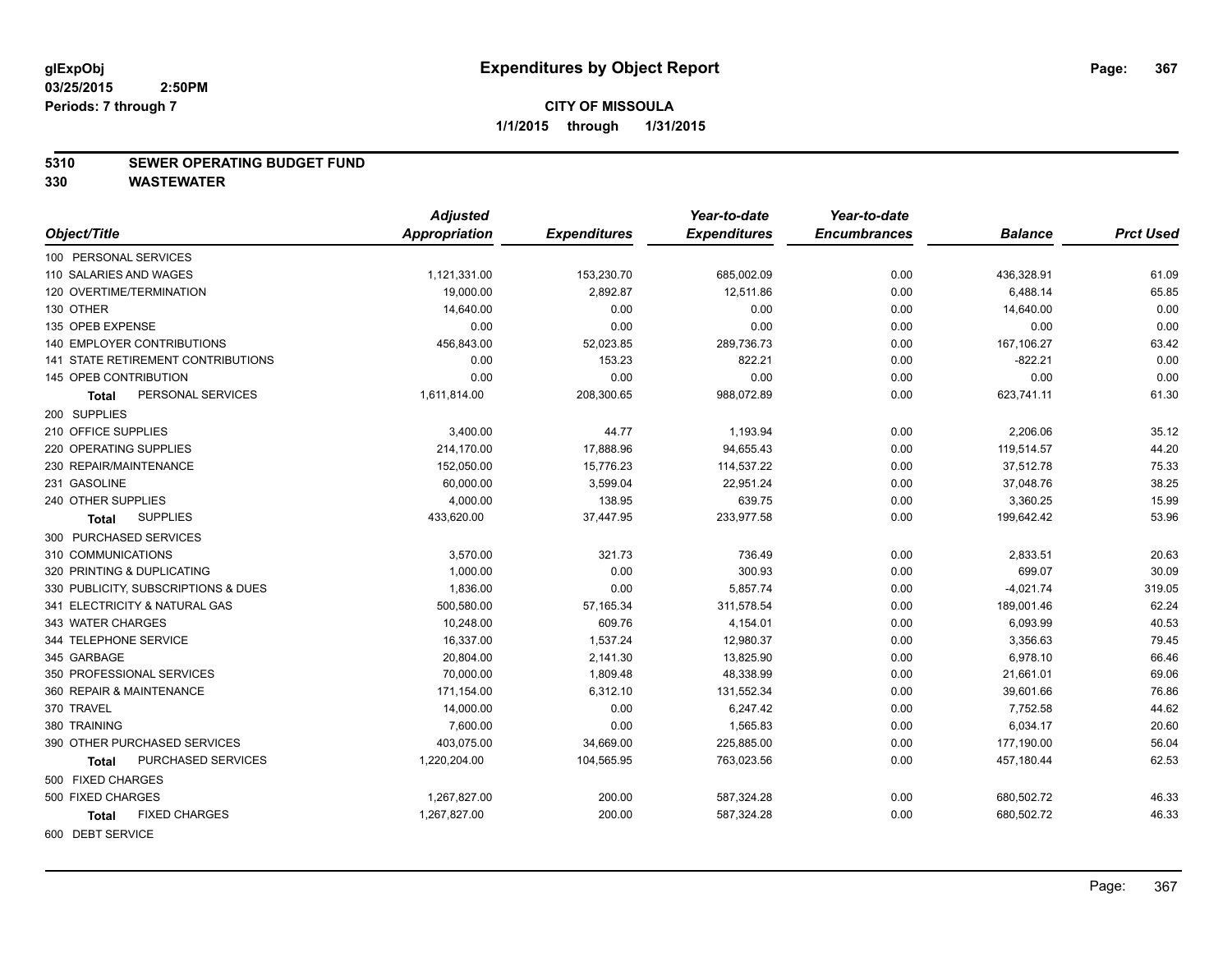#### **5310 SEWER OPERATING BUDGET FUND**

|                    |                                   | <b>Adjusted</b> |                     | Year-to-date        | Year-to-date        |                |                  |
|--------------------|-----------------------------------|-----------------|---------------------|---------------------|---------------------|----------------|------------------|
| Object/Title       |                                   | Appropriation   | <b>Expenditures</b> | <b>Expenditures</b> | <b>Encumbrances</b> | <b>Balance</b> | <b>Prct Used</b> |
| 610 PRINCIPAL      |                                   | 0.00            | 0.00                | 7,788.03            | 0.00                | $-7,788.03$    | 0.00             |
|                    | 620 INTEREST / SERVICE FEES       | 0.00            | 0.00                | 117.57              | 0.00                | $-117.57$      | 0.00             |
| <b>Total</b>       | <b>DEBT SERVICE</b>               | 0.00            | 0.00                | 7,905.60            | 0.00                | $-7,905.60$    | 0.00             |
|                    | 700 GRANTS & CONTRIBUTIONS        |                 |                     |                     |                     |                |                  |
|                    | 700 GRANTS & CONTRIBUTIONS        | 1,500.00        | 0.00                | 0.00                | 0.00                | 1,500.00       | 0.00             |
| Total              | <b>GRANTS &amp; CONTRIBUTIONS</b> | 1,500.00        | 0.00                | 0.00                | 0.00                | 1,500.00       | 0.00             |
| 800 OTHER OBJECTS  |                                   |                 |                     |                     |                     |                |                  |
|                    | 820 TRANSFERS TO OTHER FUNDS      | 0.00            | 0.00                | 0.00                | 0.00                | 0.00           | 0.00             |
| 830 DEPRECIATION   |                                   | 0.00            | 0.00                | 0.00                | 0.00                | 0.00           | 0.00             |
| <b>Total</b>       | OTHER OBJECTS                     | 0.00            | 0.00                | 0.00                | 0.00                | 0.00           | 0.00             |
| 900 CAPITAL OUTLAY |                                   |                 |                     |                     |                     |                |                  |
| 900 CAPITAL OUTLAY |                                   | 0.00            | 0.00                | 0.00                | 0.00                | 0.00           | 0.00             |
| 930 IMPROVEMENTS   |                                   | 0.00            | 0.00                | 0.00                | 0.00                | 0.00           | 0.00             |
|                    | 940 MACHINERY & EQUIPMENT         | 0.00            | 0.00                | 0.00                | 0.00                | 0.00           | 0.00             |
| <b>Total</b>       | <b>CAPITAL OUTLAY</b>             | 0.00            | 0.00                | 0.00                | 0.00                | 0.00           | 0.00             |
| <b>Total</b>       | <b>WASTEWATER</b>                 | 4,534,965.00    | 350,514.55          | 2,580,303.91        | 0.00                | 1,954,661.09   | 56.90            |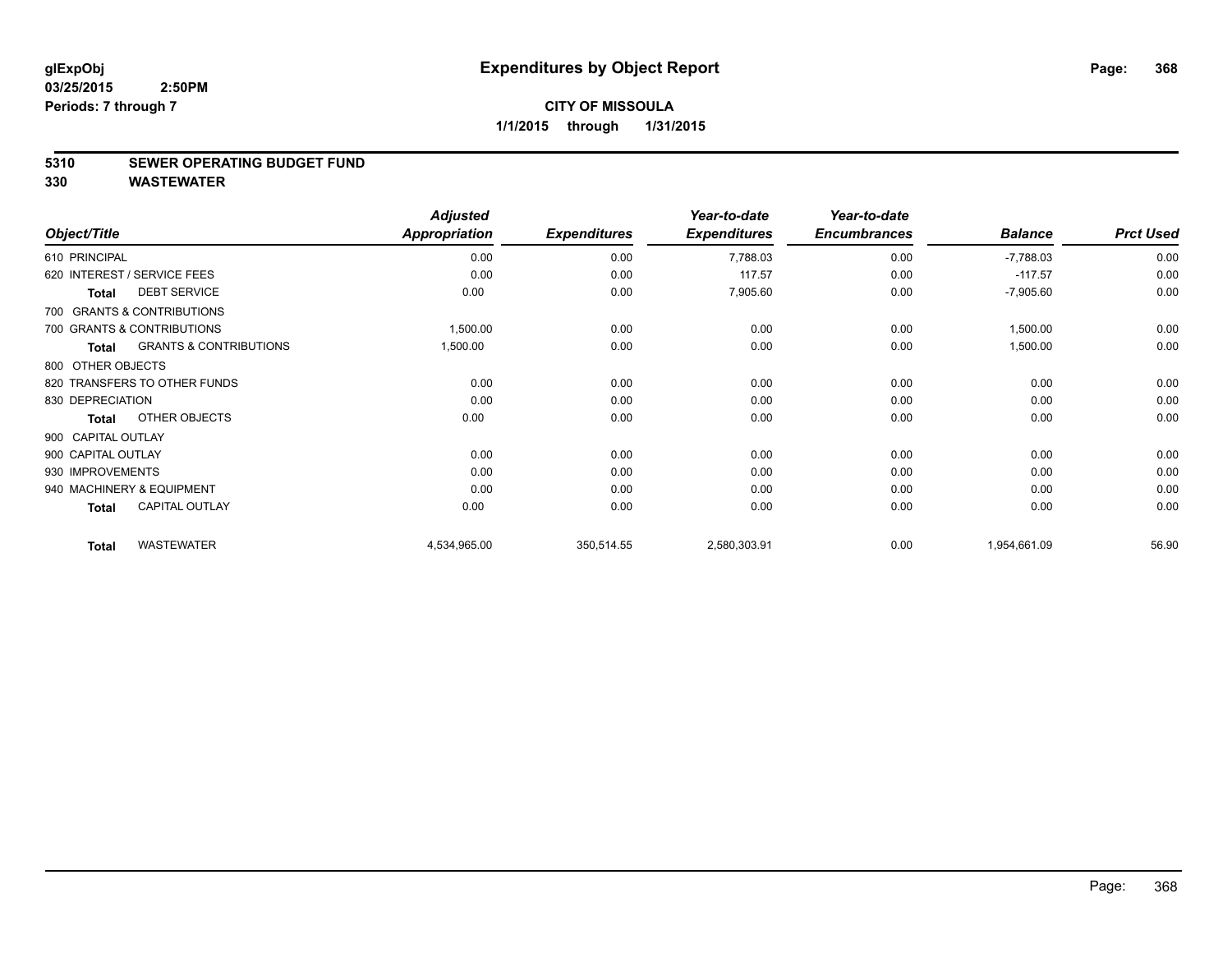#### **5310 SEWER OPERATING BUDGET FUND**

**900 DEPRECIATION**

| Object/Title      |                     | <b>Adjusted</b><br>Appropriation | <b>Expenditures</b> | Year-to-date<br><b>Expenditures</b> | Year-to-date<br><b>Encumbrances</b> | <b>Balance</b> | <b>Prct Used</b> |
|-------------------|---------------------|----------------------------------|---------------------|-------------------------------------|-------------------------------------|----------------|------------------|
| 800 OTHER OBJECTS |                     |                                  |                     |                                     |                                     |                |                  |
| 830 DEPRECIATION  |                     | 0.00                             | 0.00                | 0.00                                | 0.00                                | 0.00           | 0.00             |
| <b>Total</b>      | OTHER OBJECTS       | 0.00                             | 0.00                | 0.00                                | 0.00                                | 0.00           | 0.00             |
| <b>Total</b>      | <b>DEPRECIATION</b> | 0.00                             | 0.00                | 0.00                                | 0.00                                | 0.00           | 0.00             |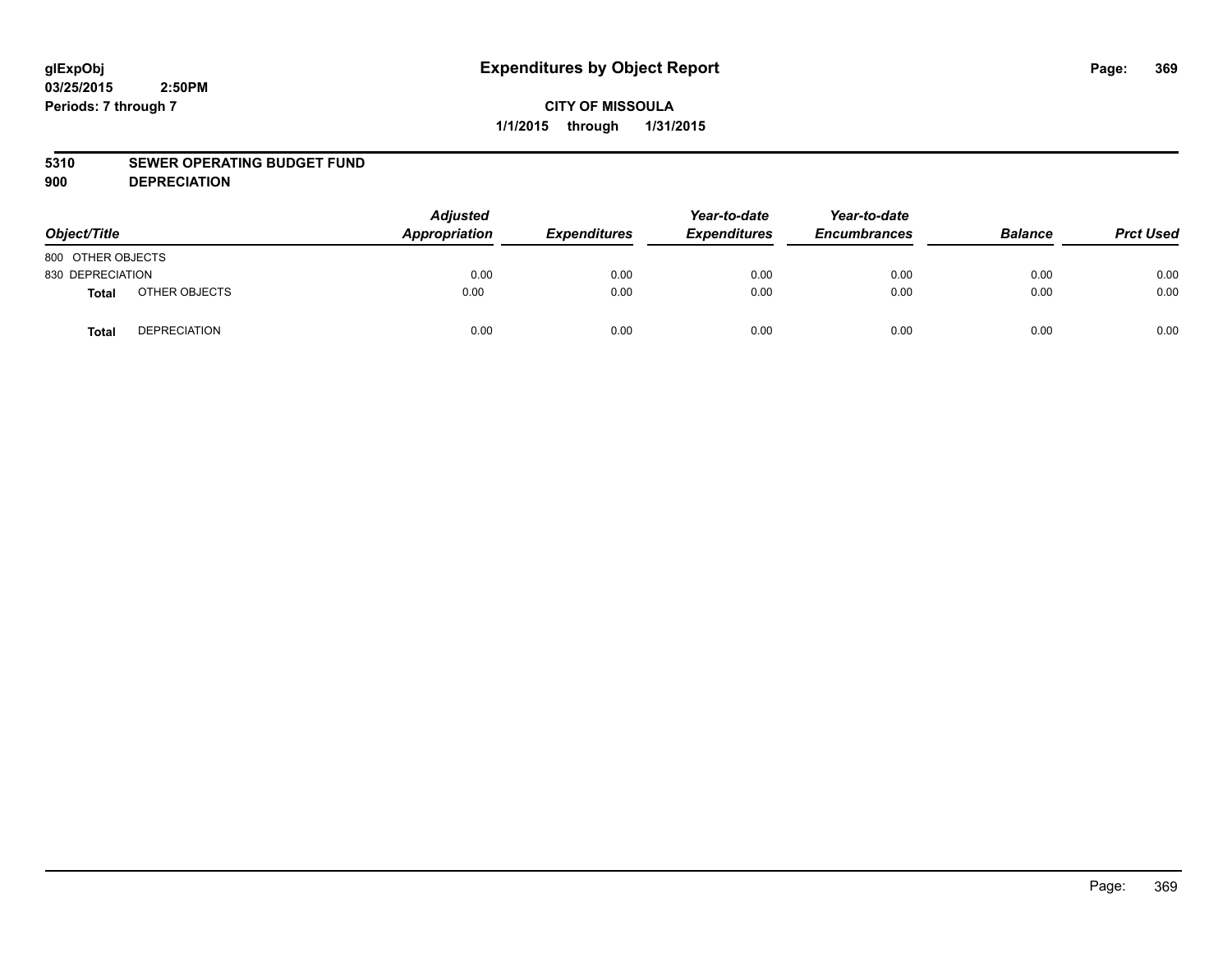# **CITY OF MISSOULA 1/1/2015 through 1/31/2015**

### **5310 SEWER OPERATING BUDGET FUND**

|                                      | <b>Adjusted</b> |                     | Year-to-date        | Year-to-date        |                |                  |
|--------------------------------------|-----------------|---------------------|---------------------|---------------------|----------------|------------------|
| Object/Title                         | Appropriation   | <b>Expenditures</b> | <b>Expenditures</b> | <b>Encumbrances</b> | <b>Balance</b> | <b>Prct Used</b> |
| 100 PERSONAL SERVICES                |                 |                     |                     |                     |                |                  |
| 110 SALARIES AND WAGES               | 1,121,331.00    | 153,230.70          | 685,002.09          | 0.00                | 436,328.91     | 61.09            |
| 120 OVERTIME/TERMINATION             | 19,000.00       | 2,892.87            | 12,511.86           | 0.00                | 6,488.14       | 65.85            |
| 130 OTHER                            | 14,640.00       | 0.00                | 0.00                | 0.00                | 14,640.00      | 0.00             |
| 135 OPEB EXPENSE                     | 0.00            | 0.00                | 0.00                | 0.00                | 0.00           | 0.00             |
| 140 EMPLOYER CONTRIBUTIONS           | 456,843.00      | 52,023.85           | 289,736.73          | 0.00                | 167,106.27     | 63.42            |
| 141 STATE RETIREMENT CONTRIBUTIONS   | 0.00            | 153.23              | 822.21              | 0.00                | $-822.21$      | 0.00             |
| 145 OPEB CONTRIBUTION                | 0.00            | 0.00                | 0.00                | 0.00                | 0.00           | 0.00             |
| PERSONAL SERVICES<br><b>Total</b>    | 1,611,814.00    | 208,300.65          | 988,072.89          | 0.00                | 623,741.11     | 61.30            |
| 200 SUPPLIES                         |                 |                     |                     |                     |                |                  |
| 210 OFFICE SUPPLIES                  | 3,400.00        | 44.77               | 1,193.94            | 0.00                | 2,206.06       | 35.12            |
| 220 OPERATING SUPPLIES               | 214,170.00      | 17,888.96           | 94,655.43           | 0.00                | 119,514.57     | 44.20            |
| 230 REPAIR/MAINTENANCE               | 152,050.00      | 15,776.23           | 114,537.22          | 0.00                | 37,512.78      | 75.33            |
| 231 GASOLINE                         | 60,000.00       | 3,599.04            | 22,951.24           | 0.00                | 37,048.76      | 38.25            |
| 240 OTHER SUPPLIES                   | 4,000.00        | 138.95              | 639.75              | 0.00                | 3,360.25       | 15.99            |
| <b>SUPPLIES</b><br><b>Total</b>      | 433,620.00      | 37,447.95           | 233,977.58          | 0.00                | 199,642.42     | 53.96            |
| 300 PURCHASED SERVICES               |                 |                     |                     |                     |                |                  |
| 310 COMMUNICATIONS                   | 3,570.00        | 321.73              | 736.49              | 0.00                | 2,833.51       | 20.63            |
| 320 PRINTING & DUPLICATING           | 1,000.00        | 0.00                | 300.93              | 0.00                | 699.07         | 30.09            |
| 330 PUBLICITY, SUBSCRIPTIONS & DUES  | 1,836.00        | 0.00                | 5,857.74            | 0.00                | $-4,021.74$    | 319.05           |
| 341 ELECTRICITY & NATURAL GAS        | 500,580.00      | 57,165.34           | 311,578.54          | 0.00                | 189,001.46     | 62.24            |
| 343 WATER CHARGES                    | 10,248.00       | 609.76              | 4,154.01            | 0.00                | 6,093.99       | 40.53            |
| 344 TELEPHONE SERVICE                | 16,337.00       | 1,537.24            | 12,980.37           | 0.00                | 3,356.63       | 79.45            |
| 345 GARBAGE                          | 20,804.00       | 2,141.30            | 13,825.90           | 0.00                | 6,978.10       | 66.46            |
| 350 PROFESSIONAL SERVICES            | 70,000.00       | 1,809.48            | 48,338.99           | 0.00                | 21,661.01      | 69.06            |
| 360 REPAIR & MAINTENANCE             | 171,154.00      | 6,312.10            | 131,552.34          | 0.00                | 39,601.66      | 76.86            |
| 370 TRAVEL                           | 14,000.00       | 0.00                | 6,247.42            | 0.00                | 7,752.58       | 44.62            |
| 380 TRAINING                         | 7,600.00        | 0.00                | 1,565.83            | 0.00                | 6,034.17       | 20.60            |
| 390 OTHER PURCHASED SERVICES         | 403,075.00      | 34,669.00           | 225,885.00          | 0.00                | 177,190.00     | 56.04            |
| PURCHASED SERVICES<br><b>Total</b>   | 1,220,204.00    | 104,565.95          | 763,023.56          | 0.00                | 457,180.44     | 62.53            |
| 500 FIXED CHARGES                    |                 |                     |                     |                     |                |                  |
| 500 FIXED CHARGES                    | 1,267,827.00    | 200.00              | 587,324.28          | 0.00                | 680,502.72     | 46.33            |
| <b>FIXED CHARGES</b><br><b>Total</b> | 1,267,827.00    | 200.00              | 587,324.28          | 0.00                | 680,502.72     | 46.33            |
| 600 DEBT SERVICE                     |                 |                     |                     |                     |                |                  |
| 610 PRINCIPAL                        | 0.00            | 0.00                | 7,788.03            | 0.00                | $-7,788.03$    | 0.00             |
|                                      |                 |                     |                     |                     |                |                  |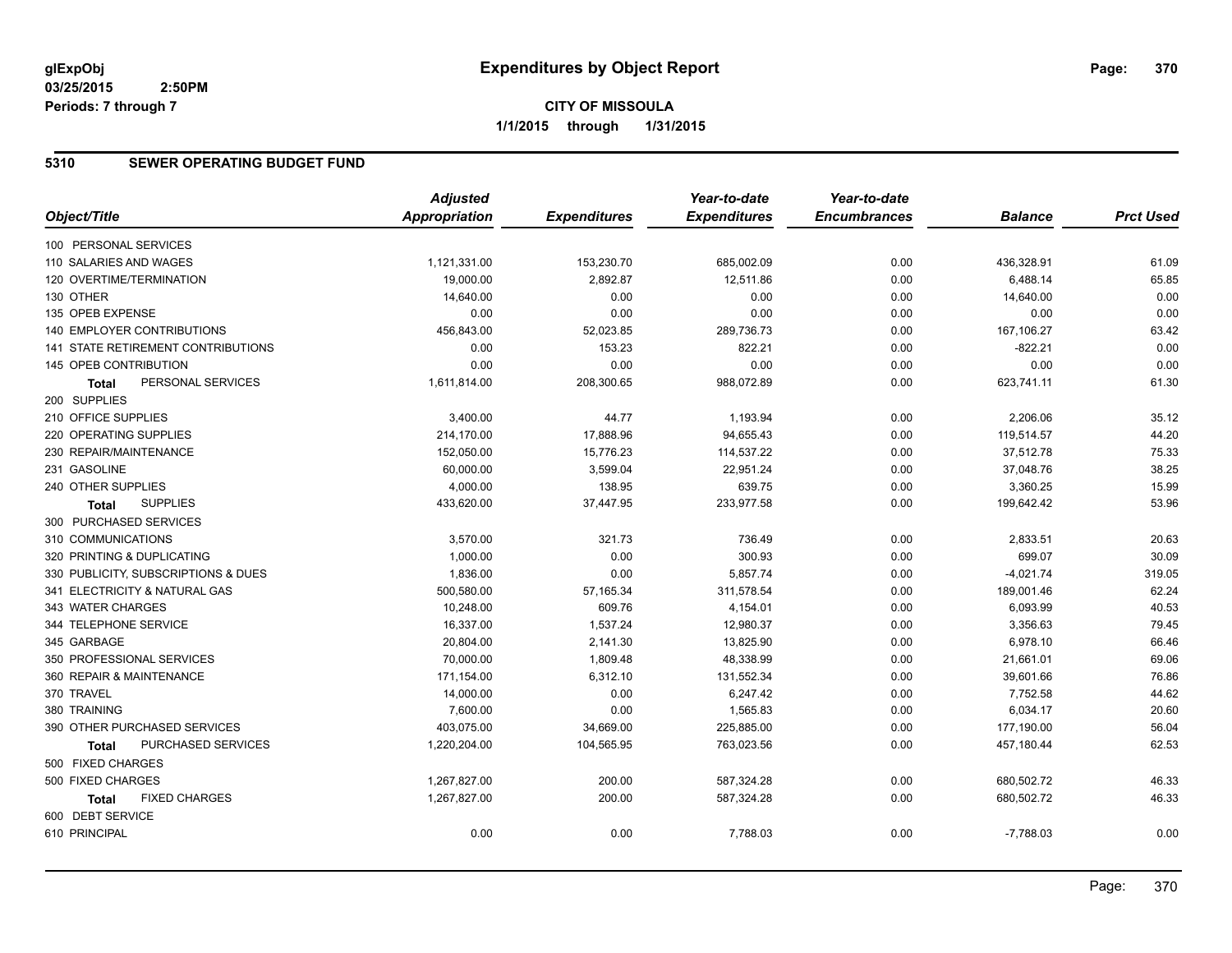# **CITY OF MISSOULA 1/1/2015 through 1/31/2015**

# **5310 SEWER OPERATING BUDGET FUND**

| Object/Title       |                                   | <b>Adjusted</b><br>Appropriation | <b>Expenditures</b> | Year-to-date<br><b>Expenditures</b> | Year-to-date<br><b>Encumbrances</b> | <b>Balance</b> | <b>Prct Used</b> |
|--------------------|-----------------------------------|----------------------------------|---------------------|-------------------------------------|-------------------------------------|----------------|------------------|
|                    | 620 INTEREST / SERVICE FEES       | 0.00                             | 0.00                | 117.57                              | 0.00                                | $-117.57$      | 0.00             |
| <b>Total</b>       | <b>DEBT SERVICE</b>               | 0.00                             | 0.00                | 7,905.60                            | 0.00                                | $-7,905.60$    | 0.00             |
|                    | 700 GRANTS & CONTRIBUTIONS        |                                  |                     |                                     |                                     |                |                  |
|                    | 700 GRANTS & CONTRIBUTIONS        | 1,500.00                         | 0.00                | 0.00                                | 0.00                                | 1,500.00       | 0.00             |
| <b>Total</b>       | <b>GRANTS &amp; CONTRIBUTIONS</b> | 1,500.00                         | 0.00                | 0.00                                | 0.00                                | 1,500.00       | 0.00             |
| 800 OTHER OBJECTS  |                                   |                                  |                     |                                     |                                     |                |                  |
|                    | 820 TRANSFERS TO OTHER FUNDS      | 0.00                             | 0.00                | 0.00                                | 0.00                                | 0.00           | 0.00             |
| 830 DEPRECIATION   |                                   | 0.00                             | 0.00                | 0.00                                | 0.00                                | 0.00           | 0.00             |
| <b>Total</b>       | OTHER OBJECTS                     | 0.00                             | 0.00                | 0.00                                | 0.00                                | 0.00           | 0.00             |
| 900 CAPITAL OUTLAY |                                   |                                  |                     |                                     |                                     |                |                  |
| 900 CAPITAL OUTLAY |                                   | 0.00                             | 0.00                | 0.00                                | 0.00                                | 0.00           | 0.00             |
| 930 IMPROVEMENTS   |                                   | 0.00                             | 0.00                | 0.00                                | 0.00                                | 0.00           | 0.00             |
|                    | 940 MACHINERY & EQUIPMENT         | 0.00                             | 0.00                | 0.00                                | 0.00                                | 0.00           | 0.00             |
| <b>Total</b>       | <b>CAPITAL OUTLAY</b>             | 0.00                             | 0.00                | 0.00                                | 0.00                                | 0.00           | 0.00             |
| <b>Total</b>       | SEWER OPERATING BUDGET FUND       | 4,534,965.00                     | 350,514.55          | 2,580,303.91                        | 0.00                                | 1,954,661.09   | 56.90            |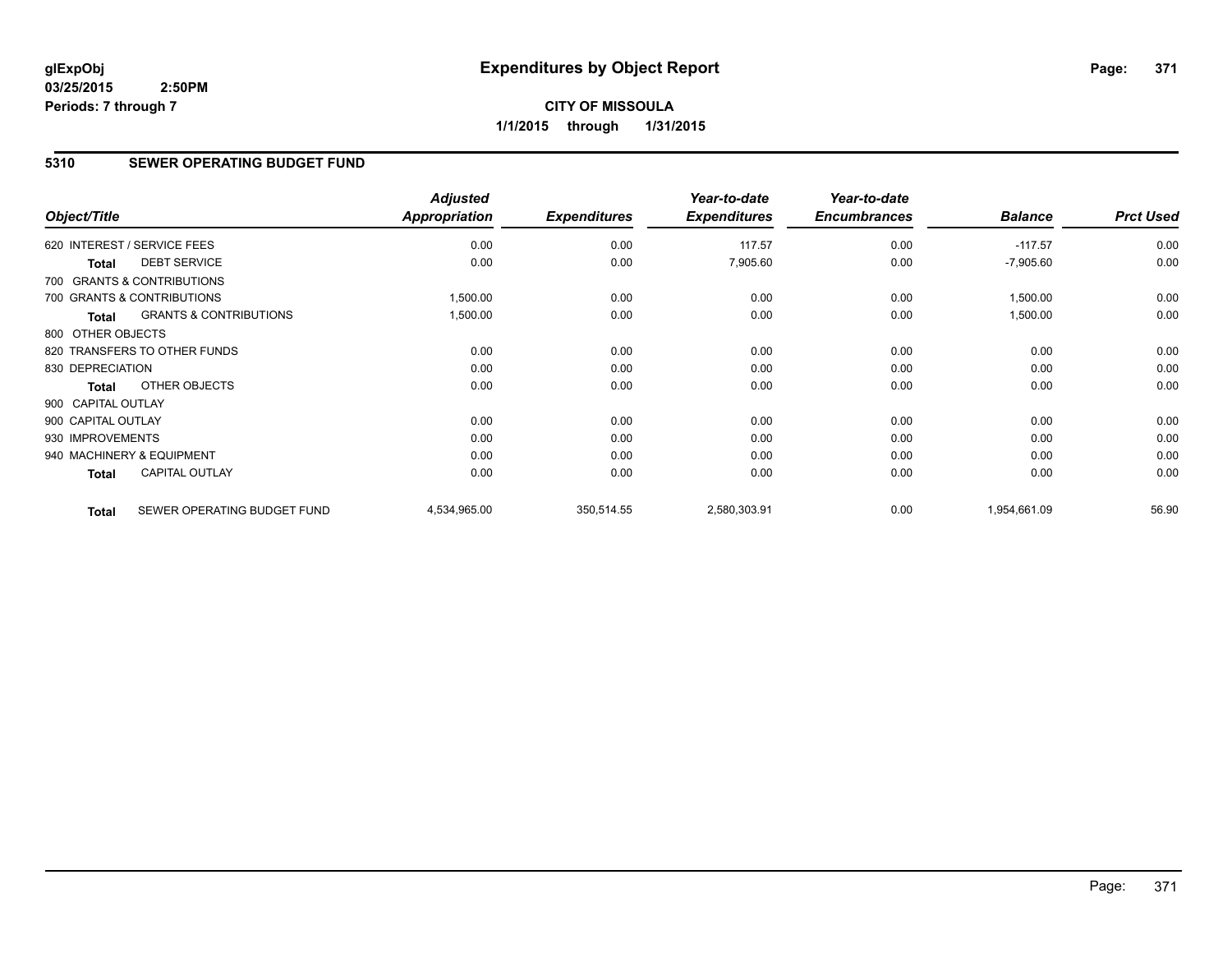## **5311 SEWER REVENUE COLLECTION & CLEARING FUND**

| Object/Title                         | <b>Adjusted</b><br><b>Appropriation</b> | <b>Expenditures</b> | Year-to-date<br><b>Expenditures</b> | Year-to-date<br><b>Encumbrances</b> | <b>Balance</b> | <b>Prct Used</b> |
|--------------------------------------|-----------------------------------------|---------------------|-------------------------------------|-------------------------------------|----------------|------------------|
|                                      |                                         |                     |                                     |                                     |                |                  |
| 500 FIXED CHARGES                    |                                         |                     |                                     |                                     |                |                  |
| 500 FIXED CHARGES                    | 0.00                                    | 0.00                | 0.00                                | 0.00                                | 0.00           | 0.00             |
| 550 MERCHANT SERVICE FEES            | 0.00                                    | 0.00                | 0.00                                | 0.00                                | 0.00           | 0.00             |
| <b>FIXED CHARGES</b><br><b>Total</b> | 0.00                                    | 0.00                | 0.00                                | 0.00                                | 0.00           | 0.00             |
| 600 DEBT SERVICE                     |                                         |                     |                                     |                                     |                |                  |
| 620 INTEREST / SERVICE FEES          | 0.00                                    | 0.00                | 0.00                                | 0.00                                | 0.00           | 0.00             |
| <b>DEBT SERVICE</b><br><b>Total</b>  | 0.00                                    | 0.00                | 0.00                                | 0.00                                | 0.00           | 0.00             |
| 800 OTHER OBJECTS                    |                                         |                     |                                     |                                     |                |                  |
| 800 OTHER OBJECTS                    | 0.00                                    | 0.00                | 0.00                                | 0.00                                | 0.00           | 0.00             |
| 820 TRANSFERS TO OTHER FUNDS         | 7,200,001.00                            | 0.00                | 0.00                                | 0.00                                | 7,200,001.00   | 0.00             |
| OTHER OBJECTS<br><b>Total</b>        | 7,200,001.00                            | 0.00                | 0.00                                | 0.00                                | 7,200,001.00   | 0.00             |
| <b>WASTEWATER</b><br><b>Total</b>    | 7.200.001.00                            | 0.00                | 0.00                                | 0.00                                | 7.200.001.00   | 0.00             |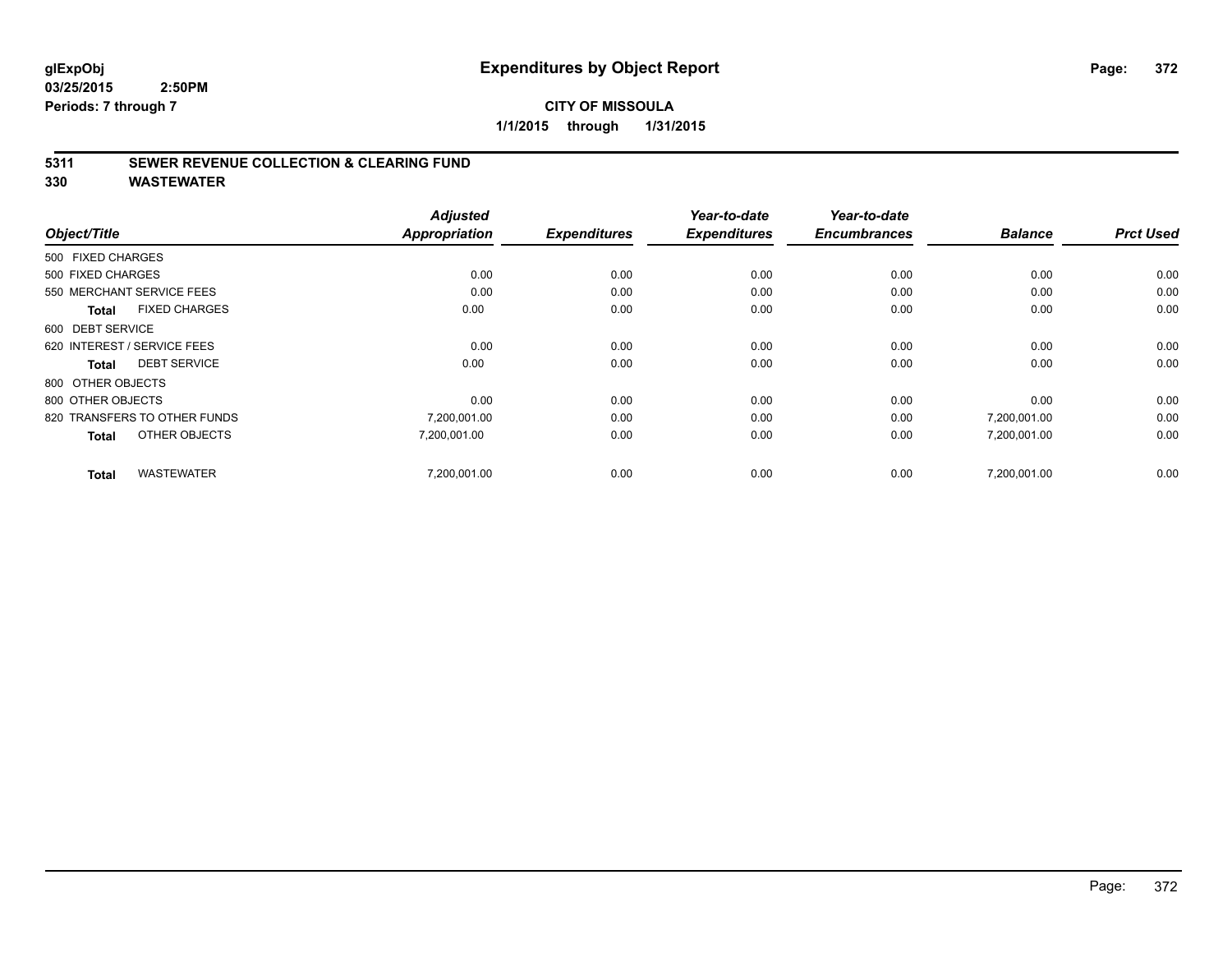# **CITY OF MISSOULA 1/1/2015 through 1/31/2015**

## **5311 SEWER REVENUE COLLECTION & CLEARING FUND**

|                   |                                  | <b>Adjusted</b>      |                     | Year-to-date        | Year-to-date<br><b>Encumbrances</b> | <b>Balance</b> | <b>Prct Used</b> |
|-------------------|----------------------------------|----------------------|---------------------|---------------------|-------------------------------------|----------------|------------------|
| Object/Title      |                                  | <b>Appropriation</b> | <b>Expenditures</b> | <b>Expenditures</b> |                                     |                |                  |
| 500 FIXED CHARGES |                                  |                      |                     |                     |                                     |                |                  |
| 500 FIXED CHARGES |                                  | 0.00                 | 0.00                | 0.00                | 0.00                                | 0.00           | 0.00             |
|                   | 550 MERCHANT SERVICE FEES        | 0.00                 | 0.00                | 0.00                | 0.00                                | 0.00           | 0.00             |
| <b>Total</b>      | <b>FIXED CHARGES</b>             | 0.00                 | 0.00                | 0.00                | 0.00                                | 0.00           | 0.00             |
| 600 DEBT SERVICE  |                                  |                      |                     |                     |                                     |                |                  |
|                   | 620 INTEREST / SERVICE FEES      | 0.00                 | 0.00                | 0.00                | 0.00                                | 0.00           | 0.00             |
| Total             | <b>DEBT SERVICE</b>              | 0.00                 | 0.00                | 0.00                | 0.00                                | 0.00           | 0.00             |
| 800 OTHER OBJECTS |                                  |                      |                     |                     |                                     |                |                  |
| 800 OTHER OBJECTS |                                  | 0.00                 | 0.00                | 0.00                | 0.00                                | 0.00           | 0.00             |
|                   | 820 TRANSFERS TO OTHER FUNDS     | 7,200,001.00         | 0.00                | 0.00                | 0.00                                | 7,200,001.00   | 0.00             |
| <b>Total</b>      | OTHER OBJECTS                    | 7,200,001.00         | 0.00                | 0.00                | 0.00                                | 7,200,001.00   | 0.00             |
| <b>Total</b>      | SEWER REVENUE COLLECTION & CLEAF | 7,200,001.00         | 0.00                | 0.00                | 0.00                                | 7,200,001.00   | 0.00             |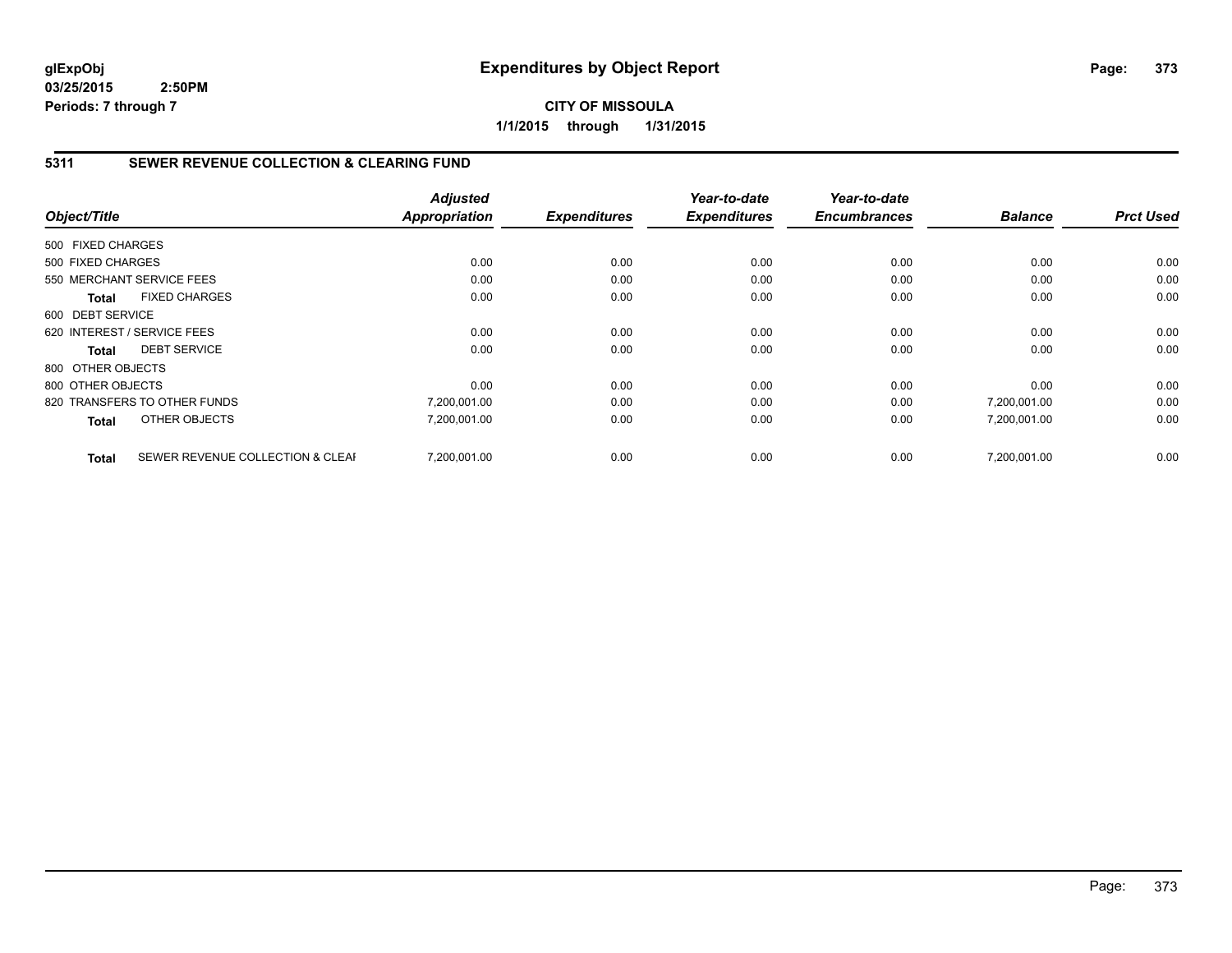# **5315 SEWER LOAN FUND**

| Object/Title                |                              | <b>Adjusted</b><br><b>Appropriation</b> | <b>Expenditures</b> | Year-to-date<br><b>Expenditures</b> | Year-to-date<br><b>Encumbrances</b> | <b>Balance</b> | <b>Prct Used</b> |
|-----------------------------|------------------------------|-----------------------------------------|---------------------|-------------------------------------|-------------------------------------|----------------|------------------|
| 300 PURCHASED SERVICES      |                              |                                         |                     |                                     |                                     |                |                  |
|                             | 390 OTHER PURCHASED SERVICES | 0.00                                    | 0.00                | 22.518.62                           | 0.00                                | $-22.518.62$   | 0.00             |
| <b>Total</b>                | <b>PURCHASED SERVICES</b>    | 0.00                                    | 0.00                | 22,518.62                           | 0.00                                | $-22,518.62$   | 0.00             |
| 600 DEBT SERVICE            |                              |                                         |                     |                                     |                                     |                |                  |
| 620 INTEREST / SERVICE FEES |                              | 0.00                                    | 0.00                | 0.00                                | 0.00                                | 0.00           | 0.00             |
| <b>Total</b>                | <b>DEBT SERVICE</b>          | 0.00                                    | 0.00                | 0.00                                | 0.00                                | 0.00           | 0.00             |
| 800 OTHER OBJECTS           |                              |                                         |                     |                                     |                                     |                |                  |
|                             | 820 TRANSFERS TO OTHER FUNDS | 20,000.00                               | 0.00                | 0.00                                | 0.00                                | 20,000.00      | 0.00             |
| 845 CONTINGENCY             |                              | 0.00                                    | 0.00                | 0.00                                | 0.00                                | 0.00           | 0.00             |
| <b>Total</b>                | OTHER OBJECTS                | 20.000.00                               | 0.00                | 0.00                                | 0.00                                | 20,000.00      | 0.00             |
| <b>Total</b>                | <b>WASTEWATER</b>            | 20,000.00                               | 0.00                | 22,518.62                           | 0.00                                | $-2,518.62$    | 112.59           |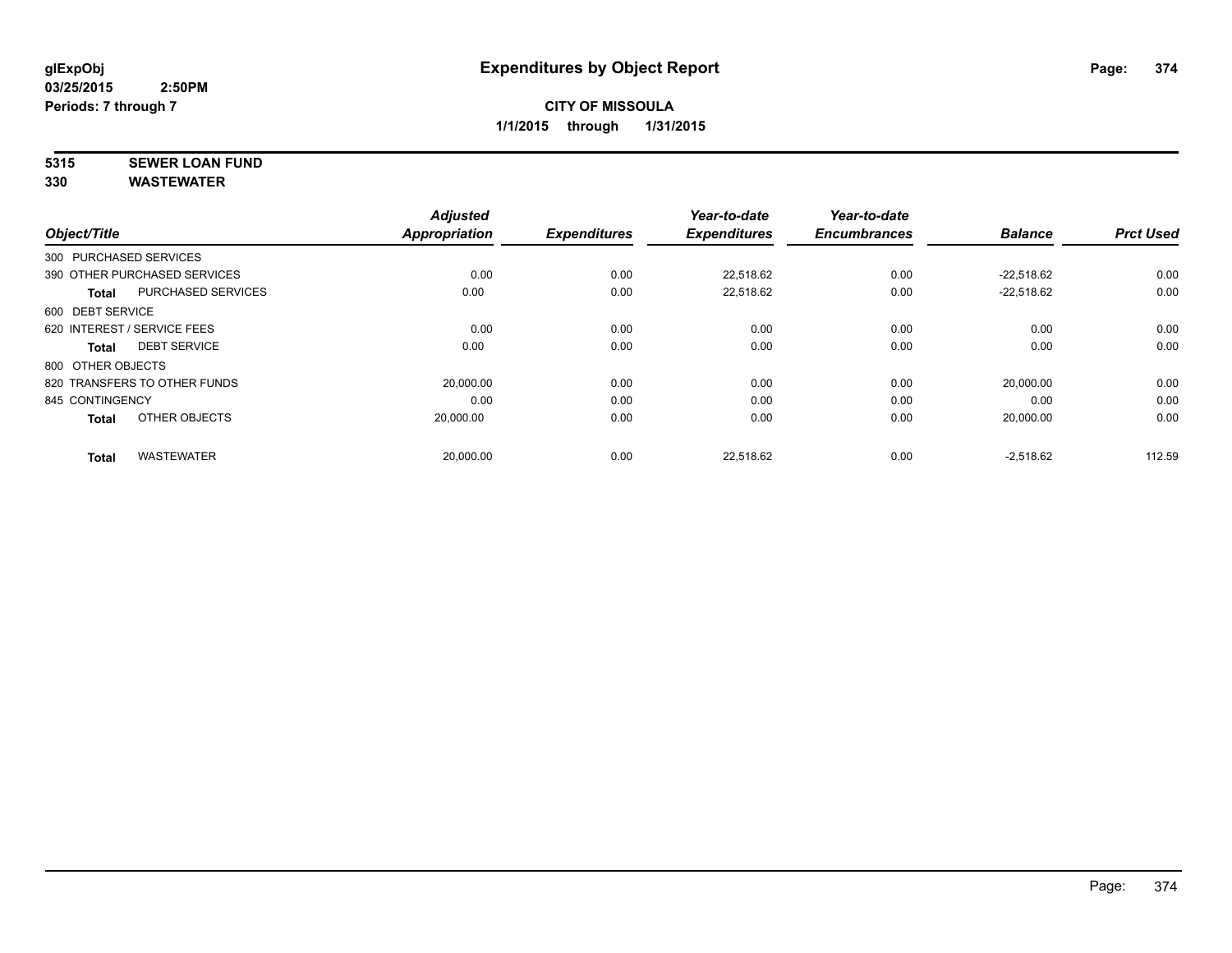## **5315 SEWER LOAN FUND**

| Object/Title           |                              | <b>Adjusted</b><br><b>Appropriation</b> | <b>Expenditures</b> | Year-to-date<br><b>Expenditures</b> | Year-to-date<br><b>Encumbrances</b> | <b>Balance</b> | <b>Prct Used</b> |
|------------------------|------------------------------|-----------------------------------------|---------------------|-------------------------------------|-------------------------------------|----------------|------------------|
| 300 PURCHASED SERVICES |                              |                                         |                     |                                     |                                     |                |                  |
|                        | 390 OTHER PURCHASED SERVICES | 0.00                                    | 0.00                | 22,518.62                           | 0.00                                | $-22.518.62$   | 0.00             |
| <b>Total</b>           | <b>PURCHASED SERVICES</b>    | 0.00                                    | 0.00                | 22,518.62                           | 0.00                                | $-22.518.62$   | 0.00             |
| 600 DEBT SERVICE       |                              |                                         |                     |                                     |                                     |                |                  |
|                        | 620 INTEREST / SERVICE FEES  | 0.00                                    | 0.00                | 0.00                                | 0.00                                | 0.00           | 0.00             |
| Total                  | <b>DEBT SERVICE</b>          | 0.00                                    | 0.00                | 0.00                                | 0.00                                | 0.00           | 0.00             |
| 800 OTHER OBJECTS      |                              |                                         |                     |                                     |                                     |                |                  |
|                        | 820 TRANSFERS TO OTHER FUNDS | 20,000.00                               | 0.00                | 0.00                                | 0.00                                | 20,000.00      | 0.00             |
| 845 CONTINGENCY        |                              | 0.00                                    | 0.00                | 0.00                                | 0.00                                | 0.00           | 0.00             |
| <b>Total</b>           | OTHER OBJECTS                | 20,000.00                               | 0.00                | 0.00                                | 0.00                                | 20,000.00      | 0.00             |
| <b>Total</b>           | <b>SEWER LOAN FUND</b>       | 20,000.00                               | 0.00                | 22.518.62                           | 0.00                                | $-2,518.62$    | 112.59           |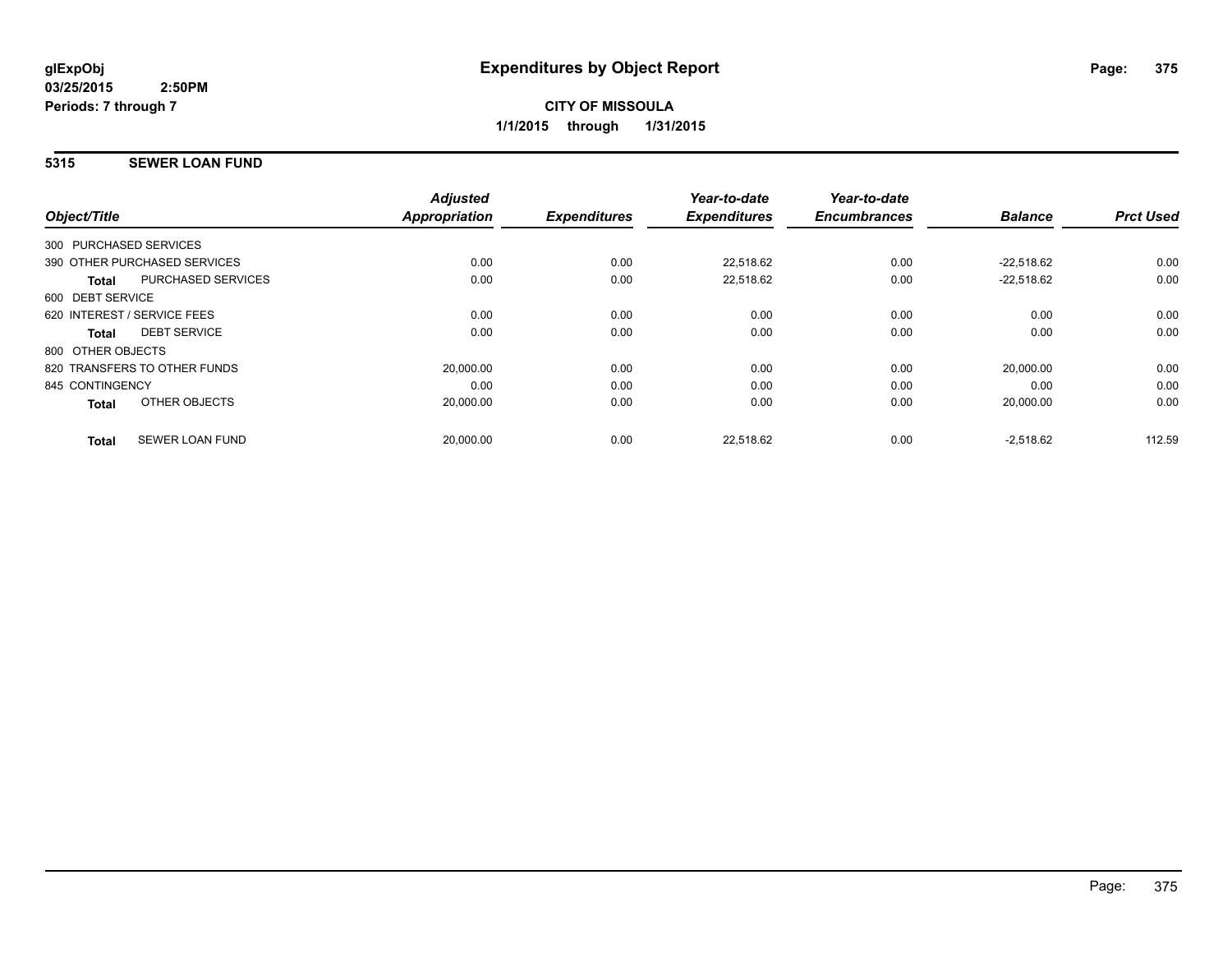#### **5320 SEWER REPLACEMENT & DEPRECIATION FUND**

|                                       | <b>Adjusted</b>      |                     | Year-to-date        | Year-to-date        |                |                  |
|---------------------------------------|----------------------|---------------------|---------------------|---------------------|----------------|------------------|
| Object/Title                          | <b>Appropriation</b> | <b>Expenditures</b> | <b>Expenditures</b> | <b>Encumbrances</b> | <b>Balance</b> | <b>Prct Used</b> |
| 300 PURCHASED SERVICES                |                      |                     |                     |                     |                |                  |
| 350 PROFESSIONAL SERVICES             | 0.00                 | 546.59              | 14,206.38           | 0.00                | $-14,206.38$   | 0.00             |
| 360 REPAIR & MAINTENANCE              | 200,000.00           | 6,298.75            | 73,439.12           | 0.00                | 126,560.88     | 36.72            |
| PURCHASED SERVICES<br><b>Total</b>    | 200,000.00           | 6,845.34            | 87,645.50           | 0.00                | 112,354.50     | 43.82            |
| 600 DEBT SERVICE                      |                      |                     |                     |                     |                |                  |
| 610 PRINCIPAL                         | 133,228.00           | 0.00                | 77,878.45           | 0.00                | 55,349.55      | 58.46            |
| 620 INTEREST / SERVICE FEES           | 6,363.00             | 0.00                | 9,117.85            | 0.00                | $-2,754.85$    | 143.29           |
| <b>DEBT SERVICE</b><br><b>Total</b>   | 139,591.00           | 0.00                | 86,996.30           | 0.00                | 52,594.70      | 62.32            |
| 800 OTHER OBJECTS                     |                      |                     |                     |                     |                |                  |
| 820 TRANSFERS TO OTHER FUNDS          | 0.00                 | 0.00                | 0.00                | 0.00                | 0.00           | 0.00             |
| 830 DEPRECIATION                      | 0.00                 | 0.00                | 0.00                | 0.00                | 0.00           | 0.00             |
| OTHER OBJECTS<br><b>Total</b>         | 0.00                 | 0.00                | 0.00                | 0.00                | 0.00           | 0.00             |
| 900 CAPITAL OUTLAY                    |                      |                     |                     |                     |                |                  |
| 900 CAPITAL OUTLAY                    | 0.00                 | 0.00                | 0.00                | 0.00                | 0.00           | 0.00             |
| 910 LAND                              | 0.00                 | 0.00                | 0.00                | 0.00                | 0.00           | 0.00             |
| 930 IMPROVEMENTS                      | 210,000.00           | 0.00                | 158,554.23          | 0.00                | 51,445.77      | 75.50            |
| 940 MACHINERY & EQUIPMENT             | 0.00                 | 0.00                | 0.00                | 0.00                | 0.00           | 0.00             |
| <b>CAPITAL OUTLAY</b><br><b>Total</b> | 210,000.00           | 0.00                | 158,554.23          | 0.00                | 51,445.77      | 75.50            |
| <b>WASTEWATER</b><br><b>Total</b>     | 549,591.00           | 6,845.34            | 333,196.03          | 0.00                | 216,394.97     | 60.63            |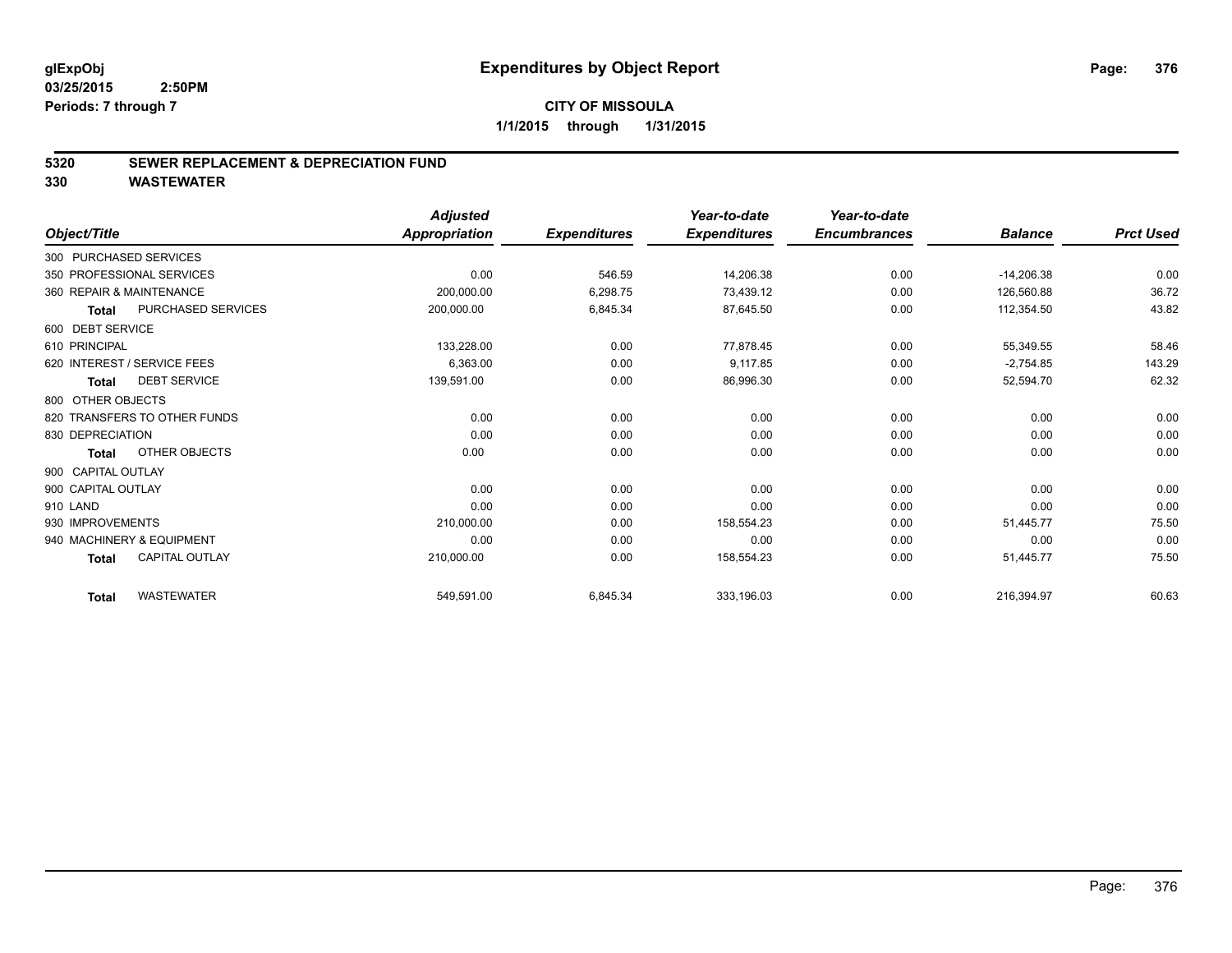## **5320 SEWER REPLACEMENT & DEPRECIATION FUND**

|                        |                                  | <b>Adjusted</b>      |                     | Year-to-date        | Year-to-date        |                |                  |
|------------------------|----------------------------------|----------------------|---------------------|---------------------|---------------------|----------------|------------------|
| Object/Title           |                                  | <b>Appropriation</b> | <b>Expenditures</b> | <b>Expenditures</b> | <b>Encumbrances</b> | <b>Balance</b> | <b>Prct Used</b> |
| 300 PURCHASED SERVICES |                                  |                      |                     |                     |                     |                |                  |
|                        | 350 PROFESSIONAL SERVICES        | 0.00                 | 546.59              | 14,206.38           | 0.00                | $-14,206.38$   | 0.00             |
|                        | 360 REPAIR & MAINTENANCE         | 200,000.00           | 6,298.75            | 73,439.12           | 0.00                | 126,560.88     | 36.72            |
| <b>Total</b>           | PURCHASED SERVICES               | 200,000.00           | 6,845.34            | 87,645.50           | 0.00                | 112,354.50     | 43.82            |
| 600 DEBT SERVICE       |                                  |                      |                     |                     |                     |                |                  |
| 610 PRINCIPAL          |                                  | 133,228.00           | 0.00                | 77,878.45           | 0.00                | 55,349.55      | 58.46            |
|                        | 620 INTEREST / SERVICE FEES      | 6,363.00             | 0.00                | 9,117.85            | 0.00                | $-2,754.85$    | 143.29           |
| <b>Total</b>           | <b>DEBT SERVICE</b>              | 139,591.00           | 0.00                | 86,996.30           | 0.00                | 52,594.70      | 62.32            |
| 800 OTHER OBJECTS      |                                  |                      |                     |                     |                     |                |                  |
|                        | 820 TRANSFERS TO OTHER FUNDS     | 0.00                 | 0.00                | 0.00                | 0.00                | 0.00           | 0.00             |
| 830 DEPRECIATION       |                                  | 0.00                 | 0.00                | 0.00                | 0.00                | 0.00           | 0.00             |
| Total                  | OTHER OBJECTS                    | 0.00                 | 0.00                | 0.00                | 0.00                | 0.00           | 0.00             |
| 900 CAPITAL OUTLAY     |                                  |                      |                     |                     |                     |                |                  |
| 900 CAPITAL OUTLAY     |                                  | 0.00                 | 0.00                | 0.00                | 0.00                | 0.00           | 0.00             |
| 910 LAND               |                                  | 0.00                 | 0.00                | 0.00                | 0.00                | 0.00           | 0.00             |
| 930 IMPROVEMENTS       |                                  | 210,000.00           | 0.00                | 158,554.23          | 0.00                | 51,445.77      | 75.50            |
|                        | 940 MACHINERY & EQUIPMENT        | 0.00                 | 0.00                | 0.00                | 0.00                | 0.00           | 0.00             |
| <b>Total</b>           | <b>CAPITAL OUTLAY</b>            | 210,000.00           | 0.00                | 158,554.23          | 0.00                | 51,445.77      | 75.50            |
| <b>Total</b>           | SEWER REPLACEMENT & DEPRECIATION | 549,591.00           | 6,845.34            | 333,196.03          | 0.00                | 216,394.97     | 60.63            |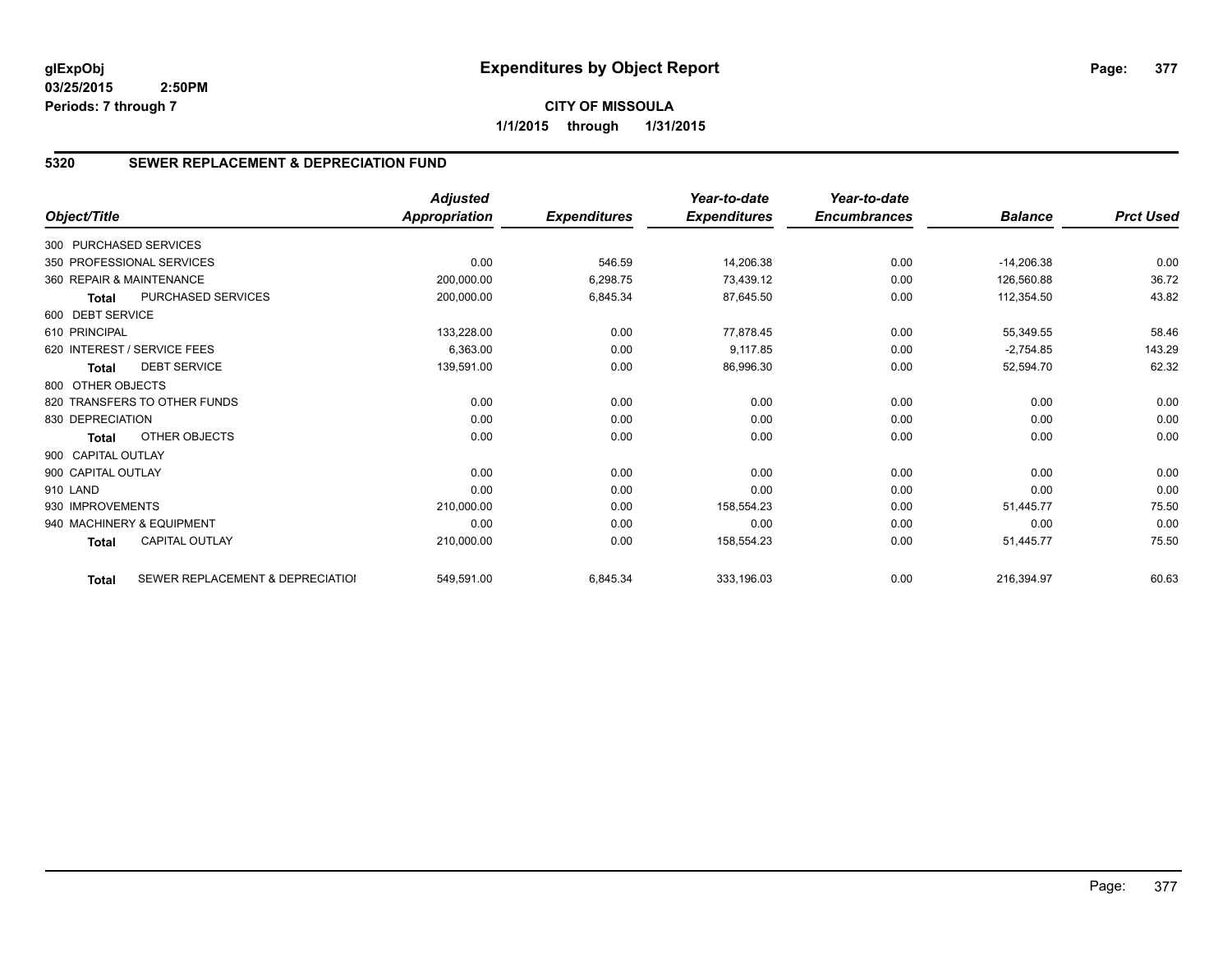#### **5325 SEWER DEVELOPMENT FEE FUND**

|                              |                       | <b>Adjusted</b>      |                     | Year-to-date        | Year-to-date        |                |                  |
|------------------------------|-----------------------|----------------------|---------------------|---------------------|---------------------|----------------|------------------|
| Object/Title                 |                       | <b>Appropriation</b> | <b>Expenditures</b> | <b>Expenditures</b> | <b>Encumbrances</b> | <b>Balance</b> | <b>Prct Used</b> |
| 300 PURCHASED SERVICES       |                       |                      |                     |                     |                     |                |                  |
| 350 PROFESSIONAL SERVICES    |                       | 0.00                 | 0.00                | 0.00                | 0.00                | 0.00           | 0.00             |
| 360 REPAIR & MAINTENANCE     |                       | 65,000.00            | 0.00                | 10,302.16           | 0.00                | 54,697.84      | 15.85            |
| <b>Total</b>                 | PURCHASED SERVICES    | 65,000.00            | 0.00                | 10,302.16           | 0.00                | 54,697.84      | 15.85            |
| 600 DEBT SERVICE             |                       |                      |                     |                     |                     |                |                  |
| 610 PRINCIPAL                |                       | 247,185.00           | 0.00                | 120,869.69          | 0.00                | 126,315.31     | 48.90            |
| 620 INTEREST / SERVICE FEES  |                       | 12,162.00            | 0.00                | 9,353.83            | 0.00                | 2,808.17       | 76.91            |
| <b>Total</b>                 | <b>DEBT SERVICE</b>   | 259,347.00           | 0.00                | 130,223.52          | 0.00                | 129,123.48     | 50.21            |
| 800 OTHER OBJECTS            |                       |                      |                     |                     |                     |                |                  |
| 820 TRANSFERS TO OTHER FUNDS |                       | 0.00                 | 0.00                | 0.00                | 0.00                | 0.00           | 0.00             |
| <b>Total</b>                 | OTHER OBJECTS         | 0.00                 | 0.00                | 0.00                | 0.00                | 0.00           | 0.00             |
| 900 CAPITAL OUTLAY           |                       |                      |                     |                     |                     |                |                  |
| 900 CAPITAL OUTLAY           |                       | 0.00                 | 0.00                | 0.00                | 0.00                | 0.00           | 0.00             |
| 910 LAND                     |                       | 0.00                 | 0.00                | 0.00                | 0.00                | 0.00           | 0.00             |
| 920 BUILDINGS                |                       | 242,000.00           | 0.00                | 252,618.30          | 0.00                | $-10,618.30$   | 104.39           |
| 930 IMPROVEMENTS             |                       | 108,559.00           | 0.00                | 0.00                | 0.00                | 108,559.00     | 0.00             |
| <b>Total</b>                 | <b>CAPITAL OUTLAY</b> | 350,559.00           | 0.00                | 252,618.30          | 0.00                | 97,940.70      | 72.06            |
| <b>Total</b>                 | <b>WASTEWATER</b>     | 674,906.00           | 0.00                | 393,143.98          | 0.00                | 281,762.02     | 58.25            |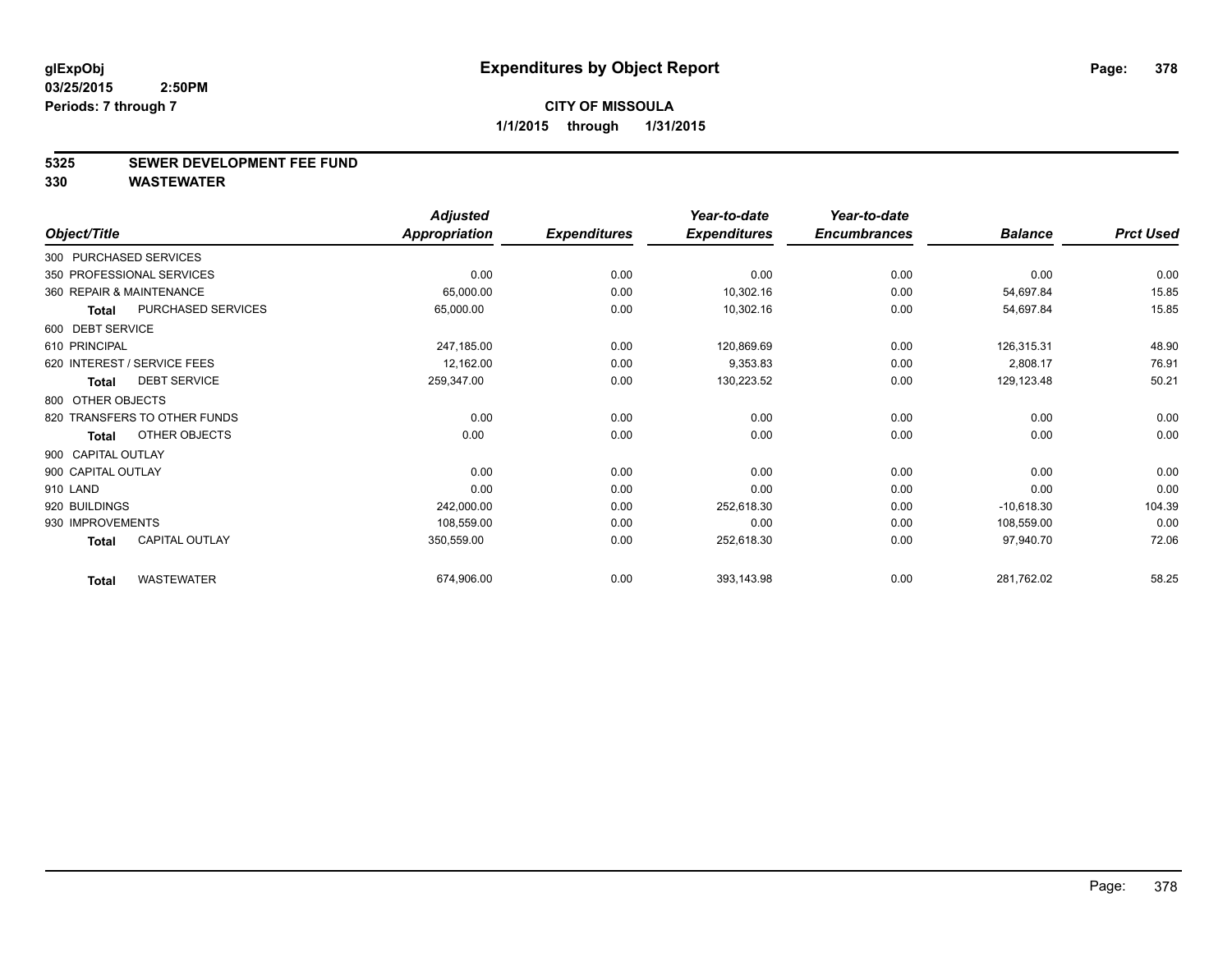## **5325 SEWER DEVELOPMENT FEE FUND**

|                          |                              | <b>Adjusted</b>      |                     | Year-to-date        | Year-to-date        |                |                  |
|--------------------------|------------------------------|----------------------|---------------------|---------------------|---------------------|----------------|------------------|
| Object/Title             |                              | <b>Appropriation</b> | <b>Expenditures</b> | <b>Expenditures</b> | <b>Encumbrances</b> | <b>Balance</b> | <b>Prct Used</b> |
| 300 PURCHASED SERVICES   |                              |                      |                     |                     |                     |                |                  |
|                          | 350 PROFESSIONAL SERVICES    | 0.00                 | 0.00                | 0.00                | 0.00                | 0.00           | 0.00             |
| 360 REPAIR & MAINTENANCE |                              | 65,000.00            | 0.00                | 10,302.16           | 0.00                | 54,697.84      | 15.85            |
| Total                    | PURCHASED SERVICES           | 65,000.00            | 0.00                | 10,302.16           | 0.00                | 54,697.84      | 15.85            |
| 600 DEBT SERVICE         |                              |                      |                     |                     |                     |                |                  |
| 610 PRINCIPAL            |                              | 247,185.00           | 0.00                | 120,869.69          | 0.00                | 126,315.31     | 48.90            |
|                          | 620 INTEREST / SERVICE FEES  | 12,162.00            | 0.00                | 9,353.83            | 0.00                | 2,808.17       | 76.91            |
| <b>Total</b>             | <b>DEBT SERVICE</b>          | 259,347.00           | 0.00                | 130,223.52          | 0.00                | 129,123.48     | 50.21            |
| 800 OTHER OBJECTS        |                              |                      |                     |                     |                     |                |                  |
|                          | 820 TRANSFERS TO OTHER FUNDS | 0.00                 | 0.00                | 0.00                | 0.00                | 0.00           | 0.00             |
| Total                    | OTHER OBJECTS                | 0.00                 | 0.00                | 0.00                | 0.00                | 0.00           | 0.00             |
| 900 CAPITAL OUTLAY       |                              |                      |                     |                     |                     |                |                  |
| 900 CAPITAL OUTLAY       |                              | 0.00                 | 0.00                | 0.00                | 0.00                | 0.00           | 0.00             |
| 910 LAND                 |                              | 0.00                 | 0.00                | 0.00                | 0.00                | 0.00           | 0.00             |
| 920 BUILDINGS            |                              | 242,000.00           | 0.00                | 252,618.30          | 0.00                | $-10,618.30$   | 104.39           |
| 930 IMPROVEMENTS         |                              | 108,559.00           | 0.00                | 0.00                | 0.00                | 108,559.00     | 0.00             |
| Total                    | <b>CAPITAL OUTLAY</b>        | 350,559.00           | 0.00                | 252,618.30          | 0.00                | 97,940.70      | 72.06            |
| <b>Total</b>             | SEWER DEVELOPMENT FEE FUND   | 674,906.00           | 0.00                | 393,143.98          | 0.00                | 281,762.02     | 58.25            |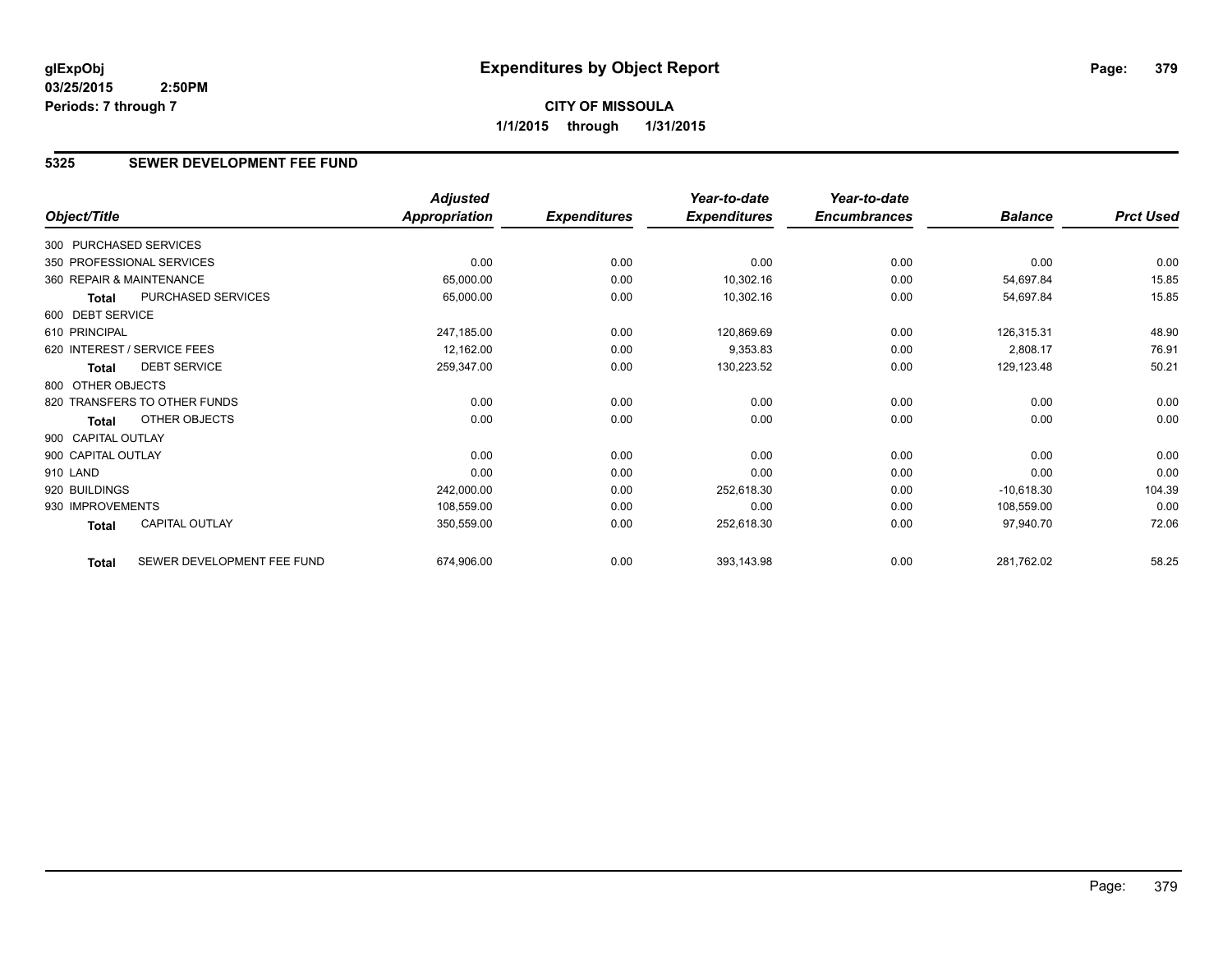#### **5340 SEWER CONSTRUCTION FUND**

| Object/Title                          | <b>Adjusted</b><br><b>Appropriation</b> | <b>Expenditures</b> | Year-to-date<br><b>Expenditures</b> | Year-to-date<br><b>Encumbrances</b> | <b>Balance</b> | <b>Prct Used</b> |
|---------------------------------------|-----------------------------------------|---------------------|-------------------------------------|-------------------------------------|----------------|------------------|
| 300 PURCHASED SERVICES                |                                         |                     |                                     |                                     |                |                  |
| 350 PROFESSIONAL SERVICES             | 20,000.00                               | 0.00                | 0.00                                | 0.00                                | 20,000.00      | 0.00             |
| PURCHASED SERVICES<br><b>Total</b>    | 20,000.00                               | 0.00                | 0.00                                | 0.00                                | 20,000.00      | 0.00             |
| 800 OTHER OBJECTS                     |                                         |                     |                                     |                                     |                |                  |
| 820 TRANSFERS TO OTHER FUNDS          | 0.00                                    | 0.00                | 0.00                                | 0.00                                | 0.00           | 0.00             |
| OTHER OBJECTS<br>Total                | 0.00                                    | 0.00                | 0.00                                | 0.00                                | 0.00           | 0.00             |
| 900 CAPITAL OUTLAY                    |                                         |                     |                                     |                                     |                |                  |
| 930 IMPROVEMENTS                      | 900.000.00                              | 0.00                | 0.00                                | 0.00                                | 900.000.00     | 0.00             |
| 940 MACHINERY & EQUIPMENT             | 0.00                                    | 0.00                | 0.00                                | 0.00                                | 0.00           | 0.00             |
| <b>CAPITAL OUTLAY</b><br><b>Total</b> | 900,000.00                              | 0.00                | 0.00                                | 0.00                                | 900,000.00     | 0.00             |
|                                       |                                         |                     |                                     |                                     |                |                  |
| <b>WASTEWATER</b><br><b>Total</b>     | 920,000.00                              | 0.00                | 0.00                                | 0.00                                | 920,000.00     | 0.00             |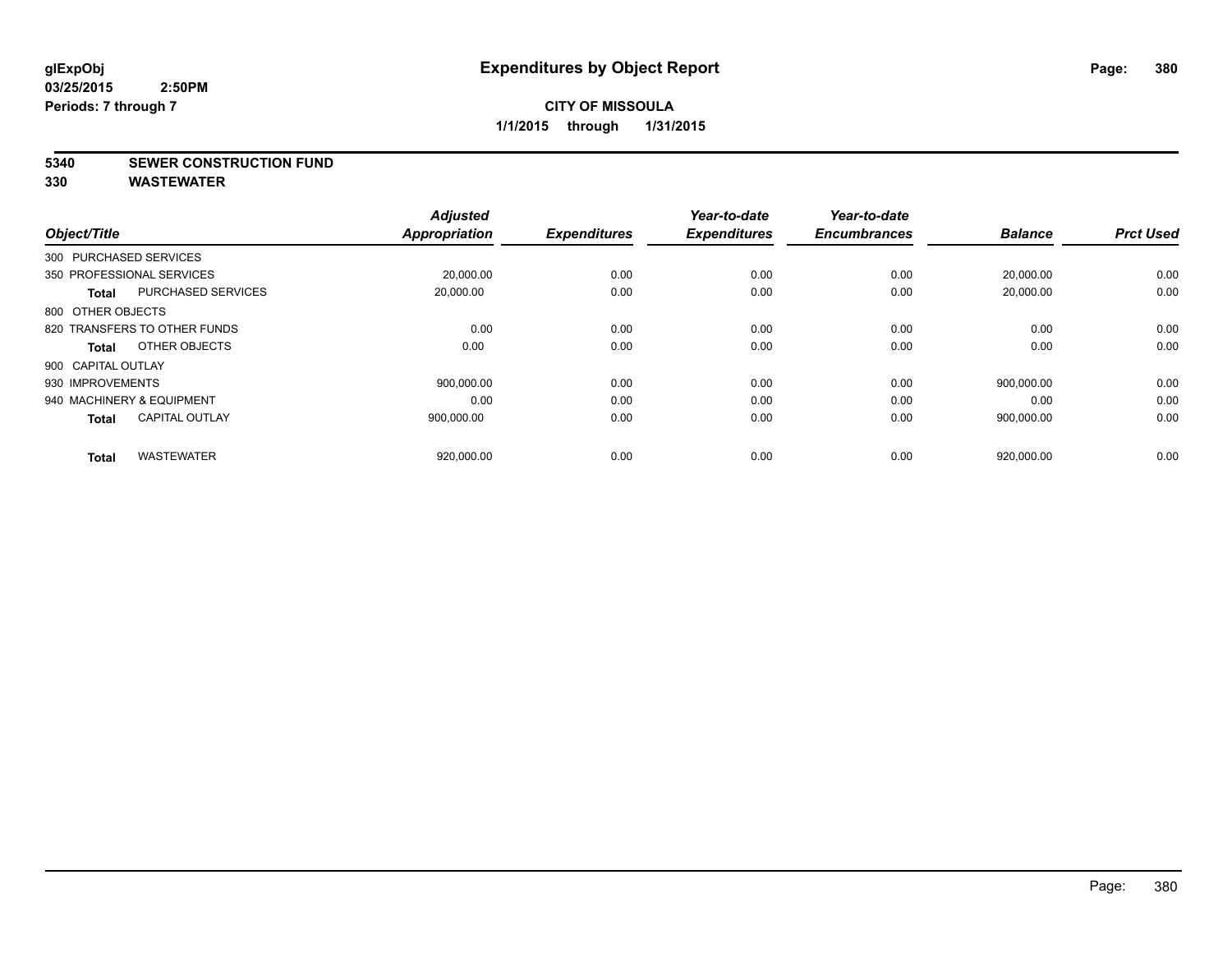#### **5340 SEWER CONSTRUCTION FUND**

**390 NON-DEPARTMENTAL**

| Object/Title       |                       | <b>Adjusted</b><br>Appropriation | <b>Expenditures</b> | Year-to-date<br><b>Expenditures</b> | Year-to-date<br><b>Encumbrances</b> | <b>Balance</b> | <b>Prct Used</b> |
|--------------------|-----------------------|----------------------------------|---------------------|-------------------------------------|-------------------------------------|----------------|------------------|
| 900 CAPITAL OUTLAY |                       |                                  |                     |                                     |                                     |                |                  |
| 930 IMPROVEMENTS   |                       | 0.00                             | 0.00                | 0.00                                | 0.00                                | 0.00           | 0.00             |
| <b>Total</b>       | <b>CAPITAL OUTLAY</b> | 0.00                             | 0.00                | 0.00                                | 0.00                                | 0.00           | 0.00             |
| <b>Total</b>       | NON-DEPARTMENTAL      | 0.00                             | 0.00                | 0.00                                | 0.00                                | 0.00           | 0.00             |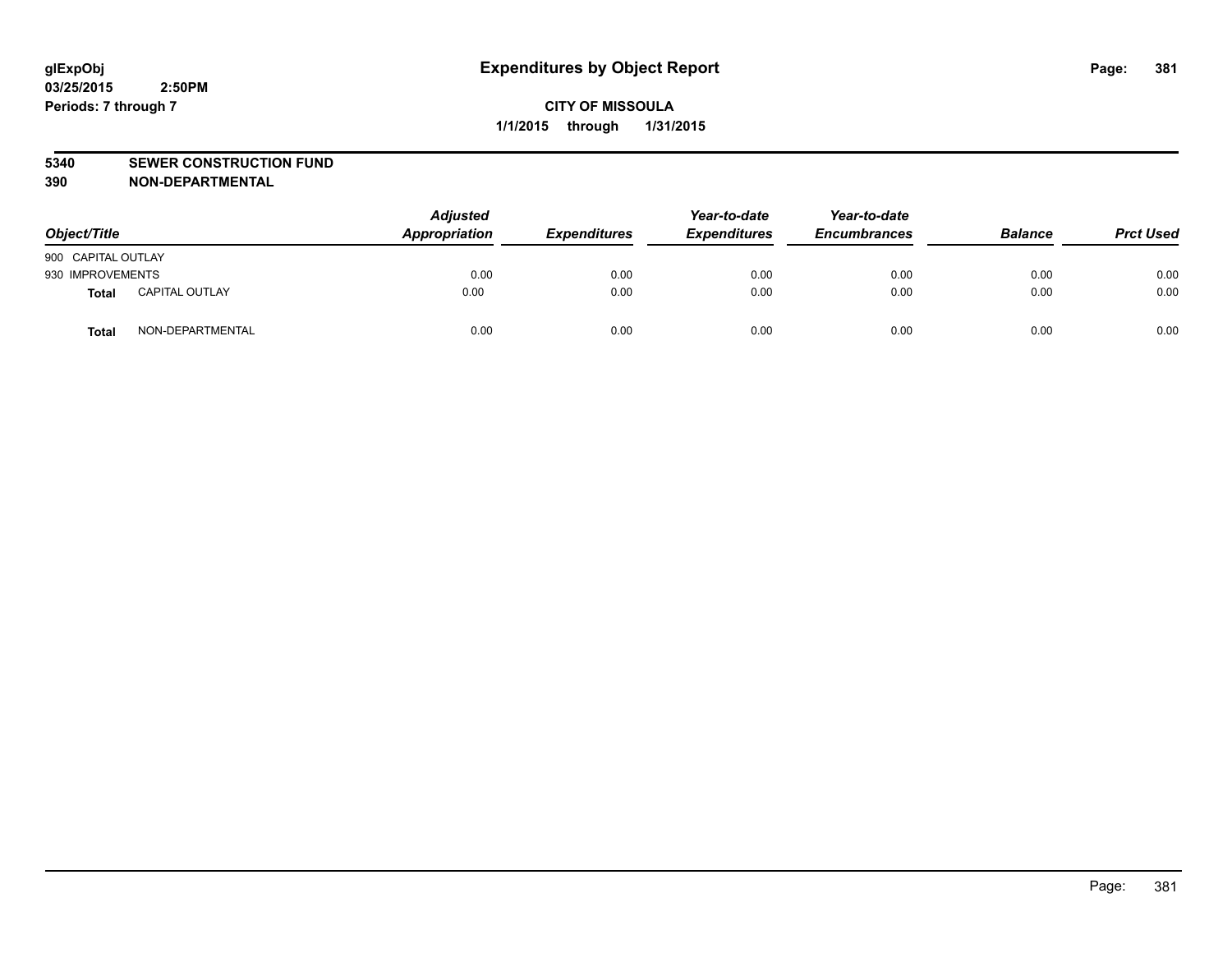### **5340 SEWER CONSTRUCTION FUND**

| Object/Title           |                              | <b>Adjusted</b><br><b>Appropriation</b> | <b>Expenditures</b> | Year-to-date<br><b>Expenditures</b> | Year-to-date<br><b>Encumbrances</b> | <b>Balance</b> | <b>Prct Used</b> |
|------------------------|------------------------------|-----------------------------------------|---------------------|-------------------------------------|-------------------------------------|----------------|------------------|
| 300 PURCHASED SERVICES |                              |                                         |                     |                                     |                                     |                |                  |
|                        | 350 PROFESSIONAL SERVICES    | 20,000.00                               | 0.00                | 0.00                                | 0.00                                | 20,000.00      | 0.00             |
| <b>Total</b>           | PURCHASED SERVICES           | 20.000.00                               | 0.00                | 0.00                                | 0.00                                | 20.000.00      | 0.00             |
| 800 OTHER OBJECTS      |                              |                                         |                     |                                     |                                     |                |                  |
|                        | 820 TRANSFERS TO OTHER FUNDS | 0.00                                    | 0.00                | 0.00                                | 0.00                                | 0.00           | 0.00             |
| Total                  | OTHER OBJECTS                | 0.00                                    | 0.00                | 0.00                                | 0.00                                | 0.00           | 0.00             |
| 900 CAPITAL OUTLAY     |                              |                                         |                     |                                     |                                     |                |                  |
| 930 IMPROVEMENTS       |                              | 900.000.00                              | 0.00                | 0.00                                | 0.00                                | 900.000.00     | 0.00             |
|                        | 940 MACHINERY & EQUIPMENT    | 0.00                                    | 0.00                | 0.00                                | 0.00                                | 0.00           | 0.00             |
| Total                  | <b>CAPITAL OUTLAY</b>        | 900,000.00                              | 0.00                | 0.00                                | 0.00                                | 900,000.00     | 0.00             |
| <b>Total</b>           | SEWER CONSTRUCTION FUND      | 920,000.00                              | 0.00                | 0.00                                | 0.00                                | 920,000.00     | 0.00             |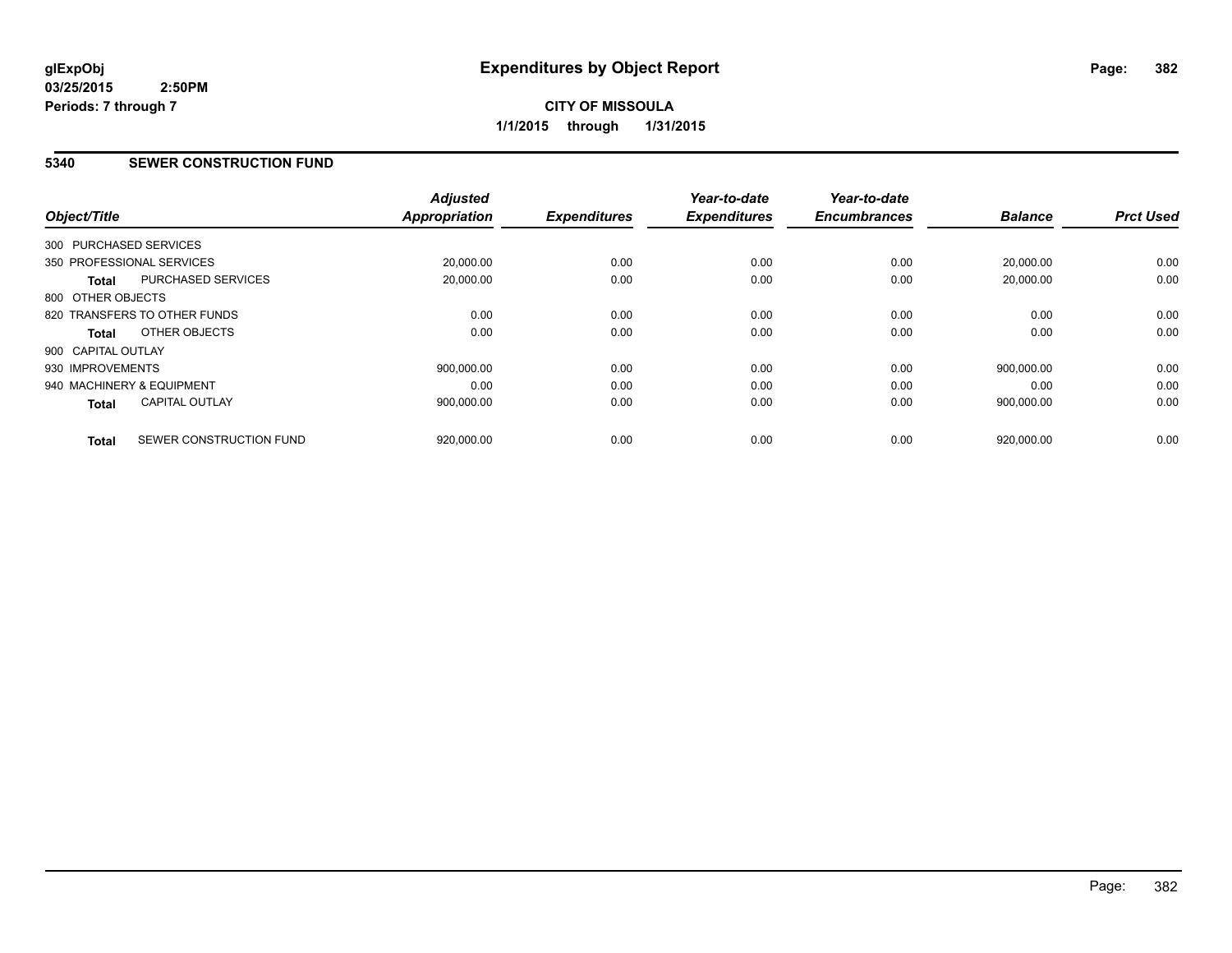#### **5361 2001 SEWER REVENUE BONDS-DEBT SERVICE**

| Object/Title                        | <b>Adjusted</b><br>Appropriation | <b>Expenditures</b> | Year-to-date<br><b>Expenditures</b> | Year-to-date<br><b>Encumbrances</b> | <b>Balance</b> | <b>Prct Used</b> |
|-------------------------------------|----------------------------------|---------------------|-------------------------------------|-------------------------------------|----------------|------------------|
| 600 DEBT SERVICE                    |                                  |                     |                                     |                                     |                |                  |
| 610 PRINCIPAL                       | 27,000.00                        | 0.00                | 13,000.00                           | 0.00                                | 14,000.00      | 48.15            |
| 620 INTEREST / SERVICE FEES         | 3,590.00                         | 0.00                | 1.860.00                            | 0.00                                | 1,730.00       | 51.81            |
| <b>DEBT SERVICE</b><br><b>Total</b> | 30.590.00                        | 0.00                | 14.860.00                           | 0.00                                | 15.730.00      | 48.58            |
| WASTEWATER<br><b>Total</b>          | 30,590.00                        | 0.00                | 14,860.00                           | 0.00                                | 15,730.00      | 48.58            |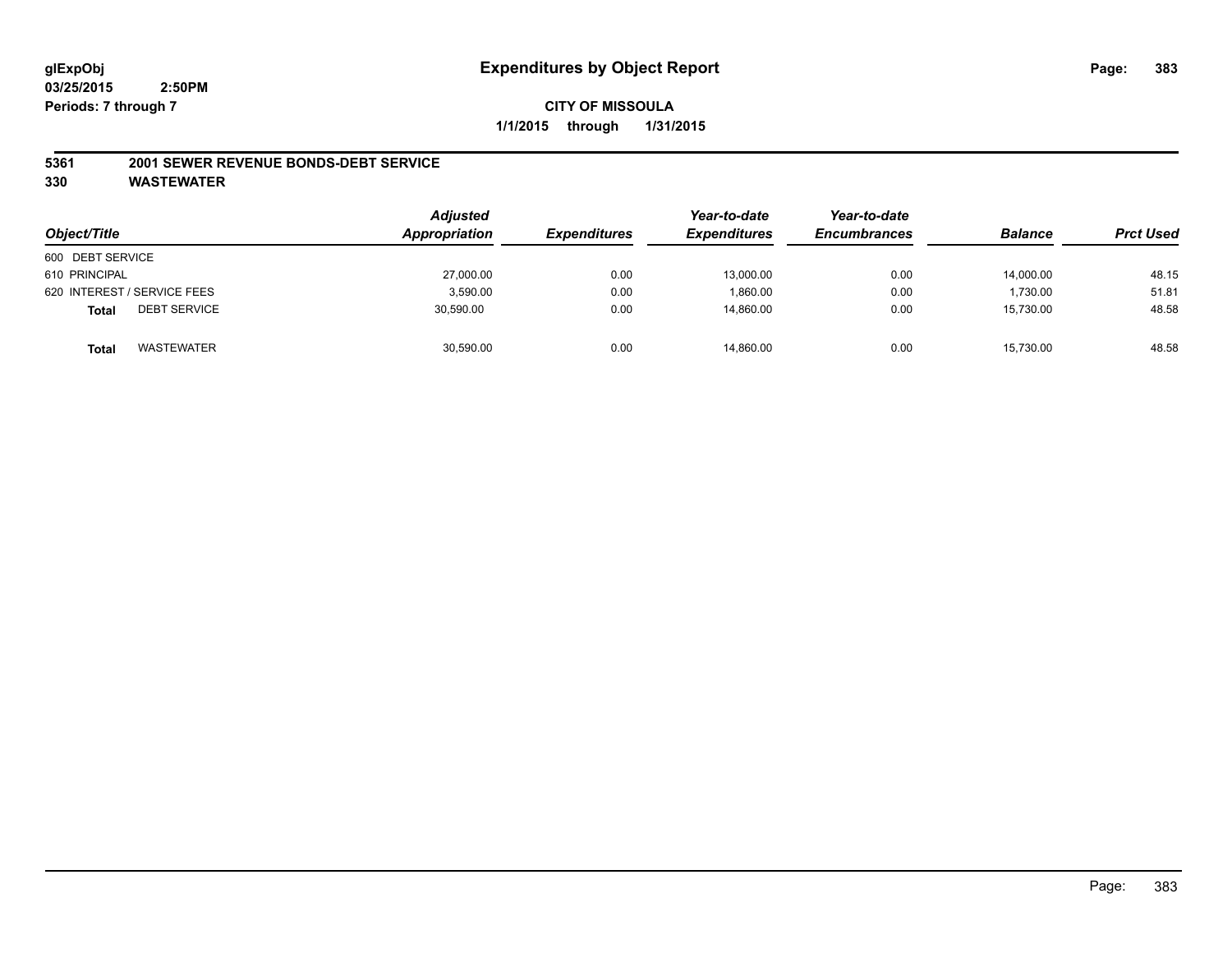**CITY OF MISSOULA 1/1/2015 through 1/31/2015**

## **5361 2001 SEWER REVENUE BONDS-DEBT SERVICE**

| Object/Title     |                                  | <b>Adjusted</b><br>Appropriation | <b>Expenditures</b> | Year-to-date<br><b>Expenditures</b> | Year-to-date<br><b>Encumbrances</b> | <b>Balance</b> | <b>Prct Used</b> |
|------------------|----------------------------------|----------------------------------|---------------------|-------------------------------------|-------------------------------------|----------------|------------------|
| 600 DEBT SERVICE |                                  |                                  |                     |                                     |                                     |                |                  |
| 610 PRINCIPAL    |                                  | 27,000.00                        | 0.00                | 13,000.00                           | 0.00                                | 14.000.00      | 48.15            |
|                  | 620 INTEREST / SERVICE FEES      | 3,590.00                         | 0.00                | 1.860.00                            | 0.00                                | 1,730.00       | 51.81            |
| <b>Total</b>     | <b>DEBT SERVICE</b>              | 30,590.00                        | 0.00                | 14.860.00                           | 0.00                                | 15,730.00      | 48.58            |
| Total            | 2001 SEWER REVENUE BONDS-DEBT SE | 30,590.00                        | 0.00                | 14.860.00                           | 0.00                                | 15,730.00      | 48.58            |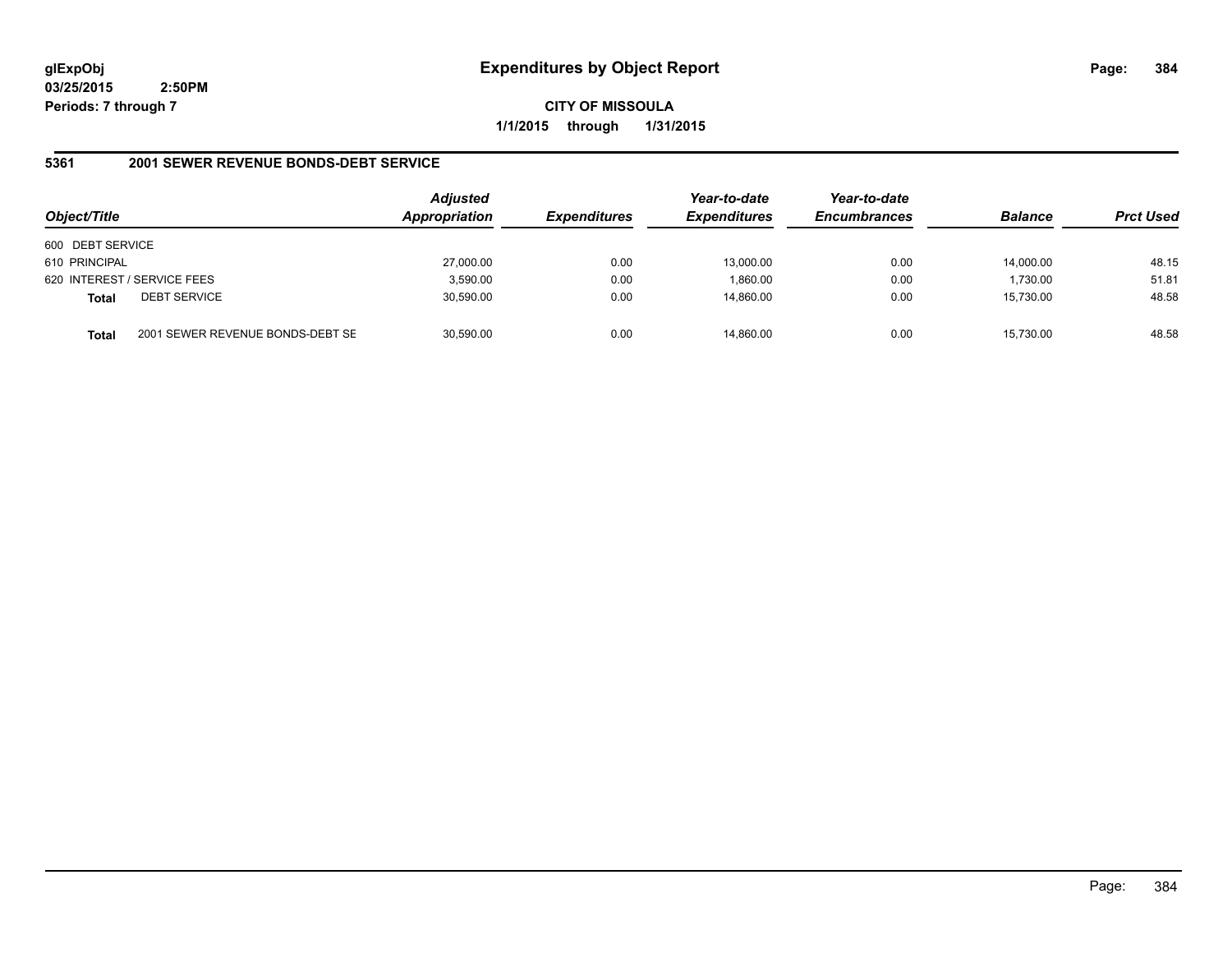#### **5362 00 SEWER REVENUE BOND - SERIES B DEBT SE**

|                                   | <b>Adjusted</b> |                     | Year-to-date        | Year-to-date        |                |                  |
|-----------------------------------|-----------------|---------------------|---------------------|---------------------|----------------|------------------|
| Object/Title                      | Appropriation   | <b>Expenditures</b> | <b>Expenditures</b> | <b>Encumbrances</b> | <b>Balance</b> | <b>Prct Used</b> |
| 600 DEBT SERVICE                  |                 |                     |                     |                     |                |                  |
| 610 PRINCIPAL                     | 44.000.00       | 0.00                | 22.000.00           | 0.00                | 22.000.00      | 50.00            |
| 620 INTEREST / SERVICE FEES       | 5.240.00        | 0.00                | 2,730.00            | 0.00                | 2,510.00       | 52.10            |
| <b>DEBT SERVICE</b><br>Total      | 49.240.00       | 0.00                | 24,730.00           | 0.00                | 24.510.00      | 50.22            |
| 800 OTHER OBJECTS                 |                 |                     |                     |                     |                |                  |
| 820 TRANSFERS TO OTHER FUNDS      | 0.00            | 0.00                | 0.00                | 0.00                | 0.00           | 0.00             |
| OTHER OBJECTS<br><b>Total</b>     | 0.00            | 0.00                | 0.00                | 0.00                | 0.00           | 0.00             |
| <b>WASTEWATER</b><br><b>Total</b> | 49.240.00       | 0.00                | 24.730.00           | 0.00                | 24.510.00      | 50.22            |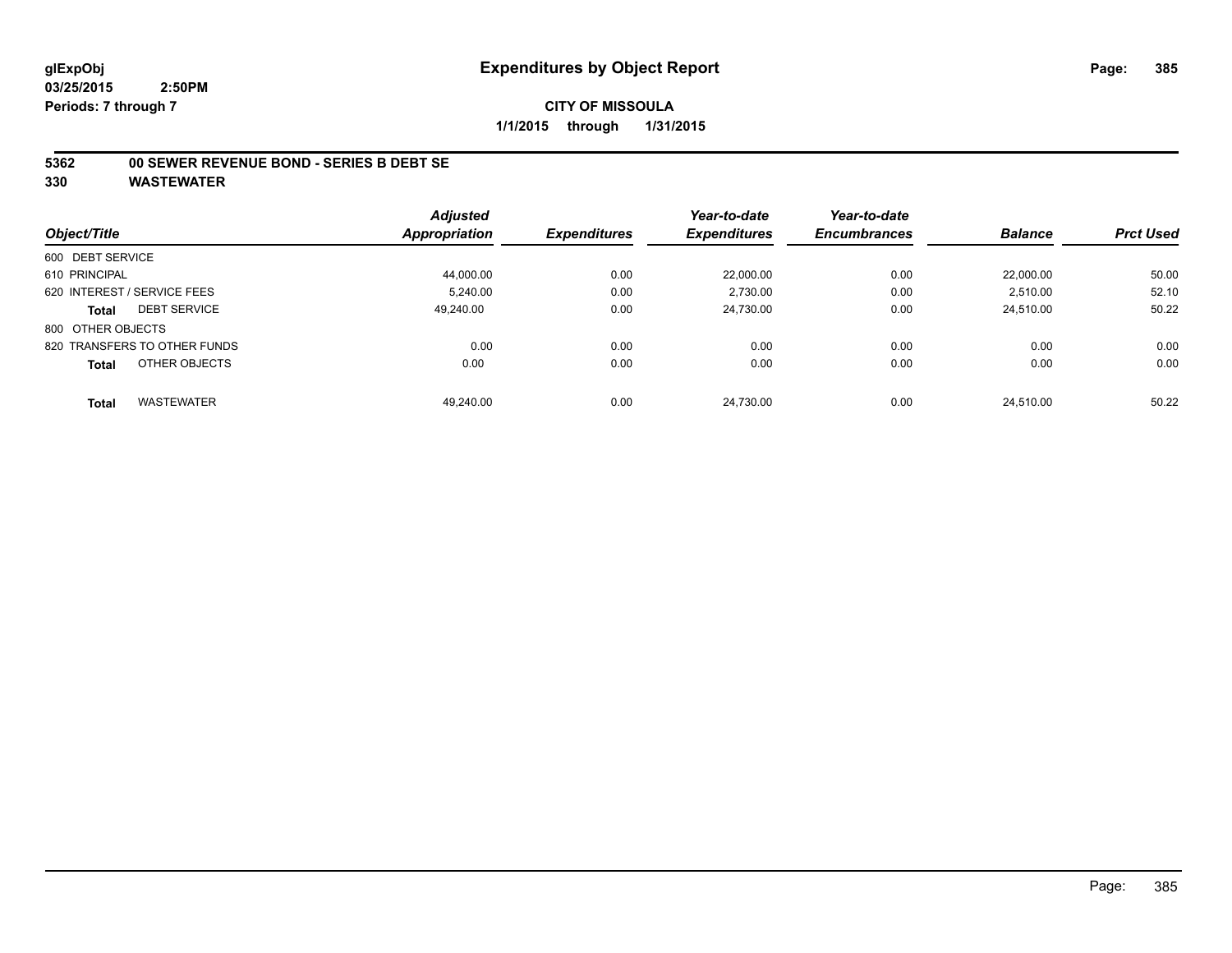**CITY OF MISSOULA 1/1/2015 through 1/31/2015**

## **5362 00 SEWER REVENUE BOND - SERIES B DEBT SE**

| Object/Title      |                                    | <b>Adjusted</b><br><b>Appropriation</b> | <b>Expenditures</b> | Year-to-date<br><b>Expenditures</b> | Year-to-date<br><b>Encumbrances</b> | <b>Balance</b> | <b>Prct Used</b> |
|-------------------|------------------------------------|-----------------------------------------|---------------------|-------------------------------------|-------------------------------------|----------------|------------------|
| 600 DEBT SERVICE  |                                    |                                         |                     |                                     |                                     |                |                  |
| 610 PRINCIPAL     |                                    | 44,000.00                               | 0.00                | 22,000.00                           | 0.00                                | 22.000.00      | 50.00            |
|                   | 620 INTEREST / SERVICE FEES        | 5.240.00                                | 0.00                | 2.730.00                            | 0.00                                | 2,510.00       | 52.10            |
| <b>Total</b>      | <b>DEBT SERVICE</b>                | 49.240.00                               | 0.00                | 24.730.00                           | 0.00                                | 24.510.00      | 50.22            |
| 800 OTHER OBJECTS |                                    |                                         |                     |                                     |                                     |                |                  |
|                   | 820 TRANSFERS TO OTHER FUNDS       | 0.00                                    | 0.00                | 0.00                                | 0.00                                | 0.00           | 0.00             |
| <b>Total</b>      | OTHER OBJECTS                      | 0.00                                    | 0.00                | 0.00                                | 0.00                                | 0.00           | 0.00             |
| <b>Total</b>      | 00 SEWER REVENUE BOND - SERIES B D | 49.240.00                               | 0.00                | 24.730.00                           | 0.00                                | 24.510.00      | 50.22            |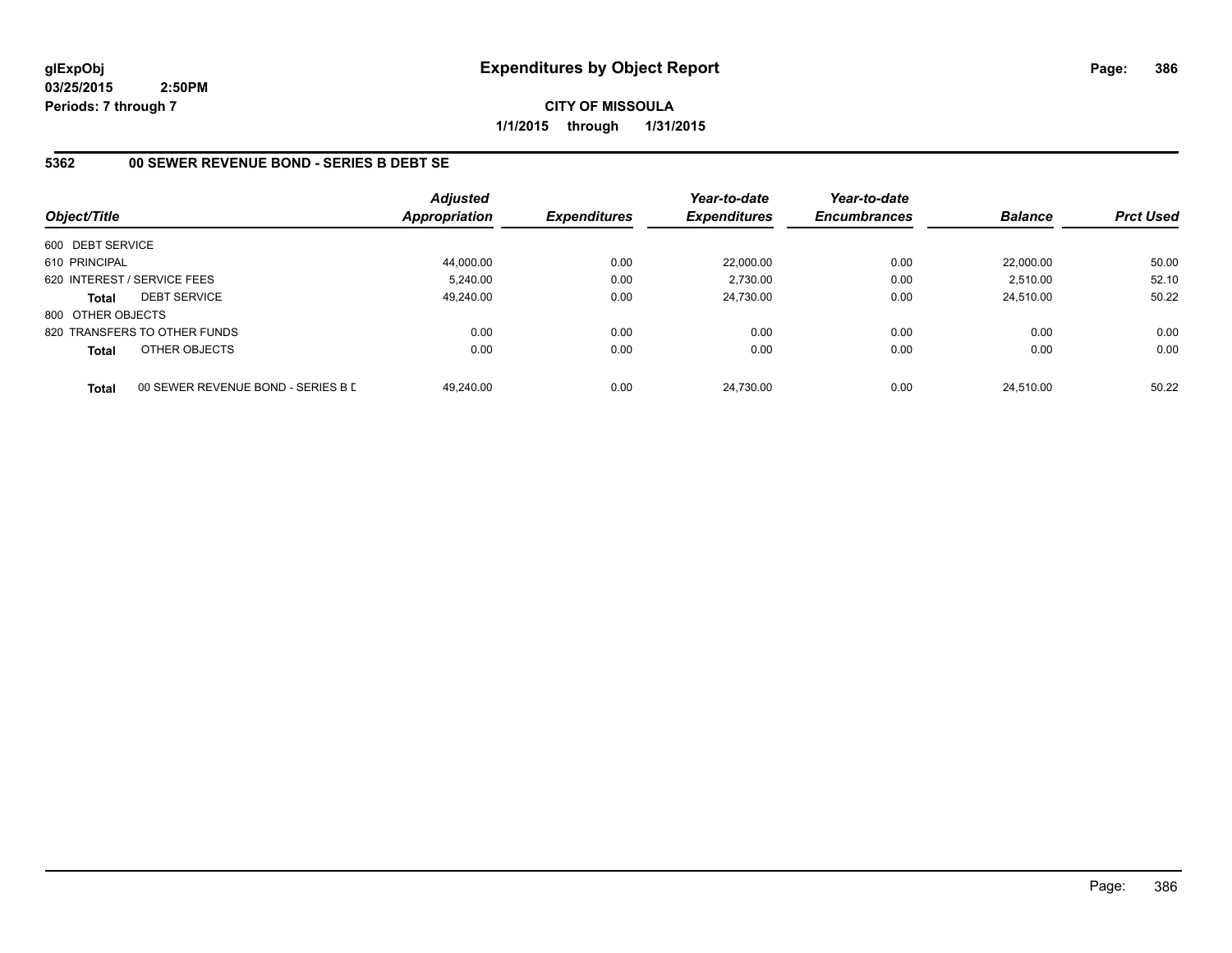## **CITY OF MISSOULA 1/1/2015 through 1/31/2015**

### **5363 92 SEWER REVENUE BOND SERIES A DEBT SERV**

| Object/Title                        | <b>Adjusted</b><br>Appropriation | <b>Expenditures</b> | Year-to-date<br><b>Expenditures</b> | Year-to-date<br><b>Encumbrances</b> | <b>Balance</b> | <b>Prct Used</b> |
|-------------------------------------|----------------------------------|---------------------|-------------------------------------|-------------------------------------|----------------|------------------|
| 600 DEBT SERVICE                    |                                  |                     |                                     |                                     |                |                  |
| 610 PRINCIPAL                       | 0.00                             | 0.00                | 0.00                                | 0.00                                | 0.00           | 0.00             |
| 620 INTEREST / SERVICE FEES         | 0.00                             | 0.00                | 0.00                                | 0.00                                | 0.00           | 0.00             |
| <b>DEBT SERVICE</b><br><b>Total</b> | 0.00                             | 0.00                | 0.00                                | 0.00                                | 0.00           | 0.00             |
| <b>WASTEWATER</b><br><b>Total</b>   | 0.00                             | 0.00                | 0.00                                | 0.00                                | 0.00           | 0.00             |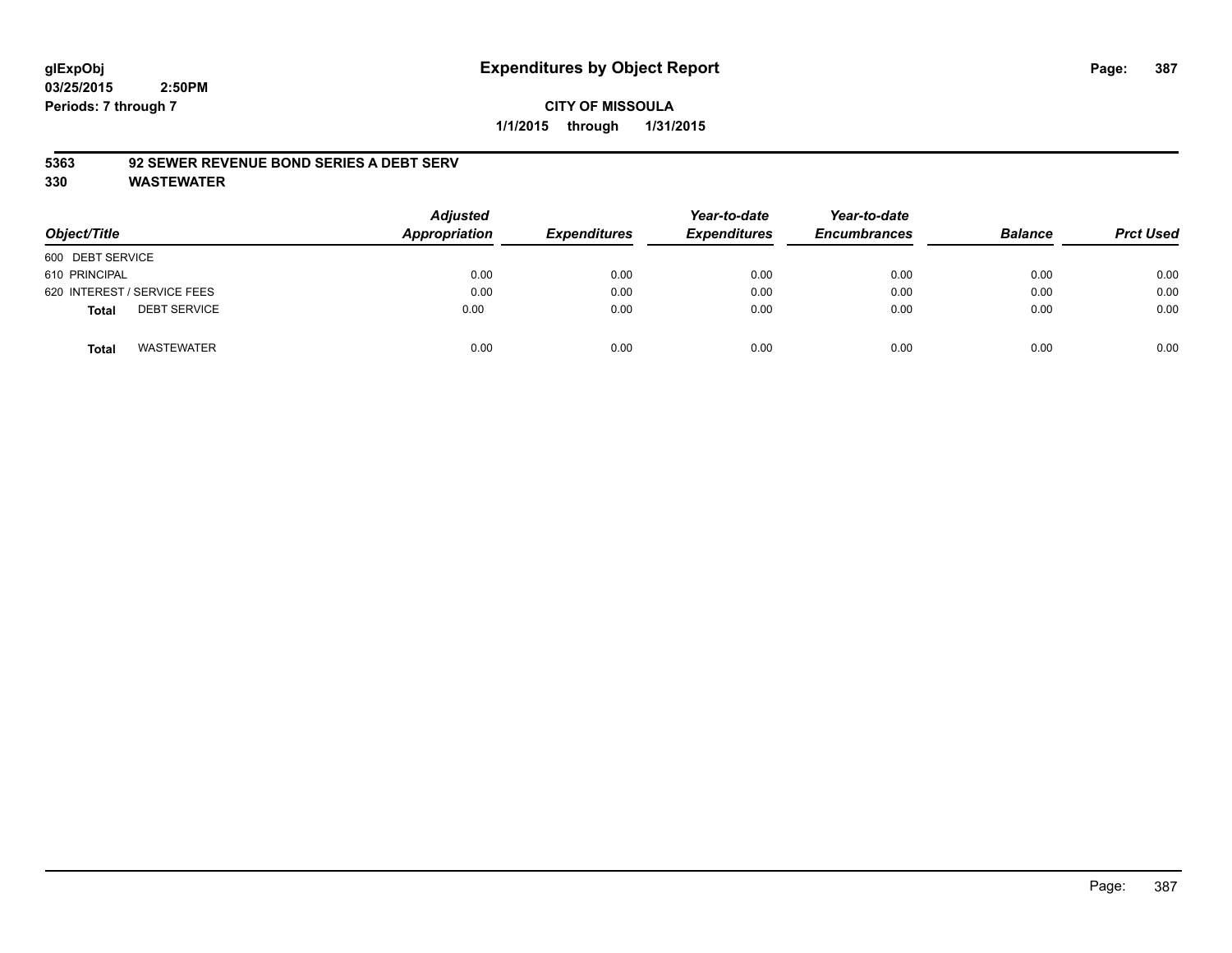# **glExpObj Expenditures by Object Report Page: 388**

**03/25/2015 2:50PM Periods: 7 through 7**

**CITY OF MISSOULA 1/1/2015 through 1/31/2015**

## **5363 92 SEWER REVENUE BOND SERIES A DEBT SERV**

| Object/Title     |                                   | <b>Adjusted</b><br>Appropriation | <b>Expenditures</b> | Year-to-date<br><b>Expenditures</b> | Year-to-date<br><b>Encumbrances</b> | <b>Balance</b> | <b>Prct Used</b> |
|------------------|-----------------------------------|----------------------------------|---------------------|-------------------------------------|-------------------------------------|----------------|------------------|
| 600 DEBT SERVICE |                                   |                                  |                     |                                     |                                     |                |                  |
| 610 PRINCIPAL    |                                   | 0.00                             | 0.00                | 0.00                                | 0.00                                | 0.00           | 0.00             |
|                  | 620 INTEREST / SERVICE FEES       | 0.00                             | 0.00                | 0.00                                | 0.00                                | 0.00           | 0.00             |
| <b>Total</b>     | <b>DEBT SERVICE</b>               | 0.00                             | 0.00                | 0.00                                | 0.00                                | 0.00           | 0.00             |
| <b>Total</b>     | 92 SEWER REVENUE BOND SERIES A DE | 0.00                             | 0.00                | 0.00                                | 0.00                                | 0.00           | 0.00             |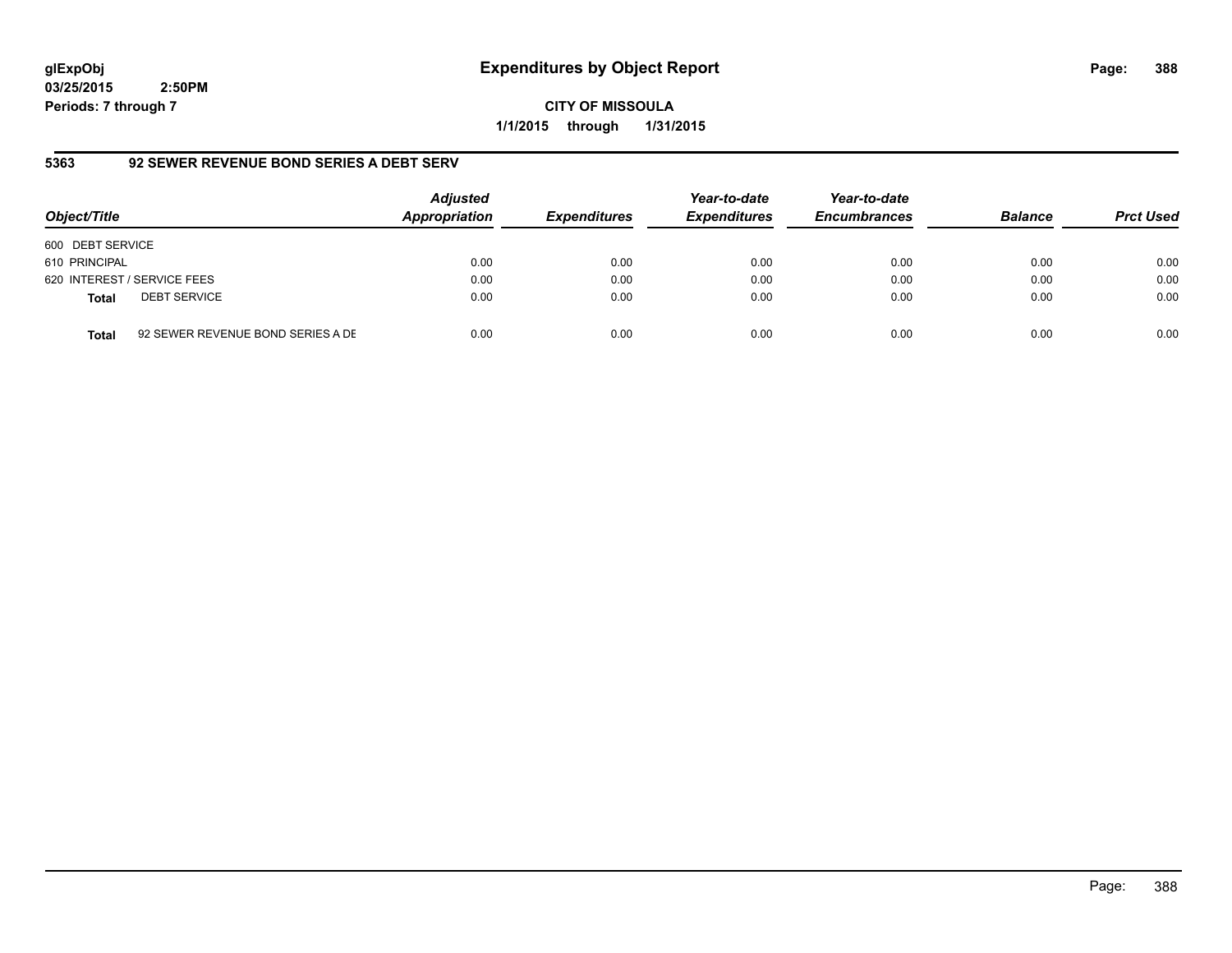#### **CITY OF MISSOULA 1/1/2015 through 1/31/2015**

#### **5364 92 SEWER REVENUE BOND - SERIES B DEBT S**

| Object/Title                        | <b>Adjusted</b><br>Appropriation | <b>Expenditures</b> | Year-to-date<br><b>Expenditures</b> | Year-to-date<br><b>Encumbrances</b> | <b>Balance</b> | <b>Prct Used</b> |
|-------------------------------------|----------------------------------|---------------------|-------------------------------------|-------------------------------------|----------------|------------------|
|                                     |                                  |                     |                                     |                                     |                |                  |
| 600 DEBT SERVICE                    |                                  |                     |                                     |                                     |                |                  |
| 610 PRINCIPAL                       | 0.00                             | 0.00                | 0.00                                | 0.00                                | 0.00           | 0.00             |
| 620 INTEREST / SERVICE FEES         | 0.00                             | 0.00                | 0.00                                | 0.00                                | 0.00           | 0.00             |
| <b>DEBT SERVICE</b><br><b>Total</b> | 0.00                             | 0.00                | 0.00                                | 0.00                                | 0.00           | 0.00             |
| WASTEWATER<br><b>Total</b>          | 0.00                             | 0.00                | 0.00                                | 0.00                                | 0.00           | 0.00             |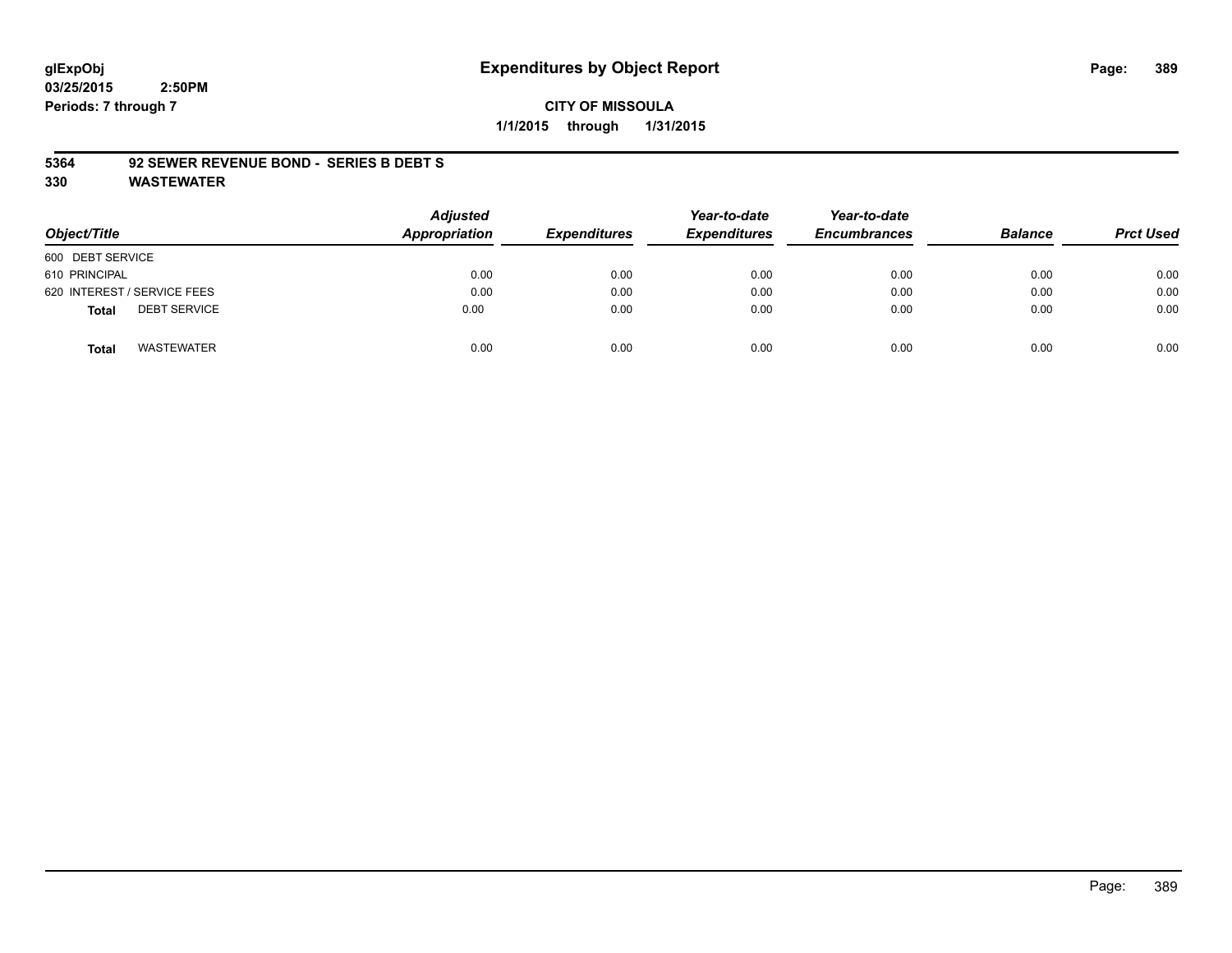# **glExpObj Expenditures by Object Report Page: 390**

**03/25/2015 2:50PM Periods: 7 through 7**

**CITY OF MISSOULA 1/1/2015 through 1/31/2015**

## **5364 92 SEWER REVENUE BOND - SERIES B DEBT S**

| Object/Title                        | <b>Adjusted</b><br>Appropriation           | <b>Expenditures</b> | Year-to-date<br><b>Expenditures</b> | Year-to-date<br><b>Encumbrances</b> | <b>Balance</b> | <b>Prct Used</b> |
|-------------------------------------|--------------------------------------------|---------------------|-------------------------------------|-------------------------------------|----------------|------------------|
| 600 DEBT SERVICE                    |                                            |                     |                                     |                                     |                |                  |
| 610 PRINCIPAL                       | 0.00                                       | 0.00                | 0.00                                | 0.00                                | 0.00           | 0.00             |
| 620 INTEREST / SERVICE FEES         | 0.00                                       | 0.00                | 0.00                                | 0.00                                | 0.00           | 0.00             |
| <b>DEBT SERVICE</b><br><b>Total</b> | 0.00                                       | 0.00                | 0.00                                | 0.00                                | 0.00           | 0.00             |
| <b>Total</b>                        | 0.00<br>92 SEWER REVENUE BOND - SERIES B I | 0.00                | 0.00                                | 0.00                                | 0.00           | 0.00             |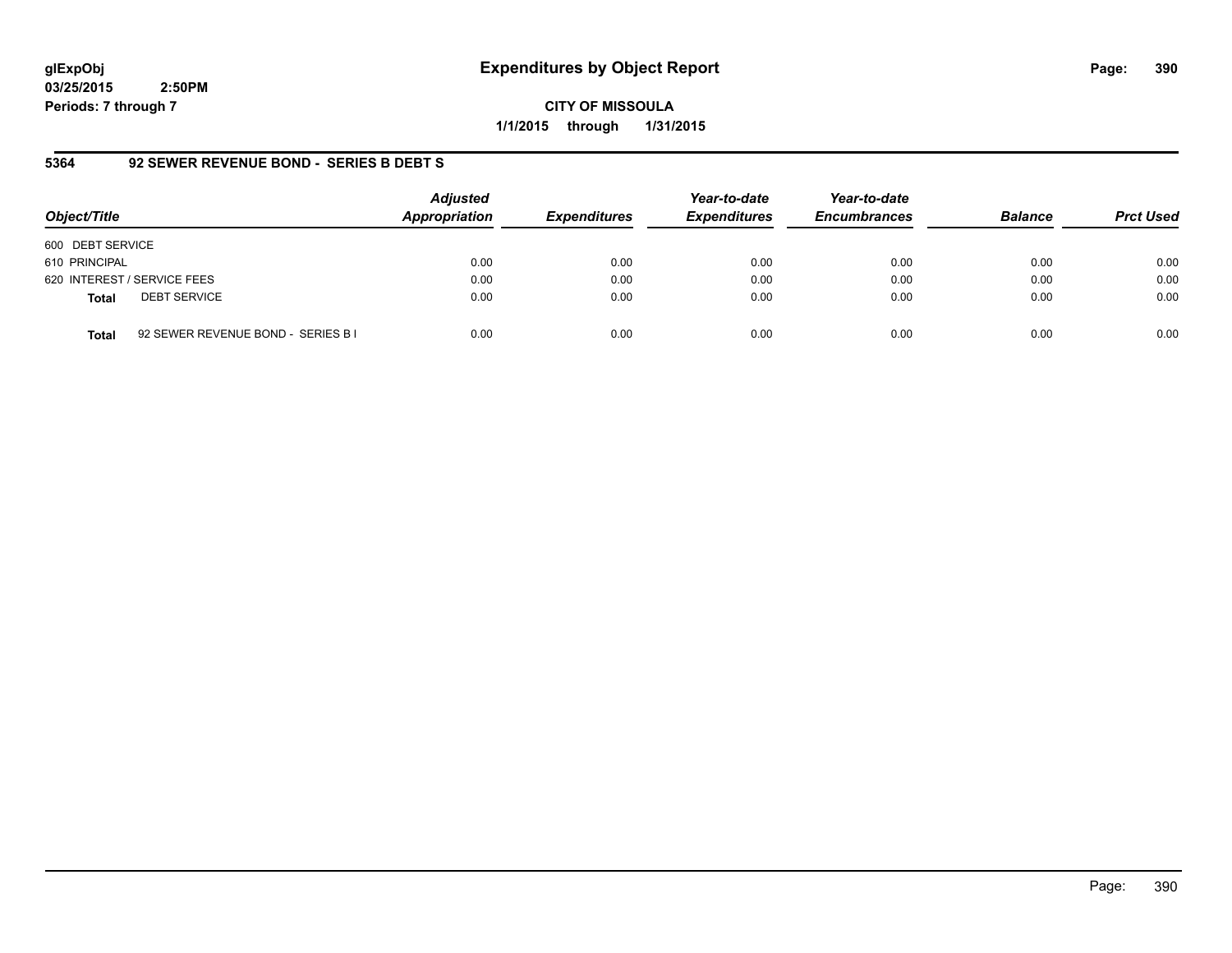#### **5365 99 SEWER REVENUE BONDS DEBT SERVICE FUND**

| Object/Title                        | <b>Adjusted</b><br>Appropriation | <b>Expenditures</b> | Year-to-date<br><b>Expenditures</b> | Year-to-date<br><b>Encumbrances</b> | <b>Balance</b> | <b>Prct Used</b> |
|-------------------------------------|----------------------------------|---------------------|-------------------------------------|-------------------------------------|----------------|------------------|
| 600 DEBT SERVICE                    |                                  |                     |                                     |                                     |                |                  |
| 610 PRINCIPAL                       | 113,000.00                       | 0.00                | 57,000.00                           | 0.00                                | 56,000.00      | 50.44            |
| 620 INTEREST / SERVICE FEES         | 11,180.00                        | 0.00                | 4.870.00                            | 0.00                                | 6.310.00       | 43.56            |
| <b>DEBT SERVICE</b><br><b>Total</b> | 124,180.00                       | 0.00                | 61,870.00                           | 0.00                                | 62,310.00      | 49.82            |
| WASTEWATER<br>Total                 | 124,180.00                       | 0.00                | 61,870.00                           | 0.00                                | 62.310.00      | 49.82            |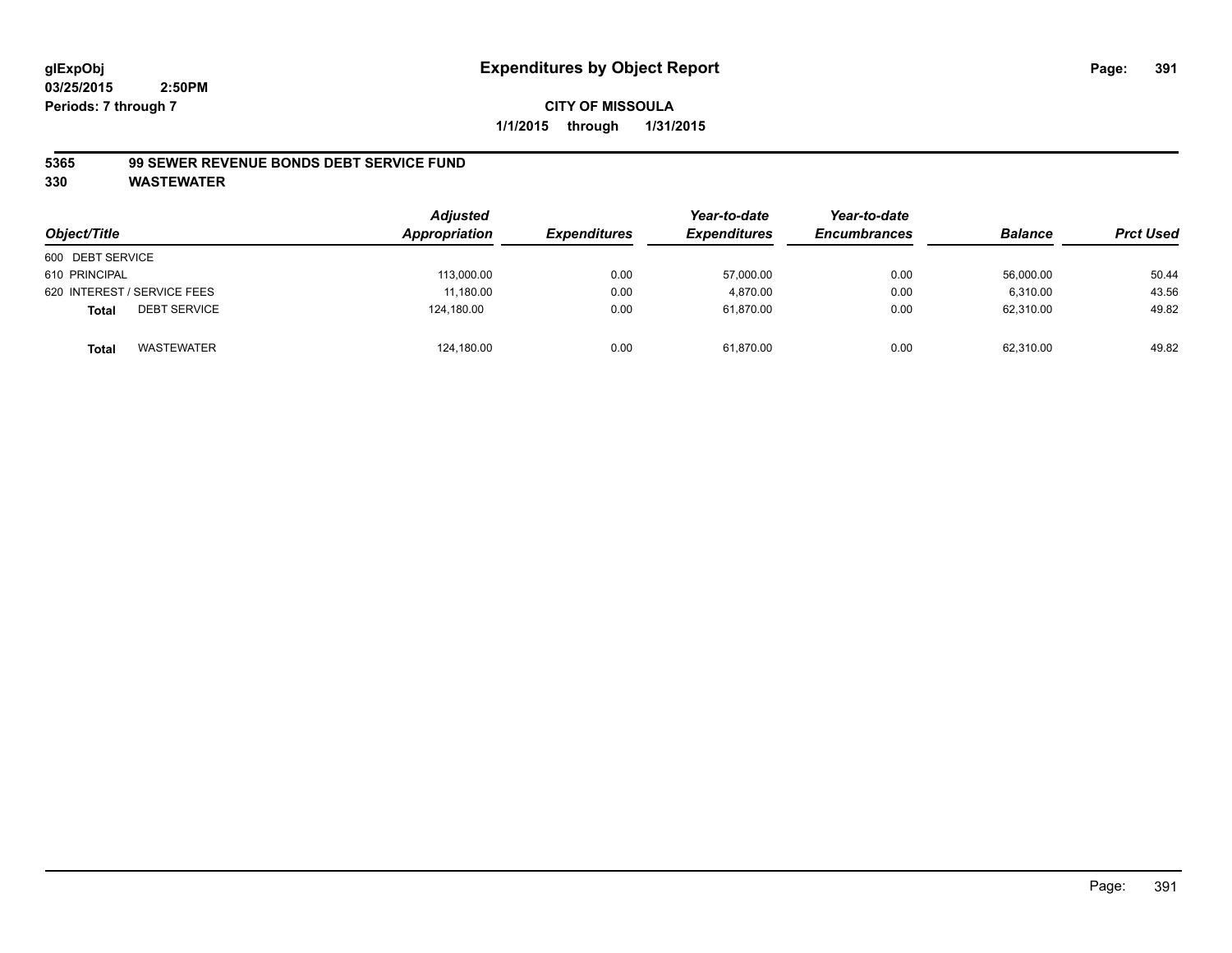**CITY OF MISSOULA 1/1/2015 through 1/31/2015**

# **5365 99 SEWER REVENUE BONDS DEBT SERVICE FUND**

| Object/Title     |                                  | <b>Adjusted</b><br>Appropriation | <b>Expenditures</b> | Year-to-date<br><b>Expenditures</b> | Year-to-date<br><b>Encumbrances</b> | <b>Balance</b> | <b>Prct Used</b> |
|------------------|----------------------------------|----------------------------------|---------------------|-------------------------------------|-------------------------------------|----------------|------------------|
| 600 DEBT SERVICE |                                  |                                  |                     |                                     |                                     |                |                  |
| 610 PRINCIPAL    |                                  | 113,000.00                       | 0.00                | 57,000.00                           | 0.00                                | 56.000.00      | 50.44            |
|                  | 620 INTEREST / SERVICE FEES      | 11,180.00                        | 0.00                | 4.870.00                            | 0.00                                | 6.310.00       | 43.56            |
| <b>Total</b>     | <b>DEBT SERVICE</b>              | 124,180.00                       | 0.00                | 61.870.00                           | 0.00                                | 62.310.00      | 49.82            |
| Total            | 99 SEWER REVENUE BONDS DEBT SERN | 124,180.00                       | 0.00                | 61.870.00                           | 0.00                                | 62.310.00      | 49.82            |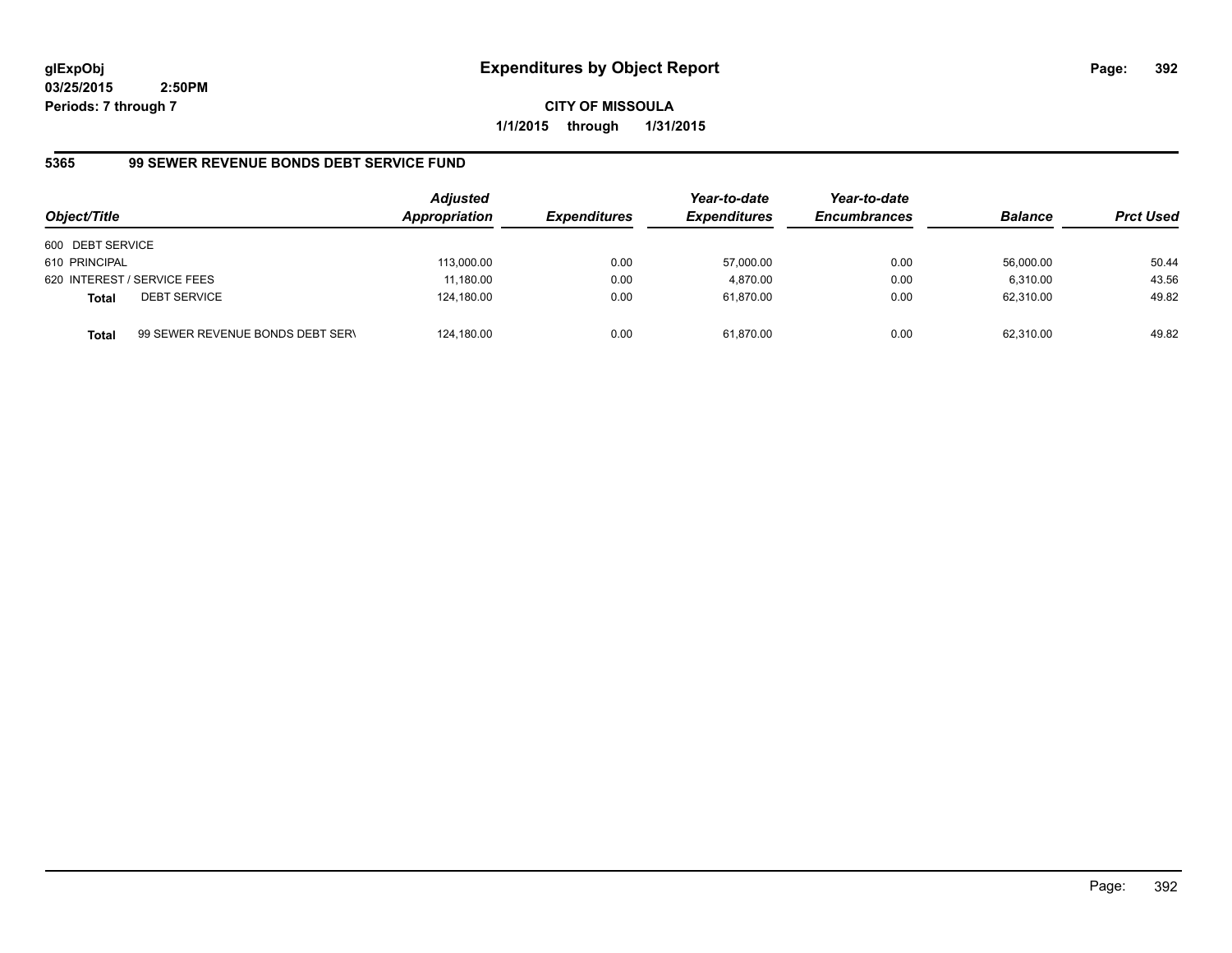## **CITY OF MISSOULA 1/1/2015 through 1/31/2015**

#### **5366 92 SEWER REVENUE BOND - SERIES A BOND RE**

| Object/Title                      | <b>Adjusted</b><br>Appropriation | <b>Expenditures</b> | Year-to-date<br><b>Expenditures</b> | Year-to-date<br><b>Encumbrances</b> | <b>Balance</b> | <b>Prct Used</b> |
|-----------------------------------|----------------------------------|---------------------|-------------------------------------|-------------------------------------|----------------|------------------|
| 800 OTHER OBJECTS                 |                                  |                     |                                     |                                     |                |                  |
| 820 TRANSFERS TO OTHER FUNDS      | 0.00                             | 0.00                | 0.00                                | 0.00                                | 0.00           | 0.00             |
| OTHER OBJECTS<br>Total            | 0.00                             | 0.00                | 0.00                                | 0.00                                | 0.00           | 0.00             |
| <b>WASTEWATER</b><br><b>Total</b> | 0.00                             | 0.00                | 0.00                                | 0.00                                | 0.00           | 0.00             |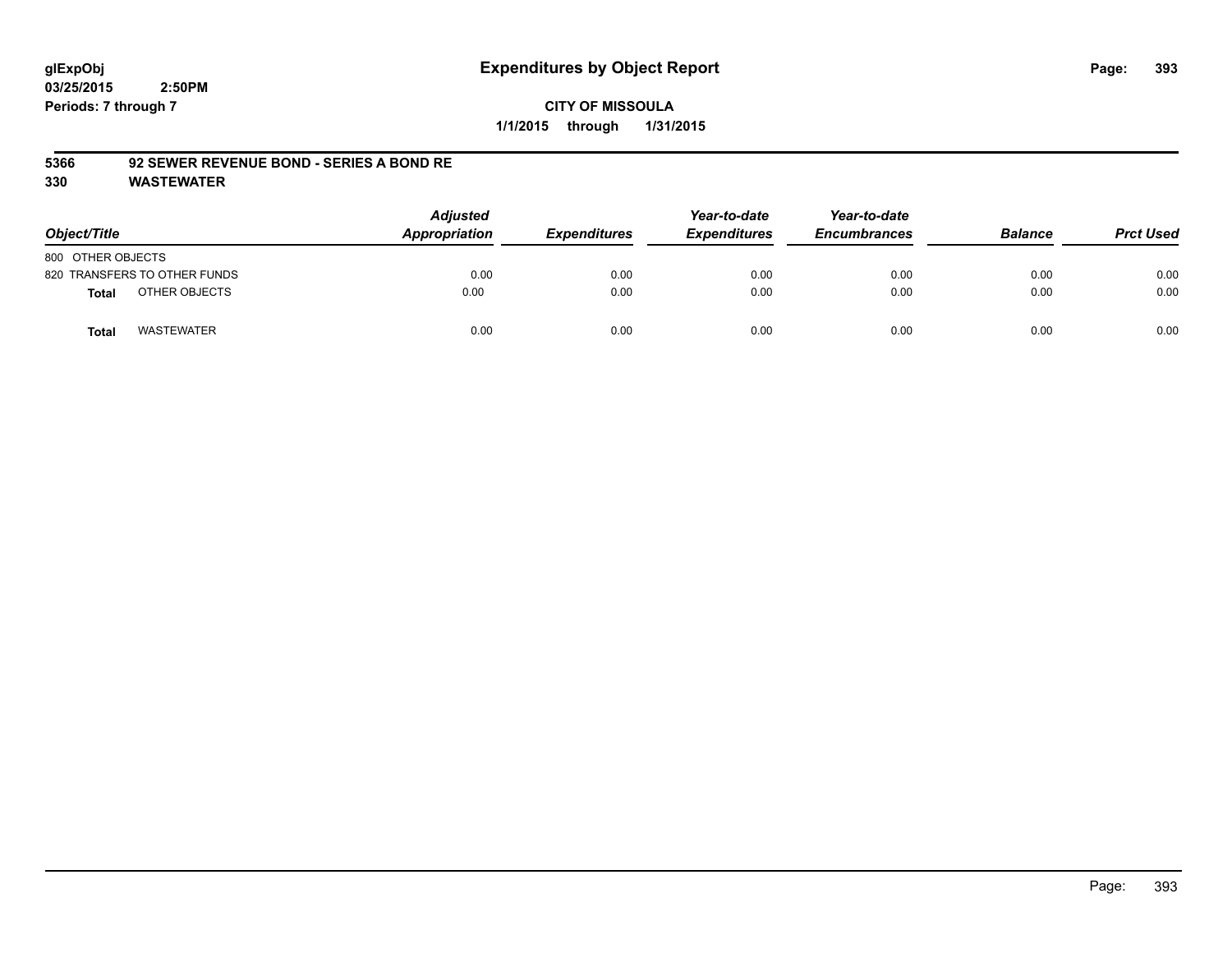**CITY OF MISSOULA 1/1/2015 through 1/31/2015**

#### **5366 92 SEWER REVENUE BOND - SERIES A BOND RE**

| Object/Title                                       | <b>Adjusted</b><br>Appropriation | <b>Expenditures</b> | Year-to-date<br><b>Expenditures</b> | Year-to-date<br><b>Encumbrances</b> | <b>Balance</b> | <b>Prct Used</b> |
|----------------------------------------------------|----------------------------------|---------------------|-------------------------------------|-------------------------------------|----------------|------------------|
| 800 OTHER OBJECTS                                  |                                  |                     |                                     |                                     |                |                  |
| 820 TRANSFERS TO OTHER FUNDS                       | 0.00                             | 0.00                | 0.00                                | 0.00                                | 0.00           | 0.00             |
| OTHER OBJECTS<br><b>Total</b>                      | 0.00                             | 0.00                | 0.00                                | 0.00                                | 0.00           | 0.00             |
| 92 SEWER REVENUE BOND - SERIES A B<br><b>Total</b> | 0.00                             | 0.00                | 0.00                                | 0.00                                | 0.00           | 0.00             |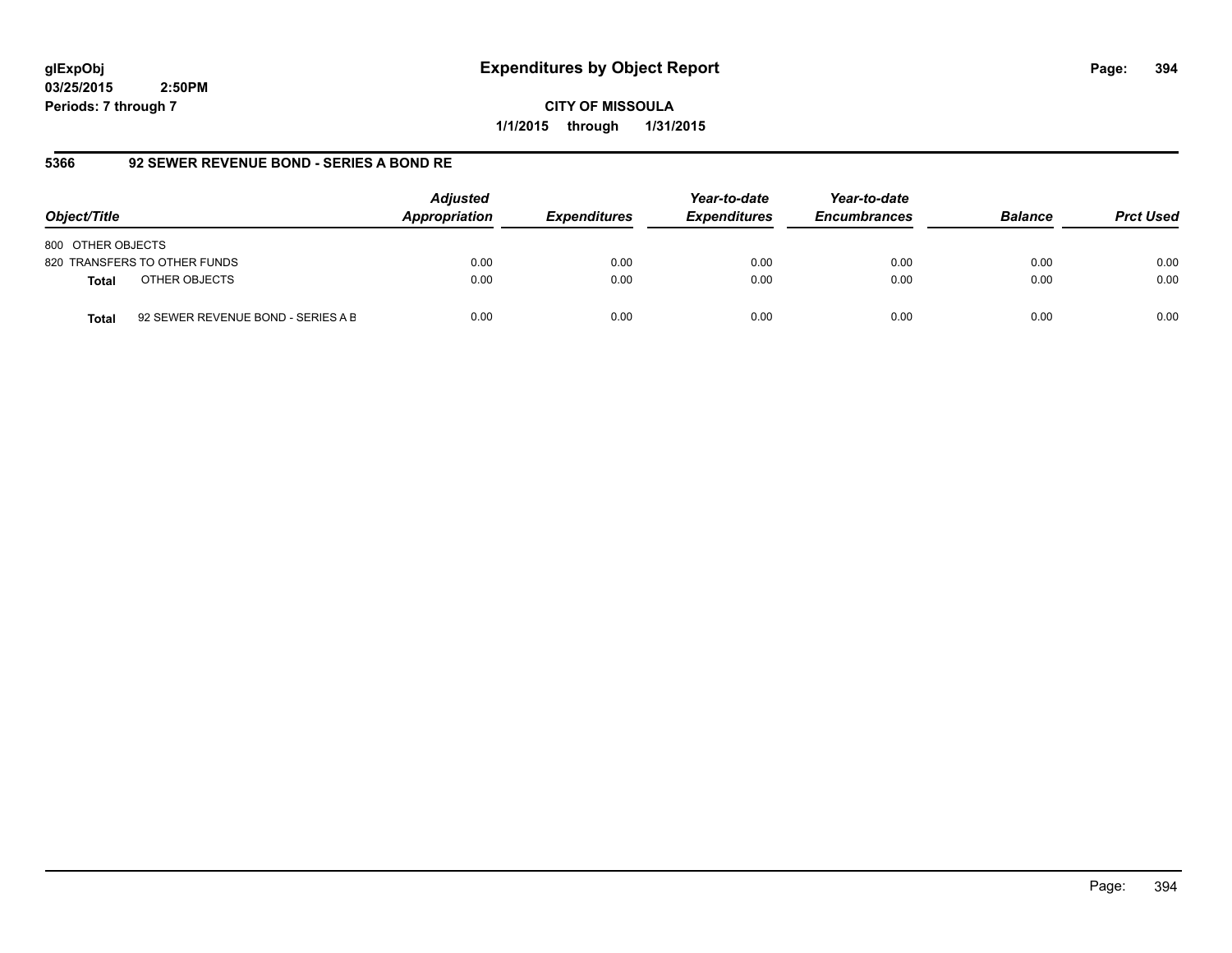## **CITY OF MISSOULA 1/1/2015 through 1/31/2015**

#### **5367 92 SEWER REVENUE BOND - SERIES B BOND RE**

| Object/Title                 | <b>Adjusted</b><br>Appropriation | <b>Expenditures</b> | Year-to-date<br><b>Expenditures</b> | Year-to-date<br><b>Encumbrances</b> | <b>Balance</b> | <b>Prct Used</b> |
|------------------------------|----------------------------------|---------------------|-------------------------------------|-------------------------------------|----------------|------------------|
| 800 OTHER OBJECTS            |                                  |                     |                                     |                                     |                |                  |
| 820 TRANSFERS TO OTHER FUNDS | 0.00                             | 0.00                | 0.00                                | 0.00                                | 0.00           | 0.00             |
| OTHER OBJECTS<br>Total       | 0.00                             | 0.00                | 0.00                                | 0.00                                | 0.00           | 0.00             |
| <b>WASTEWATER</b><br>Total   | 0.00                             | 0.00                | 0.00                                | 0.00                                | 0.00           | 0.00             |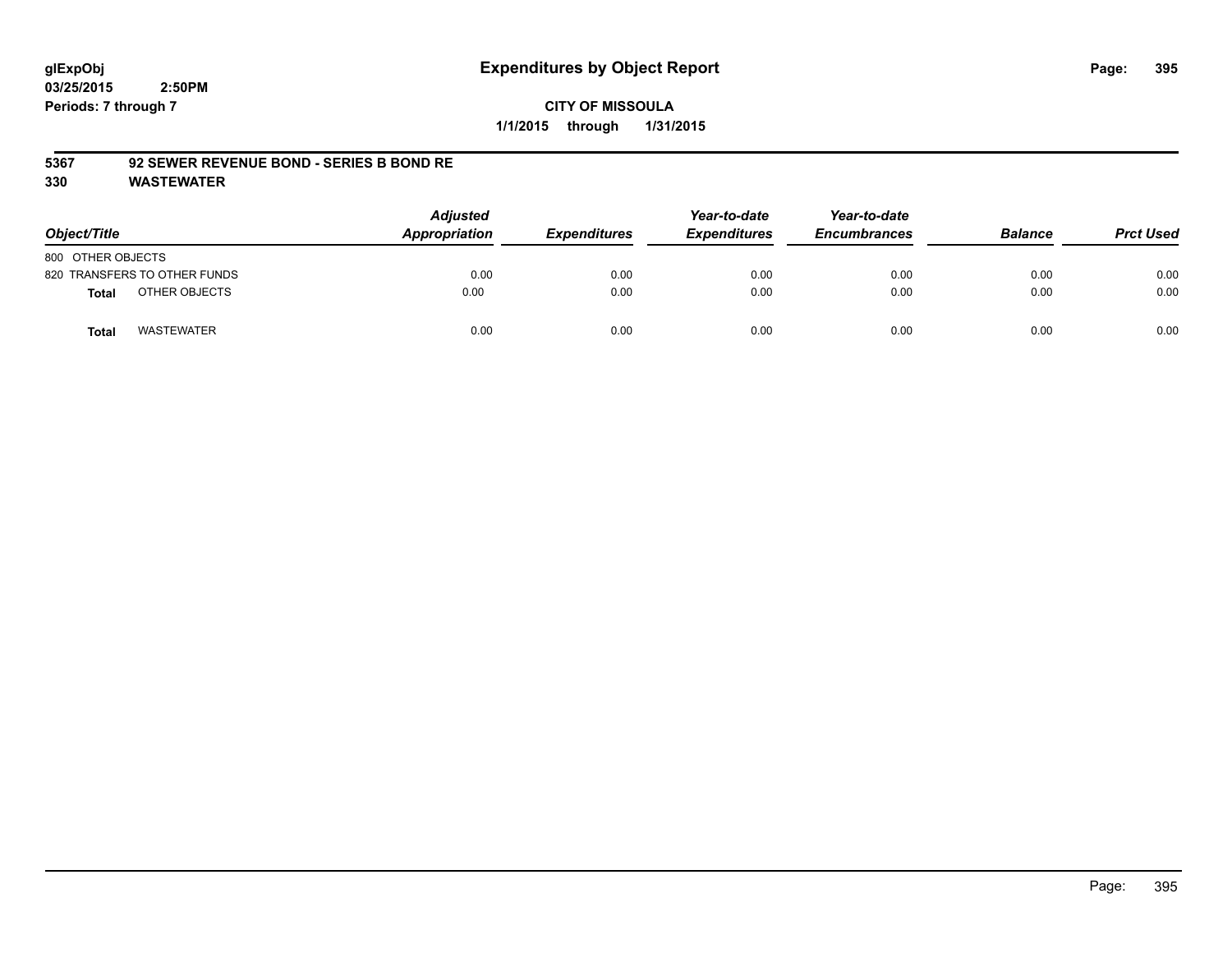**CITY OF MISSOULA 1/1/2015 through 1/31/2015**

## **5367 92 SEWER REVENUE BOND - SERIES B BOND RE**

| Object/Title                                       | <b>Adjusted</b><br>Appropriation | <b>Expenditures</b> | Year-to-date<br><b>Expenditures</b> | Year-to-date<br><b>Encumbrances</b> | <b>Balance</b> | <b>Prct Used</b> |
|----------------------------------------------------|----------------------------------|---------------------|-------------------------------------|-------------------------------------|----------------|------------------|
| 800 OTHER OBJECTS                                  |                                  |                     |                                     |                                     |                |                  |
| 820 TRANSFERS TO OTHER FUNDS                       | 0.00                             | 0.00                | 0.00                                | 0.00                                | 0.00           | 0.00             |
| OTHER OBJECTS<br><b>Total</b>                      | 0.00                             | 0.00                | 0.00                                | 0.00                                | 0.00           | 0.00             |
| 92 SEWER REVENUE BOND - SERIES B E<br><b>Total</b> | 0.00                             | 0.00                | 0.00                                | 0.00                                | 0.00           | 0.00             |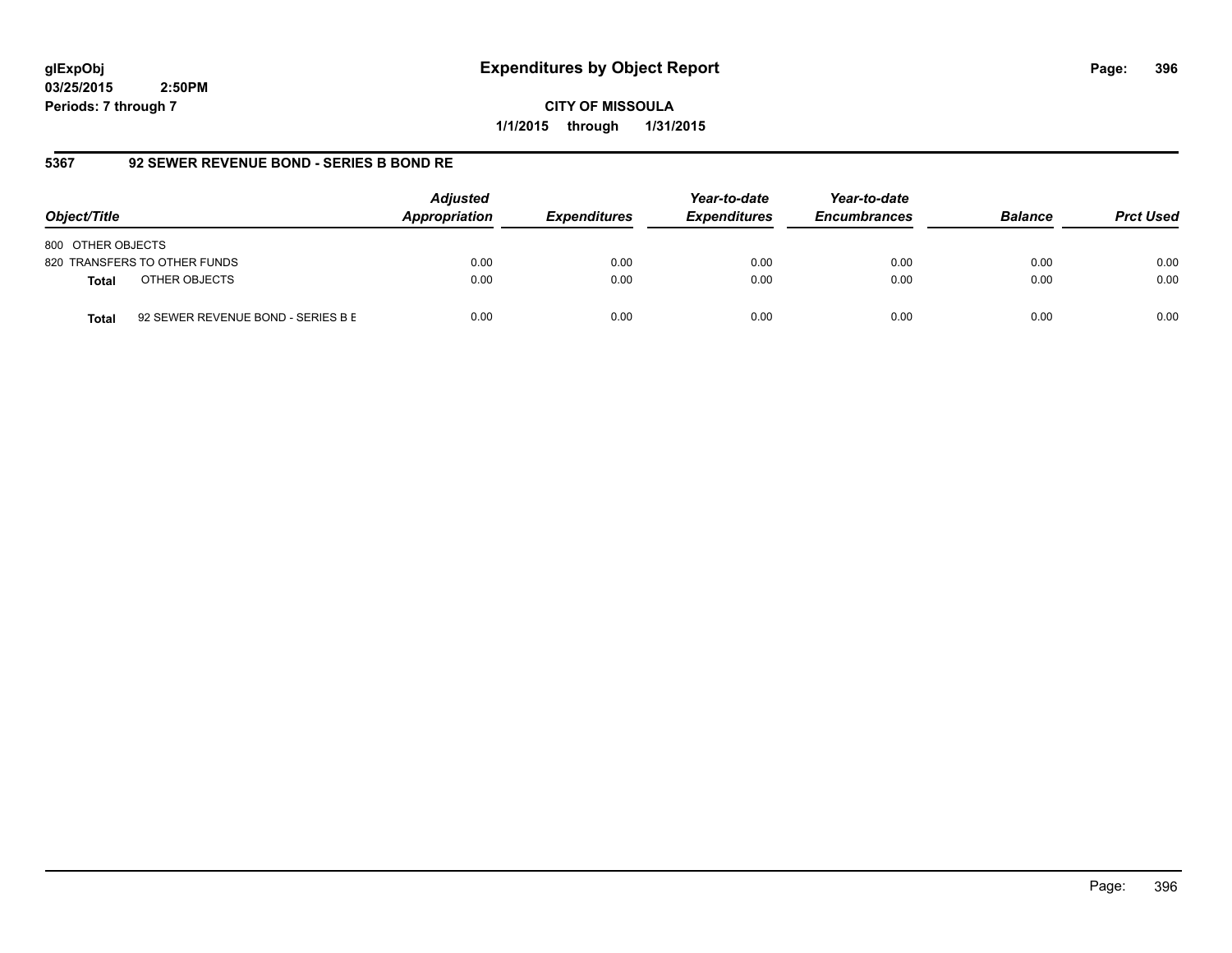## **5368 00 SEWER REVENUE BOND RESERVE FUND**

| Object/Title      |                              | Adjusted<br>Appropriation | <b>Expenditures</b> | Year-to-date<br><b>Expenditures</b> | Year-to-date<br><b>Encumbrances</b> | <b>Balance</b> | <b>Prct Used</b> |
|-------------------|------------------------------|---------------------------|---------------------|-------------------------------------|-------------------------------------|----------------|------------------|
| 800 OTHER OBJECTS |                              |                           |                     |                                     |                                     |                |                  |
|                   | 820 TRANSFERS TO OTHER FUNDS | 4,280.00                  | 0.00                | 0.00                                | 0.00                                | 4,280.00       | 0.00             |
| <b>Total</b>      | OTHER OBJECTS                | 4,280.00                  | 0.00                | 0.00                                | 0.00                                | 4,280.00       | 0.00             |
| <b>Total</b>      | <b>WASTEWATER</b>            | 4,280.00                  | 0.00                | 0.00                                | 0.00                                | 4,280.00       | 0.00             |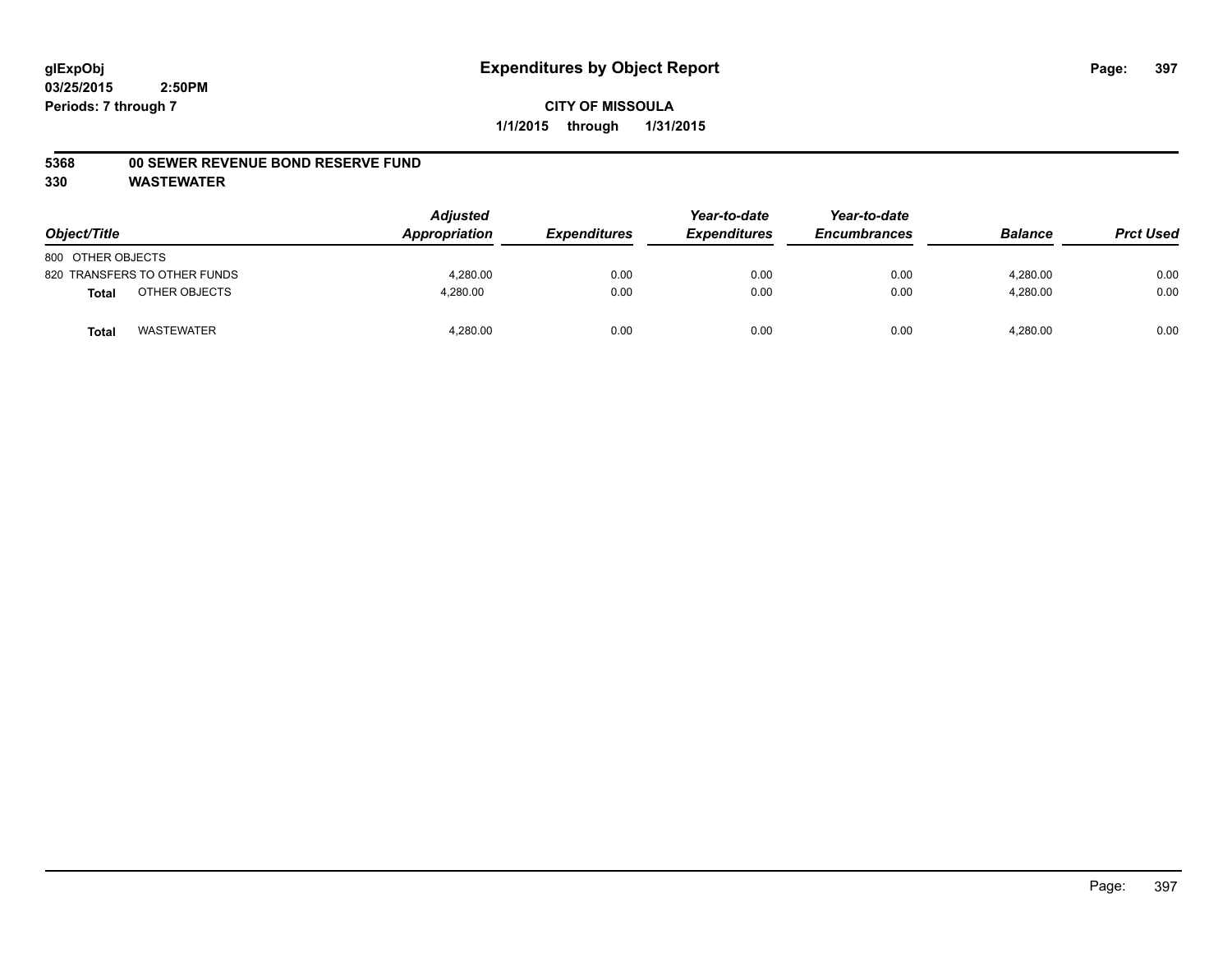**CITY OF MISSOULA 1/1/2015 through 1/31/2015**

## **5368 00 SEWER REVENUE BOND RESERVE FUND**

| Object/Title                                     | <b>Adjusted</b><br>Appropriation | <b>Expenditures</b> | Year-to-date<br><b>Expenditures</b> | Year-to-date<br><b>Encumbrances</b> | <b>Balance</b> | <b>Prct Used</b> |
|--------------------------------------------------|----------------------------------|---------------------|-------------------------------------|-------------------------------------|----------------|------------------|
| 800 OTHER OBJECTS                                |                                  |                     |                                     |                                     |                |                  |
| 820 TRANSFERS TO OTHER FUNDS                     | 4.280.00                         | 0.00                | 0.00                                | 0.00                                | 4.280.00       | 0.00             |
| OTHER OBJECTS<br>Total                           | 4.280.00                         | 0.00                | 0.00                                | 0.00                                | 4.280.00       | 0.00             |
| 00 SEWER REVENUE BOND RESERVE FL<br><b>Total</b> | 4.280.00                         | 0.00                | 0.00                                | 0.00                                | 4.280.00       | 0.00             |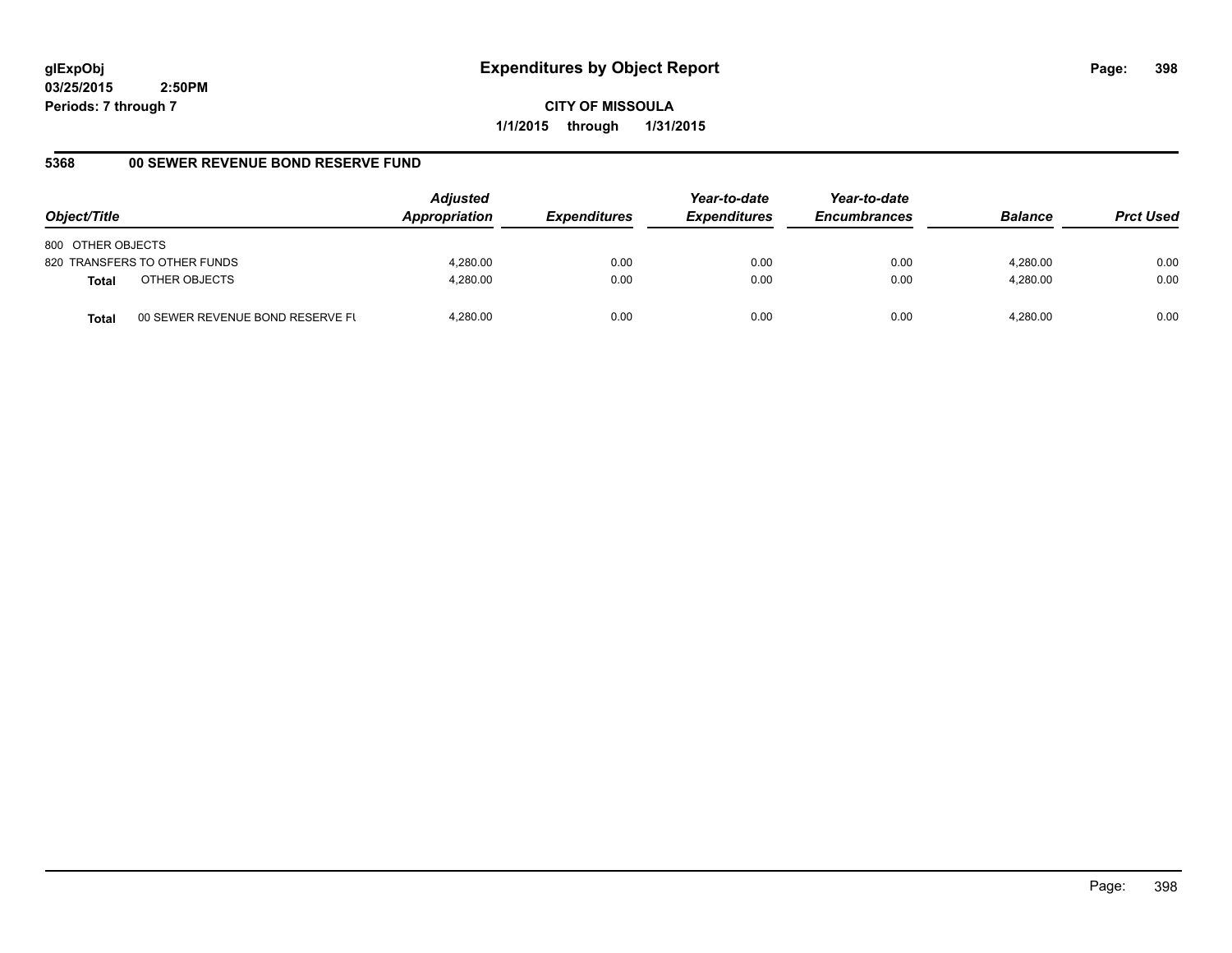## **5369 2001 SEWER REVENUE BOND**

| Object/Title                  | <b>Adjusted</b><br>Appropriation | <b>Expenditures</b> | Year-to-date<br><b>Expenditures</b> | Year-to-date<br><b>Encumbrances</b> | <b>Balance</b> | <b>Prct Used</b> |
|-------------------------------|----------------------------------|---------------------|-------------------------------------|-------------------------------------|----------------|------------------|
| 800 OTHER OBJECTS             |                                  |                     |                                     |                                     |                |                  |
| 820 TRANSFERS TO OTHER FUNDS  | 2.290.00                         | 0.00                | 0.00                                | 0.00                                | 2.290.00       | 0.00             |
| OTHER OBJECTS<br><b>Total</b> | 2.290.00                         | 0.00                | 0.00                                | 0.00                                | 2,290.00       | 0.00             |
| <b>WASTEWATER</b><br>Total    | 2,290.00                         | 0.00                | 0.00                                | 0.00                                | 2,290.00       | 0.00             |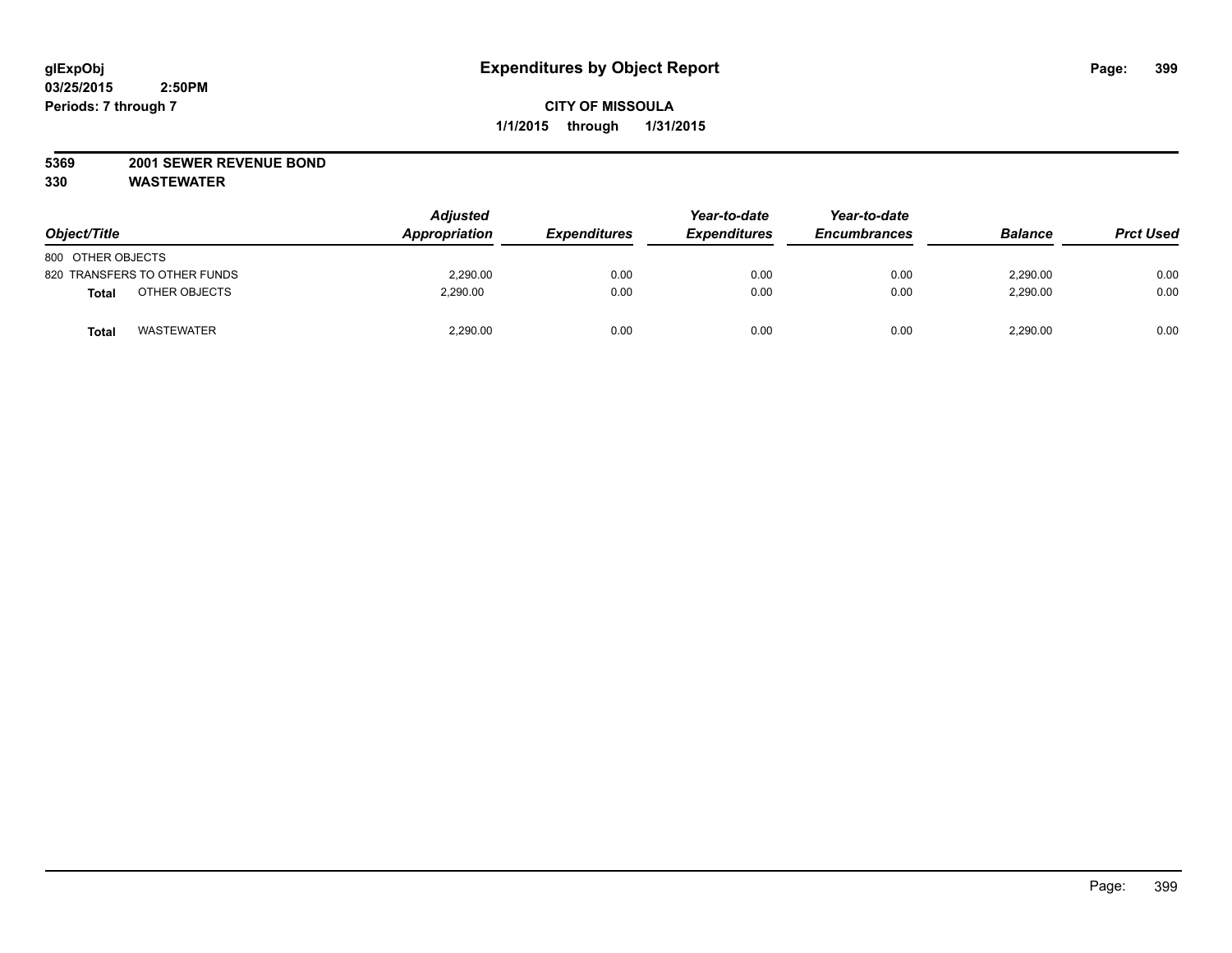**CITY OF MISSOULA 1/1/2015 through 1/31/2015**

## **5369 2001 SEWER REVENUE BOND**

| Object/Title                                 | <b>Adjusted</b><br><b>Appropriation</b> | <i><b>Expenditures</b></i> | Year-to-date<br><b>Expenditures</b> | Year-to-date<br><b>Encumbrances</b> | <b>Balance</b> | <b>Prct Used</b> |
|----------------------------------------------|-----------------------------------------|----------------------------|-------------------------------------|-------------------------------------|----------------|------------------|
| 800 OTHER OBJECTS                            |                                         |                            |                                     |                                     |                |                  |
| 820 TRANSFERS TO OTHER FUNDS                 | 2,290.00                                | 0.00                       | 0.00                                | 0.00                                | 2.290.00       | 0.00             |
| OTHER OBJECTS<br><b>Total</b>                | 2.290.00                                | 0.00                       | 0.00                                | 0.00                                | 2.290.00       | 0.00             |
| 2001 SEWER REVENUE BOND<br>Tota <sub>i</sub> | 2.290.00                                | 0.00                       | 0.00                                | 0.00                                | 2,290.00       | 0.00             |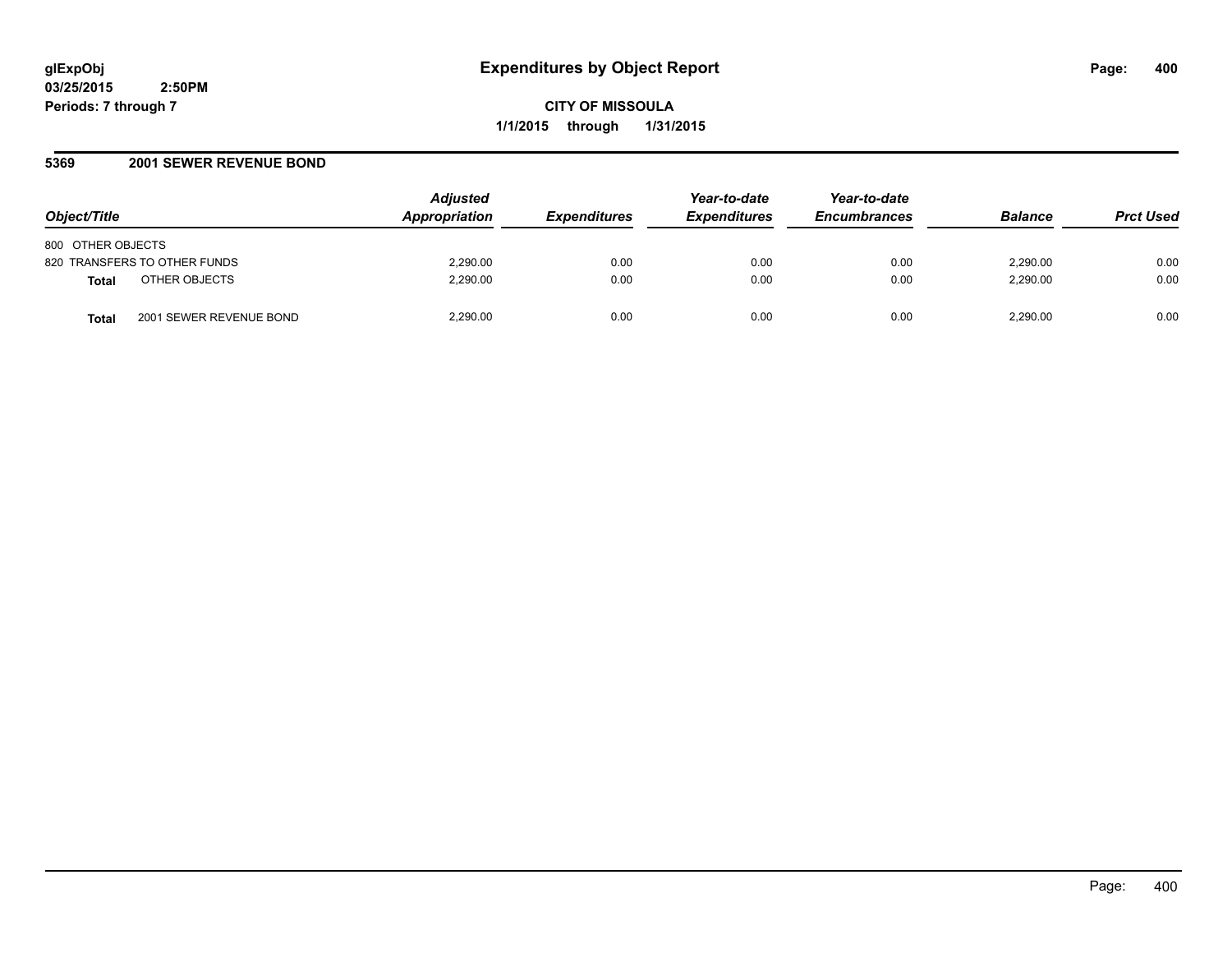#### **5370 99 SEWER REVENUE BOND RESERVE FUND**

| Object/Title      |                              | <b>Adjusted</b><br>Appropriation | <b>Expenditures</b> | Year-to-date<br><b>Expenditures</b> | Year-to-date<br><b>Encumbrances</b> | <b>Balance</b> | <b>Prct Used</b> |
|-------------------|------------------------------|----------------------------------|---------------------|-------------------------------------|-------------------------------------|----------------|------------------|
| 800 OTHER OBJECTS |                              |                                  |                     |                                     |                                     |                |                  |
|                   | 820 TRANSFERS TO OTHER FUNDS | 8,970.00                         | 0.00                | 0.00                                | 0.00                                | 8,970.00       | 0.00             |
| <b>Total</b>      | OTHER OBJECTS                | 8.970.00                         | 0.00                | 0.00                                | 0.00                                | 8,970.00       | 0.00             |
| <b>Total</b>      | <b>WASTEWATER</b>            | 8,970.00                         | 0.00                | 0.00                                | 0.00                                | 8,970.00       | 0.00             |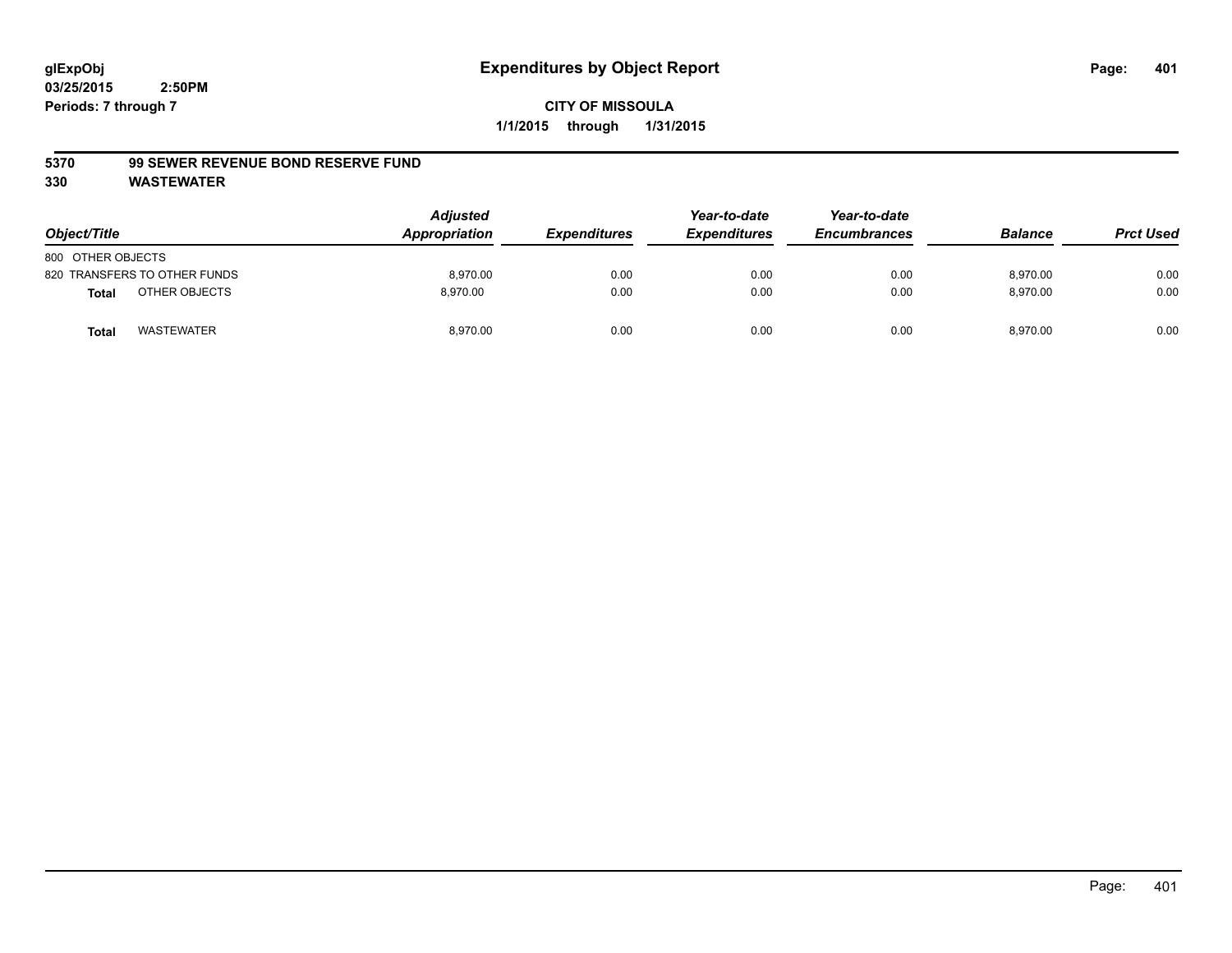**CITY OF MISSOULA 1/1/2015 through 1/31/2015**

# **5370 99 SEWER REVENUE BOND RESERVE FUND**

| Object/Title                  |                                  | <b>Adjusted</b><br>Appropriation | <b>Expenditures</b> | Year-to-date<br><b>Expenditures</b> | Year-to-date<br><b>Encumbrances</b> | <b>Balance</b> | <b>Prct Used</b> |
|-------------------------------|----------------------------------|----------------------------------|---------------------|-------------------------------------|-------------------------------------|----------------|------------------|
| 800 OTHER OBJECTS             |                                  |                                  |                     |                                     |                                     |                |                  |
| 820 TRANSFERS TO OTHER FUNDS  |                                  | 8.970.00                         | 0.00                | 0.00                                | 0.00                                | 8.970.00       | 0.00             |
| OTHER OBJECTS<br><b>Total</b> |                                  | 8.970.00                         | 0.00                | 0.00                                | 0.00                                | 8.970.00       | 0.00             |
| <b>Total</b>                  | 99 SEWER REVENUE BOND RESERVE FL | 8.970.00                         | 0.00                | 0.00                                | 0.00                                | 8.970.00       | 0.00             |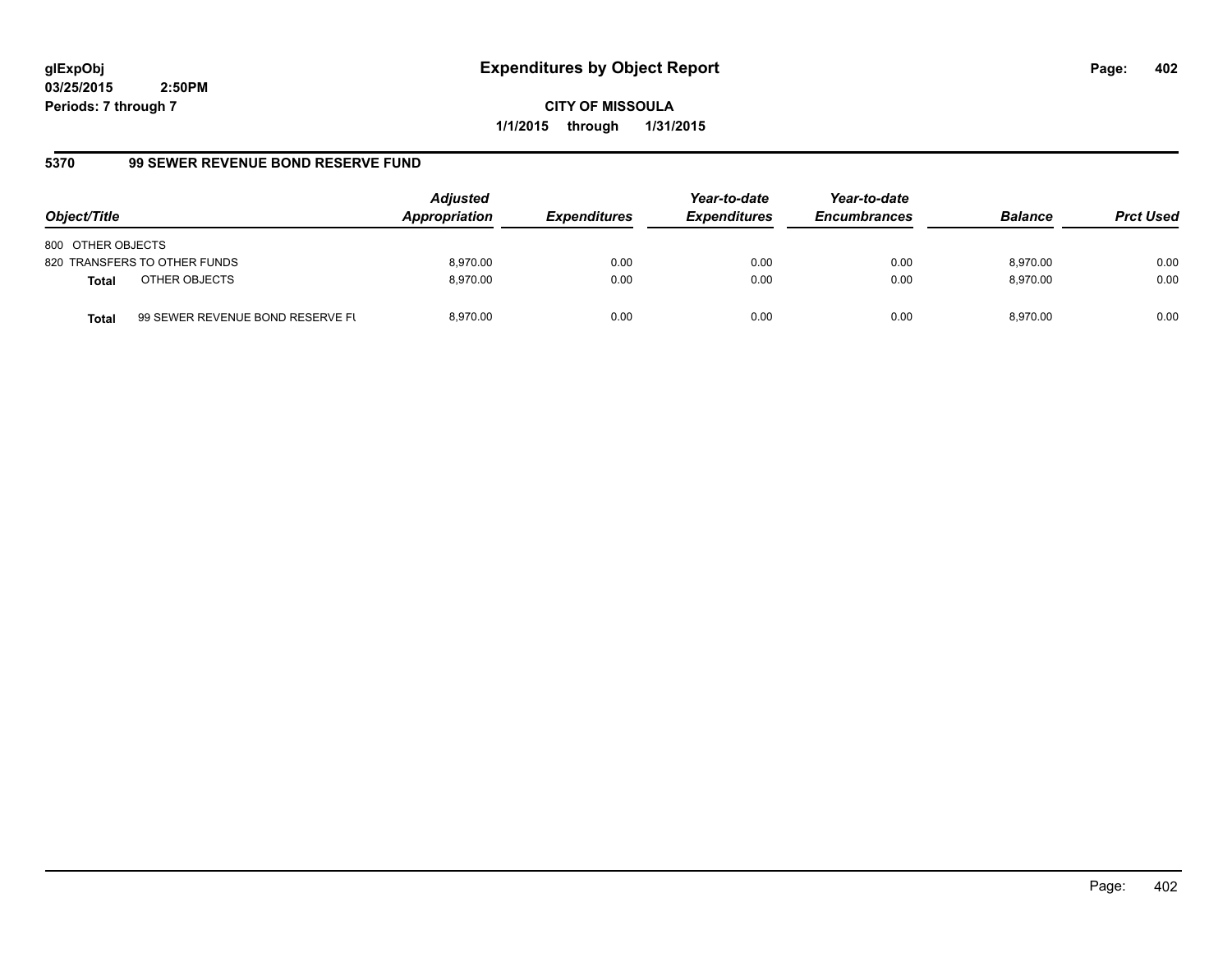#### **5371 2002 SEWER BONDS 330 WASTEWATER**

| Object/Title                        | <b>Adjusted</b><br>Appropriation | <b>Expenditures</b> | Year-to-date<br><b>Expenditures</b> | Year-to-date<br><b>Encumbrances</b> | <b>Balance</b> | <b>Prct Used</b> |
|-------------------------------------|----------------------------------|---------------------|-------------------------------------|-------------------------------------|----------------|------------------|
| 600 DEBT SERVICE                    |                                  |                     |                                     |                                     |                |                  |
| 610 PRINCIPAL                       | 74,000.00                        | 0.00                | 37,000.00                           | 0.00                                | 37,000.00      | 50.00            |
| 620 INTEREST / SERVICE FEES         | 11.410.00                        | 0.00                | 5.890.00                            | 0.00                                | 5.520.00       | 51.62            |
| <b>DEBT SERVICE</b><br><b>Total</b> | 85.410.00                        | 0.00                | 42,890.00                           | 0.00                                | 42,520.00      | 50.22            |
| <b>WASTEWATER</b><br><b>Total</b>   | 85,410.00                        | 0.00                | 42,890.00                           | 0.00                                | 42,520.00      | 50.22            |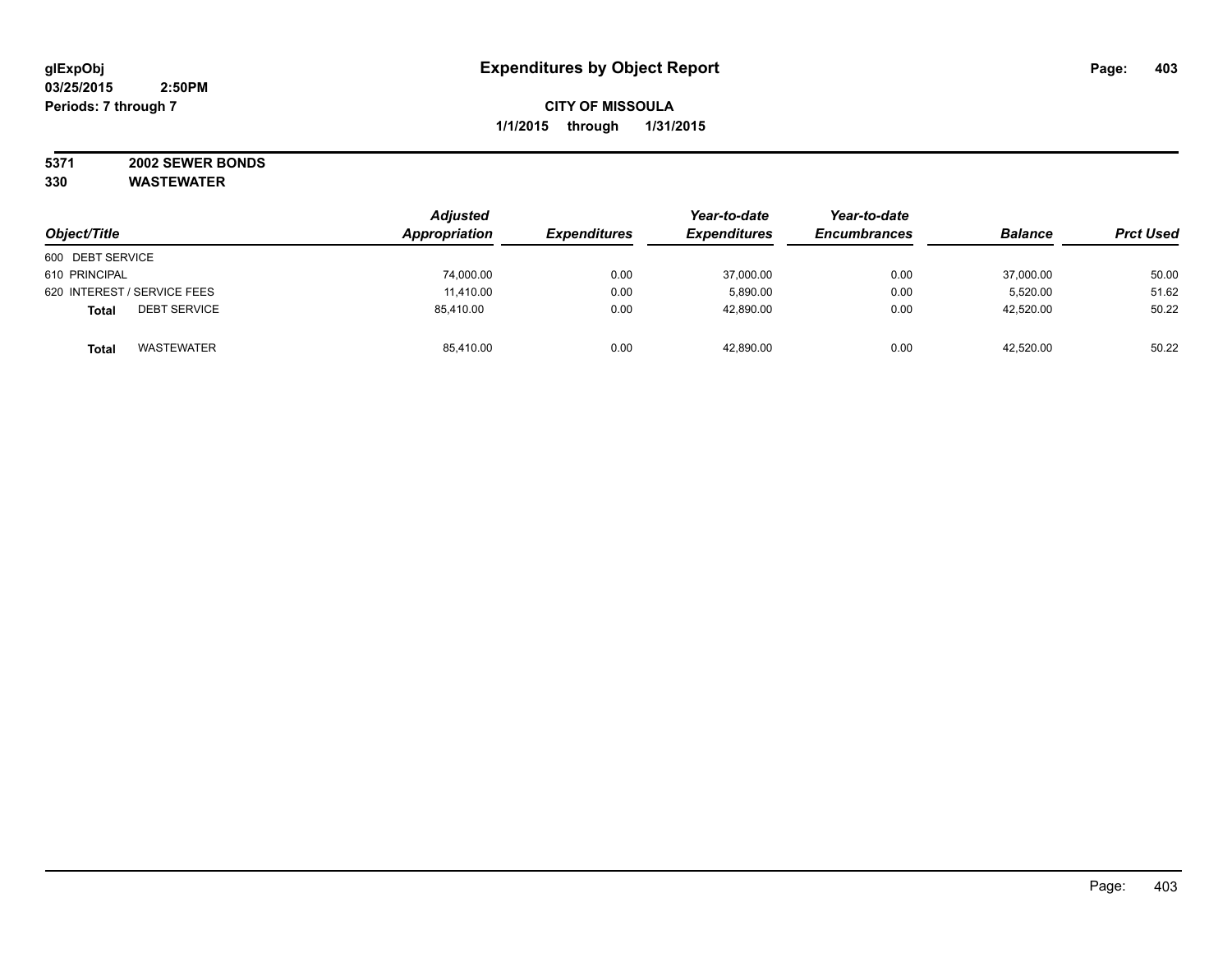## **5371 2002 SEWER BONDS**

| Object/Title                        | <b>Adjusted</b><br><b>Appropriation</b> | <b>Expenditures</b> | Year-to-date<br><b>Expenditures</b> | Year-to-date<br><b>Encumbrances</b> | <b>Balance</b> | <b>Prct Used</b> |
|-------------------------------------|-----------------------------------------|---------------------|-------------------------------------|-------------------------------------|----------------|------------------|
| 600 DEBT SERVICE                    |                                         |                     |                                     |                                     |                |                  |
| 610 PRINCIPAL                       | 74,000.00                               | 0.00                | 37,000.00                           | 0.00                                | 37,000.00      | 50.00            |
| 620 INTEREST / SERVICE FEES         | 11,410.00                               | 0.00                | 5,890.00                            | 0.00                                | 5,520.00       | 51.62            |
| <b>DEBT SERVICE</b><br><b>Total</b> | 85.410.00                               | 0.00                | 42,890.00                           | 0.00                                | 42,520.00      | 50.22            |
| 2002 SEWER BONDS<br><b>Total</b>    | 85.410.00                               | 0.00                | 42.890.00                           | 0.00                                | 42.520.00      | 50.22            |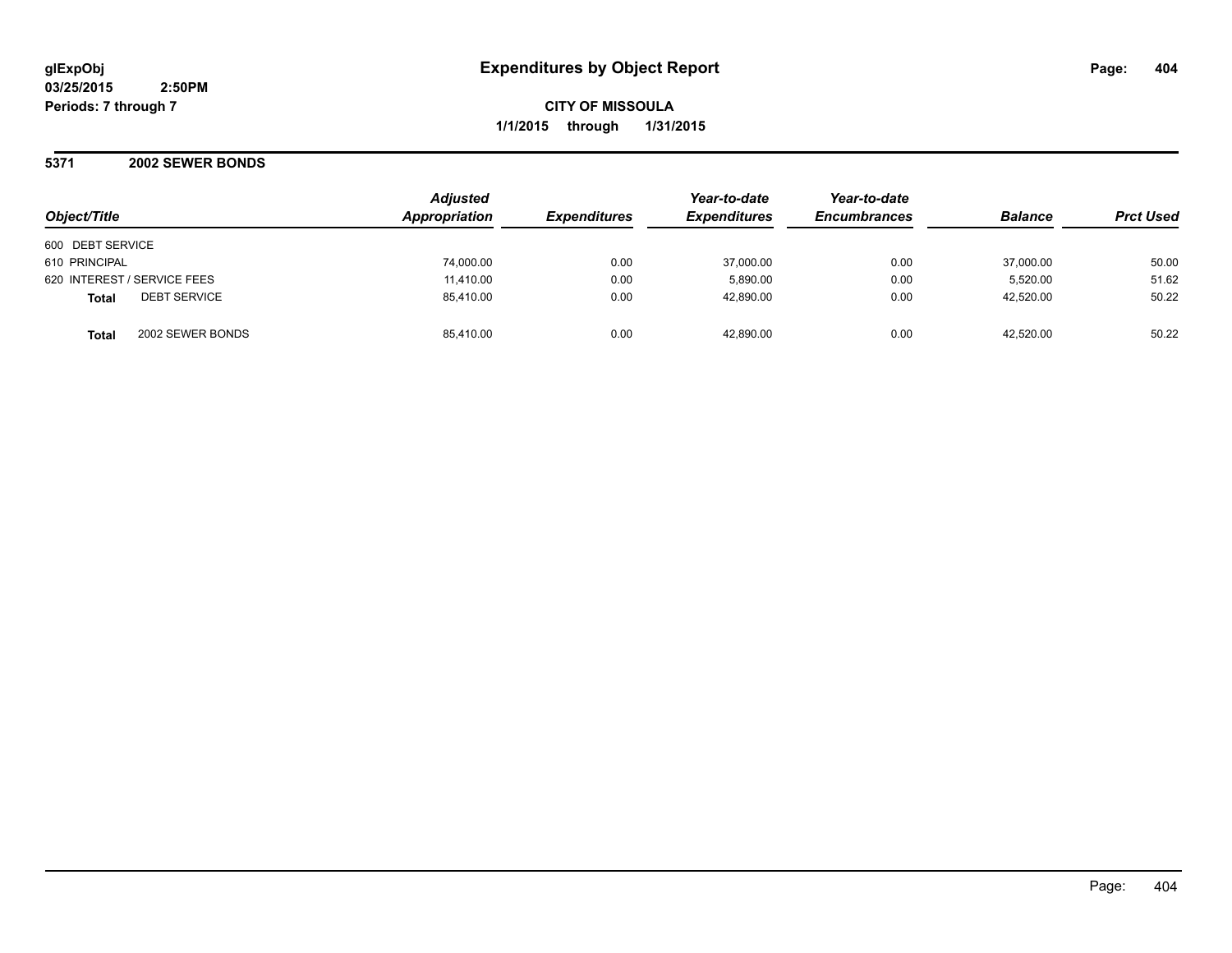## **5372 2002 SEWER REVENUE BOND**

| Object/Title                      | <b>Adjusted</b><br>Appropriation | <b>Expenditures</b> | Year-to-date<br><b>Expenditures</b> | Year-to-date<br><b>Encumbrances</b> | <b>Balance</b> | <b>Prct Used</b> |
|-----------------------------------|----------------------------------|---------------------|-------------------------------------|-------------------------------------|----------------|------------------|
| 800 OTHER OBJECTS                 |                                  |                     |                                     |                                     |                |                  |
| 820 TRANSFERS TO OTHER FUNDS      | 8,840.00                         | 0.00                | 0.00                                | 0.00                                | 8,840.00       | 0.00             |
| OTHER OBJECTS<br><b>Total</b>     | 8.840.00                         | 0.00                | 0.00                                | 0.00                                | 8.840.00       | 0.00             |
| <b>WASTEWATER</b><br><b>Total</b> | 8,840.00                         | 0.00                | 0.00                                | 0.00                                | 8,840.00       | 0.00             |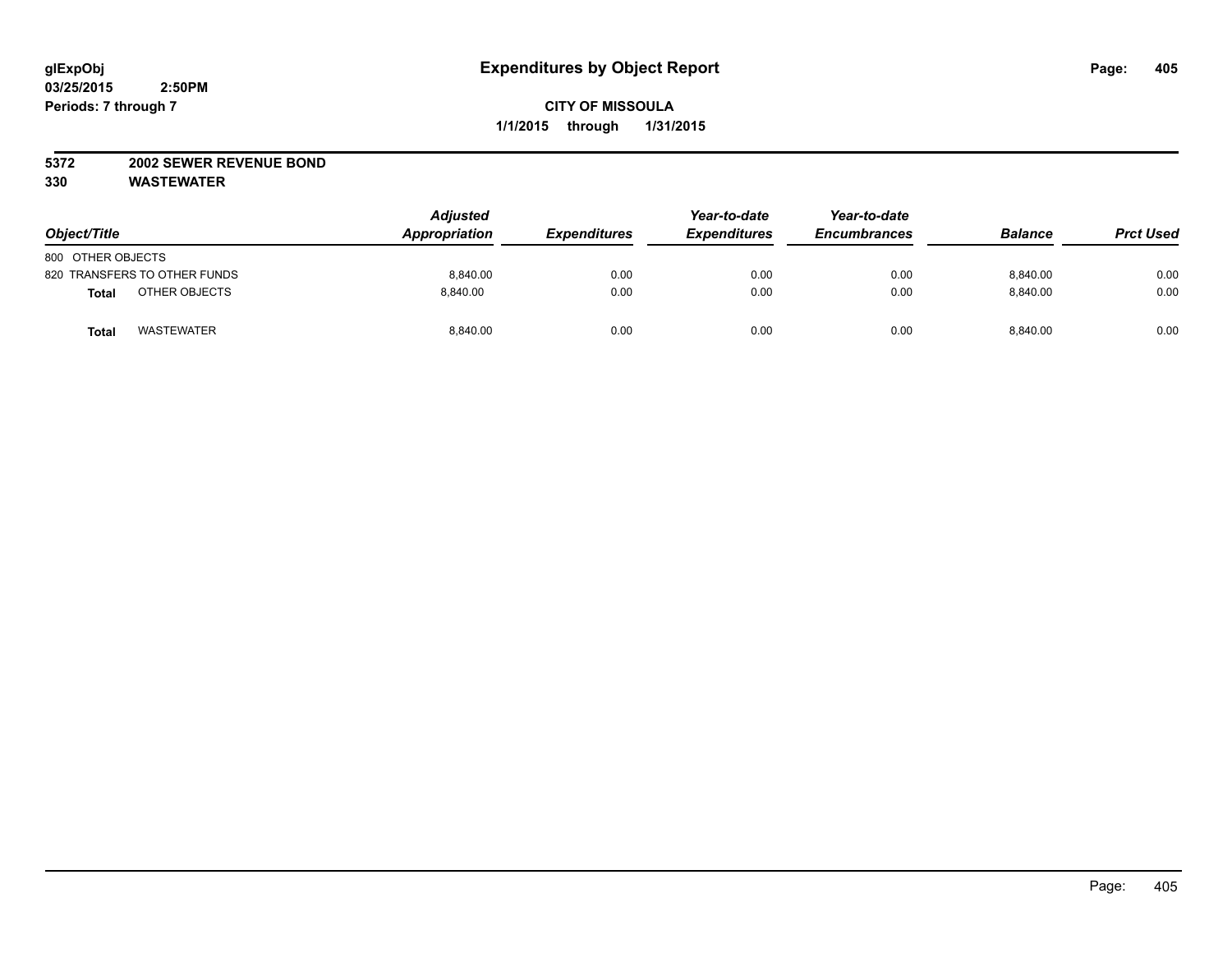**CITY OF MISSOULA 1/1/2015 through 1/31/2015**

## **5372 2002 SEWER REVENUE BOND**

| Object/Title                            | <b>Adjusted</b><br><b>Appropriation</b> | <i><b>Expenditures</b></i> | Year-to-date<br><b>Expenditures</b> | Year-to-date<br><b>Encumbrances</b> | <b>Balance</b> | <b>Prct Used</b> |
|-----------------------------------------|-----------------------------------------|----------------------------|-------------------------------------|-------------------------------------|----------------|------------------|
| 800 OTHER OBJECTS                       |                                         |                            |                                     |                                     |                |                  |
| 820 TRANSFERS TO OTHER FUNDS            | 8.840.00                                | 0.00                       | 0.00                                | 0.00                                | 8.840.00       | 0.00             |
| OTHER OBJECTS<br><b>Total</b>           | 8.840.00                                | 0.00                       | 0.00                                | 0.00                                | 8.840.00       | 0.00             |
| 2002 SEWER REVENUE BOND<br><b>Total</b> | 8.840.00                                | 0.00                       | 0.00                                | 0.00                                | 8.840.00       | 0.00             |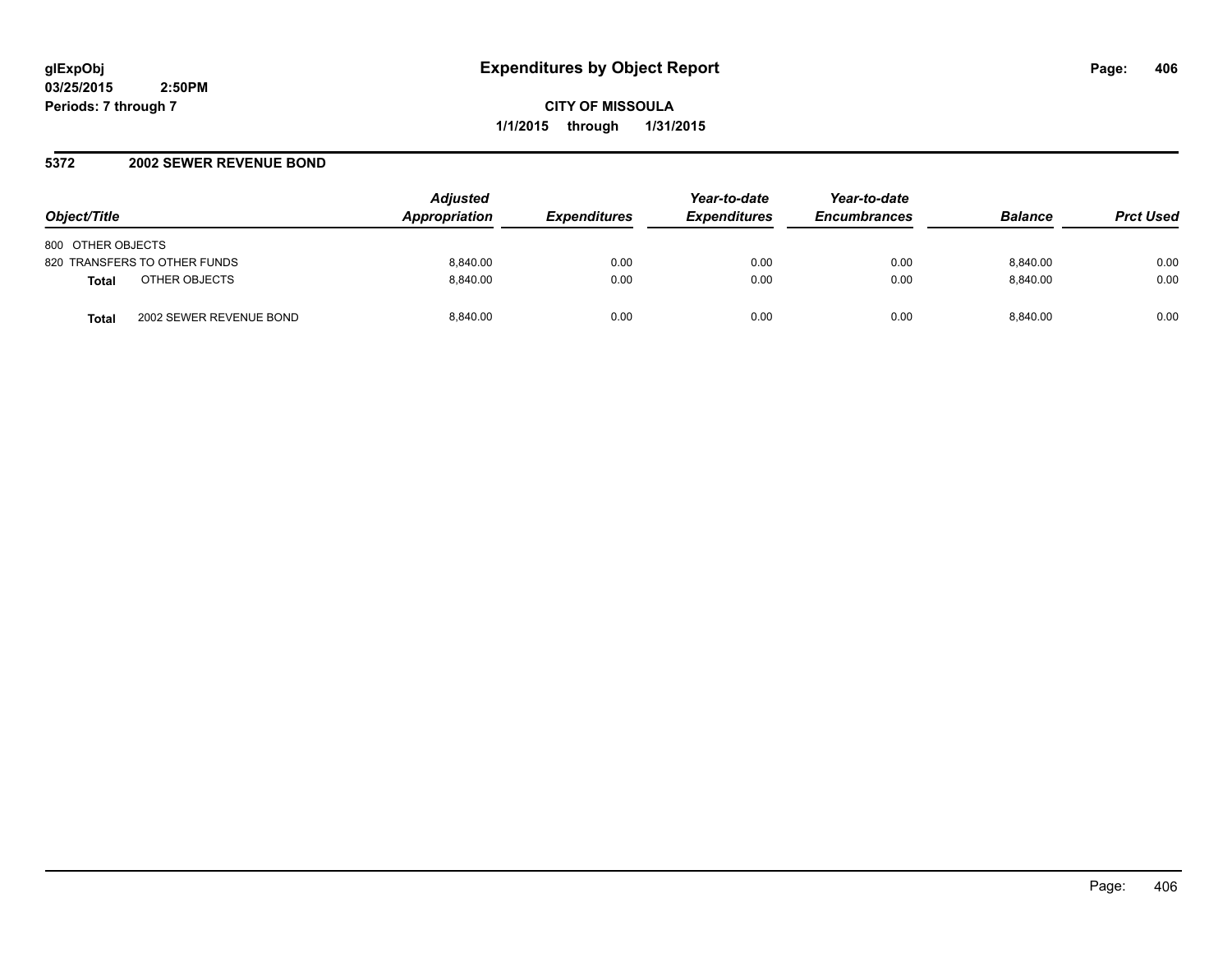#### **5373 2002 WWTP UPGRADE REVENUE BOND**

| Object/Title                        | <b>Adjusted</b><br>Appropriation | <i><b>Expenditures</b></i> | Year-to-date<br><b>Expenditures</b> | Year-to-date<br><b>Encumbrances</b> | <b>Balance</b> | <b>Prct Used</b> |
|-------------------------------------|----------------------------------|----------------------------|-------------------------------------|-------------------------------------|----------------|------------------|
| 600 DEBT SERVICE                    |                                  |                            |                                     |                                     |                |                  |
| 610 PRINCIPAL                       | 284,000.00                       | 0.00                       | 141,000.00                          | 0.00                                | 143.000.00     | 49.65            |
| 620 INTEREST / SERVICE FEES         | 47,350.00                        | 0.00                       | 24.380.00                           | 0.00                                | 22.970.00      | 51.49            |
| <b>DEBT SERVICE</b><br><b>Total</b> | 331,350.00                       | 0.00                       | 165.380.00                          | 0.00                                | 165.970.00     | 49.91            |
| <b>WASTEWATER</b><br><b>Total</b>   | 331,350.00                       | 0.00                       | 165,380.00                          | 0.00                                | 165,970.00     | 49.91            |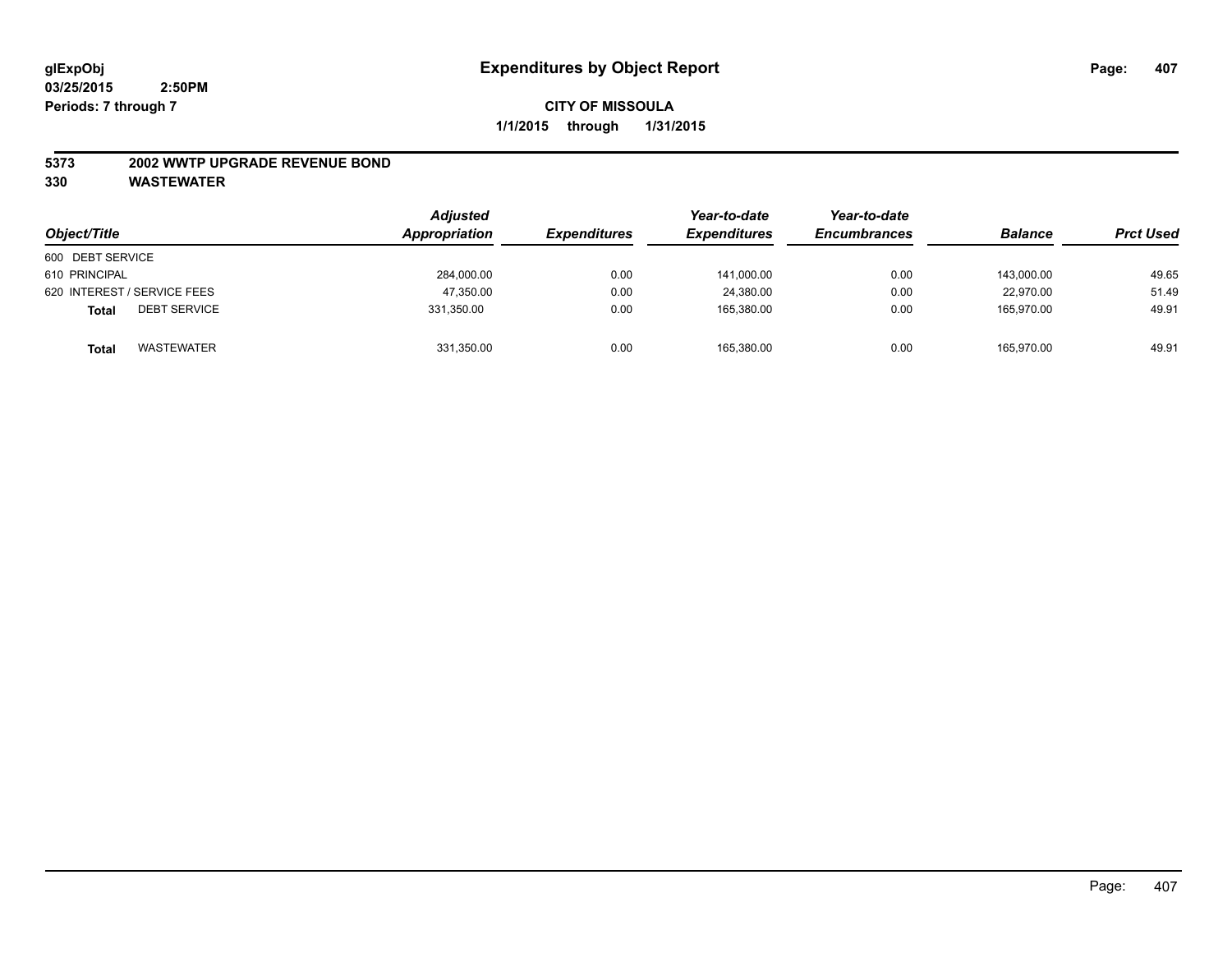**CITY OF MISSOULA 1/1/2015 through 1/31/2015**

# **5373 2002 WWTP UPGRADE REVENUE BOND**

| Object/Title                |                                | <b>Adjusted</b><br>Appropriation | <b>Expenditures</b> | Year-to-date<br><b>Expenditures</b> | Year-to-date<br><b>Encumbrances</b> | <b>Balance</b> | <b>Prct Used</b> |
|-----------------------------|--------------------------------|----------------------------------|---------------------|-------------------------------------|-------------------------------------|----------------|------------------|
| 600 DEBT SERVICE            |                                |                                  |                     |                                     |                                     |                |                  |
| 610 PRINCIPAL               |                                | 284.000.00                       | 0.00                | 141.000.00                          | 0.00                                | 143.000.00     | 49.65            |
| 620 INTEREST / SERVICE FEES |                                | 47,350.00                        | 0.00                | 24,380.00                           | 0.00                                | 22.970.00      | 51.49            |
| <b>Total</b>                | <b>DEBT SERVICE</b>            | 331,350.00                       | 0.00                | 165.380.00                          | 0.00                                | 165.970.00     | 49.91            |
| <b>Total</b>                | 2002 WWTP UPGRADE REVENUE BOND | 331,350.00                       | 0.00                | 165,380.00                          | 0.00                                | 165.970.00     | 49.91            |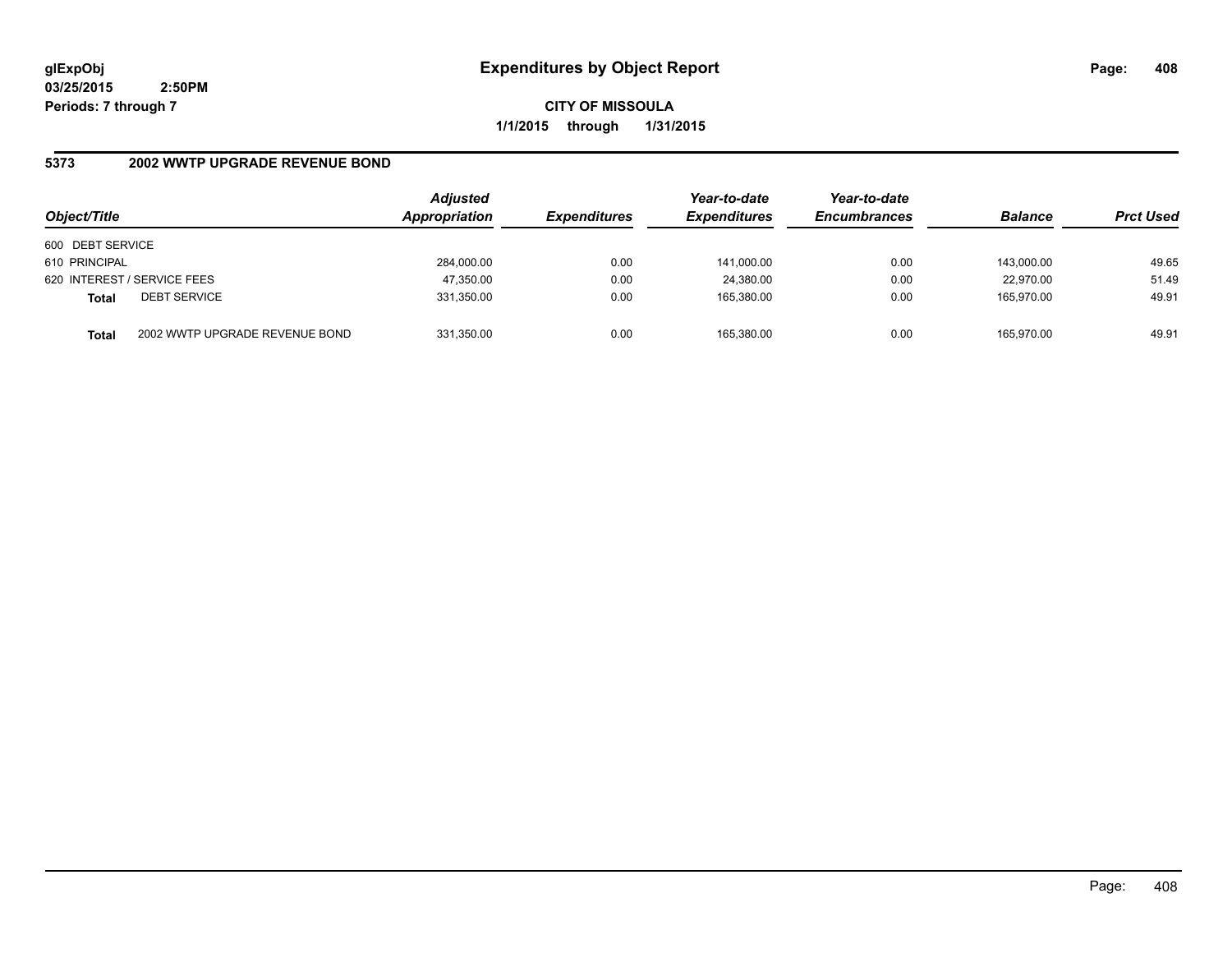#### **5374 2002 WWTP UPGRADE RESERVE**

|                                     | <b>Adjusted</b>      |                     | Year-to-date        | Year-to-date        |                |                  |
|-------------------------------------|----------------------|---------------------|---------------------|---------------------|----------------|------------------|
| Object/Title                        | <b>Appropriation</b> | <b>Expenditures</b> | <b>Expenditures</b> | <b>Encumbrances</b> | <b>Balance</b> | <b>Prct Used</b> |
| 600 DEBT SERVICE                    |                      |                     |                     |                     |                |                  |
| 610 PRINCIPAL                       | 0.00                 | 0.00                | 0.00                | 0.00                | 0.00           | 0.00             |
| 620 INTEREST / SERVICE FEES         | 0.00                 | 0.00                | 0.00                | 0.00                | 0.00           | 0.00             |
| <b>DEBT SERVICE</b><br><b>Total</b> | 0.00                 | 0.00                | 0.00                | 0.00                | 0.00           | 0.00             |
| 800 OTHER OBJECTS                   |                      |                     |                     |                     |                |                  |
| 820 TRANSFERS TO OTHER FUNDS        | 30.132.00            | 0.00                | 0.00                | 0.00                | 30.132.00      | 0.00             |
| OTHER OBJECTS<br><b>Total</b>       | 30,132.00            | 0.00                | 0.00                | 0.00                | 30.132.00      | 0.00             |
| <b>WASTEWATER</b><br><b>Total</b>   | 30.132.00            | 0.00                | 0.00                | 0.00                | 30.132.00      | 0.00             |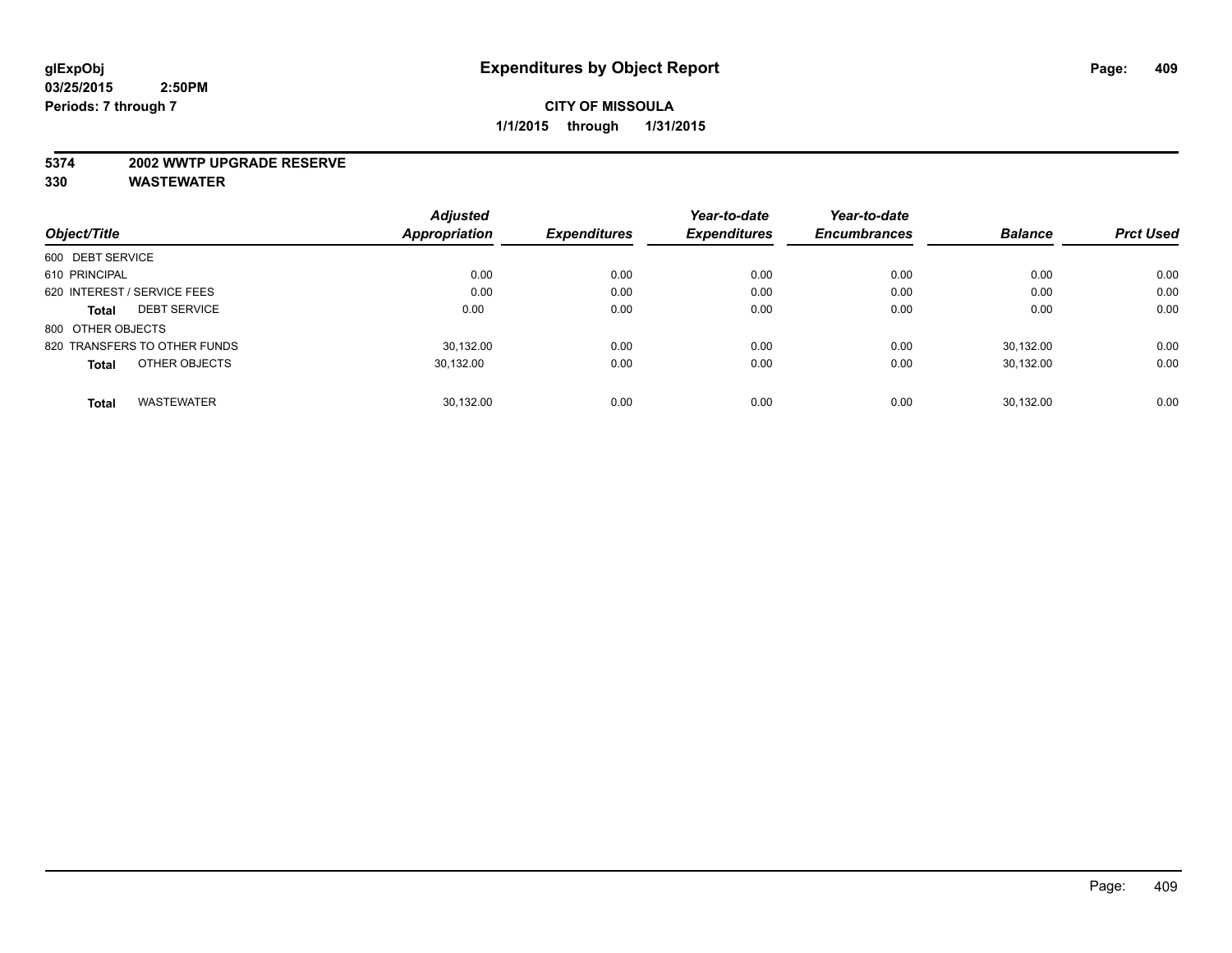**CITY OF MISSOULA 1/1/2015 through 1/31/2015**

#### **5374 2002 WWTP UPGRADE RESERVE**

| Object/Title      |                              | <b>Adjusted</b><br><b>Appropriation</b> | <b>Expenditures</b> | Year-to-date<br><b>Expenditures</b> | Year-to-date<br><b>Encumbrances</b> | <b>Balance</b> | <b>Prct Used</b> |
|-------------------|------------------------------|-----------------------------------------|---------------------|-------------------------------------|-------------------------------------|----------------|------------------|
|                   |                              |                                         |                     |                                     |                                     |                |                  |
| 600 DEBT SERVICE  |                              |                                         |                     |                                     |                                     |                |                  |
| 610 PRINCIPAL     |                              | 0.00                                    | 0.00                | 0.00                                | 0.00                                | 0.00           | 0.00             |
|                   | 620 INTEREST / SERVICE FEES  | 0.00                                    | 0.00                | 0.00                                | 0.00                                | 0.00           | 0.00             |
| <b>Total</b>      | <b>DEBT SERVICE</b>          | 0.00                                    | 0.00                | 0.00                                | 0.00                                | 0.00           | 0.00             |
| 800 OTHER OBJECTS |                              |                                         |                     |                                     |                                     |                |                  |
|                   | 820 TRANSFERS TO OTHER FUNDS | 30.132.00                               | 0.00                | 0.00                                | 0.00                                | 30.132.00      | 0.00             |
| <b>Total</b>      | OTHER OBJECTS                | 30.132.00                               | 0.00                | 0.00                                | 0.00                                | 30.132.00      | 0.00             |
| <b>Total</b>      | 2002 WWTP UPGRADE RESERVE    | 30.132.00                               | 0.00                | 0.00                                | 0.00                                | 30.132.00      | 0.00             |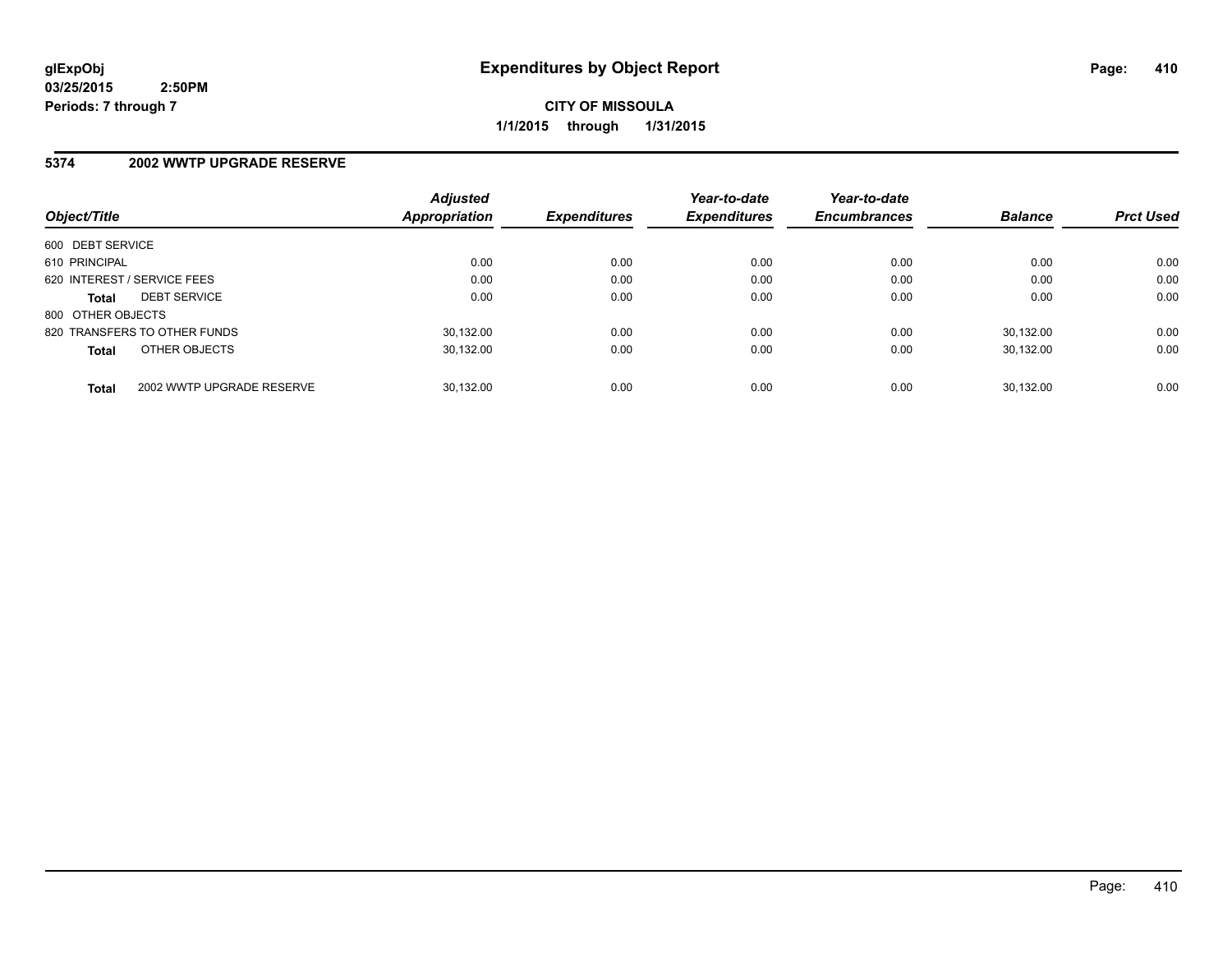## **5375 2003 WWTP SRF \$3.8M EPA DEBT**

| Object/Title                      | <b>Adjusted</b><br>Appropriation | <b>Expenditures</b> | Year-to-date<br><b>Expenditures</b> | Year-to-date<br><b>Encumbrances</b> | <b>Balance</b> | <b>Prct Used</b> |
|-----------------------------------|----------------------------------|---------------------|-------------------------------------|-------------------------------------|----------------|------------------|
| 600 DEBT SERVICE                  |                                  |                     |                                     |                                     |                |                  |
| 610 PRINCIPAL                     | 206,000.00                       | 0.00                | 102,000.00                          | 0.00                                | 104.000.00     | 49.51            |
| 620 INTEREST / SERVICE FEES       | 44,595.00                        | 0.00                | 22.871.25                           | 0.00                                | 21.723.75      | 51.29            |
| <b>DEBT SERVICE</b><br>Total      | 250,595.00                       | 0.00                | 124.871.25                          | 0.00                                | 125.723.75     | 49.83            |
| <b>WASTEWATER</b><br><b>Total</b> | 250,595.00                       | 0.00                | 124,871.25                          | 0.00                                | 125,723.75     | 49.83            |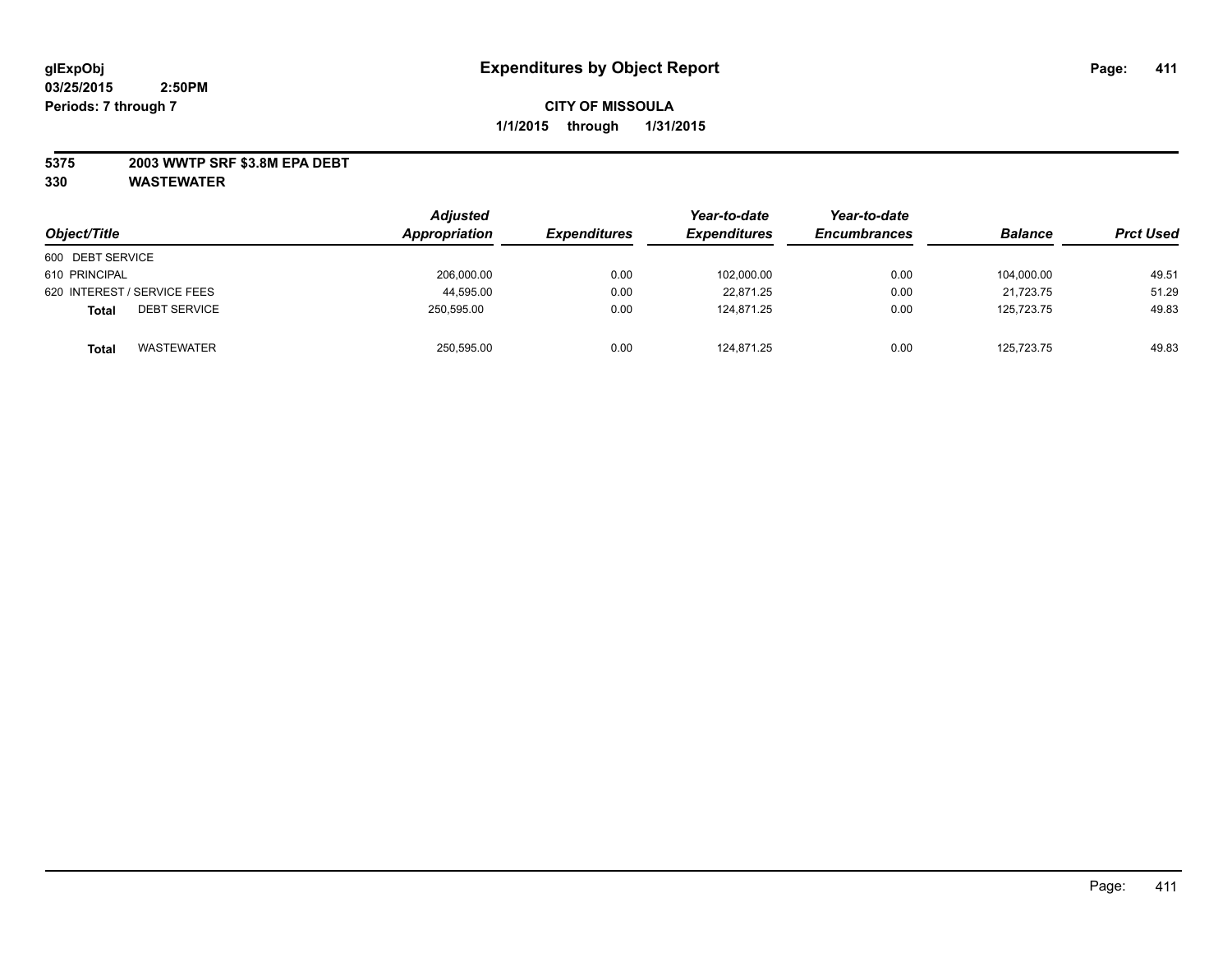**CITY OF MISSOULA 1/1/2015 through 1/31/2015**

## **5375 2003 WWTP SRF \$3.8M EPA DEBT**

| Object/Title                |                               | <b>Adjusted</b><br>Appropriation | <b>Expenditures</b> | Year-to-date<br><b>Expenditures</b> | Year-to-date<br><b>Encumbrances</b> | <b>Balance</b> | <b>Prct Used</b> |
|-----------------------------|-------------------------------|----------------------------------|---------------------|-------------------------------------|-------------------------------------|----------------|------------------|
| 600 DEBT SERVICE            |                               |                                  |                     |                                     |                                     |                |                  |
| 610 PRINCIPAL               |                               | 206.000.00                       | 0.00                | 102,000.00                          | 0.00                                | 104.000.00     | 49.51            |
| 620 INTEREST / SERVICE FEES |                               | 44,595.00                        | 0.00                | 22,871.25                           | 0.00                                | 21,723.75      | 51.29            |
| <b>Total</b>                | <b>DEBT SERVICE</b>           | 250,595.00                       | 0.00                | 124,871.25                          | 0.00                                | 125.723.75     | 49.83            |
| <b>Total</b>                | 2003 WWTP SRF \$3.8M EPA DEBT | 250,595.00                       | 0.00                | 124.871.25                          | 0.00                                | 125.723.75     | 49.83            |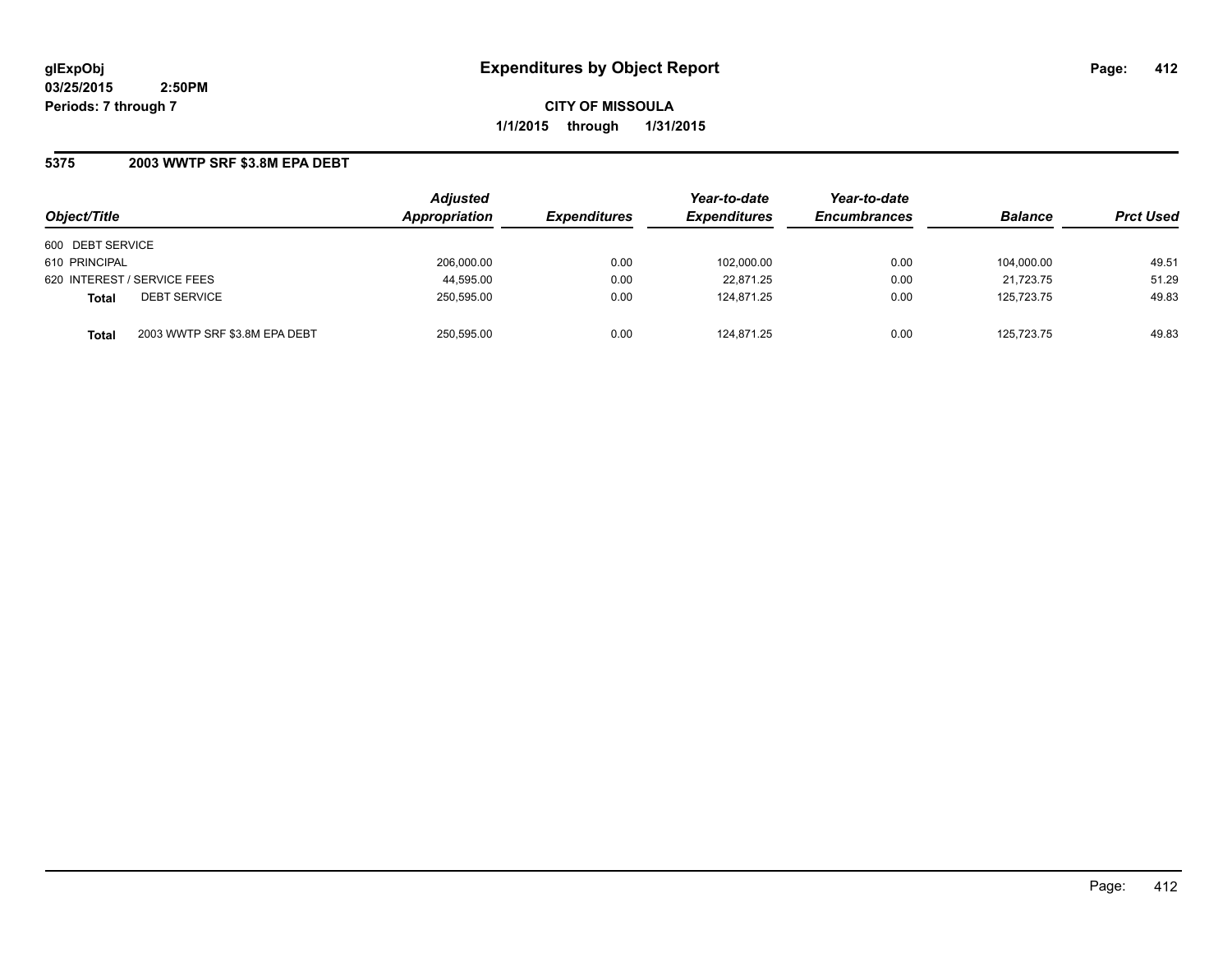## **5376 2003 WWTP SRF \$3.8M EPA RESERVE**

| Object/Title                      | <b>Adjusted</b><br>Appropriation | <b>Expenditures</b> | Year-to-date<br><b>Expenditures</b> | Year-to-date<br><b>Encumbrances</b> | <b>Balance</b> | <b>Prct Used</b> |
|-----------------------------------|----------------------------------|---------------------|-------------------------------------|-------------------------------------|----------------|------------------|
| 800 OTHER OBJECTS                 |                                  |                     |                                     |                                     |                |                  |
| 820 TRANSFERS TO OTHER FUNDS      | 21,190.00                        | 0.00                | 0.00                                | 0.00                                | 21.190.00      | 0.00             |
| OTHER OBJECTS<br><b>Total</b>     | 21.190.00                        | 0.00                | 0.00                                | 0.00                                | 21.190.00      | 0.00             |
| <b>WASTEWATER</b><br><b>Total</b> | 21,190.00                        | 0.00                | 0.00                                | 0.00                                | 21,190.00      | 0.00             |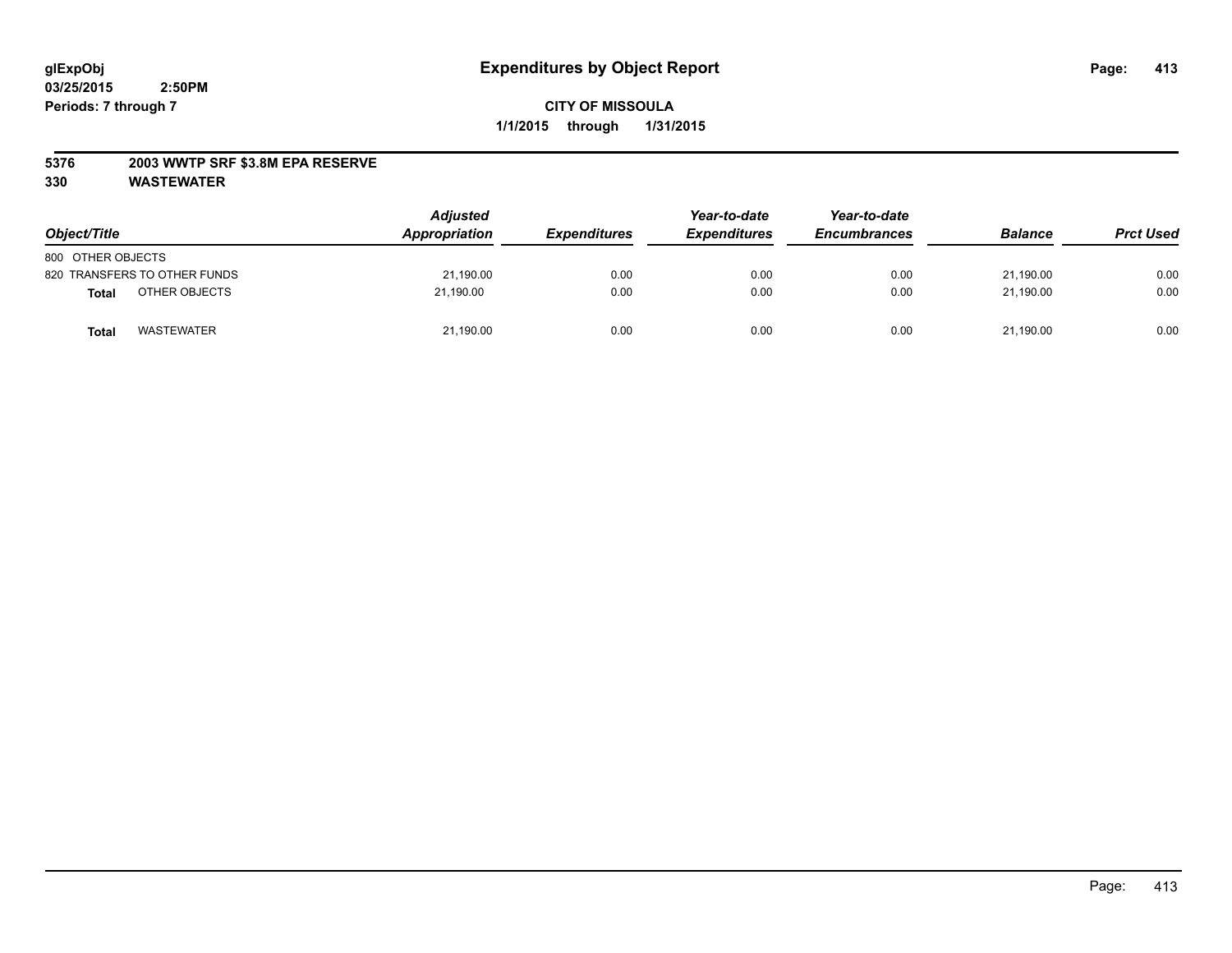**CITY OF MISSOULA 1/1/2015 through 1/31/2015**

# **5376 2003 WWTP SRF \$3.8M EPA RESERVE**

| Object/Title                              | <b>Adjusted</b><br>Appropriation | <b>Expenditures</b> | Year-to-date<br><b>Expenditures</b> | Year-to-date<br><b>Encumbrances</b> | <b>Balance</b> | <b>Prct Used</b> |
|-------------------------------------------|----------------------------------|---------------------|-------------------------------------|-------------------------------------|----------------|------------------|
| 800 OTHER OBJECTS                         |                                  |                     |                                     |                                     |                |                  |
| 820 TRANSFERS TO OTHER FUNDS              | 21,190.00                        | 0.00                | 0.00                                | 0.00                                | 21.190.00      | 0.00             |
| OTHER OBJECTS<br><b>Total</b>             | 21,190.00                        | 0.00                | 0.00                                | 0.00                                | 21.190.00      | 0.00             |
| 2003 WWTP SRF \$3.8M EPA RESERVE<br>Total | 21,190.00                        | 0.00                | 0.00                                | 0.00                                | 21.190.00      | 0.00             |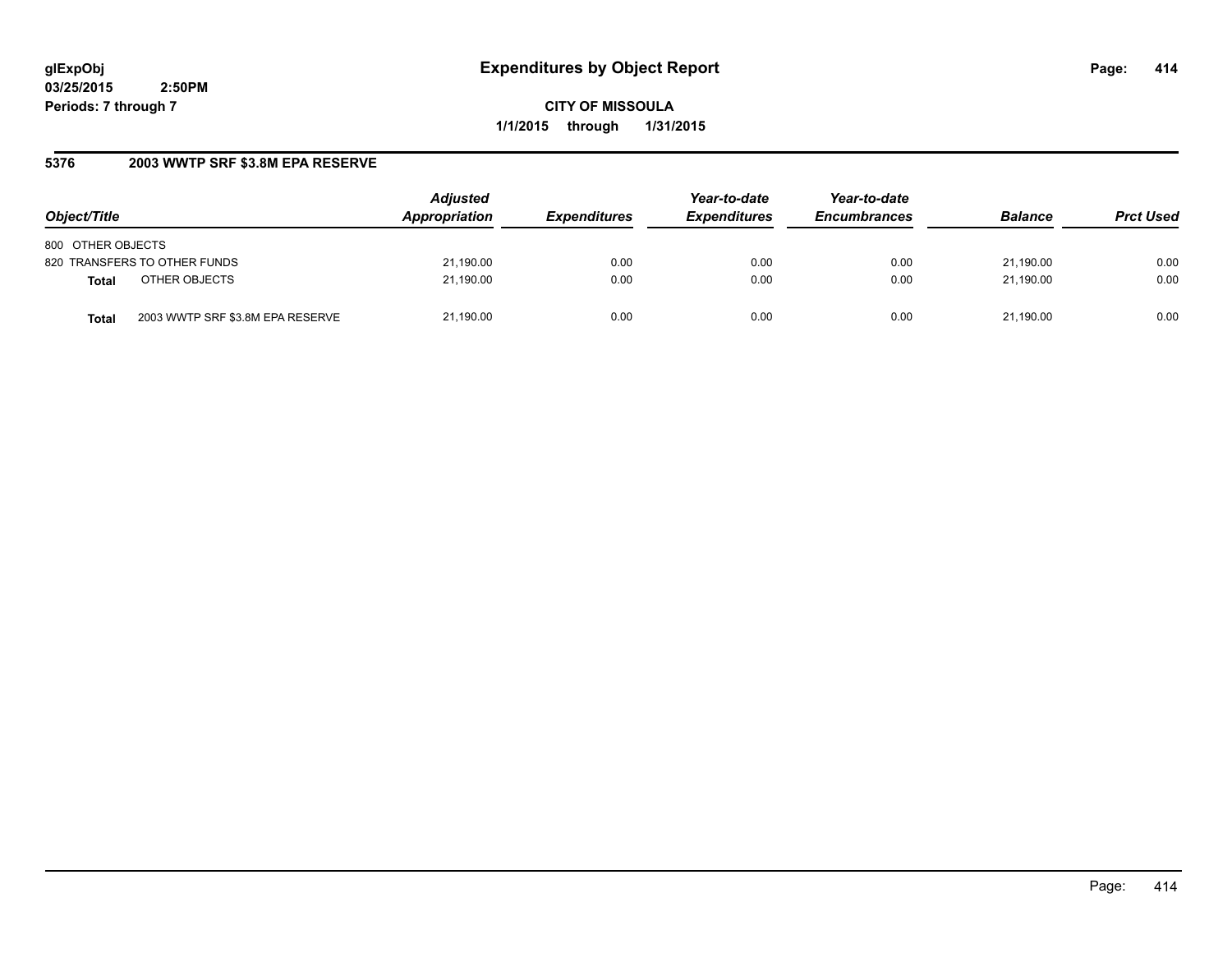## **5377 2004 WWTP \$3.023 LOAN DEBT SERVICE**

| Object/Title                        | <b>Adjusted</b><br>Appropriation | <b>Expenditures</b> | Year-to-date<br><b>Expenditures</b> | Year-to-date<br><b>Encumbrances</b> | <b>Balance</b> | <b>Prct Used</b> |
|-------------------------------------|----------------------------------|---------------------|-------------------------------------|-------------------------------------|----------------|------------------|
| 600 DEBT SERVICE                    |                                  |                     |                                     |                                     |                |                  |
| 610 PRINCIPAL                       | 197,000.00                       | 0.00                | 98,000.00                           | 0.00                                | 99,000.00      | 49.75            |
| 620 INTEREST / SERVICE FEES         | 45.473.00                        | 0.00                | 23.287.50                           | 0.00                                | 22.185.50      | 51.21            |
| <b>DEBT SERVICE</b><br><b>Total</b> | 242.473.00                       | 0.00                | 121.287.50                          | 0.00                                | 121.185.50     | 50.02            |
| <b>WASTEWATER</b><br><b>Total</b>   | 242,473.00                       | 0.00                | 121,287.50                          | 0.00                                | 121.185.50     | 50.02            |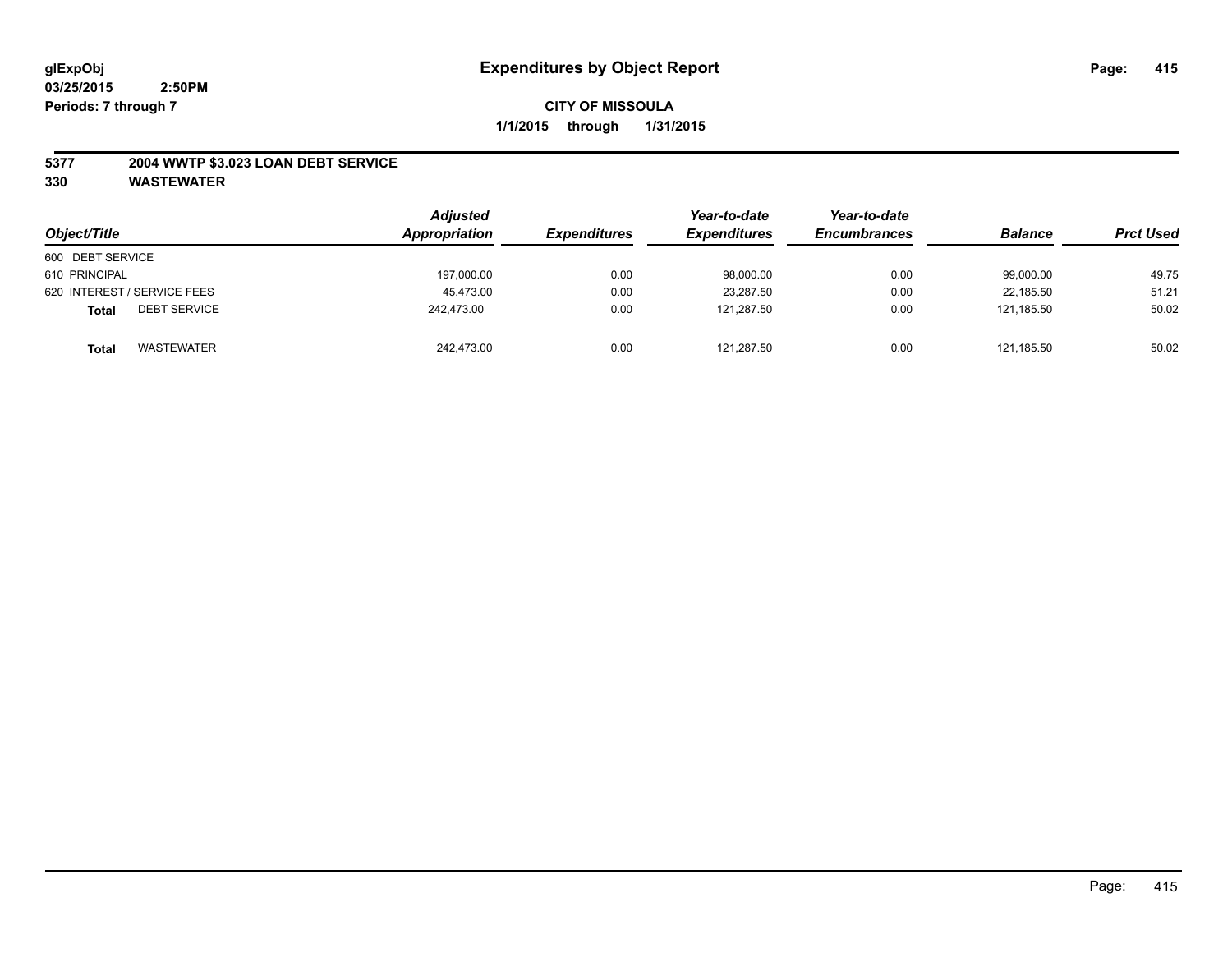**CITY OF MISSOULA 1/1/2015 through 1/31/2015**

# **5377 2004 WWTP \$3.023 LOAN DEBT SERVICE**

| Object/Title     |                                     | <b>Adjusted</b><br>Appropriation | <b>Expenditures</b> | Year-to-date<br><b>Expenditures</b> | Year-to-date<br><b>Encumbrances</b> | <b>Balance</b> | <b>Prct Used</b> |
|------------------|-------------------------------------|----------------------------------|---------------------|-------------------------------------|-------------------------------------|----------------|------------------|
| 600 DEBT SERVICE |                                     |                                  |                     |                                     |                                     |                |                  |
| 610 PRINCIPAL    |                                     | 197,000.00                       | 0.00                | 98,000.00                           | 0.00                                | 99,000.00      | 49.75            |
|                  | 620 INTEREST / SERVICE FEES         | 45,473.00                        | 0.00                | 23,287.50                           | 0.00                                | 22,185.50      | 51.21            |
| <b>Total</b>     | <b>DEBT SERVICE</b>                 | 242.473.00                       | 0.00                | 121.287.50                          | 0.00                                | 121.185.50     | 50.02            |
| <b>Total</b>     | 2004 WWTP \$3.023 LOAN DEBT SERVICE | 242.473.00                       | 0.00                | 121.287.50                          | 0.00                                | 121.185.50     | 50.02            |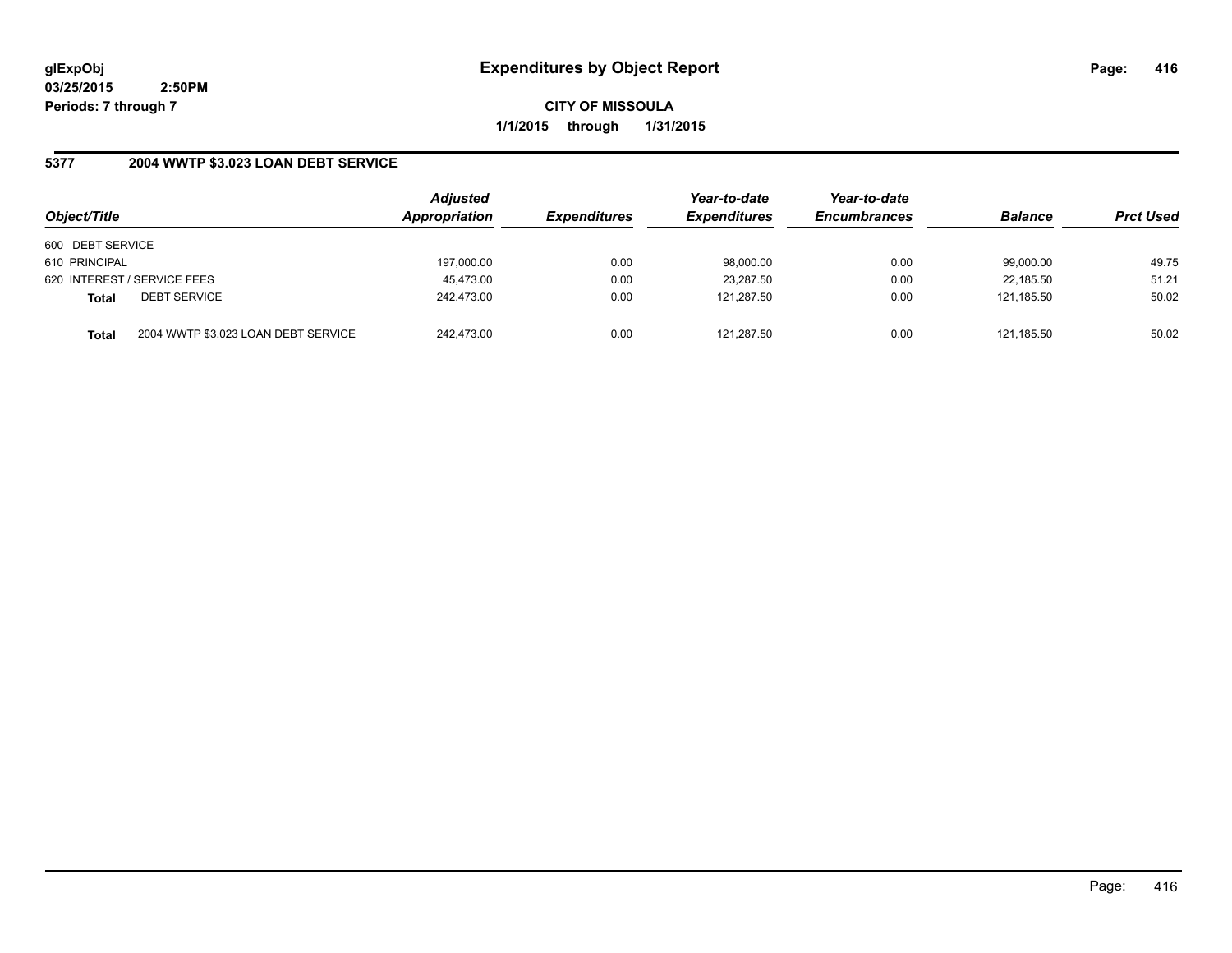## **5378 2004 WWTP \$3.023 LOAN RESERVE**

|                                     | <b>Adjusted</b>      |                     | Year-to-date        | Year-to-date        |                |                  |
|-------------------------------------|----------------------|---------------------|---------------------|---------------------|----------------|------------------|
| Object/Title                        | <b>Appropriation</b> | <b>Expenditures</b> | <b>Expenditures</b> | <b>Encumbrances</b> | <b>Balance</b> | <b>Prct Used</b> |
| 600 DEBT SERVICE                    |                      |                     |                     |                     |                |                  |
| 610 PRINCIPAL                       | 0.00                 | 0.00                | 0.00                | 0.00                | 0.00           | 0.00             |
| 620 INTEREST / SERVICE FEES         | 0.00                 | 0.00                | 0.00                | 0.00                | 0.00           | 0.00             |
| <b>DEBT SERVICE</b><br><b>Total</b> | 0.00                 | 0.00                | 0.00                | 0.00                | 0.00           | 0.00             |
| 800 OTHER OBJECTS                   |                      |                     |                     |                     |                |                  |
| 820 TRANSFERS TO OTHER FUNDS        | 21,200.00            | 0.00                | 0.00                | 0.00                | 21.200.00      | 0.00             |
| OTHER OBJECTS<br><b>Total</b>       | 21.200.00            | 0.00                | 0.00                | 0.00                | 21.200.00      | 0.00             |
| <b>WASTEWATER</b><br><b>Total</b>   | 21,200.00            | 0.00                | 0.00                | 0.00                | 21.200.00      | 0.00             |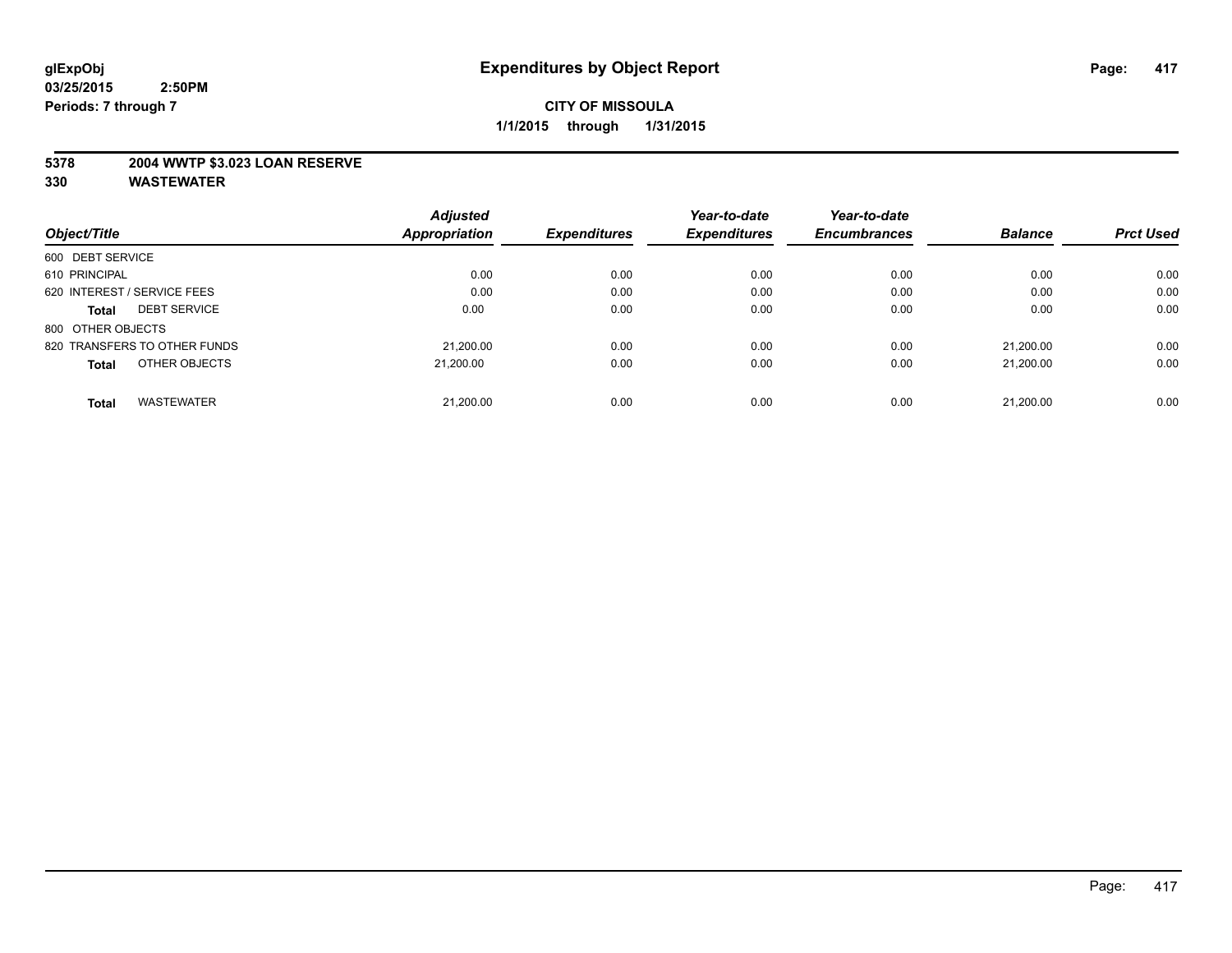**CITY OF MISSOULA 1/1/2015 through 1/31/2015**

## **5378 2004 WWTP \$3.023 LOAN RESERVE**

|                   |                                | <b>Adjusted</b>      |                     | Year-to-date        | Year-to-date        |                |                  |
|-------------------|--------------------------------|----------------------|---------------------|---------------------|---------------------|----------------|------------------|
| Object/Title      |                                | <b>Appropriation</b> | <b>Expenditures</b> | <b>Expenditures</b> | <b>Encumbrances</b> | <b>Balance</b> | <b>Prct Used</b> |
| 600 DEBT SERVICE  |                                |                      |                     |                     |                     |                |                  |
| 610 PRINCIPAL     |                                | 0.00                 | 0.00                | 0.00                | 0.00                | 0.00           | 0.00             |
|                   | 620 INTEREST / SERVICE FEES    | 0.00                 | 0.00                | 0.00                | 0.00                | 0.00           | 0.00             |
| <b>Total</b>      | <b>DEBT SERVICE</b>            | 0.00                 | 0.00                | 0.00                | 0.00                | 0.00           | 0.00             |
| 800 OTHER OBJECTS |                                |                      |                     |                     |                     |                |                  |
|                   | 820 TRANSFERS TO OTHER FUNDS   | 21.200.00            | 0.00                | 0.00                | 0.00                | 21.200.00      | 0.00             |
| <b>Total</b>      | OTHER OBJECTS                  | 21.200.00            | 0.00                | 0.00                | 0.00                | 21.200.00      | 0.00             |
| <b>Total</b>      | 2004 WWTP \$3.023 LOAN RESERVE | 21.200.00            | 0.00                | 0.00                | 0.00                | 21.200.00      | 0.00             |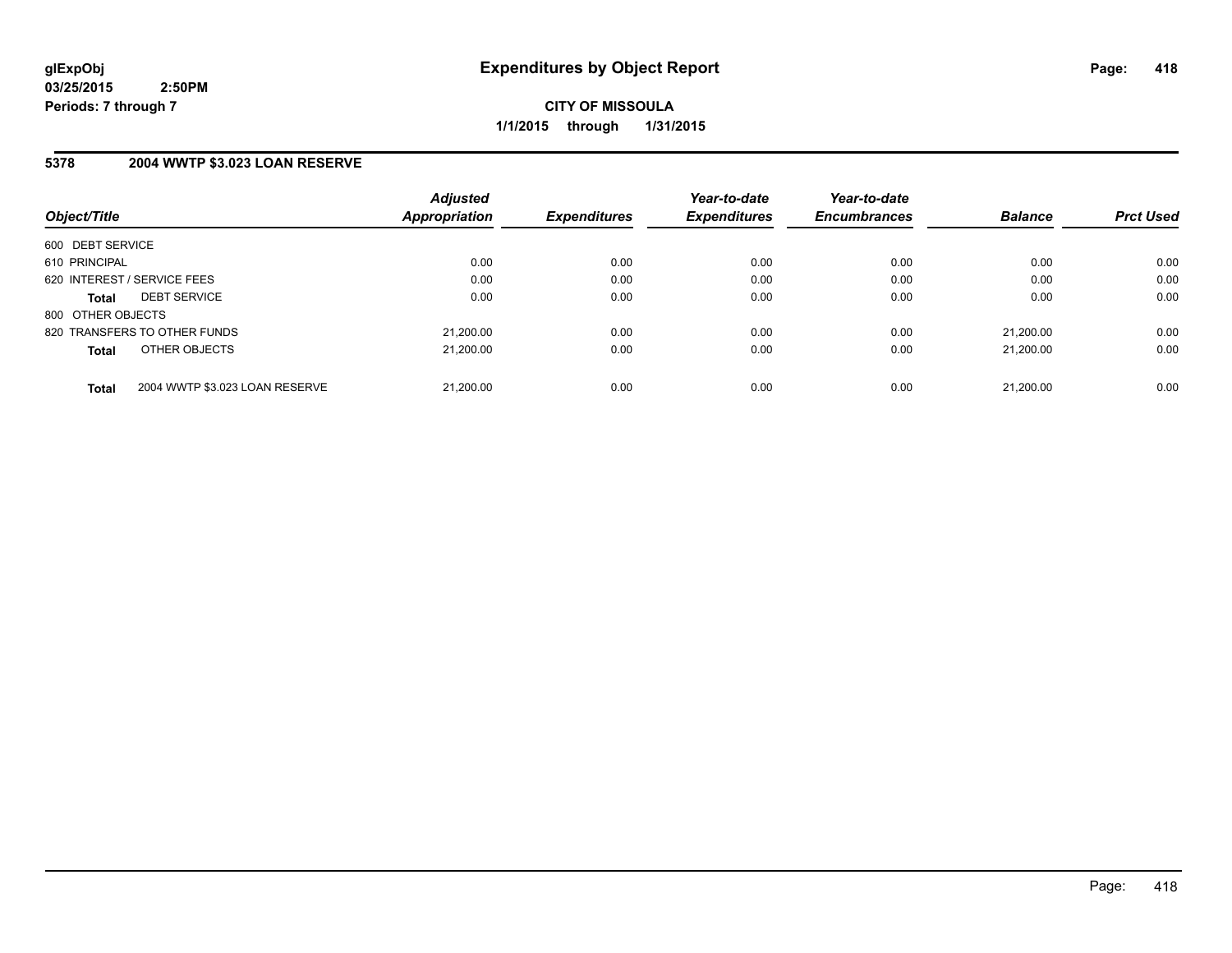#### **5379 2005 BRICH/BRDY/LIN/GIL SRF DEBT**

|                                     | <b>Adjusted</b>      |                     | Year-to-date        | Year-to-date        |                |                  |
|-------------------------------------|----------------------|---------------------|---------------------|---------------------|----------------|------------------|
| Object/Title                        | <b>Appropriation</b> | <b>Expenditures</b> | <b>Expenditures</b> | <b>Encumbrances</b> | <b>Balance</b> | <b>Prct Used</b> |
| 600 DEBT SERVICE                    |                      |                     |                     |                     |                |                  |
| 610 PRINCIPAL                       | 86,000.00            | 0.00                | 43,000.00           | 0.00                | 43,000.00      | 50.00            |
| 620 INTEREST / SERVICE FEES         | 23,389.00            | 0.00                | 11,936.25           | 0.00                | 11.452.75      | 51.03            |
| <b>DEBT SERVICE</b><br><b>Total</b> | 109.389.00           | 0.00                | 54,936.25           | 0.00                | 54.452.75      | 50.22            |
| 800 OTHER OBJECTS                   |                      |                     |                     |                     |                |                  |
| 820 TRANSFERS TO OTHER FUNDS        | 0.00                 | 0.00                | 0.00                | 0.00                | 0.00           | 0.00             |
| OTHER OBJECTS<br><b>Total</b>       | 0.00                 | 0.00                | 0.00                | 0.00                | 0.00           | 0.00             |
| <b>WASTEWATER</b><br><b>Total</b>   | 109.389.00           | 0.00                | 54.936.25           | 0.00                | 54.452.75      | 50.22            |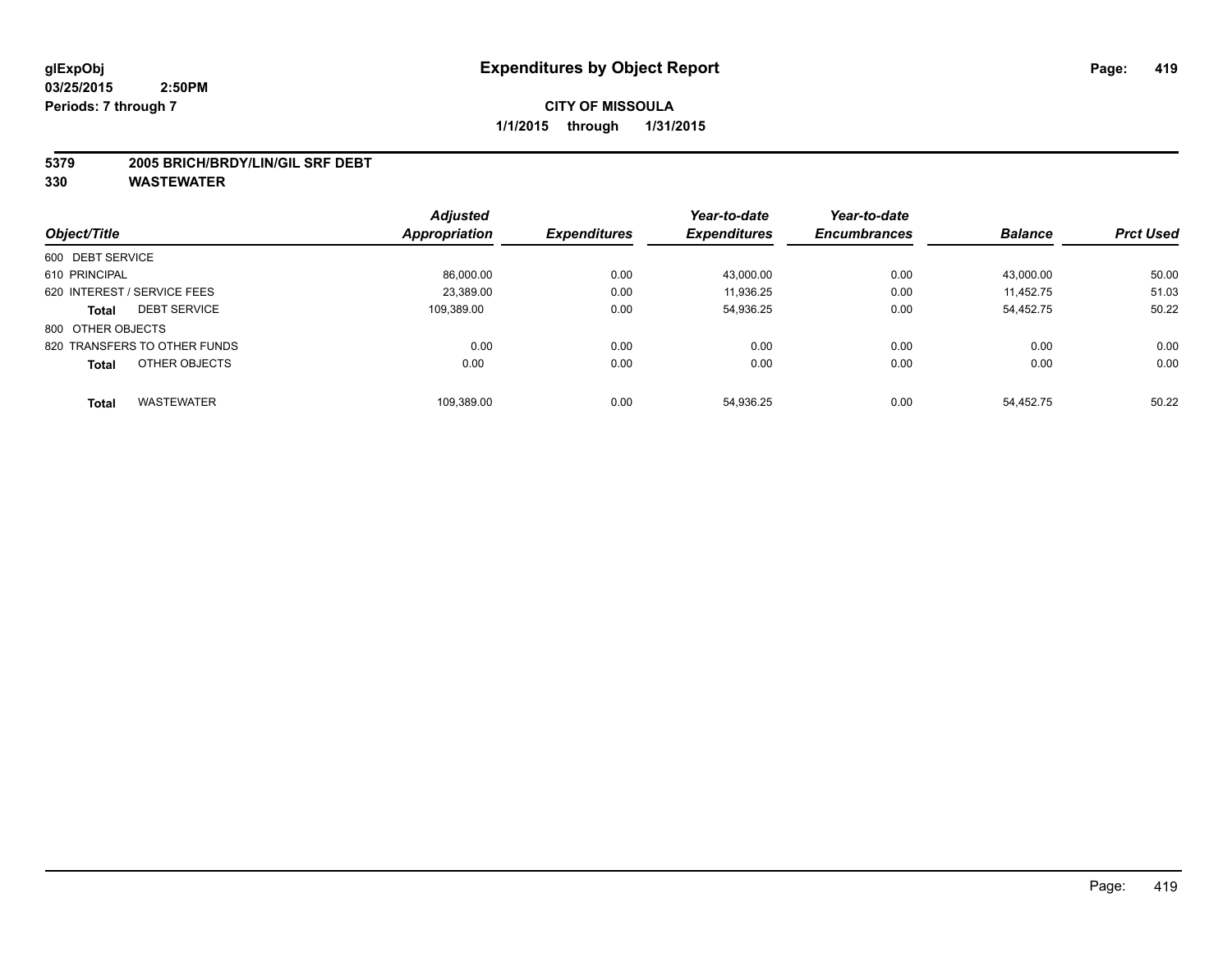**CITY OF MISSOULA 1/1/2015 through 1/31/2015**

## **5379 2005 BRICH/BRDY/LIN/GIL SRF DEBT**

| Object/Title      |                                  | <b>Adjusted</b><br><b>Appropriation</b> | <b>Expenditures</b> | Year-to-date<br><b>Expenditures</b> | Year-to-date<br><b>Encumbrances</b> | <b>Balance</b> | <b>Prct Used</b> |
|-------------------|----------------------------------|-----------------------------------------|---------------------|-------------------------------------|-------------------------------------|----------------|------------------|
| 600 DEBT SERVICE  |                                  |                                         |                     |                                     |                                     |                |                  |
| 610 PRINCIPAL     |                                  | 86.000.00                               | 0.00                | 43.000.00                           | 0.00                                | 43.000.00      | 50.00            |
|                   | 620 INTEREST / SERVICE FEES      | 23.389.00                               | 0.00                | 11.936.25                           | 0.00                                | 11.452.75      | 51.03            |
| <b>Total</b>      | <b>DEBT SERVICE</b>              | 109,389.00                              | 0.00                | 54.936.25                           | 0.00                                | 54.452.75      | 50.22            |
| 800 OTHER OBJECTS |                                  |                                         |                     |                                     |                                     |                |                  |
|                   | 820 TRANSFERS TO OTHER FUNDS     | 0.00                                    | 0.00                | 0.00                                | 0.00                                | 0.00           | 0.00             |
| <b>Total</b>      | OTHER OBJECTS                    | 0.00                                    | 0.00                | 0.00                                | 0.00                                | 0.00           | 0.00             |
| <b>Total</b>      | 2005 BRICH/BRDY/LIN/GIL SRF DEBT | 109.389.00                              | 0.00                | 54.936.25                           | 0.00                                | 54.452.75      | 50.22            |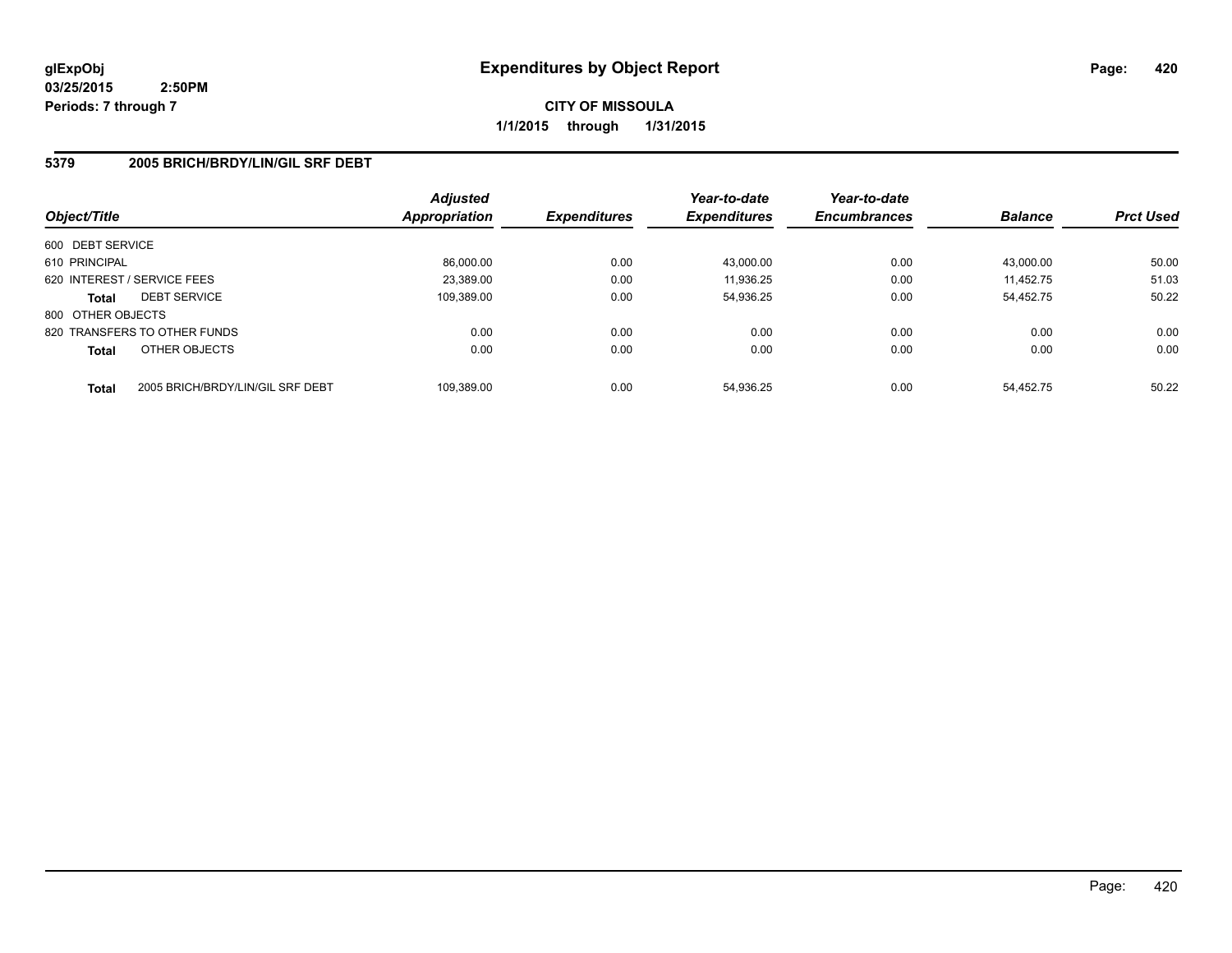## **5380 BRDWY/BIRCH/GILBERT/LINCOLNWOOD**

|                                   | <b>Adjusted</b>      |                     | Year-to-date        | Year-to-date        |                |                  |
|-----------------------------------|----------------------|---------------------|---------------------|---------------------|----------------|------------------|
| Object/Title                      | <b>Appropriation</b> | <b>Expenditures</b> | <b>Expenditures</b> | <b>Encumbrances</b> | <b>Balance</b> | <b>Prct Used</b> |
| 600 DEBT SERVICE                  |                      |                     |                     |                     |                |                  |
| 610 PRINCIPAL                     | 0.00                 | 0.00                | 0.00                | 0.00                | 0.00           | 0.00             |
| 620 INTEREST / SERVICE FEES       | 0.00                 | 0.00                | 0.00                | 0.00                | 0.00           | 0.00             |
| <b>DEBT SERVICE</b><br>Total      | 0.00                 | 0.00                | 0.00                | 0.00                | 0.00           | 0.00             |
| 800 OTHER OBJECTS                 |                      |                     |                     |                     |                |                  |
| 820 TRANSFERS TO OTHER FUNDS      | 10.840.00            | 0.00                | 0.00                | 0.00                | 10.840.00      | 0.00             |
| OTHER OBJECTS<br><b>Total</b>     | 10.840.00            | 0.00                | 0.00                | 0.00                | 10.840.00      | 0.00             |
| <b>WASTEWATER</b><br><b>Total</b> | 10.840.00            | 0.00                | 0.00                | 0.00                | 10.840.00      | 0.00             |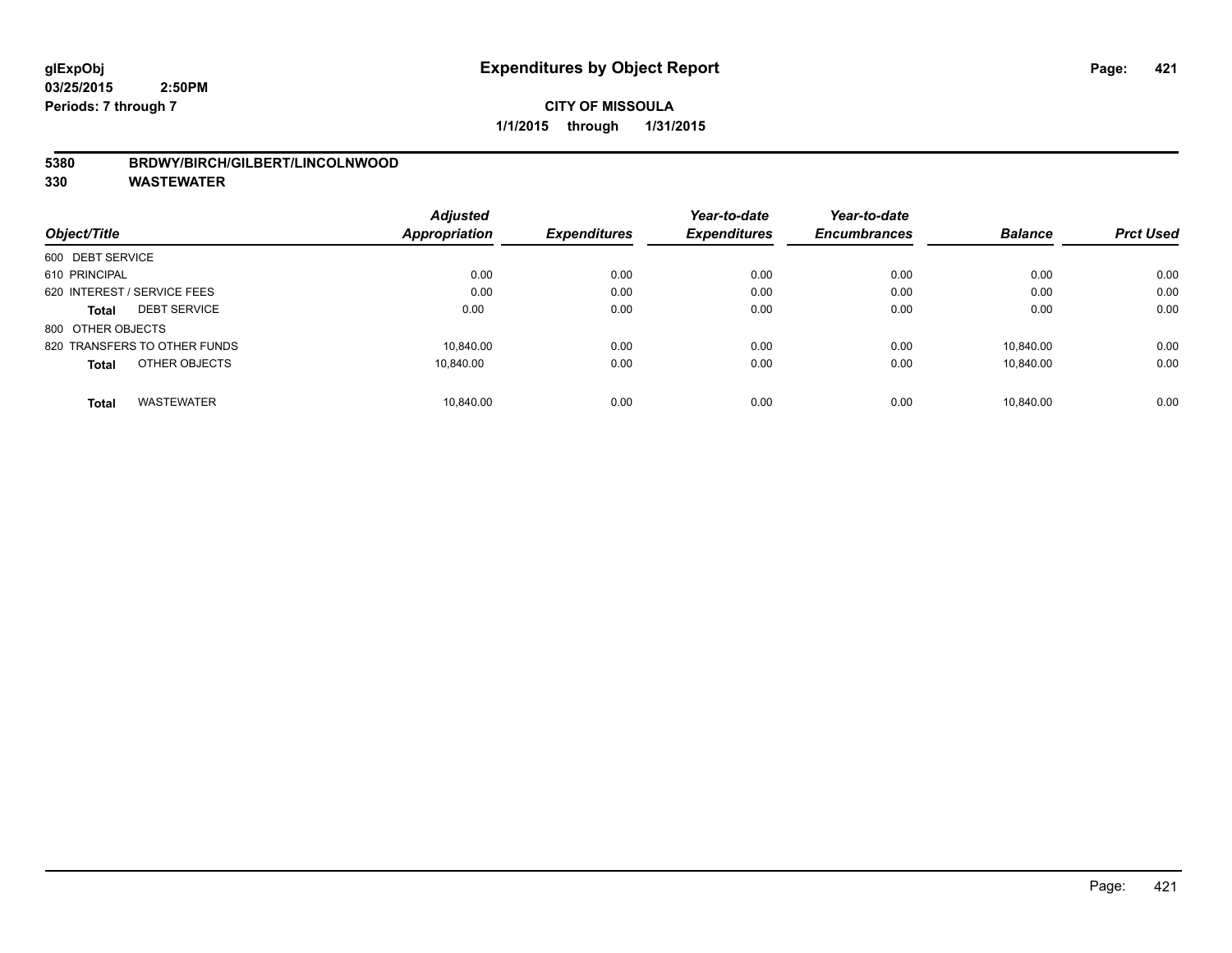**CITY OF MISSOULA 1/1/2015 through 1/31/2015**

## **5380 BRDWY/BIRCH/GILBERT/LINCOLNWOOD**

| Object/Title      |                                 | Adjusted<br><b>Appropriation</b> | <b>Expenditures</b> | Year-to-date<br><b>Expenditures</b> | Year-to-date<br><b>Encumbrances</b> | <b>Balance</b> | <b>Prct Used</b> |
|-------------------|---------------------------------|----------------------------------|---------------------|-------------------------------------|-------------------------------------|----------------|------------------|
| 600 DEBT SERVICE  |                                 |                                  |                     |                                     |                                     |                |                  |
| 610 PRINCIPAL     |                                 | 0.00                             | 0.00                | 0.00                                | 0.00                                | 0.00           | 0.00             |
|                   | 620 INTEREST / SERVICE FEES     | 0.00                             | 0.00                | 0.00                                | 0.00                                | 0.00           | 0.00             |
| <b>Total</b>      | <b>DEBT SERVICE</b>             | 0.00                             | 0.00                | 0.00                                | 0.00                                | 0.00           | 0.00             |
| 800 OTHER OBJECTS |                                 |                                  |                     |                                     |                                     |                |                  |
|                   | 820 TRANSFERS TO OTHER FUNDS    | 10.840.00                        | 0.00                | 0.00                                | 0.00                                | 10.840.00      | 0.00             |
| <b>Total</b>      | OTHER OBJECTS                   | 10.840.00                        | 0.00                | 0.00                                | 0.00                                | 10.840.00      | 0.00             |
| <b>Total</b>      | BRDWY/BIRCH/GILBERT/LINCOLNWOOD | 10.840.00                        | 0.00                | 0.00                                | 0.00                                | 10.840.00      | 0.00             |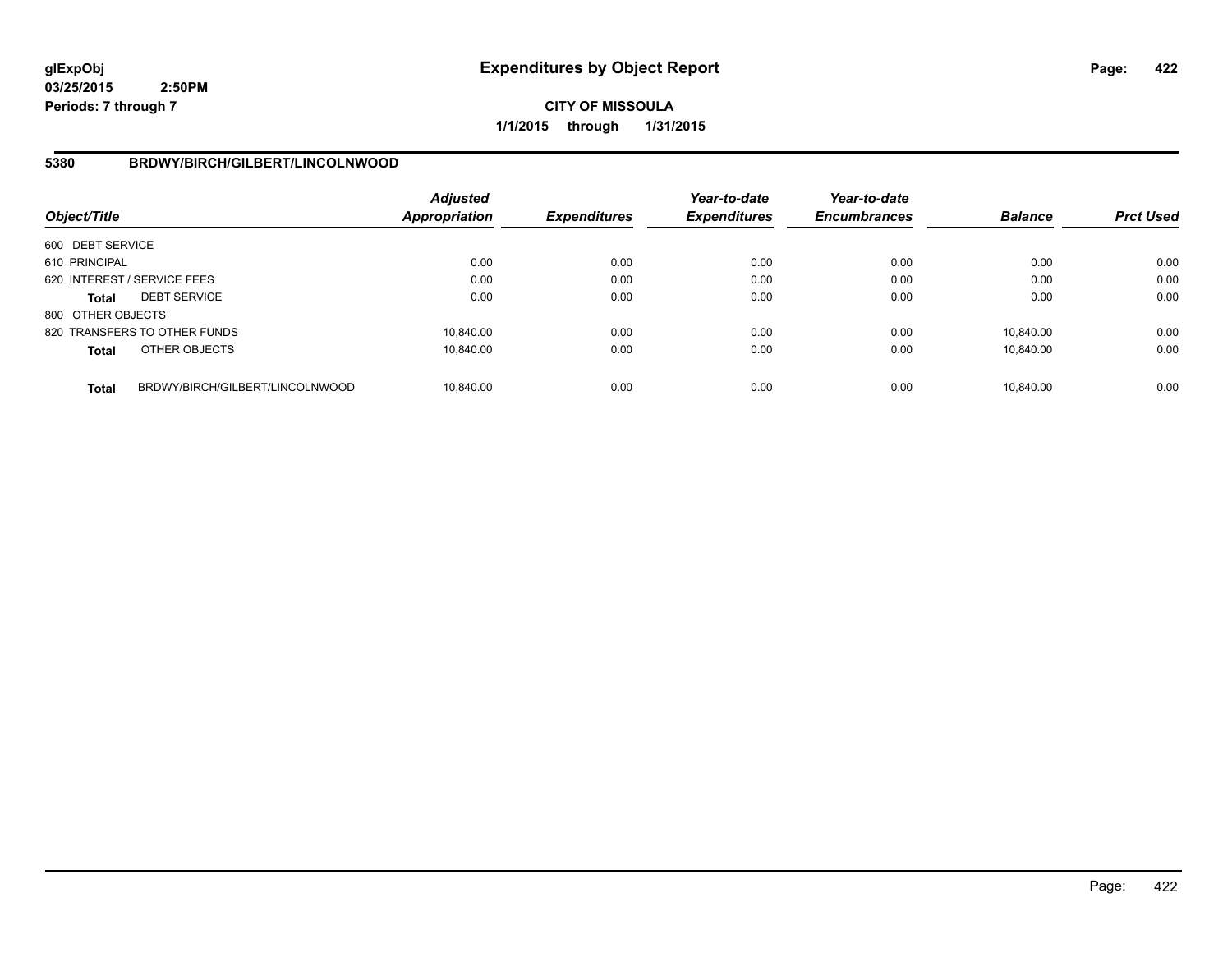#### **5381 LINCOLNWOOD PH2 DEBT SERVICE**

|                                     | <b>Adjusted</b>      |                     | Year-to-date        | Year-to-date        |                |                  |
|-------------------------------------|----------------------|---------------------|---------------------|---------------------|----------------|------------------|
| Object/Title                        | <b>Appropriation</b> | <b>Expenditures</b> | <b>Expenditures</b> | <b>Encumbrances</b> | <b>Balance</b> | <b>Prct Used</b> |
| 600 DEBT SERVICE                    |                      |                     |                     |                     |                |                  |
| 610 PRINCIPAL                       | 0.00                 | 0.00                | 0.00                | 0.00                | 0.00           | 0.00             |
| 620 INTEREST / SERVICE FEES         | 0.00                 | 0.00                | 0.00                | 0.00                | 0.00           | 0.00             |
| <b>DEBT SERVICE</b><br><b>Total</b> | 0.00                 | 0.00                | 0.00                | 0.00                | 0.00           | 0.00             |
| 800 OTHER OBJECTS                   |                      |                     |                     |                     |                |                  |
| 820 TRANSFERS TO OTHER FUNDS        | 0.00                 | 0.00                | 0.00                | 0.00                | 0.00           | 0.00             |
| OTHER OBJECTS<br><b>Total</b>       | 0.00                 | 0.00                | 0.00                | 0.00                | 0.00           | 0.00             |
| <b>WASTEWATER</b><br>Total          | 0.00                 | 0.00                | 0.00                | 0.00                | 0.00           | 0.00             |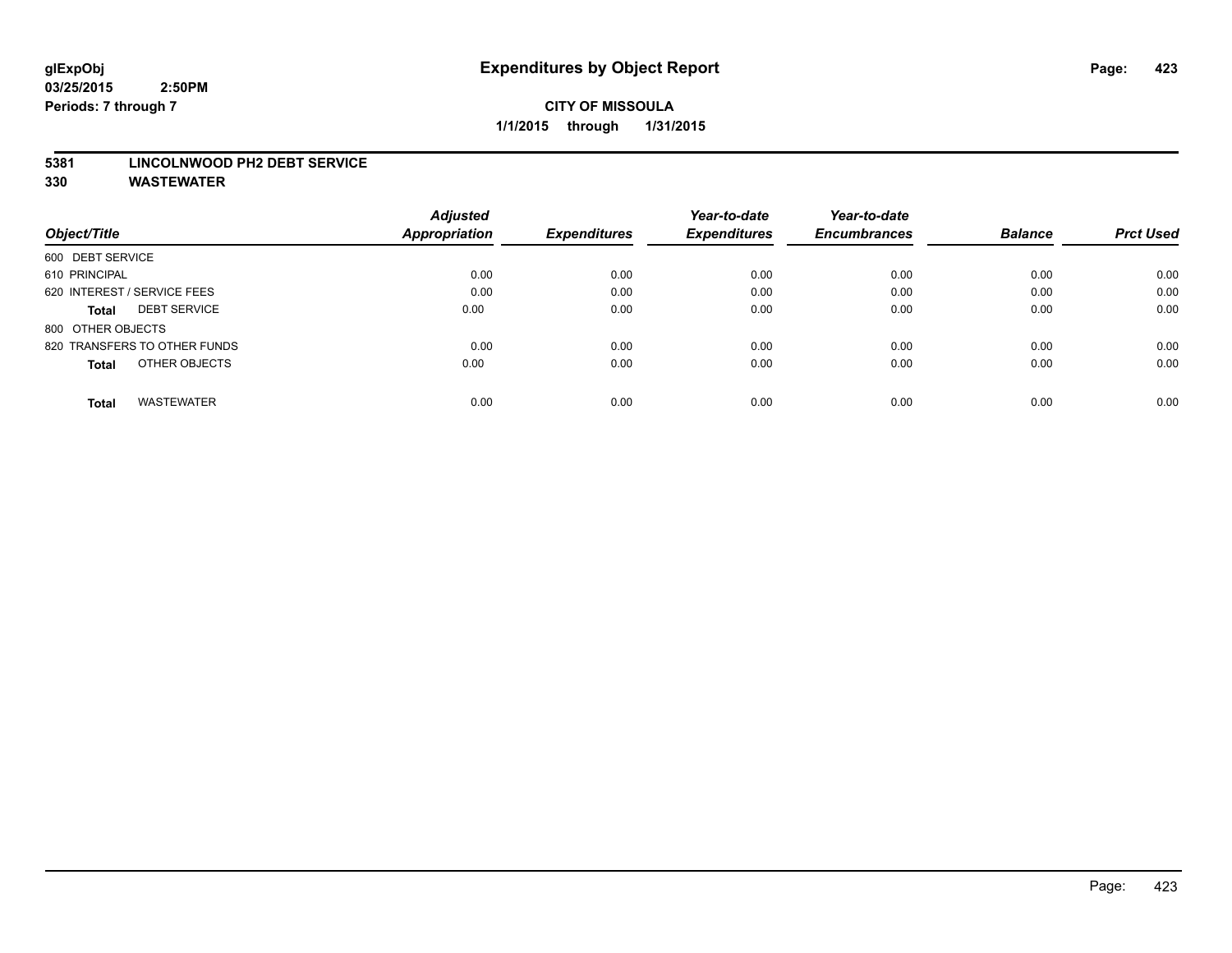**CITY OF MISSOULA 1/1/2015 through 1/31/2015**

## **5381 LINCOLNWOOD PH2 DEBT SERVICE**

| Object/Title                |                              | <b>Adjusted</b><br><b>Appropriation</b> | <b>Expenditures</b> | Year-to-date<br><b>Expenditures</b> | Year-to-date<br><b>Encumbrances</b> | <b>Balance</b> | <b>Prct Used</b> |
|-----------------------------|------------------------------|-----------------------------------------|---------------------|-------------------------------------|-------------------------------------|----------------|------------------|
| 600 DEBT SERVICE            |                              |                                         |                     |                                     |                                     |                |                  |
| 610 PRINCIPAL               |                              | 0.00                                    | 0.00                | 0.00                                | 0.00                                | 0.00           | 0.00             |
| 620 INTEREST / SERVICE FEES |                              | 0.00                                    | 0.00                | 0.00                                | 0.00                                | 0.00           | 0.00             |
| <b>Total</b>                | <b>DEBT SERVICE</b>          | 0.00                                    | 0.00                | 0.00                                | 0.00                                | 0.00           | 0.00             |
| 800 OTHER OBJECTS           |                              |                                         |                     |                                     |                                     |                |                  |
|                             | 820 TRANSFERS TO OTHER FUNDS | 0.00                                    | 0.00                | 0.00                                | 0.00                                | 0.00           | 0.00             |
| <b>Total</b>                | OTHER OBJECTS                | 0.00                                    | 0.00                | 0.00                                | 0.00                                | 0.00           | 0.00             |
| <b>Total</b>                | LINCOLNWOOD PH2 DEBT SERVICE | 0.00                                    | 0.00                | 0.00                                | 0.00                                | 0.00           | 0.00             |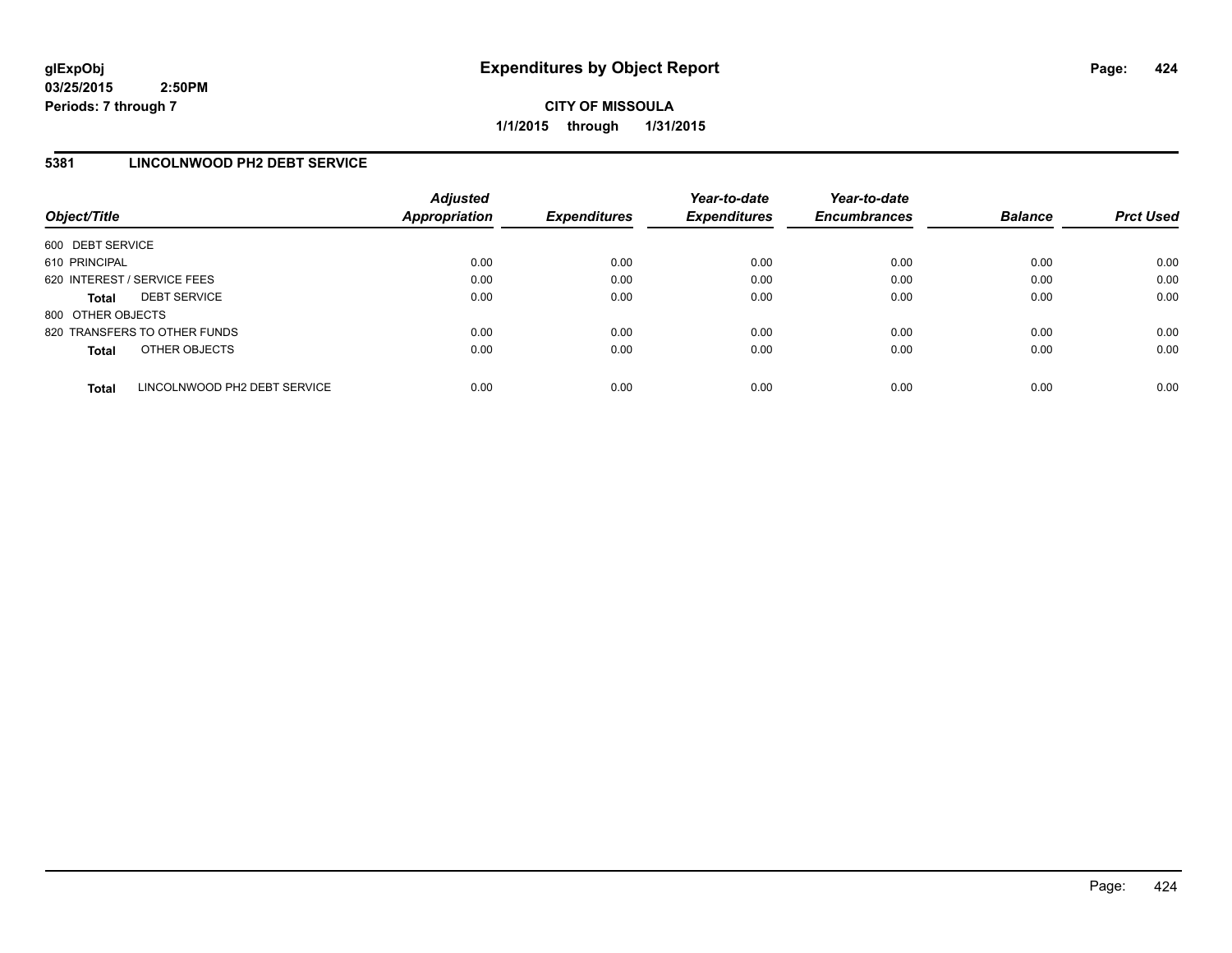#### **5382 LINCOLNWOOD PH2 RESERVE FUND**

|                                     | <b>Adjusted</b>      |                     | Year-to-date        | Year-to-date        |                |                  |
|-------------------------------------|----------------------|---------------------|---------------------|---------------------|----------------|------------------|
| Object/Title                        | <b>Appropriation</b> | <b>Expenditures</b> | <b>Expenditures</b> | <b>Encumbrances</b> | <b>Balance</b> | <b>Prct Used</b> |
| 600 DEBT SERVICE                    |                      |                     |                     |                     |                |                  |
| 610 PRINCIPAL                       | 0.00                 | 0.00                | 0.00                | 0.00                | 0.00           | 0.00             |
| 620 INTEREST / SERVICE FEES         | 0.00                 | 0.00                | 0.00                | 0.00                | 0.00           | 0.00             |
| <b>DEBT SERVICE</b><br><b>Total</b> | 0.00                 | 0.00                | 0.00                | 0.00                | 0.00           | 0.00             |
| 800 OTHER OBJECTS                   |                      |                     |                     |                     |                |                  |
| 820 TRANSFERS TO OTHER FUNDS        | 21,850.00            | 0.00                | 0.00                | 0.00                | 21.850.00      | 0.00             |
| OTHER OBJECTS<br><b>Total</b>       | 21.850.00            | 0.00                | 0.00                | 0.00                | 21.850.00      | 0.00             |
| <b>WASTEWATER</b><br><b>Total</b>   | 21,850.00            | 0.00                | 0.00                | 0.00                | 21.850.00      | 0.00             |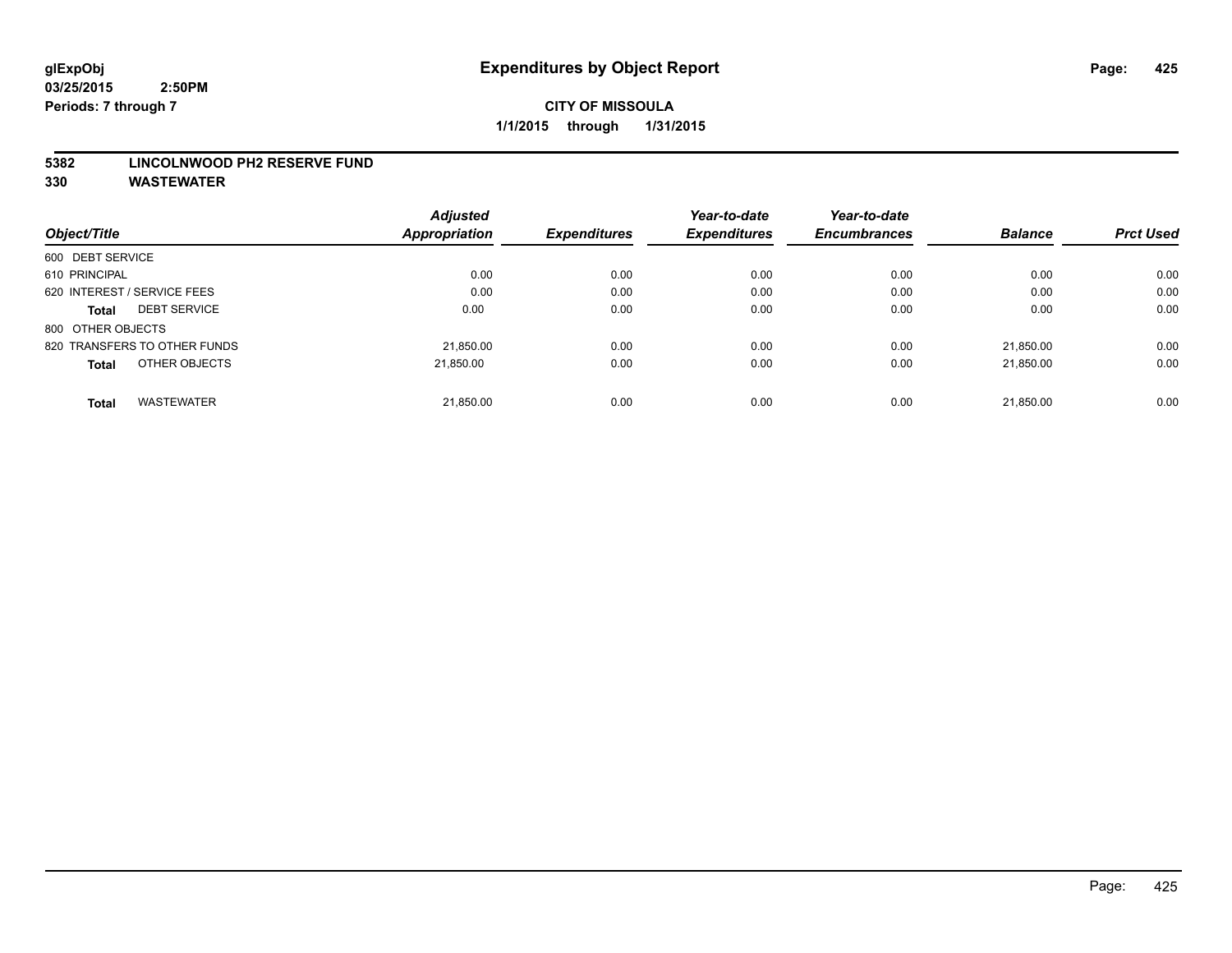**CITY OF MISSOULA 1/1/2015 through 1/31/2015**

## **5382 LINCOLNWOOD PH2 RESERVE FUND**

| Object/Title                |                              | <b>Adjusted</b><br><b>Appropriation</b> | <b>Expenditures</b> | Year-to-date<br><b>Expenditures</b> | Year-to-date<br><b>Encumbrances</b> | <b>Balance</b> | <b>Prct Used</b> |
|-----------------------------|------------------------------|-----------------------------------------|---------------------|-------------------------------------|-------------------------------------|----------------|------------------|
| 600 DEBT SERVICE            |                              |                                         |                     |                                     |                                     |                |                  |
| 610 PRINCIPAL               |                              | 0.00                                    | 0.00                | 0.00                                | 0.00                                | 0.00           | 0.00             |
| 620 INTEREST / SERVICE FEES |                              | 0.00                                    | 0.00                | 0.00                                | 0.00                                | 0.00           | 0.00             |
| <b>Total</b>                | <b>DEBT SERVICE</b>          | 0.00                                    | 0.00                | 0.00                                | 0.00                                | 0.00           | 0.00             |
| 800 OTHER OBJECTS           |                              |                                         |                     |                                     |                                     |                |                  |
|                             | 820 TRANSFERS TO OTHER FUNDS | 21,850.00                               | 0.00                | 0.00                                | 0.00                                | 21.850.00      | 0.00             |
| <b>Total</b>                | OTHER OBJECTS                | 21.850.00                               | 0.00                | 0.00                                | 0.00                                | 21.850.00      | 0.00             |
| <b>Total</b>                | LINCOLNWOOD PH2 RESERVE FUND | 21.850.00                               | 0.00                | 0.00                                | 0.00                                | 21.850.00      | 0.00             |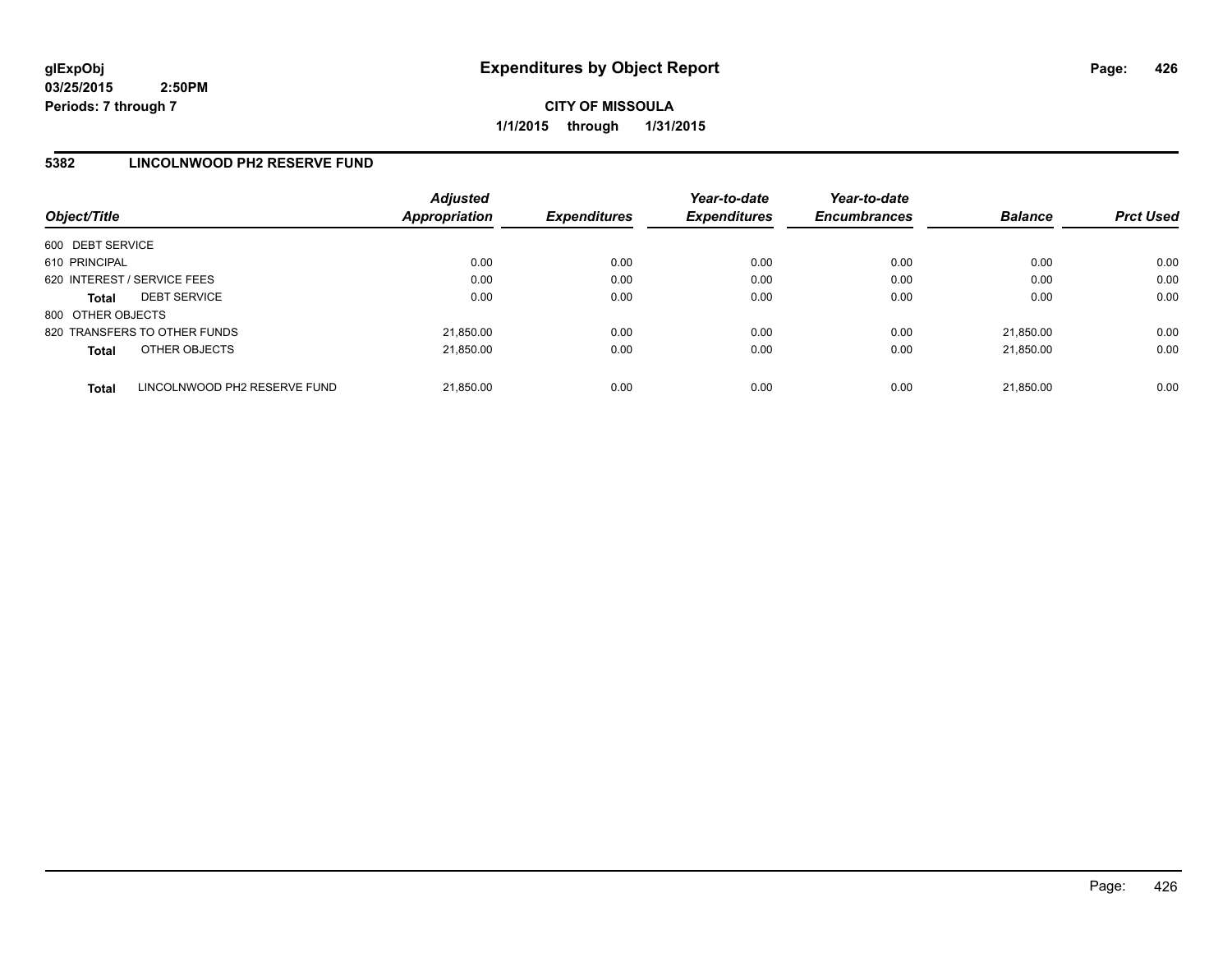#### **5383 FY09 RATTLESNAKE SEWER DEBT SVS**

|                                     | <b>Adjusted</b> |                     | Year-to-date        | Year-to-date        |                |                  |
|-------------------------------------|-----------------|---------------------|---------------------|---------------------|----------------|------------------|
| Object/Title                        | Appropriation   | <b>Expenditures</b> | <b>Expenditures</b> | <b>Encumbrances</b> | <b>Balance</b> | <b>Prct Used</b> |
| 600 DEBT SERVICE                    |                 |                     |                     |                     |                |                  |
| 610 PRINCIPAL                       | 0.00            | 0.00                | 0.00                | 0.00                | 0.00           | 0.00             |
| 620 INTEREST / SERVICE FEES         | 0.00            | 0.00                | 0.00                | 0.00                | 0.00           | 0.00             |
| <b>DEBT SERVICE</b><br><b>Total</b> | 0.00            | 0.00                | 0.00                | 0.00                | 0.00           | 0.00             |
| 800 OTHER OBJECTS                   |                 |                     |                     |                     |                |                  |
| 820 TRANSFERS TO OTHER FUNDS        | 0.00            | 0.00                | 0.00                | 0.00                | 0.00           | 0.00             |
| OTHER OBJECTS<br><b>Total</b>       | 0.00            | 0.00                | 0.00                | 0.00                | 0.00           | 0.00             |
| <b>WASTEWATER</b><br><b>Total</b>   | 0.00            | 0.00                | 0.00                | 0.00                | 0.00           | 0.00             |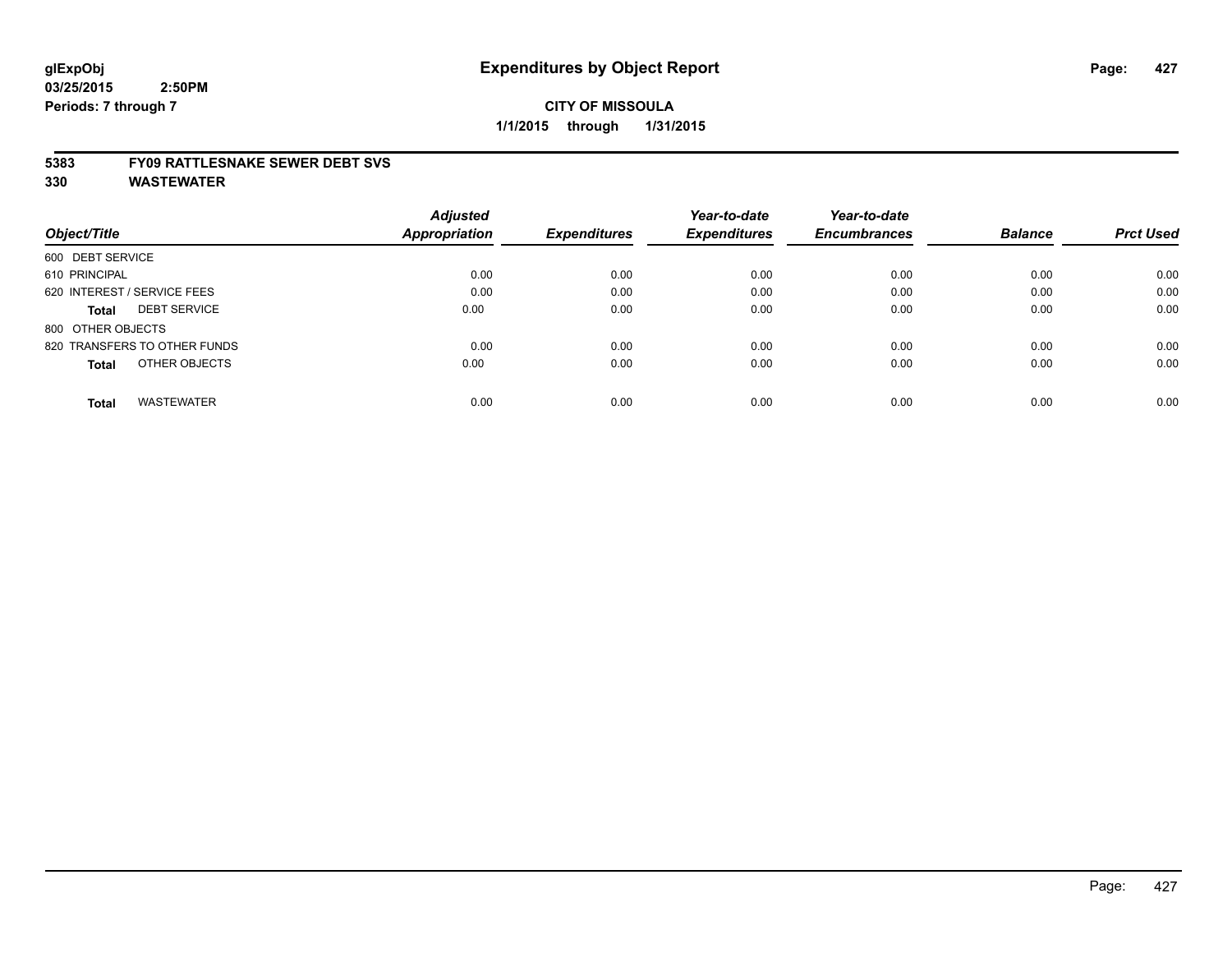#### **5383 FY09 RATTLESNAKE SEWER DEBT SVS**

**550 SID 544 PROJECT**

|                              | <b>Adjusted</b> |                     | Year-to-date        | Year-to-date        |                |                  |
|------------------------------|-----------------|---------------------|---------------------|---------------------|----------------|------------------|
| Object/Title                 | Appropriation   | <b>Expenditures</b> | <b>Expenditures</b> | <b>Encumbrances</b> | <b>Balance</b> | <b>Prct Used</b> |
| 600 DEBT SERVICE             |                 |                     |                     |                     |                |                  |
| 610 PRINCIPAL                | 20,000.00       | 0.00                | 10,000.00           | 0.00                | 10,000.00      | 50.00            |
| 620 INTEREST / SERVICE FEES  | 11,550.00       | 0.00                | 5.850.00            | 0.00                | 5,700.00       | 50.65            |
| <b>DEBT SERVICE</b><br>Total | 31,550.00       | 0.00                | 15,850.00           | 0.00                | 15,700.00      | 50.24            |
| SID 544 PROJECT<br>Total     | 31,550.00       | 0.00                | 15.850.00           | 0.00                | 15,700.00      | 50.24            |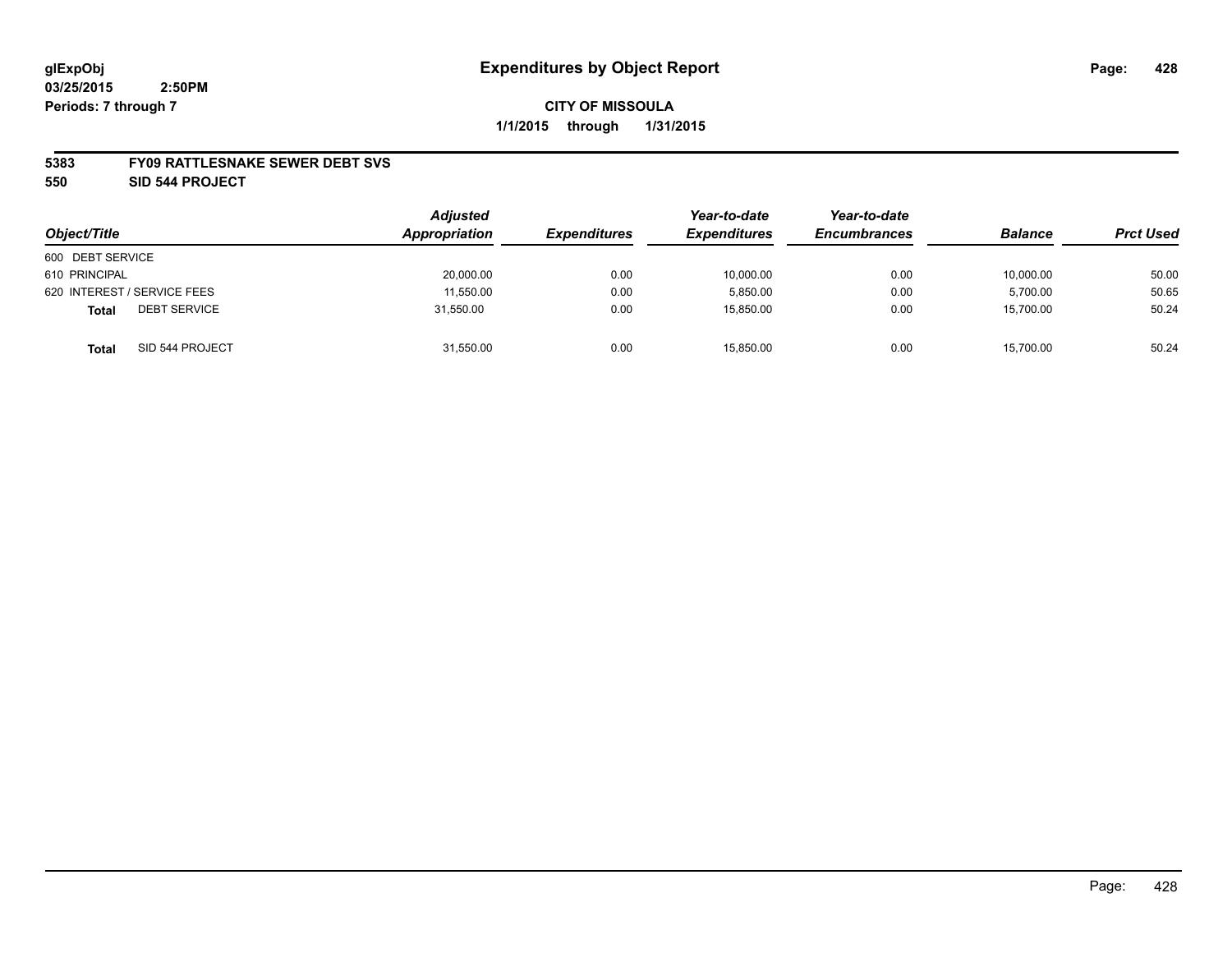**CITY OF MISSOULA 1/1/2015 through 1/31/2015**

# **5383 FY09 RATTLESNAKE SEWER DEBT SVS**

| Object/Title      |                                 | <b>Adjusted</b><br><b>Appropriation</b> | <b>Expenditures</b> | Year-to-date<br><b>Expenditures</b> | Year-to-date<br><b>Encumbrances</b> | <b>Balance</b> | <b>Prct Used</b> |
|-------------------|---------------------------------|-----------------------------------------|---------------------|-------------------------------------|-------------------------------------|----------------|------------------|
| 600 DEBT SERVICE  |                                 |                                         |                     |                                     |                                     |                |                  |
| 610 PRINCIPAL     |                                 | 20,000.00                               | 0.00                | 10,000.00                           | 0.00                                | 10.000.00      | 50.00            |
|                   | 620 INTEREST / SERVICE FEES     | 11,550.00                               | 0.00                | 5,850.00                            | 0.00                                | 5,700.00       | 50.65            |
| <b>Total</b>      | <b>DEBT SERVICE</b>             | 31.550.00                               | 0.00                | 15.850.00                           | 0.00                                | 15.700.00      | 50.24            |
| 800 OTHER OBJECTS |                                 |                                         |                     |                                     |                                     |                |                  |
|                   | 820 TRANSFERS TO OTHER FUNDS    | 0.00                                    | 0.00                | 0.00                                | 0.00                                | 0.00           | 0.00             |
| <b>Total</b>      | OTHER OBJECTS                   | 0.00                                    | 0.00                | 0.00                                | 0.00                                | 0.00           | 0.00             |
| <b>Total</b>      | FY09 RATTLESNAKE SEWER DEBT SVS | 31.550.00                               | 0.00                | 15.850.00                           | 0.00                                | 15.700.00      | 50.24            |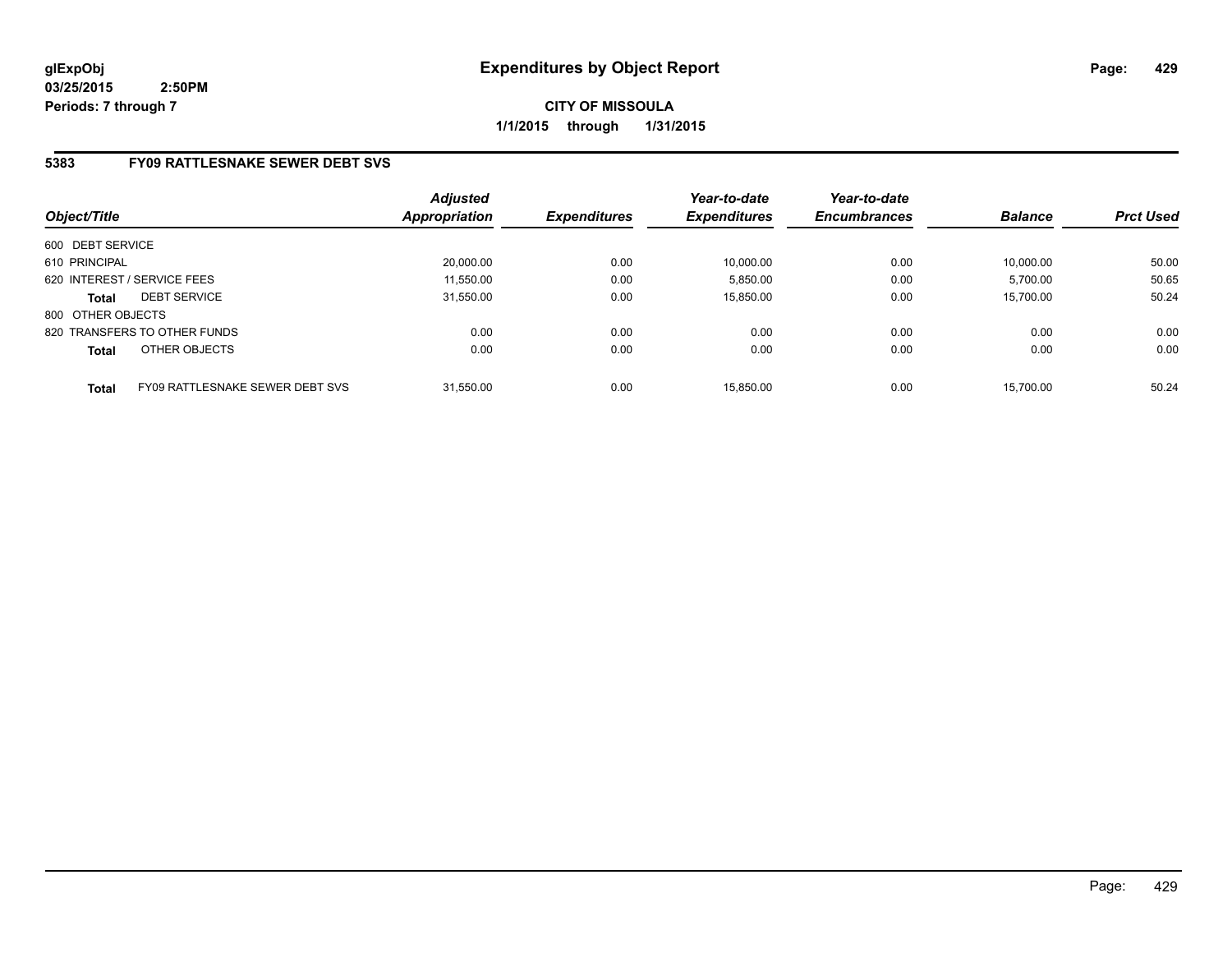# **5384 09 LOLO BOND RESERVE**

| Object/Title                      | <b>Adjusted</b><br>Appropriation | <b>Expenditures</b> | Year-to-date<br><b>Expenditures</b> | Year-to-date<br><b>Encumbrances</b> | <b>Balance</b> | <b>Prct Used</b> |
|-----------------------------------|----------------------------------|---------------------|-------------------------------------|-------------------------------------|----------------|------------------|
| 800 OTHER OBJECTS                 |                                  |                     |                                     |                                     |                |                  |
| 820 TRANSFERS TO OTHER FUNDS      | 4.644.00                         | 0.00                | 0.00                                | 0.00                                | 4,644.00       | 0.00             |
| OTHER OBJECTS<br><b>Total</b>     | 4.644.00                         | 0.00                | 0.00                                | 0.00                                | 4.644.00       | 0.00             |
| <b>WASTEWATER</b><br><b>Total</b> | 4,644.00                         | 0.00                | 0.00                                | 0.00                                | 4,644.00       | 0.00             |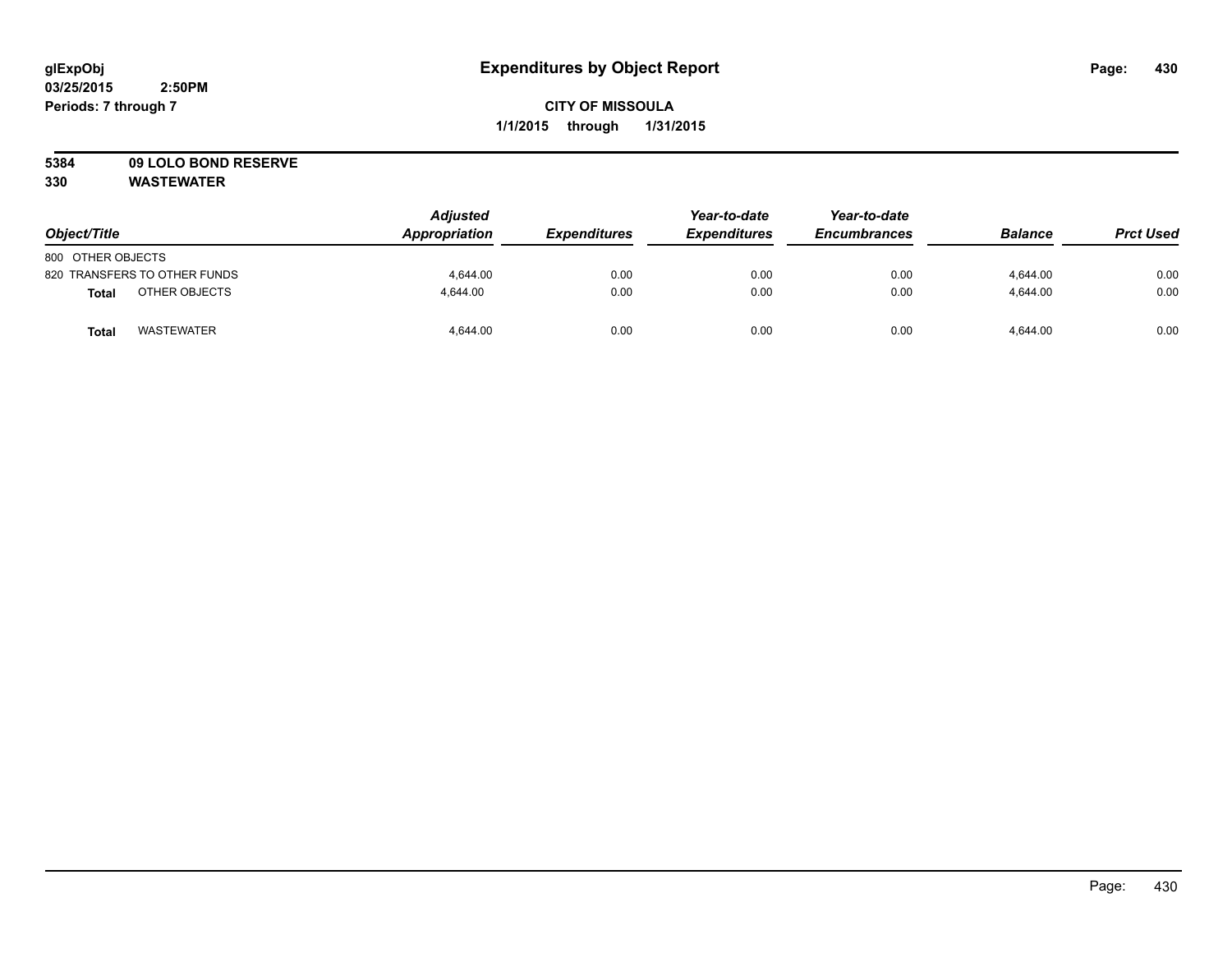**CITY OF MISSOULA 1/1/2015 through 1/31/2015**

## **5384 09 LOLO BOND RESERVE**

| Object/Title                         | <b>Adjusted</b><br>Appropriation | <b>Expenditures</b> | Year-to-date<br><b>Expenditures</b> | Year-to-date<br><b>Encumbrances</b> | <b>Balance</b> | <b>Prct Used</b> |
|--------------------------------------|----------------------------------|---------------------|-------------------------------------|-------------------------------------|----------------|------------------|
| 800 OTHER OBJECTS                    |                                  |                     |                                     |                                     |                |                  |
| 820 TRANSFERS TO OTHER FUNDS         | 4.644.00                         | 0.00                | 0.00                                | 0.00                                | 4.644.00       | 0.00             |
| OTHER OBJECTS<br><b>Total</b>        | 4.644.00                         | 0.00                | 0.00                                | 0.00                                | 4.644.00       | 0.00             |
| 09 LOLO BOND RESERVE<br><b>Total</b> | 4.644.00                         | 0.00                | 0.00                                | 0.00                                | 4.644.00       | 0.00             |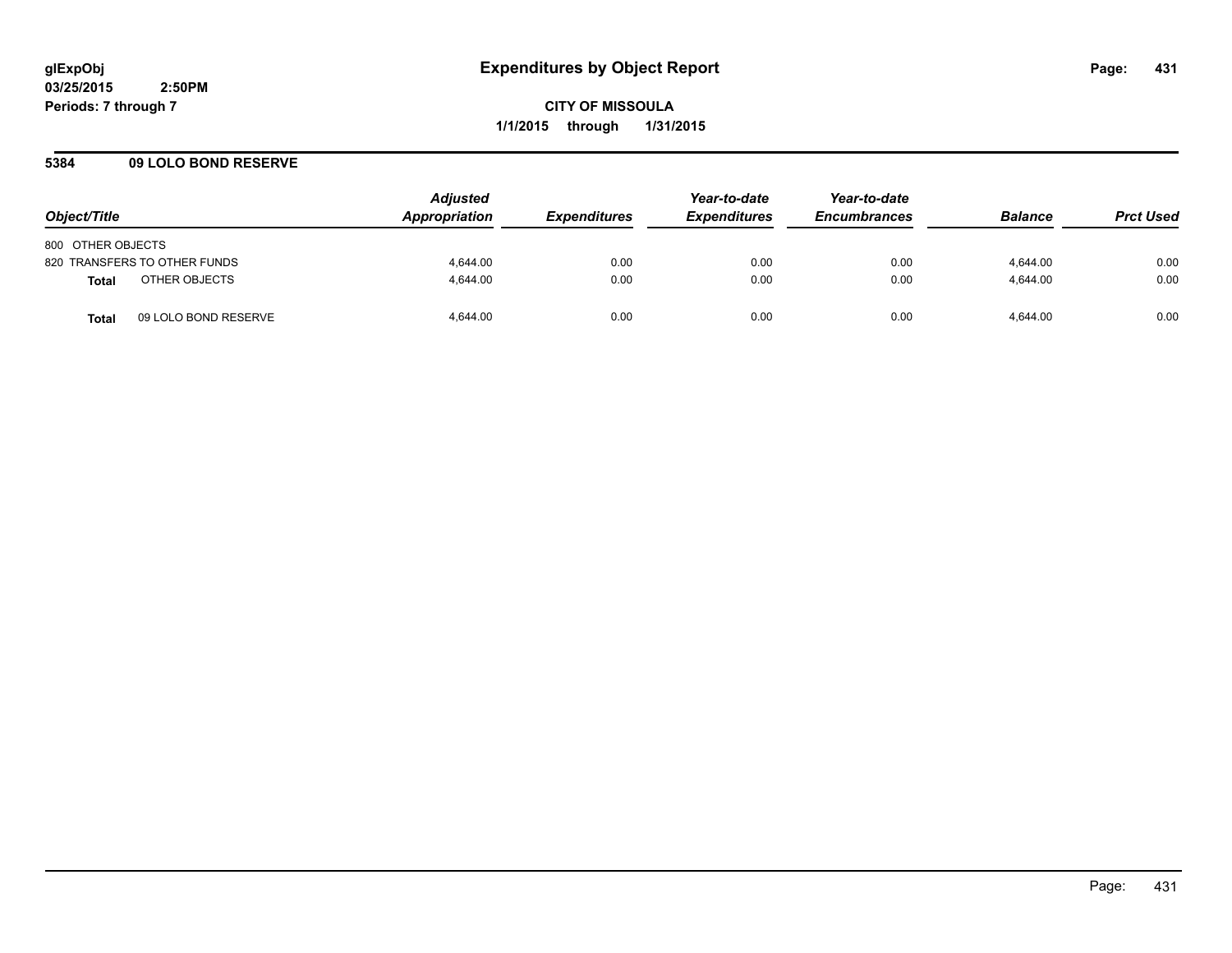#### **5386 FY10 HEADWORKS DEBT SERVICE**

| Object/Title                        | <b>Adjusted</b><br>Appropriation | <b>Expenditures</b> | Year-to-date<br><b>Expenditures</b> | Year-to-date<br><b>Encumbrances</b> | <b>Balance</b> | <b>Prct Used</b> |
|-------------------------------------|----------------------------------|---------------------|-------------------------------------|-------------------------------------|----------------|------------------|
| 600 DEBT SERVICE                    |                                  |                     |                                     |                                     |                |                  |
| 610 PRINCIPAL                       | 130,000.00                       | 0.00                | 0.00                                | 0.00                                | 130.000.00     | 0.00             |
| 620 INTEREST / SERVICE FEES         | 566.949.00                       | 0.00                | 283.874.34                          | 0.00                                | 283.074.66     | 50.07            |
| <b>DEBT SERVICE</b><br><b>Total</b> | 696,949.00                       | 0.00                | 283.874.34                          | 0.00                                | 413.074.66     | 40.73            |
| <b>WASTEWATER</b><br><b>Total</b>   | 696,949.00                       | 0.00                | 283.874.34                          | 0.00                                | 413.074.66     | 40.73            |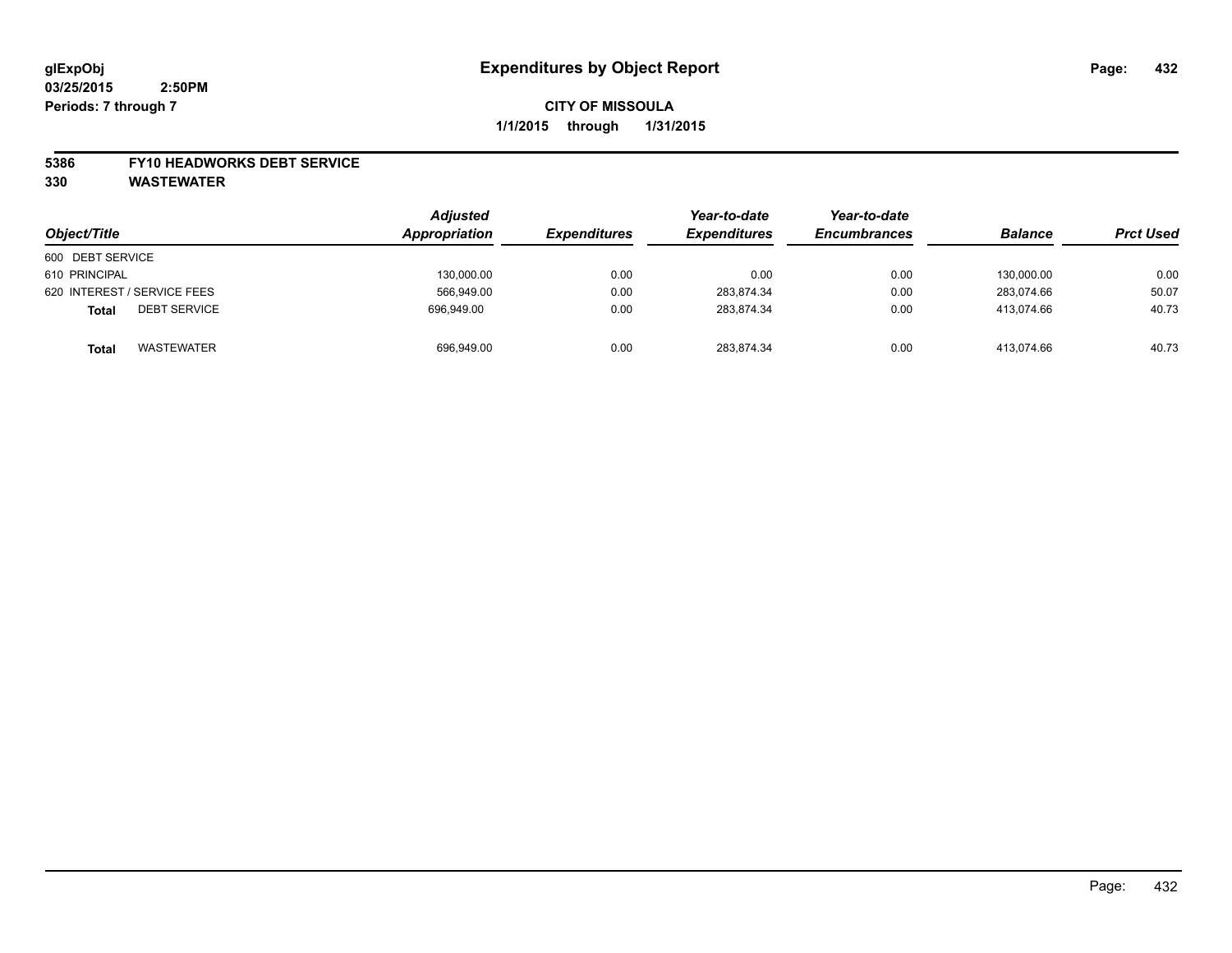**CITY OF MISSOULA 1/1/2015 through 1/31/2015**

## **5386 FY10 HEADWORKS DEBT SERVICE**

| Object/Title     |                             | <b>Adjusted</b><br>Appropriation | <b>Expenditures</b> | Year-to-date<br><b>Expenditures</b> | Year-to-date<br><b>Encumbrances</b> | <b>Balance</b> | <b>Prct Used</b> |
|------------------|-----------------------------|----------------------------------|---------------------|-------------------------------------|-------------------------------------|----------------|------------------|
| 600 DEBT SERVICE |                             |                                  |                     |                                     |                                     |                |                  |
| 610 PRINCIPAL    |                             | 130.000.00                       | 0.00                | 0.00                                | 0.00                                | 130.000.00     | 0.00             |
|                  | 620 INTEREST / SERVICE FEES | 566,949.00                       | 0.00                | 283,874.34                          | 0.00                                | 283,074.66     | 50.07            |
| <b>Total</b>     | <b>DEBT SERVICE</b>         | 696,949.00                       | 0.00                | 283,874.34                          | 0.00                                | 413.074.66     | 40.73            |
| <b>Total</b>     | FY10 HEADWORKS DEBT SERVICE | 696.949.00                       | 0.00                | 283.874.34                          | 0.00                                | 413.074.66     | 40.73            |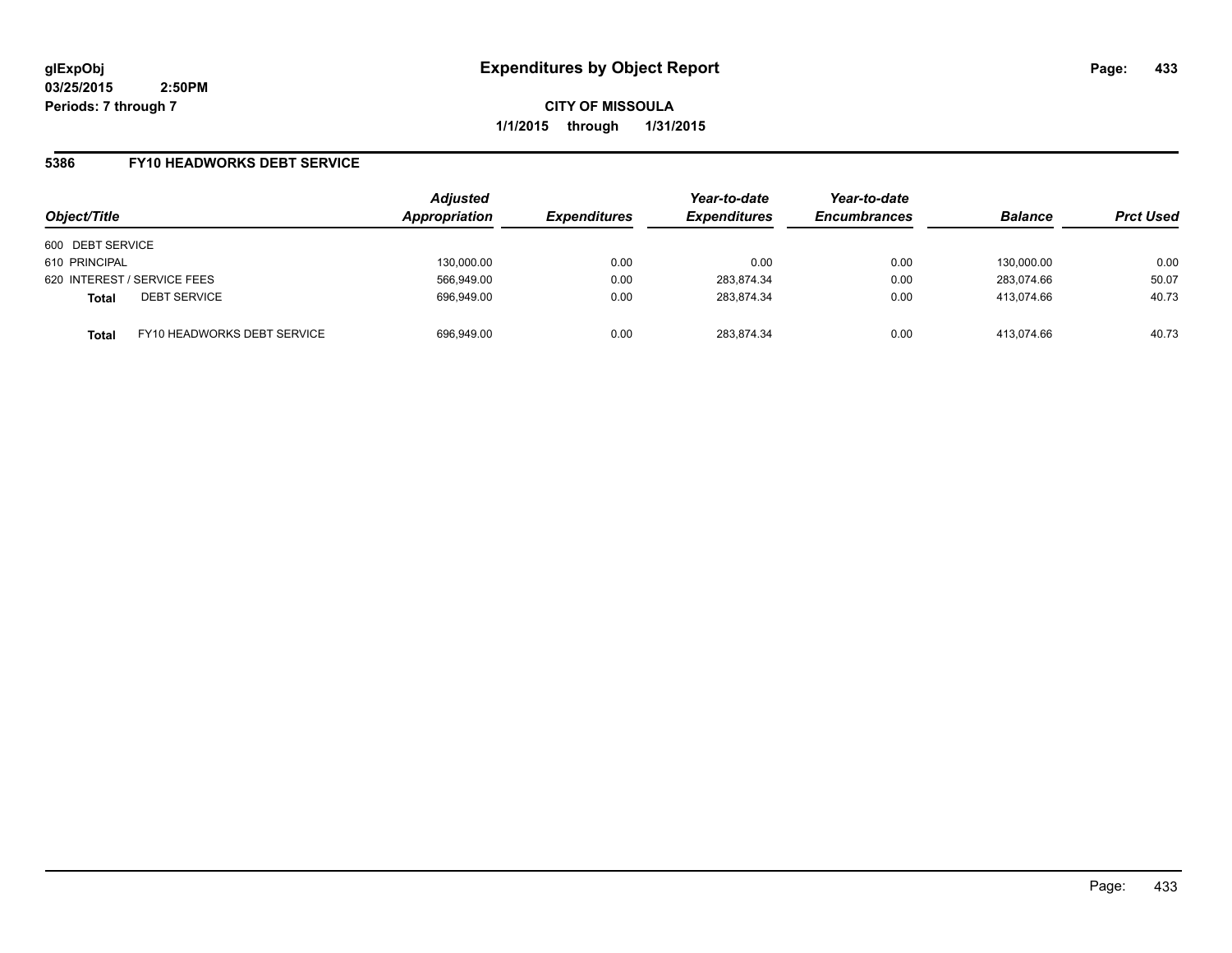#### **5387 FY11 SEWER \$1.29M BOND DEBT SERVICE**

**330 WASTEWATER**

|                                     | <b>Adjusted</b> |                     | Year-to-date        | Year-to-date        |                |                  |
|-------------------------------------|-----------------|---------------------|---------------------|---------------------|----------------|------------------|
| Object/Title                        | Appropriation   | <b>Expenditures</b> | <b>Expenditures</b> | <b>Encumbrances</b> | <b>Balance</b> | <b>Prct Used</b> |
| 600 DEBT SERVICE                    |                 |                     |                     |                     |                |                  |
| 610 PRINCIPAL                       | 45,000.00       | 0.00                | 0.00                | 0.00                | 45.000.00      | 0.00             |
| 620 INTEREST / SERVICE FEES         | 58,430.00       | 0.00                | 29,040.00           | 0.00                | 29,390.00      | 49.70            |
| <b>DEBT SERVICE</b><br><b>Total</b> | 103.430.00      | 0.00                | 29,040.00           | 0.00                | 74,390.00      | 28.08            |
| WASTEWATER<br><b>Total</b>          | 103,430.00      | 0.00                | 29,040.00           | 0.00                | 74,390.00      | 28.08            |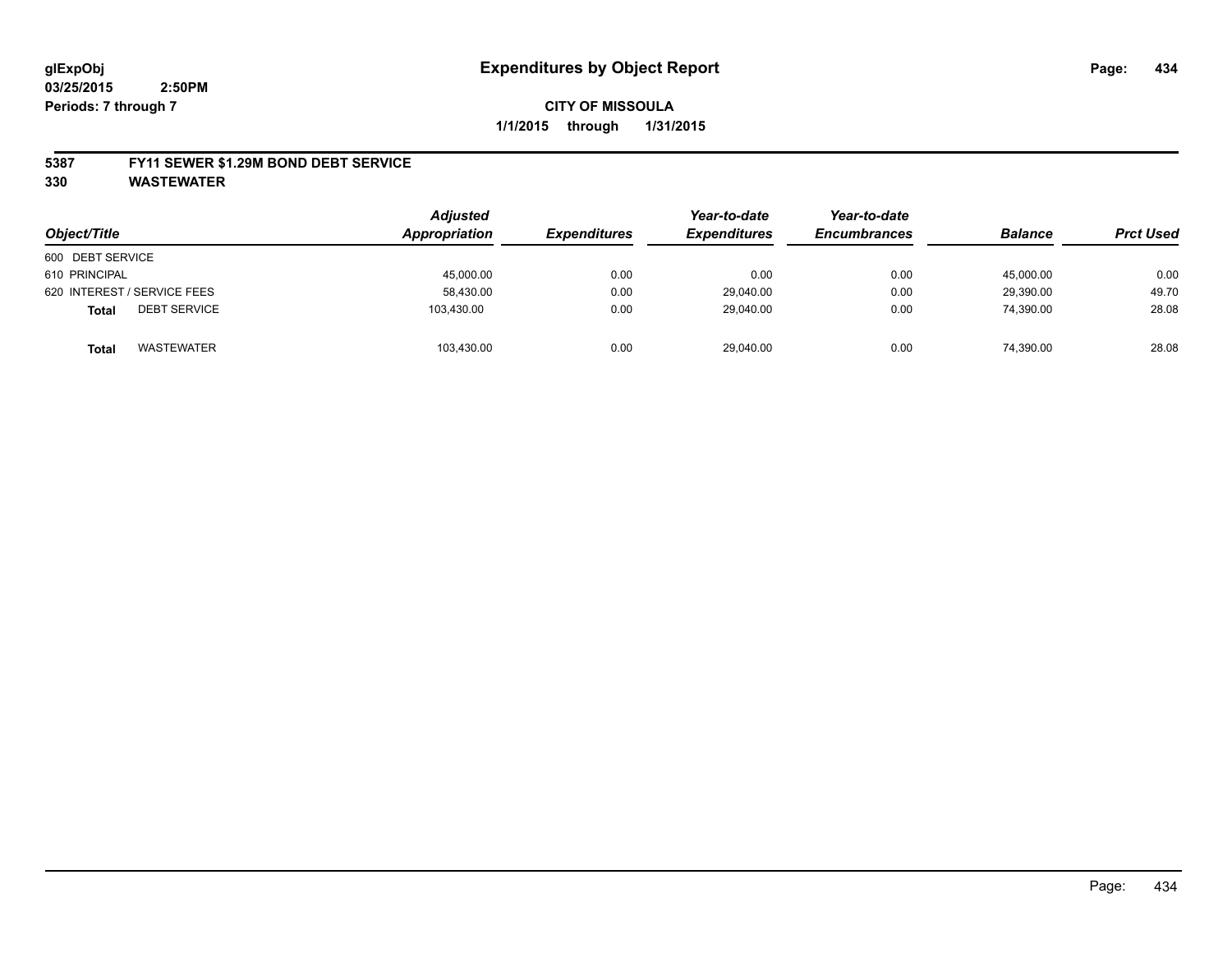**CITY OF MISSOULA 1/1/2015 through 1/31/2015**

# **5387 FY11 SEWER \$1.29M BOND DEBT SERVICE**

| Object/Title                                        | <b>Adjusted</b><br>Appropriation | <b>Expenditures</b> | Year-to-date<br><b>Expenditures</b> | Year-to-date<br><b>Encumbrances</b> | <b>Balance</b> | <b>Prct Used</b> |
|-----------------------------------------------------|----------------------------------|---------------------|-------------------------------------|-------------------------------------|----------------|------------------|
| 600 DEBT SERVICE                                    |                                  |                     |                                     |                                     |                |                  |
| 610 PRINCIPAL                                       | 45,000.00                        | 0.00                | 0.00                                | 0.00                                | 45,000.00      | 0.00             |
| 620 INTEREST / SERVICE FEES                         | 58,430.00                        | 0.00                | 29,040.00                           | 0.00                                | 29,390.00      | 49.70            |
| <b>DEBT SERVICE</b><br><b>Total</b>                 | 103.430.00                       | 0.00                | 29.040.00                           | 0.00                                | 74.390.00      | 28.08            |
| FY11 SEWER \$1.29M BOND DEBT SERVIC<br><b>Total</b> | 103.430.00                       | 0.00                | 29.040.00                           | 0.00                                | 74.390.00      | 28.08            |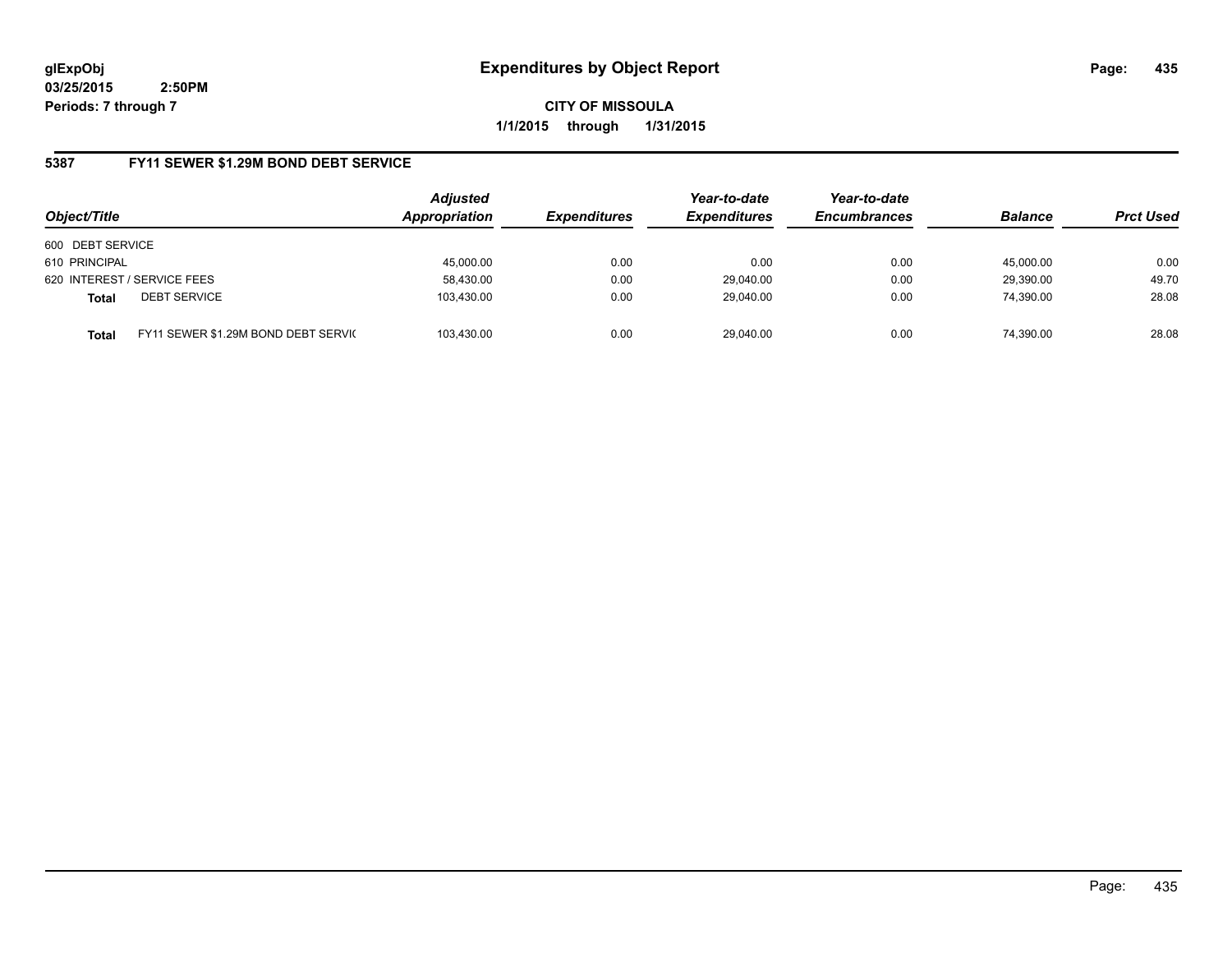#### **5388 FY11 \$1.29M SEWER BOND RESERVE**

**330 WASTEWATER**

| Object/Title                  | <b>Adjusted</b><br>Appropriation | <b>Expenditures</b> | Year-to-date<br><b>Expenditures</b> | Year-to-date<br><b>Encumbrances</b> | <b>Balance</b> | <b>Prct Used</b> |
|-------------------------------|----------------------------------|---------------------|-------------------------------------|-------------------------------------|----------------|------------------|
| 800 OTHER OBJECTS             |                                  |                     |                                     |                                     |                |                  |
| 820 TRANSFERS TO OTHER FUNDS  | 0.00                             | 0.00                | 0.00                                | 0.00                                | 0.00           | 0.00             |
| OTHER OBJECTS<br><b>Total</b> | 0.00                             | 0.00                | 0.00                                | 0.00                                | 0.00           | 0.00             |
| <b>WASTEWATER</b><br>Tota     | 0.00                             | 0.00                | 0.00                                | 0.00                                | 0.00           | 0.00             |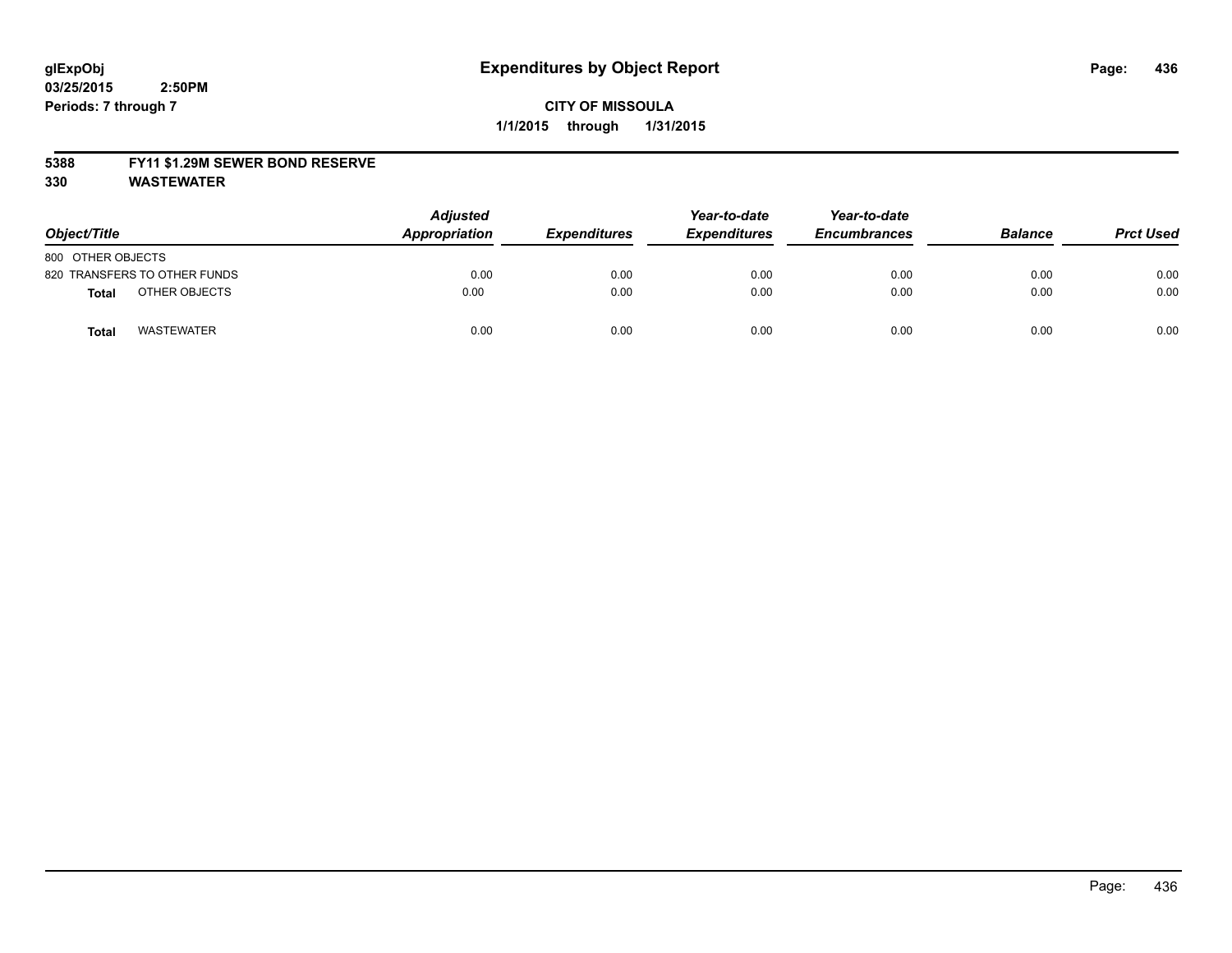**CITY OF MISSOULA 1/1/2015 through 1/31/2015**

# **5388 FY11 \$1.29M SEWER BOND RESERVE**

| Object/Title                                    | <b>Adjusted</b><br>Appropriation | <b>Expenditures</b> | Year-to-date<br><b>Expenditures</b> | Year-to-date<br><b>Encumbrances</b> | <b>Balance</b> | <b>Prct Used</b> |
|-------------------------------------------------|----------------------------------|---------------------|-------------------------------------|-------------------------------------|----------------|------------------|
| 800 OTHER OBJECTS                               |                                  |                     |                                     |                                     |                |                  |
| 820 TRANSFERS TO OTHER FUNDS                    | 0.00                             | 0.00                | 0.00                                | 0.00                                | 0.00           | 0.00             |
| OTHER OBJECTS<br><b>Total</b>                   | 0.00                             | 0.00                | 0.00                                | 0.00                                | 0.00           | 0.00             |
| FY11 \$1.29M SEWER BOND RESERVE<br><b>Total</b> | 0.00                             | 0.00                | 0.00                                | 0.00                                | 0.00           | 0.00             |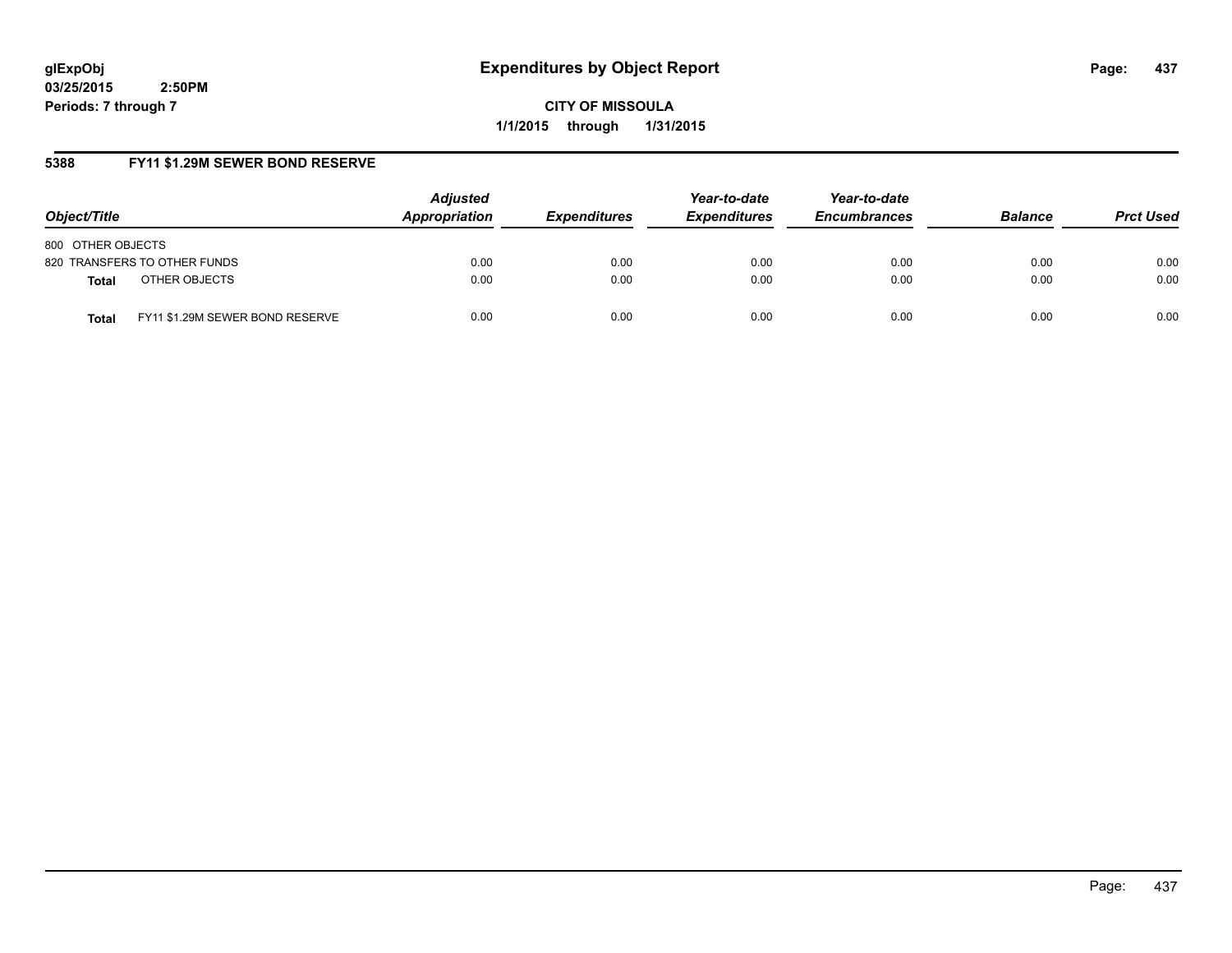## **5711 AQUATICS**

**370 PARKS & RECREATION**

|                                     | <b>Adjusted</b>      |                     | Year-to-date        | Year-to-date        |                |                  |
|-------------------------------------|----------------------|---------------------|---------------------|---------------------|----------------|------------------|
| Object/Title                        | <b>Appropriation</b> | <b>Expenditures</b> | <b>Expenditures</b> | <b>Encumbrances</b> | <b>Balance</b> | <b>Prct Used</b> |
| 100 PERSONAL SERVICES               |                      |                     |                     |                     |                |                  |
| 110 SALARIES AND WAGES              | 528,564.00           | 40,034.43           | 331,243.23          | 0.00                | 197,320.77     | 62.67            |
| 120 OVERTIME/TERMINATION            | 1,000.00             | 0.00                | 187.46              | 0.00                | 812.54         | 18.75            |
| 135 OPEB EXPENSE                    | 0.00                 | 0.00                | 0.00                | 0.00                | 0.00           | 0.00             |
| 140 EMPLOYER CONTRIBUTIONS          | 132,782.00           | 10,435.71           | 82,739.43           | 0.00                | 50,042.57      | 62.31            |
| 141 STATE RETIREMENT CONTRIBUTIONS  | 0.00                 | 40.03               | 466.81              | 0.00                | $-466.81$      | 0.00             |
| 145 OPEB CONTRIBUTION               | 0.00                 | 0.00                | 0.00                | 0.00                | 0.00           | 0.00             |
| PERSONAL SERVICES<br><b>Total</b>   | 662,346.00           | 50,510.17           | 414,636.93          | 0.00                | 247,709.07     | 62.60            |
| 200 SUPPLIES                        |                      |                     |                     |                     |                |                  |
| 210 OFFICE SUPPLIES                 | 4,500.00             | 0.00                | 132.21              | 0.00                | 4,367.79       | 2.94             |
| 220 OPERATING SUPPLIES              | 45,000.00            | 394.00              | 3,697.05            | 0.00                | 41,302.95      | 8.22             |
| 230 REPAIR/MAINTENANCE              | 68,000.00            | 1,723.24            | 49,514.11           | 0.00                | 18,485.89      | 72.81            |
| 231 GASOLINE                        | 0.00                 | 0.00                | 0.00                | 0.00                | 0.00           | 0.00             |
| 240 OTHER SUPPLIES                  | 121,000.00           | 286.81              | 55,235.54           | 0.00                | 65,764.46      | 45.65            |
| 250 SUPPLIES FOR RESALE             | 0.00                 | 0.00                | 0.00                | 0.00                | 0.00           | 0.00             |
| <b>SUPPLIES</b><br>Total            | 238,500.00           | 2,404.05            | 108,578.91          | 0.00                | 129,921.09     | 45.53            |
| 300 PURCHASED SERVICES              |                      |                     |                     |                     |                |                  |
| 310 COMMUNICATIONS                  | 500.00               | 0.00                | 0.00                | 0.00                | 500.00         | 0.00             |
| 320 PRINTING & DUPLICATING          | 10,500.00            | 0.00                | 1,570.00            | 0.00                | 8,930.00       | 14.95            |
| 330 PUBLICITY, SUBSCRIPTIONS & DUES | 17,200.00            | 1,223.05            | 13.179.05           | 0.00                | 4,020.95       | 76.62            |
| 340 SEWER                           | 10,275.00            | 10,767.31           | 13,032.54           | 0.00                | $-2,757.54$    | 126.84           |
| 341 ELECTRICITY & NATURAL GAS       | 191,000.00           | 334.56              | 87,918.36           | 0.00                | 103,081.64     | 46.03            |
| 343 WATER CHARGES                   | 13,644.00            | 879.88              | 13,759.54           | 0.00                | $-115.54$      | 100.85           |
| 344 TELEPHONE SERVICE               | 7,539.00             | 459.45              | 4,927.55            | 0.00                | 2,611.45       | 65.36            |
| 345 GARBAGE                         | 4.651.00             | 182.63              | 1,347.78            | 0.00                | 3,303.22       | 28.98            |
| 350 PROFESSIONAL SERVICES           | 40,000.00            | 4,128.00            | 15,186.60           | 0.00                | 24,813.40      | 37.97            |
| 360 REPAIR & MAINTENANCE            | 20,500.00            | 0.00                | 8,485.78            | 0.00                | 12,014.22      | 41.39            |
| 370 TRAVEL                          | 2,000.00             | 0.00                | 0.00                | 0.00                | 2,000.00       | 0.00             |
| 380 TRAINING                        | 5,000.00             | 54.00               | 1,324.00            | 0.00                | 3,676.00       | 26.48            |
| 390 OTHER PURCHASED SERVICES        | 19,300.00            | 0.00                | 2,013.74            | 0.00                | 17,286.26      | 10.43            |
| PURCHASED SERVICES<br><b>Total</b>  | 342,109.00           | 18,028.88           | 162,744.94          | 0.00                | 179,364.06     | 47.57            |
| 500 FIXED CHARGES                   |                      |                     |                     |                     |                |                  |
| 500 FIXED CHARGES                   | 381.00               | 0.00                | 0.00                | 0.00                | 381.00         | 0.00             |
| 550 MERCHANT SERVICE FEES           | 14,000.00            | 0.00                | 0.00                | 0.00                | 14,000.00      | 0.00             |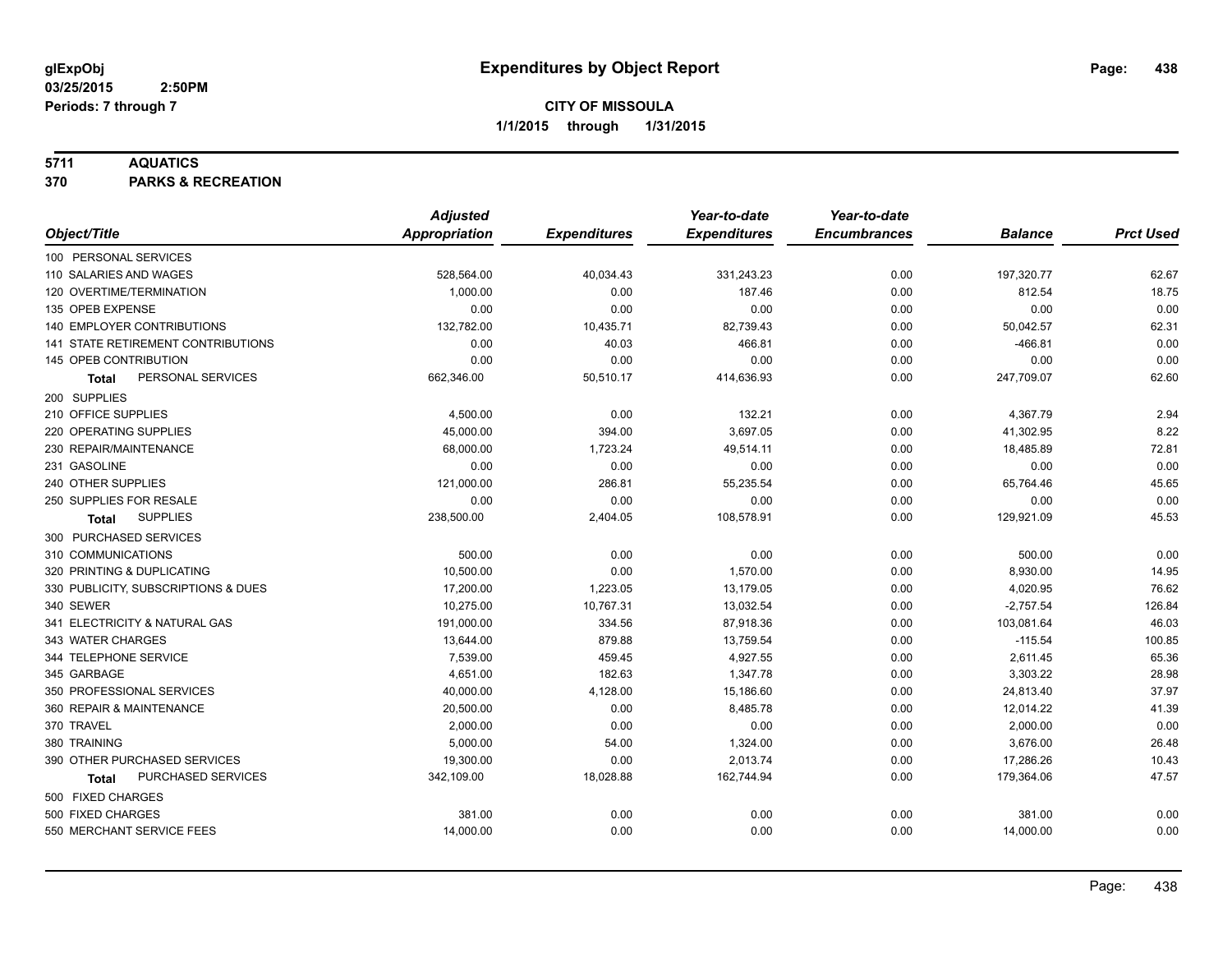## **5711 AQUATICS**

**370 PARKS & RECREATION**

|                    |                              | <b>Adjusted</b>      |                     | Year-to-date        | Year-to-date        |                |                  |
|--------------------|------------------------------|----------------------|---------------------|---------------------|---------------------|----------------|------------------|
| Object/Title       |                              | <b>Appropriation</b> | <b>Expenditures</b> | <b>Expenditures</b> | <b>Encumbrances</b> | <b>Balance</b> | <b>Prct Used</b> |
| <b>Total</b>       | <b>FIXED CHARGES</b>         | 14,381.00            | 0.00                | 0.00                | 0.00                | 14,381.00      | 0.00             |
| 600 DEBT SERVICE   |                              |                      |                     |                     |                     |                |                  |
| 610 PRINCIPAL      |                              | 12,377.00            | 0.00                | 0.00                | 0.00                | 12,377.00      | 0.00             |
|                    | 620 INTEREST / SERVICE FEES  | 0.00                 | 0.00                | 0.00                | 0.00                | 0.00           | 0.00             |
| Total              | <b>DEBT SERVICE</b>          | 12,377.00            | 0.00                | 0.00                | 0.00                | 12,377.00      | 0.00             |
| 800 OTHER OBJECTS  |                              |                      |                     |                     |                     |                |                  |
|                    | 820 TRANSFERS TO OTHER FUNDS | 0.00                 | 0.00                | 0.00                | 0.00                | 0.00           | 0.00             |
| <b>Total</b>       | OTHER OBJECTS                | 0.00                 | 0.00                | 0.00                | 0.00                | 0.00           | 0.00             |
| 900 CAPITAL OUTLAY |                              |                      |                     |                     |                     |                |                  |
| 920 BUILDINGS      |                              | 45,000.00            | 0.00                | 0.00                | 0.00                | 45,000.00      | 0.00             |
| 930 IMPROVEMENTS   |                              | 70,000.00            | 0.00                | 26,569.40           | 0.00                | 43,430.60      | 37.96            |
|                    | 940 MACHINERY & EQUIPMENT    | 20,000.00            | 0.00                | 0.00                | 0.00                | 20,000.00      | 0.00             |
| <b>Total</b>       | <b>CAPITAL OUTLAY</b>        | 135,000.00           | 0.00                | 26,569.40           | 0.00                | 108,430.60     | 19.68            |
| <b>Total</b>       | PARKS & RECREATION           | 1,404,713.00         | 70,943.10           | 712,530.18          | 0.00                | 692,182.82     | 50.72            |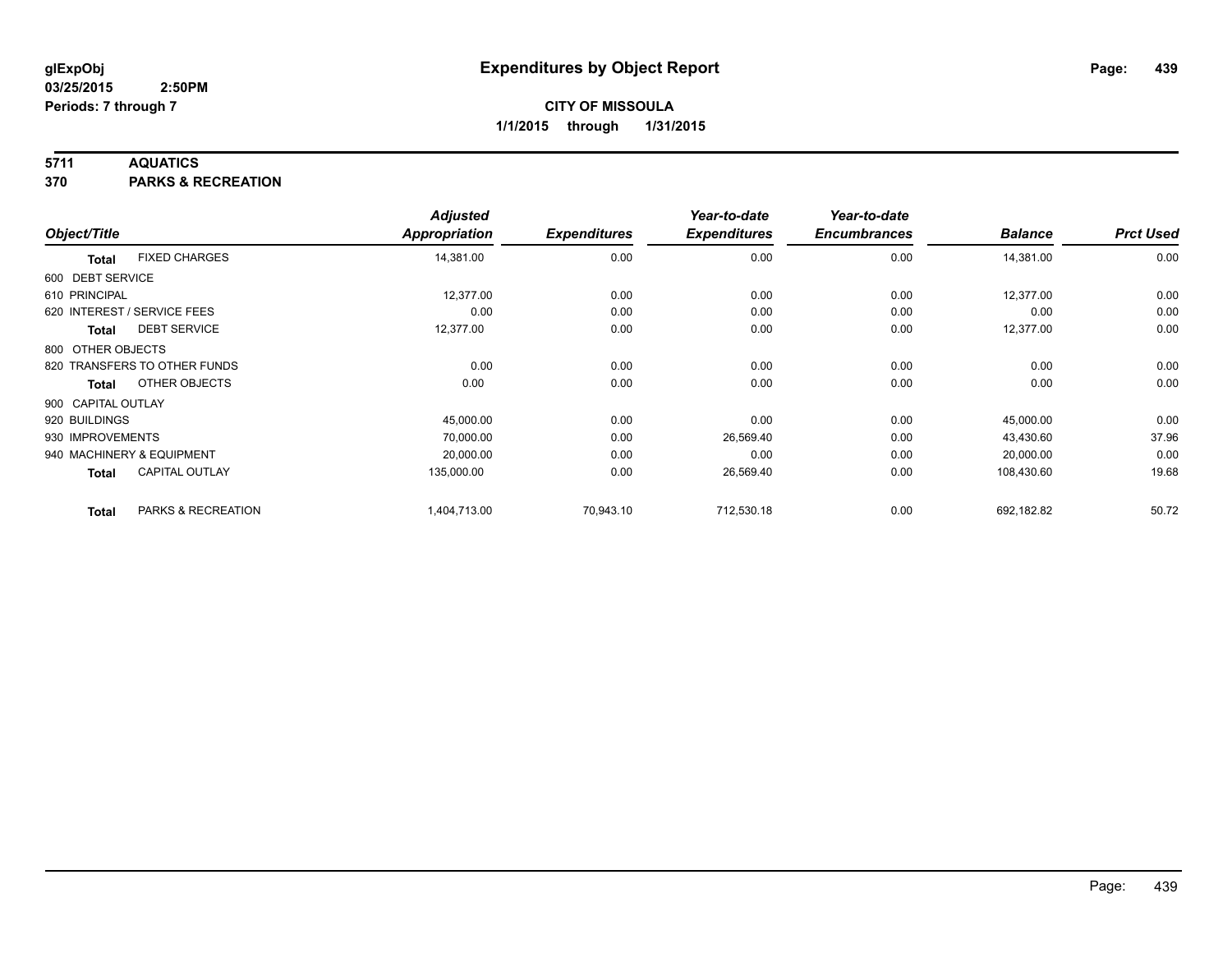## **5711 AQUATICS**

**371 AQUATICS SALARIES**

| Object/Title                             | <b>Adjusted</b><br>Appropriation | <b>Expenditures</b> | Year-to-date<br><b>Expenditures</b> | Year-to-date<br><b>Encumbrances</b> | <b>Balance</b> | <b>Prct Used</b> |
|------------------------------------------|----------------------------------|---------------------|-------------------------------------|-------------------------------------|----------------|------------------|
|                                          |                                  |                     |                                     |                                     |                |                  |
| 100 PERSONAL SERVICES                    |                                  |                     |                                     |                                     |                |                  |
| 110 SALARIES AND WAGES                   | 0.00                             | 0.00                | 0.00                                | 0.00                                | 0.00           | 0.00             |
| 120 OVERTIME/TERMINATION                 | 0.00                             | 0.00                | 0.00                                | 0.00                                | 0.00           | 0.00             |
| 135 OPEB EXPENSE                         | 0.00                             | 0.00                | 0.00                                | 0.00                                | 0.00           | 0.00             |
| 140 EMPLOYER CONTRIBUTIONS               | 0.00                             | 0.00                | 0.00                                | 0.00                                | 0.00           | 0.00             |
| 141 STATE RETIREMENT CONTRIBUTIONS       | 0.00                             | 0.00                | 0.00                                | 0.00                                | 0.00           | 0.00             |
| 145 OPEB CONTRIBUTION                    | 0.00                             | 0.00                | 0.00                                | 0.00                                | 0.00           | 0.00             |
| PERSONAL SERVICES<br><b>Total</b>        | 0.00                             | 0.00                | 0.00                                | 0.00                                | 0.00           | 0.00             |
| <b>AQUATICS SALARIES</b><br><b>Total</b> | 0.00                             | 0.00                | 0.00                                | 0.00                                | 0.00           | 0.00             |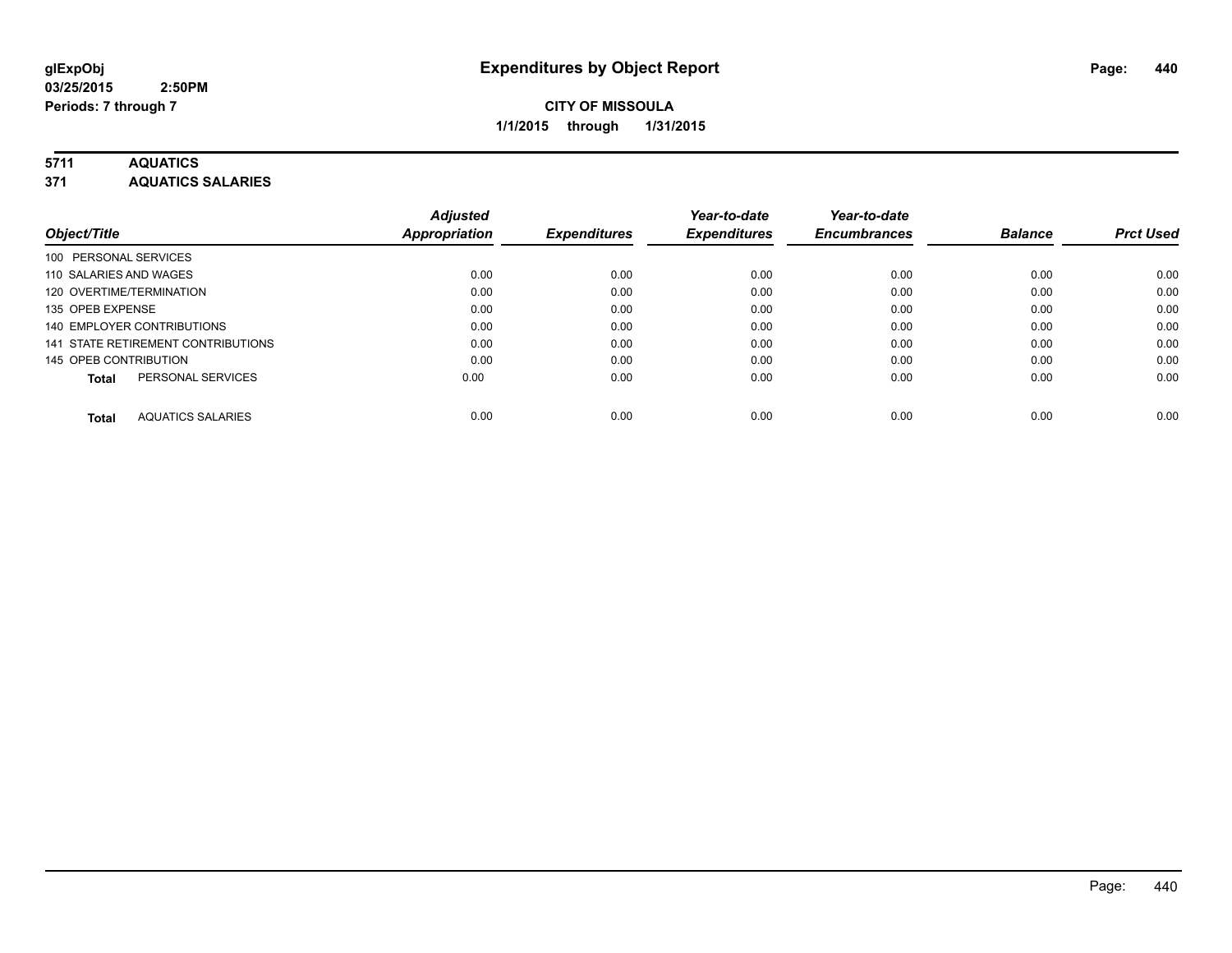## **5711 AQUATICS**

**390 NON-DEPARTMENTAL**

| Object/Title                          | <b>Adjusted</b><br><b>Appropriation</b> | <b>Expenditures</b> | Year-to-date<br><b>Expenditures</b> | Year-to-date<br><b>Encumbrances</b> | <b>Balance</b> | <b>Prct Used</b> |
|---------------------------------------|-----------------------------------------|---------------------|-------------------------------------|-------------------------------------|----------------|------------------|
| 800 OTHER OBJECTS                     |                                         |                     |                                     |                                     |                |                  |
| 830 DEPRECIATION                      | 0.00                                    | 0.00                | 0.00                                | 0.00                                | 0.00           | 0.00             |
| OTHER OBJECTS<br><b>Total</b>         | 0.00                                    | 0.00                | 0.00                                | 0.00                                | 0.00           | 0.00             |
| 900 CAPITAL OUTLAY                    |                                         |                     |                                     |                                     |                |                  |
| 900 CAPITAL OUTLAY                    | 0.00                                    | 0.00                | 0.00                                | 0.00                                | 0.00           | 0.00             |
| <b>CAPITAL OUTLAY</b><br><b>Total</b> | 0.00                                    | 0.00                | 0.00                                | 0.00                                | 0.00           | 0.00             |
| NON-DEPARTMENTAL<br><b>Total</b>      | 0.00                                    | 0.00                | 0.00                                | 0.00                                | 0.00           | 0.00             |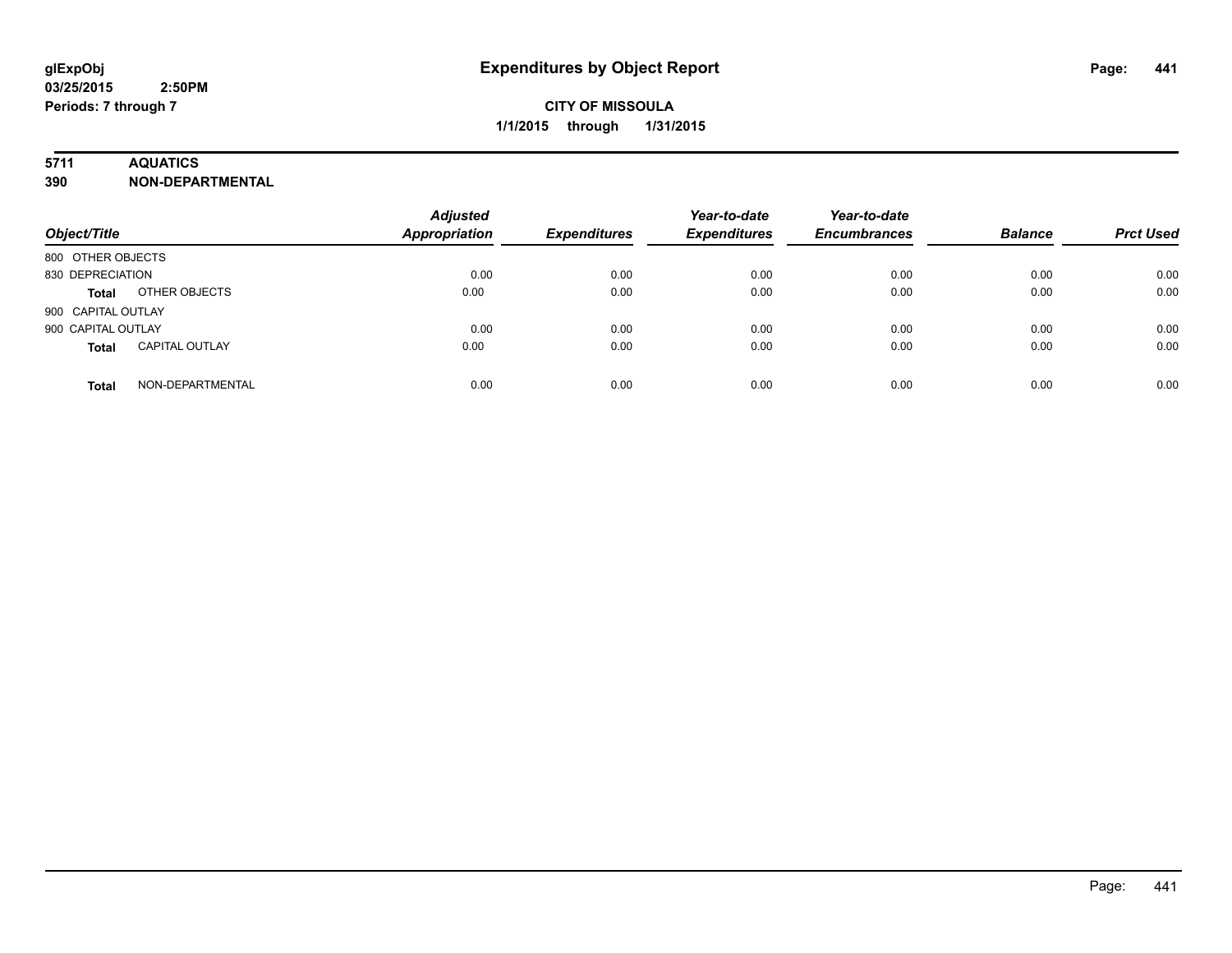**5711 AQUATICS**

|                                     | <b>Adjusted</b> |                     | Year-to-date        | Year-to-date        |                |                  |
|-------------------------------------|-----------------|---------------------|---------------------|---------------------|----------------|------------------|
| Object/Title                        | Appropriation   | <b>Expenditures</b> | <b>Expenditures</b> | <b>Encumbrances</b> | <b>Balance</b> | <b>Prct Used</b> |
| 100 PERSONAL SERVICES               |                 |                     |                     |                     |                |                  |
| 110 SALARIES AND WAGES              | 528,564.00      | 40,034.43           | 331,243.23          | 0.00                | 197,320.77     | 62.67            |
| 120 OVERTIME/TERMINATION            | 1,000.00        | 0.00                | 187.46              | 0.00                | 812.54         | 18.75            |
| 135 OPEB EXPENSE                    | 0.00            | 0.00                | 0.00                | 0.00                | 0.00           | 0.00             |
| 140 EMPLOYER CONTRIBUTIONS          | 132,782.00      | 10,435.71           | 82,739.43           | 0.00                | 50,042.57      | 62.31            |
| 141 STATE RETIREMENT CONTRIBUTIONS  | 0.00            | 40.03               | 466.81              | 0.00                | $-466.81$      | 0.00             |
| 145 OPEB CONTRIBUTION               | 0.00            | 0.00                | 0.00                | 0.00                | 0.00           | 0.00             |
| PERSONAL SERVICES<br>Total          | 662,346.00      | 50,510.17           | 414,636.93          | 0.00                | 247,709.07     | 62.60            |
| 200 SUPPLIES                        |                 |                     |                     |                     |                |                  |
| 210 OFFICE SUPPLIES                 | 4,500.00        | 0.00                | 132.21              | 0.00                | 4,367.79       | 2.94             |
| 220 OPERATING SUPPLIES              | 45,000.00       | 394.00              | 3,697.05            | 0.00                | 41,302.95      | 8.22             |
| 230 REPAIR/MAINTENANCE              | 68,000.00       | 1,723.24            | 49,514.11           | 0.00                | 18,485.89      | 72.81            |
| 231 GASOLINE                        | 0.00            | 0.00                | 0.00                | 0.00                | 0.00           | 0.00             |
| 240 OTHER SUPPLIES                  | 121,000.00      | 286.81              | 55,235.54           | 0.00                | 65,764.46      | 45.65            |
| 250 SUPPLIES FOR RESALE             | 0.00            | 0.00                | 0.00                | 0.00                | 0.00           | 0.00             |
| <b>SUPPLIES</b><br><b>Total</b>     | 238,500.00      | 2,404.05            | 108,578.91          | 0.00                | 129,921.09     | 45.53            |
| 300 PURCHASED SERVICES              |                 |                     |                     |                     |                |                  |
| 310 COMMUNICATIONS                  | 500.00          | 0.00                | 0.00                | 0.00                | 500.00         | 0.00             |
| 320 PRINTING & DUPLICATING          | 10,500.00       | 0.00                | 1,570.00            | 0.00                | 8,930.00       | 14.95            |
| 330 PUBLICITY, SUBSCRIPTIONS & DUES | 17,200.00       | 1,223.05            | 13,179.05           | 0.00                | 4,020.95       | 76.62            |
| 340 SEWER                           | 10,275.00       | 10,767.31           | 13,032.54           | 0.00                | $-2,757.54$    | 126.84           |
| 341 ELECTRICITY & NATURAL GAS       | 191,000.00      | 334.56              | 87,918.36           | 0.00                | 103,081.64     | 46.03            |
| 343 WATER CHARGES                   | 13,644.00       | 879.88              | 13,759.54           | 0.00                | $-115.54$      | 100.85           |
| 344 TELEPHONE SERVICE               | 7,539.00        | 459.45              | 4,927.55            | 0.00                | 2,611.45       | 65.36            |
| 345 GARBAGE                         | 4,651.00        | 182.63              | 1,347.78            | 0.00                | 3,303.22       | 28.98            |
| 350 PROFESSIONAL SERVICES           | 40,000.00       | 4,128.00            | 15,186.60           | 0.00                | 24,813.40      | 37.97            |
| 360 REPAIR & MAINTENANCE            | 20,500.00       | 0.00                | 8,485.78            | 0.00                | 12,014.22      | 41.39            |
| 370 TRAVEL                          | 2,000.00        | 0.00                | 0.00                | 0.00                | 2,000.00       | 0.00             |
| 380 TRAINING                        | 5,000.00        | 54.00               | 1,324.00            | 0.00                | 3,676.00       | 26.48            |
| 390 OTHER PURCHASED SERVICES        | 19,300.00       | 0.00                | 2,013.74            | 0.00                | 17,286.26      | 10.43            |
| PURCHASED SERVICES<br>Total         | 342,109.00      | 18,028.88           | 162,744.94          | 0.00                | 179,364.06     | 47.57            |
| 500 FIXED CHARGES                   |                 |                     |                     |                     |                |                  |
| 500 FIXED CHARGES                   | 381.00          | 0.00                | 0.00                | 0.00                | 381.00         | 0.00             |
| 550 MERCHANT SERVICE FEES           | 14,000.00       | 0.00                | 0.00                | 0.00                | 14,000.00      | 0.00             |
| <b>FIXED CHARGES</b><br>Total       | 14,381.00       | 0.00                | 0.00                | 0.00                | 14,381.00      | 0.00             |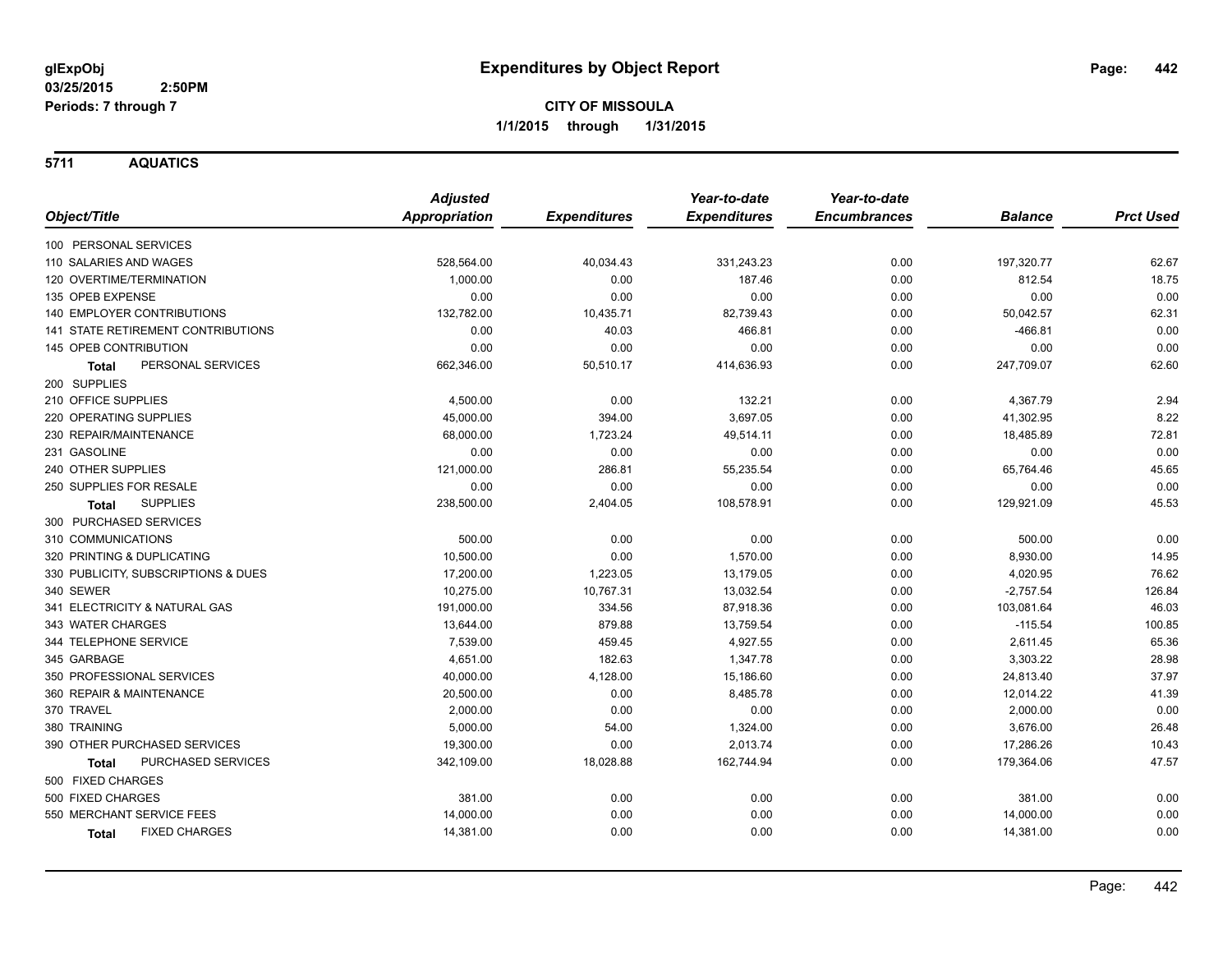**5711 AQUATICS**

|                                     | <b>Adjusted</b>      |                     | Year-to-date        | Year-to-date        |                |                  |
|-------------------------------------|----------------------|---------------------|---------------------|---------------------|----------------|------------------|
| Object/Title                        | <b>Appropriation</b> | <b>Expenditures</b> | <b>Expenditures</b> | <b>Encumbrances</b> | <b>Balance</b> | <b>Prct Used</b> |
| 600 DEBT SERVICE                    |                      |                     |                     |                     |                |                  |
| 610 PRINCIPAL                       | 12,377.00            | 0.00                | 0.00                | 0.00                | 12,377.00      | 0.00             |
| 620 INTEREST / SERVICE FEES         | 0.00                 | 0.00                | 0.00                | 0.00                | 0.00           | 0.00             |
| <b>DEBT SERVICE</b><br><b>Total</b> | 12,377.00            | 0.00                | 0.00                | 0.00                | 12,377.00      | 0.00             |
| 800 OTHER OBJECTS                   |                      |                     |                     |                     |                |                  |
| 820 TRANSFERS TO OTHER FUNDS        | 0.00                 | 0.00                | 0.00                | 0.00                | 0.00           | 0.00             |
| 830 DEPRECIATION                    | 0.00                 | 0.00                | 0.00                | 0.00                | 0.00           | 0.00             |
| OTHER OBJECTS<br>Total              | 0.00                 | 0.00                | 0.00                | 0.00                | 0.00           | 0.00             |
| 900 CAPITAL OUTLAY                  |                      |                     |                     |                     |                |                  |
| 900 CAPITAL OUTLAY                  | 0.00                 | 0.00                | 0.00                | 0.00                | 0.00           | 0.00             |
| 920 BUILDINGS                       | 45,000.00            | 0.00                | 0.00                | 0.00                | 45,000.00      | 0.00             |
| 930 IMPROVEMENTS                    | 70,000.00            | 0.00                | 26,569.40           | 0.00                | 43,430.60      | 37.96            |
| 940 MACHINERY & EQUIPMENT           | 20,000.00            | 0.00                | 0.00                | 0.00                | 20,000.00      | 0.00             |
| <b>CAPITAL OUTLAY</b><br>Total      | 135,000.00           | 0.00                | 26,569.40           | 0.00                | 108,430.60     | 19.68            |
| <b>AQUATICS</b><br><b>Total</b>     | 1,404,713.00         | 70,943.10           | 712,530.18          | 0.00                | 692,182.82     | 50.72            |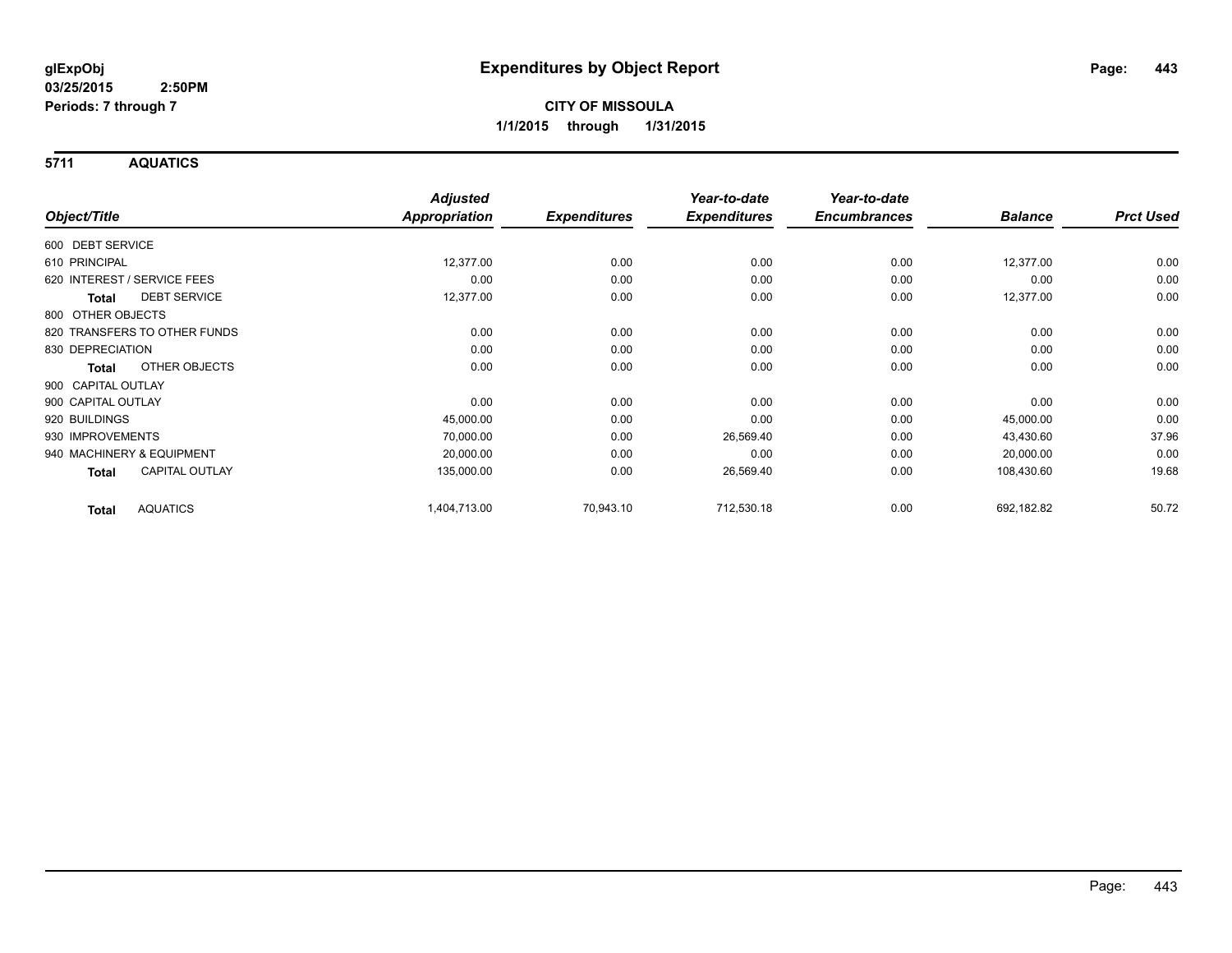#### **6050 EMPLOYEE BENEFIT PLAN FUND**

**390 NON-DEPARTMENTAL**

|                                           | <b>Adjusted</b> | <b>Expenditures</b> | Year-to-date<br><b>Expenditures</b> | Year-to-date<br><b>Encumbrances</b> | <b>Balance</b> | <b>Prct Used</b> |
|-------------------------------------------|-----------------|---------------------|-------------------------------------|-------------------------------------|----------------|------------------|
| Object/Title                              | Appropriation   |                     |                                     |                                     |                |                  |
| 300 PURCHASED SERVICES                    |                 |                     |                                     |                                     |                |                  |
| 350 PROFESSIONAL SERVICES                 | 51.840.00       | 0.00                | 0.00                                | 0.00                                | 51.840.00      | 0.00             |
| 351 INSURANCE CLAIMS                      | 5.091.229.00    | 382.316.38          | 2.195.126.51                        | 0.00                                | 2.896.102.49   | 43.12            |
| 352 HEALTH PROGRAMS                       | 80.000.00       | 11,155.00           | 44.070.85                           | 0.00                                | 35.929.15      | 55.09            |
| 353 ADMINISTRATION EXPENDITURES           | 582.161.00      | 0.00                | 382.604.88                          | 0.00                                | 199.556.12     | 65.72            |
| 354 TRANSITIONAL REINSURANCE PROGRAM      | 0.00            | 66.780.00           | 66.780.00                           | 0.00                                | $-66.780.00$   | 0.00             |
| <b>PURCHASED SERVICES</b><br><b>Total</b> | 5.805.230.00    | 460.251.38          | 2.688.582.24                        | 0.00                                | 3.116.647.76   | 46.31            |
| NON-DEPARTMENTAL<br><b>Total</b>          | 5.805.230.00    | 460.251.38          | 2.688.582.24                        | 0.00                                | 3.116.647.76   | 46.31            |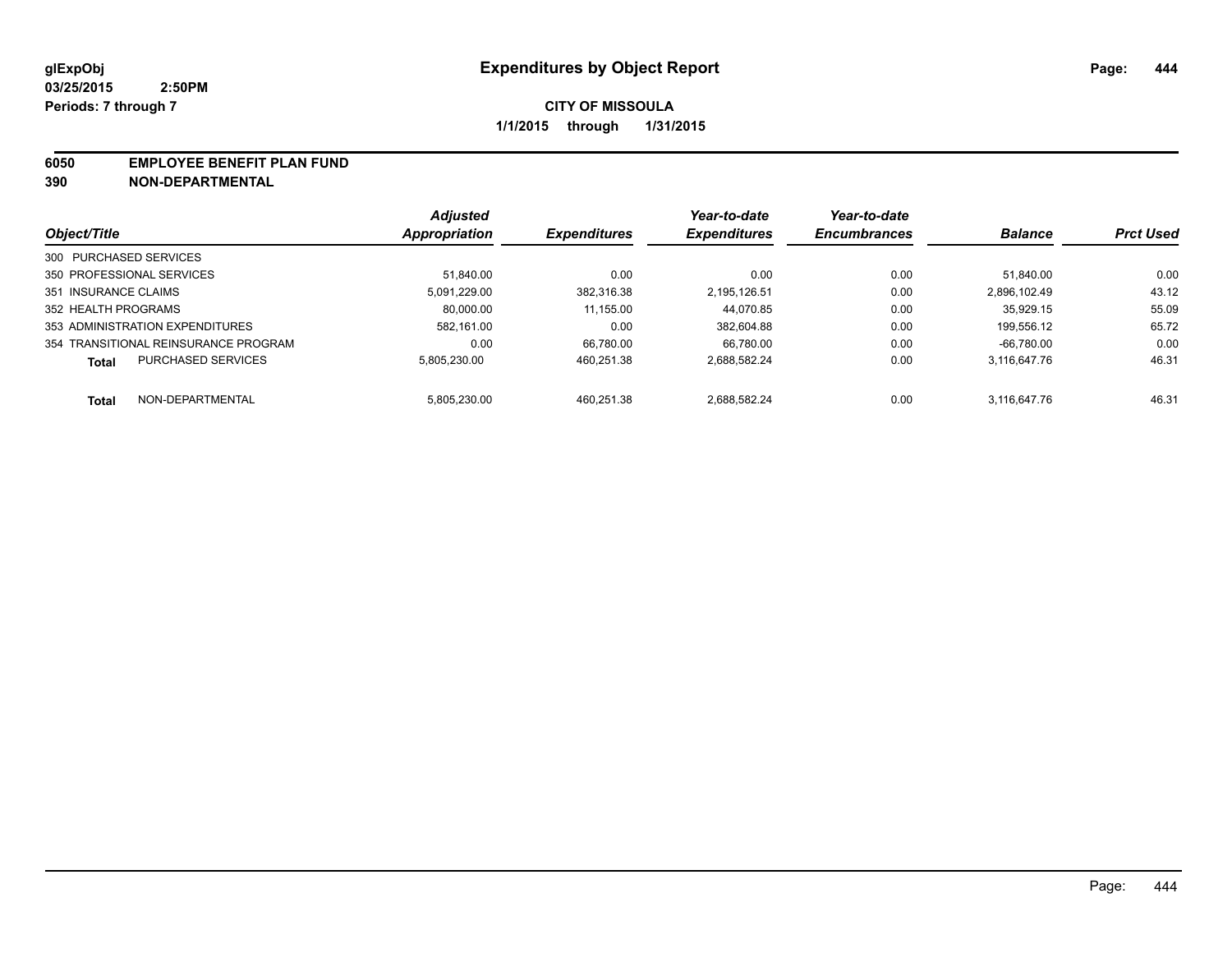**CITY OF MISSOULA 1/1/2015 through 1/31/2015**

## **6050 EMPLOYEE BENEFIT PLAN FUND**

|                                            | <b>Adjusted</b> |                     | Year-to-date        | Year-to-date        |                |                  |
|--------------------------------------------|-----------------|---------------------|---------------------|---------------------|----------------|------------------|
| Object/Title                               | Appropriation   | <b>Expenditures</b> | <b>Expenditures</b> | <b>Encumbrances</b> | <b>Balance</b> | <b>Prct Used</b> |
| 300 PURCHASED SERVICES                     |                 |                     |                     |                     |                |                  |
| 350 PROFESSIONAL SERVICES                  | 51.840.00       | 0.00                | 0.00                | 0.00                | 51.840.00      | 0.00             |
| 351 INSURANCE CLAIMS                       | 5.091.229.00    | 382.316.38          | 2.195.126.51        | 0.00                | 2.896.102.49   | 43.12            |
| 352 HEALTH PROGRAMS                        | 80.000.00       | 11,155.00           | 44.070.85           | 0.00                | 35.929.15      | 55.09            |
| 353 ADMINISTRATION EXPENDITURES            | 582.161.00      | 0.00                | 382.604.88          | 0.00                | 199.556.12     | 65.72            |
| 354 TRANSITIONAL REINSURANCE PROGRAM       | 0.00            | 66.780.00           | 66.780.00           | 0.00                | $-66.780.00$   | 0.00             |
| PURCHASED SERVICES<br><b>Total</b>         | 5.805.230.00    | 460.251.38          | 2.688.582.24        | 0.00                | 3.116.647.76   | 46.31            |
| EMPLOYEE BENEFIT PLAN FUND<br><b>Total</b> | 5.805.230.00    | 460.251.38          | 2.688.582.24        | 0.00                | 3.116.647.76   | 46.31            |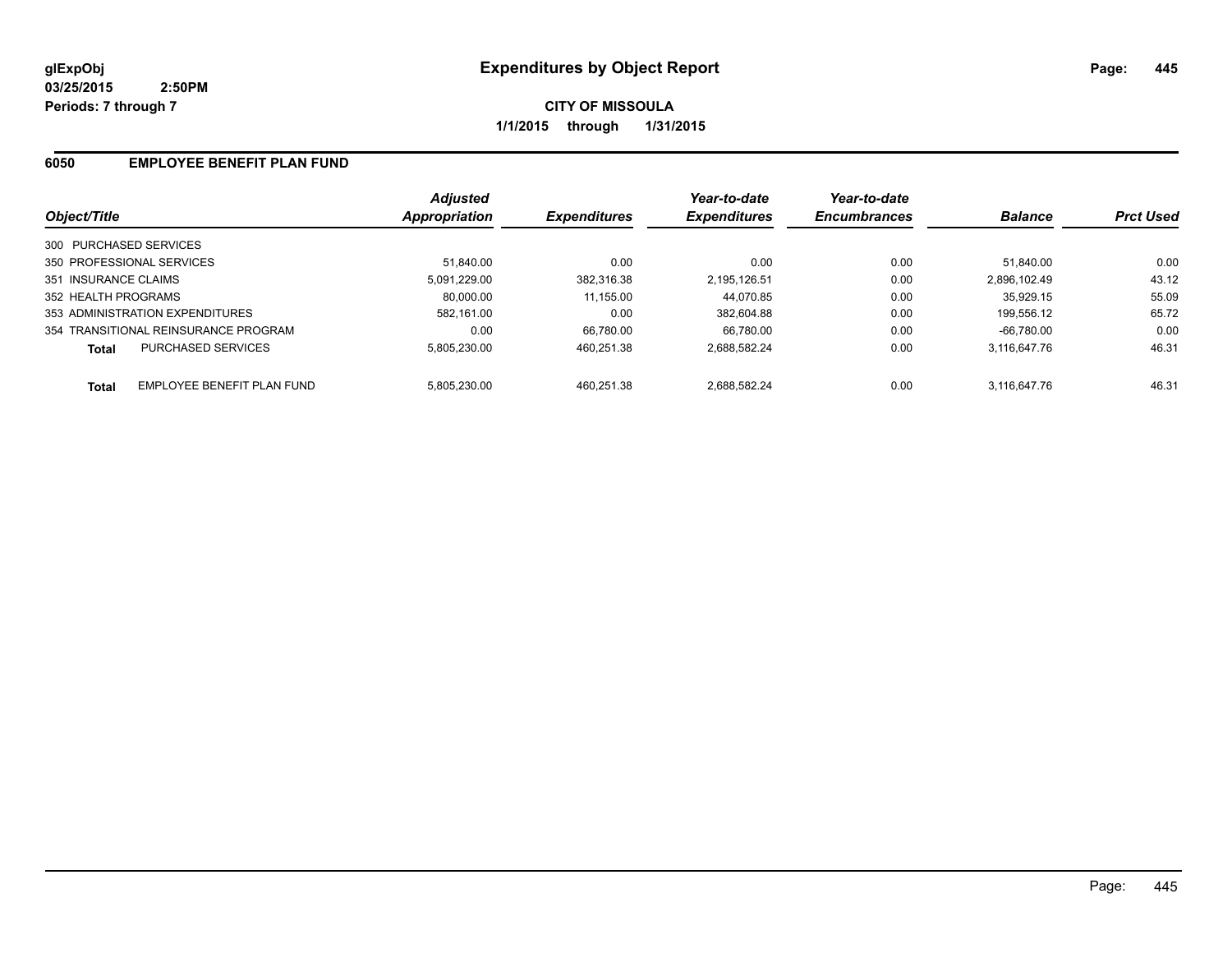#### **7370 PARKING COMMISSION FUND**

|                                           | <b>Adjusted</b>      |                     | Year-to-date        | Year-to-date        |                |                  |
|-------------------------------------------|----------------------|---------------------|---------------------|---------------------|----------------|------------------|
| Object/Title                              | <b>Appropriation</b> | <b>Expenditures</b> | <b>Expenditures</b> | <b>Encumbrances</b> | <b>Balance</b> | <b>Prct Used</b> |
| 100 PERSONAL SERVICES                     |                      |                     |                     |                     |                |                  |
| 110 SALARIES AND WAGES                    | 417,868.00           | 53,581.65           | 258,262.64          | 0.00                | 159,605.36     | 61.80            |
| 120 OVERTIME/TERMINATION                  | 7,234.00             | 148.78              | 280.63              | 0.00                | 6,953.37       | 3.88             |
| 130 OTHER                                 | 0.00                 | 0.00                | 0.00                | 0.00                | 0.00           | 0.00             |
| 135 OPEB EXPENSE                          | 0.00                 | 0.00                | 0.00                | 0.00                | 0.00           | 0.00             |
| 140 EMPLOYER CONTRIBUTIONS                | 198,517.00           | 19,552.87           | 116,645.47          | 0.00                | 81,871.53      | 58.76            |
| 141 STATE RETIREMENT CONTRIBUTIONS        | 0.00                 | 53.58               | 319.14              | 0.00                | $-319.14$      | 0.00             |
| 145 OPEB CONTRIBUTION                     | 0.00                 | 0.00                | 0.00                | 0.00                | 0.00           | 0.00             |
| PERSONAL SERVICES<br>Total                | 623,619.00           | 73,336.88           | 375,507.88          | 0.00                | 248,111.12     | 60.21            |
| 200 SUPPLIES                              |                      |                     |                     |                     |                |                  |
| 210 OFFICE SUPPLIES                       | 5,400.00             | 468.91              | 4,315.56            | 0.00                | 1,084.44       | 79.92            |
| 220 OPERATING SUPPLIES                    | 15,000.00            | 6,783.90            | 11,874.99           | 0.00                | 3,125.01       | 79.17            |
| 230 REPAIR/MAINTENANCE                    | 18,000.00            | 26.17               | 415.41              | 0.00                | 17,584.59      | 2.31             |
| 231 GASOLINE                              | 8,000.00             | 383.55              | 2,397.21            | 0.00                | 5,602.79       | 29.97            |
| <b>SUPPLIES</b><br>Total                  | 46,400.00            | 7,662.53            | 19,003.17           | 0.00                | 27,396.83      | 40.96            |
| 300 PURCHASED SERVICES                    |                      |                     |                     |                     |                |                  |
| 310 COMMUNICATIONS                        | 17,338.00            | 721.06              | 5,073.48            | 0.00                | 12,264.52      | 29.26            |
| 320 PRINTING & DUPLICATING                | 10,000.00            | 16.72               | 6,426.85            | 0.00                | 3,573.15       | 64.27            |
| 330 PUBLICITY, SUBSCRIPTIONS & DUES       | 5,000.00             | 635.00              | 1,121.22            | 0.00                | 3,878.78       | 22.42            |
| 340 SEWER                                 | 137.00               | 70.25               | 140.50              | 0.00                | $-3.50$        | 102.55           |
| 341 ELECTRICITY & NATURAL GAS             | 36,440.00            | 2,361.76            | 21,069.46           | 0.00                | 15,370.54      | 57.82            |
| 343 WATER CHARGES                         | 4,000.00             | 341.75              | 4,327.72            | 0.00                | $-327.72$      | 108.19           |
| 344 TELEPHONE SERVICE                     | 5,200.00             | 351.53              | 2,178.87            | 0.00                | 3,021.13       | 41.90            |
| 345 GARBAGE                               | 3,000.00             | 365.51              | 2,209.25            | 0.00                | 790.75         | 73.64            |
| 350 PROFESSIONAL SERVICES                 | 61,250.00            | 7,350.50            | 21,809.73           | 0.00                | 39,440.27      | 35.61            |
| 360 REPAIR & MAINTENANCE                  | 72,500.00            | 6,159.10            | 60,365.60           | 0.00                | 12,134.40      | 83.26            |
| 370 TRAVEL                                | 1,600.00             | 0.00                | 3,025.32            | 0.00                | $-1,425.32$    | 189.08           |
| 380 TRAINING                              | 1,900.00             | 0.00                | 210.43              | 0.00                | 1,689.57       | 11.08            |
| 390 OTHER PURCHASED SERVICES              | 161,059.00           | 1,197.02            | 96,711.01           | 0.00                | 64,347.99      | 60.05            |
| PURCHASED SERVICES<br><b>Total</b>        | 379,424.00           | 19,570.20           | 224,669.44          | 0.00                | 154,754.56     | 59.21            |
| 400 BUILDING MATERIALS                    |                      |                     |                     |                     |                |                  |
| <b>400 BUILDING MATERIALS</b>             | 0.00                 | 0.00                | 0.00                | 0.00                | 0.00           | 0.00             |
| <b>BUILDING MATERIALS</b><br><b>Total</b> | 0.00                 | 0.00                | 0.00                | 0.00                | 0.00           | 0.00             |
| 500 FIXED CHARGES                         |                      |                     |                     |                     |                |                  |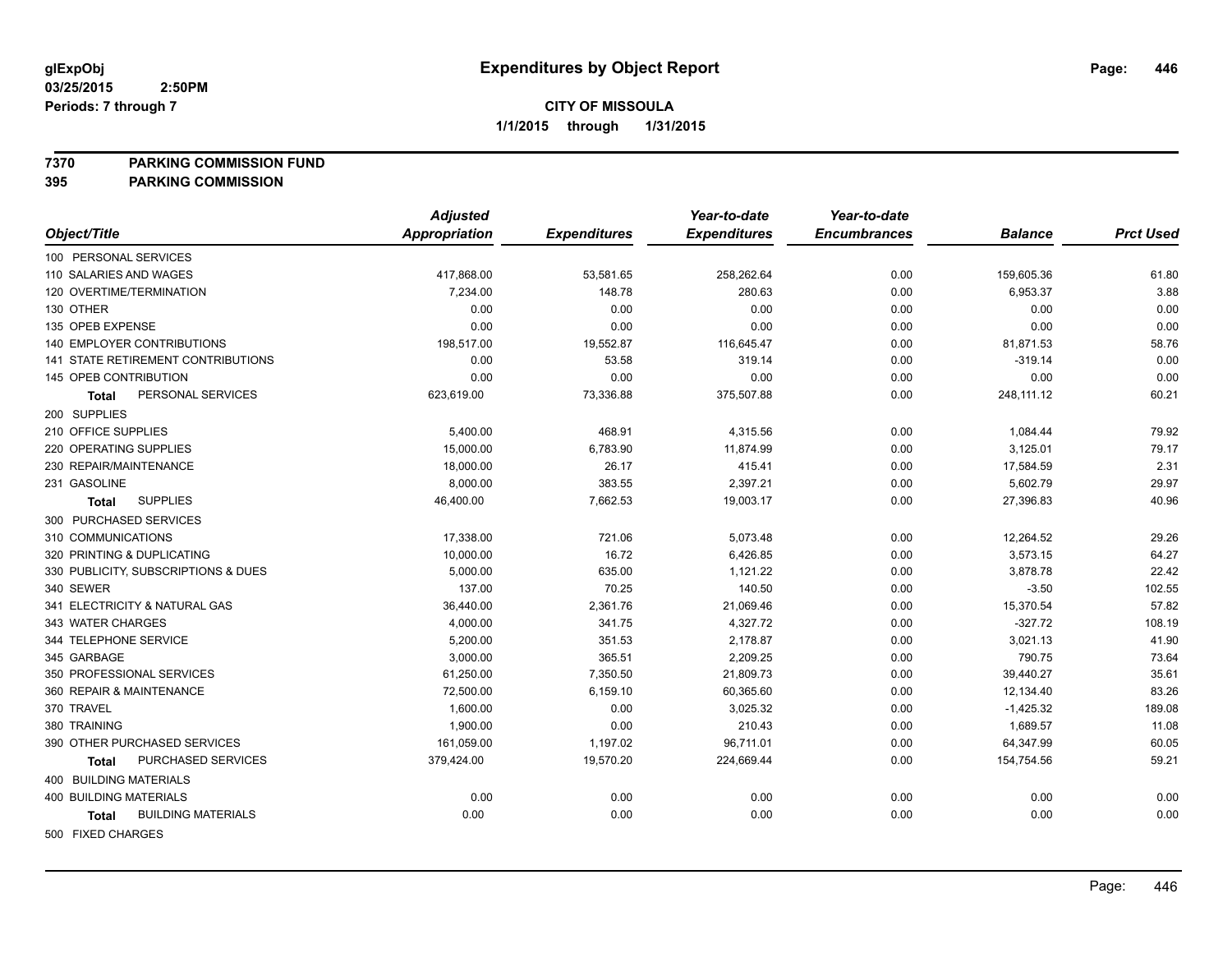#### **7370 PARKING COMMISSION FUND**

|                              |                                   | <b>Adjusted</b> |                     | Year-to-date        | Year-to-date        |                |                  |
|------------------------------|-----------------------------------|-----------------|---------------------|---------------------|---------------------|----------------|------------------|
| Object/Title                 |                                   | Appropriation   | <b>Expenditures</b> | <b>Expenditures</b> | <b>Encumbrances</b> | <b>Balance</b> | <b>Prct Used</b> |
| 500 FIXED CHARGES            |                                   | 190,121.00      | 9,536.00            | 22,884.39           | 0.00                | 167,236.61     | 12.04            |
| 550 MERCHANT SERVICE FEES    |                                   | 0.00            | 0.00                | 0.00                | 0.00                | 0.00           | 0.00             |
| <b>Total</b>                 | <b>FIXED CHARGES</b>              | 190,121.00      | 9,536.00            | 22,884.39           | 0.00                | 167,236.61     | 12.04            |
| 600 DEBT SERVICE             |                                   |                 |                     |                     |                     |                |                  |
| 610 PRINCIPAL                |                                   | 0.00            | 0.00                | 0.00                | 0.00                | 0.00           | 0.00             |
| 620 INTEREST / SERVICE FEES  |                                   | 0.00            | 0.00                | 0.00                | 0.00                | 0.00           | 0.00             |
| <b>Total</b>                 | <b>DEBT SERVICE</b>               | 0.00            | 0.00                | 0.00                | 0.00                | 0.00           | 0.00             |
| 700 GRANTS & CONTRIBUTIONS   |                                   |                 |                     |                     |                     |                |                  |
| 700 GRANTS & CONTRIBUTIONS   |                                   | 74,000.00       | 2,500.00            | 34,488.50           | 0.00                | 39,511.50      | 46.61            |
| <b>Total</b>                 | <b>GRANTS &amp; CONTRIBUTIONS</b> | 74,000.00       | 2,500.00            | 34,488.50           | 0.00                | 39,511.50      | 46.61            |
| 800 OTHER OBJECTS            |                                   |                 |                     |                     |                     |                |                  |
| 820 TRANSFERS TO OTHER FUNDS |                                   | 162,328.00      | 0.00                | 0.00                | 0.00                | 162,328.00     | 0.00             |
| 845 CONTINGENCY              |                                   | 48,965.00       | 0.00                | 0.00                | 0.00                | 48,965.00      | 0.00             |
| <b>Total</b>                 | OTHER OBJECTS                     | 211,293.00      | 0.00                | 0.00                | 0.00                | 211,293.00     | 0.00             |
| 900 CAPITAL OUTLAY           |                                   |                 |                     |                     |                     |                |                  |
| 920 BUILDINGS                |                                   | 0.00            | 0.00                | 0.00                | 0.00                | 0.00           | 0.00             |
| 930 IMPROVEMENTS             |                                   | 0.00            | 0.00                | 0.00                | 0.00                | 0.00           | 0.00             |
| 940 MACHINERY & EQUIPMENT    |                                   | 1,000,000.00    | 0.00                | 24,661.70           | 0.00                | 975,338.30     | 2.47             |
| <b>Total</b>                 | <b>CAPITAL OUTLAY</b>             | 1,000,000.00    | 0.00                | 24,661.70           | 0.00                | 975,338.30     | 2.47             |
| <b>Total</b>                 | PARKING COMMISSION                | 2,524,857.00    | 112,605.61          | 701,215.08          | 0.00                | 1,823,641.92   | 27.77            |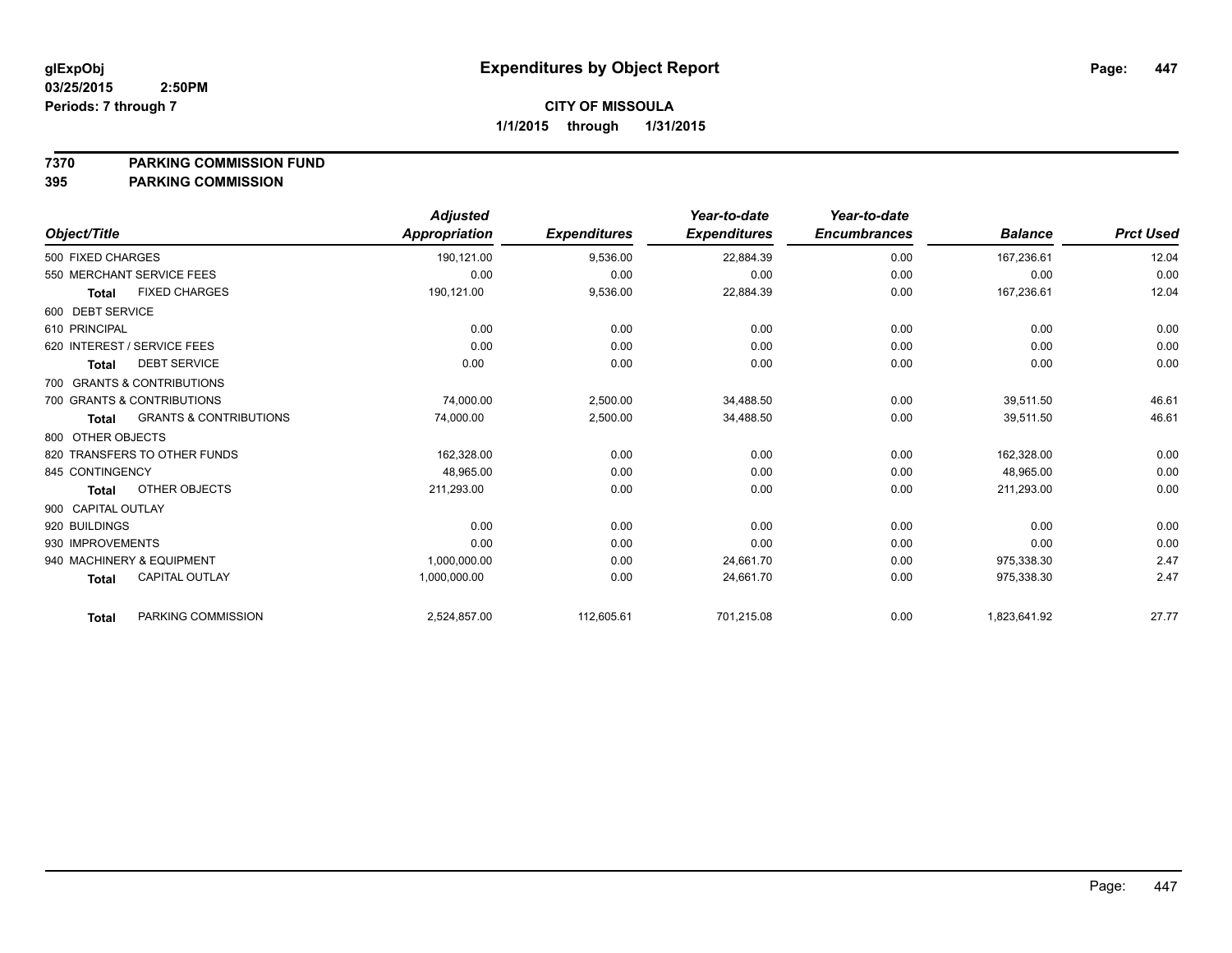#### **7370 PARKING COMMISSION FUND**

**900 DEPRECIATION**

| Object/Title                          | <b>Adjusted</b><br><b>Appropriation</b> | <b>Expenditures</b> | Year-to-date<br><b>Expenditures</b> | Year-to-date<br><b>Encumbrances</b> | <b>Balance</b> | <b>Prct Used</b> |
|---------------------------------------|-----------------------------------------|---------------------|-------------------------------------|-------------------------------------|----------------|------------------|
| 800 OTHER OBJECTS                     |                                         |                     |                                     |                                     |                |                  |
| 830 DEPRECIATION                      | 0.00                                    | 0.00                | 0.00                                | 0.00                                | 0.00           | 0.00             |
| OTHER OBJECTS<br><b>Total</b>         | 0.00                                    | 0.00                | 0.00                                | 0.00                                | 0.00           | 0.00             |
| 900 CAPITAL OUTLAY                    |                                         |                     |                                     |                                     |                |                  |
| 940 MACHINERY & EQUIPMENT             | 0.00                                    | 0.00                | 0.00                                | 0.00                                | 0.00           | 0.00             |
| <b>CAPITAL OUTLAY</b><br><b>Total</b> | 0.00                                    | 0.00                | 0.00                                | 0.00                                | 0.00           | 0.00             |
| <b>DEPRECIATION</b><br><b>Total</b>   | 0.00                                    | 0.00                | 0.00                                | 0.00                                | 0.00           | 0.00             |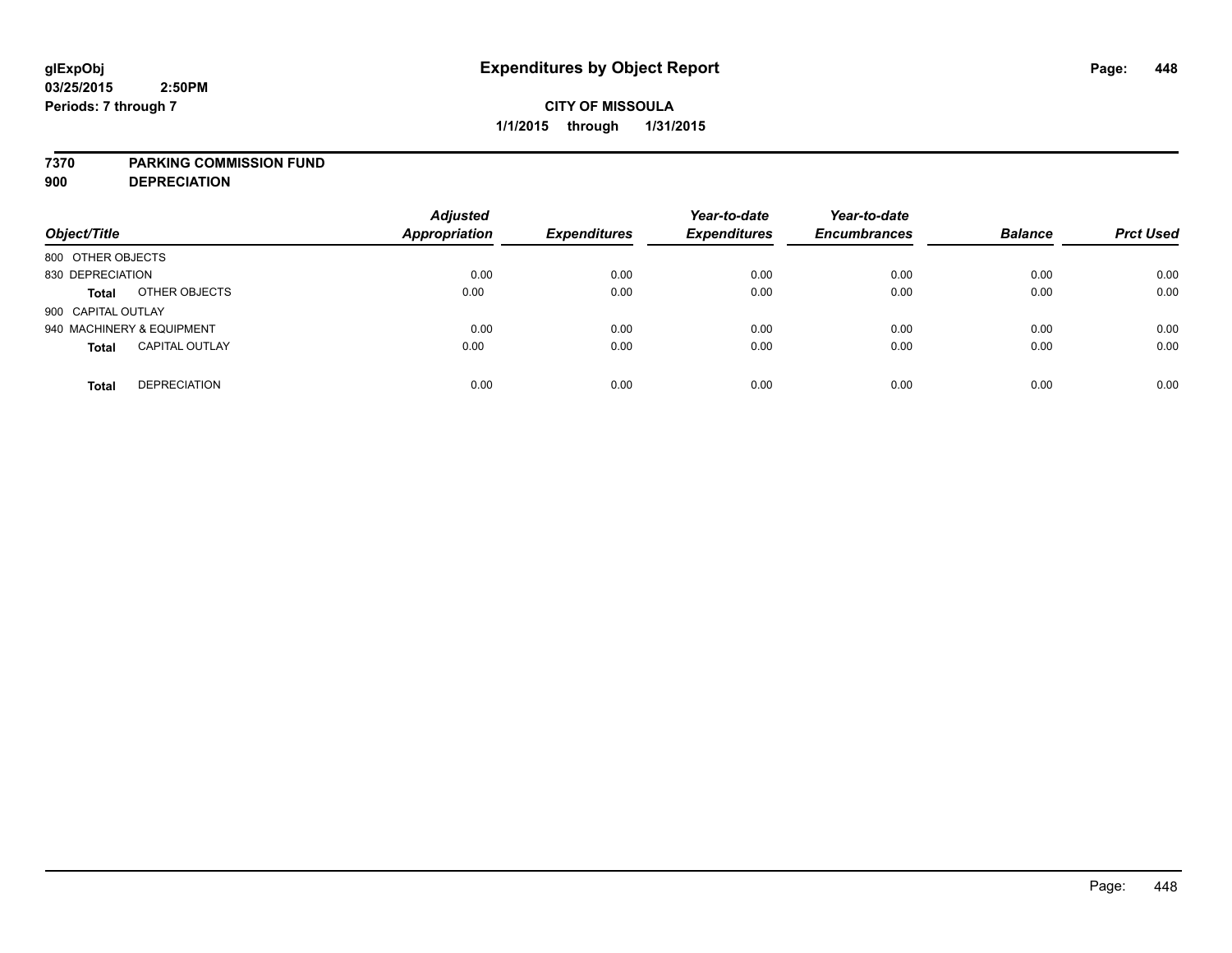## **7370 PARKING COMMISSION FUND**

|                                           | <b>Adjusted</b>      |                     | Year-to-date        | Year-to-date        |                |                  |
|-------------------------------------------|----------------------|---------------------|---------------------|---------------------|----------------|------------------|
| Object/Title                              | <b>Appropriation</b> | <b>Expenditures</b> | <b>Expenditures</b> | <b>Encumbrances</b> | <b>Balance</b> | <b>Prct Used</b> |
| 100 PERSONAL SERVICES                     |                      |                     |                     |                     |                |                  |
| 110 SALARIES AND WAGES                    | 417,868.00           | 53,581.65           | 258,262.64          | 0.00                | 159,605.36     | 61.80            |
| 120 OVERTIME/TERMINATION                  | 7,234.00             | 148.78              | 280.63              | 0.00                | 6,953.37       | 3.88             |
| 130 OTHER                                 | 0.00                 | 0.00                | 0.00                | 0.00                | 0.00           | 0.00             |
| 135 OPEB EXPENSE                          | 0.00                 | 0.00                | 0.00                | 0.00                | 0.00           | 0.00             |
| <b>140 EMPLOYER CONTRIBUTIONS</b>         | 198,517.00           | 19,552.87           | 116,645.47          | 0.00                | 81,871.53      | 58.76            |
| <b>141 STATE RETIREMENT CONTRIBUTIONS</b> | 0.00                 | 53.58               | 319.14              | 0.00                | $-319.14$      | 0.00             |
| 145 OPEB CONTRIBUTION                     | 0.00                 | 0.00                | 0.00                | 0.00                | 0.00           | 0.00             |
| PERSONAL SERVICES<br>Total                | 623,619.00           | 73,336.88           | 375,507.88          | 0.00                | 248,111.12     | 60.21            |
| 200 SUPPLIES                              |                      |                     |                     |                     |                |                  |
| 210 OFFICE SUPPLIES                       | 5,400.00             | 468.91              | 4,315.56            | 0.00                | 1,084.44       | 79.92            |
| 220 OPERATING SUPPLIES                    | 15,000.00            | 6,783.90            | 11,874.99           | 0.00                | 3,125.01       | 79.17            |
| 230 REPAIR/MAINTENANCE                    | 18,000.00            | 26.17               | 415.41              | 0.00                | 17,584.59      | 2.31             |
| 231 GASOLINE                              | 8,000.00             | 383.55              | 2,397.21            | 0.00                | 5,602.79       | 29.97            |
| <b>SUPPLIES</b><br>Total                  | 46,400.00            | 7,662.53            | 19,003.17           | 0.00                | 27,396.83      | 40.96            |
| 300 PURCHASED SERVICES                    |                      |                     |                     |                     |                |                  |
| 310 COMMUNICATIONS                        | 17,338.00            | 721.06              | 5,073.48            | 0.00                | 12,264.52      | 29.26            |
| 320 PRINTING & DUPLICATING                | 10,000.00            | 16.72               | 6,426.85            | 0.00                | 3,573.15       | 64.27            |
| 330 PUBLICITY, SUBSCRIPTIONS & DUES       | 5,000.00             | 635.00              | 1,121.22            | 0.00                | 3,878.78       | 22.42            |
| 340 SEWER                                 | 137.00               | 70.25               | 140.50              | 0.00                | $-3.50$        | 102.55           |
| 341 ELECTRICITY & NATURAL GAS             | 36,440.00            | 2,361.76            | 21,069.46           | 0.00                | 15,370.54      | 57.82            |
| 343 WATER CHARGES                         | 4,000.00             | 341.75              | 4,327.72            | 0.00                | $-327.72$      | 108.19           |
| 344 TELEPHONE SERVICE                     | 5,200.00             | 351.53              | 2,178.87            | 0.00                | 3,021.13       | 41.90            |
| 345 GARBAGE                               | 3,000.00             | 365.51              | 2,209.25            | 0.00                | 790.75         | 73.64            |
| 350 PROFESSIONAL SERVICES                 | 61,250.00            | 7,350.50            | 21,809.73           | 0.00                | 39,440.27      | 35.61            |
| 360 REPAIR & MAINTENANCE                  | 72,500.00            | 6,159.10            | 60,365.60           | 0.00                | 12,134.40      | 83.26            |
| 370 TRAVEL                                | 1,600.00             | 0.00                | 3,025.32            | 0.00                | $-1,425.32$    | 189.08           |
| 380 TRAINING                              | 1,900.00             | 0.00                | 210.43              | 0.00                | 1,689.57       | 11.08            |
| 390 OTHER PURCHASED SERVICES              | 161,059.00           | 1,197.02            | 96,711.01           | 0.00                | 64,347.99      | 60.05            |
| <b>PURCHASED SERVICES</b><br><b>Total</b> | 379,424.00           | 19,570.20           | 224,669.44          | 0.00                | 154,754.56     | 59.21            |
| 400 BUILDING MATERIALS                    |                      |                     |                     |                     |                |                  |
| <b>400 BUILDING MATERIALS</b>             | 0.00                 | 0.00                | 0.00                | 0.00                | 0.00           | 0.00             |
| <b>BUILDING MATERIALS</b><br><b>Total</b> | 0.00                 | 0.00                | 0.00                | 0.00                | 0.00           | 0.00             |
| 500 FIXED CHARGES                         |                      |                     |                     |                     |                |                  |
| 500 FIXED CHARGES                         | 190,121.00           | 9,536.00            | 22,884.39           | 0.00                | 167,236.61     | 12.04            |
|                                           |                      |                     |                     |                     |                |                  |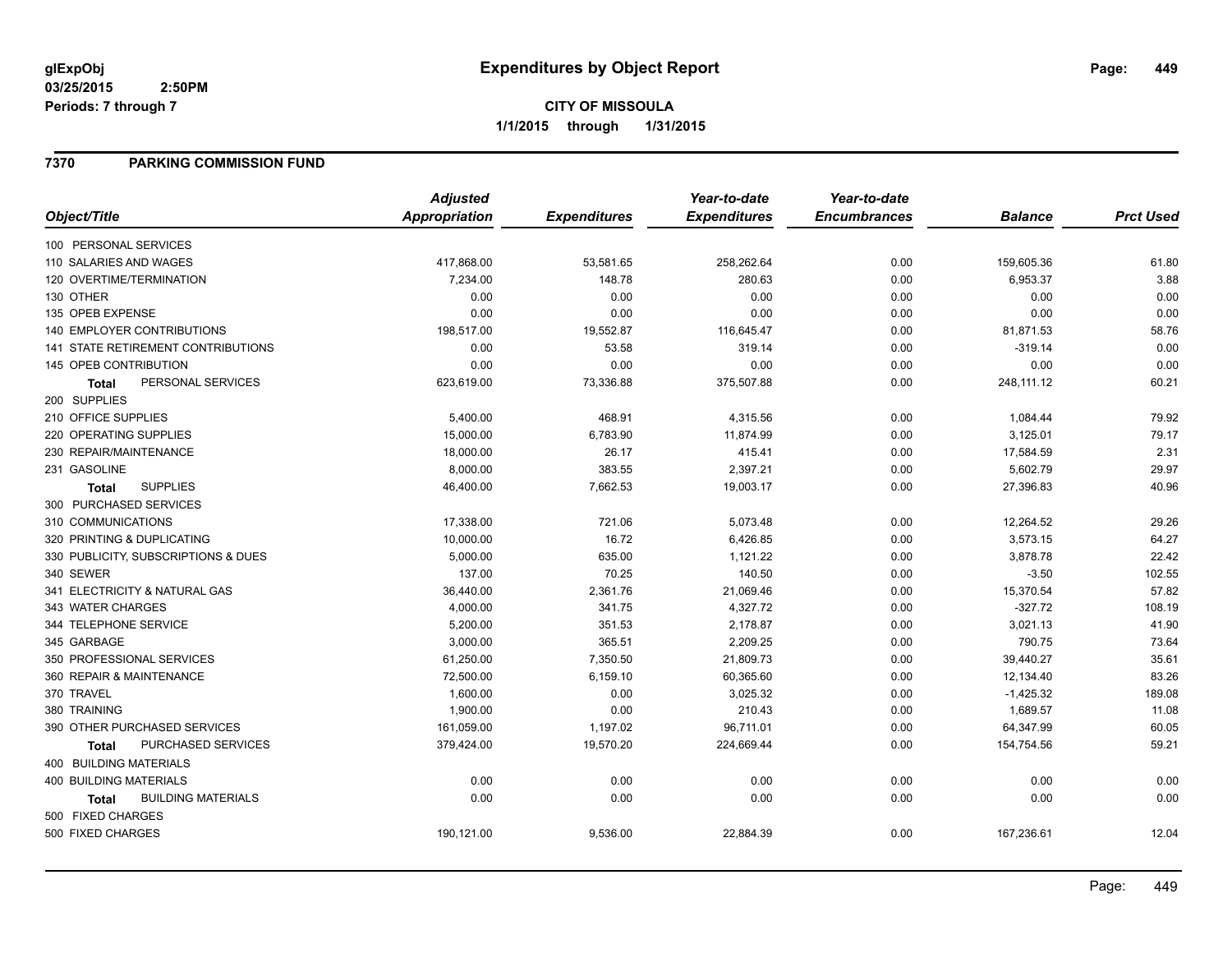## **7370 PARKING COMMISSION FUND**

|                    |                                   | <b>Adjusted</b> |                     | Year-to-date        | Year-to-date        |                |                  |
|--------------------|-----------------------------------|-----------------|---------------------|---------------------|---------------------|----------------|------------------|
| Object/Title       |                                   | Appropriation   | <b>Expenditures</b> | <b>Expenditures</b> | <b>Encumbrances</b> | <b>Balance</b> | <b>Prct Used</b> |
|                    | 550 MERCHANT SERVICE FEES         | 0.00            | 0.00                | 0.00                | 0.00                | 0.00           | 0.00             |
| <b>Total</b>       | <b>FIXED CHARGES</b>              | 190,121.00      | 9,536.00            | 22,884.39           | 0.00                | 167,236.61     | 12.04            |
| 600 DEBT SERVICE   |                                   |                 |                     |                     |                     |                |                  |
| 610 PRINCIPAL      |                                   | 0.00            | 0.00                | 0.00                | 0.00                | 0.00           | 0.00             |
|                    | 620 INTEREST / SERVICE FEES       | 0.00            | 0.00                | 0.00                | 0.00                | 0.00           | 0.00             |
| <b>Total</b>       | <b>DEBT SERVICE</b>               | 0.00            | 0.00                | 0.00                | 0.00                | 0.00           | 0.00             |
|                    | 700 GRANTS & CONTRIBUTIONS        |                 |                     |                     |                     |                |                  |
|                    | 700 GRANTS & CONTRIBUTIONS        | 74,000.00       | 2,500.00            | 34,488.50           | 0.00                | 39,511.50      | 46.61            |
| <b>Total</b>       | <b>GRANTS &amp; CONTRIBUTIONS</b> | 74,000.00       | 2,500.00            | 34,488.50           | 0.00                | 39,511.50      | 46.61            |
| 800 OTHER OBJECTS  |                                   |                 |                     |                     |                     |                |                  |
|                    | 820 TRANSFERS TO OTHER FUNDS      | 162,328.00      | 0.00                | 0.00                | 0.00                | 162,328.00     | 0.00             |
| 830 DEPRECIATION   |                                   | 0.00            | 0.00                | 0.00                | 0.00                | 0.00           | 0.00             |
| 845 CONTINGENCY    |                                   | 48,965.00       | 0.00                | 0.00                | 0.00                | 48,965.00      | 0.00             |
| <b>Total</b>       | OTHER OBJECTS                     | 211,293.00      | 0.00                | 0.00                | 0.00                | 211,293.00     | 0.00             |
| 900 CAPITAL OUTLAY |                                   |                 |                     |                     |                     |                |                  |
| 920 BUILDINGS      |                                   | 0.00            | 0.00                | 0.00                | 0.00                | 0.00           | 0.00             |
| 930 IMPROVEMENTS   |                                   | 0.00            | 0.00                | 0.00                | 0.00                | 0.00           | 0.00             |
|                    | 940 MACHINERY & EQUIPMENT         | 1,000,000.00    | 0.00                | 24,661.70           | 0.00                | 975,338.30     | 2.47             |
| <b>Total</b>       | <b>CAPITAL OUTLAY</b>             | 1,000,000.00    | 0.00                | 24,661.70           | 0.00                | 975,338.30     | 2.47             |
| <b>Total</b>       | PARKING COMMISSION FUND           | 2,524,857.00    | 112,605.61          | 701,215.08          | 0.00                | 1,823,641.92   | 27.77            |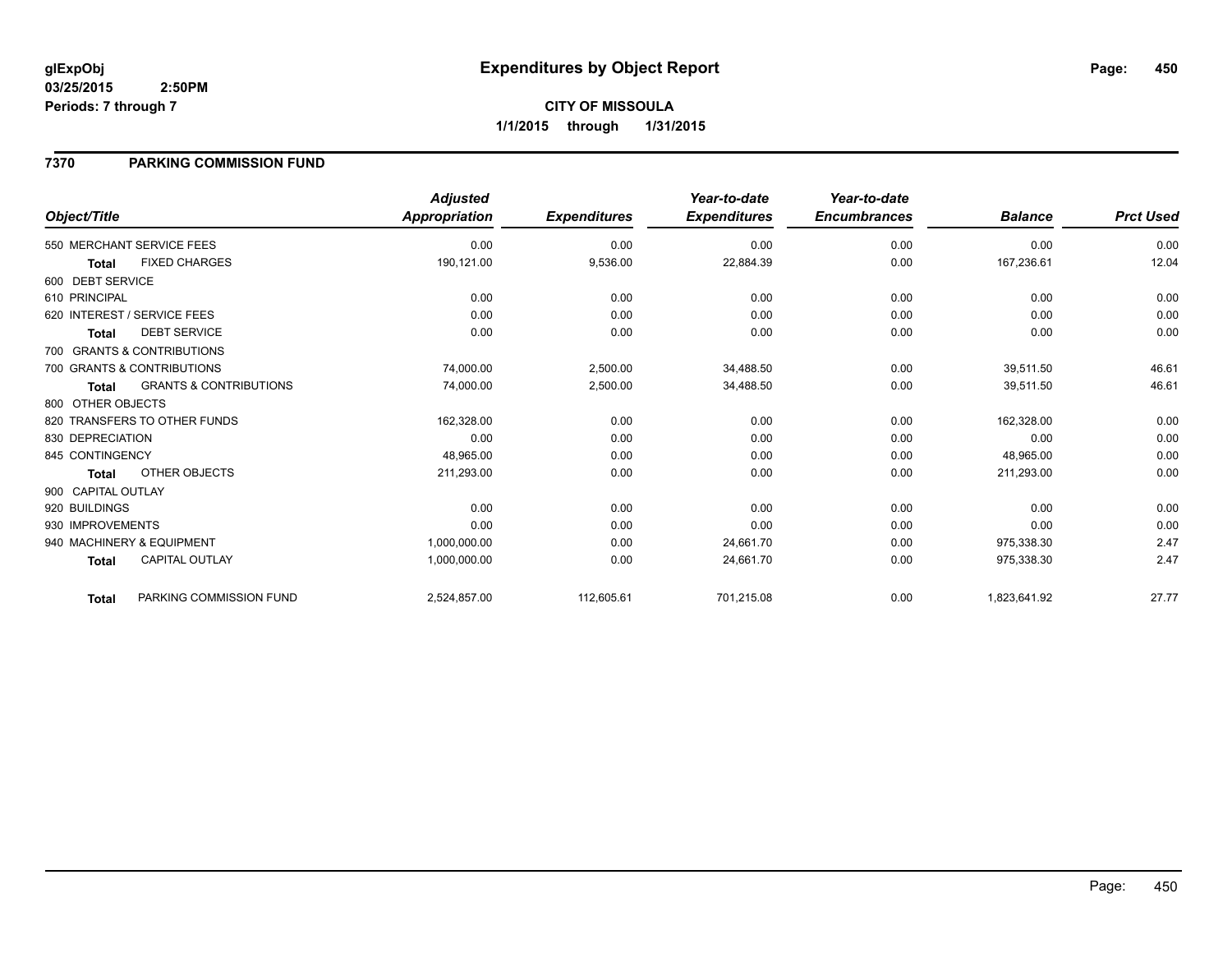#### **7371 FRONT STREET PARKING BONDS**

| Object/Title                        | <b>Adjusted</b><br>Appropriation | <b>Expenditures</b> | Year-to-date<br><b>Expenditures</b> | Year-to-date<br><b>Encumbrances</b> | <b>Balance</b> | <b>Prct Used</b> |
|-------------------------------------|----------------------------------|---------------------|-------------------------------------|-------------------------------------|----------------|------------------|
| 600 DEBT SERVICE                    |                                  |                     |                                     |                                     |                |                  |
| 620 INTEREST / SERVICE FEES         | 269,059.00                       | 0.00                | 69,880.94                           | 0.00                                | 199.178.06     | 25.97            |
| <b>DEBT SERVICE</b><br><b>Total</b> | 269.059.00                       | 0.00                | 69.880.94                           | 0.00                                | 199.178.06     | 25.97            |
| 800 OTHER OBJECTS                   |                                  |                     |                                     |                                     |                |                  |
| 820 TRANSFERS TO OTHER FUNDS        | 0.00                             | 0.00                | 0.00                                | 0.00                                | 0.00           | 0.00             |
| OTHER OBJECTS<br><b>Total</b>       | 0.00                             | 0.00                | 0.00                                | 0.00                                | 0.00           | 0.00             |
| PARKING COMMISSION<br>Total         | 269,059.00                       | 0.00                | 69.880.94                           | 0.00                                | 199.178.06     | 25.97            |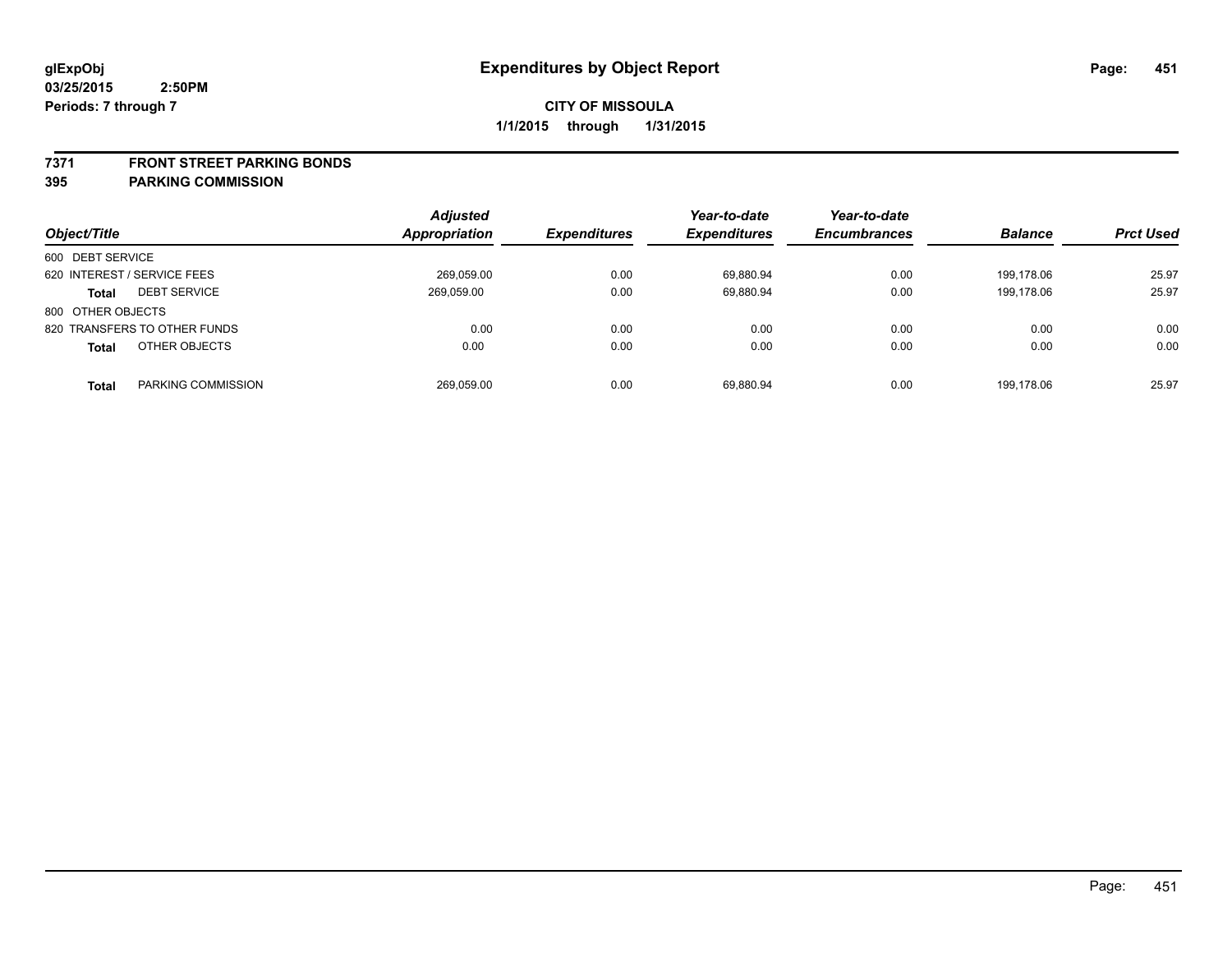**CITY OF MISSOULA 1/1/2015 through 1/31/2015**

## **7371 FRONT STREET PARKING BONDS**

| Object/Title                |                                   | <b>Adjusted</b><br><b>Appropriation</b> | <b>Expenditures</b> | Year-to-date<br><b>Expenditures</b> | Year-to-date<br><b>Encumbrances</b> | <b>Balance</b> | <b>Prct Used</b> |
|-----------------------------|-----------------------------------|-----------------------------------------|---------------------|-------------------------------------|-------------------------------------|----------------|------------------|
| 600 DEBT SERVICE            |                                   |                                         |                     |                                     |                                     |                |                  |
| 620 INTEREST / SERVICE FEES |                                   | 269,059.00                              | 0.00                | 69.880.94                           | 0.00                                | 199.178.06     | 25.97            |
| <b>Total</b>                | <b>DEBT SERVICE</b>               | 269,059.00                              | 0.00                | 69.880.94                           | 0.00                                | 199.178.06     | 25.97            |
| 800 OTHER OBJECTS           |                                   |                                         |                     |                                     |                                     |                |                  |
|                             | 820 TRANSFERS TO OTHER FUNDS      | 0.00                                    | 0.00                | 0.00                                | 0.00                                | 0.00           | 0.00             |
| <b>Total</b>                | OTHER OBJECTS                     | 0.00                                    | 0.00                | 0.00                                | 0.00                                | 0.00           | 0.00             |
| <b>Total</b>                | <b>FRONT STREET PARKING BONDS</b> | 269.059.00                              | 0.00                | 69.880.94                           | 0.00                                | 199.178.06     | 25.97            |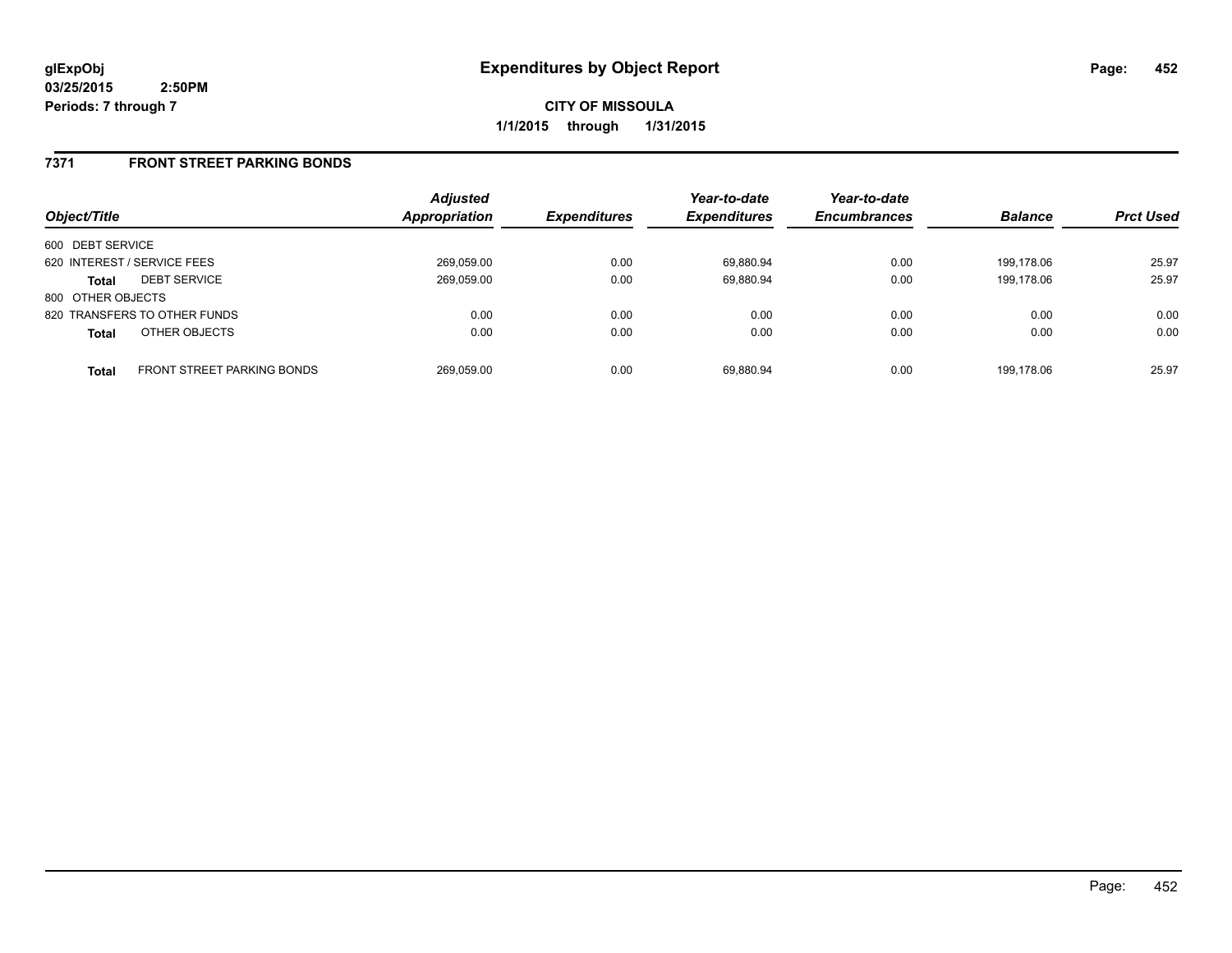#### **7372 SINKING FUND/FRONT ST PARKING BONDS**

|                                    | <b>Adjusted</b> |                     | Year-to-date        | Year-to-date        |                |                  |
|------------------------------------|-----------------|---------------------|---------------------|---------------------|----------------|------------------|
| Object/Title                       | Appropriation   | <b>Expenditures</b> | <b>Expenditures</b> | <b>Encumbrances</b> | <b>Balance</b> | <b>Prct Used</b> |
| 600 DEBT SERVICE                   |                 |                     |                     |                     |                |                  |
| 610 PRINCIPAL                      | 40.000.00       | 0.00                | 40.000.00           | 0.00                | 0.00           | 100.00           |
| 620 INTEREST / SERVICE FEES        | 0.00            | 0.00                | 0.00                | 0.00                | 0.00           | 0.00             |
| <b>DEBT SERVICE</b><br>Total       | 40.000.00       | 0.00                | 40,000.00           | 0.00                | 0.00           | 100.00           |
| 800 OTHER OBJECTS                  |                 |                     |                     |                     |                |                  |
| 820 TRANSFERS TO OTHER FUNDS       | 0.00            | 0.00                | 0.00                | 0.00                | 0.00           | 0.00             |
| OTHER OBJECTS<br><b>Total</b>      | 0.00            | 0.00                | 0.00                | 0.00                | 0.00           | 0.00             |
| PARKING COMMISSION<br><b>Total</b> | 40.000.00       | 0.00                | 40.000.00           | 0.00                | 0.00           | 100.00           |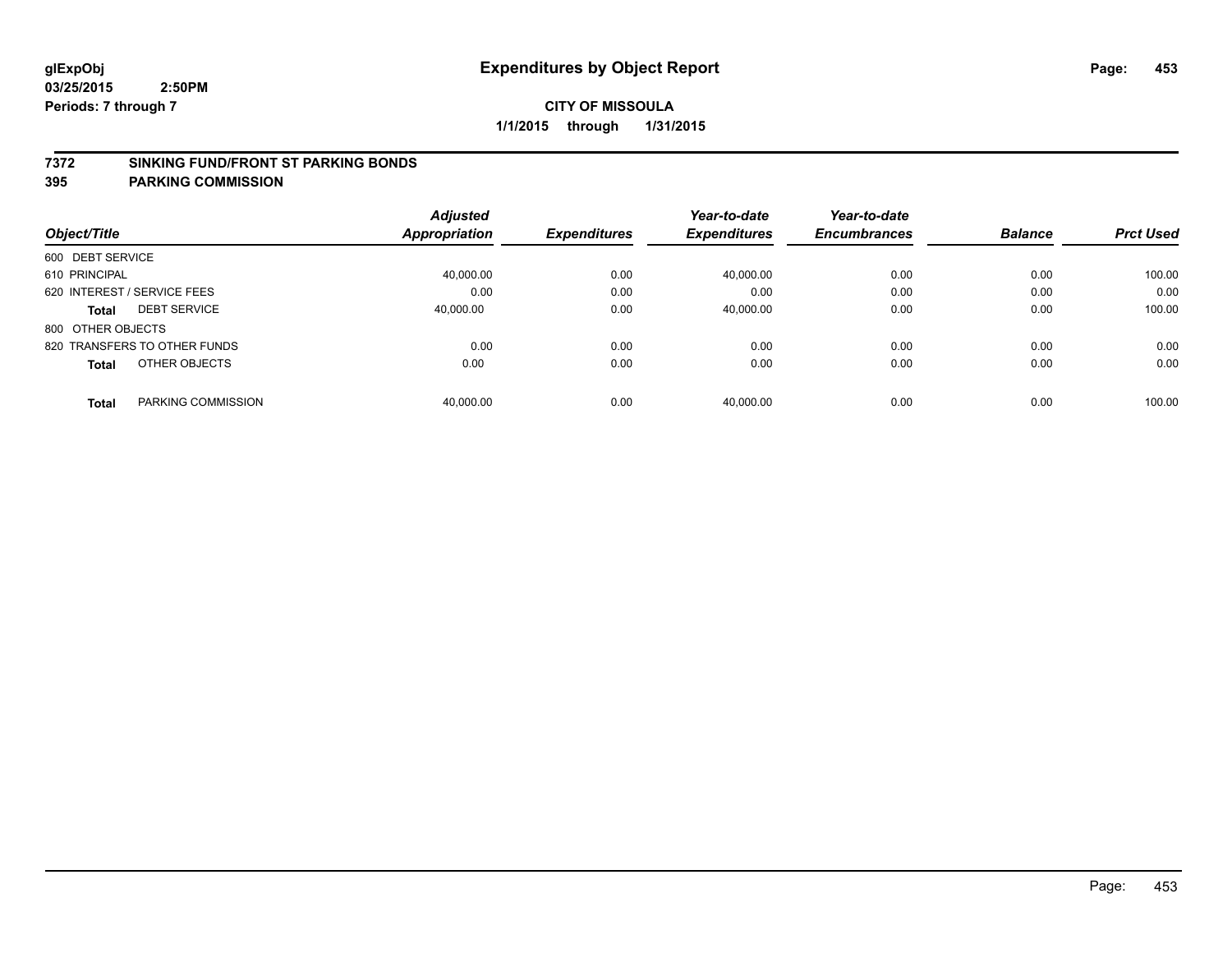**CITY OF MISSOULA 1/1/2015 through 1/31/2015**

## **7372 SINKING FUND/FRONT ST PARKING BONDS**

| Object/Title      |                                   | <b>Adjusted</b><br><b>Appropriation</b> | <b>Expenditures</b> | Year-to-date<br><b>Expenditures</b> | Year-to-date<br><b>Encumbrances</b> | <b>Balance</b> | <b>Prct Used</b> |
|-------------------|-----------------------------------|-----------------------------------------|---------------------|-------------------------------------|-------------------------------------|----------------|------------------|
| 600 DEBT SERVICE  |                                   |                                         |                     |                                     |                                     |                |                  |
| 610 PRINCIPAL     |                                   | 40,000.00                               | 0.00                | 40,000.00                           | 0.00                                | 0.00           | 100.00           |
|                   | 620 INTEREST / SERVICE FEES       | 0.00                                    | 0.00                | 0.00                                | 0.00                                | 0.00           | 0.00             |
| <b>Total</b>      | <b>DEBT SERVICE</b>               | 40,000.00                               | 0.00                | 40,000.00                           | 0.00                                | 0.00           | 100.00           |
| 800 OTHER OBJECTS |                                   |                                         |                     |                                     |                                     |                |                  |
|                   | 820 TRANSFERS TO OTHER FUNDS      | 0.00                                    | 0.00                | 0.00                                | 0.00                                | 0.00           | 0.00             |
| <b>Total</b>      | OTHER OBJECTS                     | 0.00                                    | 0.00                | 0.00                                | 0.00                                | 0.00           | 0.00             |
| <b>Total</b>      | SINKING FUND/FRONT ST PARKING BON | 40.000.00                               | 0.00                | 40.000.00                           | 0.00                                | 0.00           | 100.00           |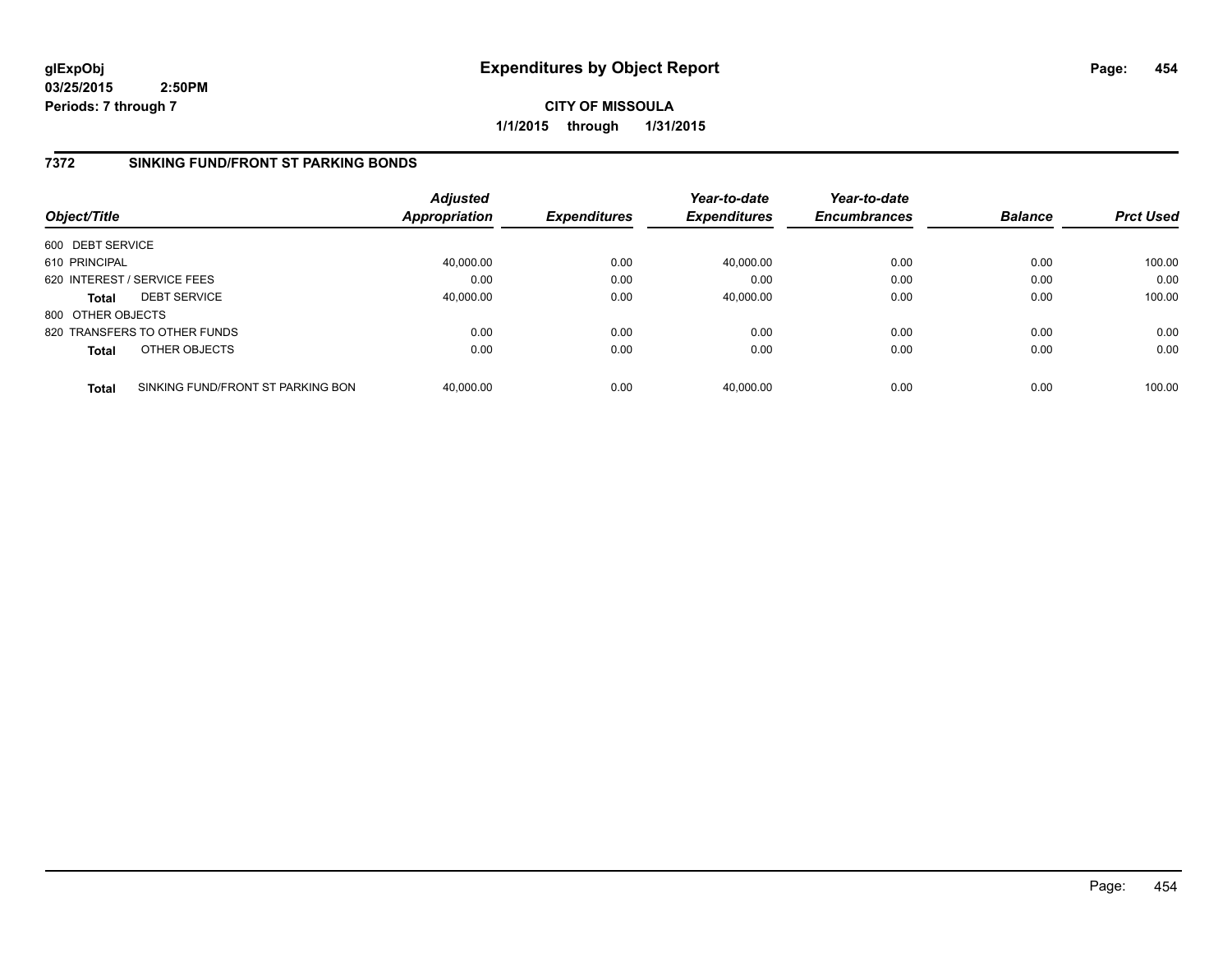#### **7373 MPC SERIES 2010B CONSTRUCTION**

|                        |                              | <b>Adjusted</b>      |                     | Year-to-date        | Year-to-date        |                |                  |
|------------------------|------------------------------|----------------------|---------------------|---------------------|---------------------|----------------|------------------|
| Object/Title           |                              | <b>Appropriation</b> | <b>Expenditures</b> | <b>Expenditures</b> | <b>Encumbrances</b> | <b>Balance</b> | <b>Prct Used</b> |
| 300 PURCHASED SERVICES |                              |                      |                     |                     |                     |                |                  |
|                        | 350 PROFESSIONAL SERVICES    | 0.00                 | 0.00                | 0.00                | 0.00                | 0.00           | 0.00             |
|                        | 390 OTHER PURCHASED SERVICES | 0.00                 | 0.00                | 0.00                | 0.00                | 0.00           | 0.00             |
| <b>Total</b>           | PURCHASED SERVICES           | 0.00                 | 0.00                | 0.00                | 0.00                | 0.00           | 0.00             |
| 600 DEBT SERVICE       |                              |                      |                     |                     |                     |                |                  |
| 600 DEBT SERVICE       |                              | 0.00                 | 0.00                | 0.00                | 0.00                | 0.00           | 0.00             |
| 610 PRINCIPAL          |                              | 0.00                 | 0.00                | 0.00                | 0.00                | 0.00           | 0.00             |
|                        | 620 INTEREST / SERVICE FEES  | 0.00                 | 0.00                | 0.00                | 0.00                | 0.00           | 0.00             |
| <b>Total</b>           | <b>DEBT SERVICE</b>          | 0.00                 | 0.00                | 0.00                | 0.00                | 0.00           | 0.00             |
| 800 OTHER OBJECTS      |                              |                      |                     |                     |                     |                |                  |
|                        | 820 TRANSFERS TO OTHER FUNDS | 0.00                 | 0.00                | 0.00                | 0.00                | 0.00           | 0.00             |
| <b>Total</b>           | OTHER OBJECTS                | 0.00                 | 0.00                | 0.00                | 0.00                | 0.00           | 0.00             |
| 900 CAPITAL OUTLAY     |                              |                      |                     |                     |                     |                |                  |
| 900 CAPITAL OUTLAY     |                              | 0.00                 | 0.00                | 0.00                | 0.00                | 0.00           | 0.00             |
| 920 BUILDINGS          |                              | 0.00                 | 0.00                | 0.00                | 0.00                | 0.00           | 0.00             |
| 930 IMPROVEMENTS       |                              | 0.00                 | 0.00                | 0.00                | 0.00                | 0.00           | 0.00             |
| Total                  | <b>CAPITAL OUTLAY</b>        | 0.00                 | 0.00                | 0.00                | 0.00                | 0.00           | 0.00             |
| <b>Total</b>           | PARKING COMMISSION           | 0.00                 | 0.00                | 0.00                | 0.00                | 0.00           | 0.00             |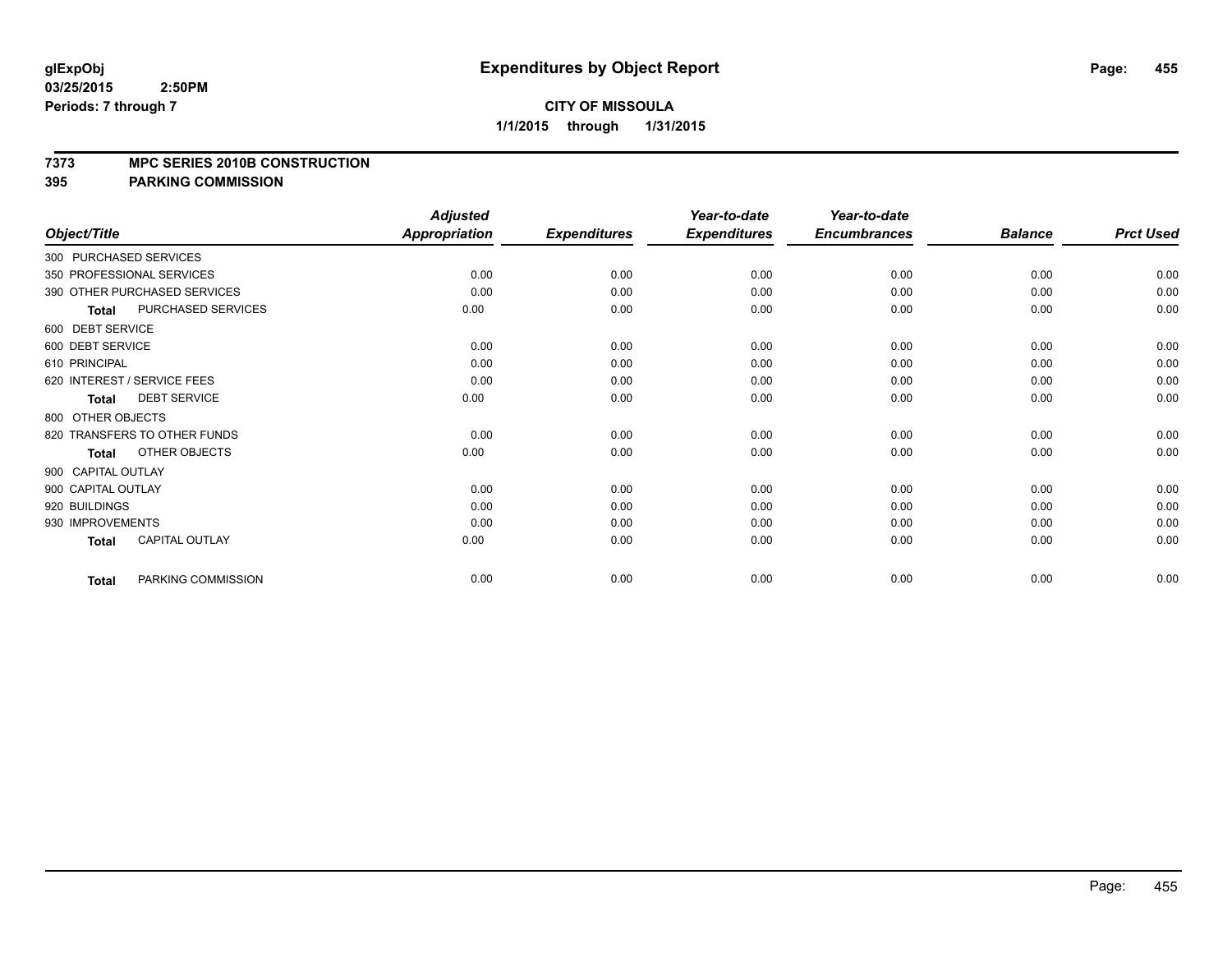#### **7373 MPC SERIES 2010B CONSTRUCTION**

**900 DEPRECIATION**

| Object/Title      |                     | <b>Adjusted</b><br>Appropriation | <b>Expenditures</b> | Year-to-date<br><b>Expenditures</b> | Year-to-date<br><b>Encumbrances</b> | <b>Balance</b> | <b>Prct Used</b> |
|-------------------|---------------------|----------------------------------|---------------------|-------------------------------------|-------------------------------------|----------------|------------------|
| 800 OTHER OBJECTS |                     |                                  |                     |                                     |                                     |                |                  |
| 830 DEPRECIATION  |                     | 0.00                             | 0.00                | 0.00                                | 0.00                                | 0.00           | 0.00             |
| <b>Total</b>      | OTHER OBJECTS       | 0.00                             | 0.00                | 0.00                                | 0.00                                | 0.00           | 0.00             |
| <b>Total</b>      | <b>DEPRECIATION</b> | 0.00                             | 0.00                | 0.00                                | 0.00                                | 0.00           | 0.00             |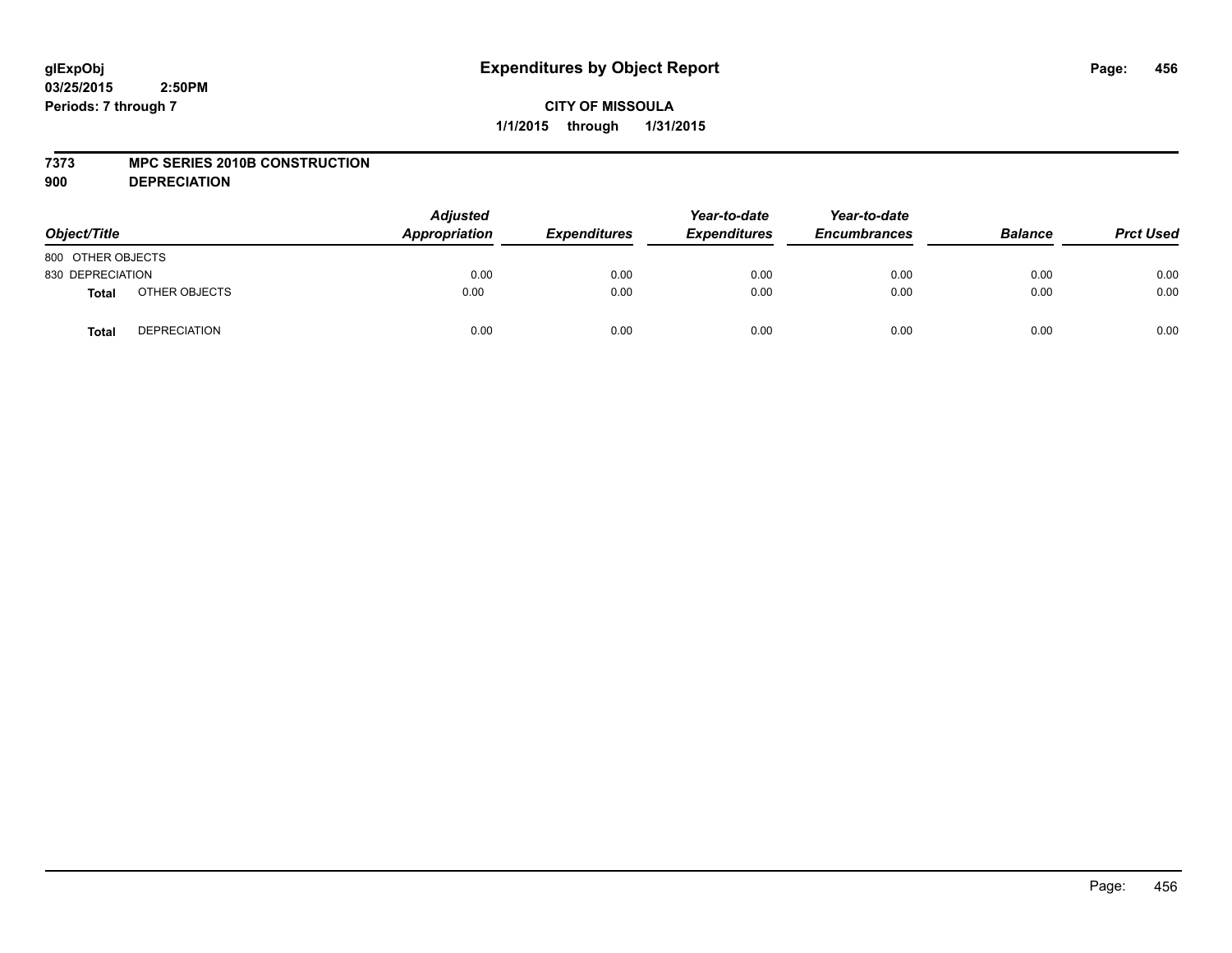# **7373 MPC SERIES 2010B CONSTRUCTION**

| Object/Title           |                               | <b>Adjusted</b>      |                     | Year-to-date        | Year-to-date<br><b>Encumbrances</b> |                | <b>Prct Used</b> |
|------------------------|-------------------------------|----------------------|---------------------|---------------------|-------------------------------------|----------------|------------------|
|                        |                               | <b>Appropriation</b> | <b>Expenditures</b> | <b>Expenditures</b> |                                     | <b>Balance</b> |                  |
| 300 PURCHASED SERVICES |                               |                      |                     |                     |                                     |                |                  |
|                        | 350 PROFESSIONAL SERVICES     | 0.00                 | 0.00                | 0.00                | 0.00                                | 0.00           | 0.00             |
|                        | 390 OTHER PURCHASED SERVICES  | 0.00                 | 0.00                | 0.00                | 0.00                                | 0.00           | 0.00             |
| <b>Total</b>           | PURCHASED SERVICES            | 0.00                 | 0.00                | 0.00                | 0.00                                | 0.00           | 0.00             |
| 600 DEBT SERVICE       |                               |                      |                     |                     |                                     |                |                  |
| 600 DEBT SERVICE       |                               | 0.00                 | 0.00                | 0.00                | 0.00                                | 0.00           | 0.00             |
| 610 PRINCIPAL          |                               | 0.00                 | 0.00                | 0.00                | 0.00                                | 0.00           | 0.00             |
|                        | 620 INTEREST / SERVICE FEES   | 0.00                 | 0.00                | 0.00                | 0.00                                | 0.00           | 0.00             |
| <b>Total</b>           | <b>DEBT SERVICE</b>           | 0.00                 | 0.00                | 0.00                | 0.00                                | 0.00           | 0.00             |
| 800 OTHER OBJECTS      |                               |                      |                     |                     |                                     |                |                  |
|                        | 820 TRANSFERS TO OTHER FUNDS  | 0.00                 | 0.00                | 0.00                | 0.00                                | 0.00           | 0.00             |
| 830 DEPRECIATION       |                               | 0.00                 | 0.00                | 0.00                | 0.00                                | 0.00           | 0.00             |
| <b>Total</b>           | OTHER OBJECTS                 | 0.00                 | 0.00                | 0.00                | 0.00                                | 0.00           | 0.00             |
| 900 CAPITAL OUTLAY     |                               |                      |                     |                     |                                     |                |                  |
| 900 CAPITAL OUTLAY     |                               | 0.00                 | 0.00                | 0.00                | 0.00                                | 0.00           | 0.00             |
| 920 BUILDINGS          |                               | 0.00                 | 0.00                | 0.00                | 0.00                                | 0.00           | 0.00             |
| 930 IMPROVEMENTS       |                               | 0.00                 | 0.00                | 0.00                | 0.00                                | 0.00           | 0.00             |
| <b>Total</b>           | <b>CAPITAL OUTLAY</b>         | 0.00                 | 0.00                | 0.00                | 0.00                                | 0.00           | 0.00             |
| <b>Total</b>           | MPC SERIES 2010B CONSTRUCTION | 0.00                 | 0.00                | 0.00                | 0.00                                | 0.00           | 0.00             |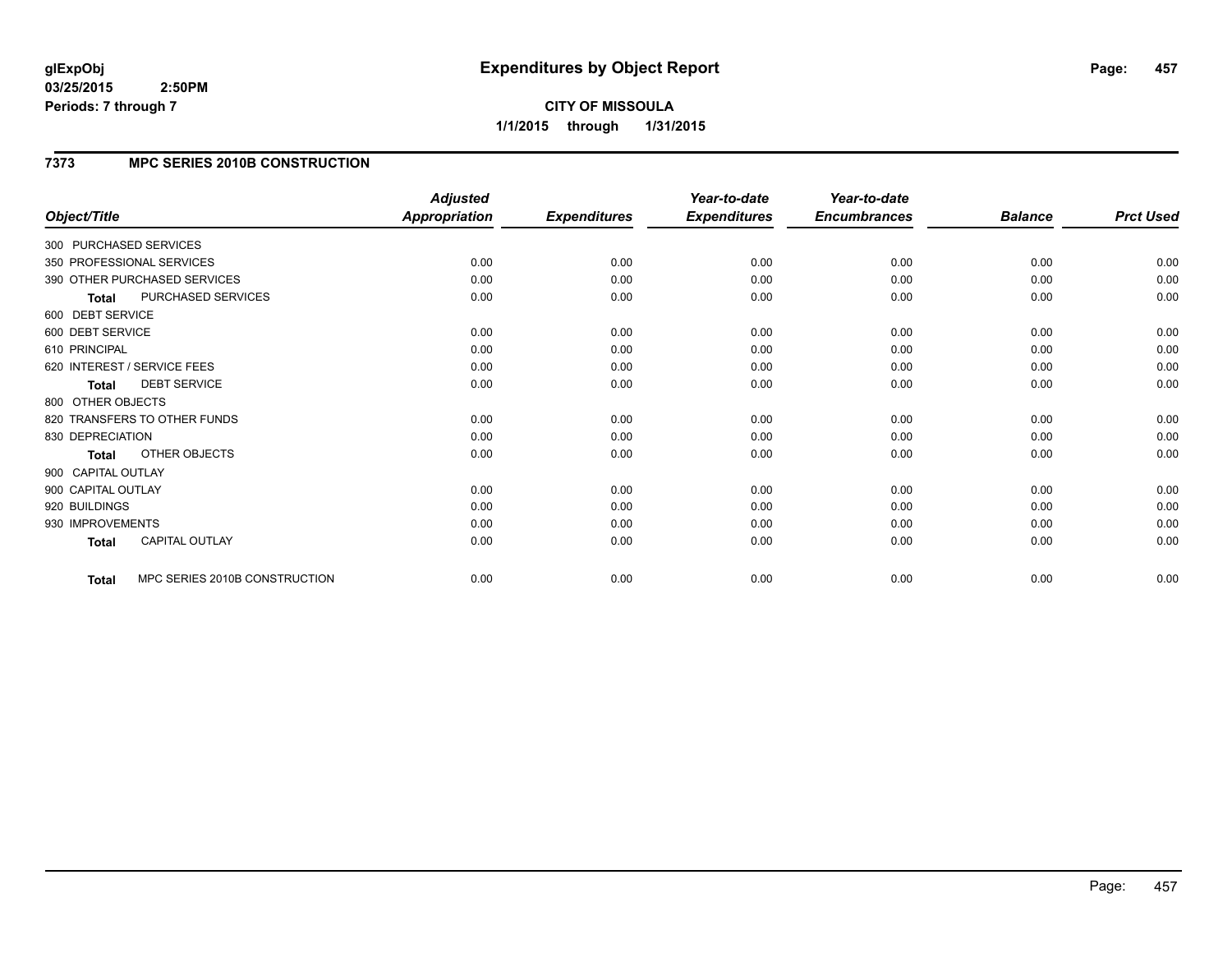#### **7374 RESERVE FUND-PARKING BONDS**

| Object/Title       |                       | <b>Adjusted</b><br><b>Appropriation</b> | <b>Expenditures</b> | Year-to-date<br><b>Expenditures</b> | Year-to-date<br><b>Encumbrances</b> | <b>Balance</b> | <b>Prct Used</b> |
|--------------------|-----------------------|-----------------------------------------|---------------------|-------------------------------------|-------------------------------------|----------------|------------------|
| 900 CAPITAL OUTLAY |                       |                                         |                     |                                     |                                     |                |                  |
| 920 BUILDINGS      |                       | 0.00                                    | 0.00                | 0.00                                | 0.00                                | 0.00           | 0.00             |
| 930 IMPROVEMENTS   |                       | 0.00                                    | 0.00                | 0.00                                | 0.00                                | 0.00           | 0.00             |
| <b>Total</b>       | <b>CAPITAL OUTLAY</b> | 0.00                                    | 0.00                | 0.00                                | 0.00                                | 0.00           | 0.00             |
| <b>Total</b>       | PARKING COMMISSION    | 0.00                                    | 0.00                | 0.00                                | 0.00                                | 0.00           | 0.00             |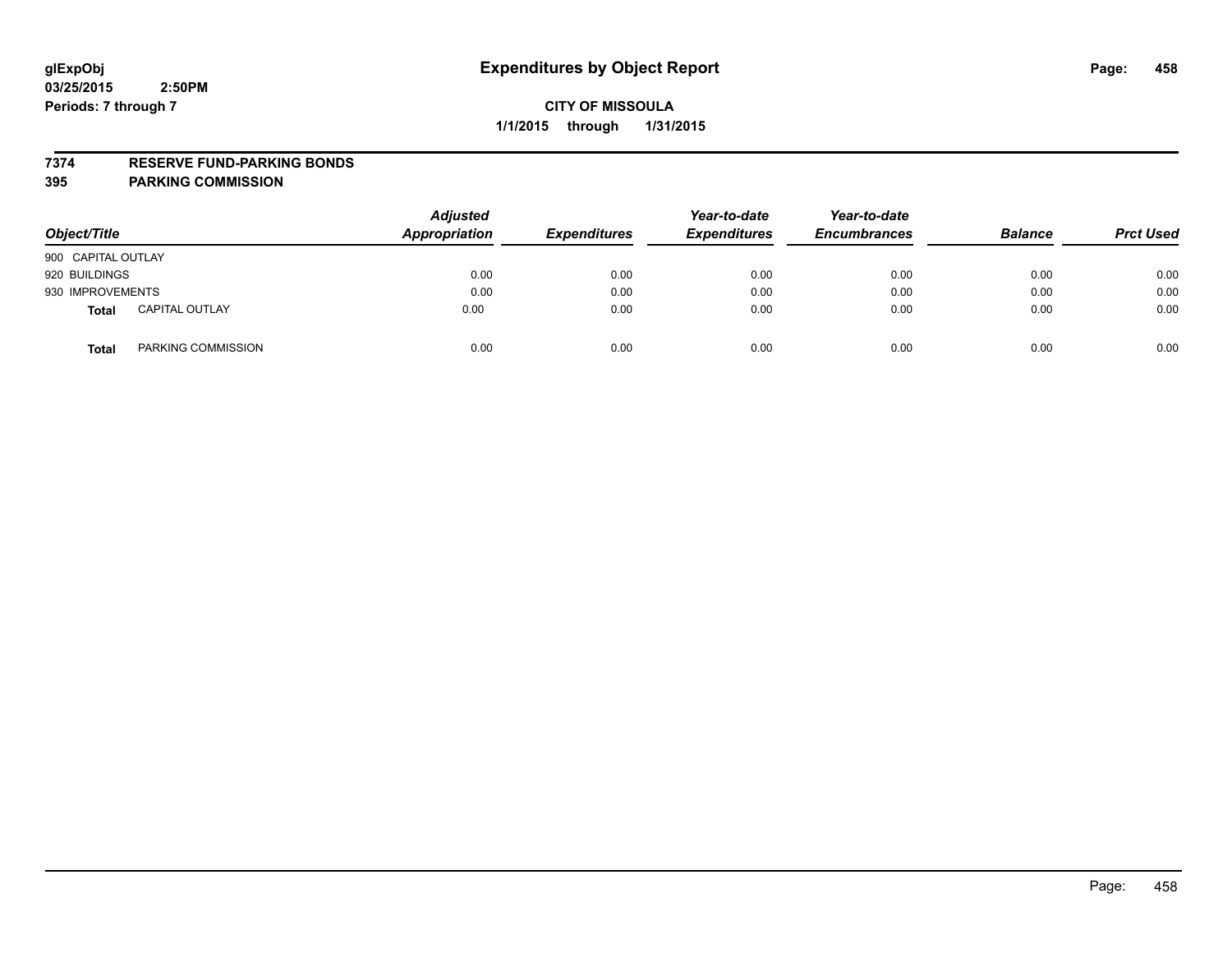**CITY OF MISSOULA 1/1/2015 through 1/31/2015**

## **7374 RESERVE FUND-PARKING BONDS**

| Object/Title       |                            | <b>Adjusted</b><br>Appropriation | <b>Expenditures</b> | Year-to-date<br><b>Expenditures</b> | Year-to-date<br><b>Encumbrances</b> | <b>Balance</b> | <b>Prct Used</b> |
|--------------------|----------------------------|----------------------------------|---------------------|-------------------------------------|-------------------------------------|----------------|------------------|
| 900 CAPITAL OUTLAY |                            |                                  |                     |                                     |                                     |                |                  |
| 920 BUILDINGS      |                            | 0.00                             | 0.00                | 0.00                                | 0.00                                | 0.00           | 0.00             |
| 930 IMPROVEMENTS   |                            | 0.00                             | 0.00                | 0.00                                | 0.00                                | 0.00           | 0.00             |
| <b>Total</b>       | <b>CAPITAL OUTLAY</b>      | 0.00                             | 0.00                | 0.00                                | 0.00                                | 0.00           | 0.00             |
| Total              | RESERVE FUND-PARKING BONDS | 0.00                             | 0.00                | 0.00                                | 0.00                                | 0.00           | 0.00             |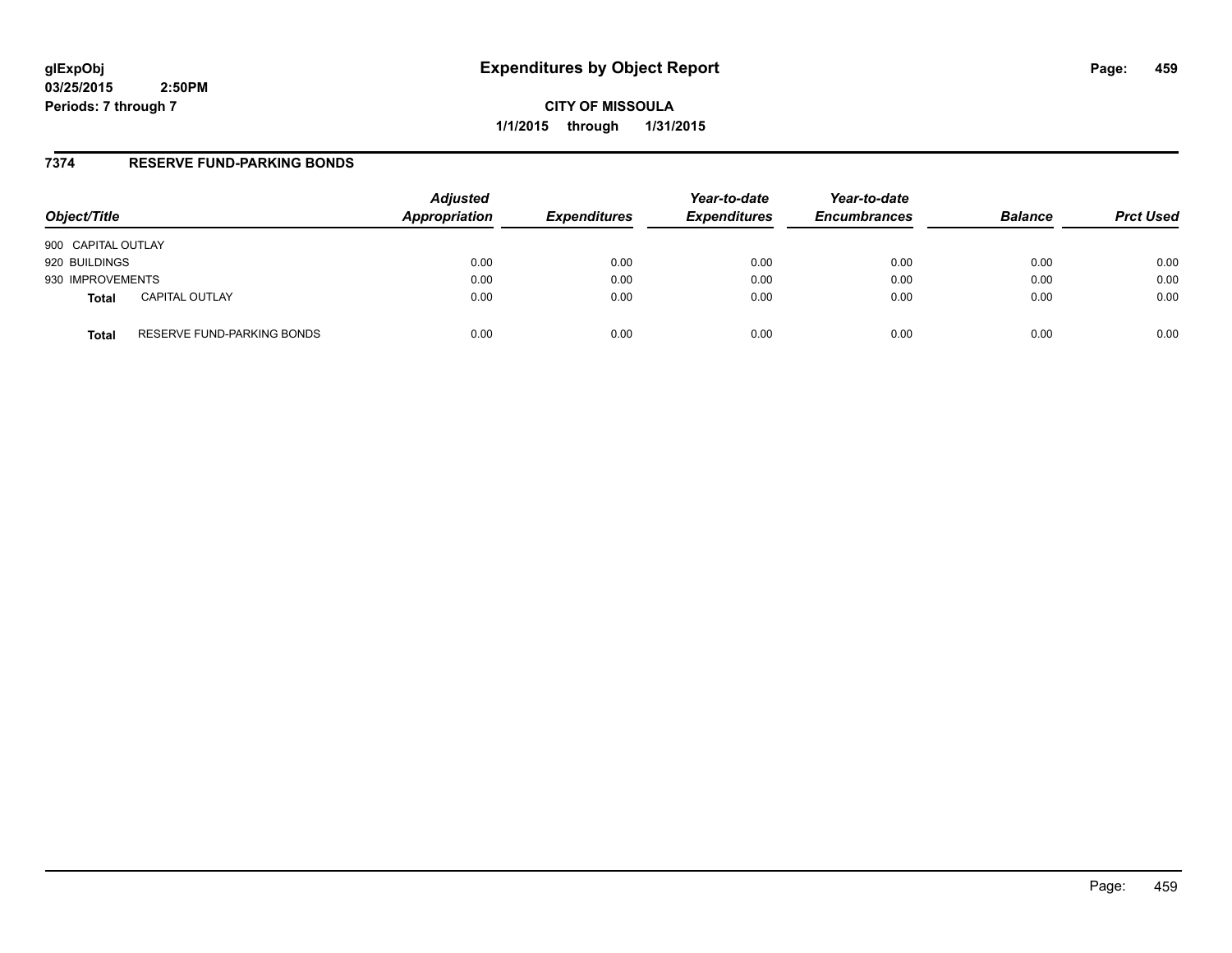#### **7375 PLEDGED TAX INCREMENT-2010B BOND**

| Object/Title                              | <b>Adjusted</b><br><b>Appropriation</b> | <b>Expenditures</b> | Year-to-date<br><b>Expenditures</b> | Year-to-date<br><b>Encumbrances</b> | <b>Balance</b> | <b>Prct Used</b> |
|-------------------------------------------|-----------------------------------------|---------------------|-------------------------------------|-------------------------------------|----------------|------------------|
| 300 PURCHASED SERVICES                    |                                         |                     |                                     |                                     |                |                  |
| 390 OTHER PURCHASED SERVICES              | 121.431.00                              | 0.00                | 64.826.73                           | 0.00                                | 56.604.27      | 53.39            |
| <b>PURCHASED SERVICES</b><br><b>Total</b> | 121,431.00                              | 0.00                | 64,826.73                           | 0.00                                | 56,604.27      | 53.39            |
| 800 OTHER OBJECTS                         |                                         |                     |                                     |                                     |                |                  |
| 820 TRANSFERS TO OTHER FUNDS              | 146.731.00                              | 0.00                | 0.00                                | 0.00                                | 146.731.00     | 0.00             |
| OTHER OBJECTS<br><b>Total</b>             | 146.731.00                              | 0.00                | 0.00                                | 0.00                                | 146.731.00     | 0.00             |
| PARKING COMMISSION<br><b>Total</b>        | 268.162.00                              | 0.00                | 64.826.73                           | 0.00                                | 203.335.27     | 24.17            |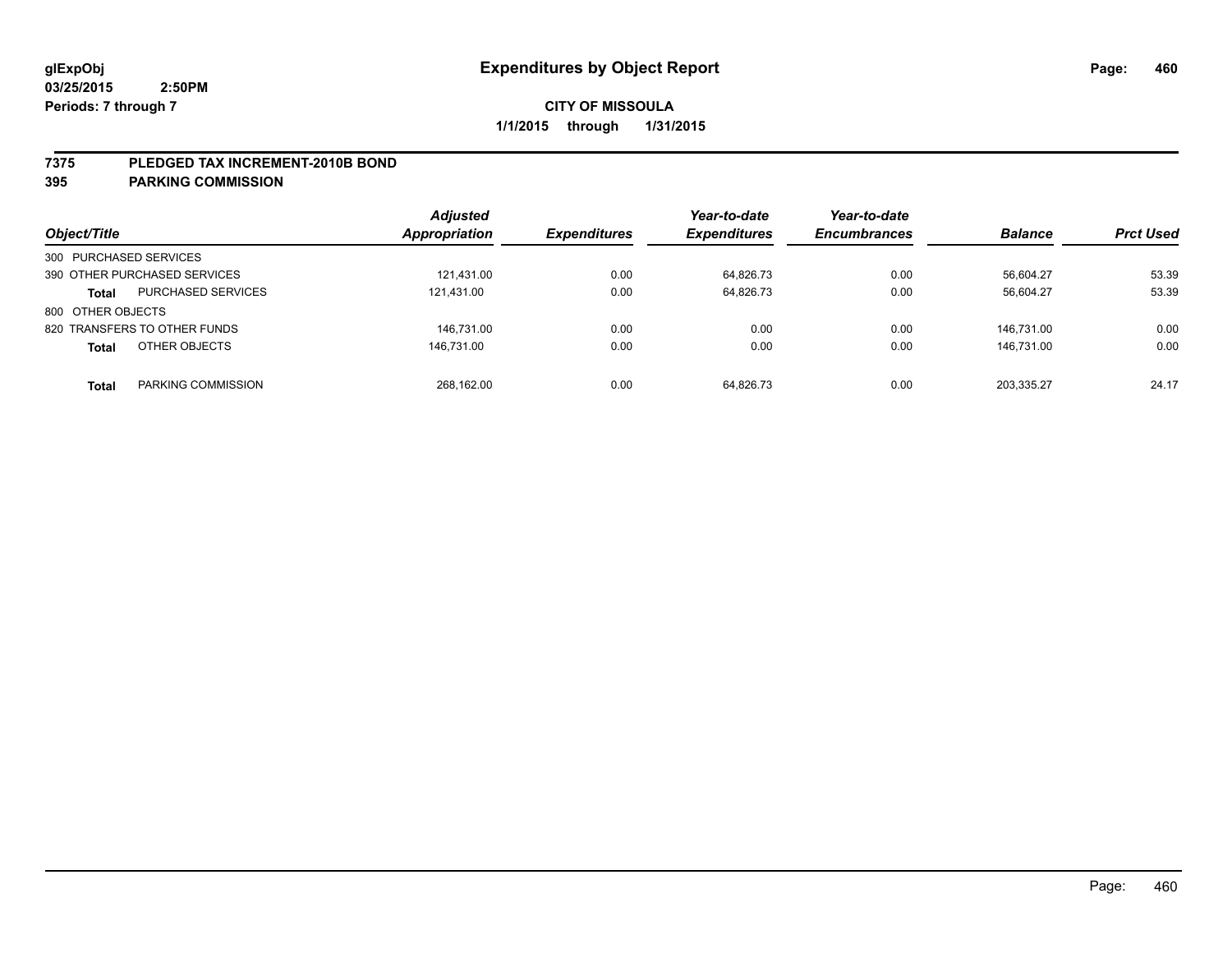**CITY OF MISSOULA 1/1/2015 through 1/31/2015**

# **7375 PLEDGED TAX INCREMENT-2010B BOND**

| Object/Title           |                                  | <b>Adjusted</b><br><b>Appropriation</b> | <b>Expenditures</b> | Year-to-date<br><b>Expenditures</b> | Year-to-date<br><b>Encumbrances</b> | <b>Balance</b> | <b>Prct Used</b> |
|------------------------|----------------------------------|-----------------------------------------|---------------------|-------------------------------------|-------------------------------------|----------------|------------------|
| 300 PURCHASED SERVICES |                                  |                                         |                     |                                     |                                     |                |                  |
|                        | 390 OTHER PURCHASED SERVICES     | 121.431.00                              | 0.00                | 64.826.73                           | 0.00                                | 56.604.27      | 53.39            |
| <b>Total</b>           | <b>PURCHASED SERVICES</b>        | 121,431.00                              | 0.00                | 64.826.73                           | 0.00                                | 56.604.27      | 53.39            |
| 800 OTHER OBJECTS      |                                  |                                         |                     |                                     |                                     |                |                  |
|                        | 820 TRANSFERS TO OTHER FUNDS     | 146.731.00                              | 0.00                | 0.00                                | 0.00                                | 146.731.00     | 0.00             |
| <b>Total</b>           | OTHER OBJECTS                    | 146,731.00                              | 0.00                | 0.00                                | 0.00                                | 146.731.00     | 0.00             |
| <b>Total</b>           | PLEDGED TAX INCREMENT-2010B BOND | 268.162.00                              | 0.00                | 64.826.73                           | 0.00                                | 203.335.27     | 24.17            |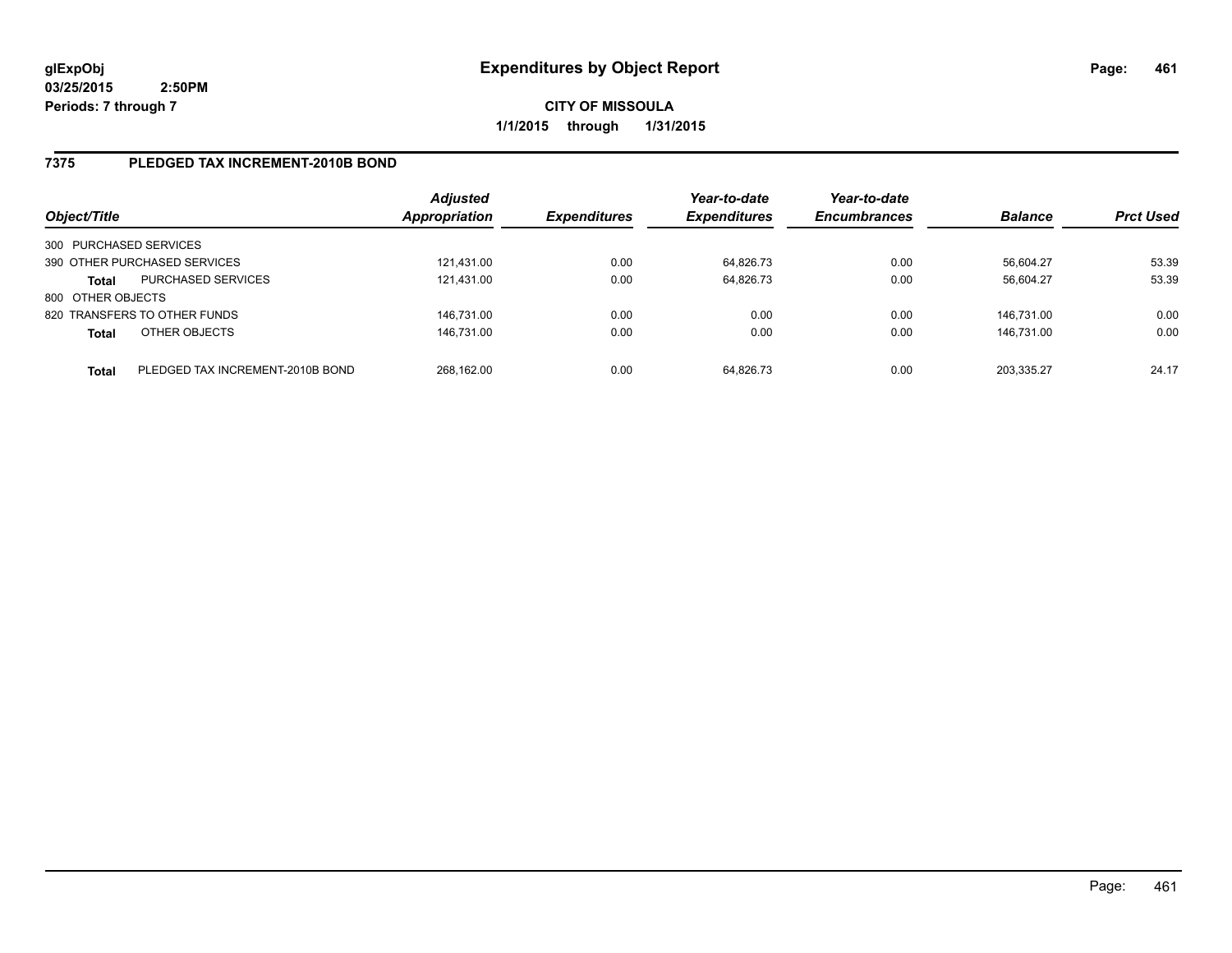#### **7376 MPC 2010A BONDS DEBT INTEREST**

| Object/Title                        | <b>Adjusted</b><br><b>Appropriation</b> | <b>Expenditures</b> | Year-to-date<br><b>Expenditures</b> | Year-to-date<br><b>Encumbrances</b> | <b>Balance</b> | <b>Prct Used</b> |
|-------------------------------------|-----------------------------------------|---------------------|-------------------------------------|-------------------------------------|----------------|------------------|
| 600 DEBT SERVICE                    |                                         |                     |                                     |                                     |                |                  |
| 620 INTEREST / SERVICE FEES         | 0.00                                    | 0.00                | 0.00                                | 0.00                                | 0.00           | 0.00             |
| <b>DEBT SERVICE</b><br><b>Total</b> | 0.00                                    | 0.00                | 0.00                                | 0.00                                | 0.00           | 0.00             |
| 800 OTHER OBJECTS                   |                                         |                     |                                     |                                     |                |                  |
| 820 TRANSFERS TO OTHER FUNDS        | 0.00                                    | 0.00                | 0.00                                | 0.00                                | 0.00           | 0.00             |
| OTHER OBJECTS<br><b>Total</b>       | 0.00                                    | 0.00                | 0.00                                | 0.00                                | 0.00           | 0.00             |
| PARKING COMMISSION<br><b>Total</b>  | 0.00                                    | 0.00                | 0.00                                | 0.00                                | 0.00           | 0.00             |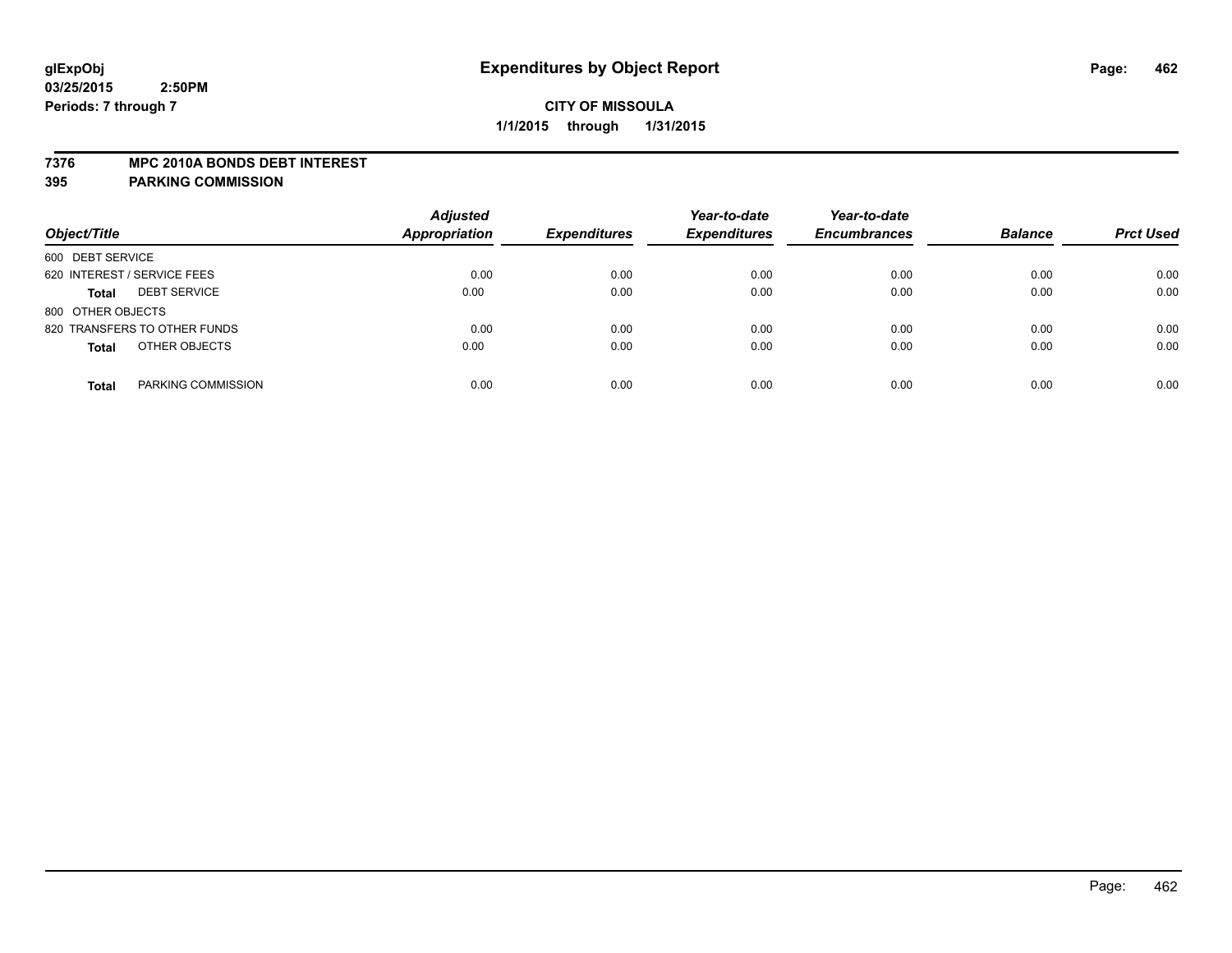**CITY OF MISSOULA 1/1/2015 through 1/31/2015**

## **7376 MPC 2010A BONDS DEBT INTEREST**

| Object/Title                |                               | <b>Adjusted</b><br><b>Appropriation</b> | <b>Expenditures</b> | Year-to-date<br><b>Expenditures</b> | Year-to-date<br><b>Encumbrances</b> | <b>Balance</b> | <b>Prct Used</b> |
|-----------------------------|-------------------------------|-----------------------------------------|---------------------|-------------------------------------|-------------------------------------|----------------|------------------|
| 600 DEBT SERVICE            |                               |                                         |                     |                                     |                                     |                |                  |
| 620 INTEREST / SERVICE FEES |                               | 0.00                                    | 0.00                | 0.00                                | 0.00                                | 0.00           | 0.00             |
| <b>Total</b>                | <b>DEBT SERVICE</b>           | 0.00                                    | 0.00                | 0.00                                | 0.00                                | 0.00           | 0.00             |
| 800 OTHER OBJECTS           |                               |                                         |                     |                                     |                                     |                |                  |
|                             | 820 TRANSFERS TO OTHER FUNDS  | 0.00                                    | 0.00                | 0.00                                | 0.00                                | 0.00           | 0.00             |
| <b>Total</b>                | OTHER OBJECTS                 | 0.00                                    | 0.00                | 0.00                                | 0.00                                | 0.00           | 0.00             |
| <b>Total</b>                | MPC 2010A BONDS DEBT INTEREST | 0.00                                    | 0.00                | 0.00                                | 0.00                                | 0.00           | 0.00             |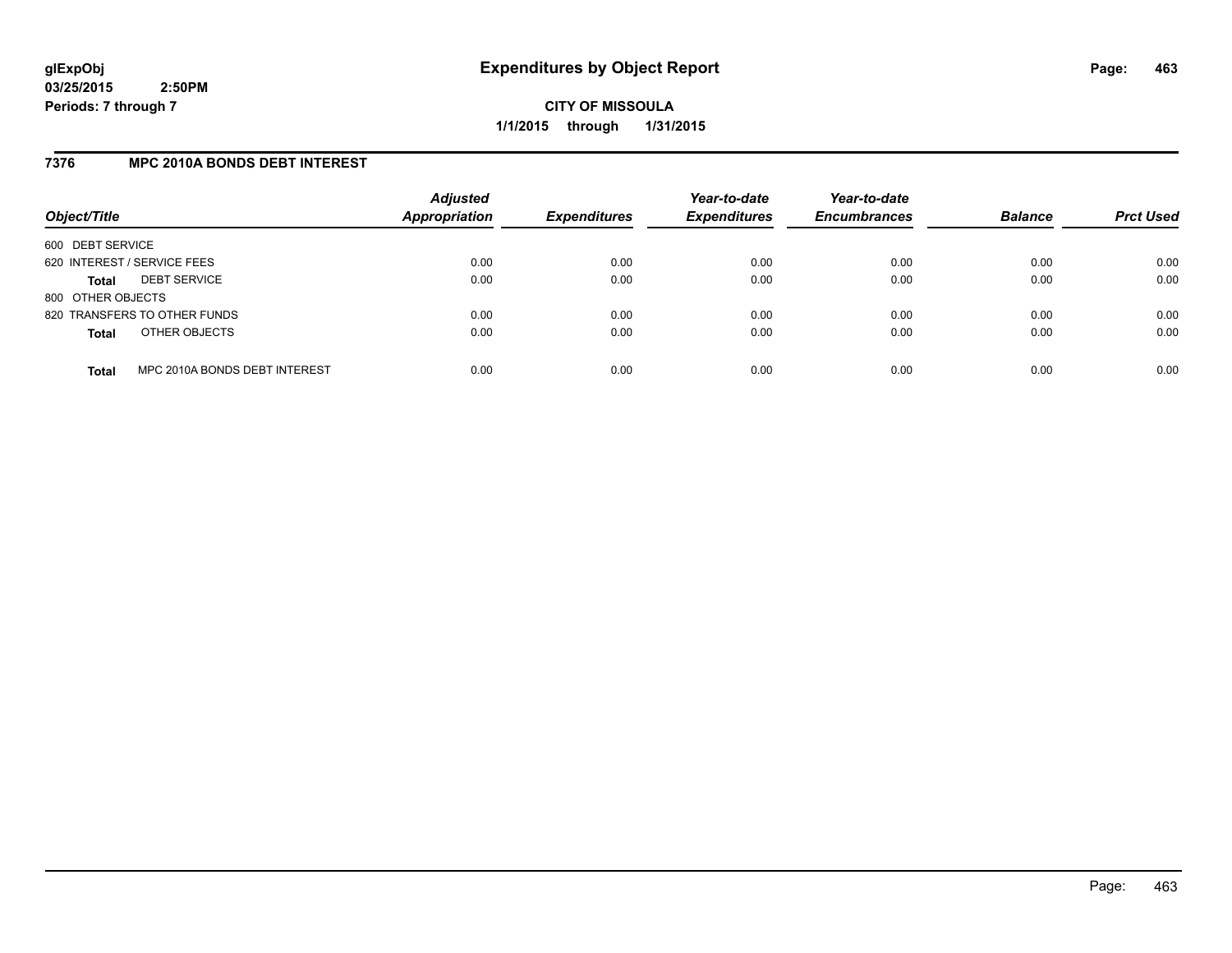#### **7377 MPC 2010A BONDS SINKING FUND**

|                                     | <b>Adjusted</b> |                     | Year-to-date        | Year-to-date        |                |                  |
|-------------------------------------|-----------------|---------------------|---------------------|---------------------|----------------|------------------|
| Object/Title                        | Appropriation   | <b>Expenditures</b> | <b>Expenditures</b> | <b>Encumbrances</b> | <b>Balance</b> | <b>Prct Used</b> |
| 600 DEBT SERVICE                    |                 |                     |                     |                     |                |                  |
| 610 PRINCIPAL                       | 0.00            | 0.00                | 0.00                | 0.00                | 0.00           | 0.00             |
| 620 INTEREST / SERVICE FEES         | 0.00            | 0.00                | 0.00                | 0.00                | 0.00           | 0.00             |
| <b>DEBT SERVICE</b><br><b>Total</b> | 0.00            | 0.00                | 0.00                | 0.00                | 0.00           | 0.00             |
| 800 OTHER OBJECTS                   |                 |                     |                     |                     |                |                  |
| 820 TRANSFERS TO OTHER FUNDS        | 0.00            | 0.00                | 0.00                | 0.00                | 0.00           | 0.00             |
| OTHER OBJECTS<br><b>Total</b>       | 0.00            | 0.00                | 0.00                | 0.00                | 0.00           | 0.00             |
| PARKING COMMISSION<br><b>Total</b>  | 0.00            | 0.00                | 0.00                | 0.00                | 0.00           | 0.00             |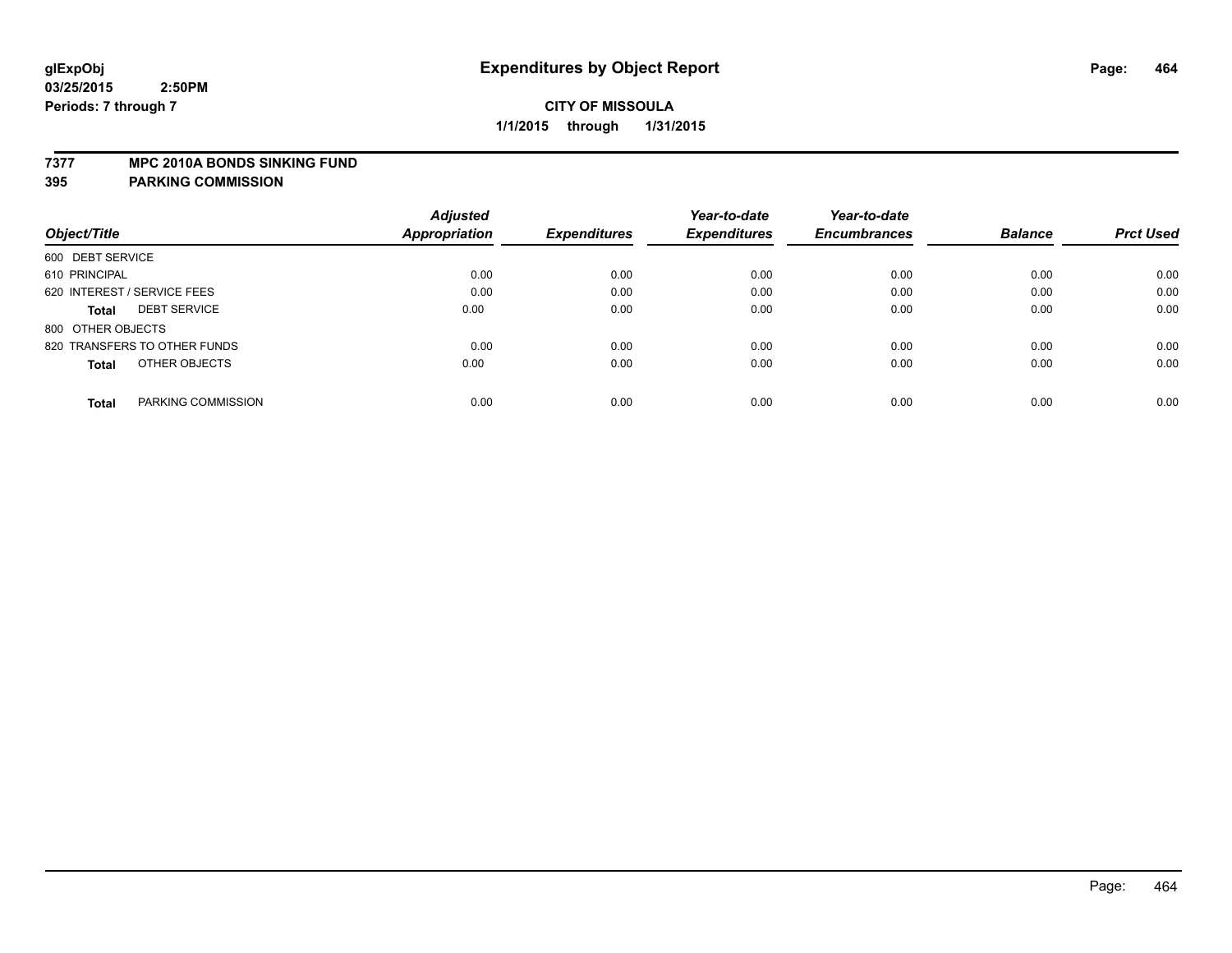**CITY OF MISSOULA 1/1/2015 through 1/31/2015**

## **7377 MPC 2010A BONDS SINKING FUND**

| Object/Title      |                              | <b>Adjusted</b><br><b>Appropriation</b> | <b>Expenditures</b> | Year-to-date<br><b>Expenditures</b> | Year-to-date<br><b>Encumbrances</b> | <b>Balance</b> | <b>Prct Used</b> |
|-------------------|------------------------------|-----------------------------------------|---------------------|-------------------------------------|-------------------------------------|----------------|------------------|
| 600 DEBT SERVICE  |                              |                                         |                     |                                     |                                     |                |                  |
| 610 PRINCIPAL     |                              | 0.00                                    | 0.00                | 0.00                                | 0.00                                | 0.00           | 0.00             |
|                   | 620 INTEREST / SERVICE FEES  | 0.00                                    | 0.00                | 0.00                                | 0.00                                | 0.00           | 0.00             |
| <b>Total</b>      | <b>DEBT SERVICE</b>          | 0.00                                    | 0.00                | 0.00                                | 0.00                                | 0.00           | 0.00             |
| 800 OTHER OBJECTS |                              |                                         |                     |                                     |                                     |                |                  |
|                   | 820 TRANSFERS TO OTHER FUNDS | 0.00                                    | 0.00                | 0.00                                | 0.00                                | 0.00           | 0.00             |
| <b>Total</b>      | OTHER OBJECTS                | 0.00                                    | 0.00                | 0.00                                | 0.00                                | 0.00           | 0.00             |
| <b>Total</b>      | MPC 2010A BONDS SINKING FUND | 0.00                                    | 0.00                | 0.00                                | 0.00                                | 0.00           | 0.00             |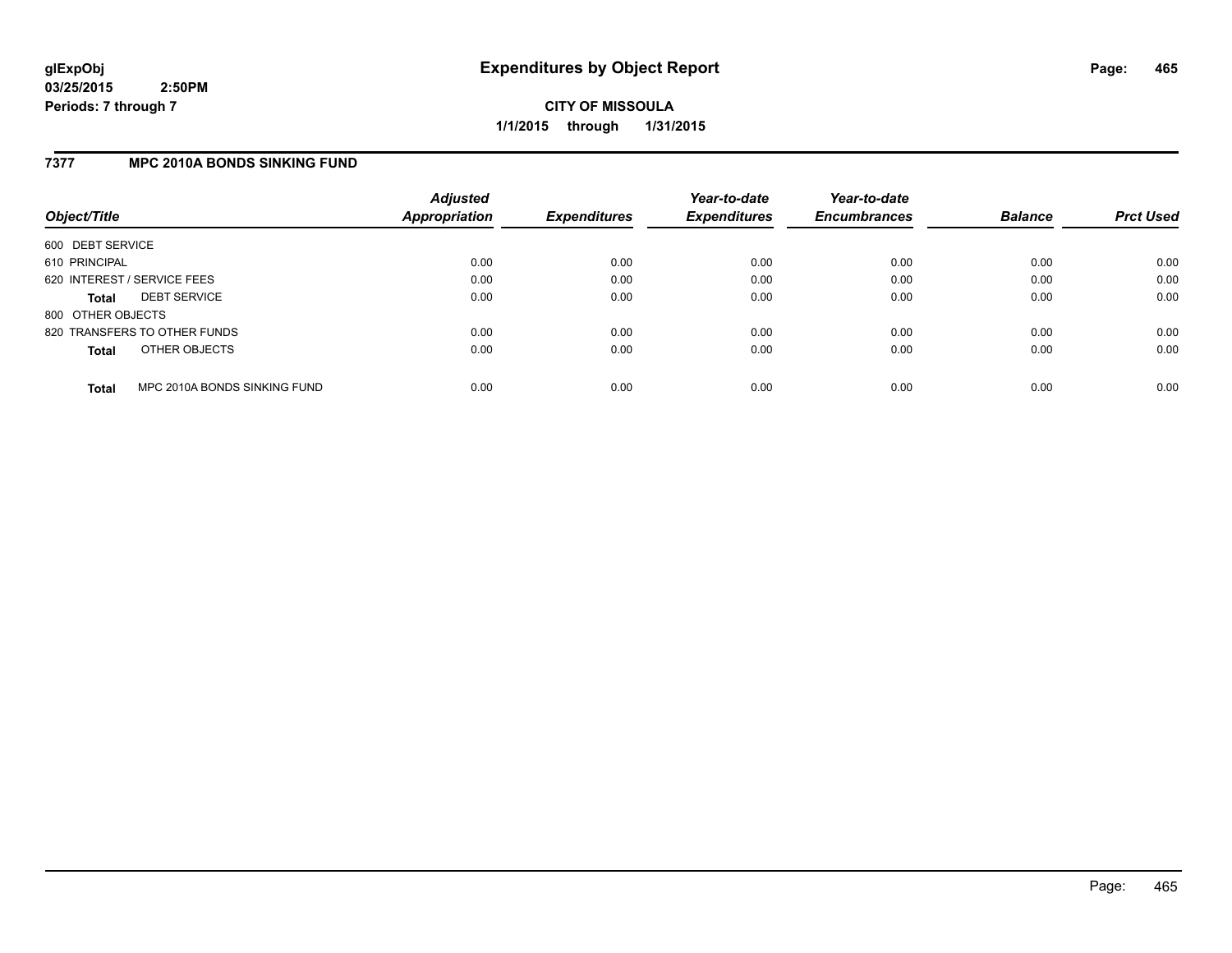**7378 MPC 2010A BOND RESERVE**

| Object/Title                 |                       | <b>Adjusted</b><br><b>Appropriation</b> | <b>Expenditures</b> | Year-to-date<br><b>Expenditures</b> | Year-to-date<br><b>Encumbrances</b> | <b>Balance</b> | <b>Prct Used</b> |
|------------------------------|-----------------------|-----------------------------------------|---------------------|-------------------------------------|-------------------------------------|----------------|------------------|
| 800 OTHER OBJECTS            |                       |                                         |                     |                                     |                                     |                |                  |
| 820 TRANSFERS TO OTHER FUNDS |                       | 0.00                                    | 0.00                | 0.00                                | 0.00                                | 0.00           | 0.00             |
| <b>Total</b>                 | OTHER OBJECTS         | 0.00                                    | 0.00                | 0.00                                | 0.00                                | 0.00           | 0.00             |
| 900 CAPITAL OUTLAY           |                       |                                         |                     |                                     |                                     |                |                  |
| 930 IMPROVEMENTS             |                       | 0.00                                    | 0.00                | 0.00                                | 0.00                                | 0.00           | 0.00             |
| <b>Total</b>                 | <b>CAPITAL OUTLAY</b> | 0.00                                    | 0.00                | 0.00                                | 0.00                                | 0.00           | 0.00             |
| <b>Total</b>                 | PARKING COMMISSION    | 0.00                                    | 0.00                | 0.00                                | 0.00                                | 0.00           | 0.00             |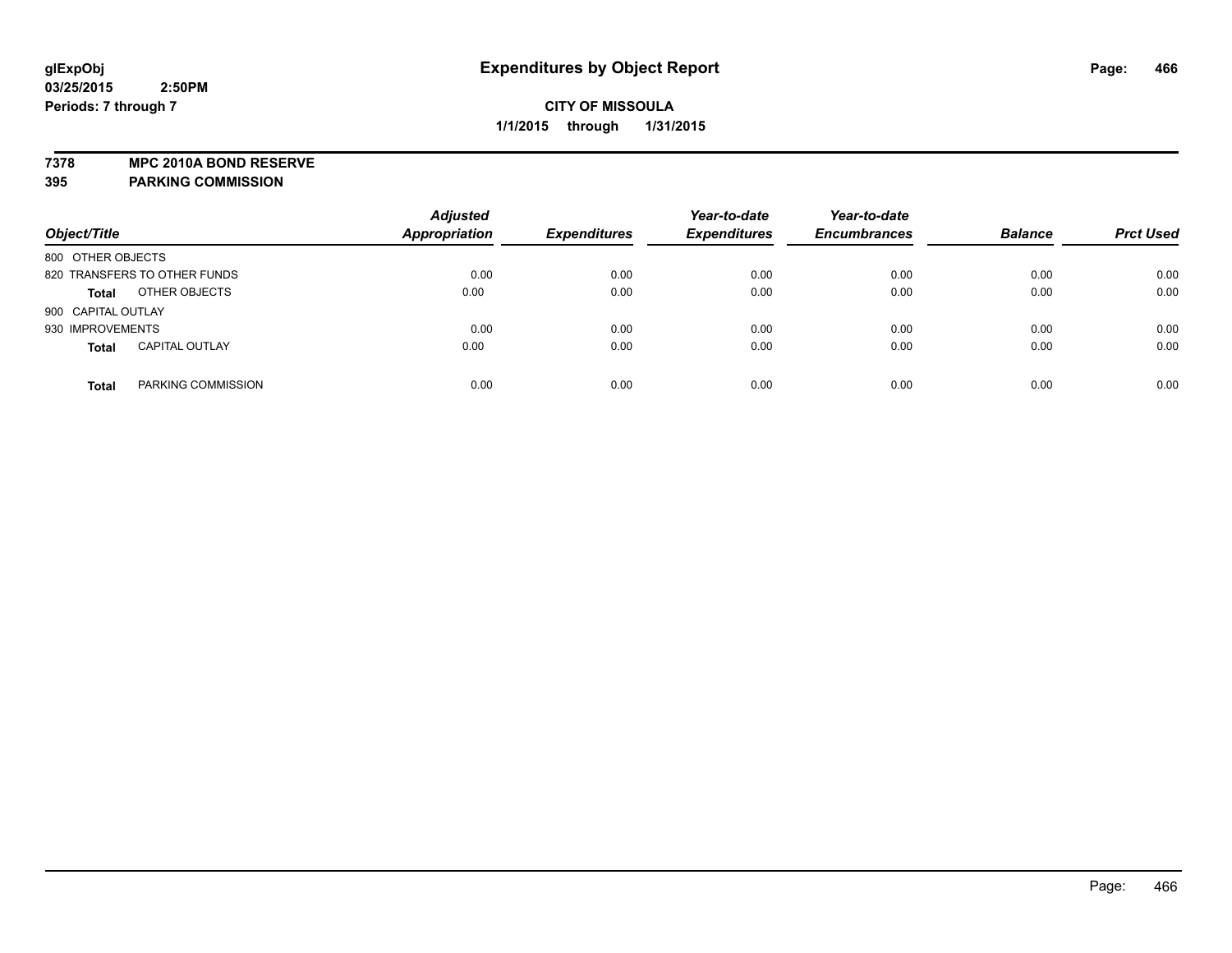## **7378 MPC 2010A BOND RESERVE**

| Object/Title       |                              | <b>Adjusted</b><br><b>Appropriation</b> | <b>Expenditures</b> | Year-to-date<br><b>Expenditures</b> | Year-to-date<br><b>Encumbrances</b> | <b>Balance</b> | <b>Prct Used</b> |
|--------------------|------------------------------|-----------------------------------------|---------------------|-------------------------------------|-------------------------------------|----------------|------------------|
| 800 OTHER OBJECTS  |                              |                                         |                     |                                     |                                     |                |                  |
|                    | 820 TRANSFERS TO OTHER FUNDS | 0.00                                    | 0.00                | 0.00                                | 0.00                                | 0.00           | 0.00             |
| <b>Total</b>       | OTHER OBJECTS                | 0.00                                    | 0.00                | 0.00                                | 0.00                                | 0.00           | 0.00             |
| 900 CAPITAL OUTLAY |                              |                                         |                     |                                     |                                     |                |                  |
| 930 IMPROVEMENTS   |                              | 0.00                                    | 0.00                | 0.00                                | 0.00                                | 0.00           | 0.00             |
| <b>Total</b>       | <b>CAPITAL OUTLAY</b>        | 0.00                                    | 0.00                | 0.00                                | 0.00                                | 0.00           | 0.00             |
| <b>Total</b>       | MPC 2010A BOND RESERVE       | 0.00                                    | 0.00                | 0.00                                | 0.00                                | 0.00           | 0.00             |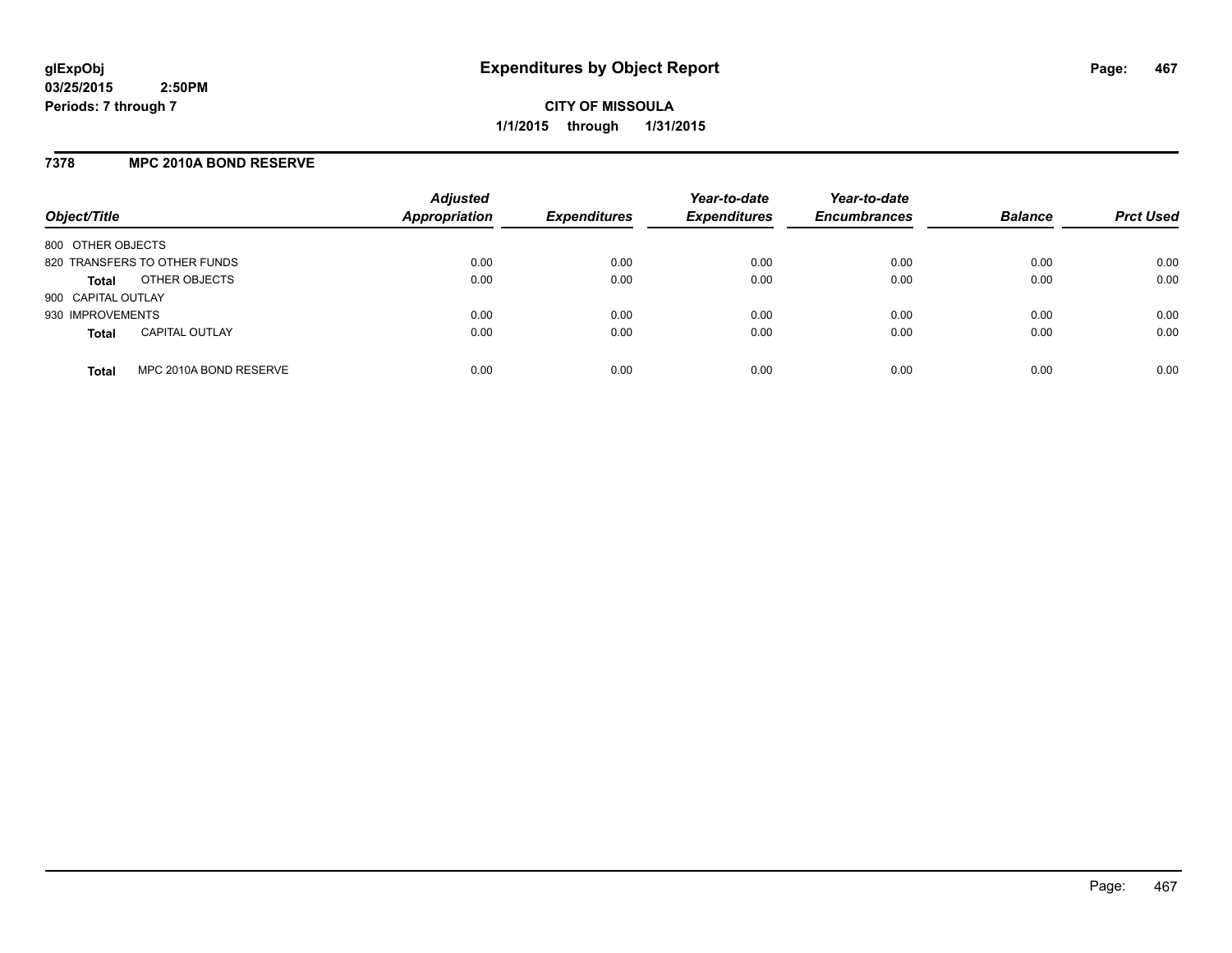#### **7379 MPC 2010A BOND CONSTRUCTION**

| Object/Title       |                              | <b>Adjusted</b><br><b>Appropriation</b> | <b>Expenditures</b> | Year-to-date<br><b>Expenditures</b> | Year-to-date<br><b>Encumbrances</b> | <b>Balance</b> | <b>Prct Used</b> |
|--------------------|------------------------------|-----------------------------------------|---------------------|-------------------------------------|-------------------------------------|----------------|------------------|
| 600 DEBT SERVICE   |                              |                                         |                     |                                     |                                     |                |                  |
| 610 PRINCIPAL      |                              | 0.00                                    | 0.00                | 0.00                                | 0.00                                | 0.00           | 0.00             |
|                    | 620 INTEREST / SERVICE FEES  | 0.00                                    | 0.00                | 0.00                                | 0.00                                | 0.00           | 0.00             |
| <b>Total</b>       | <b>DEBT SERVICE</b>          | 0.00                                    | 0.00                | 0.00                                | 0.00                                | 0.00           | 0.00             |
| 800 OTHER OBJECTS  |                              |                                         |                     |                                     |                                     |                |                  |
|                    | 820 TRANSFERS TO OTHER FUNDS | 0.00                                    | 0.00                | 0.00                                | 0.00                                | 0.00           | 0.00             |
| <b>Total</b>       | OTHER OBJECTS                | 0.00                                    | 0.00                | 0.00                                | 0.00                                | 0.00           | 0.00             |
| 900 CAPITAL OUTLAY |                              |                                         |                     |                                     |                                     |                |                  |
| 930 IMPROVEMENTS   |                              | 0.00                                    | 0.00                | 0.00                                | 0.00                                | 0.00           | 0.00             |
| <b>Total</b>       | <b>CAPITAL OUTLAY</b>        | 0.00                                    | 0.00                | 0.00                                | 0.00                                | 0.00           | 0.00             |
| <b>Total</b>       | PARKING COMMISSION           | 0.00                                    | 0.00                | 0.00                                | 0.00                                | 0.00           | 0.00             |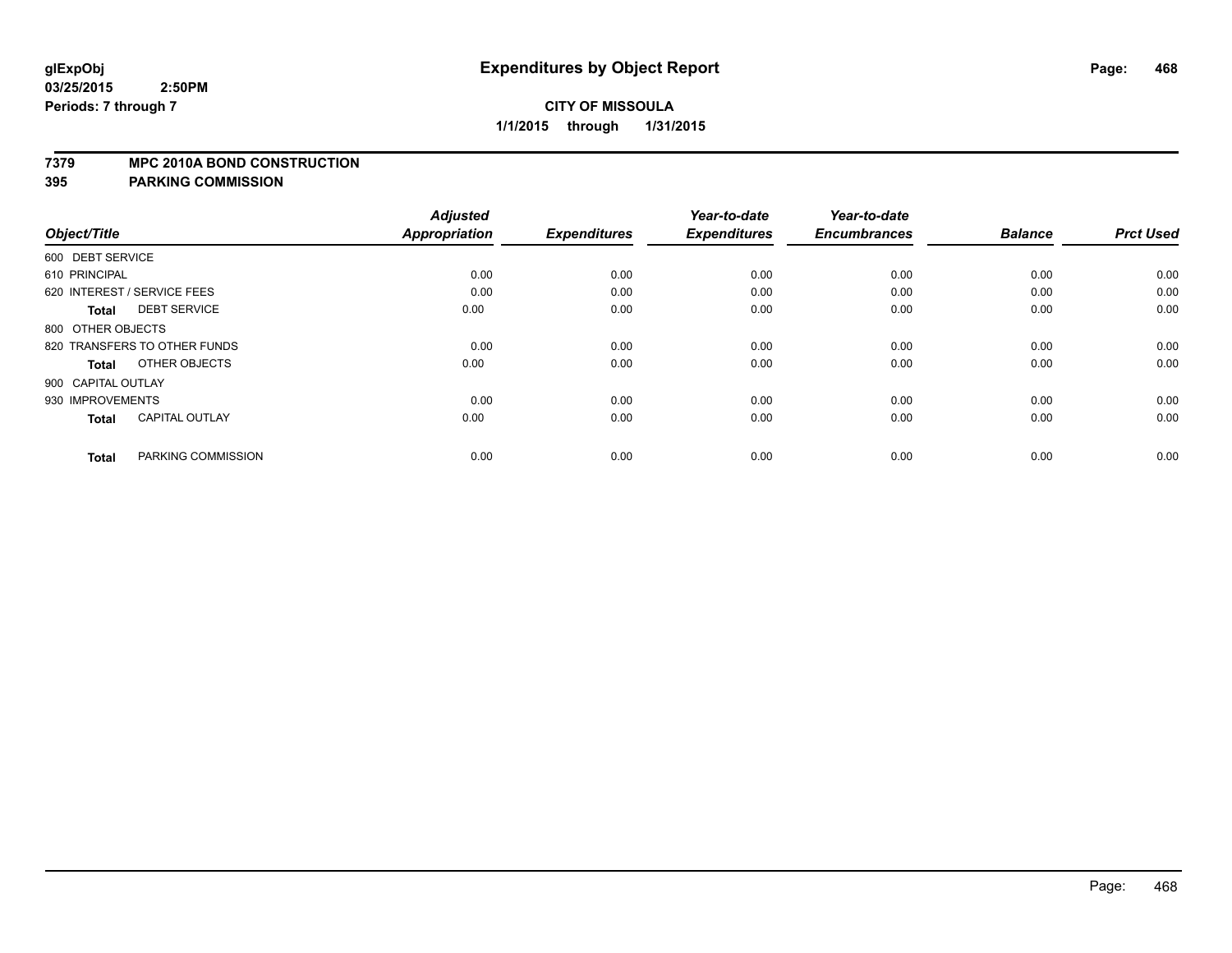**CITY OF MISSOULA 1/1/2015 through 1/31/2015**

### **7379 MPC 2010A BOND CONSTRUCTION**

|                    |                              | <b>Adjusted</b>      |                     | Year-to-date        | Year-to-date        |                |                  |
|--------------------|------------------------------|----------------------|---------------------|---------------------|---------------------|----------------|------------------|
| Object/Title       |                              | <b>Appropriation</b> | <b>Expenditures</b> | <b>Expenditures</b> | <b>Encumbrances</b> | <b>Balance</b> | <b>Prct Used</b> |
| 600 DEBT SERVICE   |                              |                      |                     |                     |                     |                |                  |
| 610 PRINCIPAL      |                              | 0.00                 | 0.00                | 0.00                | 0.00                | 0.00           | 0.00             |
|                    | 620 INTEREST / SERVICE FEES  | 0.00                 | 0.00                | 0.00                | 0.00                | 0.00           | 0.00             |
| <b>Total</b>       | <b>DEBT SERVICE</b>          | 0.00                 | 0.00                | 0.00                | 0.00                | 0.00           | 0.00             |
| 800 OTHER OBJECTS  |                              |                      |                     |                     |                     |                |                  |
|                    | 820 TRANSFERS TO OTHER FUNDS | 0.00                 | 0.00                | 0.00                | 0.00                | 0.00           | 0.00             |
| Total              | OTHER OBJECTS                | 0.00                 | 0.00                | 0.00                | 0.00                | 0.00           | 0.00             |
| 900 CAPITAL OUTLAY |                              |                      |                     |                     |                     |                |                  |
| 930 IMPROVEMENTS   |                              | 0.00                 | 0.00                | 0.00                | 0.00                | 0.00           | 0.00             |
| <b>Total</b>       | <b>CAPITAL OUTLAY</b>        | 0.00                 | 0.00                | 0.00                | 0.00                | 0.00           | 0.00             |
| <b>Total</b>       | MPC 2010A BOND CONSTRUCTION  | 0.00                 | 0.00                | 0.00                | 0.00                | 0.00           | 0.00             |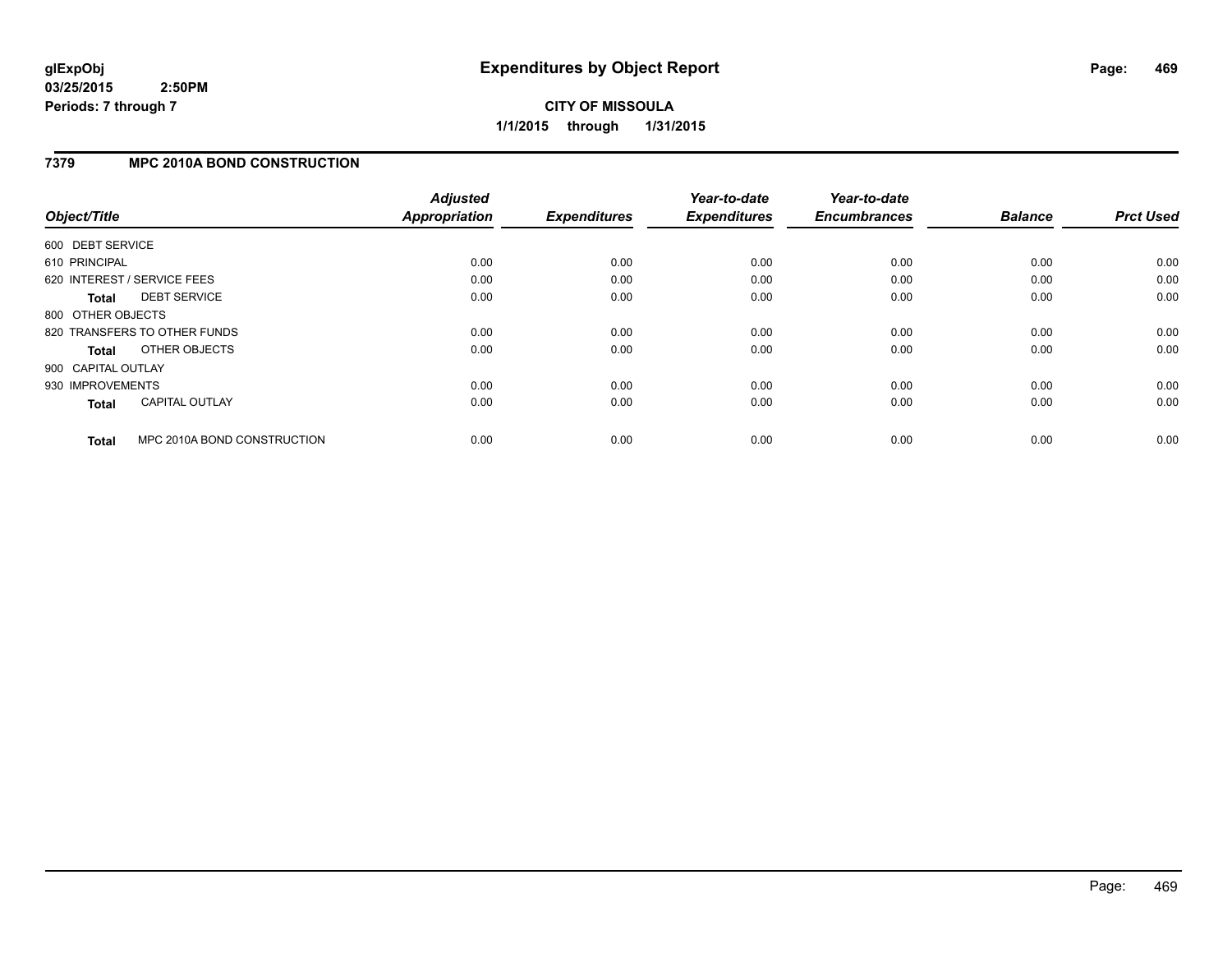#### **7380 BUSINESS IMPROVEMENT DISTRICT**

**375 BUSINESS IMPROVEMENT DISTRICT**

| Object/Title           |                                      | <b>Adjusted</b><br>Appropriation | <b>Expenditures</b> | Year-to-date<br><b>Expenditures</b> | Year-to-date<br><b>Encumbrances</b> | <b>Balance</b> | <b>Prct Used</b> |
|------------------------|--------------------------------------|----------------------------------|---------------------|-------------------------------------|-------------------------------------|----------------|------------------|
| 300 PURCHASED SERVICES |                                      |                                  |                     |                                     |                                     |                |                  |
|                        | 350 PROFESSIONAL SERVICES            | 416,004.00                       | 0.00                | 160,000.00                          | 0.00                                | 256.004.00     | 38.46            |
| <b>Total</b>           | <b>PURCHASED SERVICES</b>            | 416.004.00                       | 0.00                | 160,000.00                          | 0.00                                | 256.004.00     | 38.46            |
| 800 OTHER OBJECTS      |                                      |                                  |                     |                                     |                                     |                |                  |
| 845 CONTINGENCY        |                                      | 5.000.00                         | 0.00                | 0.00                                | 0.00                                | 5,000.00       | 0.00             |
| <b>Total</b>           | OTHER OBJECTS                        | 5.000.00                         | 0.00                | 0.00                                | 0.00                                | 5,000.00       | 0.00             |
| <b>Total</b>           | <b>BUSINESS IMPROVEMENT DISTRICT</b> | 421.004.00                       | 0.00                | 160.000.00                          | 0.00                                | 261.004.00     | 38.00            |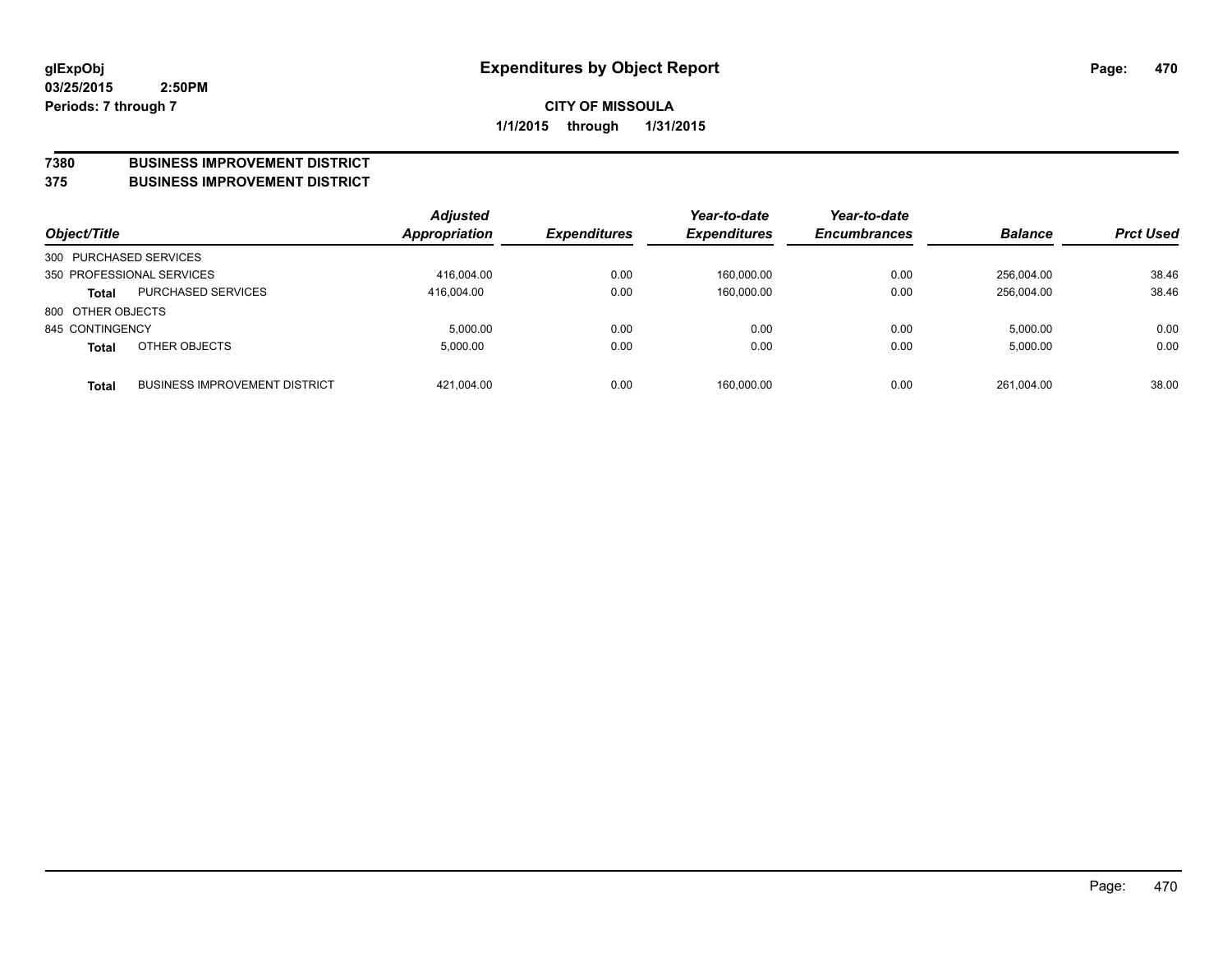**CITY OF MISSOULA 1/1/2015 through 1/31/2015**

#### **7380 BUSINESS IMPROVEMENT DISTRICT**

| Object/Title           |                                      | <b>Adjusted</b><br><b>Appropriation</b> | <b>Expenditures</b> | Year-to-date<br><b>Expenditures</b> | Year-to-date<br><b>Encumbrances</b> | <b>Balance</b> | <b>Prct Used</b> |
|------------------------|--------------------------------------|-----------------------------------------|---------------------|-------------------------------------|-------------------------------------|----------------|------------------|
| 300 PURCHASED SERVICES |                                      |                                         |                     |                                     |                                     |                |                  |
|                        | 350 PROFESSIONAL SERVICES            | 416,004.00                              | 0.00                | 160,000.00                          | 0.00                                | 256.004.00     | 38.46            |
| <b>Total</b>           | <b>PURCHASED SERVICES</b>            | 416.004.00                              | 0.00                | 160.000.00                          | 0.00                                | 256.004.00     | 38.46            |
| 800 OTHER OBJECTS      |                                      |                                         |                     |                                     |                                     |                |                  |
| 845 CONTINGENCY        |                                      | 5.000.00                                | 0.00                | 0.00                                | 0.00                                | 5.000.00       | 0.00             |
| <b>Total</b>           | OTHER OBJECTS                        | 5.000.00                                | 0.00                | 0.00                                | 0.00                                | 5,000.00       | 0.00             |
| <b>Total</b>           | <b>BUSINESS IMPROVEMENT DISTRICT</b> | 421.004.00                              | 0.00                | 160.000.00                          | 0.00                                | 261.004.00     | 38.00            |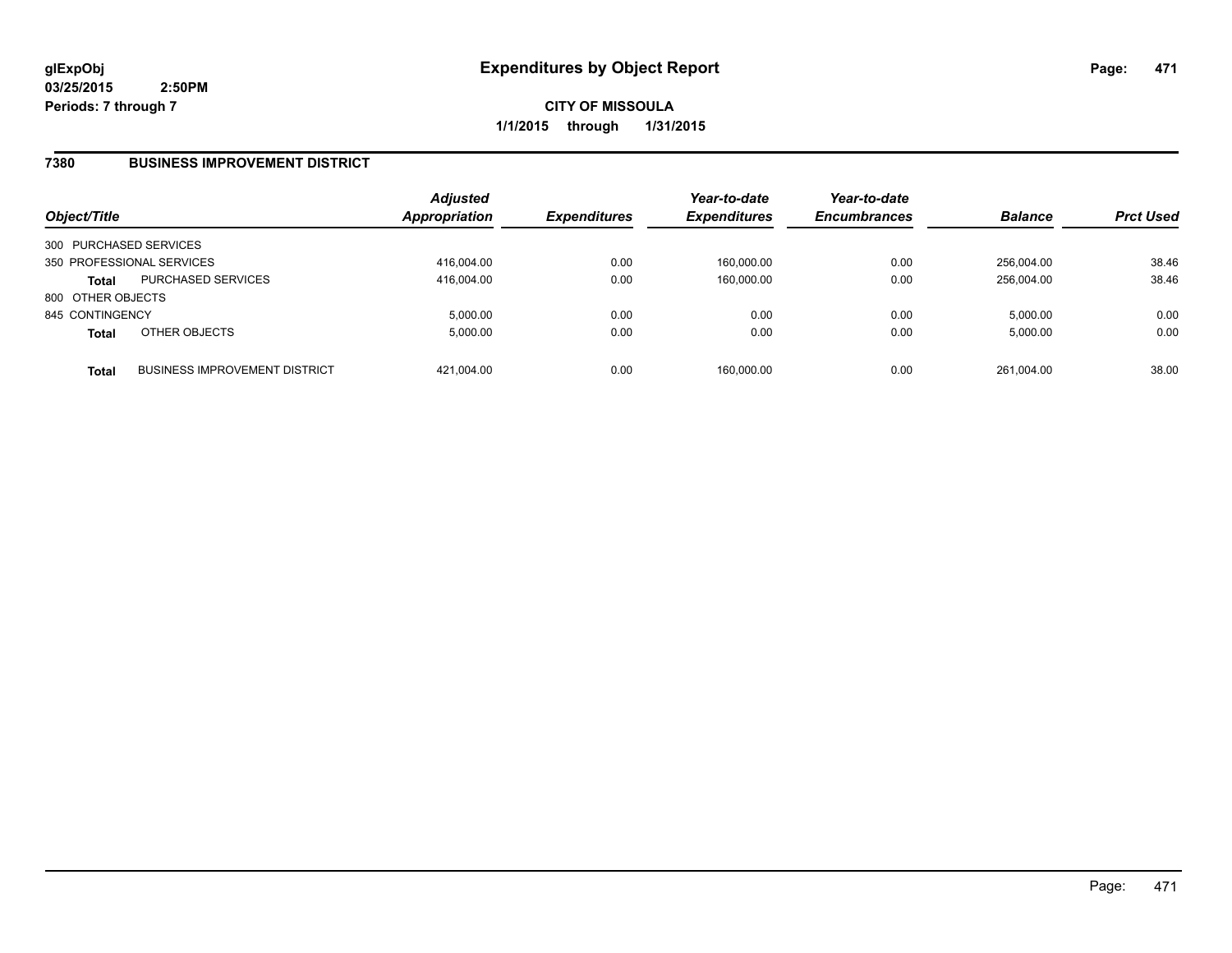#### **7381 TOURISM BUSINESS IMPROVEMENT DISTRICT**

#### **375 BUSINESS IMPROVEMENT DISTRICT**

| Object/Title                                         | Adjusted<br>Year-to-date<br>Appropriation<br><b>Expenditures</b><br><i><b>Expenditures</b></i> | Year-to-date<br><b>Encumbrances</b> | <b>Balance</b> | <b>Prct Used</b> |            |      |
|------------------------------------------------------|------------------------------------------------------------------------------------------------|-------------------------------------|----------------|------------------|------------|------|
| 300 PURCHASED SERVICES                               |                                                                                                |                                     |                |                  |            |      |
| 390 OTHER PURCHASED SERVICES                         | 620.494.00                                                                                     | 0.00                                | 0.00           | 0.00             | 620.494.00 | 0.00 |
| <b>PURCHASED SERVICES</b><br><b>Total</b>            | 620.494.00                                                                                     | 0.00                                | 0.00           | 0.00             | 620.494.00 | 0.00 |
| <b>BUSINESS IMPROVEMENT DISTRICT</b><br><b>Total</b> | 620,494.00                                                                                     | 0.00                                | 0.00           | 0.00             | 620,494.00 | 0.00 |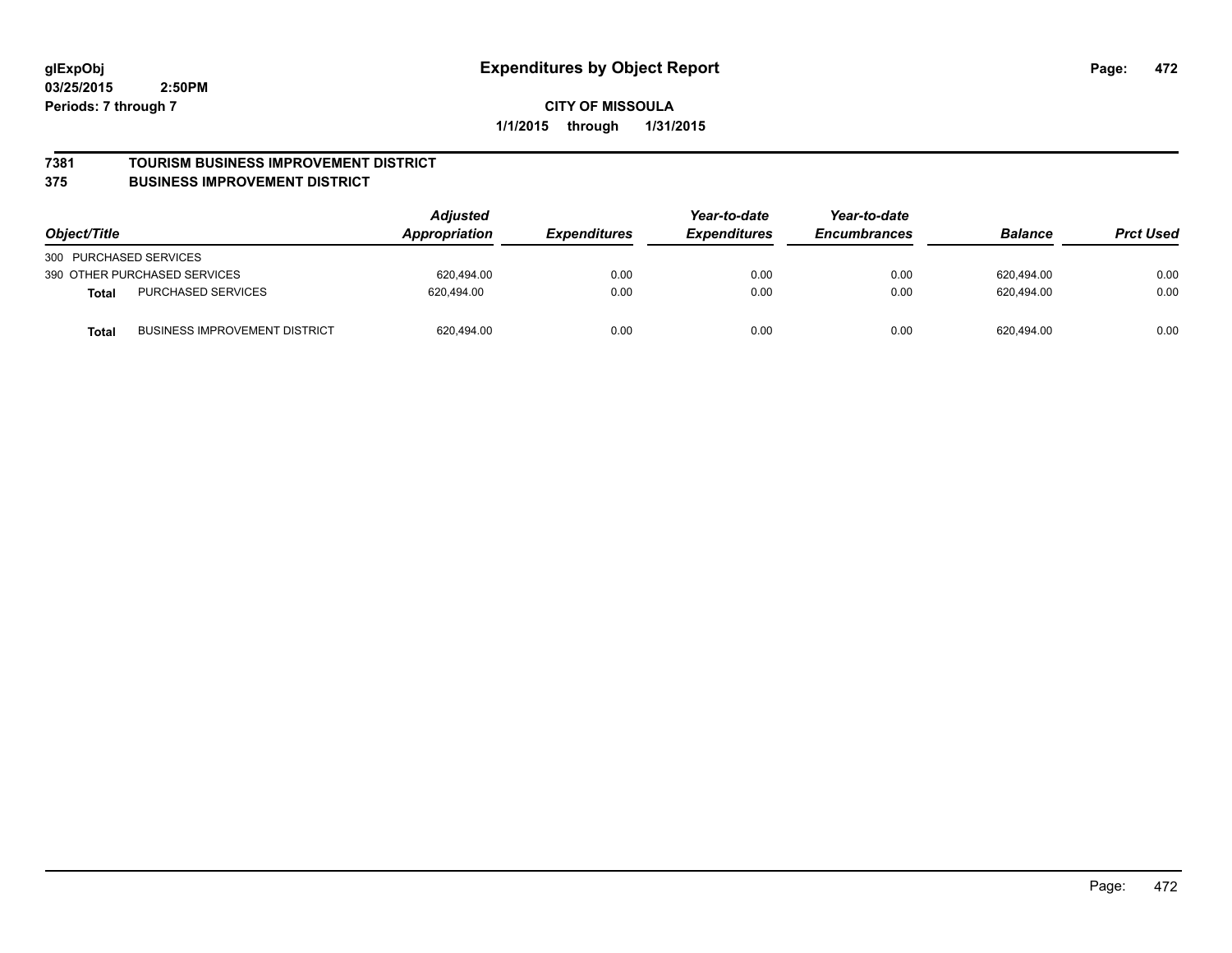**CITY OF MISSOULA 1/1/2015 through 1/31/2015**

## **7381 TOURISM BUSINESS IMPROVEMENT DISTRICT**

| Object/Title                                     | <b>Adjusted</b><br>Appropriation | <i><b>Expenditures</b></i> | Year-to-date<br><b>Expenditures</b> | Year-to-date<br><b>Encumbrances</b> | <b>Balance</b> | <b>Prct Used</b> |
|--------------------------------------------------|----------------------------------|----------------------------|-------------------------------------|-------------------------------------|----------------|------------------|
| 300 PURCHASED SERVICES                           |                                  |                            |                                     |                                     |                |                  |
| 390 OTHER PURCHASED SERVICES                     | 620.494.00                       | 0.00                       | 0.00                                | 0.00                                | 620.494.00     | 0.00             |
| PURCHASED SERVICES<br><b>Total</b>               | 620.494.00                       | 0.00                       | 0.00                                | 0.00                                | 620.494.00     | 0.00             |
| TOURISM BUSINESS IMPROVEMENT DIS<br><b>Total</b> | 620,494.00                       | 0.00                       | 0.00                                | 0.00                                | 620.494.00     | 0.00             |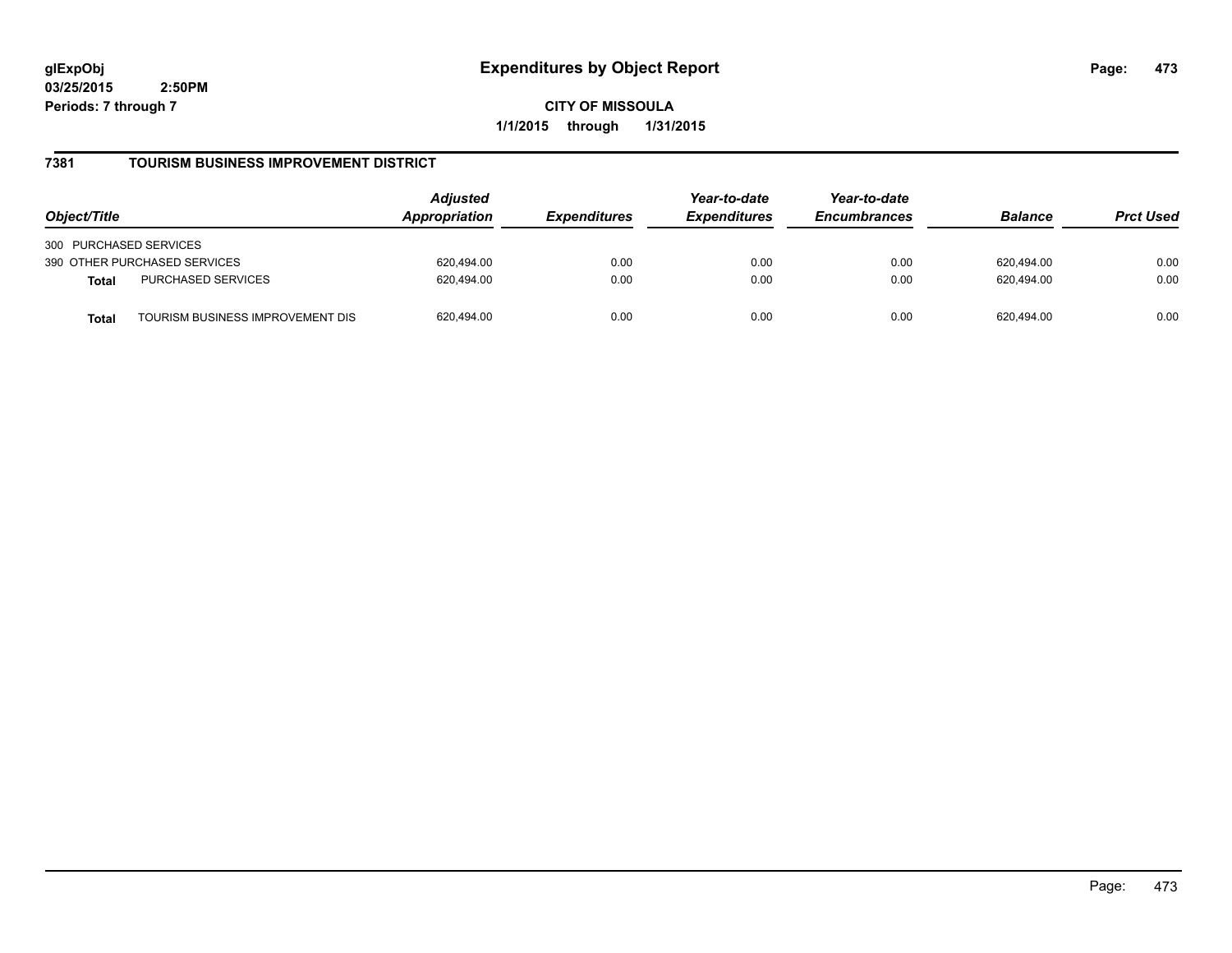# **7382 5.75M TIF RESERVE**

**390 NON-DEPARTMENTAL**

| Object/Title      |                              | <b>Adjusted</b><br>Appropriation | <b>Expenditures</b> | Year-to-date<br><b>Expenditures</b> | Year-to-date<br><b>Encumbrances</b> | <b>Balance</b> | <b>Prct Used</b> |
|-------------------|------------------------------|----------------------------------|---------------------|-------------------------------------|-------------------------------------|----------------|------------------|
| 800 OTHER OBJECTS |                              |                                  |                     |                                     |                                     |                |                  |
|                   | 820 TRANSFERS TO OTHER FUNDS | 0.00                             | 0.00                | 0.00                                | 0.00                                | 0.00           | 0.00             |
| <b>Total</b>      | OTHER OBJECTS                | 0.00                             | 0.00                | 0.00                                | 0.00                                | 0.00           | 0.00             |
| <b>Total</b>      | NON-DEPARTMENTAL             | 0.00                             | 0.00                | 0.00                                | 0.00                                | 0.00           | 0.00             |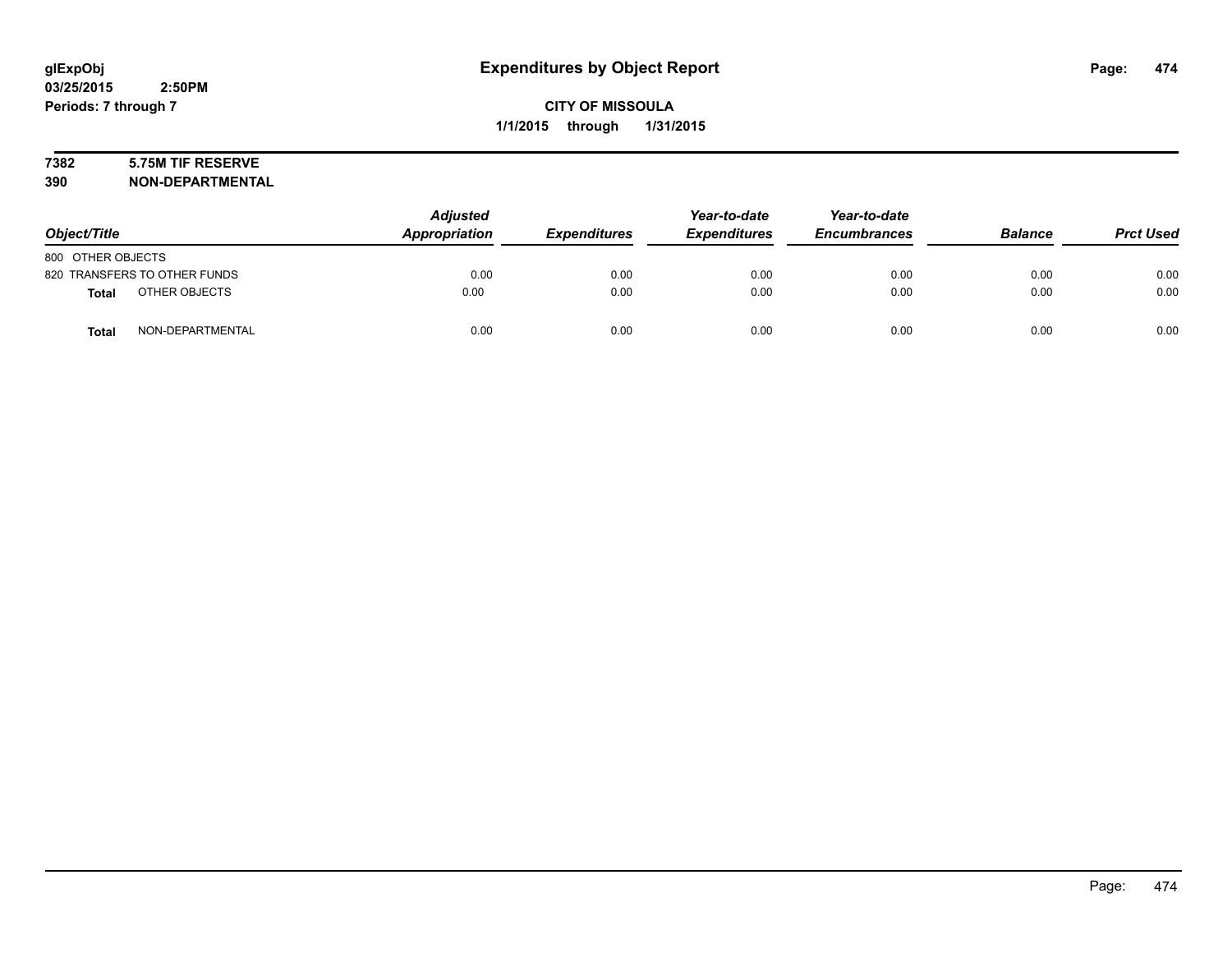**CITY OF MISSOULA 1/1/2015 through 1/31/2015**

### **7382 5.75M TIF RESERVE**

| Object/Title                      | <b>Adjusted</b><br>Appropriation | <b>Expenditures</b> | Year-to-date<br><b>Expenditures</b> | Year-to-date<br><b>Encumbrances</b> | <b>Balance</b> | <b>Prct Used</b> |
|-----------------------------------|----------------------------------|---------------------|-------------------------------------|-------------------------------------|----------------|------------------|
| 800 OTHER OBJECTS                 |                                  |                     |                                     |                                     |                |                  |
| 820 TRANSFERS TO OTHER FUNDS      | 0.00                             | 0.00                | 0.00                                | 0.00                                | 0.00           | 0.00             |
| OTHER OBJECTS<br><b>Total</b>     | 0.00                             | 0.00                | 0.00                                | 0.00                                | 0.00           | 0.00             |
| 5.75M TIF RESERVE<br><b>Total</b> | 0.00                             | 0.00                | 0.00                                | 0.00                                | 0.00           | 0.00             |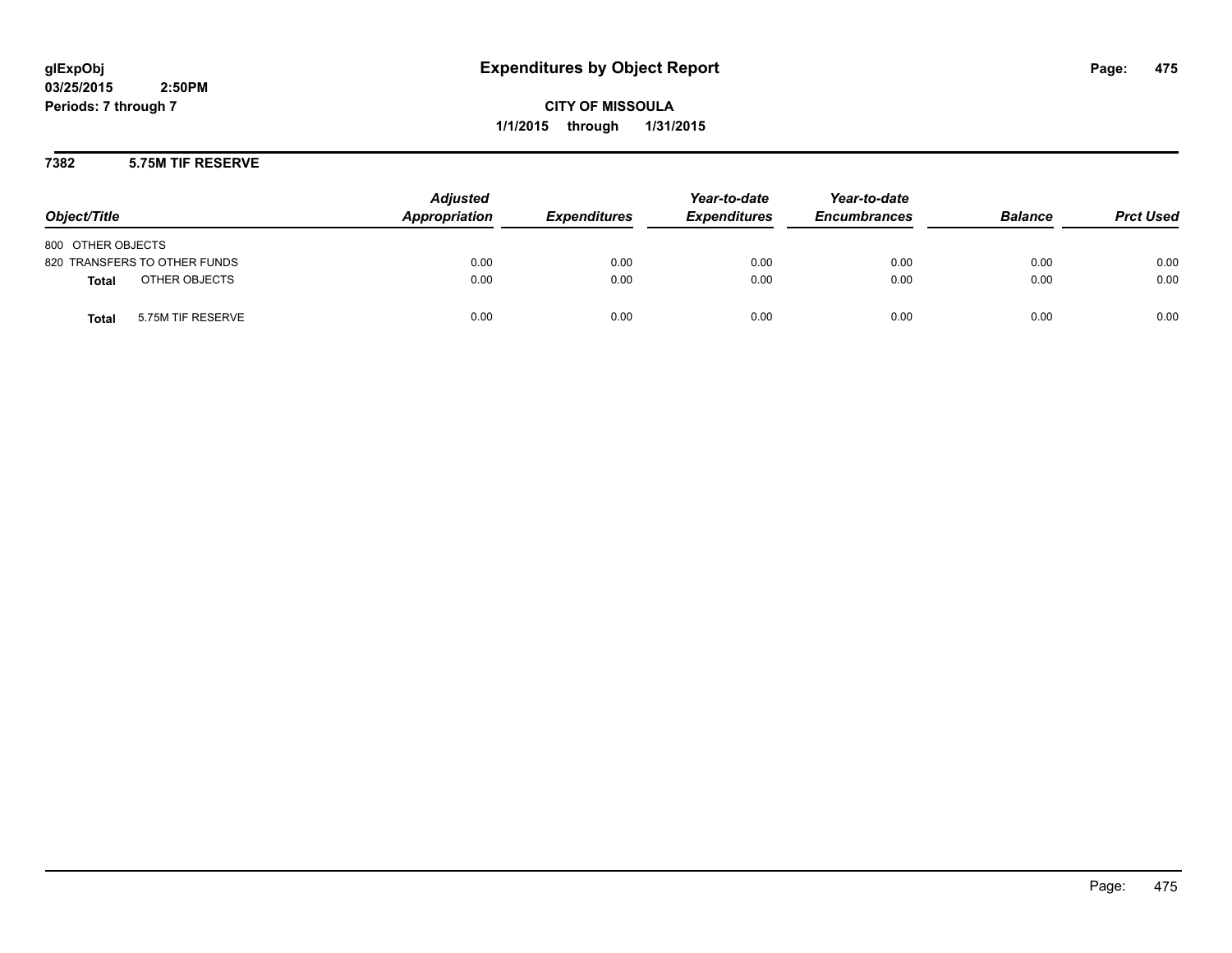### **7383 RIVERFRONT TRIANGLE URD**

| Object/Title              |                                   | <b>Adjusted</b><br><b>Appropriation</b> | <b>Expenditures</b> | Year-to-date<br><b>Expenditures</b> | Year-to-date<br><b>Encumbrances</b> | <b>Balance</b> | <b>Prct Used</b> |
|---------------------------|-----------------------------------|-----------------------------------------|---------------------|-------------------------------------|-------------------------------------|----------------|------------------|
| 300 PURCHASED SERVICES    |                                   |                                         |                     |                                     |                                     |                |                  |
| 350 PROFESSIONAL SERVICES |                                   | 0.00                                    | 0.00                | 0.00                                | 0.00                                | 0.00           | 0.00             |
| <b>Total</b>              | <b>PURCHASED SERVICES</b>         | 0.00                                    | 0.00                | 0.00                                | 0.00                                | 0.00           | 0.00             |
|                           | 700 GRANTS & CONTRIBUTIONS        |                                         |                     |                                     |                                     |                |                  |
|                           | 700 GRANTS & CONTRIBUTIONS        | 15,000.00                               | 0.00                | 2,333.00                            | 0.00                                | 12,667.00      | 15.55            |
| <b>Total</b>              | <b>GRANTS &amp; CONTRIBUTIONS</b> | 15,000.00                               | 0.00                | 2,333.00                            | 0.00                                | 12,667.00      | 15.55            |
| 800 OTHER OBJECTS         |                                   |                                         |                     |                                     |                                     |                |                  |
|                           | 820 TRANSFERS TO OTHER FUNDS      | 0.00                                    | 0.00                | 0.00                                | 0.00                                | 0.00           | 0.00             |
| 845 CONTINGENCY           |                                   | 11,862.00                               | 0.00                | 0.00                                | 0.00                                | 11,862.00      | 0.00             |
| <b>Total</b>              | OTHER OBJECTS                     | 11,862.00                               | 0.00                | 0.00                                | 0.00                                | 11,862.00      | 0.00             |
| <b>Total</b>              | <b>MRA</b>                        | 26,862.00                               | 0.00                | 2,333.00                            | 0.00                                | 24,529.00      | 8.69             |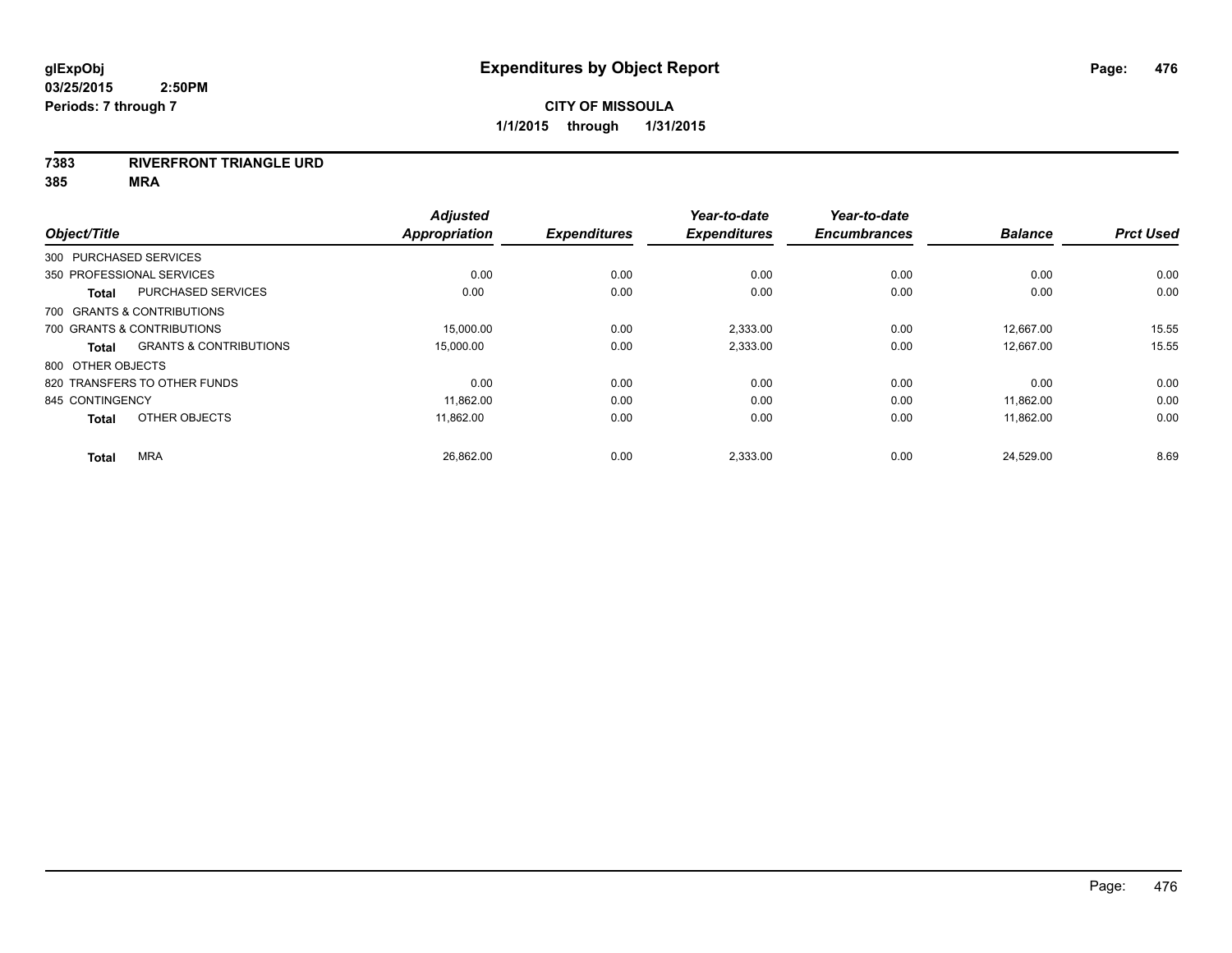# **7383 RIVERFRONT TRIANGLE URD**

|                   |                                   | <b>Adjusted</b>      |                     | Year-to-date        | Year-to-date        |                |                  |
|-------------------|-----------------------------------|----------------------|---------------------|---------------------|---------------------|----------------|------------------|
| Object/Title      |                                   | <b>Appropriation</b> | <b>Expenditures</b> | <b>Expenditures</b> | <b>Encumbrances</b> | <b>Balance</b> | <b>Prct Used</b> |
|                   | 300 PURCHASED SERVICES            |                      |                     |                     |                     |                |                  |
|                   | 350 PROFESSIONAL SERVICES         | 0.00                 | 0.00                | 0.00                | 0.00                | 0.00           | 0.00             |
| Total             | PURCHASED SERVICES                | 0.00                 | 0.00                | 0.00                | 0.00                | 0.00           | 0.00             |
|                   | 700 GRANTS & CONTRIBUTIONS        |                      |                     |                     |                     |                |                  |
|                   | 700 GRANTS & CONTRIBUTIONS        | 15,000.00            | 0.00                | 2,333.00            | 0.00                | 12.667.00      | 15.55            |
| Total             | <b>GRANTS &amp; CONTRIBUTIONS</b> | 15,000.00            | 0.00                | 2,333.00            | 0.00                | 12.667.00      | 15.55            |
| 800 OTHER OBJECTS |                                   |                      |                     |                     |                     |                |                  |
|                   | 820 TRANSFERS TO OTHER FUNDS      | 0.00                 | 0.00                | 0.00                | 0.00                | 0.00           | 0.00             |
| 845 CONTINGENCY   |                                   | 11,862.00            | 0.00                | 0.00                | 0.00                | 11.862.00      | 0.00             |
| <b>Total</b>      | OTHER OBJECTS                     | 11,862.00            | 0.00                | 0.00                | 0.00                | 11,862.00      | 0.00             |
| <b>Total</b>      | <b>RIVERFRONT TRIANGLE URD</b>    | 26,862.00            | 0.00                | 2,333.00            | 0.00                | 24,529.00      | 8.69             |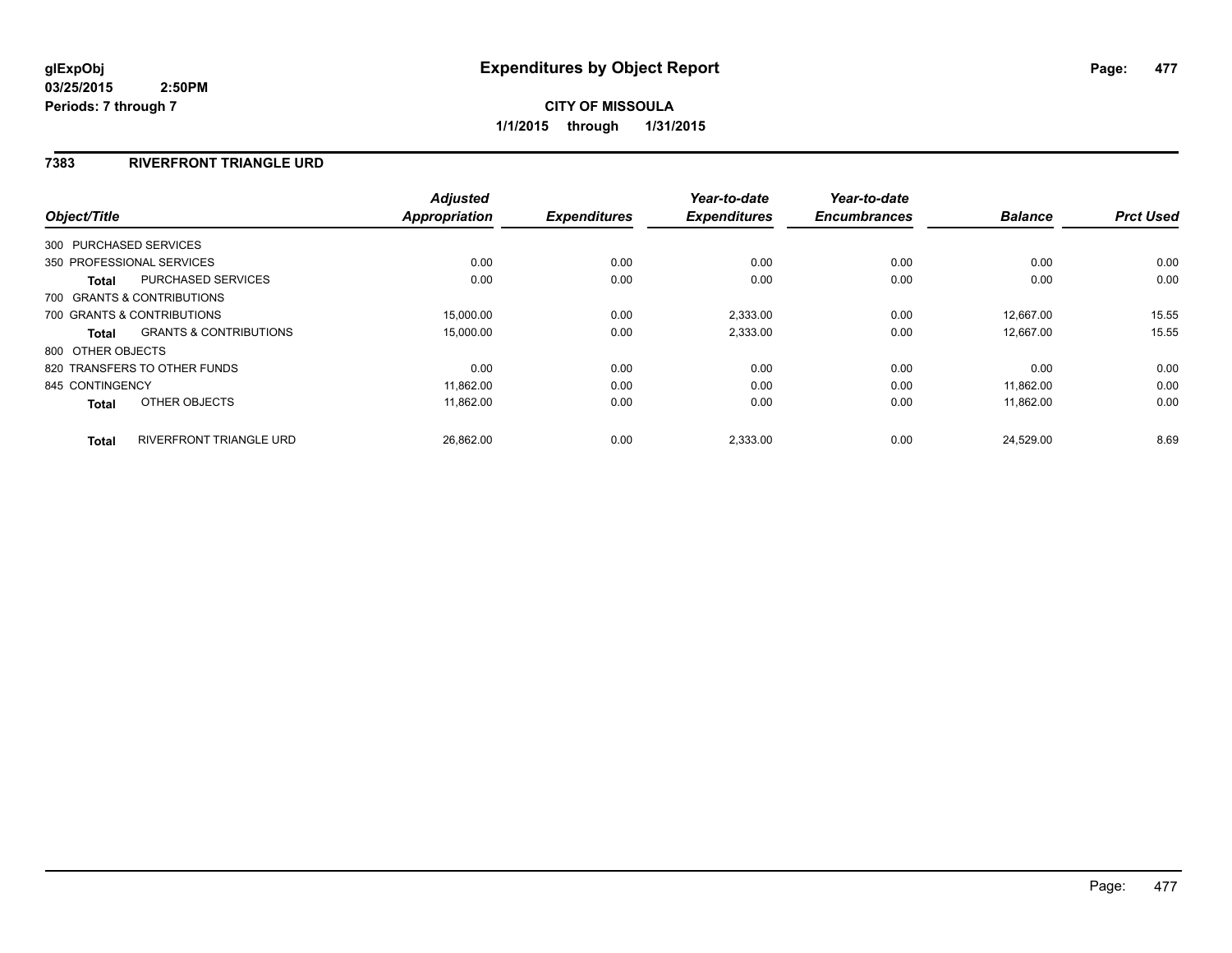#### **7384 MILLSITE TAX INCREMENT FUND**

|                                     | <b>Adjusted</b>      |                     | Year-to-date        | Year-to-date        |                |                  |
|-------------------------------------|----------------------|---------------------|---------------------|---------------------|----------------|------------------|
| Object/Title                        | <b>Appropriation</b> | <b>Expenditures</b> | <b>Expenditures</b> | <b>Encumbrances</b> | <b>Balance</b> | <b>Prct Used</b> |
| 600 DEBT SERVICE                    |                      |                     |                     |                     |                |                  |
| 610 PRINCIPAL                       | 0.00                 | 0.00                | 0.00                | 0.00                | 0.00           | 0.00             |
| 620 INTEREST / SERVICE FEES         | 0.00                 | 0.00                | 0.00                | 0.00                | 0.00           | 0.00             |
| <b>DEBT SERVICE</b><br><b>Total</b> | 0.00                 | 0.00                | 0.00                | 0.00                | 0.00           | 0.00             |
| 800 OTHER OBJECTS                   |                      |                     |                     |                     |                |                  |
| 820 TRANSFERS TO OTHER FUNDS        | 0.00                 | 0.00                | 0.00                | 0.00                | 0.00           | 0.00             |
| OTHER OBJECTS<br><b>Total</b>       | 0.00                 | 0.00                | 0.00                | 0.00                | 0.00           | 0.00             |
| <b>MRA</b><br><b>Total</b>          | 0.00                 | 0.00                | 0.00                | 0.00                | 0.00           | 0.00             |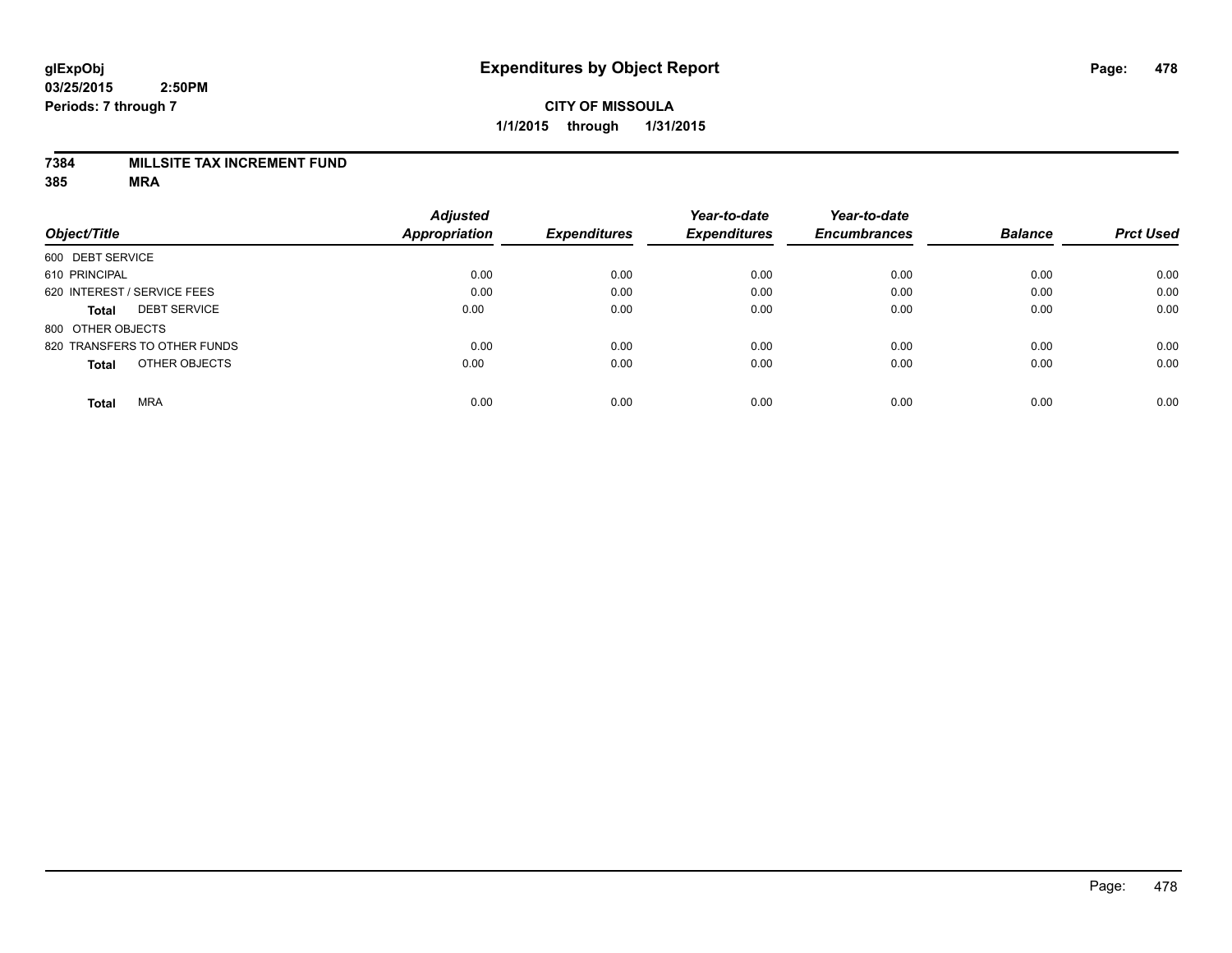**CITY OF MISSOULA 1/1/2015 through 1/31/2015**

### **7384 MILLSITE TAX INCREMENT FUND**

| Object/Title      |                              | <b>Adjusted</b><br>Appropriation | <b>Expenditures</b> | Year-to-date<br><b>Expenditures</b> | Year-to-date<br><b>Encumbrances</b> | <b>Balance</b> | <b>Prct Used</b> |
|-------------------|------------------------------|----------------------------------|---------------------|-------------------------------------|-------------------------------------|----------------|------------------|
| 600 DEBT SERVICE  |                              |                                  |                     |                                     |                                     |                |                  |
| 610 PRINCIPAL     |                              | 0.00                             | 0.00                | 0.00                                | 0.00                                | 0.00           | 0.00             |
|                   | 620 INTEREST / SERVICE FEES  | 0.00                             | 0.00                | 0.00                                | 0.00                                | 0.00           | 0.00             |
| Total             | <b>DEBT SERVICE</b>          | 0.00                             | 0.00                | 0.00                                | 0.00                                | 0.00           | 0.00             |
| 800 OTHER OBJECTS |                              |                                  |                     |                                     |                                     |                |                  |
|                   | 820 TRANSFERS TO OTHER FUNDS | 0.00                             | 0.00                | 0.00                                | 0.00                                | 0.00           | 0.00             |
| <b>Total</b>      | OTHER OBJECTS                | 0.00                             | 0.00                | 0.00                                | 0.00                                | 0.00           | 0.00             |
| <b>Total</b>      | MILLSITE TAX INCREMENT FUND  | 0.00                             | 0.00                | 0.00                                | 0.00                                | 0.00           | 0.00             |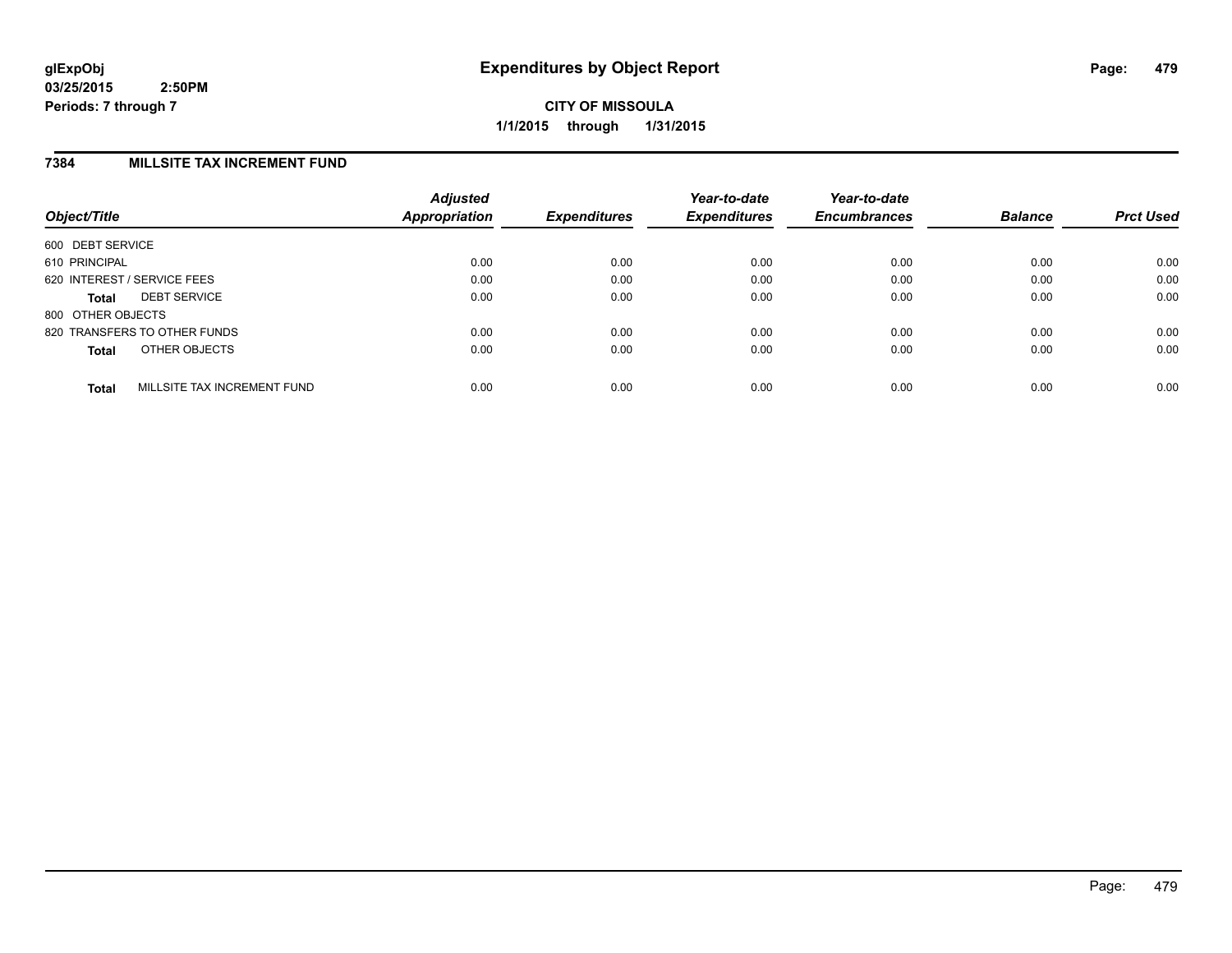# **7385 FRONT STREET URD**

| Object/Title           |                                   | <b>Adjusted</b><br>Appropriation | <b>Expenditures</b> | Year-to-date<br><b>Expenditures</b> | Year-to-date<br><b>Encumbrances</b> | <b>Balance</b> | <b>Prct Used</b> |
|------------------------|-----------------------------------|----------------------------------|---------------------|-------------------------------------|-------------------------------------|----------------|------------------|
| 300 PURCHASED SERVICES |                                   |                                  |                     |                                     |                                     |                |                  |
|                        | 350 PROFESSIONAL SERVICES         | 2,168.00                         | 5,663.07            | 44,791.80                           | 0.00                                | $-42,623.80$   | 2,066.04         |
| <b>Total</b>           | PURCHASED SERVICES                | 2,168.00                         | 5,663.07            | 44,791.80                           | 0.00                                | $-42,623.80$   | 2,066.04         |
|                        | 700 GRANTS & CONTRIBUTIONS        |                                  |                     |                                     |                                     |                |                  |
|                        | 700 GRANTS & CONTRIBUTIONS        | 174,560.00                       | 0.00                | 0.00                                | 0.00                                | 174,560.00     | 0.00             |
| <b>Total</b>           | <b>GRANTS &amp; CONTRIBUTIONS</b> | 174,560.00                       | 0.00                | 0.00                                | 0.00                                | 174,560.00     | 0.00             |
| 800 OTHER OBJECTS      |                                   |                                  |                     |                                     |                                     |                |                  |
| 845 CONTINGENCY        |                                   | 353.524.00                       | 0.00                | 0.00                                | 0.00                                | 353,524.00     | 0.00             |
| <b>Total</b>           | OTHER OBJECTS                     | 353,524.00                       | 0.00                | 0.00                                | 0.00                                | 353,524.00     | 0.00             |
| 900 CAPITAL OUTLAY     |                                   |                                  |                     |                                     |                                     |                |                  |
| 930 IMPROVEMENTS       |                                   | 0.00                             | 0.00                | 0.00                                | 0.00                                | 0.00           | 0.00             |
| <b>Total</b>           | <b>CAPITAL OUTLAY</b>             | 0.00                             | 0.00                | 0.00                                | 0.00                                | 0.00           | 0.00             |
| <b>Total</b>           | <b>MRA</b>                        | 530.252.00                       | 5,663.07            | 44.791.80                           | 0.00                                | 485.460.20     | 8.45             |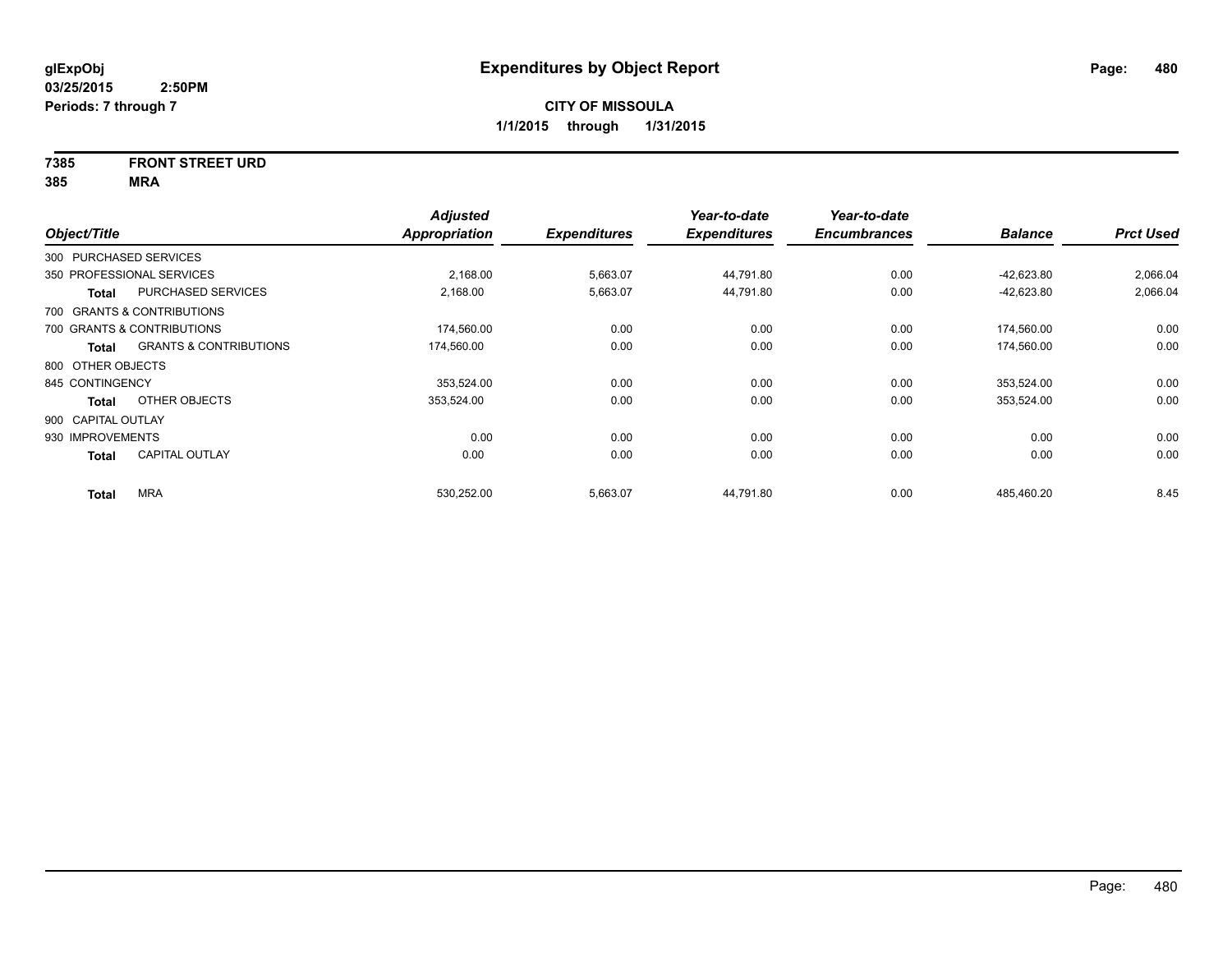### **7385 FRONT STREET URD**

|                    |                                   | <b>Adjusted</b> |                     | Year-to-date        | Year-to-date        |                |                  |
|--------------------|-----------------------------------|-----------------|---------------------|---------------------|---------------------|----------------|------------------|
| Object/Title       |                                   | Appropriation   | <b>Expenditures</b> | <b>Expenditures</b> | <b>Encumbrances</b> | <b>Balance</b> | <b>Prct Used</b> |
|                    | 300 PURCHASED SERVICES            |                 |                     |                     |                     |                |                  |
|                    | 350 PROFESSIONAL SERVICES         | 2,168.00        | 5,663.07            | 44,791.80           | 0.00                | $-42,623.80$   | 2,066.04         |
| Total              | <b>PURCHASED SERVICES</b>         | 2,168.00        | 5,663.07            | 44,791.80           | 0.00                | $-42,623.80$   | 2,066.04         |
|                    | 700 GRANTS & CONTRIBUTIONS        |                 |                     |                     |                     |                |                  |
|                    | 700 GRANTS & CONTRIBUTIONS        | 174,560.00      | 0.00                | 0.00                | 0.00                | 174,560.00     | 0.00             |
| Total              | <b>GRANTS &amp; CONTRIBUTIONS</b> | 174,560.00      | 0.00                | 0.00                | 0.00                | 174,560.00     | 0.00             |
| 800 OTHER OBJECTS  |                                   |                 |                     |                     |                     |                |                  |
| 845 CONTINGENCY    |                                   | 353,524.00      | 0.00                | 0.00                | 0.00                | 353,524.00     | 0.00             |
| Total              | OTHER OBJECTS                     | 353,524.00      | 0.00                | 0.00                | 0.00                | 353,524.00     | 0.00             |
| 900 CAPITAL OUTLAY |                                   |                 |                     |                     |                     |                |                  |
| 930 IMPROVEMENTS   |                                   | 0.00            | 0.00                | 0.00                | 0.00                | 0.00           | 0.00             |
| Total              | <b>CAPITAL OUTLAY</b>             | 0.00            | 0.00                | 0.00                | 0.00                | 0.00           | 0.00             |
| <b>Total</b>       | <b>FRONT STREET URD</b>           | 530,252.00      | 5,663.07            | 44,791.80           | 0.00                | 485,460.20     | 8.45             |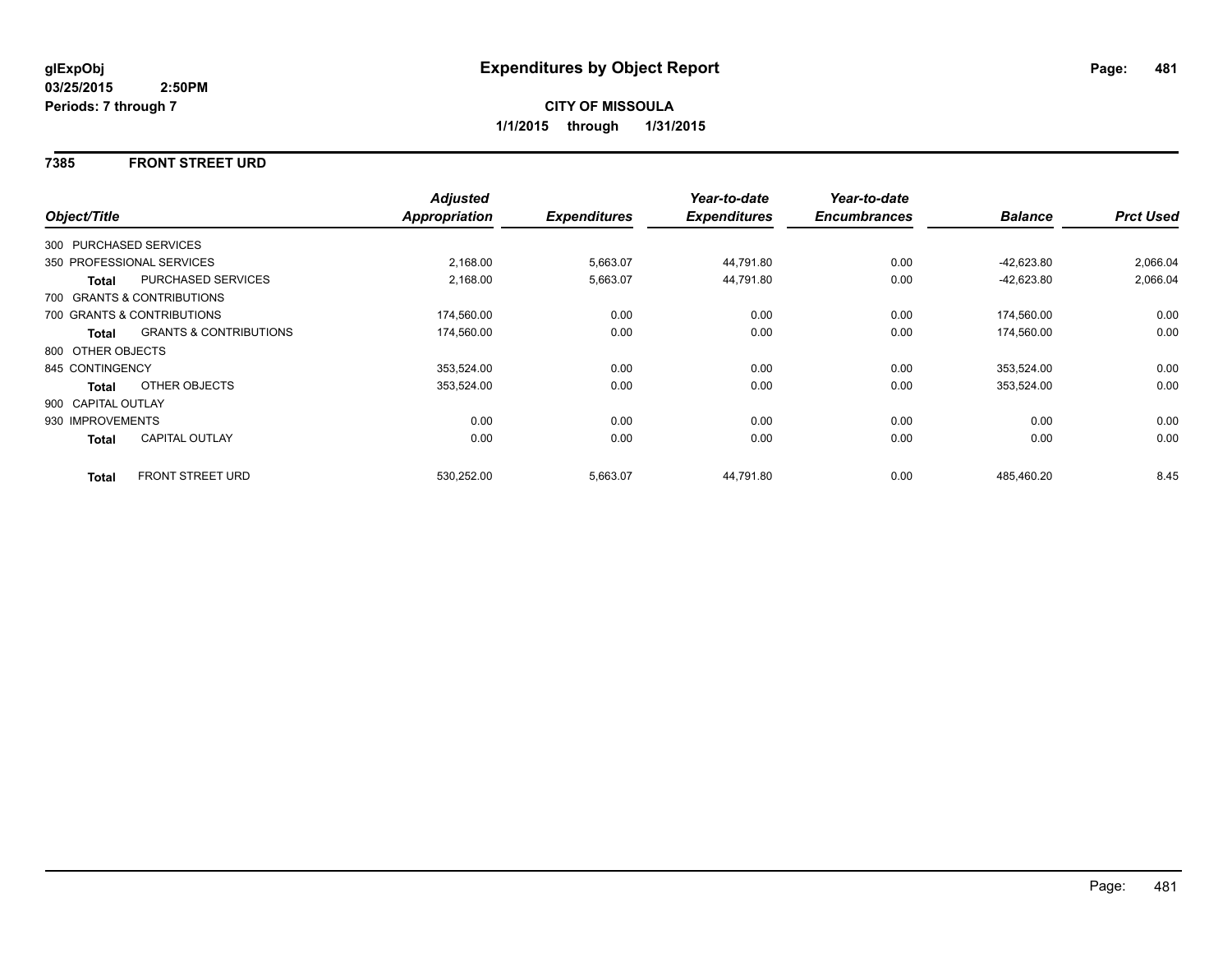# **CITY OF MISSOULA 1/1/2015 through 1/31/2015**

## **7386 DEBT SERVICE-SAFEWAY/ST PAT 1.5M**

| Object/Title       |                       | <b>Adjusted</b><br>Appropriation | <b>Expenditures</b> | Year-to-date<br><b>Expenditures</b> | Year-to-date<br><b>Encumbrances</b> | <b>Balance</b> | <b>Prct Used</b> |
|--------------------|-----------------------|----------------------------------|---------------------|-------------------------------------|-------------------------------------|----------------|------------------|
| 900 CAPITAL OUTLAY |                       |                                  |                     |                                     |                                     |                |                  |
| 930 IMPROVEMENTS   |                       | 0.00                             | 0.00                | 0.00                                | 0.00                                | 0.00           | 0.00             |
| Total              | <b>CAPITAL OUTLAY</b> | 0.00                             | 0.00                | 0.00                                | 0.00                                | 0.00           | 0.00             |
| Total              | <b>MRA</b>            | 0.00                             | 0.00                | 0.00                                | 0.00                                | 0.00           | 0.00             |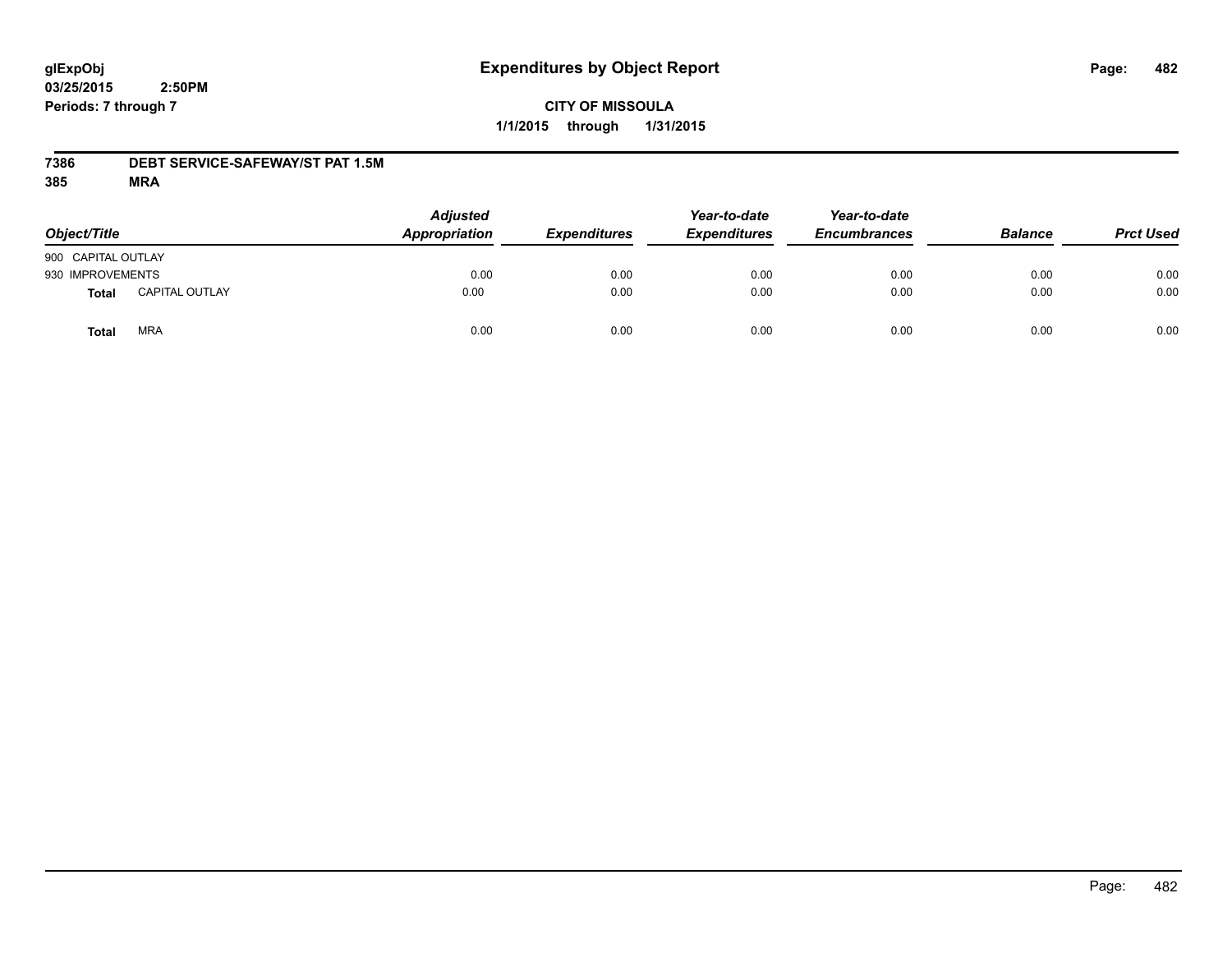#### **7386 DEBT SERVICE-SAFEWAY/ST PAT 1.5M**

**390 NON-DEPARTMENTAL**

| Object/Title                        | <b>Adjusted</b><br>Appropriation | <b>Expenditures</b> | Year-to-date<br><b>Expenditures</b> | Year-to-date<br><b>Encumbrances</b> | <b>Balance</b> | <b>Prct Used</b> |
|-------------------------------------|----------------------------------|---------------------|-------------------------------------|-------------------------------------|----------------|------------------|
| 600 DEBT SERVICE                    |                                  |                     |                                     |                                     |                |                  |
| 610 PRINCIPAL                       | 61,147.00                        | 0.00                | 29,601.00                           | 0.00                                | 31.546.00      | 48.41            |
| 620 INTEREST / SERVICE FEES         | 94.728.00                        | 0.00                | 48.336.25                           | 0.00                                | 46.391.75      | 51.03            |
| <b>DEBT SERVICE</b><br><b>Total</b> | 155.875.00                       | 0.00                | 77.937.25                           | 0.00                                | 77,937.75      | 50.00            |
| NON-DEPARTMENTAL<br><b>Total</b>    | 155,875.00                       | 0.00                | 77.937.25                           | 0.00                                | 77.937.75      | 50.00            |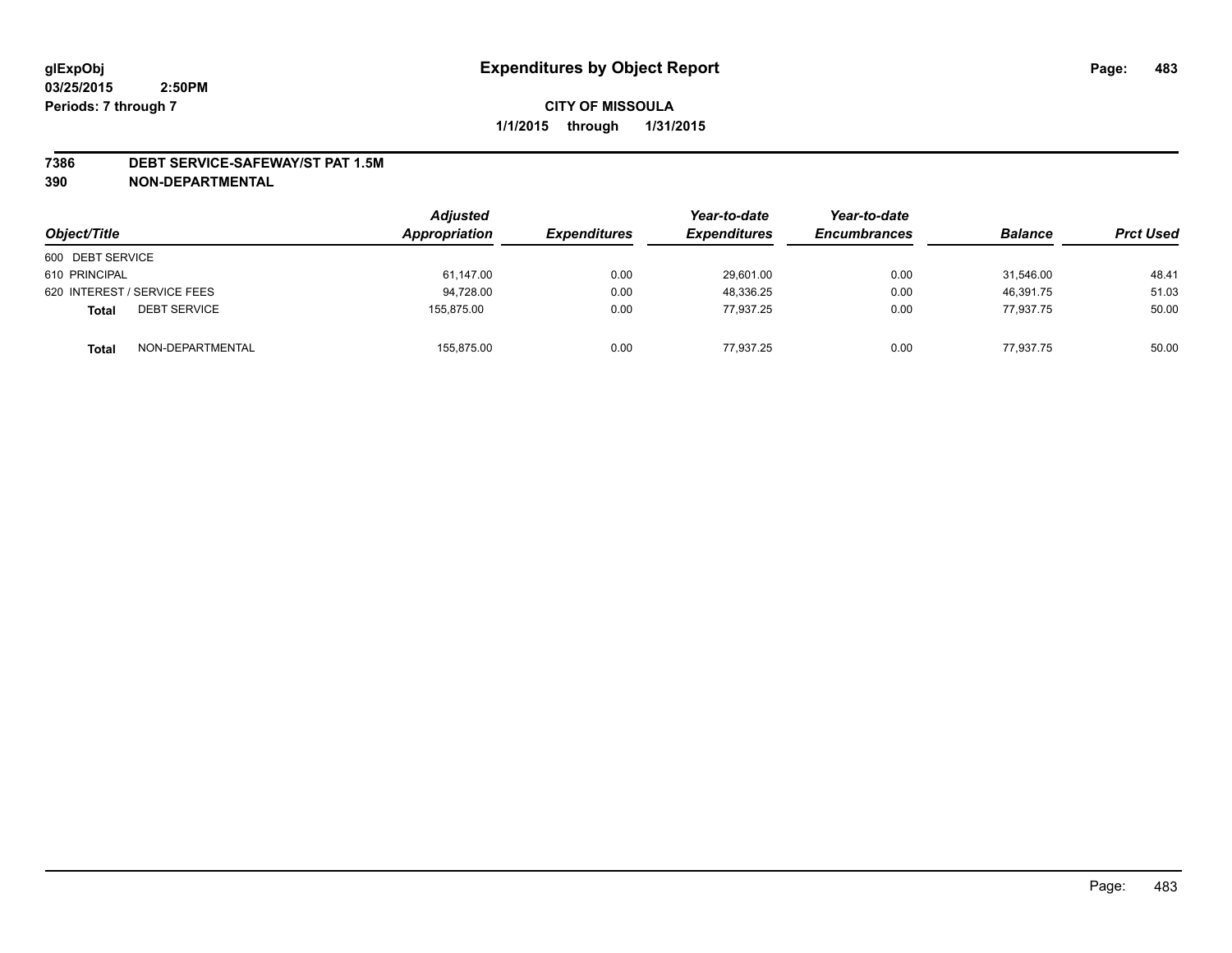**CITY OF MISSOULA 1/1/2015 through 1/31/2015**

# **7386 DEBT SERVICE-SAFEWAY/ST PAT 1.5M**

| Object/Title       |                                  | <b>Adjusted</b><br>Appropriation | <b>Expenditures</b> | Year-to-date<br><b>Expenditures</b> | Year-to-date<br><b>Encumbrances</b> | <b>Balance</b> | <b>Prct Used</b> |
|--------------------|----------------------------------|----------------------------------|---------------------|-------------------------------------|-------------------------------------|----------------|------------------|
| 600 DEBT SERVICE   |                                  |                                  |                     |                                     |                                     |                |                  |
| 610 PRINCIPAL      |                                  | 61,147.00                        | 0.00                | 29,601.00                           | 0.00                                | 31.546.00      | 48.41            |
|                    | 620 INTEREST / SERVICE FEES      | 94,728.00                        | 0.00                | 48,336.25                           | 0.00                                | 46,391.75      | 51.03            |
| <b>Total</b>       | <b>DEBT SERVICE</b>              | 155.875.00                       | 0.00                | 77.937.25                           | 0.00                                | 77.937.75      | 50.00            |
| 900 CAPITAL OUTLAY |                                  |                                  |                     |                                     |                                     |                |                  |
| 930 IMPROVEMENTS   |                                  | 0.00                             | 0.00                | 0.00                                | 0.00                                | 0.00           | 0.00             |
| <b>Total</b>       | <b>CAPITAL OUTLAY</b>            | 0.00                             | 0.00                | 0.00                                | 0.00                                | 0.00           | 0.00             |
| <b>Total</b>       | DEBT SERVICE-SAFEWAY/ST PAT 1.5M | 155.875.00                       | 0.00                | 77.937.25                           | 0.00                                | 77.937.75      | 50.00            |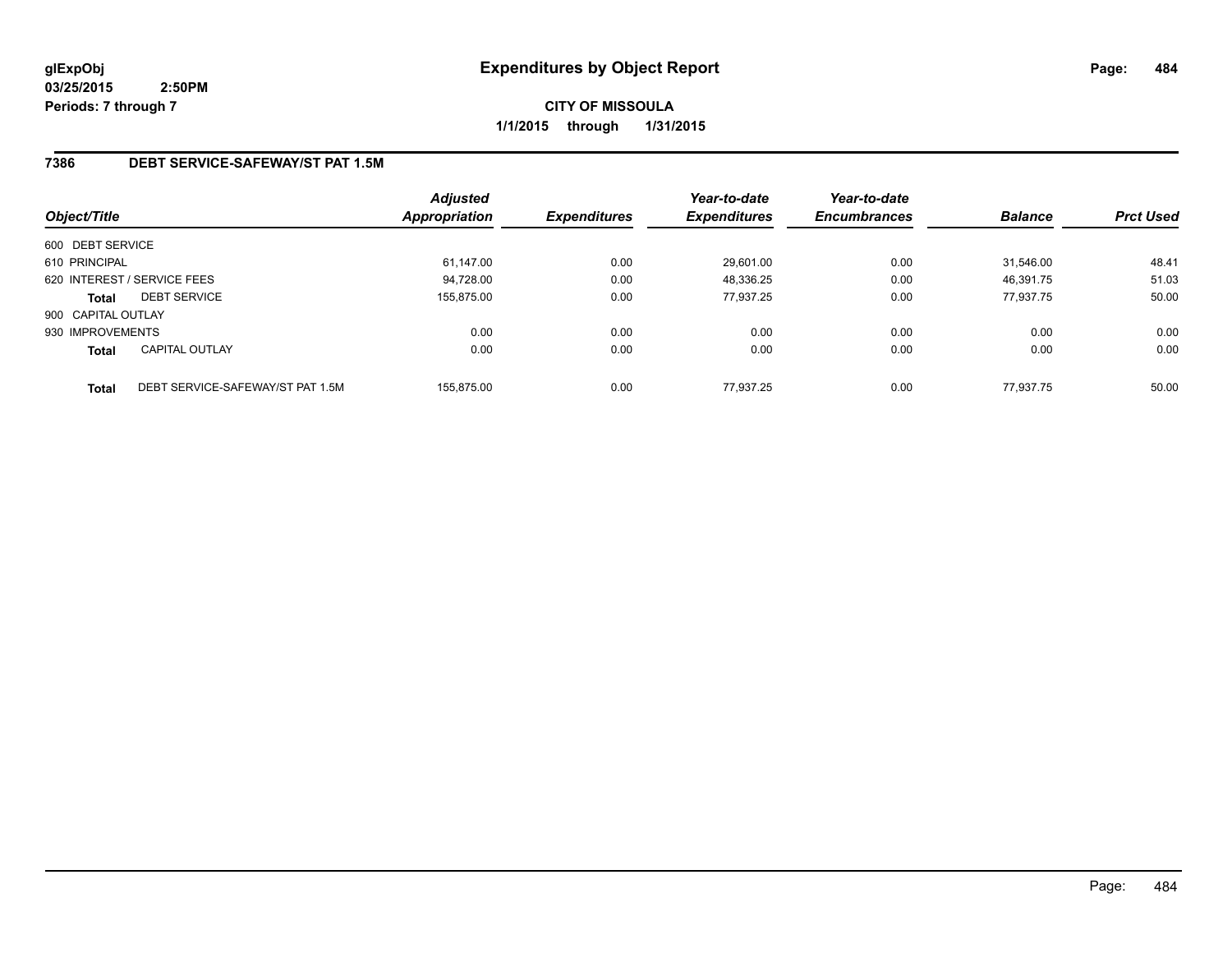#### **7387 DEBT SERVICE-BROWNFIELD RLF 1.125M**

**390 NON-DEPARTMENTAL**

| Object/Title                        | <b>Adjusted</b><br>Appropriation | <i><b>Expenditures</b></i> | Year-to-date<br><b>Expenditures</b> | Year-to-date<br><b>Encumbrances</b> | <b>Balance</b> | <b>Prct Used</b> |
|-------------------------------------|----------------------------------|----------------------------|-------------------------------------|-------------------------------------|----------------|------------------|
| 600 DEBT SERVICE                    |                                  |                            |                                     |                                     |                |                  |
| 610 PRINCIPAL                       | 26,625.00                        | 0.00                       | 0.00                                | 0.00                                | 26.625.00      | 0.00             |
| 620 INTEREST / SERVICE FEES         | 5.316.00                         | 0.00                       | 12,558.00                           | 0.00                                | $-7.242.00$    | 236.23           |
| <b>DEBT SERVICE</b><br><b>Total</b> | 31.941.00                        | 0.00                       | 12.558.00                           | 0.00                                | 19,383.00      | 39.32            |
| NON-DEPARTMENTAL<br><b>Total</b>    | 31,941.00                        | 0.00                       | 12,558.00                           | 0.00                                | 19,383.00      | 39.32            |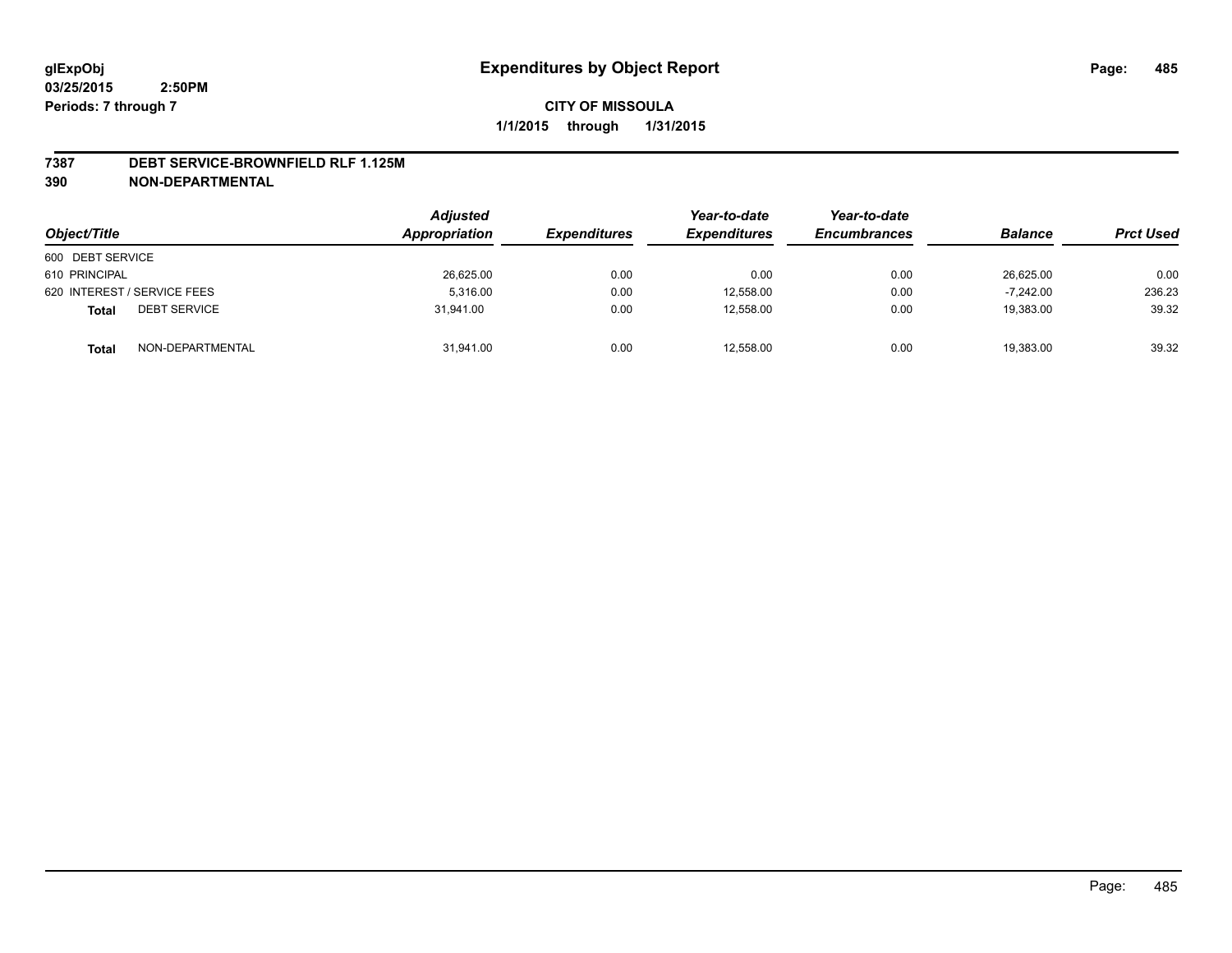**CITY OF MISSOULA 1/1/2015 through 1/31/2015**

# **7387 DEBT SERVICE-BROWNFIELD RLF 1.125M**

| Object/Title                                       | <b>Adjusted</b><br>Appropriation | <b>Expenditures</b> | Year-to-date<br><b>Expenditures</b> | Year-to-date<br><b>Encumbrances</b> | <b>Balance</b> | <b>Prct Used</b> |
|----------------------------------------------------|----------------------------------|---------------------|-------------------------------------|-------------------------------------|----------------|------------------|
| 600 DEBT SERVICE                                   |                                  |                     |                                     |                                     |                |                  |
| 610 PRINCIPAL                                      | 26,625.00                        | 0.00                | 0.00                                | 0.00                                | 26,625.00      | 0.00             |
| 620 INTEREST / SERVICE FEES                        | 5,316.00                         | 0.00                | 12,558.00                           | 0.00                                | $-7.242.00$    | 236.23           |
| <b>DEBT SERVICE</b><br><b>Total</b>                | 31.941.00                        | 0.00                | 12.558.00                           | 0.00                                | 19,383.00      | 39.32            |
| DEBT SERVICE-BROWNFIELD RLF 1.125M<br><b>Total</b> | 31.941.00                        | 0.00                | 12.558.00                           | 0.00                                | 19.383.00      | 39.32            |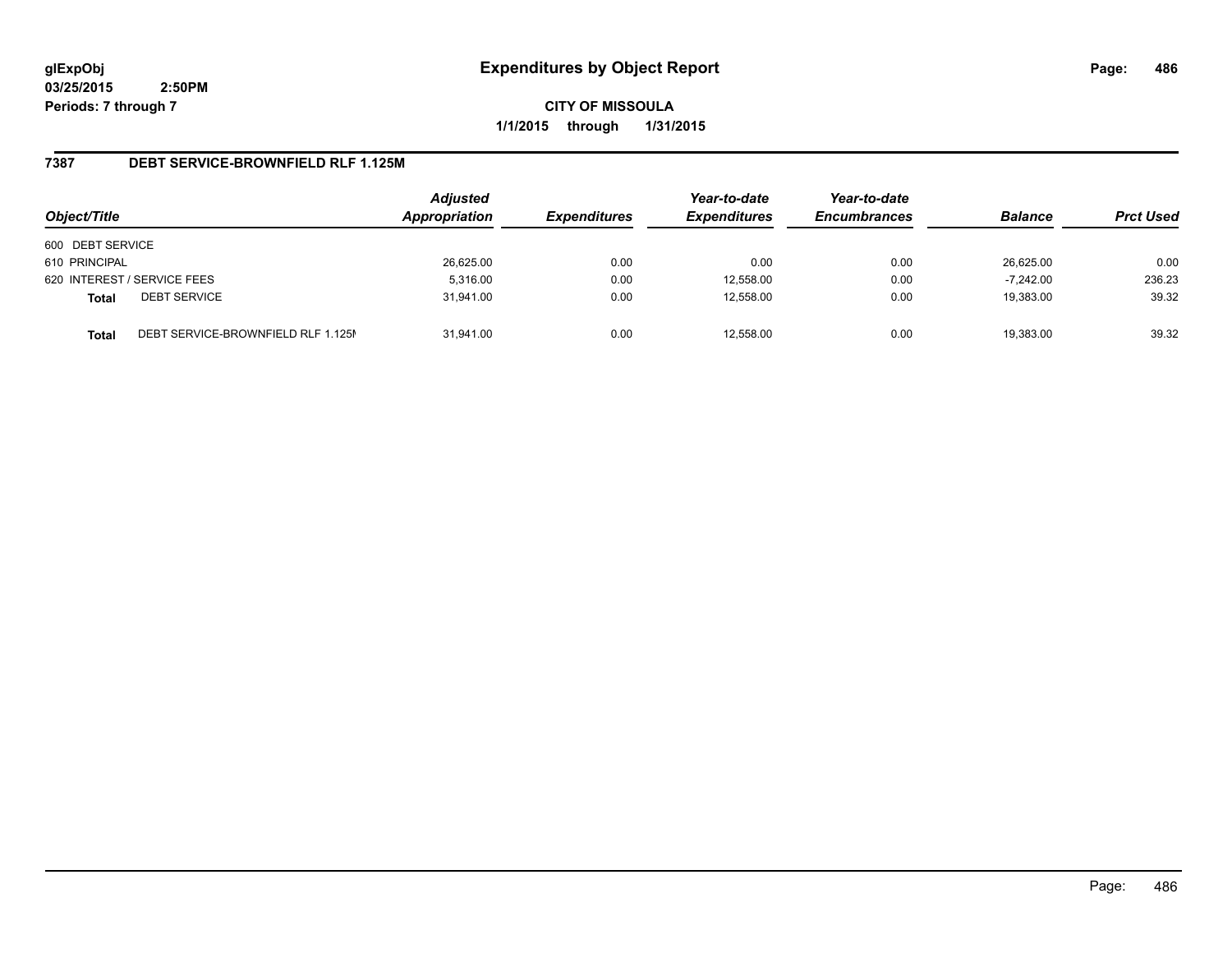# **7388 RESERVE-3.6m TIF**

**390 NON-DEPARTMENTAL**

| Object/Title                     | <b>Adjusted</b><br>Appropriation | <b>Expenditures</b> | Year-to-date<br><b>Expenditures</b> | Year-to-date<br><b>Encumbrances</b> | <b>Balance</b> | <b>Prct Used</b> |
|----------------------------------|----------------------------------|---------------------|-------------------------------------|-------------------------------------|----------------|------------------|
| 800 OTHER OBJECTS                |                                  |                     |                                     |                                     |                |                  |
| 820 TRANSFERS TO OTHER FUNDS     | 0.00                             | 0.00                | 0.00                                | 0.00                                | 0.00           | 0.00             |
| OTHER OBJECTS<br><b>Total</b>    | 0.00                             | 0.00                | 0.00                                | 0.00                                | 0.00           | 0.00             |
| NON-DEPARTMENTAL<br><b>Total</b> | 0.00                             | 0.00                | 0.00                                | 0.00                                | 0.00           | 0.00             |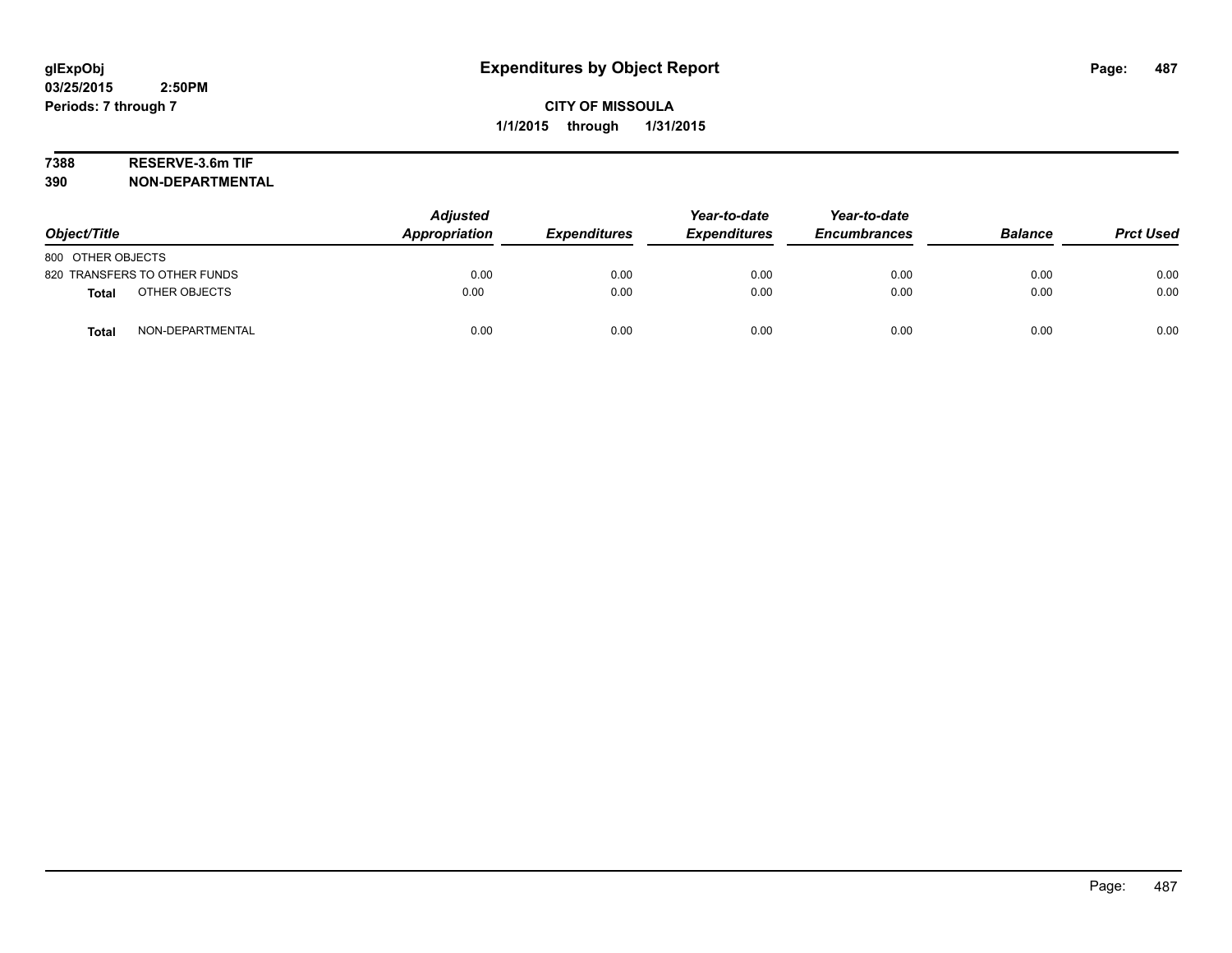**CITY OF MISSOULA 1/1/2015 through 1/31/2015**

**7388 RESERVE-3.6m TIF**

| Object/Title                     | <b>Adjusted</b><br>Appropriation | <b>Expenditures</b> | Year-to-date<br><b>Expenditures</b> | Year-to-date<br><b>Encumbrances</b> | <b>Balance</b> | <b>Prct Used</b> |
|----------------------------------|----------------------------------|---------------------|-------------------------------------|-------------------------------------|----------------|------------------|
| 800 OTHER OBJECTS                |                                  |                     |                                     |                                     |                |                  |
| 820 TRANSFERS TO OTHER FUNDS     | 0.00                             | 0.00                | 0.00                                | 0.00                                | 0.00           | 0.00             |
| OTHER OBJECTS<br><b>Total</b>    | 0.00                             | 0.00                | 0.00                                | 0.00                                | 0.00           | 0.00             |
| RESERVE-3.6m TIF<br><b>Total</b> | 0.00                             | 0.00                | 0.00                                | 0.00                                | 0.00           | 0.00             |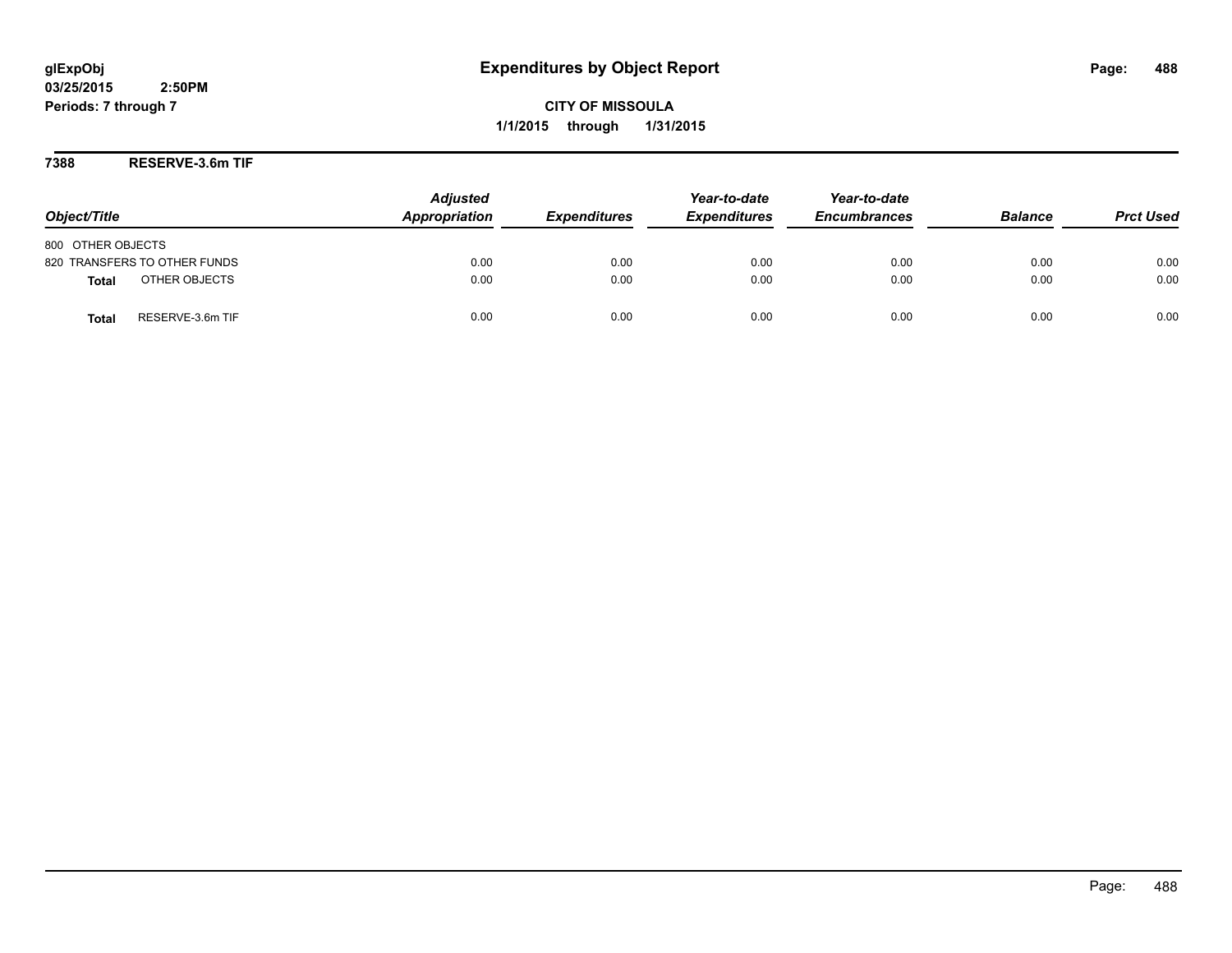# **CITY OF MISSOULA 1/1/2015 through 1/31/2015**

**7389 DEBT SERVICE - 3.6M/5.75M**

| Object/Title                 | <b>Adjusted</b><br>Appropriation | <b>Expenditures</b> | Year-to-date<br><b>Expenditures</b> | Year-to-date<br><b>Encumbrances</b> | <b>Balance</b> | <b>Prct Used</b> |
|------------------------------|----------------------------------|---------------------|-------------------------------------|-------------------------------------|----------------|------------------|
| 600 DEBT SERVICE             |                                  |                     |                                     |                                     |                |                  |
| 610 PRINCIPAL                | 500,000.00                       | 250,000.00          | 500,000.00                          | 0.00                                | 0.00           | 100.00           |
| 620 INTEREST / SERVICE FEES  | 0.00                             | 0.00                | 0.00                                | 0.00                                | 0.00           | 0.00             |
| <b>DEBT SERVICE</b><br>Total | 500.000.00                       | 250,000.00          | 500,000.00                          | 0.00                                | 0.00           | 100.00           |
| <b>MRA</b><br><b>Total</b>   | 500,000.00                       | 250,000.00          | 500.000.00                          | 0.00                                | 0.00           | 100.00           |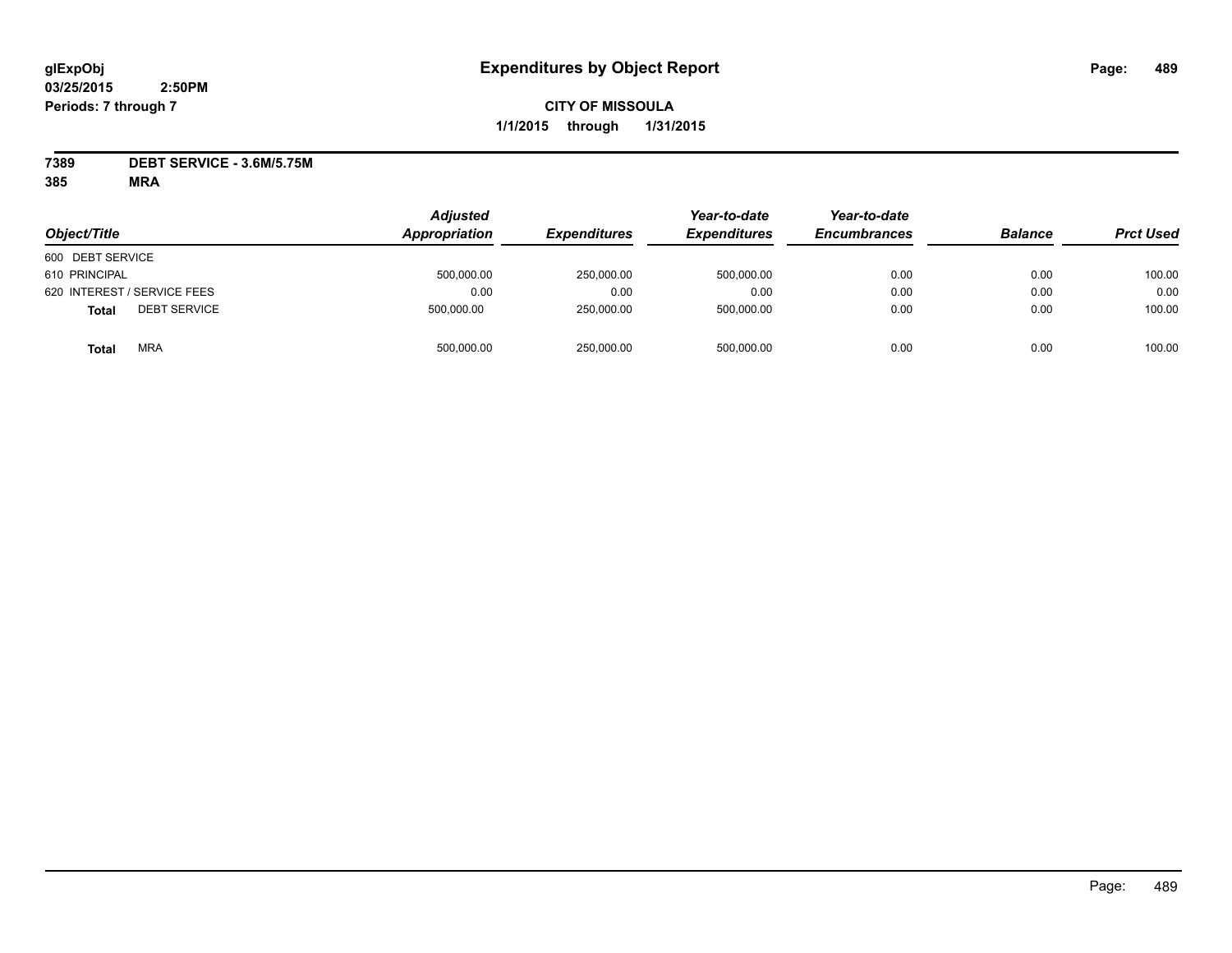**7389 DEBT SERVICE - 3.6M/5.75M 390 NON-DEPARTMENTAL**

| Object/Title                        | <b>Adjusted</b><br>Appropriation | <b>Expenditures</b> | Year-to-date<br><b>Expenditures</b> | Year-to-date<br><b>Encumbrances</b> | <b>Balance</b> | <b>Prct Used</b> |
|-------------------------------------|----------------------------------|---------------------|-------------------------------------|-------------------------------------|----------------|------------------|
| 600 DEBT SERVICE                    |                                  |                     |                                     |                                     |                |                  |
| 610 PRINCIPAL                       | 362,000.00                       | 0.00                | 125,000.00                          | 0.00                                | 237,000.00     | 34.53            |
| 620 INTEREST / SERVICE FEES         | 309,916.00                       | 0.00                | 155.642.25                          | 0.00                                | 154.273.75     | 50.22            |
| <b>DEBT SERVICE</b><br><b>Total</b> | 671,916.00                       | 0.00                | 280.642.25                          | 0.00                                | 391.273.75     | 41.77            |
| NON-DEPARTMENTAL<br><b>Total</b>    | 671,916.00                       | 0.00                | 280,642.25                          | 0.00                                | 391,273.75     | 41.77            |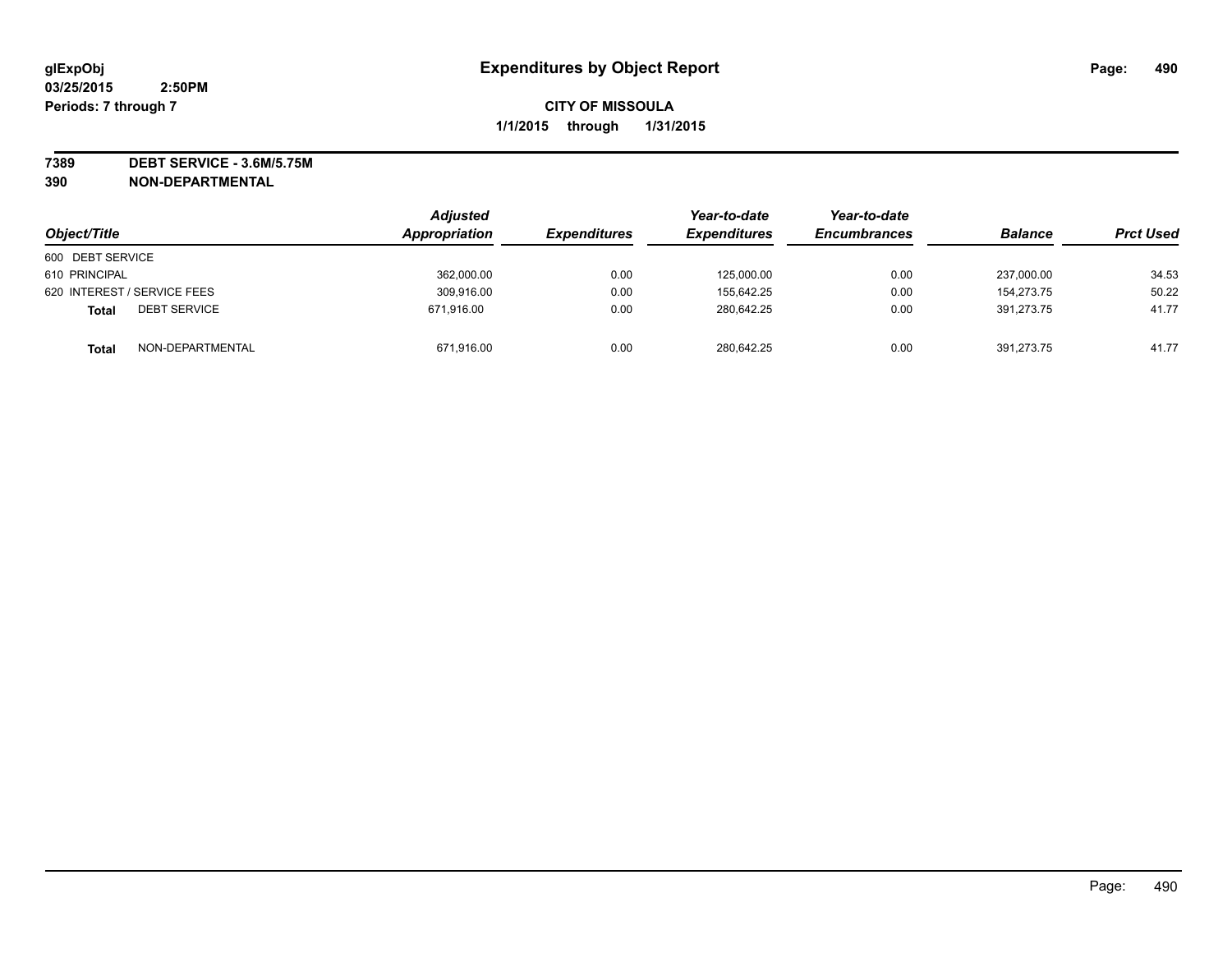### **7389 DEBT SERVICE - 3.6M/5.75M**

| Object/Title                              | <b>Adjusted</b><br>Appropriation | <b>Expenditures</b> | Year-to-date<br><b>Expenditures</b> | Year-to-date<br><b>Encumbrances</b> | <b>Balance</b> | <b>Prct Used</b> |
|-------------------------------------------|----------------------------------|---------------------|-------------------------------------|-------------------------------------|----------------|------------------|
|                                           |                                  |                     |                                     |                                     |                |                  |
| 600 DEBT SERVICE                          |                                  |                     |                                     |                                     |                |                  |
| 610 PRINCIPAL                             | 862,000.00                       | 250,000.00          | 625,000.00                          | 0.00                                | 237,000.00     | 72.51            |
| 620 INTEREST / SERVICE FEES               | 309.916.00                       | 0.00                | 155.642.25                          | 0.00                                | 154.273.75     | 50.22            |
| <b>DEBT SERVICE</b><br><b>Total</b>       | 1.171.916.00                     | 250.000.00          | 780.642.25                          | 0.00                                | 391.273.75     | 66.61            |
| DEBT SERVICE - 3.6M/5.75M<br><b>Total</b> | 1,171,916.00                     | 250,000.00          | 780,642.25                          | 0.00                                | 391.273.75     | 66.61            |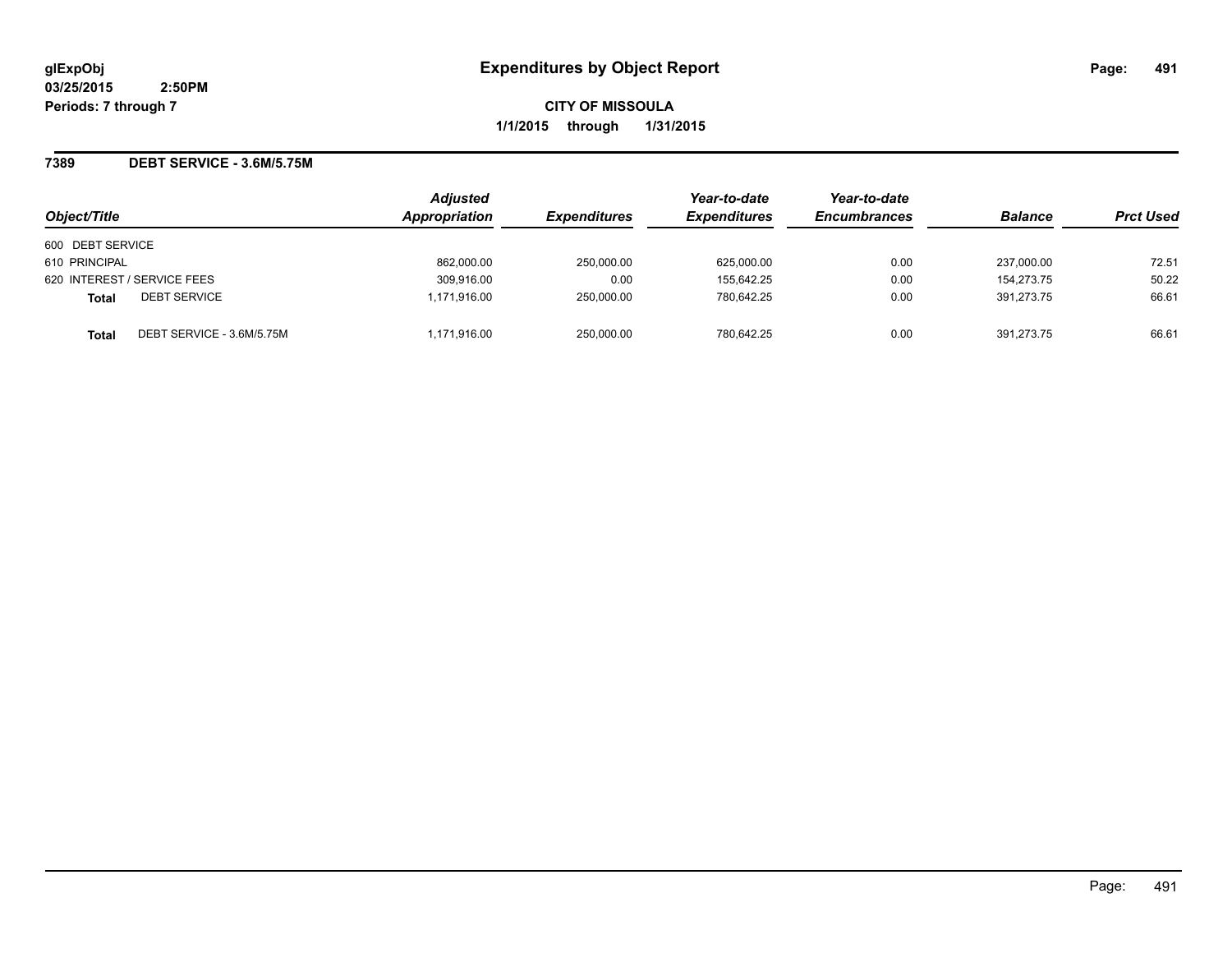# **CITY OF MISSOULA 1/1/2015 through 1/31/2015**

# **7390 URDII CLEARING - 3.6M TIF**

| Object/Title                  | <b>Adjusted</b><br><b>Appropriation</b> | <b>Expenditures</b> | Year-to-date<br><b>Expenditures</b> | Year-to-date<br><b>Encumbrances</b> | <b>Balance</b> | <b>Prct Used</b> |
|-------------------------------|-----------------------------------------|---------------------|-------------------------------------|-------------------------------------|----------------|------------------|
| 800 OTHER OBJECTS             |                                         |                     |                                     |                                     |                |                  |
| 820 TRANSFERS TO OTHER FUNDS  | 0.00                                    | 0.00                | 0.00                                | 0.00                                | 0.00           | 0.00             |
| OTHER OBJECTS<br><b>Total</b> | 0.00                                    | 0.00                | 0.00                                | 0.00                                | 0.00           | 0.00             |
| <b>MRA</b><br><b>Total</b>    | 0.00                                    | 0.00                | 0.00                                | 0.00                                | 0.00           | 0.00             |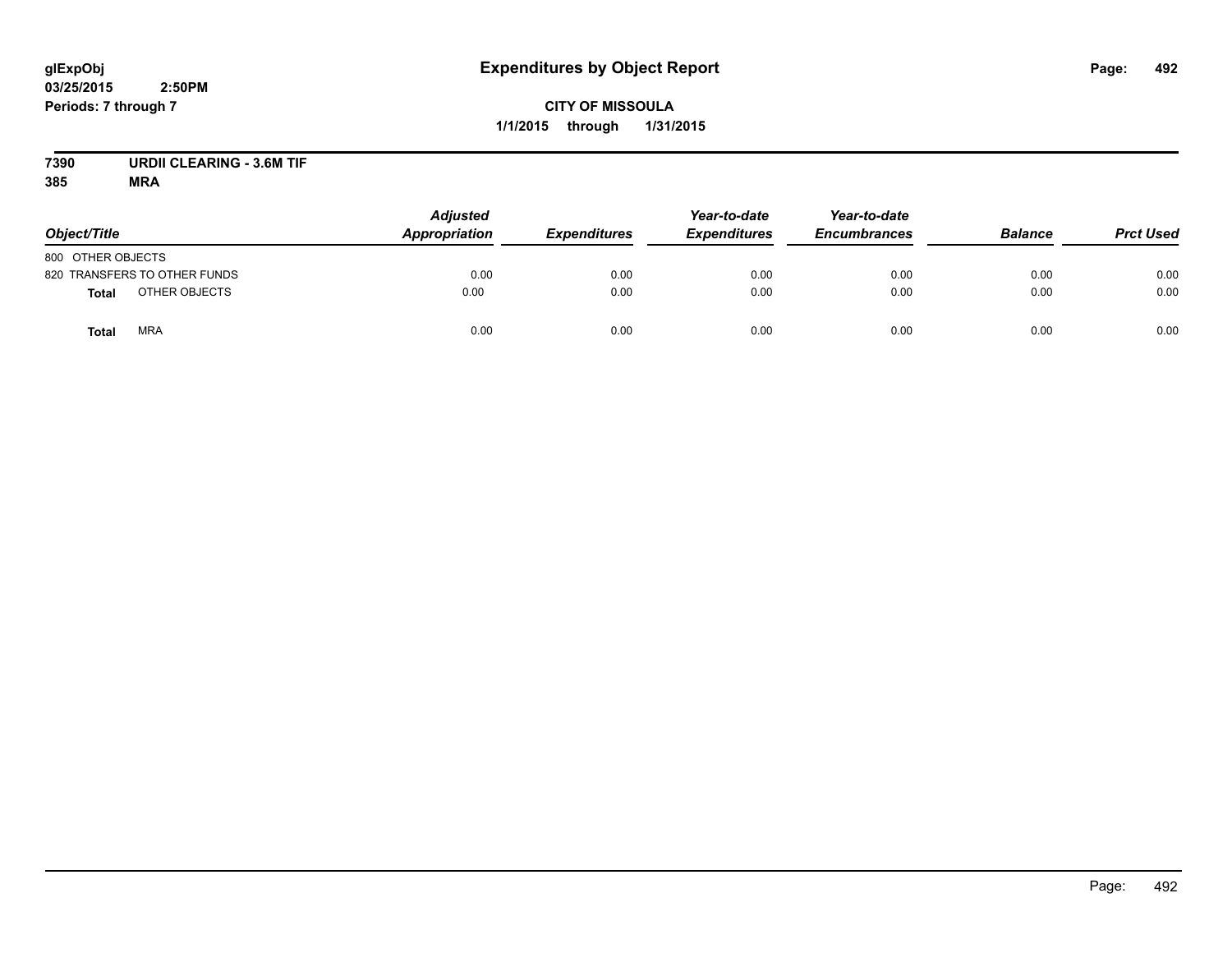**7390 URDII CLEARING - 3.6M TIF**

**390 NON-DEPARTMENTAL**

| Object/Title                 | <b>Adjusted</b><br><b>Appropriation</b> | <b>Expenditures</b> | Year-to-date<br><b>Expenditures</b> | Year-to-date<br><b>Encumbrances</b> | <b>Balance</b> | <b>Prct Used</b> |
|------------------------------|-----------------------------------------|---------------------|-------------------------------------|-------------------------------------|----------------|------------------|
| 800 OTHER OBJECTS            |                                         |                     |                                     |                                     |                |                  |
| 820 TRANSFERS TO OTHER FUNDS | 1,872,885.00                            | 0.00                | 0.00                                | 0.00                                | 1,872,885.00   | 0.00             |
| OTHER OBJECTS<br>Total       | 1.872.885.00                            | 0.00                | 0.00                                | 0.00                                | 1.872.885.00   | 0.00             |
| NON-DEPARTMENTAL<br>Total    | 1,872,885.00                            | 0.00                | 0.00                                | 0.00                                | 1,872,885.00   | 0.00             |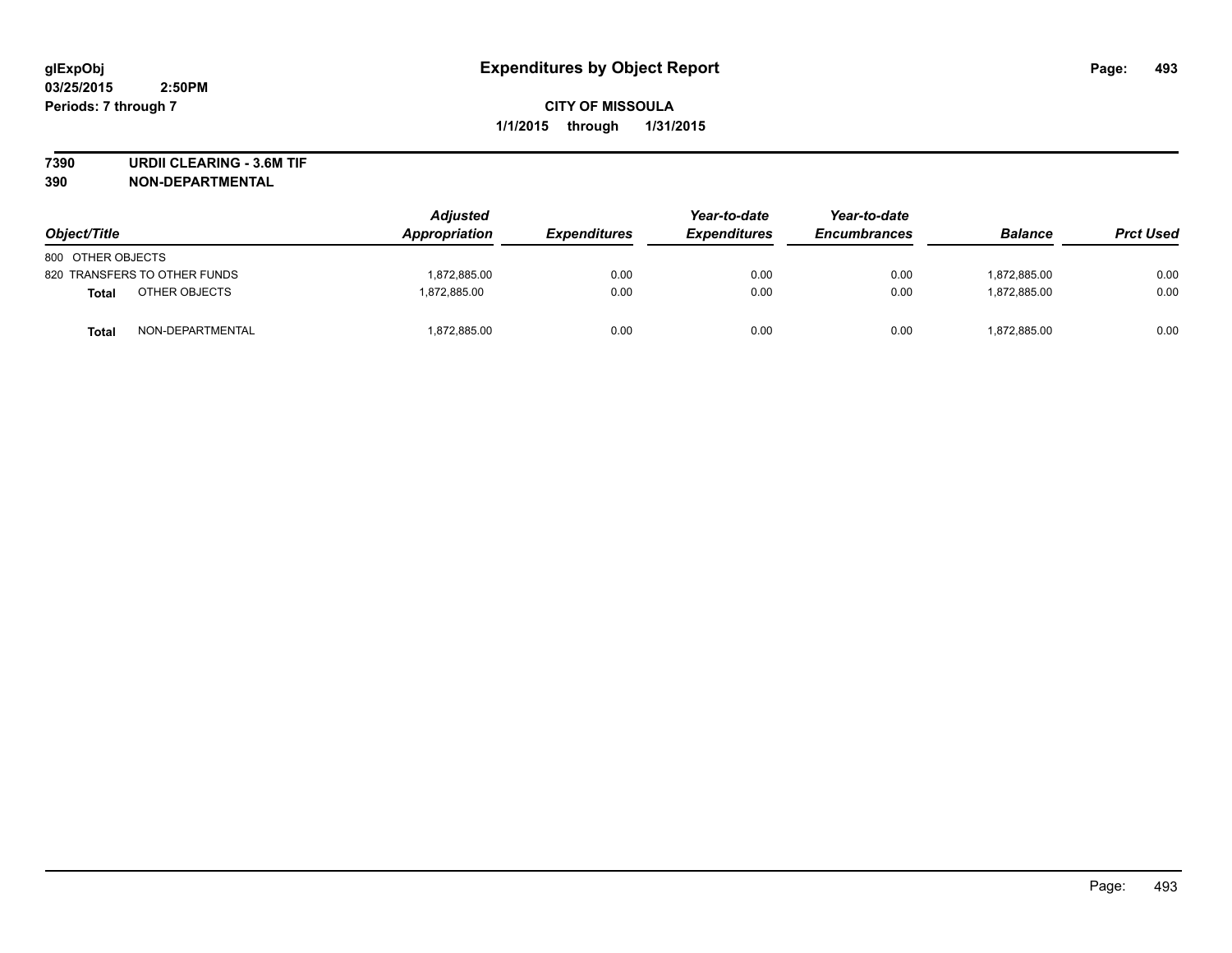**CITY OF MISSOULA 1/1/2015 through 1/31/2015**

### **7390 URDII CLEARING - 3.6M TIF**

| Object/Title                              | <b>Adjusted</b><br>Appropriation | <b>Expenditures</b> | Year-to-date<br><b>Expenditures</b> | Year-to-date<br><b>Encumbrances</b> | <b>Balance</b> | <b>Prct Used</b> |
|-------------------------------------------|----------------------------------|---------------------|-------------------------------------|-------------------------------------|----------------|------------------|
| 800 OTHER OBJECTS                         |                                  |                     |                                     |                                     |                |                  |
| 820 TRANSFERS TO OTHER FUNDS              | 1,872,885.00                     | 0.00                | 0.00                                | 0.00                                | 1,872,885.00   | 0.00             |
| OTHER OBJECTS<br><b>Total</b>             | 1,872,885.00                     | 0.00                | 0.00                                | 0.00                                | 1.872.885.00   | 0.00             |
| URDII CLEARING - 3.6M TIF<br><b>Total</b> | 1,872,885.00                     | 0.00                | 0.00                                | 0.00                                | 1,872,885.00   | 0.00             |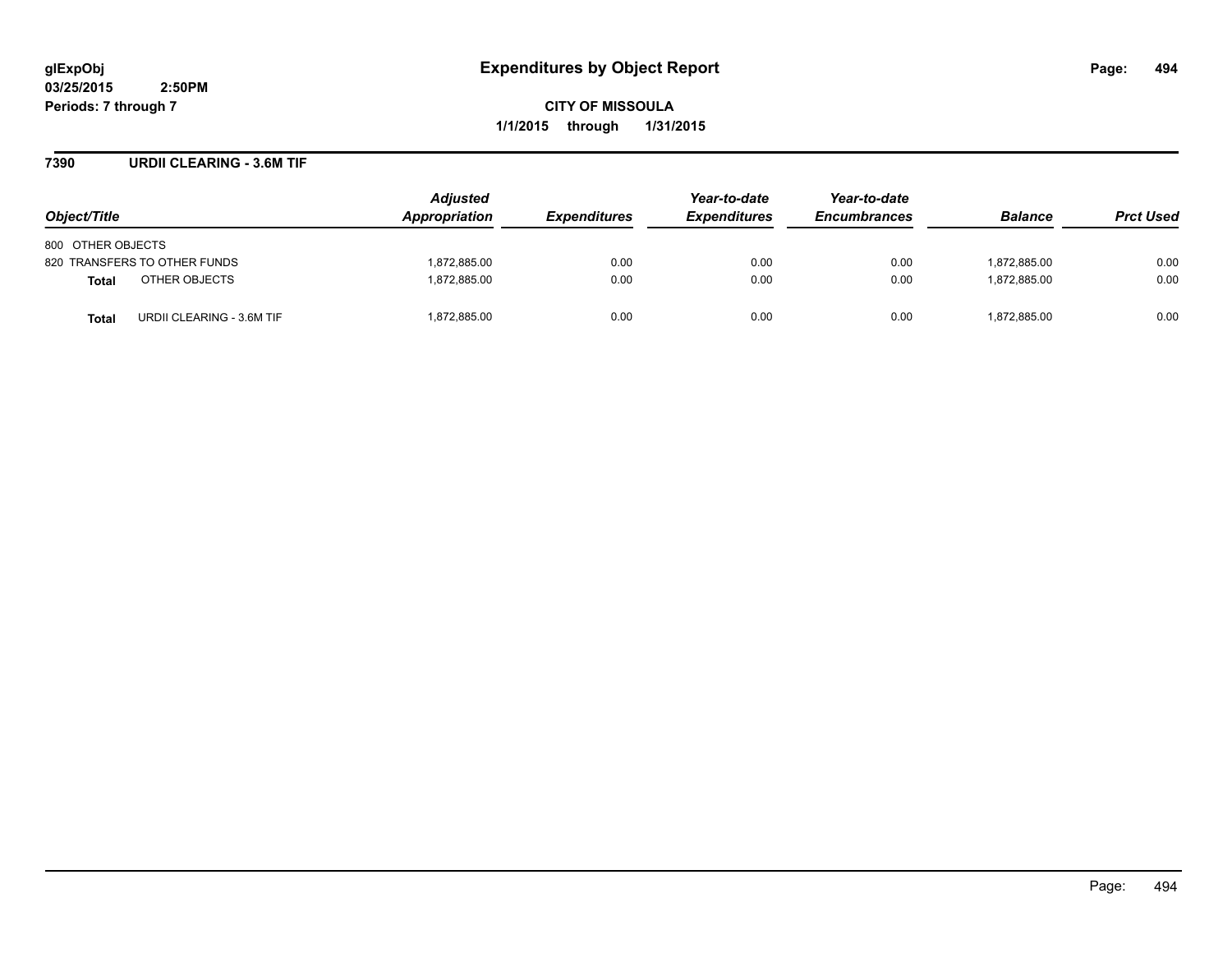**7392 MRA - URD II FUND**

|                           |                                   | <b>Adjusted</b>      |                     | Year-to-date        | Year-to-date        |                |                  |
|---------------------------|-----------------------------------|----------------------|---------------------|---------------------|---------------------|----------------|------------------|
| Object/Title              |                                   | <b>Appropriation</b> | <b>Expenditures</b> | <b>Expenditures</b> | <b>Encumbrances</b> | <b>Balance</b> | <b>Prct Used</b> |
| 300 PURCHASED SERVICES    |                                   |                      |                     |                     |                     |                |                  |
| 344 TELEPHONE SERVICE     |                                   | 0.00                 | 0.00                | 0.00                | 0.00                | 0.00           | 0.00             |
| 350 PROFESSIONAL SERVICES |                                   | 169,272.00           | 3,262.00            | 54,575.60           | 0.00                | 114,696.40     | 32.24            |
| <b>Total</b>              | PURCHASED SERVICES                | 169,272.00           | 3,262.00            | 54,575.60           | 0.00                | 114,696.40     | 32.24            |
|                           | 700 GRANTS & CONTRIBUTIONS        |                      |                     |                     |                     |                |                  |
|                           | 700 GRANTS & CONTRIBUTIONS        | 98,607.00            | 15,000.00           | 32,974.67           | 0.00                | 65,632.33      | 33.44            |
| Total                     | <b>GRANTS &amp; CONTRIBUTIONS</b> | 98,607.00            | 15,000.00           | 32,974.67           | 0.00                | 65,632.33      | 33.44            |
| 800 OTHER OBJECTS         |                                   |                      |                     |                     |                     |                |                  |
|                           | 820 TRANSFERS TO OTHER FUNDS      | 250,000.00           | 0.00                | 0.00                | 0.00                | 250,000.00     | 0.00             |
| 845 CONTINGENCY           |                                   | 611,369.00           | 0.00                | 0.00                | 0.00                | 611,369.00     | 0.00             |
| <b>Total</b>              | OTHER OBJECTS                     | 861,369.00           | 0.00                | 0.00                | 0.00                | 861,369.00     | 0.00             |
| 900 CAPITAL OUTLAY        |                                   |                      |                     |                     |                     |                |                  |
| 910 LAND                  |                                   | 0.00                 | 0.00                | 115,264.00          | 0.00                | $-115,264.00$  | 0.00             |
| 920 BUILDINGS             |                                   | 0.00                 | 0.00                | 0.00                | 0.00                | 0.00           | 0.00             |
| 930 IMPROVEMENTS          |                                   | 680,000.00           | 22,580.60           | 489,595.82          | 0.00                | 190,404.18     | 72.00            |
| <b>Total</b>              | CAPITAL OUTLAY                    | 680,000.00           | 22,580.60           | 604,859.82          | 0.00                | 75,140.18      | 88.95            |
| <b>Total</b>              | <b>MRA</b>                        | 1,809,248.00         | 40,842.60           | 692,410.09          | 0.00                | 1,116,837.91   | 38.27            |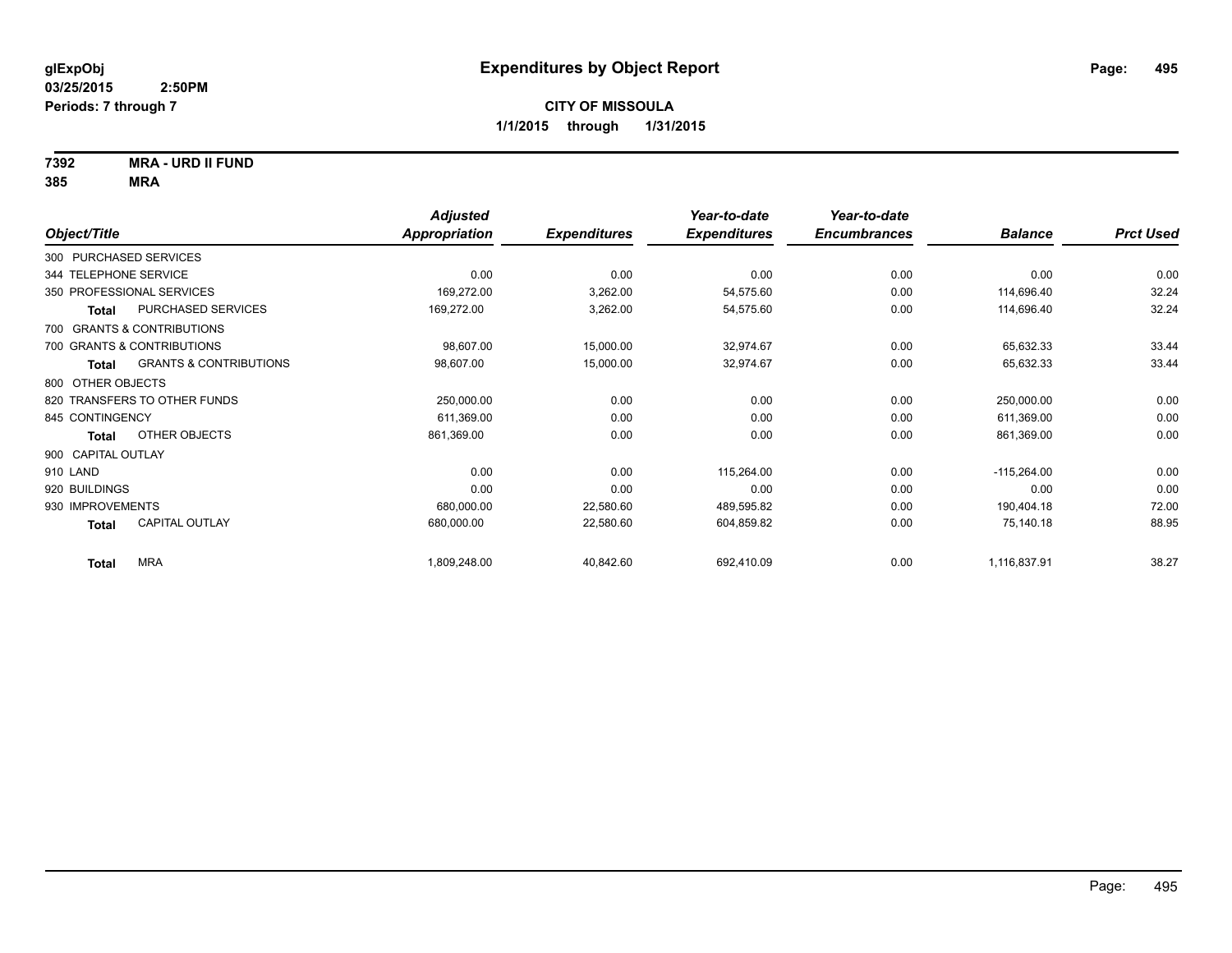### **7392 MRA - URD II FUND**

|                                                   | <b>Adjusted</b>      |                     | Year-to-date        | Year-to-date        |                |                  |
|---------------------------------------------------|----------------------|---------------------|---------------------|---------------------|----------------|------------------|
| Object/Title                                      | <b>Appropriation</b> | <b>Expenditures</b> | <b>Expenditures</b> | <b>Encumbrances</b> | <b>Balance</b> | <b>Prct Used</b> |
| 300 PURCHASED SERVICES                            |                      |                     |                     |                     |                |                  |
| 344 TELEPHONE SERVICE                             | 0.00                 | 0.00                | 0.00                | 0.00                | 0.00           | 0.00             |
| 350 PROFESSIONAL SERVICES                         | 169,272.00           | 3,262.00            | 54,575.60           | 0.00                | 114,696.40     | 32.24            |
| <b>PURCHASED SERVICES</b><br><b>Total</b>         | 169,272.00           | 3,262.00            | 54,575.60           | 0.00                | 114,696.40     | 32.24            |
| 700 GRANTS & CONTRIBUTIONS                        |                      |                     |                     |                     |                |                  |
| 700 GRANTS & CONTRIBUTIONS                        | 98,607.00            | 15,000.00           | 32,974.67           | 0.00                | 65,632.33      | 33.44            |
| <b>GRANTS &amp; CONTRIBUTIONS</b><br><b>Total</b> | 98,607.00            | 15,000.00           | 32,974.67           | 0.00                | 65,632.33      | 33.44            |
| 800 OTHER OBJECTS                                 |                      |                     |                     |                     |                |                  |
| 820 TRANSFERS TO OTHER FUNDS                      | 250,000.00           | 0.00                | 0.00                | 0.00                | 250,000.00     | 0.00             |
| 845 CONTINGENCY                                   | 611,369.00           | 0.00                | 0.00                | 0.00                | 611,369.00     | 0.00             |
| OTHER OBJECTS<br>Total                            | 861,369.00           | 0.00                | 0.00                | 0.00                | 861,369.00     | 0.00             |
| 900 CAPITAL OUTLAY                                |                      |                     |                     |                     |                |                  |
| 910 LAND                                          | 0.00                 | 0.00                | 115,264.00          | 0.00                | $-115,264.00$  | 0.00             |
| 920 BUILDINGS                                     | 0.00                 | 0.00                | 0.00                | 0.00                | 0.00           | 0.00             |
| 930 IMPROVEMENTS                                  | 680,000.00           | 22,580.60           | 489,595.82          | 0.00                | 190,404.18     | 72.00            |
| <b>CAPITAL OUTLAY</b><br>Total                    | 680,000.00           | 22,580.60           | 604,859.82          | 0.00                | 75,140.18      | 88.95            |
| <b>MRA - URD II FUND</b><br><b>Total</b>          | 1,809,248.00         | 40,842.60           | 692,410.09          | 0.00                | 1,116,837.91   | 38.27            |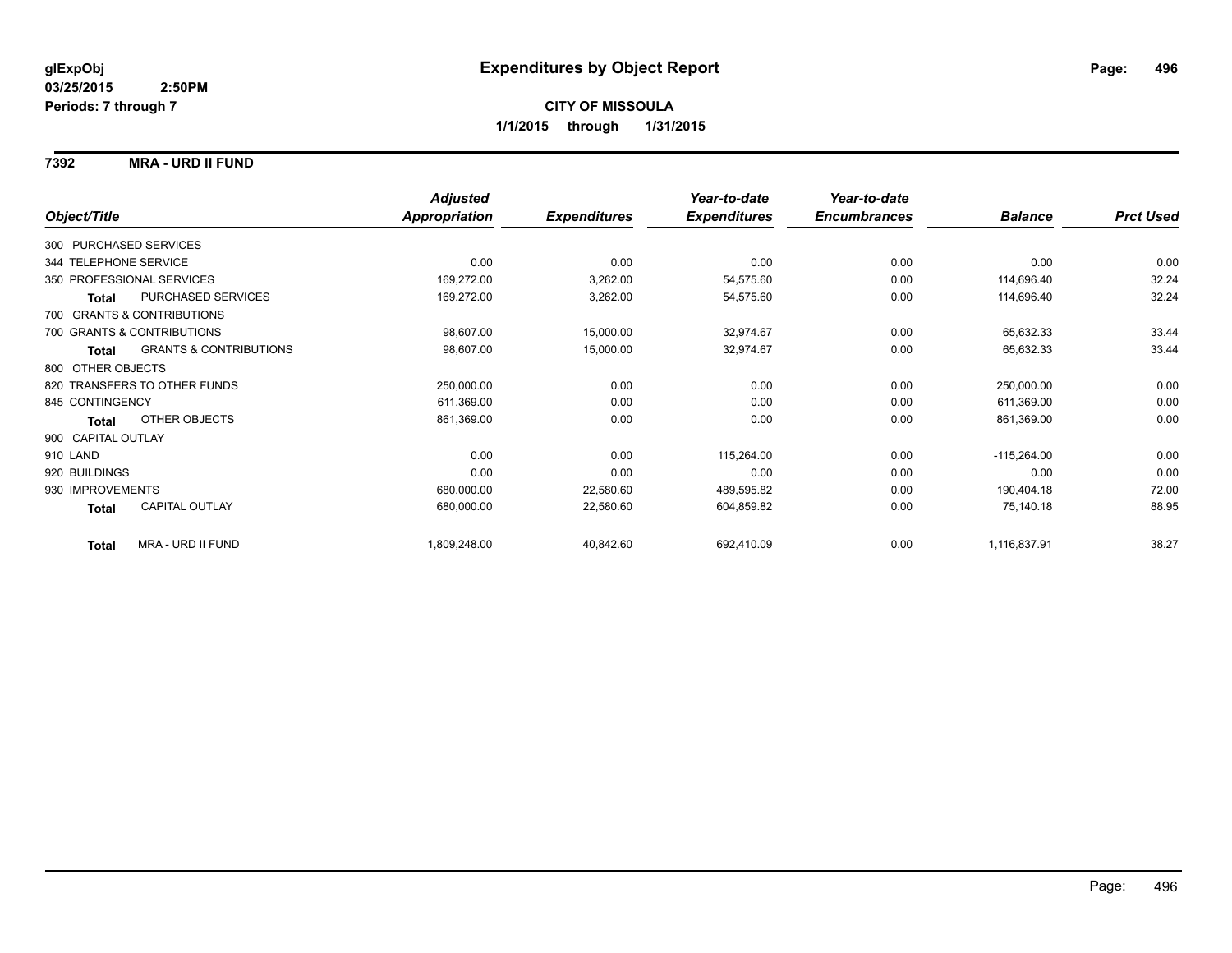**7393 MRA - URD III FUND**

|                                                   | <b>Adjusted</b>      |                     | Year-to-date        | Year-to-date        |                |                  |
|---------------------------------------------------|----------------------|---------------------|---------------------|---------------------|----------------|------------------|
| Object/Title                                      | <b>Appropriation</b> | <b>Expenditures</b> | <b>Expenditures</b> | <b>Encumbrances</b> | <b>Balance</b> | <b>Prct Used</b> |
| 100 PERSONAL SERVICES                             |                      |                     |                     |                     |                |                  |
| 110 SALARIES AND WAGES                            | 331,208.00           | 34,451.06           | 171,155.89          | 0.00                | 160,052.11     | 51.68            |
| 120 OVERTIME/TERMINATION                          | 5.000.00             | 0.00                | 0.00                | 0.00                | 5,000.00       | 0.00             |
| <b>140 EMPLOYER CONTRIBUTIONS</b>                 | 111,443.00           | 9,849.76            | 60,120.75           | 0.00                | 51,322.25      | 53.95            |
| 141 STATE RETIREMENT CONTRIBUTIONS                | 319.00               | 34.45               | 205.87              | 0.00                | 113.13         | 64.54            |
| PERSONAL SERVICES<br>Total                        | 447,970.00           | 44,335.27           | 231,482.51          | 0.00                | 216,487.49     | 51.67            |
| 200 SUPPLIES                                      |                      |                     |                     |                     |                |                  |
| 210 OFFICE SUPPLIES                               | 4,000.00             | 109.98              | 740.79              | 0.00                | 3,259.21       | 18.52            |
| 220 OPERATING SUPPLIES                            | 500.00               | 0.00                | 0.00                | 0.00                | 500.00         | 0.00             |
| 230 REPAIR/MAINTENANCE                            | 828.00               | 73.72               | 73.72               | 0.00                | 754.28         | 8.90             |
| 231 GASOLINE                                      | 400.00               | 21.50               | 119.25              | 0.00                | 280.75         | 29.81            |
| 240 OTHER SUPPLIES                                | 3,398.00             | 0.00                | 0.00                | 0.00                | 3,398.00       | 0.00             |
| <b>SUPPLIES</b><br><b>Total</b>                   | 9,126.00             | 205.20              | 933.76              | 0.00                | 8,192.24       | 10.23            |
| 300 PURCHASED SERVICES                            |                      |                     |                     |                     |                |                  |
| 310 COMMUNICATIONS                                | 800.00               | 4.44                | 862.37              | 0.00                | $-62.37$       | 107.80           |
| 320 PRINTING & DUPLICATING                        | 3,000.00             | 0.00                | 703.23              | 0.00                | 2,296.77       | 23.44            |
| 330 PUBLICITY, SUBSCRIPTIONS & DUES               | 3,000.00             | 185.00              | 1,737.00            | 0.00                | 1,263.00       | 57.90            |
| 344 TELEPHONE SERVICE                             | 1,300.00             | 69.52               | 543.03              | 0.00                | 756.97         | 41.77            |
| 345 GARBAGE                                       | 565.00               | 54.16               | 318.90              | 0.00                | 246.10         | 56.44            |
| 350 PROFESSIONAL SERVICES                         | 498,807.00           | 31,508.56           | 285,620.79          | 0.00                | 213,186.21     | 57.26            |
| 360 REPAIR & MAINTENANCE                          | 6,990.00             | 316.81              | 1,909.88            | 0.00                | 5,080.12       | 27.32            |
| 370 TRAVEL                                        | 3,500.00             | 0.00                | 503.90              | 0.00                | 2,996.10       | 14.40            |
| 380 TRAINING                                      | 4,500.00             | 0.00                | 232.45              | 0.00                | 4,267.55       | 5.17             |
| 390 OTHER PURCHASED SERVICES                      | 500.00               | 0.00                | 0.00                | 0.00                | 500.00         | 0.00             |
| PURCHASED SERVICES<br>Total                       | 522,962.00           | 32,138.49           | 292,431.55          | 0.00                | 230,530.45     | 55.92            |
| 700 GRANTS & CONTRIBUTIONS                        |                      |                     |                     |                     |                |                  |
| 700 GRANTS & CONTRIBUTIONS                        | 2,198,424.00         | 0.00                | 1,017,712.15        | 0.00                | 1,180,711.85   | 46.29            |
| <b>GRANTS &amp; CONTRIBUTIONS</b><br><b>Total</b> | 2,198,424.00         | 0.00                | 1,017,712.15        | 0.00                | 1,180,711.85   | 46.29            |
| 800 OTHER OBJECTS                                 |                      |                     |                     |                     |                |                  |
| 820 TRANSFERS TO OTHER FUNDS                      | 0.00                 | 0.00                | 0.00                | 0.00                | 0.00           | 0.00             |
| 845 CONTINGENCY                                   | 784,332.00           | 0.00                | 0.00                | 0.00                | 784,332.00     | 0.00             |
| OTHER OBJECTS<br>Total                            | 784,332.00           | 0.00                | 0.00                | 0.00                | 784,332.00     | 0.00             |
|                                                   |                      |                     |                     |                     |                |                  |
| 900 CAPITAL OUTLAY                                |                      |                     |                     |                     |                |                  |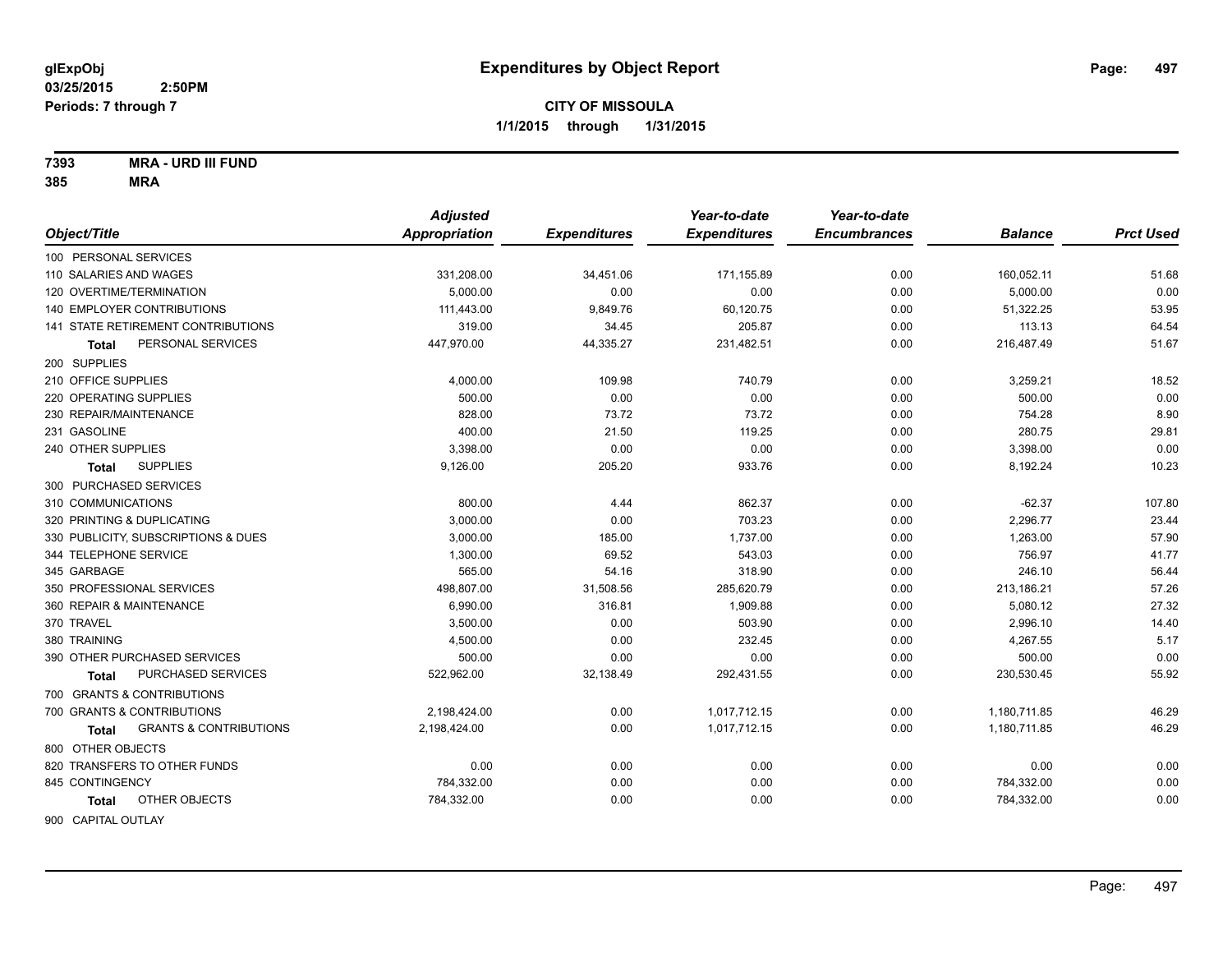# **CITY OF MISSOULA 1/1/2015 through 1/31/2015**

# **7393 MRA - URD III FUND**

|                                | <b>Adjusted</b> |                            | Year-to-date<br><b>Expenditures</b> | Year-to-date<br><b>Encumbrances</b> | <b>Balance</b>  | <b>Prct Used</b> |
|--------------------------------|-----------------|----------------------------|-------------------------------------|-------------------------------------|-----------------|------------------|
| Object/Title                   | Appropriation   | <i><b>Expenditures</b></i> |                                     |                                     |                 |                  |
| 930 IMPROVEMENTS               | 2,115,956.00    | 0.00                       | 398,500.82                          | 0.00                                | 1.717.455.18    | 18.83            |
| 940 MACHINERY & EQUIPMENT      | 30,000.00       | 24,576.00                  | 24,576.00                           | 0.00                                | 5.424.00        | 81.92            |
| <b>CAPITAL OUTLAY</b><br>Total | 2,145,956.00    | 24.576.00                  | 423.076.82                          | 0.00                                | .722.879.18     | 19.72            |
| <b>MRA</b><br><b>Total</b>     | 6,108,770.00    | 101,254.96                 | 1,965,636.79                        | 0.00                                | 4, 143, 133. 21 | 32.18            |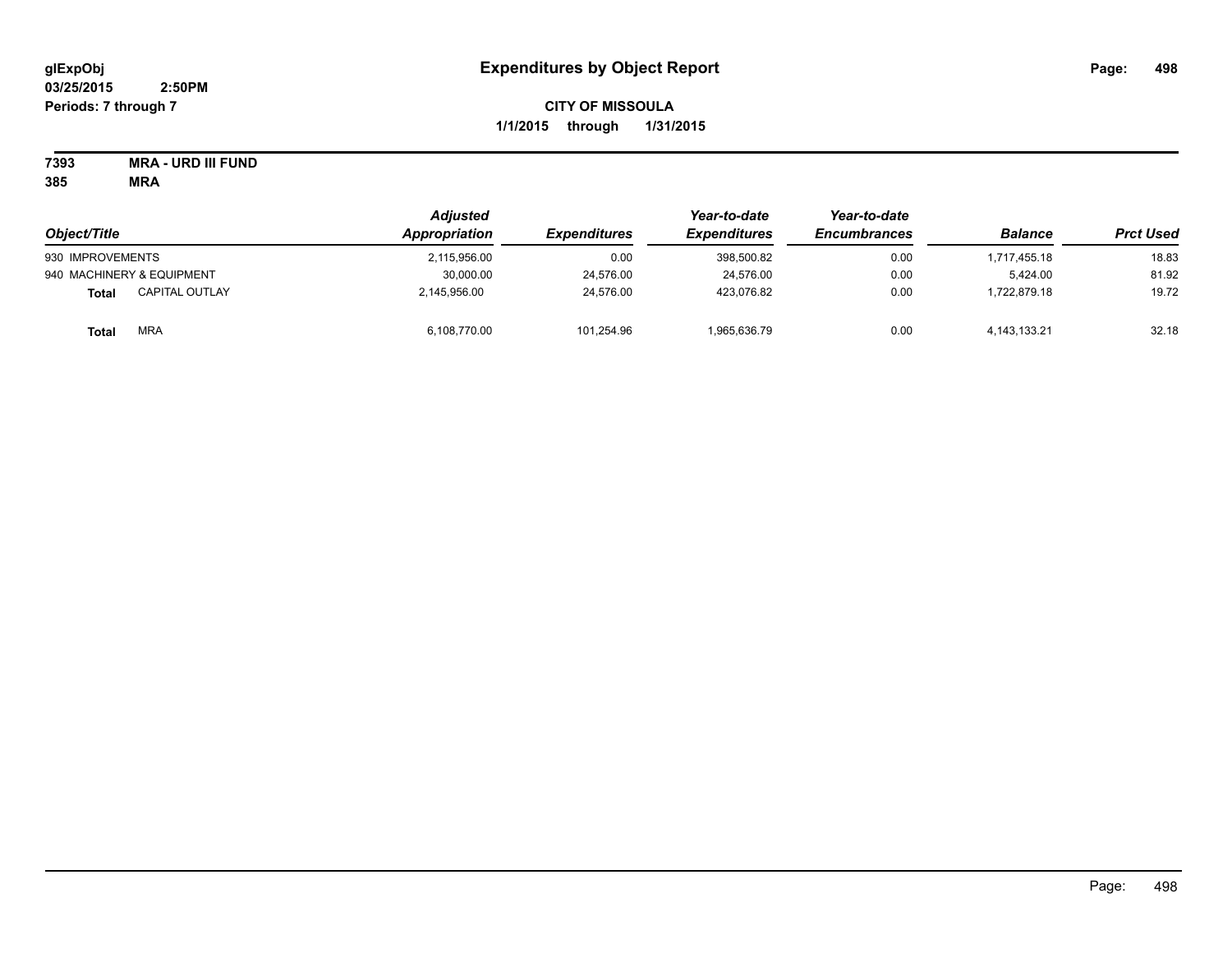# **7393 MRA - URD III FUND**

**900 DEPRECIATION**

| Object/Title      |                     | <b>Adjusted</b><br>Appropriation | <b>Expenditures</b> | Year-to-date<br><b>Expenditures</b> | Year-to-date<br><b>Encumbrances</b> | <b>Balance</b> | <b>Prct Used</b> |
|-------------------|---------------------|----------------------------------|---------------------|-------------------------------------|-------------------------------------|----------------|------------------|
| 800 OTHER OBJECTS |                     |                                  |                     |                                     |                                     |                |                  |
| 830 DEPRECIATION  |                     | 0.00                             | 0.00                | 0.00                                | 0.00                                | 0.00           | 0.00             |
| <b>Total</b>      | OTHER OBJECTS       | 0.00                             | 0.00                | 0.00                                | 0.00                                | 0.00           | 0.00             |
| Tota              | <b>DEPRECIATION</b> | 0.00                             | 0.00                | 0.00                                | 0.00                                | 0.00           | 0.00             |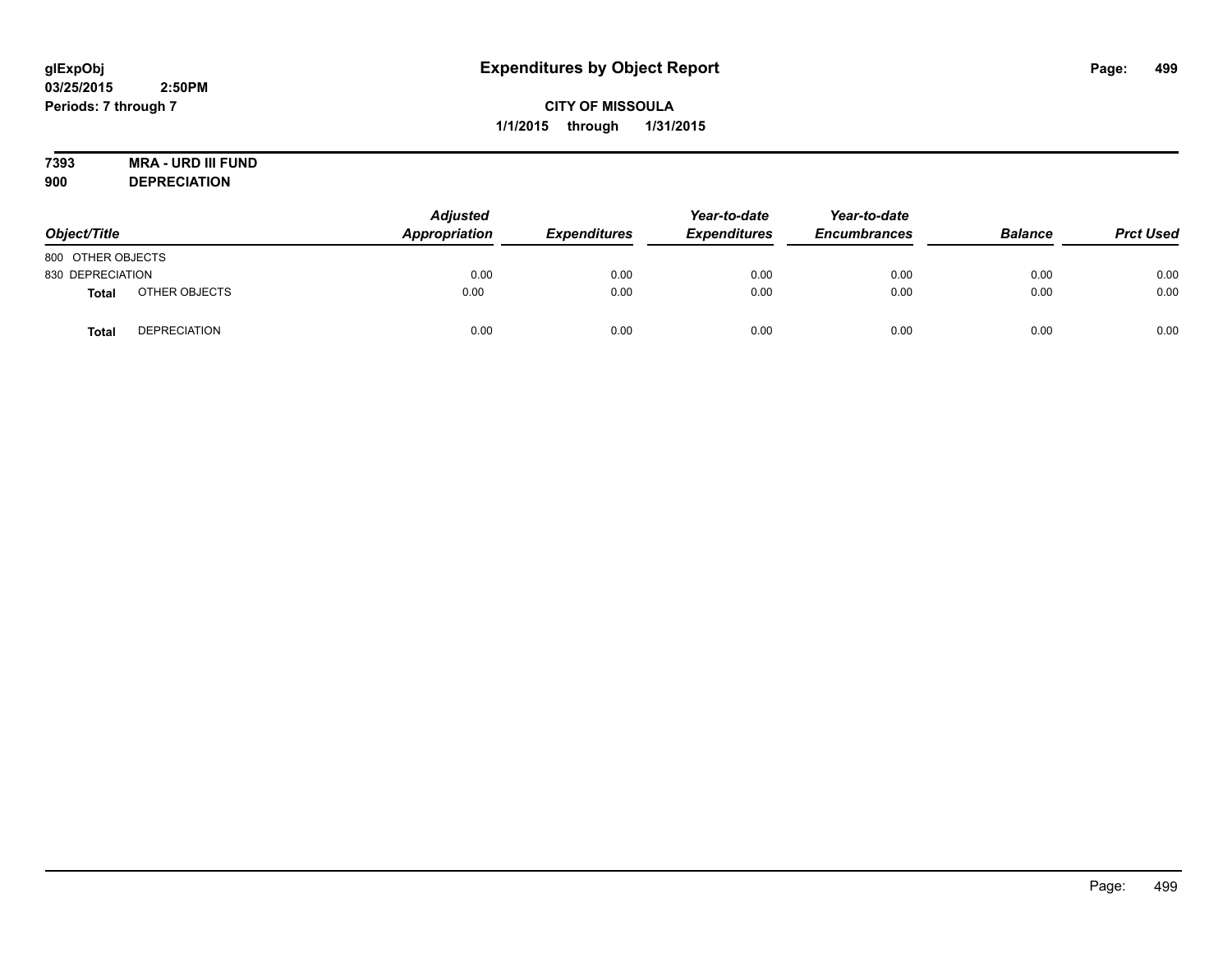**7393 MRA - URD III FUND**

|                                            | <b>Adjusted</b> |                     | Year-to-date        | Year-to-date        |                |                  |
|--------------------------------------------|-----------------|---------------------|---------------------|---------------------|----------------|------------------|
| Object/Title                               | Appropriation   | <b>Expenditures</b> | <b>Expenditures</b> | <b>Encumbrances</b> | <b>Balance</b> | <b>Prct Used</b> |
| 100 PERSONAL SERVICES                      |                 |                     |                     |                     |                |                  |
| 110 SALARIES AND WAGES                     | 331,208.00      | 34,451.06           | 171,155.89          | 0.00                | 160,052.11     | 51.68            |
| 120 OVERTIME/TERMINATION                   | 5,000.00        | 0.00                | 0.00                | 0.00                | 5,000.00       | 0.00             |
| 140 EMPLOYER CONTRIBUTIONS                 | 111,443.00      | 9,849.76            | 60,120.75           | 0.00                | 51,322.25      | 53.95            |
| 141 STATE RETIREMENT CONTRIBUTIONS         | 319.00          | 34.45               | 205.87              | 0.00                | 113.13         | 64.54            |
| PERSONAL SERVICES<br>Total                 | 447,970.00      | 44,335.27           | 231,482.51          | 0.00                | 216,487.49     | 51.67            |
| 200 SUPPLIES                               |                 |                     |                     |                     |                |                  |
| 210 OFFICE SUPPLIES                        | 4,000.00        | 109.98              | 740.79              | 0.00                | 3,259.21       | 18.52            |
| 220 OPERATING SUPPLIES                     | 500.00          | 0.00                | 0.00                | 0.00                | 500.00         | 0.00             |
| 230 REPAIR/MAINTENANCE                     | 828.00          | 73.72               | 73.72               | 0.00                | 754.28         | 8.90             |
| 231 GASOLINE                               | 400.00          | 21.50               | 119.25              | 0.00                | 280.75         | 29.81            |
| 240 OTHER SUPPLIES                         | 3,398.00        | 0.00                | 0.00                | 0.00                | 3,398.00       | 0.00             |
| <b>SUPPLIES</b><br><b>Total</b>            | 9,126.00        | 205.20              | 933.76              | 0.00                | 8,192.24       | 10.23            |
| 300 PURCHASED SERVICES                     |                 |                     |                     |                     |                |                  |
| 310 COMMUNICATIONS                         | 800.00          | 4.44                | 862.37              | 0.00                | $-62.37$       | 107.80           |
| 320 PRINTING & DUPLICATING                 | 3,000.00        | 0.00                | 703.23              | 0.00                | 2,296.77       | 23.44            |
| 330 PUBLICITY, SUBSCRIPTIONS & DUES        | 3,000.00        | 185.00              | 1,737.00            | 0.00                | 1,263.00       | 57.90            |
| 344 TELEPHONE SERVICE                      | 1,300.00        | 69.52               | 543.03              | 0.00                | 756.97         | 41.77            |
| 345 GARBAGE                                | 565.00          | 54.16               | 318.90              | 0.00                | 246.10         | 56.44            |
| 350 PROFESSIONAL SERVICES                  | 498,807.00      | 31,508.56           | 285,620.79          | 0.00                | 213,186.21     | 57.26            |
| 360 REPAIR & MAINTENANCE                   | 6,990.00        | 316.81              | 1,909.88            | 0.00                | 5,080.12       | 27.32            |
| 370 TRAVEL                                 | 3,500.00        | 0.00                | 503.90              | 0.00                | 2,996.10       | 14.40            |
| 380 TRAINING                               | 4,500.00        | 0.00                | 232.45              | 0.00                | 4,267.55       | 5.17             |
| 390 OTHER PURCHASED SERVICES               | 500.00          | 0.00                | 0.00                | 0.00                | 500.00         | 0.00             |
| PURCHASED SERVICES<br><b>Total</b>         | 522,962.00      | 32,138.49           | 292,431.55          | 0.00                | 230,530.45     | 55.92            |
| 700 GRANTS & CONTRIBUTIONS                 |                 |                     |                     |                     |                |                  |
| 700 GRANTS & CONTRIBUTIONS                 | 2,198,424.00    | 0.00                | 1,017,712.15        | 0.00                | 1,180,711.85   | 46.29            |
| <b>GRANTS &amp; CONTRIBUTIONS</b><br>Total | 2,198,424.00    | 0.00                | 1,017,712.15        | 0.00                | 1,180,711.85   | 46.29            |
| 800 OTHER OBJECTS                          |                 |                     |                     |                     |                |                  |
| 820 TRANSFERS TO OTHER FUNDS               | 0.00            | 0.00                | 0.00                | 0.00                | 0.00           | 0.00             |
| 830 DEPRECIATION                           | 0.00            | 0.00                | 0.00                | 0.00                | 0.00           | 0.00             |
| 845 CONTINGENCY                            | 784,332.00      | 0.00                | 0.00                | 0.00                | 784,332.00     | 0.00             |
| OTHER OBJECTS<br>Total                     | 784,332.00      | 0.00                | 0.00                | 0.00                | 784,332.00     | 0.00             |
| 900 CAPITAL OUTLAY                         |                 |                     |                     |                     |                |                  |
| 930 IMPROVEMENTS                           | 2,115,956.00    | 0.00                | 398,500.82          | 0.00                | 1,717,455.18   | 18.83            |
|                                            |                 |                     |                     |                     |                |                  |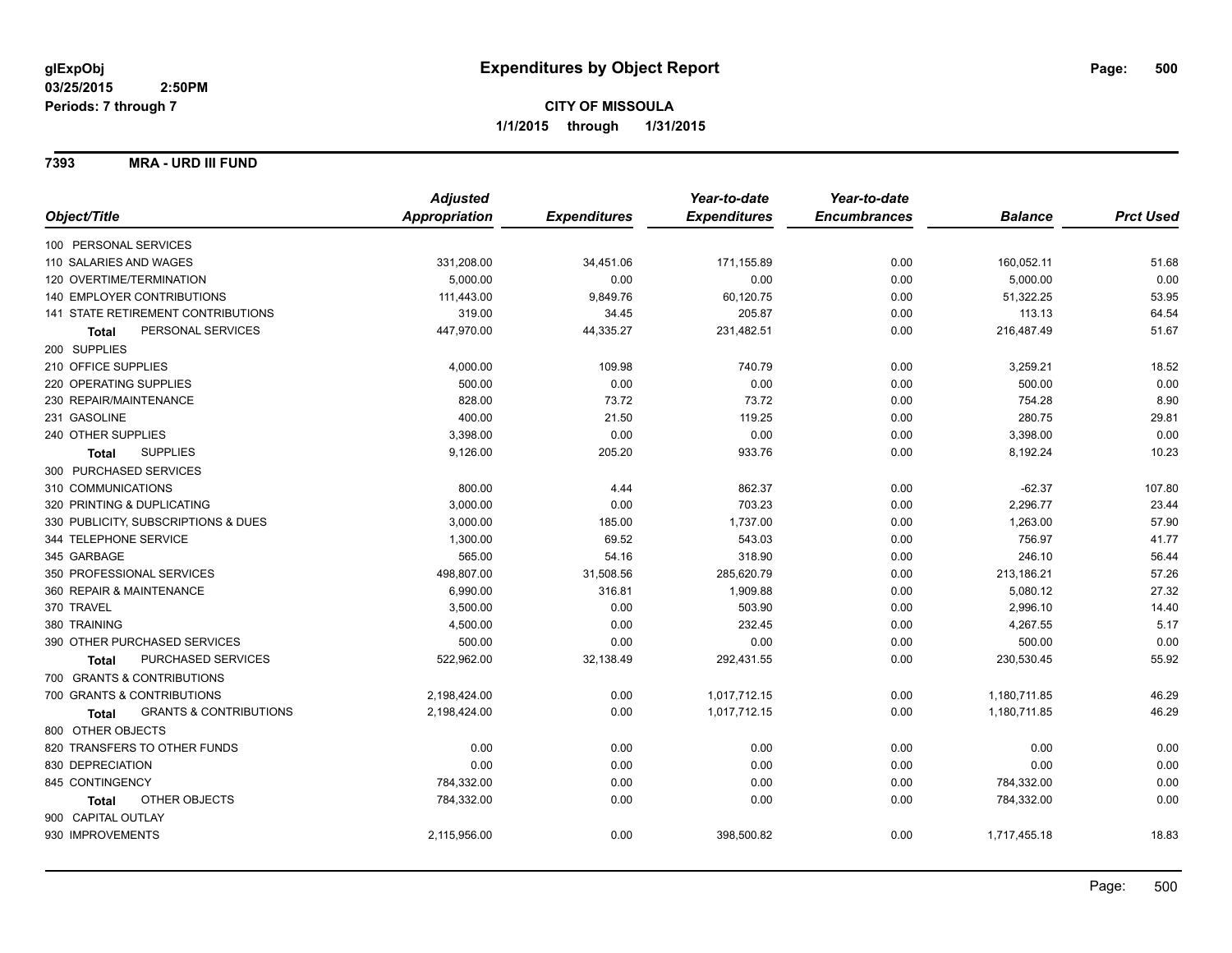### **7393 MRA - URD III FUND**

|                                       | <b>Adjusted</b> |                            | Year-to-date               | Year-to-date        |                 |                  |
|---------------------------------------|-----------------|----------------------------|----------------------------|---------------------|-----------------|------------------|
| Object/Title                          | Appropriation   | <i><b>Expenditures</b></i> | <i><b>Expenditures</b></i> | <b>Encumbrances</b> | <b>Balance</b>  | <b>Prct Used</b> |
| 940 MACHINERY & EQUIPMENT             | 30,000.00       | 24,576.00                  | 24,576.00                  | 0.00                | 5.424.00        | 81.92            |
| <b>CAPITAL OUTLAY</b><br><b>Total</b> | 2,145,956.00    | 24,576.00                  | 423,076.82                 | 0.00                | .722.879.18     | 19.72            |
| MRA - URD III FUND<br><b>Total</b>    | 6,108,770.00    | 101.254.96                 | 1,965,636.79               | 0.00                | 4, 143, 133. 21 | 32.18            |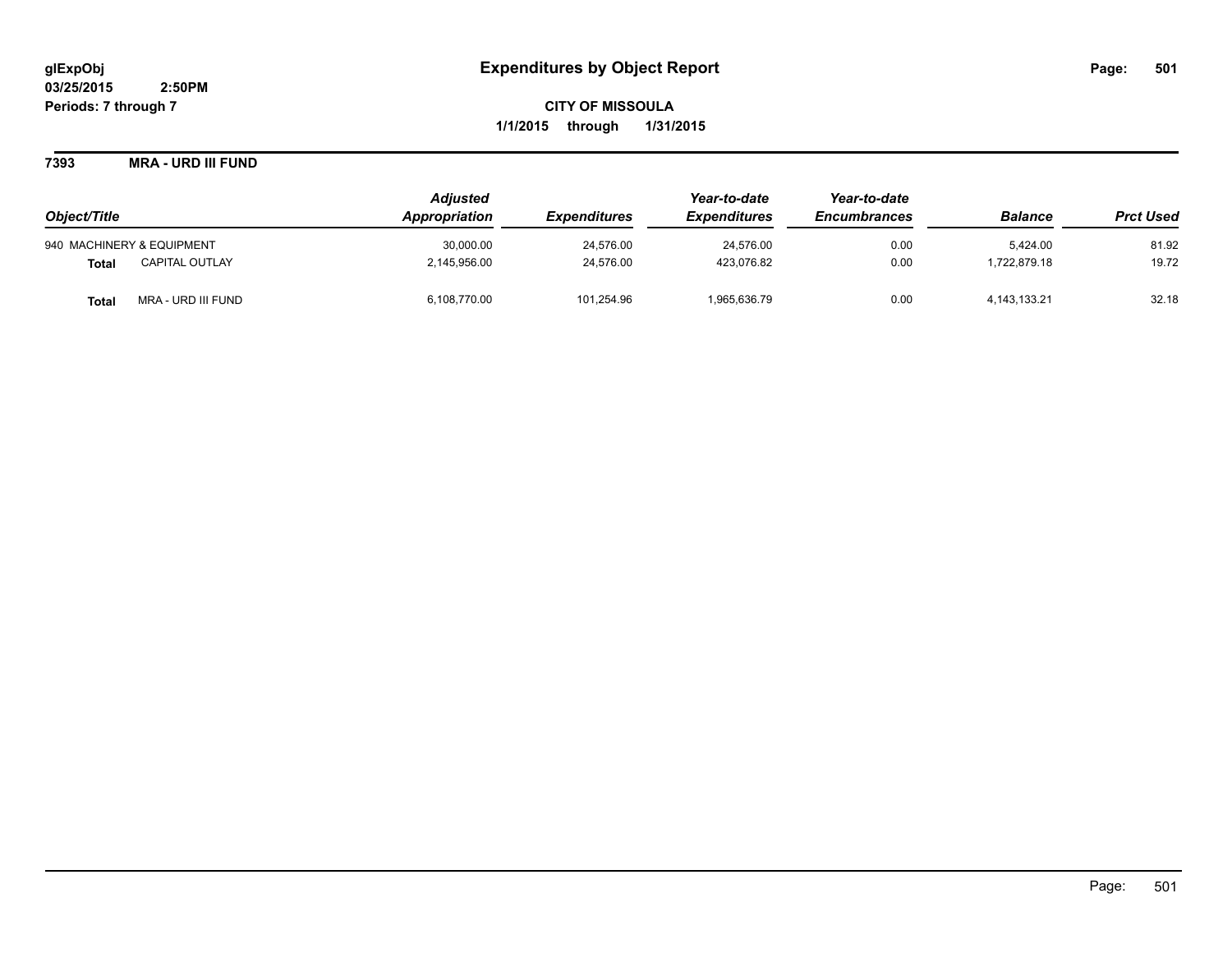#### **7394 MRA TAX INCREMENT DEBT CLEARING FUND**

**390 NON-DEPARTMENTAL**

| Object/Title      |                              | <b>Adjusted</b><br>Appropriation | <b>Expenditures</b> | Year-to-date<br><b>Expenditures</b> | Year-to-date<br><b>Encumbrances</b> | <b>Balance</b> | <b>Prct Used</b> |
|-------------------|------------------------------|----------------------------------|---------------------|-------------------------------------|-------------------------------------|----------------|------------------|
| 800 OTHER OBJECTS |                              |                                  |                     |                                     |                                     |                |                  |
|                   | 820 TRANSFERS TO OTHER FUNDS | 0.00                             | 0.00                | 0.00                                | 0.00                                | 0.00           | 0.00             |
| <b>Total</b>      | OTHER OBJECTS                | 0.00                             | 0.00                | 0.00                                | 0.00                                | 0.00           | 0.00             |
| <b>Total</b>      | NON-DEPARTMENTAL             | 0.00                             | 0.00                | 0.00                                | 0.00                                | 0.00           | 0.00             |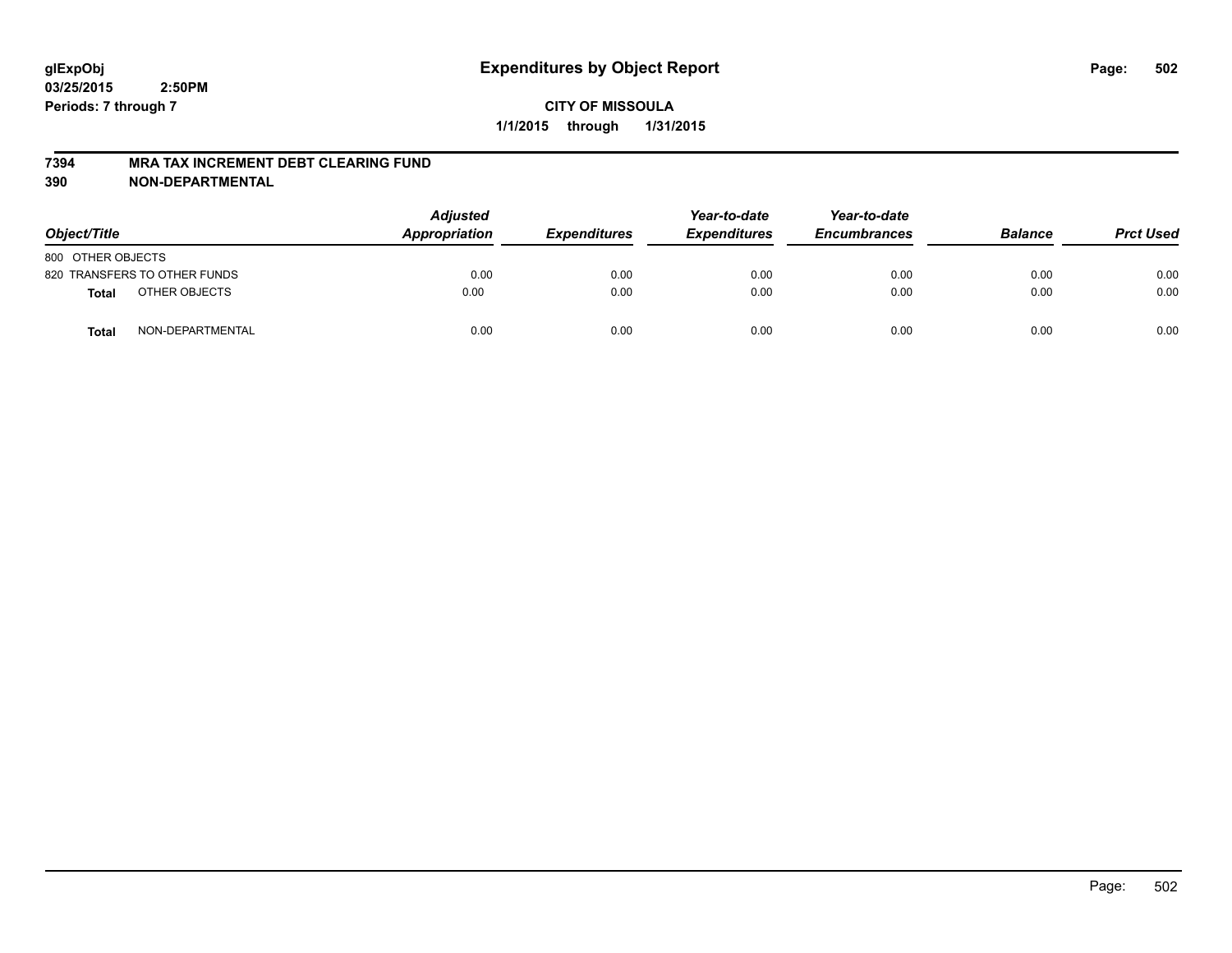**CITY OF MISSOULA 1/1/2015 through 1/31/2015**

# **7394 MRA TAX INCREMENT DEBT CLEARING FUND**

| Object/Title                               | <b>Adjusted</b><br>Appropriation | <b>Expenditures</b> | Year-to-date<br><b>Expenditures</b> | Year-to-date<br><b>Encumbrances</b> | <b>Balance</b> | <b>Prct Used</b> |
|--------------------------------------------|----------------------------------|---------------------|-------------------------------------|-------------------------------------|----------------|------------------|
| 800 OTHER OBJECTS                          |                                  |                     |                                     |                                     |                |                  |
| 820 TRANSFERS TO OTHER FUNDS               | 0.00                             | 0.00                | 0.00                                | 0.00                                | 0.00           | 0.00             |
| OTHER OBJECTS<br><b>Total</b>              | 0.00                             | 0.00                | 0.00                                | 0.00                                | 0.00           | 0.00             |
| MRA TAX INCREMENT DEBT CLEARING F<br>Total | 0.00                             | 0.00                | 0.00                                | 0.00                                | 0.00           | 0.00             |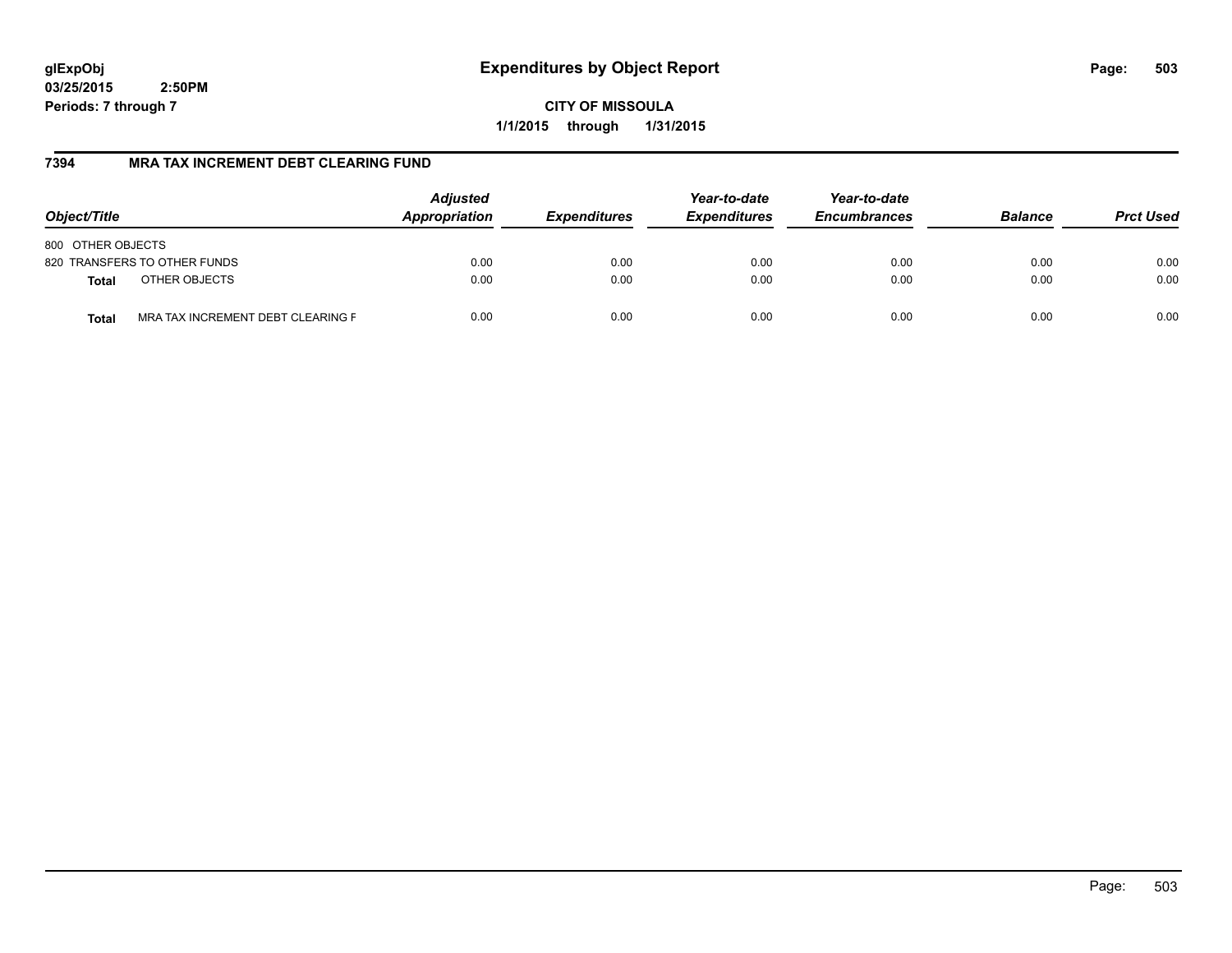#### **7395 MRA TAX INCREMENT DEBT SERVICE INTEREST**

**390 NON-DEPARTMENTAL**

| Object/Title                        | <b>Adjusted</b><br><b>Appropriation</b> | <b>Expenditures</b> | Year-to-date<br><b>Expenditures</b> | Year-to-date<br><b>Encumbrances</b> | <b>Balance</b> | <b>Prct Used</b> |
|-------------------------------------|-----------------------------------------|---------------------|-------------------------------------|-------------------------------------|----------------|------------------|
|                                     |                                         |                     |                                     |                                     |                |                  |
| 600 DEBT SERVICE                    |                                         |                     |                                     |                                     |                |                  |
| 610 PRINCIPAL                       | 0.00                                    | 0.00                | 0.00                                | 0.00                                | 0.00           | 0.00             |
| 620 INTEREST / SERVICE FEES         | 0.00                                    | 0.00                | 0.00                                | 0.00                                | 0.00           | 0.00             |
| <b>DEBT SERVICE</b><br><b>Total</b> | 0.00                                    | 0.00                | 0.00                                | 0.00                                | 0.00           | 0.00             |
| 800 OTHER OBJECTS                   |                                         |                     |                                     |                                     |                |                  |
| 820 TRANSFERS TO OTHER FUNDS        | 0.00                                    | 0.00                | 0.00                                | 0.00                                | 0.00           | 0.00             |
| OTHER OBJECTS<br><b>Total</b>       | 0.00                                    | 0.00                | 0.00                                | 0.00                                | 0.00           | 0.00             |
| NON-DEPARTMENTAL<br>Total           | 0.00                                    | 0.00                | 0.00                                | 0.00                                | 0.00           | 0.00             |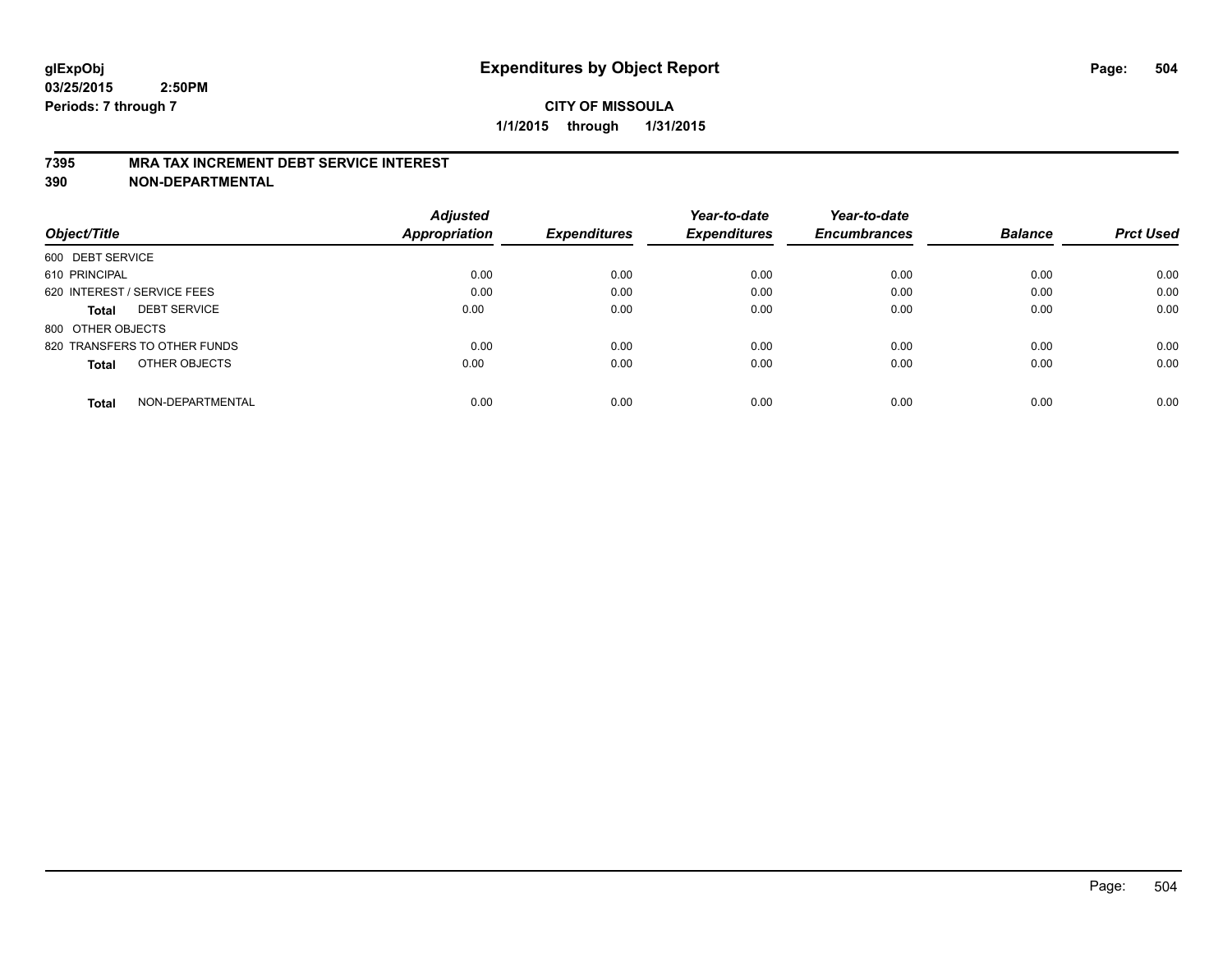**CITY OF MISSOULA 1/1/2015 through 1/31/2015**

## **7395 MRA TAX INCREMENT DEBT SERVICE INTEREST**

| Object/Title                |                                   | <b>Adjusted</b><br><b>Appropriation</b> | <b>Expenditures</b> | Year-to-date<br><b>Expenditures</b> | Year-to-date<br><b>Encumbrances</b> | <b>Balance</b> | <b>Prct Used</b> |
|-----------------------------|-----------------------------------|-----------------------------------------|---------------------|-------------------------------------|-------------------------------------|----------------|------------------|
| 600 DEBT SERVICE            |                                   |                                         |                     |                                     |                                     |                |                  |
| 610 PRINCIPAL               |                                   | 0.00                                    | 0.00                | 0.00                                | 0.00                                | 0.00           | 0.00             |
| 620 INTEREST / SERVICE FEES |                                   | 0.00                                    | 0.00                | 0.00                                | 0.00                                | 0.00           | 0.00             |
| <b>Total</b>                | <b>DEBT SERVICE</b>               | 0.00                                    | 0.00                | 0.00                                | 0.00                                | 0.00           | 0.00             |
| 800 OTHER OBJECTS           |                                   |                                         |                     |                                     |                                     |                |                  |
|                             | 820 TRANSFERS TO OTHER FUNDS      | 0.00                                    | 0.00                | 0.00                                | 0.00                                | 0.00           | 0.00             |
| <b>Total</b>                | OTHER OBJECTS                     | 0.00                                    | 0.00                | 0.00                                | 0.00                                | 0.00           | 0.00             |
| <b>Total</b>                | MRA TAX INCREMENT DEBT SERVICE IN | 0.00                                    | 0.00                | 0.00                                | 0.00                                | 0.00           | 0.00             |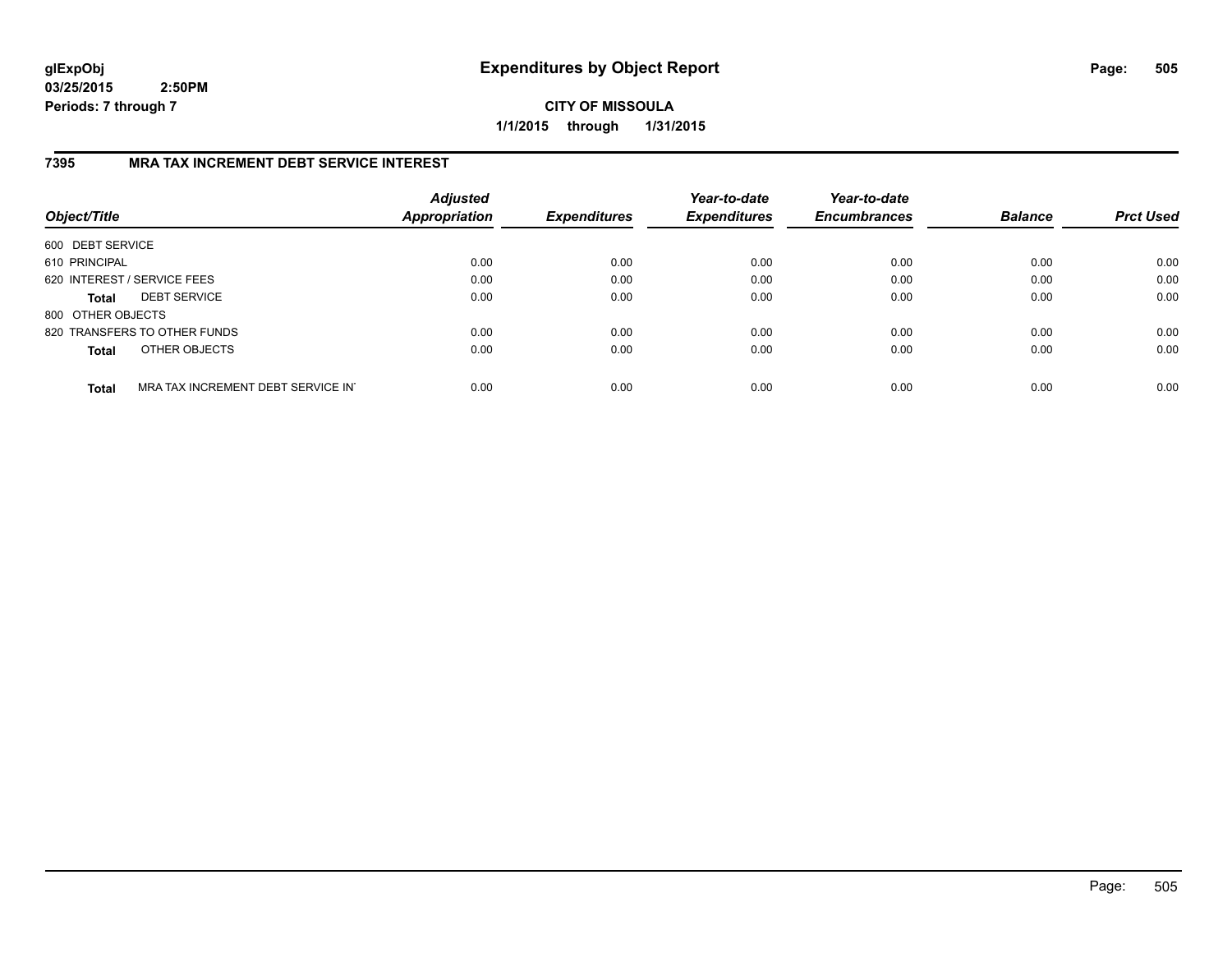## **CITY OF MISSOULA 1/1/2015 through 1/31/2015**

#### **7396 MRA TAX INCREMENT DEBT SERVICE SINKING F**

**390 NON-DEPARTMENTAL**

| Object/Title      |                              | <b>Adjusted</b><br><b>Appropriation</b> | <b>Expenditures</b> | Year-to-date<br><b>Expenditures</b> | Year-to-date<br><b>Encumbrances</b> | <b>Balance</b> | <b>Prct Used</b> |
|-------------------|------------------------------|-----------------------------------------|---------------------|-------------------------------------|-------------------------------------|----------------|------------------|
| 600 DEBT SERVICE  |                              |                                         |                     |                                     |                                     |                |                  |
| 610 PRINCIPAL     |                              | 0.00                                    | 0.00                | 0.00                                | 0.00                                | 0.00           | 0.00             |
| <b>Total</b>      | <b>DEBT SERVICE</b>          | 0.00                                    | 0.00                | 0.00                                | 0.00                                | 0.00           | 0.00             |
| 800 OTHER OBJECTS |                              |                                         |                     |                                     |                                     |                |                  |
|                   | 820 TRANSFERS TO OTHER FUNDS | 0.00                                    | 0.00                | 0.00                                | 0.00                                | 0.00           | 0.00             |
| <b>Total</b>      | OTHER OBJECTS                | 0.00                                    | 0.00                | 0.00                                | 0.00                                | 0.00           | 0.00             |
| <b>Total</b>      | NON-DEPARTMENTAL             | 0.00                                    | 0.00                | 0.00                                | 0.00                                | 0.00           | 0.00             |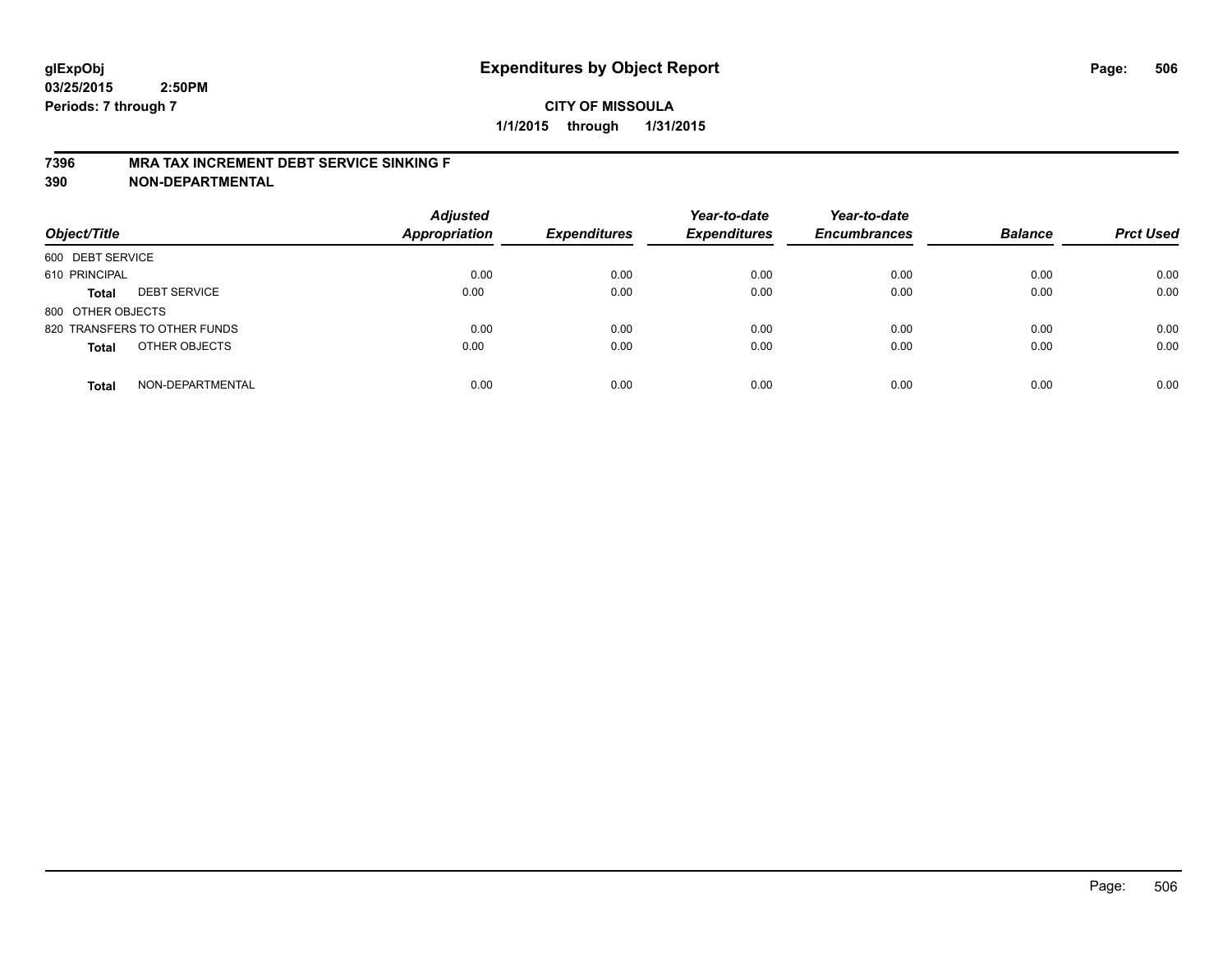**CITY OF MISSOULA 1/1/2015 through 1/31/2015**

## **7396 MRA TAX INCREMENT DEBT SERVICE SINKING F**

| Object/Title      |                                    | <b>Adjusted</b><br><b>Appropriation</b> | <b>Expenditures</b> | Year-to-date<br><b>Expenditures</b> | Year-to-date<br><b>Encumbrances</b> | <b>Balance</b> | <b>Prct Used</b> |
|-------------------|------------------------------------|-----------------------------------------|---------------------|-------------------------------------|-------------------------------------|----------------|------------------|
| 600 DEBT SERVICE  |                                    |                                         |                     |                                     |                                     |                |                  |
| 610 PRINCIPAL     |                                    | 0.00                                    | 0.00                | 0.00                                | 0.00                                | 0.00           | 0.00             |
| <b>Total</b>      | <b>DEBT SERVICE</b>                | 0.00                                    | 0.00                | 0.00                                | 0.00                                | 0.00           | 0.00             |
| 800 OTHER OBJECTS |                                    |                                         |                     |                                     |                                     |                |                  |
|                   | 820 TRANSFERS TO OTHER FUNDS       | 0.00                                    | 0.00                | 0.00                                | 0.00                                | 0.00           | 0.00             |
| <b>Total</b>      | OTHER OBJECTS                      | 0.00                                    | 0.00                | 0.00                                | 0.00                                | 0.00           | 0.00             |
| <b>Total</b>      | MRA TAX INCREMENT DEBT SERVICE SII | 0.00                                    | 0.00                | 0.00                                | 0.00                                | 0.00           | 0.00             |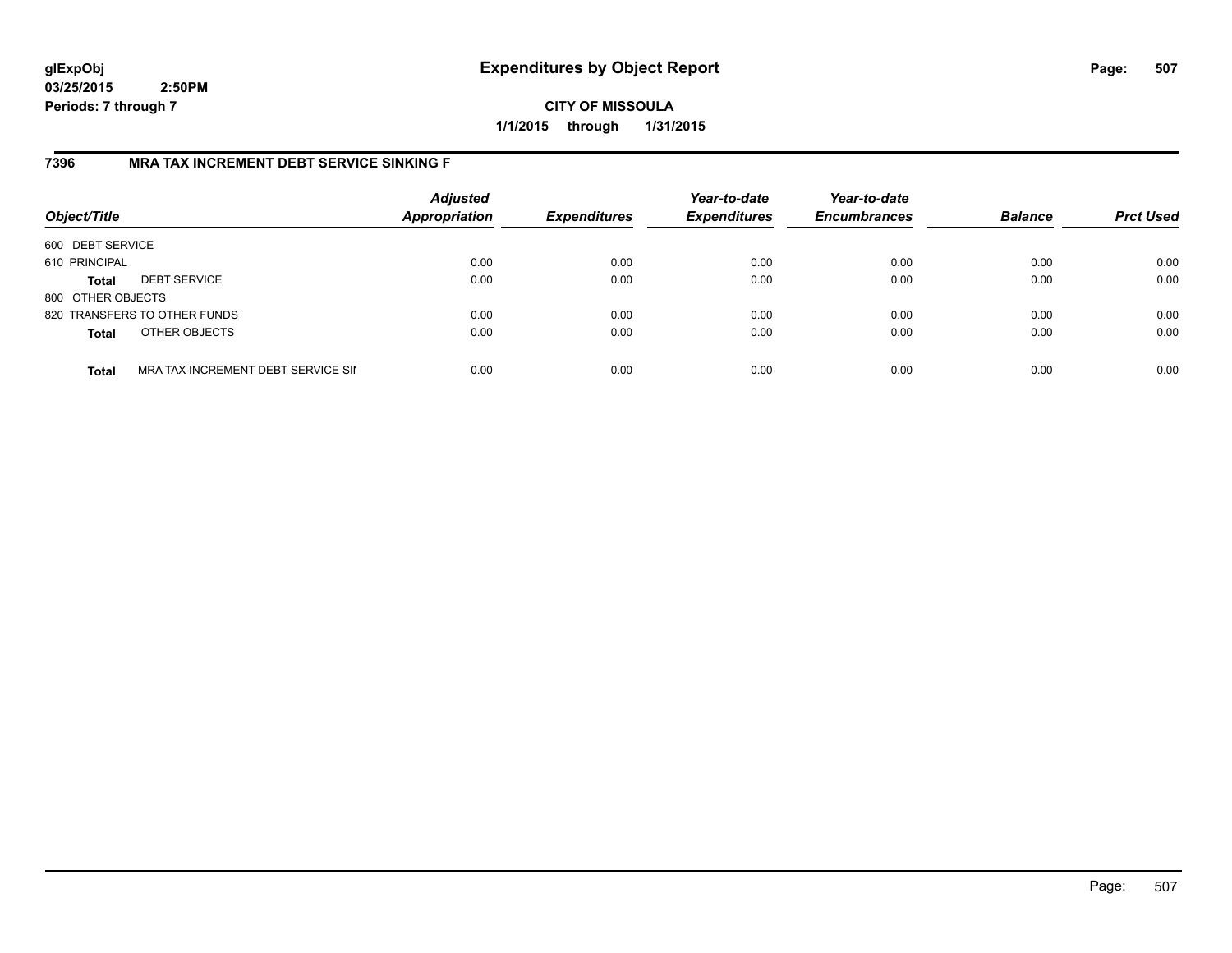#### **7397 MRA TAX INCREMENT BOND RESERVE FUND**

**390 NON-DEPARTMENTAL**

| Object/Title      |                              | <b>Adjusted</b><br>Appropriation | <b>Expenditures</b> | Year-to-date<br><b>Expenditures</b> | Year-to-date<br><b>Encumbrances</b> | <b>Balance</b> | <b>Prct Used</b> |
|-------------------|------------------------------|----------------------------------|---------------------|-------------------------------------|-------------------------------------|----------------|------------------|
| 800 OTHER OBJECTS |                              |                                  |                     |                                     |                                     |                |                  |
|                   | 820 TRANSFERS TO OTHER FUNDS | 0.00                             | 0.00                | 0.00                                | 0.00                                | 0.00           | 0.00             |
| <b>Total</b>      | OTHER OBJECTS                | 0.00                             | 0.00                | 0.00                                | 0.00                                | 0.00           | 0.00             |
| <b>Total</b>      | NON-DEPARTMENTAL             | 0.00                             | 0.00                | 0.00                                | 0.00                                | 0.00           | 0.00             |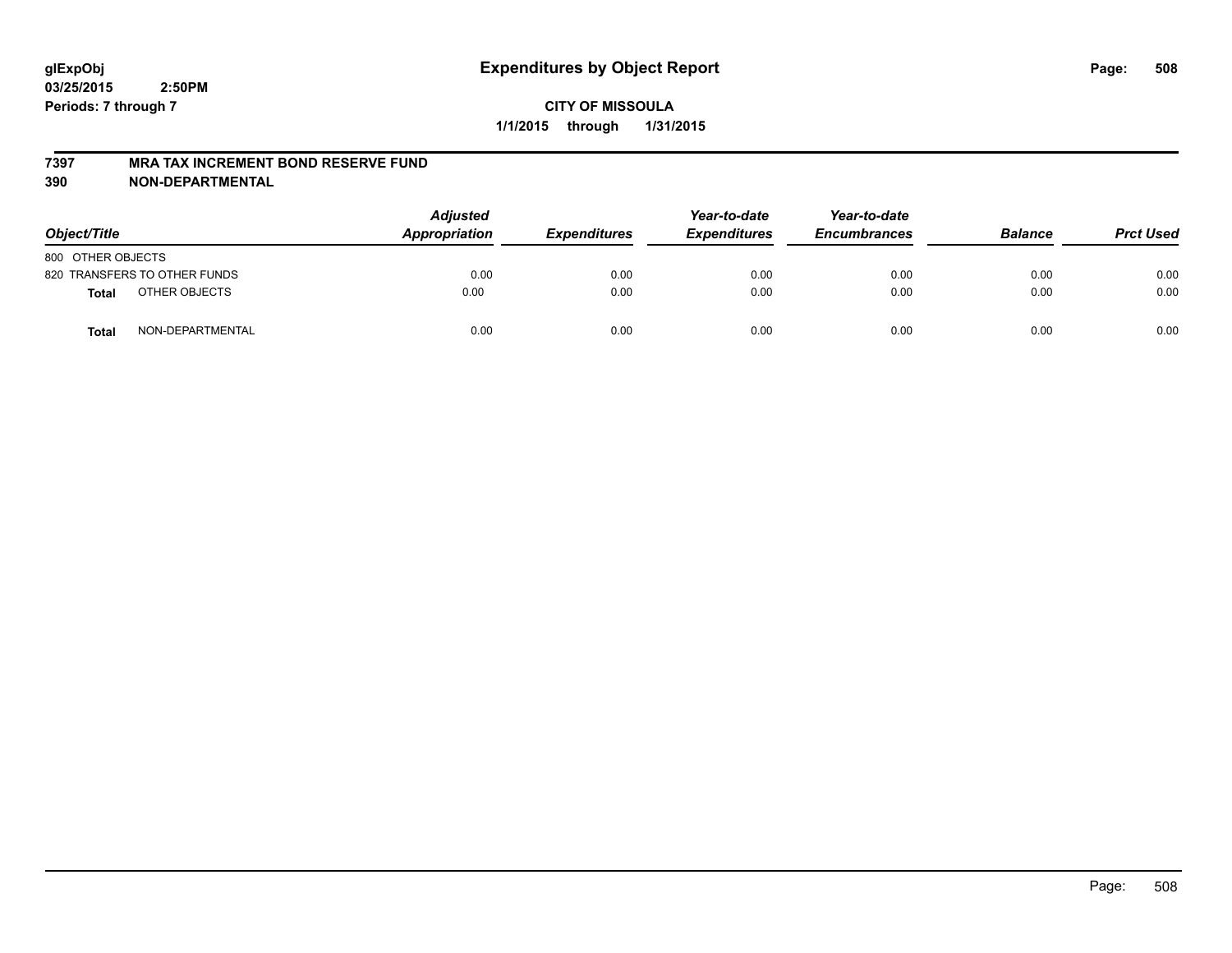**CITY OF MISSOULA 1/1/2015 through 1/31/2015**

## **7397 MRA TAX INCREMENT BOND RESERVE FUND**

| Object/Title                                     | <b>Adjusted</b><br>Appropriation | <b>Expenditures</b> | Year-to-date<br><b>Expenditures</b> | Year-to-date<br><b>Encumbrances</b> | <b>Balance</b> | <b>Prct Used</b> |
|--------------------------------------------------|----------------------------------|---------------------|-------------------------------------|-------------------------------------|----------------|------------------|
| 800 OTHER OBJECTS                                |                                  |                     |                                     |                                     |                |                  |
| 820 TRANSFERS TO OTHER FUNDS                     | 0.00                             | 0.00                | 0.00                                | 0.00                                | 0.00           | 0.00             |
| OTHER OBJECTS<br><b>Total</b>                    | 0.00                             | 0.00                | 0.00                                | 0.00                                | 0.00           | 0.00             |
| MRA TAX INCREMENT BOND RESERVE F<br><b>Total</b> | 0.00                             | 0.00                | 0.00                                | 0.00                                | 0.00           | 0.00             |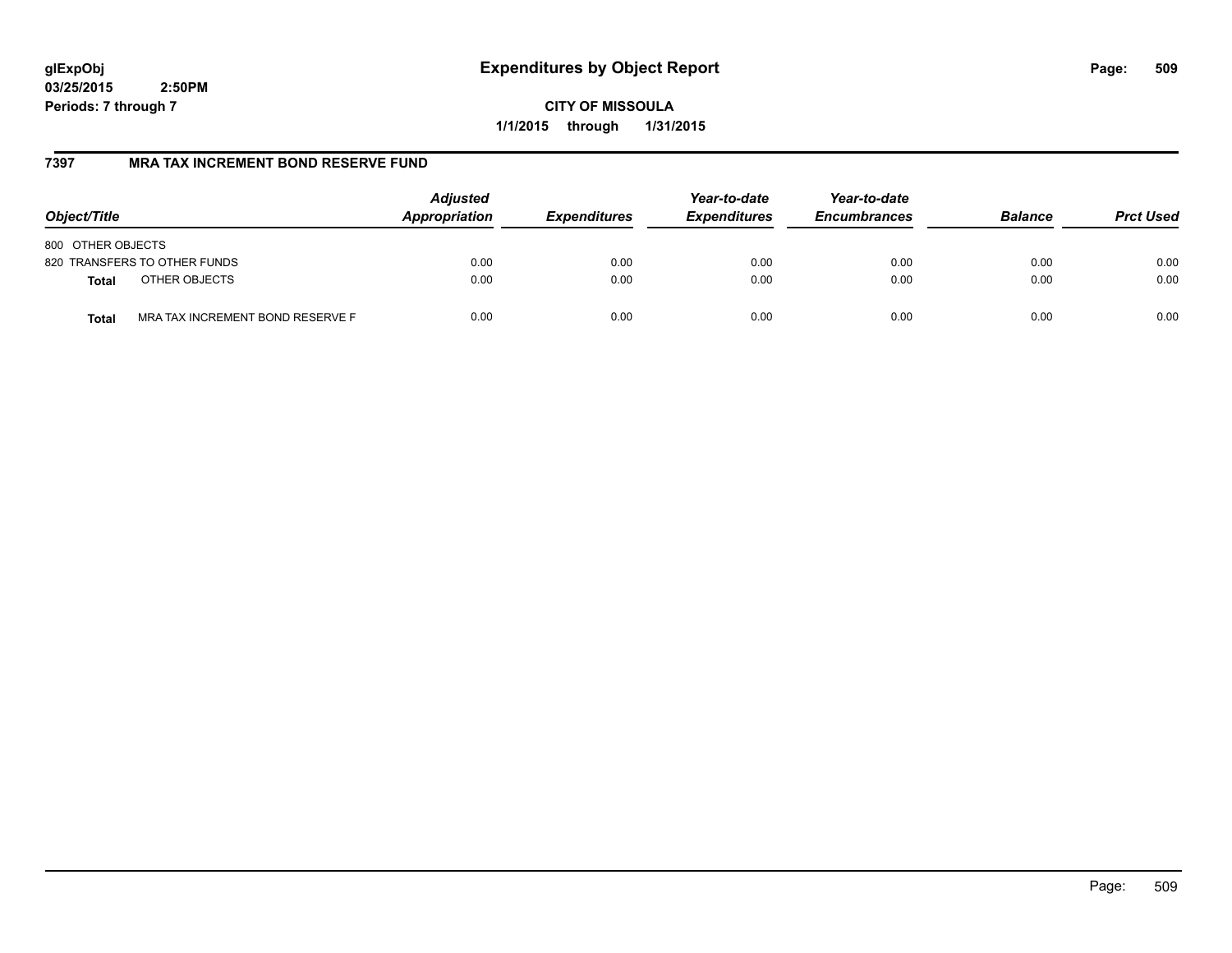## **7399 INTERMOUNTAIN BOND DEBT SERVICE**

**385 MRA**

| Object/Title                        | <b>Adjusted</b><br>Appropriation | <b>Expenditures</b> | Year-to-date<br><b>Expenditures</b> | Year-to-date<br><b>Encumbrances</b> | <b>Balance</b> | <b>Prct Used</b> |
|-------------------------------------|----------------------------------|---------------------|-------------------------------------|-------------------------------------|----------------|------------------|
| 600 DEBT SERVICE                    |                                  |                     |                                     |                                     |                |                  |
| 610 PRINCIPAL                       | 72,000.00                        | 0.00                | 35,500.00                           | 0.00                                | 36,500.00      | 49.31            |
| 620 INTEREST / SERVICE FEES         | 73,769.00                        | 0.00                | 37,861.88                           | 0.00                                | 35,907.12      | 51.32            |
| <b>DEBT SERVICE</b><br><b>Total</b> | 145,769.00                       | 0.00                | 73.361.88                           | 0.00                                | 72.407.12      | 50.33            |
| <b>MRA</b><br><b>Total</b>          | 145,769.00                       | 0.00                | 73,361.88                           | 0.00                                | 72,407.12      | 50.33            |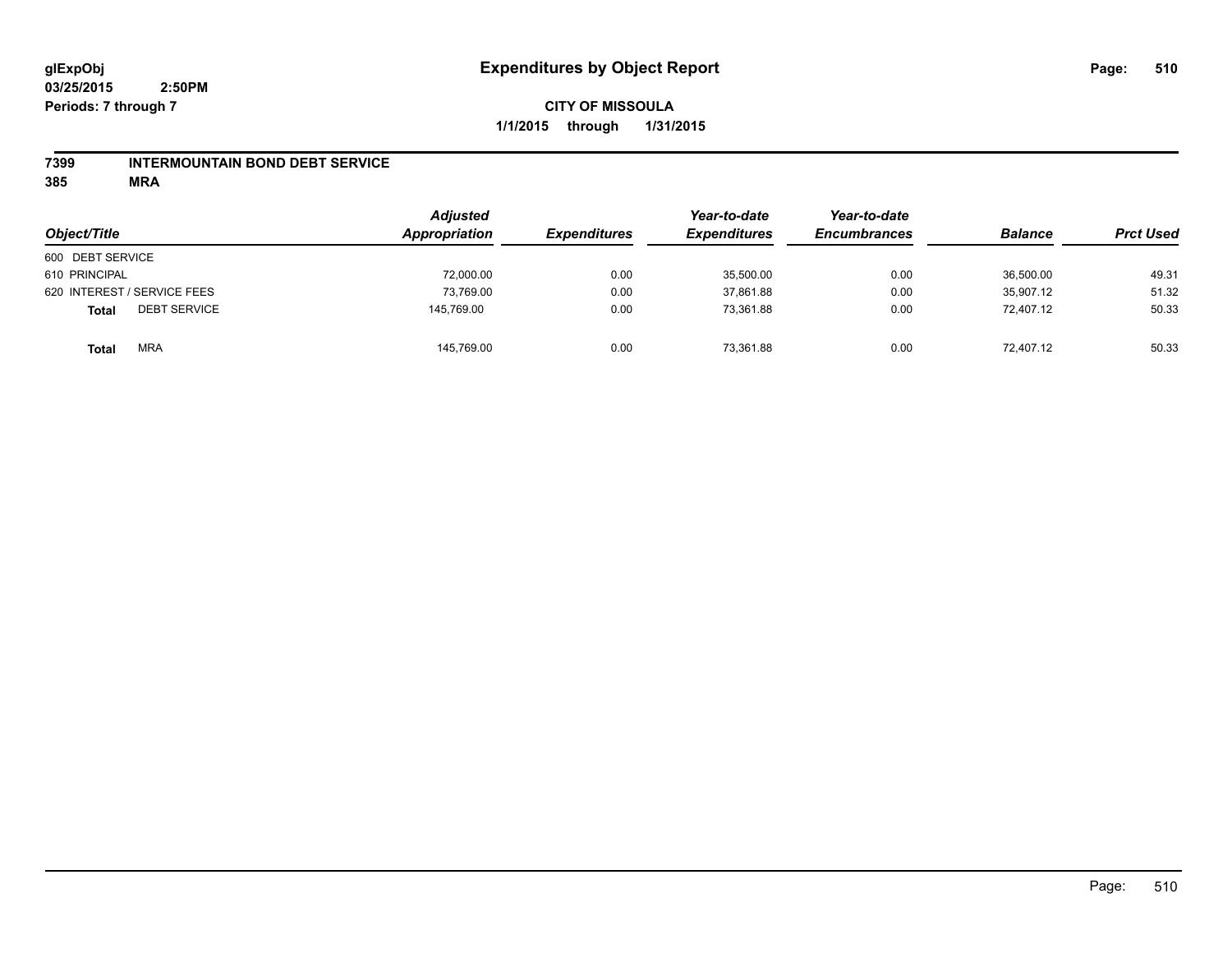#### **7399 INTERMOUNTAIN BOND DEBT SERVICE**

**390 NON-DEPARTMENTAL**

| Object/Title      |                              | <b>Adjusted</b><br>Appropriation | <b>Expenditures</b> | Year-to-date<br><b>Expenditures</b> | Year-to-date<br><b>Encumbrances</b> | <b>Balance</b> | <b>Prct Used</b> |
|-------------------|------------------------------|----------------------------------|---------------------|-------------------------------------|-------------------------------------|----------------|------------------|
| 800 OTHER OBJECTS |                              |                                  |                     |                                     |                                     |                |                  |
|                   | 820 TRANSFERS TO OTHER FUNDS | 0.00                             | 0.00                | 0.00                                | 0.00                                | 0.00           | 0.00             |
| <b>Total</b>      | OTHER OBJECTS                | 0.00                             | 0.00                | 0.00                                | 0.00                                | 0.00           | 0.00             |
| <b>Total</b>      | NON-DEPARTMENTAL             | 0.00                             | 0.00                | 0.00                                | 0.00                                | 0.00           | 0.00             |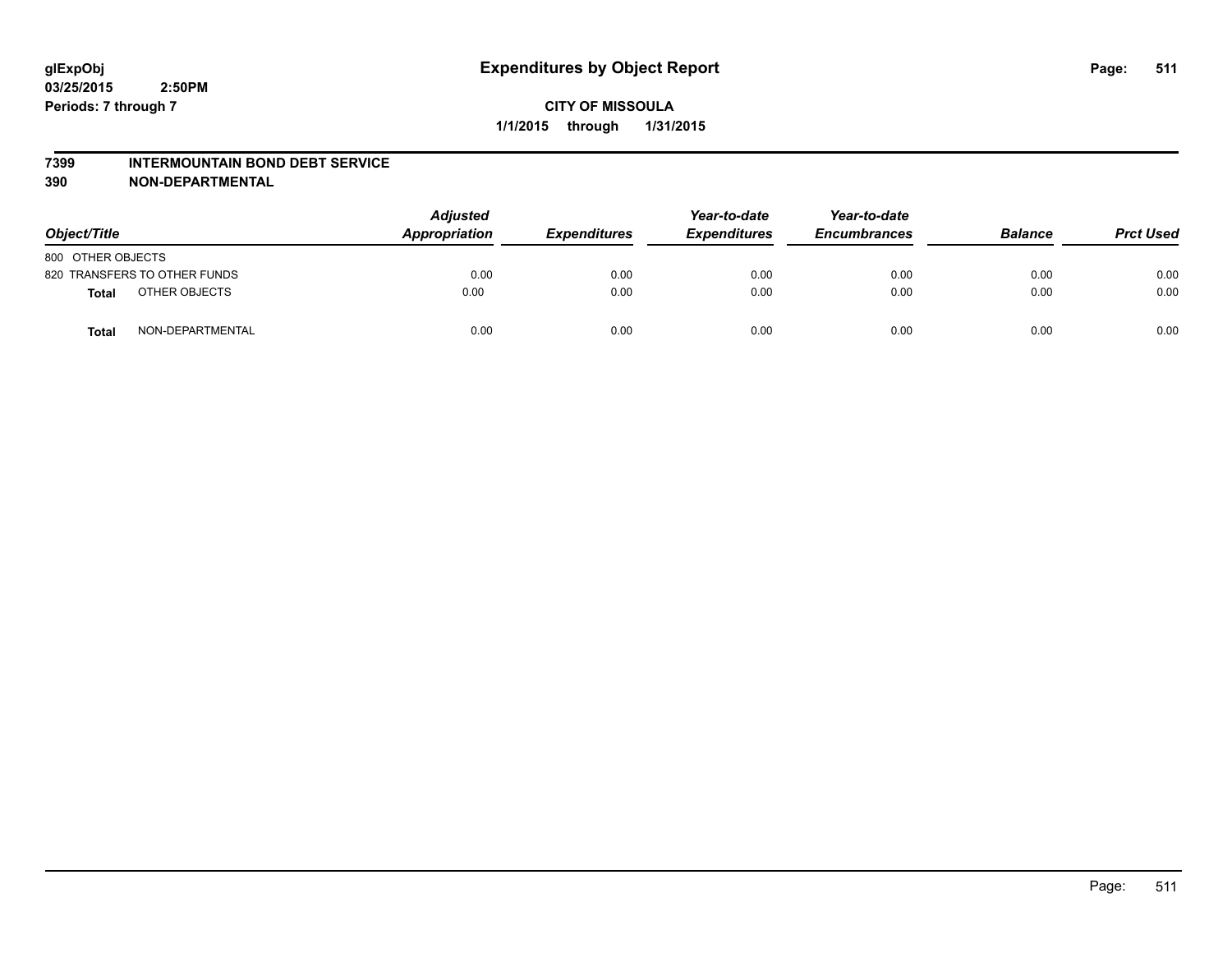**CITY OF MISSOULA 1/1/2015 through 1/31/2015**

## **7399 INTERMOUNTAIN BOND DEBT SERVICE**

| Object/Title      |                                 | <b>Adjusted</b><br>Appropriation | <b>Expenditures</b> | Year-to-date<br><b>Expenditures</b> | Year-to-date<br><b>Encumbrances</b> | <b>Balance</b> | <b>Prct Used</b> |
|-------------------|---------------------------------|----------------------------------|---------------------|-------------------------------------|-------------------------------------|----------------|------------------|
| 600 DEBT SERVICE  |                                 |                                  |                     |                                     |                                     |                |                  |
| 610 PRINCIPAL     |                                 | 72.000.00                        | 0.00                | 35,500.00                           | 0.00                                | 36.500.00      | 49.31            |
|                   | 620 INTEREST / SERVICE FEES     | 73.769.00                        | 0.00                | 37,861.88                           | 0.00                                | 35.907.12      | 51.32            |
| <b>Total</b>      | <b>DEBT SERVICE</b>             | 145,769.00                       | 0.00                | 73,361.88                           | 0.00                                | 72.407.12      | 50.33            |
| 800 OTHER OBJECTS |                                 |                                  |                     |                                     |                                     |                |                  |
|                   | 820 TRANSFERS TO OTHER FUNDS    | 0.00                             | 0.00                | 0.00                                | 0.00                                | 0.00           | 0.00             |
| <b>Total</b>      | OTHER OBJECTS                   | 0.00                             | 0.00                | 0.00                                | 0.00                                | 0.00           | 0.00             |
| <b>Total</b>      | INTERMOUNTAIN BOND DEBT SERVICE | 145.769.00                       | 0.00                | 73.361.88                           | 0.00                                | 72.407.12      | 50.33            |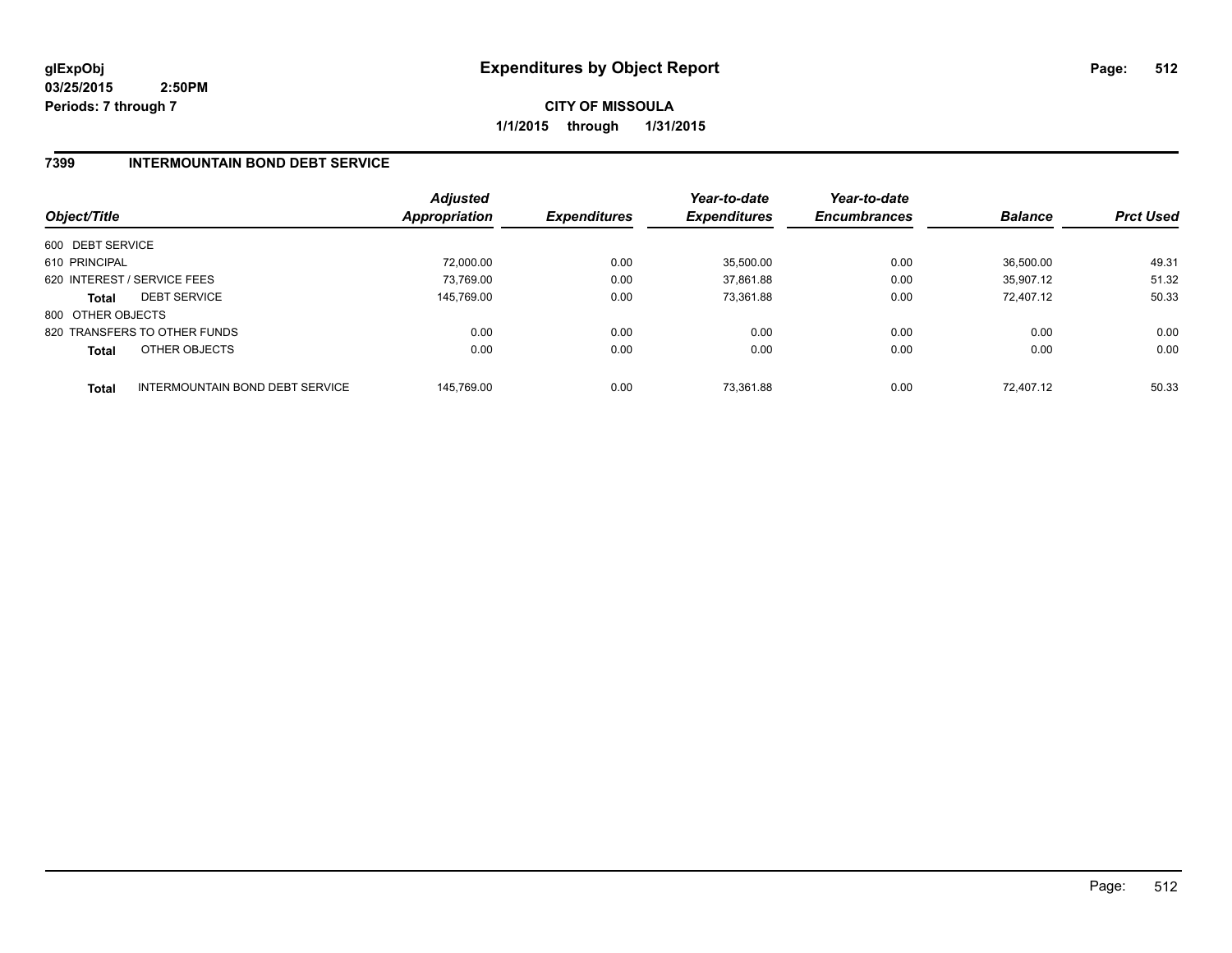### **7400 FRONT ST BOND CLEARING**

**385 MRA**

| Object/Title      |                                   | <b>Adjusted</b><br><b>Appropriation</b> | <b>Expenditures</b> | Year-to-date<br><b>Expenditures</b> | Year-to-date<br><b>Encumbrances</b> | <b>Balance</b> | <b>Prct Used</b> |
|-------------------|-----------------------------------|-----------------------------------------|---------------------|-------------------------------------|-------------------------------------|----------------|------------------|
|                   | 700 GRANTS & CONTRIBUTIONS        |                                         |                     |                                     |                                     |                |                  |
|                   | 700 GRANTS & CONTRIBUTIONS        | 0.00                                    | 0.00                | 0.00                                | 0.00                                | 0.00           | 0.00             |
| <b>Total</b>      | <b>GRANTS &amp; CONTRIBUTIONS</b> | 0.00                                    | 0.00                | 0.00                                | 0.00                                | 0.00           | 0.00             |
| 800 OTHER OBJECTS |                                   |                                         |                     |                                     |                                     |                |                  |
|                   | 820 TRANSFERS TO OTHER FUNDS      | 453.262.00                              | 0.00                | 0.00                                | 0.00                                | 453.262.00     | 0.00             |
| <b>Total</b>      | OTHER OBJECTS                     | 453.262.00                              | 0.00                | 0.00                                | 0.00                                | 453.262.00     | 0.00             |
| <b>Total</b>      | <b>MRA</b>                        | 453.262.00                              | 0.00                | 0.00                                | 0.00                                | 453.262.00     | 0.00             |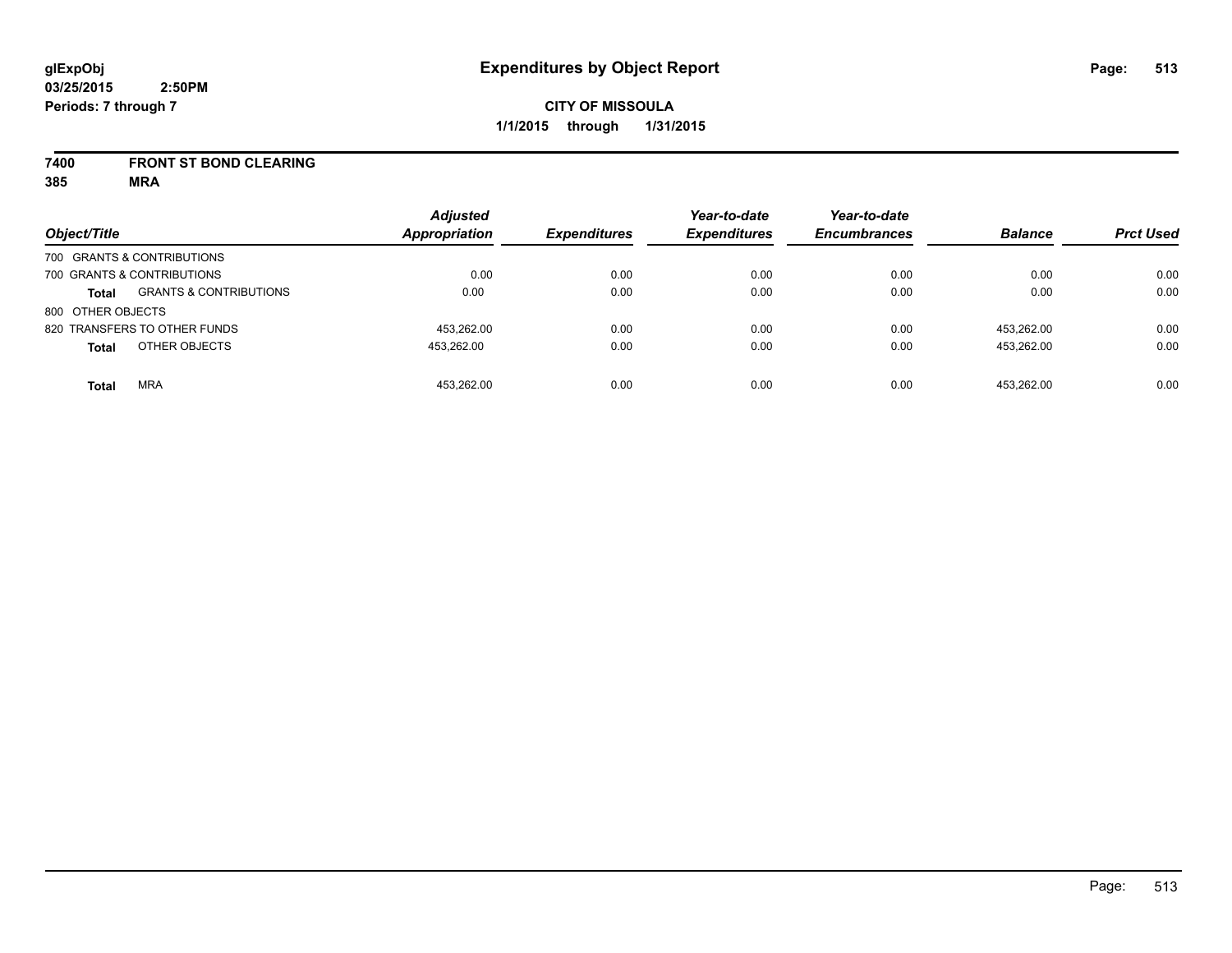**CITY OF MISSOULA 1/1/2015 through 1/31/2015**

### **7400 FRONT ST BOND CLEARING**

| Object/Title                  |                                   | <b>Adjusted</b><br>Appropriation | <b>Expenditures</b> | Year-to-date<br><b>Expenditures</b> | Year-to-date<br><b>Encumbrances</b> | <b>Balance</b> | <b>Prct Used</b> |
|-------------------------------|-----------------------------------|----------------------------------|---------------------|-------------------------------------|-------------------------------------|----------------|------------------|
| 700 GRANTS & CONTRIBUTIONS    |                                   |                                  |                     |                                     |                                     |                |                  |
| 700 GRANTS & CONTRIBUTIONS    |                                   | 0.00                             | 0.00                | 0.00                                | 0.00                                | 0.00           | 0.00             |
| <b>Total</b>                  | <b>GRANTS &amp; CONTRIBUTIONS</b> | 0.00                             | 0.00                | 0.00                                | 0.00                                | 0.00           | 0.00             |
| 800 OTHER OBJECTS             |                                   |                                  |                     |                                     |                                     |                |                  |
| 820 TRANSFERS TO OTHER FUNDS  |                                   | 453.262.00                       | 0.00                | 0.00                                | 0.00                                | 453.262.00     | 0.00             |
| OTHER OBJECTS<br><b>Total</b> |                                   | 453,262.00                       | 0.00                | 0.00                                | 0.00                                | 453.262.00     | 0.00             |
| <b>Total</b>                  | <b>FRONT ST BOND CLEARING</b>     | 453.262.00                       | 0.00                | 0.00                                | 0.00                                | 453.262.00     | 0.00             |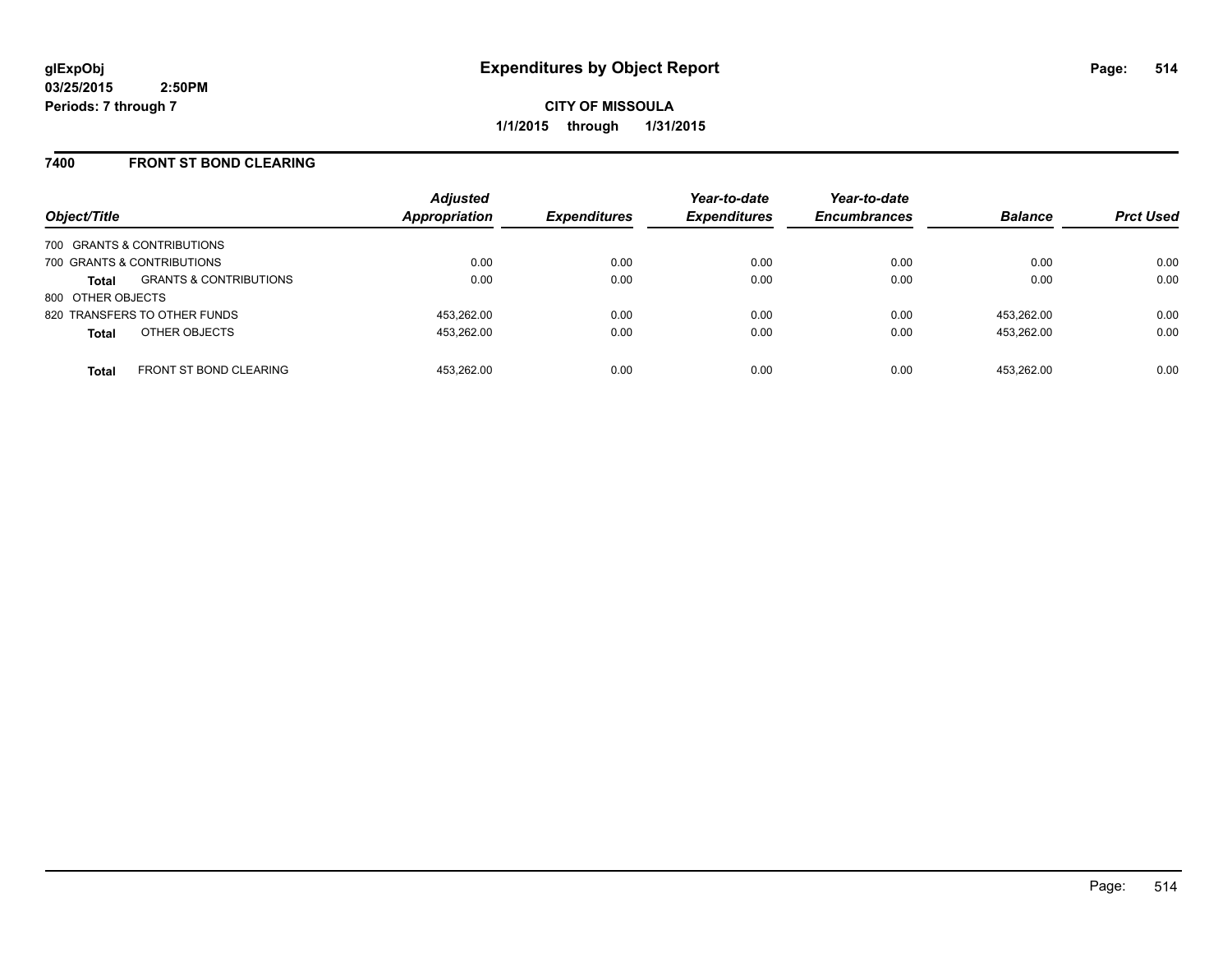#### **7401 FRONT ST PARKING STRUCTURE**

**385 MRA**

| Object/Title      |                              | <b>Adjusted</b><br><b>Appropriation</b> | <b>Expenditures</b> | Year-to-date<br><b>Expenditures</b> | Year-to-date<br><b>Encumbrances</b> | <b>Balance</b> | <b>Prct Used</b> |
|-------------------|------------------------------|-----------------------------------------|---------------------|-------------------------------------|-------------------------------------|----------------|------------------|
|                   |                              |                                         |                     |                                     |                                     |                |                  |
|                   | 300 PURCHASED SERVICES       |                                         |                     |                                     |                                     |                |                  |
|                   | 390 OTHER PURCHASED SERVICES | 0.00                                    | 0.00                | 0.00                                | 0.00                                | 0.00           | 0.00             |
| <b>Total</b>      | <b>PURCHASED SERVICES</b>    | 0.00                                    | 0.00                | 0.00                                | 0.00                                | 0.00           | 0.00             |
| 600 DEBT SERVICE  |                              |                                         |                     |                                     |                                     |                |                  |
| 610 PRINCIPAL     |                              | 30,000.00                               | 0.00                | 16,000.00                           | 0.00                                | 14,000.00      | 53.33            |
|                   | 620 INTEREST / SERVICE FEES  | 116.134.00                              | 0.00                | 48.385.09                           | 0.00                                | 67.748.91      | 41.66            |
| <b>Total</b>      | <b>DEBT SERVICE</b>          | 146.134.00                              | 0.00                | 64,385.09                           | 0.00                                | 81,748.91      | 44.06            |
| 800 OTHER OBJECTS |                              |                                         |                     |                                     |                                     |                |                  |
|                   | 820 TRANSFERS TO OTHER FUNDS | 0.00                                    | 0.00                | 0.00                                | 0.00                                | 0.00           | 0.00             |
| <b>Total</b>      | OTHER OBJECTS                | 0.00                                    | 0.00                | 0.00                                | 0.00                                | 0.00           | 0.00             |
| <b>Total</b>      | <b>MRA</b>                   | 146,134.00                              | 0.00                | 64,385.09                           | 0.00                                | 81,748.91      | 44.06            |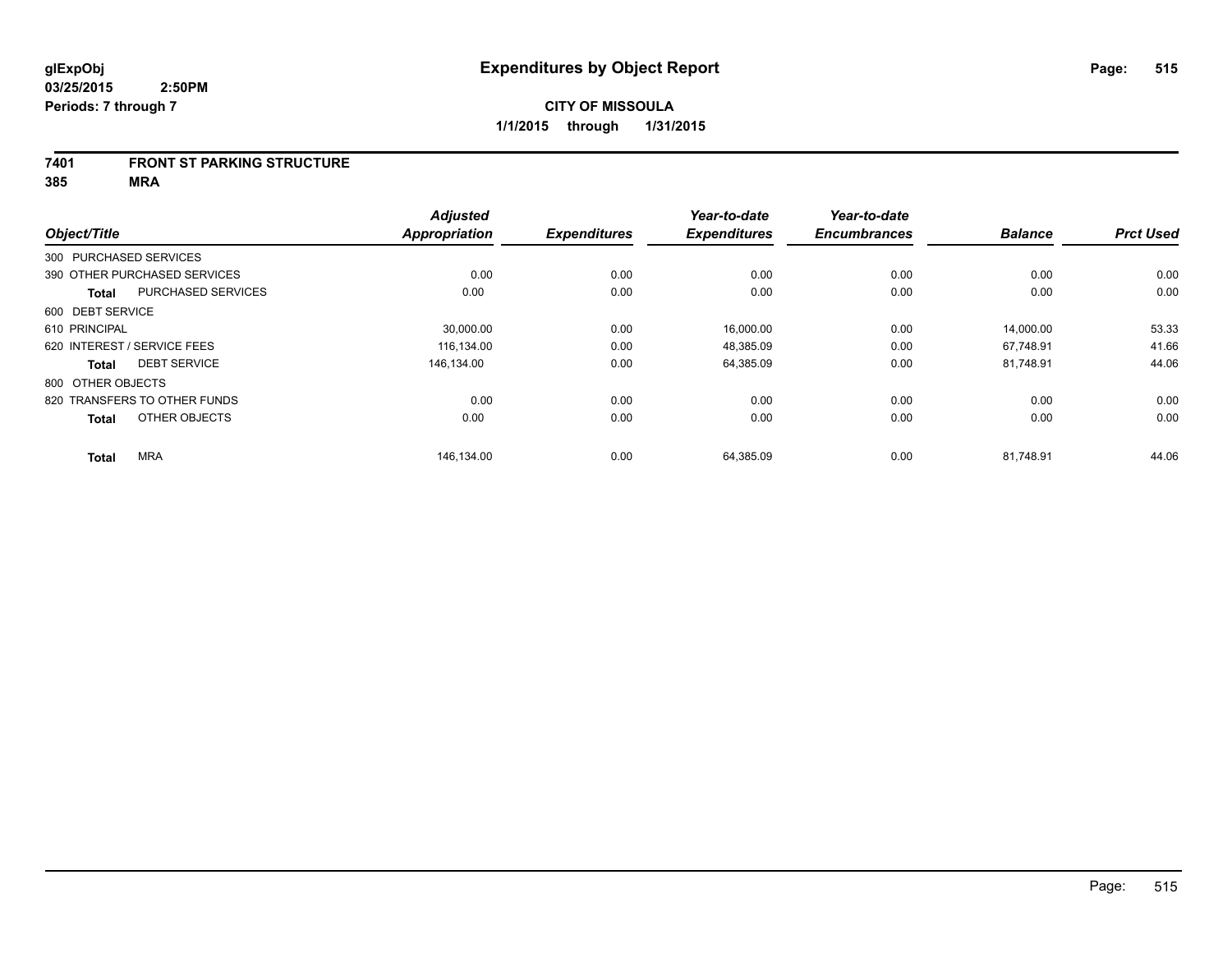## **CITY OF MISSOULA 1/1/2015 through 1/31/2015**

## **7401 FRONT ST PARKING STRUCTURE**

| Object/Title           |                                   | <b>Adjusted</b><br><b>Appropriation</b> | <b>Expenditures</b> | Year-to-date<br><b>Expenditures</b> | Year-to-date<br><b>Encumbrances</b> | <b>Balance</b> | <b>Prct Used</b> |
|------------------------|-----------------------------------|-----------------------------------------|---------------------|-------------------------------------|-------------------------------------|----------------|------------------|
| 300 PURCHASED SERVICES |                                   |                                         |                     |                                     |                                     |                |                  |
|                        |                                   |                                         |                     |                                     |                                     |                |                  |
|                        | 390 OTHER PURCHASED SERVICES      | 0.00                                    | 0.00                | 0.00                                | 0.00                                | 0.00           | 0.00             |
| <b>Total</b>           | <b>PURCHASED SERVICES</b>         | 0.00                                    | 0.00                | 0.00                                | 0.00                                | 0.00           | 0.00             |
| 600 DEBT SERVICE       |                                   |                                         |                     |                                     |                                     |                |                  |
| 610 PRINCIPAL          |                                   | 30.000.00                               | 0.00                | 16,000.00                           | 0.00                                | 14.000.00      | 53.33            |
|                        | 620 INTEREST / SERVICE FEES       | 116,134.00                              | 0.00                | 48,385.09                           | 0.00                                | 67,748.91      | 41.66            |
| <b>Total</b>           | <b>DEBT SERVICE</b>               | 146,134.00                              | 0.00                | 64,385.09                           | 0.00                                | 81.748.91      | 44.06            |
| 800 OTHER OBJECTS      |                                   |                                         |                     |                                     |                                     |                |                  |
|                        | 820 TRANSFERS TO OTHER FUNDS      | 0.00                                    | 0.00                | 0.00                                | 0.00                                | 0.00           | 0.00             |
| <b>Total</b>           | OTHER OBJECTS                     | 0.00                                    | 0.00                | 0.00                                | 0.00                                | 0.00           | 0.00             |
| <b>Total</b>           | <b>FRONT ST PARKING STRUCTURE</b> | 146.134.00                              | 0.00                | 64,385.09                           | 0.00                                | 81.748.91      | 44.06            |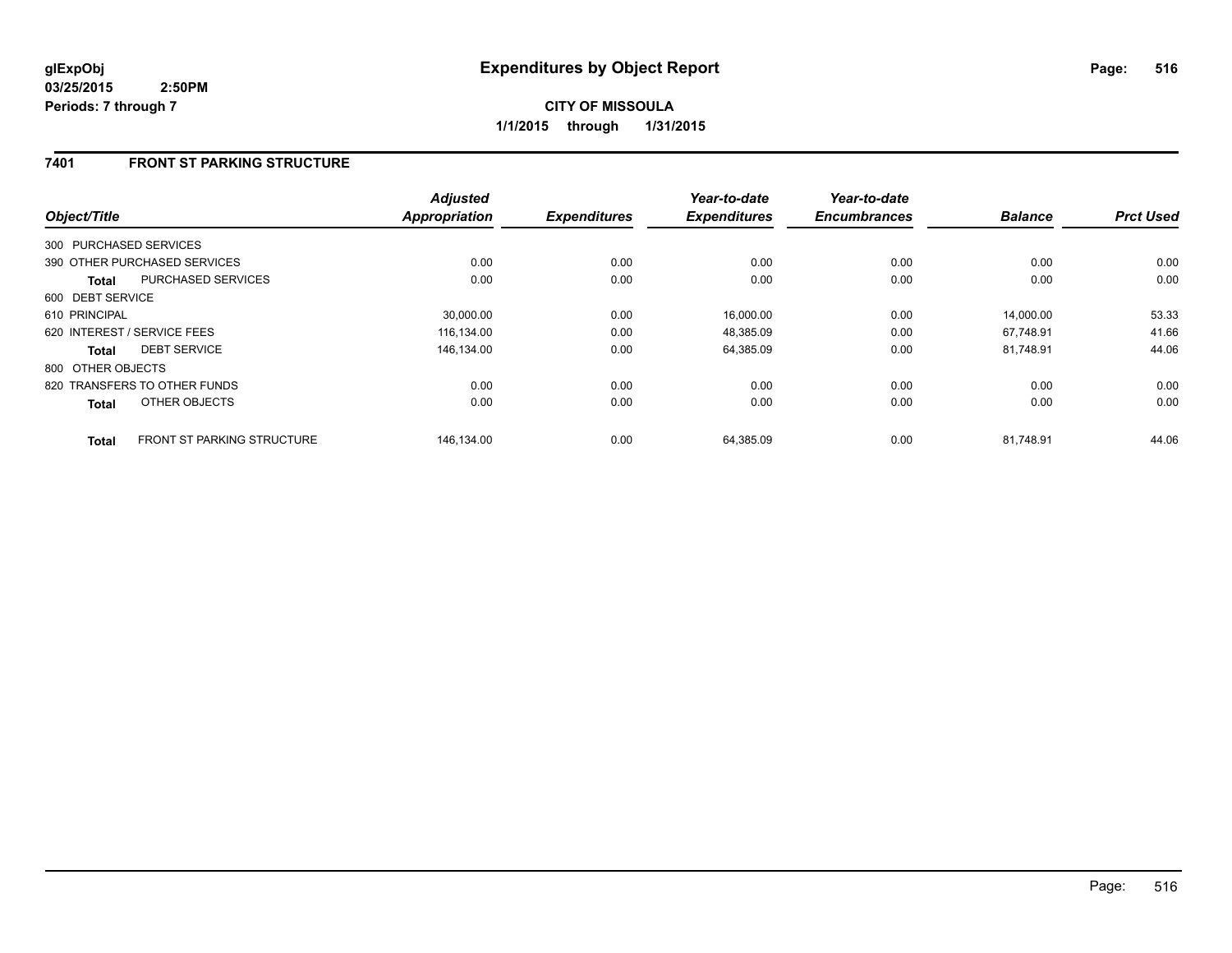### **7402 FRONT ST SUBORDINATE LIEN NOTE**

**385 MRA**

|                                     |                                   | <b>Adjusted</b>      |                     | Year-to-date        | Year-to-date        |                |                  |
|-------------------------------------|-----------------------------------|----------------------|---------------------|---------------------|---------------------|----------------|------------------|
| Object/Title                        |                                   | <b>Appropriation</b> | <b>Expenditures</b> | <b>Expenditures</b> | <b>Encumbrances</b> | <b>Balance</b> | <b>Prct Used</b> |
| 600 DEBT SERVICE                    |                                   |                      |                     |                     |                     |                |                  |
| 610 PRINCIPAL                       |                                   | 67,309.00            | 0.00                | 67,308.88           | 0.00                | 0.12           | 100.00           |
| 620 INTEREST / SERVICE FEES         |                                   | 99.248.00            | 0.00                | 50,359.32           | 0.00                | 48,888.68      | 50.74            |
| <b>DEBT SERVICE</b><br><b>Total</b> |                                   | 166,557.00           | 0.00                | 117,668.20          | 0.00                | 48,888.80      | 70.65            |
| 700 GRANTS & CONTRIBUTIONS          |                                   |                      |                     |                     |                     |                |                  |
| 700 GRANTS & CONTRIBUTIONS          |                                   | 0.00                 | 0.00                | 0.00                | 0.00                | 0.00           | 0.00             |
| <b>Total</b>                        | <b>GRANTS &amp; CONTRIBUTIONS</b> | 0.00                 | 0.00                | 0.00                | 0.00                | 0.00           | 0.00             |
| 800 OTHER OBJECTS                   |                                   |                      |                     |                     |                     |                |                  |
| 820 TRANSFERS TO OTHER FUNDS        |                                   | 0.00                 | 0.00                | 0.00                | 0.00                | 0.00           | 0.00             |
| OTHER OBJECTS<br><b>Total</b>       |                                   | 0.00                 | 0.00                | 0.00                | 0.00                | 0.00           | 0.00             |
| <b>MRA</b><br><b>Total</b>          |                                   | 166,557.00           | 0.00                | 117,668.20          | 0.00                | 48,888.80      | 70.65            |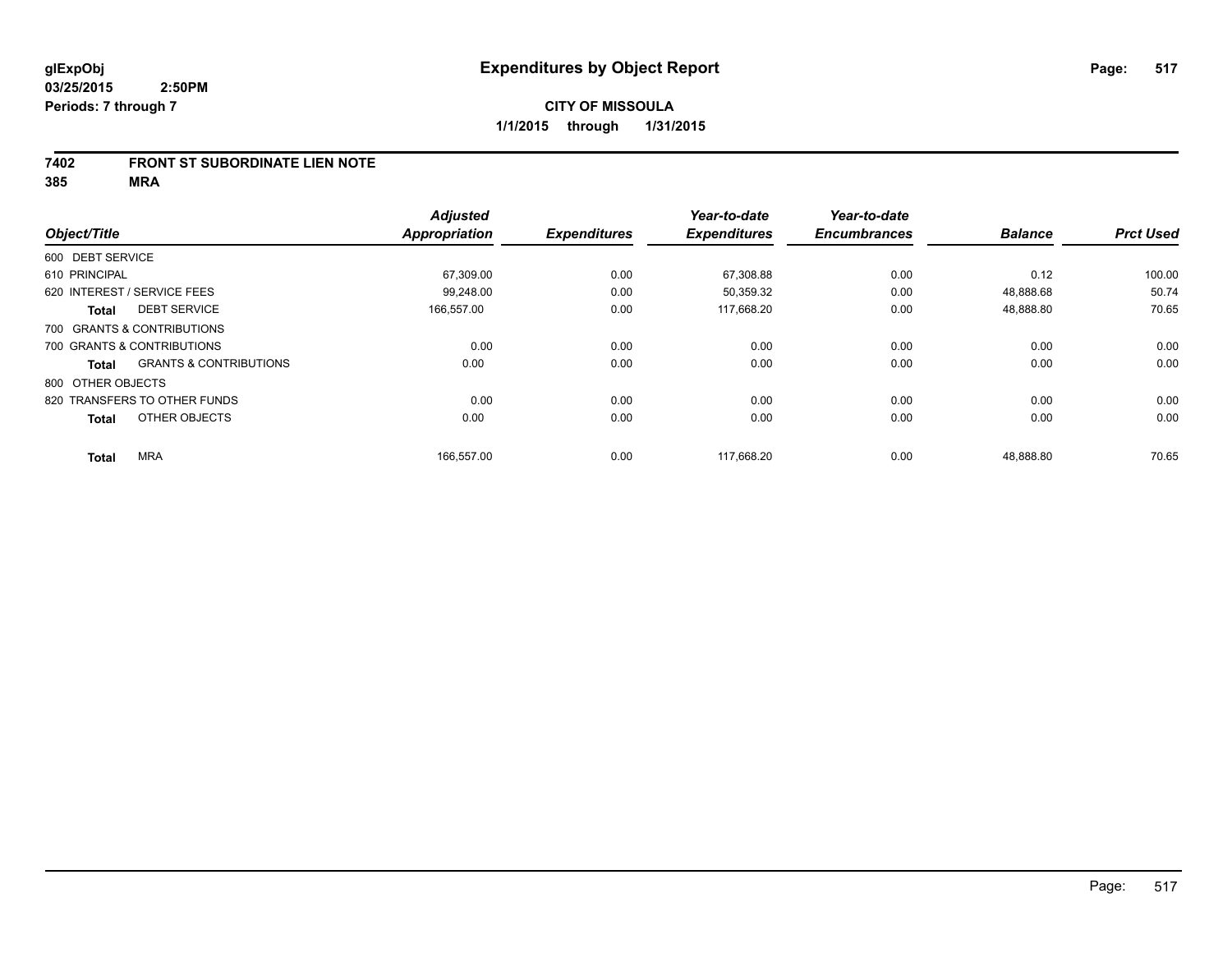## **7402 FRONT ST SUBORDINATE LIEN NOTE**

| Object/Title      |                                       | <b>Adjusted</b><br><b>Appropriation</b> | <b>Expenditures</b> | Year-to-date<br><b>Expenditures</b> | Year-to-date<br><b>Encumbrances</b> | <b>Balance</b> | <b>Prct Used</b> |
|-------------------|---------------------------------------|-----------------------------------------|---------------------|-------------------------------------|-------------------------------------|----------------|------------------|
|                   |                                       |                                         |                     |                                     |                                     |                |                  |
| 600 DEBT SERVICE  |                                       |                                         |                     |                                     |                                     |                |                  |
| 610 PRINCIPAL     |                                       | 67.309.00                               | 0.00                | 67,308.88                           | 0.00                                | 0.12           | 100.00           |
|                   | 620 INTEREST / SERVICE FEES           | 99.248.00                               | 0.00                | 50.359.32                           | 0.00                                | 48.888.68      | 50.74            |
| <b>Total</b>      | <b>DEBT SERVICE</b>                   | 166,557.00                              | 0.00                | 117,668.20                          | 0.00                                | 48,888.80      | 70.65            |
|                   | 700 GRANTS & CONTRIBUTIONS            |                                         |                     |                                     |                                     |                |                  |
|                   | 700 GRANTS & CONTRIBUTIONS            | 0.00                                    | 0.00                | 0.00                                | 0.00                                | 0.00           | 0.00             |
| Total             | <b>GRANTS &amp; CONTRIBUTIONS</b>     | 0.00                                    | 0.00                | 0.00                                | 0.00                                | 0.00           | 0.00             |
| 800 OTHER OBJECTS |                                       |                                         |                     |                                     |                                     |                |                  |
|                   | 820 TRANSFERS TO OTHER FUNDS          | 0.00                                    | 0.00                | 0.00                                | 0.00                                | 0.00           | 0.00             |
| Total             | OTHER OBJECTS                         | 0.00                                    | 0.00                | 0.00                                | 0.00                                | 0.00           | 0.00             |
| <b>Total</b>      | <b>FRONT ST SUBORDINATE LIEN NOTE</b> | 166.557.00                              | 0.00                | 117.668.20                          | 0.00                                | 48.888.80      | 70.65            |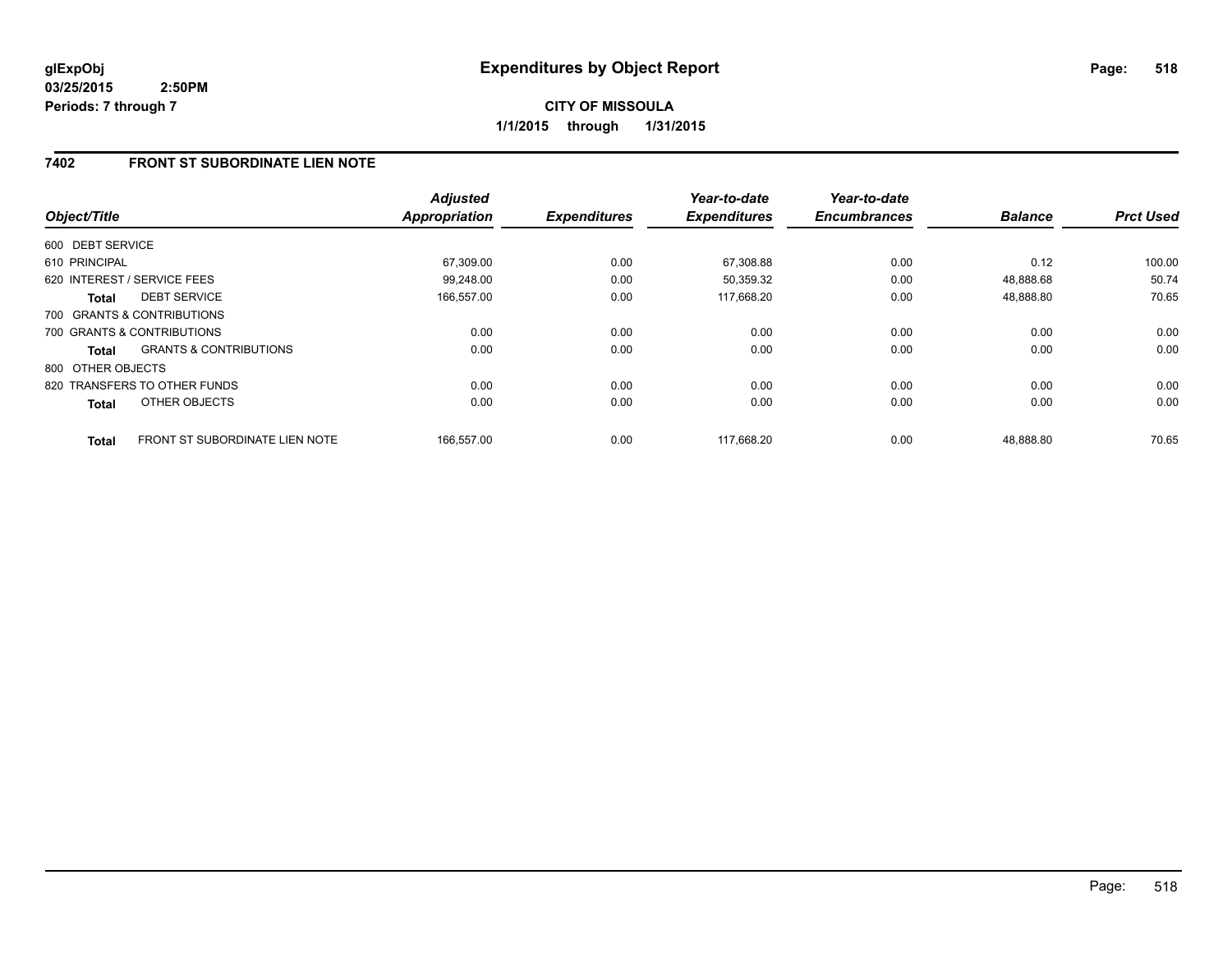### **7447 COURT COLLECTED PARKING FINES**

**230 MUNICIPAL COURT**

| Object/Title      |                        | <b>Adjusted</b><br>Appropriation | <b>Expenditures</b> | Year-to-date<br><b>Expenditures</b> | Year-to-date<br><b>Encumbrances</b> | <b>Balance</b> | <b>Prct Used</b> |
|-------------------|------------------------|----------------------------------|---------------------|-------------------------------------|-------------------------------------|----------------|------------------|
| 500 FIXED CHARGES |                        |                                  |                     |                                     |                                     |                |                  |
| 500 FIXED CHARGES |                        | 0.00                             | 0.00                | 0.00                                | 0.00                                | 0.00           | 0.00             |
| Total             | <b>FIXED CHARGES</b>   | 0.00                             | 0.00                | 0.00                                | 0.00                                | 0.00           | 0.00             |
| <b>Total</b>      | <b>MUNICIPAL COURT</b> | 0.00                             | 0.00                | 0.00                                | 0.00                                | 0.00           | 0.00             |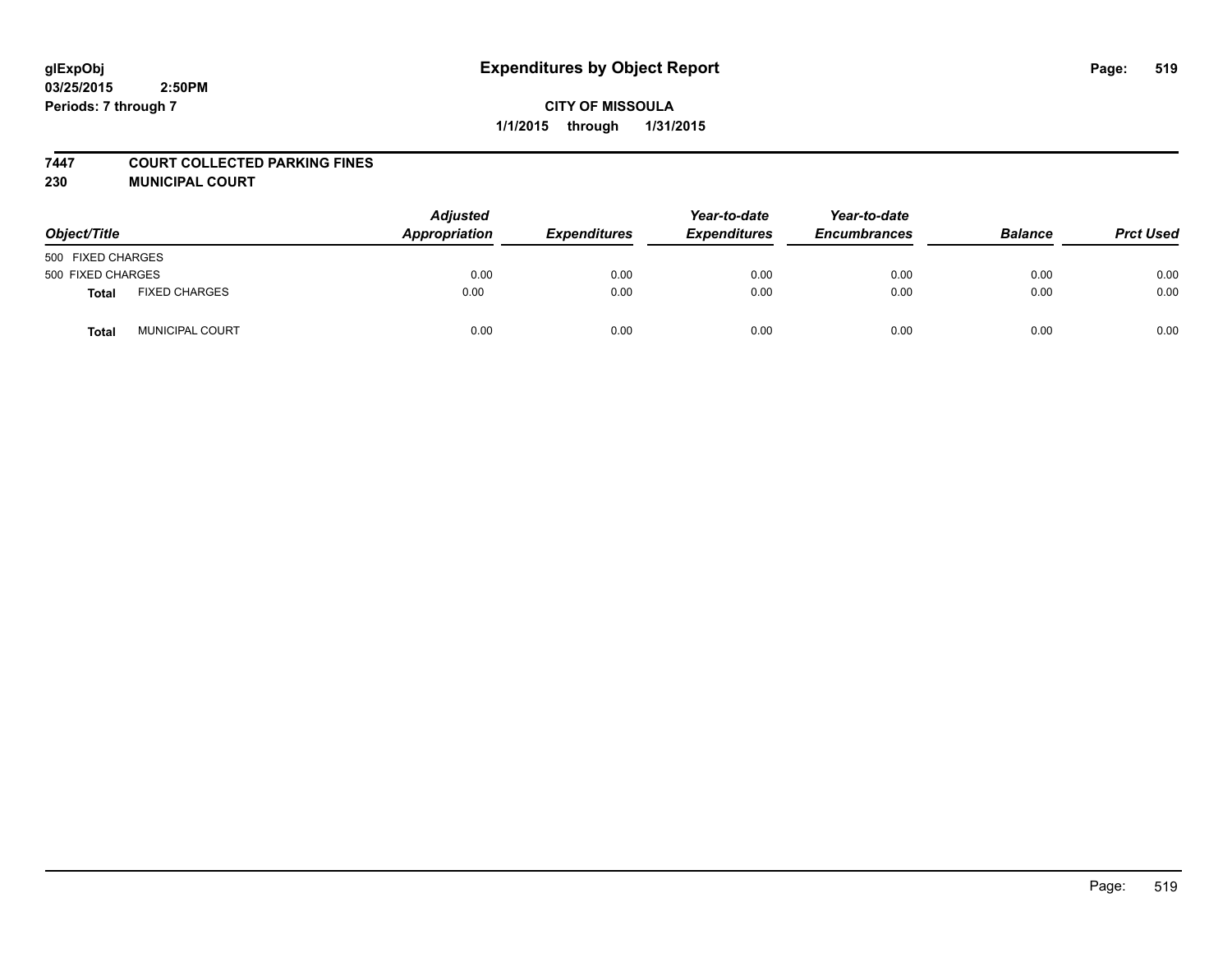# **glExpObj Expenditures by Object Report Page: 520**

**03/25/2015 2:50PM Periods: 7 through 7**

**CITY OF MISSOULA 1/1/2015 through 1/31/2015**

## **7447 COURT COLLECTED PARKING FINES**

| Object/Title      |                                      | <b>Adjusted</b><br>Appropriation | <i><b>Expenditures</b></i> | Year-to-date<br><b>Expenditures</b> | Year-to-date<br><b>Encumbrances</b> | <b>Balance</b> | <b>Prct Used</b> |
|-------------------|--------------------------------------|----------------------------------|----------------------------|-------------------------------------|-------------------------------------|----------------|------------------|
| 500 FIXED CHARGES |                                      |                                  |                            |                                     |                                     |                |                  |
| 500 FIXED CHARGES |                                      | 0.00                             | 0.00                       | 0.00                                | 0.00                                | 0.00           | 0.00             |
| <b>Total</b>      | <b>FIXED CHARGES</b>                 | 0.00                             | 0.00                       | 0.00                                | 0.00                                | 0.00           | 0.00             |
| <b>Total</b>      | <b>COURT COLLECTED PARKING FINES</b> | 0.00                             | 0.00                       | 0.00                                | 0.00                                | 0.00           | 0.00             |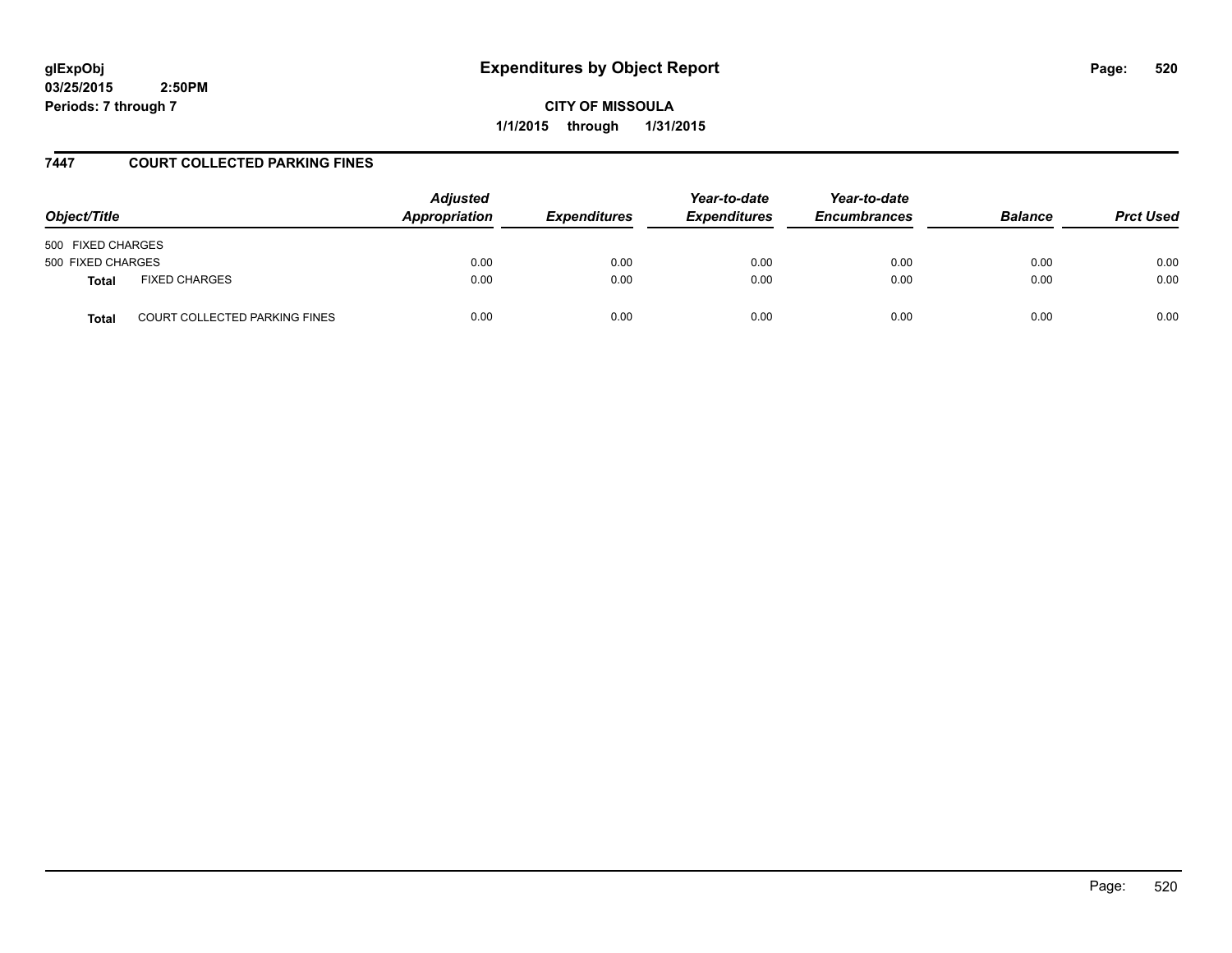## **7458 COURT SURCHARGE**

**230 MUNICIPAL COURT**

| Object/Title      |                      | Adjusted<br>Appropriation | <b>Expenditures</b> | Year-to-date<br><b>Expenditures</b> | Year-to-date<br><b>Encumbrances</b> | <b>Balance</b> | <b>Prct Used</b> |
|-------------------|----------------------|---------------------------|---------------------|-------------------------------------|-------------------------------------|----------------|------------------|
| 500 FIXED CHARGES |                      |                           |                     |                                     |                                     |                |                  |
| 500 FIXED CHARGES |                      | 0.00                      | 0.00                | 0.00                                | 0.00                                | 0.00           | 0.00             |
| <b>Total</b>      | <b>FIXED CHARGES</b> | 0.00                      | 0.00                | 0.00                                | 0.00                                | 0.00           | 0.00             |
| Total             | MUNICIPAL COURT      | 0.00                      | 0.00                | 0.00                                | 0.00                                | 0.00           | 0.00             |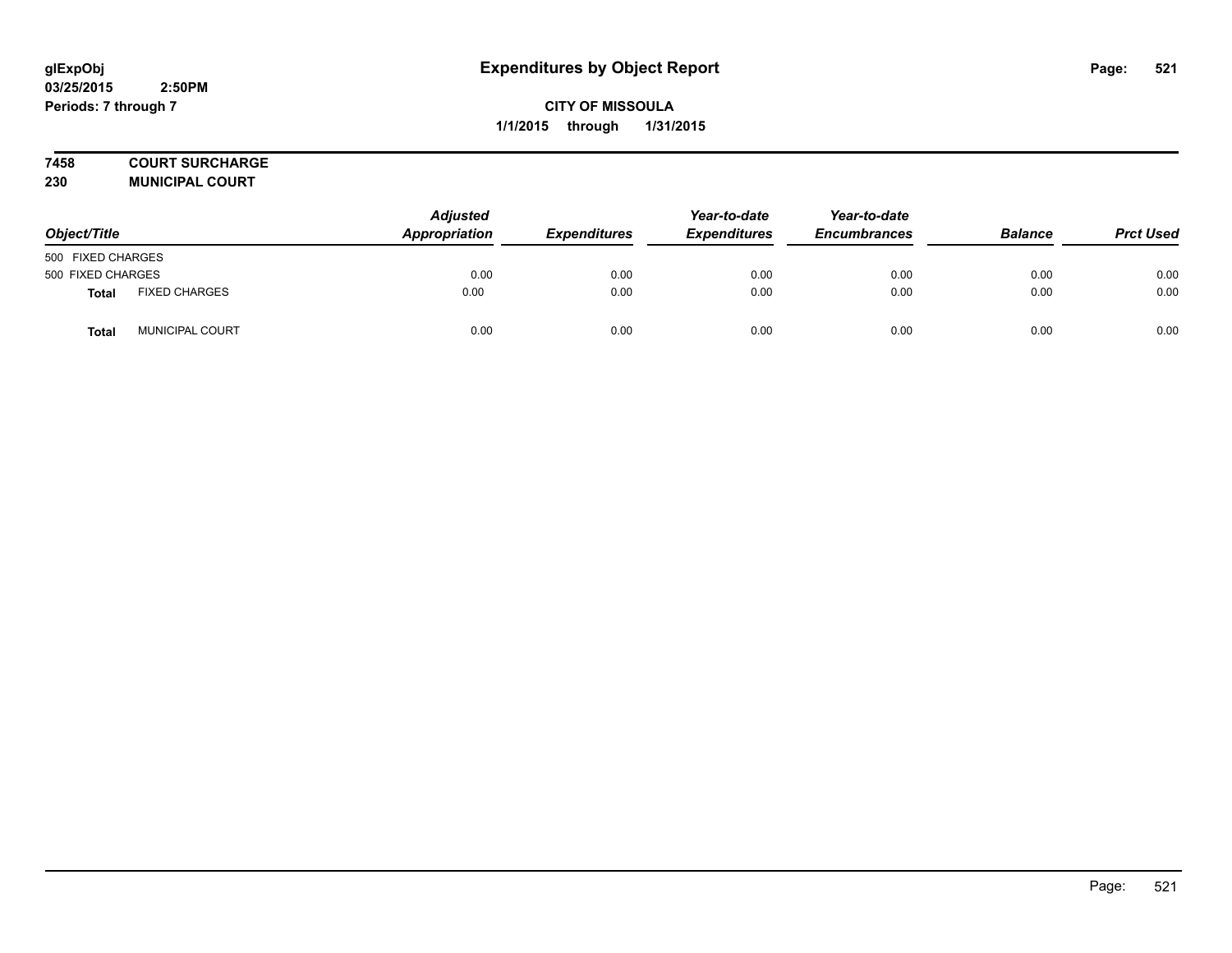**CITY OF MISSOULA 1/1/2015 through 1/31/2015**

### **7458 COURT SURCHARGE**

| Object/Title      |                        | <b>Adjusted</b><br>Appropriation | <b>Expenditures</b> | Year-to-date<br><b>Expenditures</b> | Year-to-date<br><b>Encumbrances</b> | <b>Balance</b> | <b>Prct Used</b> |
|-------------------|------------------------|----------------------------------|---------------------|-------------------------------------|-------------------------------------|----------------|------------------|
| 500 FIXED CHARGES |                        |                                  |                     |                                     |                                     |                |                  |
| 500 FIXED CHARGES |                        | 0.00                             | 0.00                | 0.00                                | 0.00                                | 0.00           | 0.00             |
| <b>Total</b>      | <b>FIXED CHARGES</b>   | 0.00                             | 0.00                | 0.00                                | 0.00                                | 0.00           | 0.00             |
| <b>Total</b>      | <b>COURT SURCHARGE</b> | 0.00                             | 0.00                | 0.00                                | 0.00                                | 0.00           | 0.00             |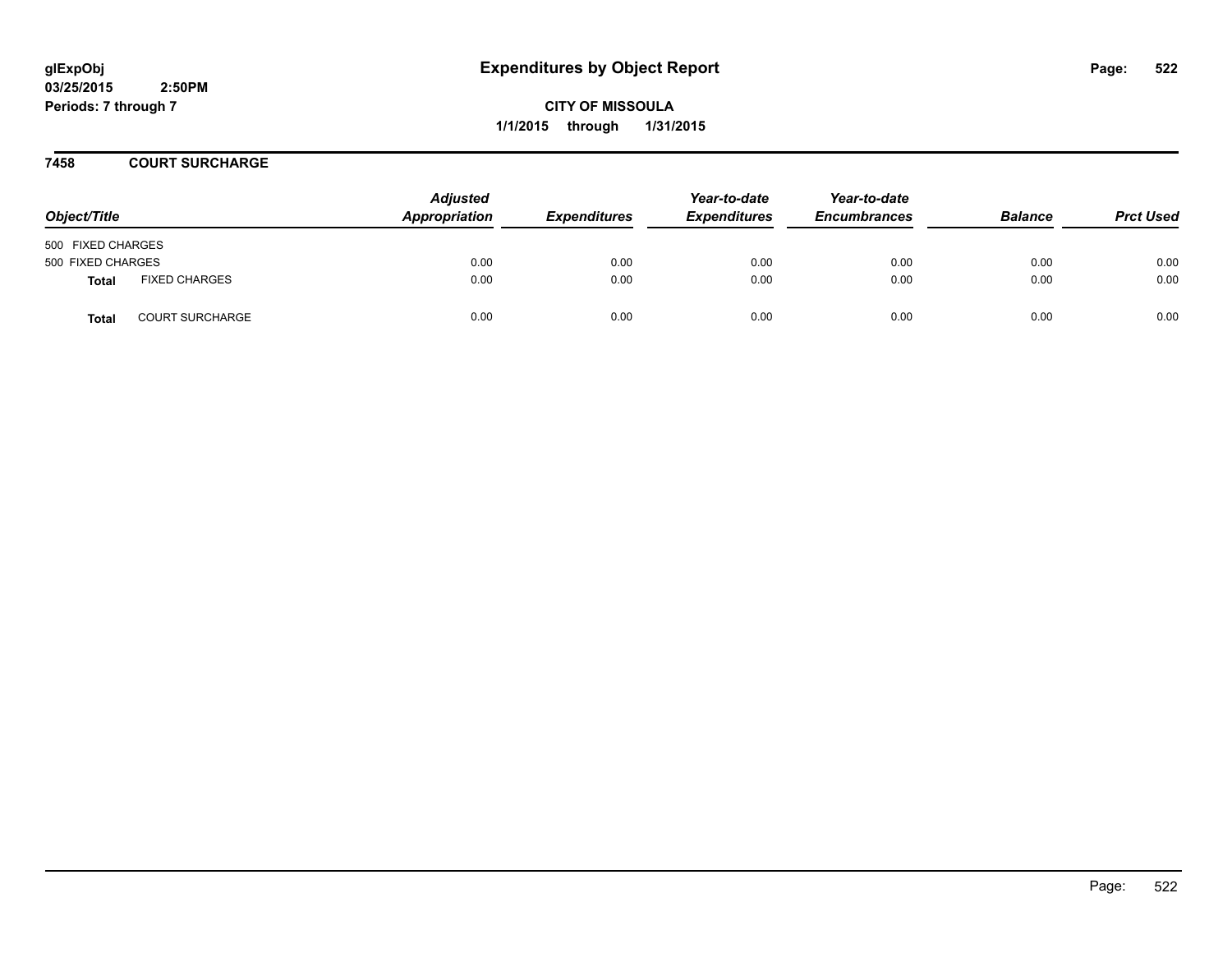**7469 PUBLIC DEFENDER FEES 230 MUNICIPAL COURT**

| Object/Title      |                      | <b>Adjusted</b><br>Appropriation | <b>Expenditures</b> | Year-to-date<br><b>Expenditures</b> | Year-to-date<br><b>Encumbrances</b> | <b>Balance</b> | <b>Prct Used</b> |
|-------------------|----------------------|----------------------------------|---------------------|-------------------------------------|-------------------------------------|----------------|------------------|
| 500 FIXED CHARGES |                      |                                  |                     |                                     |                                     |                |                  |
| 500 FIXED CHARGES |                      | 0.00                             | 0.00                | 0.00                                | 0.00                                | 0.00           | 0.00             |
| <b>Total</b>      | <b>FIXED CHARGES</b> | 0.00                             | 0.00                | 0.00                                | 0.00                                | 0.00           | 0.00             |
| Total             | MUNICIPAL COURT      | 0.00                             | 0.00                | 0.00                                | 0.00                                | 0.00           | 0.00             |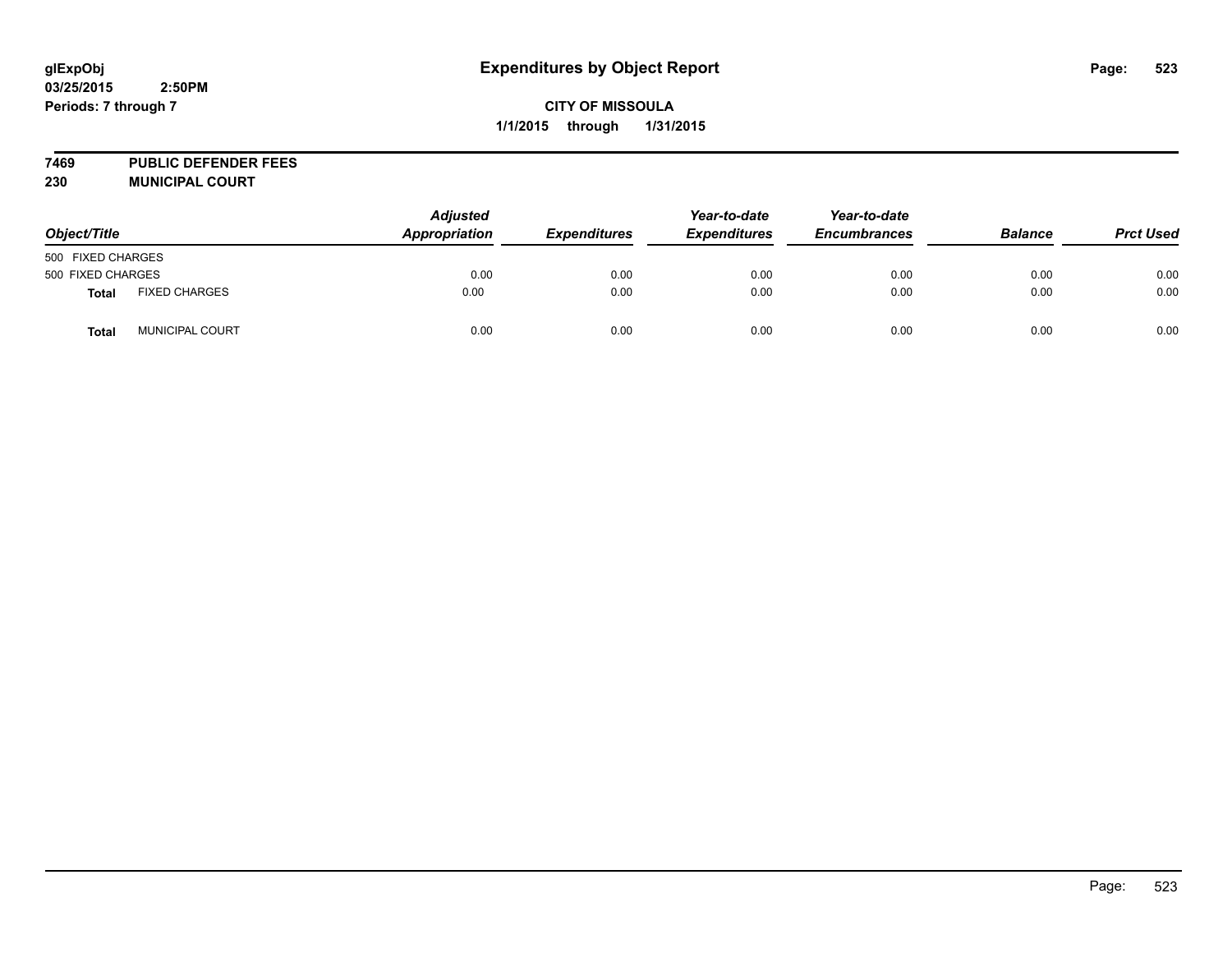**CITY OF MISSOULA 1/1/2015 through 1/31/2015**

#### **7469 PUBLIC DEFENDER FEES**

| Object/Title      |                      | <b>Adjusted</b><br>Appropriation | <b>Expenditures</b> | Year-to-date<br><b>Expenditures</b> | Year-to-date<br><b>Encumbrances</b> | <b>Balance</b> | <b>Prct Used</b> |
|-------------------|----------------------|----------------------------------|---------------------|-------------------------------------|-------------------------------------|----------------|------------------|
| 500 FIXED CHARGES |                      |                                  |                     |                                     |                                     |                |                  |
| 500 FIXED CHARGES |                      | 0.00                             | 0.00                | 0.00                                | 0.00                                | 0.00           | 0.00             |
| Total             | <b>FIXED CHARGES</b> | 0.00                             | 0.00                | 0.00                                | 0.00                                | 0.00           | 0.00             |
| Total             | PUBLIC DEFENDER FEES | 0.00                             | 0.00                | 0.00                                | 0.00                                | 0.00           | 0.00             |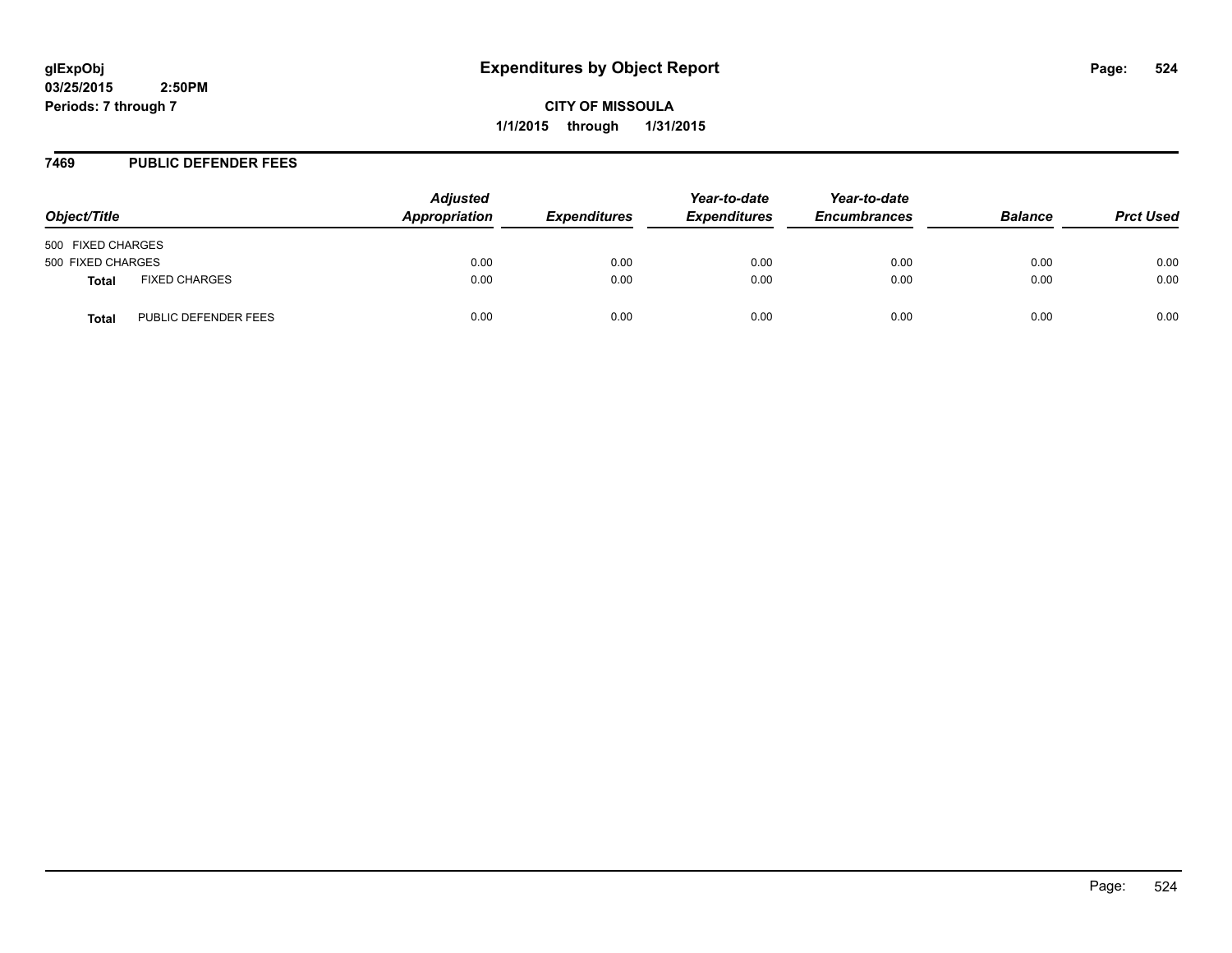## **7903 COUNTY CLEARING**

**390 NON-DEPARTMENTAL**

| Object/Title      |                  | <b>Adjusted</b><br>Appropriation | <b>Expenditures</b> | Year-to-date<br><b>Expenditures</b> | Year-to-date<br><b>Encumbrances</b> | <b>Balance</b> | <b>Prct Used</b> |
|-------------------|------------------|----------------------------------|---------------------|-------------------------------------|-------------------------------------|----------------|------------------|
| 800 OTHER OBJECTS |                  |                                  |                     |                                     |                                     |                |                  |
| 845 CONTINGENCY   |                  | 0.00                             | 0.00                | 4,177.00                            | 0.00                                | $-4,177.00$    | 0.00             |
| Total             | OTHER OBJECTS    | 0.00                             | 0.00                | 4,177.00                            | 0.00                                | $-4,177.00$    | 0.00             |
| <b>Total</b>      | NON-DEPARTMENTAL | 0.00                             | 0.00                | 4.177.00                            | 0.00                                | $-4,177.00$    | 0.00             |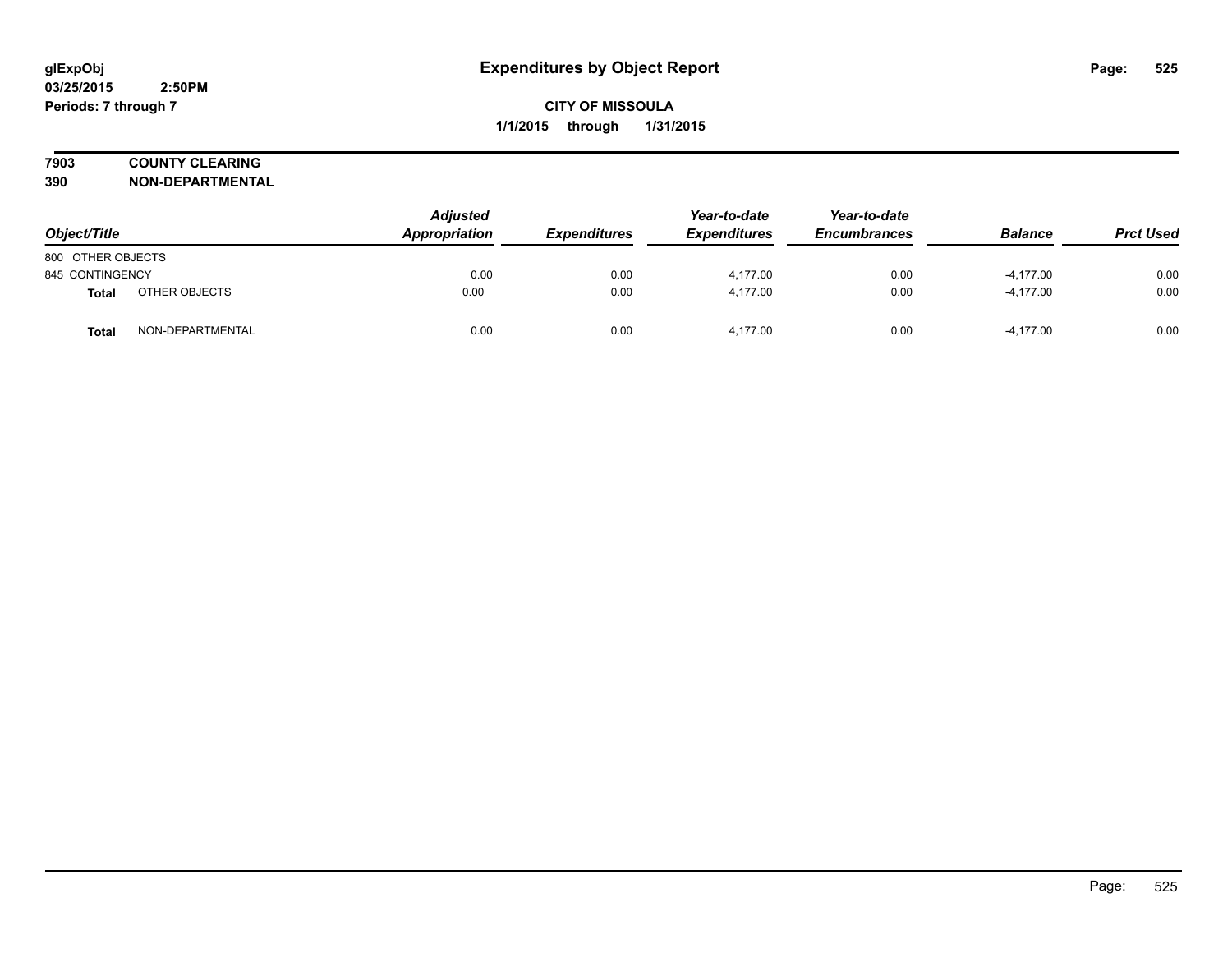**CITY OF MISSOULA 1/1/2015 through 1/31/2015**

**7903 COUNTY CLEARING**

| Object/Title      |                        | <b>Adjusted</b><br>Appropriation | <b>Expenditures</b> | Year-to-date<br><b>Expenditures</b> | Year-to-date<br><b>Encumbrances</b> | <b>Balance</b> | <b>Prct Used</b> |
|-------------------|------------------------|----------------------------------|---------------------|-------------------------------------|-------------------------------------|----------------|------------------|
| 800 OTHER OBJECTS |                        |                                  |                     |                                     |                                     |                |                  |
| 845 CONTINGENCY   |                        | 0.00                             | 0.00                | 4,177.00                            | 0.00                                | $-4,177.00$    | 0.00             |
| <b>Total</b>      | OTHER OBJECTS          | 0.00                             | 0.00                | 4.177.00                            | 0.00                                | $-4.177.00$    | 0.00             |
| <b>Total</b>      | <b>COUNTY CLEARING</b> | 0.00                             | 0.00                | 4.177.00                            | 0.00                                | $-4.177.00$    | 0.00             |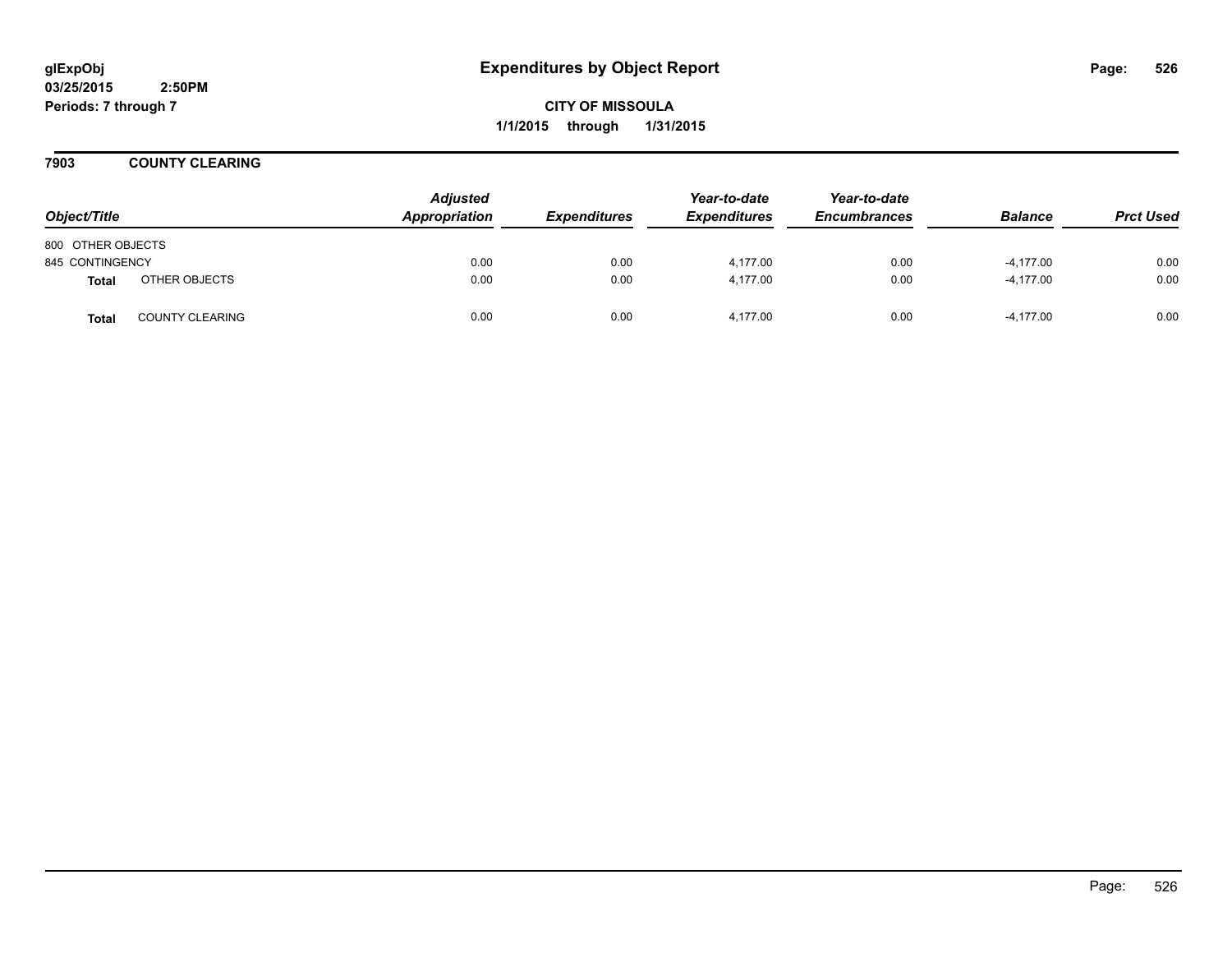## **CITY OF MISSOULA 1/1/2015 through 1/31/2015**

#### **7904 SEWER REBATE**

**280 PUBLIC WORKS ADMIN/ENGINEERING**

| Object/Title      |                                | <b>Adjusted</b><br>Appropriation | <b>Expenditures</b> | Year-to-date<br><b>Expenditures</b> | Year-to-date<br><b>Encumbrances</b> | <b>Balance</b> | <b>Prct Used</b> |
|-------------------|--------------------------------|----------------------------------|---------------------|-------------------------------------|-------------------------------------|----------------|------------------|
| 500 FIXED CHARGES |                                |                                  |                     |                                     |                                     |                |                  |
| 500 FIXED CHARGES |                                | 0.00                             | 0.00                | 0.00                                | 0.00                                | 0.00           | 0.00             |
| <b>Total</b>      | <b>FIXED CHARGES</b>           | 0.00                             | 0.00                | 0.00                                | 0.00                                | 0.00           | 0.00             |
| 800 OTHER OBJECTS |                                |                                  |                     |                                     |                                     |                |                  |
|                   | 820 TRANSFERS TO OTHER FUNDS   | 0.00                             | 0.00                | 0.00                                | 0.00                                | 0.00           | 0.00             |
| <b>Total</b>      | OTHER OBJECTS                  | 0.00                             | 0.00                | 0.00                                | 0.00                                | 0.00           | 0.00             |
| <b>Total</b>      | PUBLIC WORKS ADMIN/ENGINEERING | 0.00                             | 0.00                | 0.00                                | 0.00                                | 0.00           | 0.00             |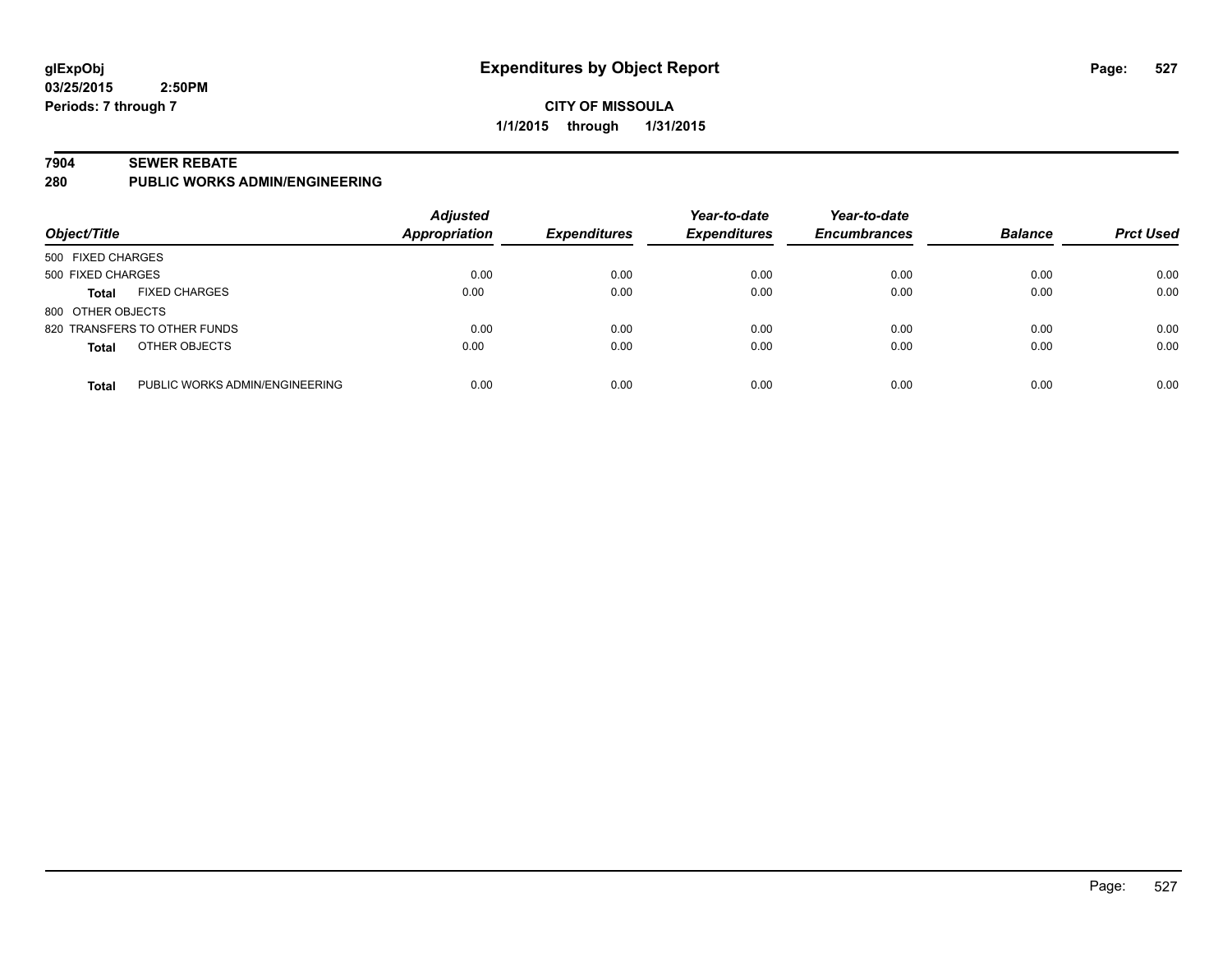## **7904 SEWER REBATE**

| Object/Title      |                              | <b>Adjusted</b><br><b>Appropriation</b> | <b>Expenditures</b> | Year-to-date<br><b>Expenditures</b> | Year-to-date<br><b>Encumbrances</b> | <b>Balance</b> | <b>Prct Used</b> |
|-------------------|------------------------------|-----------------------------------------|---------------------|-------------------------------------|-------------------------------------|----------------|------------------|
| 500 FIXED CHARGES |                              |                                         |                     |                                     |                                     |                |                  |
| 500 FIXED CHARGES |                              | 0.00                                    | 0.00                | 0.00                                | 0.00                                | 0.00           | 0.00             |
| <b>Total</b>      | <b>FIXED CHARGES</b>         | 0.00                                    | 0.00                | 0.00                                | 0.00                                | 0.00           | 0.00             |
| 800 OTHER OBJECTS |                              |                                         |                     |                                     |                                     |                |                  |
|                   | 820 TRANSFERS TO OTHER FUNDS | 0.00                                    | 0.00                | 0.00                                | 0.00                                | 0.00           | 0.00             |
| <b>Total</b>      | OTHER OBJECTS                | 0.00                                    | 0.00                | 0.00                                | 0.00                                | 0.00           | 0.00             |
| <b>Total</b>      | <b>SEWER REBATE</b>          | 0.00                                    | 0.00                | 0.00                                | 0.00                                | 0.00           | 0.00             |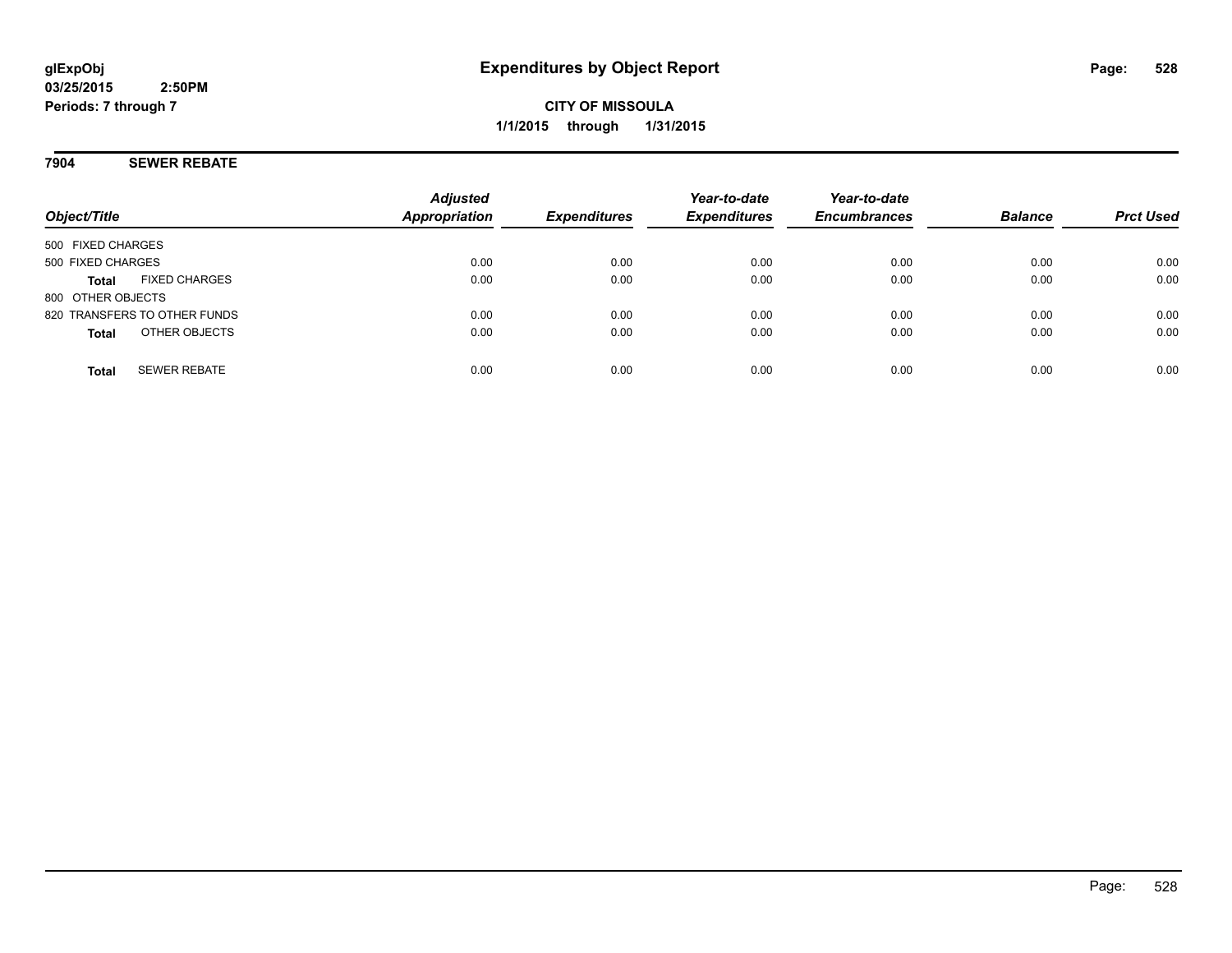#### **7905 WYE SEWER RSID 8489**

**280 PUBLIC WORKS ADMIN/ENGINEERING**

| Object/Title                                   | <b>Adjusted</b><br><b>Appropriation</b> | <b>Expenditures</b> | Year-to-date<br><b>Expenditures</b> | Year-to-date<br><b>Encumbrances</b> | <b>Balance</b> | <b>Prct Used</b> |
|------------------------------------------------|-----------------------------------------|---------------------|-------------------------------------|-------------------------------------|----------------|------------------|
| 500 FIXED CHARGES                              |                                         |                     |                                     |                                     |                |                  |
| 500 FIXED CHARGES                              | 0.00                                    | 0.00                | 0.00                                | 0.00                                | 0.00           | 0.00             |
| <b>FIXED CHARGES</b><br>Total                  | 0.00                                    | 0.00                | 0.00                                | 0.00                                | 0.00           | 0.00             |
| PUBLIC WORKS ADMIN/ENGINEERING<br><b>Total</b> | 0.00                                    | 0.00                | 0.00                                | 0.00                                | 0.00           | 0.00             |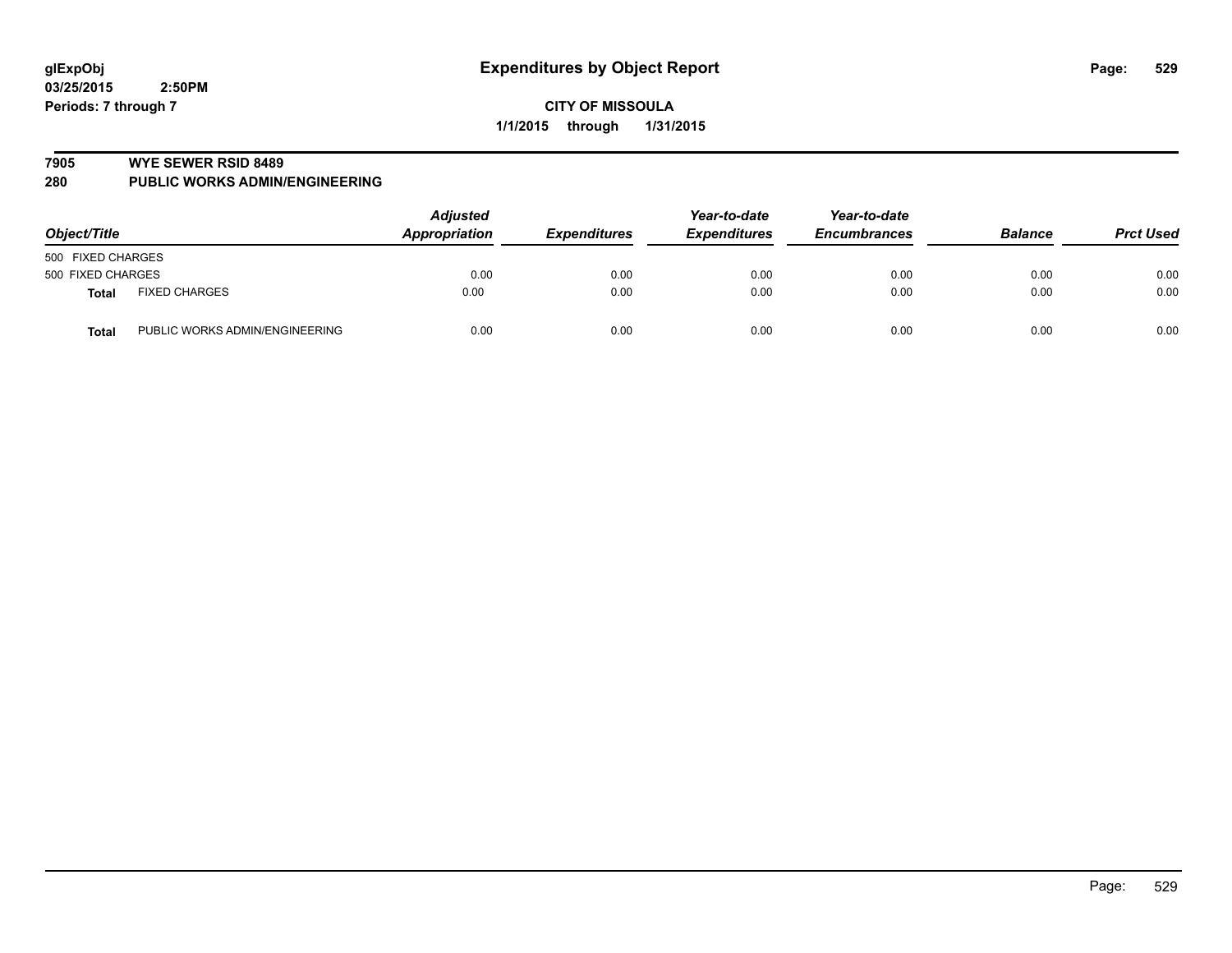**CITY OF MISSOULA 1/1/2015 through 1/31/2015**

### **7905 WYE SEWER RSID 8489**

| Object/Title                        | <b>Adjusted</b><br>Appropriation | <b>Expenditures</b> | Year-to-date<br><b>Expenditures</b> | Year-to-date<br><b>Encumbrances</b> | <b>Balance</b> | <b>Prct Used</b> |
|-------------------------------------|----------------------------------|---------------------|-------------------------------------|-------------------------------------|----------------|------------------|
| 500 FIXED CHARGES                   |                                  |                     |                                     |                                     |                |                  |
| 500 FIXED CHARGES                   | 0.00                             | 0.00                | 0.00                                | 0.00                                | 0.00           | 0.00             |
| <b>FIXED CHARGES</b><br>Total       | 0.00                             | 0.00                | 0.00                                | 0.00                                | 0.00           | 0.00             |
| WYE SEWER RSID 8489<br><b>Total</b> | 0.00                             | 0.00                | 0.00                                | 0.00                                | 0.00           | 0.00             |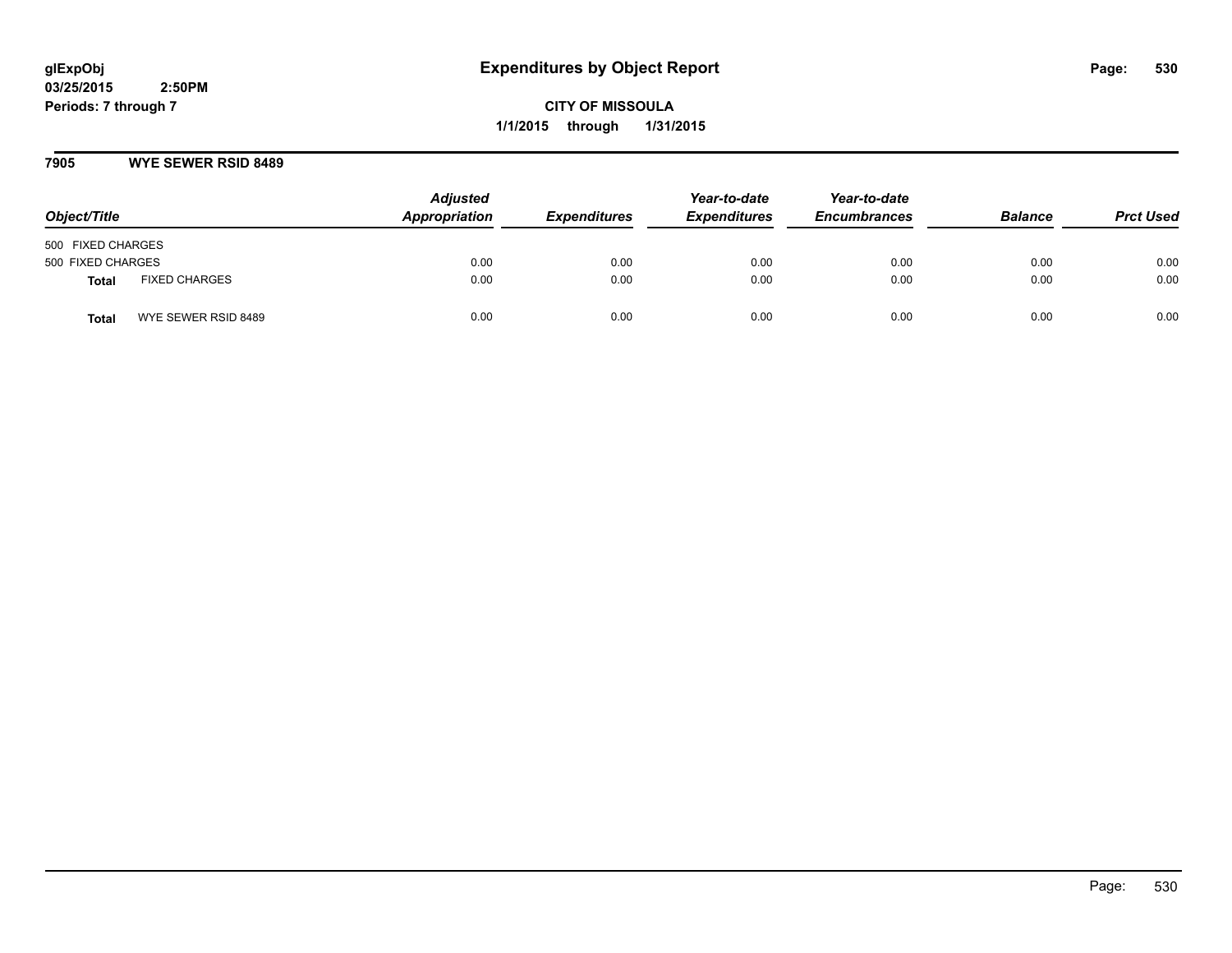#### **7911 RESIDENTIAL INSPECTION FUND**

**310 BUILDING INSPECTION**

|                                            | <b>Adjusted</b>      |                     | Year-to-date        | Year-to-date        |                |                  |
|--------------------------------------------|----------------------|---------------------|---------------------|---------------------|----------------|------------------|
| Object/Title                               | <b>Appropriation</b> | <b>Expenditures</b> | <b>Expenditures</b> | <b>Encumbrances</b> | <b>Balance</b> | <b>Prct Used</b> |
| 200 SUPPLIES                               |                      |                     |                     |                     |                |                  |
| 220 OPERATING SUPPLIES                     | 0.00                 | 0.00                | 0.00                | 0.00                | 0.00           | 0.00             |
| 240 OTHER SUPPLIES                         | 0.00                 | 0.00                | 0.00                | 0.00                | 0.00           | 0.00             |
| <b>SUPPLIES</b><br>Total                   | 0.00                 | 0.00                | 0.00                | 0.00                | 0.00           | 0.00             |
| 300 PURCHASED SERVICES                     |                      |                     |                     |                     |                |                  |
| 310 COMMUNICATIONS                         | 0.00                 | 0.00                | 45.00               | 0.00                | $-45.00$       | 0.00             |
| 320 PRINTING & DUPLICATING                 | 0.00                 | 0.00                | 0.00                | 0.00                | 0.00           | 0.00             |
| 330 PUBLICITY, SUBSCRIPTIONS & DUES        | 0.00                 | 0.00                | 0.00                | 0.00                | 0.00           | 0.00             |
| <b>PURCHASED SERVICES</b><br><b>Total</b>  | 0.00                 | 0.00                | 45.00               | 0.00                | $-45.00$       | 0.00             |
| <b>BUILDING INSPECTION</b><br><b>Total</b> | 0.00                 | 0.00                | 45.00               | 0.00                | $-45.00$       | 0.00             |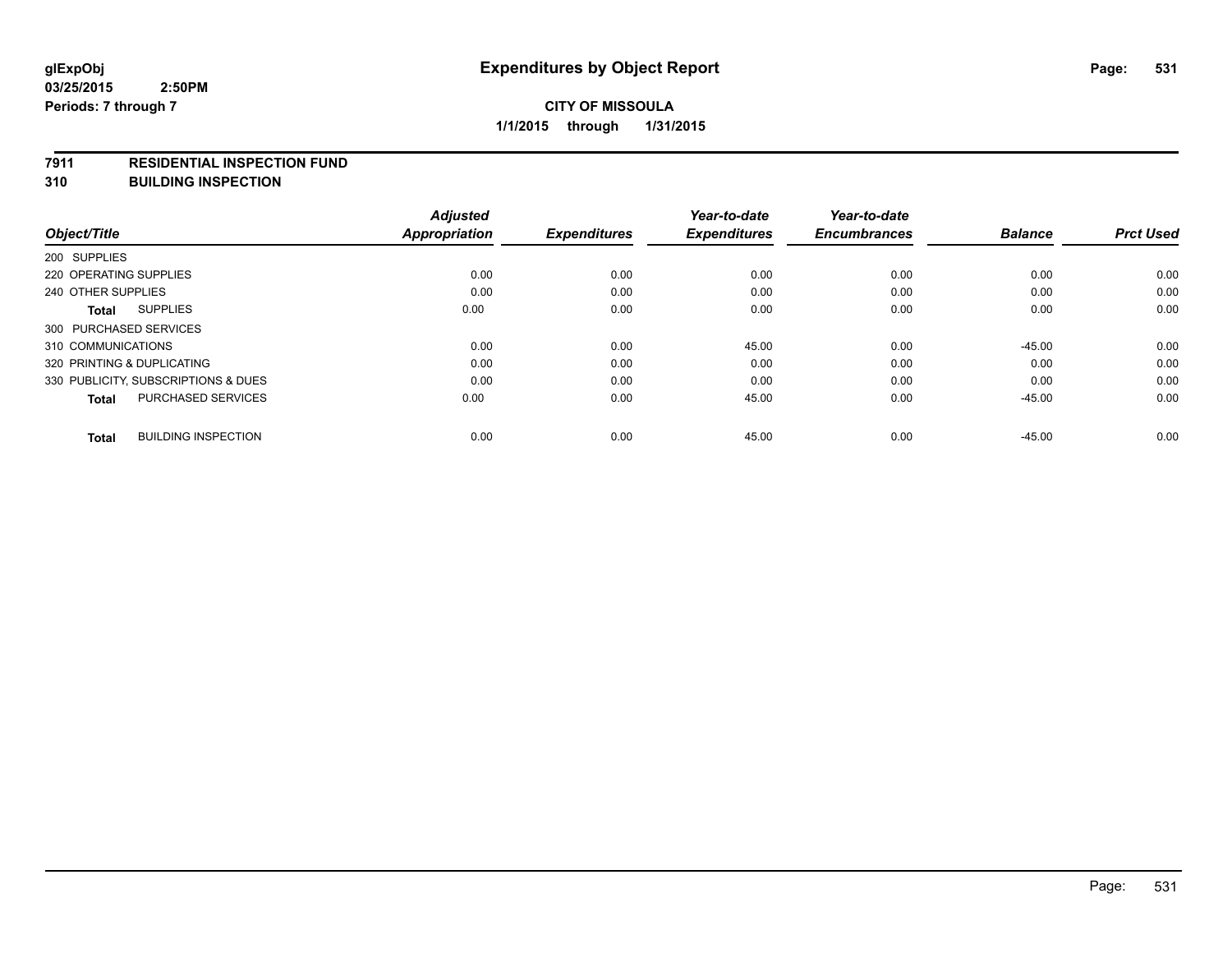**CITY OF MISSOULA 1/1/2015 through 1/31/2015**

### **7911 RESIDENTIAL INSPECTION FUND**

| Object/Title                                       | <b>Adjusted</b><br>Appropriation | <b>Expenditures</b> | Year-to-date<br><b>Expenditures</b> | Year-to-date<br><b>Encumbrances</b> | <b>Balance</b> | <b>Prct Used</b> |
|----------------------------------------------------|----------------------------------|---------------------|-------------------------------------|-------------------------------------|----------------|------------------|
| 200 SUPPLIES                                       |                                  |                     |                                     |                                     |                |                  |
| 220 OPERATING SUPPLIES                             | 0.00                             | 0.00                | 0.00                                | 0.00                                | 0.00           | 0.00             |
| 240 OTHER SUPPLIES                                 | 0.00                             | 0.00                | 0.00                                | 0.00                                | 0.00           | 0.00             |
| <b>SUPPLIES</b><br>Total                           | 0.00                             | 0.00                | 0.00                                | 0.00                                | 0.00           | 0.00             |
| 300 PURCHASED SERVICES                             |                                  |                     |                                     |                                     |                |                  |
| 310 COMMUNICATIONS                                 | 0.00                             | 0.00                | 45.00                               | 0.00                                | $-45.00$       | 0.00             |
| 320 PRINTING & DUPLICATING                         | 0.00                             | 0.00                | 0.00                                | 0.00                                | 0.00           | 0.00             |
| 330 PUBLICITY, SUBSCRIPTIONS & DUES                | 0.00                             | 0.00                | 0.00                                | 0.00                                | 0.00           | 0.00             |
| PURCHASED SERVICES<br><b>Total</b>                 | 0.00                             | 0.00                | 45.00                               | 0.00                                | $-45.00$       | 0.00             |
| <b>RESIDENTIAL INSPECTION FUND</b><br><b>Total</b> | 0.00                             | 0.00                | 45.00                               | 0.00                                | $-45.00$       | 0.00             |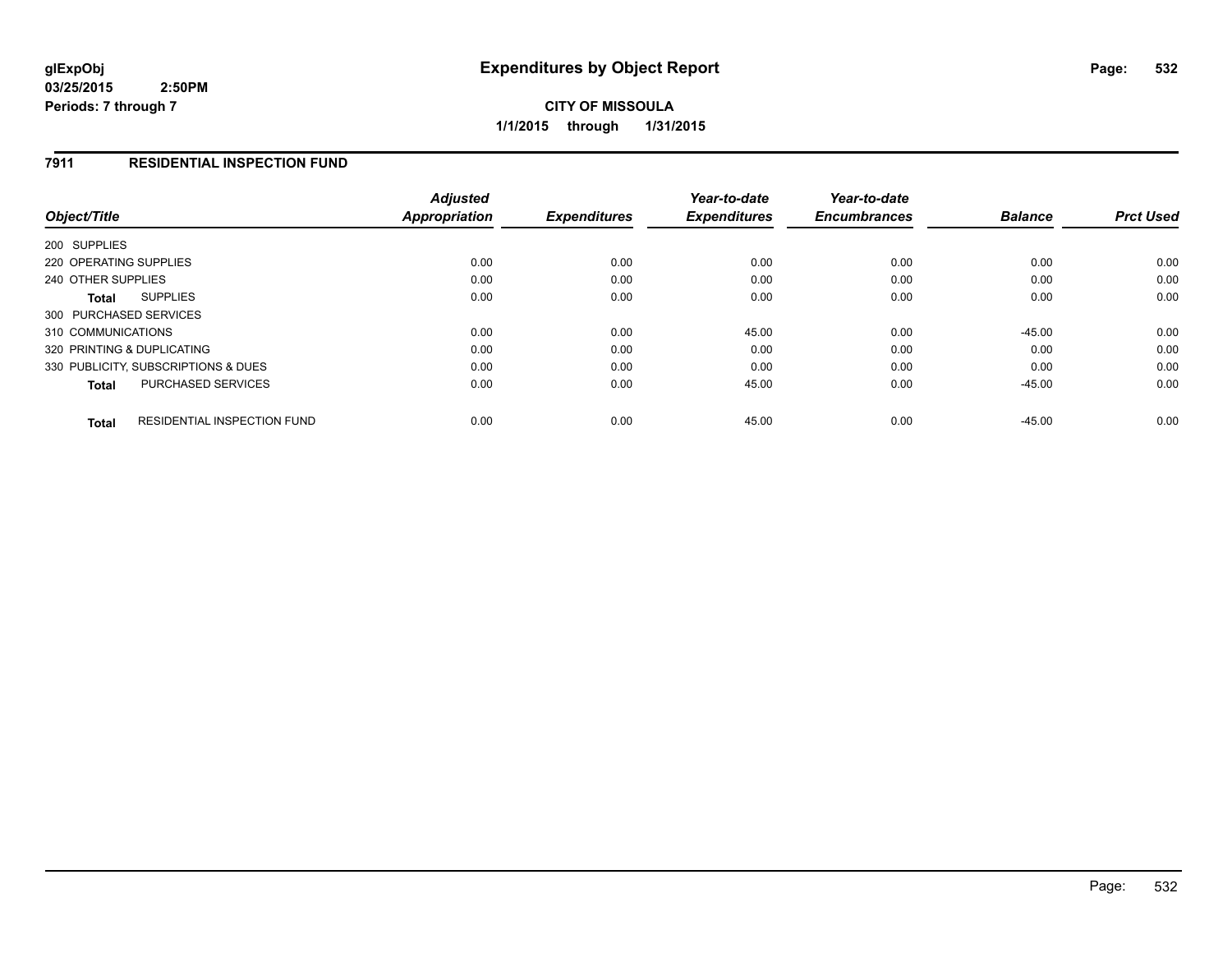## **CITY OF MISSOULA 1/1/2015 through 1/31/2015**

### **9000 GENERAL FIXED ASSETS ACCOUNT GROUP**

**900 DEPRECIATION**

| Object/Title                          | <b>Adjusted</b><br><b>Appropriation</b> | <b>Expenditures</b> | Year-to-date<br><b>Expenditures</b> | Year-to-date<br><b>Encumbrances</b> | <b>Balance</b> | <b>Prct Used</b> |
|---------------------------------------|-----------------------------------------|---------------------|-------------------------------------|-------------------------------------|----------------|------------------|
| 800 OTHER OBJECTS                     |                                         |                     |                                     |                                     |                |                  |
| 830 DEPRECIATION                      | 0.00                                    | 0.00                | 0.00                                | 0.00                                | 0.00           | 0.00             |
| OTHER OBJECTS<br>Total                | 0.00                                    | 0.00                | 0.00                                | 0.00                                | 0.00           | 0.00             |
| 900 CAPITAL OUTLAY                    |                                         |                     |                                     |                                     |                |                  |
| 900 CAPITAL OUTLAY                    | 0.00                                    | 0.00                | 0.00                                | 0.00                                | 0.00           | 0.00             |
| <b>CAPITAL OUTLAY</b><br><b>Total</b> | 0.00                                    | 0.00                | 0.00                                | 0.00                                | 0.00           | 0.00             |
| <b>DEPRECIATION</b><br><b>Total</b>   | 0.00                                    | 0.00                | 0.00                                | 0.00                                | 0.00           | 0.00             |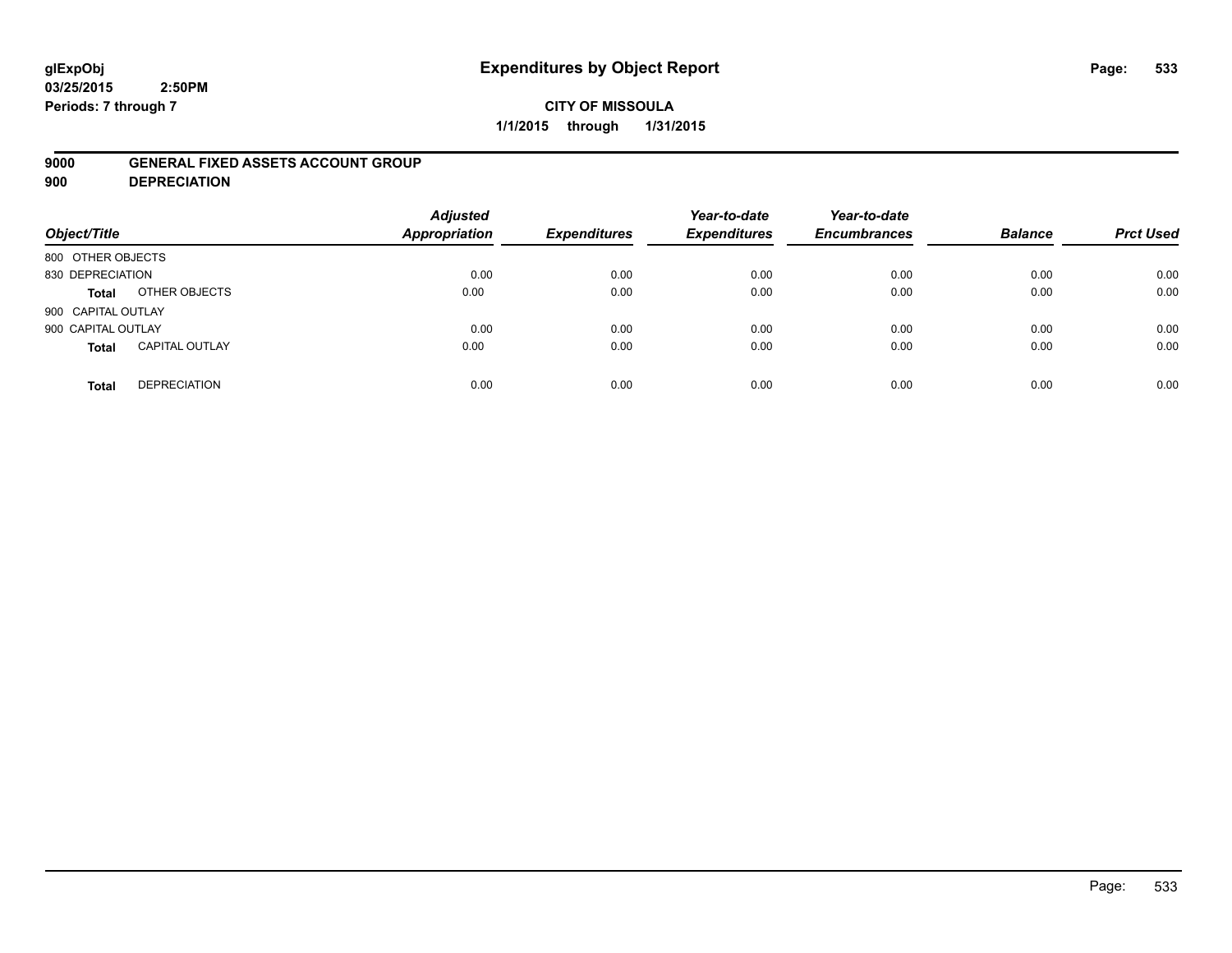**CITY OF MISSOULA 1/1/2015 through 1/31/2015**

### **9000 GENERAL FIXED ASSETS ACCOUNT GROUP**

| Object/Title       |                                         | <b>Adjusted</b><br><b>Appropriation</b> | <b>Expenditures</b> | Year-to-date<br><b>Expenditures</b> | Year-to-date<br><b>Encumbrances</b> | <b>Balance</b> | <b>Prct Used</b> |
|--------------------|-----------------------------------------|-----------------------------------------|---------------------|-------------------------------------|-------------------------------------|----------------|------------------|
| 800 OTHER OBJECTS  |                                         |                                         |                     |                                     |                                     |                |                  |
| 830 DEPRECIATION   |                                         | 0.00                                    | 0.00                | 0.00                                | 0.00                                | 0.00           | 0.00             |
| <b>Total</b>       | OTHER OBJECTS                           | 0.00                                    | 0.00                | 0.00                                | 0.00                                | 0.00           | 0.00             |
| 900 CAPITAL OUTLAY |                                         |                                         |                     |                                     |                                     |                |                  |
| 900 CAPITAL OUTLAY |                                         | 0.00                                    | 0.00                | 0.00                                | 0.00                                | 0.00           | 0.00             |
| <b>Total</b>       | <b>CAPITAL OUTLAY</b>                   | 0.00                                    | 0.00                | 0.00                                | 0.00                                | 0.00           | 0.00             |
| <b>Total</b>       | <b>GENERAL FIXED ASSETS ACCOUNT GRC</b> | 0.00                                    | 0.00                | 0.00                                | 0.00                                | 0.00           | 0.00             |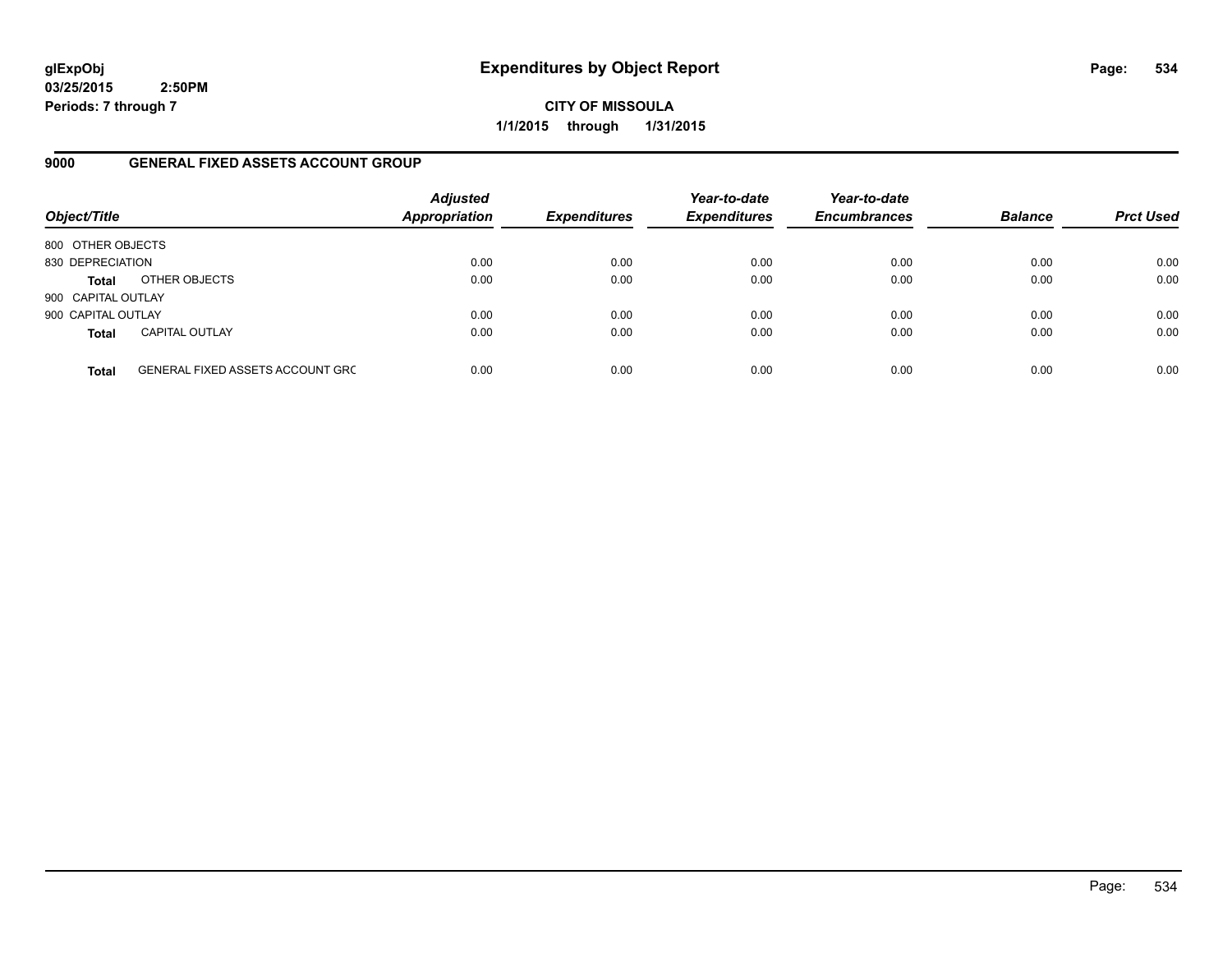### *Grand Totals*

|                                       | <b>Adjusted</b>      |                     | Year-to-date        | Year-to-date        |                |                  |
|---------------------------------------|----------------------|---------------------|---------------------|---------------------|----------------|------------------|
| Object/Title                          | <b>Appropriation</b> | <b>Expenditures</b> | <b>Expenditures</b> | <b>Encumbrances</b> | <b>Balance</b> | <b>Prct User</b> |
| 100 PERSONAL SERVICES                 |                      |                     |                     |                     |                |                  |
| 110 SALARIES AND WAGES                | 28,763,417.00        | 3,162,682.44        | 15,826,915.34       | 0.00                | 12,936,501.66  | 55.0             |
| 115 SALARIES/HEALTH INSURANCE BENEFIT | 629,280.00           | 106,590.00          | 710,362.50          | 0.00                | $-81,082.50$   | 112.8            |
| 120 OVERTIME/TERMINATION              | 1,136,021.00         | 96,590.81           | 747,180.70          | 0.00                | 388,840.30     | 65.7             |
| 121 OUTSIDE HIRE OVERTIME             | 75,000.00            | 2,930.03            | 68,558.08           | 0.00                | 6,441.92       | 91.4             |
| 122 COURT OVERTIME                    | 0.00                 | 1.065.59            | 7.031.83            | 0.00                | $-7,031.83$    | 0.0              |
| 130 OTHER                             | 285,339.00           | 0.00                | 121,145.94          | 0.00                | 164,193.06     | 42.4             |
| 135 OPEB EXPENSE                      | 0.00                 | 0.00                | 0.00                | 0.00                | 0.00           | 0.0              |
| 140 EMPLOYER CONTRIBUTIONS            | 11,679,264.00        | 945,352.40          | 5,492,550.31        | 0.00                | 6,186,713.69   | 47.0             |
| 141 STATE RETIREMENT CONTRIBUTIONS    | 2,265,089.00         | 516,701.40          | 2,584,627.88        | 0.00                | $-319,538.88$  | 114.1            |
| 145 OPEB CONTRIBUTION                 | 0.00                 | 0.00                | 0.00                | 0.00                | 0.00           | 0.0              |
| PERSONAL SERVICES<br><b>Total</b>     | 44,833,410.00        | 4,831,912.67        | 25,558,372.58       | 0.00                | 19,275,037.42  | 57.0             |
| 200 SUPPLIES                          |                      |                     |                     |                     |                |                  |
| 210 OFFICE SUPPLIES                   | 151,744.00           | 8,588.82            | 53,308.87           | 0.00                | 98,435.13      | 35.1             |
| 220 OPERATING SUPPLIES                | 1,320,489.00         | 93,311.29           | 550,135.80          | 0.00                | 770,353.20     | 41.6             |
| 230 REPAIR/MAINTENANCE                | 932,701.00           | 45,775.69           | 451,751.89          | 0.00                | 480,949.11     | 48.4             |
| 231 GASOLINE                          | 679,390.00           | 26,382.28           | 319,559.66          | 0.00                | 359,830.34     | 47.0             |
| 240 OTHER SUPPLIES                    | 223,197.30           | 5,101.35            | 85,555.34           | 0.00                | 137,641.96     | 38.3             |
| 250 SUPPLIES FOR RESALE               | 500.00               | 0.00                | 0.00                | 0.00                | 500.00         | 0.0              |
| <b>SUPPLIES</b><br><b>Total</b>       | 3,308,021.30         | 179,159.43          | 1,460,311.56        | 0.00                | 1,847,709.74   | 44.1             |
| 300 PURCHASED SERVICES                |                      |                     |                     |                     |                |                  |
| 310 COMMUNICATIONS                    | 142,297.00           | 23,213.01           | 83,551.72           | 0.00                | 58,745.28      | 58.7             |
| 320 PRINTING & DUPLICATING            | 106,127.00           | 900.69              | 26,401.12           | 0.00                | 79,725.88      | 24.8             |
| 330 PUBLICITY, SUBSCRIPTIONS & DUES   | 359,040.00           | 11,665.12           | 267,752.83          | 0.00                | 91,287.17      | 74.5             |
| 340 SEWER                             | 16,540.00            | 13,217.15           | 17,960.09           | 0.00                | $-1,420.09$    | 108.5            |
| 341 ELECTRICITY & NATURAL GAS         | 1,571,479.00         | 131,600.89          | 842,663.66          | 0.00                | 728,815.34     | 53.6             |
| 343 WATER CHARGES                     | 226,493.00           | 3,083.12            | 175,636.58          | 0.00                | 50,856.42      | 77.5             |
| 344 TELEPHONE SERVICE                 | 306,192.00           | 21,560.72           | 150,186.84          | 0.00                | 156,005.16     | 49.0             |
| 345 GARBAGE                           | 116,491.00           | 5,943.14            | 55,055.33           | 0.00                | 61,435.67      | 47.2             |
| 350 PROFESSIONAL SERVICES             | 4,080,888.00         | 666,196.27          | 2,887,275.60        | 0.00                | 1,193,612.40   | 70.7             |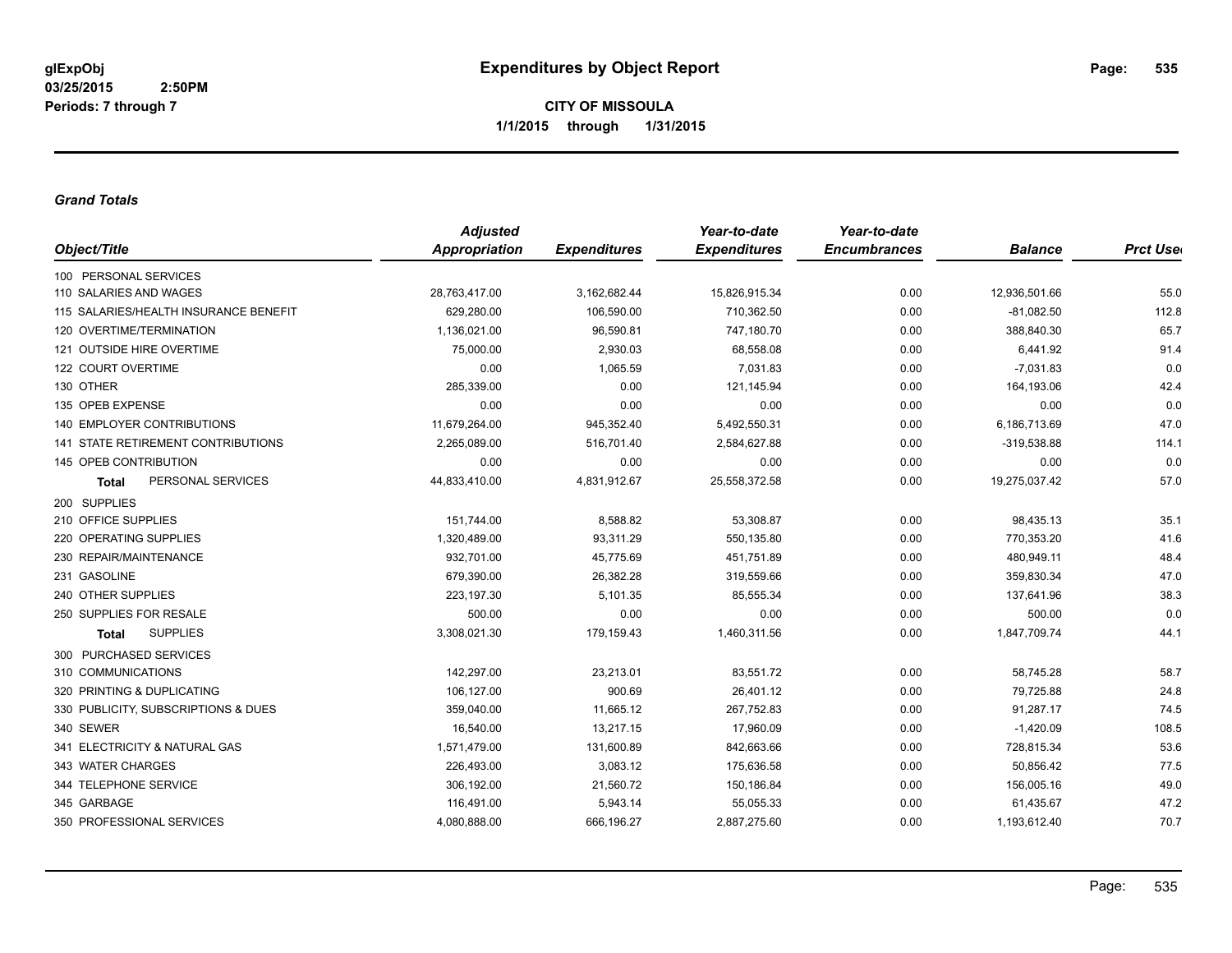*Grand Totals [Continued]*

|                      |                     |                     | Year-to-date        |                |                 |
|----------------------|---------------------|---------------------|---------------------|----------------|-----------------|
| <b>Appropriation</b> | <b>Expenditures</b> | <b>Expenditures</b> | <b>Encumbrances</b> | <b>Balance</b> | <b>Prct Use</b> |
| 5,091,229.00         | 382,316.38          | 2,195,126.51        | 0.00                | 2,896,102.49   | 43.1            |
| 80,000.00            | 11,155.00           | 44,070.85           | 0.00                | 35,929.15      | 55.0            |
| 582,161.00           | 0.00                | 382,604.88          | 0.00                | 199,556.12     | 65.7            |
| 0.00                 | 66,780.00           | 66,780.00           | 0.00                | $-66,780.00$   | 0.0             |
| 1,342,787.00         | 69,497.82           | 729,506.14          | 0.00                | 613,280.86     | 54.3            |
| 189,791.00           | 1,155.22            | 53,386.99           | 0.00                | 136,404.01     | 28.1            |
| 163,524.00           | 7,486.76            | 57,024.61           | 0.00                | 106,499.39     | 34.8            |
| 1,972,751.00         | 97,424.27           | 584,643.48          | 0.00                | 1,388,107.52   | 29.6            |
| 16,347,790.00        | 1,513,195.56        | 8,619,627.23        | 0.00                | 7,728,162.77   | 52.7            |
|                      |                     |                     |                     |                |                 |
| 247,164.00           | 4,889.55            | 71,189.26           | 0.00                | 175,974.74     | 28.8            |
| 247,164.00           | 4,889.55            | 71,189.26           | 0.00                | 175,974.74     | 28.8            |
|                      |                     |                     |                     |                |                 |
| 3,103,827.00         | 22,107.73           | 1,571,561.36        | 0.00                | 1,532,265.64   | 50.6            |
| 500.00               | 10.50               | 298.00              | 0.00                | 202.00         | 59.6            |
| 43,700.00            | 1,768.54            | 12,504.01           | 0.00                | 31,195.99      | 28.6            |
| 3,148,027.00         | 23,886.77           | 1,584,363.37        | 0.00                | 1,563,663.63   | 50.3            |
|                      |                     |                     |                     |                |                 |
| 0.00                 | 0.00                | 0.00                | 0.00                | 0.00           | 0.0             |
| 6,524,338.00         | 250,000.00          | 3,172,537.94        | 0.00                | 3,351,800.06   | 48.6            |
| 0.00                 | 0.00                | 0.00                | 0.00                | 0.00           | 0.0             |
| 2,907,349.00         | 700.00              | 1,411,546.57        | 0.00                | 1,495,802.43   | 48.5            |
| 9,431,687.00         | 250,700.00          | 4,584,084.51        | 0.00                | 4,847,602.49   | 48.6            |
|                      |                     |                     |                     |                |                 |
| 6,668,761.00         | 76,694.53           | 3,146,005.98        | 0.00                | 3,522,755.02   | 47.1            |
| 0.00                 | 0.00                | 0.00                | 0.00                | 0.00           | 0.0             |
| 0.00                 | 0.00                | 0.00                | 0.00                | 0.00           | 0.0             |
| 6,668,761.00         | 76,694.53           | 3,146,005.98        | 0.00                | 3,522,755.02   | 47.1            |
|                      |                     |                     |                     |                |                 |
| 0.00                 | 0.00                | 0.00                | 0.00                | 0.00           | 0.0             |
| 17,508,471.00        | 6,549.18            | 2,642,626.39        | 0.00                | 14,865,844.61  | 15.0            |
|                      | <b>Adjusted</b>     |                     | Year-to-date        |                |                 |